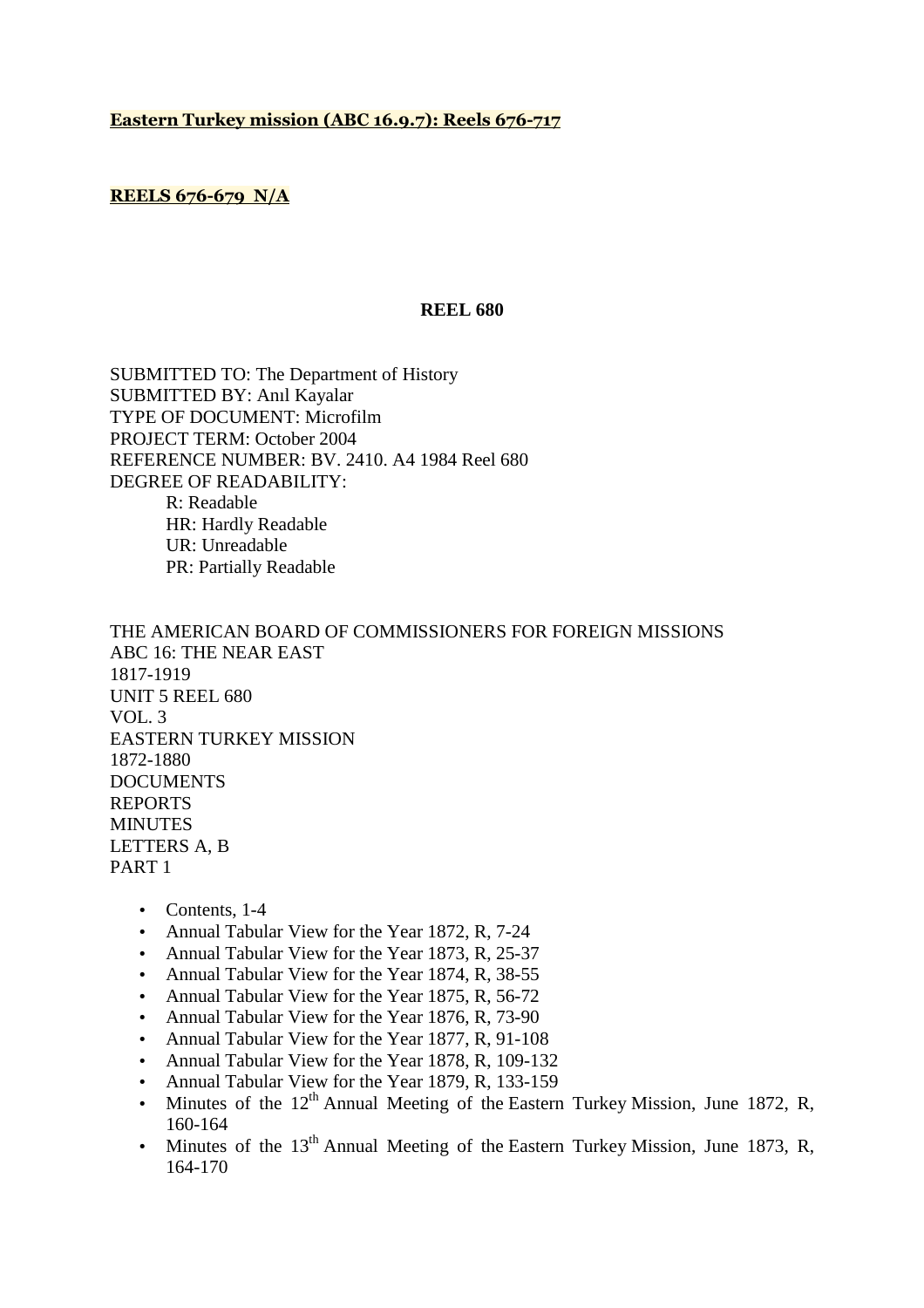- Minutes of the  $14<sup>th</sup>$  Annual Meeting of the Eastern Turkey Mission, Van, June 1874, PR, 170-174
- Minutes of the 15<sup>th</sup> Annual Meeting of the Eastern Turkey Mission, June 1875, HR, 174-180
- Minutes of the  $16<sup>th</sup>$  Annual Meeting of the Eastern Turkey Mission, June 1876, R, 180-187
- Minutes of the  $17<sup>th</sup>$  Annual Meeting of the Eastern Turkey Mission, June 1879, R, 188-202
- Estimates of the Mission to Eastern Turkey for 1870, R, 203-204
- Estimates of the Mission to Eastern Turkey for 1871, R, 205-206
- Estimates of the Mission to Eastern Turkey for 1873, R, 207-211
- Estimates of the Mission to Eastern Turkey for 1874, R, 211-215
- Estimates of the Mission to Eastern Turkey for 1876, R, 215-220
- Estimates of the Mission to Eastern Turkey for 1877, R, 220-224
- Harput Station Estimates for 1878, R, 224-225
- A Letter to Dr. Clarke, Van, 22.6.1878, R, 226-227
- Erzurum Estimates for 1878, R, 228-230
- Mardin Estimates for 1878, HR, 230-232
- Mardin Estimates for 1879, R, 232-233
- Erzurum Estimates for 1880, R, 234-237
- Harput Estimates for 1879, R, 237-240
- Erzurum Estimates for 1879, R, 240-241
- Van Estimates for 1880, R, 242-244
- Mardin Estimates for 1880, HR, 244-245
- Harput Estimates for 1880, R, 245-248
- Estimates of the Mission to Eastern Turkey for 1881, HR, 249-255
- $14<sup>th</sup>$  Annual Meeting of Bitlis Station, 1872, R, 256-260
- Report of the School at Bitlis, July 1872, HR, 261-263
- 15<sup>th</sup> Annual Report of Bitlis Station, 1873, R, 263-266
- Letter to Rev. H. G. Clark, Erzurum, HR, 267-277
- Report of Erzurum Station, PR, 277-297
- 17<sup>th</sup> Annual Report of the Harput Station for 1875, HR, 297-300
- Harput Station Report for the Year 1874, NR, 300-305
- $19<sup>th</sup>$  Annual Report of the Harput Station for 1875, HR, 306-310
- Annual Report of Harput Station for 1876, R, 310-316
- Annual Report of Harput Station for 1879, HR, 316-319
- Report of the Harput Theological Seminary for 1874, HR, 319-324
- 'Harpoot News-Notes, Penned by students of Armenia College', 1879, R, 324-332
- 'Harpoot News-Notes, Penned by students of Armenia College', 1880, R, 332-339
- Annual Report for Mardin Station, 1872, R, 340-344
- Annual Report for Mardin Station, 1873, R, 344-346
- Annual Report for Mardin Station, 1874, PR, 346-348
- Annual Report for Mardin Station, 1875, HR, 349-353
- Annual Report for Mardin Station, 1876, R, 354-358
- Annual Report for Mardin Station, 1877, R, 359
- Annual Report for Mardin Station, 1878, HR, 360-364
- Annual Report for Mardin Station, 1879, HR, 365-376
- Report of Van Station for 1872, HR, 377-379
- Report of Van Station for 1873, HR, 380-382
- Report of Van Station for 1874, R, 383-385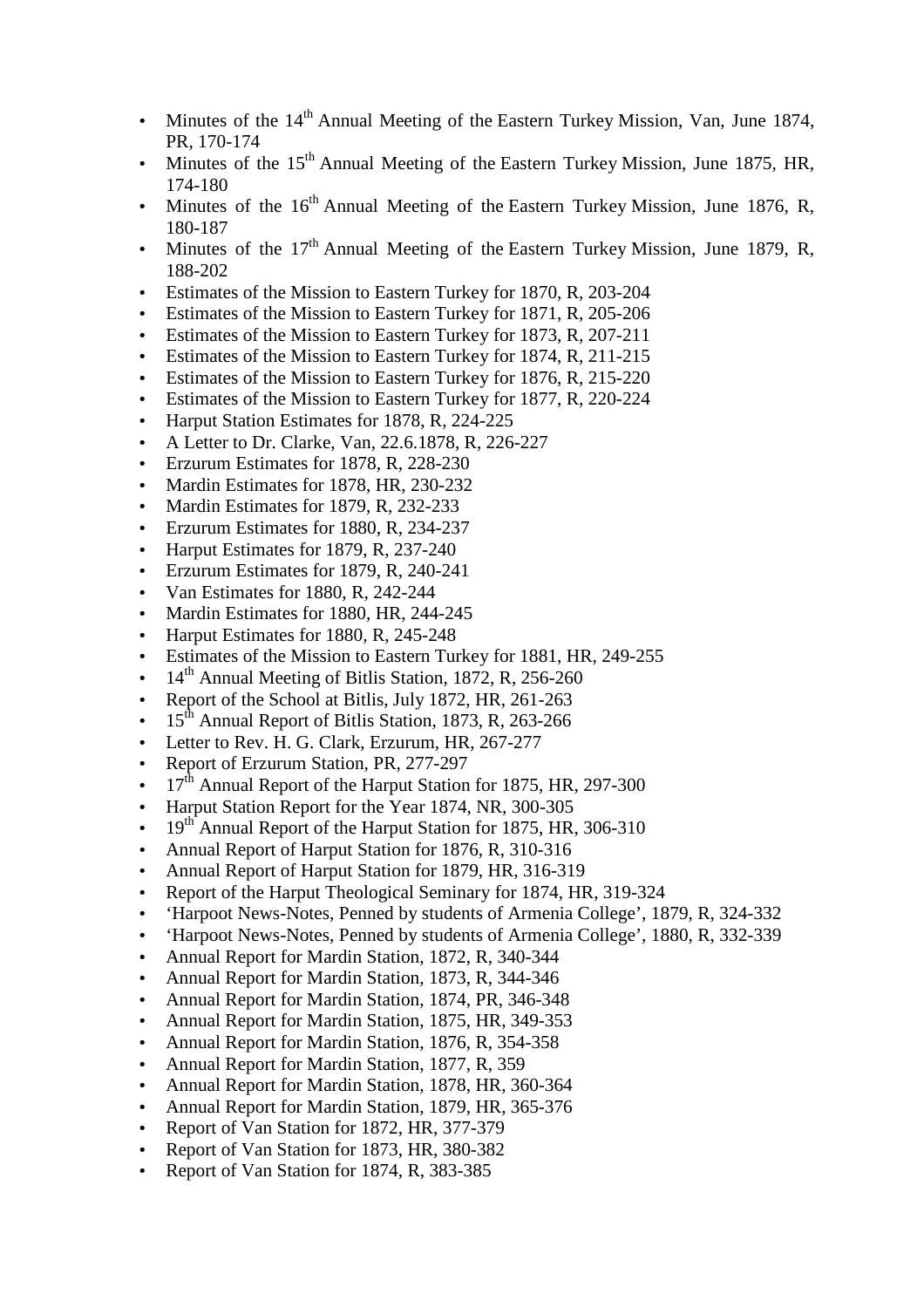- Report of Van Station for 1876, R, 386-388
- Report of Van Station for 1877, R, 389-393
- Report of Van Station for 1879, R, 393-410
- 'A Convention of Native Pastors and Helpers in Mardin', HR, 411-416
- A document in Armenian, R, 417-418
- UR, 419-424
- 'Famine in Mesopotamia', HR, 424-431
- UR, 432-434
- 'Extracts fro the Observer, published in Armenian at Constantinople and edited by the excellent and experienced Evangelical Pastor, Rev. Simon Utujian', R, 435-444
- Sermon, preached at a meeting of the Evangelical Pastors and Preachers at Harput, by Pastor Madiros of Harput, R, 445-458
- Extracts from letter of 'Colporteur' in Baghdad, UR, 459-467
- Extract from the report of Mr. Andrus, Missionary at Mardin, September 1877, R, 468-469

Letters by Orson P. Allen:

- To Rev. Clark, Harput, 6.4.1872, HR, 470-478
- To Rev. Treat, Harput, 6.6.1872, HR, 480-481
- To Rev. Clark, Harput, 9.28.1872, R, 482-483
- To Rev. Clark, Harput, 12.13.1872, R, 484-488
- To Rev. Clark, Harput, 2.20.1873, R, 488-493
- To Rev. Clark, Harput, 4.10.1873, R, 494-499
- To Rev. Clark, Harput, 5.3.1873, R, 499-504
- To Rev. Clark, Harput, 5.8.1873, R, 504-507
- To Rev. Clark, Harput, 8.5.1873, R, 508-509
- To Rev. Clark, Harput, 1.15.1874, R, 510-520
- To Rev. Clark, Harput, 1.20.1874, R, 520-526
- To Rev. Clark, Harput, 3.9.1874, R, 526-530
- To Rev. Clark, Harput, 5.8.1874, R, 530-532
- To Rev. Clark, Harput, 5.16.1874, R, 533
- To Rev. Clark, Harput, 12.18.1874, R, 534-537
- To Rev. Clark, Harput, 8.21.1874, R, 537-540
- To Rev. Clark, Harput, 12.30.1875, R, 541-546
- To Rev. Clark, Harput, 2.28.1876, R, 546-552
- To Rev. Clark, Erzurum, 6.10.1876, R, 552-553
- To Rev. Clark, Harput, 8.3.1876, R, 553-555
- To Rev. Clark, Harput, 5.5.1877, HR, 555-561
- To Rev. Clark, Harput, 7.20.1877, R, 561-565
- To Rev. Clark, Harput, 10.27.1877, R, 566-568
- To Rev. Clark, Harput, 10.30.1877, R, 568-570
- To Rev. Clark, Harput, 2.13.1877, R, 570-572
- To Rev. Clark, Harput, 2.15.1878, R, 570-572
- To Rev. Clark, Harput, 7.19.1878, R, 575-577
- To Rev. Clark, Harput, 2.21.1879, R, 577-581
- To Rev. Clark, Harput, 5.2.1879, R, 581-585
- To Rev. Clark, Harput, 5.14.1879, R, 585-587
- To Rev. Clark, Harput, 6.14.1879, R, 587-588
- To Rev. Clark, Harput, 6.25.1878, R, 589-591
- To Rev. Clark, Harput, 7.28.1879, R, 591-593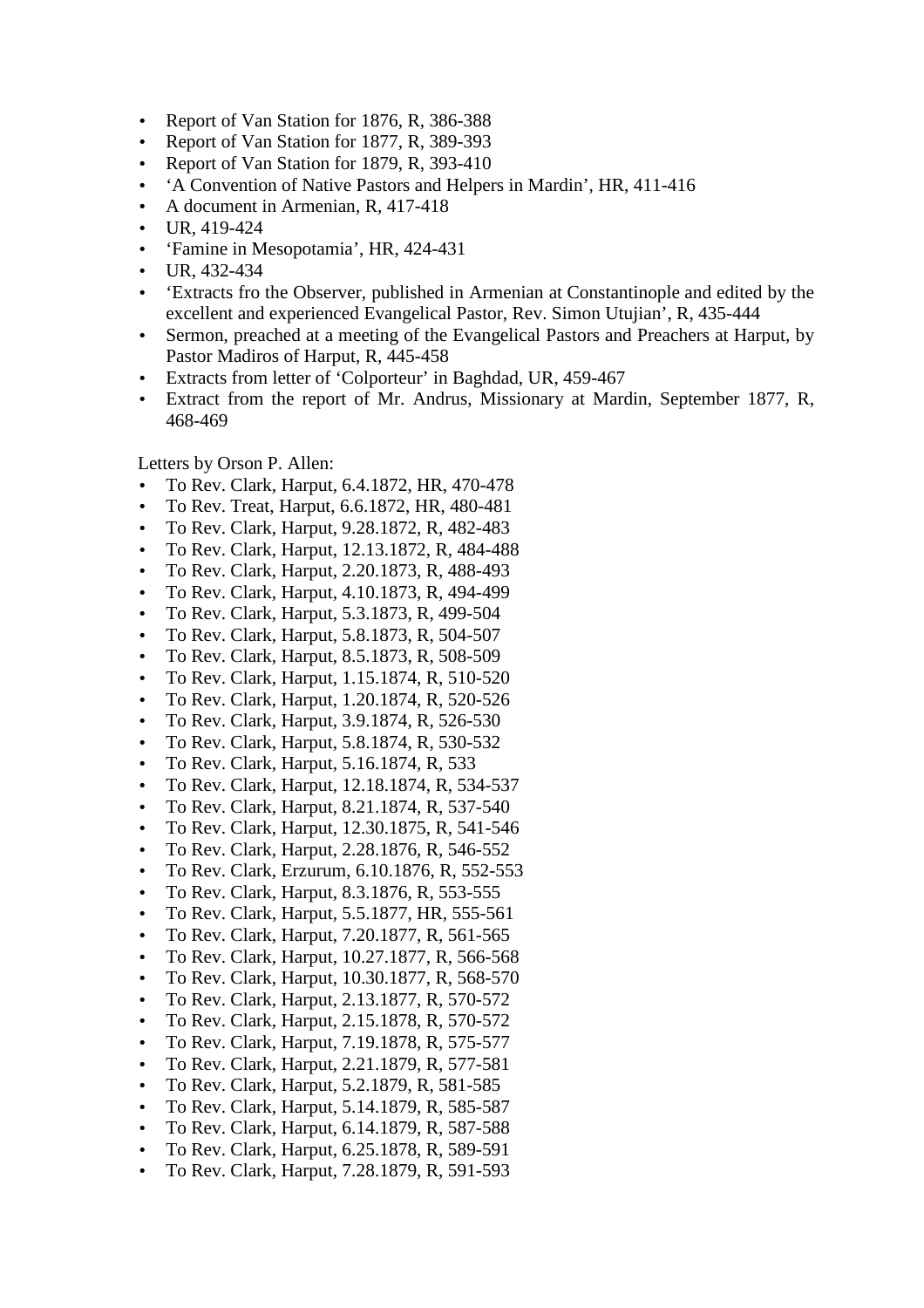- To Rev. Clark, Harput, 8.16.1879, R, 594-597
- To Rev. Clark, Harput, 10.11.1879, R, 598-600
- To Rev. Clark, Harput, 1.31.1880, R, 600-601
- To Rev. Clark, Harput, 2.2.1880, R, 601-603
- To Rev. Clark, Harput, 4.1.1880, R, 603-607
- To Rev. Clark, Van, 6.23.1880, R, 608-609
- To Rev. Clark, Harput, 7.24.1880, R, 611-615
- To Rev. Clark, Harput, 1.25.1872, R, 616-620
- To Rev. Clark, Harput, 3.21.1874, HR, 620-623
- To Rev. Clark, Harput, 8.20.1880, R, 623-629
- To Rev. Clark, Harput, 2.4.1880, R, 629-643

Letters by Alpheus N. Andrus

- UR, 645-651
- To Dr. Clark, Mardin, 3.4.1872, HR, 652-656
- To Dr. Clark, Mardin, 8.21.1872, HR, 656-660
- To Dr. Clark, Mardin, 3.3.1873, PR, 660-663
- To Dr. Clark, Mardin, 4.19.1873, R, 663-665
- To Dr. Clark, Harput, 6.27.1873, R, 665-667
- To Dr. Clark, Harput, 7.31.1873, HR, 667-668
- To Dr. Clark, Harput, 8.22.1873, HR, 668-669
- To Dr. Clark, Harput, 9.5.1873, HR, 669-670
- To Dr. Clark, Harput, 12.13.1873, R, 670-674
- To Dr. Clark, Harput, 3.3.1874, HR, 675
- UR, 676-689
- To Bell, Harput, 3.22.1875, R, 691-703
- UR, 704
- To Dr. Clark, New York, 6.30.1875, HR, 712
- UR, 713-736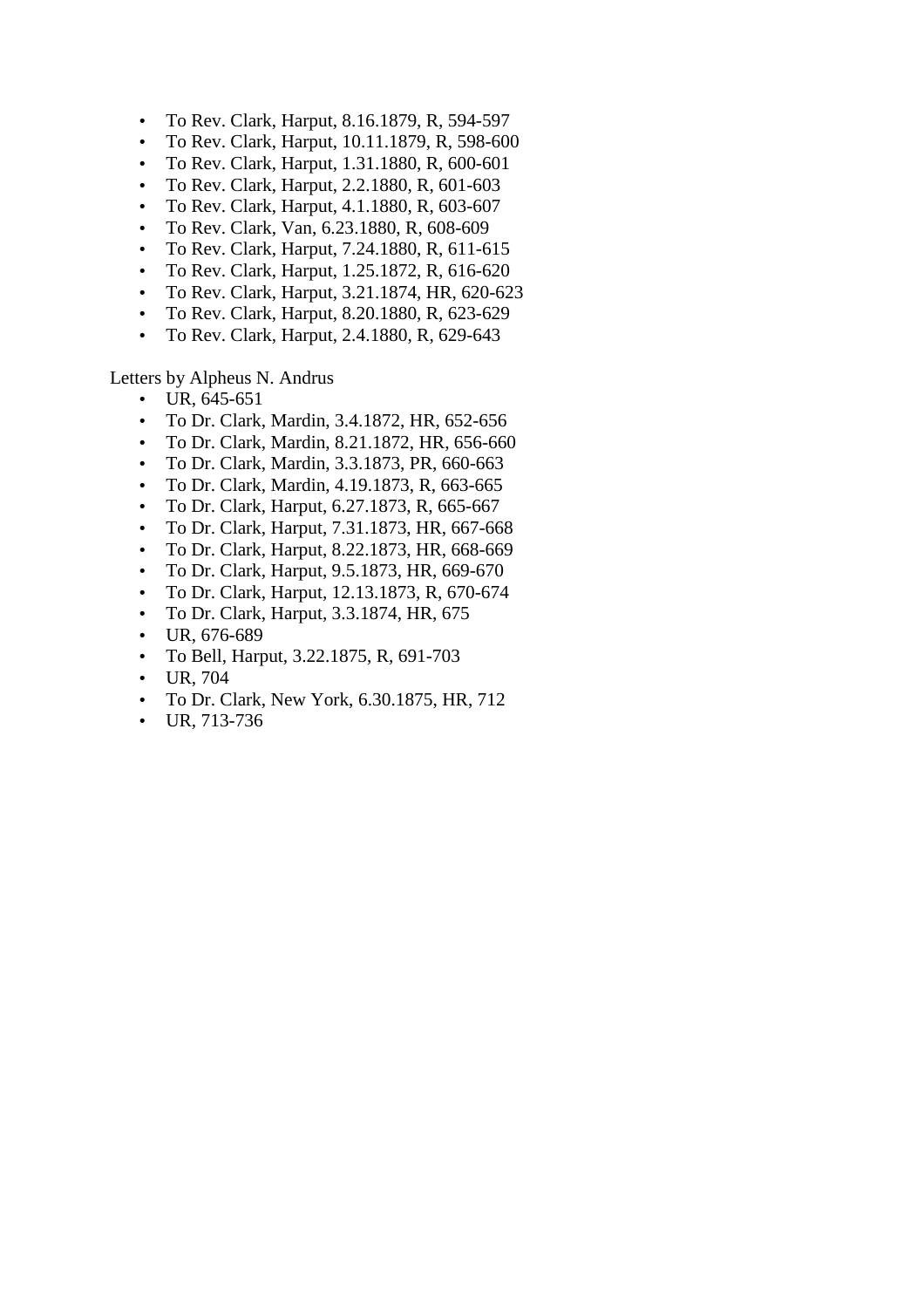Submitted by : Elif Bayraktar Submitted to : The Department of History Project term : February 2004

#### **Bibliographical and physical information**

Document type: Microfilm Reference no. : BV2410.A4 1984 Reel 681

**R** : Readable

**HR** : Hardly Readable

**UR** : Unreadable

**PR** : Partially Readable

Papers of the ABCFM ABC 16: The Near East 1817-1919 Unit 5 Reel 681 16.9.7: Eastern Turkey Mission

## VOL. 3 PART 2 Eastern Turkey Mission 1872-1880 Documents, Reports, Minutes, Letters A-B Part 2

(Included are some items beyond the chronological scope of this volume)

| $\mathbf{1}$ | Letter from A.M. Andrus to Dr.Clark, Mardin, Jan 4, 1876, R      |
|--------------|------------------------------------------------------------------|
| 3            | Letter from A.M. Andrus to Dr.Clark, Mardin, Jan 13, 1876, R     |
| $4-6$        | Letter from A.M. Andrus to Dr.Clark, Mardin, March 28, 1876, R   |
| 7            | Letter from A.M. Andrus to Dr. Frear, Mardin, June 2, 1876, R    |
| $8 - 10$     | Readable text,?                                                  |
| $10-11$      | Letter from A.M. Andrus to Dr.Clark, Mardin, July 26, 1876, R    |
| $12 - 13$    | Letter from A.M. Andrus to Dr.Clark, Mardin, Sept 16, 1876, R    |
| $14 - 17$    | "The missing link", by A.M. Andrus, Mardin, Dec 6, 1876, R       |
| $17-19$      | Letter from A.M. Andrus to Dr.Clark, Mardin, Dec 7, 1876, R      |
| $20 - 22$    | Letter from A.M. Andrus to Dr.Clark, Mardin, Jan 6, 1877, HR     |
| $22 - 24$    | Letter from A.M. Andrus to Father Ward?, Mardin, Dec 7, 1876, HR |
| $24 - 26$    | Letter from A.M. Andrus to Dr.Clark, Mardin, April 21, 1877, HR  |
| $26 - 28$    | Letter from A.M. Andrus to Dr.Clark, Mardin, June 6, 1877, R.    |
| 29-30        | Letter from A.M. Andrus to Dr.Clark, Mardin, July 4, 1877, R     |
| 32-33        | Letter from A.M. Andrus to Mrs. Allen, Mardin, Oct 3, 1877, HR   |
| 35-38        | Letter from A.M. Andrus to Dr.Clark, Mardin, Nov 23, 1877, R     |
| 38-40        | Text by A.M.Andrus, Mardin, Jan 16, 1878, HR                     |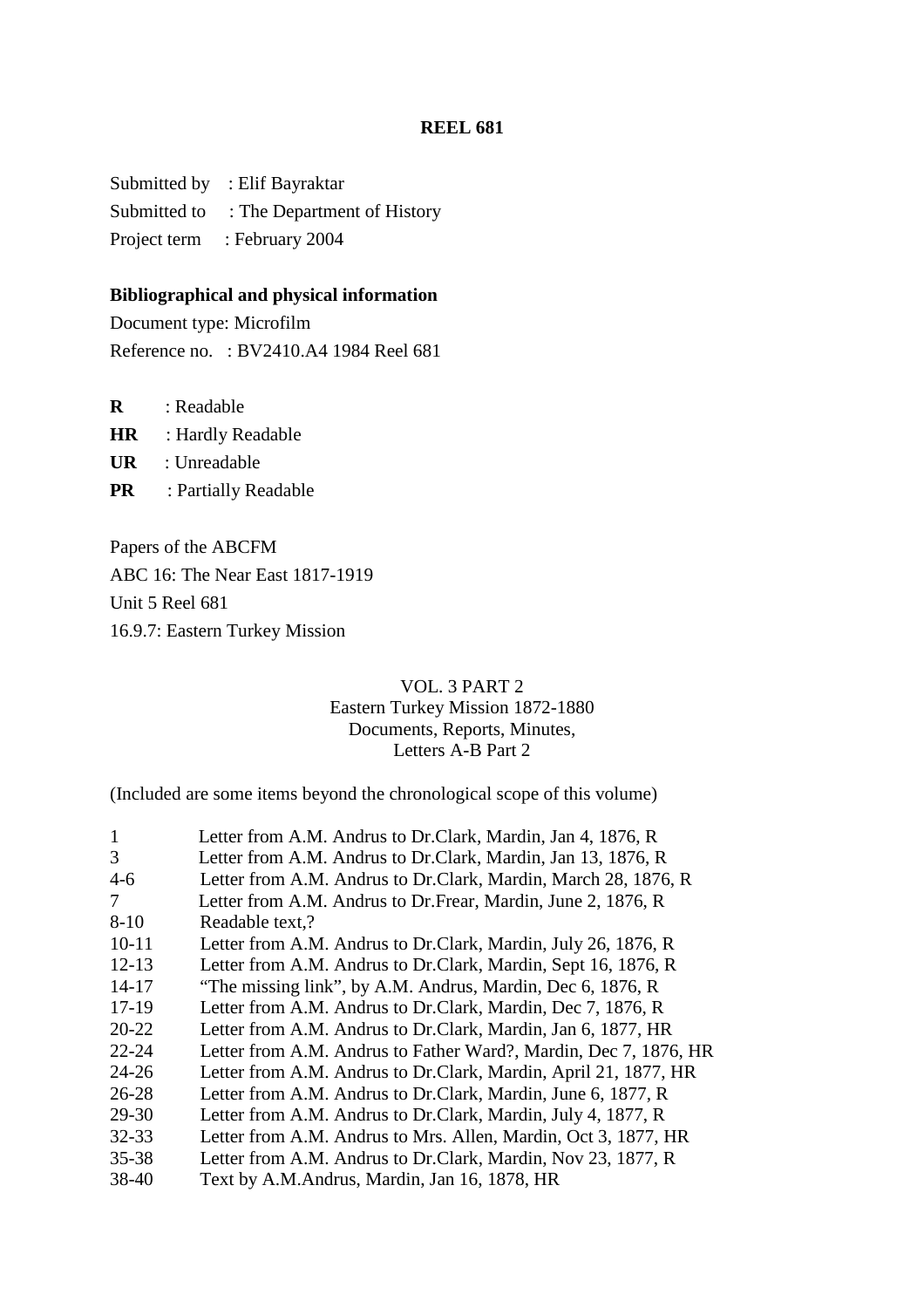| 41-42   | Letter from A.M. Andrus to Dr.Clark, Mardin, Jan 24, 1878, HR            |
|---------|--------------------------------------------------------------------------|
| 42      | Letter from A.M. Andrus to Dr.Clark, Mardin, Feb 28, 1878, R             |
| 43-45   | Letter from A.M. Andrus to Dr.Clark, Mardin, April 18, 1878, R           |
| 47-48   | Letter from A.M. Andrus to Dr.Clark, Mardin, May 22, 1878, UR            |
| 49-50   | Letter from A.M. Andrus to Dr.Clark, Mardin, July 1, 1878, PR            |
| 50-53   | Text by A.M.Andrus, Mardin, July 25, 1878, UR                            |
| 53      | <b>UR</b>                                                                |
| 55      | Letter from A.M. Andrus to Dr.Clark, Mardin, Aug 4, 1878, PR             |
| 56-57   | Letter from A.M. Andrus to Dr.Clark, Midyat, Feb 4, 1879, HR             |
| 58-59   | Letter from A.M. Andrus to Dr.Clark, Mardin, June 4, 1879, R             |
| 59-63   | Letter from A.M. Andrus to Dr.Clark, Mardin, June 18, July 1, 1879, R    |
| 64      | Letter from A.M. Andrus to Dr.Clark, Mardin, July 1, 1879, R             |
| 66-69   | Letter from A.M. Andrus to Dr.Clark, Mardin, Aug 25, 1879, R             |
| 69-70   | Letter from A.M. Andrus to Dr.Clark, Mardin, Oct 7, 1879, PR             |
| 72-74   | Letter from A.M. Andrus to Rev. Northroph, Mardin, Oct 28, 1878, R       |
| 75-76   | Letter from A.M. Andrus to Dr.Clark, Baghdad, Mar 3, 1880, R             |
| 77      | Letter from A.M. Andrus to Dr.Clark, Van, June 21, 1880, R               |
| 78      | Letter from A.M. Andrus to Dr.Clark, Mardin, May 7, 1880, R              |
| 79-81   | Letter from A.M. Andrus to Dr.Clark, Mardin, Aug 16, 1880, PR            |
| 82-84   | Letter from Mrs. Olive Andrus to Dr. Clark, Mardin, Sept 12, 1876, R     |
| 85-86   | Letter from Mrs. Olive Andrus to Dr. Clark, Mardin, Jan 21, 1878, R      |
| 87-89   | Letter from Mrs. Olive Andrus to Dr. Clark, Mardin, May 7, 1879, R       |
| 90-91   | Letter from Mrs. Olive Andrus to Dr. Clark, Mardin, Aug 26, 1879, PR     |
| 93      | Letter from Isabella Baker to Dr.Clark, Harport, March 16, 1872, R       |
| 95-97   | Letter from Isabella Baker to Dr.Clark, Constantinople, June 9, 1873, R  |
| 97-98   | Letter from Isa. C. Stocking to Dr. Clark, Feb 7, 1874, HR               |
| 99-102  | Letter from W.R.Stocking to Dr.Clark, Nov 4, 1873, R                     |
| 103-108 | Letter from Herman Barnum to Rev. Clark, (including lists of Pastors and |
|         | Churches, and the Outstations of Harpoot) Harpoot, April 14, 1870, R     |
| 109-110 | Letter from H.N. Barnum to "Brother", Detroit, Jan 3, 1872, R            |
| 111     | Letter from H.N. Barnum to "Brother", Detroit, Jan 4, 1872, R            |
| 112-114 | Letter from H.N. Barnum to "Brother", Chicago, Jan 27, 1872, R           |
| 117-118 | Letter from H.N. Barnum to "Brother", Chicago, Jan 29, 1872, R           |
| 119-120 | Letter from H.N. Barnum to "Brother", Boston, Feb 17, 1872, R            |
| 121     | Letter from H.N. Barnum to "Brother", Feb 22, 1872, HR                   |
| 123-124 | Letter from H.N. Barnum to "Brother", Detroit, June 28, 1872, R          |
| 125-127 | Letter from H.N. Barnum to Dr. Clark, Detroit, March 1, 1872, R          |
| 128-129 | Letter from H.N. Barnum to Dr. Clark, Detroit, March 4, 1872, R          |
| 130-131 | Letter from H.N. Barnum to "Brother", Detroit, March 11, 1872, HR        |
| 132-133 | Letter from H.N. Barnum to Dr. Clark, New York, March 22, 1872, R        |
| 134-135 | Letter from H.N. Barnum to Dr. Clark, Detroit, March 24, 1872, R         |
| 136-137 | Letter from H.N. Barnum to Dr. Clark, April 1, New York, 1872, HR        |
| 138-139 | Letter from H.N. Barnum to Dr. Clark, New York, April 2, 1872, R         |
| 140     | Letter from H.N. Barnum to Dr. Clark, April 15, 1872, R                  |
| 142-143 | Letter from H.N. Barnum to Dr. Clark, April 16, 1872, R                  |
| 144-145 | Letter from H.N. Barnum to Dr. Clark, April 22, 1872, PR                 |
| 146-147 | Letter from H.N. Barnum to "Brother", April 19, 1872, R                  |
| 148-149 | Letter from H.N. Barnum to Dr. Clark, April 22, 1872, R                  |
|         |                                                                          |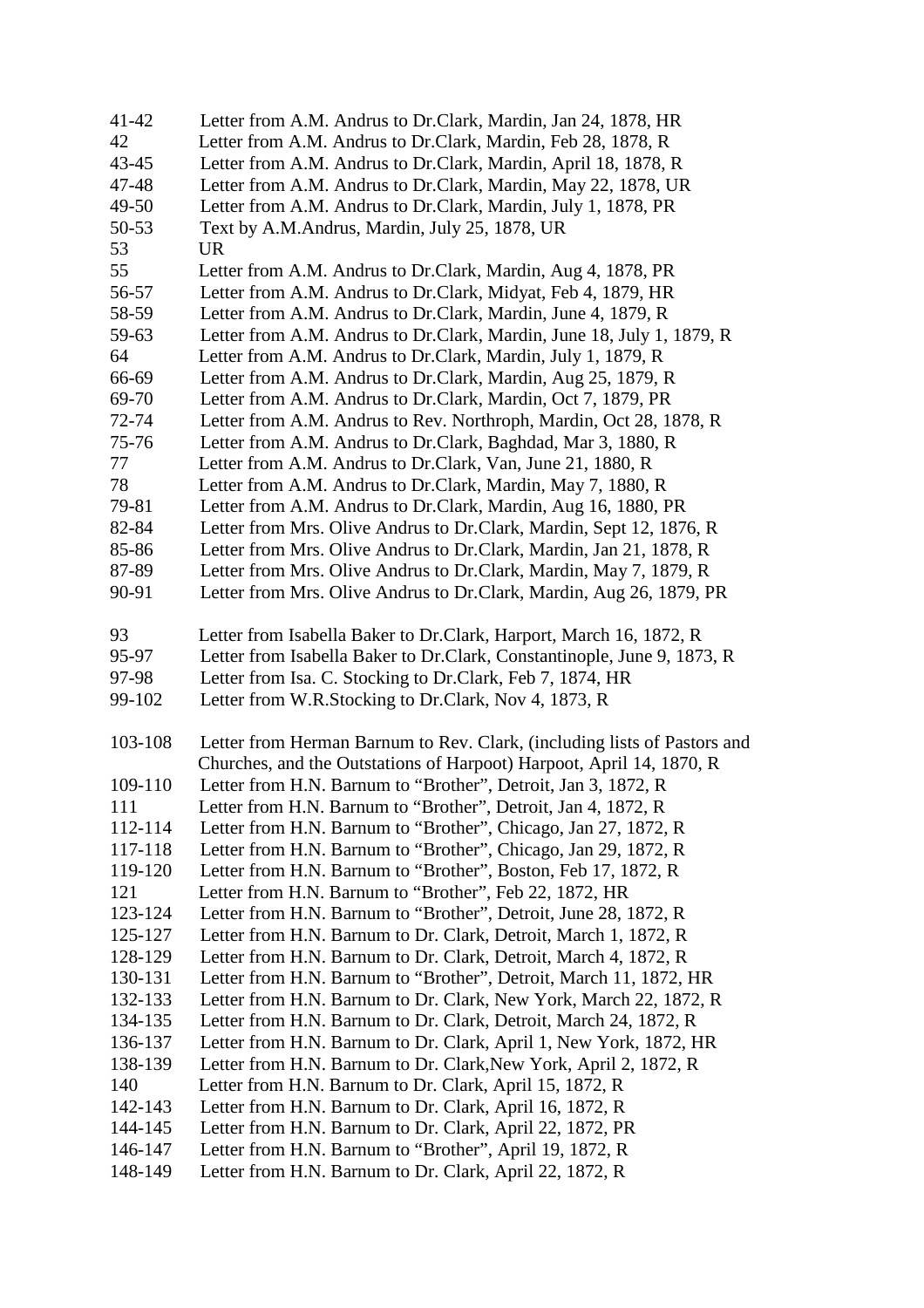150-151 Letter to H.N. Barnum by ? (UR), May 2, 1872, PR 151 Letter from H.N. Barnum to Dr. Clark, May 6, 1872, R 152 Letter from H.N. Barnum to Dr. Clark, Detroit, May 9, 1872, R 154-155 Letter from H.N. Barnum to Dr. Clark, Hudson, May 16, 1872, R 156-157 Letter from H.N. Barnum to "Brother", Detroit, May 25, 1872, R 158-159 Letter from H.N. Barnum to "Brother", Detroit, May 29, 1872, HR 160 Letter from H.N. Barnum to "Brother", Detroit, Jan 12, 1872, R 162-163 Letter from H.N. Barnum to "Brother", June 19, 1872, HR 164-165 Letter from H.N. Barnum to Dr. Clark, Oliver, June 21, 1872, PR 166-167 Letter from H.N. Barnum to "Brother", Detroit, June 28, 1872, HR 168-169 Letter from H.N. Barnum to "Brother", Detroit, July 5, 1872, HR 170-171 Letter from H.N. Barnum to Dr. Clark, Cuylerville, July 23, 1872, HR 172-173 Letter from H.N. Barnum to Dr. Clark, July 25, 1872, HR 174 Letter from H.N. Barnum to ?, Lake Shore, July 25, 1872, R 175 A part of a letter (no beginning, no end) 176 Letter from H.N. Barnum to Dr. Clark, Detroit, July 30, 1872, R 178-179 Letter from H.N. Barnum to Dr. Clark, Bayfield, Aug 6, 1872, R 180-181 Letter from H.N. Barnum to "Brother", Bayfield, Aug 23, 1872, R 182-183 Letter from H.N. Barnum to Dr. Clark, Bayfield, Aug 17, 1872, R 184 Letter from H.N. Barnum to "Brother", Bayfield, Sept 2, 1872, R 186-187 Letter from H.N. Barnum to Dr. Clark, Detroit, Sep 9, 1872, R 188-189 Letter from H.N. Barnum to Dr. Clark, Detroit, Sep 12, 1872, R 190-191 Letter from H.N. Barnum to "Brother", Saratoga, Sep 20, 1872, R 192-194 Letter from H.N. Barnum to ?, Saratoga, Oct 10, 1872, R 195-196 Letter from H.N. Barnum to Dr. Clark, Saratoga, Oct 16, 1872, HR 197 Letter from H.N. Barnum to "Brother", Saratoga, Oct 23, 1872, PR 198-199 Letter from H.N. Barnum to Dr. Clark, Cuylerville, Oct 31, 1872, R 200-201 Letter from H.N. Barnum to "Brother", Nov 16, 1872, HR 202-204 Letter from H.N. Barnum to "Brother", Cuylerville, Oct 30, 1872, HR 204-206 Letter from H.N. Barnum to Dr. Clark, Nov 13, 1872, PR 206-207 Letter from H.N. Barnum to Dr. Clark, Nov 21, 1872, R 208-209 Letter from H.N. Barnum to "Brother", Chicago, Dec 6, 1872, HR 210-211 Letter from H.N. Barnum to Mr. Chopin, Detroit, Dec 14, 1972, R 212-214 Letter from H.N. Barnum to Dr. Clark, Chicago, Dec 12, 1872, R 214-215 Letter from H.N. Barnum to Dr. Clark, Detroit, Dec 17, 1872, R 216 Letter from H.N. Barnum to Rev.Chopin, Detroit, Dec 24, 1872, R 218-219 Letter from H.N. Barnum to "Brother", Philadelphia, Jan 6, 1873, R 220 A piece of newspaper including news about Mr.Barnum, R 221-222 Letter from H.N. Barnum to Dr. Clark, Detroit, Dec 30, 1872, R 224 Letter from H.N. Barnum to Rev.Chopin, Philadelphia, Jan 13, 1873, R 226-227 Letter from H.N. Barnum to Dr. Clark, Feb 10, 1873, R 228-230 Letter from H.N. Barnum to "Brother", Phila., Feb 15, 1873, R 231 Letter from H.N. Barnum to "Brother", Phila., Feb 18, 1873, R 233-235 Letter from H.N. Barnum to Dr. Clark, Phila., Feb 21, 1873, R 235 Letter from H.N. Barnum to "Brother", Phila., Feb 21, 1873, R 237-238 Letter from H.N. Barnum to Dr. Clark, Phila., Feb 26, 1873, R 239 Letter from H.N. Barnum to Dr. Clark, Phila., Mar 1, 1873, R 241-247 A text by H.N. Barnum, R 249-250 Letter from H.N. Barnum to Dr. Clark, March 17, 1873, PR 251-252 Letter from H.N. Barnum to Dr. Clark, New York, March 4, 1873, R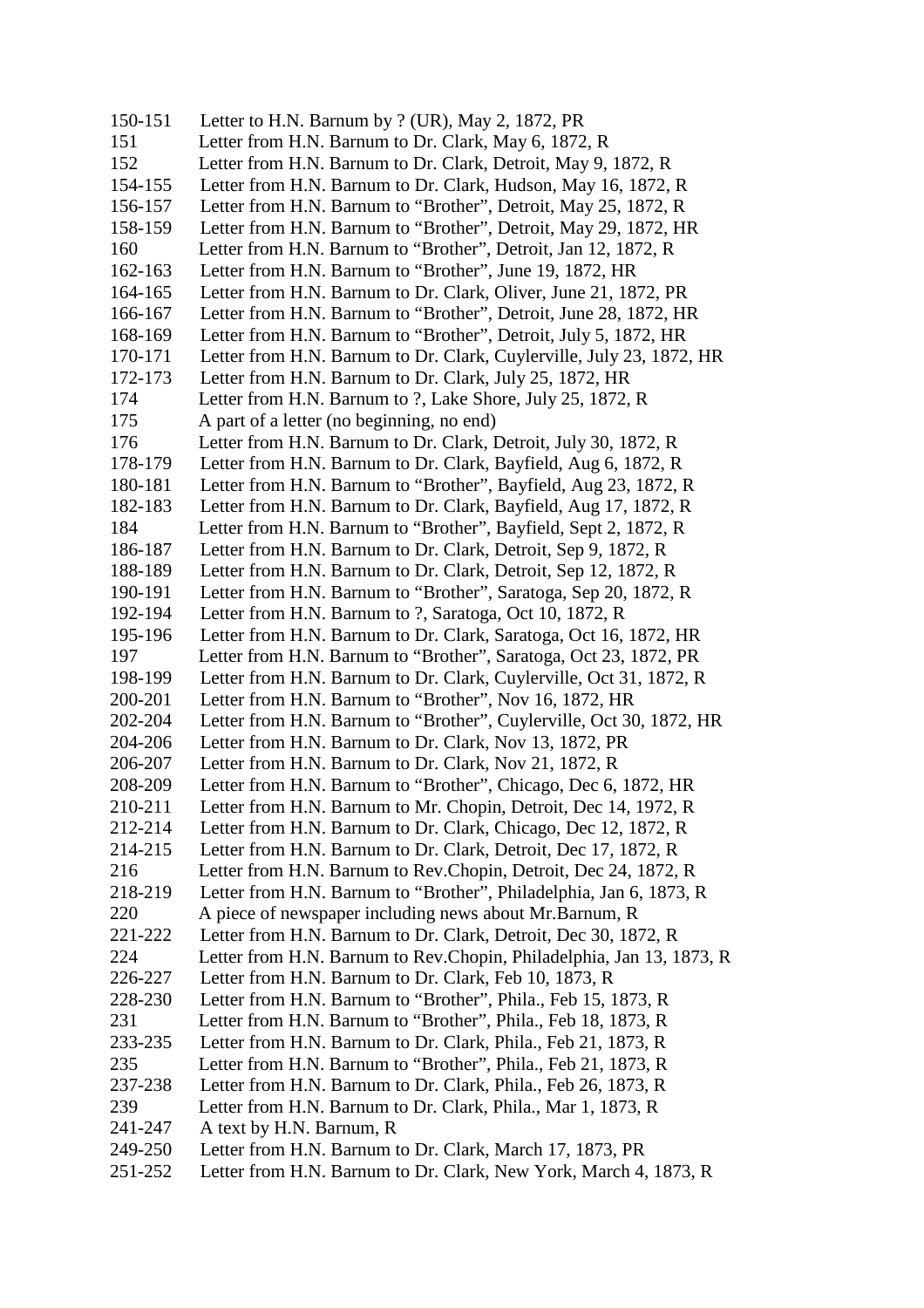253-254 Letter from H.N. Barnum to "Brother", London, March 25, 1873, R 255-256 Letter from H.N. Barnum to "Brother", Paris, March 29, 1873, R 256-257 Letter from H.N. Barnum to "Brother", Florence, April 11, 1873, PR 257-264 Letter from H.N. Barnum to Dr. Clark, Italy, April 3-April 8, 1873, R 264-268 Letter from H.N. Barnum to Dr. Clark, Florence, April 14, 1873, PR 268-269 Letter from H.N. Barnum to "Brother", Florence, April 15, 1873, R 269-270 Letter from H.N. Barnum to "Brother", Florence, April 18, 1873, HR 270-273 Letter from H.N. Barnum to Dr. Clark, Florence, April 19, 1873, R 274-280 Letter from H.N. Barnum to Dr. Clark, Venice, April 26, 1873, R 280-282 Letter from H.N. Barnum to Dr. Clark, May 3, 1873, R 283 Letter from H.N. Barnum to Dr. Clark, Constantinople, May 10, 1873, R 285-286 Letter from H.N. Barnum to Dr. Clark, Marsavan, May 18, 1873, R 288-290 Letter from H.N. Barnum to Dr. Clark, Sivas, May 28, 1873, R 291-293 Letter from H.N. Barnum to Dr. Clark, Harpoot, June 20, 1873, R 293-294 Letter from H.N. Barnum to Dr. Clark, Harpoot, June 27, 1873, R 294-298 Letter from H.N. Barnum to Dr. Clark, Harpoot, July 25, 1873, PR 298-299 Letter from H.N. Barnum to Dr. Clark, Harpoot, Aug 29, 1873, HR 300-302 Letter from H.N. Barnum to Dr. Clark, Harpoot, Oct 1, 1873, PR 303-304 Letter from H.N. Barnum to "Brother", Harpoot, Oct 3, 1873, R 305-307 Letter from H.N. Barnum to ?, Harpoot, Oct 15, 1873, PR 307-308 Letter from H.N. Barnum to Dr. Clark, Harpoot, Oct 15, 1873, PR 308-309 Letter from H.N. Barnum to Dr. Clark, Harpoot, Oct 25, 1873, PR 310-312 Letter from H.N. Barnum to "Brother", Harpoot, Nov 11, 1873, R 312-313 Letter from H.N. Barnum to Dr. Clark, Diarbekir, Dec 11, 1873, HR 314 Letter from H.N. Barnum to Mr. Wood, Diarbekir, Nov 28, 1873, R<br>315-317 Letter from H.N. Barnum to Dr. Clark, Diarbekir, Nov 28, 1873, R Letter from H.N. Barnum to Dr. Clark, Diarbekir, Nov 28, 1873, R 318-320 Letter from H.N. Barnum to Rev.Gulick, Diarbekir, Dec 23, 1873, HR 321-322 Letter from H.N. Barnum to "Brother", Diarbekir, Dec 26, 1873, HR 322-323 Letter from H.N. Barnum to Dr. Clark, Diarbekir, Jan 2, 1874, HR 324-325 Letter from H.N. Barnum to Dr. Clark, Diarbekir, Jan 22, 1874, UR 325-326 Letter from H.N. Barnum to Dr. Clark, Diarbekir, Jan 27, 1874, R 327-329 Letter from H.N. Barnum to Dr. Clark, Diarbekir, March 18, 1874, PR 329-334 Letter from H.N. Barnum to Dr. Clark, Diarbekir, April 24, 1874, R 334-335 Letter from H.N. Barnum to Dr. Clark, Harpoot, May 21, 1874, PR 335-337 Letter from H.N. Barnum to Dr. Clark, Van, June 20, 1874, R 338 -339 Letter from H.N. Barnum to Dr. Clark, Harpoot, July 23, 1874, HR 340-342 Letter from H.N. Barnum to Dr. Clark, Harpoot, Sept 2, 1874, HR 342-343 Letter from H.N. Barnum to Dr. Clark, Harpoot, Nov 12, 1874, R 343-344 Letter from H.N. Barnum to Dr. Clark, Harpoot, Dec 24, 1874, R 345 Letter from H.N. Barnum to Dr. Clark, Harpoot, Nov 17, 1874, HR 346-348 Letter from H.N. Barnum to Dr. Clark, Harpoot, Dec 11, 1874, R 349 Letter from H.N. Barnum to Dr. Clark, Harpoot, Jan 8, 1875, HR 350-351 Letter from H.N. Barnum to ?, Harpoot, Jan 25, 1875, HR 352-359 UR 360-362 Letter from H.N. Barnum to Dr. Clark, Diarbekir, July 19, 1875, R 363-366 Letter from H.N. Barnum to Dr. Clark, Harpoot, Aug, 13, 1875, PR 366-369 Letter from H.N. Barnum to Dr. Clark, Harpoot, Aug, 21, 1875, UR 371-372 Letter from H.N. Barnum to Rev. Chopin, Harpoot, Sept 5, 1875, R 373-376 Letter from H.N. Barnum to Dr. Clark, Harpoot, Nov 18, 1875, HR 376 Letter from H.N. Barnum to Dr. Clark, Harpoot, Dec 3, 1875, R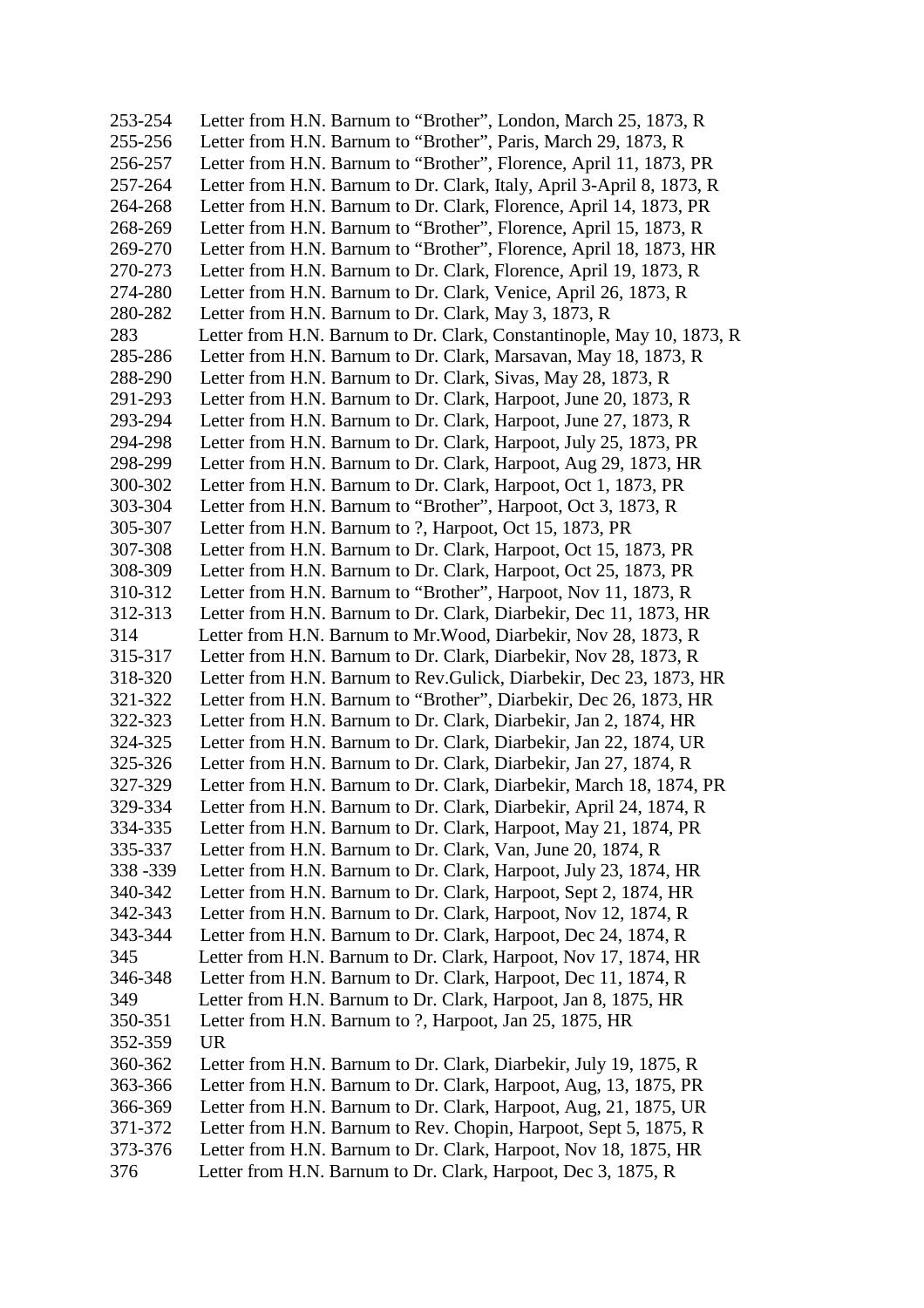| 377     | Letter from H.N. Barnum to Dr. Clark, Harpoot, Dec 31, 1875, R     |
|---------|--------------------------------------------------------------------|
| 378-380 | Letter from H.N. Barnum to Dr. Clark, Harpoot, Jan 7, 1876, R      |
| 381     | Letter from H.N. Barnum to ?, Jan 21, 1876, HR                     |
| 383     | Letter from H.N. Barnum to Dr. Clark, Harpoot, Feb 17, 1876, PR    |
| 385     | Letter from H.N. Barnum to Dr. Clark, Harpoot, Mar 2, 1876, PR     |
| 386-387 | Letter from H.N. Barnum to Dr. Clark, Harpoot, Mar 30, 1876, R     |
| 387-388 | <b>UR</b>                                                          |
| 388     | Letter from H.N. Barnum to Dr. Clark, Harpoot, April 20, 1876, PR  |
| 390-392 | Letter from H.N. Barnum to Dr. Clark, Harpoot, July 12, 1876, R    |
| 393-395 | Letter from H.N. Barnum to Dr. Clark, Harpoot, July 19, 1876, R    |
| 395-397 | Letter from H.N. Barnum to Dr. Clark, Harpoot, July 25, 1876, R.   |
| 397-398 | Letter from H.N. Barnum to Dr. Clark, Harpoot, Aug 17, 1876, PR    |
| 399-400 | Letter from H.N. Barnum to Dr. Clark, Oct 12, 1876, R              |
| 401-402 | Letter from H.N. Barnum to Dr. Clark, Harpoot, Oct 28, 1876, R     |
| 403-404 | Letter from H.N. Barnum to Dr. Clark, Harpoot, Nov 10, 1876, R     |
| 405-407 | Letter from H.N. Barnum to Dr. Clark, Harpoot, Dec 29, 1876, R.    |
| 407-409 | Letter from H.N. Barnum to Dr. Clark, Harpoot, Mar 9 1877, R       |
| 409-411 | Letter from H.N. Barnum to Dr. Clark, Harpoot, Mar 23, 1877, R     |
| 411-413 | Letter from H.N. Barnum to Dr. Clark, Harpoot, Aug 3, 1877, HR     |
| 413-415 | Letter from H.N. Barnum to "Brother", Harpoot, April 13, 1877, R   |
| 416     | Letter from H.N. Barnum to Rev.Pierce, Harpoot, May 11, 1877, R    |
| 418-419 | Letter from H.N. Barnum to "Brother", Harpoot, April 30, 1877, R   |
| 419-421 | Letter from H.N. Barnum to Dr. Clark, Harpoot, June 15, 1877, PR   |
| 422-423 | Letter from H.N. Barnum to Dr. Clark, Harpoot, June 26, 1877, R    |
| 424-425 | Letter from H.N. Barnum to Dr. Clark, Harpoot, Aug 23, 1877, R     |
| 426-427 | Letter from H.N. Barnum to Dr. Clark, Harpoot, Nov 1, 1877, R      |
| 428-430 | Letter from H.N. Barnum to Dr. Clark, Harpoot, Nov 21, 1877, PR    |
| 431     | Letter from H.N. Barnum to Dr. Clark, Harpoot, Dec 28, 1877, R     |
| 432     | Letter from H.N. Barnum to Rev.Chopin, Harpoot, Jan 12 1878, HR    |
| 434-436 | Letter from H.N. Barnum to Dr. Clark, Harpoot, March 9, 1878, UR   |
| 437-438 | Letter from H.N. Barnum to Dr. Clark, Harpoot, April 6, 1878, UR   |
| 439-441 | Letter from H.N. Barnum to Dr. Clark, Harpoot, April 19, 1878, R   |
| 442-443 | Letter from H.N. Barnum to Dr. Clark, Harpoot, May 7, 1878, R      |
| 443-444 | Letter from H.N. Barnum to Dr. Clark, Harpoot, July 5, 1878, R     |
| 445-446 | Letter from H.N. Barnum to Dr. Clark, Harpoot, July 13, 1878, R    |
| 447-449 | Letter from H.N. Barnum to Dr. Clark, Harpoot, July 18, 1878, R    |
| 450     | Letter from H.N. Barnum to Dr. Clark, Aug 16, R                    |
| 452-453 | Letter from H.N. Barnum to ?, Aug 16. 1878, R                      |
| 454     | Letter from H.N. Barnum to Dr. Clark, Harpoot, Oct 26, 1878, R     |
| 456-458 | Letter from H.N. Barnum to Dr. Clark, Harpoot, Oct 29, 1878, R     |
| 458     | Letter from H.N. Barnum to Dr. Clark, Harpoot, Nov 9, 1878, R      |
| 459-460 | Letter from H.N. Barnum to Dr. Clark, Harpoot, Feb 14, 1879, R     |
| 461     | Letter from H.N. Barnum to Dr. Clark, Harpoot, Mar 12, 1879, R     |
| 462     | Letter from H.N. Barnum to Rev. Hutchins, Harpoot, Mar 15, 1879, R |
| 464-466 | Letter from H.N. Barnum to Dr. Clark, Harpoot, Mar 31, 1879, R     |
| 466-467 | Letter from H.N. Barnum to Dr. Clark, Harpoot, May 9, 1879, R      |
| 467-468 | Letter from H.N. Barnum to Dr. Clark, Harpoot, May 14, 1879, R     |
| 468     | Letter from H.N. Barnum to Dr. Clark, Mardin, May 31, 1879, R      |
| 469-470 | Letter from H.N. Barnum to "Brother", Harpoot, June 10, 1879, R    |
| 471     | Letter from H.N. Barnum to Dr. Clark, Harpoot, June 12, 1879, R    |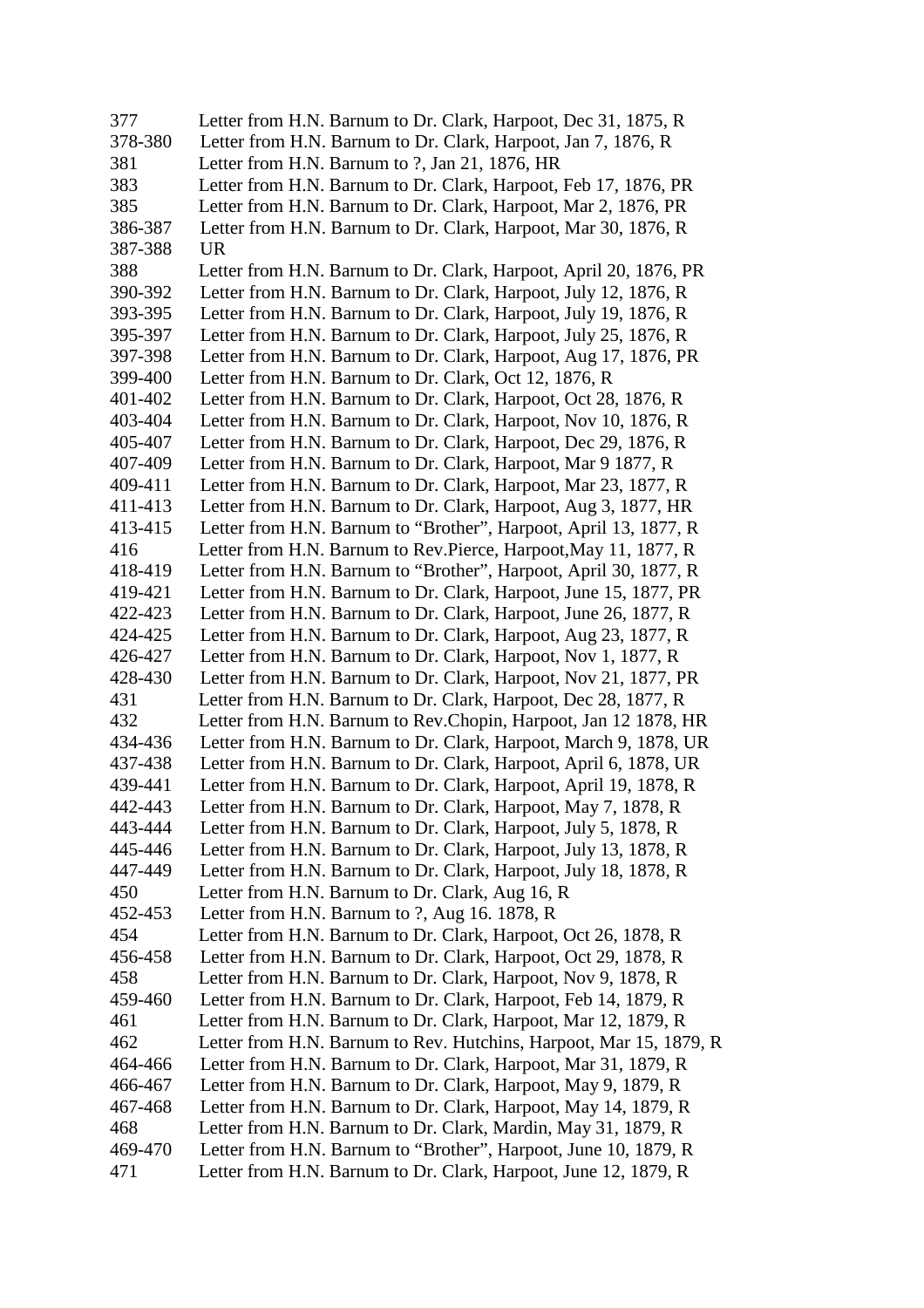| 473-474            | Letter from H.N. Barnum to Dr. Clark, Harpoot, July 5, 1879, R                                                         |
|--------------------|------------------------------------------------------------------------------------------------------------------------|
| 475-477            | Letter from H.N. Barnum to Dr. Clark, Harpoot, July 12, 1879, R                                                        |
| 477-478            | Letter from H.N. Barnum to "Brother", Harpoot, Aug 23, 1879, R                                                         |
| 479                | Letter from H.N. Barnum to Dr. Clark, Harpoot, Aug 28, 1879, R                                                         |
| 480-482            | Letter from H.N. Barnum to Dr. Clark, Harpoot, Sept 3, 1879, R                                                         |
| 483-485            | Letter from H.N. Barnum to Rev. Hubbard, Harpoot, Sept 27, 1879, R                                                     |
| 485-486            | Letter from Mary Barnum to Dr. Clark, Harpoot, Oct 1, 1879, R                                                          |
| 487                | Letter from H.N. Barnum to Dr. Clark, Harpoot, Oct 10, 1879, R                                                         |
| 488-490            | Letter from H.N. Barnum to Dr. Clark, Harpoot, Oct 24, 1879, R                                                         |
| 491-492            | Letter from H.N. Barnum to "Brother", Harpoot, Dec 5, 1879, R                                                          |
| 493                | Letter from H.N. Barnum to Dr. Clark, Harpoot, Dec 31, 1879, R                                                         |
| 495-497            | Letter from H.N. Barnum to Dr. Clark, Harpoot, Jan 3, 1880, R                                                          |
| 498-499            | Letter from H.N. Barnum to J.H.Field, Harpoot, Jan 15, 1880, R                                                         |
| 501-502            | Letter from H.N.Barnum to Dr. Clark, Harpoot, Jan 17, 1880, R                                                          |
| 503                | Letter from H.N.Barnum to Dr. Clark, Harpoot, Feb 18, 1880, R                                                          |
| 505-506            | Letter from H.N.Barnum to "Brother", Harpoot, Feb 18, 1880, R                                                          |
| 507-510            | Letter from H.N.Barnum to Dr. Alden, Harpoot, Mar 20, 1880, R                                                          |
| 511-512            | Letter from H.N.Barnum to Dr. Clark, Harpoot, April 8, 1880, R                                                         |
| 512-514            | Letter from H.N.Barnum to Dr. Clark, Harpoot, April 14, 1880, R                                                        |
| 514-518            | Letter from H.N.Barnum to ?, Harpoot, April 30, 1880, R                                                                |
| 518-521            | Letter from H.N.Barnum to Dr. Clark, Harpoot, May 28, 1880, R                                                          |
| 521-525            | Letter from H.N.Barnum to "Brother", Harpoot, June 30, 1880, R                                                         |
| 525                | Letter from H.N.Barnum to Dr. Clark, Harpoot, July 10, 1880, R                                                         |
| 527-528            | Letter from H.N.Barnum to Dr. Clark, Harpoot, Aug 7, 1880, R                                                           |
| 530                | Letter by H.N.Barnum, (no beginning) R                                                                                 |
| 531-534            | Letter from H.N.Barnum to Dr. Clark, Harpoot, July 21, 1880, R                                                         |
| 535-537            | Letter from H.N.Barnum to Dr. Clark, Harpoot, July 22, 1880, R                                                         |
| 537-538            | Letter from Herman N.Barnum to Dr. Clark, Harpoot, Aug 20, 1880, R                                                     |
|                    |                                                                                                                        |
| 540-544            | Letter from Henry S.Barnum to Dr. Clark, Harpoot, Jan 8, 1872, HR                                                      |
| 545-548            | Letter from Henry S.Barnum to Dr. Clark, Bitlis, July 23, 1872, R                                                      |
| 548-550            | Letter from Henry S.Barnum to Dr. Clark, Bitlis, Sep 4, 1872, R                                                        |
| 551-554            | Letter from Henry S.Barnum to Dr. Clark, Van, Jan 7, 1873, R                                                           |
| 555-557            | Letter from Henry S.Barnum to Dr. Clark, Harpoot, Jan 23, 1872, R                                                      |
| 557-562            | Letter from H.S.Barnum to Dr. Clark, Van, Feb 1, 1873, R                                                               |
| 563                | A Map of Eastern Anatolia                                                                                              |
| 565-571            |                                                                                                                        |
| 571-573            | Letter from H.S.Barnum to Dr. Clark, Van, Nov 12, 1873, R                                                              |
|                    | Letter from H.S.Barnum to Dr. Clark, Van, Feb 27, 1874, R                                                              |
| 573-574            | Letter from H.S.Barnum to Dr. Clark, Van, June 24, 1874, R                                                             |
| 574-577            | Letter from H.S.Barnum to Dr. Clark, Van, Mar 10, 1875, R                                                              |
| 577-583            | Letter from H.S.Barnum to Dr. Clark, Van, Apr 12, 1875, PR                                                             |
| 584-588            | Letter from H.S.Barnum to Orson, Van, Dec 5, 1875, HR                                                                  |
| 589-593            | Letter from H.S.Barnum to Dr. Clark, Van, Jan 27, 1876, HR                                                             |
| 593-595            | Letter from H.S.Barnum to Dr. Clark, Van, Mar 30, 1876, R                                                              |
| 595-598            | Letter from H.S.Barnum to Dr. Clark, Van, Dec 22, 1876, R                                                              |
| 599-600            | Letter from H.S.Barnum to Dr. Clark, Van, Mar 30, 1877, R                                                              |
| 601-604            | Letter from H.S.Barnum to Dr. Clark, Van, Sep 15, 1877, R                                                              |
| 604-608            | Letter from H.S.Barnum to Dr. Clark, Van, Nov 12, 1877, R                                                              |
| 608-609<br>609-611 | Letter from H.S.Barnum to Dr. Clark, Van, Dec 3, 1877, R.<br>Letter from H.S.Barnum to Dr. Clark, Van, Mar 12, 1878, R |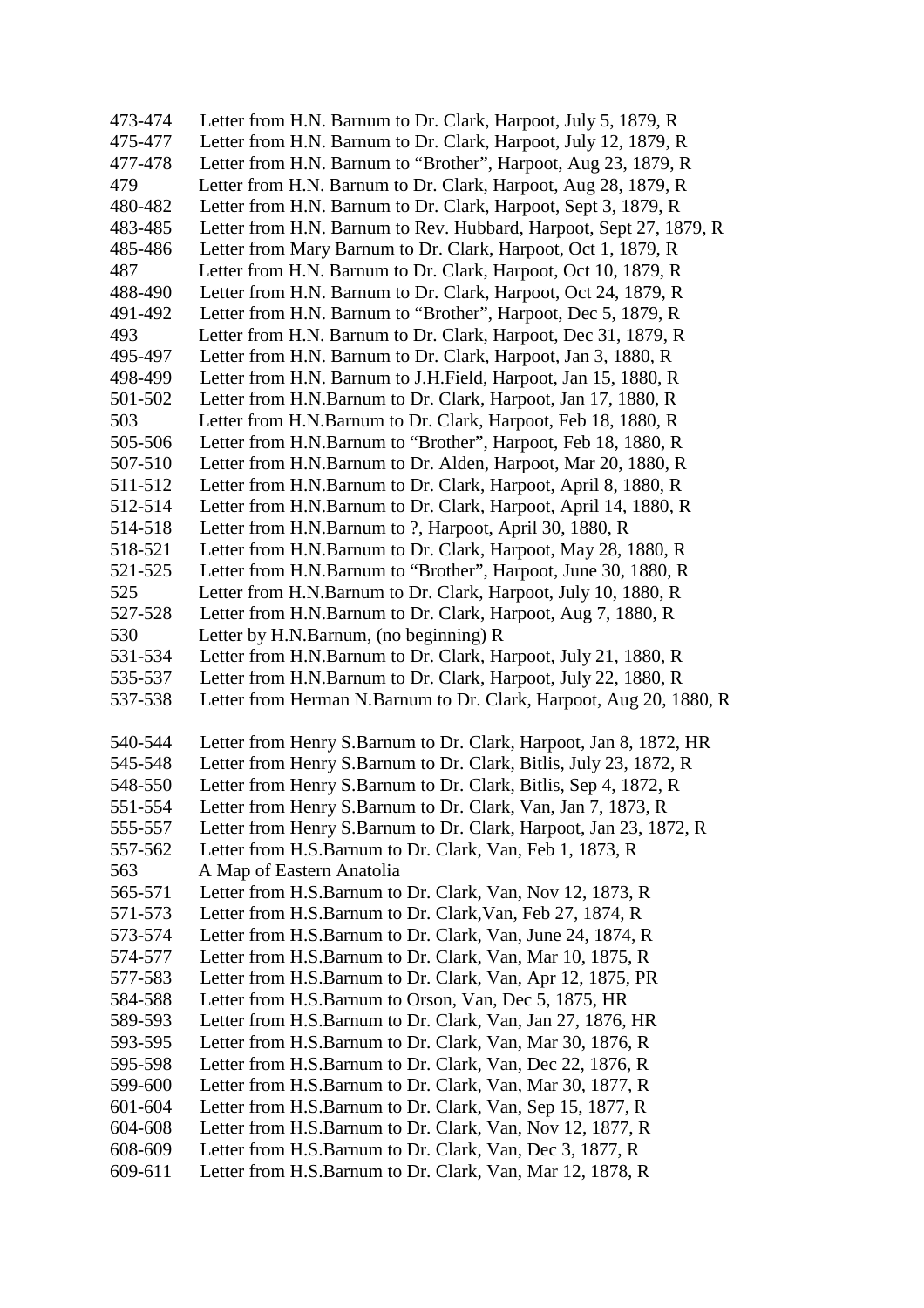- 611-612 Letter from H.S.Barnum to Dr. Clark, Van, Aug 12, 1878, R
- 612-616 Letter from H.S.Barnum to Dr. Clark, Van, Feb 19, 1899, R
- 616-620 "Reports of Van Station for the year 1878" by H.S.Barnum, R
- 621-622 Letter from H.S.Barnum to M.L.I.Word, Van, May 3, 1879, R
- 623-625 Letter from H.S.Barnum to Dr. Clark, Van, May 17, 1879, R
- 625-626 Letter from H.S.Barnum to Mr.C. Stulethis, Van, Nov 15, 1879, PR
- 626-632 Letter from H.S.Barnum to Dr. Clark, Van, Mar 26, 1880, R
- 632-636 Letter from H.S.Barnum to Dr. Clark, Van, Apr 27, 1880, R
- 636-639 Letter from H.S.Barnum to Dr. Clark, Van, Aug 9, 1880, R
- 640-641 Letter from Mrs. M.E. Barnum to Mrs. Bush, Spain, Mar 14, 1873, HR
- 643-644 Letter from N.H.Bell to Dr.Clark, Jan 12 ?, R
- 645-648 Letter from N.H.Bell to Dr.Clark, Jan 19, 1874, HR
- 649-651 Letter from N.H.Bell to Dr.Clark, Mardin, May 11, 1874, R
- 651-653 Letter from N.H.Bell to Dr.Clark, Mardin, June 3, 1874, R
- 653-654 Letter from N.H.Bell to Dr.Clark, Mardin, June 17, 1874, R
- 654-655 Letter from N.H.Bell to Dr.Clark, Mardin, Nov 10, 1874, R
- 656-657 Letter from N.H.Bell to Dr.Clark, Dierbekir, Nov 23, 1874, R
- 657-659 Letter from N.H.Bell to Dr.Clark, Diarbekir, Dec 1, 1874, R
- 660-662 Letter from N.H.Bell to Dr.Clark, Mardin, June 18, 1875, R
- 662-663 Letter from N.H.Bell to Dr.Clark, Mardin, June 25, 1874, R
- 663-665 Letter from N.H.Bell to Dr.Clark, Mardin, July 5, 1875, R
- 665-666 Letter from N.H.Bell to Dr.Clark, Mardin, Oct 25, 1875, R
- 666-667 Letter from N.H.Bell to Dr.Clark, Mardin, Oct 25, 1875, R
- 667-668 Letter from N.H.Bell to Dr.Clark, Mardin, Dec 20, 1875, R
- 669-670 Letter from N.H.Bell to Horace Maymard, Mardin, Jan 6, 1876, HR
- 671-672 Letter from N.H.Bell to Dr.Clark,Mardin, Feb 8, 1876, R
- 672-673 Letter from N.H.Bell to Dr.Clark, Mardin, Feb 29, 1876, R
- 673-674 Letter from N.H.Bell to Dr.Clark, Mardin, Mar 3, 1876, R 675 UR
- 
- 676-677 Letter from N.H.Bell to Dr.Clark, May 9, 1876, R
- 679-680 Letter from N.H.Bell to Dr.Clark, Liverpool, June 7, 1876, R
- 681-682 Letter from N.H.Bell to Dr.Clark, New York, June 26, 1876, R 683-688 UR
- 690-691 Letter from N.H.Bell to Dr.Clark, Dec 27, 1876, PR
- 692 Letter from N.H.Bell to L.I. Word, Nov 13, 1876, R
- 694-696 Letter from N.H.Bell to Dr.Clark, Iowa, Feb 2, 1877, R
- 697-698 Letter from N.H.Bell to the Secretaries of C.B.C.F.M, Iowa,Feb 10, 1877, R
- 700-703 Letter from N.H.Bell to Dr.Clark, Iowa, Feb 12, 1877, R
- 704-706 Letter from N.H.Bell to Dr.Clark, Mar 26, 1877, HR
- 707-708 Letter from N.H.Bell to Dr.Clark, Sehroon Lake, April 13, 1877, R
- 710-712 Letter from Mrs. Bell to Dr.Clark, Sehroon Lake, Aug 7, 1877, R
- 714-715 Letter from N.H.Bell to Dr.Clark, NY, Dec 22, 1877, R
- 715-718 Letter from N.H.Bell to Dr.Clark, NY, Mar 21, ?, R
- 720-721 Letter from N.H.Bell to Dr.Clark, NY, April 8, 1880, HR
- 723-724 Letter from Emma Bell to Dr.Clark, Mardin, June 21, 1875
- 725 Additional note by N.H.Bell
- 727-728 Letter from John K. Browne to Dr.Clark, on board, Black Sea, Nov 3, 1875, R
- 729-730 Letter from John K. Browne to Dr.Clark, Harpoot, Dec 31, 1875, R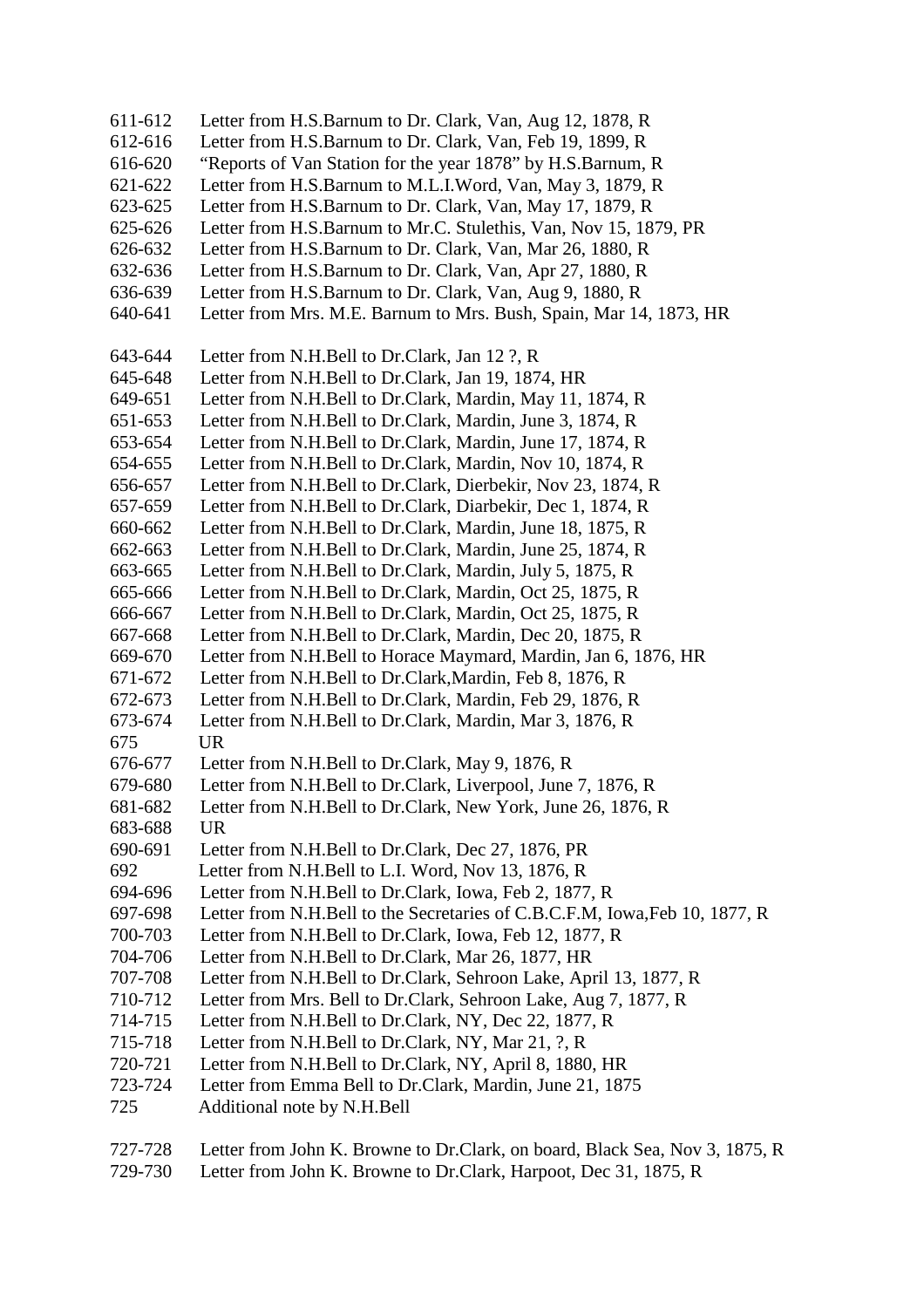| 731     | Letter from John K. Browne to Dr.Clark, Harpoot, May 5, 1876, HR         |
|---------|--------------------------------------------------------------------------|
| 733-734 | Letter from John K. Browne to Dr.Clark, Harpoot, May 10, 1876, HR        |
| 735-737 | Letter from John K. Browne to Dr.Clark, Harpoot, July 21, 1876, R        |
| 738     | Letter from John K. Browne to Dr.Clark, Sep 18, 1876, HR                 |
| 740-742 | Letter from John K. Browne to Dr.Clark, Harpoot, Aug 10, 1877, R         |
| 742-744 | Letter from John K. Browne to Dr.Clark, Harpoot, Jan 1878, R             |
| 744-748 | Letter from John K. Browne to Dr.Clark, Harpoot, June 4, 1878, R         |
| 749-750 | Letter from John K. Browne to Miss Anne Bush, Harpoot, June 14, 1878, UR |
| 751-754 | Letter from John K. Browne to Dr.Clark, Harpoot, Sep 25, 1878, R         |
| 756-757 | Letter from John K. Browne to Dr.Clark, Harpoot, Oct 21, 1878, R         |
| 758-761 | Letter from John K. Browne to Dr.Clark, Mardin, May 31, 1879, R          |
| 761-762 | Letter from John K. Browne to Dr.Clark, Harpoot, June 26, 1879, HR       |
| 762-764 | Letter from John K. Browne to Mr. Strong, Harpoot, June 20, 1879, R      |
| 764-767 | Letter from John K. Browne to Dr.Clark, Harpoot, Aug 1, 1879, R          |
| 767-768 | Letter from John K. Browne to Dr.Clark, Harpoot, Oct 18, 1879, R         |
| 769-770 | Letter from John K. Browne to Mr.Strong, Harpoot, Oct 21, 1879, R.       |
| 771-775 | A text written by J.K.Browne, Harpoot, Dec 6, 1879, PR                   |
| 776-777 | Letter from John K. Browne to Dr.Clark, Harpoot, Dec 6, 1879, R          |
| 778-781 | Letter from John K. Browne to Dr.Clark, Harpoot, Feb 14, 1880, R         |
| 782-786 | Letter from John K. Browne to Dr.Clark, Harpoot, Mar 10, 1880, R         |
| 787-788 | Letter from John K. Browne to Dr.Clark, Harpoot, Apr 7, 1880, R          |
| 789-790 | Letter from John K. Browne to Mr. Strong, Harpoot, May 6, 1880, HR       |
| 791-794 | Letter from John K. Browne to Dr.Clark, Harpoot, May 16, 1879, R         |
| 795-800 | Letter from John K. Browne to Dr.Clark, Harpoot, May 6, 1880, HR         |
| 801-803 | Letter from John K. Browne to Dr.Clark, Harpoot, July 24, 1880, HR       |
| 806-807 | Letter from Miss Carrie E. Bush to Dr. Clark, Harpoot, April 12, 1873, R |
| 807-811 | Letter from Miss Carrie E. Bush to Dr.Clark, Harpoot, Oct 31, 1873, PR   |
| 812     | A timetable, R                                                           |
| 813     | Letter from Miss Carrie E. Bush to Dr.Clark, 1873, UR                    |
| 814-816 | Letter from Miss Carrie E. Bush to Dr.Clark, Harpoot, April 23, 1874, UR |
| 816-819 | Letter from Miss Carrie E. Bush to Dr.Clark, Harpoot, May 5, 1874, HR    |
| 821-823 | Letter from Miss Carrie E. Bush to Dr.Clark, Harpoot, April 4, 1877, PR  |
| 823-824 | Letter from Miss Carrie E. Bush to Dr. Clark, Harpoot, Jan 7, 1878, HR   |
| 824-827 | Letter from Miss Carrie E. Bush to Dr.Clark, Harpoot, Apr 21, 1879, HR   |
| 828-829 | Letter from Miss Carrie E. Bush to Dr.Clark, Marash, Apr 30, 1880, PR    |
| 830-831 | Letter from Miss Carrie E. Bush to Dr.Clark, Sep 5, 1880, HR             |
| 833-835 | Letter from Miss Carrie E. Bush to Dr.Clark, Detroit, Sep 18, 1880, PR   |
| 838-839 | Letter of Miss. Mary F. Bliss to ?, Galesburg, July 11, 1878, UR         |
| 841-844 | <b>UR</b>                                                                |
| 846-848 | Letter of Miss. Mary F. Bliss to Dr. Clark, UR                           |
|         |                                                                          |

850 Letter of L.J.Burbank to Dr.Clark, April 15, 1872, R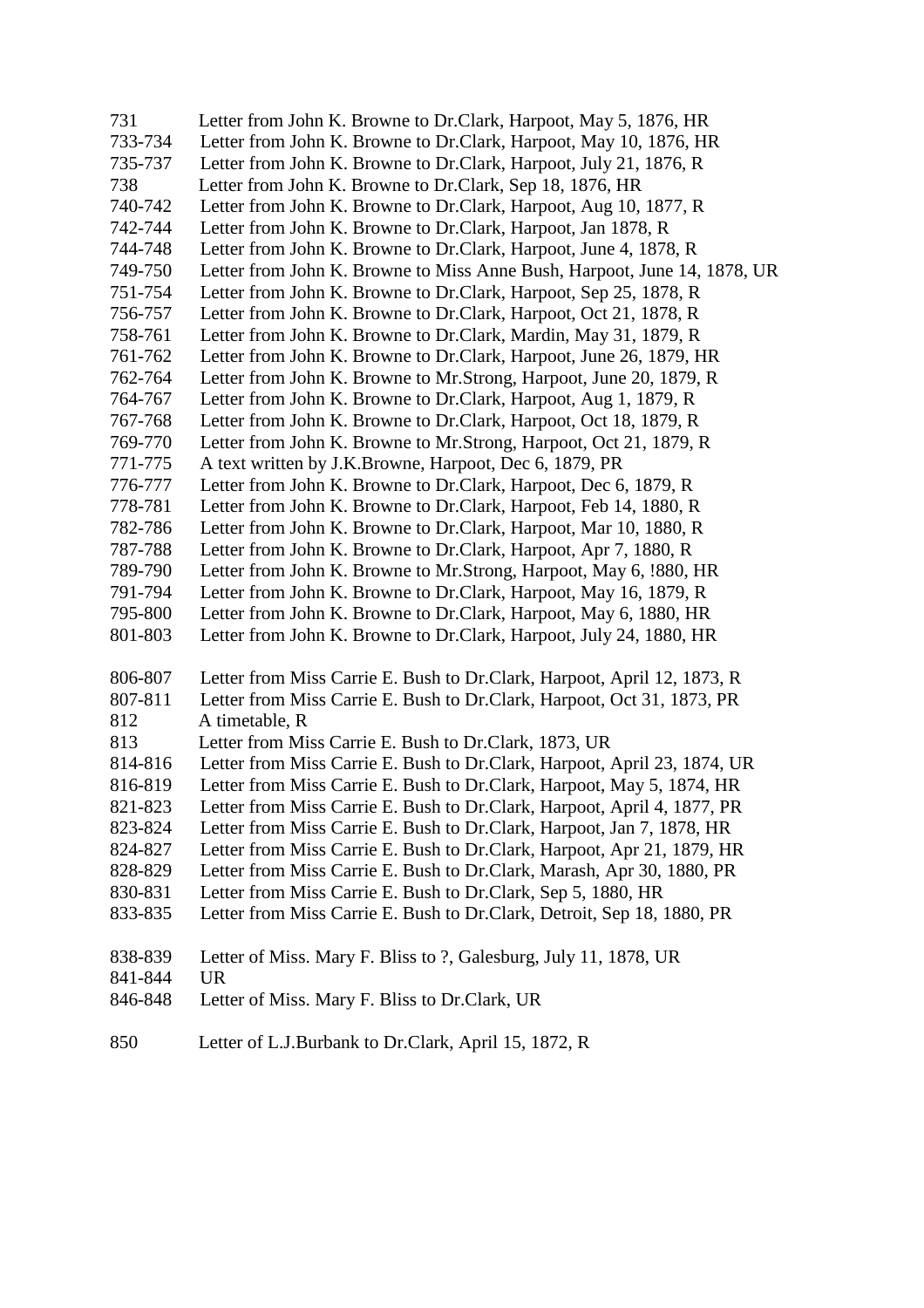Submitted by : Elif Bayraktar Submitted to : The Department of History Project term : March 2004

# **Bibliographical and physical information**

Document type: Microfilm Reference no. : BV2410.A4 1984 Reel 682

**R** : Readable

**HR** : Hardly Readable

**UR** : Unreadable

**PR** : Partially Readable

Papers of the ABCFM ABC 16: The Near East 1817-1919 Unit 5 Reel 682 16.9.7: Eastern Turkey Mission

## VOL. 4 PART 1 Eastern Turkey Mission 1872-1880 Letters C-D [Part 1: C-N]

| $3 - 4$   | Letter from Robert Chambers to "Brother", July 22, 1879, Woodstock, R |
|-----------|-----------------------------------------------------------------------|
| $5 - 6$   | Letter from R.Chambers to "Brother", July 29, 1879, Woodstock, R      |
| $7 - 8$   | Letter from R.Chambers to Dr.Clark, Aug 13, 1879, Woodstock, HR       |
| $9 - 11$  | Letter from R.Chambers to "Brother", Aug 30, 1879, Woodstock, PR      |
| $11 - 12$ | Letter from R.Chambers to "Brother", Sep 8, 1879, Woodstock, R        |
| $13 - 14$ | Letter from R.Chambers to "Brother", Oct 1, 1879, Edinburgh, R        |
| $15-16$   | Letter from R.Chambers to "Brother", Nov 8, 1979, Erzroom, R.         |
| $17-19$   | Letter from R.Chambers to "Brother", Jan 10, 1880, Erzroom, R.        |
| $19-20$   | Letter from R.Chambers to "Brother", Jan 19, 1880, Erzroom, R.        |
| $20 - 22$ | Letter from R.Chambers to Dr.Clark, Feb 27, 1880, Erzroom, R.         |
| $23 - 24$ | Letter from William N.Chambers to Dr.Clark, Nov 15, 1879, Erzroom, R. |
| $24 - 28$ | Letter from W.N.Chambers to Dr.Clark, Dec 11, 1879, Erzroom, R        |
| 28-29     | Letter from W.N.Chambers to Dr.Clark, Jan 16, 1880, Erzroom, R        |
| 29-30     | Letter from W.N.Chambers to Dr.Clark, Feb 14, 1880, Erzroom, R        |
| $31 - 33$ | Letter from W.N.Chambers to Dr.Clark, Feb 28, 1880, Erzroom, R        |
| $33 - 35$ | Letter from W.N.Chambers to Dr.Clark, May 28, 1880, Erzroom, R        |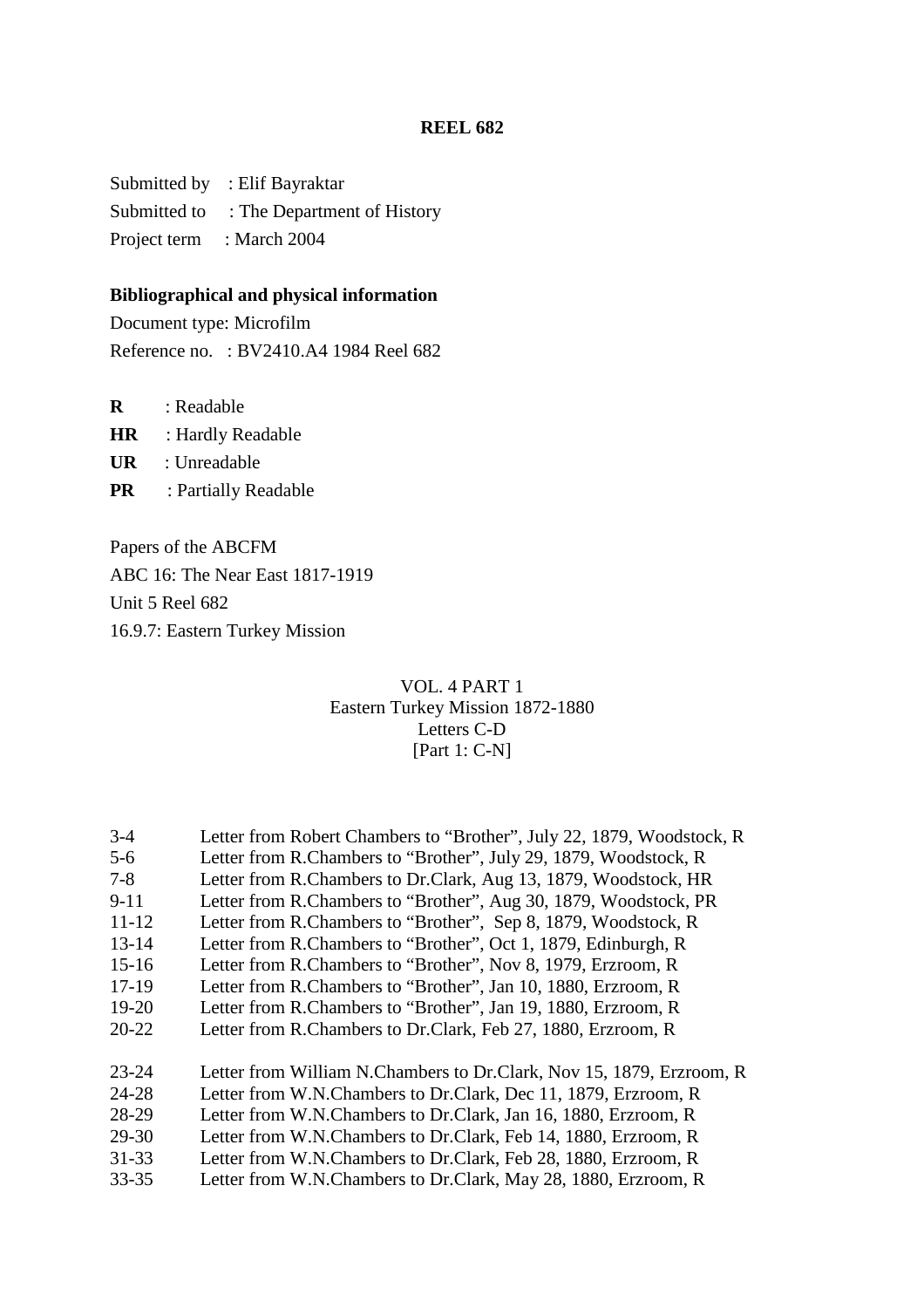| $37 - 40$ | Letter from Royal M.Cole to Dr.Clark, April 22, 1872, Erzroom, R                |
|-----------|---------------------------------------------------------------------------------|
| 40-42     | Letter from R.M.Cole to Dr.Clark, July 31, 1872, Erzroom, R                     |
| $42 - 46$ | Letter from R.M.Cole to Dr.Clark, Sep 14, 1872, Erzroom, R                      |
| 47-48     | Letter from R.M.Cole to Dr.Clark, Oct 21, 1872 Erzroom, R                       |
| 49        | A note concerning the above letter by L.S.Sand, Dec 6, 1872                     |
| 50-56     | Letter from R.M.Cole to Dr.Clark, March 26, 1873, Erzroom, R                    |
| 56-61     | Letter from R.M.Cole to Dr.Clark, Nov 12, 1873, Erzroom, PR                     |
| 61-64     | Letter from R.M.Cole to Dr.Clark, Feb 10, 1874, Erzroom, PR                     |
| 64        | Letter from R.M.Cole to Dr.Clark, March 5, 1874, Erzroom, R                     |
| 66-69     | Letter from R.M.Cole to Dr.Clark, Mar 11, 1874, Erzroom, R.                     |
| 70-71     | Letter from R.M.Cole to Dr.Clark, April 2, 1874, Erzroom, R                     |
| 72-74     | Letter from R.M.Cole to Dr.Clark, May 26, 1874, Erzroom, R.                     |
| 74-75     | Letter from R.M.Cole to Dr.Clark, July 2, 1874, Erzroom, R                      |
| 75-76     | Letter from R.M.Cole to Dr.Clark, Aug 26, 1874, Erzroom, R                      |
| 76-77     | Letter from R.M.Cole to Dr.Clark, Aug 27, 1874, Erzroom, R                      |
| 78-80     | Letter from R.M.Cole to Dr.Clark, Black Sea, Nov 3, 1874, R                     |
| 80-82     | Letter from R.M.Cole to Dr.Clark, Nov 4, 1874, Constantinople, R                |
| 82-86     | Letter from R.M.Cole to Dr.Clark, Dec 15, 1874, London, R                       |
| 86-89     | Letter from R.M.Cole to Dr.Clark, Dec 28, 1874, London, R                       |
| 89-90     | Letter from R.M.Cole to Dr.Clark, Dec 31, 1874, Liverpool, R                    |
| 90-91     | Letter from R.M.Cole to Dr.Worcester, Jan 21, 1875, New York, R                 |
| 91-92     | Letter from R.M.Cole to Dr.Worcester, Jan 28, 1875, New York, PR                |
| 93-95     | Letter from R.M.Cole, July 13, 1875, Stark, UR                                  |
| 96        | Letter from R.M.Cole to Dr.Clark, R                                             |
| 98-100    | Letter from R.M.Cole to Dr.Clark, UR                                            |
| 100-104   | <b>UR</b>                                                                       |
| 104-106   | Letter from R.M.Cole to Dr.Worcester, Dec 10, 1875, Marshfield, PR              |
| 106-108   | Letter from R.M.Cole to ?, Feb 18, 1876, UR                                     |
| 110-112   | Letter from R.M.Cole to ?, Mar 21, 1876, Littleton, PR                          |
| 113-115   | <b>PR</b>                                                                       |
| 115-118   | <b>UR</b>                                                                       |
| 119-120   | Letter from R.M.Cole to Dr.Clark, June 20, 1876, Littleton, R                   |
| 121-122   | Letter from R.M.Cole, UR                                                        |
| 122-123   | Letter from R.M.Cole to Dr.Clark, July 1, 1876, Littleton, R                    |
| 123-124   | Letter from R.M.Cole to Dr.Clark, July 17, 1976, R                              |
| 124-125   | Letter from R.M.Cole to Dr.Clark, Aug 3, 1876, Littleton, R                     |
| 126-127   | Letter from R.M.Cole to Dr.Clark, Aug 3, 1876, Littleton, R                     |
| 128-130   | <b>UR</b>                                                                       |
| 131-132   | Letter from R.M.Cole to Dr.Clark, Sep 29, 1876, at sea, two days from London, R |
| 132-133   | Letter from R.M.Cole to Dr.Clark, Paris, Oct 16, 1876, PR                       |
| 134-135   | Letter from R.M.Cole to Dr.Clark, Oct 31, 1876, R                               |
| 136-142   | Letter from R.M.Cole to Dr.Clark, Dec 7, 1876, Erzroom, PR                      |
| 142-146   | Letter from R.M.Cole to Dr.Clark, Jan 24, 1877, Erzroom, PR                     |
| 146-153   | Letter from R.M.Cole to Dr.Clark, Jan 24, 1877, Erzroom, HR                     |
| 154-155   | Letter from R.M.Cole to Dr.Clark, March 1877, R                                 |
| 155-156   | Letter from R.M.Cole to Dr.Clark, March 22, 1877, Erzroom, PR                   |
| 156-162   | "An appeal to England from Christians in Armenia", HR                           |
| 162-164   | Letter from R.M.Cole to Dr.Clark, May 22, 1877, R                               |
| 164-166   | Letter from R.M.Cole to Dr.Clark, June 7, 1877, Erzroom, R                      |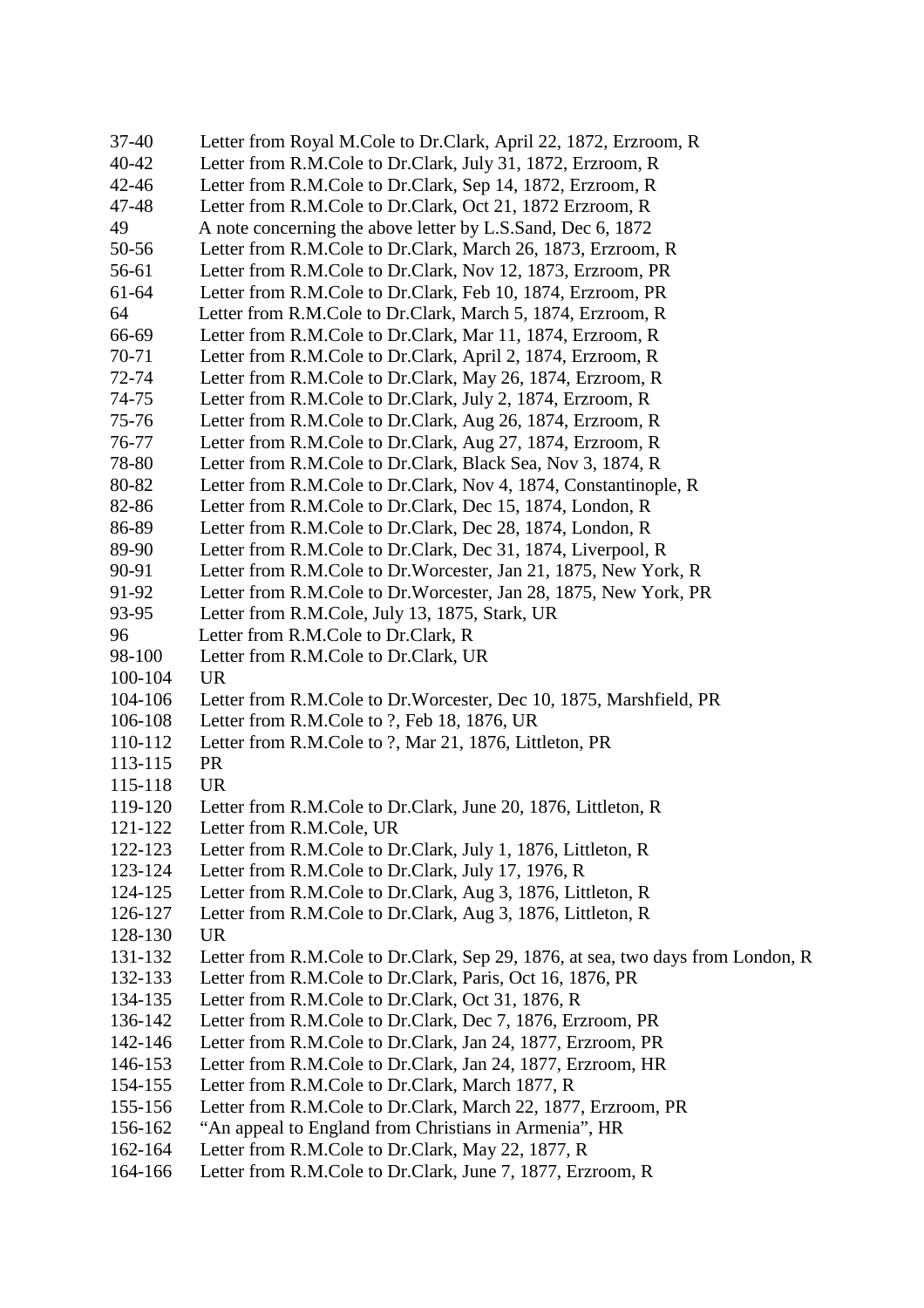- 166-168 Letter from R.M.Cole to Dr.Clark, June 21, 1877, Erzroom, R
- 169-170 Letter from R.M.Cole to Dr.Clark, June 27, 1877, Erzroom, PR
- 170-172 Letter from R.M.Cole to Dr.Clark, July 9, 1877, Erzroom, R
- 172-173 Letter from R.M.Cole to Dr.Clark, July 21, 1877, Erzroom, R
- 173-176 Letter from R.M.Cole to Dr.Clark, Aug 16, 1877, Zephanos, five miles from Trebizond, R
- 176-180 Letter from R.M.Cole to Dr.Clark, Sep 5, 1877, Zephanos, R
- 180-181 Letter from R.M.Cole to Dr.Clark, PR
- 181-182 Letter from R.M.Cole to Dr.Clark, Oct 22, 1877, Erzroom, R
- 182-184 Letter from R.M.Cole to Dr.Clark, Nov 1, 1877, Erzroom, R
- 184-188 "Sufferers in Armenia", R
- 189-190 Letter from R.M.Cole to Dr.Clark, Nov 10, 1877, Erzroom, R
- 191-192 Letter from R.M.Cole to Dr.Clark, Nov 24, 1877, Erzroom, R
- 193-196 Letter from R.M.Cole to Dr.Clark, Jan 15, 1878, Erzroom, HR
- 196-197 Letter from Hagop Dashjian, on behalf of the Armenian Protestants, Jan 14, 1878, Erzroom, R
- 198 Letter from R.M.Cole to Dr.Clark, Jan 15, 1878, R
- 198-200 Letter from R.M.Cole to Dr.Clark, April 8, 1878, Erzroom, R
- 201-212 Letter from R.M.Cole to Dr.Nicholson, April 22, 1878, Erzroom, PR
- 212-220 Letter from R.M.Cole to ?, April 17, 1878, Erzroom, HR
- 220 Letter from R.M.Cole to Dr.Clark, April 18, 1878, Erzroom, R
- 222-223 Letter from R.M.Cole to Dr.Clark, April 24, 1878, Erzroom, HR
- 224-230 Letter from R.M.Cole to Dr.Clark, May 2, 1878, Deve Boynu, PR
- 230-231 Letter from R.M.Cole to Dr.Clark, June 4, 1878, Deve Boynu, R
- 231-234 Letter from R.M.Cole to Dr.Clark, June 28, 1878, Deve Boynu, R
- 235-239 Letter from R.M.Cole to Dr.Clark, July ?, 1878, Deve Boynu, PR
- 240-248 Letter from R.M.Cole to Dr.Clark, July 23, 1878, Deve Boynu, R
- 248-249 Letter from R.M.Cole to Dr.Clark, Aug 14, 1878, Erzroom, R
- 250-255 Letter from R.M.Cole to Dr.Clark, Sep 12, 1878, Erzroom, R
- 255-257 Letter from R.M.Cole to Dr.Clark, Dec 4, 1878, Erzroom, R
- 257-258 Letter from R.M.Cole to Dr.Clark, Dec 12, 1878, Erzroom, R 258-262 Letter from R.M.Cole to Dr.Clark, Jan 1, 1879, Erzroom, HR
- 262-266 Letter from R.M.Cole to Dr.Clark, Jan 23, 1879, Erzroom, HR
- 266-267 Letter from R.M.Cole to Dr.Clark, Feb 13, 1879, Erzroom, HR
- 267-275 Letter from R.M.Cole to Dr.Clark, Feb 19, 1879, Erzroom, HR
- 275-282 Letter from R.M.Cole to Dr.Clark, April 2, 1879, Erzroom, HR
- 282-287 Letter from R.M.Cole to Dr.Clark, May 1, 1879, Erzroom, HR
- 288-289 Letter from R.M.Cole to Dr.Clark, May 15, 1879, Erzroom, R
- 290-293 Letter from R.M.Cole, May 10, 1879, PR
- 294-297 Letter from R.M.Cole to Dr.Clark, Erzroom, R
- 298-299 Letter from R.M.Cole to Dr.Clark, June 14, 1879, Erzroom, R
- 299-312 Letter from R.M.Cole to Dr.Clark, July 23, 1879, Camp Retreat, HR
- 312-315 Letter from R.M.Cole to Dr.Clark, Aug 7, 1879, Camp Retreat, R
- 315-316 Letter from R.M.Cole to Dr.Clark, Sep 12, 1879, Erzroom, HR
- 316-318 Letter from R.M.Cole to Dr.Clark, Erzroom, UR
- 318-319 Letter from R.M.Cole to Dr.Clark, Jan 17, 1880, Erzroom,R
- 319-323 Letter from R.M.Cole to Dr.Clark, Feb 27, 1880, Erzroom, R
- 323-324 Letter from R.M.Cole to Dr.Clark, Mar 6, 1880, Erzroom, R
- 325-327 Letter from R.M.Cole to Dr.Clark, May 1, 1880, Erzroom, R
- 327-328 Letter from R.M.Cole to Dr.Clark, 1880, Erzroom, R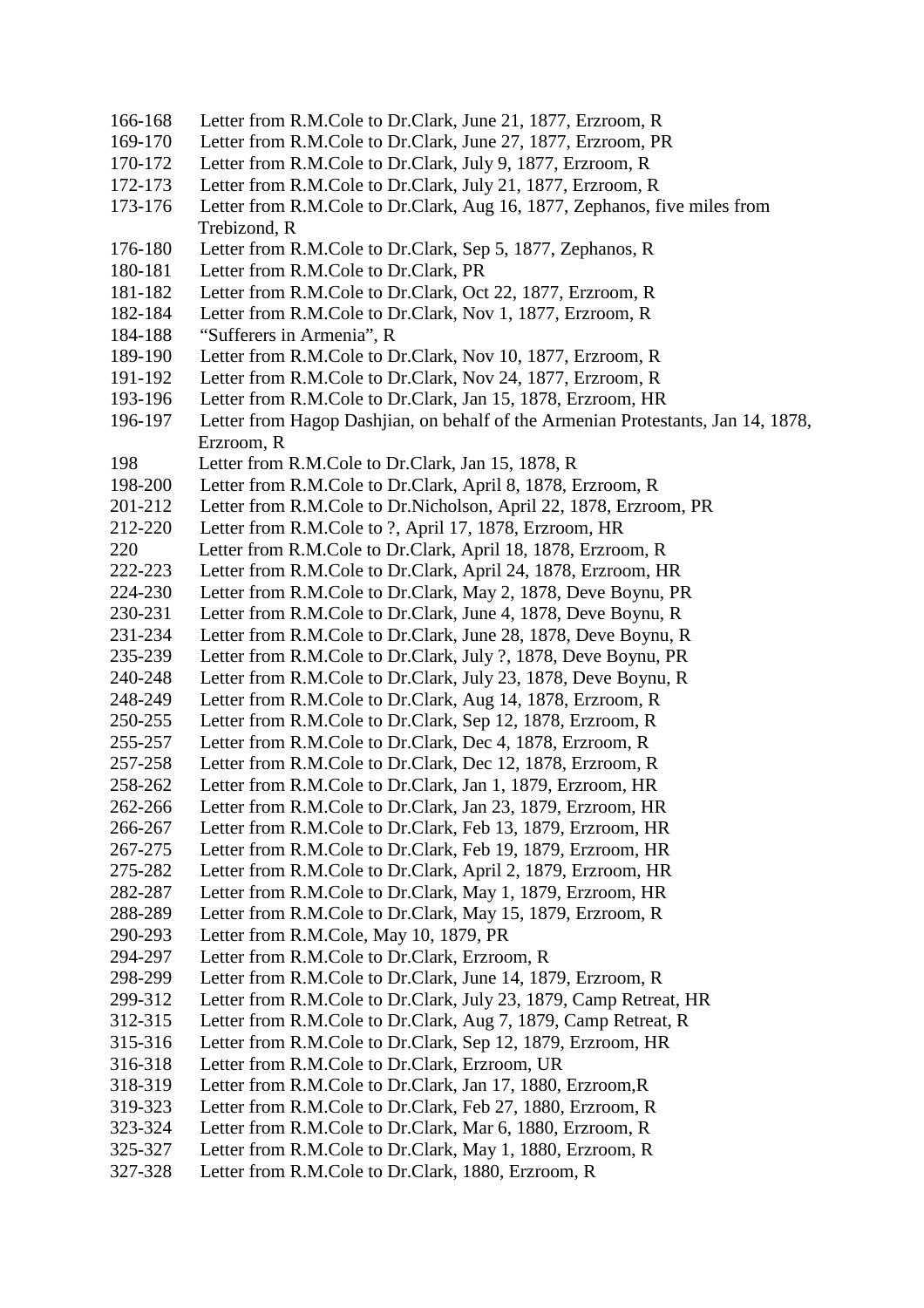329-331 Letter from R.M.Cole to Dr.Clark, June 19, 1880, Erzroom, R 331-335 Letter from R.M.Cole to Dr.Clark, March 20, 1879, R 335-336 Letter from Mrs. L.C. Cole to Dr.Clark, March 20, 1879, R 336-337 Letter from R.M.Cole to Dr.Clark, June 28, 1879, Erzroom, HR 338-339 Letter from ? to "whom it may concern", Oct 8, 1874, HR 340-341 Letter from ? to Dr.Clark, April 13, 1878, Trebizond, HR 341-342 Letter from John Patterson?, Nov 9, 1874, Constantinople 343-346 Letter from Willis C. Dewey to Dr.Clark, April 21, 1877, Van, PR 347-349 Letter from W.C. Dewey to Dr.Clark, June 23, 1877, Soulon, PR 349-351 Letter from W.C. Dewey to Dr.Clark, May 2, 1877, Chicago, PR 351-352 Letter from W.C. Dewey to Dr.Clark, July 4, 1877, Soulon, PR 353-354 Letter from W.C. Dewey to Dr.Clark, July 26, 1877, Chicago, PR 355-356 Letter from W.C. Dewey to Dr.Clark, Aug 13, 1877, New York, PR 356 Letter from W.C. Dewey, UR 357-360 Letter from W.C. Dewey to Dr.Clark, Oct 20, 1877, Beirout, R 360 Letter from W.C. Dewey to Dr.Clark, Nov 1, 1877, Beirut, R 361-365 Letter from W.C. Dewey to Dr.Clark, Nov 2, 1877, Beirut, R 366-369 Letter from W.C. Dewey to Dr.Clark, Oct 1, 1877, R 370-372 Letter from W.C. Dewey to Dr.Clark, May 7, 1878, Tripoli, HR 373-375 Letter from W.C. Dewey to Dr.Clark, Jan 23, 1878, Tripoli, R 376-379 Letter from W.C. Dewey to Dr.Clark, July 15, 1878, Beirut, HR 379-380 Letter from W.C. Dewey to Dr.Clark, July 31, 1878, Beirut, R 380-381 Letter from W.C. Dewey to Dr.Clark, Aug 27, 1878, Aleih, HR 381-386 Letter from W.C. Dewey to Dr.Clark, Nov 20, 1878, Mardin, R 386-390 Letter from W.C. Dewey to Dr.Clark, July 2, 1879, Mardin, R 390-393 Letter from W.C. Dewey to Rev.Northrop, Oct 20, 1879, Mardin, R 393-395 Letter from W.C. Dewey to Dr.Clark, Dec 17, 1879, Mardin, R 395-396 Letter from W.C. Dewey to Dr.Clark, Jan 1, 1880, Mardin, PR 396-397 Letter from W.C. Dewey to Dr.Clark, Jan 14, 1880, Mardin, HR 397-398 Letter from W.C. Dewey to Dr.Clark, Feb 17, 1880, Mardin, HR 399-404 Letter from W.C. Dewey to Dr.Clark, May 4, 1880, Mardin, R 406 Letter from W.C. Dewey, May 13, 1880, Mardin, UR 408-410 Letter from W.C. Dewey to Dr.Clark, June 25, 1880, Mardin, R 410-411 Letter from W.C. Dewey to Dr.Clark, July 15, 1880, HR 412 Letter from W.C. Dewey to Dr.Clark, July1 5, 1880, Mardin, R 415-419 Letter from Charlotte E. Ely to Dr.Clark, June 29, 1873, Bitlis, R 422-423 Letter from C.E. Ely to Dr.Clark, Jan 4, 1874, Bitlis, R 423-424 Letter from C.E. Ely to Dr.Clark, May 12, 1874, Bitlis, R 425-426 Letter from C.E. Ely to Dr.Clark, Jan 9, 1875, Bitlis, R 426-427 Letter from C.E. Ely to Dr.Clark, Jan 3, 1876, Bitlis, R 427-428 Letter from C.E. Ely to Dr.Clark, Jan 21, 1877, Bitlis, HR 429-432 Letter from C.E. Ely to Dr.Clark, Apr 24, 1877, Bitlis, HR 433-434 Letter from C.E. Ely to Dr.Clark, Apr 24, 1877, Bitlis, R 435-436 Letter from C.E. Ely to Dr.Clark, May 20, 1879, Glencoe, HR 437-438 Letter from C.E. Ely to Dr.Clark, July 3, 1880, Bitlis, R 439-440 Letter from Mary A.C. Ely to Dr.Clark, July 1, 1873, Bitlis, R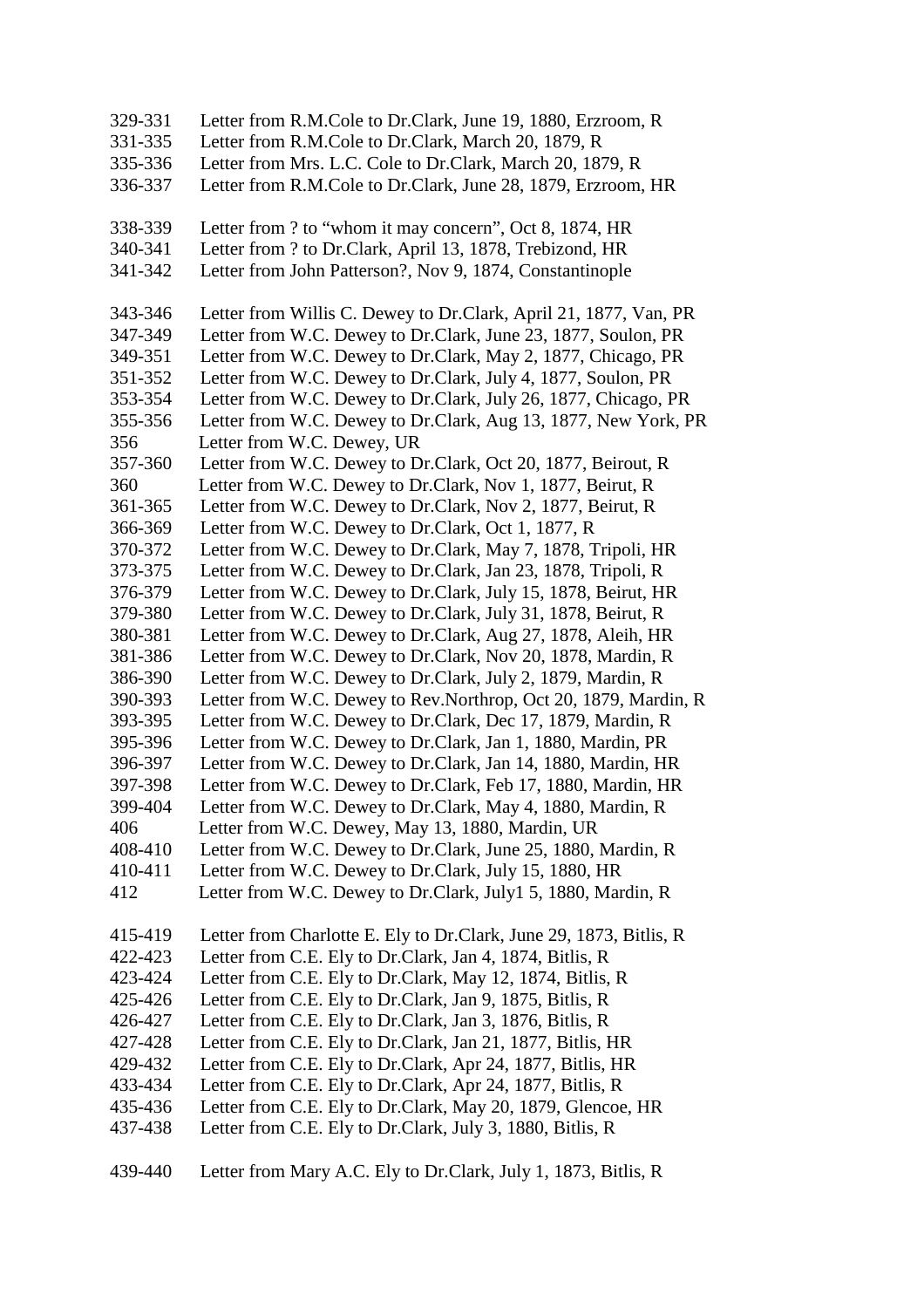440-442 Letter from M.A.C. Ely to Dr.Clark, March 4, 1874, Bitlis, R 442-443 Letter from M.A.C. Ely to Dr.Clark, July 1, 1874, Heideelberg, Beden, R 444 Letter from M.A.C. Ely to Dr.Clark, July 6, 1874, Frankfort, R 445-446 Letter from M.A.C. Ely to Dr.Clark, Nov 14, 1874, Bitlis, R 446-447 Letter from M.A.C. Ely to Dr.Clark, July 10, 1875, Bitlis, R 449-453 Letter from M.A.C. Ely to Dr.Clark, Dec 3, 1875, Bitlis, R 453-454 Letter from M.A.C. Ely to Rev.Worcester, Jan 17, 1876, Bitlis, R 454-457 Letter from M.A.C. Ely to Dr.Clark, Feb 4, 1876, Bitlis, R 457-461 Letter from M.A.C. Ely to Dr.Clark, March 24, 1876, Bitlis, R 461-463 Letter from M.A.C. Ely to Dr.Clark, July 1, 1876, Bitlis, R 463-464 Letter from M.A.C. Ely to Dr.Clark, Nov 10, 1876, Bitlis, R 465-467 Letter from M.A.C. Ely to Dr.Clark, Jan 1, 1878, Bitlis, R 467-469 Letter from M.A.C. Ely to Dr.Clark, May 17, 1878, Bitlis, R 470-471 Letter from M.A.C. Ely to Dr.Clark, Aug 9, 1878, Liverpool, R 472-473 Letter from M.A.C. Ely to Dr.Clark, Sep 17, 1878, Checktowaga, HR 474-475 Letter from M.A.C. Ely to Dr.Clark, ? 17, 1879, Checktowaga, HR 476-477 Letter from M.A.C. Ely to Dr.Clark, March 18, 1879, Checktowaga, PR 478-480 Letter from M.A.C. Ely to Dr.Clark, April 10, 1879, Checktowaga, HR 481-482 Letter from M.A.C. Ely to Dr.Clark, July 4, 1879, HR 483-484 Letter from M.A.C. Ely to Dr.Clark, July 4, 1877, Bitlis, R 486-488 Letter from M.A.C. Ely to Dr.Clark, Aug 12, 1879, Checktowaga, R 489-490 Letter from M.A.C. Ely to Dr.Clark, Nov 29, 1879, Bitlis, R 491-492 Letter from M.A.C. Ely to Dr.Clark, Jan 17, 1880, Bitlis, R 492-494 Letter from M.A.C. Ely to Dr.Clark, July 9, 1880, Bitlis, R 495-496 Letter from George C. Knapp to Dr.Clark, May 24, 1870, Bitlis, R 498-499 "Reply of Mardin Station to Secretary Clark's Circular of February 1870", by W.S.Williams, R 499-501 Letter of G.C. Knapp to Dr.Clark, ? 1872, Bitlis, PR 502 A map of Van, 1873 503-505 Letter of G.C. Knapp to Dr.Clark, May 21, 1872, R 505-507 Letter of G.C. Knapp to Dr.Clark, Oct 5, 1872, Bitlis, R 507-516 Letter of G.C. Knapp to Dr.Clark, Mar 21, 1873, Van, R 517-519 Letter of G.C. Knapp to Dr.Clark, June 3, 1873, Bitlis, HR 519-520 Letter of G.C. Knapp to Dr.Clark, July 11, 1873, Bitlis, HR 520-525 Letter of G.C. Knapp to Dr.Clark, Mar 25 1874, Bitlis, R 525-527 Letter of G.C. Knapp to Dr.Clark, Oct 24, 1874, Bitlis, R 528-530 Letter of G.C. Knapp to Dr.Clark, Oct 16, 1875, Haradvoric, Bitlis, R 530-533 Letter of G.C. Knapp to Dr.Clark, Nov 1, 1875, Haradvoric, Bitlis, R 534 Letter of G.C. Knapp to Dr.Clark, Nov 11, 1875, Haradvoric, Bitlis, R 535-536 Letter of G.C. Knapp to Dr.Clark, Dec 28, 1875, Bitlis, R 536-540 Letter of G.C. Knapp to Dr.Clark, Jan 16, 1876, Bitlis, R 540-542 Letter of G.C. Knapp to Dr.Clark, Jan 29, 1876, Bitlis, R 542-544 Letter of G.C. Knapp to Dr.Clark, Jan 31, 1876, Bitlis, R 544-545 Letter of G.C. Knapp to Dr.Clark, Mar 28, 1876, Bitlis, R 545-549 Letter of G.C. Knapp to Dr.Clark, Apr 3, 1876, Bitlis, R 549-552 Letter of G.C. Knapp to Dr.Clark, July 1, 1876, Bitlis, R 553-555 Letter of G.C. Knapp to Dr.Clark, Oct 12, 1876, Bitlis, R 555-558 Letter of G.C. Knapp to Dr.Clark, Jan 17, 1877, Bitlis, R 559-561 Letter of G.C. Knapp to Dr.Clark, Feb 26, 1877, Bitlis, HR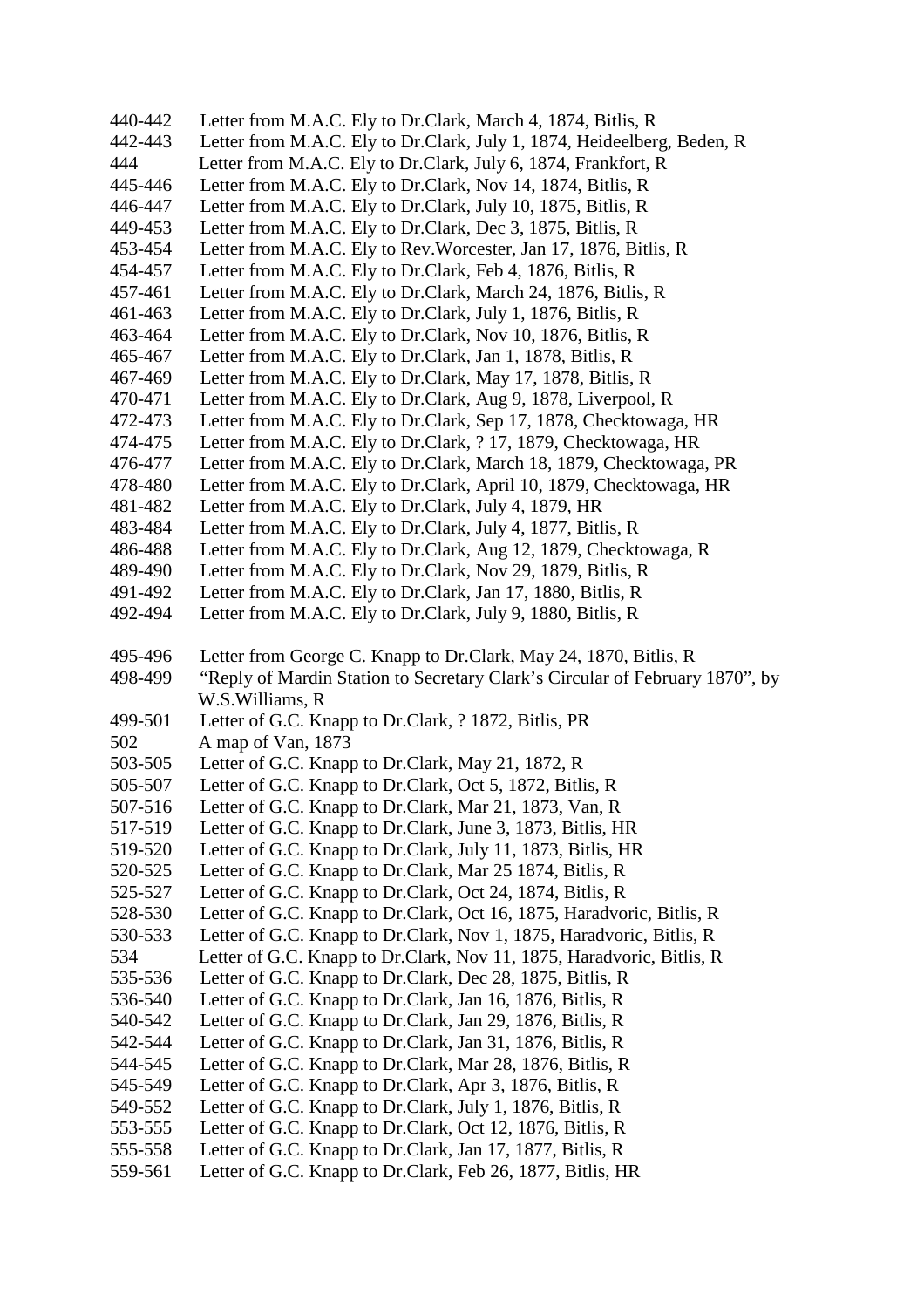- 561-567 Letter of G.C. Knapp to Dr.Clark, May 29, 1877, Bitlis, HR
- 567-569 Letter of G.C. Knapp to Dr.Clark, Aug 1, 1877, Bitlis, R
- 569-571 Letter of G.C. Knapp to Dr.Clark, 1877, Bitlis, UR
- 571-572 Letter of G.C. Knapp to Dr.Clark, Jan 19, 1878, Bitlis, R
- 572-575 Letter of G.C. Knapp to Dr.Clark, Feb 23, 1878, Bitlis, R
- 575-577 Letter of G.C. Knapp to Dr.Clark, Mar 9, 1878, Bitlis, R
- 577 Letter of G.C. Knapp to Dr.Clark, Mar 22, 1878, Bitlis, R
- 578 Letter of Mrs. Knapp, Mar 26, 1878, Bitlis, R
- 580-582 Letter of G.C. Knapp to Dr.Clark, June 15, 1878, Erzroum, R
- 583-584 Letter of A.M. Knapp to Dr.Clark, Aug 23, 1878, Bitlis, R
- 585-587 Letter of G.C. Knapp to Dr.Clark, Aug 23, 1878, Bitlis, R
- 588-592 Letter of G.C. Knapp to Dr.Clark, Nov 9, 1878, Bitlis, HR 593-595 Letter of G.C. Knapp to Dr.Clark, Mar 18, 1879, Bitlis, HR
- 595-597 Letter of G.C. Knapp to Dr.Clark, Mar 25, 1879, Bitlis, R
- 598-601 Letter of G.C. Knapp to Dr.Clark, June 12, 1879, Bitlis, HR
- 603-606 Letter of G.C. Knapp to Dr.Clark, July 16, 1879, Bitlis, R
- 607-608 Letter of G.C. Knapp to Dr.Clark, July 2, 2879, Bitlis, UR
- 609 Letter of G.C. Knapp to Dr.Clark, Aug 3, 3879, Bitlis, R
- 611-613 Letter of G.C. Knapp to Dr.Clark, Feb 3, 1880, Bitlis, HR
- 613-617 Letter of G.C. Knapp to Dr.Clark, Aug 7, 1880, Bitlis, HR
- 617-619 Letter of G.C. Knapp to Dr.Clark, Sep 7, 1880, Bitlis, (includung a map of Protestants in Bitlis in 1880), R
- 620-623 Letter of A.M. Knapp to Dr.Clark, Dec 28, 1878, Bitlis, R
- 623-625 Letter of A.M. Knapp to Dr.Clark, July 29, 1876, Bitlis, R
- 625-626 Letter of A.M Knapp to Dr.Clark, Dec 27, 1878, Bitlis, R
- 628-629 Letter of A.M. Knapp to Dr.Clark, April 23, 1879, Bitlis, R
- 632-635 Letter of Priscilla Nicholson to Dr.Clark, July 15, 1876, Lincoln, UR
- 636-637 Letter of P. Nicholson, UR
- 637-638 Letter of P. Nicholson to Dr.Clark, Sep 16, 1876, New York, R
- 639-641 Letter of P. Nicholson to Dr.Clark, Dec 6, 1876, Erzroum, PR
- 641-644 Letter of P. Nicholson, June 2, 1877, Trebizond, UR
- 645-647 Letter of P. Nicholson to Dr.Clark, Oct 17, 1877, Erzroum, PR
- 648-650 Letter of P. Nicholson, Nov 29, 1877, Erzroum, UR
- 651-653 Letter of P. Nicholson to Dr.Clark, Dec 22, 1877, Erzroum, PR
- 654-657 Letter of P. Nicholson, Feb 28, 1878, Erzroum, UR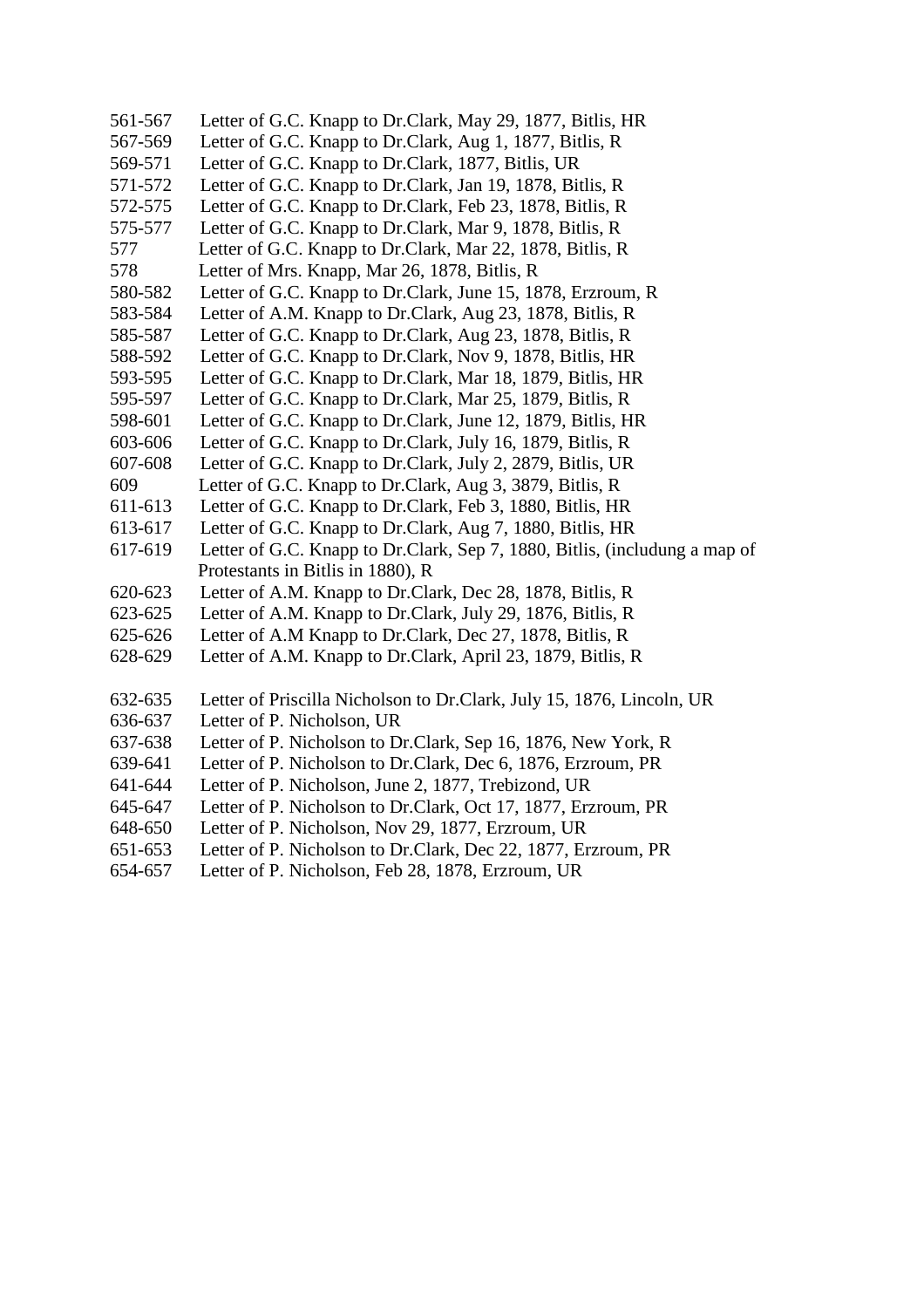| Submitted by<br>Submitted<br>Project term : April 2004                       | to |     | The   | Department | of | : Elif Bayraktar<br><b>History</b>   |
|------------------------------------------------------------------------------|----|-----|-------|------------|----|--------------------------------------|
| <b>Bibliographical</b><br>Document<br>Reference no.: BV2410.A4 1984 Reel 683 |    | and | type: | physical   |    | information<br>Microfilm             |
| $\mathbf R$<br><b>HR</b><br>UR:<br><b>PR</b> : Partially Readable            |    |     |       | Hardly     |    | : Readable<br>Readable<br>Unreadable |

VOL 4 Eastern Turkey Mission 1872-1880

# Letters:  $C - P$

(Part 2: P)

| $2 - 6$   | Letter from Moses P. Parmelee to Dr. Clark, Erzroum, May 2, 1870, R |
|-----------|---------------------------------------------------------------------|
| 7         | Letter from M.P. Parmelee to Bro. Petti?, Erzroum, Jan 4, 1872, R   |
| $9 - 14$  | Letter from M.P. Parmelee to Dr. Clark, Erzroum, Feb 8, 1872, R     |
| 15        | Letter from M.P. Parmelee to Dr. Clark, Erzroum, April 4, 1872, R   |
| 16        | Letter from M.P. Parmelee to Mr. Chopin, Erzroum, Feb 21, 1872, R   |
| $17 - 18$ | Letter from M.P. Parmelee to Dr. Clark, Erzroum, April 11, 1872, R  |
| 18-20     | Letter from M.P. Parmelee to Dr. Clark, Erzroum, May 2, 1872, R     |
| $20 - 22$ | Letter from M.P. Parmelee to Dr. Clark, Erzroum, July 4, 1872, R    |
| 23-27     | Letter from M.P. Parmelee to Dr. Clark, Erzroum, July 14, 1873, PR  |
| 27-29     | Letter from M.P. Parmelee to Dr. Clark, Erzroum, Oct 26, 1872, R.   |
| 29-31     | Letter from M.P. Parmelee to "friends", Erzroum, Nov 7, 1872, R     |
| $32 - 33$ | Letter from M.P. Parmelee to "friends", Erzroum, Nov 7, 1872, R     |
| 34        | Letter from M.P. Parmelee to Mr. Chopin, Erzroum, Nov 7, 1872, R    |
| 35-44     | Letter from M.P. Parmelee to Dr. Clark, Erzroum, Jan 30, 1873, R    |
| 45-47     | Letter from M.P. Parmelee to Dr. Clark, Erzroum, April 23, 1873, R  |
| 47-49     | Letter from M.P. Parmelee to "friends", Erzroum, April 30, 1873, R  |
| 49-53     | Letter from M.P. Parmelee to Dr. Clark, Erzroum, Sept 25, 1873, HR  |
| 53-54     | Letter from M.P. Parmelee to Dr. Clark, Erzroum, Dec 4, 1873, R     |
| 57        | Letter from M.P. Parmelee to Dr. Clark, Erzroum, Jan 20, 1874, HR   |
| 58-62     | Letter from M.P. Parmelee to Dr. Clark, Erzroum, Feb 19, 1874, HR   |
| $62 - 63$ | Letter from M.P. Parmelee to Dr. Clark, Erzroum, April 9, 1874, HR  |
| 63        | Letter from M.P. Parmelee to Dr. Clark, Erzroum, April 23, 1874, HR |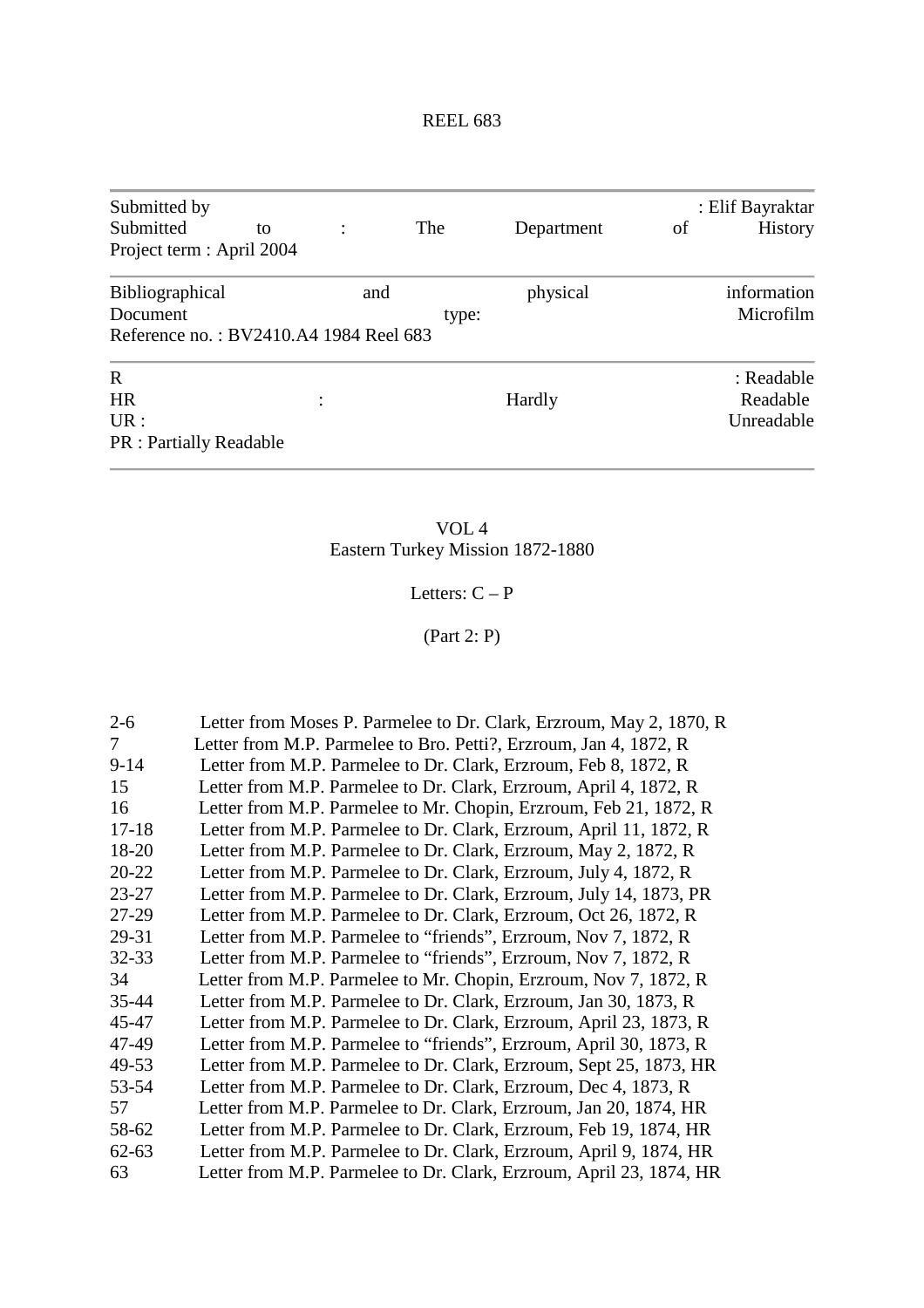| 64-65   | Letter from M.P. Parmelee to Dr. Clark, Erzroum, May 1, 1874, R     |
|---------|---------------------------------------------------------------------|
| 65-67   | Letter from M.P. Parmelee to Dr. Clark, Erzroum, June 4, 1874, R    |
| 68      | Letter from M.P. Parmelee to Dr. Clark, Erzroum, June 25, 1874, R   |
| 71-72   | Letter from M.P. Parmelee to Dr. Clark, Erzroum, Sept 9, 1874, R    |
| 74-76   | Letter from M.P. Parmelee to Dr. Clark, Trebizond, Nov 2, 1874, R   |
| 77-81   | Letter from M.P. Parmelee to Dr. Clark, Erzroum, Nov 24, 1874, R    |
| 81-82   | Letter from M.P. Parmelee to Mr.Chopin, Erzroum, Jan 28, 1875, R    |
| 82-83   | Letter from M.P. Parmelee to Dr. Clark, Erzroum, Apr 29, 1875, R    |
| 84-85   | Letter from M.P. Parmelee to Dr. Clark, Erzroum, March 18, 1875, R  |
| 85-86   | Letter from M.P. Parmelee to Dr. Clark, Erzroum, June 24, 1875, R   |
| 86-90   | Letter from M.P. Parmelee to Dr. Clark, Erzroum, Sept 30, 1875, R   |
| 90-94   | Letter from M.P. Parmelee to Dr. Clark, Erzroum, Oct 11, 1875, R    |
| 94-95   | Letter from M.P. Parmelee to Dr. Clark, Erzroum, Nov 4, 1875, R     |
| 95-100  | Letter from M.P. Parmelee to Dr. Clark, Erzroum, Nov 15, 1875, R    |
| 100-101 | Letter from M.P. Parmelee to Dr. Clark, Erzroum, Dec 2, 1875, R     |
| 102-103 | Letter from M.P. Parmelee to Dr. Clark, Erzroum, Jan 5, 1876, R     |
| 103-107 | Letter from M.P. Parmelee to Mr. Cole, Feb 9, 1876, R               |
| 107-109 | Letter from M.P. Parmelee to Wheller, Mar 9, 1876, R                |
| 109-112 | Letter from M.P. Parmelee to Dr. Clark, Erzroum, Mar 16, 1876, R    |
| 112-115 | Letter from M.P. Parmelee to Dr. Clark, Erzroum, Apr 6, 1876, R     |
| 116-119 | Letter from M.P. Parmelee to Dr. Clark, Erzroum, Apr 10 1876, R     |
| 119-120 | Letter from M.P. Parmelee to Dr. Clark, Erzroum, May 18, 1876, R    |
| 120-121 | Letter from M.P. Parmelee to Dr. Clark, Erzroum, June 1, 1876, R    |
| 121-122 | Letter from M.P. Parmelee to Dr. Clark, Erzroum, June 1, 1876, R    |
| 122-127 | Letter from M.P. Parmelee to Dr. Clark, Erzroum, June 9, 1876, R    |
| 127-129 | Letter from M.P. Parmelee to Dr. Clark, Erzroum, June 14, 1876, R   |
| 129-131 | Letter from M.P. Parmelee to Dr. Clark, Erzroum, June 18, 1876, R   |
| 131-132 | Letter from M.P. Parmelee to Dr. Clark, Erzroum, June 29, 1876, R   |
| 132-133 | Letter from M.P. Parmelee to Dr. Clark, Erzroum, June 22, 1876, R   |
| 133-135 | Letter from M.P. Parmelee to Dr. Clark, Erzroum, July 25, 1876, R   |
| 135-137 | Letter from M.P. Parmelee to Dr. Clark, Erzroum, July 27, 1876, R   |
| 137     | Letter from M.P. Parmelee to Dr. Clark, Erzroum, Aug 14, 1876, R    |
| 138-139 | Letter from M.P. Parmelee to Dr. Clark, Erzroum, Sept 6, 1876, R    |
| 139-142 | Letter from M.P. Parmelee to Dr. Clark, Erzroum, Oct 18, 1876, R    |
| 142-148 | Letter from M.P. Parmelee to Dr. Clark, Erzroum, Oct 24, 1876, R    |
| 148     | Letter from M.P. Parmelee to Dr. Clark, Erzroum, Nov 23, 1876, R    |
| 149-150 | Letter from M.P. Parmelee to Dr. Clark, Erzroum, Dec 21, 1876, R    |
| 150-152 | Letter from M.P. Parmelee to Dr. Clark, Erzroum, Jan 17, 1877, R    |
| 152-154 | Letter from M.P. Parmelee to Dr. Clark, Erzroum, Feb 9, 1877, R     |
| 154-158 | Letter from M.P. Parmelee to Dr. Clark, Erzroum, Feb 15, 1877, R    |
| 158     | Letter from M.P. Parmelee to Mr. Chopin, Erzroum, Mar 1, 1877, R    |
| 159-160 | Letter from M.P. Parmelee to Dr. Clark, Erzroum, Mar 22, 1877, R    |
| 160-163 | Letter from M.P. Parmelee to Dr. Clark, Erzroum, Apr 3, 1877, R     |
| 163-164 | Letter from M.P. Parmelee to Dr. Clark, Erzroum, May 1, 1877, R     |
| 164-166 | Letter from M.P. Parmelee to Dr. Clark, Erzroum, May 10, 1877, R    |
| 166-167 | Letter from M.P. Parmelee to Dr. Clark, Erzroum, May 16, 1877, R    |
| 167-169 | Letter from M.P. Parmelee to Dr. Clark, Trebizond, June 6, 1877, R  |
| 169-170 | Letter from M.P. Parmelee to Dr. Clark, Trebizond, July 20, 1877, R |
| 171-172 | Letter from M.P. Parmelee to Dr. Clark, Erzroum, Aug 22, 1877, R    |
| 172-173 | Letter from M.P. Parmelee to Dr. Clark, Erzroum, Aug 28, 1877, R    |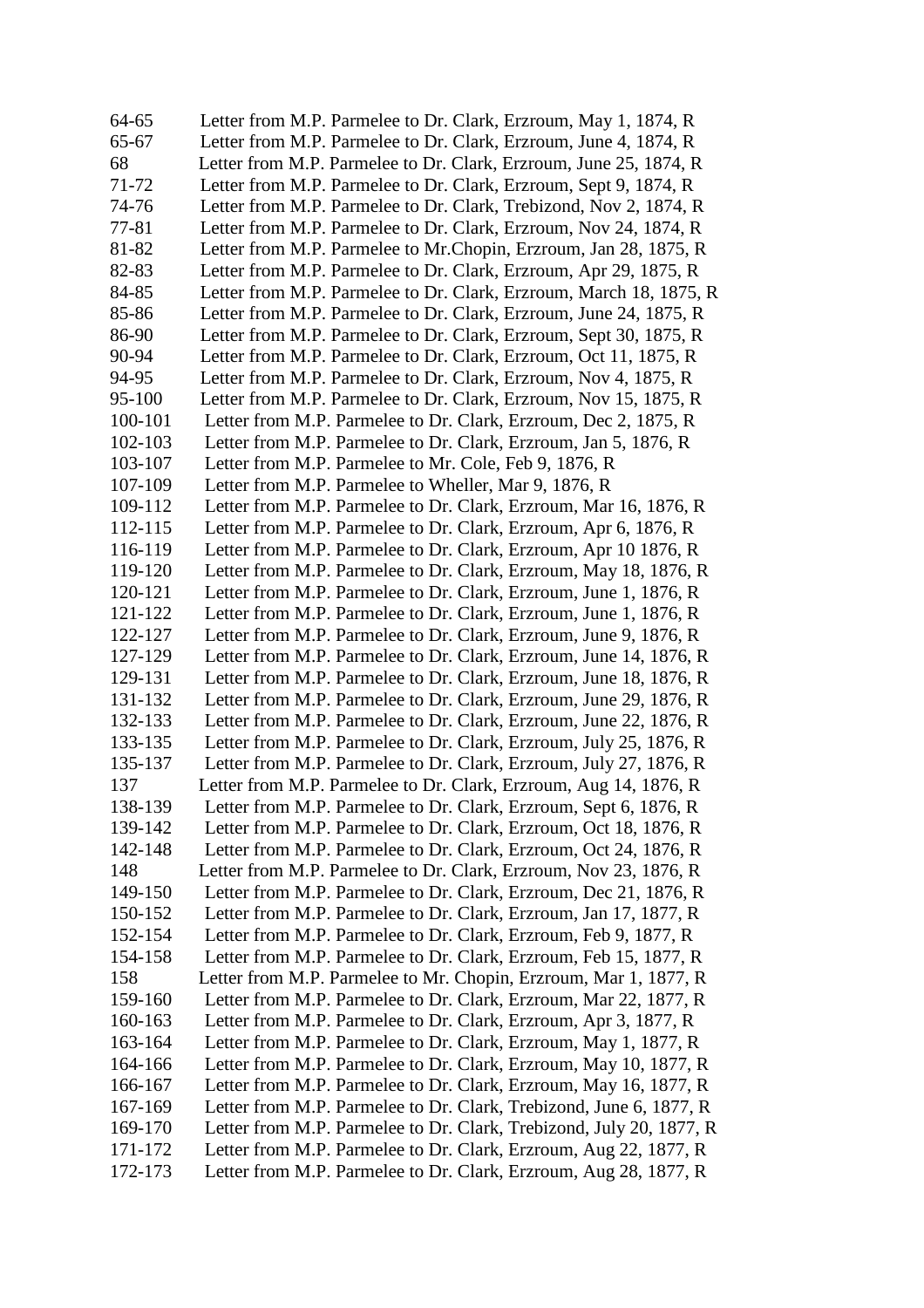173-177 Letter from M.P. Parmelee to Dr. Clark, Erzroum, Sept 5, 1877, R 177-183 Letter from M.P. Parmelee to Dr. Clark, Erzroum, Sept 11, 1877, HR 183-184 Letter from M.P. Parmelee to Mr. Chopin, Trebizond, Oct 17, 1877, R 185-187 Letter from M.P. Parmelee to Dr. Clark, Trebizond, Oct 27, 1877, R 187-188 Letter from M.P. Parmelee to Dr. Clark, Trebizond, Nov 9, 1877, R 188-195 Letter from M.P. Parmelee to Dr. Clark, Trebizond, Dec 5, 1877, R 195 Letter from M.P. Parmelee to Dr. Clark, Trebizond, Dec 29, 1877, R 196-198 Letter from M.P. Parmelee to Dr. Clark, Trebizond, Jan 11, 1878, R 198-199 Letter from M.P. Parmelee to Dr. Clark, Trebizond, Jan 19, 1978, R 199-204 Letter from M.P. Parmelee to Dr. Clark, Trebizond, Feb 6, 1878, R 204-205 Letter from M.P. Parmelee to Dr. Clark, Trebizond, Feb 28, 1878, R 205 Letter from M.P. Parmelee to Dr. Clark, Trebizond, Mar 1, 1878, R 206 Letter from M.P. Parmelee to Dr. Clark, Trebizond, Mar 9, 1878, R 207-208 Letter from M.P. Parmelee to Dr. Morentu, Trebizond, Mar 15, 1878, R 208-209 Letter from M.P. Parmelee to Dr. Clark, Trebizond, Mar 23, 1878, R 209-211 Letter from M.P. Parmelee to Dr. Clark, Trebizond, Mar 23, 1878, R 211 Letter from M.P. Parmelee to Dr. Clark, Trebizond, April 11, 1878, R 212-213 Letter from M.P. Parmelee to Dr. Clark, Trebizond, April 19, 1878, R 213-214 Letter from M.P. Parmelee to Dr. Clark, Trebizond, April 26, 1878, R 214-217 Letter from M.P. Parmelee to Dr. Clark, Trebizond, May 3, 1878, R 217-219 Letter from M.P. Parmelee to ?, PR 220 Letter from M.P. Parmelee to Dr. Clark, Trebizond, May 16, 1878, R 221-223 Letter from M.P. Parmelee to Dr. Clark, Trebizond, June 13, 1878, R 223-224 Letter from M.P. Parmelee to Dr. Clark, Trebizond, June 29, 1878, R 224-225 Letter from M.P. Parmelee to Dr. Clark, Trebizond, July 11, 1878, R 225-226 Letter from M.P. Parmelee to Dr. Clark, Trebizond, July 11, 1878, R 226-234 Letter from M.P. Parmelee to Dr. Clark, Trebizond, July 28, 1878, R 235-236 Letter from M.P. Parmelee to Dr. Clark, Trebizond, Aug 6, 1878, R 236-237 Letter from M.P. Parmelee to Dr. Clark, Trebizond, Aug 16, 1878, R 238-240 Letter from M.P. Parmelee to Dr. Clark, Trebizond, Sep 10, 1878, R 240-243 Letter from M.P. Parmelee to Dr. Clark, Trebizond, Sep 27, 1878, R 243 Letter from M.P. Parmelee to ?, Trebizond, Oct ?, 1878, PR 245-246 Letter from M.P. Parmelee to Dr. Clark, Trebizond, Oct 17, 1878, R 248 Letter from M.P. Parmelee to ?, Trebizond, Oct 31, 1878, PR 250-251 Letter from M.P. Parmelee to Dr. Clark, Trebizond, Nov 2, 1878, R 252 Letter from M.P. Parmelee to ?, Trebizond, ?, PR 254 Letter from M.P. Parmelee to Dr. Clark, Trebizond, Nov 9, 1878, R 255-256 Parts of letters. 257 Letter from M.P. Parmelee to Momentu?, Trebizond, Nov 30, 1878, R 259 Letter from M.P. Parmelee to Dr. Clark, Trebizond, Dec 11, 1878, R 260-261 Letter from M.P. Parmelee to Dr. Clark, Trebizond, Dec 21, 1878, R 261-262 Letter from M.P. Parmelee to Dr. Clark, Trebizond, Jan 9, 1879, R 262-267 Letter from M.P. Parmelee to Dr. Clark, Trebizond, Mar 22, 1879, R 267-271 Letter from M.P. Parmelee to Dr. Clark, Trebizond, Apr 17, 1879, R 271-274 Letter from M.P. Parmelee to Dr. Clark, Trebizond, Apr 18, 1879, R 275-278 Letter from M.P. Parmelee to Dr. Clark, Trebizond, May 3, 1879, R 279-280 Letter from M.P. Parmelee to Dr. Clark, Trebizond, May 9, 1879, R 280-282 Letter from M.P. Parmelee to Dr. Clark, Trebizond, May 14, 1879, HR 283-284 Letter from M.P. Parmelee to Dr. Clark, Bible House, June 27, 1879, R 285-286 Letter from M.P. Parmelee to Dr. Clark, Bebek, Aug 16, 1879, R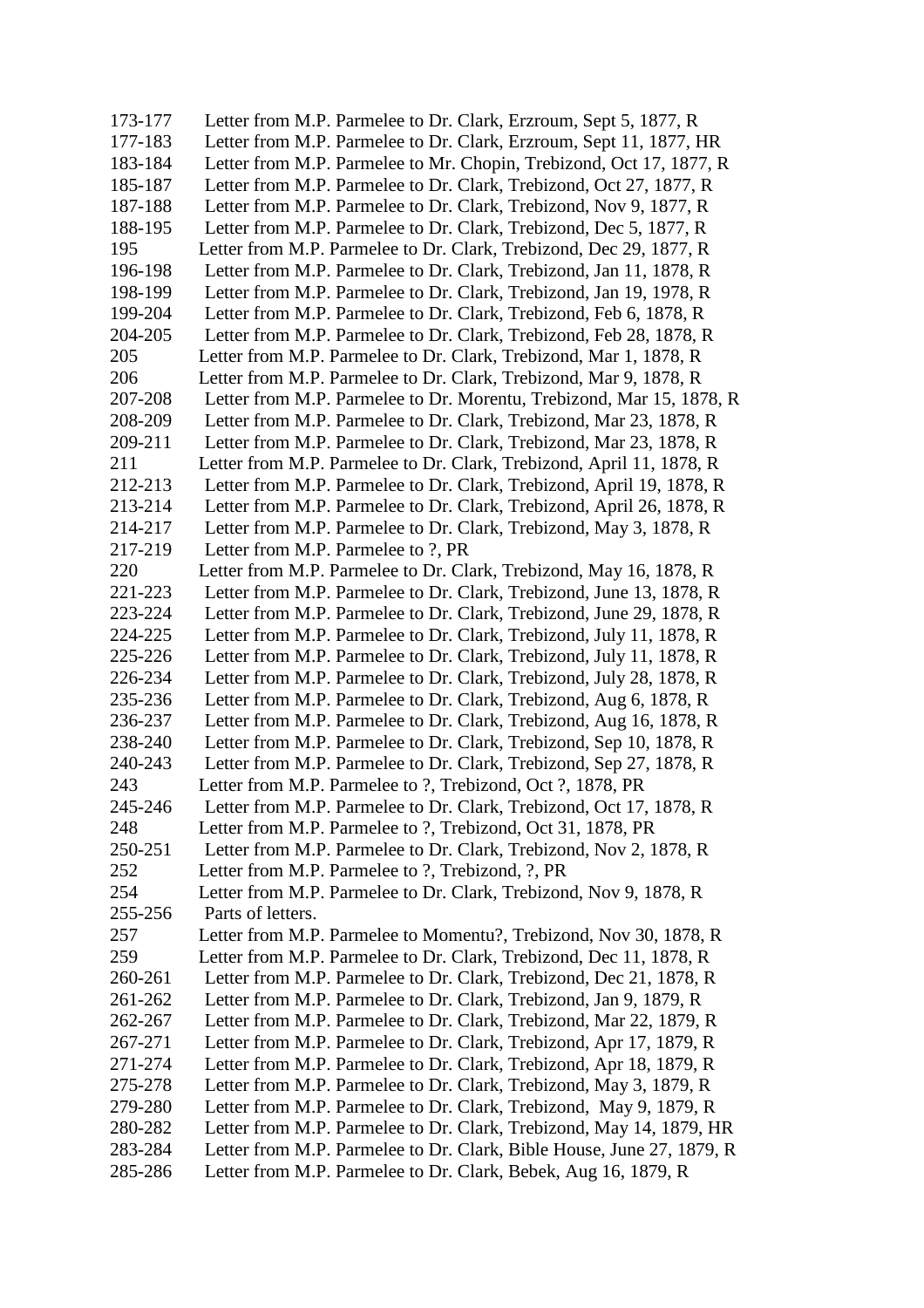| 287-293 | Letter from M.P. Parmelee to Dr. Clark, Bebek, Aug 8, 1879, R                   |
|---------|---------------------------------------------------------------------------------|
| 293-296 | Letter from M.P. Parmelee to Rev. Wheeler, Bebek, Aug 12, 1879, R               |
| 297-298 | 'Extract from the P.S. of letter written in Sept. 13,1879", R                   |
| 298     | Letter from M.P. Parmelee to Dr. Clark, Trebizond, April 9, 1879, R             |
| 298-302 | Letter from M.P. Parmelee to Dr. Clark, Erzroum, Oct 2, 1879, R                 |
| 302-307 | Letter from M.P. Parmelee to Dr. Clark, Erzroum, Oct 30, 1879, HR               |
| 307-310 | Letter from M.P. Parmelee to Dr. Clark, Erzroum, Nov 4, 1879, HR                |
| 311     | A note by Julia Parmelin, Nov 8, R                                              |
| 311-316 | Letter from M.P. Parmelee to Dr. Clark, Erzroum, Dec 29, 1879, HR               |
| 316-322 | Letter from M.P. Parmelee to Dr. Clark, Erzroum, Jan 9, 1880, PR                |
| 323-327 | Letter from M.P. Parmelee to Dr. Clark, Erzroum, Jan 11, 1880, R                |
| 327-329 | Letter from M.P. Parmelee to Dr. Clark, Erzroum, Jan 23, 1880, R                |
| 330     | Letter from M.P. Parmelee to Dr. Clark, Erzroum, Feb 14, 1880, PR               |
| 331-332 | Letter from M.P. Parmelee to Dr. Clark, Erzroum, Mar 13, 1880, HR               |
| 333-335 | Letter from M.P. Parmelee to Rev. E.E.Strong, Erzroum, March 20, 1880, R        |
| 335-337 | Letter from M.P. Parmelee to Dr. Clark, Erzroum, April 17, 1880, R              |
| 337-338 | Letter from M.P. Parmelee to Dr. Clark, Erzroum, May 15, 1880, R                |
| 338     | Letter from M.P. Parmelee to Mr. Mand, Erzroum, April 24, 1880, R               |
| 339-341 | Letter from M.P. Parmelee to Dr. Clark, Erzroum, May 22, 1880, R                |
| 342-345 | Letter from M.P. Parmelee to Dr. Clark, Erzroum, May 27, 1880, HR               |
| 346-347 | Letter from M.P. Parmelee to Dr. Clark, Erzroum, June 16, 1880, R               |
| 348-353 | Letter from M.P. Parmelee to Dr. Clark, Erzroum, July 3, 1880, R                |
| 354-357 | "Report of a tour through the Alashgird Plain Made by P."                       |
| 357     | Letter from M.P. Parmelee to Dr. Clark, Erzroum, July 3, 1880, R                |
| 357     | Letter from M.P. Parmelee to Dr. Clark, Bible House, Constantinople, Aug 10, 18 |
| 80, R   |                                                                                 |
| 359-362 | ?, Sept 28, 1880, PR                                                            |

| 363-365 | Letter from Julia Parmelee to ?, Erzroum, June 25, 1872, R       |
|---------|------------------------------------------------------------------|
| 365-367 | Letter from J. Parmelee to Dr. Clark, Erzroum, Nov 28, 1874, R.  |
| 368     | Letter from J. Parmelee to Dr. Clark, Erzroum, Jan 9, 1875, R.   |
| 369-373 | Letter from J. Parmelee to Dr. Clark, Erzroum, Feb 8, 1877, R.   |
| 373-374 | Letter from J. Parmelee to Dr. Clark, Trebizond, Aug 21, 1877, R |
| 374-376 | Letter from J. Parmelee to Dr. Clark, Trebizond, Jan 4, 1879, R. |
| 376-378 | Letter from J. Parmelee to Dr. Clark, Trebizond, Feb 28, 1879, R |
| 379-380 | Letter from J. Parmelee to Mr. Word, Erzroum, July 8, 1880, R    |
|         |                                                                  |

| 382-383 | Letter from Olive Parmelee to Dr. Clark, Mardin, Jan 9, 1872          |
|---------|-----------------------------------------------------------------------|
| 384-385 | Letter from O. Parmelee to Dr. Clark, Mardin, July 1872, HR           |
| 386 387 | Letter from O. Parmelee to Dr. Clark, Mardin, July 24, 1872, HR       |
| 387-389 | Letter from O. Parmelee to Dr. Clark, Mardin, Jan 13, 1873, HR        |
| 390-391 | Letter from O. Parmelee to Dr. Clark, Mardin, Jan 20, 1874, HR        |
| 392-393 | Letter from O. Parmelee to Dr. Clark, Mardin, Aug 18, 1874, HR        |
|         |                                                                       |
|         |                                                                       |
| 395-397 | Letter from Mary M. Patrick to Dr. Clark, Erzroum, March 13, 1872, R. |
| 397-399 | Letter from Mary M. Patrick to Dr. Clark, Erzroum, Aug 14, 1872, R.   |
| 399-402 | Letter from Mary M. Patrick to Dr. Clark, Erzroum, Oct 9, 1872, R     |

Letter from Mary M. Patrick to Dr. Clark, Erzroum, Oct 9, 1872, R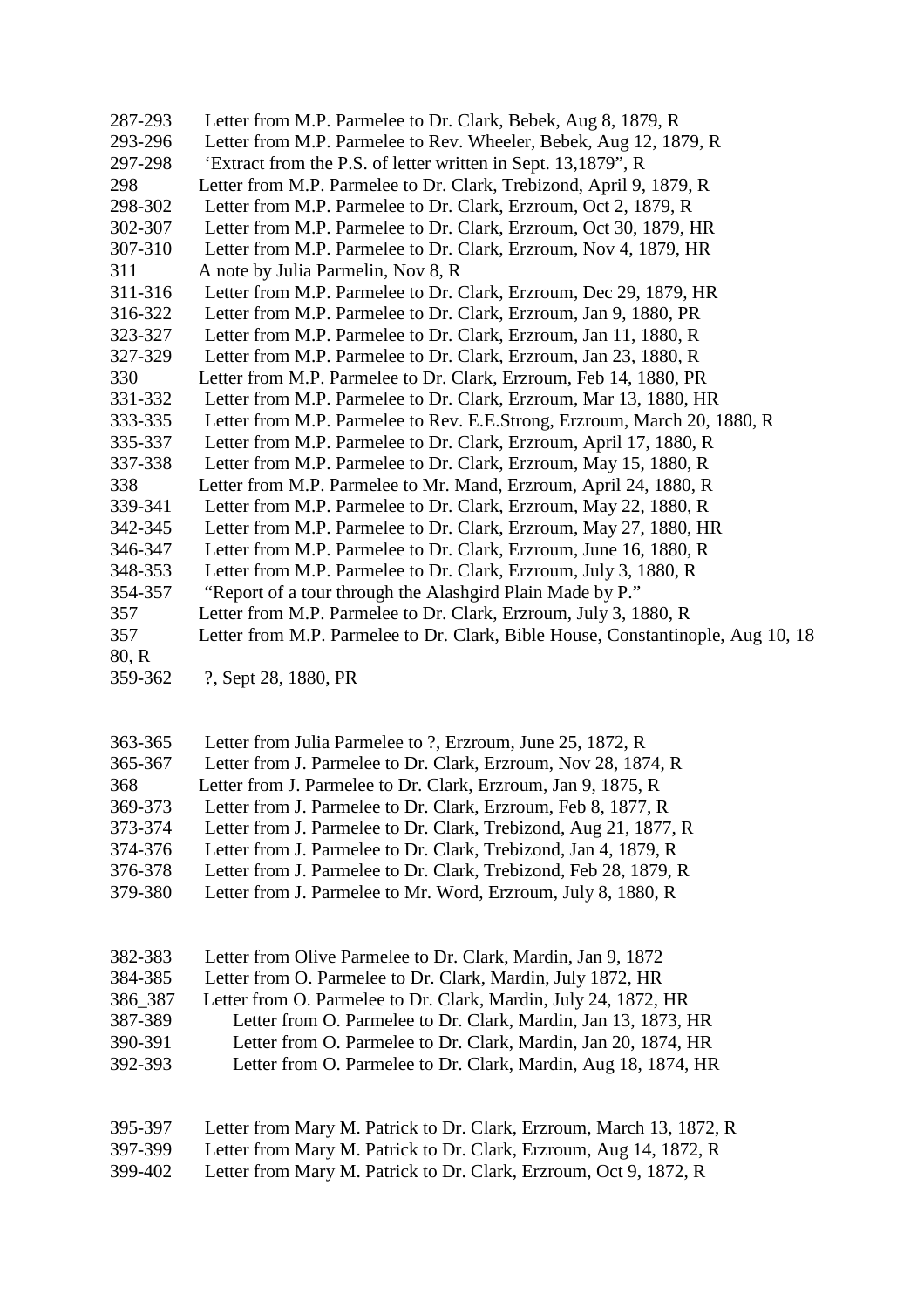- 402-404 Letter from Mary M. Patrick to Dr. Clark, Erzroum, Dec 22, 1873, R
- 404-405 Letter from Mary M. Patrick to ?, UR
- 407-408 Letter from Mary M. Patrick to ?, UR
- 408-410 Letter from Mary M. Patrick to Dr. Clark, Erzroum, Oct 28, 1874, PR (For letters after 1874, see Western Turkey)
- 411-413 Letter from John E. Pierce to Dr. Clark, Erzroum, Mar 13, 1872, R 413-416 Letter from John E. Pierce to Dr. Clark, Erzroum, May 23, 1872, R 416-418 Letter from John E. Pierce to Dr. Clark, Erzroum, June 6, 1872, R 419-422 Letter from John E. Pierce to Dr. Clark, Erzroum, Aug 20, 1872, HR 422-426 Letter from John E. Pierce to Dr. Clark, Erzroum, Oct 22, 1872, HR 427-431 Letter from John E. Pierce to Dr. Clark, Erzroum, April 21, 1873, R 431-435 Letter from John E. Pierce to Dr. Clark, Erzroum, Jan 9, 1874, R 435-439 Letter from John E. Pierce to Dr. Clark, Erzroum, Feb 21, 1874, HR 439-440 Letter from John E. Pierce to Dr. Clark, Erzroum, Oct 22, 1874, R 441-444 Letter from John E. Pierce to Dr. Clark, Erzroum, Dec 11, 1874, R 445 Letter from John E. Pierce to Chopin, Erzroum, Mar 5, 1875, R 446 Letter from John E. Pierce to Chopin, Erzroum, May 3, 1875, R 447-449 Letter from John E. Pierce to Dr. Clark, Erzroum, July 6, 1875, R 449-451 Letter from J. E. Pierce to Dr. Clark, Erzroum, July 13, 1875, R 451-453 Letter from J. E. Pierce to Dr. Clark, Erzroum, Aug 12, 1875, R 454-456 Letter from J. E. Pierce to Dr. Clark, Erzroum, Nov 8, 1875, R 456-457 Letter from J. E. Pierce to Dr. Clark, Erzroum, Dec 9, 1875, R 457-458 Letter from J. E. Pierce to Dr. Clark, Erzroum, Jan 10, 1876, R 458-459 Letter from J. E. Pierce to Dr. Clark, Erzroum, Feb 3, 1876, R 460-461 Letter from J. E. Pierce to Dr. Clark, Erzroum, Mar 8, 1876, HR 461-463 Letter from J. E. Pierce to Dr. Clark, Erzroum, April 10, 1876, R 463-467 Letter from J. E. Pierce to Dr. Clark, Erzroum, April 18, 1876, R 467-468 Letter from J. E. Pierce to Dr. Clark, Erzroum, May 23, 1876, R 468-469 Letter from J. E. Pierce to Dr. Clark, Erzroum, June 22, 1876, R 469-470 Letter from J. E. Pierce to Dr. Clark, Erzroum, July 23, 1876, R 470-473 Letter from J. E. Pierce to Dr. Clark, Erzroum, July 28, 1876, R 474-476 Letter from J. E. Pierce to Dr. Clark, Erzroum, Oct 18, 1876, R 476-478 Letter from J. E. Pierce to Dr. Clark, Erzroum, Oct 18, 1876, R 478-479 Letter from J. E. Pierce to Dr. Clark, Erzroum, Jan 12, 1877, R 480-483 Letter from J. E. Pierce to Dr. Clark, Erzroum, Jan 24, 1877, R 483-484 Letter from J. E. Pierce to Dr. Clark, Erzroum, Feb 7, 1877, R 485-486 Letter from J. E. Pierce to Dr. Clark, Erzroum, April 19, 1877, R 486-487 Letter from J. E. Pierce to Dr. Clark, Erzroum, May 2, 1877, R 487-489 "War in Turkey", Erzroum, May 9, 1877, R 489 Letter from J. E. Pierce to Dr. Clark, Erzroum, May 10, 1877, R 491 Letter from J. E. Pierce to Dr. Clark, Erzroum, May 18, 1877, R 492-493 Letter from J. E. Pierce to Dr. Clark, Erzroum, May 24, 1877, R 493-494 Letter from J. E. Pierce to Dr. Clark, Erzroum, May 30, 1877, R 494 Letter from J. E. Pierce to Chopin, Erzroum, June 3, 1877, R 495-496 Letter from J. E. Pierce to Dr. Clark, Erzroum, June 11, 1877, R 497 Letter from J. E. Pierce to Dr. Clark, Trebizond, July 18, 1877, R 499-500 Letter from J. E. Pierce to Dr. Clark, Erzroum, July 26, 1877, R 500-501 Letter from J. E. Pierce to Dr. Clark, Erzroum, ?, PR 501-502 Letter from J. E. Pierce to Dr. Clark, Erzroum, Aug 21, 1877, HR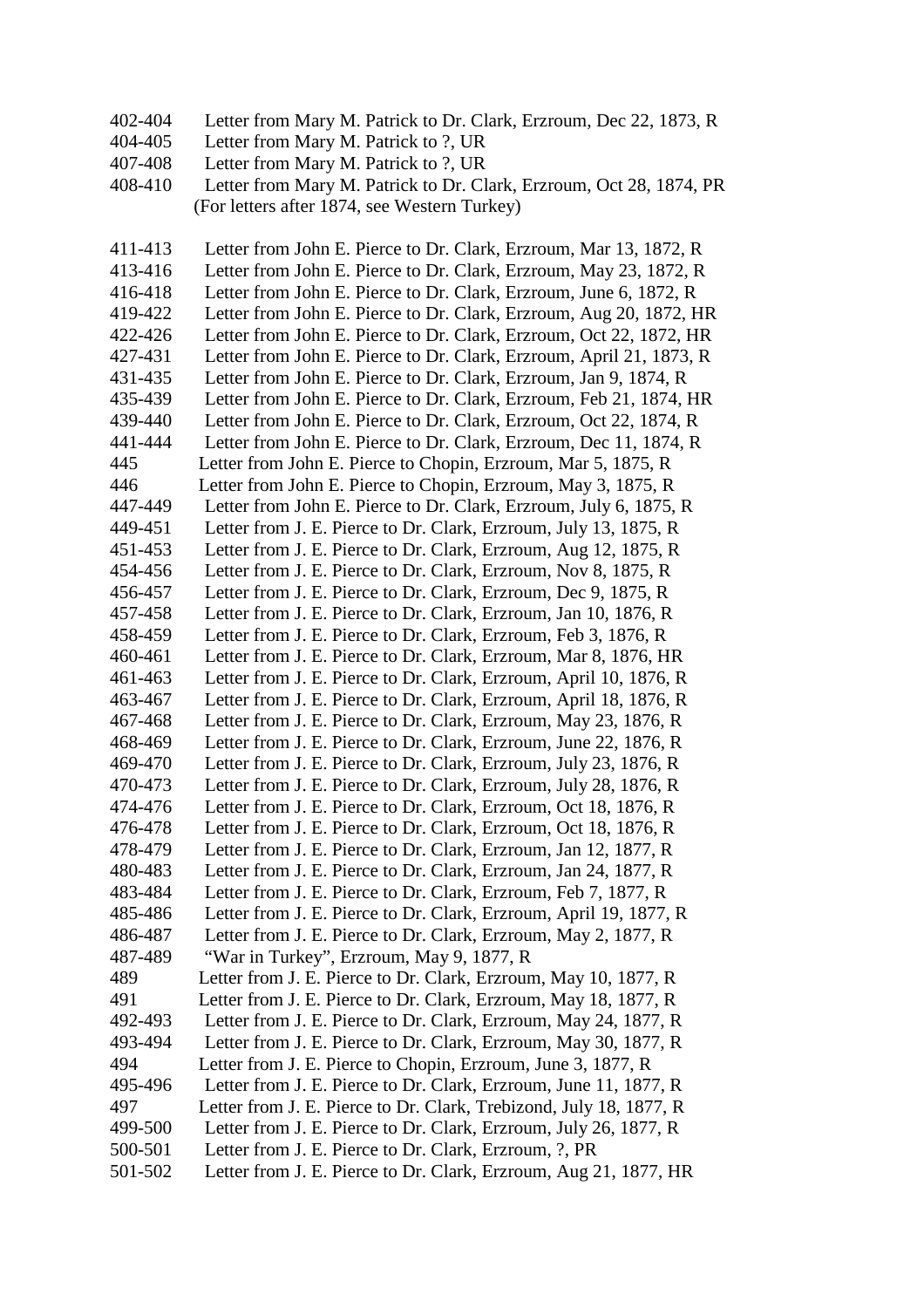- 503-504 Letter from J. E. Pierce to ?, Erzroum, Aug 12, 1877, HR
- 505-507 UR
- 508-509 "Extract from a letter", PR
- 510 Letter from J. E. Pierce to Dr. Clark, Oct 5, 1877, R
- 512 Letter from J. E. Pierce to Dr. Clark, ?, Nov 15, 1877, R
- 513-514 Letter from J. E. Pierce to Dr. Clark, UR
- 514-515 Letter from J. E. Pierce to Dr. Clark, April 24, 1878, R
- 515-516 Letter from J. E. Pierce to Dr. Clark, April 25, 1878, R
- 516-517 Letter from J. E. Pierce to Dr. Clark, Main?, May 9, 1878, R
- 518-519 Letter from J. E. Pierce to Dr. Clark, Rockland, Main?, June 3, 1878, R
- 519-520 Letter from J. E. Pierce to Dr. Clark, Marmouth?, July 22, 1878, R
- 520 Letter from J. E. Pierce to Dr. Clark, Marmouth?, Aug 12, 1878, R (Letters after 1878 will be found in the files of Western Turkey Mission)
- 523-525 Letter from Theodore G. Pond to Dr. Clark, Mardin, May 8, 1872, R
- 525-529 Letter from T. Pond to Dr. Clark, Mardin, Oct 4, 1872, R
- 530 Letter from T. Pond to Dr. Clark, Mardin, Nov 12, 1873, R
- 531-533 Letter from T. Pond to Dr. Clark, Mardin, Dec 7, 1872, R
- 534-535 Letter from T. Pond to Dr. Clark, Diarbekir, Feb 25, 1873, R
- 535-536 Letter from T. Pond to Dr. Clark, Mardin, Mar 19, 1873, R
- 536-537 Letter from T. Pond to Dr. Clark, Beirut, May 6, 1873, R
- 538 Letter from T. Pond to Dr. Clark, Beirut, May 22, 1873, R
- 540 Letter from Claritsa H. Pratt, ?<br>541-542 Letter from Miss C.H. Pratt to
- Letter from Miss C.H. Pratt to Dr. Clark, Mardin, Aug 22, 1876, PR
- 543-544 Letter from Miss C.H. Pratt to Dr. Clark, Mardin, Aug 28, ?, UR
- 545-547 Letter from Miss C.H. Pratt to Dr. Clark, Mardin, Aug 13, 1879, R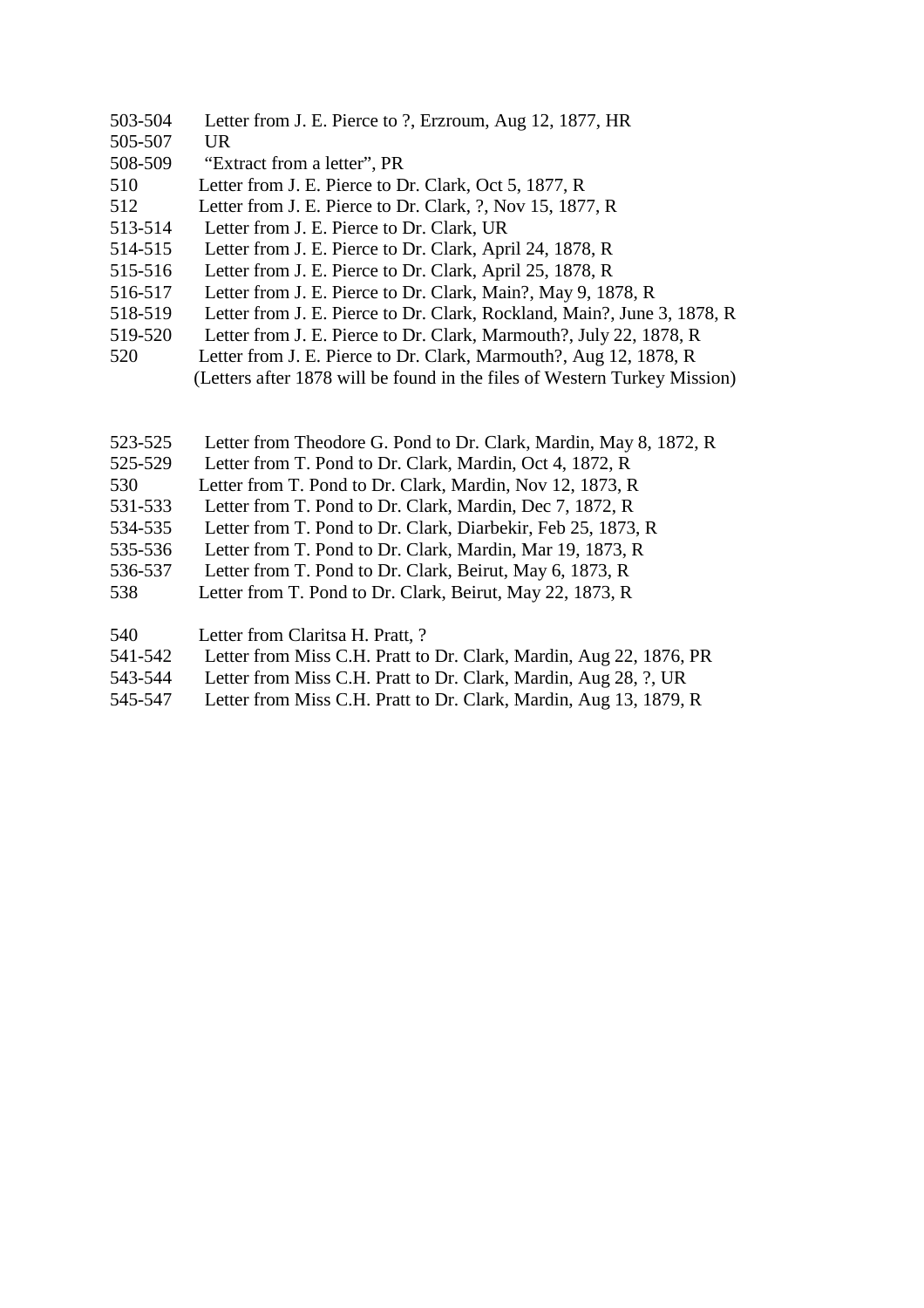| Submitted by<br>Submitted<br>Project term : May 2004                  | to |         | The   | Department | of | : Elif Bayraktar<br><b>History</b>   |
|-----------------------------------------------------------------------|----|---------|-------|------------|----|--------------------------------------|
| Bibliographical<br>Document<br>Reference no.: BV2410.A4 1984 Reel 684 |    | and     | type: | physical   |    | information<br>Microfilm             |
| R<br><b>HR</b><br>UR:<br><b>PR</b> : Partially Readable               |    | $\cdot$ |       | Hardly     |    | : Readable<br>Readable<br>Unreadable |

# Unit 5, Reel 684, 16.9.7

# VOL 5

# Eastern Turkey Mission 1872-1880

Letters: R-W, Natives

| $3-4$     | Letter from George C. Raynolds to Dr. Clark, Harpoot, March 27, 1872, |
|-----------|-----------------------------------------------------------------------|
|           | $\mathbf{R}$                                                          |
| $5 - 7$   | Letter from Raynolds to Dr. Clark, Bitlis, June 25, 1872, R           |
| $7 - 14$  | Letter from Raynolds to Dr. Clark, Van, Nov 9, 1872, R                |
| 14-19     | Letter from Raynolds to Dr. Clark, Van, April 8, 1873, R              |
| $19-23$   | Letter from Raynolds to Dr. Clark, Van, July 21, 1873, R              |
| $23 - 27$ | Letter from Raynolds to Dr. Clark, Van, Feb 23, 1874, R               |
| 27-29     | Letter from Raynolds to Dr. Clark, Mardin, May 20, 1874, R            |
| 29-32     | Letter from Raynolds to Dr. Clark, Van, June 20, 1874, HR             |
| $32 - 34$ | Letter from Raynolds to Dr. Clark, Van, July 2, 1874, R               |
| $34 - 37$ | Letter from Raynolds to Dr. Clark, Van, Sept 14, 1874, R              |
| $37-41$   | Letter from Raynolds to Dr. Clark, Van, Dec 1, 1874, R                |
| $41 - 43$ | Letter from Raynolds to ?, Van, Feb 20, 1875, R                       |
| $43 - 46$ | Letter from Raynolds to Dr. Clark, Van, May 4, 1875, R                |
| $46 - 50$ | Letter from Raynolds to Dr. Clark, Lake Van, Oct 28, 1875, R          |
| 50-56     | Letter from Raynolds to Dr. Clark, Van, April 20, 1876, R             |
| 57-58     | Letter from Raynolds to Mr. Barnum, Van, June 29, 1876, R             |
| 59-61     | Letter from Raynolds to Dr. Clark, Van, July 12, 1876, R              |
| 61-62     | Letter from Raynolds to Dr. Clark, Van, Aug 31, 1876, R               |
| $62 - 64$ | "? From Dr. Raynolds" Oct 1876                                        |
| 64-68     | Letter from Raynolds to Dr. Clark, Van, Oct 24, 1876, R               |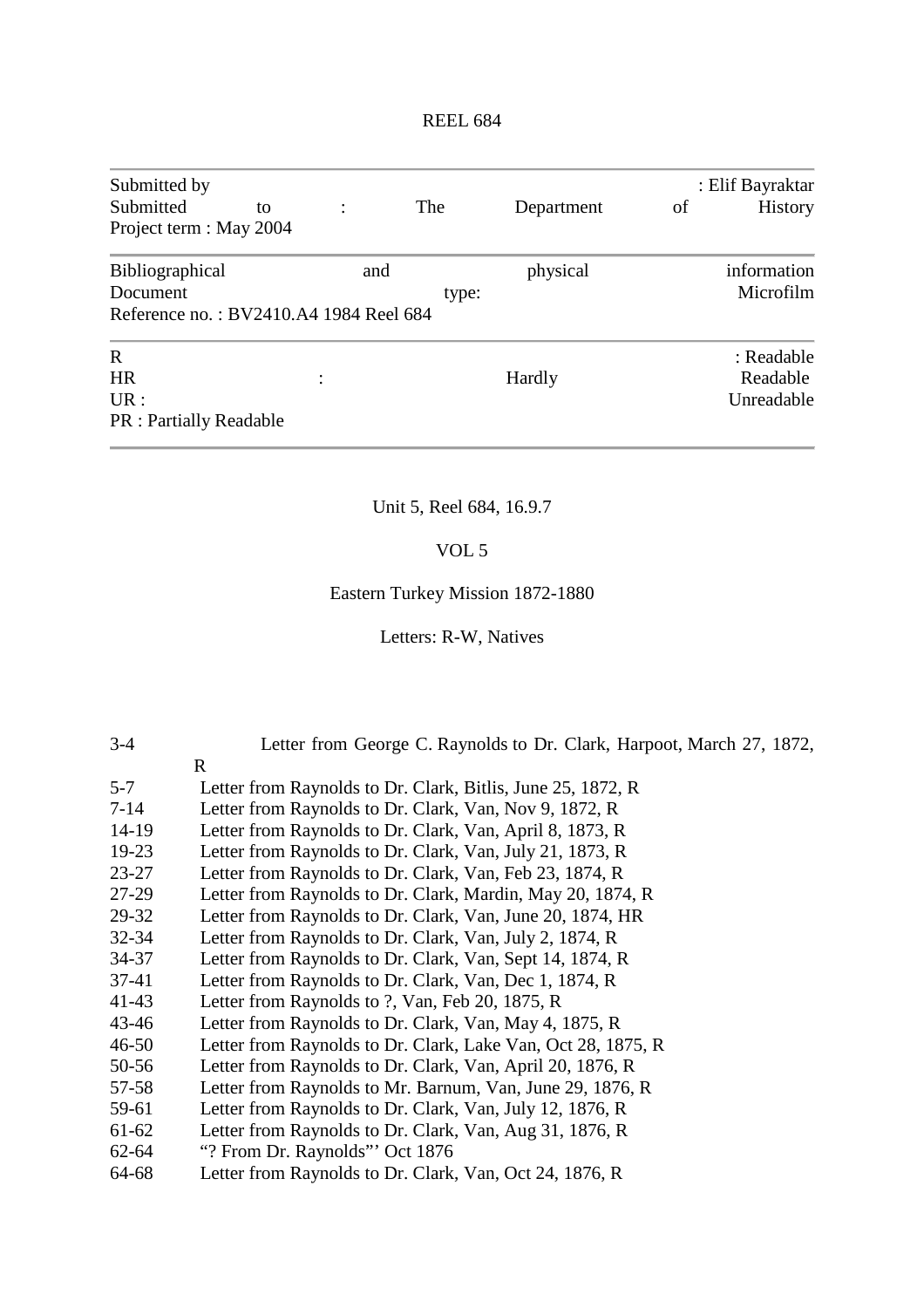| 68-70   | Letter from Raynolds to Mr. Ward, Van, Jan 10, 1876, R                             |
|---------|------------------------------------------------------------------------------------|
| 70-72   | Letter from Raynolds to Dr. Clark, Van, Mar 14, 1877, R                            |
| 72-74   | Letter from Raynolds to Dr. Clark, Van, May 28, 1877, R                            |
| 74-76   | Letter from Raynolds to Dr. Clark, Van, July 12, 1877, R                           |
| 76-78   | Letter from Raynolds to Dr. Clark, Van, July 30, 1877, R                           |
| 78-80   | Letter from Raynolds to Dr. Clark, Van, Dec 26, 1877, R                            |
| 80      | Letter from Raynolds to Dr. Clark, Van, Mar 25, 1878, R                            |
| 81-84   | Letter from Raynolds to Dr. Clark, Van, April 26, 1878, R                          |
| 85-87   | Letter from Raynolds to Dr. Clark, Van, June 21, 1878, R                           |
| 87-89   | Letter from Raynolds to Dr. Clark, Van, Aug 12, 1878, R                            |
| 89-93   | Letter from Raynolds to Dr. Clark, Van, Nov 5, 1878, R                             |
| 93-95   | Letter from Raynolds to Dr. Clark, Van, Nov 22, 1878, R                            |
| 95-98   | Letter from Raynolds to Dr. Clark, Van, Feb 14, 1879, R                            |
| 98-102  | Letter from Raynolds to Dr. Clark, Van, July 18, 1879, R                           |
| 102-104 | Letter from Raynolds to Dr. Clark, Van, Aug 9, 1879, R                             |
| 104-105 | "Description of my wife's care" by Raynolds, Van, Oct 3, 1879, R                   |
| 106-107 | Letter from Raynolds to Dr. Clark, Van, Oct 4, 1879, R                             |
| 107-110 | Letter from Raynolds to Dr. Clark, Van, Jan 5, 1880, R                             |
| 111-115 | Letter from Raynolds to Dr. Clark, Van, Jan 21, Feb 3, 1880, R                     |
| 116-118 | Letter from Raynolds to Dr. Clark, Van, Feb 19, 1880, R                            |
| 110 100 | Letter from Develle to Dr. Clerk $U_{\alpha\mu}$ , $\Lambda_{\nu\alpha}$ 0, 1000 D |

118-120 Letter from Raynolds to Dr. Clark, Van, Aug 9, 1880, R

| 121-122 | Letter from Joseph E. Scott to Brathram, Indianapolis, Nov 27, 1871, R |
|---------|------------------------------------------------------------------------|
| 123     | Letter from J.E. Scott to Dr. Clark, Indianapolis, Jan 8, 1872, R      |
| 124     | Letter from J.E. Scott to Dr. Clark, Indianapolis, Jan 15, 1872, R.    |
| 125     | Letter from J.E. Scott to ?, Milkville, Jan 24, 1872, R                |
| 126     | Letter from J.E. Scott to Dr. Clark, London, Mar 1, 1872, R            |
| 127-131 | Letter from J.E. Scott to Dr. Clark, Van, Nov 1872, R                  |
| 131-132 | Letter from J.E. Scott to Dr. Clark, Van, Dec 4, 1872, R               |
| 132-134 | Letter from J.E. Scott to Dr. Clark, Van, Mar 1, 1873, R               |
| 134-136 | Letter from J.E. Scott to Dr. Clark, Harpout, June 21, 1873, R         |
| 136-138 | Letter from J.E. Scott to Dr. Clark, Bitlis, July 18, 1873, R          |
| 138-141 | Letter from J.E. Scott to Dr. Clark, Bitlis, Dec 20, 1873, R           |
| 141-142 | Letter from J.E. Scott to Dr. Clark, Bitlis, Jan 23, 1874, R           |
| 142-143 | Letter from J.E. Scott to Dr. Clark, Van, Mar 15, 1875, R              |
| 143-146 | Letter from J.E. Scott to Dr. Clark, Van, Sept 20, 1875, R             |
| 146-147 | Letter from J.E. Scott to Dr. Clark, Van, Oct 12, 1875, R              |
| 147-153 | Letter from J.E. Scott to Dr. Clark, Van, Jan 11, 1877, R              |
| 153     | Letter from J.E. Scott to Dr. Clark, Van, Feb 12, 1877, R              |
| 154-155 | Letter from J.E. Scott to Dr. Clark, London, Nov 6, 1877, R            |
| 156-158 | Letter from J.E. Scott to Dr. Clark, Indianapolis, Dec 31, 1877, R     |
| 158     | Letter from J.E. Scott to Dr. Clark, Indianapolis, Feb 13, 1878, R     |
| 159-161 | Letter from J.E. Scott to Dr. Clark, Indianapolis, Mar 18, 1878, R     |
| 161-162 | Letter from J.E. Scott to Dr. Clark, Indianapolis, May 13, 1878, R     |
| 163-164 | Letter from J.E. Scott to Dr. Clark, Indianapolis, July 8, 1878, R     |
| 165-167 | Letter from J.E. Scott to Dr. Clark, Indianapolis, Aug 20, 1878, R     |
| 167     | Letter from J.E. Scott to Dr. Clark, Indianapolis, Sept 27, 1878, R    |
| 168-170 | Letter from J.E. Scott to Dr. Clark, Milkville, Oct 31, 1878, R        |
| 170-172 | Letter from J.E. Scott to Dr. Clark, Auburudale, Jan 4, 1879, R        |
|         |                                                                        |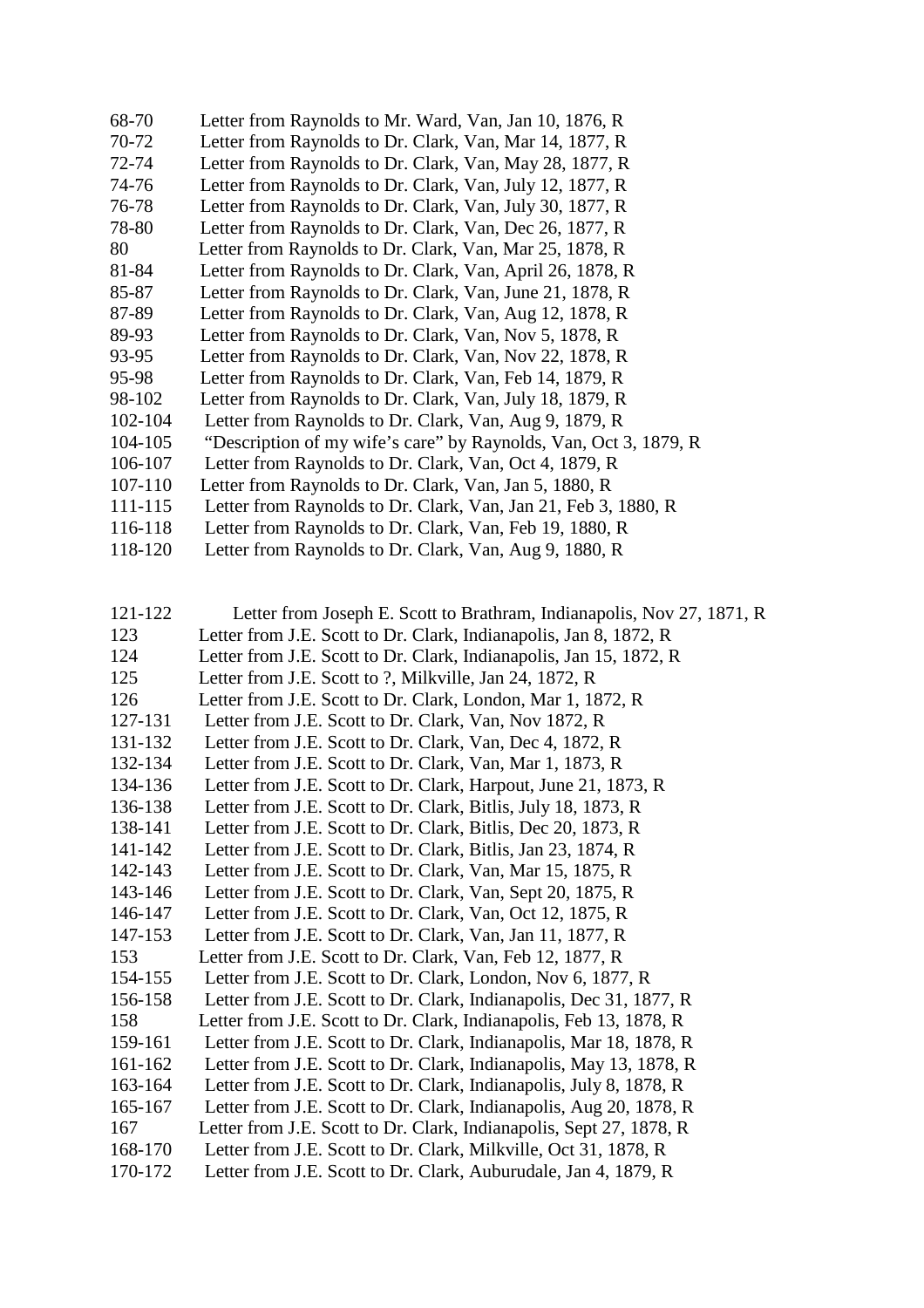172-173 Letter from J.E. Scott to Dr. Clark, London, Mar 3, 1879, R 174-175 Letter from J.E. Scott to Dr. Clark, NY, Oct 18, 1878, R 175-177 Letter from J.E. Scott to Dr. Clark, Constantinople, April 21, 1879, R 177-182 Letter from J.E. Scott to Dr. Clark, Van, Aug 23, 1879, R 182-183 Letter from J.E. Scott to Dr. Clark, Van, Sept 20, 1879, R 183-184 Letter from J.E. Scott to Dr. Clark, Van, May 1, 1880, R 184-185 Letter from J.E. Scott to Dr. Clark, London, July 23, 1881, R 186-192 Letter from J.E. Scott to Dr. Clark, Van, Nov 23, 1880, HR 192-194 Letter from J.E. Scott to Dr. Clark, Van, Mar 14, 1881, HR 195-197 Letter from J.E. Scott to Dr. Clark, Constantinople, June 29, 1881, R 197-198 Letter from J.E. Scott to Dr. Clark, Indianapolis, Aug 18, 1881, R 199-200 Letter from J.E. Scott to Dr. Clark, Indianapolis, Aug 29, 1881, R 202-203 Letter from C.E. Sears to Dr. Clark, Mardin, June 22, 1875, HR 205-206 Letter from Harriet Seymour to "friends", Harpout, Feb 7, 1872, R 207-208 Letter from H. Seymour to Dr. Clark, Diarbekir, Feb 28, 1873, R 209-212 Letter from H. Seymour to Mr. Seymour, Harpout, Jan 28, 1874, R 213-215 Letter from H. Seymour to Dr. Clark, Harpout, Sept 1, 1875, R 215-216 Letter from H. Seymour to Dr. Clark, Mardin, Jan 16, 1877, R 217 Letter from H. Seymour to Dr. Clark, Sept 10, 1877, R 218-220 Letter from H. Seymour to Dr. Clark, Alton, Dec 31, 1877, R 221-223 Letter from H. Seymour to Dr. Clark, Alton, Mar 20, 1878, R 223-224 Letter from H. Seymour to Dr. Clark, Rochester, June 20, 1878, R 225-226 Letter from H. Seymour to Dr. Clark, July 11, 1878, HR 227-228 Letter from H. Seymour to Dr. Clark, Rochester, Aug 3,1878, R 229-231 Letter from H. Seymour to Dr. Clark, Harpoot, April 24, 1879, R 231-233 Letter from H. Seymour to Dr. Clark, Harpoot, Feb 28, 1880, R 235 Letter from Daniel M.B. Thom to ?, April 7, 187?, R 236-238 Letter from Thom to Dr. Clark, ?, PR 239 Letter from Thom to Dr. Clark, Aug 1, 1874, R 240-242 Letter from Thom to Dr. Clark, Mardin, Nov 2, 1874, R 242-243 Letter from Thom to Dr. Clark, Harpout, Jan 6, 1875, R 244 Letter from Thom to Dr. Clark, Mardin, Aug 9, 1875, R 244-245 Letter from Thom to Dr. Clark, Mardin, Aug 23, 1875, R 245-246 Letter from Thom to Dr. Clark, Mardin, Oct 12, 1875, R 246 Letter from Thom to Dr. Clark, Mardin, Nov 23, 1875, R 247-249 Letter from Thom to Dr. Clark, Mardin, April 20, 1876, R 250 Letter from Thom to Dr. Clark, Mardin, July 7, 1876, HR 251-252 Letter from Thom to Dr. Clark, Mardin, Dec 6, 1875, R 253-254 ?, Aug 18, 1876, PR 254 Letter from Thom to Dr. Clark, Mardin, Nov 8, 1876, R 255-258 Letter from Thom to Dr. Clark, Mardin, Jan 3, 1877, R 258-259 Letter from Thom to Dr. Clark, Mardin, Feb 16, 1877, R 259 Letter from Thom to Dr. Clark, Mardin, no date, R 260-262 Letter from Thom to Dr. Clark, Mardin, Mar 23, 1877, R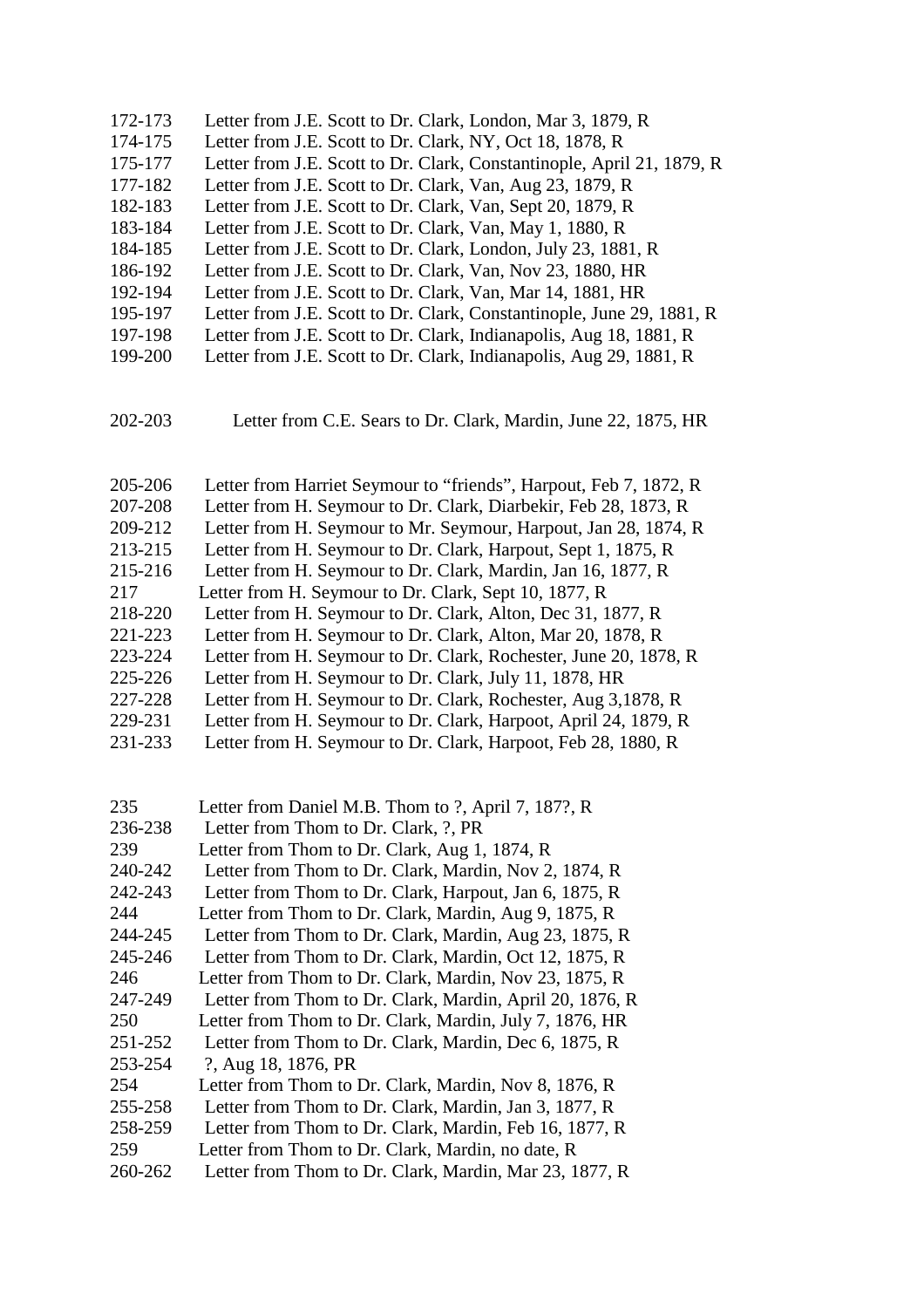| 263                | Letter from Thom to Dr. Clark, Mardin, May 30, 1877, PR                                                                                    |
|--------------------|--------------------------------------------------------------------------------------------------------------------------------------------|
| 264-267            | Letter from Thom to Dr. Clark, Mardin, July 21, 1878, R                                                                                    |
| 267                | Letter from Thom to Dr. Clark, Mardin, Sept 12, 1878, UR                                                                                   |
| 268                | Letter from Thom to Dr. Clark, no place, Oct 12, 1877, HR                                                                                  |
| 269-272            | Letter from Thom to Dr. Clark, Mardin, Feb 25, 1878                                                                                        |
| 273-274            | <b>UR</b>                                                                                                                                  |
| 274                | Letter from Thom to Dr. Clark, Diarbekir, July 8, 1878, R                                                                                  |
| 275-277            | Letter from Thom to Dr. Clark, Sivas, Aug 9, 1878, R                                                                                       |
| 277                | List of medicins for the Sivas Station, R                                                                                                  |
| 278-279            | Letter from Thom to Dr. Clark, Harpout, Oct 24, 1878, R                                                                                    |
| 280-281            | Letter from Thom to Barthes, Mardin, Jan 30, 1879, R                                                                                       |
| 282-283            | Letter from Thom to Dr. Clark, no place, Feb 6, 1879, R                                                                                    |
| 283-288            | Letter from Thom to Dr. Clark, Mardin, Feb 7, 1880, R                                                                                      |
| 289-290            | Letter from Thom to Dr. Clark, Van, July 6, 1880, HR                                                                                       |
| 291-292            | Letter from Thom to Dr. Clark, Mardin,, Aug 11, 1880, R                                                                                    |
| 293-294            | Letter from Van Duzee to Dr.Clark, Erzroum, Feb 1, 1872, R                                                                                 |
| 294-296            | Letter from Van Duzee to Dr.Clark, ?, Dec 12, 1872, PR                                                                                     |
| 296-298            | Letter from Van Duzee to Dr.Clark, ?, Dec 10, 1872, PR                                                                                     |
| 298-299            | <b>UR</b>                                                                                                                                  |
| 299-300            | Letter from Van Duzee to Dr.Clark, Erzroum, April 24, 1874, HR                                                                             |
| 300-302            | Letter from Van Duzee to Dr.Clark, ?, ?, PR                                                                                                |
| 302-303            | Letter from Van Duzee to Dr. Clark, Erzroum, March 12, 1874, PR                                                                            |
| 303-304            | Letter from Van Duzee to Dr.Clark, Erzroum, Feb 19, 1874, PR                                                                               |
| 304-305            | Letter from Van Duzee to Dr.Clark, Erzroum, July 20, 1874, PR                                                                              |
| 305-306            | Letter from Van Duzee to Dr.Clark, Erzroum, July 1, 1875, R                                                                                |
| 306-308            | Letter from Van Duzee to Dr.Clark, Erzroum, Oct 12, 1878, HR                                                                               |
| 308-309            | Letter from Van Duzee to Dr.Clark, Erzroum, Dec 9, 1878, HR                                                                                |
| 309-311            | Letter from Van Duzee to Dr.Clark, Erzroum, April 1, 1876, PR                                                                              |
| 311-312            | Letter from Van Duzee to Dr.Clark, Erzroum, May 25, 1876, R                                                                                |
|                    |                                                                                                                                            |
| 313-314            | Letter from Miss C. O. Van Duzee to Dr. Clark, UR                                                                                          |
| 314-316            | Letter from Miss C. O. Van Duzee to ?, Jan 4, 1877, UR.                                                                                    |
| 316-318            | Letter from Miss C. O. Van Duzee to Dr Clark, ?, UR.                                                                                       |
| 318                | Letter from Miss C. O. Van Duzee to Dr Clark, Erzroum, March 20, ?, UR.                                                                    |
| 319-321            | Letter from Miss C. O. Van Duzee to Dr Clark, Buffalo, April 14, 1877, UR.                                                                 |
| 321-322<br>322-323 | Letter from Miss C. O. Van Duzee to Dr Clark, ?, Jun 20, 1877, HR.<br>Letter from Miss C. O. Van Duzee to Dr Clark, Chicago, July 1, 1877. |
| 324-325            | Letter from Miss C. O. Van Duzee to Dr Clark, Chicago, Aug. 22, 1877, R.                                                                   |
| 325-326            |                                                                                                                                            |
| 326-327            | Letter from Miss Cole to Miss Pollock, ?, July 30, 1877, HR.<br>UR.                                                                        |
| 328-329            | Letter from Miss C. O. Van Duzee to Dr Clark, ?, UR.                                                                                       |
| 330-331            | Letter from Miss C. O. Van Duzee to Dr Clark, Cleveland, March 22, 1878, R.                                                                |
| 331                |                                                                                                                                            |
| 332-333            | Letter from Miss C. O. Van Duzee to Dr Clark, Elmira, April 13, 1878, R.<br>UR.                                                            |
| 334                | Report by Woodgatt about Miss Van Duzee, Mar 23, 1878, R.                                                                                  |
| 335-339            | UR.                                                                                                                                        |
| 339                | Letter from Miss C. O. Van Duzee to Dr Clark, ?, UR.                                                                                       |
|                    |                                                                                                                                            |

340-341 Letter from Miss C. O. Van Duzee to Dr Clark, Erzroum, ?, 1879, PR.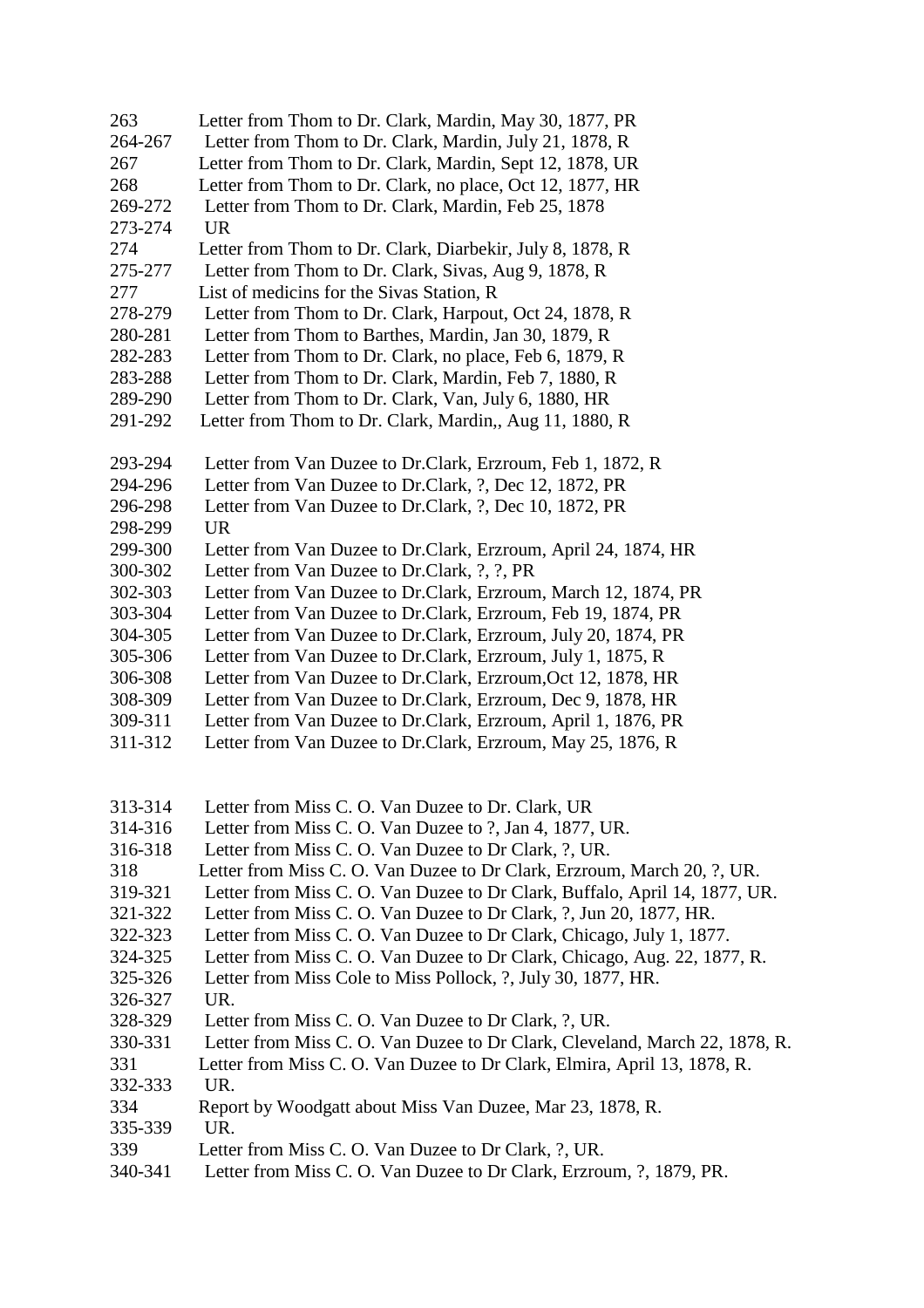| 341-343 | Letter from Miss C. O. Van Duzee to Dr Clark,                           | Erzroum, Jan 3, 1880, R. |
|---------|-------------------------------------------------------------------------|--------------------------|
| 343-345 | Letter from Miss C. O. Van Duzee to Dr Clark, Erzroum, Feb 21, 1880, R. |                          |
| 345-347 | Letter from Miss C. O. Van Duzee to Dr Clark, Erzroum, Mar 13, 1880, R. |                          |
| 347-348 | Letter from Miss C. O. Van Duzee to Dr Clark, Erzroum, Mar 27, 1880, R. |                          |

- 349-355 Letter from M. A. West to Dr. Clark, PR.
- 355-359 Letter from M. A. West to Dr. Clark, ?, Apr 18, 1872, UR.
- 360-368 Letter from M. A. West to Dr. Clark, ?, Apr 21, 1873, UR.
- 368-372 Letter from M. A. West to Dr. Clark, NY, Jun 3, 1873, HR.
- 372-374 Letter from M. A. West to Dr. Clark, NY, Jul 19, 1873, R.
- 375-381 Letter from M. A. West to Dr. Clark, Colorado, Dec 1, 1873, PR.
- 381-384 Letter from M. A. West to Dr. Clark, Oxford, Jan 24, 1874, HR.
- 385-387 UR.
- 387-394 UR.
- 395 Cover of an Armenian book printed in 1874.
- 396 Cover of a book in English by Maria West written for the Christian women of Tur
- key 397-398 UR.
- 399-404 Letter from M. A. West to Dr. Clark, Edinburgh, Sept 15, 1874, HR.
- 404-405 Letter from M. A. West to Mr. Worchester, NY, Apr 6, 1875, HR.
- 405-407 Letter from M. A. West to Mr. Worchester, Brooklyn, Feb 11, 1875, R.
- 408-409 Letter from M. A. West to ?, ?, Apr 21, 1875, PR.
- 410-412 Letter from C.H. Wheeler to Dr. Clark, PR.
- 412-414 Letter from C.H. Wheeler to Dr. Clark, Husenik (Hasankeyf?), Jan 31, 1872, HR.
- 414 "Harpoot Report", April 1872, R.
- 415 Letter from C.H. Wheeler to Dr. Clark, Harpoot, Feb 24, 187?, R.
- 416-417 Letter from C.H. Wheeler to Dr. Clark, Harpoot, Mar 2, 1872, R.
- 418-419 Letter from C.H. Wheeler to Dr. Clark, Harpoot, Mar 15, 1872, R.
- 420-422 Letter from C.H. Wheeler to Dr. Clark, Harpoot, May 1, 1872, R.
- 423-427 Letter from C.H. Wheeler to Mr Biggs, Harpoot, May 2, 1872, R.
- 428-430 Letter from C.H. Wheeler to Dr. Clark, Harpoot, May 30, 1872, R.
- 430-431 Letter from C.H. Wheeler to Dr. Clark, Harpoot, Jun 15, 1872, R.
- 431-432 Letter from C.H. Wheeler to Dr. Clark, Harpoot, Jun 27, 1872, R.
- 433-434 Letter from C.H. Wheeler to Dr. Clark, Harpoot, Sept 21, 1872, R.
- 434-435 Letter from C.H. Wheeler to Dr. Clark, Harpoot, Sept 24, 1872, R.
- 435-436 Letter from C.H. Wheeler to Dr. Clark, Harpoot, Nov 5, 1872, R.
- 436 Letter from C.H. Wheeler to Mr. Chopin, Harpoot, Nov 30, 1872, R.
- 437-439 Letter from C.H. Wheeler to Dr. Clark, Harpoot, Dec 25, 1872, R.
- 440-441 Letter from C.H. Wheeler to Dr. Clark, Harpoot, Jan 11, 1873, R.
- 442 Letter from C.H. Wheeler to Dr. Clark, Harpoot, Jan 23, 1873, R.
- 442-446 Letter from C.H. Wheeler to Dr. Clark, Diarbekir, Feb 12, 1873, R.
- 446-453 Letter from C.H. Wheeler to Dr. Clark, Diarbekir, Feb 19-20, 1873, R.
- 453-455 Letter from C.H. Wheeler to Dr. Clark, Diarbekir, Feb 28, 1873, R.
- 455-457 Letter from C.H. Wheeler to Dr. Clark, Diarbekir, Mar 3, 1873, R.
- 457-460 Letter from C.H. Wheeler to Dr. Clark, Diarbekir, Mar 14, 1873, R.
- 461-462 Letter from C.H. Wheeler to Dr. Clark, Diarbekir, Mar 28, 1873, R.
- 463-465 Letter from C.H. Wheeler to Dr. Clark, Diarbekir, Apr 3, 1873, R.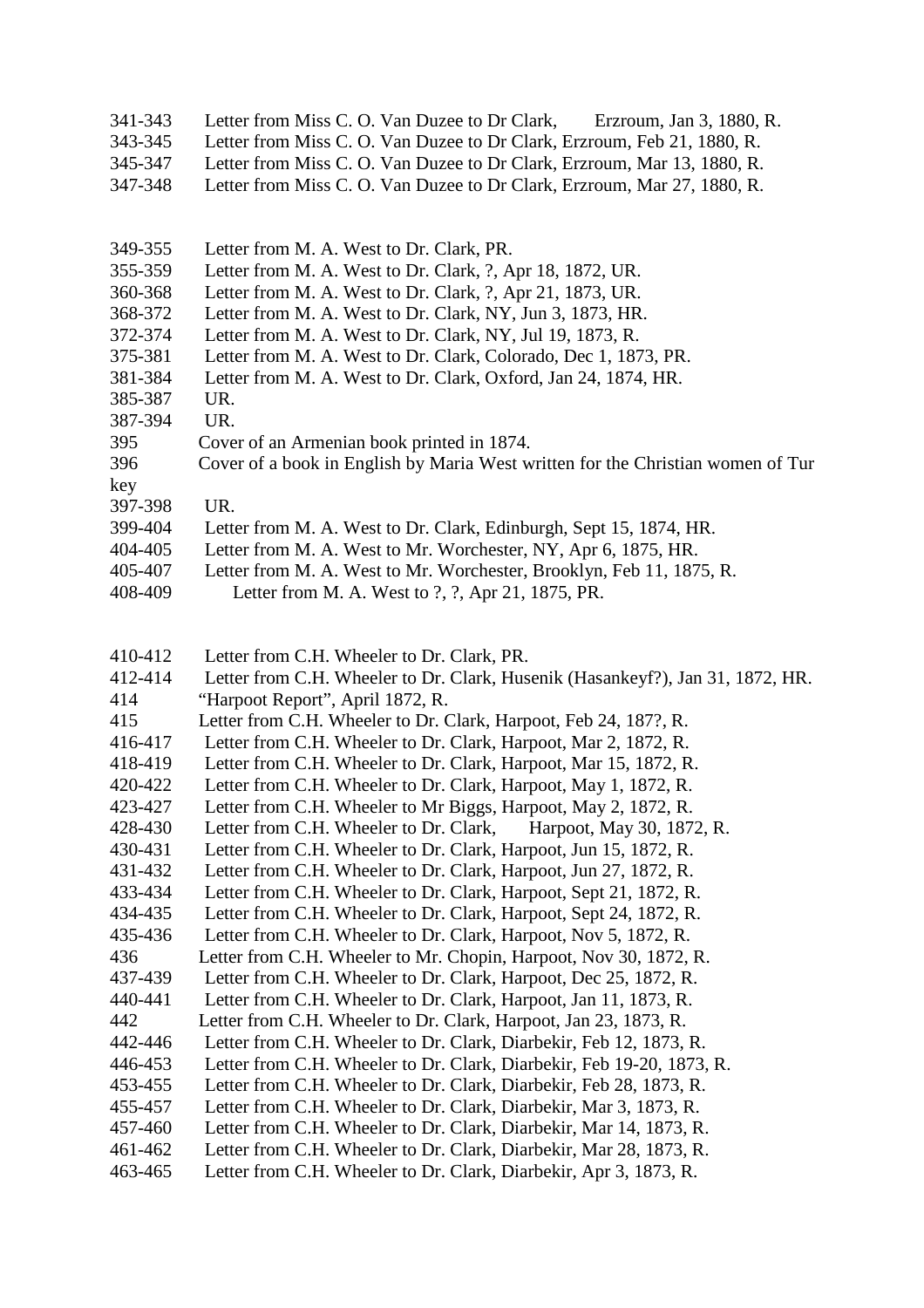465 Letter from C.H. Wheeler to Mr. Chopin, Diarbekir, Apr 11, 1873, R. 466-467 Letter from C.H. Wheeler to Dr. Clark, Diarbekir, Apr 11, 1873, R. 467 Letter from C.H. Wheeler to Dr. Clark, Diarbekir, Apr 18, 1873, R. 468-470 Letter from C.H. Wheeler to Dr. Clark, Diarbekir, May 6, 1873, R. 470 Letter from C.H. Wheeler to Dr. Clark, Diarbekir, May 9, 1873, R. 471-472 Letter from C.H. Wheeler to Dr. Clark, Diarbekir, May 14, 1873, R. 472-473 Letter from C.H. Wheeler to Dr. Clark, Harpoot, Jun 7, 1873, R. 473 Letter from C.H. Wheeler to Dr. Clark, Harpoot, Jun 21, 1873, R. 474-476 Letter from C.H. Wheeler to Dr. Clark, Harpoot, Jun 27, 1873, R. 476-477 Letter from C.H. Wheeler to Dr. Clark, Harpoot, July 26, 1873, R. 477 Letter from C.H. Wheeler to Dr. Clark, Harpoot, Aug 5, 1873, R. 478-480 Letter from C.H. Wheeler to Dr. Clark, Harpoot, Sept 12, 1873, R. (Including a p age of Harpoot News, Sept 1873) 481 Letter from C.H. Wheeler to Dr. Clark, Harpoot, Sept 20, 1873, R. 482 Letter from C.H. Wheeler to Dr. Clark, Harpoot, Oct 11, 1873, R. 483-484 Letter from C. H. Wheeler to one of the secretaries of the AM. T. Soc., Harpoot, Oct 1873, R. 484-486 Letter from C.H. Wheeler to Dr. Clark, Harpoot, Oct 13, 1873, R. 486-489 Letter from C.H. Wheeler to Dr. Clark, Harpoot, Nov 22, 1873, R. 489-491 Letter from C.H. Wheeler to Rev. Geo. W. Moore, Harpoot, Nov 25, 1873, R. 491-492 Letter from C.H. Wheeler to Dr. Clark, Harpoot, Dec 6, 1873, R. 492-493 Letter from C.H. Wheeler to Dr. Clark, Harpoot, Dec 13, 1873, R. 494 Extract from Miss. Parmelee's letter from Hassan (Hasankeyf?), R. 495-497 Letter from C.H. Wheeler to Dr. Clark, Harpoot, Jan 15, 1874, R. 497 Letter from C.H. Wheeler to Rev. Crosby? H. and wife, ?. 498-510 Letter from C.H. Wheeler to Dr. Clark, Harpoot, Jan 3, 1872, R. 510-511 Letter from C.H. Wheeler to Dr. Clark, Harpoot, Feb 18, 1874, R. 511-513 Letter from C.H. Wheeler to Dr. Clark, Harpoot, Feb 24, 1874, R. 513-515 Letter from C.H. Wheeler to Dr. Clark, Harpoot, Mar 5, 1874, R. 515-516 Letter from C.H. Wheeler to Dr. Clark, Harpoot, Jun 7, 1874. R. 516-518 Letter from C.H. Wheeler to Dr. Clark, Harpoot, May 9, 1874, R. 518-521 Letter from C.H. Wheeler to Dr. Clark, Harpoot, Jun 20, 1874, R. 521-523 Letter from C.H. Wheeler to Dr. Clark, Harpoot, Aug 20, 1874, R. 523-526 Letter from C.H. Wheeler to Dr. Clark, Harpoot, Oct 12, 1874, R. 526-528 Letter from C.H. Wheeler to Dr. Clark, Harpoot, Jan 1, 1875, R. 528-529 Letter from C.H. Wheeler Rev Rochester, Harpoot, March 23, 1875, R. 530 Letter from C.H. Wheeler to Dr. Clark, Harpoot, Jan 14, 1875, R. 531-532 Letter from C.H. Wheeler to Dr. Clark, Harpoot, Feb 12, 1875, R. 532-533 Letter from C.H. Wheeler to Dr. Clark, Harpoot, Aug 10, 1875, R. 534-536 UR. 537-538 Letter from C.H. Wheeler to Dr. Clark, ?, Nov 20 1875, R. 538-539 Letter from C.H. Wheeler to Dr. Clark, ?, ?, PR. 540-541 Letter from C.H. Wheeler to Dr. Clark, Bangor, ?, UR. 541-543 UR. 544-548 UR. 549-551 ?, Bangor, Jan 17, 1876, UR. 551-553 ?, Bangor, Jan 20, 1876, UR. 553-569 UR. 570-572 Letter from C.H. Wheeler to Dr. Clark, Bangor, Apr 7, 1876, PR. 572-573 Letter from C.H. Wheeler to Dr. Clark, ?, Apr 1876, UR.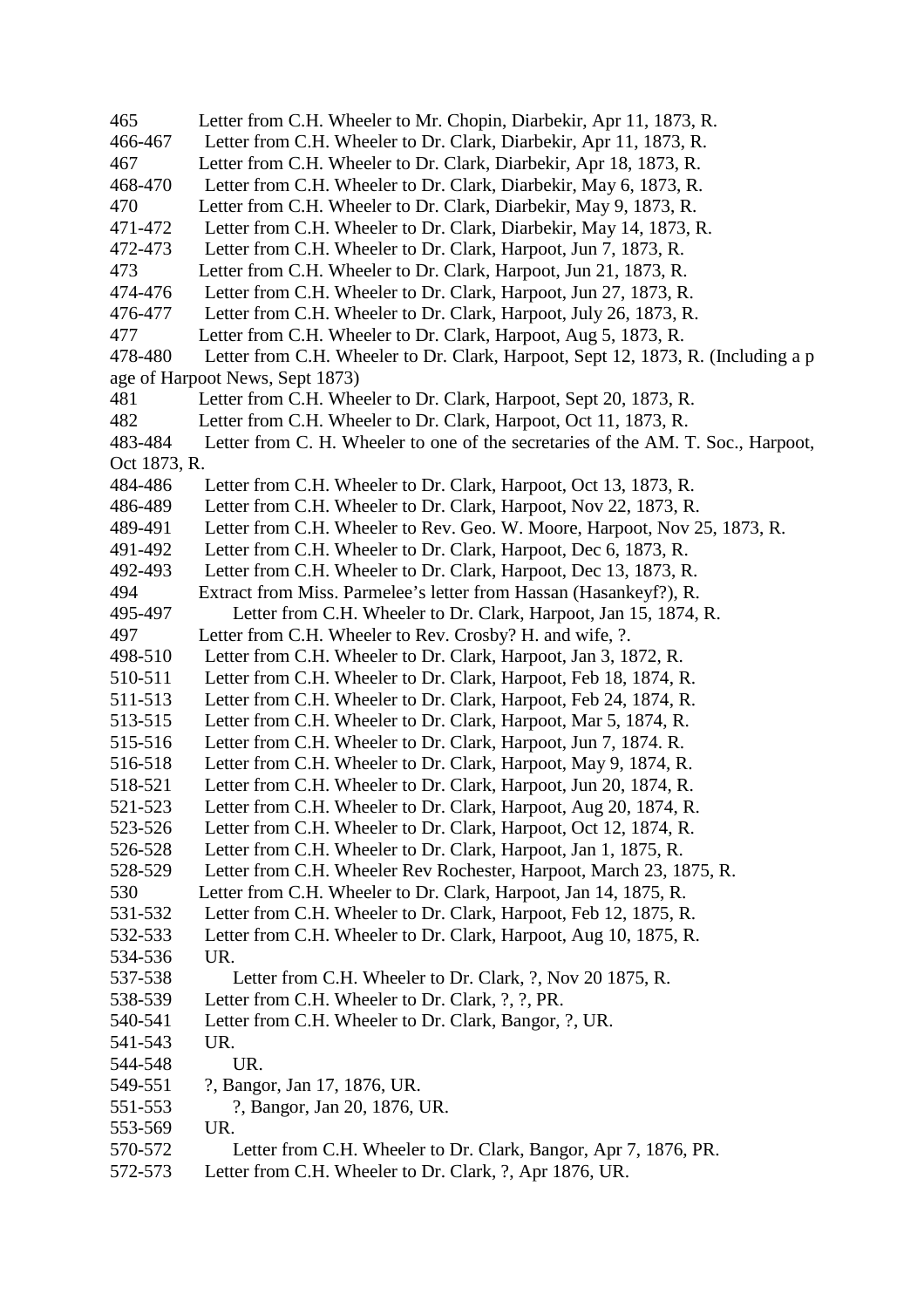| Letter from C.H. Wheeler to Dr. Clark, ?, ?, PR.                          |
|---------------------------------------------------------------------------|
| Letter from C.H. Wheeler to Dr. Clark, May 2, 1876, PR.                   |
| Letter from C.H. Wheeler to Dr. Clark, Bangor, May 3, 1876, PR.           |
| Letter from C.H. Wheeler to Dr. Clark, Bangor, May 4, 1876, PR.           |
| Letter from C.H. Wheeler to ?, Portland, Jun 21, 1876.                    |
| UR.                                                                       |
| Letter from C.H. Wheeler to Dr. Clark, Bangor, Jul 3, 1876, PR.           |
| Letter from C.H. Wheeler to Dr. Clark, Bangor, UR.                        |
| Letter from C.H. Wheeler to ?, Bangor, July 19, 1876, UR.                 |
| Letter from C.H. Wheeler to Dr. Clark, Bangor, ?, 1876, UR.               |
| Letter from C.H. Wheeler to Dr. Clark, Bangor, ?, PR.                     |
| UR.                                                                       |
| Letter from C.H. Wheeler to Dr. Clark, Westhaven, Oct 21, 1876, R.        |
| Letter from C.H. Wheeler to Dr. Clark, ?, Oct 27, 1876, R.                |
| UR.                                                                       |
| A page from a book titled "Work for Sabbath Schools".                     |
| UR.                                                                       |
| Letter from C.H. Wheeler to Dr. ?, West, Boston, Dec 13, ?, R.            |
| UR.                                                                       |
| UR.                                                                       |
| "Facts about Armenian College". (page from a book readable)               |
| UR.                                                                       |
| Letter from C.H. Wheeler to Dr. Clark, Bangor, ?, UR.                     |
| UR.                                                                       |
| UR. (Bangor, Mar 12, 1877)                                                |
| UR.                                                                       |
| Letter from C.H. Wheeler to Dr. Alden, Springfield, May 10, 1877, HR.     |
| UR.                                                                       |
| PR.                                                                       |
| Letter from C.H. Wheeler to Dr. Clark, ?, ?, PR.                          |
| Letter from C.H. Wheeler to Dr. Clark, Beardstown, Nov 10, 1877, R.       |
| Letter from S. A. Wheeler to Dr. Clark, Chicago, Oct 18, 1877, R.         |
| Letter from C.H. Wheeler to ?, PR.                                        |
| Letter from C.H. Wheeler to Dr. Clark, ?, Oct 13, 1877, HR.               |
| UR.                                                                       |
| Letter from C.H. Wheeler to Dr. Clark, Fond du Lac, Nov 26, 1877.         |
| Letter from C.H. Wheeler to Dr. Clark, Oshkorn?, Dec 14, 1877, PR.        |
| Letter from C.H. Wheeler to Dr. Clark, Rosendale, Dec 20, 1877. R.        |
| Letter from C.H. Wheeler to Dr. Clark, ?, Dec 24, 1877, R.                |
| Letter from C.H. Wheeler to Dr. Clark, Clifton Springs, Jan 10, 1878, R.  |
| Letter from C.H. Wheeler to Dr. Clark, ?, Feb 9, 1878, HR.                |
| Letter from C.H. Wheeler to Dr. Clark, Clifton Springs, Feb 23, 1878, R.  |
| Letter from C.H. Wheeler to Dr. Clark, Clifton Springs, Feb 25, 1878, HR. |
| Letter from C.H. Wheeler to Dr. Clark, Clifton Springs, Mar 2, 1878, PR.  |
| Letter from C.H. Wheeler to Dr. Clark, Clifton Springs, Mar 4, 1878, HR.  |
| Letter from C.H. Wheeler to Dr. Clark, ?, Mar 4, 1878, HR.                |
| Letter from C.H. Wheeler to Dr. Clark, Clifton Springs, Mar 18, 1878, HR. |
| Letter from C.H. Wheeler to Dr. Clark, Clifton Springs, Mar 23, 1878, HR. |
| Letter from C.H. Wheeler to Dr. Clark, Clifton Springs,<br>$?$ , PR.      |
| Letter from C.H. Wheeler to Dr. Clark, Clifton Springs, ?, 1878, PR.      |
|                                                                           |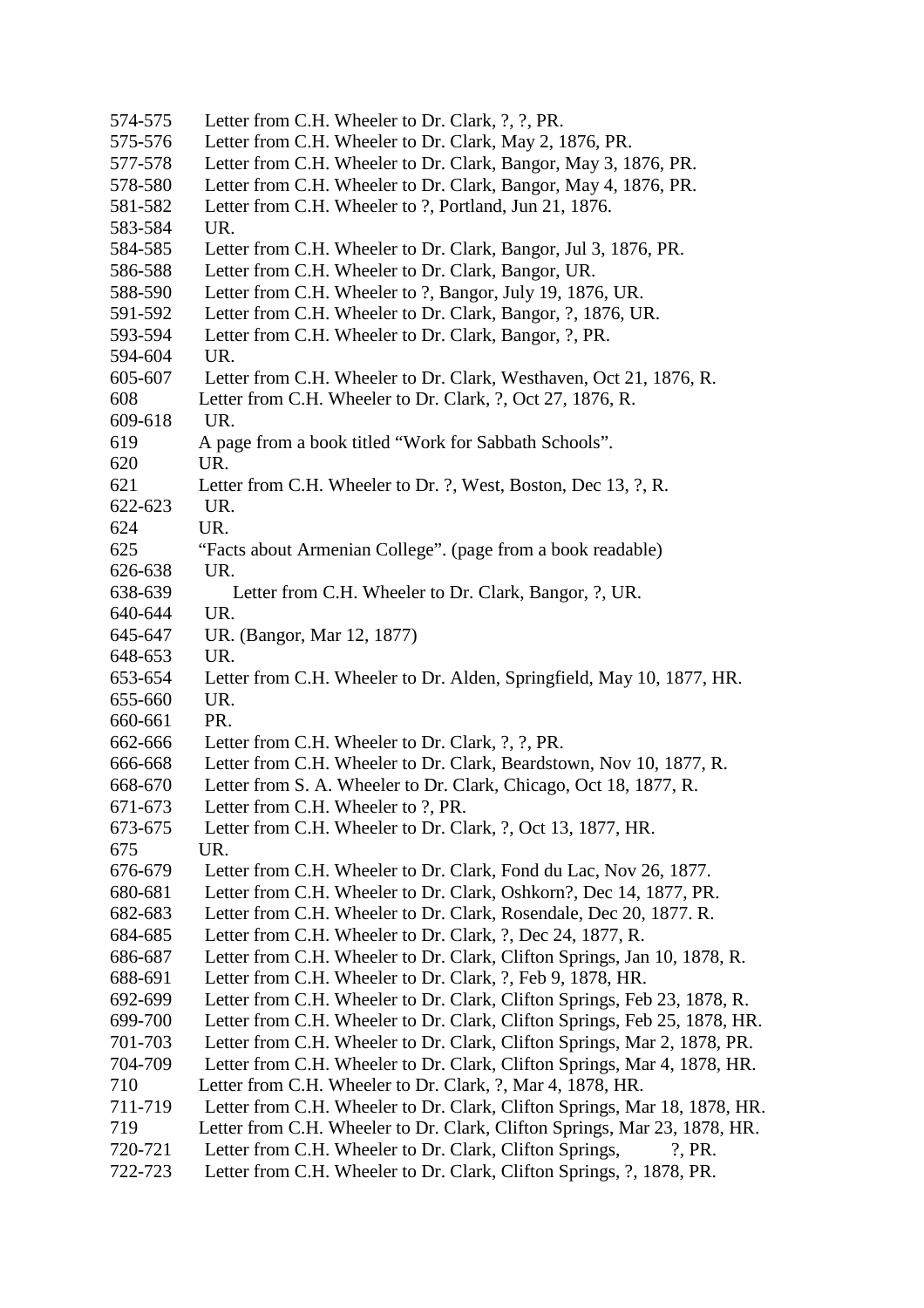- 724-725 Letter from C.H. Wheeler to Dr. Clark, Rome, Apr 13, 1878, HR. 726-727 Letter from C.H. Wheeler to Dr. Clark, Bangor, Apr 27, 1878, HR. 728-729 Letter from C.H. Wheeler to Dr. Clark, Bangor, May 3, 1878, HR. 730-731 Letter from C.H. Wheeler to Dr. Clark, Bangor, May 9, 1878, HR. 732 UR. 733-734 UR. 734-735 Letter from C.H. Wheeler to Dr. Clark, Bangor, May ?, 1878, PR. 736 Bangor, May ?, UR. 737-739 Letter from C.H. Wheeler to Dr. Clark, Clifton Springs, Jan 5, 1878, R. 740-747 Letter from C.H. Wheeler to Dr. Clark, at sea, Sept 12, 1878, PR. 748-750 Letter from C.H. Wheeler to Dr. Clark, ?, Sept 28, 1878, HR. 750-752 Letter from C.H. Wheeler to Dr. Clark, Fort Howard, Dec 7, 1877, R. 753-754 Letter from C.H. Wheeler to Dr. Clark, Harpoot, Dec 14, 1878, R. 755-761 Letter from C.H. Wheeler to Dr. Clark, Harpoot, Dec 23, 1878, R. 762-764 Letter from C.H. Wheeler to Dr. Clark, Harpoot, Dec 27, 1878. HR. 764-765 Letter from C.H. Wheeler to Dr. Clark, Harpoot, Jan 18, 1879, R. 766-770 Letter from C.H. Wheeler to Dr. Clark, Harpoot, Feb 20, 1879, R. 771-773 Letter from C.H. Wheeler to Dr. Clark, Harpoot, Mar 15, 1879, R. 774 Letter from C.H. Wheeler to Dr. Clark, Harpoot, Apr 5, 1879 R. 775-776 Letter from C.H. Wheeler to Dr. Clark, Harpoot, May 3, 1879, R. 777-779 Letter from C.H. Wheeler to Dr. Clark, Harpoot, May 24, 1879, R. 780-784 Letter from C.H. Wheeler to Dr. Clark, Harpoot, July 5, 1879, R. 784-792 Letter from C.H. Wheeler to Dr. Clark, Harpoot, July 10, 1879, R. 793-794 Letter from C.H. Wheeler to Dr. Clark, Harpoot, Aug 25, 1879, R. 795-801 Letter from C.H. Wheeler to Dr. Clark, Harpoot, Sept 13, 1879, R. 801-803 Letter from C.H. Wheeler to Dr. Clark, Harpoot, Sept 25, 1879. R. 803-805 Letter from C.H. Wheeler to Dr. Clark, Harpoot, Oct 10, 1879, R. 805-811 Letter from C.H. Wheeler to Dr. Clark, Harpoot, Nov 13, 1879, R. 811-819 Letter from C.H. Wheeler to Dr. Clark, Harpoot, Jan 12, 1880, R. 820-822 Letter from C.H. Wheeler to "Friends in the SS", Harpoot, Jan 1, 1880, R. 822-824 Letter from C.H. Wheeler to Dr. Clark, ?, Jan 12, 1880, R. 825-828 Letter from C.H. Wheeler to Dr. Clark, Harpoot, Feb 12, 1880, R. 829-830 Letter from C.H. Wheeler to Dr. Clark, Harpoot, Feb 19, 1880, R. 831-835 Letter from C.H. Wheeler to Dr. Clark, Harpoot, Mar 20, 1880, R. 835-837 Letter from C.H. Wheeler to Dr. Clark, Harpoot, Apr 1, 1880, R. 838-842 Letter from C.H. Wheeler to Dr. Clark, Harpoot, Apr 24, 1880, R. 843-845 Letter from C.H. Wheeler to Dr. Clark, Harpoot, May 8, 1880, R. 846-850 Letter from C.H. Wheeler to Dr. Clark, Harpoot, July 2, 1880, R. 851-852 ?, Harpoot, july 3, 1880, R. 853-857 Letter from C.H. Wheeler to Dr. Clark, Harpoot, July 6, 1880, R. 857-865 Letter from C.H. Wheeler to Dr. Clark, Harpoot, July 27, 1880, R. 866-868 Letter from C.H. Wheeler to Dr. Clark, Harpoot, Dec 18, 1880, R. 869-870 Letter from Mrs S. A. Wheeler to Dr. Clark, Harpoot, Feb 12, 1873, R. 871 Letter from S. A. Wheeler to Dr. Clark, ?, ?, R.
- 871 Letter from S. A. Wheeler to Dr. Clark, Harpoot, May 30, 1872, R.
- 872-874 Letter from S. A. Wheeler to Dr. Clark, Harpoot, June 9, 1872, R.
- 874-875 Letter from S. A. Wheeler to Dr. Clark, Harpoot, Aug 7, 1873, R.
- 876-878 Letter from S. A. Wheeler to Dr. Clark, Harpoot, Jun 7, 1874, R.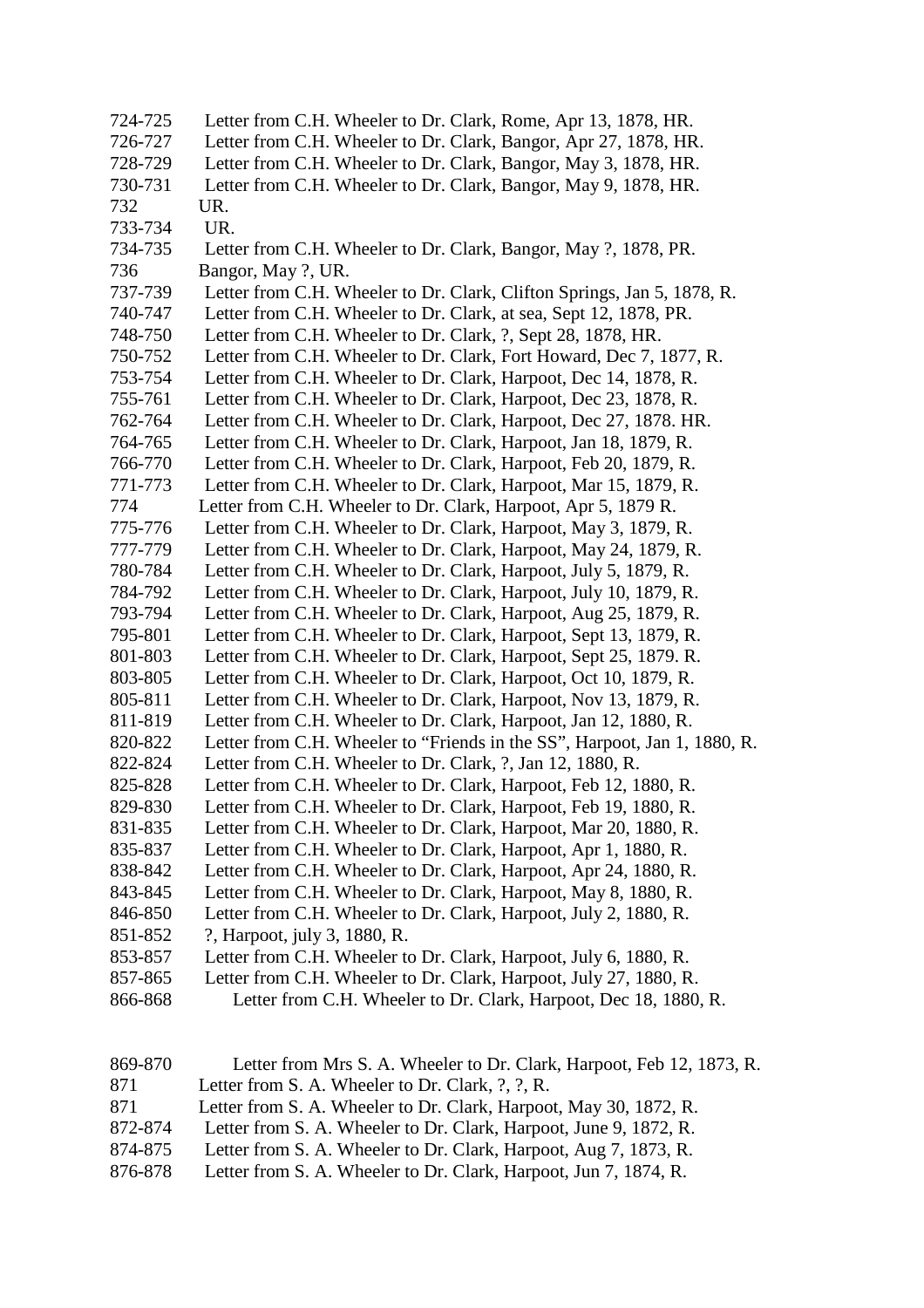- 878-880 Letter from S. A. Wheeler to Dr. Clark, Johnsburg, Jan 11, 1875, R. 881-882 Letter from S. A. Wheeler to Dr. Clark, Harpoot, Aug 10, 1874, R. 883 Letter from S. A. Wheeler to Dr. Clark, Bangor, Aug 25, 1875, HR. 883 UR. 884-885 ?, Nov 3, 1875, Waterbury, UR. 885-886 Letter from S. A. Wheeler to Dr. Clark, Waterbury, Nov 3, 1875 HR. 887-888 Letter from S. A. Wheeler to "a friend", Bangor, Mar 8, 1876, HR. 888-890 Letter from S. A. Wheeler to Dr. Clark, Portland, Mar 11, 1876, HR. 890-892 Letter from S. A. Wheeler to Dr. Clark, Parmouth, Jan 24, 1877, R. 892-894 Letter from S. A. Wheeler to Dr. Clark, Lake ?, Sept 21, 1877, R. 894-895 Letter from S. A. Wheeler to Dr. Clark, Alton, Nov 20, 1877, R. 896-898 Letter from S. A. Wheeler to ?, Geneseo?, Nov 20, 1877, R. 898-899 Letter from S. A. Wheeler to Dr. Clark, Fond du Lac, Nov 22, 1877, R. 900-901 Letter from S. A. Wheeler to "a friend", Fond du Lac, ?, R. 902-906 Letter from S. A. Wheeler to Dr. Clark, Green Barks, Dec 10, 1877, R. 906-910 Letter from S. A. Wheeler to Dr. Clark, Chicago, Dec 24, 1877, PR. 910-913 Letter from S. A. Wheeler to Dr. Clark, ?, ?, PR. 914-916 Letter from S. A. Wheeler to Dr. Clark, ?, ?, HR. 916-920 Letter from S. A. Wheeler to Dr. Clark, Harpoot, Dec 27, 1878, R. 920-926 Letter from S. A. Wheeler to Dr. Clark, Harpoot, Mar 12, 1879, PR. 926-932 Letter from S. A. Wheeler to Dr. Clark, Harpoot, Mar 31, 1879, PR. 932-937 Letter from S. A. Wheeler to Dr. Clark, Harpoot, Jun 4, 1879, PR. 937-940 Letter from S. A. Wheeler to Dr. Clark, Harpoot, July 10, 1879, PR. 941-943 Letter from S. A. Wheeler to Dr. Clark, ?, Oct 4, 1879, HR. 943-945 Letter from S. A. Wheeler to Dr. Clark, Harpoot, Jan 3, 1880, HR.
- 946-950 Letter from S. A. Wheeler to Dr. Clark, Oct 4, 1879, HR.
- 950-952 Letter from S. A. Wheeler to Dr. Clark, Harpoot, Mar 7, 1880, R.
- 952-955 Letter from S. A. Wheeler to Dr. Clark, Harpoot, Apr 30, 1880, R.

| 957-959 | Letter from Kate P. Williams to ?, Mar 8, 1872, ?, R.                |
|---------|----------------------------------------------------------------------|
| 960     | Letter from Kate P. Williams to Dr. Clark, ?, July 18, 1872, R.      |
| 961-963 | Letter from Kate P. Williams to Dr. Clark, Fulton, July 11, 1872, R. |
| 963-964 | Letter from Kate P. Williams to Dr. Clark, NY, Aug 19, 1872, R.      |
| 965-966 | Letter from Kate P. Williams to Dr. Clark, NY, Aug 2, 1872, R.       |
| 967-968 | Letter from Kate P. Williams to Dr. Clark, NY, Aug 24, ?, R.         |
| 969     | Letter from Kate P. Williams to Dr. Clark, NY, Aug 31, 1872, R.      |
| 970     | Letter from Kate P. Williams to Dr. Clark, NY, Sep 7, 1872, R.       |
| 971-974 | Letter from Kate P. Williams to Mary, NY, Feb 10, 1873, R.           |
| 974-976 | Letter from Kate P. Williams to Dr. Clark, NY, Feb 22, 1873, R.      |
| 976-977 | Letter from Kate P. Williams to Dr. Clark, NY, May 13, 1873, R.      |
| 978-980 | Letter from Kate P. Williams to Dr. Clark, NY, Oct 14, 1873, R.      |
| 980-982 | Letter from Kate P. Williams to Dr. Clark, NY, Nov 27, 1873, R.      |
| 982-986 | Letter from Kate P. Williams to Dr. Clark, NY, Mar, 17, 1874, R.     |
| 986     | Letter from Kate P. Williams to Dr. Clark, NY, Jan 28, 1874, R.      |

Native Armenians

| 988 | Letter in Armenian, 1880 |
|-----|--------------------------|
|-----|--------------------------|

- 989-991 Wheeler, June 5, 1880, R
- 992-993 Letter from Hagop Bagigian to Dr.Clark, Massachusetts, June 18, 1879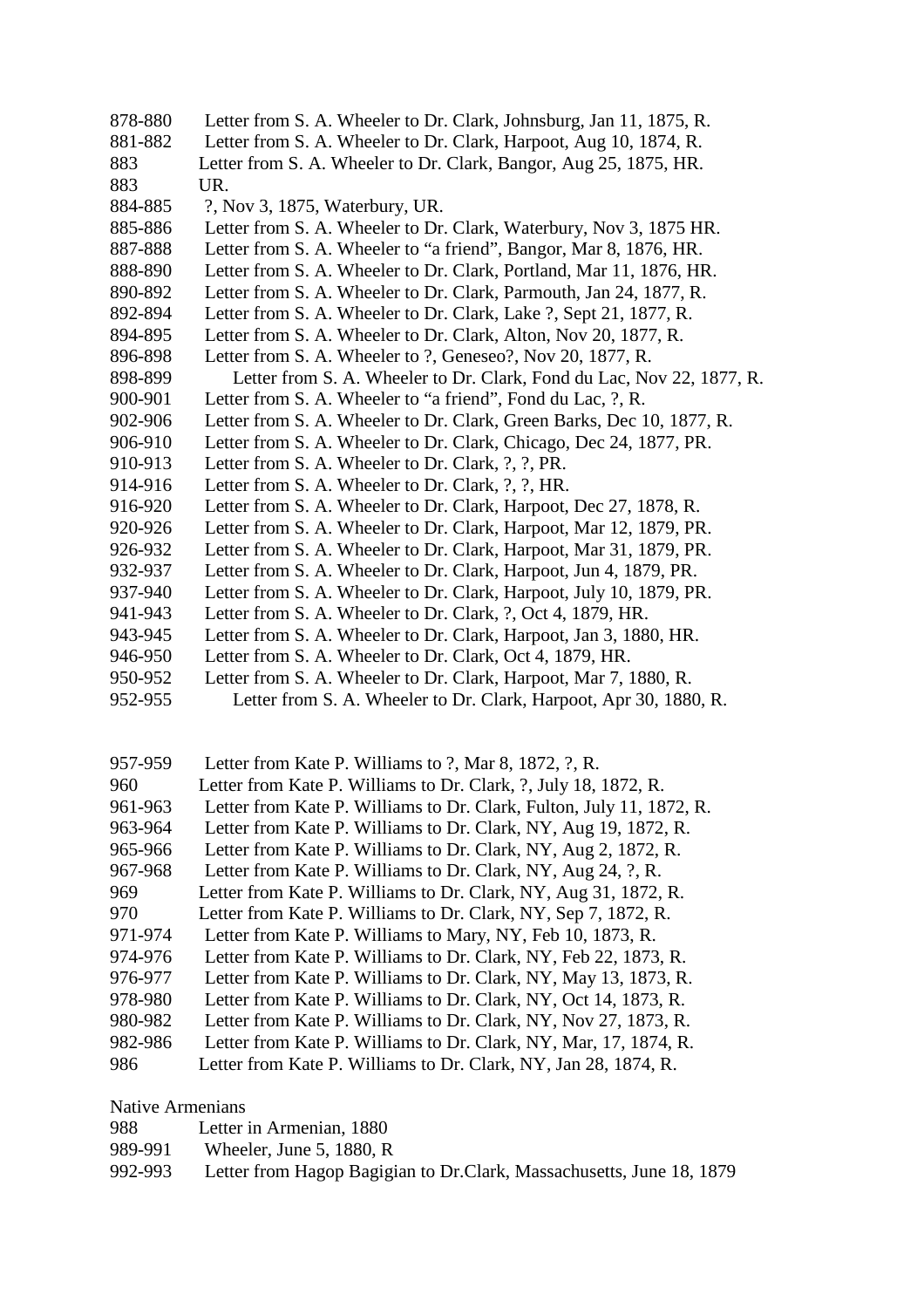- 993-995 Letter from Thomas Bagigian to Dr.Clark, Harpoot, May 15, 1880, R
- 995-996 Letter from ? to Wheeler, Nov 25, 1878, R
- 997-999 Letter from Thomas Bagigian to Wheeler, Diarbekir. Nov 7, 1878, R
- 999-1000 Letter from Thomas Bagigian to Barnum, Diarbekir, Apr 9, 1882, R
- 1001-1002 Letter from Hagop Kalemkarian (Jacob J. Carverson) to Dersir, Harpoot, Mar 2
- 3, 1880, R
- 1003-1005 UR
- 1005 Letter from K. Hampars to Wheeler, Malatic, June 15, 1880, R
- 1006 unidentified
- 1007-1010 Letter from ? to Wheeler, July 1874, R
- 1011-1012 Letter from ? to Dr.Clark, Harpoot, April 2,1880, UR
- 1013-1014 "Thanks to American benefactors", ?, received Sept 20, 1879, R
- 1015-1017 Letter from Sarkis Nenejanian to ?, Harpoot, Mar 29, ?, R<br>1018-1019 ?, Harpoot, Feb 8, 1879, UR
- ?, Harpoot, Feb 8, 1879, UR
- 1020-1021 Letter from Gaspar Garbadyan, no beginning, HR
- 1022-1023 Letter from H.G. Nanigian, no beginning, R
- 1024-1025 Letter from ?, to Pastor Mardenos, R
- 1026-1027 Letter from ?, Harpoot, Dec 6, 1878, UR
- 1028-1029 Letter from Thomas Tashjian to Wheeler, Diarbekir, Feb 5-17, 1880, R
- 1030 Letter in Armenian
- 1031-1032 Letter from Kirkor Jamjian to Wheeler, Jan 12, 1880, R
- 1033 Letter in Armenian, 1880
- 1034-1035 Letter from ?, Erzurum, Jan 1876
- 1035-1038 "Translation of petition", Diarbekir, Dec 25, 1973, R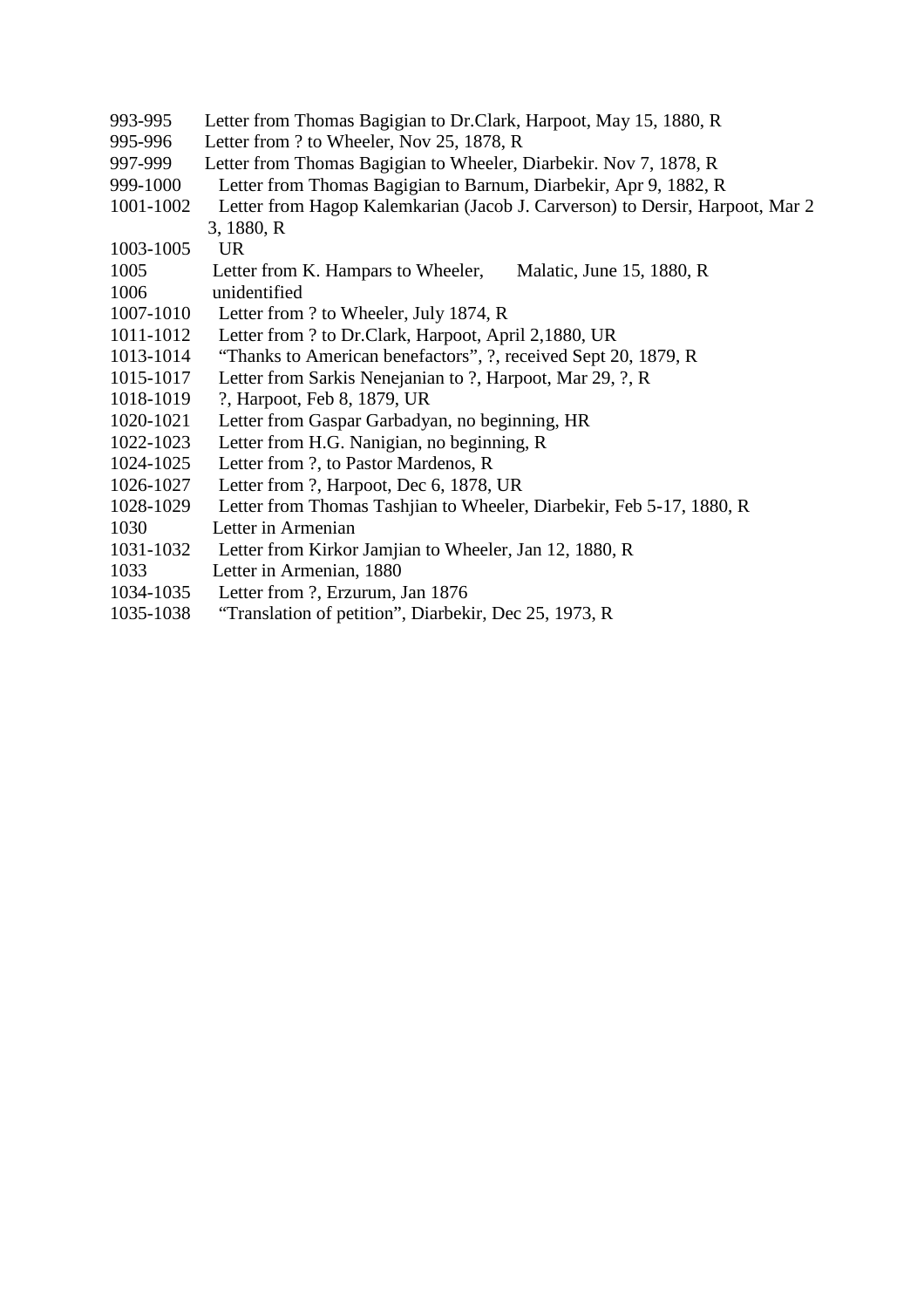Submitted by: Barın Kayaoğlu Submitted to: Department of History Project term: February 2004 -----------------------------------------------------------------------------------------------------------------

Bibliographical and physical information

Document Type: Microfilm

Reference Number: BV2410. A4 1984 Reel 685 Degree of Readability:

R: Readable PR: Partially Readable HR: Hardly Readable UR: Unreadable

-----------------------------------------------------------------------------------------------------------------

ABC 16: THE NEAR EAST 1817-1919 UNIT 5 REEL 685 16.9.7: EASTERN TURKEY MISSION VOL.6, PART 1

#### VOL. 6 EASTERN TURKEY MISSION 1880-1889

Documents, Minutes, Reports, Letters A

Part 1

- 1-2 Table of Contents, R
- 3 Minutes of Meeting, etc. (Cover Page), R
- 4-10 Minutes of the Nineteenth Annual Meeting of the Mission to Eastern Turkey, Harpoot June  $8<sup>th</sup>$ , R
- 11-14 Letter from G.Montgomery to Rev. N.G. Clark, See of the ABCFM, Boston, R
- 14-16 Report of the "Committee of Education" appointed at Van, Jan. 1880 & presented at Harpoot, July 1882, HR
- 16-18 Report on Education by R.Chambers, July 31 1882, HR

19-20 UR

20-31 Minutes of the Amasra Meeting of the Mission to Eastern Turkey, 1884, PR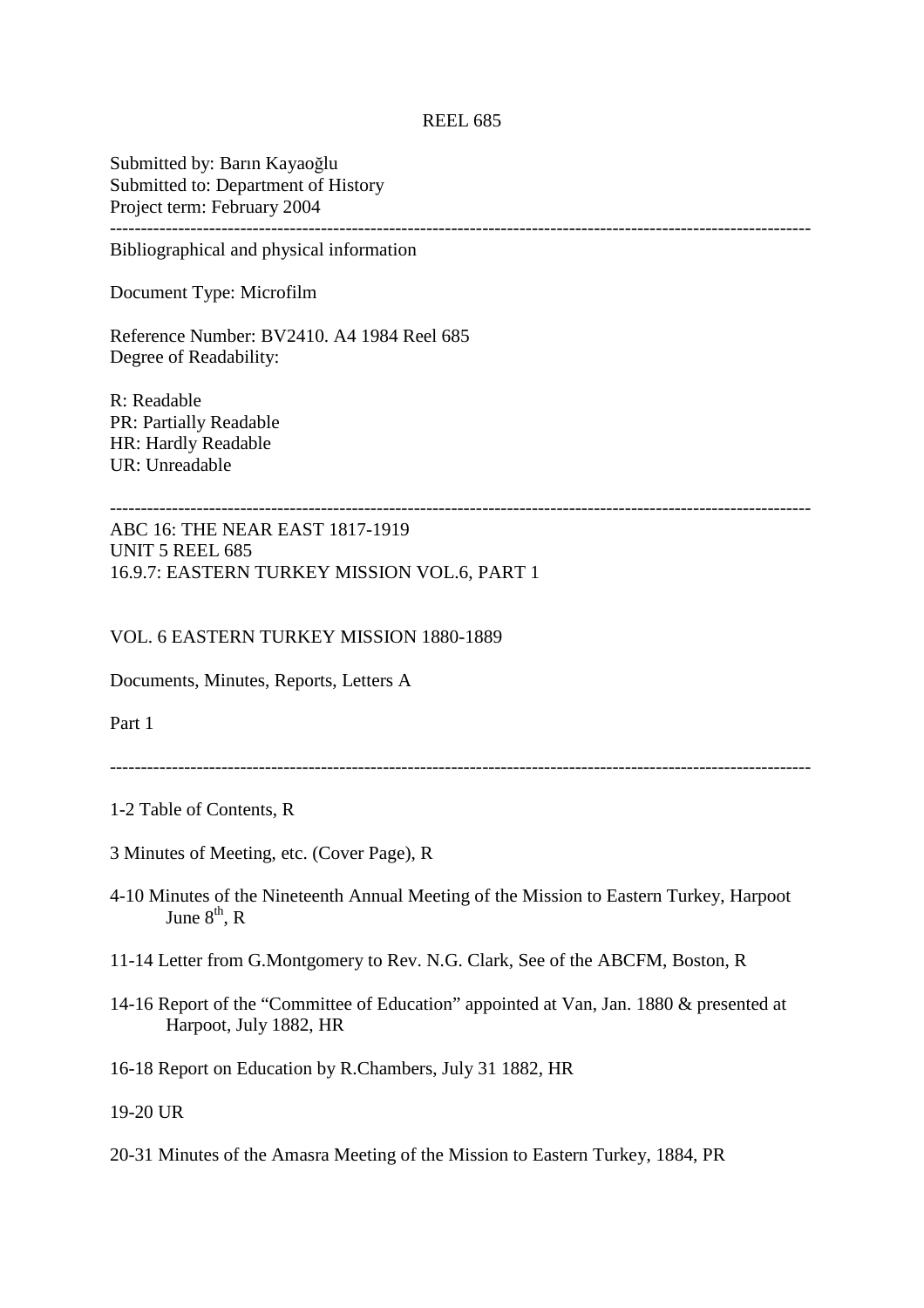- 32-47 Minutes of the  $22<sup>nd</sup>$  Annual Meeting of the Mission to Eastern Turkey, June 9<sup>th</sup> 1885, Erzroom, R
- 47-53 Minutes of the 23rd Annual Meeting of the Mission to Eastern Turkey, May 24-June 2 1886, Van, R
- 53-54 From O.P.Allen, R.M. Cole, G.C. Reynolds, R.M. Cole, C.H. Wheeler to Rev. O.C. Thompson, June 13 1887, R
- 55-60 From Eastern Turkey Mission to the Prudential Committee Annual Meeting, "The Estimates of Eastern Turkey", June 1889, R
- 60-67 Minutes of the  $24<sup>th</sup>$  Annual Meeting of the Eastern Turkey Mission, June 6 1887, Harpoot, R
- 68 Eastern Turkey Mission, Rec'd, July 23 1887, UR
- 69-83 Minutes of the  $25<sup>th</sup>$  Annual Meeting of the Eastern Turkey Mission, May 28 1888, R
- 84-94 Annual Meeting of Eastern Turkey Mission, ABCFM, June 17 1889, Erzroom, PR

95 Empty

- 96 Estimates, Tabular View, etc. (Cover Page), R
- 97-98 Annual Tabular View; Year: 1889; Eastern Turkey Mission; Laborers Employed (American & Native), Churches and Congregations in various provinces, PR
- 99 Erzroom; Names of Pastors, Licensed Preachers, and Other Helpers (no content), R
- 100 Annual Tabular View; Year: 1880; Eastern Turkey Mission; Civil Community (Number of Males, No. of Tax-Payers, Whole No. registered as Protestants), Pecuniary Contributions, Education in various provinces, PR
- 101 Inventory of Mission Property; Annual Tabular View, No.II; Form for the Missions in the Turkish Empire, R
- 102-103 Annual Tabular View; Year: 1880; Eastern Turkey Mission; Laborers Employed (American & Native), Churches and Congregations in various provinces, PR
- 104 Annual Tabular View; Name of Pastors, Licensed Preachers, and Other Helpers (no content), R
- 105-106 Annual Tabular View; Year: 1880; Eastern Turkey Mission; Laborers Employed (American & Native), Churches and Congregations in various provinces, PR
- 107-108 Annual Tabular View; Year: 1880; Eastern Turkey Mission; Civil Community, Pecuniary Contributions, Education in various provinces, PR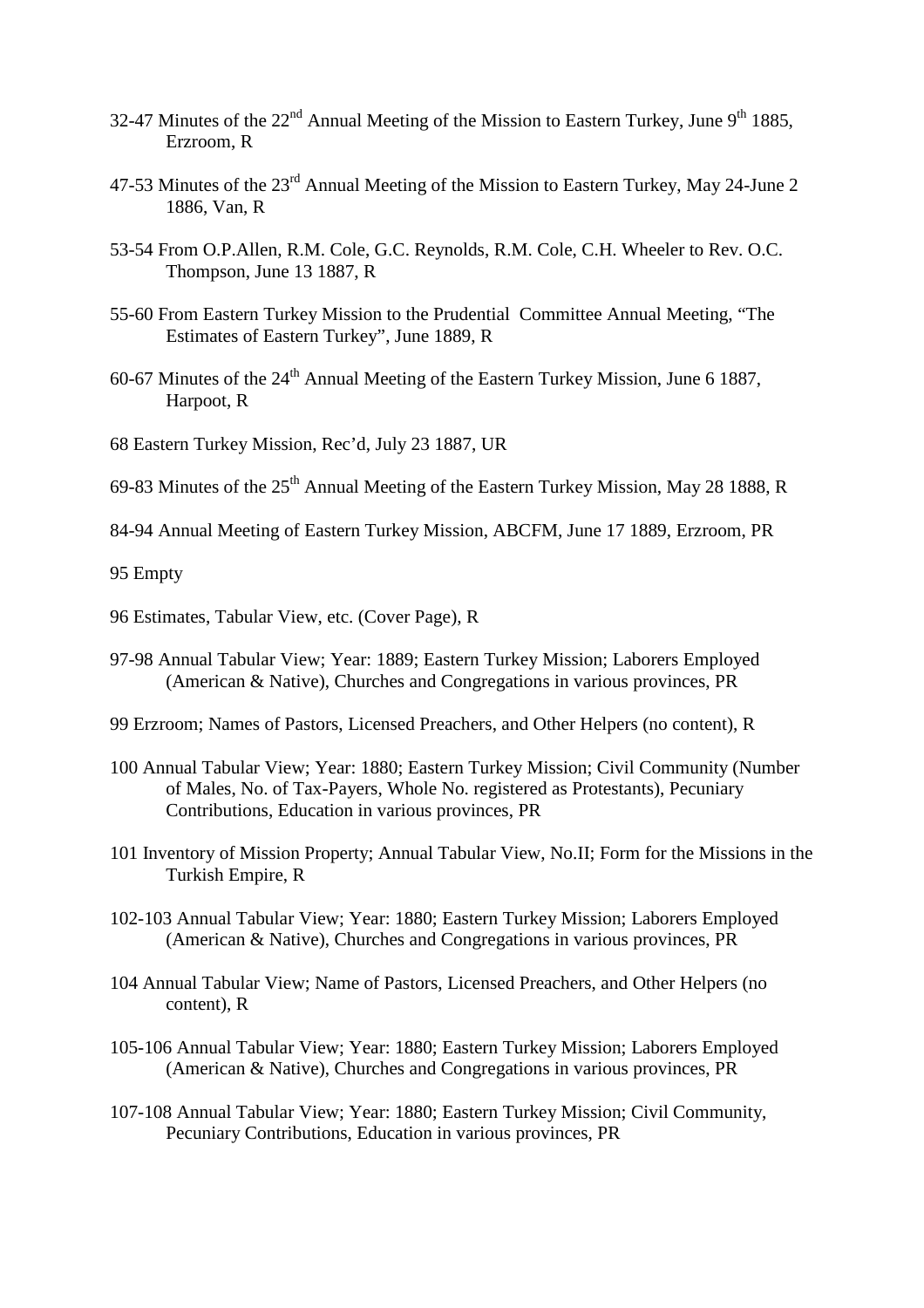- 109 Inventory of Mission Property (no content), Remarks (no content), Printing, Books and Tracts, R
- 110-111 Annual Tabular View; Year: 1880; Eastern Turkey Mission; Civil Community, Pecuniary Contributions, Education in various provinces, PR
- 112-113 Annual Tabular View; Year: 1880; Eastern Turkey Mission; Laborers Employed (American & Native), Churches and Congregations in various provinces, PR
- 114 Annual Tabular View; Name of Pastors, Licensed Preachers, and Other Helpers (no content), R
- 115 Annual Tabular View; Year: 1880; Eastern Turkey Mission; Civil Community, Pecuniary Contributions, Education in various provinces, R
- 116 Inventory of Mission Property, Remarks (no content), Printing, Books and Tracts, R
- 117-118 Annual Tabular View; Year: 1880; Eastern Turkey Mission; Laborers Employed (American & Native), Churches and Congregations in various provinces, R
- 119 Annual Tabular View; Name of Pastors, Licensed Preachers, and Other Helpers (no content), R
- 120-121 Annual Tabular View; Year: (empty); Eastern Turkey Mission; Civil Community, Pecuniary Contributions, Education in various provinces, PR
- 122 Inventory of Mission Property (no content), Remarks, Printing, Books and Tracts, PR
- 123 Annual Tabular View; Year: (empty); Eastern Turkey Mission; Civil Community, Pecuniary Contributions, Education in Erzroom, Harpoot, Mardin, Van & Bitlis, R
- 124 Inventory of Mission Property (no content), Remarks (no content), Printing (no content), Books and Tracts (no content), R
- 125 Annual Tabular View; Year: (empty); Eastern Turkey Mission; Laborers Employed (American & Native), Churches and Congregations in various provinces, R
- 126 Annual Tabular View; Name of Pastors, Licensed Preachers, and Other Helpers (no content), R
- 127-128 Annual Tabular View; Year: 1881; Eastern Turkey Mission; Civil Community, Pecuniary Contributions, Education in various provinces, R
- 129 Annual Tabular View; Year: 1881; Eastern Turkey Mission; Laborers Employed (American & Native), Churches and Congregations in various provinces, PR
- 130 Annual Tabular View; Name of Pastors, Licensed Preachers, and Other Helpers (no content), R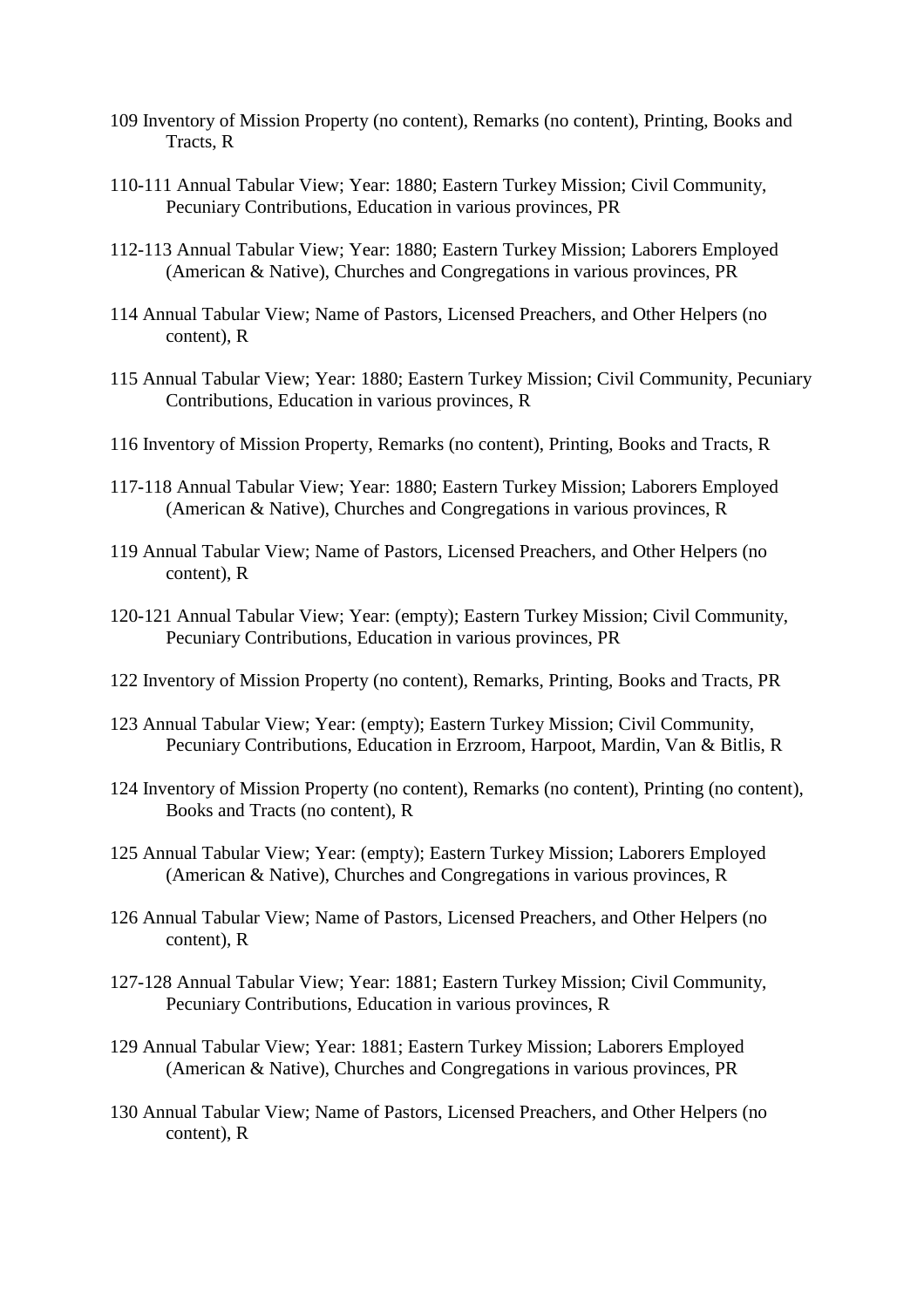- 131-132 Annual Tabular View; Year: 1881; Eastern Turkey Mission; Laborers Employed (American & Native), Churches and Congregations in various provinces, R
- 133 Annual Tabular View; Name of Pastors, Licensed Preachers, and Other Helpers (no content), R
- 134-135 Annual Tabular View; Year: 1881; Eastern Turkey Mission; Civil Community, Pecuniary Contributions, Education in various provinces, R
- 136 Annual Tabular View; Printing (no content), Books and Tracts (no content) in Harpoot, 1881, R
- 137-138 Annual Tabular View; Year: 1881; Eastern Turkey Mission; Civil Community, Pecuniary Contributions, Education in various provinces, R
- 139 Annual Tabular View; Year: 1881; Eastern Turkey Mission; Civil Community, Pecuniary Contributions, Education in various provinces, R
- 140 Annual Tabular View; Printing (no content), Books and Tracts (no content), R
- 141-142 Annual Tabular View; Year: 1881; Eastern Turkey Mission; Laborers Employed (American & Native), Churches and Congregations in various provinces, R
- 143 Annual Tabular View; Name of Pastors, Licensed Preachers, and Other Helpers (no content), R
- 144-145 Annual Tabular View; Year: 1881; Eastern Turkey Mission; Laborers Employed (American & Native), Churches and Congregations in various provinces, R
- 146-147 Annual Tabular View; Year: 1881; Eastern Turkey Mission; Laborers Employed (American & Native), Churches and Congregations in various provinces, R
- 148 Annual Tabular View; Year: 1881; Eastern Turkey Mission; Laborers Employed (American & Native), Churches and Congregations in various provinces, R
- 149-150 Annual Tabular View; Year: 1881; Eastern Turkey Mission; Civil Community, Pecuniary Contributions, Education in various provinces, R
- 151 Annual Tabular View; Inventory of Mission Property (no content), Remarks (no content), Printing (no content), Books and Tracts (no content), R
- 152-153 Annual Tabular View; Year: 1881; Eastern Turkey Mission; Civil Community, Pecuniary Contributions, Education in various provinces, R
- 154 Annual Tabular View; Printing (no content), Books and Tracts (no content), R
- 155-156 Erzroom Estimates for 1882, R
- 157 Empty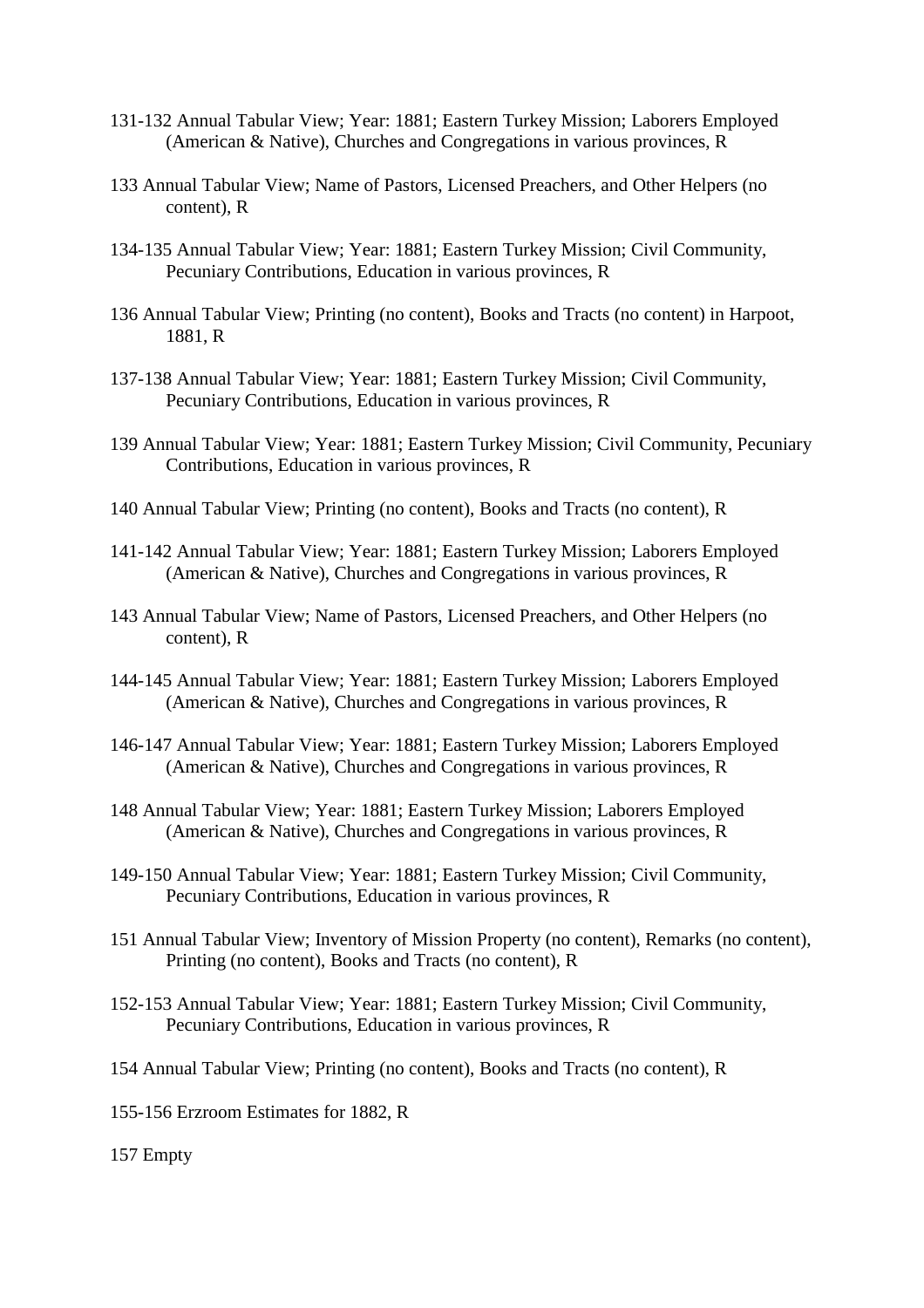- 158-159 Harpoot Station Estimates in 1882, R
- 160-163 Estimates of Mardin Station for 1881, with an exhibit of changes from the original draft approved in the Annual Meeting of the Eastern Turkey Mission at Van, 1880, R
- 163-165 Estimates of Mardin Station for 1882, R
- 166-168 Estimates of Van Station for 1882, R
- 169-176 Estimates of the Eastern Turkey Mission for 1883, R
- 177-178 Annual Tabular View; Year: 1882; Eastern Turkey Mission; Civil Community, Pecuniary Contributions, Education in various provinces, R
- 179-180 Annual Tabular View; Year: 1882; Eastern Turkey Mission; Laborers Employed (American & Native), Churches and Congregations in various provinces, R
- 181-182 Annual Tabular View; Year: 1882; Eastern Turkey Mission; Laborers Employed (American & Native), Churches and Congregations in various provinces, R
- 183 Annual Tabular View; Name of Pastors, Licensed Preachers, and Other Helpers (no content), R
- 184-185 Annual Tabular View; Year: 1882; Eastern Turkey Mission; Civil Community, Pecuniary Contributions, Education in various provinces, R
- 186 Annual Tabular View; Printing (no content), Books and Tracts (no content), R
- 187 Empty
- 188 Annual Tabular View No.I; Laborers Employed (American & Native), Churches and Congregations in various provinces; Tabular View No.II; Education, Book Sales, PR
- 189 Empty

190-195 Estimates of Eastern Turkey Mission for 1884, R

- 196 Empty
- 197-198 Exhibit of Original and Reduced Estimates for 1884, R
- 199 Empty
- 200-201 Annual Tabular View; Year: 1883; Eastern Turkey Mission; Laborers Employed (American & Native), Churches and Congregations in various provinces, R
- 202 Annual Tabular View; Name of Pastors, Licensed Preachers, and Other Helpers, R
- 203-204 Annual Tabular View; Year: 1883; Eastern Turkey Mission; Civil Community, Pecuniary Contributions, Education in various provinces, R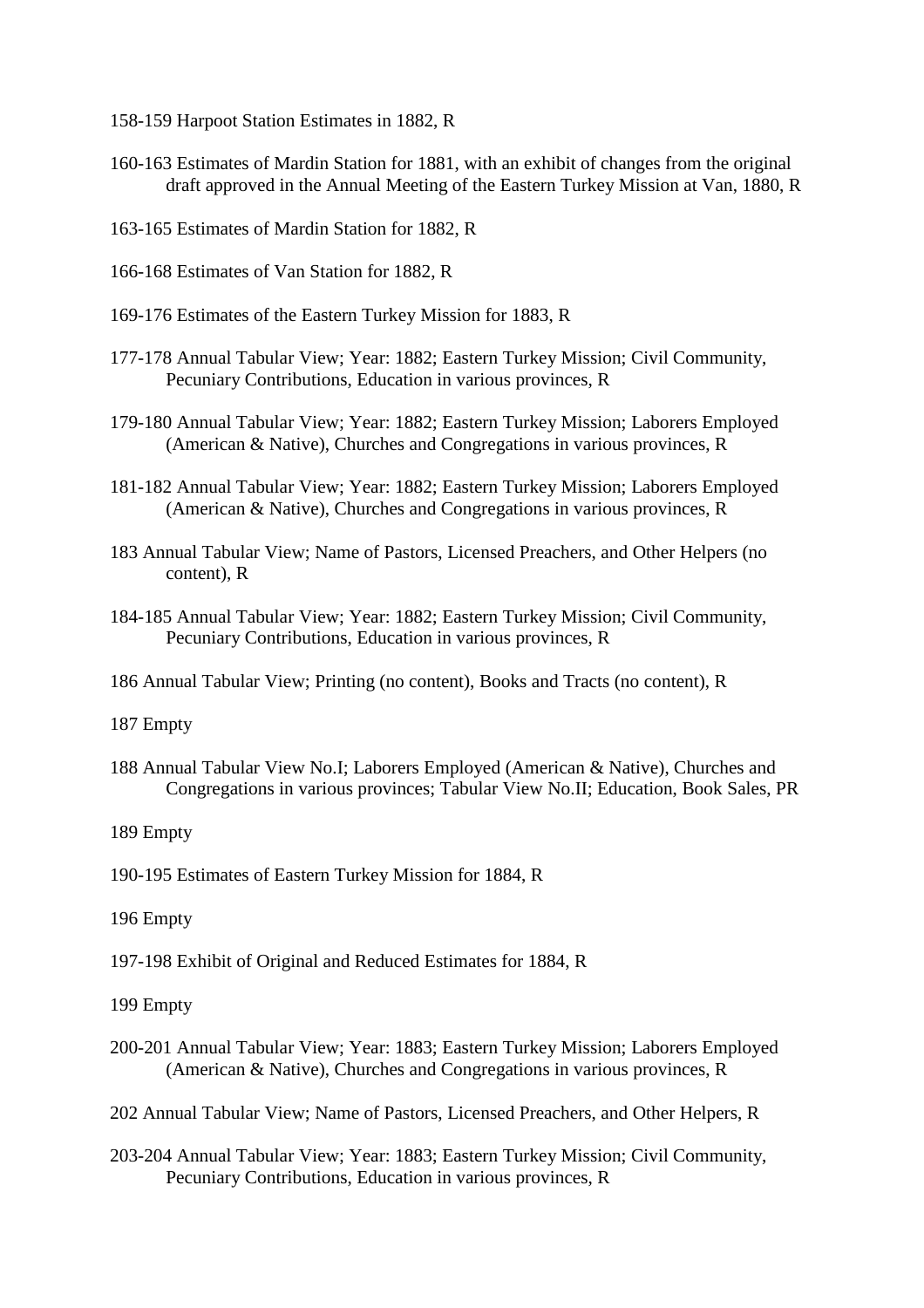- 205 Annual Tabular View; Year: 1883; Van, Eastern Turkey Mission; Laborers Employed (American & Native), Churches and Congregations in various provinces, PR
- 206 Annual Tabular View; Name of Pastors, Licensed Preachers, and Other Helpers, PR
- 207-208 Annual Tabular View; Year: 1883; Eastern Turkey Mission; Civil Community, Pecuniary Contributions, Education in various provinces, PR
- 209 Inventory of Mission Property (no content), Remarks, Printing, Books and Tracts, PR
- 210-211 Annual Tabular View; Year: 1883; Eastern Turkey Mission; Civil Community, Pecuniary Contributions, Education in various provinces, R
- 212 Annual Tabular View; Printing (no content), Books and Tracts (no content), R
- 213-214 Annual Tabular View; Year: 1883; Eastern Turkey Mission; Laborers Employed (American & Native), Churches and Congregations in various provinces, R
- 215-216 Annual Tabular View; Year: 1884; Eastern Turkey Mission; Laborers Employed (American & Native), Churches and Congregations in various provinces, R
- 217 Annual Tabular View; Name of Pastors, Licensed Preachers, and Other Helpers (no content), R
- 218-219 Annual Tabular View; Year: 1884; Eastern Turkey Mission; Laborers Employed (American & Native), Churches and Congregations in various provinces, R
- 220-224 Annual Tabular View; Year: 1884; Eastern Turkey Mission; Civil Community, Pecuniary Contributions, Education in various provinces, R

- 226-231 Estimates of Eastern Turkey Mission for 1885, R
- 232-233 Letter from G.C. Reynolds to L.S. Ward, Treasurer, ABCFM, May 26 1884, R
- 234-244 Estimates of Eastern Turkey Mission for 1886, PR
- 245-250 Annual Tabular View; Year: 1885; Eastern Turkey Mission; Civil Community, Pecuniary Contributions, Education in various provinces, R
- 251-257 Laborers Employed (American & Native), Churches and Congregations in various provinces, R
- 258 Civil Community, Pecuniary Contributions, Education (summary), R
- 259 Annual Tabular View; Printing (no content), Books and Tracts (no content), R
- 260-261 Undeterminable Title, Various Estimates, HR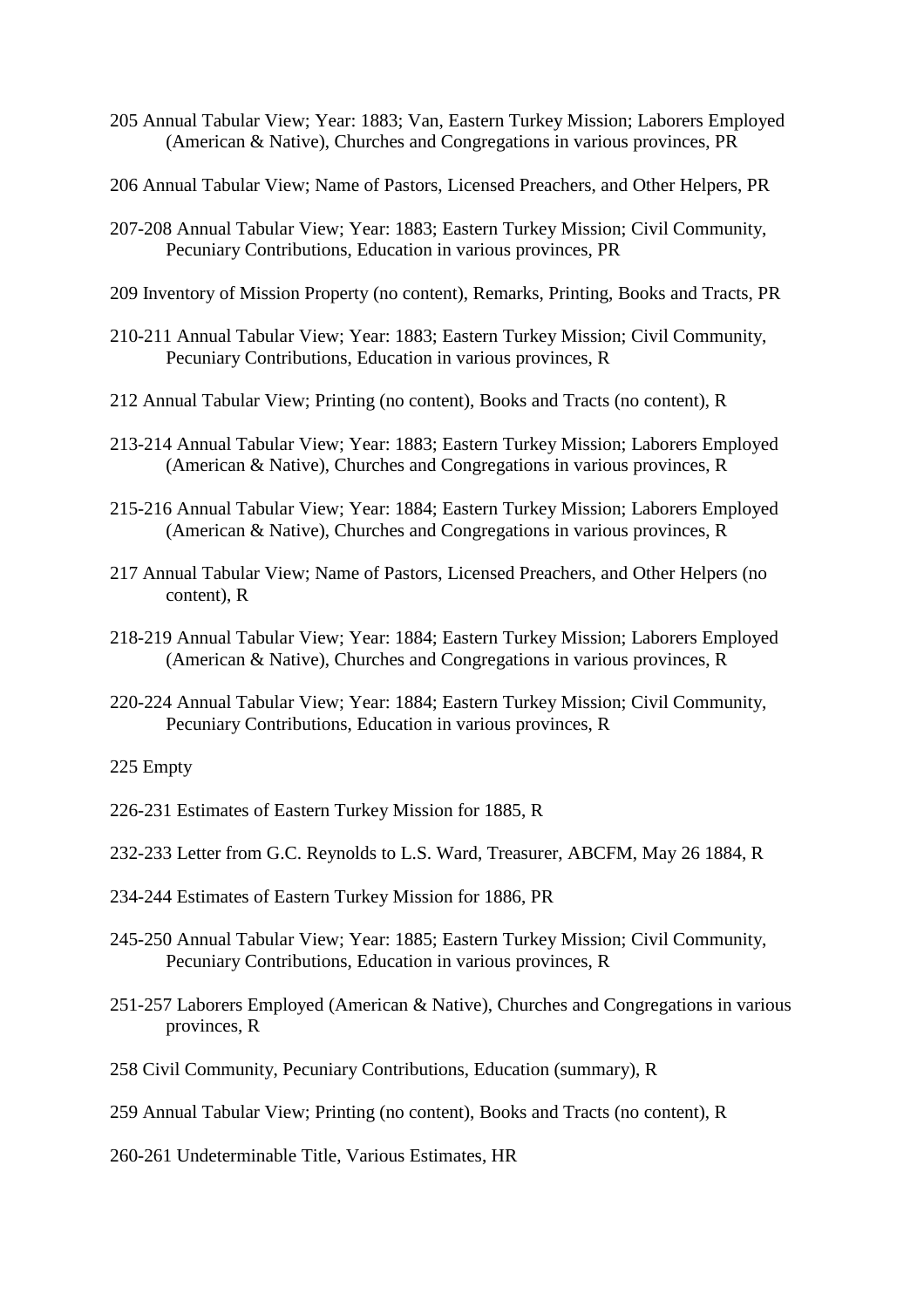- 262-272 Estimates of Eastern Turkey for 1887, R
- 273-274 Annual Tabular View; Year: 1886; Eastern Turkey Mission; Civil Community, Pecuniary Contributions, Education in various provinces (Summary), R
- 275 Laborers Employed (American & Native), Churches and Congregations in various provinces, R
- 276 Name of Pastors, Licensed Preachers, and Other Helpers (empty), R
- 277 Summary Report of Eastern Turkey Mission 1887, R
- 278 Empty
- 279 Annual Tabular View for the Year Ending Dec. 31 1887 Eastern Turkey Mission; Missionaries and Assistants, Preaching, Education, Churches, Contributions, R
- 280 Suggestion to Mission and Station Secretaries, author unknown, R
- 281-291 Estimates of Eastern Turkey Mission for 1888, R
- 292-295 Letter from J.L. Barton to Rev. Judson Smith, June 4 1888, Mardin, HR
- 296 Annual Tabular View for the Year Ending Dec. 31 1888 Eastern Turkey Mission; Missionaries and Assistants, Preaching, Education, Churches, Contributions, R
- 297 Empty
- 298-315 Estimates of Eastern Turkey Mission for 1889, R
- 316 Annual Tabular View for the Year Ending Dec. 31 1888 Eastern Turkey Mission; Missionaries and Assistants, Preaching, Education, Churches, Contributions, R
- 317 Suggestions to Station Mission Secretaries from Boston, Jan. 1889, R
- 318-322 Estimation of similar tables prepared in 1887, tabulating estimates for 1886, R
- 323-324 Van Station Estimates for 1889, R
- 325 Empty
- 326 Government Correspondence (Cover Page), R
- 327-328 Letter from Fred J. Felinghuyom (?) to J.O. Means, June 22 1883, Washington, R
- 329 Empty
- 330-331 Letter from F.J. Felinghuyom (?) to J.O. Means, July 10 1883, Washington, R
- 332 Empty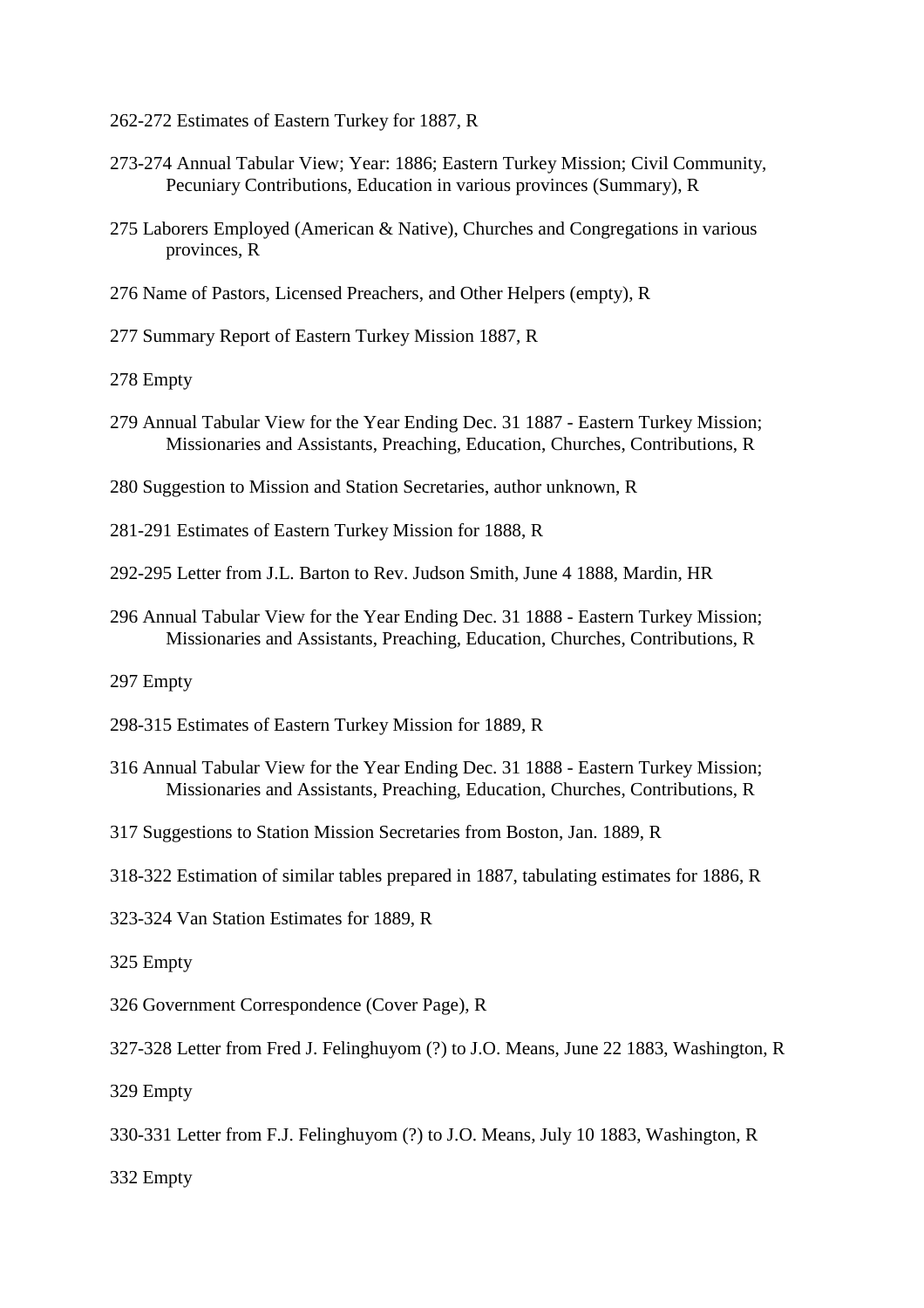- 333-335 Letter from F.J. Felinghuyom (?) to E.K. Alden, R
- 336 Bitlis Station Reports (Cover Page), R
- 337-338 Letter from Charlotte E. Ely to Rev. N.G. Clark, Jan. 7 1882, Bitlis, R
- 339-341 Declaration of the Bitlis Station, Jan. 7 1882, PR
- 342-349 Bitlis Field Report for 1884, R
- 350-354 Bitlis Field Report for 1885, R
- 354-358 Thirteenth Annual Report of Bitlis Station, 1887, R
- 359-366 Bitlis Station Report for 1888, PR
- 367 Empty
- 368 Erzroom Station Reports (Cover Page), R
- 369 Extract from the Minutes of the Erzroom Station, R
- 370-378 Letter from unknown person to N.G. Clark, July 14 1881, Erzroom, R
- 379-380 Letter of gratification of ABCFM Missionaries in Erzroom, Sept. 17 1881, R
- 381 Empty
- 382 Resolutions of Erzroom Station in reference to Rev. M.P. Parmelees return to Erzroom, R
- 383 Empty
- 384-388 Report of Erzroom Station, June 8 1882, R
- 389-391 Annual Report of the Harpoot Field for 1882; Laborers Employed, Pecuniary Contributions, Education, R
- 392-396 Erzroom Report for 1882, R
- 397-403 Report of Erzroom Station, June 8 1882, HR
- 404 Erzroom, March 27 1884; To the Annual Meeting of the Eastern Turkey Mission assembly at Mardin, R
- 404-408 Notes; April 25-May 2 1884, Erzroom, PR
- 408-412 Erzroom Station Report for 1884, R
- 413-416 Notes for Women in the Erzroom field, Report for 1884-1885, R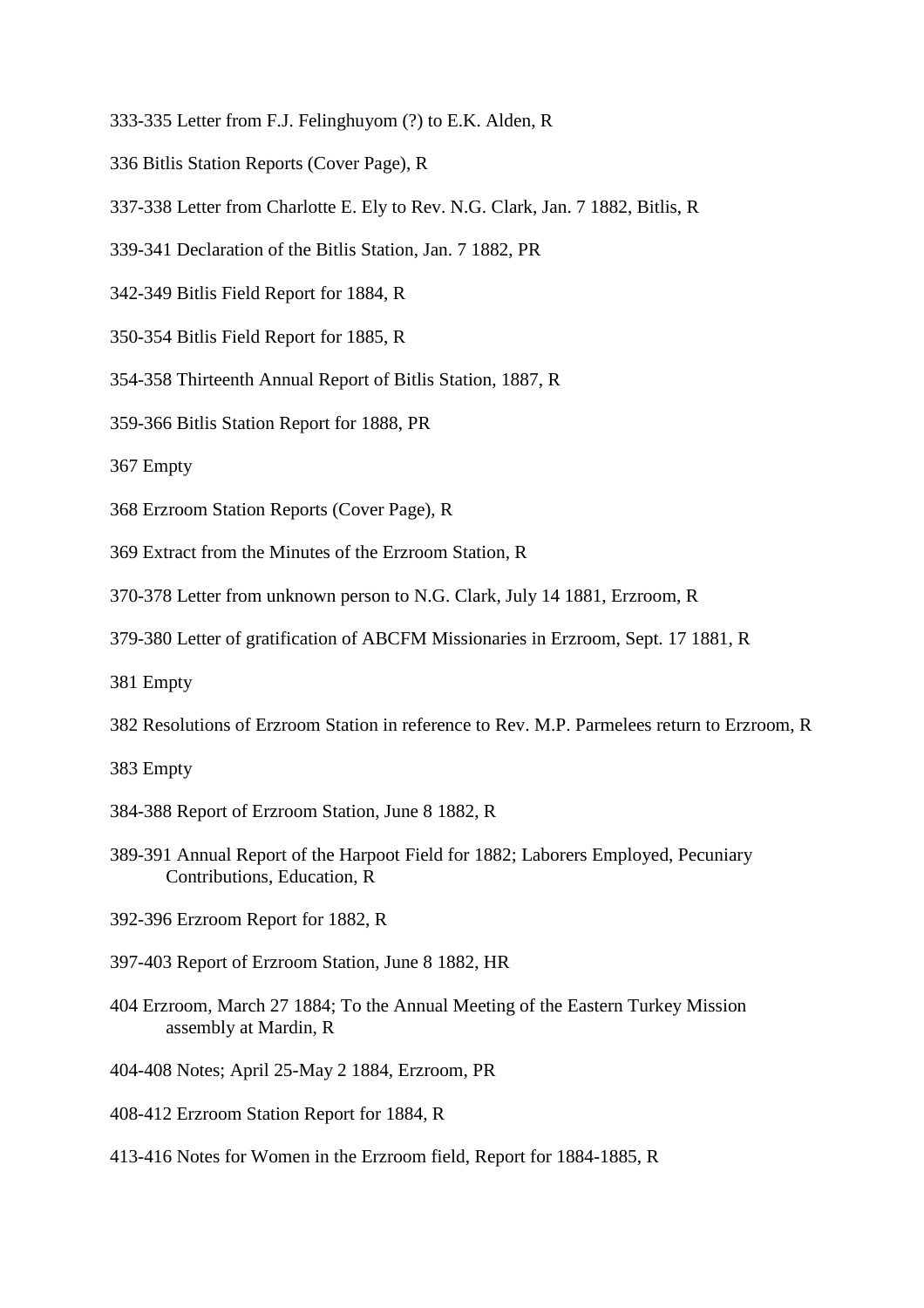417-419 Twenty-ninth Annual Report of the Harpoot Station for 1885, R

- 419-423 Erzroom Station Report for 1885, R
- 424 Telegram from unknown person to Dr. N.G. Clark, June 9 1889, Erzroom, PR

425 Empty

426-430 Erzroom Station Report for 1888, R

431 Empty

- 432 Reports Harpoot Station (Cover Page), R
- 433-438 Report of Harpoot Station for the year ending March 31 1881, R
- 439-441 Annual Report of the Harpoot Field for 1881; Laborers Employed, Pecuniary Contributions, Education, R
- 442-446 27<sup>th</sup> Annual Report for the Harpoot Field for 1883, HR
- 446-450 28<sup>th</sup> Annual Report of Harpoot Field for 1884, HR
- 451-453 The Theological Seminary at Harpoot, 1888, HR
- 453-458 31<sup>st</sup> Annual Report of Harpoot Station for 1887, R

459 Empty

- 460-462 Report of Girls' College at Harpoot, June 11 188?, R
- 463-470 Annual Report of Harpoot Station for 1889, R

471 Empty

- 472 Mardin Station Report (Cover Page), R
- 473-478 Annual Report of Bible ? in Mardin for the Year ?, HR
- 479 Translation Happy Laborers of Christ and ? once in the Exalted Board, Aug. 23 1880, Mosul, PR

- 481 Arabic script
- 482-486 Certain architectural plans signed by architect Abd-al-Masih, Mardin, Turkey, R
- 487-491 Report of Mardin Station for 1880, R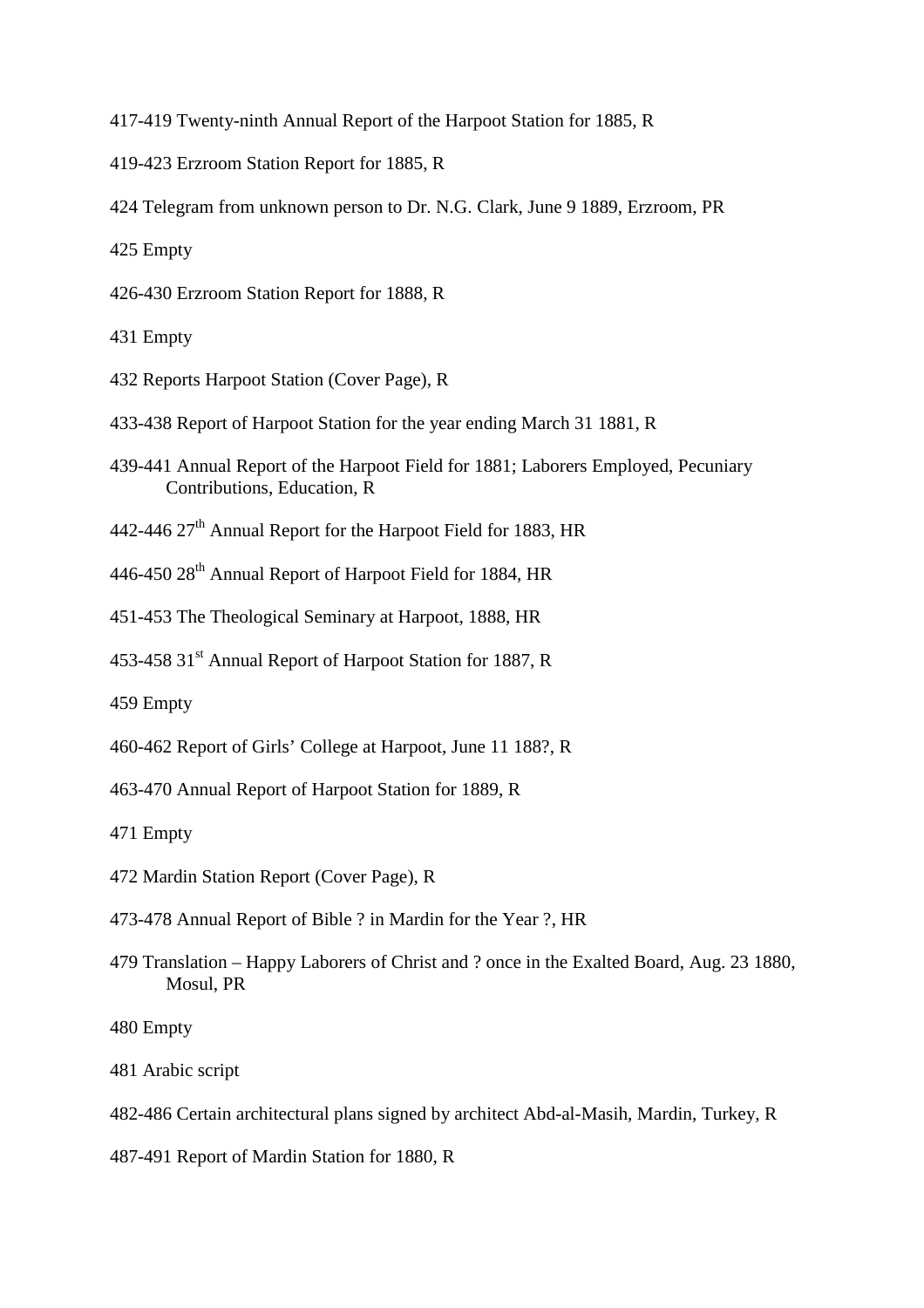493 Programmes of exercises of graduating ? Mardin Middle School, Aug. 6 1880 (no content), R

494-506 UR

507 Arabic script, R

508 Empty

- 509-512 Letter from the Evangelical Church in Mardin to Dr. Clark, R
- 513 Mardin Community (no content), May 25 1887, R
- 514 List in Arabic script, R
- 515 Arabic script, R

- 517-518 Letter from Guirgius Hedeyeh of Mardin to N.G. Clark, R
- 519-520 Resolutions of the Mardin Station, Oct. 18 1881, R
- 521Annual Report Mardin Station 1881-1882, R
- 522 Empty
- 523-528 Report of Mardin Station for 1881-1882, HR
- 529-530 Station Letter from J.L. Ainolie to Dr. Clark, Aug. 7 1882, R
- 530-534 Annual Report of Mardin Station for 1883, R
- 535-543 ? Work Mardin Station, 1884, HR
- 544 Intersessional Vote, PR
- 545 Empty
- 546-560 UR
- 561 Hand-drawn map of the Mosul-Mardin-Midyat region, R
- 562-563 Articles belonging to the lady-teachers of Mardin, R
- 564-566 Report on "A Boys Training School for Mardin", R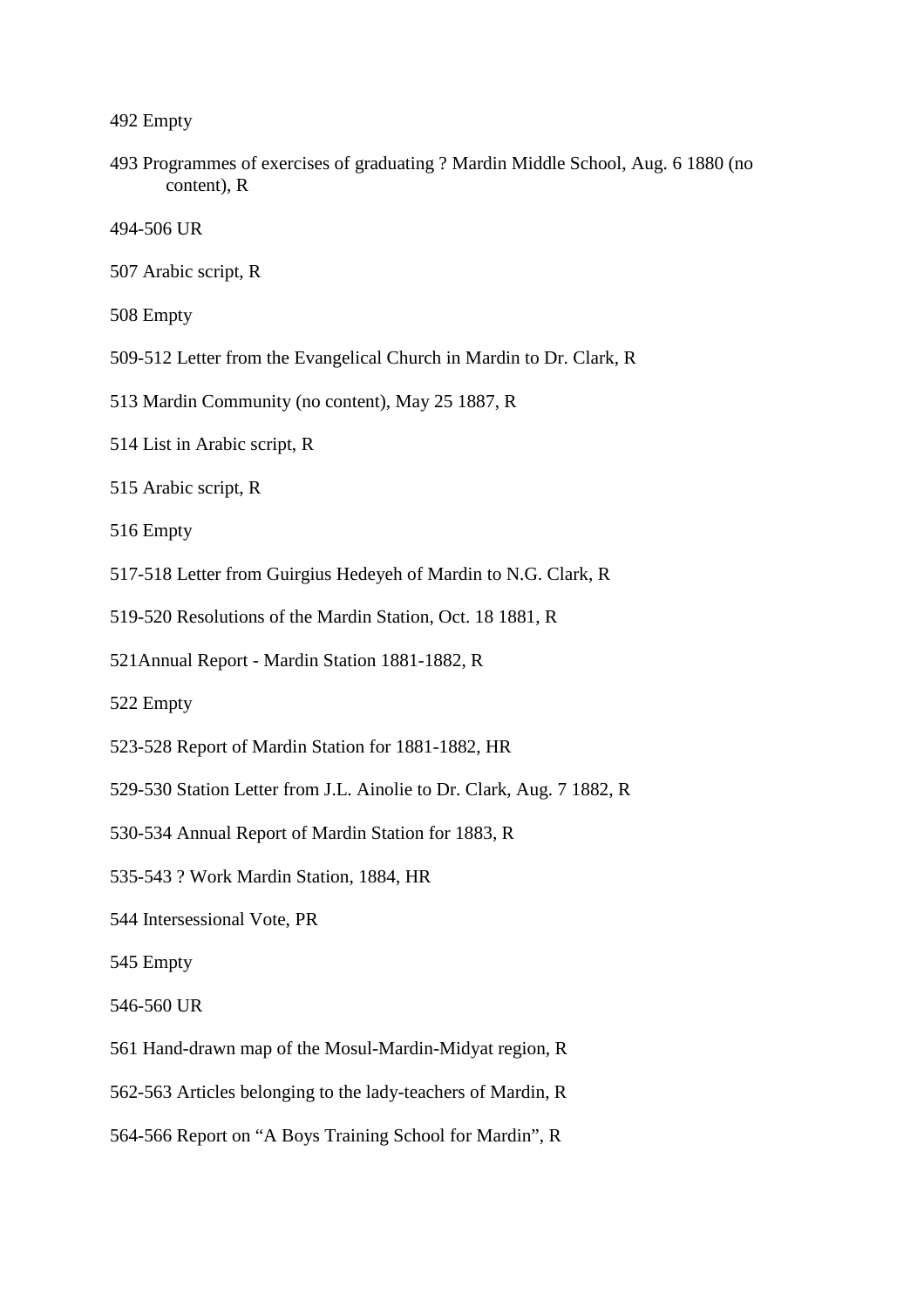- 566-568 Exhibit of the Opinions of Nation ? of the cooperation Committee, Pastor Jayis, and Melcki Marwan and Teacher Guzel Isay, HR
- 569 Empty
- 570 Extract from the Minutes of Mardin Station, July 14 1885, R
- 571 Empty
- 572-573 Translation titled "To the presence of the mothers beloved of the Lord Jesus Christ, Lord of Goodness and goodworks, the Committee of the American Board, God Keep Them, Amen" by Laurie Hamstater (?), May 12 1887, Mosul, R
- 574 Empty
- 575 Arabic script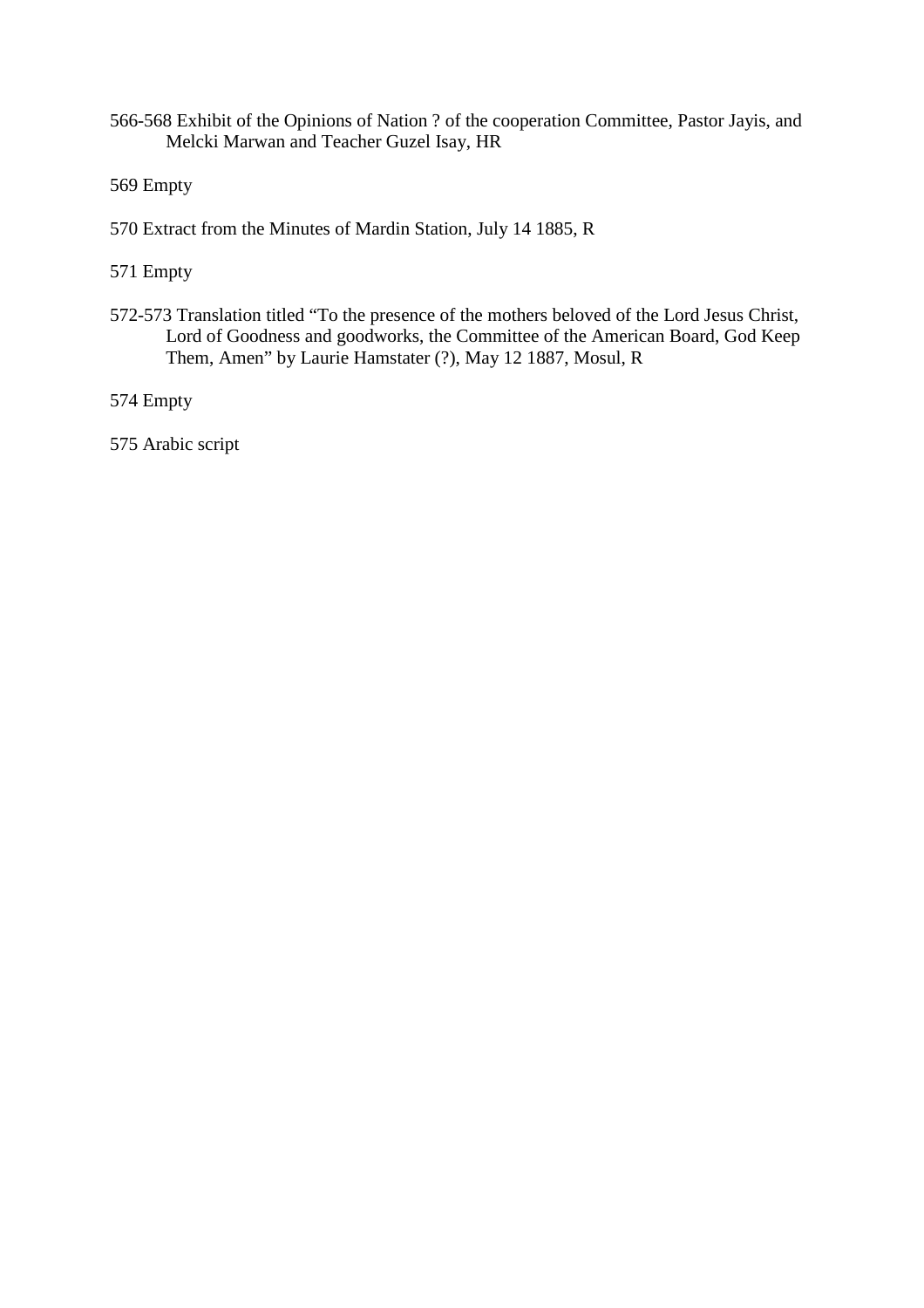#### REEL 686

Submitted by: Barın Kayaoğlu Submitted to: Department of History Project term: March 2004 -----------------------------------------------------------------------------------------------------------------

Bibliographical and physical information

Document Type: Microfilm

Reference Number: BV2410. A4 1984 Reel 686 Degree of Readability:

R: Readable PR: Partially Readable HR: Hardly Readable UR: Unreadable

-----------------------------------------------------------------------------------------------------------------

ABC 16: THE NEAR EAST 1817-1919 UNIT 5 REEL 686 16.9.7: EASTERN TURKEY MISSION VOL.6, PART 2

### VOL. 6 EASTERN TURKEY MISSION 1880-1889

Documents, Minutes, Reports, Letters A

Part 2

Occasional loss of print throughout due to tight binding and poor condition of originals

-----------------------------------------------------------------------------------------------------------------

- 1-6 Report of Mardin Station for 1880, UR
- 7-9 Translation by Jurgen Hadaia, May 28 1887, PR

9 Letter from J.A. Ainslie, Secretary, to Rev. N.G. Clark, August 19 1887, Mardin, R

- 10-11 Prospectus of Girls' Evangelical High School, Mardin, August 19 1887, PR
- 12-15 A Constitution for the Girls' Evangelical High School of Mardin, August 20 1887, R
- 16-22 Report of the Boys' High School Mardin, May 7 1888, R
- 23-30 Report of Woman's Work for Women in the Eastern Turkey Mission by Helen L. Dewey, June 2 1885, Mardin, R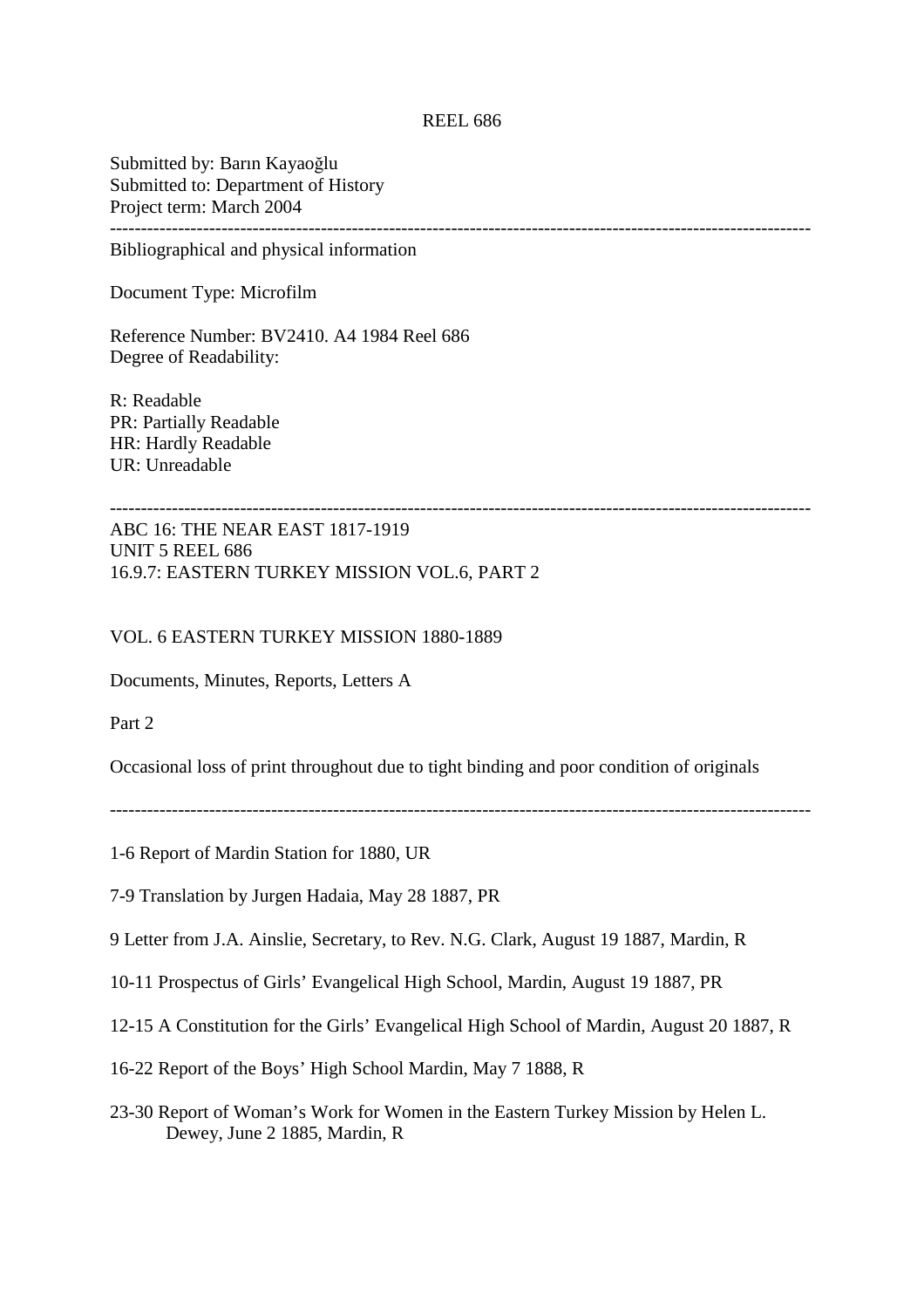- 31-36 Letter from J.A. Ainslie to Rev. Judson Smith (Secretary of the ABCFM), June 2 1888, Mardin, R
- 36-38 Constitution of Boys' Evangelical High School of Mardin, July 10 1888, R
- 39-45 Report of Mardin Station for 1887, PR
- 46-52 Report of the Boys' High School Mardin by Rev. C.J. Yates, May 7 188?, Mardin, R
- 53-56 Report of the Girls' Evangelical High School Mardin by Helena L. Dewey, May 2 1888, R
- 57-63 Report of Mardin Station for 1888 by Stillis G. Dewey, May 1889, Mardin, R
- 63-66 Report of the Girls' High School by Helena L. Dewey, July 8 1889, Mardin, PR

- 68-69 Prospectus for 1888 and '89; Girls' Evangelical High School High School in Mardin by Helena L. Dewey (Arabic script), R
- 70-72 Girls' High School Programmes, 1889, Mardin, UR
- 73-77 Report of the Boys' Evangelical High School Mardin 1888-9 by C.J. Yates, July 1889, R
- 78-80 A Constitution for the Girls' Evangelical High School of Mardin, R
- 81 Empty
- 82-84 Report on Woman's Role in ? September 1887 by C.O. Tina Duzan (?), HR
- 85 Empty
- 86 Reports from Van Station (Cover Page), R
- 87-91 Report on Van (author unknown), Sept. 1879, R
- 92-94 Ninth Annual Report of Van Station, 1880 to N.G. Clark, HR
- 95-98 Report of Van Station for 1881 by H.I. Barnum, R
- 99-102 Report for 1885 by G.C. Reynolds, March 15 1884, R
- 102 Letter from G.C. Reynolds to N.G. Clark, June 1884, Van, R
- 103 Empty
- 104-105 Course of Studies in Van (school not mentioned), R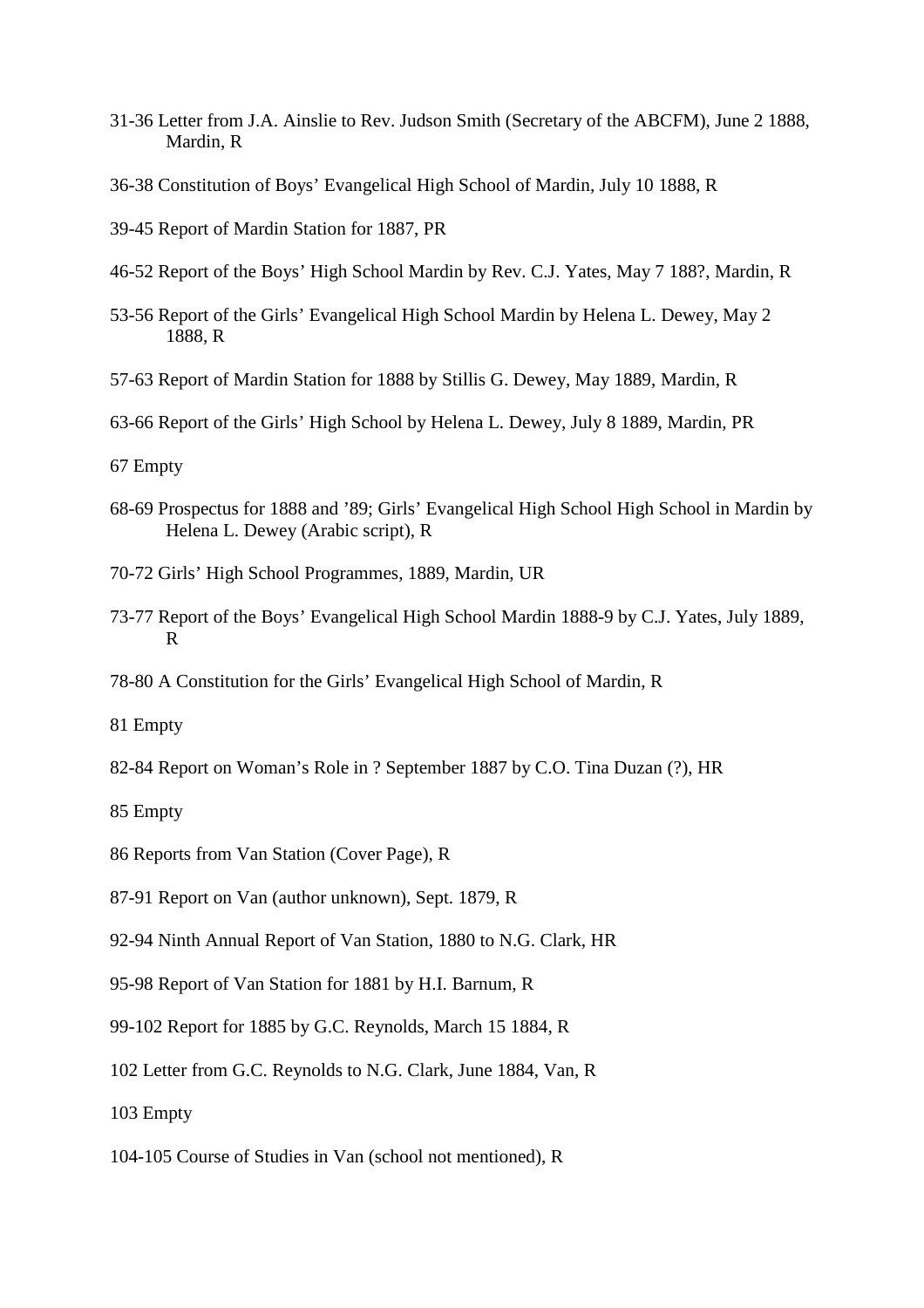- 106-112 Annual Report of the Van portion of the Van Station field, 1184 by G.C. Reynolds, March 14 1885, Van, R
- 113-114 Letter from J.S. Johnson to N.G. Clark, Brookline, Mass., May 1 1886, R
- 115-120 Several notes by Miss. Kimball March 23 1886, Van, R
- 121-126 Report of Van Station for 1885 by G.C. Reynolds, March 30 1884, Van, R
- 126-130 Report of the Van Girls' School, January 1885 May 1886, HR
- 130-134 Annual Report of Van Station for 1886 by G.C. Reynolds, R
- 135-137 Report of Girls' School Van for 1886 by L.E. Johnson and G.N. Kimball, PR
- 138-143 Report of Van Station for 1887 by G.C. Reynolds, February 4 1888, Van, R
- 143-145 Annual Report for Van Station 1888 by G.C. Reynolds, January 28 1889, Van, R
- 146 Letters, etc. from Natives (Cover Page), R
- 147-167 Observer, Constantinople, July 8 1870, unknown author, R
- 168-174 Letter from H.A. Andrisian to N.G. Clark, June 17 1881, Houseynik, R
- 175-176 Letter from Ohannes Aghajanian to N.G. Clark, April 10 1885, Erzroom, R
- 177 Empty
- 178 Arabic script, R
- 179-180 From the Evangelical Church of Mardin to the American board in Boston, R, May 29 1887, Mardin, R
- 181 Empty
- 182-185 Letter to N.G. Clark, UR
- 186-188 Letter from Hagop Bagijian to N.G. Clark, September 4 1880, Harpoot, HR
- 188-195 Letter from H. Bagijian to N.G. Clark, January 18 1881, Harpoot, HR
- 196 Letter from H. Bagijian to N.G. Clark, August 6 1881, Harpoot, HR
- 197-198 Letter from H. Bagijian to N.G. Clark, August 19 1881, Harpoot, HR
- 199 Empty
- 200-201 Letter from Hagop Bagijian to N.G. Clark, May 18 1880, Harpoot, HR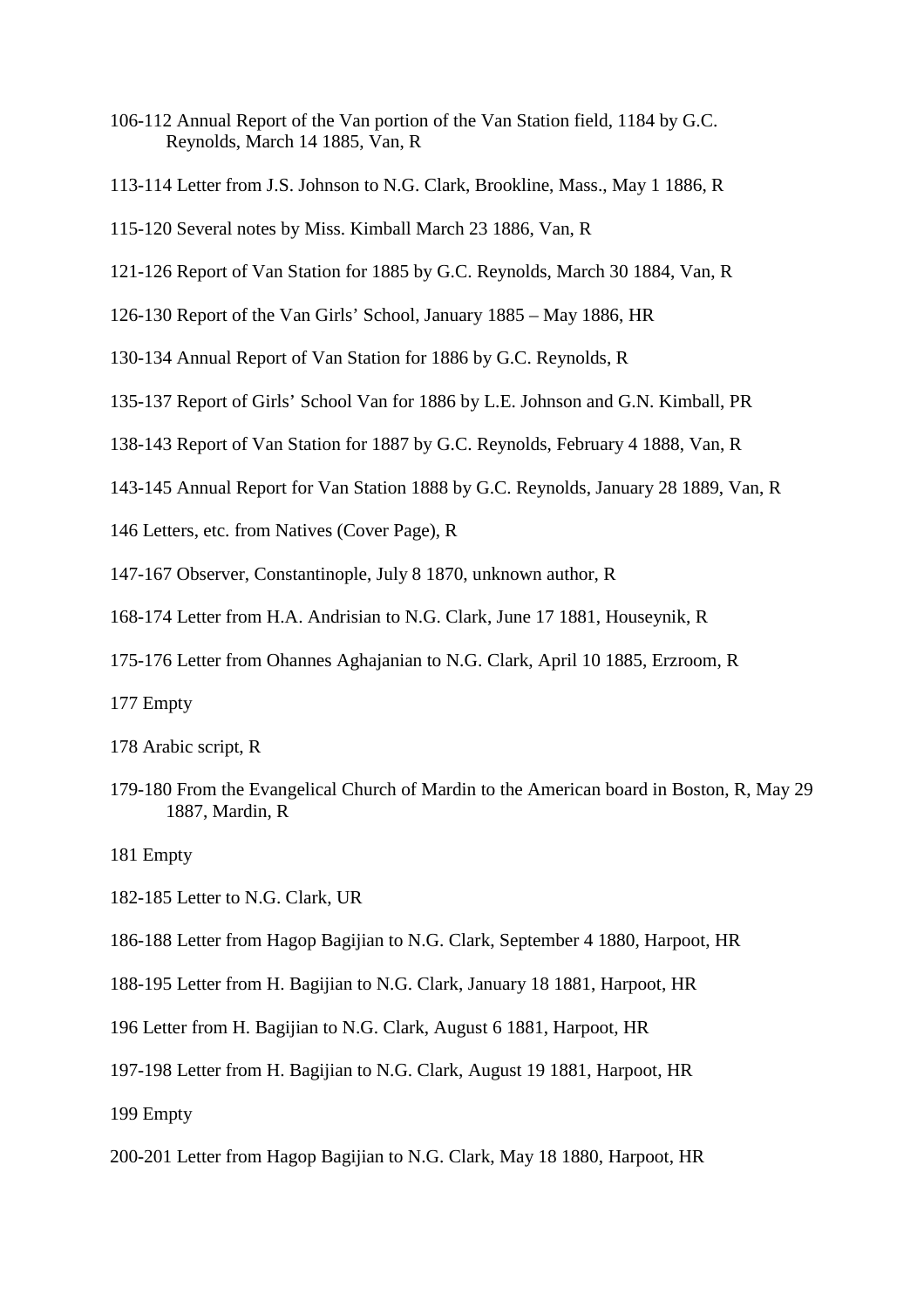202-204 Letter from Thomas Bagajian to N.G. Clark, March 9 188?, Diarbekir, R

205 Empty

- 206-207 Letter from ? on behalf of the Church of Bitlis to Mr. And Mrs. Knapp, June 29 1886, Bitlis, HR
- 208-213 Letter from N. Guleserian to N.G. Clark, May 28 1881, Meserah, R
- 214-215 Translation by Haji Tamil Hajian, Jan. 28, 1881, Diarbekir, R
- 216 Letter from Heurand H. Heckrinian, July 30 1883, Harpoot, PR

217 Empty

- 218-219 Letter from D. Haouhannes Kaboolian to unknown, June 10 1884, Harpoot, R
- 220-221 To the American Board from Erzroom, July 10 1882, HR
- 222-223 Letter to N.G. Clark from unknown, November 18 1880, Ainteb, R

224 Empty

225 Letter from M.A. Meleva to N.G. Clark, June 4 1881, Harpoot, R

226 Empty

- 227-228 Letter from M.A. Meleva to N.G. Clark, June 9 1889, Harpoot, R
- 229-232 Letter from Arshag K. Shimavanian to N.G. Clark, May 20 1881, Harpoot, R
- 233-234 Letter from G.M. Shimavanian to N.G. Clark, June 3 1881, Harpoot, R
- 235-236 Letter from Mardira Sirafanian to N.G. Clark, July 4 1882, Cairo, R

237 Empty

238 Letter from M. Sirafanian to N.G. Clark, July 7 1882, Cairo, R

239-240 Letter from M. Sirafanian to N.G. Clark, March 31 1883, Cairo, R

241 Empty

242-243 Letter from M. Sirafanian to N.G. Clark, December 28 1883, New York, R

244-245 Letter from Hagop S. Tartian to N.G. Clark, February 16 1884, Bitlis, R

246 Letter From Simon Tartian to N.G. Clark, February 16 1884, Bitlis, R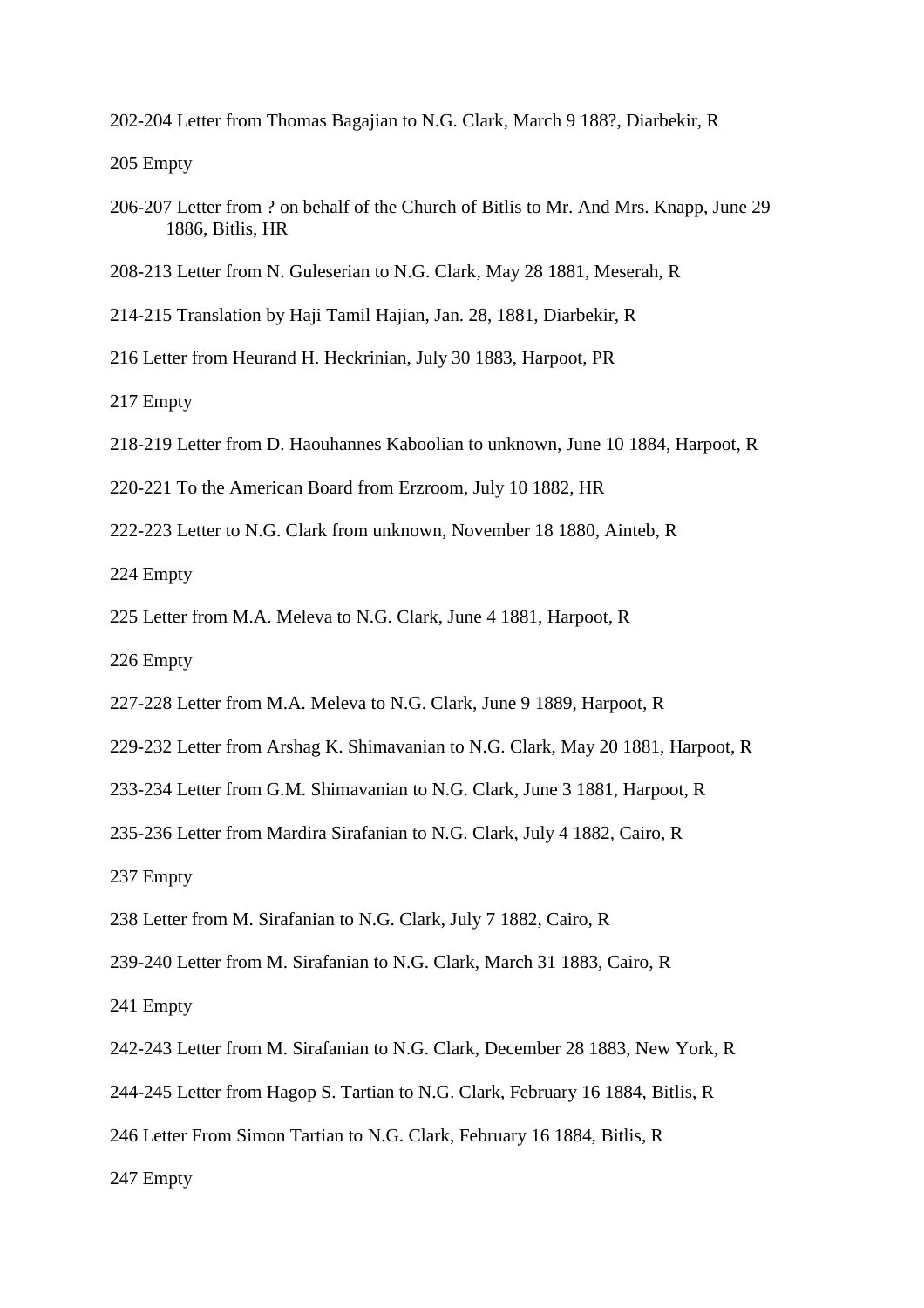248 Letter from Daniel M. Yarets to Ashoor S. Yousfool, date unknown, Harpoot, R

249 Letter from Daniel M. Yarets to unknown, September 3 1889, Harpoot, R

250 Empty

251-252 Joels' Works by Manooy B. Dresonian, March 5 1881, Harpoot, R

253-254 Eternity by A.H. Jamgichian, March 14 1871, Harpoot, R

255-256 Address by Michael Hoonanessian of Harpoot College, R

257 UR

258 Empty

259-267 Letter from Mardira Giragesian (Church of Malatia) to N.G. Clark (in English and Armenian), July 28 1881, R

268 Empty

- 269-272 Translation of the Report made by Rev. Khachadoor Oughajan of Koshi on the tour made by him through, December 15 1881, R
- 273 Russia with ? (Cover Page), HR
- 274-277 Armenian script, R

278 Arabic script, R

- 279 Empty
- 280 Document in Arabic script with the Ottoman imperial insignia, R
- 281 Empty
- 282-287 Harpoot News, January & May 1882 issues, R
- 288 Ainslie Rev. J.A. (Cover Page), R
- 289-290 Letter from John A. Ainslie to N.G. Clark, February 8 1881, Princeton, R
- 291-292 Letter from J.A. Ainslie to N.G. Clark, December 4 1880, Princeton, R
- 293-294 Letter from J.A. Ainslie to N.G. Clark, March 21 1881, Princeton, R
- 295-297 Letters from J.A. Ainslie to N.G. Clark, April 5 1881 and March 5 1881, Princeton, R

298-299 Letter from J.A. Ainslie to N.G. Clark, April 28 1881, Rochester, Minn., R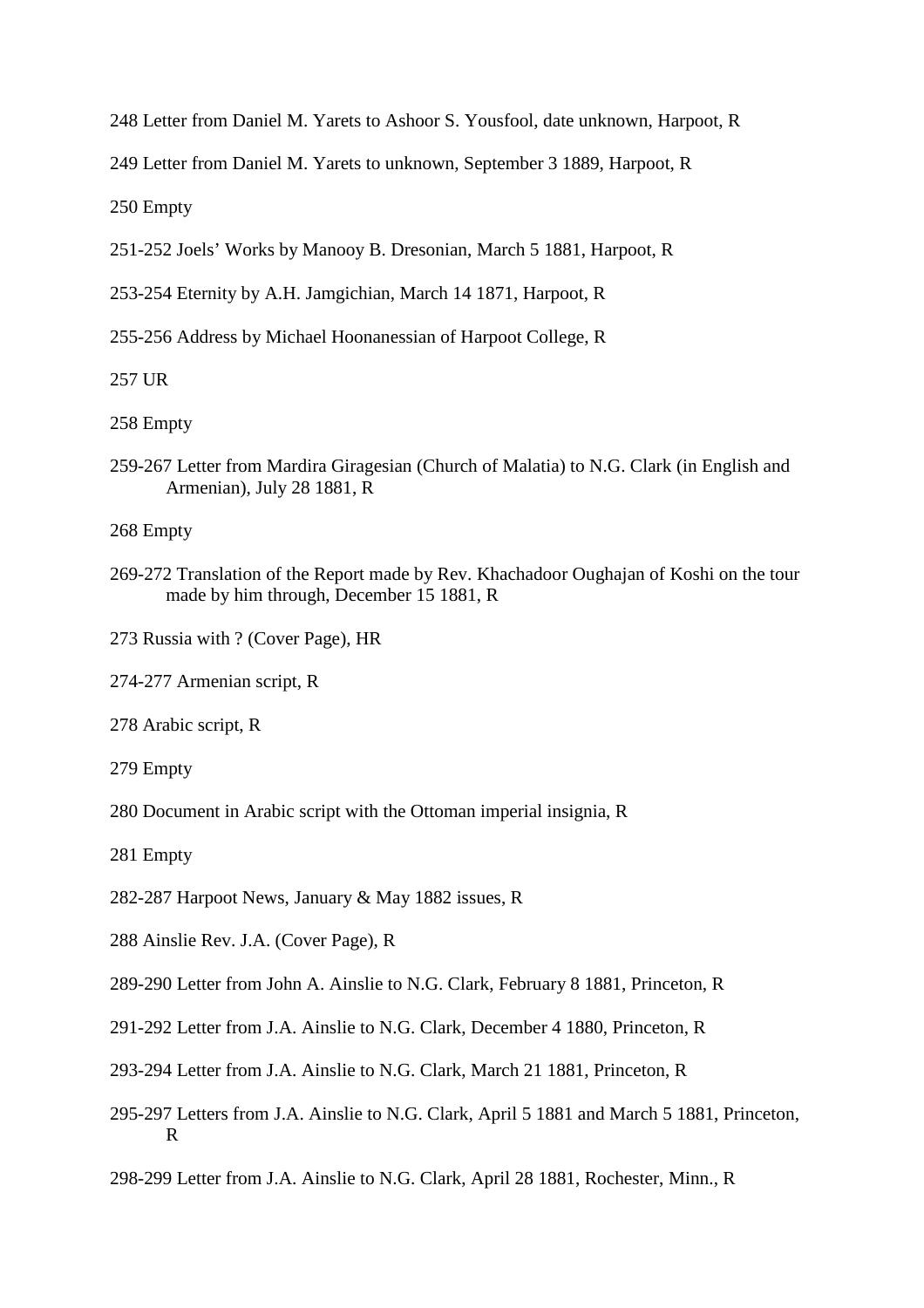300-301 Letter from J.A. Ainslie to N.G. Clark, July 18 1881, Rochester, R 302-303 Letter from J.A. Ainslie to N.G. Clark, August 4 1881, South Evanston, Ill., R 304 Letter from J.A. Ainslie to N.G. Clark, December 28 1881, Mardin, R 305 Letter from J.A. Ainslie to N.G. Clark, June 29 1882, Rochester, R 306 Mr. S.D. Smith (Cover Page), HR 307-308 Letter from J.A. Ainslie to N.G. Clark, August 2 1882, Mardin, R 309 Empty

310-311 Letter from J.A. Ainslie to N.G. Clark, November 15 1882, Mardin, R

312-313 Letter from J.A. Ainslie to N.G. Clark, January 24 1883, Mardin, R

314 Empty

- 315-316 Letter from J.A. Ainslie to N.G. Clark, August 4 1883, Mardin, R
- 317-318 Letter from J.A. Ainslie to N.G. Clark, January 1 1884, Midyat, R
- 319-320 Letter from J.A. Ainslie to the Prudential Committee, March 10 1885, Mardin, R

321-323 Letter from J.A. Ainslie to N.G. Clark, January 12 1886, Mardin, R

323-324 Letter from J.A. Ainslie to N.G. Clark, August 17 1886, Mardin, R

324-326 Letter from J.A. Ainslie to N.G. Clark, April 7 1887, Mardin, R

326-332 Report of a tour to Mosul by J.A. Ainslie, May 3-28 1887, R

333-335 Letter from J.A. Ainslie to N.G. Clark, June 21 1887, Mardin, R

336-338 Letter from J.A. Ainslie to N.G. Clark, July 16 1887, Mardin, R

338-339 Letter from J.A. Ainslie to N.G. Clark, August 19 1887, Mardin, R

339-340 Letter from J.A. Ainslie to N.G. Clark, September 22 1887, Mardin, R

341-342 Letter from J.A. Ainslie to N.G. Clark, November 22 1887, Mosul, R

343-346 Letter from J.A. Ainslie to N.G. Clark, December 22 1887, Mosul, R

346-348 Letter from J.A. Ainslie to N.G. Clark, February 5 1888, Mosul, R

348-350 Letter from J.A. Ainslie to N.G. Clark, April 16 1888, Mosul, R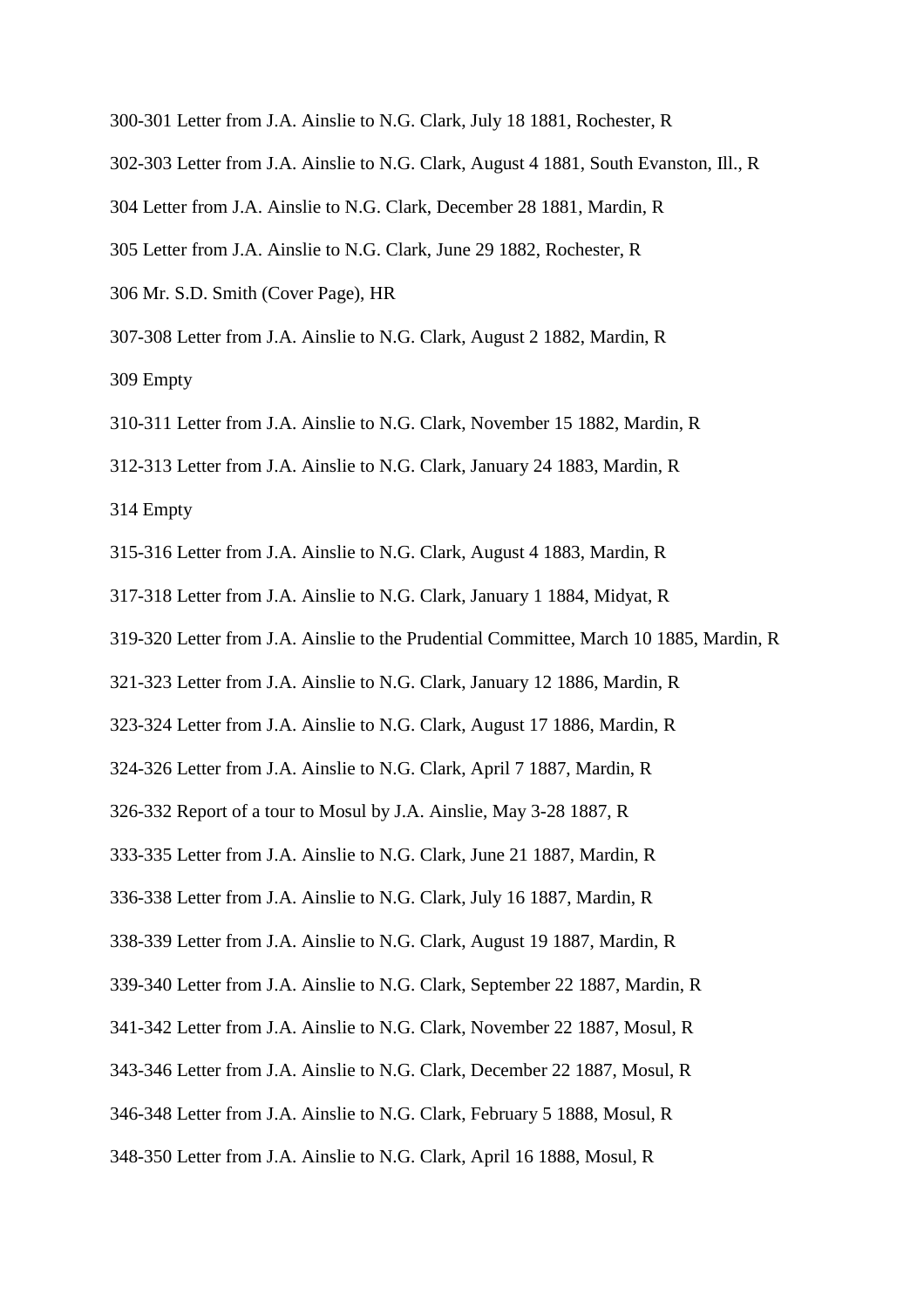- 351 Letter from J.A. Ainslie to Judson Smith, June 5 1888, Mardin, R
- 352-354 Letter from J.A. Ainslie to J. Smith, August 4 1888, Mardin, R
- 354-357 Letter from J.A. Ainslie to J. Smith, December 18 1888, Mosul, R
- 357-359 Letter from J.A. Ainslie to J. Smith, February 19 1889, Mosul, R
- 359-360 Letter from J.A. Ainslie to J. Smith, August 12 1889, Mardin, R

- 362-364 Letter from J.A. Ainslie to J. Smith, November 22 1889, Mosul, R
- 364-366 Letter from J.A. Ainslie to N.G. Clark, June 17 1887, Mardin, R
- 367-371 Letter from J.A. Ainslie to N.G. Clark, January 18 1887, Mardin, R
- 372 Allen, Herbert M. (Cover Page), R
- 373-374 From H.M. Allen to J. Smith, September 11 1889, Van, R
- 375 Empty
- 376 Allen, Rev. O.P. (Cover Page), R
- 377-381 Letter from Deacon Abraham, Baron Thomas et. al., to the Evangelical Society in Boston, September 17 1880, Rıdvan, R
- 382-384 Letter from O.P. Allen to N.G. Clark, October 21 1880, Harpoot, R
- 384-388 Letter from O.P. Allen to N.G. Clark, April 30 1881, Harpoot, R
- 388-389 Letter from O.P. Allen to N.G. Clark, May 14 1881, Harpoot, R
- 390-392 Letter from O.P. Allen to N.G. Clark, May 18 1881, Harpoot, R
- 392-394 Letter from O.P. Allen to N.G. Clark, September 30 1881, Harpoot, R
- 394-395 Letter from O.P. Allen to N.G. Clark, December 24 1881, Harpoot, R
- 395-399 Letter from O.P. Allen to N.G. Clark, April 12 1882, Harpoot, R
- 400-401 Letter from O.P. Allen to Bro.(?) Ward, January 19 1883, Harpoot, R
- 402 Letter from O.P. Allen to the Committee of the Woman's Board, Boston, April 27 1993, Harpoot, R
- 403-406 Letter from O.P. Allen to N.G. Clark, May 2 1883, Harpoot, R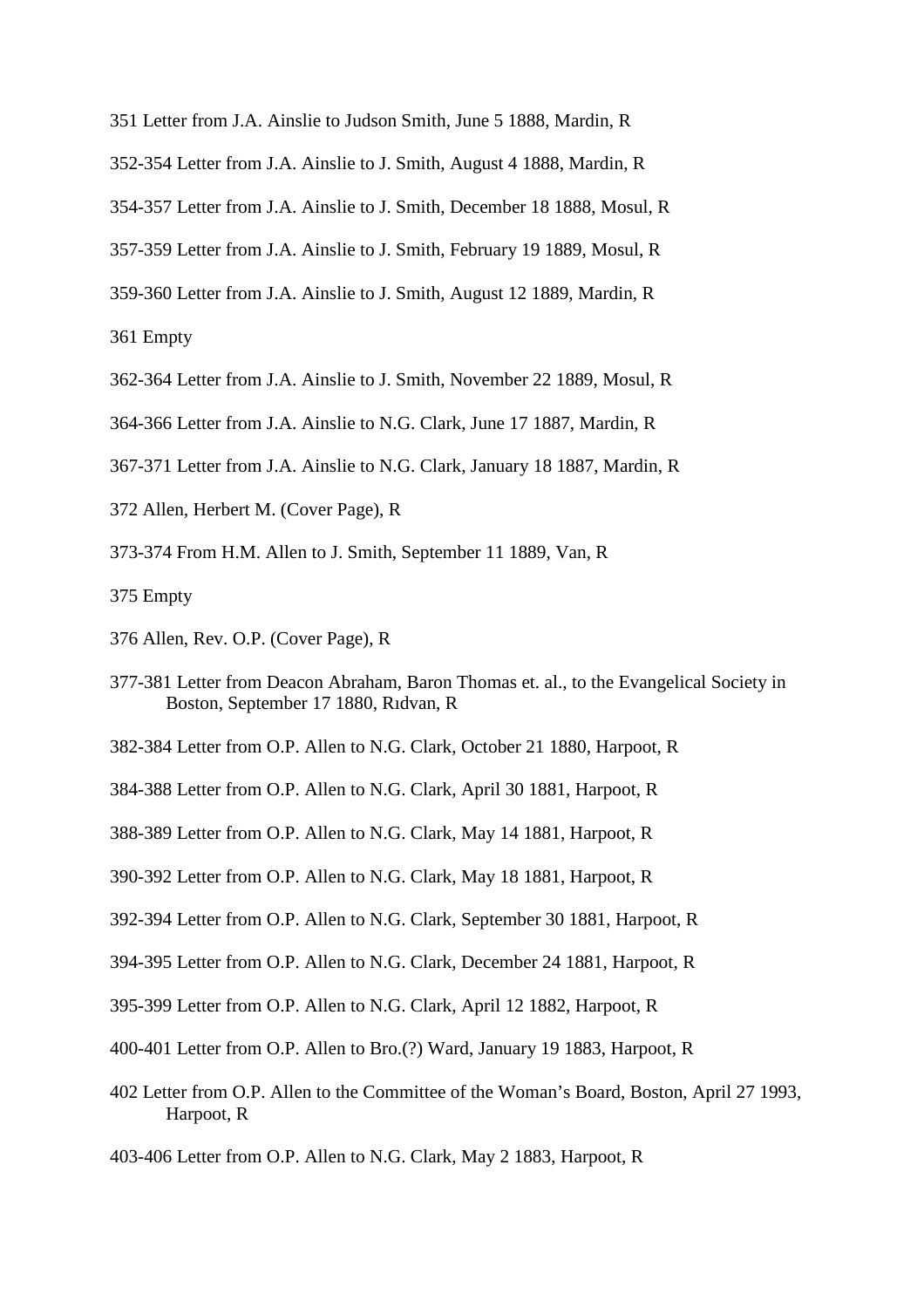- 406-414 Letter from O.P. Allen to undisclosed, May 3 1883, Harpoot, R
- 415-417 Letter from O.P. Allen to Rev. Mardiros Seriganian, January 14, 1884, Arabkir, R
- 417-418 Letter from O.P. Allen to N.G. Clark, February 13 1884, Harpoot, R
- 419 Empty
- 420 Letter from O.P. Allen to Mr. Chafine, August 27 1884, Auburudalı, PR
- 421 Empty
- 422-423 Letter from O.P. Allen to N.G. Clark, June 2 1885, Amherst, Mass., HR
- 424-425 Letter from O.P. Allen to N.G. Clark, June 4 1885, Amherst, R
- 426-427 Letter from O.P. Allen to N.G. Clark, July 3 1885, Amherst, R
- 428-429 Letter from O.P. Allen to N.G. Clark, July 16 1885, location undisclosed, R
- 430-431 Letter from O.P. Allen to N.G. Clark, November 3 1885, Constantinople, R
- 432-436 Letter from O.P. Allen to N.G. Clark, December 29 1885, Harpoot, R
- 437-438 UR
- 439-441 Letter from O.P. Allen to N.G. Clark, February 13 1885, Harpoot, PR
- 441-447 Letter from O.P. Allen to the Executive Committee of the Baptist Publication Society, New York, March 8 1886, Arabkir, R
- 448-450 Letter from O.P. Allen to N.G. Clark, March 16 1886, Harpoot, R
- 450-451 Letter from O.P. Allen to N.G. Clark, March 17 1886, Harpoot, R
- 451-454 Letter from O.P. Allen to N.G. Clark, February 23 1887, Harpoot, R
- 455-459 Letter from O.P. Allen to N.G. Clark, March 5 1887, Harpoot, R

- 461-462 Letter from O.P. Allen to J. Smith, January 18 1888, Harpoot, R
- 463-467 Letter from O.P. Allen to J. Smith, January 18 1888, Harpoot, R
- 467-469 Letter from O.P. Allen to J. Smith, July 2 1888, Harpoot, R
- 469-475 Letter from O.P. Allen to J. Smith, February 7 1889, Harpoot, R
- 476-477 Letter from O.P. Allen to J. Smith, May 14 1889, Harpoot, R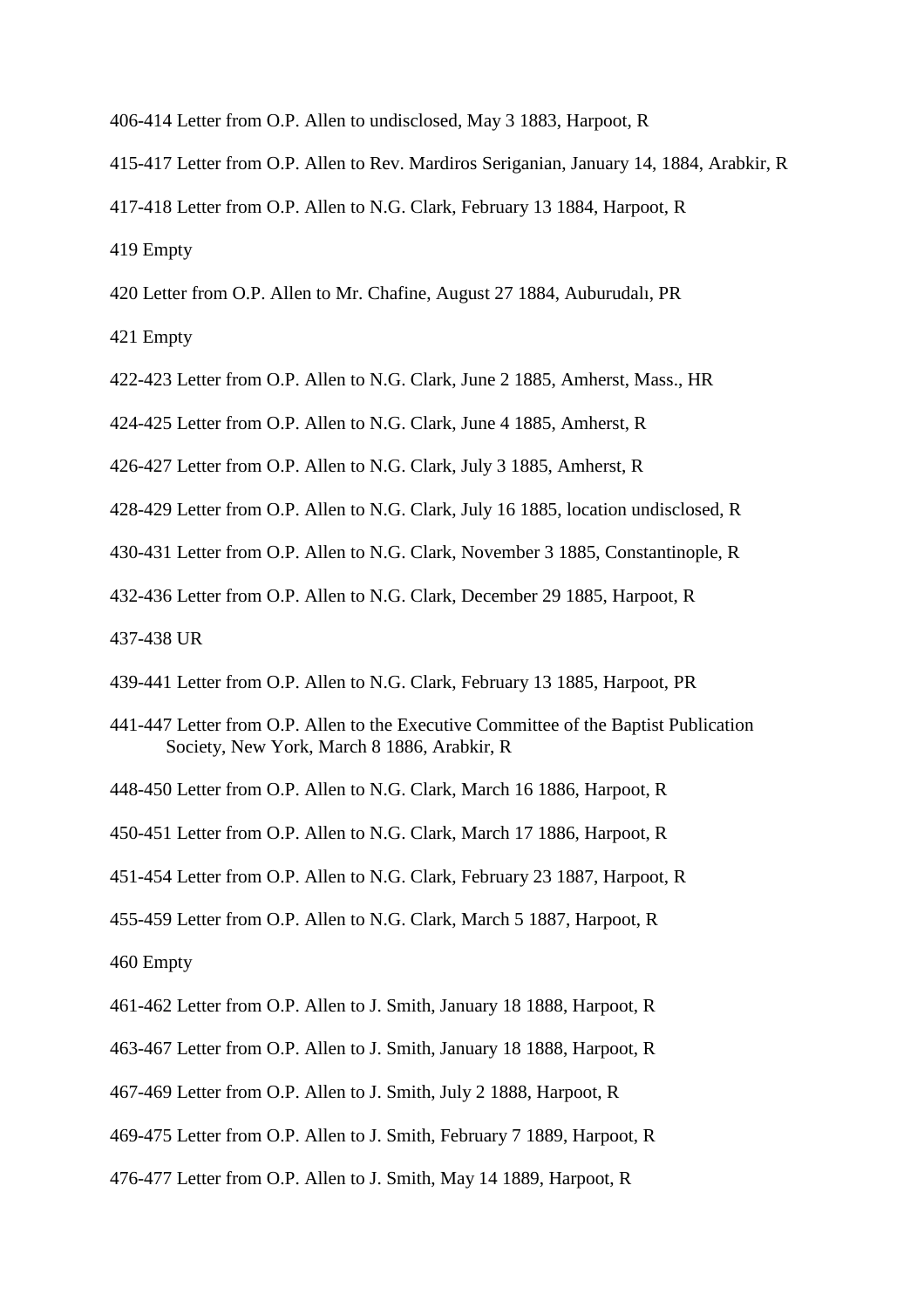- 478-481 Letter from O.P. Allen to J. Smith, August 13 1889, Harpoot, R
- 482 Allen, Mrs. C.R. (Cover Page), R
- 483-490 Letter from C.R. Allen to N.G. Clark, February 2 1881, Harpoot, R
- 491-494 Letter from C.R. Allen to N.G. Clark, May 9 1881, Harpoot, R
- 495-504 Letter from C.R. Allen to N.G. Clark, May 19 1881, Harpoot, R
- 505-516 Letter from C.R. Allen to N.G. Clark, August 19 1881, Harpoot, R
- 516-517 Letter from C.R. Allen to N.G. Clark, November 12 1883, Auburudalı, R
- 518-519 Letter from C.R. Allen to N.G. Clark, December 10 1883, Auburudalı, R
- 520-524 Letter from C.R. Allen to N.G. Clark, June 26 1886, Amherst, R

- 526-527 Letter from C.R. Allen to N.G. Clark, July 1 1886, Amherst, R
- 528-529 Notes by C.R. Allen, May 21 1887, R
- 530-532 Letter from to N.G. Clark, May 24 1887, Harpoot, R
- 532-537 Letter from C.R. Allen to J. Smith, October 24 1888, Harpoot, R
- 538-539 Letter from C.R. Allen to J. Smith, December 4 1888, Harpoot, R
- 540-546 Letter from C.R. Allen to J. Smith, April 30 1889, Harpoot, R

- 548-551 Letter from C.R. Allen to J. Smith, December 16 1889, Harpoot, R
- 552 Andrus, Rev. A.N. (Cover Page), R
- 553 Letter from A.N. Andrus to N.G. Clark, October 18 1880, Midyat, R 554 Empty
- 555 Letter from A.N. Andrus to N.G. Clark, February 9 1881, Midyat, R 556 Empty
- 557-559 Letter from A.N. Andrus to N.G. Clark, February 17 1881, Midyat, R 560 Empty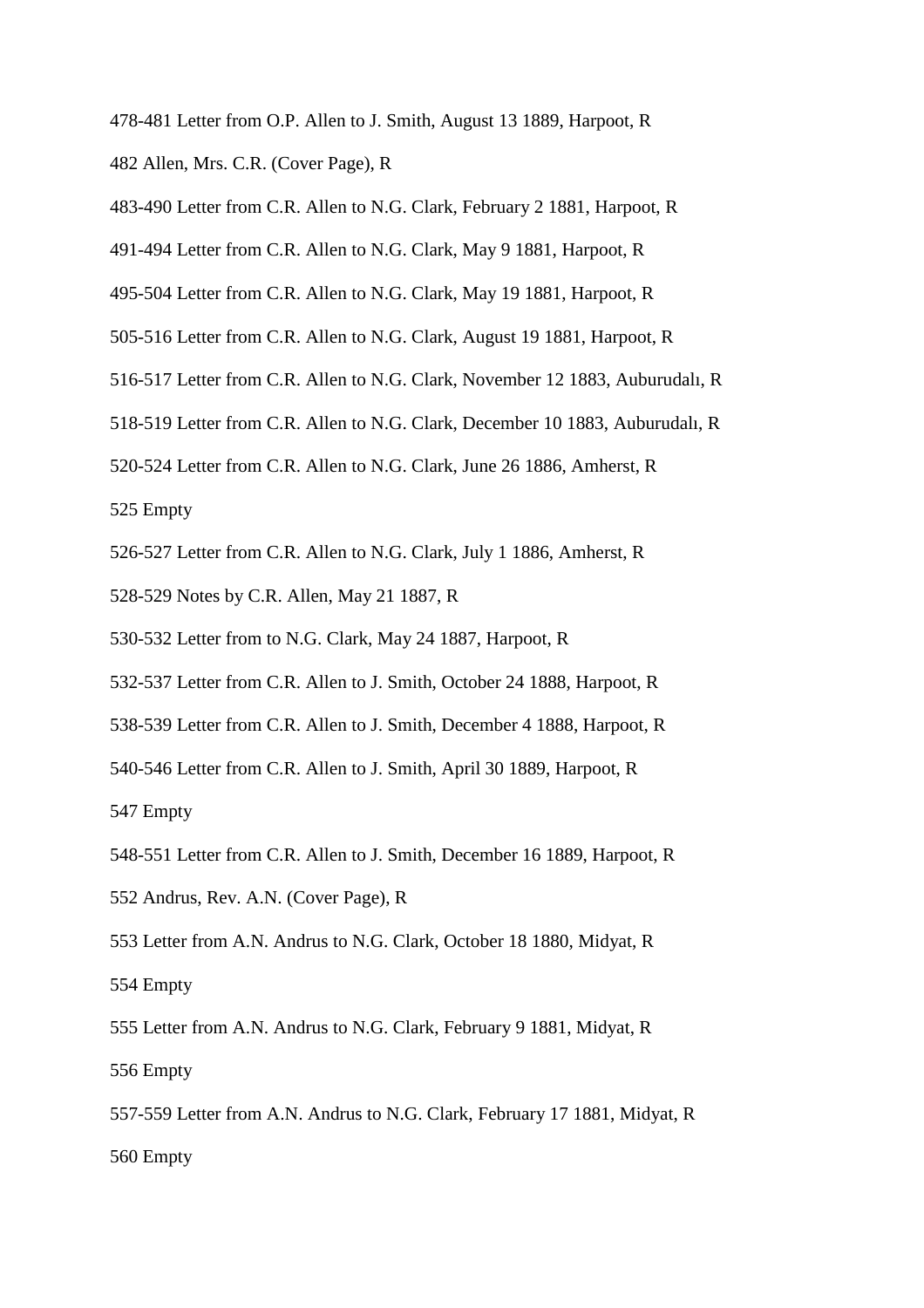561-564 A Sample Case of Oppression in the Jebel Region, HR

565-566 Letter from A.N. Andrus to N.G. Clark, March 31 1881, Midyat, R

567 Resolutions adopted by A.N. Andrus, D.U.B. Thomas, Stillis G. Dewey, April 29 1881, Mardin, R

568 Empty

569-570 Report titled "To the delegation from the Prudential Committee" by A.N. Andrus, April 29 1881, Mardin, R

571 Empty

- 572 Resolutions adopted by A.N. Andrus, D.U.B. Thomas, Stillis G. Dewey, April 29 1881, Mardin, R
- 573-574 Report titled "To the delegation from the Prudential Committee" by A.N. Andrus, April 29 1881, Mardin, R

- 576-580 Letter from A.N. Andrus to N.G. Clark, September 28 1881, Mardin, HR
- 580 Letter from A.N. Andrus to N.G. Clark, December ? 1881, Mardin, HR
- 581-583 Letter from A.N. Andrus to N.G. Clark, February 4 1882, Mardin, R
- 583 Letter from A.N. Andrus to N.G. Clark, April 19 1882, Mardin, R
- 584-589 Letter from A.N. Andrus to N.G. Clark, August 3 1882, Mardin, R
- 590-591 Letter from A.N. Andrus to N.G. Clark, February 11 1884, Mardin, R
- 591-594 Letter from A.N. Andrus to N.G. Clark, date & location undisclosed, R
- 595-596 Schedule of Cooperation Estimates, Mardin 1884; Persons, Education, Expenses, Remarks, R
- 597-598 Letter from A.N. Andrus to N.G. Clark, April 2 1884, Mardin, R
- 599 Letter from A.N. Andrus to N.G. Clark, ? , Mardin, HR
- 600-601 Letter from A.N. Andrus to N.G. Clark, ? , Mardin, HR
- 602-603 Letter from A.N. Andrus to N.G. Clark, December 8 1884, Mardin, PR
- 604-605 Translation by Andrus, R
- 605-607 Letter from A.N. Andrus to N.G. Clark, September 26 1885, Mardin, PR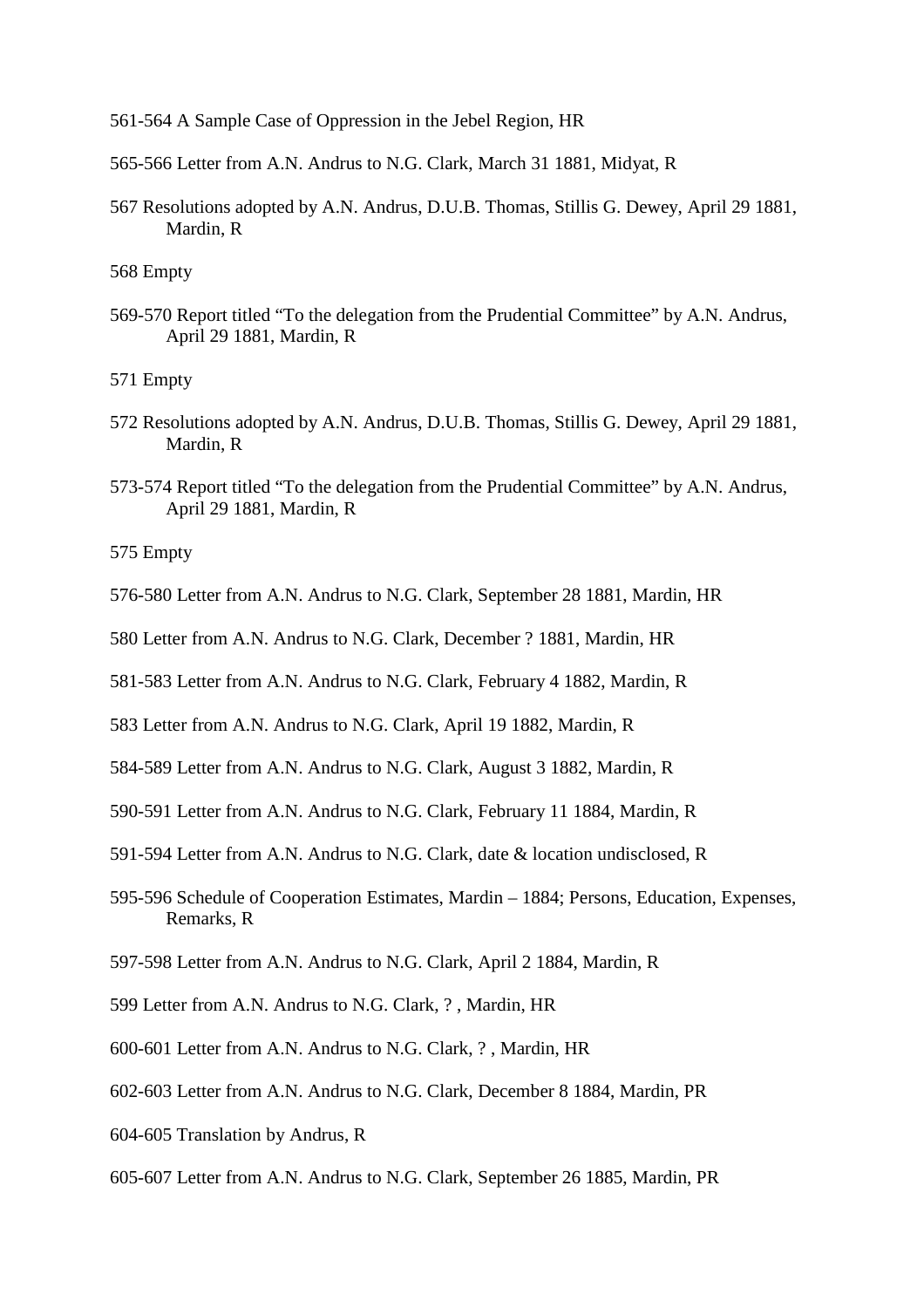- 607-611 Letter from A.N. Andrus to N.G. Clark, December 28 1885, Midyat, HR
- 612-616 Letter from A.N. Andrus to Mardin Station, August 7 1886, Kerboran, R
- 617 Letter from A.N. Andrus to N.G. Clark, September 13 1886, Rockville, Conn., R
- 618-621 Letter from A.N. Andrus to N.G. Clark, January 25 1887, Midyat, R
- 622-623 Letter from A.N. Andrus to N.G. Clark, August 16 188?, Brooklyn, R
- 624-627 Letter from A.N. Andrus to N.G. Clark, July 5 1888, Painesville, Ohio, R
- 628-629 Letter from A.N. Andrus to J. Smith, July 16 1888, Painesville, R
- 630-631 Letter from A.N. Andrus to J. Smith, July 20 1888, Painesville, R
- 632-633 Letter from A.N. Andrus to J. Smith, July 21 1888, Painesville, R
- 634-637 Letter from A.N. Andrus to J. Smith, August 1 1888, Painesville, R 638 Empty
- 639 Letter from A.N. Andrus to Rev. E.K. Alden, October 31 1888, Painesville, Ohio, R 640 Empty
- 641-642 Letter from A.N. Andrus to J. Smith, November 28 1888, Chicago, HR
- 643 Letter from A.N. Andrus to J. Smith, January 4 1889, Painesville, R
- 644-645 Letter from A.N. Andrus to J. Smith, January 15 1889, Painesville, R
- 645-646 Letter from A.N. Andrus to J. Smith, February 8 1889, Cleveland, Ohio, R
- 647-648 Report titled "Attitude of Students at Oberlin, as ascertained by personal interview" by A.N. Andrus, February 12 1889, R
- 648-650 Letter from A.N. Andrus to J. Smith, February 12 1889, Painesville, R
- 651 Letter from A.N. Andrus to Mr. Chafine, April 3 1889, undisclosed location, R
- 652 Empty
- 653 Letter from A.N. Andrus to J. Smith, April 3 1889, New York, R
- 654-657 Letter from A.N. Andrus to J. Smith, May 2 1889, London, N.C., R
- 658-661 Letter from A.N. Andrus to J. Smith, October 29 1889, Harpoot, R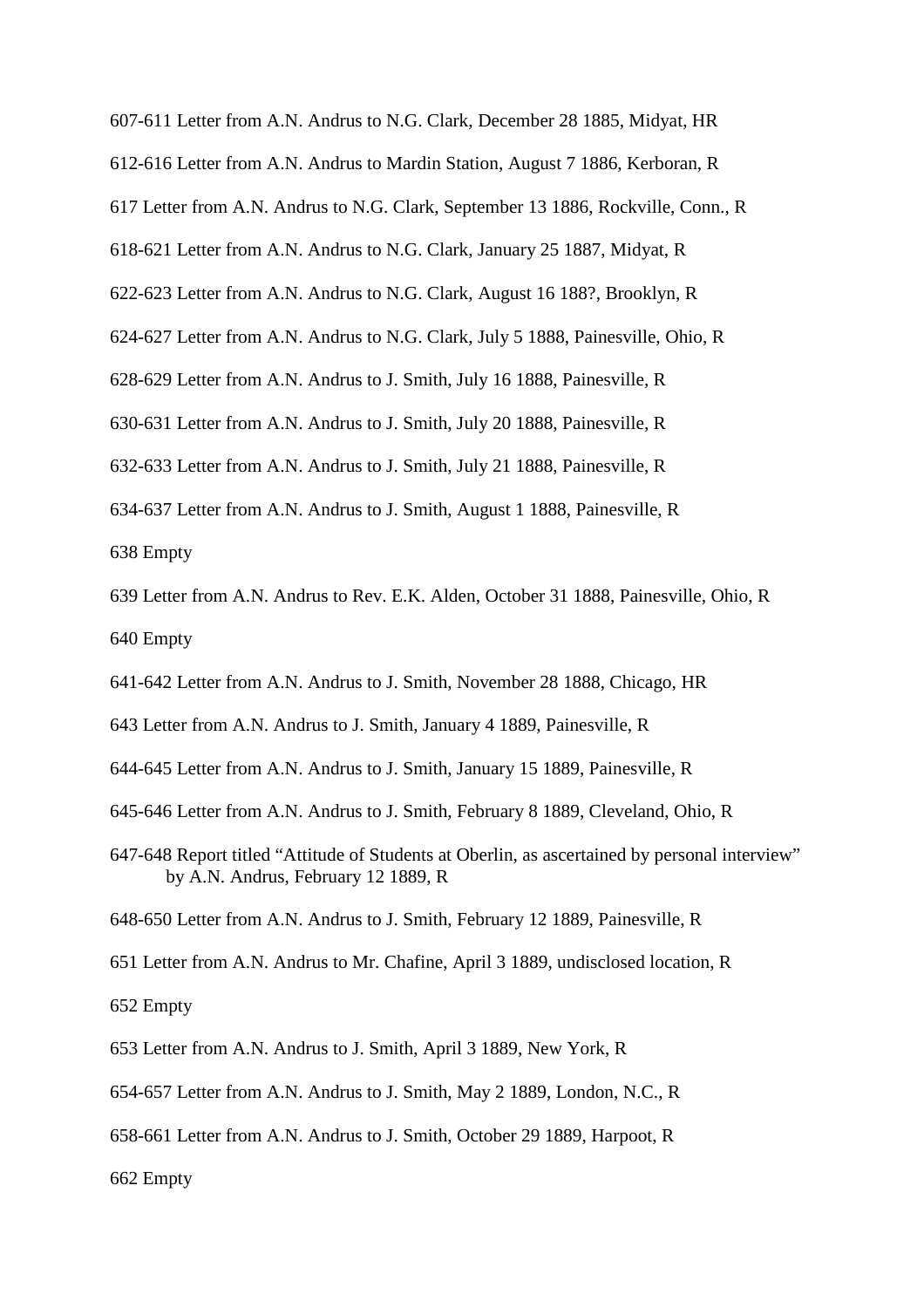663 Andrus, Mrs. Olie P. (Cover Page)

664-667 Letter from O.P. Andrus to N.G. Clark, February 10 & February 17 1883, Midyat, R 668 Empty

669-675 Letter from O.P. Andrus to N.G. Clark, May 7 1885, Mardin, HR

- 676-677 Letter from O.P. Andrus to N.G. Clark, April ?, Midyat, HR
- 678-679 Letter from O.P. Andrus to J. Smith, April 17 188?, Brooklyn, R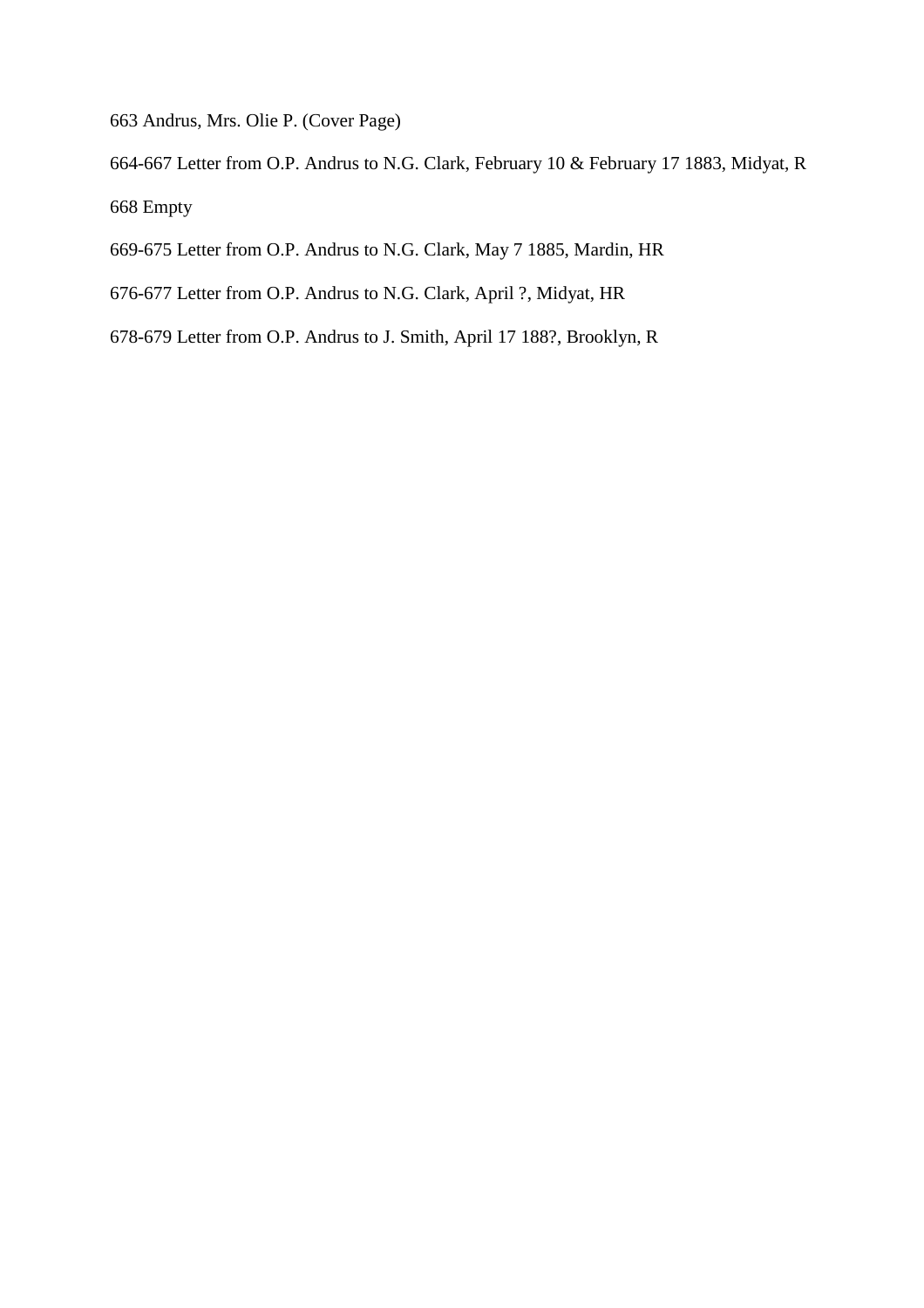## REEL 687

Submitted by: Barın Kayaoğlu Submitted to: Department of History Project term: April 2004 -----------------------------------------------------------------------------------------------------------------

Bibliographical and physical information

Document Type: Microfilm

Reference Number: BV2410. A4 1984 Reel 687 Degree of Readability:

R: Readable PR: Partially Readable HR: Hardly Readable UR: Unreadable

ABC 16: THE NEAR EAST 1817-1919 UNIT 5 REEL 687 16.9.7: EASTERN TURKEY MISSION VOL.7, PART 1

### VOL. 7 EASTERN TURKEY MISSION 1880-1889

Letters B - CH

[Part 1: BA – BR]

Occasional loss of print throughout due to tight binding and poor condition of originals.

Best copies available.

-----------------------------------------------------------------------------------------------------------------

1 Table of Contents, R

2 Barnum, Rev. Hermann N. (COVER PAGE), R

3-4 From Barnum to Dr. Clark, 16 September 1880, Harput, R

5-6 To Dr. Clark, 9 October 1880, Harput, R

7-8 To Dr. Clark, 29 October 1880, Harput, R

9-10 To Dr. Clark, 6 November 1880, Harput, R

10-12 To Dr. Clark, 8 December 1880, Harput, R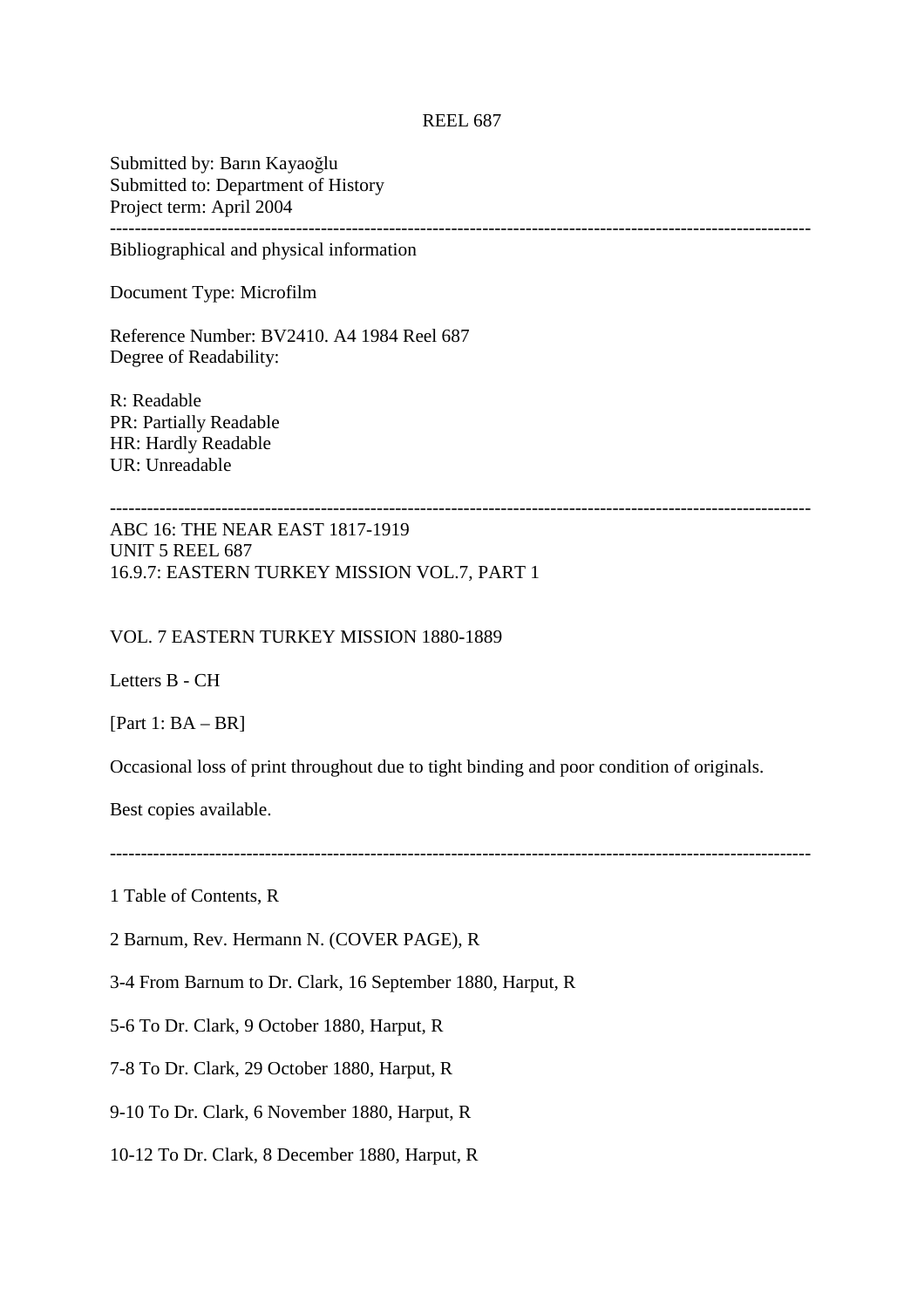- 13-14 To Dr. Clark, 10 December 1880, Harput, R
- 15-16 To Dr. Clark, 25 December 1880, Harput, R
- 17-26 To Friends, 29 January 1881, Harput, R
- 27-28 Empty
- 29-30 To Rev. H.N.B. Demlin (?), January 1881, Diyarbakır, HR
- 31-32 To Dr. Clark, 9 March 1881, Harput, R
- 33 Empty
- 34-36 To Dr. Clark, 3 March 1881, Harput, R
- 36-38 A Sunday in (?), 28 March 1881, Harput, PR
- 39 Empty
- 40-44 To Dr. Clark, 13 April 1881, Harput, R
- 45-48 To Dr. Clark, 19 May 1881, Leonifer (?), PR
- 49-51 To Dr. Clark, 6 June 1881, Black Sea, PR
- 51-53 UR Title, PR
- 53-56 To Dr. Clark, 24 June 24 1881, Harput, PR
- 57-58 To Miss Boise, 6 July 1881, Harput, PR
- 59 To Dr. Clark, 8 July 1881, Harput, HR
- 60 Empty
- 61-63 To (?), 16 July 1881, Harput, PR
- 64 Empty
- 65-66 To Dr. Clark, 20 July 1881, Harput, PR
- 67-70 To Dr. Clark, 30 July 1881, Harput, PR
- 71-72 To Dr. Clark, 6 August 1881, Harput, PR
- 73-74 To Dr. Clark, 13 August 1881, Harput, PR
- 75-76 To Bro Barnum, 24 August 1881, (?), HR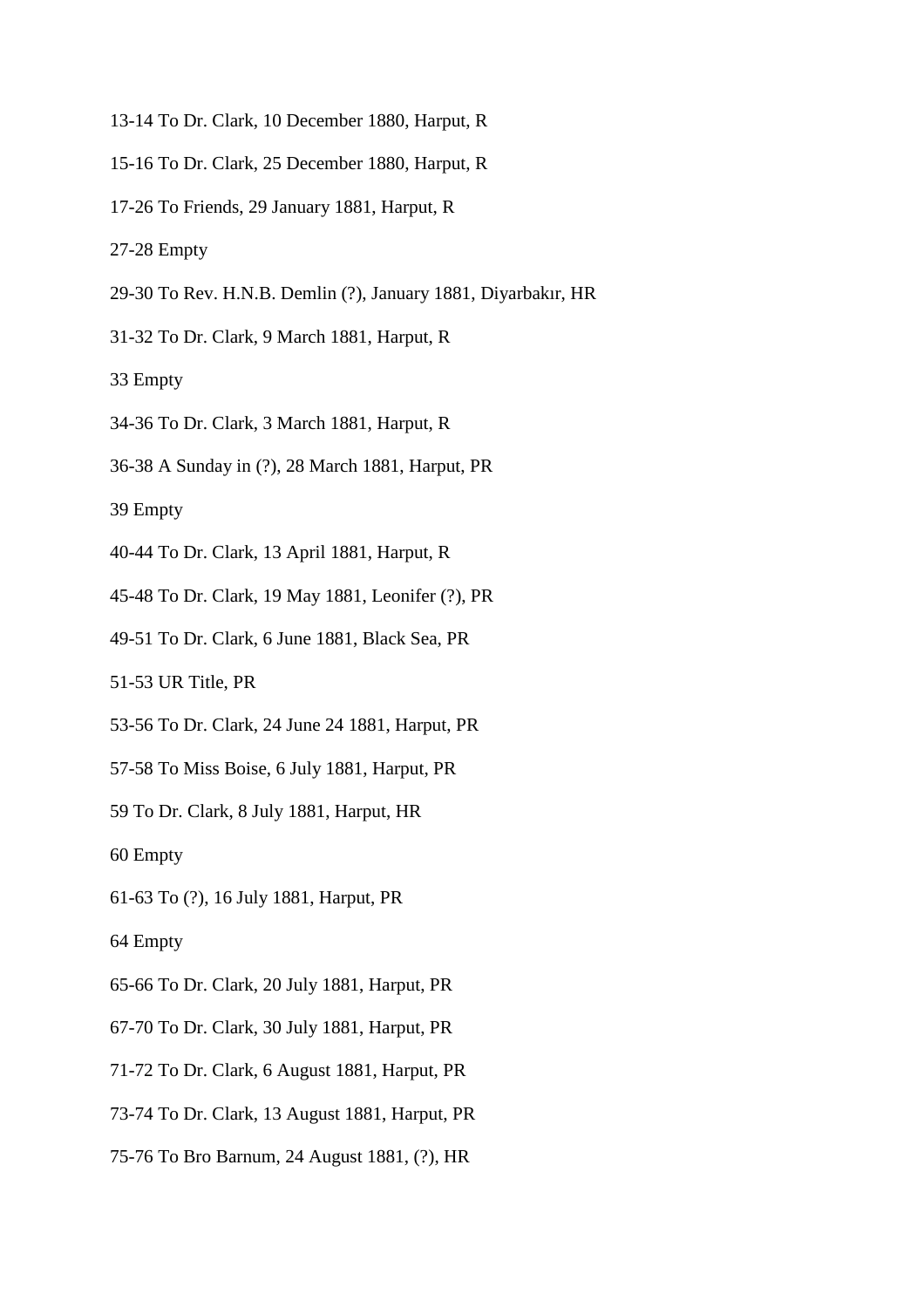77-79 To (?), 2 September 1881, Harput, PR

80 Empty

- 81-82 To Dr. Clark, 16 September 1881, Harput, PR
- 83 To Dr. Clark, 17 September 1881, Harput, PR
- 84-85 To Dr. Clark, 24 September 1881, Harput, PR
- 86-87 To Dr. Clark, 15 October 1881, Harput, R
- 88-91 To Dr. Clark, 19 October 1881, Harput, R
- 92-94 To Dr. Clark, 3 November 1881, Diyarbakır, HR

95 Empty

- 96-97 To Dr. Clark, 3 December 1881, Harput, PR
- 98 To Dr. Clark, 16 December 1881, Harput, PR
- 99-101 To Dr. Clark, 16 December 1881, Harput, R
- 102 To Dr. Clark, 24 December 1881, Harput, R

103 Empty

- 104-106 To Dr. Clark, 26 January 1882, Harput, PR
- 107-108 To Brother, 4 February 1882, Harput, PR
- 109-110 To Brother, 24 February 1882, Harput, R

111 Empty

112 To Brother, 11 March 1882, Harput, PR

- 114-116 To Dr. Clark, 11 March 1882, Harput, R
- 116-119 To Dr. Clark, 30 March 1882, Harput, R
- 119-120 To Dr. Clark, 28 April 1882, Harput, PR
- 121 Empty
- 122 From Rev. M. Cole to Barnum, 3 June 1881, Constantinople, R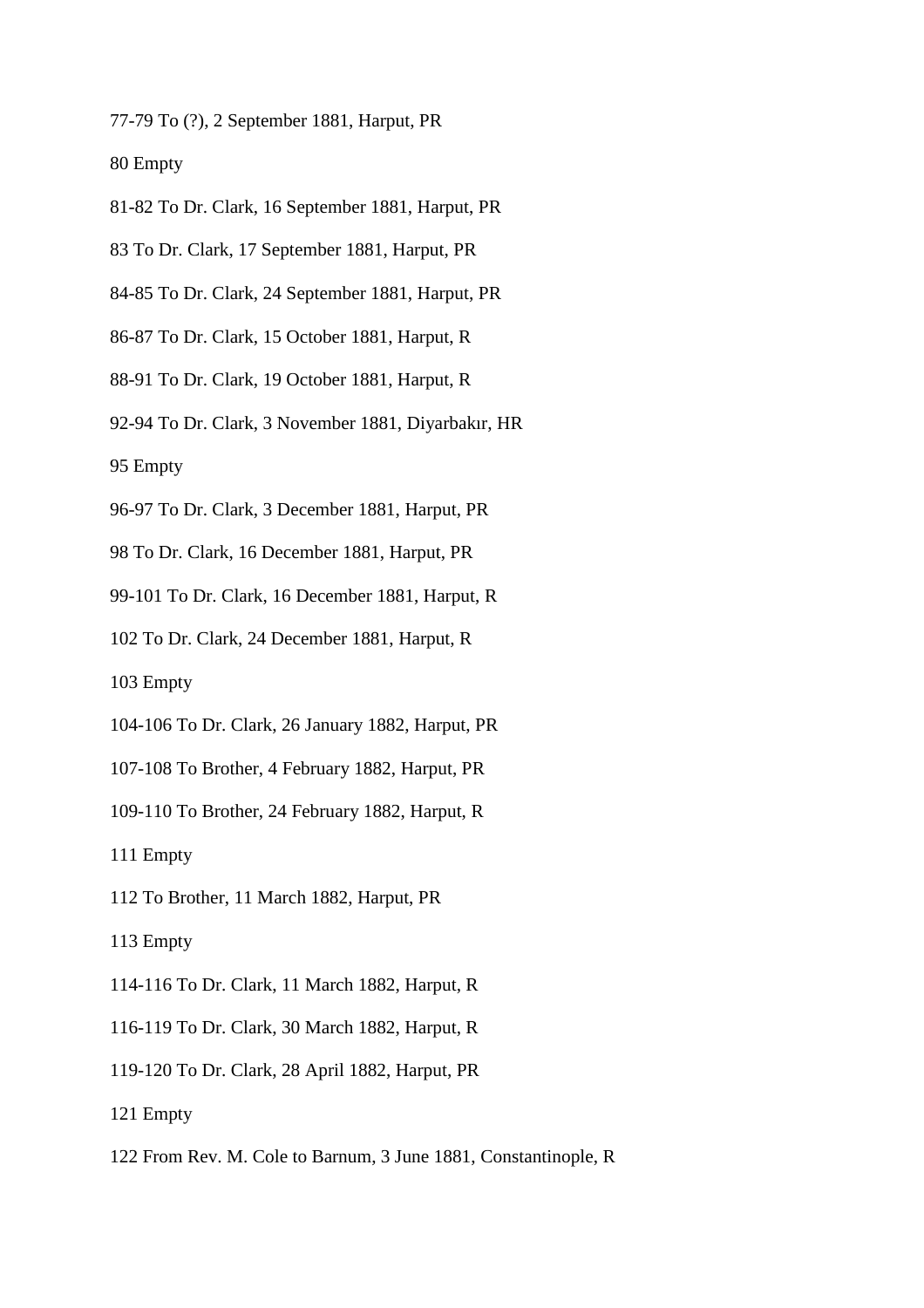- 124-125 To Dr. Clark, 31 March 1882, Harput, PR
- 125-126 To Dr. Clark, 3 June 1882, Harput, PR
- 126 To Dr. Clark, 15 June 1882, Harput, PR
- 127-129 To Dr. Clark, 16 June 1882, Harput, PR
- 129-130 To Dr. Clark, 16 June 1882, Harput, PR
- 130-131 To Dr. Clark, 21 June 1882, Harput, PR
- 131-132 To Dr. Clark, 29 July 1882, Harput, PR
- 132-133 To (?), 31 July 1882, Harput, PR

- 135-136 To (?), 31 July 1882, Harput, HR
- 137-138 To Dr. Clark, 16 August 1882, Harput, PR
- 139-141 To Brother, 15 August 1882, Sivas, HR
- 142-143 To Dr. Clark, 31 August 1882, Harput, PR
- 144-145 To Dr. Clark, 4 October 1882, Harput, PR
- 146-148 To Dr. Clark, 25 October 1882, Mardin, PR
- 149 To Mrs. A.J. Mauper, Devonshire, England, undisclosed date & location, R
- 150-151 To Dr. Clark, 15 November 1882, Harput, PR
- 151-152 To Dr. Clark, 15 December 1882, Harput, R
- 153-154 To Dr. Clark, 25 December 1882, Malatya, R
- 155 Empty
- 156-157 To Dr. Clark, 2 January 1883, Arapkir, PR
- 158-161 To Dr. Clark, 10 March 1883, Harput, PR
- 162 Empty
- 163-164 To Dr. Clark, 10 March 1883, Harput, PR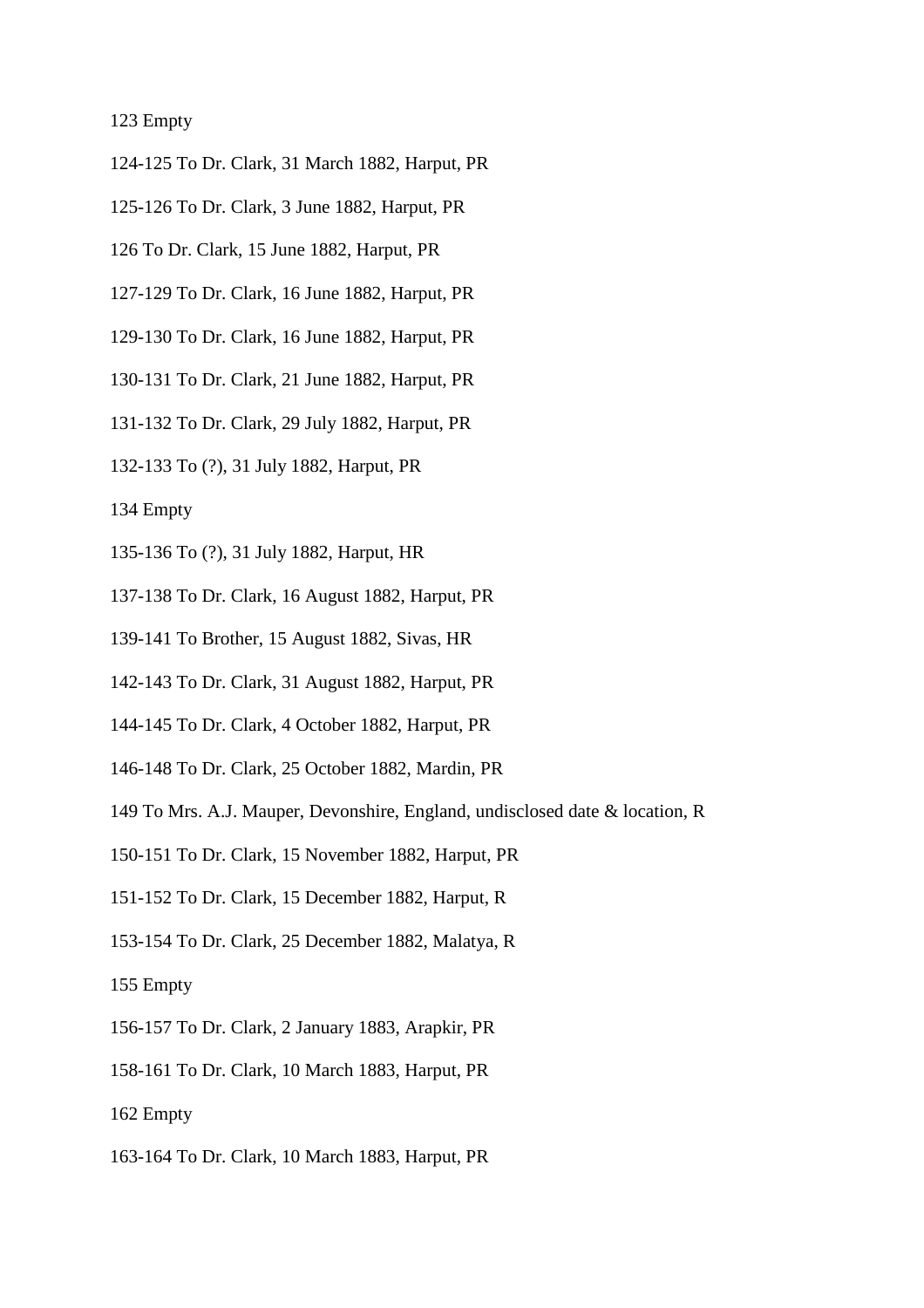- 165-168 To Dr. Clark, 14 March 1883, Harput, PR
- 169-170 To Dr. Clark, 19 March 1883, Harput, PR
- 171-174 To Dr. Clark, 7 June 1883, Leonifer (?), PR
- 175-177 From G. Lansing to Ms. Barnum, 20 June 1883, Louen (?), PR
- 178-179 To Dr. Clark, 13 June 1883, Constantinople, PR
- 180-181 To Dr. Clark, 17 July 1883, Harput, PR
- 182-183 To Dr. Clark, 14 August 1883, Harput, PR
- 183-184 To Dr. Clark, 14 August 1883, Harput, PR
- 185-186 To Strong, 11 September 1883, Harput, PR
- 187-189 To Dr. Clark, 13 October 1883, Harput, PR
- 190-191 To Dr. Alden, 3 November 1883, Harput, HR
- 192-193 To Dr. Clark, 3 November 1883, Harput, PR
- 193-194 To Dr. Clark, 10 November 1883, Harput, R
- 194-196 To Dr. Clark, 17 November 1883, Harput, R
- 196-197 To Dr. Clark, 27 November 1883, Harput, R
- 197-198 To Dr. Clark, 24 January 1884, Harput, R
- 198-199 "Our Annual Financial Problem" by Barnum, 11 February 1884, Harput, PR
- 200-201 To Dr. Clark, 26 February 1884, Harput, R
- 202 Empty
- 203-204 To Dr. Clark, 12 March 1884, Harput, PR
- 205-206 To Dr. Clark, 18 March 1884, Harput, PR
- 207 To Dr. Alden, 26 March 1884, Harput, PR
- 208 Empty
- 209-210 To Mr. Ward, 1 April 1884, Harput, PR
- 211-212 To Dr. Clark, 3 April 1884, Harput, PR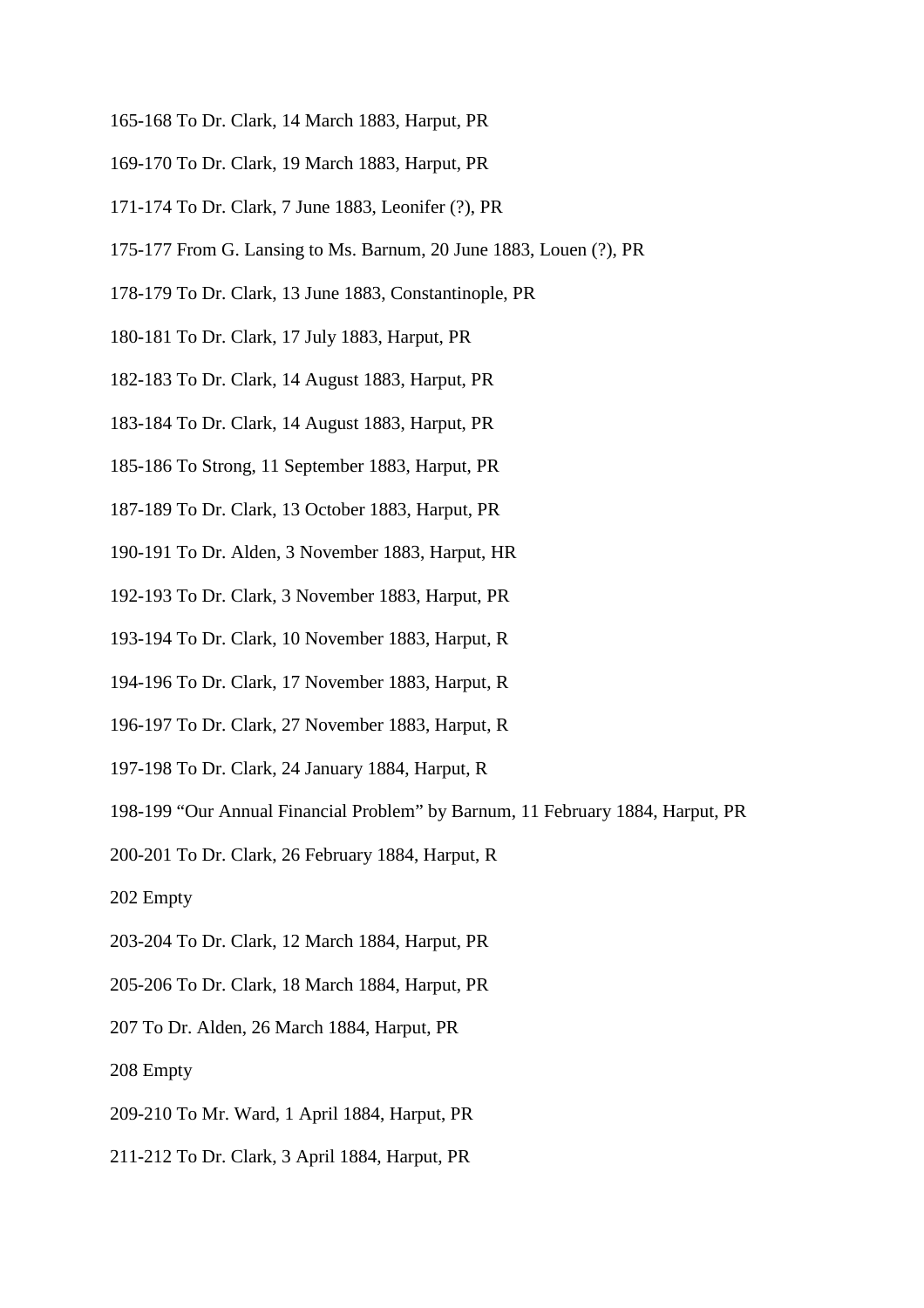- 213-214 To Dr. Clark, 3 April 1884, Harput, R
- 214-215 To Dr. Clark, 21 April 1884, Harput, R
- 215-217 To Dr. Clark, 9 May 1884, Harput, R
- 218-219 To Dr. Clark, 10 May 1884, Harput, PR
- 220-222 To Dr. Clark, 2 June 1884, Harput, PR
- 222-223 To Dr. Clark, 16 June 1884, Harput, PR
- 224-225 To Brother, 24 June 1884, Harput, PR
- 226-227 To Dr. Clark, 22 July 1884, Harput, PR
- 228 To Dr. Clark, 28 July 1884, Harput, HR
- 229 Empty
- 230-231 To Dr. Clark, 19 August 1884, Harput, PR
- 231-233 To Dr. Clark, 23 August 1884, Harput, PR
- 233-234 To Dr. Clark, 7 October 1884, Harput, R
- 235-236 To Dr. Clark, 20 October 1884, Harput, PR
- 236-238 To Dr. Clark, 27 November 1884, Harput, PR
- 238-239 To Dr. Clark, 16 December 1884, Harput, PR
- 240-241 To Dr. Alden, 26 January 1885, Harput, PR
- 242-245 To Dr. Clark, 24 February 1885, Harput, PR
- 245-249 To Strong, 7 April 1885, Harput, PR
- 250-252 To Dr. Clark, 7 April 1885, Harput, R
- 253-254 To Dr. Clark, 4 May 1885, Harput, PR
- 255-257 To Dr. Clark, 29 May 1885, Harput, R
- 258-259 To Dr. Clark, 8 June 1885, Harput, R
- 260-261 To Dr. Clark, 29 June 1885, Harput, PR
- 262-265 To Dr. Clark, 20 July 1885, Harput, PR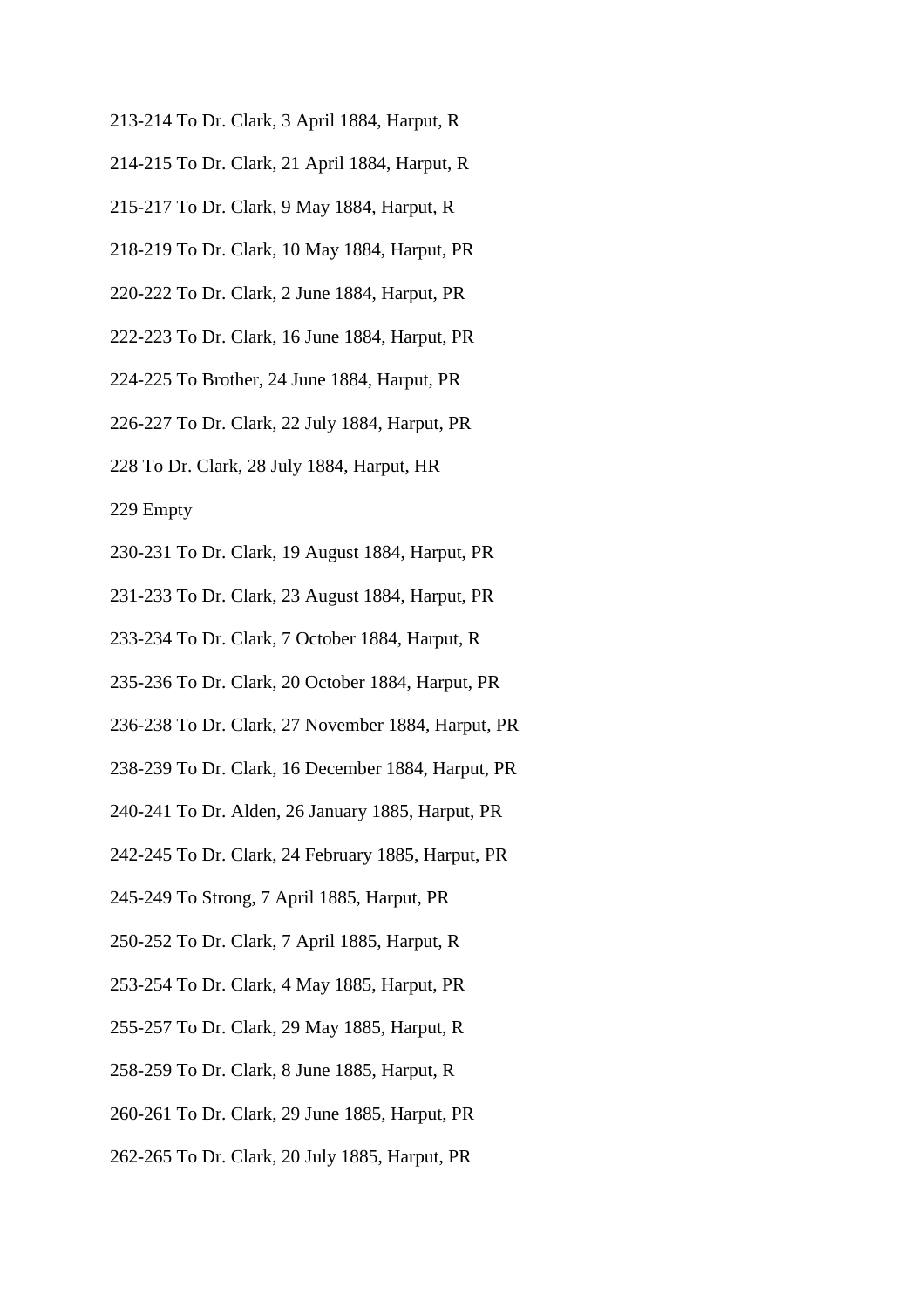- 265 To Dr. Clark, 3 August 1885, Harput, PR
- 266-267 To Dr. Clark, 29 August 1885, Harput, PR
- 268-269 To Dr. Clark, 28 September 1885, Harput, R 270-271 UR
- 272-273 To Dr. Clark, 19 October 1885, Harput, R
- 273 To Dr. Clark, 16 November 1885, Harput, R
- 274-275 To Dr. Clark, 16 December 1885, Harput, R
- 276-277 To Dr. Clark, 30 December 1885, Harput, PR
- 278-280 To Dr. Clark, 6 January 1886, Harput, PR
- 281-282 To Dr. Clark, 20 January 1886, Harput, PR
- 283-284 To Dr. Clark, 22 February 1886, Harput, R
- 284 To Dr. Clark, 17 March 1886, Harput, PR
- 285-286 To Dr. Clark, 26 March 1886, Harput, PR
- 286-287 To Dr. Clark, 6 April 1886, Harput, R
- 288-289 To Dr. Clark, 17 April 1886, Harput, PR
- 290 Empty
- 291-292 UR Entry, PR
- 293-295 To Dr. Clark, 1 June 1886, Van, R
- 295-297 To Dr. Clark, 7 June 1886, Van, PR
- 298-299 To Dr. Clark, 3 August 1886, Van, PR
- 299-300 To Dr. Clark, 16 August 1886, Van, PR
- 301-302 To Dr. Clark, 20 August 1886, Van, PR
- 302-303 To Dr. Clark, 25 September 1886, Van, PR
- 304 Empty
- 305 To Dr. Clark, 27 October 1886, Harput, PR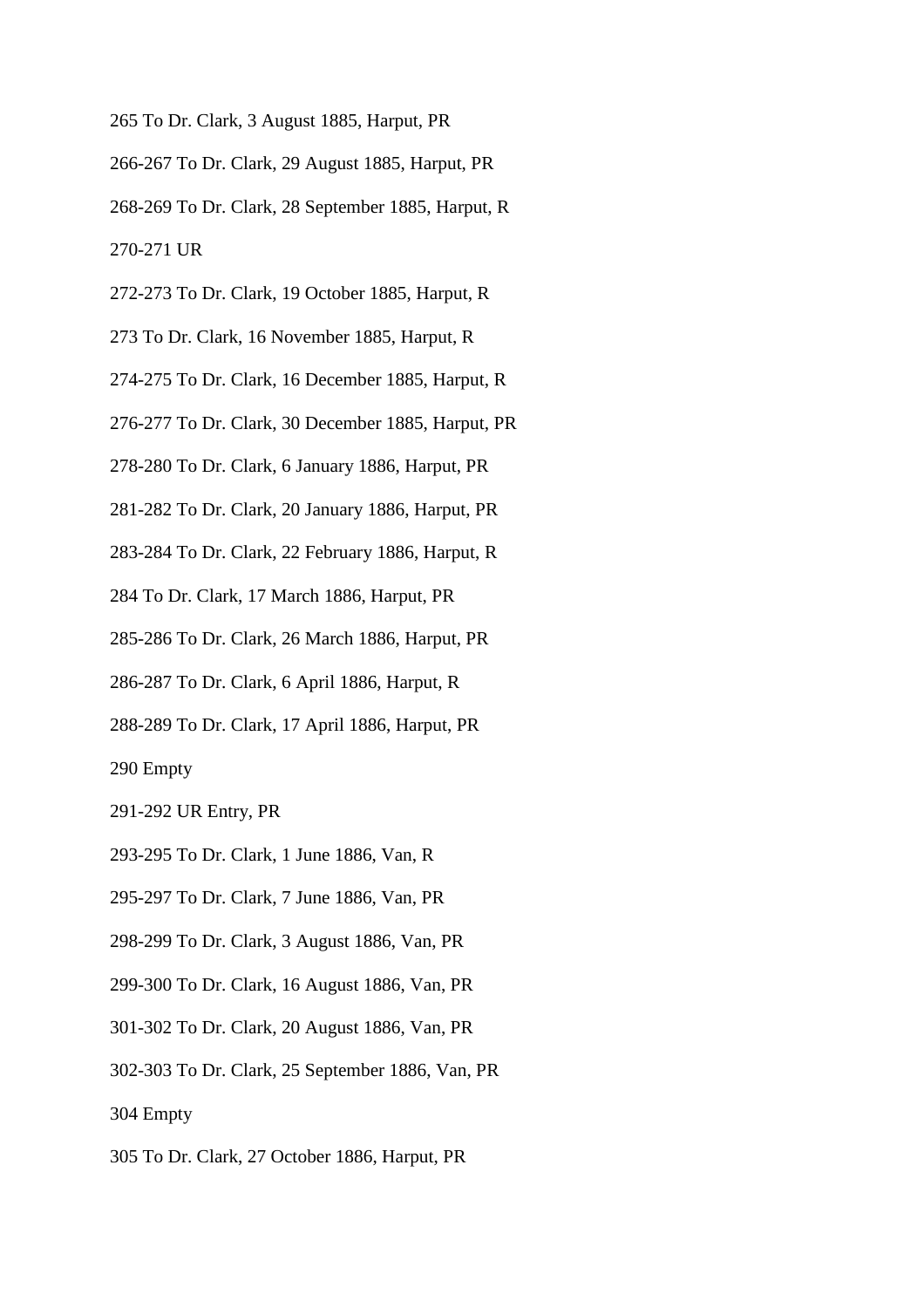307 "A decision by the Harput Station regarding the request from the Prudential Committee for a new teacher," signed Barnum, 5 November 1886, PR

- 309-310 To Dr. Clark, 6 November 1886, Harput, PR
- 310-312 To Dr. Clark, 12 January 1887, Diyarbakır, PR
- 312-313 To Dr. Clark, 3 February 1887, Harput, R
- 314-315 To Dr. Clark, 10 February 1887, Harput, PR
- 315-316 To Dr. Clark, 19 February 1887, Harput, PR
- 316-317 To Dr. Clark, 21 March 1887, Harput, HR
- 318 To Dr. Clark, 23 April 1887, Malatya, PR
- 319-320 To Dr. Clark, 23 April 1887, Malatya, PR
- 321 To Dr. Clark, 23 May 1887, Leonifer (?), PR
- 322 Empty
- 323 To Dr. Clark, 24 May 1887, Leonifer (?), PR
- 324-325 To Dr. Clark, 20 June 1887, New York, PR
- 326-327 To Brother, 27 June 1887, Amherst, PR
- 328 To Dr. Clark, 1 September 1887, Amherst, PR
- 329 To Dr. Clark, 14 October 1887, Boston, PR
- 330 Empty
- 331-332 To Dr. Smith, 2 November 1887, (?), PR
- 333 To Dr. Smith, 9 November 1887, Auburndale, PR
- 334 To Dr. Smith, 26 December 1887, Auburndale, PR
- 335 To Dr. Smith, 4 February 1888, Auburndale, HR
- 336 Empty
- 337 To Dr. Clark, 4 June 1888, Detroit, HR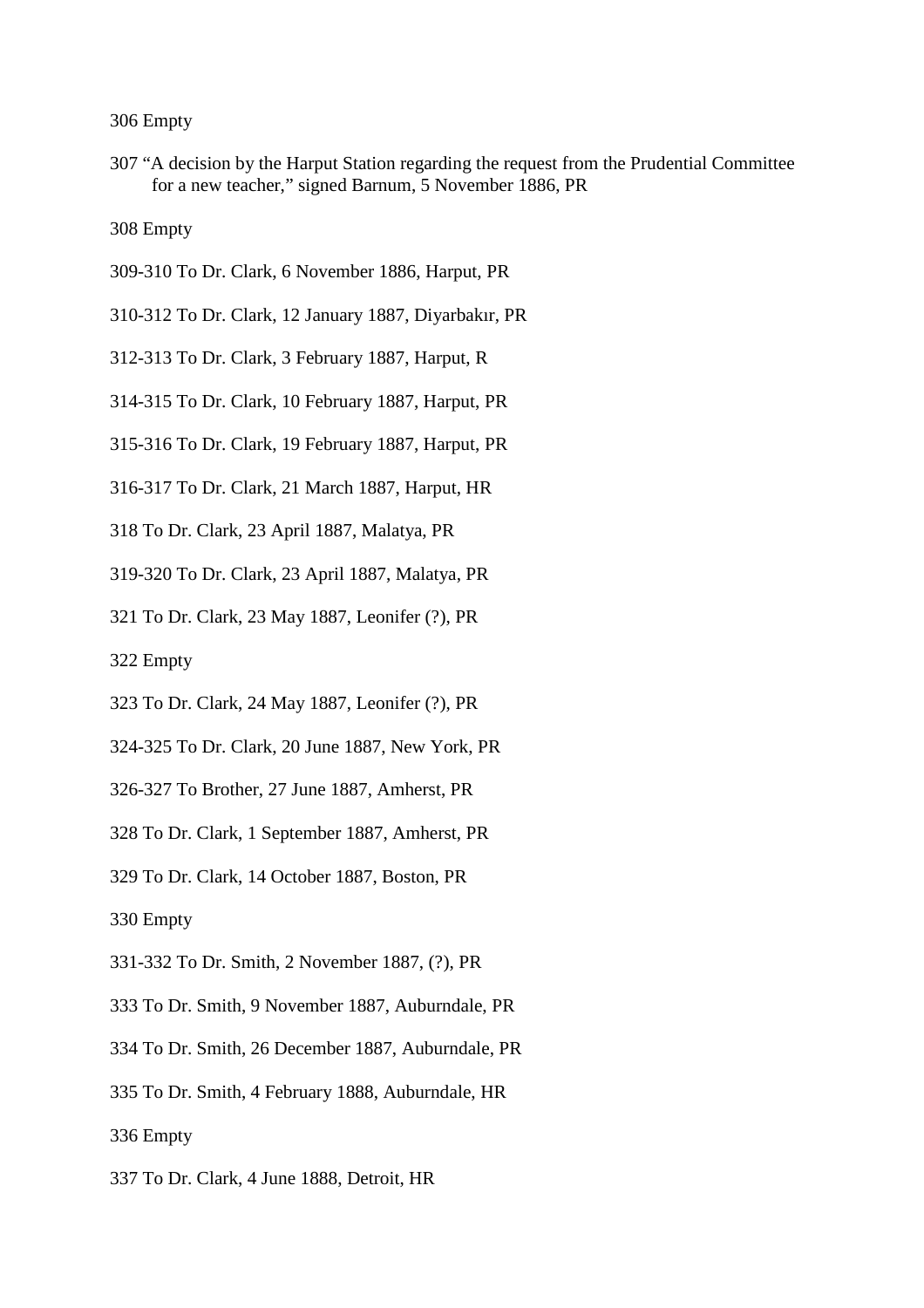- 338-339 To Dr. Smith, 19 July 1888, Auburndale, PR
- 340-341 To Dr. Clark, (?) July 1888, Ithaca, HR
- 342-343 To Dr. Alden, 13 August 1888, Auburndale, PR
- 344-345 To Dr. Alden, undisclosed date, Auburndale, Recorded 26 February 1889, PR
- 346-348 UR
- 349-350 To Dr. Smith, 20 March 1889, Philadelphia, PR
- 351-352 To Dr. Smith, 29 March 1889, Oswego, PR
- 353-354 To Dr. Smith, 5 October 1889, Constantinople, PR
- 354-356 To Dr. Smith, 26 November 1889, Harput, PR
- 357 Barnum, Mrs. Mary E. (COVER PAGE), R
- 358-359 Letter from Mary Barnum to Dr. Clark, 29 January 1881, Harput, R
- 360-361 To Dr. Clark, 1 December 1885, Harput, PR
- 362 Barnum, Rev. Henry S. (COVER PAGE), R
- 363-365 Letter from Henry Barnum to Dr. Clark, 26 October 1880, Van, R
- 365-366 To Dr. Clark, 9 November 1880, Van, PR
- 366-369 To Dr. Clark, 2 December 1880, Van, R
- 369-372 To Dr. Clark, 15 January 1881, Van, R
- 373-375 To Dr. Clark, 2 March 1881, Van, R
- 375-377 To Dr. Clark, 22 March 1881, Van, R
- 377 To Dr. Clark, 30 March 1881, Van, R
- 378-381 To Dr. Clark, 9 April 1881, Van, PR
- 381-382 To Dr. Clark, 2 May 1881, Van, R
- 382-384 To Dr. Clark, 1 June 1881, Van, R
- 384-388 To Dr. Clark, 27 June 1881, Van, R
- 388-389 To Dr. Clark, 20 July 1881, Bitlis, R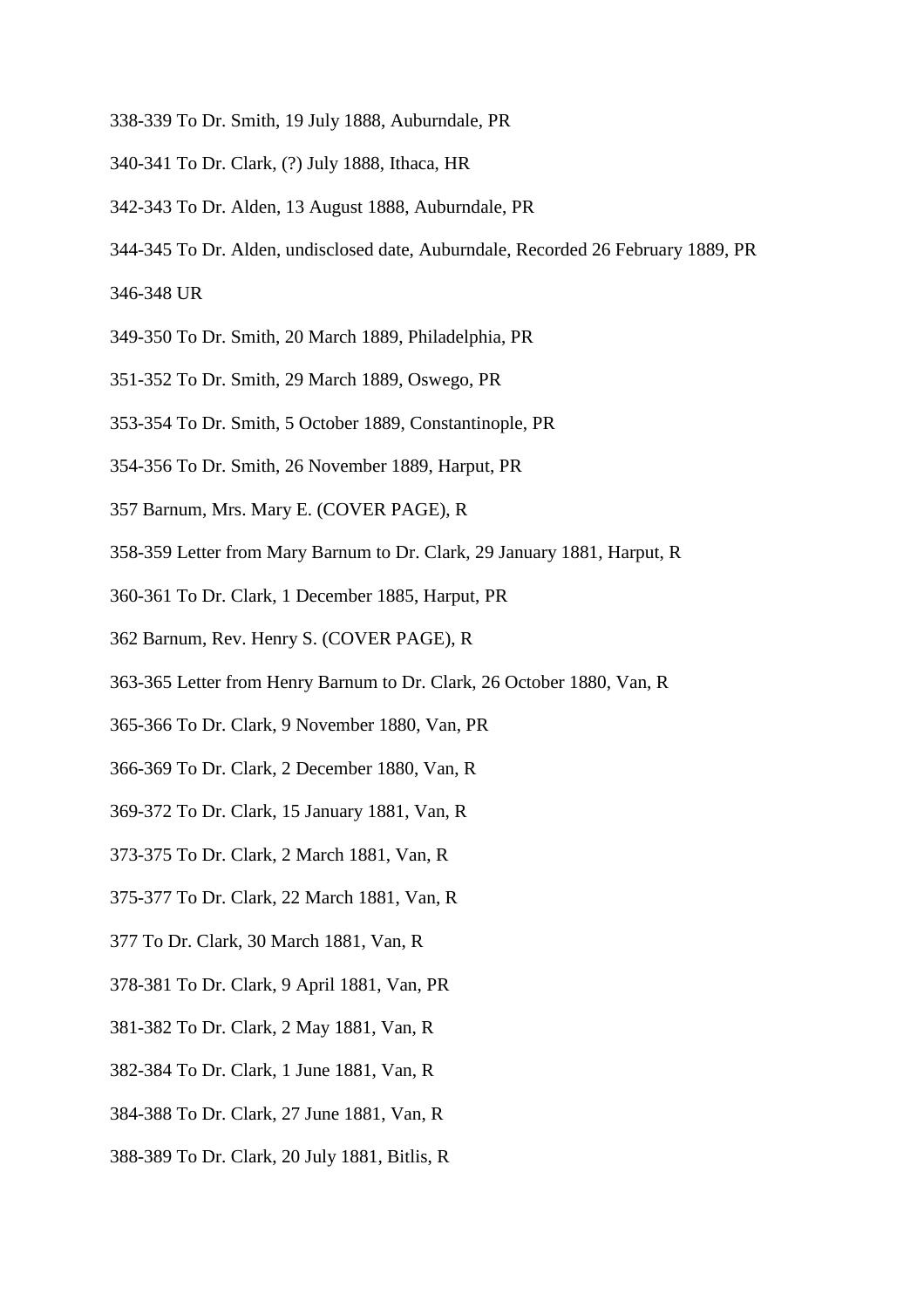- 390-393 To Dr. Clark, 10 October 1881, Van, R
- 393-397 To Dr. Clark, 27 October1881, Van, R
- 397-398 To Dr. Clark, 29 November 1881, Van, R
- 399-400 To Dr. Clark, 6 December 1881, Van, R
- 400 To Dr. Clark, 18 December 1881, Van, R
- 401-402 To Dr. Clark, 26 December 1881, Van, R
- 403-406 To Dr. Clark, 13 January 1882, Van, R
- 406-407 To Dr. Clark, 11 May 1882, Van, R
- 408 Arabic script with an English note, "Telegram from Van asking for a teacher," R

- 410-413 To Dr. Clark, 6 April 1882, Van, R
- 413-414 To Dr. Clark, 14 April 1882, Van, R
- 414-416 To Dr. Clark, 13 July 1882, Van, R
- 416-417 To Dr. Clark, 26 September 1882, Van, R
- 418-421 To Dr. Clark, 26 October 1882, Van, R
- 422-424 To Dr. Clark, 2 December 1882, Van, R
- 425 Letter from N.F. Drafen (?) to Dr. Clark, 11 January 182 Andover, Mass., HR
- 426-427 Letter from J. Clarence to Dr. Clark, 26 January 1883, Boston, R
- 428-430 From Henry Barnum to Dr. Clark, 17 March 1883, Van, PR

431-434 UR

- 435-436 To Dr. Clark, 21 September 1883, Winnifank(?), Conn., PR
- 437-440 To Dr. Clark, 22 November 1883, Gladstone, Dakota, PR
- 441-443 To Dr. Clark, 31 December 1883, Gladstone, Dakota, PR
- 443-445 To Dr. Clark, 12 January 1884, Gladstone, Dakota, PR
- 445-447 To Dr. Clark, 12 March 1884, Montana, HR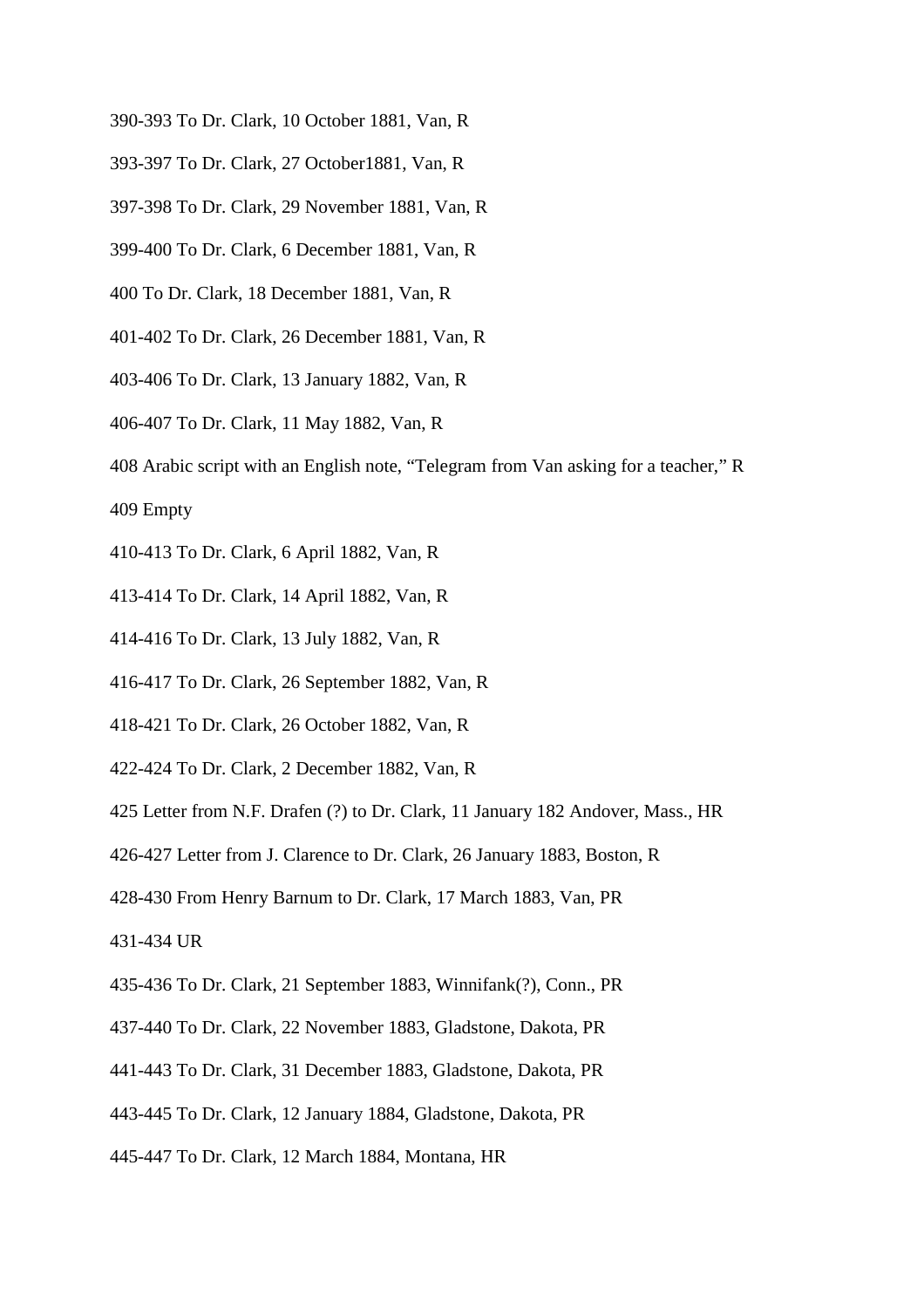- 447-451 To Dr. Clark, 24 March 1884, Gladstone, Dakota, PR
- 452-453 To Dr. Clark, 4 April 1884, Gladstone, Dakota, PR
- 454-455 To Dr. Clark, 26 May 1884, (?), PR
- 456-457 To Dr. Clark, 9 July 1884, Norwalk, Ct., PR
- 458-460 To Dr. Clark, 16 July 1884, Winnifank, Ct., R
- 461-462 To Dr. Clark, 29 July 1884, Kent (?), R
- 463-464 To Dr. Clark, 23 August 1884, Middlesburg, Vi., PR
- 465 To Dr. Clark, 17 September 1884, Winnifank, Conn., R
- 466 Empty
- 467-468 To Dr. Clark, 26 September1884, Redding, Conn., R
- 469 Barton, Rev. James S. (COVER PAGE), R
- 470-471 Letter from James Barton to Dr. Clark, 24 March 1885, Hartford, R
- 472-473 To Dr. Clark, 20 March 1885, Hartford, R
- 474-476 To Dr. Clark, 1 September 1885, Hartford, PR
- 477-481 To Dr. Clark, 17 April 1885, Hartford, PR
- 482-483 To Dr. Clark, 22 April 1885, Hartford, PR
- 484-486 To Dr. Clark, 27 April 1885, Hartford, R
- 487-489 To Dr. Clark, 7 May 1885, Hartford, R
- 490-491 To Dr. Clark, 18 May 1885, Hartford, R
- 492-493 To Dr. Clark, 27 May 1885, Hartford, R
- 494-495 To Dr. Clark, 10 June 1885, New York, R
- 496-497 To Dr. Clark, 22 June 1885, Filchburg (?), Mass., PR
- 498-499 To Dr. Clark, 25 June 1885, New Haven, Ct., HR
- 500-501 To Dr. Clark, 13 July 1885, Charlotte, HR
- 502 To Dr. Clark, 18 July 1885, Johnson, Vt., PR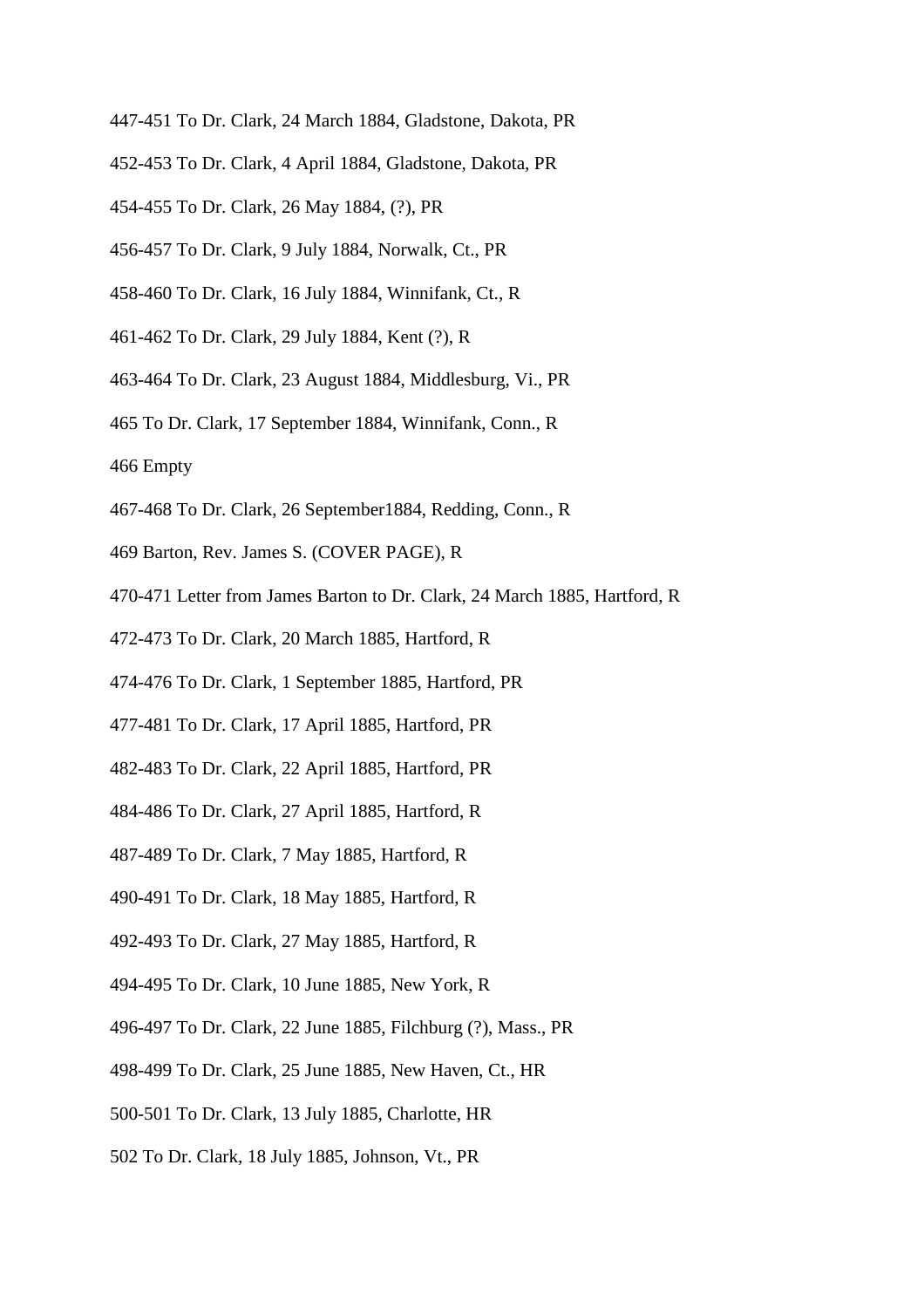503-504 UR

- 505 Empty
- 506-507 To Dr. Clark, 22 July 1885, Johnson, Vt., PR

508 To Dr. Clark, 31 July 1885, Johnson, Vt., R

509-510 UR

- 511 To Dr. Clark, 7 September 1885, Hartford, HR
- 512 To Dr. Clark, 10 September 1885, Hartford, HR

- 514-515 Telegram from Barton to undisclosed person, 19 September 1885, R
- 516 To Dr. Clark, 5 October 1885, Paris, France, R
- 517 To Dr. Clark, 26 October 1885, Constantinople, HR
- 518-519 To Dr. Clark, 5 January 1886, Harput, R
- 520-522 To Dr. Clark, 19 February 1886, Harput, R
- 523-524 To Dr. Clark, 27 April 1886, Harput, R
- 525-529 To Dr. Clark, 31 August 1886, Harput, R
- 530 "Estimates for Euphrates College for 1887," 31 August 1886, R
- 531-532 To Dr. Clark, 1 September 1886, Harput, R
- 533-534 To Dr. Clark, 27 October 1886, Harput, R
- 535-538 To Dr. Clark, 21 February 1887, Harput, R
- 539 Empty
- 540 "To the Churches of Eastern Turkey Mission, 13 December 1886, Mardin, R
- 541 Empty
- 542-544 To Dr. Clark, 28 February 1887, Harput, R
- 544-546 To Dr. Clark, 23 March 1887, Harput, PR
- 547-549 "A New ??? For Old Books," 23 March 1887, Harput, PR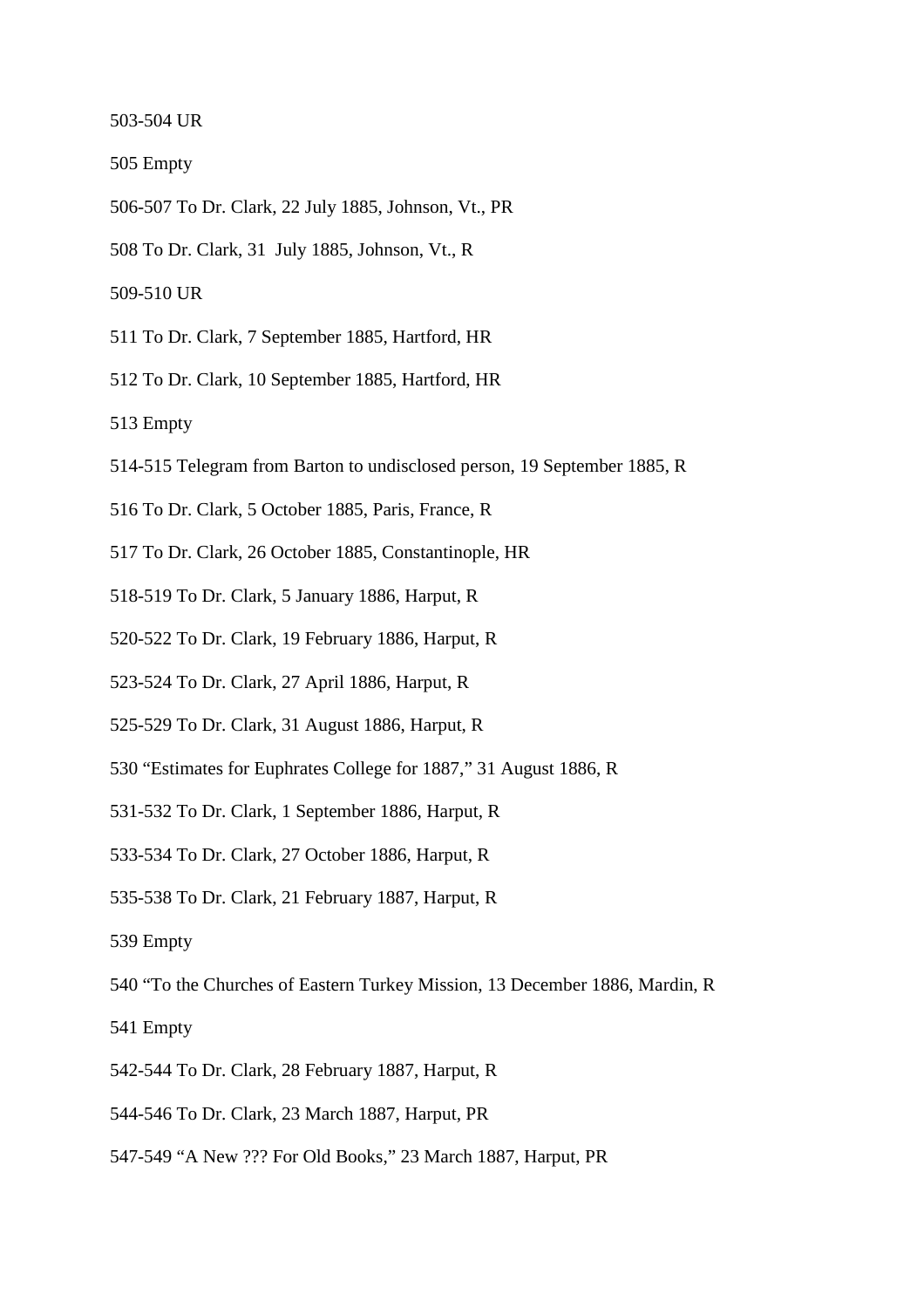- 550-551 To Dr. Clark, 13 April 1887, Harput, R
- 552-553 To Dr. Clark, 22 April 1887, Harput, R
- 553 To Dr. Clark, 4 May 1887, Harput, R
- 554-555 To Dr. Clark, 24 May 1887, Harput, R
- 556-558 To Dr. Clark, 27 June 1887, Harput, R
- 559-560 To Dr. Clark, 7 July 1887, Harput, R
- 561-563 To Dr. Clark, 9 August 1887, Harput, R
- 563-565 To Dr. Clark, 1 October 1887, Harput, R
- 566-567 Letter from James Barton to Rev. Judson Smith, 5 December 1887, R
- 568-569 To J. Smith, 17 December 1887, Harput, R
- 569-573 To J. Smith, 7 January 1888, Harput, R
- 573-574 To J. Smith, 6 April 1888, Harput, PR
- 574 To J. Smith, 10 April 1888, Harput, PR
- 575-576 To J. Smith, 1 May 1888, Harput, R
- 576 To J. Smith, 11 May 1888, Harput, R
- 577-578 To J. Smith, 29 June 1888, Harput, R
- 579-580 Letter from G.C. Raynolds to James Barton, 9 July 1888, Bitlis, HR
- 581-582 To J. Smith, 30 July 1888, Harput, PR
- 582 Letter from James Barton to Mr. Laugdan S. Ward, 16 July 1888, R
- 583-585 To J. Smith, 4 September 1888, Harput, PR
- 585-587 To J. Smith, 1 December 1888, Harput, PR
- 587-588 To J. Smith, 31 December 1888, Harput, HR
- 588-589 To J. Smith, 24 January 1889, Harput, PR
- 590-591 To J. Smith, 18 February 1889, Harput, PR
- 591-594 To J. Smith, 18 February 1889, Harput, PR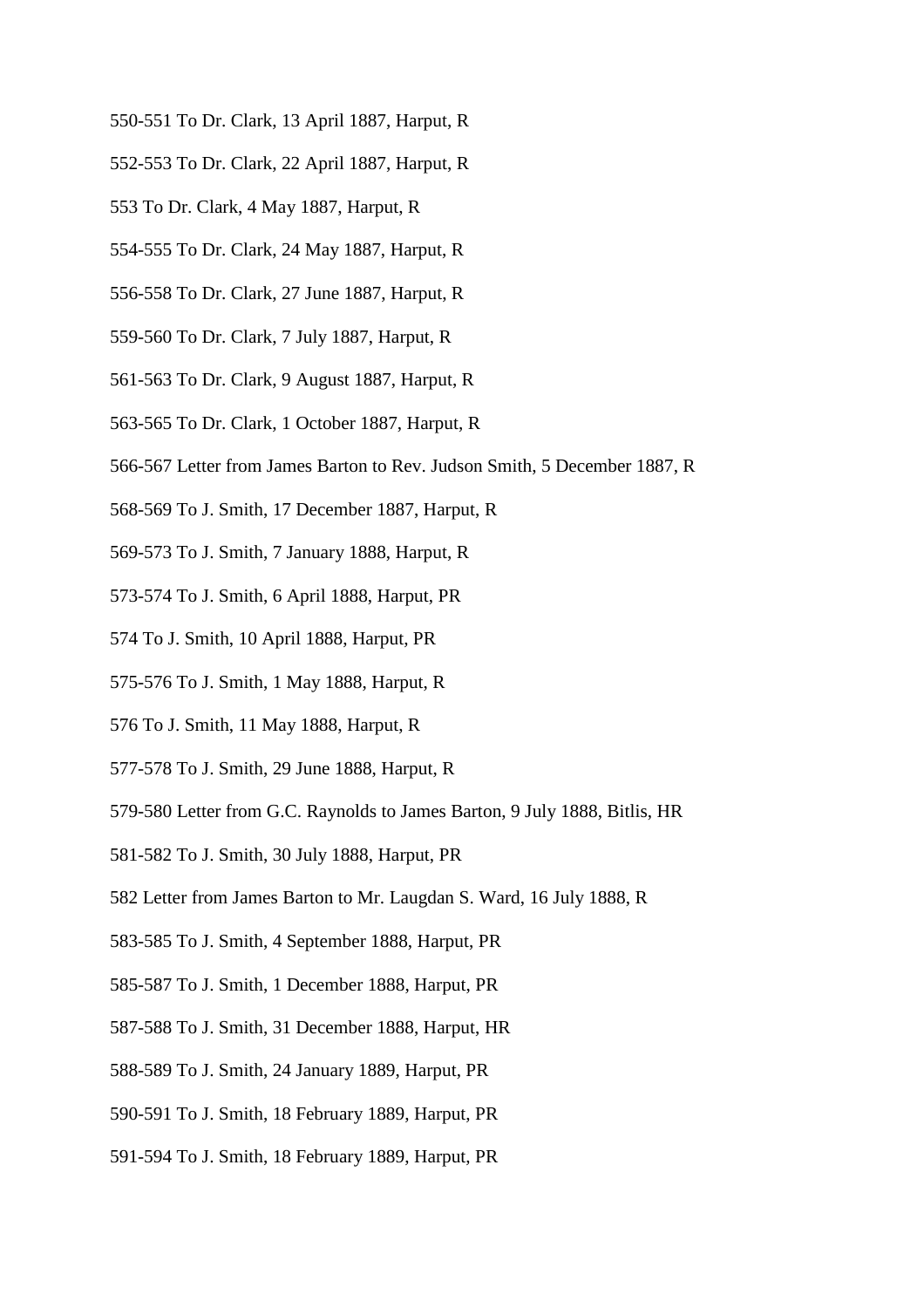- 595-597 To J. Smith, 26 March 1889, Harput, PR
- 598-599 To J. Smith, 4 April 1889, Harput, PR
- 600-604 To J. Smith, 21 May 1889, Harput, PR
- 605-606 To J. Smith, 16 July 1889, Harput, PR
- 607-608 To J. Smith, 25 September 1889, Harput, R
- 609 Brooks, Miss Mary E. (COVER PAGE), R
- 610-613 Letter from Mary Brooks to Dr. Clark, 10 December 1881, Erzurum, PR
- 614-618 To Friends, 20 April 1882, Erzurum, R
- 618-622 To Dr. Clark, 28 August 1882, Erzurum, PR
- 622-626 To Dr. Clark, 21 November 1882, Erzurum, R
- 626-629 To Dr. Clark, 27 October 1883, Bardazag, HR
- 630 Browne, Rev. J.K. (COVER PAGE), R
- 631-633 Letter from J.K. Browne to Dr. Clark, 16 April 1889, Harput, PR
- 633-638 To Dr. Clark, 7 September 1889, Harput, PR
- 639-645 To Dr. Clark, 7 November 1880, Harput, PR
- 646-648 To Dr. Clark, 30 January 1881, Harput, PR
- 648-656 To Dr. Clark, 30 January 1881, Harput, PR
- 656-661 To Dr. Clark, 10 February 1881, Harput, PR
- 662-668 To Dr. Clark, 20 March 1881, Harput, R
- 669-672 To (?), 23 April 1881, Harput, PR
- 673-677 To Dr. Clark, 26 April 1881, Harput, PR
- 677-681 Notes, 2 & 11 May 1881, Harput, PR
- 682-684 "Some Thoughts on Cooperation," 7 May 1881, PR
- 685-693 To Dr. Clark, 20 May 1881, Harput, PR
- 694-695 To Dr. Clark, 26 May 1881, Harput, PR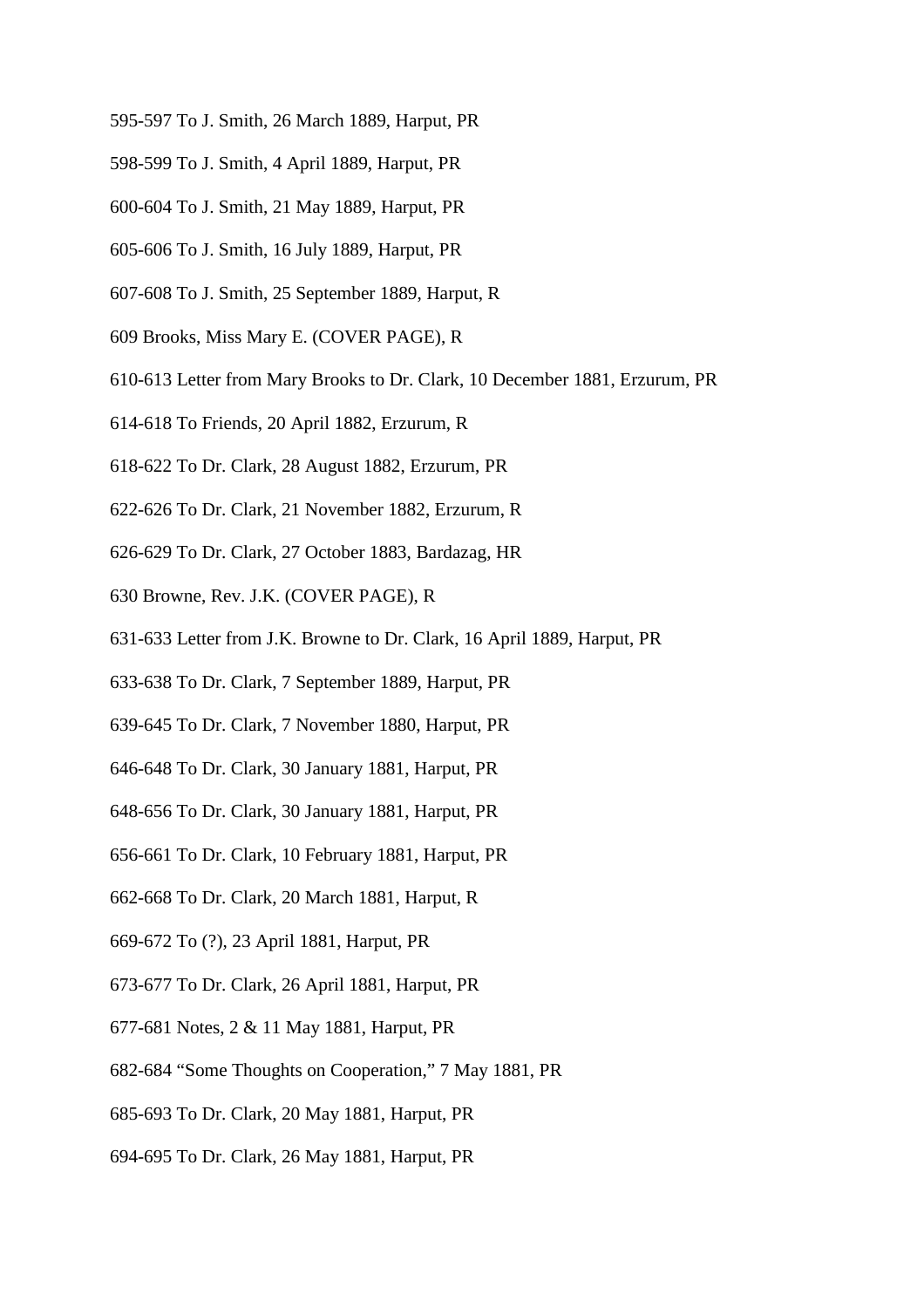- 696-698 To Dr. Clark, 1 June 1881, Harput, PR
- 699-701 To Dr. Clark, 4 June 1881, Harput, PR
- 701-705 To Dr. Clark, 10 June 1881, Harput, PR
- 705-714 To Dr. Clark, 10 September 1881, Harput, PR
- 715-717 To Dr. Clark, 6 May 1882, Harput, PR
- 718-719 To Dr. Clark, 1 July 1882, Harput, PR
- 720-722 To Dr. Clark, 4 June 1882, Harput, PR
- 723-728 To Dr. Clark, 24 July 1882, Harput, PR
- 729-733 To Dr. Clark, 12 December 1883, Harput, PR
- 733-736 To Dr. Clark, 25 December 1883, Harput, PR
- 736 To Dr. Clark, 30 January 1884, Harput, PR
- 737 To Dr. Clark, 20 March 1884, Harput, PR
- 738-740 To Dr. Clark, 26 May 1884, Mardin, R
- 740-742 To Dr. Clark, 10 June 1884, Harput, PR
- 742-744 To Dr. Clark, 10 June 1884, Harput, PR
- 744-747 To Dr. Clark, 22 July 1884, Harput, PR
- 747-751 To Dr. Clark, 30 August 1884, Harput, PR
- 751-752 To Dr. Clark, 21 October 1884, Harput, PR
- 752-758 To Dr. Clark, 26 November 1884, Harput, PR
- 759-760 Letter from Sarki Sorosian to undisclosed, Pashaghurk (?), 13 January 1885, HR
- 760-763 To Dr. Clark, 20 January 1885, Harput, HR
- 763 To Dr. Clark, 11 October 1885, Harput, PR
- 764-766 To Dr. Clark, ? May 1885, Harput, HR
- 766-767 To Dr. Clark, 26 May 1885, Harput, PR
- 767-769 To the Prudential Committee of the ABCFM, 17 June 1885, Erzurum, PR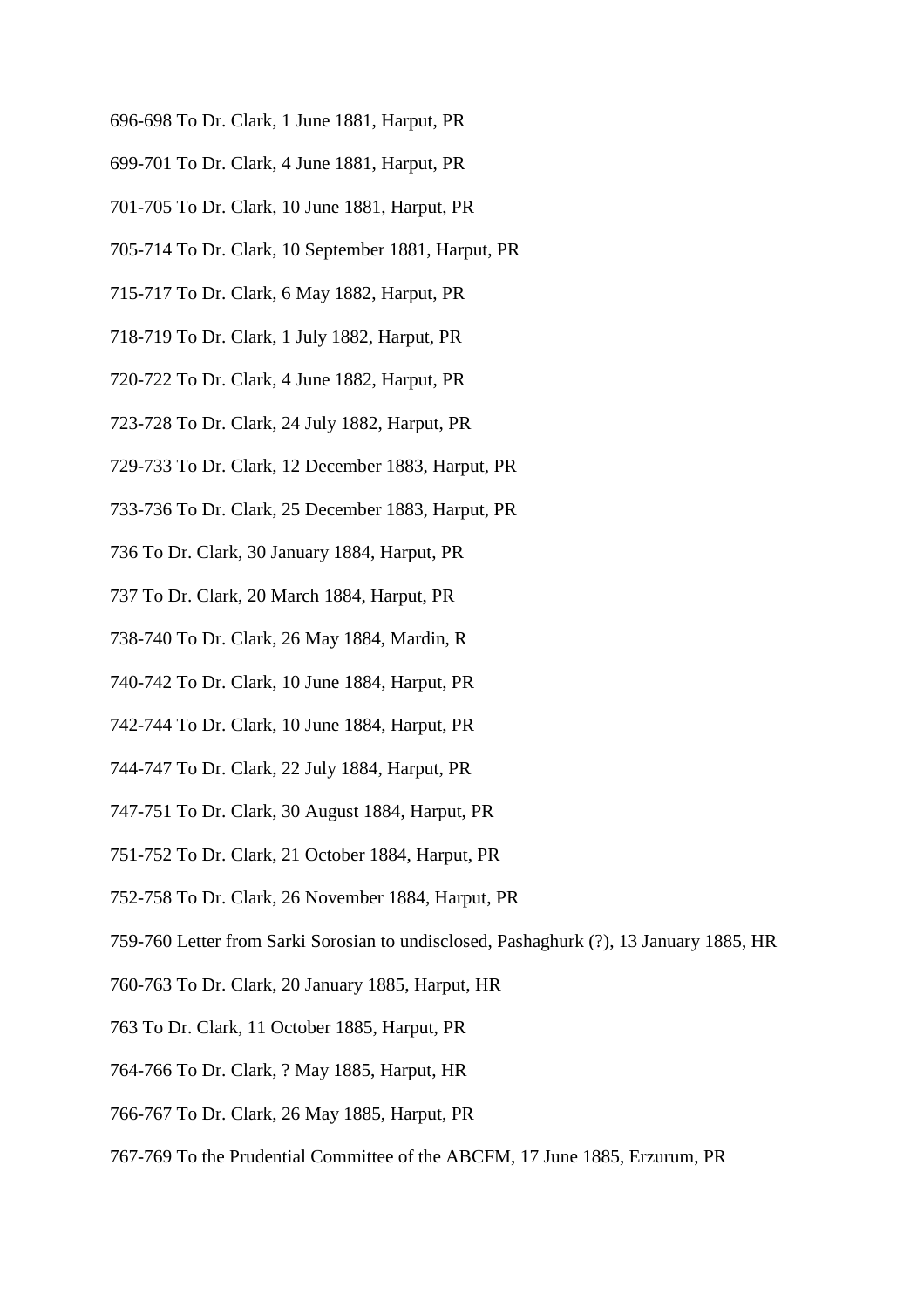- 770-771 To Dr. Clark, (?), (?), HR
- 772 To Dr. Alden, 26 April 188?, New York, PR

773 Empty

- 774-775 To Dr. Alden, (?) Recorded 20 November 1886, (?), HR
- 776-777 To Dr. Alden, 10 December 1886, Cambridge Port, PR
- 778-779, To Dr. Clark, 2 March 1887, Cambridge Port, PR

780 Empty

- 781-782 To Dr. Alden, 31 March 1887, Worcester, PR
- 782-784 To Brother, 20 September 1887, Harput, PR
- 785-793 To J. Smith, 21 January 1888, Harput, HR
- 794-795 To Ward, 15 December 1887, Harput, HR
- 796-797 To J. Smith, (?) January 1888, Harput, HR
- 797-799 To J. Smith, (?) August 1888, Harput, HR
- 799-800 To J. Smith, (?), Harput, HR
- 800-802 To J. Smith, 6 February 1888, Harput, HR
- 803-804 To J. Smith, 4 June 1888, Harput, R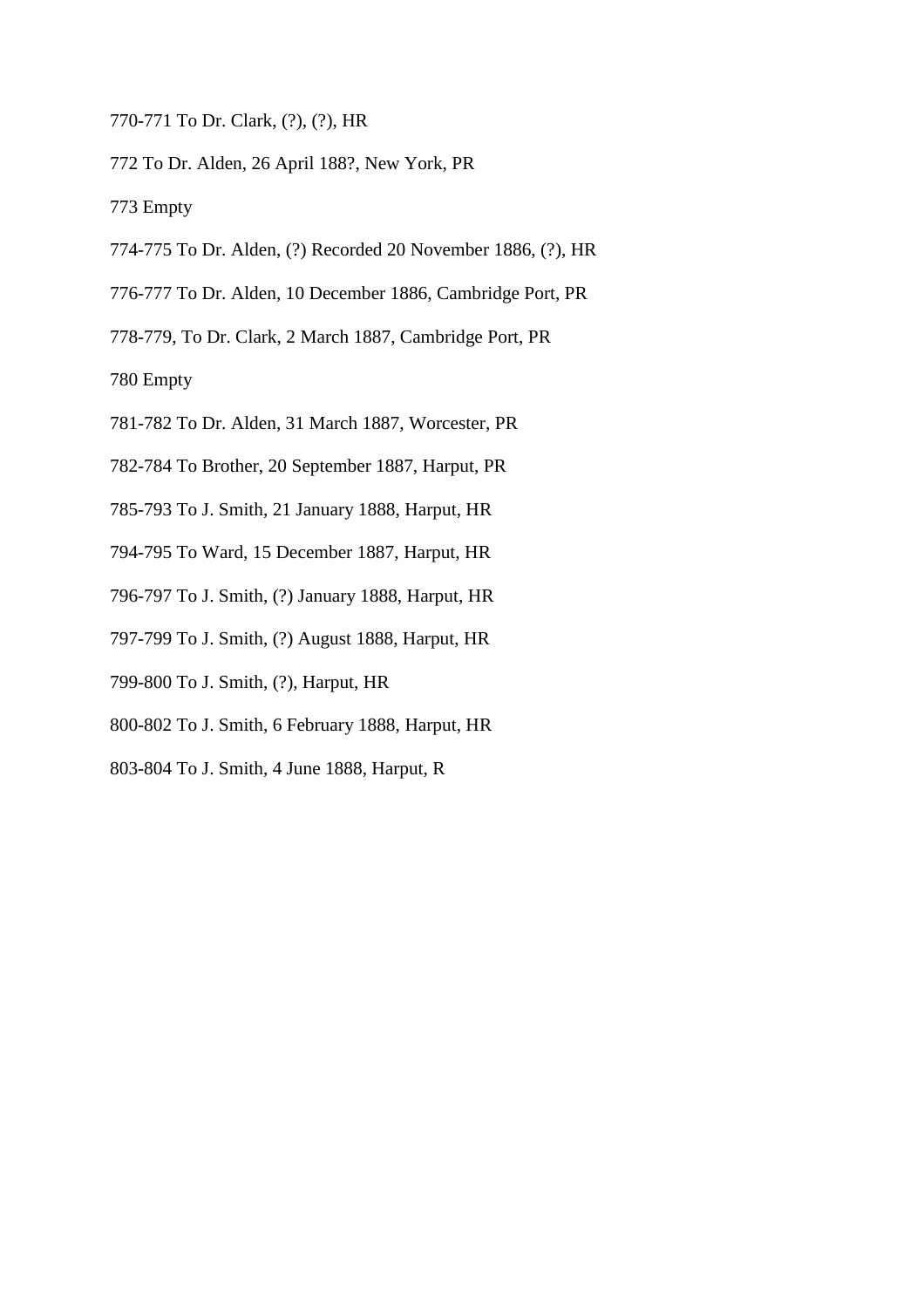## REEL 688

Submitted by: Barın Kayaoğlu Submitted to: Department of History Project term: May 2004 -----------------------------------------------------------------------------------------------------------------

Bibliographical and physical information

Document Type: Microfilm

Reference Number: BV2410. A4 1984 Reel 688 Degree of Readability:

R: Readable PR: Partially Readable HR: Hardly Readable UR: Unreadable

ABC 16: THE NEAR EAST 1817-1919 UNIT 5 REEL 688 16.9.7: EASTERN TURKEY MISSION VOL.7, PART 2

### VOL. 7 EASTERN TURKEY MISSION 1880-1889

Letters B - CH

[Part 2:  $BU - CH$ ]

Occasional loss of print throughout due to tight binding and poor condition of originals.

Best copies available.

-----------------------------------------------------------------------------------------------------------------

1 Bush, Miss Carrie E. (COVER PAGE), R

2-3 Letter from Carrie Bush to Clark, 25 October 1880, Flint, HR

4-5 To Clark, 27 November 1880, Flint, R

6-7 To Clark, 1 December 1880, Flint, HR

7-9 To Clark, 29 December 1880, Kalamazoo (?), HR

10-11 To Clark, 12 February 1881, Flint, R

12-15 To Clark, 6 March 1881, Watertown, HR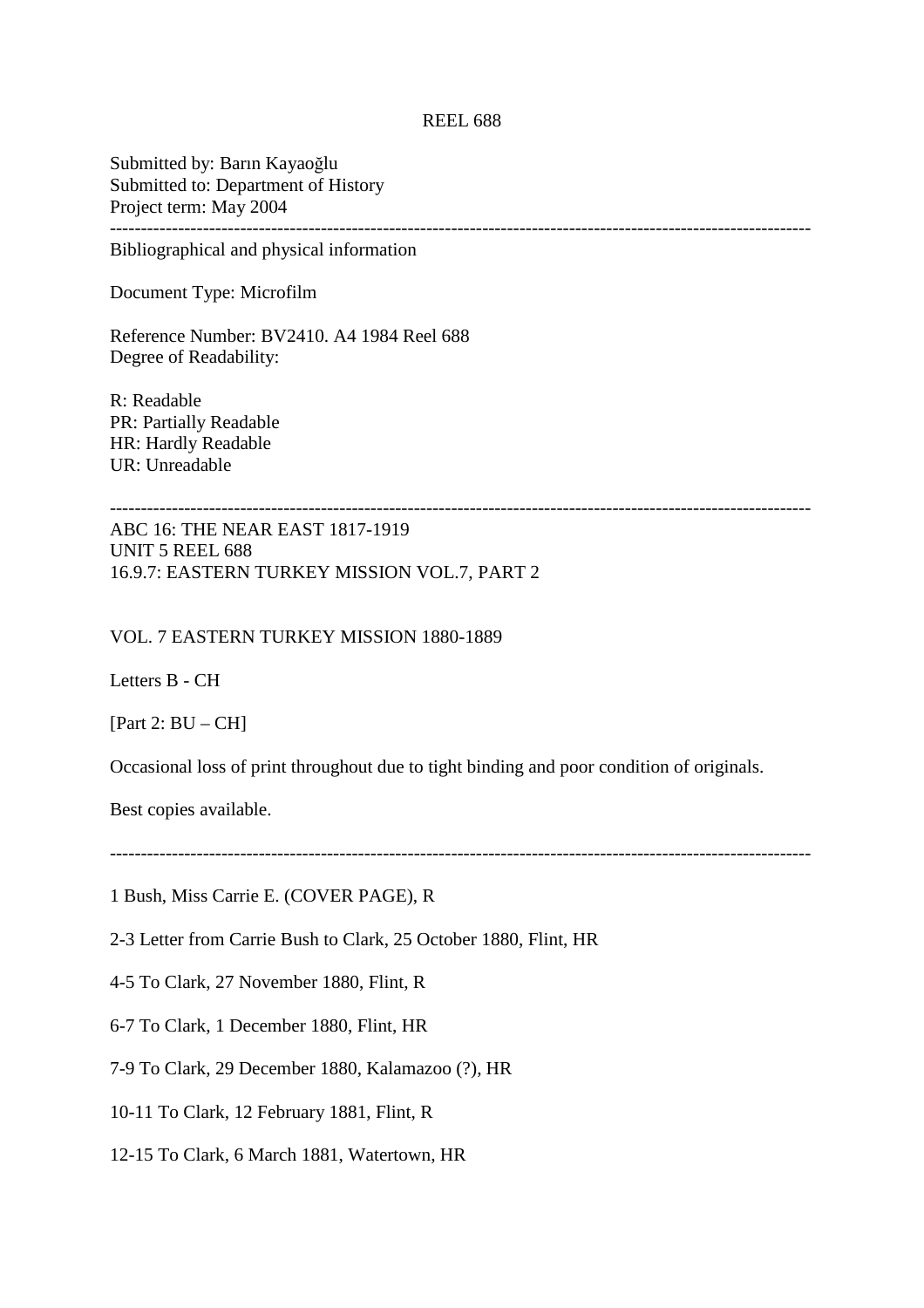- 16 To Ward, 9 March 1881, Watertown, R
- 17 To Clark, 30 March 1881, (?), PR
- 18-21 To (?), April 1881, (?), UR
- 22-25 To Clark, 1 April 1881, Watertown, PR
- 26-28 To Clark, 6 April 1881, Orange, HR
- 28-29 To Clark, 1 May 1881, New Haven, R
- 30-31 To Clark, 7 September 1881, New York, R
- 32-35 To Clark, 5 December 1881, Harput, R
- 36-39 "Extracts from a letter written by Miss Carrie Bush," 1 May 1882, Çankuş, R
- 40-47 To Clark, 1 May 1882, Çankuş, PR
- 48 To Clark, 21 August 1882, Harput, R
- 49-51 To Mr. Browne, 10 August 1882, Malatya, R
- 52-55 To Maimee, 24 August 1882, Harput, R
- 56-57 To Clark, 8 September 1882, Harput, R
- 58-59 To Clark, 24 November 1882, Harput, R
- 60-65 To Clark, 9 March 1883, Harput, R
- 66-68 Forward of a letter by Miss Bush, 8 August 1884, Harput, HR
- 69 Empty
- 70-72 To Clark, 4 November 1884, Harput, R
- 72-73 To Clark, 27 February 1885, Harput, R
- 74 To Clark, 21 August 1885, Harput, R
- 74-76 To Clark, 17 March 1886, Harput, R
- 76-78 To Clark, 29 June 1886, Harput, HR
- 78-80 To Clark, 5 November 1886, Harput, R
- 80-82 To J. Smith, 24 January 1888, Harput, R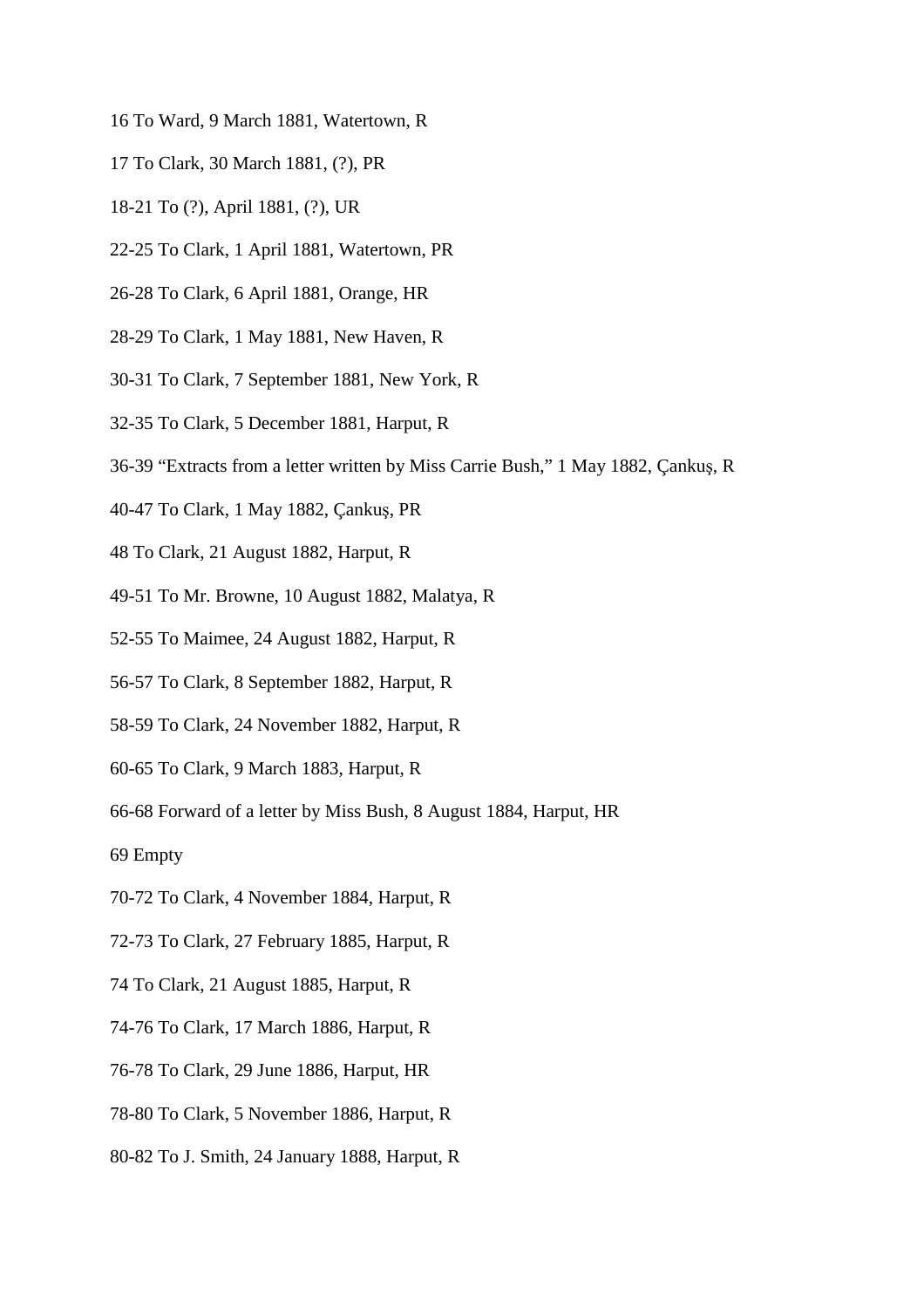- 82-83 To J. Smith, 7 August 1888, Harput, R
- 84-85 To J. Smith, 6 August 1888, Harput, R
- 86-90 To J. Smith, 14 February 1889, Harput, R
- 91-94 To Rev. Alden, 11 November 1889, Harput, R
- 95 Chamber Rev. Robert (COVER PAGE), R
- 96-101 Letter from Robert Chamber to Clark, 6 November 1880, Erzurum, R
- 102-105 UR
- 105-107 To Clark, 12 July 1881, Erzurum, R
- 107-108 To Clark, 12 July 1881, Erzurum, R
- 108-109 To Clark, 6 March 1881, Erzurum, R
- 109-113 To Clark, 29 April 1881, Erzurum, R
- 114-115 "Station Action" by Chamber, 30 May 1881, Erzurum, R
- 116-117 To Clark, 2 June 1881, Erzurum, R
- 118-120 To Clark, 29 July 1881, Erzurum, R
- 120-121 To Dr. Thom, 26 July 1881, Erzurum, R
- 122-123 To Dr. Thom, 30 July 1881, Erzurum, R
- 124-126 To Clark, 29 October 1881, Erzurum, R
- 127-129 To Clark, 1 November 1881, Erzurum, R
- 130-132 To Barnum, 4 November 1881, Erzurum, R
- 133-136 "Copy from Mr. R. Chambers' letter to Mr. Morrison, Agent of (?) under date of Nov.25 1881," R
- 137-141 To Clark, December 1881, Erzurum, R
- 141-148 "To the Secretary of the (?) Missions and Social (?)," 14 July 1882, Erzurum, PR
- 149 To Clark, 22 July 1882, Erzurum, R
- 150-153 To Clark, 23 September 1882, Erzurum, R
- 154-162 To Dr. Strong, 25 November 1882, Erzurum, R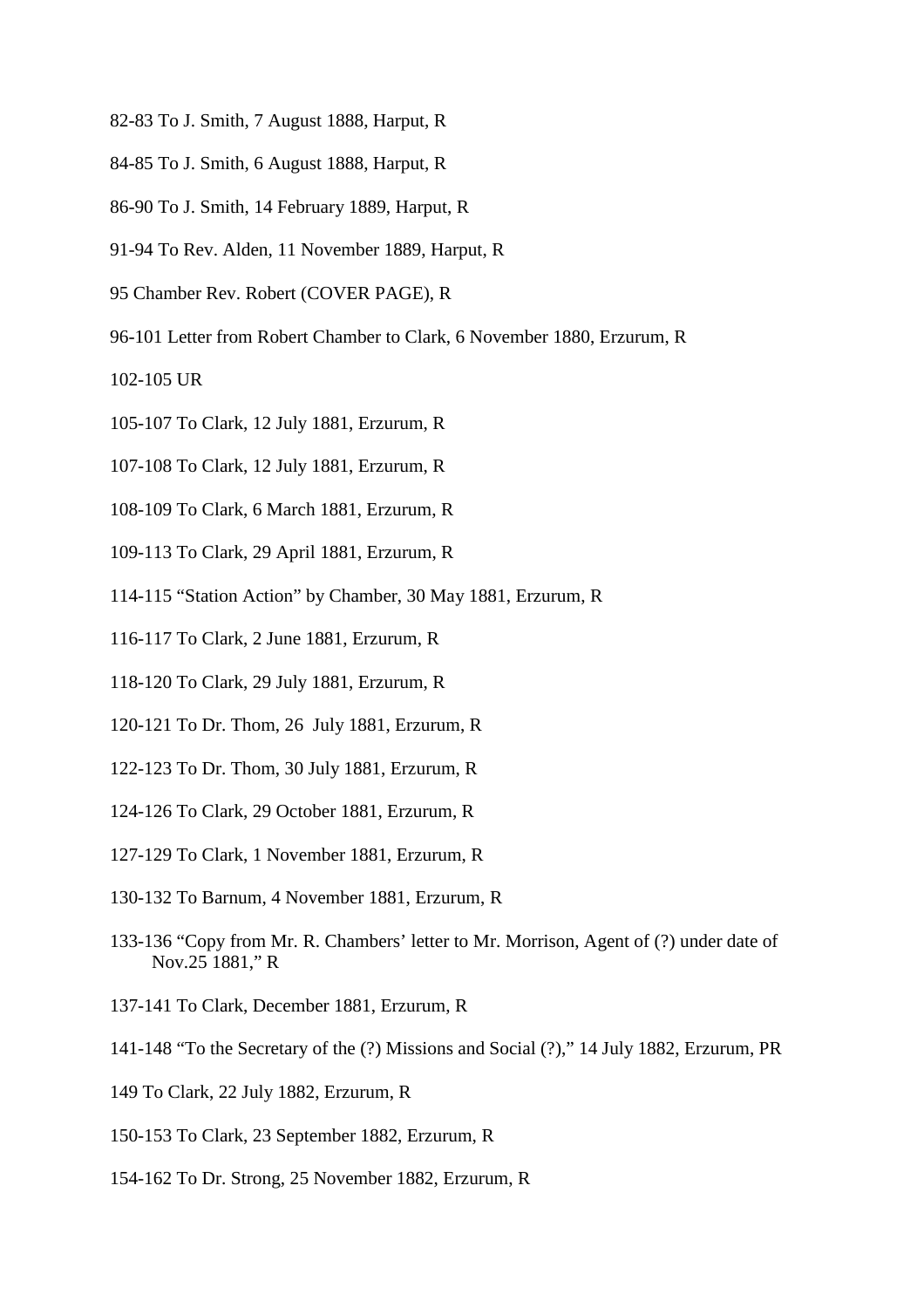- 163-164 To Clark, 16 February 1883, Erzurum, R
- 165-167 To Clark, 26 May 1883, Constantinople, R
- 168-172 To Dr. Alden, 3 August 1883, Erzurum, R
- 173-175 To undisclosed, undisclosed date (Recorded September 1883 in Boston), R
- 176-183 To Clark, 12 February 1884, Erzurum, R
- 183-186 To Clark, 19 March 1884, Erzurum, R
- 186-193 UR Title, Certain notes and a report, R
- 193-195 To Clark, 23 May 1884, Erzurum, R
- 195-196 To Clark, 29 August 1884, Erzurum, R
- 196-197 To Clark, 29 August 1884, Erzurum, R
- 198-199 To Ward, 6 August 1884, Erzurum, R
- 200-205 To undisclosed, 18 September 1884, Erzurum, OR
- 206-207 To Clark, 25 September 1884, Erzurum, R
- 207-208 To Clark, 27 March 1885, Erzurum, R
- 208-209 To Clark, 29 March 1885, Erzurum, R
- 209 To Clark, 8 May 1885, Erzurum, R
- 210-216 To Clark, 6 June 1885, Erzurum, R
- 216-217 To Clark, 8 July 1885, Erzurum, R
- 217-221 To Clark, 8 July 1885, Erzurum, R
- 221-223 To Clark, 9 August 1885, Erzurum, R
- 224-226 To Clark, 9 October 1885, Erzurum, R
- 226-228 To Clark, 23 November 1885, Erzincan, R
- 228-230 To Clark, 29 December 1885, Erzincan, R
- 230-233 To Clark, 28 January 1886, Erzurum, R
- 234-237 To Clark, 4 March 1886, Erzurum, R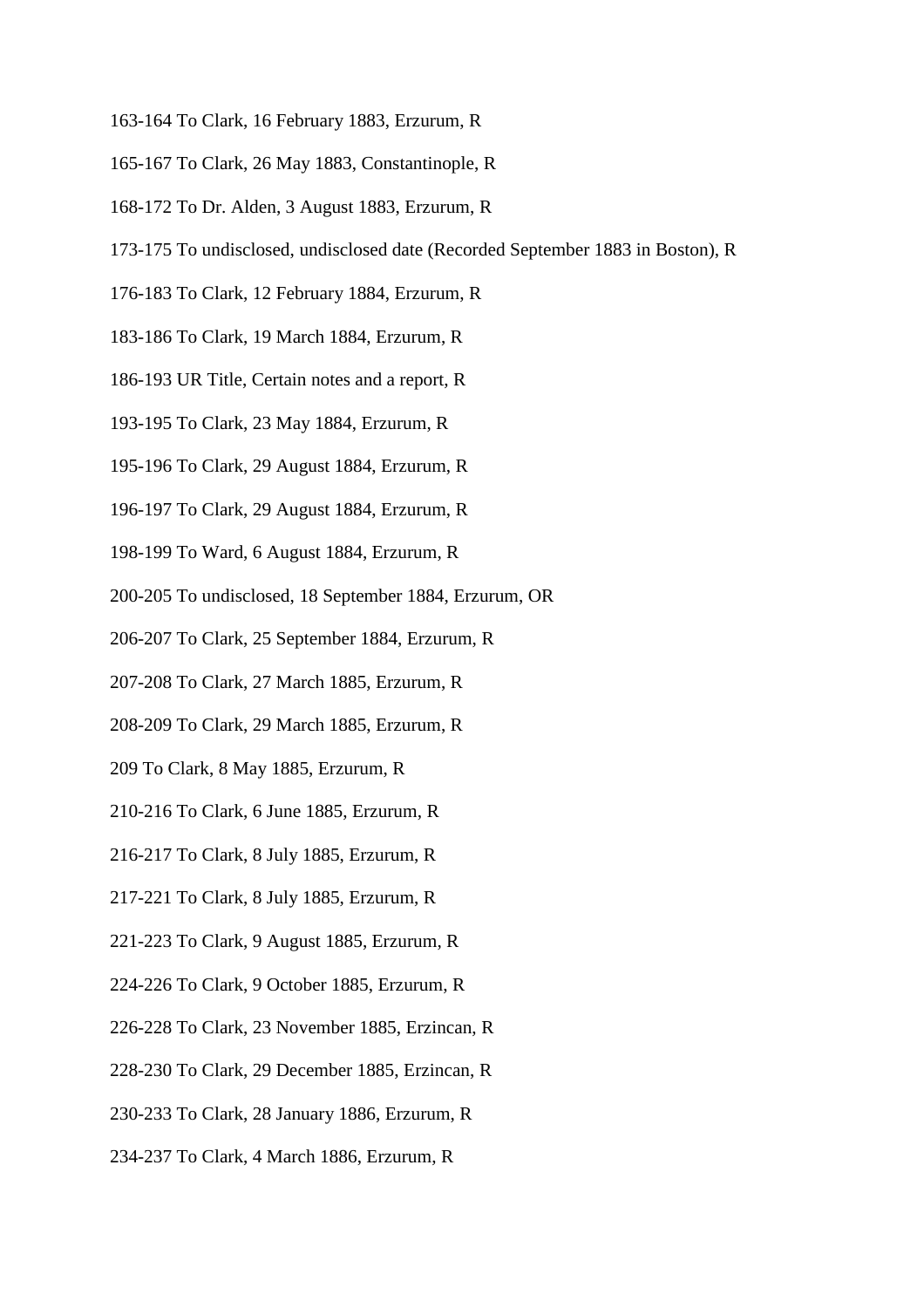- 237-239 To Clark, 5 May 1886, Erzurum, R
- 239-240 To Clark, 18 June 1886, Erzurum, R
- 241-242 To Clark, 11 August 1886, Erzurum, R
- 243-244 To Clark, 13 November 1886, Erzurum, R
- 245-246 To Dr. Alden, 8 January 1887, Erzurum, R
- 246-251 To Clark, 1 March 1887, Erzurum, R
- 252-254 To Clark, 29 April 1887, Erzurum, R
- 254-256 To Clark, 6 June 1887, Erzurum, PR
- 256-261 "Erzroom Station Report for 1886" by R.Chambers, attached to a letter to Clark, 14 May 1887, Erzurum, R
- 261-262 To Clark, 26 July 1887, Trabzon, R
- 263-264 To Clark, 13 September 1887, Trabzon, R
- 265-269 To Clark, 22 December 1887, Erzincan, R
- 269-271 To Dr. Smith, 9 February 1888, Erzincan, R
- 271-272 To Dr. Smith, 5 July 1888, S.S. Celtic nearing N.Y., R
- 273-274 To Dr. Smith, 14 July 1888, New York, R
- 275-276 To Dr. Smith, 23 July 1888, New York, R
- 277-279 To Dr. Smith, 1 August 1888, New York, R
- 279-280 To Dr. Smith, (?) August 1888, New York, R
- 281-282 To Dr. Smith, 10 August 1888, New York, R
- 283-285 To Dr. Smith, 19 September 1888, New York, R
- 286-287 To Dr. Smith, 28 September 1888, Sherburn, R
- 288-289 To Dr. Smith, 16 October 1888, Woodstock, R
- 289-292 To Dr. Smith, 28 November 1888, Detroit, R
- 293-294 To Dr. Smith, 17 January 1889, Inginoll (?), Ontario, R
- 295-297 To Dr. Smith, 30 January 1889, Toronto, Ontario, R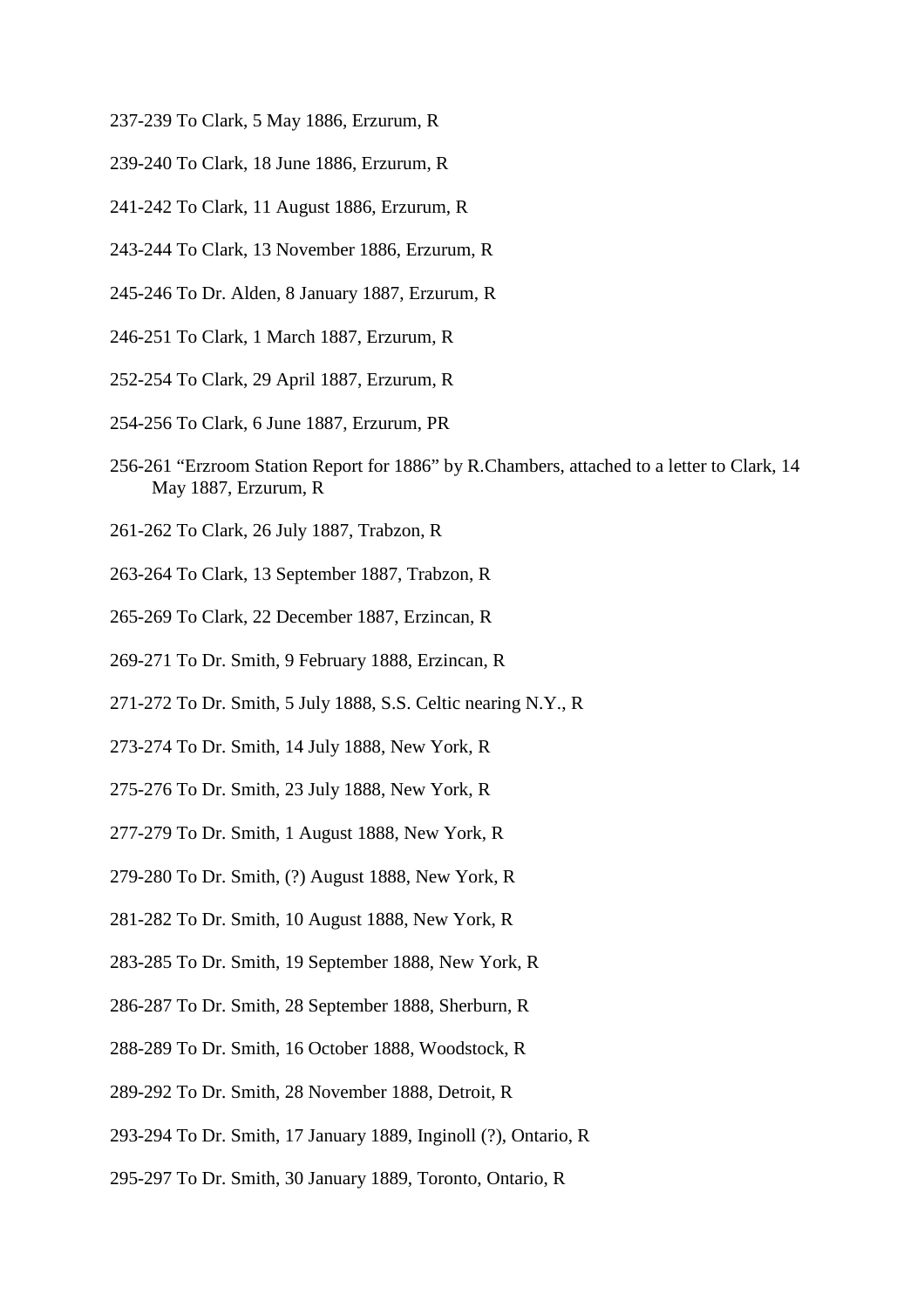- 297-298 To Dr. Smith, 23 March 1889, Farewell, Mich., R
- 299-300 To Dr. Smith, 11 April 1889, Inginoll (?), Ontario, R
- 301-302 To Dr. Smith, 18 May 1889, Buda, R
- 303-305 To Dr. Smith, 16 May 1889, Cresco, In., R
- 306-307 To Dr. Smith, 19 July 1889, New York, R
- 308-309 To Dr. Smith, 21 September 1889, Carbondale, Pa., PR
- 310 To Dr. Smith, 15 November 1889, New York, PR
- 311-312 To Dr. Smith, 30 December 1889, New York, PR
- 313 Chambers Rev. W.N. (COVER PAGE), R
- 314-315 Letter from W.N. Chambers to Clark, 4 September 1880, Erzurum, R
- 315-316 To Clark, 18 September 1880, Erzurum, R
- 316-321 To Clark, 18 September 1880, Erzurum, PR
- 321-324 To Clark, 4 January 1881, Erzurum, R
- 325-327 To Clark, 5 February 1881, Erzurum, R
- 327-330 To Clark, 30 January 1881, Trabzon, R
- 330-331 To Clark, 7 July 1881, Trabzon, R
- 332-334 To Browne, 26 August 1881, Erzurum, R
- 335-338 To Clark, 3 September 1881, Erzurum, R
- 338-340 To Clark, 5 November 1881, Erzurum, R
- 340-341 To Clark, 6 January 1882, Erzurum, R
- 341-346 To Clark, 18 March 1882, Erzurum, R
- 346-349 To Clark, 27 May 1882, Erzurum, R
- 350-353 To Clark, 11 June 1882, Erzurum, R
- 354-356 To Clark, 22 July 1882, Erzurum, R
- 356 To Clark, 25 August 1882, Erzurum, R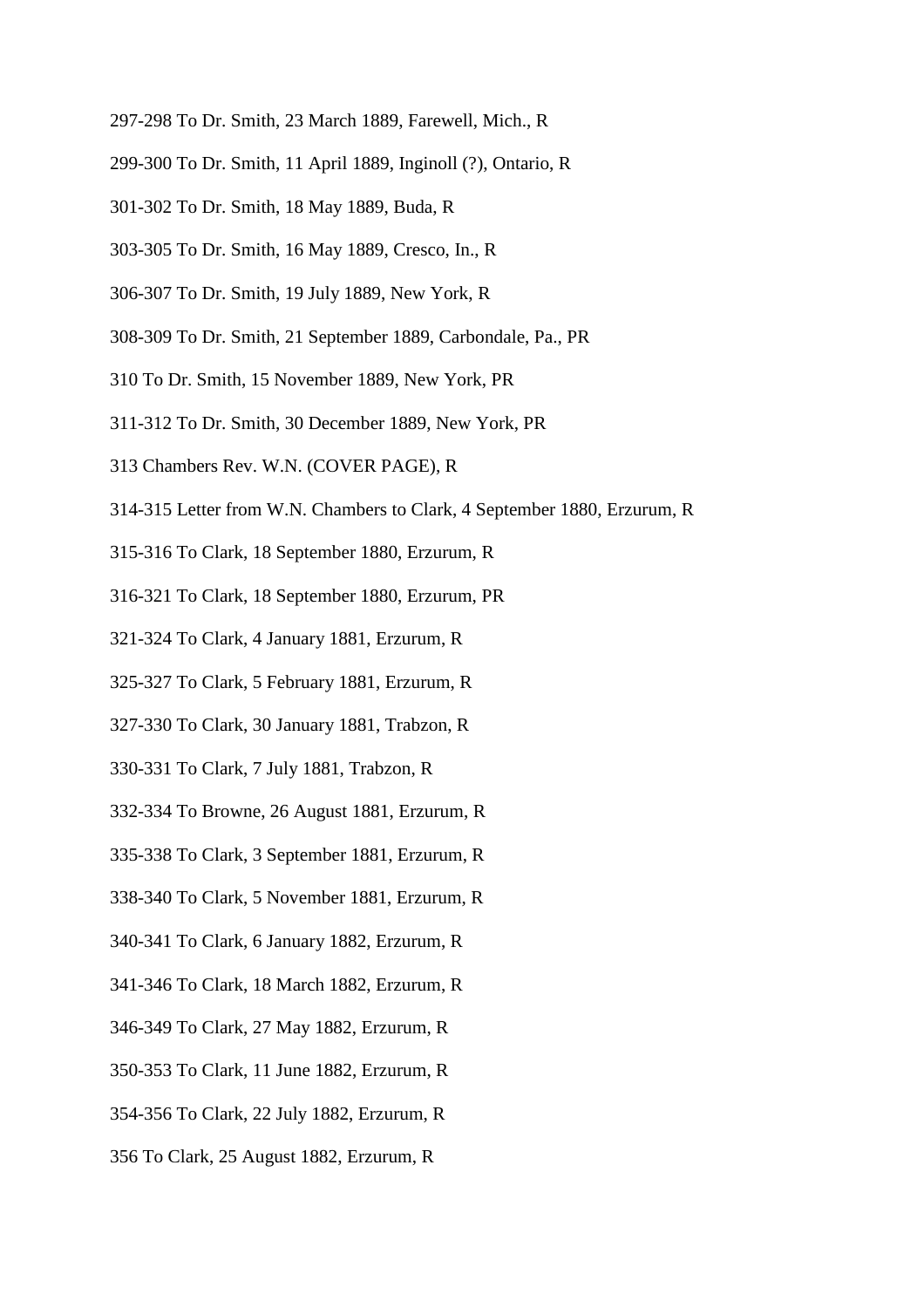#### 357-364 UR Title, HR

- 365 Rev. N.G. Clark (COVER PAGE), R
- 366-373 Letter from W.N. Chamber to Clark, 11 November 1882, Erzurum, R
- 373-377 From W.N. Chamber to Alden, 26 January 1883, Erzurum, R
- 377-380 To Alden, 24 August 1883, Erzurum, R
- 381-385 To Clark, 15 October 1883, Erzurum, R
- 385-387 To Clark, 7 December 1883, Erzurum, R
- 387-395 To Clark, 14 December 1883, Erzurum, R
- 395-396 To Clark, 22 February 1884, Erzurum, R
- 397-398 To Clark, 27 March 1884, Erzurum, R
- 398-399 To Clark, 18 April 1884, Erzurum, PR
- 399 To Clark, 6 May 1884, Constantinople, PR
- 400-402 To Clark, 12 July 1884, Scutari, R
- 402-405 To Clark, 3 October 1884, Erzurum, R
- 405-406 To Dr. Alden, 19 December 1884, Erzurum, R
- 406-407 To Dr. Alden, 16 January 1885, Erzurum, R
- 407-413 To Dr. Alden, 16 May 1885, Erzurum, PR
- 413-414 To Dr. Alden, 29 May 1885, Erzurum, PR
- 415-416 "To the Prudential Committee of the ABCFM," 12 June 12 1885, Erzurum, R
- 416-417 To Clark, 13 June 1885, Erzurum, PR
- 417-418 To Clark, 21 June 1885, Erzurum, PR
- 418-422 To Clark, 11 July 1885, Erzurum, R
- 422-432 To Clark, 22 November 1885, Erzurum, R
- 433-435 To Clark, 2 December 1885, Erzurum, PR
- 435-441 To Clark, 4 December 1885, Erzurum, R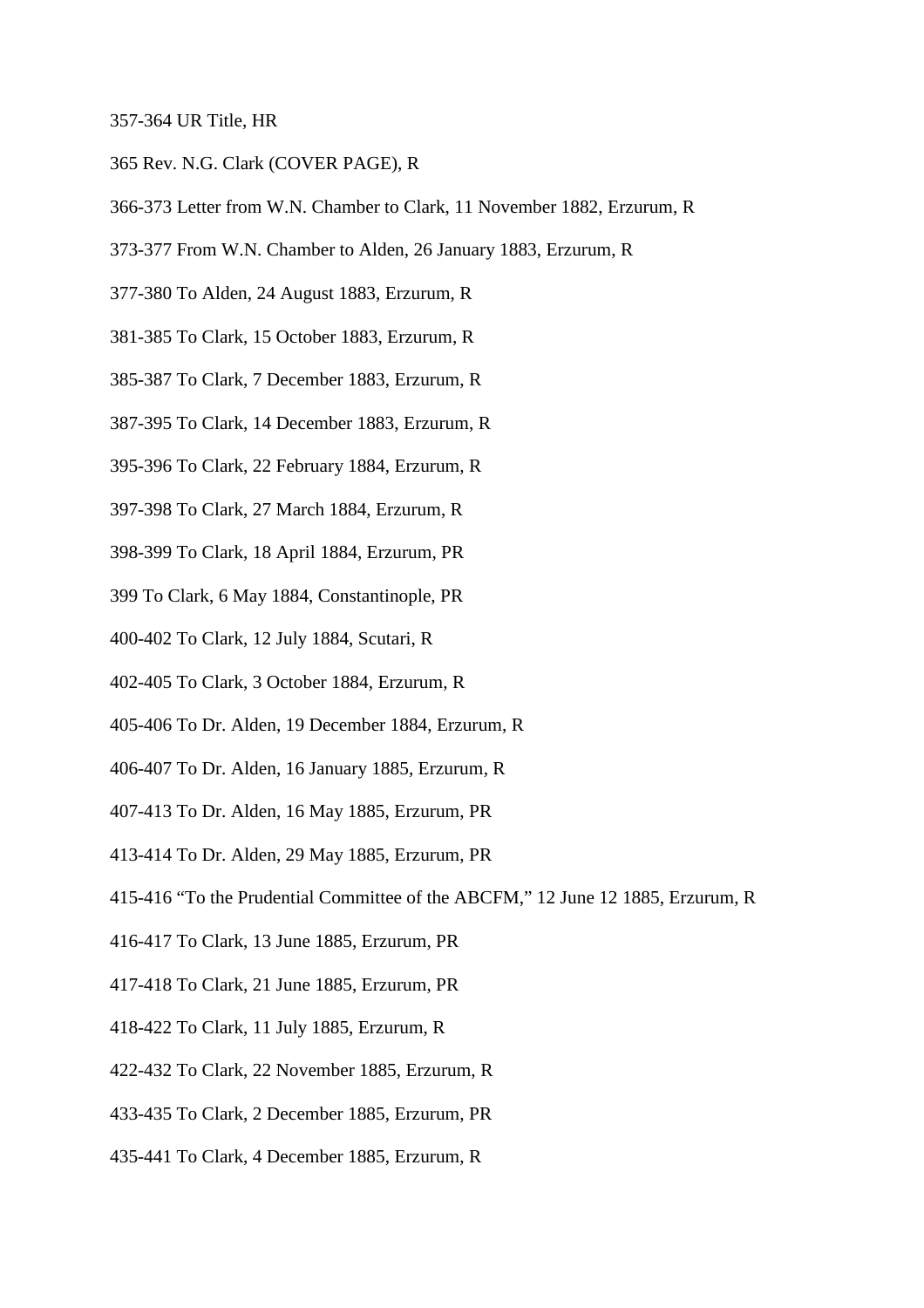- 441-443 To Clark, 5 February 1886, Erzurum, PR
- 443-446 To Clark, 12 March 1886, Erzurum, PR
- 446 To Clark, 26 March 1886, Erzurum, PR
- 447-452 To Clark, March 1886, Erzurum, R
- 452-453 To Clark, 15 April 1886, Erzurum, R
- 453-455 To Clark, 3 June 1886, Erzurum, R
- 455-456 To Clark, 25 June 1886, Erzurum, R
- 456-459 To Clark, 9 August 1886, Erzurum, R
- 459-460 To Clark, 16 December 1886, Erzurum, R
- 460-461 "To the Prudential Committee of the ABCFM," 22 December 1886, Erzurum, R
- 462-464 To Clark, 8 January 1887, Erzurum, R
- 464-468 To Clark, 26 January 1887, Erzurum, R
- 468-473 To Clark, 18 March 1887, Erzurum, R
- 474-476 To Clark, 31 March 1887, Erzurum, R
- 476-481 To Clark, 18 June 1887, Harput, R
- 482 To Clark, 14 July 1887, Erzurum, PR
- 483-487 To Clark, 18 July 1887, Erzurum, PR
- 488-489 To Clark, 24 August 1887, Erzurum, PR
- 490-494 To Clark, 21 September 1887, Erzurum, PR
- 494-496 To Clark, 10 November 1887, Erzurum, R
- 496-497 To J. Smith, 9 January 1888, Erzurum, R
- 498-499 To J. Smith, 26 January 1888, Erzurum, PR
- 499-501 To J. Smith, 2 February 1888, Erzurum, R
- 501 Letter from Yarahad Muradian & Mukan Yarahedian to W. N. Chambers, 8 March 1888, undisclosed location, PR
- 502 Letter from W.N. Chamber to J. Smith, undisclosed date & location, PR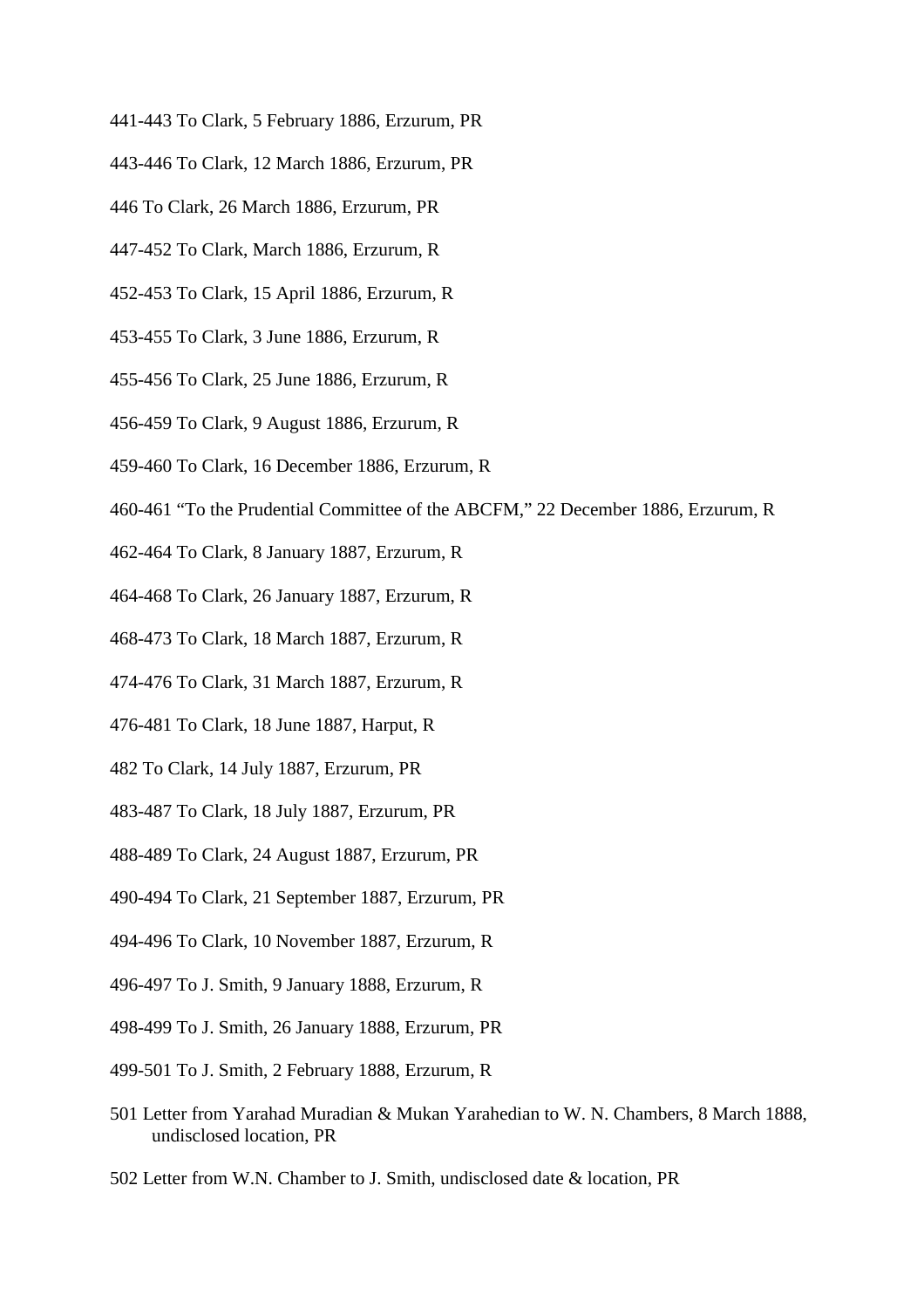- 502-504 To J. Smith, 12 March 1888, Erzurum, PR
- 504-505 To J. Smith, 21 March 1888, Erzurum, PR
- 505-507 To J. Smith, 2 April 1888, Erzurum, PR
- 508-510 To Dr. Alden, 7 May 1888, Erzurum, PR
- 510-513 To Dr. Alden, 24 May 1888, Erzurum, PR
- 514 To Dr. Alden, 13 July 1888, Erzurum, HR
- 515-520 To J. Smith, 23 August 1888, Erzurum, R
- 520-522 To J. Smith, 3 September 1888, Erzurum, R
- 522-524 To J. Smith, 2 October 1888, Erzurum, R
- 524-525 To J. Smith, 31 January 1889, Erzurum, PR
- 526-531 To J. Smith, 18 February 1889, Erzurum, R
- 531 To J. Smith, 20 February 1889, Erzurum, R
- 532-534 "Translation (?) letter secured from (?) station," undisclosed author, date & location, PR
- 534-535 To J. Smith, 20 June 1889, Erzurum, PR
- 535-541 To J. Smith, 19 August 1889, Erzurum, R
- 541-543 To J. Smith, 19 September 1889, Erzurum, R
- 544-545 To J. Smith, 1 November 1889, Erzurum, R
- 545-548 To J. Smith, 21 November 1889, Erzurum, R
- 549-552 To J. Smith, 24 December 1889, Erzurum, PR
- 553-557 To J. Smith, 4 October 1888, Erzurum, HR
- 558-561 UR
- 562-564 To Clark, 24 June (no year), S.S. (?), PR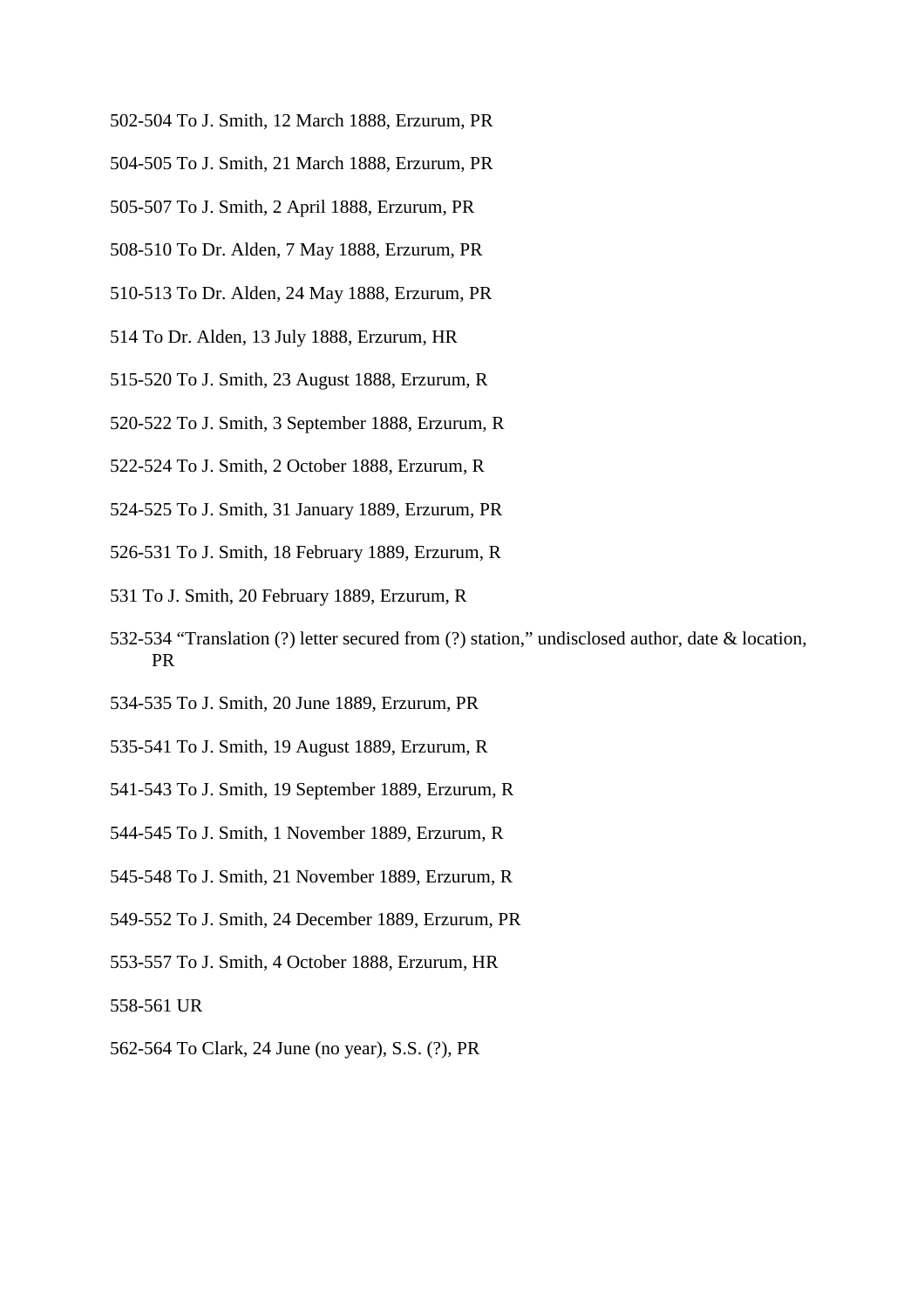| Submitted by               | : Muhsin Soyudoğan      |
|----------------------------|-------------------------|
| Submitted to               | : Department of History |
| Project term (month, year) | : February $2004$ .     |

|           |               | Bibliographical and physical information |                          |                                                 |             |
|-----------|---------------|------------------------------------------|--------------------------|-------------------------------------------------|-------------|
|           | Document type |                                          | : Microfilm              |                                                 |             |
|           | Reference no. |                                          | : BV2410.A4 1984 Reel689 |                                                 |             |
|           |               | Degree of readability                    |                          | : Readable (R), Partially Readable (PR), Hardly |             |
|           |               | Readable (HR), Unreadable (UR).          |                          |                                                 |             |
| Pages     | <b>Type</b>   | Date                                     | Place                    | Snder-Receiever                                 | Readiblity  |
| 04-07     | Letter        | September 11 1880                        | Erzurum                  | from R.M. Cole to Dr. N. G.<br>Clarck           | $\mathbf R$ |
| $07-11$   | Letter        | December 31 1880                         | Erzurum                  | from R.M. Cole to Dr. N. G.<br>Clarck           | $\mathbf R$ |
| 12        | Sheme         |                                          |                          | from R.M. Cole to Dr. N. G.<br>Clarck           | PR.         |
| 13        | Sheme         |                                          |                          | from R.M. Cole to Dr. N. G.<br>Clarck           | PR.         |
| 14-22     | Letter        |                                          |                          | from R.M. Cole to Dr. N. G.<br>Clarck           | HR.         |
| $23 - 25$ | Letter        | <b>March 5 1881</b>                      | Erzurum                  | from R.M. Cole to Dr. N. G.<br>Clarck           | R.          |
| $25 - 27$ | Letter        | March 31 1881                            | Erzurum                  | from R.M. Cole to Dr. N. G.<br>Clarck           | R.          |
| $27 - 31$ | Letter        | April 23 1881                            | Erzurum                  | from R.M. Cole to Dr. N. G.<br>Clarck           | R.          |
| 32-33     | Letter        |                                          |                          | from R.M. Cole to Dr. N. G.<br>Clarck           | PR.         |
| 33-34     | Letter        | April 29 1881                            | Erzurum                  | from R.M. Cole to Dr. N. G.<br>Clarck           | R.          |
| 34-35     | Letter        | May 7 1881                               | Erzurum                  | from R.M. Cole to Dr. N. G.<br>Clarck           | R.          |
| 36-39     | Letter        | May 31 1881                              | Erzurum                  | from R.M. Cole to Dr. N. G.<br>Clarck           | R.          |
| 39-41     | Letter        | June 11 1881                             | Erzurum                  | from R.M. Cole to Dr. N. G.<br>Clarck           | R.          |
| 42-46     | Letter        | June 29 1881                             | Erzurum                  | from R.M. Cole to Dr. N. G.<br>Clarck           | R.          |
| $47 - 50$ | Letter        | <b>August 19 1881</b>                    |                          | from R.M. Cole to Dr. N. G.<br>Clarck           | R.          |
| 51-53     | Letter        | October 11 1881                          | <b>Baboult</b>           | from R.M. Cole to Dr. N. G.<br>Clarck           | PR.         |
| 54-59     | Letter        | November 15 1881                         | Bardizag                 | from R.M. Cole to Dr. N. G.<br>Clarck           | PR.         |
| 59-60     | Letter        | December 03 1881                         | Bardizag                 | from R.M. Cole to Dr. N. G.<br>Clarck           | R.          |
| $60 - 63$ | Letter        | December 19 1881                         | Sentari                  | from R.M. Cole to Dr. N. G.                     | R.          |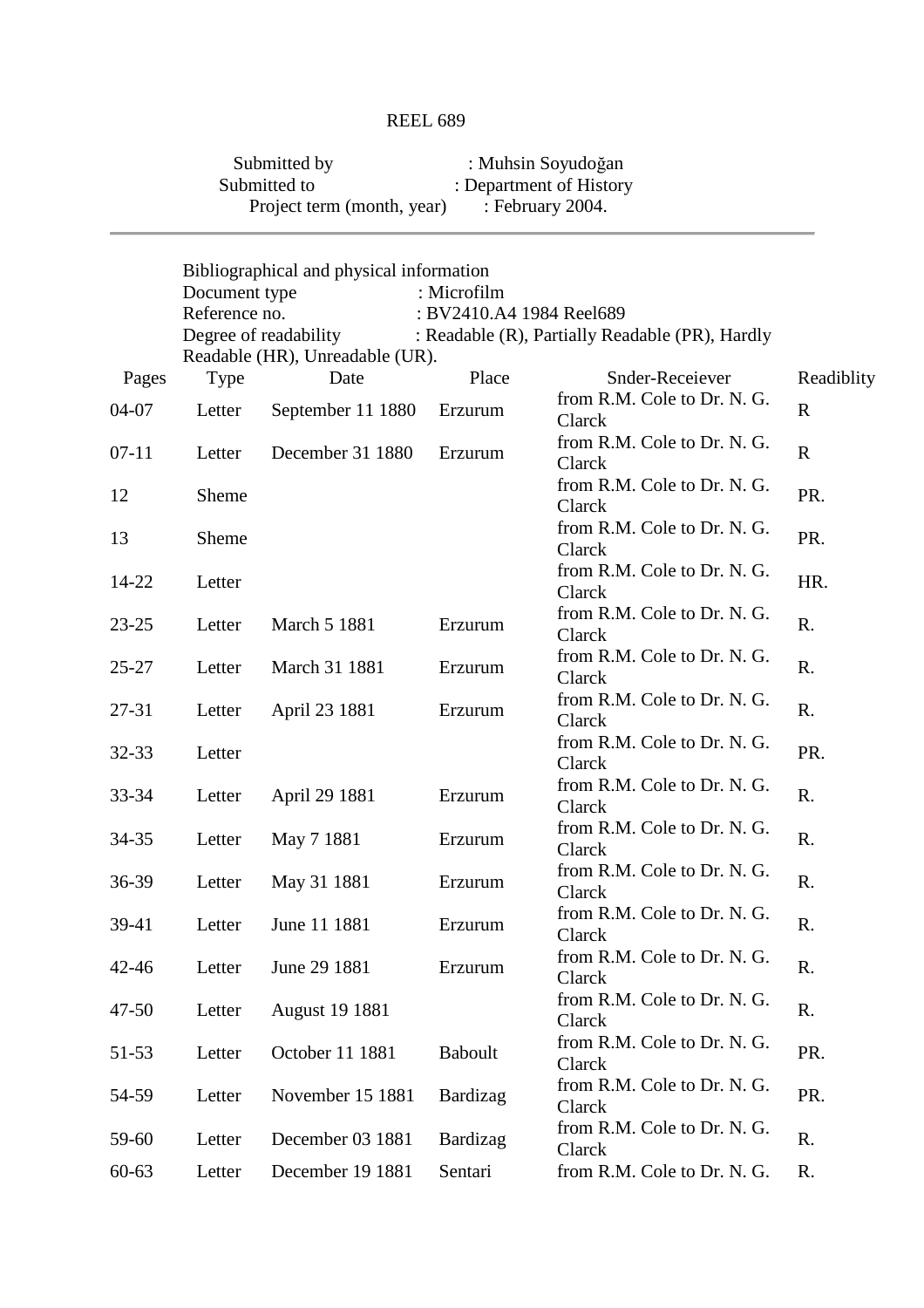|         |        |                        |          | Clarck                                             |     |
|---------|--------|------------------------|----------|----------------------------------------------------|-----|
| 64-67   | Letter | <b>January 25 1882</b> | Syria    | from R.M. Cole to Dr. N. G.                        | R.  |
|         |        |                        |          | Clarck<br>from R.M. Cole to Dr. N. G.              |     |
| 68-69   | Letter | February 08 1880       | Syria    | Clarck                                             | R.  |
| 70-72   | Letter | March 23 1882          | Syria    | from R.M. Cole to Dr. N. G.<br>Clarck              | R.  |
| 72-73   | Letter | March 26 1882          | Lebenon  | from R.M. Cole to Dr. N. G.<br>Clarck              | R.  |
| 74-77   | Letter | May 21 1882            | Lebenon  | from R.M. Cole to Dr. N. G.<br>Clarck              | R.  |
| 79-80   | Letter | July 03 1882           | Beirut   | from George E. Park to Dr.<br>N. G. Clarck         | R.  |
| 81-82   | Letter | July 06 1882           |          | from R.M. Cole to Dr. N. G.<br>Clarck              | R.  |
| 83-84   | Letter | July 20 1882           | Erzurum  | from R.M. Cole to Dr. N. G.<br>Clarck              | R.  |
| 85-89   | Letter | <b>August 24 1882</b>  | Erzurum  | from R.M. Cole to Dr. N. G.<br>Clarck              | R.  |
| 90-95   | Letter | October 02 1882        | Erzincan | from R.M. Cole to Dr. N. G.<br>Clarck              | R.  |
| 95-96   | Letter | October 14 1882        | Erzincan | from R.M. Cole to Dr. N. G.<br>Clarck              | R.  |
| 96-98   | Letter | November 17 1882       | Erzincan | from R.M. Cole to Dr. N. G.<br>Clarck              | R.  |
| 98-100  | Letter | November 18 1882       | Erzincan | from R.M. Cole to Arthur $\&$<br><b>Powel Mass</b> | R.  |
| 101-105 | Letter | <b>January 10 1883</b> | Erzincan | from R.M. Cole to Dr. N. G.<br>Clarck              | R.  |
| 106-107 | Letter | <b>January 13 1883</b> | Erzincan | from R.M. Cole to Dr. N. G.<br>Clarck              | HR. |
| 108-112 | Letter | February 01 1883       | Erzincan | from R.M. Cole to Dr. N. G.<br>Clarck              | R.  |
| 113     | Letter | Spring 16 1883         | Erzincan | from R.M. Cole to Dr. N. G.<br>Clarck              | R.  |
| 114-116 | Letter | April 24 1883          | Erzincan | from R.M. Cole to Dr. N. G.<br>Clarck              | R.  |
| 117-118 | Letter |                        |          | from R.M. Cole to Dr. N. G.<br>Clarck              | PR. |
| 119-120 | Letter | April 28 1883          | Erzincan | from R.M. Cole to Dr. N. G.<br>Clarck              | R.  |
| 121-122 | Letter | <b>August 03 1883</b>  | Erzincan | from R.M. Cole to Dr. N. G.<br>Clarck              | R.  |
| 122-126 | Letter | <b>August 29 1883</b>  | Erzincan | from R.M. Cole to Dr. N. G.<br>Clarck              | R.  |
| 127-130 | Letter | December 25 1883       | Erzincan | from R.M. Cole to Dr. N. G.<br>Clarck              | R.  |
| 131-132 | Letter | April 08 1884          | Erzincan | from R.M. Cole to?                                 | R.  |
| 133-136 | Letter | March 12 1884          | Erzincan | from R.M. Cole to Dr. N. G.<br>Clarck              | R.  |
|         |        |                        |          |                                                    |     |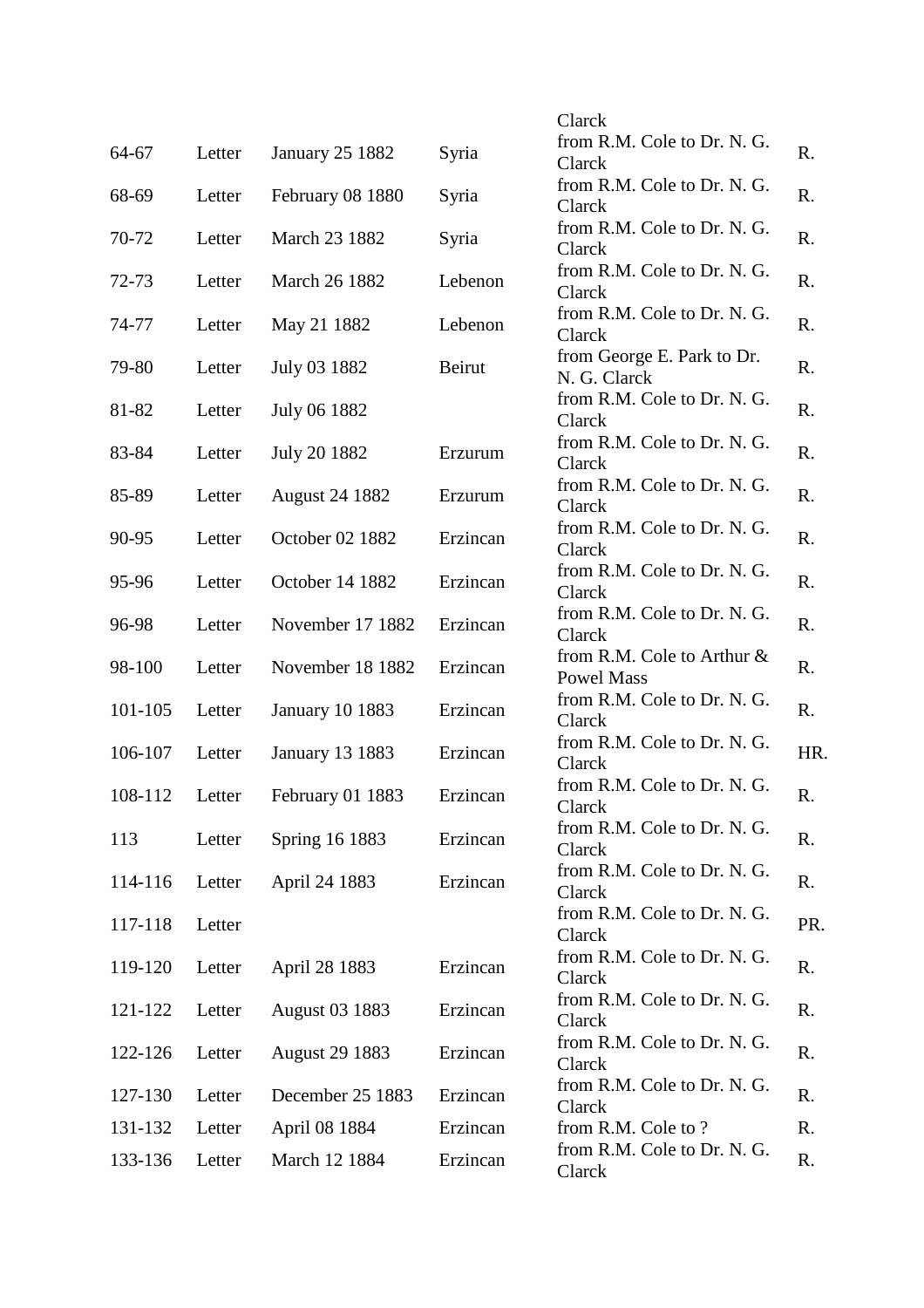| 136-137 | Letter | May 06 1884           | Harput        | from R.M. Cole to Dr. N. G.<br>Clarck | R.          |
|---------|--------|-----------------------|---------------|---------------------------------------|-------------|
| 138-141 | Letter | June 23 1884          | Harput        | from R.M. Cole to Dr. N. G.<br>Clarck | R.          |
| 141-143 | Letter | <b>August 21 1884</b> | Erzincan      | from R.M. Cole to Dr. N. G.<br>Clarck | PR.         |
| 143-147 | Letter | October 16 1884       | <b>Bitlis</b> | from R.M. Cole to Dr. N. G.<br>Clarck | PR.         |
| 147-150 | Letter | January 14 1885       | <b>Bitlis</b> | from R.M. Cole to Dr. N. G.<br>Clarck | R.          |
| 151-162 | Letter | March 09 1885         | <b>Bitlis</b> | from R.M. Cole to Peel                | PR.         |
| 163-168 | Letter | March 10 1885         | <b>Bitlis</b> | from R.M. Cole to Dr. N. G.<br>Clarck | R.          |
| 169-170 | Letter | <b>August 11 1885</b> | <b>Bitlis</b> | from R.M. Cole to Dr. N. G.<br>Clarck | R.          |
| 171-173 | Letter | <b>August 12 1885</b> | <b>Bitlis</b> | from R.M. Cole to Dr. N. G.<br>Clarck | R.          |
| 174-180 | Letter | <b>August 13 1885</b> | <b>Bitlis</b> | from R.M. Cole to Dr. N. G.<br>Clarck | R.          |
| 181-188 | Letter | January19 1886        | <b>Bitlis</b> | from R.M. Cole to Dr. N. G.<br>Clarck | R.          |
| 189-192 | Letter | February 28 1886      | <b>Bitlis</b> | from R.M. Cole to Dr. N. G.<br>Clarck | R.          |
| 192-197 | Letter | April 05 1886         | <b>Bitlis</b> | from R.M. Cole to Dr. N. G.<br>Clarck | R.          |
| 198-199 | Letter | April 27 1886         | <b>Bitlis</b> | from R.M. Cole to Dr. N. G.<br>Clarck | $\mathbf R$ |
| 200-201 | Letter | May 03 1886           | <b>Bitlis</b> | from R.M. Cole to Dr. N. G.<br>Clarck | PR.         |
| 202-203 | Letter | May 31 1886           | <b>Bitlis</b> | from R.M. Cole to Dr. N. G.<br>Clarck | PR.         |
| 204-205 | Letter | June 15 1886          | <b>Bitlis</b> | from R.M. Cole to Dr. N. G.<br>Clarck | PR.         |
| 206-208 | Letter | <b>August 17 1886</b> | <b>Bitlis</b> | from R.M. Cole to Dr. N. G.<br>Clarck | R.          |
| 209-215 | Letter | September 15 1886     | <b>Bitlis</b> | from R.M. Cole to Dr. N. G.<br>Clarck | PR.         |
| 216-218 | Letter | October 06 1886       | <b>Bitlis</b> | from R.M. Cole to Dr. N. G.<br>Clarck | R.          |
| 220-223 | Letter | October 26 1886       | <b>Bitlis</b> | from R.M. Cole to Dr. N. G.<br>Clarck | R.          |
| 224-227 | Letter | December 22 1886      | <b>Bitlis</b> | from R.M. Cole to E.R Alden           | R.          |
| 229-232 | Letter | January28 1887        | <b>Bitlis</b> | from R.M. Cole to Dr. N. G.<br>Clarck | R.          |
| 232-234 | Letter | March 21 1887         | <b>Bitlis</b> | from R.M. Cole to E.R Alden           | R.          |
| 234-239 | Letter | April 8 1887          | <b>Bitlis</b> | from R.M. Cole to Dr. N. G.<br>Clarck | R.          |
| 240-242 | Letter | July 12 1887          | <b>Bitlis</b> | from R.M. Cole to Dr. N. G.<br>Clarck | R.          |
| 243-245 | Letter | September 19 1887     | <b>Bitlis</b> | from R.M. Cole to Dr. N. G.           | R.          |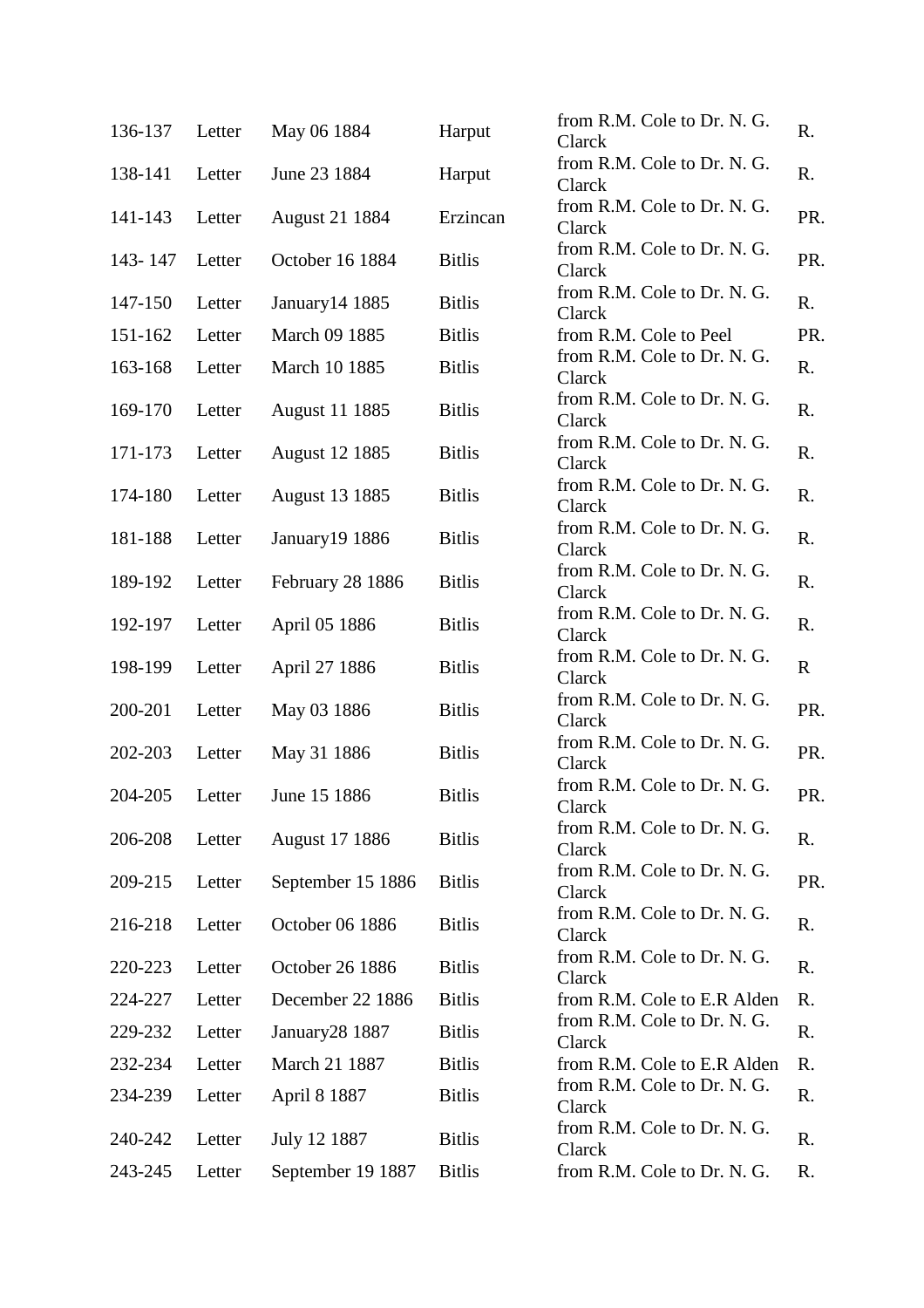|         |        |                       |               | Clarck                                     |     |
|---------|--------|-----------------------|---------------|--------------------------------------------|-----|
| 246-248 | Letter | October 17 1887       | <b>Bitlis</b> | from R.M. Cole to Dr. N. G.<br>Clarck      | HR. |
| 249-252 | Letter | January23 1888        | <b>Bitlis</b> | from R.M. Cole to Judson<br>Smith          | R.  |
| 253-255 | Letter | February 24 1888      | Muş           | from R.M. Cole to Judson<br>Smith          | HR. |
| 256-258 | Letter | June 05 1888          | <b>Bitlis</b> | from R.M. Cole to Judson<br>Smith          | R.  |
| 258-260 | Letter | June 05 1888          | <b>Bitlis</b> | from R.M. Cole to Judson<br>Smith          | R.  |
| 260-262 | Letter | June 19 1888          | <b>Bitlis</b> | from R.M. Cole to Judson<br>Smith          | R.  |
| 263-264 | Shema  | June 13 1888          | <b>Bitlis</b> | of the Roleshol Community                  | R.  |
| 265-266 | Letter | July 07 1888          | <b>Bitlis</b> | from R.M. Cole to Judson<br>Smith          | R.  |
| 267-269 | Letter | October 01 1888       | <b>Bitlis</b> | from R.M. Cole to Judson<br>Smith          | R.  |
| 270-272 | Letter | October 01 1888       | <b>Bitlis</b> | from R.M. Cole to Judson<br>Smith          | PR. |
| 273-275 | Letter | December 17 1888      | <b>Bitlis</b> | from R.M. Cole to Judson<br>Smith          | R.  |
| 275-277 | Letter | March 28 1889         | <b>Bitlis</b> | from R.M. Cole to Judson<br>Smith          | HR. |
| 277-278 | Letter | May 11 1889           | Erzurum       | from R.M. Cole to Judson<br>Smith          | HR. |
| 280-281 | Letter | July 03 1889          | Liverpool     | from R.M. Cole to Judson<br>Smith          | R.  |
| 282-283 | Letter | July 19 1889          |               | from R.M. Cole to Judson<br>Smith          | R.  |
| 284-286 | Letter | <b>August 08 1889</b> |               | from R.M. Cole to Judson<br>Smith          | R.  |
| 286-287 | Letter | <b>August 19 1889</b> |               | from R.M. Cole to Judson<br>Smith          | R.  |
| 288-289 | Letter | October 28 1889       |               | from R.M. Cole to Judson<br>Smith          | R.  |
| 290-291 | Letter | December 17 1889      | Ambret        | from R.M. Cole to Judson<br>Smith          | R.  |
| 292-293 | Letter | December<br>1889      |               | from R.M. Cole to Judson<br>Smith          | R.  |
| 295-297 | Letter | June 22 1882          | Ehemben       | from L.G. Cole to Dr. N.G.<br>Clarck       | R.  |
| 297-298 | Letter | February 09 1882      | Erzincan      | from L.G. Cole to Dr. N. G.<br>Clarck      | R.  |
| 300-301 | Letter | March 13 1886         | <b>Bitlis</b> | from L.G. Cole to Dr. N.G.<br>Clarck       | PR. |
| 303-304 | Letter | July 20 1886          | Harput        | from Gary L. Daniel to Dr.<br>N. G. Clarck | R.  |
| 307-312 | Letter | December 04 1880      | Mardin        | from Dewey to Dr. N. G.<br>Clarck          | PR. |
|         |        |                       |               |                                            |     |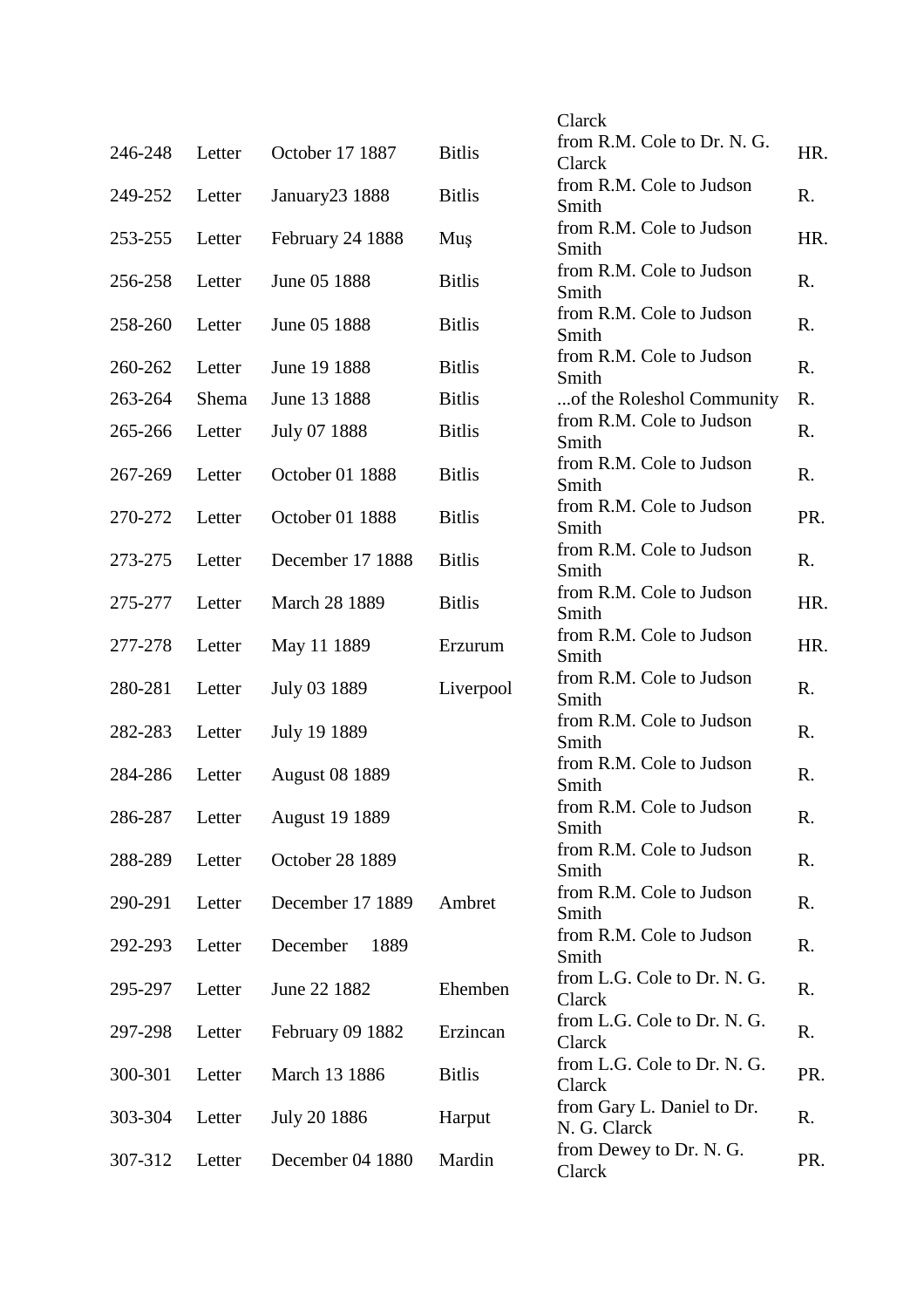| 312-315 | Letter | March 14 1881           | Mardin | from Dewey to Dr. N. G.<br>Clarck | PR. |
|---------|--------|-------------------------|--------|-----------------------------------|-----|
| 315-316 | Letter | April 18 1881           | Mardin | from Dewey to Dr. N. G.<br>Clarck | PR. |
| 316-319 | Letter | April 29 1881           | Mardin | from Dewey to Dr. N. G.<br>Clarck | PR. |
| 319-321 | Letter | August 1881             | Mardin | from Dewey to Dr. N. G.<br>Clarck | PR. |
| 321-325 | Letter | June 15 1881            | Mardin | from Dewey to Dr. N. G.<br>Clarck | PR. |
| 326-329 | Letter | June 23 1881            | Mardin | from Dewey to Bhis                | R.  |
| 331-333 | Letter | July 28 1889            | Mardin | from Dewey to Dr. N. G.<br>Clarck | R.  |
| 333-335 | Letter | September 18 1881       | Mardin | from Dewey to Dr. N. G.<br>Clarck | R.  |
| 335-337 | Letter | October 19 1881         | Mardin | from Dewey to Dr. N. G.<br>Clarck | R.  |
| 337-339 | Letter | November 03 1881        | Mardin | from Dewey to Dr. N. G.<br>Clarck | R.  |
| 340-341 | Letter | December 12 1881        | Mardin | from Dewey to Whecker             | R.  |
| 342-345 | Letter | January01 1882          | Mardin | from Dewey to Dr. N. G.<br>Clarck | R.  |
| 345-347 | Letter | March 09 1882           | Mardin | from Dewey to Dr. N. G.<br>Clarck | PR. |
| 347-349 | Letter | June 29 1882            | Mardin | from Dewey to Dr. N. G.<br>Clarck | HR. |
| 349-351 | Letter | September 20 1882       | Mardin | from Dewey to Dr. N. G.<br>Clarck | R.  |
| 353-354 | Letter | June 1883               | Mardin | from Dewey to Dr. N. G.<br>Clarck | PR. |
| 355-358 | Letter | March 28 1883           | Mardin | from Dewey to Dr. N. G.<br>Clarck | R.  |
| 359-366 | Letter | September 10 1883       | Mardin | from Dewey to Dr. N. G.<br>Clarck | R.  |
| 367-372 | Letter | November 29 1883        | Mosul  | from Dewey to Dr. N. G.<br>Clarck | R.  |
| 372-373 | Letter | January26 1884          | Mosul  | from Dewey to Whecker.            | R.  |
| 374-378 | Letter | February 29 1884        | Mosul  | from Dewey to Barnum              | R.  |
| 379-380 | Letter | March 06 1884           | Mosul  | from Dewey to Barnum              | R.  |
| 381-386 | Letter | May 13 1884             | Mardin | from Dewey to Dr. N. G.<br>Clarck | R.  |
| 386-387 | Letter | May 31 1884             | Mardin | from Dewey to Dr. N. G.<br>Clarck | R.  |
| 388-392 | Letter | July 05 1884            | Mardin | from Dewey to Dr. N. G.<br>Clarck | R.  |
| 393-395 | Letter | October 25 1884         | Mardin | from Dewey to Dr. N. G.<br>Clarck | R.  |
| 395-397 | Letter | <b>February 03 1885</b> | Mardin | from Dewey to Aldew               | R.  |
| 397-398 | Letter | March 01 1885           | Mardin | from Dewey to Dr. N. G.<br>Clarck | R.  |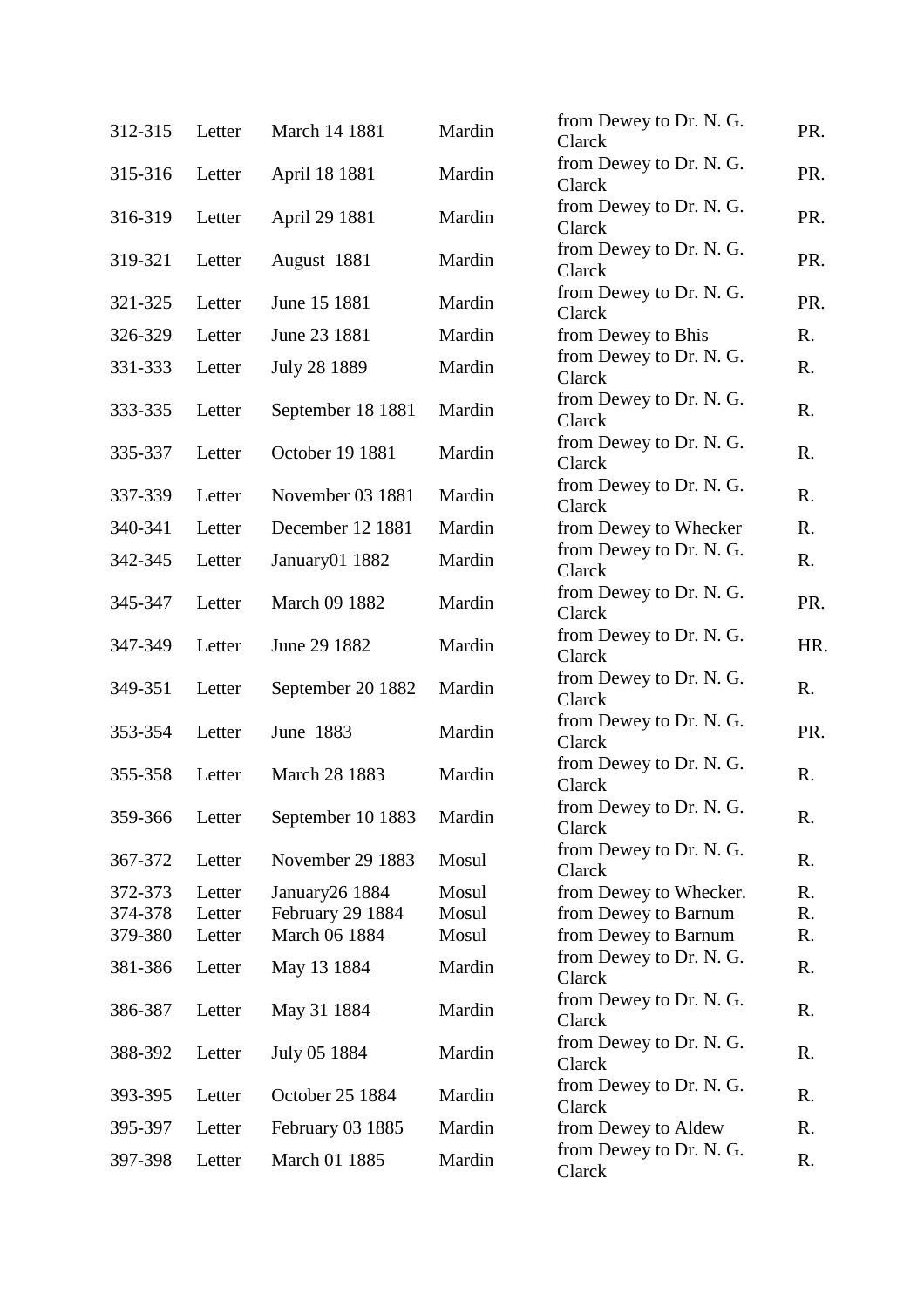| 398-399 | Letter | March 14 1885         | Mardin   | from Dewey to Dr. N. G.<br>Clarck                            | R.  |               |
|---------|--------|-----------------------|----------|--------------------------------------------------------------|-----|---------------|
| 400-403 | sh.    | April 27 1885         | Mardin   | from Dewey to Dr. N. G.<br>Clarck                            | R.  | Grot<br>stati |
| 404-408 | Letter | March 01 1885         | Mardin   | from Dewey to Dr. N. G.<br>Clarck                            | R.  |               |
| 410-411 | Letter | July 15 1885          |          | from Dewey to Dr. N. G.<br>Clarck                            | PR. |               |
| 412     | Letter | <b>August 05 1885</b> | London   | from Dewey to Dr. N. G.<br>Clarck                            | R.  |               |
| 413-414 | Letter | September 07 1885     | New York | from Dewey to Dr. N. G.<br>Clarck                            | R.  |               |
| 415-416 | Letter | September 16 1885     | New York | from Dewey to Dr. N. G.<br>Clarck                            | R.  |               |
| 417     | Letter | October 05 1885       | New York | from Dewey to Dr. N. G.<br>Clarck                            | R.  |               |
| 418-419 | Letter | October 23 1885       | Toulow   | from Dewey to Dr. N. G.<br>Clarck                            | R.  |               |
| 419-423 | Letter | December 14 1885      | Toulow   | from Dewey to Dr. N. G.<br>Clarck                            | R.  |               |
| 425-427 | Letter | January28 1886        | Toulow   | from Dewey to Dr. N. G.<br>Clarck                            | R.  |               |
| 427-428 | Letter | February 19 1886      | Toulow   | from Dewey to Dr. N. G.<br>Clarck                            | R.  |               |
| 430-434 | Letter | April 28 1886         | Chicago  | from Dewey to Dr. N. G.<br>Clarck                            | R.  |               |
| 436-437 | Letter | May 27 1886           | Toulow   | from Dewey to Dr. N. G.<br>Clarck                            | R.  |               |
| 439-440 | Letter | June 22 1886          | Mardin   | from Dewey to Dr. N. G.<br>Clarck                            | R.  |               |
| 441-443 | Letter | <b>August 03 1886</b> | Chicago  | from Dewey to Dr. N. G.<br>Clarck                            | R.  |               |
| 445-446 | Letter | July 19 1886          | Chicago  | from Dewey to Dr. N. G.<br>Clarck                            | R.  |               |
| 447-449 | Letter | <b>August 06 1886</b> | Chicago  | from Dewey to Dr. N. G.<br>Clarck<br>from Dewey to Dr. N. G. | R.  |               |
| 451-452 | Letter | <b>August 09 1886</b> | Chicago  | Clarck<br>from Dewey to Dr. N. G.                            | R.  |               |
| 453     | Letter | <b>August 13 1886</b> | Chicago  | Clarck<br>from Dewey to Dr. N. G.                            | R.  |               |
| 455-456 | Letter | September 21 1886     | Chicago  | Clarck<br>from Dewey to Dr. N. G.                            | R.  |               |
| 457     | Letter | November 29 1886      | Toulow   | Clarck<br>from Dewey to Dr. N. G.                            | R.  |               |
| 459-460 | Letter | November 29 1886      | Toulow   | Clarck                                                       | R.  |               |
| 461     | Letter | December 10 1886      | Toulow   | from Dewey to Aldew                                          | R.  |               |
| 462-463 | Letter | January03 1887        | Toulow   | from Dewey to Dr. N. G.<br>Clarck                            | R.  |               |
| 463-465 | Letter | February 15 1887      | Toulow   | from Dewey to Dr. N. G.                                      | R.  |               |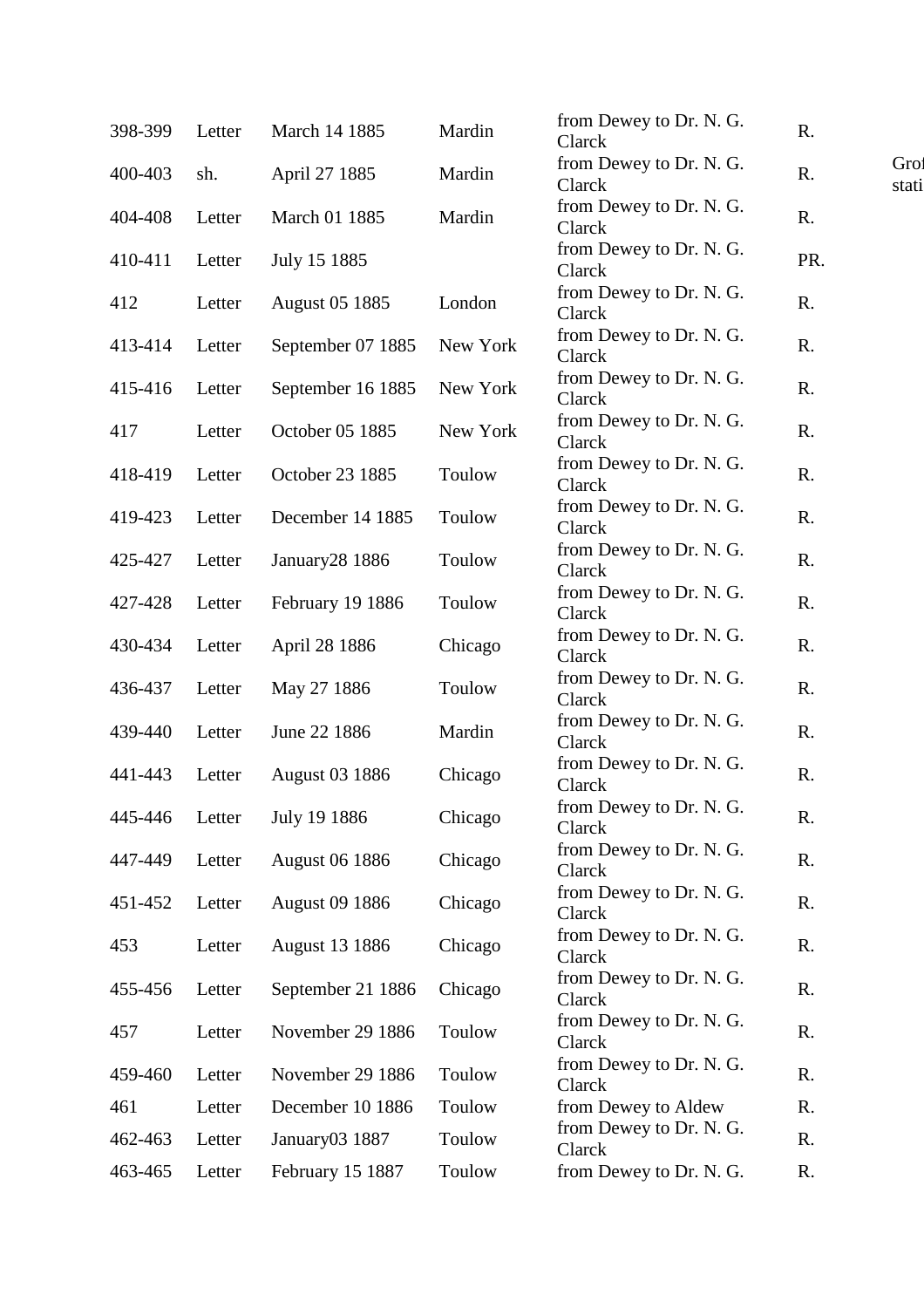|                |                  |                        |               | Clarck<br>from Dewey to Dr. N. G.            |                          |
|----------------|------------------|------------------------|---------------|----------------------------------------------|--------------------------|
| 466            | Letter           | March 17 1887          | New York      | Clarck                                       | R.                       |
| 466-468        | Letter           | March 30 1887          | New York      | from Dewey to Dr. N. G.<br>Clarck            | R.                       |
| 469-470        | Letter           | June 25 1887           | Harput        | from Dewey to Dr. N. G.<br>Clarck            | R.                       |
| 472-473        | Letter           | July 28 1887           | Mardin        | from Dewey to Dr. N. G.<br>Clarck            | R.                       |
| 474-475        | Letter           | July 08 1887           | Mardin        |                                              | PR.                      |
| 475-476        | Letter           | July 08 1887           | Mardin        | from Dewey to Dr. N. G.<br>Clarck            | R.                       |
| 476-478        | Letter           | July 22 1887           | Mardin        | from Dewey to Dr. N. G.<br>Clarck            | R.                       |
| 478            | Letter           | September 24 1887      | Mardin        | from Dewey to Dr. N. G.<br>Clarck            | R.                       |
| 479-485        | Letter           | November 1887          | Mardin        | from Dewey to Dr. N. G.<br>Clarck            | R.                       |
| 485            | Letter           | December 17 1887       | Mardin        | from Dewey to Smith                          | R.                       |
| 486-488        | Letter           | December 17 1887       | Mardin        | from Dewey to Dr. N. G.<br>Clarck            | R.                       |
| 488-490        | Letter           | December 31 1887       | Mardin        | from Dewey to Smith                          | R.                       |
| 490-491        | Letter           | January28 1888         | Mardin        | from Dewey to Smith                          | R.                       |
| 492            | Letter           | February 18 1888       | Mardin        | from Dewey to Smith                          | R.                       |
| 493-495        | Letter           | April 21 1888          | Mardin        | from Dewey to Smith                          | R.                       |
| 495-497        | Letter           | April 27 1888          | Mardin        | from Dewey to Smith                          | R.                       |
| 497-498        | Letter           | June 09 188            | Mardin        | from Dewey to Smith                          | R.                       |
| 498-500        | Letter           |                        | Midyat        | from Dewey to Melki Marina                   | R.                       |
| 500-502        | Letter           | July 28 1888           | Mardin        | from Dewey to Smith                          | R.                       |
| 502-504        | Letter           | November 03 1888       | Mardin        | from Dewey to Smith                          | R.                       |
| 505-507        | Report           | November 1888          | Mardin        | from Dewey to Smith                          | Tidi<br>R.<br>Mes        |
| 508            | Letter           | July 20 1889           | Mardin        | from Dewey to Smith                          | R.                       |
| 509<br>511-516 | Letter<br>Letter | September 16 1889      | Mardin        | from Dewey to Smith                          | R.<br>HR.                |
| 517-518        | Report           |                        |               | from Dewey                                   | Sup<br>Tidi<br>R.<br>Mes |
| 519-521        | Report           | August 1889            | Mardin        | from Dewey                                   | Tidi<br>R.<br>Mes        |
| 522-524        | Letter           | December 12 1889       | Mardin        | from Dewey to Smith                          | R.                       |
| 527-529        | Letter           | <b>January 01 1881</b> | Van           | from Charlotte E. Ely to Dr.<br>N. G. Clarck | R.                       |
| 530-531        | Letter           | May 22 1881            | <b>Bitlis</b> | from Charlotte E. Ely to Dr.<br>N. G. Clarck | R.                       |
| 533-534        | Letter           | <b>January 10 1883</b> | <b>Bitlis</b> | from Charlotte E. Ely to Dr.<br>N. G. Clarck | R.                       |
| 536-537        | Letter           | <b>January 01 1884</b> | <b>Bitlis</b> | from Charlotte E. Ely to Dr.<br>N. G. Clarck | R.                       |
| 539-540        | Letter           | <b>August 24 1884</b>  | <b>Bitlis</b> | from Charlotte E. Ely to Dr.                 | UR.                      |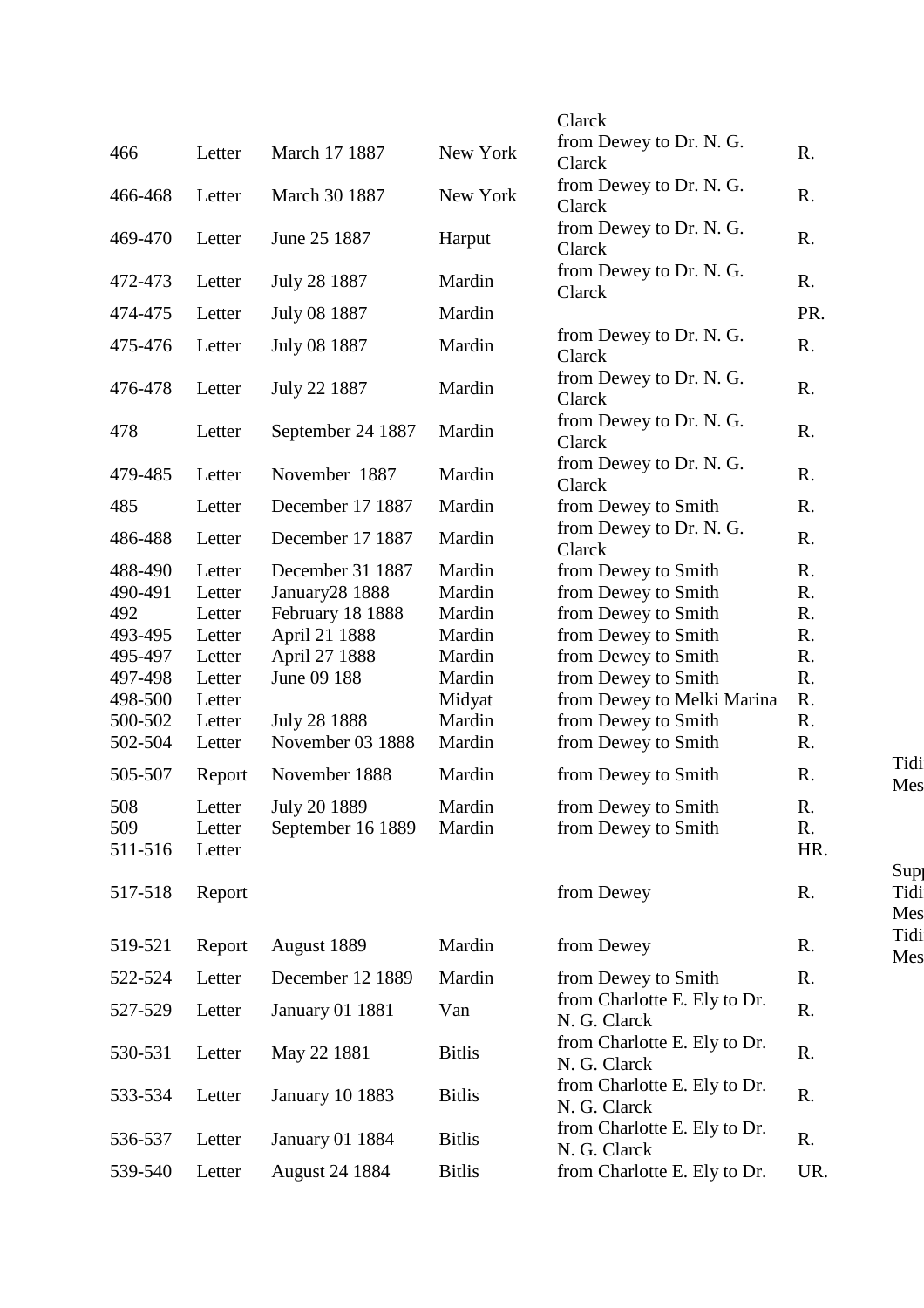|         |        |                        |               | N. G. Clarck                                 |     |                    |
|---------|--------|------------------------|---------------|----------------------------------------------|-----|--------------------|
| 541-542 | Letter | <b>January 01 1885</b> | <b>Bitlis</b> | from Charlotte E. Ely to Dr.<br>N. G. Clarck | R.  |                    |
| 543-544 | Letter | <b>January 03 1888</b> | <b>Bitlis</b> | from Charlotte E. Ely to<br>Judson Smith     | R.  |                    |
| 545-546 | Letter | <b>January 01 1889</b> | <b>Bitlis</b> | from Charlotte E. Ely to<br>Judson Smith     | R.  |                    |
| 547-549 | Letter | <b>August 14 1889</b>  | <b>Bitlis</b> | from Charlotte E. Ely to<br>Judson Smith     | R.  |                    |
| 551-554 | Letter | <b>January 01 1881</b> | <b>Bitlis</b> | from Mary A.G. Ely to Dr. N.<br>G. Clarck    | R.  |                    |
| 554-556 | Letter | <b>January 17 1881</b> | <b>Bitlis</b> | from Mary A.G. Ely to Dr. N.<br>G. Clarck    | R.  |                    |
| 556-557 | Letter | July 25 1881           | <b>Bitlis</b> | from Mary A.G. Ely to Dr. N.<br>G. Clarck    | R.  |                    |
| 557-558 | Letter | November 17 1881       | <b>Bitlis</b> | from Mary A.G. Ely to Dr. N.<br>G. Clarck    | R.  |                    |
| 560-561 | Letter | July 01 1882           | <b>Bitlis</b> | from Mary A.G. Ely to Dr. N.<br>G. Clarck    | R.  |                    |
| 563-565 | Letter | July 22 1882           | <b>Bitlis</b> | from Mary A.G. Ely to Dr. N.<br>G. Clarck    | R.  |                    |
| 566-567 | Letter | November 13 1882       | <b>Bitlis</b> | from Mary A.G. Ely to Dr. N.<br>G. Clarck    | R.  |                    |
| 568-570 | Letter | November 04 1882       | <b>Bitlis</b> | from Mary A.G. Ely to Dr. N.<br>G. Clarck    | R.  |                    |
| 570-572 | Letter | <b>August 01 1883</b>  | <b>Bitlis</b> | from Mary A.G. Ely to Dr. N.<br>G. Clarck    | R.  |                    |
| 573-575 | Letter | June 03 1884           | <b>Bitlis</b> | from Mary A.G. Ely to Dr. N.<br>G. Clarck    | HR. |                    |
| 575-577 | Letter | July 01 1884           | <b>Bitlis</b> | from Mary A.G. Ely to Dr. N.<br>G. Clarck    | R.  |                    |
| 578-579 | Letter | December 08 1884       | <b>Bitlis</b> | from Mary A.G. Ely to Dr. N.<br>G. Clarck    | PR. |                    |
| 580-582 | Report | July 20 1885           | <b>Bitlis</b> | from Mary A.G. Ely to Dr. N.<br>G. Clarck    | R.  | Sem<br>Mt.<br>of K |
| 583-588 | Letter | November 23 1885       | <b>Bitlis</b> | from Mary A.G. Ely to Dr. N.<br>G. Clarck    | R.  |                    |
| 589-591 | Letter | 14 1886                | <b>Bitlis</b> | from Mary A.G. Ely to Dr. N.<br>G. Clarck    | PR. |                    |
| 592-594 | Letter | 02 1886                | <b>Bitlis</b> | from Mary A.G. Ely to Dr. N.<br>G. Clarck    | HR. |                    |
| 594-595 | Report |                        | <b>Bitlis</b> | from Mary A.G. Ely to Dr. N.<br>G. Clarck    | R.  | Rep<br>Scho        |
| 596-597 | Letter | <b>January 03 1887</b> | <b>Bitlis</b> | from Mary A.G. Ely to Dr. N.<br>G. Clarck    | R.  |                    |
| 598-599 | Letter | July 09 1887           | <b>Bitlis</b> | from Mary A.G. Ely to Dr. N.<br>G. Clarck    | R.  |                    |
| 601-604 | Letter |                        | <b>Bitlis</b> | from Mary A.G. Ely to Dr. N.<br>G. Clarck    | HR. |                    |
|         |        |                        |               |                                              |     |                    |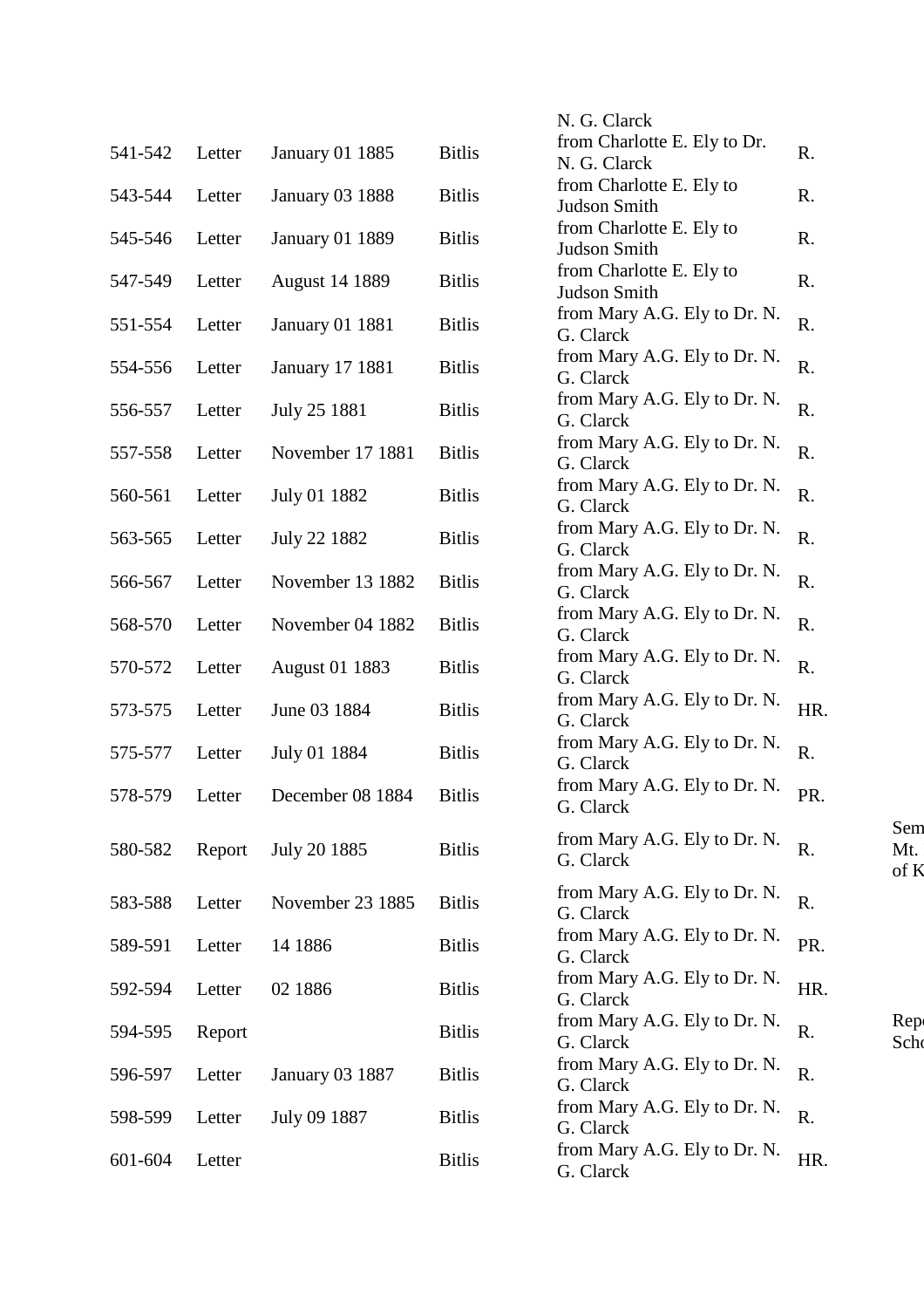|         |        |                        |               |                                | Sem               |
|---------|--------|------------------------|---------------|--------------------------------|-------------------|
| 605-607 | Report | June 03 1888           | <b>Bitlis</b> | from Mary A.G. Ely to Smith    | Mt.<br>R.<br>Scho |
| 607-613 | Letter | <b>January 12 1888</b> | <b>Bitlis</b> | from Mary A.G. Ely to Smith    | R.                |
| 613-614 | Letter | <b>January 28 1888</b> | <b>Bitlis</b> | from Mary A.G. Ely to Smith    | R.                |
| 616-617 | Letter | April 09 1888          | <b>Bitlis</b> | from Mary A.G. Ely to Smith    | R.                |
|         |        |                        |               |                                | Sem               |
| 618-620 | Report | <b>July 1888</b>       | <b>Bitlis</b> | from Mary A.G. Ely to Smith R. | Mt.<br>Schd       |
| 620-621 | Letter | <b>August 14 1888</b>  | <b>Bitlis</b> | from Mary A.G. Ely to Smith    | R.                |
| 623-624 | Letter | October 31 1888        | <b>Bath</b>   | from Mary A.G. Ely to Smith    | R.                |
| 625-626 | Letter | November 30 1888       | <b>Bath</b>   | from Mary A.G. Ely to Smith    | R.                |
| 627-628 | Letter | December 24 1888       | Checktowage   | from Mary A.G. Ely to Smith    | R.                |
|         |        |                        |               |                                |                   |
| 629-630 | Letter | February 14 1889       |               | from Mary A.G. Ely to Smith    | HR.               |
| 631-632 | Letter | February 26 2889       |               | from Mary A.G. Ely to Smith    | HR.               |
| 633-634 | Letter | May 03 1889            | New York      | from Mary A.G. Ely to Smith    | R.                |
| 635-636 | Letter | May 09 1889            | New york      | from Mary A.G. Ely to Smith    | HR.               |
| 637-638 | Letter | June 21 1889           | Catalonia     | from Mary A.G. Ely to Smith    | R.                |
| 639-640 | Letter | November 01 1889       | <b>Bitlis</b> | from Mary A.G. Ely to Smith    | R.                |
|         |        |                        |               | from Frank Yates to Dr. N.     |                   |
| 643-644 | Letter | March 25 1881          | Chicago       | G. Clarck                      | R.                |
|         |        |                        |               | from Frank Yates to Dr. N.     |                   |
| 645-646 | Letter | April 29 1881          | Chicago       | G. Clarck                      | R.                |
|         |        |                        |               | from Frank Yates to Dr. N.     |                   |
| 648-649 | Letter | July 28 1881           | Chicago       |                                | R.                |
|         |        |                        |               | G. Clarck                      |                   |
| 650-651 | Letter | July 26 1881           | Charlevois    | from Frank Yates to Dr. N.     | R.                |
|         |        |                        |               | G. Clarck                      |                   |
| 652-653 | Letter | <b>August 10 1881</b>  |               | from Frank Yates to Dr. N.     | R.                |
|         |        |                        |               | G. Clarck                      |                   |
| 654-655 | Letter | September 19 1881      |               | from Frank Yates to Dr. N.     | R.                |
|         |        |                        |               | G. Clarck                      |                   |
|         |        |                        |               | from Frank Yates to Dr. N.     |                   |
| 656-657 | Letter | September 24 1881      | London        | G. Clarck                      | R.                |
|         |        |                        |               | from Frank Yates to Dr. N.     |                   |
| 659-661 | Letter | November 23 1881       | Mardin        | G. Clarck                      | R.                |
|         |        |                        |               | from Frank Yates to Dr. N.     |                   |
| 662-664 | Letter | February 05            | Mardin        | G. Clarck                      | HR.               |
|         |        |                        |               |                                |                   |
| 664-667 | Letter | April 18 1882          | Mardin        | from Frank Yates to Dr. N.     | R.                |
|         |        |                        |               | G. Clarck                      |                   |
| 668-670 | Letter | May 12 1882            | Mardin        | from Frank Yates to Dr. N.     | R.                |
|         |        |                        |               | G. Clarck                      |                   |
| 671-673 | Letter | June 29 1882           | Mardin        | from Frank Yates to Dr. N.     | R.                |
|         |        |                        |               | G. Clarck                      |                   |
|         |        |                        |               | from Frank Yates to Dr. N.     |                   |
| 674-678 | Letter | October 03 1882        | Mardin        | G. Clarck                      | R.                |
| 678-679 | Letter | October 11 1882        | Mardin        | from Frank Yates to?           | R.                |
|         |        |                        |               | from Frank Yates to Dr. N.     |                   |
| 679-681 | Letter | October 30 1882        | Mosul         | G. Clarck                      | R.                |
|         |        |                        |               |                                |                   |
| 681-683 | Letter | November 05 1882       | Mosul         | from Frank Yates to Dr. N.     | R.                |
|         |        |                        |               | G. Clarck                      |                   |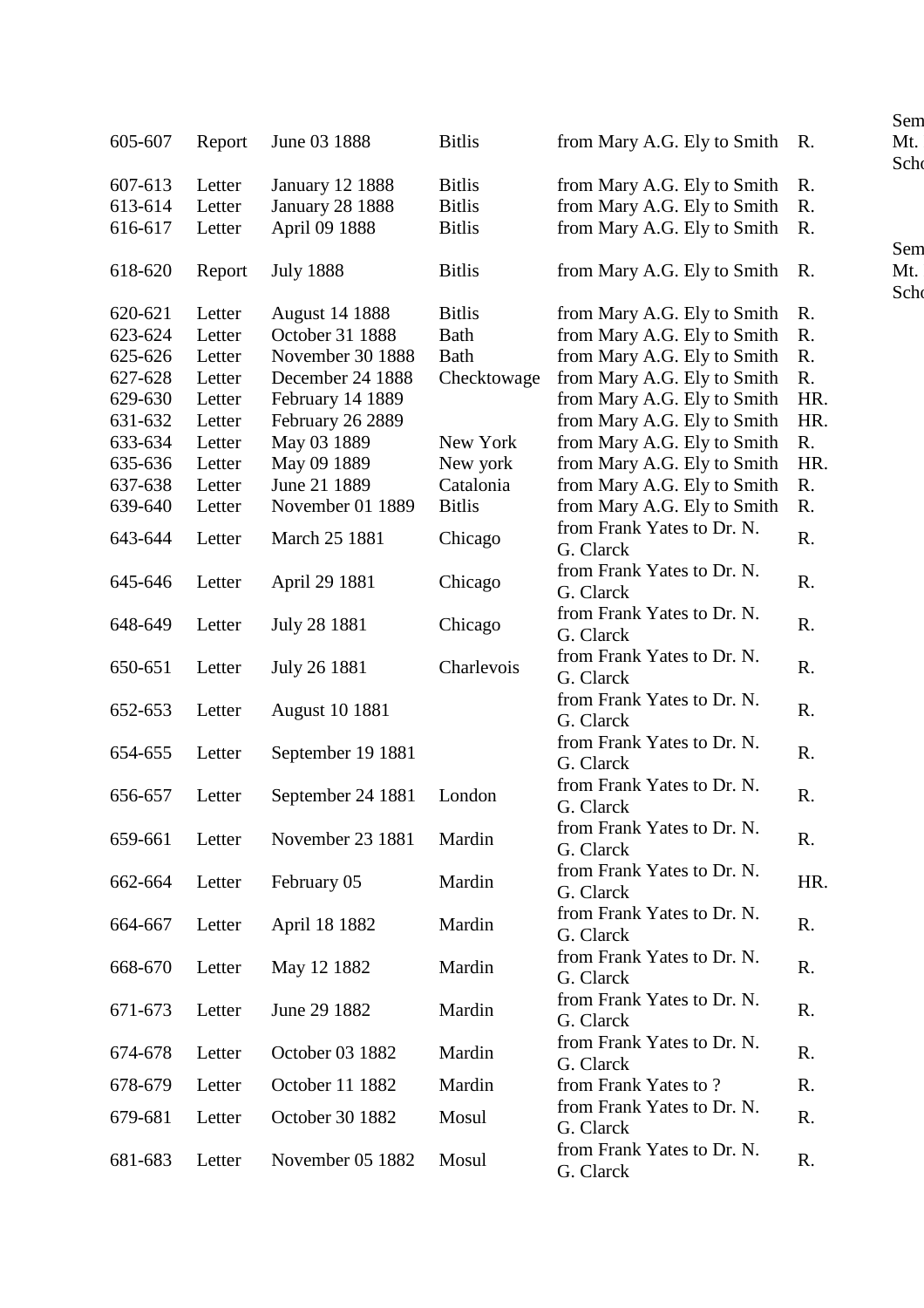| 683-685 | Letter | December08 1882   | Mosul    | from Frank Yates to Dr. N.<br>G. Clarck | R.  |             |
|---------|--------|-------------------|----------|-----------------------------------------|-----|-------------|
| 686-693 | Letter | February 26 1883  | Mosul    | from Frank Yates to?                    | PR. |             |
| 694-695 | Report | May 17 1883       | Mardin   | from Frank Yates to?                    | PR. | Othe<br>Wor |
| 696     | Table  |                   |          |                                         | PR. | Popt<br>and |
| 698-699 | Report | March 1883        | Mardin   |                                         | R.  | Othe<br>Wor |
| 700     | Table  |                   |          |                                         | PR. | Pop<br>and  |
| 702-709 | Letter | February 26 1883  | Mosul    | from Frank Yates to?                    | PR. |             |
| 710-711 | Letter | April 31 1883     |          | from Frank Yates to Dr. N.<br>G. Clarck | R.  |             |
| 712-716 | Letter | May 15 1884       | Mardin   | from Frank Yates to Dr. N.<br>G. Clarck | R.  |             |
| 716     | Letter | May 26 1884       | Mardin   | from Frank Yates to Dr. N.<br>G. Clarck | R.  |             |
| 718     |        |                   |          |                                         | UR. |             |
| 719     | Letter | July 28 1883      |          | from Frank Yates to E.K.<br>Alden       | R.  |             |
| 721-722 | Letter | September 08 1883 | Hartford | from Frank Yates to Dr. N.<br>G. Clarck | R.  |             |
| 723-724 | Letter | October 02 1883   | Paris    | from Frank Yates to Dr. N.<br>G. Clarck | R.  |             |
| 725-727 | Letter | October 07 1883   | Corsica  | from Frank Yates to Dr. N.<br>G. Clarck | R.  |             |
| 727-728 | Letter | December10 1883   | Mardin   | from Frank Yates to Dr. N.<br>G. Clarck | R.  |             |
| 728-730 | Letter | June 07 1884      | Mardin   | from Frank Yates to Dr. N.<br>G. Clarck | R.  |             |
| 731-732 | Letter | June 07 1884      | Mardin   | from Frank Yates to Mass                | R.  |             |
| 734-736 | Letter | June 26 1884      | Mardin   | from Frank Yates to Mass                | R.  |             |
| 737-740 | Letter | June 27 1884      | Mardin   | from Frank Yates to ?                   | R.  |             |
| 741-742 | Letter | July 26 1884      | Mardin   | from Frank Yates to Dr. N.<br>G. Clarck | R.  |             |
| 742-743 | Letter | September 23 1884 | Mardin   | from Frank Yates to Dr. N.<br>G. Clarck | R.  |             |
| 744-745 | Letter | November 27 1884  | Mardin   | from Frank Yates to Dr. N.<br>G. Clarck | R.  |             |
| 747-748 | Letter | December 20 1884  | Mosul    | from Frank Yates to Dr. N.<br>G. Clarck | R.  |             |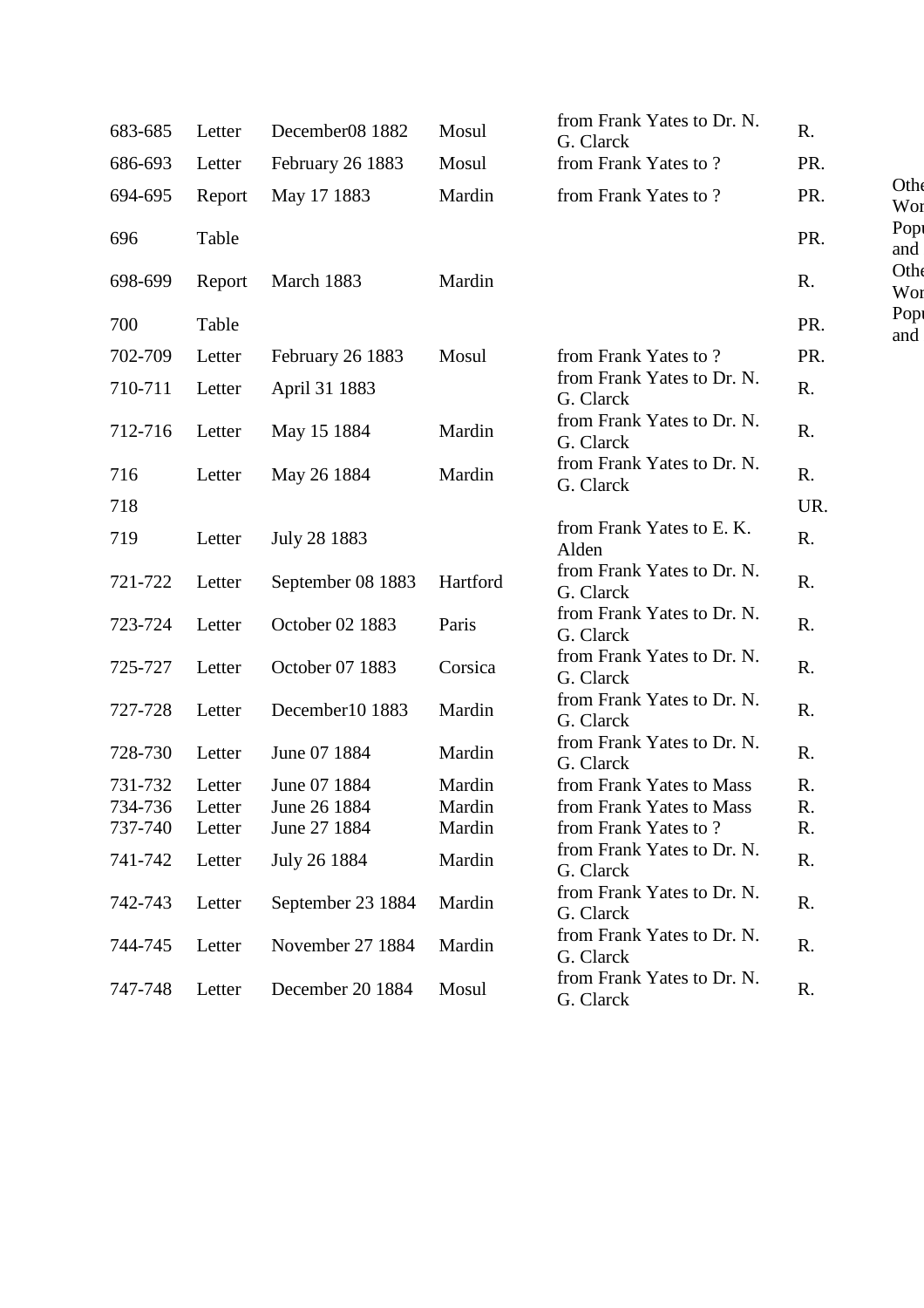# REEL 690

| Submitted by               | : Muhsin Soyudoğan      |
|----------------------------|-------------------------|
| Submitted to               | : Department of History |
| Project term (month, year) | : February $2004$ .     |

Bibliographical and physical information

| Document type         | : Microfilm                                                                        |
|-----------------------|------------------------------------------------------------------------------------|
| Reference no.         | : BV2410.A4 1984 Reel 690                                                          |
| Degree of readability | : Readable (R), Partially Readable (PR), Hardly Readable<br>(HR), Unreadable (UR). |

| <b>Pages</b> | <b>Type</b> | <b>Sender-Receiver</b>    | <b>Place</b> | <b>Date</b>             | <b>Readabil</b> |
|--------------|-------------|---------------------------|--------------|-------------------------|-----------------|
| $01 - 04$    | $\gamma$    | ?                         | $\gamma$     | $\gamma$                | <b>UR</b>       |
| 04-06        | Letter      | C.F. Gates - N.G. Clark   | Mousul       | January 14, 1885        | $\mathbf R$     |
| 06-07        | Report      | C.F. Gates - N.G. Clark   | m.           | January 21, 1885        | ${\bf R}$       |
| $09-15$      | Letter      | C.F. Gates - N.G. Clark   | Mardin       | April 17, 1885          | $\mathbf R$     |
| $15 - 16$    | Letter      | C.F. Gates - N.G. Clark   | Mardin       | 1885                    | $\mathbf R$     |
| $17-19$      | Letter      | C.F. Gates - N.G. Clark   | Mardin       | 1885                    | $\mathbf R$     |
| 19-21        | Letter      | C.F. Gates - N.G. Clark   | Mardin       | December 12, 1885       | ${\bf R}$       |
| 21           | Letter      | C.F. Gates - N.G. Clark   | Mardin       | December 14, 1885       | $\mathbf R$     |
| $22 - 24$    | Letter      | C.F. Gates - N.G. Clark   | Mardin       | January 04, 1886        | $\mathbf R$     |
| $24 - 26$    | Letter      | C.F. Gates - N.G. Clark   | Mardin       | <b>January 28, 1886</b> | ${\bf R}$       |
| 26           | Letter      | C.F. Gates - N.G. Clark   | Mardin       | March 05, 1886          | $\mathbf R$     |
| 27           | Letter      | C.F. Gates - N.G. Clark   | Mardin       | April 26, 1886          | $\mathbf R$     |
| 28-29        | Letter      | C.F. Gates - N.G. Clark   | Van          | June 03, 1886           | $\mathbf R$     |
| 29-32        | Letter      | C.F. Gates - N.G. Clark   | Mardin       | June 14, 1886           | $\mathbf R$     |
| 32-33        | Letter      | C.F. Gates - N.G. Clark   | Mardin       | September 21, 1886      | $\mathbf R$     |
| $33 - 35$    | Letter      | C.F. Gates - N.G. Clark   | Mardin       | September 21, 1886      | ${\bf R}$       |
| 35-37        | Letter      | C.F. Gates - N.G. Clark   | Mardin       | December 18, 1886       | $\mathbf R$     |
| $37 - 41$    | Letter      | C.F. Gates - N.G. Clark   | Mardin       | January 03, 1887        | PR              |
| 42-44        | Letter      | C.F. Gates - N.G. Clark   | Mardin       | January 17, 1887        | <b>HR</b>       |
| 45-47        | Letter      | C.F. Gates - N.G. Clark   | Mardin       | March 01,1887           | $\mathbf R$     |
| 47-49        | Letter      | C.F. Gates - N.G. Clark   | Mardin       | April 06, 1887          | <b>HR</b>       |
| 49-51        | Letter      | C.F. Gates - N.G. Clark   | Mardin       | April 09, 1887          | $\mathbf R$     |
| 51-52        | Letter      | C.F. Gates - N.G. Clark   | Mardin       | May 14, 1887            | $\mathbf R$     |
| 53-54        | Letter      | $\gamma$                  | $\gamma$     | $\gamma$                | <b>UR</b>       |
| 56           | Letter      | C.F. Gates - N.G. Clark   | Mardin       | July 11, 1887           | $\mathbf R$     |
| 58-59        | Letter      | C.F. Gates - N.G. Clark   | Harpoot      | August 09, 1887         | $\mathbf R$     |
| 61-63        | Letter      | C.F. Gates - N.G. Clark   | Mardin       | November 01, 1887       | $\mathbf R$     |
| 64-66        | Letter      | C.F. Gates - N.G. Clark   | Midyat       | December 28, 1887       | $\mathbf R$     |
| 68-72        | Letter      | C.F. Gates - N.G. Clark   | Mardin       | March 10, 1888          | PR              |
| 73-74        | Letter      | C.F. Gates - ?            | Mardin       | March 26, 1888          | $\mathbf R$     |
| 75-77        | Letter      | C.F. Gates - E.R. Alden   | Mardin       | June 06, 1888           | $\mathbf R$     |
| 77-80        | Letter      | C.F. Gates - Judson Smith | Mardin       | June 30, 1888           | $\mathbf R$     |
| 82-89        | Report      | C.F. Gates - ?            | Mardin       | July 12, 1888           | $\mathbf R$     |
| 90           | Letter      | C.F. Gates - Judson Smith | Mardin       | July 21, 1888           | $\mathbf R$     |
| 92-93        | Letter      | C.F. Gates - Judson Smith | Mardin       | December 01, 1888       | $\mathbf R$     |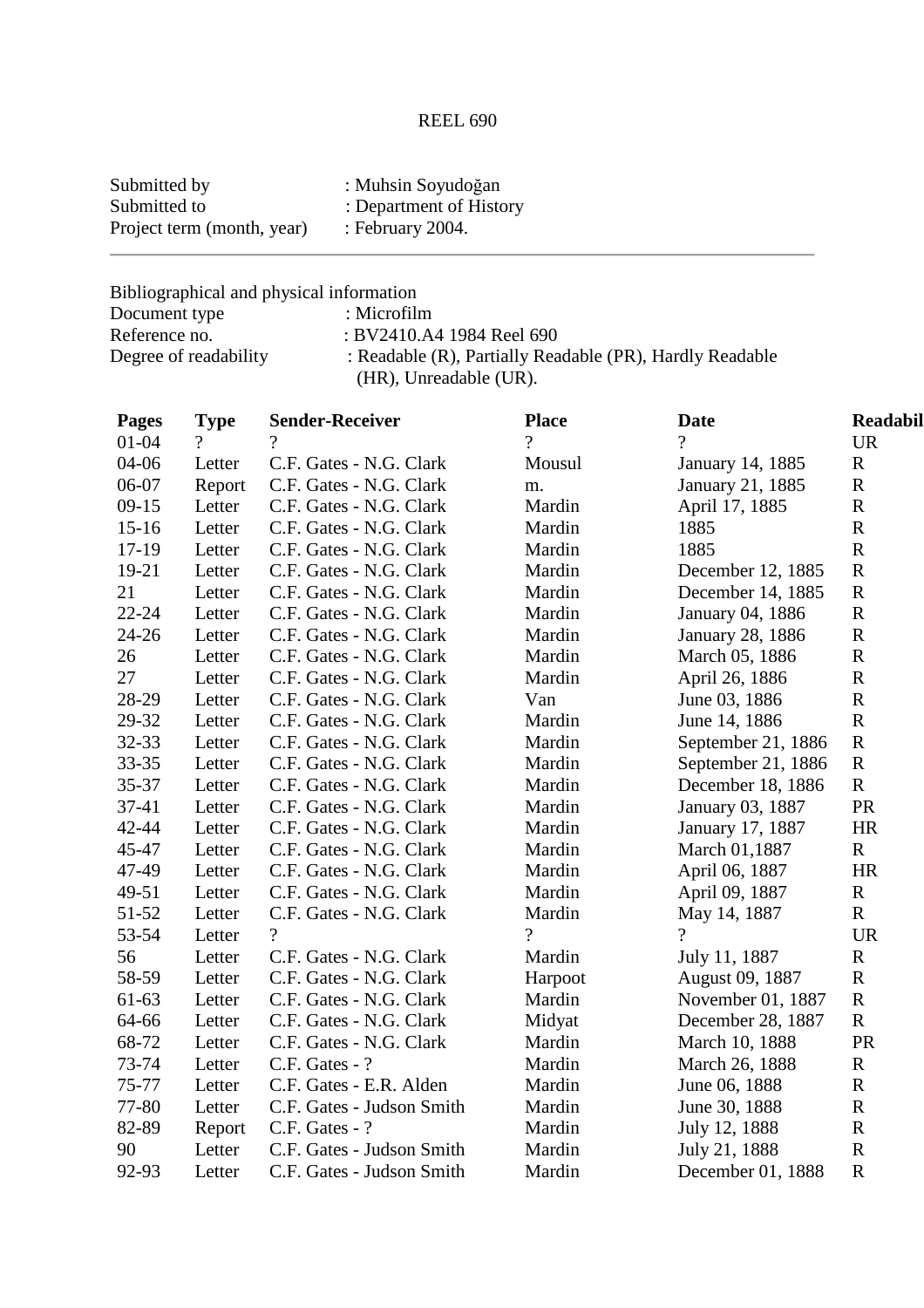| 94-96          | Letter                   | C.F. Gates - Judson Smith                               | Mardin                   | December 24, 1888        | $\mathbb{R}$ |
|----------------|--------------------------|---------------------------------------------------------|--------------------------|--------------------------|--------------|
| 96             | Letter                   | C.F. Gates - Judson Smith                               | Mardin                   | March 02, 1889           | $\mathbf R$  |
| 98-100         | Letter                   | C.F. Gates - Judson Smith                               | Mardin                   | March 09, 1889           | $\mathbf R$  |
| $101 -$<br>102 | Letter                   | C.F. Gates - Judson Smith                               | Mardin                   | November 16, 1889        | R            |
| $102 -$<br>103 | Letter                   | C.F. Gates - Judson Smith                               | Mardin                   | November 25, 1889        | R            |
| 106-<br>107    | Letter                   | Frederic D. Greene - N.G.<br>Clark                      | New Haven                | April 25, 1888           | $\mathbf R$  |
| 108-<br>109    | Letter                   | Frederic D. Greene - N.G.<br>Clark                      | Stanton                  | June 24, 1888            | $\mathbf R$  |
| $110-$<br>111  | Letter                   | Frederic D. Greene - The<br><b>Foundational Comutee</b> | Andaver                  | November 11, 1889        | R            |
| $112 -$<br>113 | Letter                   | Frederic D. Greene - Judson<br>Smith                    | Andaver                  | November 19, 1889        | R            |
| $115 -$<br>116 | $\boldsymbol{?}$         | Alice Heald - ?                                         | $\overline{\mathcal{L}}$ | $\overline{\mathcal{L}}$ | <b>UR</b>    |
| $117 -$<br>119 | $\overline{\mathcal{C}}$ | Alice Heald - ?                                         | $\overline{\mathcal{L}}$ | December 11, 1888        | <b>UR</b>    |
| 121            | Letter                   | Bettie Johnson - N.G. Clark                             | Bangav                   | February 03, 1882        | <b>HR</b>    |
| 122            | Letter                   | Bettie Johnson - ?                                      | Bangav                   | May 01, 1882             | HR           |
| $123 -$<br>124 | Letter                   | Bettie Johnson - N.G. Clark                             | Bangav                   | May 01, 1882             | HR           |
| $125 -$<br>127 | Letter                   | Bettie Johnson - N.G. Clark                             | Bangav                   | May 09, 1882             | HR           |
| 129-<br>131    | Letter                   | Bettie Johnson - N.G. Clark                             | $\overline{\mathcal{L}}$ | $\overline{?}$           | <b>UR</b>    |
| $131 -$<br>133 | Letter                   | Bettie Johnson - N.G. Clark                             | $\boldsymbol{?}$         | September 03, 1882       | $\mathbf R$  |
| 133-<br>134    | Letter                   | Bettie Johnson - N.G. Clark                             | Van                      | January 10, 1883         | $\mathbf R$  |
| $135 -$<br>139 | Letter                   | Bettie Johnson - N.G. Clark                             | Van                      | November 11, 1883        | <b>UR</b>    |
| $140-$<br>141  | Letter                   | Bettie Johnson - N.G. Clark                             | Van                      | December 10, 1883        | HR           |
| $142 -$<br>146 | Letter                   | Bettie Johnson - N.G. Clark                             | Van                      | June 16, 1884            | HR           |
| 148-<br>149    | Letter                   | Bettie Johnson - N.G. Clark                             | Erzincan                 | June 18, 1885            | $\mathbf R$  |
| $150 -$<br>155 | Letter                   | Bettie Johnson - Alen                                   | Sentari                  | July 17,1885             | $\mathbf R$  |
| $155 -$<br>160 | Letter                   | Bettie Johnson - N.G. Clark                             | Van                      | January 07, 1886         | <b>PR</b>    |
| $161 -$<br>163 | Letter                   | Bettie Johnson - N.G. Clark                             | Van                      | October 11, 1886         | $\mathbf R$  |
| $163-$<br>164  | Letter                   | Bettie Johnson - N.G. Clark                             | Van                      | February 26, 1887        | R            |
| 165            | Letter                   | Bettie Johnson - ?                                      | Van                      | March 20, 1887           | $\mathbf R$  |
| 166-<br>169    | Letter                   | Bettie Johnson - N.G. Clark                             | Van                      | June 04, 1887            | R            |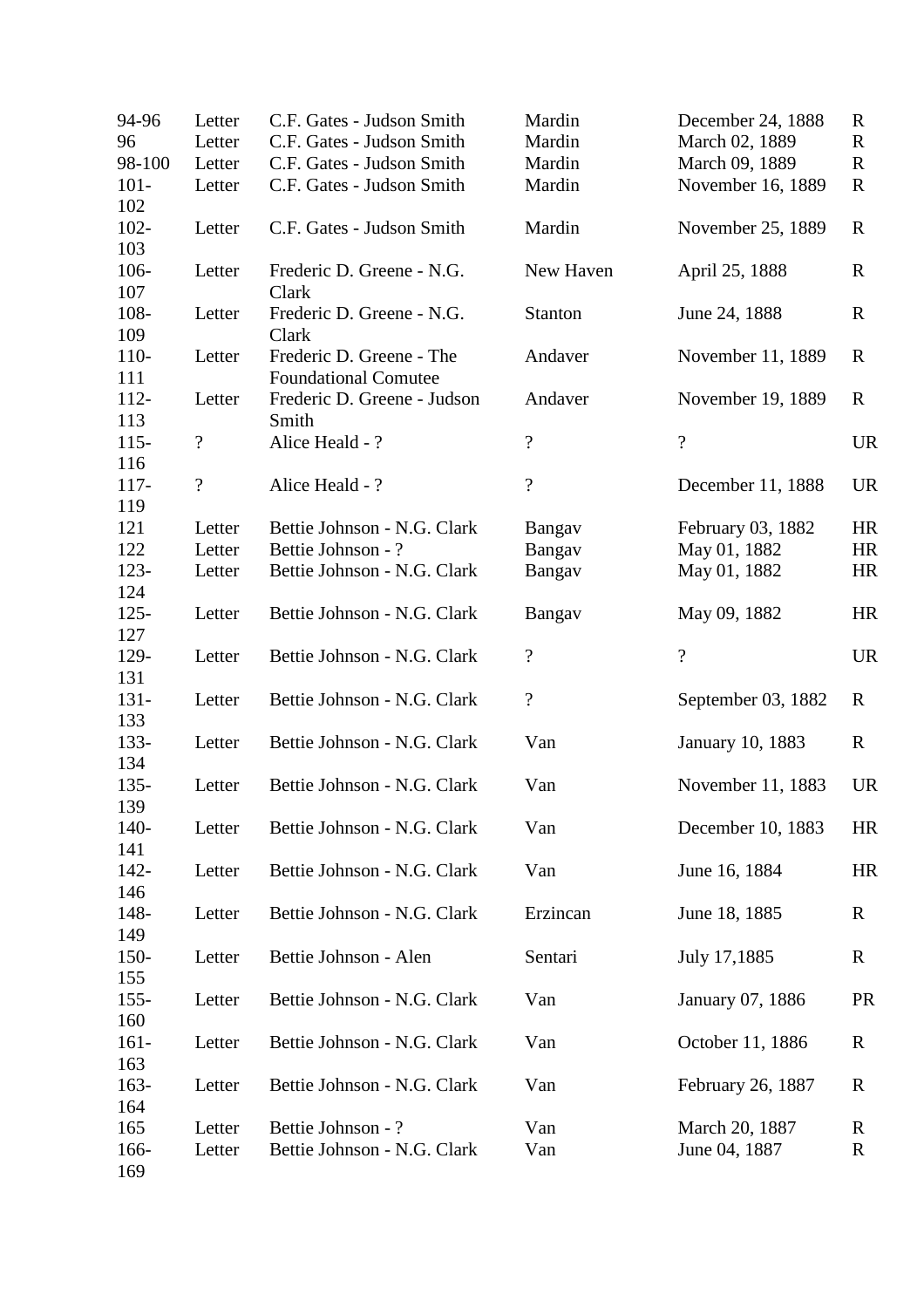| $170-$<br>171  | Letter | Bettie Johnson - N.G. Clark   | London                     | January 16, 1888        | $\mathbf R$ |
|----------------|--------|-------------------------------|----------------------------|-------------------------|-------------|
| $172 -$<br>173 | Letter | Bettie Johnson - Judson Smith | $\boldsymbol{?}$           | July 24, 1888           | HR          |
| 174-<br>178    | Letter | Bettie Johnson - Judson Smith | Bangav                     | <b>January 08, 1889</b> | $\mathbf R$ |
| 178-<br>180    | Letter | Bettie Johnson - Judson Smith | Bangav                     | June 17, 1889           | $\mathbf R$ |
| 180-<br>181    | Letter | Bettie Johnson - Judson Smith | $\boldsymbol{?}$           | June 22 1889            | HR          |
| 182-<br>184    | Letter | Bettie Johnson - Judson Smith | $\boldsymbol{?}$           | June 25 1889            | HR          |
| 184-<br>185    | Letter | Bettie Johnson - Judson Smith | $\boldsymbol{?}$           | June 29, 1889           | $\mathbf R$ |
| 186-<br>187    | Letter | Bettie Johnson - Judson Smith | $\overline{\mathcal{L}}$   | July 02, 1889           | <b>UR</b>   |
| 188-<br>190    | Letter | Bettie Johnson - Judson Smith | $\boldsymbol{?}$           | July 14, 1889           | <b>UR</b>   |
| 190-<br>191    | Letter | Bettie Johnson - Judson Smith | $\cdot$                    | July 19, 1889           | <b>UR</b>   |
| 193-<br>196    | Letter | Grace N. Kimhall - N.G. Clark | $\overline{\mathcal{L}}$   | March 25, 1884          | <b>UR</b>   |
| 197-<br>198    | Letter | Grace N. Kimhall - N.G. Clark | Bangav                     | December 02, 1881       | <b>UR</b>   |
| 199-<br>200    | Letter | Grace N. Kimhall - ?          | $\overline{?}$             | June 17, 1882           | <b>UR</b>   |
| $201 -$<br>203 | Letter | Grace N. Kimhall - N.G. Clark | Bangay                     | February 12, 1882       | $\mathbf R$ |
| $203 -$<br>205 | Letter | Grace N. Kimhall - N.G. Clark | Dover                      | March 19, 1882          | HR          |
| $207 -$<br>208 | Letter | Grace N. Kimhall - ?          | $\boldsymbol{\mathcal{C}}$ | $\overline{?}$          | <b>UR</b>   |
| 209-<br>211    | Letter | Grace N. Kimhall - N.G. Clark | Dover                      | May 10, 1882            | <b>PR</b>   |
| $211-$<br>212  | Letter | Grace N. Kimhall - N.G. Clark | Dover                      | May 14, 1882            | R           |
| $213-$<br>214  | Letter | Grace N. Kimhall - N.G. Clark | $\overline{\mathcal{L}}$   | $\overline{?}$          | <b>UR</b>   |
| $215 -$<br>218 | Letter | Grace N. Kimhall - N.G. Clark | <b>Bitlis</b>              | September 03, 1882      | HR          |
| 219-<br>226    | Letter | Grace N. Kimhall - N.G. Clark | Van                        | December 04, 1882       | <b>UR</b>   |
| $227 -$<br>234 | Letter | Grace N. Kimhall - N.G. Clark | $\boldsymbol{?}$           | $\overline{?}$          | HR          |
| $235 -$<br>238 | Letter | Grace N. Kimhall - N.G. Clark | Van                        | February 12, 1883       | R           |
| 239-<br>241    | Letter | Grace N. Kimhall - N.G. Clark | Van                        | May 07 1833             | R           |
| $241 -$<br>244 | Letter | Grace N. Kimhall - N.G. Clark | Van                        | August 28, 1883         | $\mathbf R$ |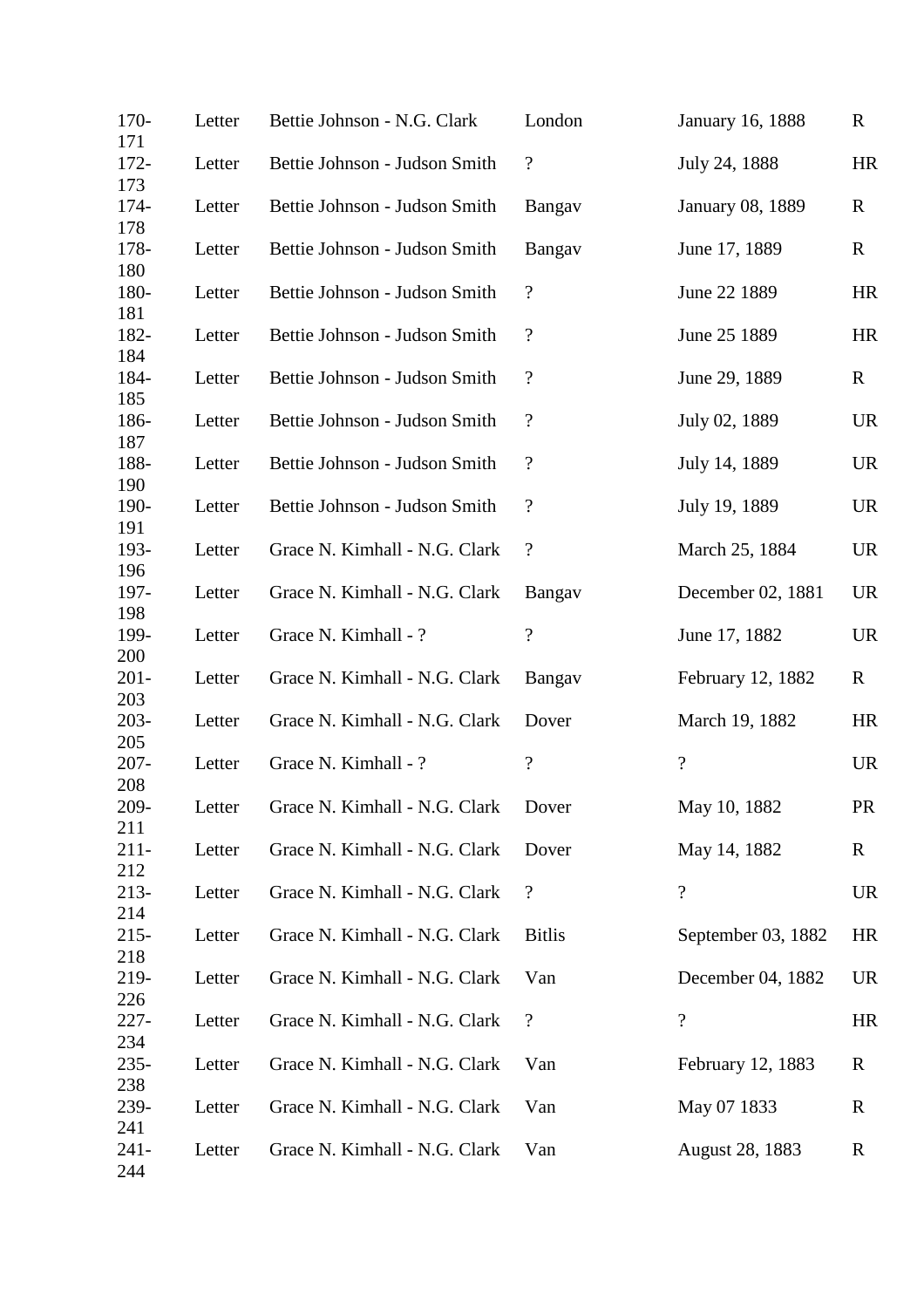| $245 -$<br>248 | Letter | Grace N. Kimhall - N.G. Clark      | Van                        | October 19, 1884   | $\mathbf R$  |
|----------------|--------|------------------------------------|----------------------------|--------------------|--------------|
| 249-<br>256    | Letter | Grace N. Kimhall - N.G. Clark      | Van                        | February 02, 1885  | <b>PR</b>    |
| 256-<br>260    | Letter | Grace N. Kimhall - N.G. Clark      | Van                        | June 04, 1885      | HR           |
| $261 -$<br>262 | Letter | Grace N. Kimhall - ?               | $\boldsymbol{?}$           | May 21, 1885       | <b>PR</b>    |
| $263-$<br>267  | Letter | Grace N. Kimhall - N.G. Clark      | Van                        | September 28, 1885 | R            |
| $267 -$<br>271 | Letter | Grace N. Kimhall - N.G. Clark      | Van                        | June 11, 1886      | $\mathbf R$  |
| $271 -$<br>274 | Letter | Grace N. Kimhall - N.G. Clark      | Van                        | October 11, 1886   | $\mathbb{R}$ |
| $275 -$<br>277 | Letter | Grace N. Kimhall - N.G. Clark      | $\boldsymbol{?}$           | February 23, 1887  | R            |
| 278-<br>283    | Letter | Grace N. Kimhall - N.G. Clark      | Van                        | July 04, 1887      | $\mathbf R$  |
| 285-<br>289    | Letter | Grace N. Kimhall - N.G. Clark      | Van                        | December 04 1887   | R            |
| 290-<br>293    | Letter | Grace N. Kimhall - Judson<br>Smith | Dover                      | December 28 1888   | HR           |
| 294-<br>298    | Letter | Grace N. Kimhall - Judson<br>Smith | $\boldsymbol{\mathcal{C}}$ | February 03, 1889  | R            |
| 299-<br>300    | Letter | Grace N. Kimhall - Judson<br>Smith | $\overline{?}$             | March 25, 1889     | R            |
| $301 -$<br>205 | Letter | Grace N. Kimhall - Judson<br>Smith | Mardin                     | April 05, 1889     | $\mathbf R$  |
| $306 -$<br>308 | Letter | Grace N. Kimhall - N.G. Clark      | $\boldsymbol{?}$           | August 15, 1889    | HR           |
| $309 -$<br>310 | Letter | Grace N. Kimhall - Judson<br>Smith | $\boldsymbol{\mathcal{C}}$ | November 17, 1889  | R            |
| $312 -$<br>315 | Letter | George C. Knapp - N.G. Clark       | <b>Bitlis</b>              | September 03, 1880 | <b>UR</b>    |
| $315 -$<br>316 | Letter | George C. Knapp - N.G. Clark       | <b>Bitlis</b>              | December 17, 1880  | <b>PR</b>    |
| 316-<br>321    | Letter | George C. Knapp - N.G. Clark       | $\boldsymbol{?}$           | December 01, 1880  | <b>PR</b>    |
| $321 -$<br>323 | Letter | George C. Knapp - N.G. Clark       | <b>Bitlis</b>              | January 10, 1881   | <b>PR</b>    |
| $323 -$<br>325 | Letter | George C. Knapp - N.G. Clark       | <b>Bitlis</b>              | February 07, 1881  | $\mathbf R$  |
| 326-<br>328    | Letter | George C. Knapp - N.G. Clark       | <b>Bitlis</b>              | June 08 1881       | HR           |
| 329-<br>331    | Letter | George C. Knapp - N.G. Clark       | <b>Bitlis</b>              | July 05, 1881      | HR           |
| $331 -$<br>333 | Letter | George C. Knapp - N.G. Clark       | <b>Bitlis</b>              | July 22, 1881      | <b>PR</b>    |
| 333-<br>337    | Letter | George C. Knapp - N.G. Clark       | <b>Bitlis</b>              | September 11, 1881 | $\mathbf R$  |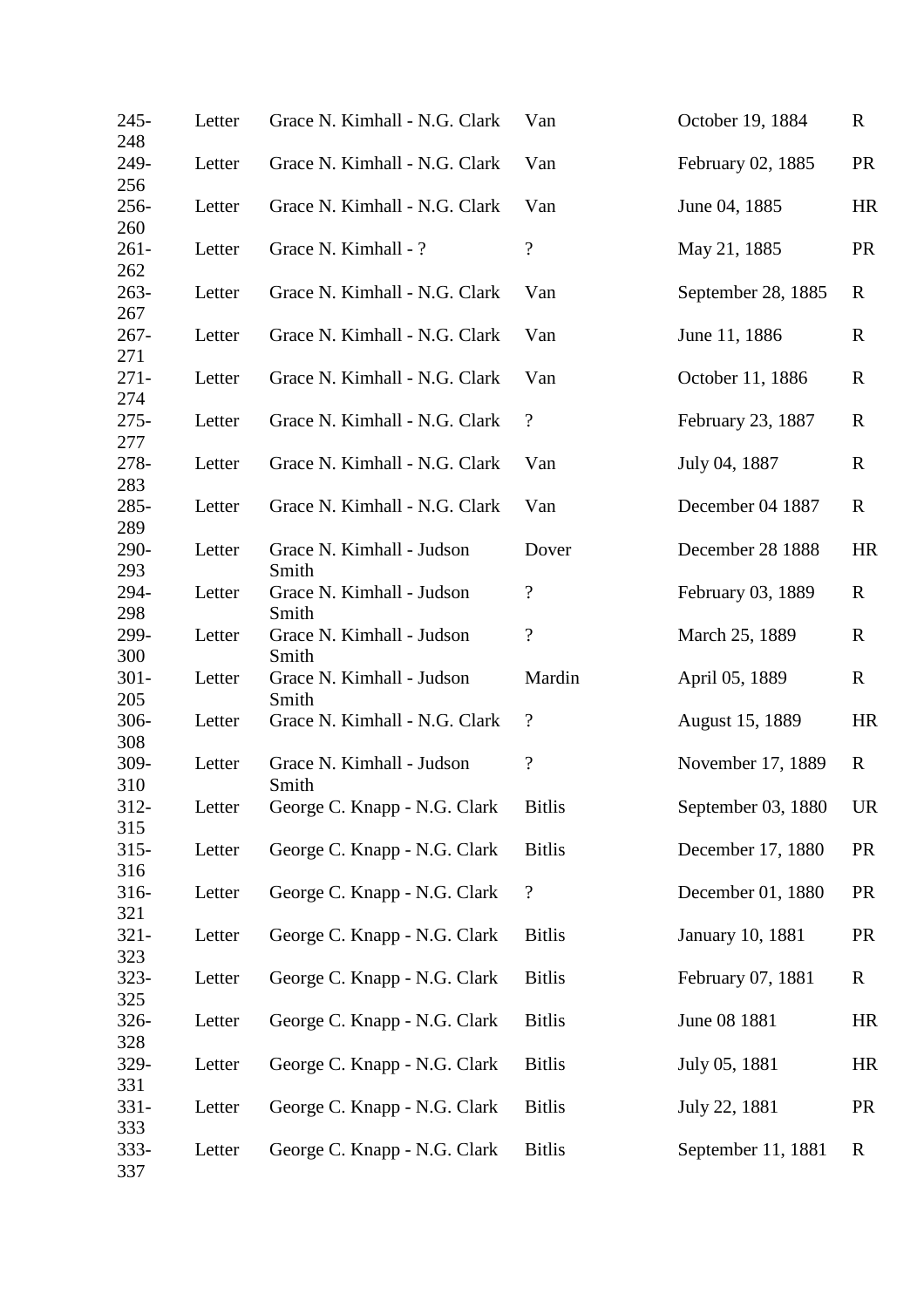| 337-<br>339    | Letter | George C. Knapp - N.G. Clark | <b>Bitlis</b>    | February 03, 1882        | HR          |
|----------------|--------|------------------------------|------------------|--------------------------|-------------|
| 339-<br>345    | Letter | George C. Knapp - N.G. Clark | <b>Bitlis</b>    | May 01, 1882             | <b>PR</b>   |
| $345 -$<br>347 | Letter | George C. Knapp - ?          | $\overline{?}$   | $\overline{?}$           | <b>UR</b>   |
| 347-<br>349    | Letter | George C. Knapp - N.G. Clark | $\boldsymbol{?}$ | June 10, 1882            | HR          |
| $350 -$<br>351 | Letter | George C. Knapp - N.G. Clark | <b>Bitlis</b>    | July 22, 1882            | <b>PR</b>   |
| $351 -$<br>352 | Letter | George C. Knapp - N.G. Clark | <b>Bitlis</b>    | August 22, 1882          | $\mathbf R$ |
| $352 -$<br>354 | Letter | George C. Knapp - N.G. Clark | <b>Bitlis</b>    | October 06, 1882         | <b>PR</b>   |
| $355 -$<br>361 | Letter | George C. Knapp - N.G. Clark | <b>Bitlis</b>    | October 12, 1882         | HR          |
| $362 -$<br>366 | Letter | George C. Knapp - N.G. Clark | $\boldsymbol{?}$ | October 30, 1882         | <b>PR</b>   |
| 366-<br>370    | Letter | George C. Knapp - N.G. Clark | $\boldsymbol{?}$ | November 02, 1882        | <b>PR</b>   |
| 370-<br>372    | Letter | George C. Knapp - N.G. Clark | $\boldsymbol{?}$ | November 10, 1882        | <b>PR</b>   |
| 372-<br>378    | Letter | George C. Knapp - N.G. Clark | <b>Bitlis</b>    | November 11, 1882        | HR          |
| 378            | Map    | George C. Knapp - N.G. Clark | <b>Bitlis</b>    | November 11, 1882        | HR          |
| 379-<br>381    | Letter | George C. Knapp - N.G. Clark | <b>Bitlis</b>    | January 15, 1883         | <b>PR</b>   |
| $381 -$<br>383 | Letter | George C. Knapp - N.G. Clark | <b>Bitlis</b>    | March 17, 1883           | <b>PR</b>   |
| 383-<br>385    | Letter | George C. Knapp - N.G. Clark | <b>Bitlis</b>    | April 02, 1883           | <b>PR</b>   |
| 386-<br>389    | Letter | George C. Knapp - N.G. Clark | <b>Bitlis</b>    | May 25, 1883             | <b>PR</b>   |
| 390-<br>392    | Letter | George C. Knapp - N.G. Clark | <b>Bitlis</b>    | June 11, 1883            | <b>PR</b>   |
| 392-<br>393    | Letter | George C. Knapp - N.G. Clark | <b>Bitlis</b>    | August 21, 1883          | HR          |
| 394-<br>396    | Letter | George C. Knapp - N.G. Clark | <b>Bitlis</b>    | November 20, 1883        | <b>UR</b>   |
| 396-<br>400    | Letter | George C. Knapp - ?          | $\boldsymbol{?}$ | $\overline{\mathcal{L}}$ | <b>UR</b>   |
| 400-<br>403    | Letter | George C. Knapp - N.G. Clark | <b>Bitlis</b>    | January 25, 1884         | <b>UR</b>   |
| 404-<br>406    | Letter | George C. Knapp - N.G. Clark | <b>Bitlis</b>    | March 22, 1884           | <b>UR</b>   |
| 406-<br>412    | Letter | George C. Knapp - N.G. Clark | <b>Bitlis</b>    | April 24, 1884           | HR          |
| $412 -$<br>416 | Letter | George C. Knapp - N.G. Clark | <b>Bitlis</b>    | June 12, 1884            | <b>UR</b>   |
| 416-           | Letter | George C. Knapp - N.G. Clark | <b>Bitlis</b>    | June 30, 1884            | HR          |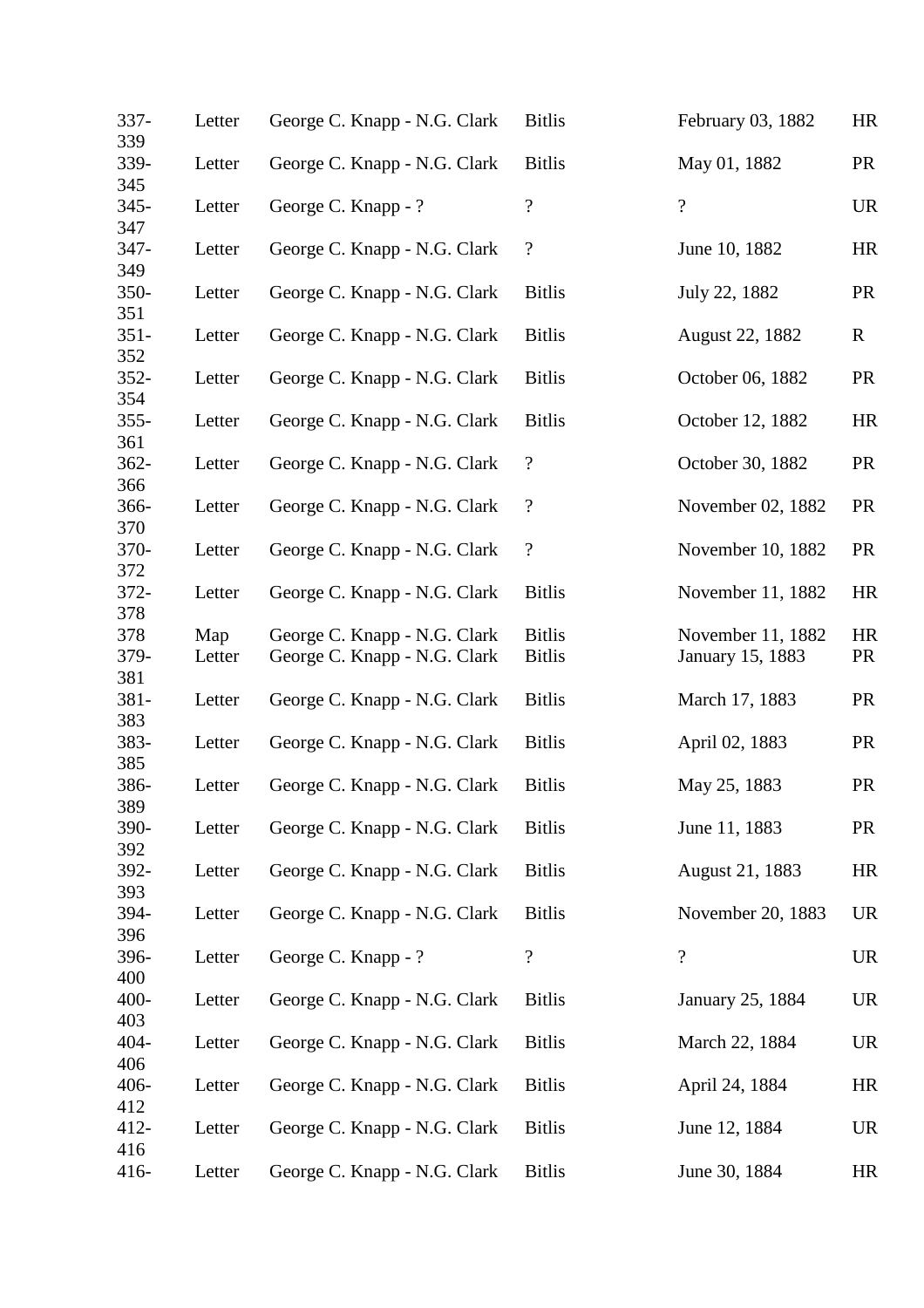| 417            |        |                              |                          |                    |             |
|----------------|--------|------------------------------|--------------------------|--------------------|-------------|
| $417 -$        | Letter | George C. Knapp - N.G. Clark | <b>Bitlis</b>            | July 24, 1884      | HR          |
| 418<br>419-    | Letter | George C. Knapp - N.G. Clark | <b>Bitlis</b>            | September 25, 1884 | $\mathbf R$ |
| 420            |        |                              |                          |                    |             |
| 420-<br>423    | Letter | George C. Knapp - N.G. Clark | Constantionple           | November 13, 1884  | $\mathbf R$ |
| 424-           | Letter | George C. Knapp - E.K. Alden | Warcester                | December 29, 1884  | <b>PR</b>   |
| 425<br>$426 -$ | Letter | George C. Knapp - N.G. Clark | Warcester                | January 11, 1885   | <b>PR</b>   |
| 429            |        |                              |                          |                    |             |
| 431-<br>432    | Letter | George C. Knapp - N.G. Clark | Warcester                | March 13, 1885     | $\mathbf R$ |
| 433-           | Letter | George C. Knapp - N.G. Clark | Warcester                | April 02, 1885     | $\mathbf R$ |
| 434<br>$435 -$ | Letter | George C. Knapp - N.G. Clark | Warcester                | April 30, 1885     | <b>PR</b>   |
| 436            |        |                              |                          |                    |             |
| 437-<br>439    | Letter | George C. Knapp - N.G. Clark | Ruttand                  | May 29, 1885       | <b>PR</b>   |
| 439-           | Letter | George C. Knapp - N.G. Clark | $\boldsymbol{?}$         | June 09, 1885      | <b>PR</b>   |
| 440<br>$441 -$ | Letter | James Dewey - N.G. Clark     | <b>Boston</b>            | June 13, 1885      | $\mathbf R$ |
| 443            |        |                              |                          |                    |             |
| 444-<br>445    | Letter | George C. Knapp - N.G. Clark | Warcester                | July 01, 1885      | $\mathbf R$ |
| 446-           | Letter | George C. Knapp - N.G. Clark | $\boldsymbol{?}$         | $\overline{?}$     | <b>UR</b>   |
| 448<br>449-    | Letter | George C. Knapp - N.G. Clark | Clifton                  | September 15, 1885 | HR          |
| 450<br>$451 -$ | Letter | George C. Knapp - N.G. Clark | Warcester                | October 19, 1885   | $\mathbf R$ |
| 452            |        |                              |                          |                    |             |
| $453 -$<br>455 | Letter | George C. Knapp - N.G. Clark | Warcester                | November 07, 1885  | $\mathbf R$ |
| $455 -$        | Letter | George C. Knapp - N.G. Clark | Warcester                | February 26, 1886  | $\mathbf R$ |
| 456<br>$457 -$ | Letter | George C. Knapp - N.G. Clark | Warcester                | March 05, 1886     | $\mathbf R$ |
| 458            |        |                              |                          |                    |             |
| 459-<br>460    | Letter | James Dewey - N.G. Clark     | <b>Boston</b>            | March 15, 1886     | $\mathbf R$ |
| $462 -$        | Letter | George C. Knapp - N.G. Clark | <b>Boston</b>            | March 18, 1886     | $\mathbf R$ |
| 465<br>$467 -$ | Letter | George C. Knapp - N.G. Clark | Warcester                | April 22, 1886     | $\mathbf R$ |
| 468<br>469-    | Letter | George C. Knapp - N.G. Clark | Warcester                | April 28, 1886     | <b>PR</b>   |
| 470            |        |                              |                          |                    |             |
| $471 -$<br>472 | Letter | George C. Knapp - N.G. Clark | Warcester                | May 14, 1886       | <b>HR</b>   |
| 473            | Report | George C. Knapp              | $\overline{\mathcal{L}}$ | May 27, 1886       | $\mathbf R$ |
| $475 -$        | Letter | George C. Knapp - N.G. Clark | Warcester                | June 11, 1886      | $\mathbf R$ |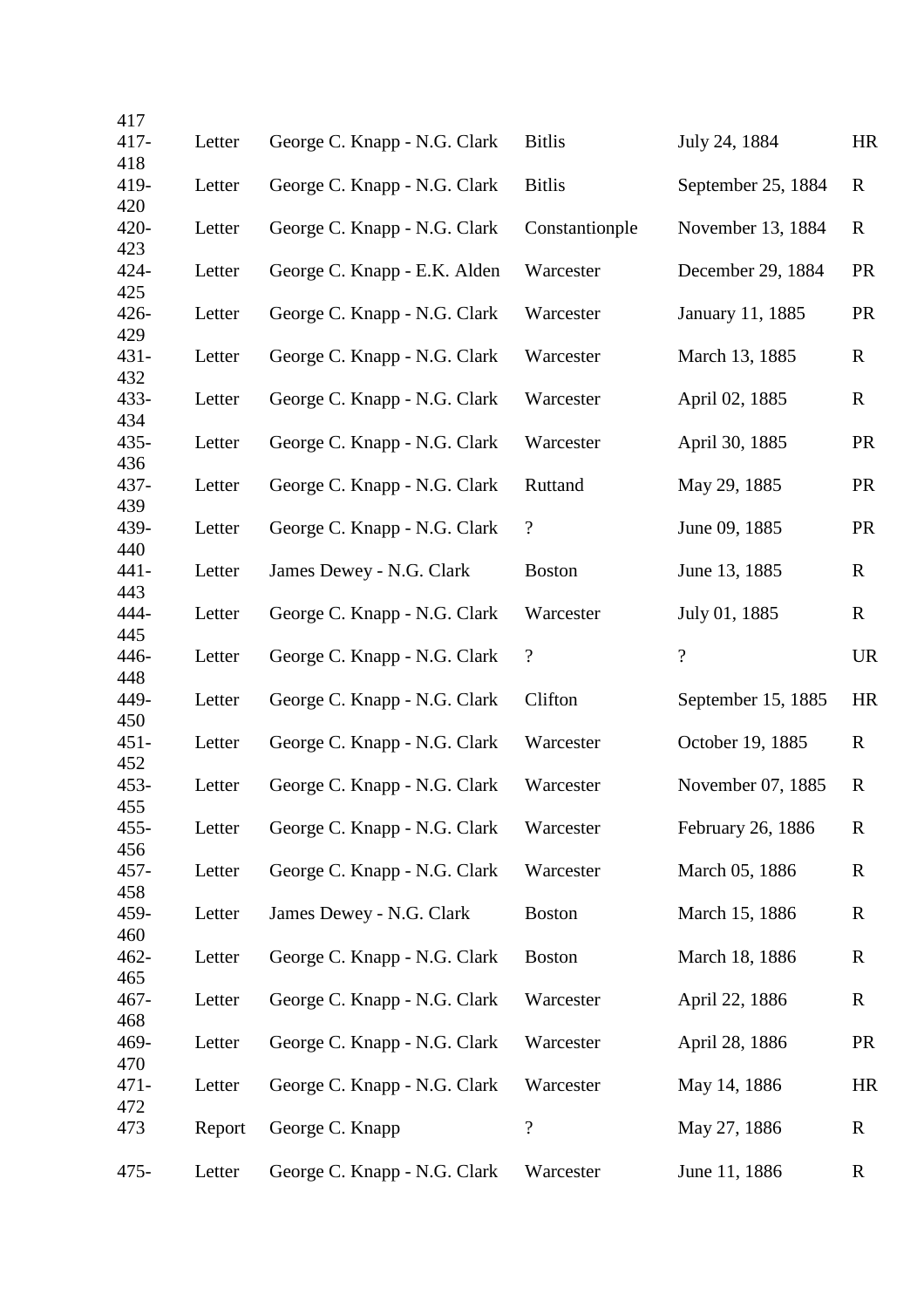| 477         |                |                               |                          |                          |             |
|-------------|----------------|-------------------------------|--------------------------|--------------------------|-------------|
| 477-        | Letter         | George C. Knapp - N.G. Clark  | Warcester                | July 02, 1886            | $\mathbf R$ |
| 478         |                |                               |                          |                          |             |
| 479-        | Letter         | George C. Knapp - N.G. Clark  | Scansonset, Mass.        | July 20, 1886            | $\mathbf R$ |
| 480<br>481- | Letter         | George C. Knapp - N.G. Clark  | <b>Bitlis</b>            | July 20, 1887            | $\mathbf R$ |
| 483         |                |                               |                          |                          |             |
| 484-        | Letter         | George C. Knapp - N.G. Clark  | Scansonset, Mass.        | August 14, 1886          | $\mathbf R$ |
| 485         |                |                               |                          |                          |             |
| 486-        | Letter         | George C. Knapp - Judson      | <b>Bitlis</b>            | March 20, 1888           | <b>PR</b>   |
| 487         |                | Smith                         |                          |                          |             |
| 487-        | Letter         | George C. Knapp - N.G. Clark  | <b>Bitlis</b>            | December 28, 1888        | $\mathbf R$ |
| 489         |                |                               |                          |                          |             |
| 489-        | Letter         | George C. Knapp - N.G. Clark  | <b>Bitlis</b>            | March 04, 1889           | $\mathbf R$ |
| 491<br>491- |                |                               |                          | May 03, 1889             |             |
| 493         | Letter         | George C. Knapp - N.G. Clark  | <b>Bitlis</b>            |                          | <b>PR</b>   |
| 493-        | Letter         | George C. Knapp - N.G. Clark  | <b>Bitlis</b>            | July 30, 1889            | <b>PR</b>   |
| 495         |                |                               |                          |                          |             |
| 497-        | Letter         | Alzina M. Knapp - N.G. Clark  | $\boldsymbol{?}$         | April 27, 1881           | <b>UR</b>   |
| 499         |                |                               |                          |                          |             |
| 500-        | Letter         | Alzina M. Knapp - Barnum      | <b>Bitlis</b>            | October 10, 1881         | $\mathbf R$ |
| 503         |                |                               |                          |                          |             |
| 504-        | Letter         | Alzina M. Knapp - N.G. Clark  | $\boldsymbol{?}$         | $\overline{?}$           | <b>UR</b>   |
| 505<br>506- | Letter         | Alzina M. Knapp - N.G. Clark  | st. Johnsburg            | March 07, 1884           | <b>UR</b>   |
| 507         |                |                               |                          |                          |             |
| 508-        | Letter         | Alzina M. Knapp - N.G. Clark  | st. Johnsburg            | March 24, 1884           | HR          |
| 509         |                |                               |                          |                          |             |
| 510-        | Letter         | Alzina M. Knapp - ?           | st. Johnsburg            | April 11, 1884           | <b>UR</b>   |
| 511         |                |                               |                          |                          |             |
| 512-        | Letter         | Alzina M. Knapp - E.E. Strong | st. Johnsburg            | April 22, 1884           | HR          |
| 513         |                |                               |                          |                          |             |
| 514-<br>515 | Letter         | Alzina M. Knapp - N.G. Clark  | Scansonset, Mass.        | August 21, 1886          | <b>PR</b>   |
| 516-        | Letter         | Alzina M. Knapp - N.G. Clark  | <b>Bitlis</b>            | September 18, 1887       | <b>UR</b>   |
| 517         |                |                               |                          |                          |             |
| 518-        | Letter         | Alzina M. Knapp - Judson      | <b>Bitlis</b>            | January 03, 1888         | HR          |
| 521         |                | Smith                         |                          |                          |             |
| 522-        | Letter         | Alzina M. Knapp - N.G. Clark  | <b>Bitlis</b>            | January 29, 1889         | <b>UR</b>   |
| 524         |                |                               |                          |                          |             |
| 525         | Letter         | Alzina M. Knapp - N.G. Clark  | <b>Bitlis</b>            | August 1889              | HR          |
| 526-<br>530 | $\overline{?}$ | $\gamma$                      | $\overline{\mathcal{C}}$ | $\overline{\mathcal{L}}$ | <b>UR</b>   |
| 533-        | Letter         | George P. Knapp - N.G. Clark  | $\overline{\mathcal{L}}$ | November 20, 1882        | R           |
| 534         |                |                               |                          |                          |             |
| 536-        | Letter         | Ellen - Judson Smith          |                          | June 14, 1889            | $\mathbf R$ |
| 537         |                |                               |                          |                          |             |
| 538-        | Letter         | Ellen - Judson Smith          |                          | June 24, 1889            | $\mathbf R$ |
| 539         |                |                               |                          |                          |             |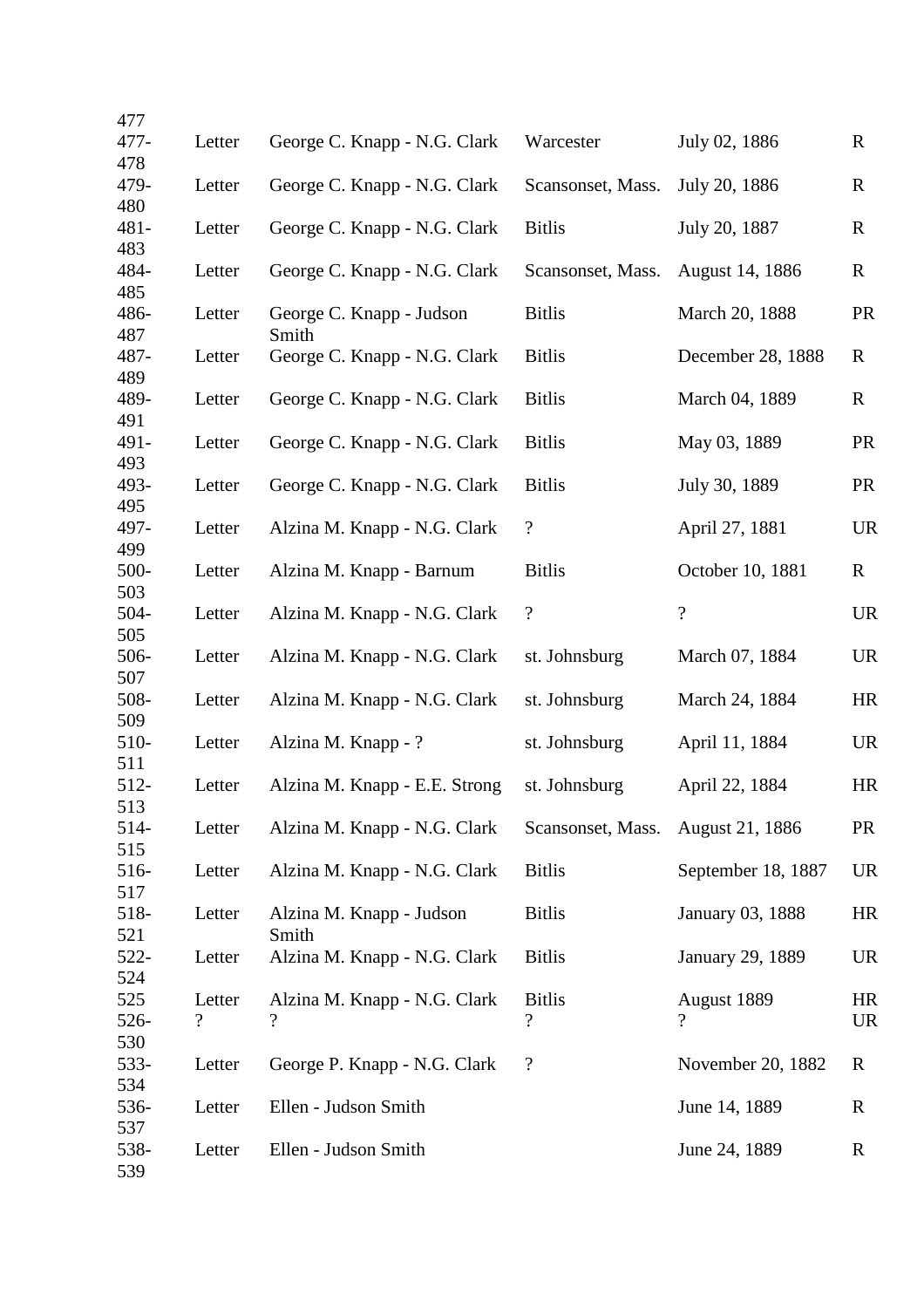| 540-<br>542   | Letter         | Ellen - Judson Smith               |                            | December 15, 1889       | <b>PR</b>   |
|---------------|----------------|------------------------------------|----------------------------|-------------------------|-------------|
| 544-<br>545   | $\overline{?}$ | $\overline{\mathcal{L}}$           | $\overline{\mathcal{L}}$   | $\overline{?}$          | <b>UR</b>   |
| 546           | Letter         | F.W. MacCallum - Judson<br>Smith   | Montreal                   | February 14, 1889       | $\mathbf R$ |
| 548-<br>549   | Letter         | $\overline{\cdot}$                 | $\overline{\mathcal{L}}$   | $\overline{?}$          | <b>UR</b>   |
| 550-<br>551   | Letter         | Maria G. Nutting - N.G. Clark      | $\boldsymbol{\mathcal{C}}$ | April 14, 1884          | <b>HR</b>   |
| 552-<br>553   | Letter         | Maria G. Nutting - N.G. Clark      | $\boldsymbol{\mathcal{C}}$ | April 24, 1884          | <b>UR</b>   |
| 554-<br>555   | Letter         | Maria G. Nutting - N.G. Clark      | $\boldsymbol{?}$           | May 03, 1884            | <b>UR</b>   |
| 556-<br>557   | Letter         | Maria G. Nutting - N.G. Clark      | $\boldsymbol{?}$           | June 12, 1886           | HR          |
| 558-<br>559   | Letter         | Maria G. Nutting - N.G. Clark      | $\overline{\mathcal{L}}$   | June 30, 1884           | $\mathbf R$ |
| 560-          | Letter         | Maria G. Nutting - N.G. Clark      | Chicago                    | July 03, 1886           | $\mathbf R$ |
| 561<br>562-   | Letter         | Maria G. Nutting - N.G. Clark      | $\boldsymbol{?}$           | July 23, 1886           | $\mathbf R$ |
| 565<br>566-   | Letter         | Maria G. Nutting - N.G. Clark      | $\overline{\mathcal{L}}$   | August 11, 1886         | HR          |
| 569<br>570-   | Letter         | Maria G. Nutting - N.G. Clark      | Mardin                     | November 16, 1886       | R           |
| 571<br>572-   | Letter         | Maria G. Nutting - N.G. Clark      | Mardin                     | February 10, 1887       | $\mathbf R$ |
| 574<br>574    | Letter         | Maria G. Nutting - N.G. Clark      | Mardin                     | May 06, 1887            | HR          |
| $575-$<br>577 | Letter         | Maria G. Nutting - N.G. Clark      | Mardin                     | December 08, 1887       | HR          |
| 578-<br>579   | Letter         | Maria G. Nutting - N.G. Clark      | Mardin                     | May 14, 1887            | <b>HR</b>   |
| 580-<br>581   | Letter         | Maria G. Nutting - N.G. Clark      | Mardin                     | August 05, 1887         | HR          |
| 582-<br>586   | Letter         | Maria G. Nutting - Judson<br>Smith | Mardin                     | <b>January 06, 1888</b> | HR          |
| 587-<br>589   | Letter         | Maria G. Nutting - Judson<br>Smith | Mardin                     | January 12, 1889        | HR          |
| 589-<br>592   | Letter         | Maria G. Nutting - Judson<br>Smith | Mardin                     | February 09, 1889       | <b>PR</b>   |
| 593-<br>594   | Letter         | Maria G. Nutting - Judson<br>Smith | Mardin                     | August 10, 1889         | $\mathbf R$ |
| 595-<br>597   | Report         | Maria G. Nutting - ?               | Mardin                     | <b>July 1889</b>        | $\mathbf R$ |
| 598-<br>601   | Letter         | Maria G. Nutting - Judson<br>Smith | Mardin                     | October 26, 1889        | HR          |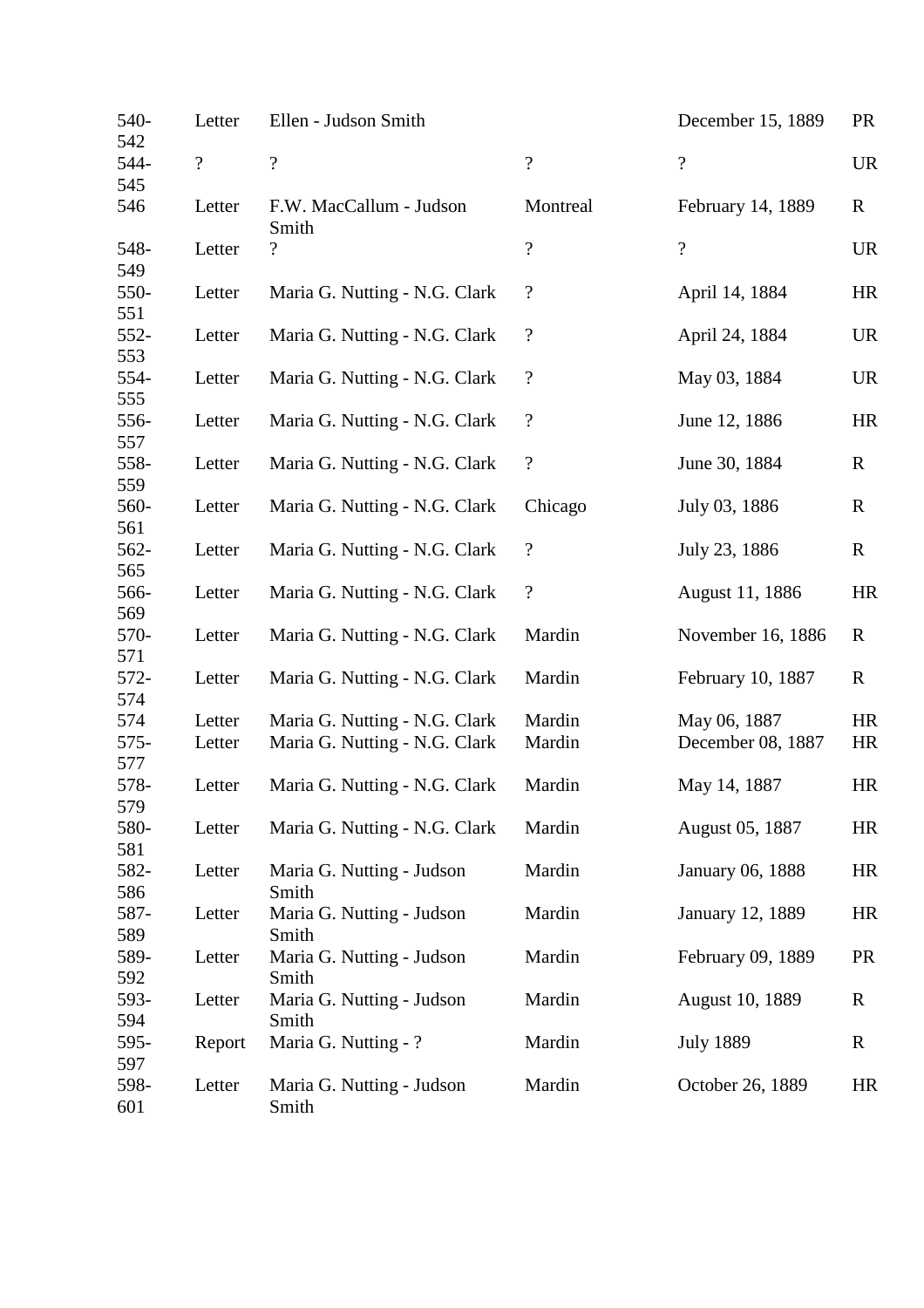# REEL 691

| Submitted by               | : Muhsin Soyudoğan      |
|----------------------------|-------------------------|
| Submitted to               | : Department of History |
| Project term (month, year) | : February $2004$ .     |

Bibliographical and physical information<br>Document type : Microfilm Document type<br>Reference no. Reference no. : BV2410.A4 1984 Reel 691<br>Degree of readability : Readable (R), Partially Rea : Readable (R), Partially Readable (PR), Hardly Readable (HR), Unreadable (UR).

| <b>Pages</b> | <b>Type</b> | <b>Sender-Receiver</b>       | <b>Place</b>                       | <b>Date</b>              | Rea         |
|--------------|-------------|------------------------------|------------------------------------|--------------------------|-------------|
| $1-5$        | Letter      | Julia Parmelee - N.G. Clark  | $\gamma$                           | $\gamma$                 | <b>UR</b>   |
| $6 - 8$      | Letter      | Julia Parmelee - N.G. Clark  | Osmego                             | November 20, 1880        | $\mathbf R$ |
| $9-10$       | Letter      | Julia Parmelee - E.K. Alden  | Osmego                             | November 22, 1880        | $\mathbf R$ |
| $11 - 12$    | Letter      | Julia Parmelee - N.G. Clark  | Watertown                          | December 03, 1880        | $\mathbf R$ |
| 13           | Letter      | Julia Parmelee - E.K. Alden  | Watertown                          | December 06, 1880        | $\mathbf R$ |
| $15 - 17$    | Letter      | Julia Parmelee - N.G. Clark  | Watertown                          | December 23, 1880        | $\mathbf R$ |
| 18-20        | Letter      | Julia Parmelee - N.G. Clark  | Watertown                          | February 09, 1881        | $\mathbf R$ |
| $21 - 25$    | Letter      | Julia Parmelee - N.G. Clark  | Watertown                          | February 12, 1881        | $\mathbf R$ |
| 26-28        | Letter      | Julia Parmelee - N.G. Clark  | Watertown                          | February 17, 1881        | $\mathbf R$ |
| 29-34        | Letter      | $\overline{\mathcal{C}}$     | $\overline{\mathcal{L}}$           | $\overline{\mathcal{L}}$ | HR          |
| $35 - 36$    | Letter      | $\overline{\mathcal{L}}$     | $\overline{\mathcal{L}}$           | $\overline{\mathcal{L}}$ | <b>UR</b>   |
| 37-40        | Letter      | $\overline{?}$               | $\overline{?}$                     | $\gamma$                 | <b>UR</b>   |
| $40 - 43$    | Letter      | Julia Parmelee - N.G. Clark  | $\overline{\mathcal{L}}$           | April 28, 1881           | $\rm{HR}$   |
| 43-44        | Letter      | Julia Parmelee - N.G. Clark  | $\boldsymbol{?}$                   | May 14, 1881             | $\mathbf R$ |
| 45-46        | Letter      | Julia Parmelee - N.G. Clark  | $\overline{?}$                     | Junee 14, 1881           | $\mathbf R$ |
| 46-47        | Letter      | Julia Parmelee - N.G. Clark  | $\overline{\mathcal{L}}$           | Junee 18, 1881           | $\mathbf R$ |
| 47-49        | Letter      | Julia Parmelee - N.G. Clark  | $\overline{?}$                     | August 04, 1881          | $\mathbf R$ |
| 49-53        | Letter      | Julia Parmelee - N.G. Clark  | $\overline{?}$                     | September 14, 1881       | $\mathbf R$ |
| 54-55        | Letter      | Julia Parmelee - N.G. Clark  | $\gamma$                           | November 18, 1881        | $\mathbf R$ |
| 56-61        | Letter      | Julia Parmelee - N.G. Clark  | Westernerith                       | November 29, 1881        | $\mathbf R$ |
| $62 - 65$    | Letter      | Julia Parmelee - N.G. Clark  | <b>Clifton Spring</b>              | December 12, 1881        | $\mathbf R$ |
|              |             |                              | Sanitarim                          |                          |             |
| 66-67        | Letter      | Julia Parmelee - N.G. Clark  | <b>Clifton Spring</b>              | December 18, 1881        | $\mathbf R$ |
|              |             |                              | Sanitarim                          |                          |             |
| 68-68        | Letter      | Julia Parmelee - N.G. Clark  | <b>Clifton Spring</b><br>Sanitarim | December 21, 1881        | $\mathbf R$ |
| 69-71        | Letter      | Julia Parmelee - N.G. Clark  | <b>Clifton Spring</b>              | January 25, 1882         | $\mathbf R$ |
| 71-73        | Letter      | Julia Parmelee - N.G. Clark  | Sanitarim<br><b>Clifton Spring</b> | February 03, 1882        | $\mathbf R$ |
|              |             |                              | Sanitarim                          |                          |             |
| 73-75        | Letter      | Julia Parmelee - N.G. Clark  | <b>Clifton Spring</b><br>Sanitarim | February 25, 1882        | PR          |
| 76           | Letter      | Julia Parmelee - ?           | <b>Clifton Spring</b>              | March 04, 1882           | $\mathbf R$ |
|              |             |                              | Sanitarim                          |                          |             |
| 77           | Letter      | Hanry M. F. - Julia Parmelee | $\overline{?}$                     | April 15, 1882           | $\mathbf R$ |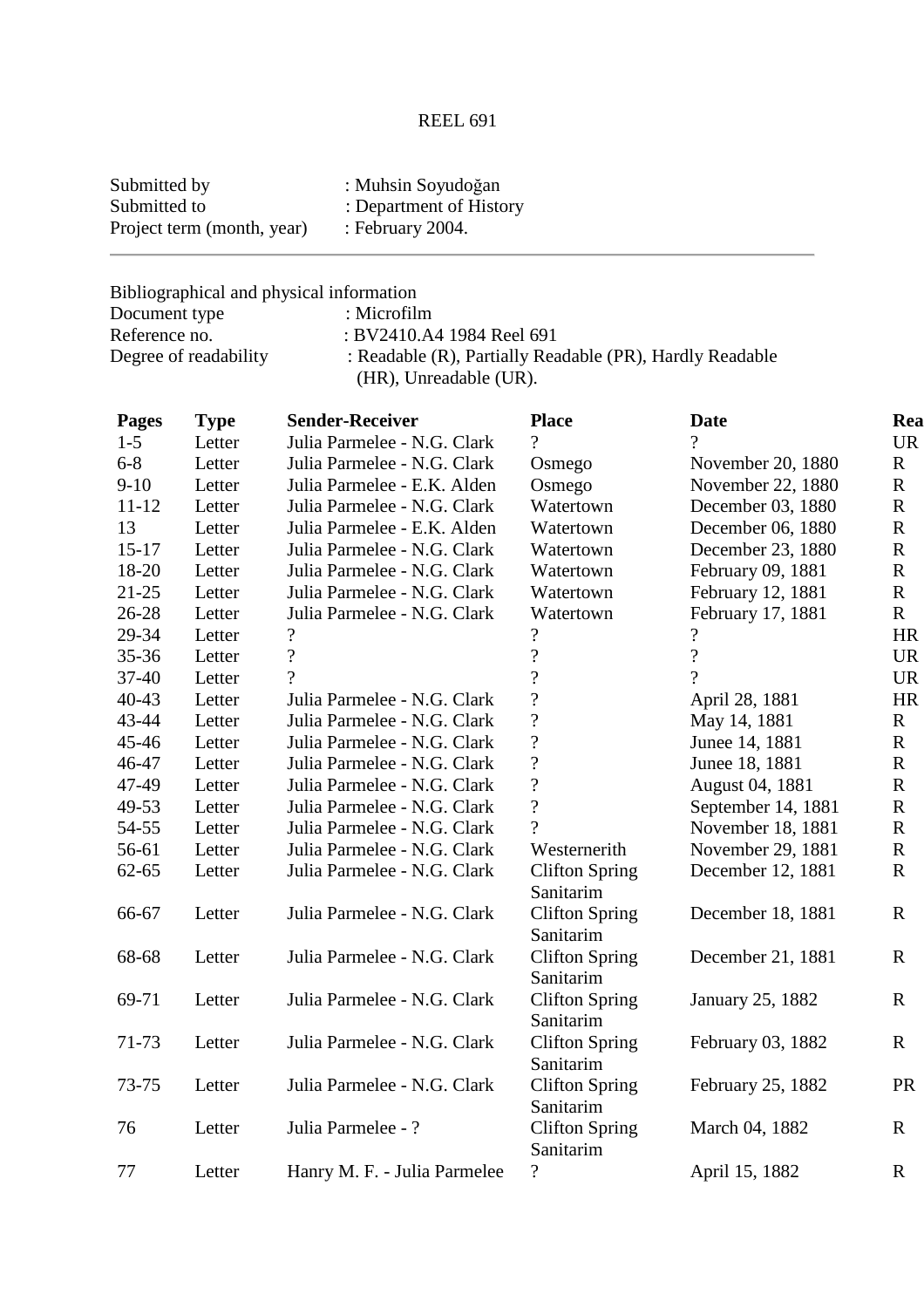| 78-79<br>80-82<br>82-84<br>84-86<br>86-87<br>87 | Letter<br>Letter<br>Letter<br>Letter<br>Letter<br>Report | Julia Parmelee - Dr. Hayden<br>Julia Parmelee - N.G. Clark<br>Julia Parmelee - N.G. Clark<br>Julia Parmelee - N.G. Clark<br>Julia Parmelee - N.G. Clark<br>Julia Parmelee | City of Richmond<br>London<br>Constantinople<br>Constantinople<br>Trabizond<br>Trabizond | July 17, 1882<br>July 31, 1882<br>August 22, 1882<br>November 06, 1882<br>December 25, 1882 | $\mathbf R$<br>$\mathbf R$<br>$\mathbf R$<br>$\mathbf R$<br>$\mathbf R$<br>$\mathbf{R}$ |
|-------------------------------------------------|----------------------------------------------------------|---------------------------------------------------------------------------------------------------------------------------------------------------------------------------|------------------------------------------------------------------------------------------|---------------------------------------------------------------------------------------------|-----------------------------------------------------------------------------------------|
| 89-90                                           | Letter                                                   | Julia Parmelee - Chofin (?)                                                                                                                                               | Trabizond                                                                                | February 02, 1883                                                                           | R                                                                                       |
| 91-96                                           | Letter                                                   | Julia Parmelee - N.G. Clark                                                                                                                                               | Trabizond                                                                                | February 23, 1883                                                                           | $\mathbf R$                                                                             |
| 96-99                                           | Letter                                                   | Julia Parmelee - N.G. Clark                                                                                                                                               | Trabizond                                                                                | March 10, 1883                                                                              | $\mathbf R$                                                                             |
| $100 -$                                         | Letter                                                   | Julia Parmelee - N.G. Clark                                                                                                                                               | Trabizond                                                                                | April 13, 1883                                                                              | HR                                                                                      |
| 101<br>$102 -$                                  | Letter                                                   | Julia Parmelee - N.G. Clark                                                                                                                                               | Trabizond                                                                                | April 26, 1883                                                                              | HR                                                                                      |
| 104<br>$105 -$                                  | Letter                                                   | Julia Parmelee - N.G. Clark                                                                                                                                               | Trabizond                                                                                | April 28, 1883                                                                              | $\mathbf R$                                                                             |
| 106                                             |                                                          |                                                                                                                                                                           |                                                                                          |                                                                                             |                                                                                         |
| $107 -$                                         | Letter                                                   | Julia Parmelee - E.K. Alden                                                                                                                                               | Trabizond                                                                                | April 30, 1883                                                                              | $\mathbf R$                                                                             |
| 108<br>108-                                     | Letter                                                   | Julia Parmelee - N.G. Clark                                                                                                                                               | Trabizond                                                                                | July 17, 1883                                                                               | $\mathbf R$                                                                             |
| 109                                             |                                                          |                                                                                                                                                                           |                                                                                          |                                                                                             |                                                                                         |
| 110-<br>112                                     | Letter                                                   | Julia Parmelee - N.G. Clark                                                                                                                                               | Trabizond                                                                                | August 16, 1883                                                                             | $\mathbf R$                                                                             |
| 112-                                            | Letter                                                   | Julia Parmelee - N.G. Clark                                                                                                                                               | Trabizond                                                                                | September 27, 1883                                                                          | $\mathbf R$                                                                             |
| 114<br>$114-$                                   | Letter                                                   | Julia Parmelee - N.G. Clark                                                                                                                                               | Trabizond                                                                                | November 24, 1883                                                                           | $\mathbf R$                                                                             |
| 116                                             |                                                          |                                                                                                                                                                           |                                                                                          |                                                                                             |                                                                                         |
| 118                                             | Letter                                                   | Abi Letter Preston - E.K.<br>Alden                                                                                                                                        | $\overline{\mathcal{C}}$                                                                 | August 18, 1887                                                                             | HR                                                                                      |
| 119                                             | Letter                                                   | Abi Letter Preston - N.G.<br>Clark                                                                                                                                        | $\overline{\mathcal{C}}$                                                                 | September 13, 1887                                                                          | HR                                                                                      |
| $120 -$                                         | Letter                                                   | $\overline{\cdot}$                                                                                                                                                        | $\overline{\mathcal{L}}$                                                                 | $\overline{\mathcal{L}}$                                                                    | <b>UR</b>                                                                               |
| 121                                             |                                                          |                                                                                                                                                                           |                                                                                          |                                                                                             |                                                                                         |
| $122 -$                                         | Letter                                                   |                                                                                                                                                                           | $\overline{\mathcal{L}}$                                                                 |                                                                                             | <b>UR</b>                                                                               |
| 123                                             |                                                          |                                                                                                                                                                           |                                                                                          |                                                                                             |                                                                                         |
| $124 -$<br>127                                  | Letter                                                   | $\overline{\mathcal{C}}$                                                                                                                                                  | $\overline{\mathcal{L}}$                                                                 | $\overline{\mathcal{L}}$                                                                    | <b>UR</b>                                                                               |
| 128                                             | Letter                                                   | Abi Letter Preston - Judson<br>Smith                                                                                                                                      | Middle River                                                                             | February 01, 1889                                                                           | <b>UR</b>                                                                               |
| $130-$                                          | Letter                                                   | $\overline{\mathcal{L}}$                                                                                                                                                  | $\overline{\mathcal{L}}$                                                                 | $\overline{\mathcal{L}}$                                                                    | HR                                                                                      |
| 134                                             |                                                          |                                                                                                                                                                           |                                                                                          |                                                                                             |                                                                                         |
| $135 -$                                         | Letter                                                   | Abi Letter Preston - Judson                                                                                                                                               | Middle River                                                                             | $\overline{\mathcal{C}}$                                                                    | <b>UR</b>                                                                               |
| 136                                             |                                                          | Smith                                                                                                                                                                     |                                                                                          |                                                                                             |                                                                                         |
| 137                                             | Letter                                                   | Abi Letter Preston - Judson<br>Smith                                                                                                                                      | $\overline{\mathcal{C}}$                                                                 | $\overline{\mathcal{L}}$                                                                    | <b>UR</b>                                                                               |
| 139-                                            | Letter                                                   | $\overline{\cdot}$                                                                                                                                                        | $\overline{\cdot}$                                                                       | $\overline{?}$                                                                              | <b>UR</b>                                                                               |
| 140                                             |                                                          |                                                                                                                                                                           |                                                                                          |                                                                                             |                                                                                         |
| $141 -$                                         | Letter                                                   | $\overline{\mathcal{L}}$                                                                                                                                                  | $\overline{\mathcal{L}}$                                                                 | $\overline{\mathcal{L}}$                                                                    | $\mathbf R$                                                                             |
| 145                                             |                                                          |                                                                                                                                                                           |                                                                                          |                                                                                             |                                                                                         |
| 146                                             | Letter                                                   | Abi Letter Preston - Judson<br>Smith                                                                                                                                      | Erzroom                                                                                  | oct 18, 1889                                                                                | $\mathbf R$                                                                             |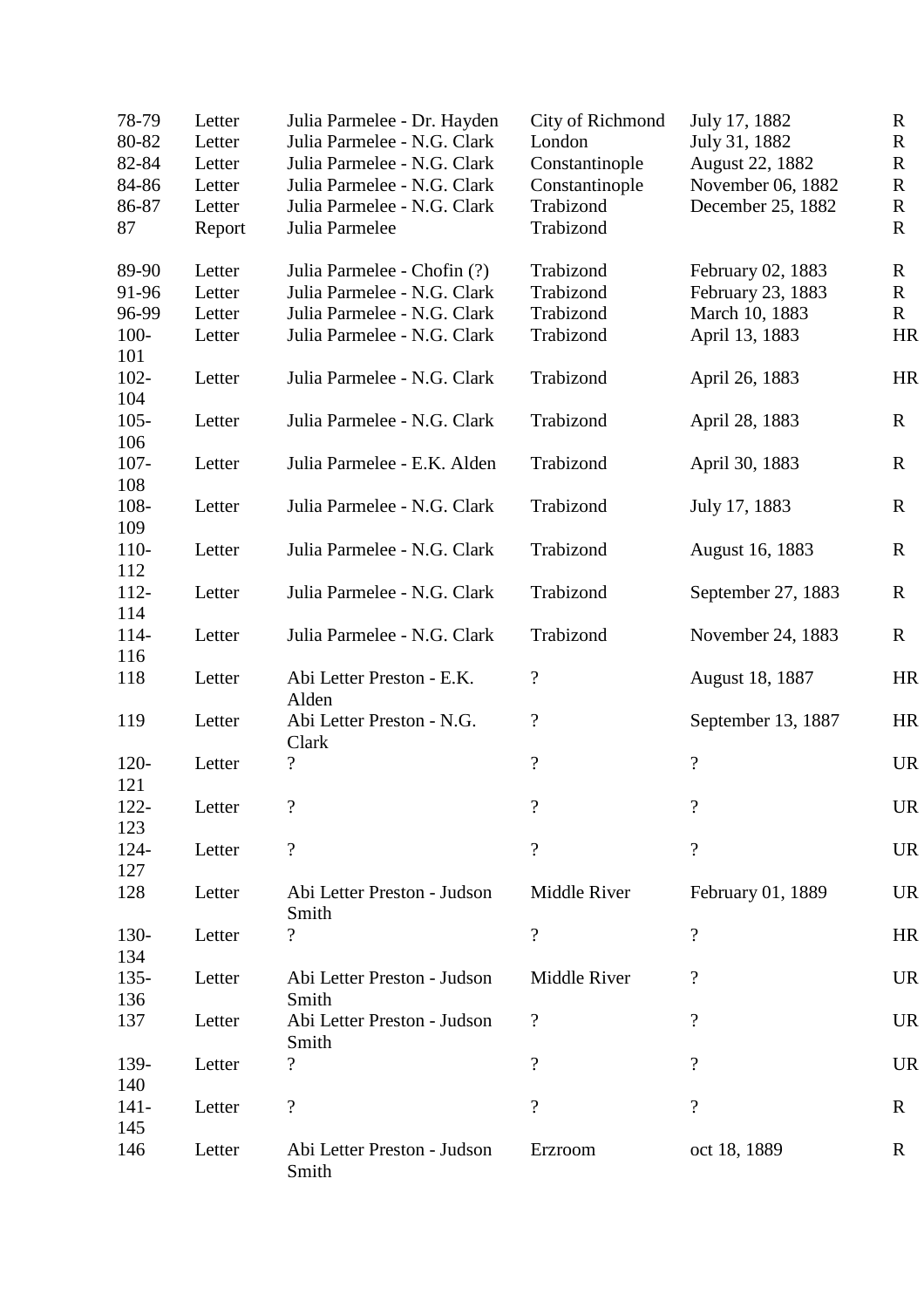| 147            | Letter | $\gamma$                       | $\gamma$                   | $\gamma$                               | <b>UR</b>        |
|----------------|--------|--------------------------------|----------------------------|----------------------------------------|------------------|
| 149-           | Letter | Clarissa H. Pratt - N.G. Clark | Mardin                     | May 23, 1881                           | $\mathbf{R}$     |
| 153            |        |                                |                            |                                        |                  |
| $155 -$<br>158 | Letter | Clarissa H. Pratt - N.G. Clark | Mardin                     | oct 05, 1881                           | $\mathbf R$      |
| 159-           | Letter | Clarissa H. Pratt - N.G. Clark | Mardin                     | November 03, 1883                      | $\mathbf R$      |
| 161            |        |                                |                            |                                        |                  |
| $162 -$        | Letter | Clarissa H. Pratt - N.G. Clark | Mardin                     | August 11, 1883                        | R                |
| 163            |        |                                |                            |                                        |                  |
| $164 -$        | Letter | Clarissa H. Pratt - N.G. Clark | Mosul                      | January 11, 1884                       | $\mathbf R$      |
| 165<br>165     | Letter | Clarissa H. Pratt - N.G. Clark | Mosul                      |                                        |                  |
| $167 -$        | Letter | Clarissa H. Pratt - N.G. Clark | $\overline{\mathcal{L}}$   | January 17, 1884<br>September 25, 1885 | R<br>$\mathbf R$ |
| 168            |        |                                |                            |                                        |                  |
| 169-           | Letter | Clarissa H. Pratt - N.G. Clark | $\boldsymbol{\mathcal{P}}$ | $\overline{\mathcal{L}}$               | <b>UR</b>        |
| 170            |        |                                |                            |                                        |                  |
| $171 -$        | Letter | Clarissa H. Pratt - N.G. Clark | $\boldsymbol{\mathcal{P}}$ | February 02, 1886                      | $\mathbf R$      |
| 173            |        |                                |                            |                                        |                  |
| $173-$         | Letter | Clarissa H. Pratt - N.G. Clark | $\gamma$                   | April 30, 1886                         | $\mathbf{R}$     |
| 174<br>$175 -$ | Letter | Clarissa H. Pratt - N.G. Clark | $\overline{\mathcal{L}}$   | $\overline{\mathcal{L}}$               | <b>UR</b>        |
| 178            |        |                                |                            |                                        |                  |
| 179-           | Letter | Clarissa H. Pratt - N.G. Clark | $\gamma$                   | September 29, 1886                     | $\mathbf{R}$     |
| 181            |        |                                |                            |                                        |                  |
| 182-           | Letter | Clarissa H. Pratt - N.G. Clark | $\overline{\mathcal{L}}$   | January 20, 1887                       | HR               |
| 183            |        |                                |                            |                                        |                  |
| 184-           | Letter | Clarissa H. Pratt - N.G. Clark | $\boldsymbol{\mathcal{P}}$ | $\overline{?}$                         | <b>UR</b>        |
| 185<br>186-    | Letter | Clarissa H. Pratt - N.G. Clark | $\boldsymbol{?}$           | August 03, 1887                        | HR               |
| 187            |        |                                |                            |                                        |                  |
| 188-           | Letter | Clarissa H. Pratt - N.G. Clark | $\overline{\mathcal{L}}$   | $\overline{?}$                         | <b>UR</b>        |
| 189            |        |                                |                            |                                        |                  |
| 191-           | Letter | Harriet Powers - N.G. Clark    | Magneriq (?)               | September 17, 1880                     | $\mathbf R$      |
| 192            |        |                                |                            |                                        |                  |
| 193-           | Letter | Harriet Powers - N.G. Clark    | Magneriq (?)               | September 25, 1880                     | $\mathbf R$      |
| 194<br>$195 -$ | Letter | Harriet Powers - N.G. Clark    | Magneriq (?)               | January 21, 1881                       | R                |
| 196            |        |                                |                            |                                        |                  |
| 197-           | Letter | Harriet Powers - N.G. Clark    | Magneriq (?)               | January 14, 1881                       | $\mathbf R$      |
| 200            |        |                                |                            |                                        |                  |
| $201 -$        | Letter | Harriet Powers - N.G. Clark    | Magneriq (?)               | February 25, 1881                      | $\mathbf R$      |
| 203            |        |                                |                            |                                        |                  |
| $204 -$        | Letter | Harriet Powers - N.G. Clark    | Constantinople             | June 03, 1881                          | $\mathbf R$      |
| 205<br>206     | Letter | Harriet Powers - N.G. Clark    | Constantinople             | June 08, 1881                          | $\mathbf R$      |
| 207            | Letter | Harriet Powers - N.G. Clark    | Constantinople             | June 13, 1881                          | R                |
| 208-           | Letter | Harriet Powers - N.G. Clark    | Constantinople             | June 23, 1881                          | $\mathbf R$      |
| 209            |        |                                |                            |                                        |                  |
| $210 -$        | Letter | Harriet Powers - N.G. Clark    | Erzroom                    | August 17, 1881                        | $\mathbf R$      |
| 211            |        |                                |                            |                                        |                  |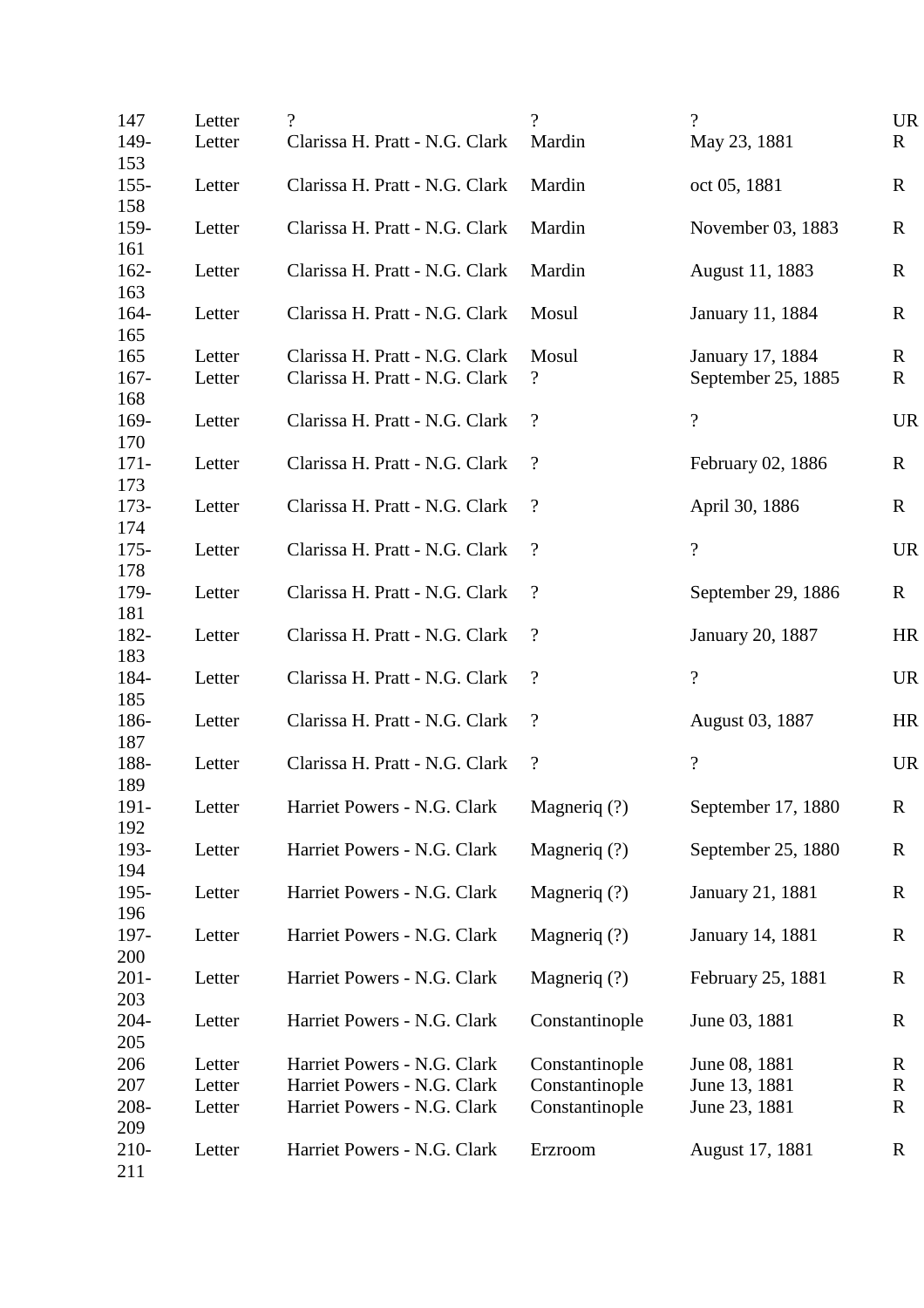| $212 -$<br>215 | Letter | Harriet Powers - N.G. Clark | Erzroom                       | September 02, 1881     | $\mathbf R$ |
|----------------|--------|-----------------------------|-------------------------------|------------------------|-------------|
| $216 -$<br>217 | Letter | Harriet Powers - N.G. Clark | September 02, 1881<br>Erzroom |                        | $\mathbf R$ |
| 218-<br>219    | Letter | Harriet Powers - N.G. Clark | Erzroom                       | September 24, 1881     | $\mathbf R$ |
| $220 -$<br>221 | Letter | Harriet Powers - N.G. Clark | Erzroom                       | oct 21, 1881           | $\mathbf R$ |
| $222 -$<br>223 | Letter | Harriet Powers - N.G. Clark | Erzroom                       | July 22, 1882          | $\mathbf R$ |
| 224-<br>225    | Letter | Harriet Powers - N.G. Clark | Erzroom                       | November 11, 1882      | $\mathbf R$ |
| 226-<br>227    | Letter | Harriet Powers - N.G. Clark | Erzroom                       | February 17, 1883      | $\mathbf R$ |
| 228            | Letter | Harriet Powers - E.K. Alden | Erzroom                       | August 10, 1883        | $\mathbf R$ |
| 229-<br>230    | Letter | Harriet Powers - N.G. Clark | Erzroom                       | oct 05, 1883           | $\mathbf R$ |
| $231 -$<br>232 | Letter | Harriet Powers - N.G. Clark | Erzroom                       | December 01, 1883      | $\mathbf R$ |
| 233-<br>234    | Letter | Harriet Powers - N.G. Clark | Erzroom                       | May 30, 1884           | $\mathbf R$ |
| $235 -$<br>236 | Letter | Harriet Powers - N.G. Clark | Erzroom                       | August 01, 1884        | $\mathbf R$ |
| $237 -$<br>238 | Letter | Harriet Powers - N.G. Clark | Erzroom                       | November 18, 1884      | $\mathbf R$ |
| 239-<br>241    | Letter | Harriet Powers - N.G. Clark | Erzroom                       | April 24, 1885         | $\mathbf R$ |
| $241 -$<br>242 | Letter | Harriet Powers - N.G. Clark | Erzroom                       | June 05, 1885          | $\mathbf R$ |
| 243-<br>244    | Letter | Harriet Powers - N.G. Clark | Erzroom                       | June 27, 1885          | $\mathbf R$ |
| $245 -$<br>248 | Letter | Harriet Powers - N.G. Clark | Erzroom                       | July 04, 1885          | $\mathbf R$ |
| 248-<br>250    | Letter | Harriet Powers - N.G. Clark | Erzroom                       | August 14, 1885        | $\mathbf R$ |
| 250-<br>252    | Letter | Harriet Powers - N.G. Clark | Erzroom                       | September 25, 1885     | $\mathbf R$ |
| $253 -$<br>254 | Letter | Harriet Powers - N.G. Clark | Erzroom                       | September 30, 1885     | $\mathbf R$ |
| 255            | Letter | Harriet Powers - N.G. Clark | Erzroom                       | oct 09, 1885           | $\mathbf R$ |
| 256            | Letter | Harriet Powers - N.G. Clark | Erzroom                       | December 12, 1885      | $\mathbf R$ |
| 257            | Letter | Harriet Powers - N.G. Clark | Erzroom                       | February 26, 1886      | ${\bf R}$   |
| 258-<br>259    | Letter | Harriet Powers - N.G. Clark | Constantinople                | Junee 07, 1886         | $\mathbf R$ |
| 259-<br>262    | Report | <b>Harriet Powers</b>       |                               |                        | $\mathbf R$ |
| $262 -$<br>264 | Letter | Harriet Powers - N.G. Clark | Degirmen Dere                 | <b>August 28, 1886</b> | R           |
| 264            | Letter | Harriet Powers - N.G. Clark | Erzroom                       | March 18, 1887         | $\mathbf R$ |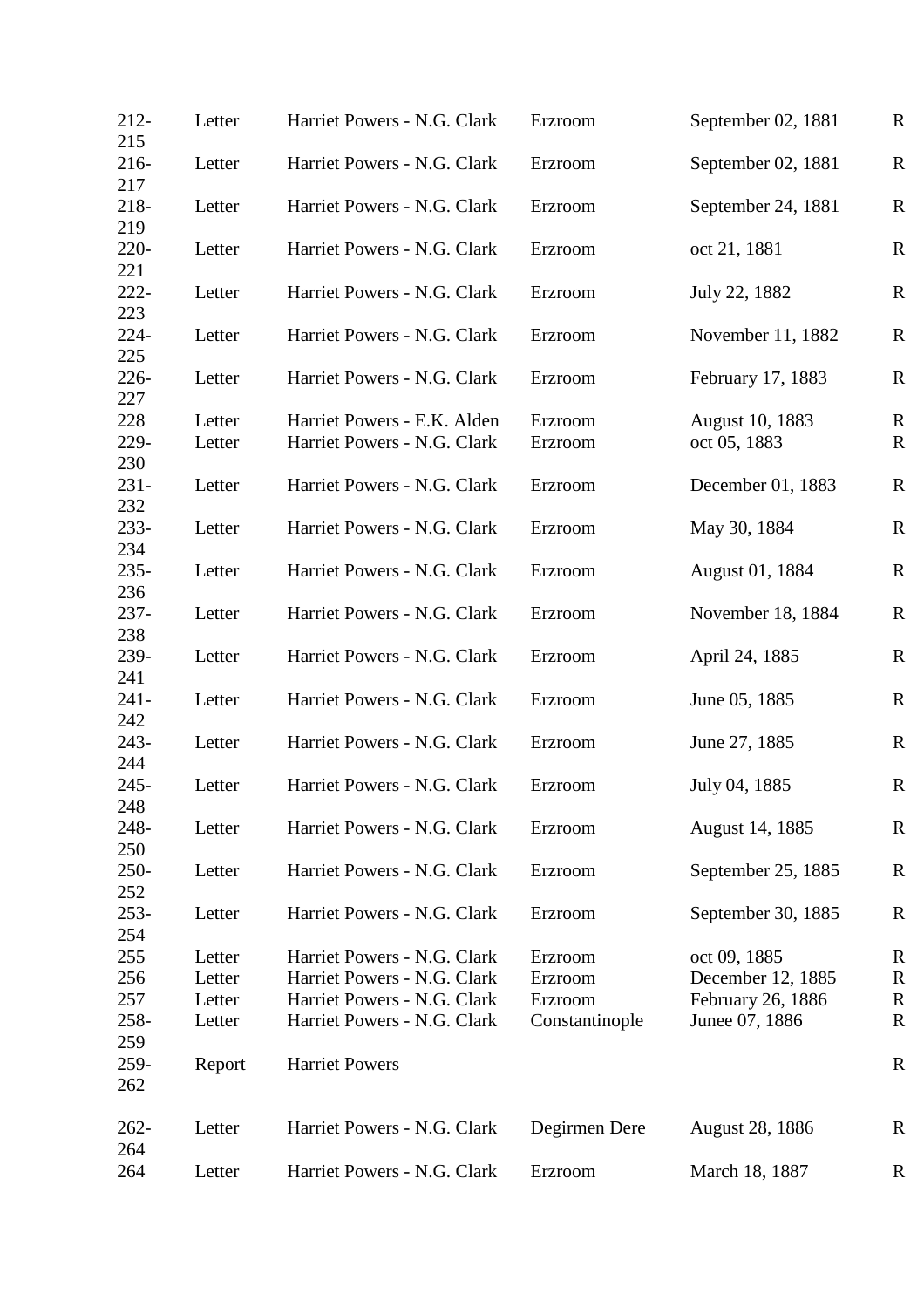| $265 -$<br>266 | Letter    | Harriet Powers - N.G. Clark      | Erzroom                  | May, 1887               | $\mathbf R$  |
|----------------|-----------|----------------------------------|--------------------------|-------------------------|--------------|
| 266-<br>268    | Report    | <b>Harriet Powers</b>            |                          |                         | $\mathbf R$  |
| 268            | Letter    | Harriet Powers - N.G. Clark      | Constantinople           | July 30, 1887           | $\mathbf R$  |
| $270-$<br>271  | Letter    | Harriet Powers - N.G. Clark      | New York                 | September 13, 1887      | $\mathbf R$  |
| $272 -$<br>273 | Letter    | Harriet Powers - Judson<br>Smith | New York                 | March 19, 1888          | <b>PR</b>    |
| $274-$<br>275  | Letter    | Harriet Powers - Judson<br>Smith | New York                 | March 05, 1888          | HR           |
| $276 -$<br>277 | Letter    | Harriet Powers - Judson<br>Smith | Washington               | March 24, 1888          | <b>PR</b>    |
| 279-           | Letter    | Harriet Powers - Judson          | $\overline{\mathcal{L}}$ | December 14, 1888       | $\mathbf{R}$ |
| 280            |           | Smith                            |                          |                         |              |
| $281 -$<br>282 | Letter    | Harriet Powers - Judson<br>Smith | $\overline{\mathcal{C}}$ | December 17, 1888       | $\mathbf R$  |
| 283-           | Letter    | Harriet Powers - Judson          | Castile                  | January 05, 1889        | <b>UR</b>    |
| 284            |           | Smith                            |                          |                         |              |
| 285-           | Letter    | Harriet Powers - Judson          | $\overline{\mathcal{L}}$ | $\overline{?}$          | <b>UR</b>    |
| 286            |           | Smith                            |                          |                         |              |
| 287-           | Letter    | Harriet Powers - Judson          | Castile                  | January 23, 1889        | $\mathbf R$  |
| 289            |           | Smith                            |                          |                         |              |
| 290-           | Letter    | Harriet Powers - Judson          | Castile                  | <b>January 28, 1889</b> | $\mathbf R$  |
| 291            |           | Smith                            |                          |                         |              |
| 292            | Telegraph | $\gamma$                         | Castile                  | January 26, 1889        | R            |
| 294-           | Letter    | Harriet Powers - Judson          | Chicago                  | February 11,1889        | $\mathbf R$  |
| 297            |           | Smith                            |                          |                         |              |
| 298-           | Letter    | Harriet Powers - Judson          | $\overline{\mathcal{L}}$ | February 19, 1889       | $\mathbf R$  |
| 299            |           | Smith                            |                          |                         |              |
| 300-           | Letter    | Harriet Powers - Judson          | Washington               | oct 17, 1889            | $\mathbf{R}$ |
| 302            |           | Smith                            |                          |                         |              |
| $303 -$        | Letter    | Harriet Powers - Judson          | Washington               | March 11, 1889          | $\mathbf R$  |
| 304            |           | Smith                            |                          |                         |              |
| $305 -$<br>306 | Letter    | Harriet Powers - Judson<br>Smith | Washington               | March 27, 1889          | $\mathbf{R}$ |
| $307 -$        | Letter    | Harriet Powers - Judson          | Washington               | April 09, 1889          | $\mathbf R$  |
| 308            |           | Smith                            |                          |                         |              |
| 309-           | Letter    | Harriet Powers - Judson          | Washington               | April 18, 1889          | <b>PR</b>    |
| 310            |           | Smith                            |                          |                         |              |
| $311 -$        | Letter    | Harriet Powers - Judson          | Washington               | April 18, 1889          | $\mathbf R$  |
| 312            |           | Smith                            |                          |                         |              |
| $313-$         | Letter    | Harriet Powers - Judson          | Washington               | May 09, 1889            | $\mathbf R$  |
| 314            |           | Smith                            |                          |                         |              |
| $315 -$        | Letter    | Harriet Powers - Judson          | Washington               | May 15, 1889            | $\mathbf R$  |
| 316            |           | Smith                            |                          |                         |              |
| $317 -$        | Letter    | Harriet Powers - Judson          | Washington               | May 15, 1889            | R            |
| 318            |           | Smith                            |                          |                         |              |
| 319-           | Letter    | Harriet Powers - Judson          | Washington               | May 21, 1889            | $\mathbf R$  |
| 320            |           | Smith                            |                          |                         |              |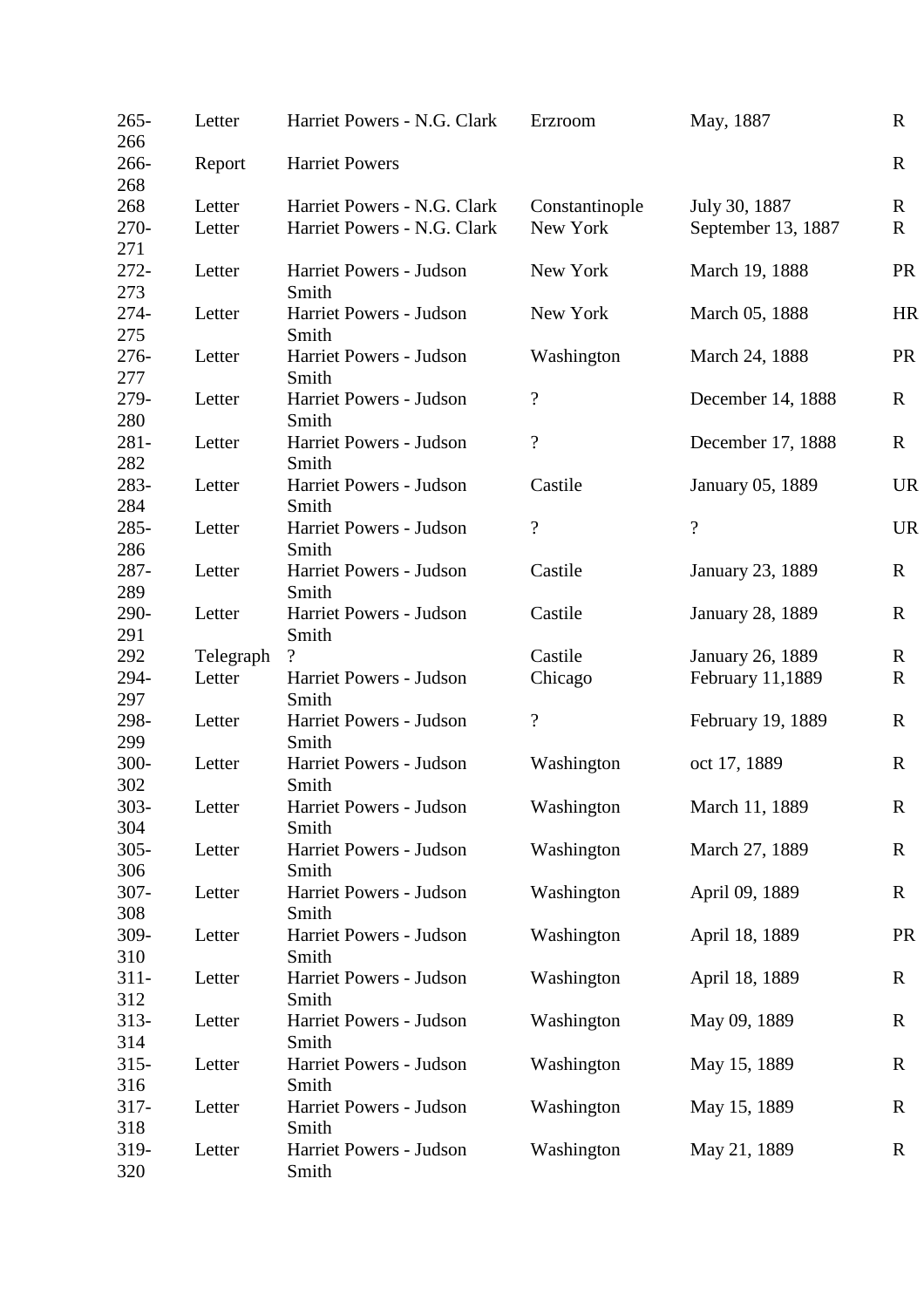| $321 -$<br>322 | Letter | Harriet Powers - Judson<br>Smith | Washington               | May 22, 1889             | $\mathbf{R}$ |
|----------------|--------|----------------------------------|--------------------------|--------------------------|--------------|
| $323 -$<br>324 | Letter | Harriet Powers - Judson<br>Smith | Washington               | May 15, 1889             | $\mathbf R$  |
| $325 -$<br>326 | Letter | Harriet Powers - Judson<br>Smith | New York                 | July 10, 1889            | $\mathbf{R}$ |
| $327 -$<br>328 | Letter | Harriet Powers - Judson<br>Smith | New York                 | July 10, 1889            | HR           |
| 329-<br>330    | Letter | Harriet Powers - Judson<br>Smith | New York                 | July 15, 1889            | $\mathbf{R}$ |
| $331 -$<br>332 | Letter | Harriet Powers - Judson<br>Smith | New York                 | July 17, 1889            | <b>PR</b>    |
| $333 -$<br>335 | Letter | Harriet Powers - Judson<br>Smith | $\overline{\mathcal{L}}$ | July 25, 1889            | HR           |
| 336            | Letter | Harriet Powers - Judson<br>Smith | $\overline{?}$           | $\overline{\mathcal{L}}$ | <b>UR</b>    |
| 337            | Letter | Harriet Powers - Judson<br>Smith | London                   | <b>August 28, 1889</b>   | HR           |
| 339-<br>340    | Letter | Harriet Powers - Judson<br>Smith | Erzroom                  | oct 19, 1889             | $\bf{R}$     |
| $341 -$<br>342 | Letter | Harriet Powers - Judson<br>Smith | Erzroom                  | December 09, 1889        | HR           |
| $345 -$<br>350 | Letter | George Raynolds - ?              | Van                      | November 05, 1880        | $\mathbf R$  |
| 350-<br>355    | Letter | George Raynolds - ?              | Van                      | February 17, 1880        | $\mathbf R$  |
| $355 -$<br>363 | Letter | George Raynolds - N.G.<br>Clark  | Van                      | September, 09, 1880      | $\mathbf R$  |
| $263-$<br>266  | Letter | George Raynolds - N.G.<br>Clark  | Lebenon                  | December 31, 1880        | $\mathbf R$  |
| 266-<br>268    | Letter | George Raynolds - N.G.<br>Clark  | Flarend                  | March 22, 1881           | $\mathbf{R}$ |
| 368-<br>370    | Letter | George Raynolds - N.G.<br>Clark  | Flarend                  | March 27, 1881           | $\mathbf R$  |
| 370-<br>371    | Letter | George Raynolds - N.G.<br>Clark  | $\overline{\mathcal{L}}$ | May 31, 1881             | $\mathbf R$  |
| $373-$<br>374  | Letter | George Raynolds - N.G.<br>Clark  | Lebenon                  | June 02, 1881            | R            |
| $375 -$<br>376 | Letter | George Raynolds - N.G.<br>Clark  | $\overline{\mathcal{C}}$ | June 08, 1881            | $\mathbf R$  |
| $377 -$<br>378 | Letter | George Raynolds - Ward           | <b>Boffalo</b>           | August 05, 1881          | $\mathbf R$  |
| 379-<br>380    | Letter | George Raynolds - N.G.<br>Clark  | clifton Springs          | August 17, 1881          | $\mathbf R$  |
| 381-<br>382    | Letter | George Raynolds - N.G.<br>Clark  | <b>Buffalo</b>           | August 31, 1881          | $\mathbf R$  |
| 383-<br>384    | Letter | George Raynolds - N.G.<br>Clark  | <b>Buffalo</b>           | September 04, 1881       | HR           |
| 385-<br>388    | Letter | George Raynolds - N.G.<br>Clark  | <b>Buffalo</b>           | November 16, 18881       | $\mathbf R$  |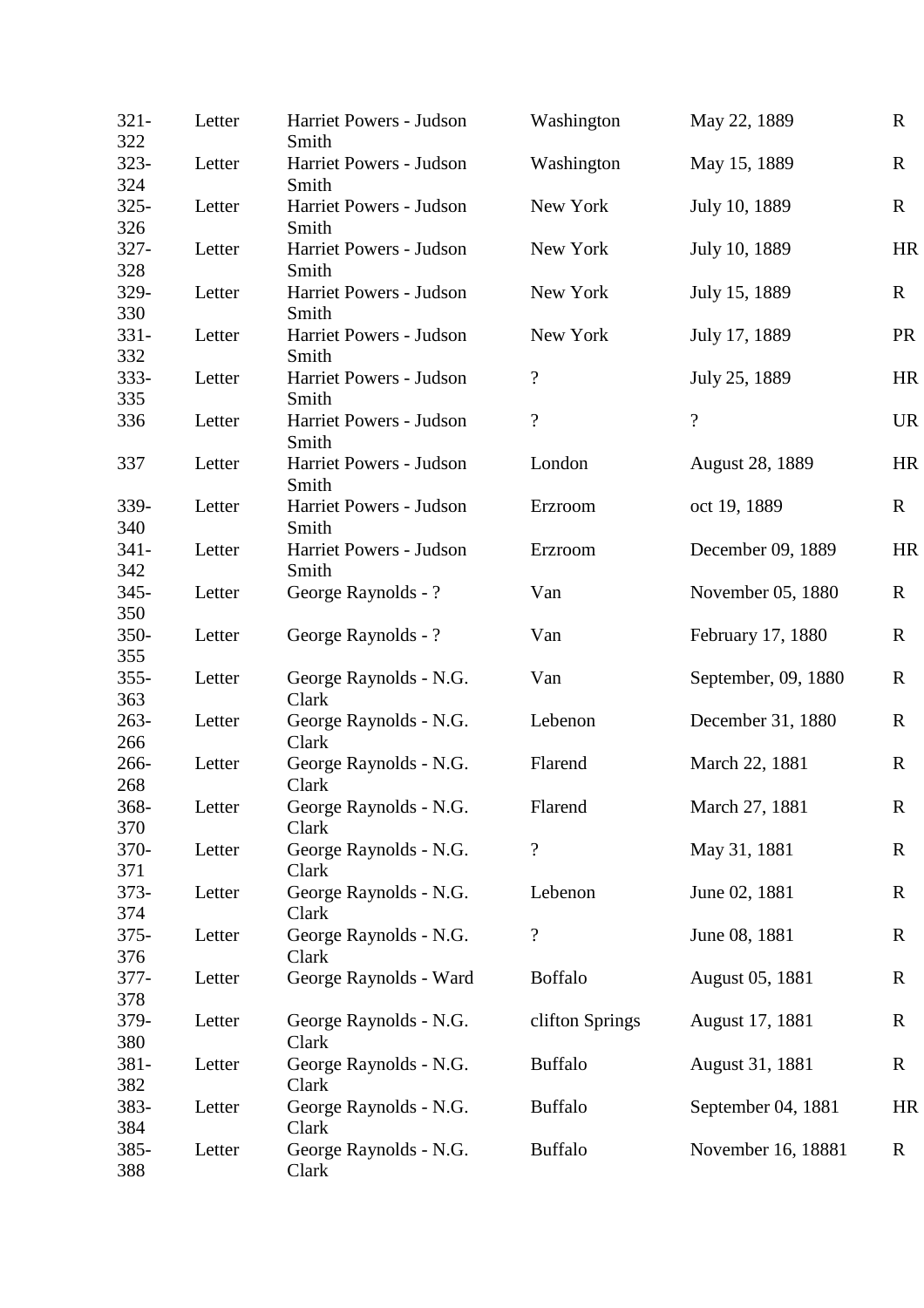| 389-<br>390    | Letter | George Raynolds - N.G.<br>Clark         | $\overline{\mathcal{C}}$ | $\overline{?}$           | <b>PR</b>    |
|----------------|--------|-----------------------------------------|--------------------------|--------------------------|--------------|
| 391            | Letter | George Raynolds - N.G.<br>Clark         | New York                 | December 07, 1881        | $\mathbf R$  |
| 393-<br>396    | Letter | George Raynolds - N.G.<br>Clark         | New York                 | February 14, 1882        | $\mathbf R$  |
| 397-<br>398    | Letter | George Raynolds - N.G.<br>Clark         | East Windsor Hill        | February 27, 1882        | $\mathbf R$  |
| 399-<br>402    | Letter | George Raynolds - N.G.<br>Clark         | East Windsor Hill        | March 08, 1882           | $\mathbf R$  |
| $403 -$<br>404 | Letter | George Raynolds - N.G.<br>Clark         | East Windsor Hill        | March 21, 1882           | $\mathbf R$  |
| $405 -$<br>406 | Letter | George Raynolds - N.G.<br>Clark         | East Windsor Hill        | $\boldsymbol{?}$         | HR           |
| $407 -$<br>408 | Letter | George Raynolds - N.G.<br>Clark         | East Windsor Hill        | May 08, 1882             | $\mathbf{R}$ |
| 409-<br>410    | Letter | George Raynolds - N.G.<br>Clark         | $\overline{\mathcal{C}}$ | $\overline{\mathcal{L}}$ | <b>UR</b>    |
| $411 -$<br>414 | Letter | George Raynolds - N.G.<br>Clark         | Rhins                    | July 09, 1882            | $\mathbf{R}$ |
| $415 -$<br>417 | Letter | George Raynolds - N.G.<br>Clark         | Van                      | September 22, 1882       | $\mathbf R$  |
| 418-<br>422    | Letter | George Raynolds - N.G.<br>Clark         | Van                      | November 24, 1882        | $\mathbf R$  |
| $422 -$<br>426 | Letter | George Raynolds - N.G.<br>Clark         | Van                      | June 30, 1882            | $\mathbf R$  |
| $427 -$<br>428 | Letter | George Raynolds - Means                 | Van                      | April 23, 1883           | $\mathbf{R}$ |
| 429-<br>434    | Letter | George Raynolds - Means                 | $\overline{\mathcal{C}}$ | $\overline{\mathcal{L}}$ | <b>UR</b>    |
| $435 -$<br>438 | Letter | George Raynolds - N.G.<br>Clark & Means | <b>Bitlis</b>            | May 25, 1882             | $\mathbf R$  |
| 438-<br>440    | Letter | George Raynolds - N.G.<br>Clark         | $\overline{\mathcal{L}}$ | $\overline{?}$           | <b>UR</b>    |
| $441 -$<br>443 | Letter | George Raynolds - N.G.<br>Clark         | Van                      | July 20, 1883            | $\mathbf R$  |
| 443-<br>447    | Letter | George Raynolds - N.G.<br>Clark         | Van                      | August 15, 1883          | $\mathbf R$  |
| 447-<br>450    | Letter | George Raynolds - N.G.<br>Clark         | Van                      | August 31, 1883          | $\mathbf R$  |
| 450-<br>455    | Letter | George Raynolds - N.G.<br>Clark         | Van                      | November 08, 1883        | $\mathbf R$  |
| $455 -$<br>457 | Letter | George Raynolds - N.G.<br>Clark         | Van                      | November 23, 1885        | $\mathbf R$  |
| $457 -$<br>459 | Letter | George Raynolds - N.G.<br>Clark         | Van                      | February 01, 1884        | $\mathbf R$  |
| 459-<br>461    | Letter | George Raynolds - N.G.<br>Clark         | $\overline{\mathcal{C}}$ | $\overline{\mathcal{L}}$ | HR           |
| $462 -$<br>463 | Letter | George Raynolds - N.G.<br>Clark         | Van                      | February 18, 1884        | $\mathbf R$  |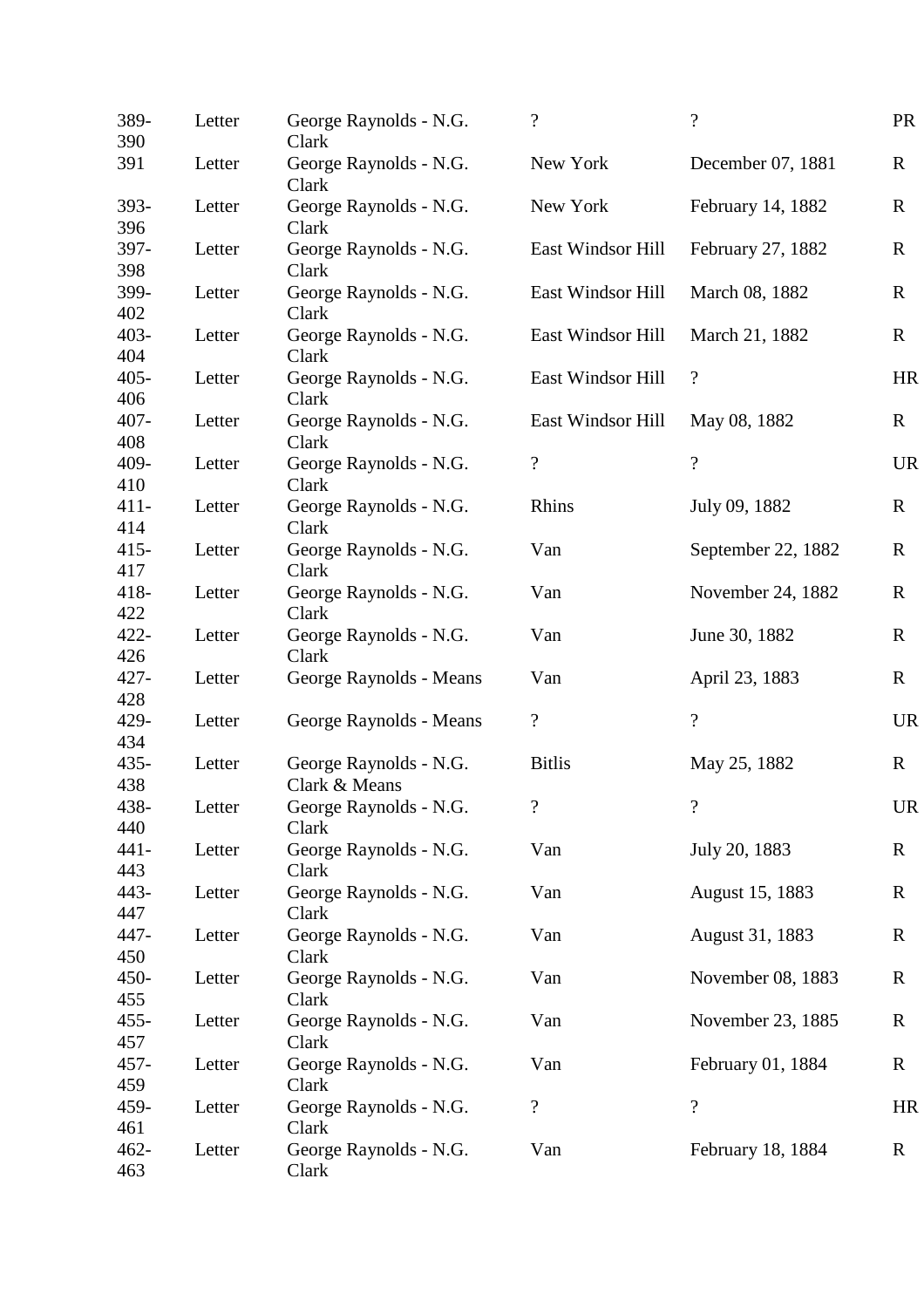| 464-<br>465        | Letter | George Raynolds - N.G.<br>Clark    | $\overline{\mathcal{L}}$ | $\gamma$           | <b>UR</b>   |
|--------------------|--------|------------------------------------|--------------------------|--------------------|-------------|
| $465 -$<br>466     | Letter | George Raynolds - N.G.<br>Clark    | Van                      | February 03, 1884  | $\mathbf R$ |
| $467 -$<br>468     | Letter | George Raynolds - N.G.<br>Clark    | Van                      | March 26, 1884     | $\mathbf R$ |
| 469-<br>477        | Letter | George Raynolds - N.G.<br>Clark    | Van                      | April 25, 1884     | $\mathbf R$ |
| 477-<br>479        | Letter | George Raynolds - N.G.<br>Clark    | Van                      | June 14, 1884      | $\mathbf R$ |
| 479-<br>482        | Letter | George Raynolds - N.G.<br>Clark    | Van                      | September 06, 1884 | $\mathbf R$ |
| 483-<br>484        | Letter | George Raynolds - Ward             | Van                      | November 24, 1884  | $\mathbf R$ |
| 485-               | Letter | George Raynolds - N.G.             | Van                      | December 13, 1884  | $\mathbf R$ |
| 489<br>489-        | Letter | Clark<br>George Raynolds - N.G.    | Van                      | January 24, 1885   | $\mathbf R$ |
| 496<br>497-        | Letter | Clark<br>George Raynolds - N.G.    | Van                      | March 09, 1885     | $\mathbf R$ |
| 499<br>500-        | Letter | Clark<br>George Raynolds - N.G.    | Van                      | May 04, 1885       | $\mathbf R$ |
| 503<br>$503 -$     | Letter | Clark<br>George Raynolds - N.G.    | Van                      | June 29, 1885      | $\mathbf R$ |
| 509<br>509-        | Letter | Clark<br>George Raynolds - N.G.    | Van                      | September 05, 1885 | $\mathbf R$ |
| 513<br>$514-$      | Letter | Clark<br>George Raynolds - N.G.    | Van                      | November 05, 1885  | $\mathbf R$ |
| 516<br>516-        | Letter | Clark<br>George Raynolds - N.G.    | Van                      | January 25, 1886   | R           |
| 520<br>520-        | Letter | Clark<br>George Raynolds - N.G.    | Van                      | May 08, 1886       | $\mathbf R$ |
| 521<br>522-        | Letter | Clark<br>George Raynolds - N.G.    | Van                      | August 17, 1886    | $\mathbf R$ |
| 525<br>526-        | Letter | Clark<br>George Raynolds - N.G.    | Van                      | December 13, 1886  | $\mathbf R$ |
| 529<br>530-        | Letter | Clark<br>George Raynolds - Friends | Van                      | December 18, 1886  | <b>PR</b>   |
| 533<br>534-<br>535 | Letter | George Raynolds - N.G.<br>Clark    | Van                      | January 24, 1887   | $\mathbf R$ |
| 535-<br>538        | Letter | George Raynolds - N.G.<br>Clark    | Van                      | March 14, 1887     | $\mathbf R$ |
| 539-<br>540        | Letter | George Raynolds - N.G.<br>Clark    | Van                      | May 10, 1887       | $\mathbf R$ |
| $541 -$<br>543     | Letter | George Raynolds - N.G.<br>Clark    | $\overline{\mathcal{L}}$ | June 14, 1887      | $\mathbf R$ |
| 543-<br>546        | Letter | George Raynolds - N.G.<br>Clark    | Van                      | July 09, 1887      | $\mathbf R$ |
| 547-<br>551        | Letter | George Raynolds - Friends          | Van                      | August 04, 1887    | <b>PR</b>   |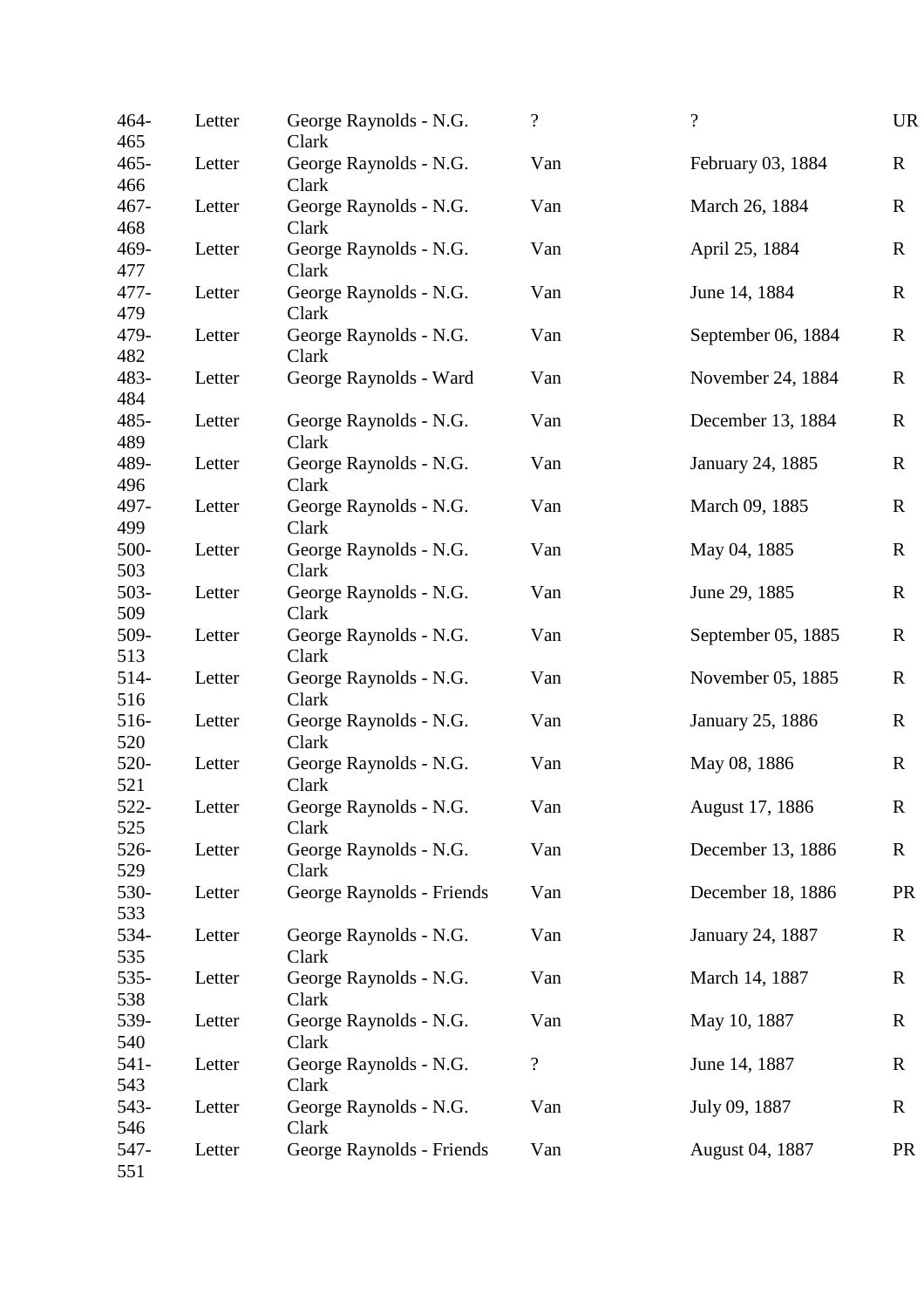| 552-<br>556    | Letter | George Raynolds - N.G.<br>Clark   | Van           | August 25, 1887        | $\mathbf R$ |
|----------------|--------|-----------------------------------|---------------|------------------------|-------------|
| 556-<br>561    | Letter | George Raynolds - N.G.<br>Clark   | Van           | oct 27, 1887           | $\mathbf R$ |
| 561-<br>564    | Letter | George Raynolds - Judson<br>Smith | Van           | January 13, 1888       | $\mathbf R$ |
| $565 -$<br>570 | Letter | George Raynolds - Judson<br>Smith | Van           | February 27, 1888      | $\mathbf R$ |
| $571 -$<br>572 | Letter | George Raynolds - N.G.<br>Clark   | Van           | March 12, 1888         | $\mathbf R$ |
| 573-<br>577    | Letter | George Raynolds - Judson<br>Smith | Van           | April 13, 1888         | $\mathbf R$ |
| 579-<br>583    | Letter | George Raynolds - Judson<br>Smith | Van           | May 24, 1888           | $\mathbf R$ |
| 583-           | Letter | George Raynolds - Judson          | <b>Bitlis</b> | July 05, 1888          | $\mathbf R$ |
| 586<br>586-    | Letter | Smith<br>George Raynolds - Judson | Van           | <b>August 29, 1888</b> | $\mathbf R$ |
| 590<br>591-    | Letter | Smith<br>George Raynolds - Judson | Van           | September 10, 1888     | $\mathbf R$ |
| 592<br>593-    | Letter | Smith<br>George Raynolds - Judson | Van           | September 17, 1888     | $\mathbf R$ |
| 595<br>595-    | Letter | Smith<br>George Raynolds - Judson | Van           | November 17, 1888      | $\mathbf R$ |
| 599<br>600-    | Letter | Smith<br>George Raynolds - Judson | Van           | January 17, 1889       | $\mathbf R$ |
| 602<br>603     | Letter | Smith<br>George Raynolds - Judson | Van           | January 26, 1889       | $\mathbf R$ |
| $605 -$        | Letter | Smith<br>George Raynolds - Judson | Van           | March 04, 1889         | HR          |
| 606<br>$607 -$ | Letter | Smith<br>George Raynolds - Judson | Van           | March 23, 1889         | HR          |
| 611<br>612-    | Letter | Smith<br>George Raynolds - Judson | Van           | April 02, 1889         | $\mathbf R$ |
| 613            |        | Smith                             |               |                        |             |
| 613-<br>614    | Letter | George Raynolds - Judson<br>Smith | Van           | May 10, 1889           | $\mathbf R$ |
| $615 -$<br>617 | Letter | George Raynolds - Judson<br>Smith | Van           | May 25, 1889           | $\mathbf R$ |
| 617-<br>619    | Letter | George Raynolds - Judson<br>Smith | Erzroom       | June 26, 1889          | $\mathbf R$ |
| 619-<br>621    | Letter | George Raynolds - Judson<br>Smith | Van           | <b>August 20, 1889</b> | $\mathbf R$ |
| $622 -$<br>623 | Letter | George Raynolds - Judson<br>Smith | Van           | September 10, 1889     | R           |
| 624-<br>631    | Letter | George Raynolds - Judson<br>Smith | <b>Byazud</b> | November 11, 1889      | $\mathbf R$ |
| 632-<br>635    | Letter | George Raynolds - Judson<br>Smith | Van           | December 28, 1889      | $\mathbf R$ |
| 638            | Letter | David Richardson - N.G.<br>Clark  | Rockfard      | July 03, 1885          | HR          |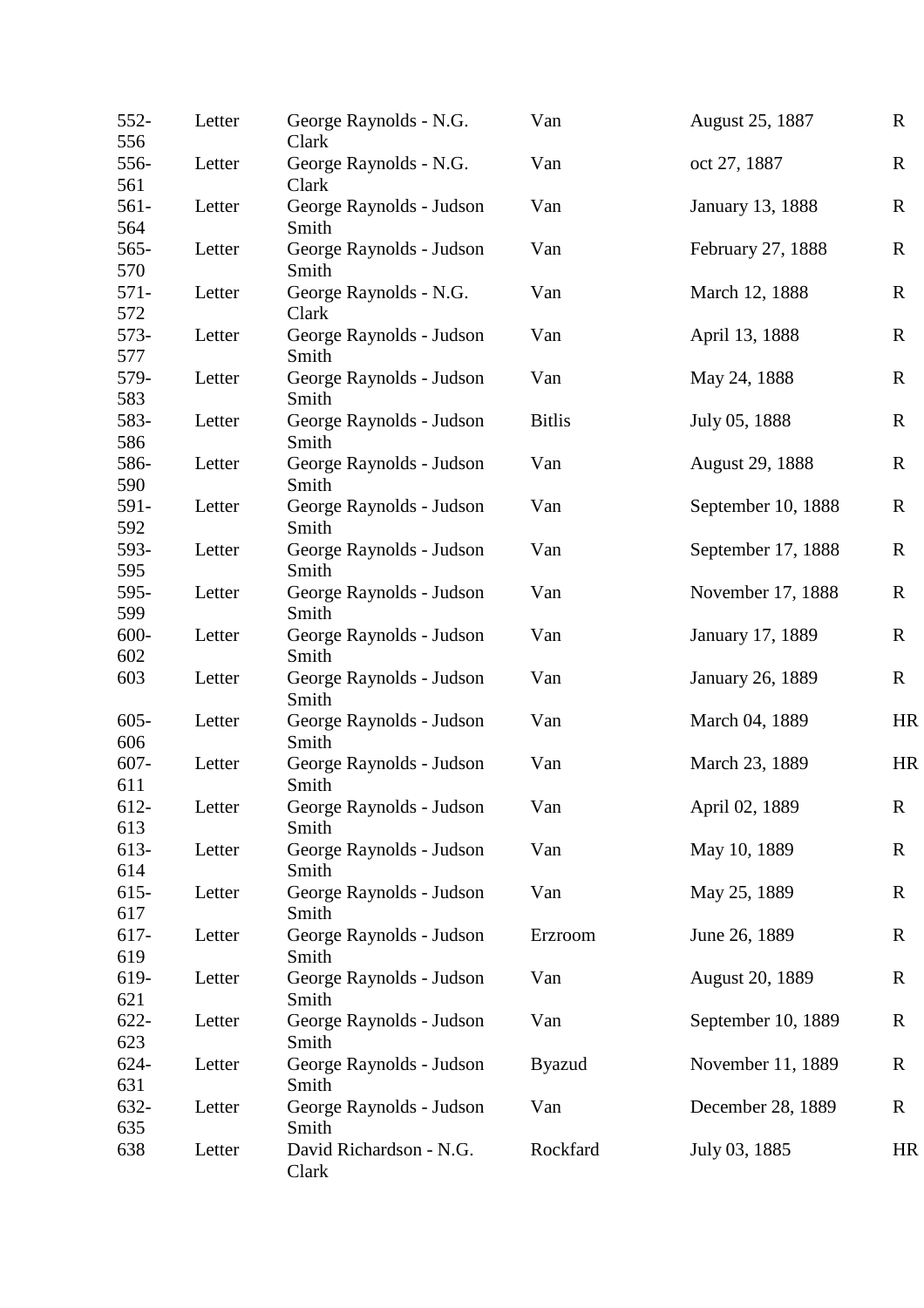| 639-<br>640           | Letter | David Richardson - Judson<br>Smith   | Rockfard                 | July 13, 1885     | HR           |
|-----------------------|--------|--------------------------------------|--------------------------|-------------------|--------------|
| $641 -$<br>642        | Letter | David Richardson - N.G.<br>Clark     | Cazenovia                | February 06, 1886 | $\mathbf R$  |
| 643-                  | Letter | David Richardson -                   | Chicago                  | March 05, 1886    | $\mathbf R$  |
| 644                   |        | Hamphrey                             |                          |                   |              |
| 645                   | Letter | David Richardson - Judson<br>Smith   | Crete                    | Junee 01, 1887    | $\mathbf R$  |
| 646-<br>650           | Letter | David Richardson - N.G.<br>Clark     | Crete                    | August 16, 1887   | $\mathbf{R}$ |
| $651 -$<br>652        | Letter | David Richardson - Judson<br>Smith   | Chicago                  | November 28,1887  | $\mathbf R$  |
| 653-                  | Letter | David Richardson - Judson            | Chicago                  | January 07, 1888  | HR           |
| 654<br>$655 -$        | Letter | Smith<br>David Richardson - Judson   | Chicago                  | February 13, 1888 | $\mathbf R$  |
| 656<br>657-           | Letter | Smith<br>David Richardson - Judson   | Chicago                  | March 15, 1888    | $\mathbf R$  |
| 658<br>659-           | Letter | Smith<br>David Richardson - E.K.     | Chicago                  | May 05, 1888      | $\mathbf R$  |
| 662<br>663-           | Letter | Alden<br>David Richardson - Judson   | Erzroom                  | oct 04, 1888      | $\mathbf R$  |
| 664                   |        | Smith                                |                          |                   |              |
| 664-<br>668           | Letter | David Richardson - Judson<br>Smith   | Erzroom                  | December 04, 1888 | PR           |
| 668-<br>671           | Letter | David Richardson - Judson<br>Smith   | Erzroom                  | January 31, 1889  | $\mathbf R$  |
| 672-                  | Letter | David Richardson - Judson            | Erzroom                  | March 26, 1889    | $\mathbf R$  |
| 673<br>674-           | Letter | Smith<br>Myra E. Richardson - Judson | Erzroom                  | March 27, 1889    | $\mathbf R$  |
| 676<br>676-           | Letter | Smith<br>David Richardson - Judson   | Erzroom                  | April 25, 1889    | $\mathbf R$  |
| 679<br>680-           | Letter | Smith<br>David Richardson - Judson   | Erzroom                  | June 23, 1889     | $\mathbf R$  |
| 681<br>681-           | Letter | Smith<br>David Richardson - Judson   | Erzroom                  | oct 31, 1889      | $\mathbf R$  |
| 685                   |        | Smith                                |                          |                   |              |
| 687-<br>693           | Letter | Joseph Scott - N.G. Clark            | Van                      | January 08, 1881  | $\mathbf R$  |
| 693-<br>695           | Letter | Joseph Scott - N.G. Clark            | Van                      | January 25, 1881  | $\mathbf R$  |
| 698-<br>699           | Letter | Sarah Sears - N.G. Clark             | Mardin                   | February 17, 1881 | $\mathbf R$  |
| 700-<br>705           | Letter | Sarah Sears - N.G. Clark             | $\overline{\mathcal{L}}$ | May 30,1881       | HR           |
| 706-<br>707           | Letter | Sarah Sears - N.G. Clark             | Mardin                   | November 23, 1881 | R            |
| 708-                  | Letter | Sarah Sears - N.G. Clark             | Mardin                   | May 08, 1882      | $\mathbf R$  |
| 710<br>$712 -$<br>713 | Letter | Sarah Sears - N.G. Clark             | Mardin                   | May 10, 1882      | $\mathbf R$  |
|                       |        |                                      |                          |                   |              |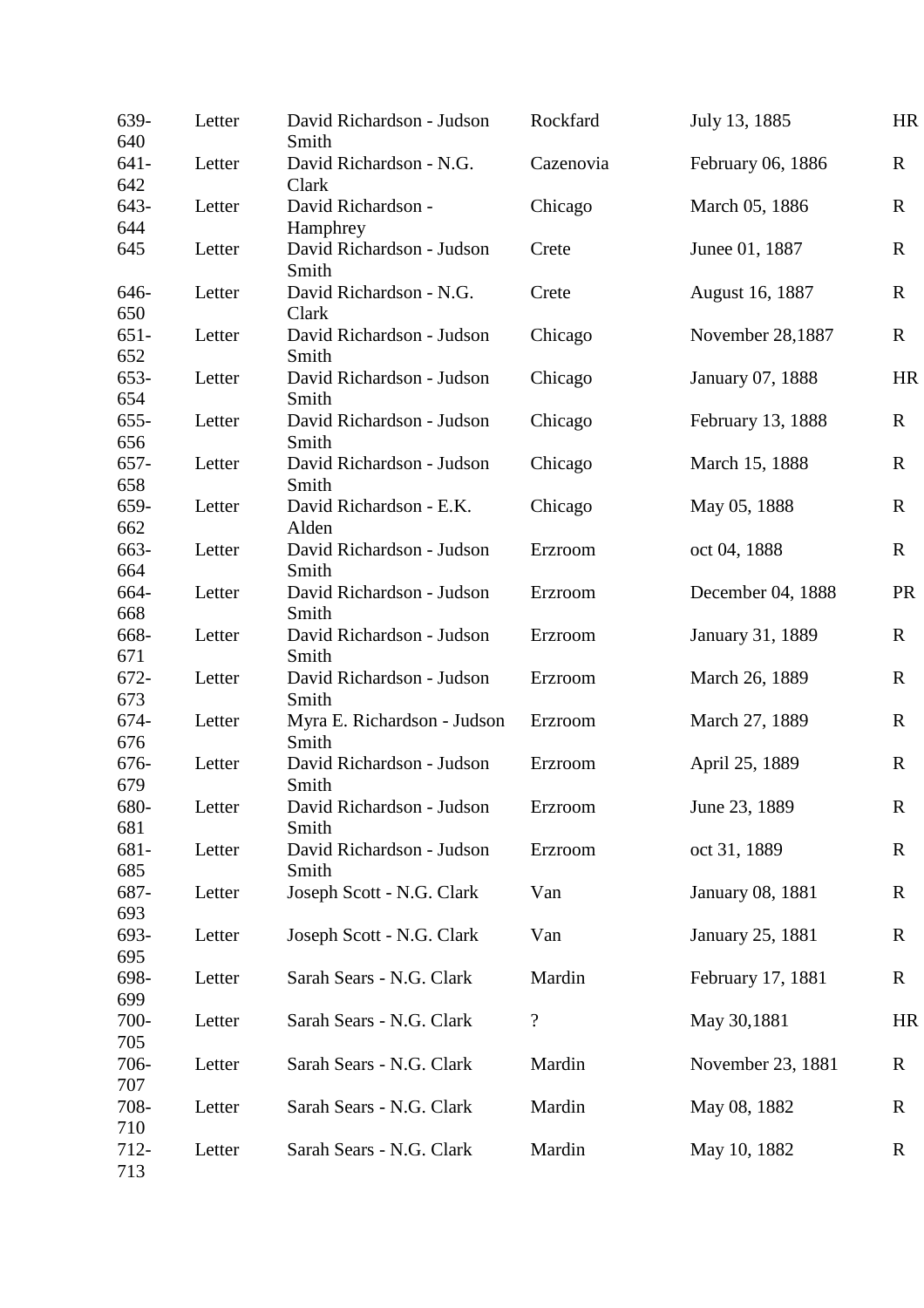| $714-$<br>715  | Letter | Sarah Sears - N.G. Clark     | $\overline{?}$           | September 14, 1883 | <b>UR</b>   |
|----------------|--------|------------------------------|--------------------------|--------------------|-------------|
| 716-<br>718    | Letter | Sarah Sears - N.G. Clark     | Ashfield                 | September 15, 1883 | <b>UR</b>   |
| 719-<br>720    | Letter | Sarah Sears - N.G. Clark     | New York                 | September 24, 1883 | HR          |
| $721 -$<br>721 | Letter | Sarah Sears - N.G. Clark     | Ashfield                 | November 24, 1883  | <b>UR</b>   |
| $723-$<br>724  | Letter | Sarah Sears - N.G. Clark     | Ashfield                 | November 24, 1883  | HR          |
| $725 -$<br>726 | Letter | Sarah Sears - N.G. Clark     | Ashfield                 | December 19, 1883  | $\mathbf R$ |
| $727 -$<br>728 | Letter | Sarah Sears - N.G. Clark     | $\overline{\cdot}$       | January 23, 1884   | $\mathbf R$ |
| 729-<br>730    | Letter | Sarah Sears - N.G. Clark     | Bewerly                  | February 25, 1884  | HR          |
| 731-<br>732    | Letter | Sarah Sears - N.G. Clark     | Bewerly                  | March 08, 1884     | HR          |
| 733-<br>734    | Letter | Sarah Sears - N.G. Clark     | Bewerly                  | March 31, 1884     | $\mathbf R$ |
| $735 -$<br>737 | Letter | Sarah Sears - N.G. Clark     | Bewerly                  | April 23, 1884     | $\mathbf R$ |
| 738-<br>739    | Letter | Sarah Sears - N.G. Clark     | Ashfield                 | June 03, 1884      | $\mathbf R$ |
| 740-<br>741    | Letter | Sarah Sears - N.G. Clark     | <b>Brooklyn</b>          | June 27, 1884      | $\mathbf R$ |
| $742 -$<br>744 | Letter | Sarah Sears - E.K. Alden     | $\overline{\mathcal{L}}$ | July 05, 1884      | <b>UR</b>   |
| 744-<br>745    | Letter | Sarah Sears - N.G. Clark     | Mardin                   | December 15, 1884  | $\mathbf R$ |
| 746-<br>749    | Letter | Sarah Sears - N.G. Clark     | Mardin                   | May 08, 1885       | $\mathbf R$ |
| $751 -$<br>754 | Letter | Harriet Seymour - N.G. Clark | Harpoot                  | March 17, 1881     | $\mathbf R$ |
| 756-<br>758    | Letter | Harriet Seymour - N.G. Clark | Harpoot                  | May 21, 1881       | $\mathbf R$ |
| 758-<br>759    | Letter | Harriet Seymour - N.G. Clark | Harpoot                  | oct 04, 1882       | $\mathbf R$ |
| $761 -$<br>762 | Letter | Harriet Seymour - N.G. Clark | Harpoot                  | January 13, 1885   | $\mathbf R$ |
| $763-$<br>765  | Letter | Harriet Seymour - N.G. Clark | Harpoot                  | February 09, 1886  | $\mathbf R$ |
| $765 -$<br>766 | Letter | Harriet Seymour - N.G. Clark | Harpoot                  | June 28, 1886      | $\mathbf R$ |
| 766-<br>767    | Letter | Harriet Seymour - N.G. Clark | Harpoot                  | September 07, 1886 | $\mathbf R$ |
| 768-<br>769    | Letter | Harriet Seymour - N.G. Clark | Harpoot                  | February 04, 1887  | $\mathbf R$ |
| 770-<br>773    | Letter | Harriet Seymour - N.G. Clark | Diarbekir                | November 17, 1887  | $\mathbf R$ |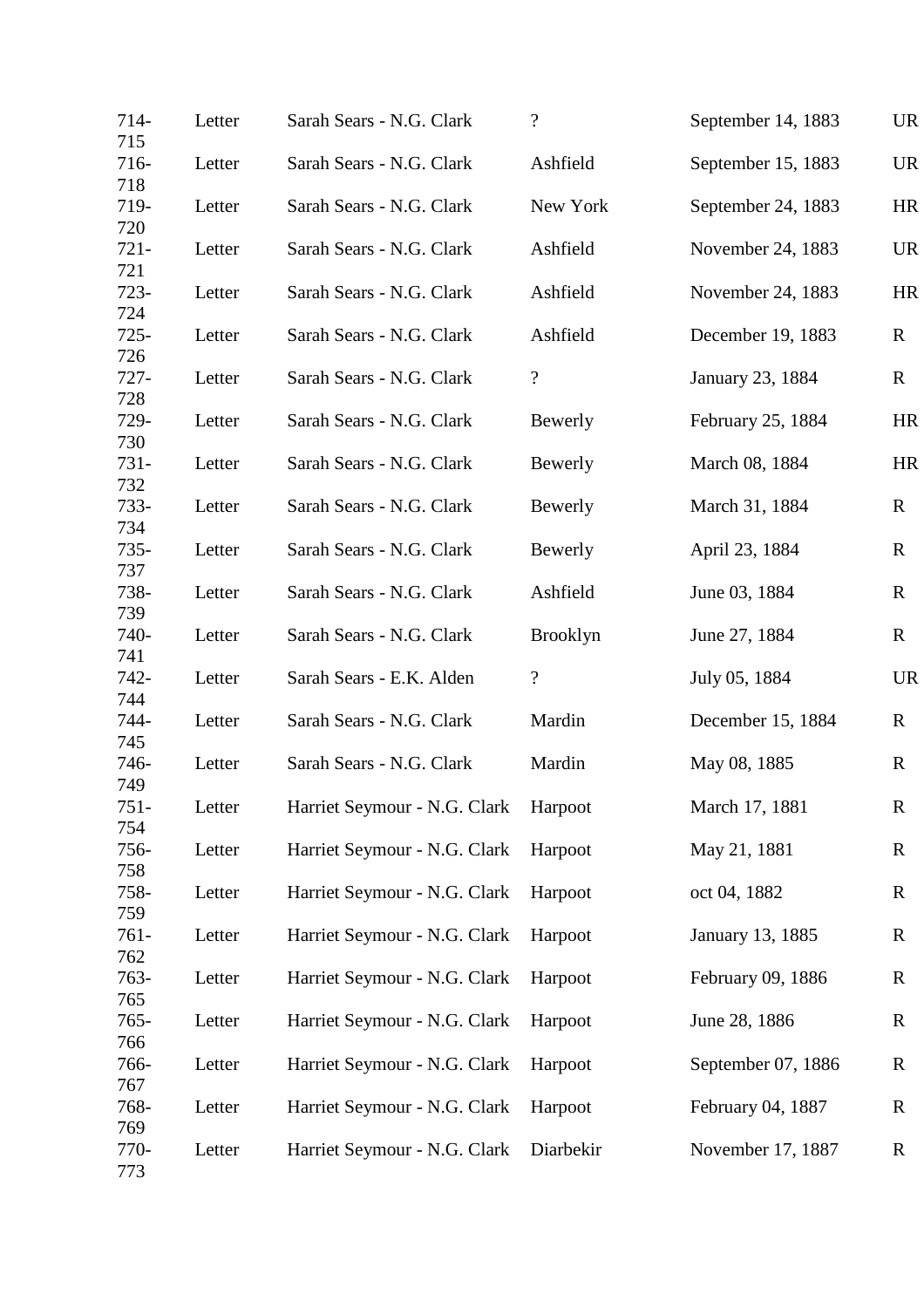| 774- | Letter | Harriet Seymour - Judson | Harpoot | January 16, 1888 |  |
|------|--------|--------------------------|---------|------------------|--|
| 775  |        | Smith                    |         |                  |  |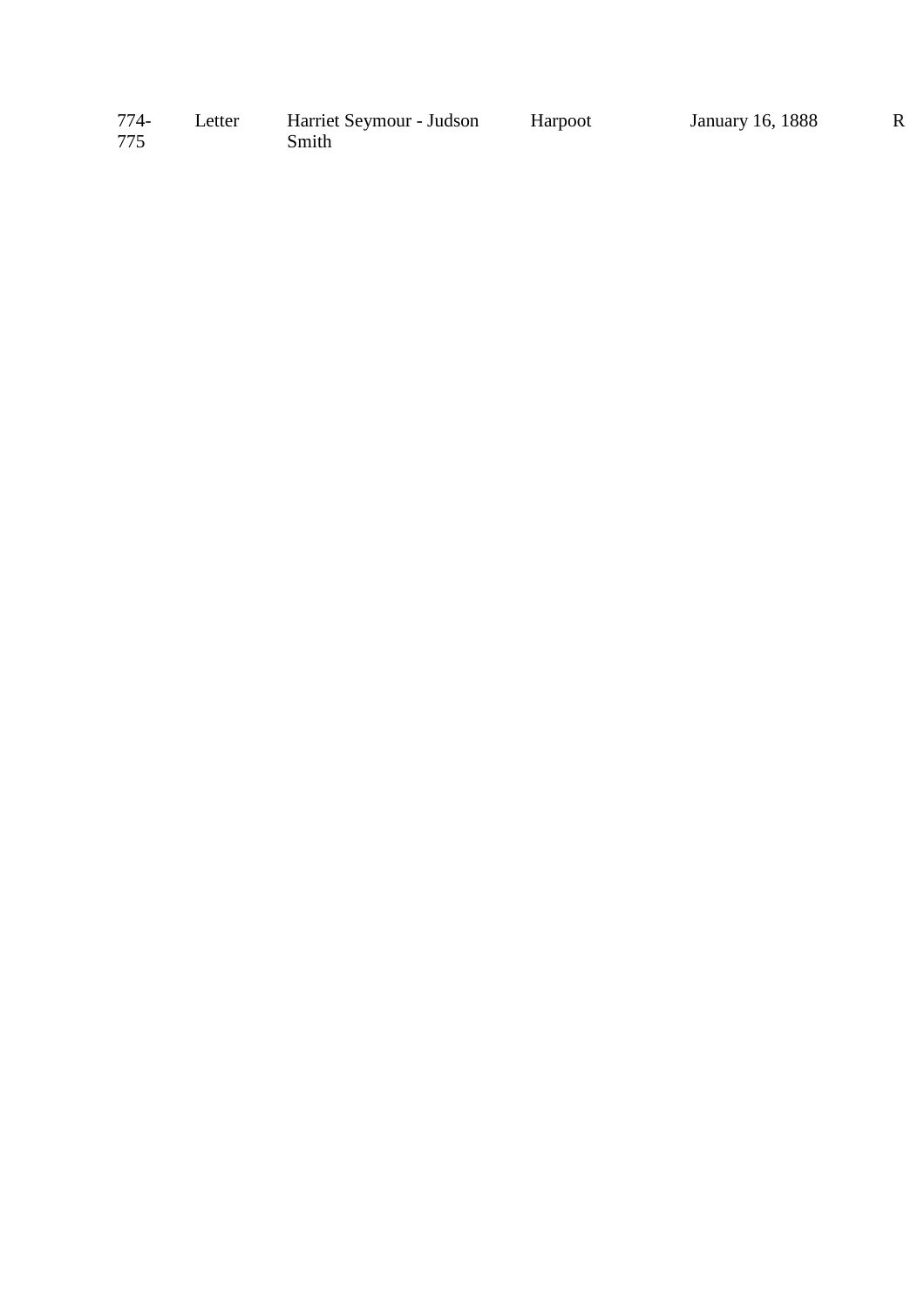| Submitted by               | : Muhsin Soyudoğan      |
|----------------------------|-------------------------|
| Submitted to               | : Department of History |
| Project term (month, year) | : February 2004.        |

Bibliographical and physical information

| Document type         | : Microfilm                                              |
|-----------------------|----------------------------------------------------------|
| Reference no.         | : BV2410.A4 1984 Reel 692                                |
| Degree of readability | : Readable (R), Partially Readable (PR), Hardly Readable |
|                       | (HR), Unreadable (UR).                                   |

| <b>Pages</b> | <b>Type</b> | <b>Sender-Receiver</b>     | <b>Place</b>             | <b>Date</b>        | Readabi     |
|--------------|-------------|----------------------------|--------------------------|--------------------|-------------|
| $2 - 4$      | Letter      | Daniel Thom - N.G. Clark   | Mardin                   | April 21, 1881     | HR          |
| $5 - 7$      | Letter      | Daniel Thom - ?            | $\overline{?}$           | $\gamma$           | $\mathbf R$ |
| $8-9$        | Letter      | Daniel Thom - N.G. Clark   | Erzroom                  | May 31, 1881       | ${\bf R}$   |
| 11           | Letter      | Daniel Thom - N.G. Clark   | $\overline{?}$           |                    | $\mathbf R$ |
|              |             |                            |                          |                    |             |
| $12 - 13$    | Letter      | Daniel Thom - N.G. Clark   | Erzroom                  | June 04, 1881      | <b>HR</b>   |
| 14           | Letter      | Daniel Thom - N.G. Clark   | Mardin                   | September 06, 1881 | $\mathbf R$ |
| $15-19$      | Letter      | Daniel Thom - N.G. Clark   | Mardin                   | May 26, 1882       | $\mathbf R$ |
| $20 - 21$    | Letter      | Daniel Thom - N.G. Clark   | Mardin                   | June 30, 1882      | $\mathbf R$ |
| $21 - 22$    | Letter      | Daniel Thom - N.G. Clark   | Mardin                   | October 02, 1882   | ${\bf R}$   |
| $23 - 25$    | Letter      | Daniel Thom - N.G. Clark   | Mosul                    | November 08, 1882  | $\mathbf R$ |
| $26 - 30$    | Letter      | Daniel Thom - N.G. Clark   | Mardin                   | August 20, 1883    | PR          |
| 32-36        | Letter      | Daniel Thom - N.G. Clark   | Mardin                   | February 29, 1884  | $\mathbf R$ |
| 36-39        | Letter      | Daniel Thom - N.G. Clark   | Mardin                   | April 28, 1884     | <b>HR</b>   |
| $40 - 43$    | Letter      | Daniel Thom - N.G. Clark   | Mardin                   | May 30, 1884       | $\mathbf R$ |
| 44-45        | Letter      | Daniel Thom - N.G. Clark   | Mardin                   | October 11, 1884   | $\mathbf R$ |
| 45-47        | Letter      | Daniel Thom - N.G. Clark   | Harpoot                  | November 04, 1884  | <b>UR</b>   |
| 48-52        | Letter      | Daniel Thom - N.G. Clark   | Mardin                   | January 30, 1885   | $\mathbf R$ |
| 52-53        | Letter      | Daniel Thom - N.G. Clark   | Mardin                   | March 13, 1885     | ${\bf R}$   |
| 54-56        | Letter      | Daniel Thom - N.G. Clark   | $\overline{\mathcal{C}}$ | July 03, 1885      | $\mathbf R$ |
| 57-58        | Letter      | Daniel Thom - N.G. Clark   | $\overline{\mathcal{L}}$ | December 18, 1885  | $\mathbf R$ |
| 59-62        | Letter      | Daniel Thom - N.G. Clark   | $\overline{\mathcal{C}}$ | February 01, 1886  | $\mathbf R$ |
| 63-64        | Letter      | Daniel Thom - N.G. Clark   | $\overline{\mathcal{L}}$ | $\gamma$           | $\mathbf R$ |
| 65-68        | Letter      | Daniel Thom - N.G. Clark   | $\overline{?}$           | May 10, 1886       | ${\bf R}$   |
| 69-70        | Letter      | Daniel Thom - N.G. Clark   | ?                        | May 24, 1886       | $\mathbf R$ |
| 71-73        | Letter      | Daniel Thom - N.G. Clark   | Milwaukee                | July 22, 1886      | <b>UR</b>   |
| 75-76        | Letter      | Daniel Thom - N.G. Clark   | Milwaukee                | July 26, 1886      | $\mathbf R$ |
| 77-79        | Letter      | Daniel Thom - N.G. Clark   | Milwaukee                | July 29, 1886      | $\mathbf R$ |
| 81           | Letter      | Daniel Thom - N.G. Clark   | Milwaukee                | August 02, 1886    | $\mathbf R$ |
| 83           | Letter      | Daniel Thom - N.G. Clark   | $\overline{\mathcal{L}}$ | August 04, 1886    | $\mathbf R$ |
| 85           | Letter      | Daniel Thom - N.G. Clark   | $\gamma$                 | $\gamma$           | HR          |
| 87-88        | Letter      | Daniel Thom - N.G. Clark   | Harpoot                  | April 08, 1887     | $\mathbf R$ |
| 89-91        | Letter      | Daniel Thom - N.G. Clark   | Mardin                   | May 14, 1887       | $\mathbf R$ |
| 91-92        | Letter      | Daniel Thom - Judson Smith | Mardin                   | December 15, 1887  | $\mathbf R$ |
| 93-96        | $\gamma$    | $\overline{?}$             | $\overline{?}$           | $\overline{?}$     | <b>UR</b>   |
| 96-97        | Letter      | Daniel Thom - Judson Smith | Mardin                   | January 27, 1888   | $\mathbf R$ |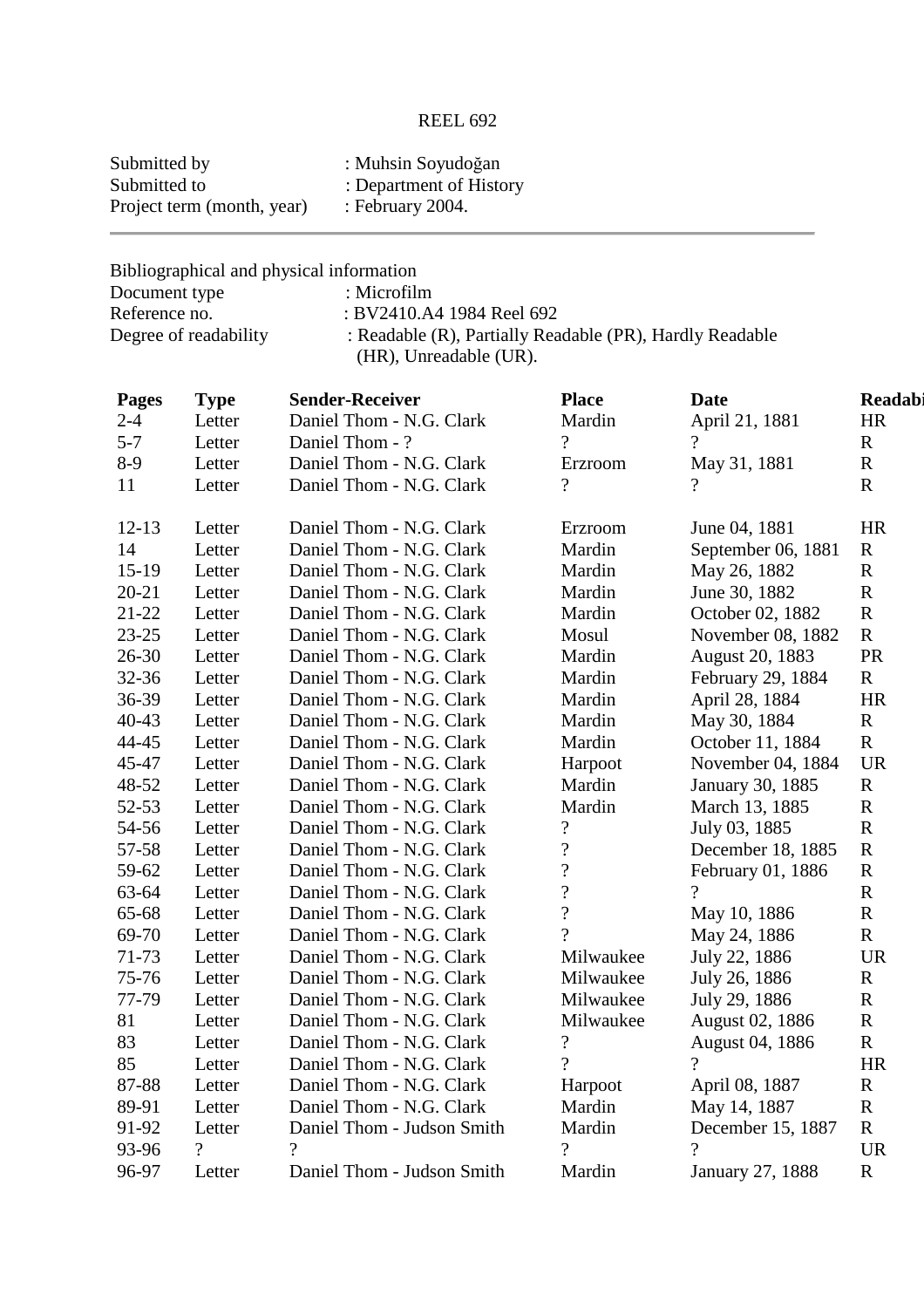| 97             | Letter | Daniel Thom - N.G. Clark              | Mosul              | April 07, 1888           | $\mathbf R$ |
|----------------|--------|---------------------------------------|--------------------|--------------------------|-------------|
| 99-101         | Letter | Daniel Thom - Judson Smith            | Mardin             | April 12, 1888           | $\mathbf R$ |
| $101 -$<br>102 | Letter | Daniel Thom - Judson Smith            | Mardin             | February 08, 1889        | $\mathbf R$ |
| $102 -$<br>113 | Letter | Daniel Thom - Judson Smith            | Mardin             | February 09, 1889        | $\mathbf R$ |
| $113-$<br>114  | Letter | Daniel Thom - Judson Smith            | Mardin             | March 20, 1889           | $\mathbf R$ |
| $117 -$<br>118 | Letter | Helen Dewey - E.K. Alden              | Appleton           | March 28, 1886           | $\mathbf R$ |
| 119-<br>120    | Letter | Helen Dewey - N.G. Clark              | Appleton           | April 09, 1886           | $\mathbf R$ |
| 121            | Letter | Helen Dewey - N.G. Clark              | Appleton           | June 21, 1886            | $\mathbf R$ |
| $122 -$        | Letter | Helen Dewey - N.G. Clark              | Appleton           | July 15, 1886            | $\mathbf R$ |
| 123<br>124     | Letter | Helen Dewey - N.G. Clark              | $\overline{\cdot}$ | September 02, 1886       | $\mathbf R$ |
| 125            | Letter | Helen Dewey - N.G. Clark              | Rutland            | September 02, 1886       | $\mathbf R$ |
| 126-           | Letter | Helen Dewey - N.G. Clark              | Mardin             | September 09, 1886       | R           |
| 127<br>129     | Letter | Helen Dewey - Congregetional<br>House | Mardin             | November 22, 1887        | $\mathbf R$ |
| 130-<br>131    | Letter | Helen Dewey - N.G. Clark              | Mardin             | May 28, 1887             | $\mathbf R$ |
| 133-<br>134    | Letter | Helen Dewey - N.G. Clark              | Mardin             | July 16, 1887            | $\mathbf R$ |
| $135 -$<br>137 | Letter | Helen Dewey - Judson Smith            | Mosul              | January 07, 1888         | $\mathbf R$ |
| 137-<br>138    | Letter | Helen Dewey - Judson Smith            | Mardin             | March 02, 1888           | <b>PR</b>   |
| 139-<br>140    | Letter | Helen Dewey - Judson Smith            | Mardin             | $\overline{\mathcal{L}}$ | <b>HR</b>   |
| $141 -$<br>142 | Letter | Helen Dewey - Judson Smith            | Mardin             | July 13, 1889            | <b>PR</b>   |
| $145 -$<br>147 | Letter | Cyrene Van Duzee - N.G. Clark         | Erzroom            | January 07, 1881         | $\mathbf R$ |
| $147 -$<br>151 | Letter | Cyrene Van Duzee - N.G. Clark         | Erzroom            | March 12, 1881           | $\mathbf R$ |
| $153 -$<br>156 | Letter | Cyrene Van Duzee - N.G. Clark         | Erzroom            | March 12, 1881           | R           |
| 156-<br>157    | Letter | Cyrene Van Duzee - N.G. Clark         | Erzroom            | April 02, 1881           | $\mathbf R$ |
| $157 -$<br>158 | Letter | Cyrene Van Duzee - N.G. Clark         | Erzroom            | April 30, 1881           | $\mathbf R$ |
| 159-<br>160    | Letter | Cyrene Van Duzee - N.G. Clark         | Erzroom            | June 04, 1881            | <b>UR</b>   |
| $161 -$<br>162 | Letter | Cyrene Van Duzee - N.G. Clark         | Erzroom            | July 01, 1881            | $\mathbf R$ |
| $163-$<br>164  | Letter | Cyrene Van Duzee - N.G. Clark         | Erzroom            | July 02, 1881            | HR          |
| 166            | Letter | Cyrene Van Duzee - N.G. Clark         | Erzroom            | July 16, 1881            | $\mathbf R$ |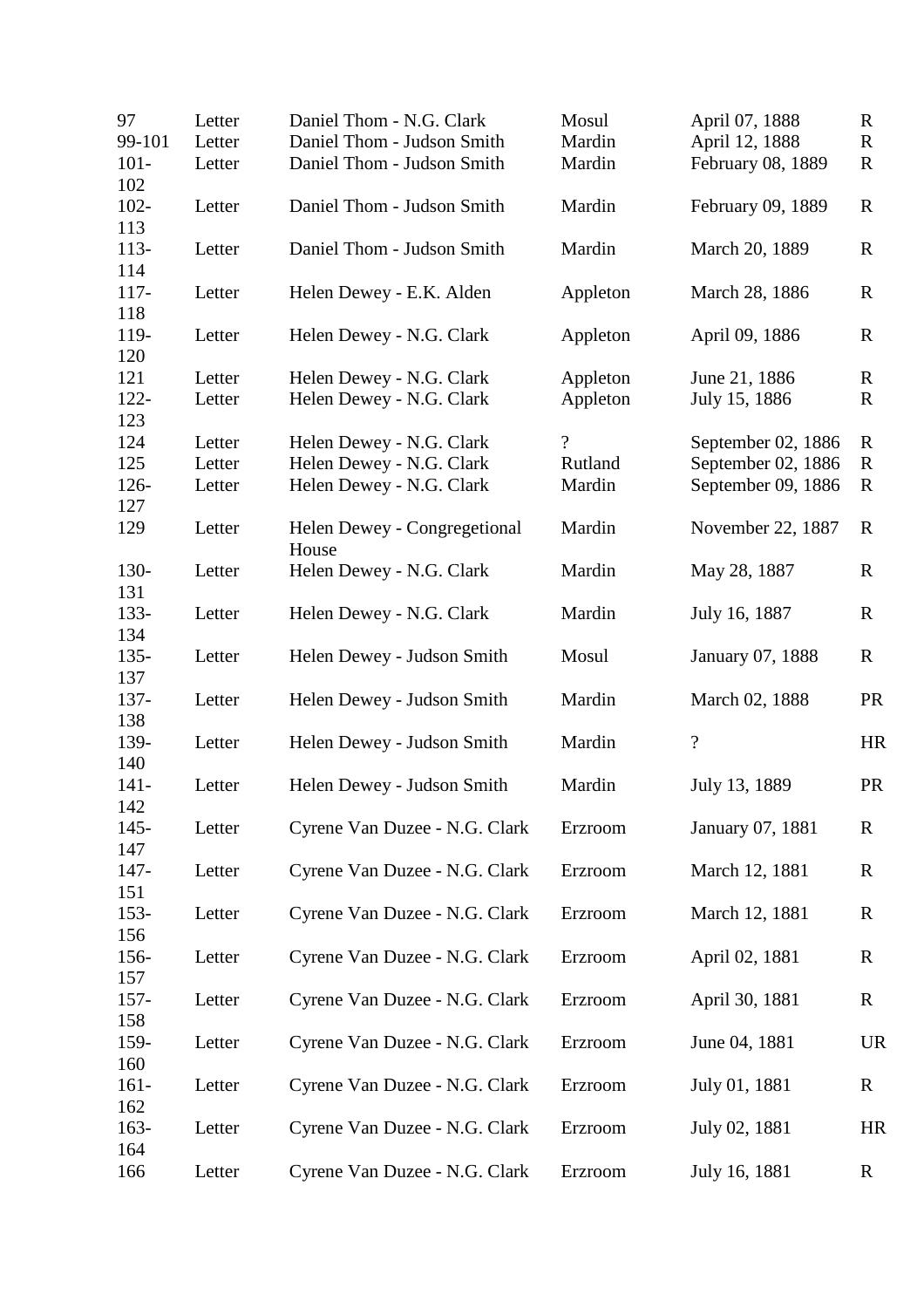| $167 -$<br>168       | Letter           | Cyrene Van Duzee - N.G. Clark                                  | Erzroom                     | August 06, 1881                        | $\mathbf R$                |
|----------------------|------------------|----------------------------------------------------------------|-----------------------------|----------------------------------------|----------------------------|
| 169-<br>170          | Letter           | Cyrene Van Duzee - N.G. Clark                                  | Erzroom                     | September 03, 1881                     | $\mathbb{R}$               |
| $170-$<br>171        | Letter           | Cyrene Van Duzee - N.G. Clark                                  | Erzroom                     | March 08, 1882                         | $\mathbf R$                |
| $171 -$<br>172       | Letter           | Cyrene Van Duzee - N.G. Clark                                  | Erzroom                     | November 10, 1882                      | $\mathbf R$                |
| 173<br>174-          | Letter<br>Letter | Cyrene Van Duzee - N.G. Clark<br>Cyrene Van Duzee - N.G. Clark | Erzroom<br>Erzroom          | November 10, 1882<br>November 14, 1882 | $\mathbf R$<br>$\mathbf R$ |
| 176<br>$177-$<br>178 | Letter           | Cyrene Van Duzee - E.K. Alden                                  | Erzroom                     | August 11, 1883                        | $\mathbf R$                |
| 179-<br>180          | Letter           | Cyrene Van Duzee - N.G. Clark                                  | Erzroom                     | May 02, 1884                           | $\mathbf R$                |
| $181 -$<br>182       | Letter           | Cyrene Van Duzee - N.G. Clark                                  | Erzroom                     | May 23, 1884                           | $\mathbf R$                |
| 182-<br>183          | Letter           | Cyrene Van Duzee - N.G. Clark                                  | Erzroom                     | June 25, 1884                          | <b>UR</b>                  |
| 184-<br>186          | Letter           | Cyrene Van Duzee - N.G. Clark                                  | Erzroom                     | July 30, 1884                          | $\mathbf R$                |
| 187-<br>188          | Letter           | Cyrene Van Duzee - N.G. Clark                                  | Oroomiah                    | October 18, 1884                       | $\mathbf R$                |
| 189-<br>190          | Letter           | Cyrene Van Duzee - E.K. Alden                                  | Solman                      | February 23, 1885                      | R                          |
| 190-<br>193          | Letter           | Cyrene Van Duzee - N.G. Clark                                  | Solman                      | November 12, 1885                      | $\mathbb{R}$               |
| 193-<br>194          | Letter           | Cyrene Van Duzee - N.G. Clark                                  | Solman                      | March 16, 1886                         | $\mathbf R$                |
| 197-<br>203          | Letter           | Maria A. West - ?                                              | $\overline{\mathcal{L}}$    | $\overline{\mathcal{L}}$               | <b>UR</b>                  |
| 204-<br>205          | Letter           | Maria A. West - ?                                              | $\overline{\mathcal{L}}$    | $\ddot{?}$                             | <b>UR</b>                  |
| $206 -$<br>217       | Letter           | Maria A. West - ?                                              | $\overline{\mathcal{C}}$    | $\overline{\mathcal{L}}$               | <b>UR</b>                  |
| 218-<br>223          | Letter           | Maria A. West - ?                                              | $\overline{\mathcal{L}}$    | $\overline{\mathcal{L}}$               | <b>UR</b>                  |
| $224 -$<br>225       | Letter           | Maria A. West - N.G. Clark                                     | Clifton<br>Springs          | November 04, 1881                      | <b>PR</b>                  |
| $226 -$<br>227       | Letter           | Maria A. West - N.G. Clark                                     | Clifton<br>Springs          | November 04, 1881                      | <b>PR</b>                  |
| 228-<br>233          | Letter           | Maria A. West - N.G. Clark                                     | Constantinople              | <b>January 18, 1887</b>                | R                          |
| 234                  | Document         | $\boldsymbol{\mathcal{C}}$                                     | $\overline{\mathcal{L}}$    | $\overline{\mathcal{C}}$               | R                          |
| 136<br>238-<br>239   | Letter<br>Letter | Maria A. West - N.G. Clark<br>Maria A. West - N.G. Clark       | Constantinople<br>Pittsburg | April 11, 1887<br>December 03, 1887    | R<br>$\mathbf R$           |
| $240-$<br>241        | Letter           | Maria A. West - ?                                              | $\overline{\mathcal{L}}$    | $\overline{\mathcal{C}}$               | <b>UR</b>                  |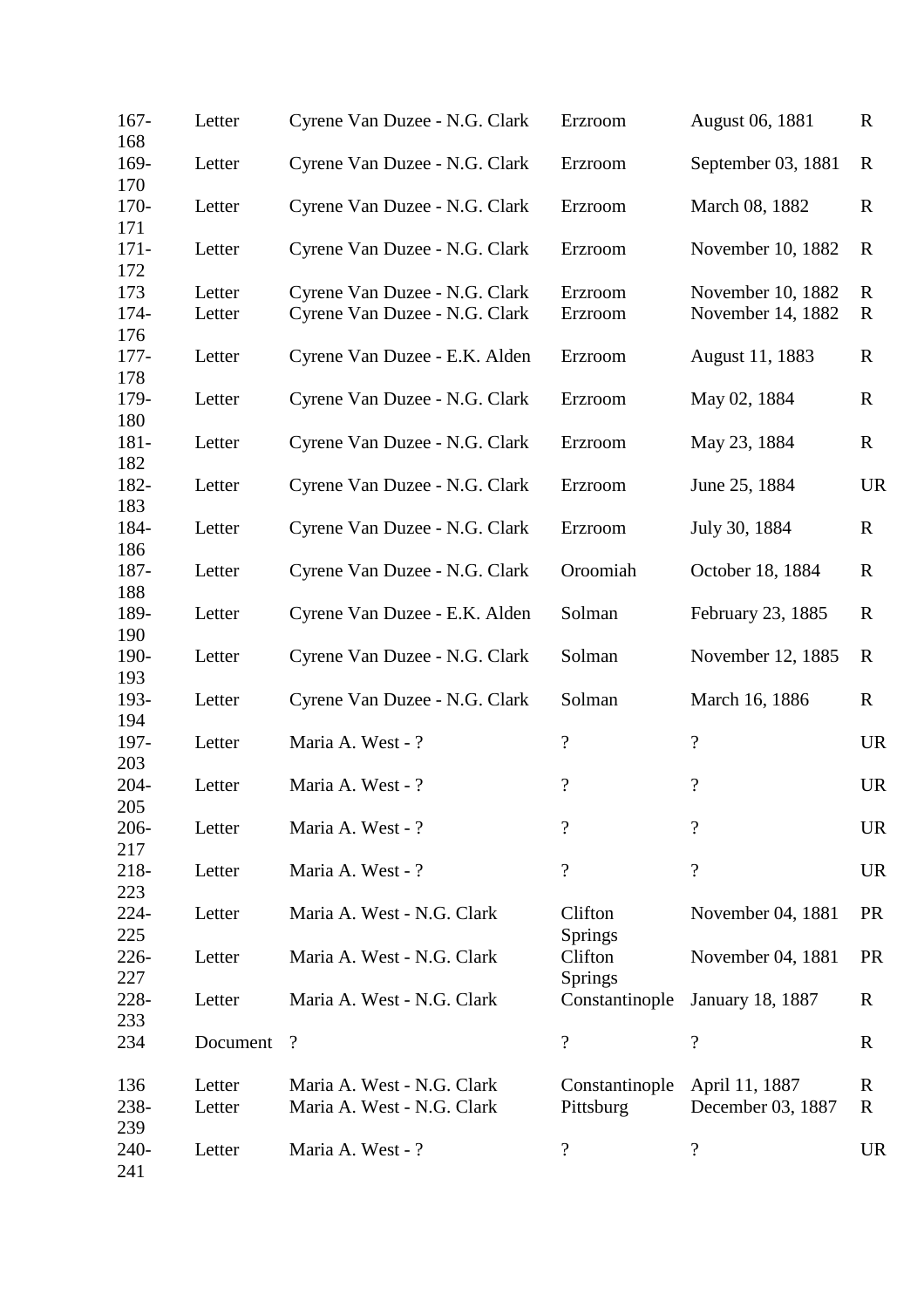| $243-$<br>248  | Letter          | Emily Wheeler - N.G. Clark                             | Harpoot                                                | March 18, 1881                                       | $\mathbf R$               |
|----------------|-----------------|--------------------------------------------------------|--------------------------------------------------------|------------------------------------------------------|---------------------------|
| $250 -$<br>259 | Letter          | Emily Wheeler - N.G. Clark                             | Harpoot                                                | August 06, 1881                                      | <b>PR</b>                 |
| $260 -$<br>264 | Letter          | Emily Wheeler - N.G. Clark                             | Harpoot                                                | August 19, 1881                                      | $\mathbf R$               |
| $265 -$<br>267 | $\overline{?}$  | $\overline{\mathcal{L}}$                               | $\overline{\mathcal{L}}$                               | $\overline{\mathcal{L}}$                             | $\mathbf R$               |
| 268<br>269     | Letter<br>Table | Emily Wheeler - N.G. Clark<br>$\overline{\mathcal{C}}$ | $\boldsymbol{\mathcal{C}}$<br>$\overline{\mathcal{L}}$ | $\overline{\mathcal{L}}$<br>$\overline{\mathcal{L}}$ | <b>UR</b><br>$\mathbf{R}$ |
| 270-<br>272    | Letter          | Emily Wheeler - ?                                      | $\overline{\mathcal{L}}$                               | $\overline{\mathcal{L}}$                             | <b>UR</b>                 |
| 273-<br>274    | Letter          | Emily Wheeler - ?                                      | $\overline{\mathcal{L}}$                               | $\overline{\cdot}$                                   | <b>HR</b>                 |
| $275 -$<br>276 | Letter          | Emily Wheeler - N.G. Clark                             | Harpoot                                                | November 26, 1881                                    | R                         |
| 277            | Letter          | Emily Wheeler - N.G. Clark                             | $\overline{?}$                                         | $\gamma$                                             | $\mathbf R$               |
| 278-<br>283    | Letter          | Emily Wheeler - N.G. Clark                             | Harpoot                                                | December 19, 1883                                    | $\mathbf R$               |
| 283-<br>284    | Letter          | Emily Wheeler - N.G. Clark                             | Harpoot                                                | January 03, 1884                                     | $\mathbf R$               |
| 285-<br>289    | Letter          | Emily Wheeler - N.G. Clark                             | Harpoot                                                | March 04, 1884                                       | $\mathbf R$               |
| 290-<br>294    | Letter          | Emily Wheeler - N.G. Clark                             | Harpoot                                                | August 30, 1884                                      | $\mathbf R$               |
| 294-<br>297    | Letter          | Emily Wheeler - ?                                      | $\overline{\mathcal{L}}$                               | $\ddot{?}$                                           | <b>UR</b>                 |
| 298-<br>302    | Letter          | Emily Wheeler - ?                                      | $\overline{\mathcal{L}}$                               | $\overline{\mathcal{L}}$                             | <b>HR</b>                 |
| 303            | Table           | Emily Wheeler - N.G. Clark                             | $\gamma$                                               | $\gamma$                                             | <b>HR</b>                 |
| $305 -$<br>306 | Letter          | Emily Wheeler - N.G. Clark                             | Harpoot                                                | December 03, 1886                                    | $\mathbf R$               |
| $307 -$<br>312 | Letter          | Emily Wheeler - N.G. Clark                             | Harpoot                                                | September 20, 1887                                   | $\mathbf R$               |
| $315 -$<br>316 | Letter          | Crosby H. Wheeler - ?                                  | $\overline{\mathcal{L}}$                               | $\overline{\mathcal{L}}$                             | <b>UR</b>                 |
| $317 -$<br>321 | Letter          | Crosby H. Wheeler - N.G. Clark                         | Harpoot                                                | September 10, 1880                                   | $\mathbf R$               |
| $321 -$<br>326 | Letter          | Crosby H. Wheeler - N.G. Clark                         | Harpoot                                                | December 22, 1880                                    | R                         |
| $327 -$<br>328 | Letter          | Crosby H. Wheeler - N.G. Clark                         | $\boldsymbol{\mathcal{C}}$                             | $\overline{\mathcal{L}}$                             | R                         |
| 329-<br>331    | Letter          | Crosby H. Wheeler - E.K. Alden                         | Harpoot                                                | December 29, 1880                                    | $\mathbf R$               |
| $333 -$<br>340 | Letter          | Crosby H. Wheeler - N.G. Clark                         | $\boldsymbol{?}$                                       | $\boldsymbol{?}$                                     | R                         |
| $341 -$<br>345 | Letter          | Crosby H. Wheeler - N.G. Clark                         | Harpoot                                                | January 14, 1881                                     | $\mathbf R$               |
| $345 -$<br>351 | Letter          | Crosby H. Wheeler - N.G. Clark                         | Harpoot                                                | February 10, 1881                                    | $\mathbf R$               |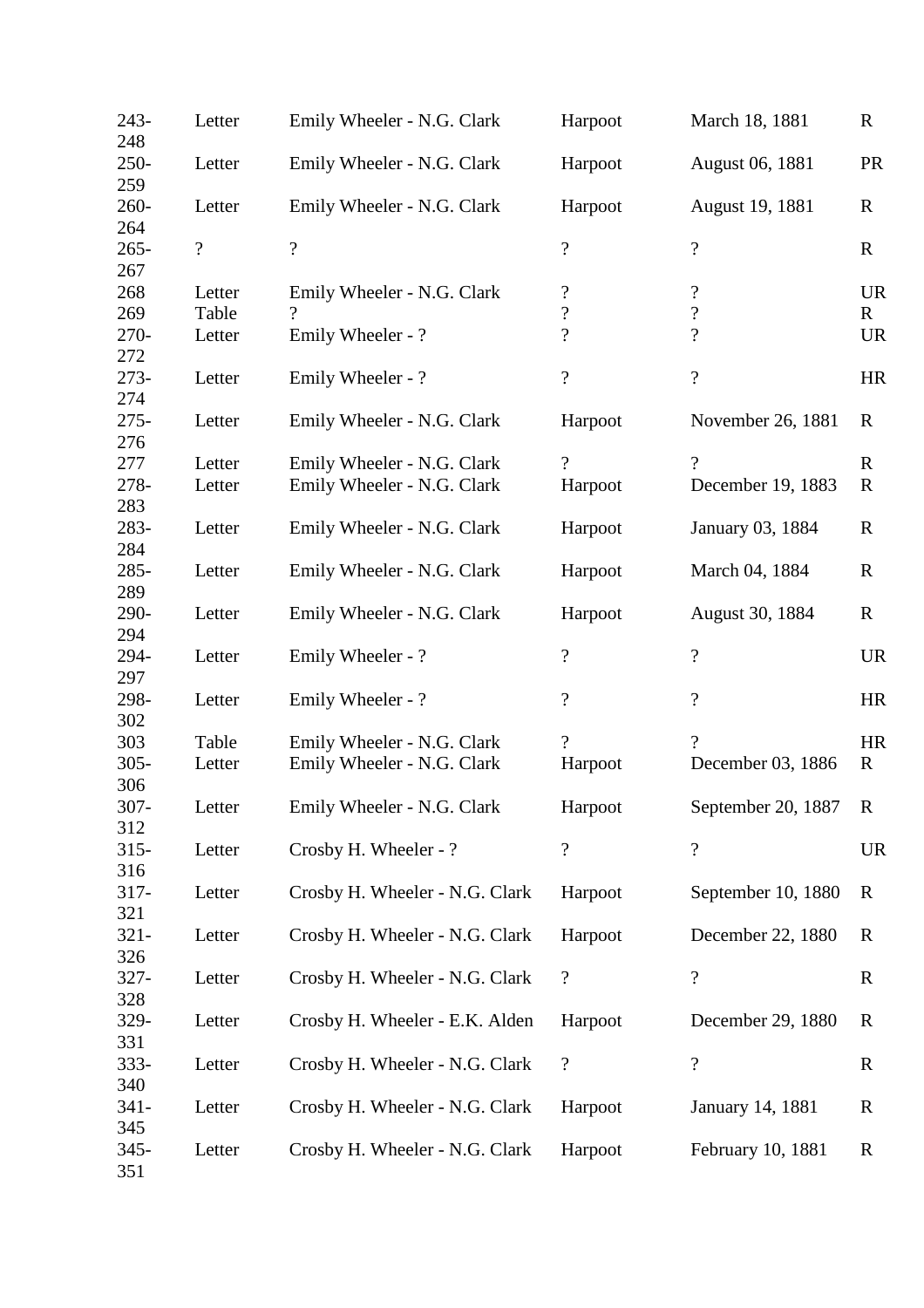| $352 -$<br>353 | Letter | H.J. Kalemkiarian - Crosby H.<br>Wheeler | Diarbekir | March 09, 1881    | $\mathbf R$  |
|----------------|--------|------------------------------------------|-----------|-------------------|--------------|
| 354-<br>360    | Letter | Crosby H. Wheeler - N.G. Clark           | Harpoot   | March 12, 1881    | $\mathbf R$  |
| 360-<br>363    | Letter | Crosby H. Wheeler - N.G. Clark           | Harpoot   | April 18, 1881    | $\mathbf R$  |
| $363 -$<br>365 | Letter | Crosby H. Wheeler - N.G. Clark           | Harpoot   | April 23, 1881    | $\mathbf R$  |
| 366-<br>367    | Letter | H.J. Kalemkiarian - Crosby H.<br>Wheeler | Diarbekir | May 20, 1881      | $\mathbf R$  |
| 368-<br>373    | Letter | Crosby H. Wheeler - N.G. Clark           | Harpoot   | June 01, 1881     | $\mathbf R$  |
| 374-<br>375    | Letter | Crosby H. Wheeler - N.G. Clark           | Harpoot   | June 10, 1881     | $\mathbb{R}$ |
| 376-<br>379    | Letter | Crosby H. Wheeler - N.G. Clark           | Harpoot   | June 18, 1881     | $\mathbf R$  |
| 381-<br>389    | Letter | Crosby H. Wheeler - N.G. Clark           | Harpoot   | August 15, 1881   | $\mathbf R$  |
| 390-<br>393    | Letter | Crosby H. Wheeler - N.G. Clark           | Harpoot   | August 27, 1881   | $\mathbf R$  |
| 394-<br>395    | Letter | Crosby H. Wheeler - N.G. Clark           | Harpoot   | November 22, 1881 | $\mathbf R$  |
| 395-<br>396    | Letter | Asdigian - Crosby H. Wheeler             | Paloo     | November 08, 1881 | $\mathbb{R}$ |
| 398-<br>399    | Letter | H.J. Kalemkiarian - Crosby H.<br>Wheeler | Diarbekir | February 03, 1882 | $\mathbf R$  |
| 400            | Letter | Crosby H. Wheeler - N.G. Clark           | Harpoot   | May, 1882         | R            |
| $402 -$<br>405 | Letter | Crosby H. Wheeler - N.G. Clark           | Harpoot   | July 15, 1882     | $\mathbf R$  |
| $406 -$<br>410 | Letter | Crosby H. Wheeler - N.G. Clark           | Harpoot   | August 19, 1882   | $\mathbb{R}$ |
| $410-$<br>411  | Letter | Crosby H. Wheeler - N.G. Clark           | Harpoot   | October 21, 1882  | $\mathbb{R}$ |
| $412 -$<br>414 | Letter | Crosby H. Wheeler - ?                    | Harpoot   | October 26, 1882  | $\mathbf R$  |
| $414-$<br>420  | Letter | Crosby H. Wheeler - Boiagian             | Harpoot   | October 27, 1882  | $\mathbb{R}$ |
| 420-<br>421    | Letter | Crosby H. Wheeler - N.G. Clark           | Harpoot   | January 01, 1883  | $\mathbf R$  |
| $422 -$<br>424 | Letter | Crosby H. Wheeler - N.G. Clark           | Harpoot   | January 12, 1883  | $\mathbf R$  |
| $425 -$<br>426 | Letter | Crosby H. Wheeler - N.G. Clark           | Harpoot   | February 26, 1883 | $\mathbf R$  |
| 427-<br>428    | Letter | Crosby H. Wheeler - N.G. Clark           | Harpoot   | February 27, 1883 | $\mathbf R$  |
| 429-<br>439    | Letter | Crosby H. Wheeler - N.G. Clark           | Harpoot   | March 14, 1883    | $\mathbf R$  |
| 439-<br>441    | Letter | Crosby H. Wheeler - N.G. Clark           | Harpoot   | April 25, 1883    | $\mathbf R$  |
| $441 -$        | Letter | Crosby H. Wheeler - N.G. Clark           | Harpoot   | June 11, 1883     | <b>PR</b>    |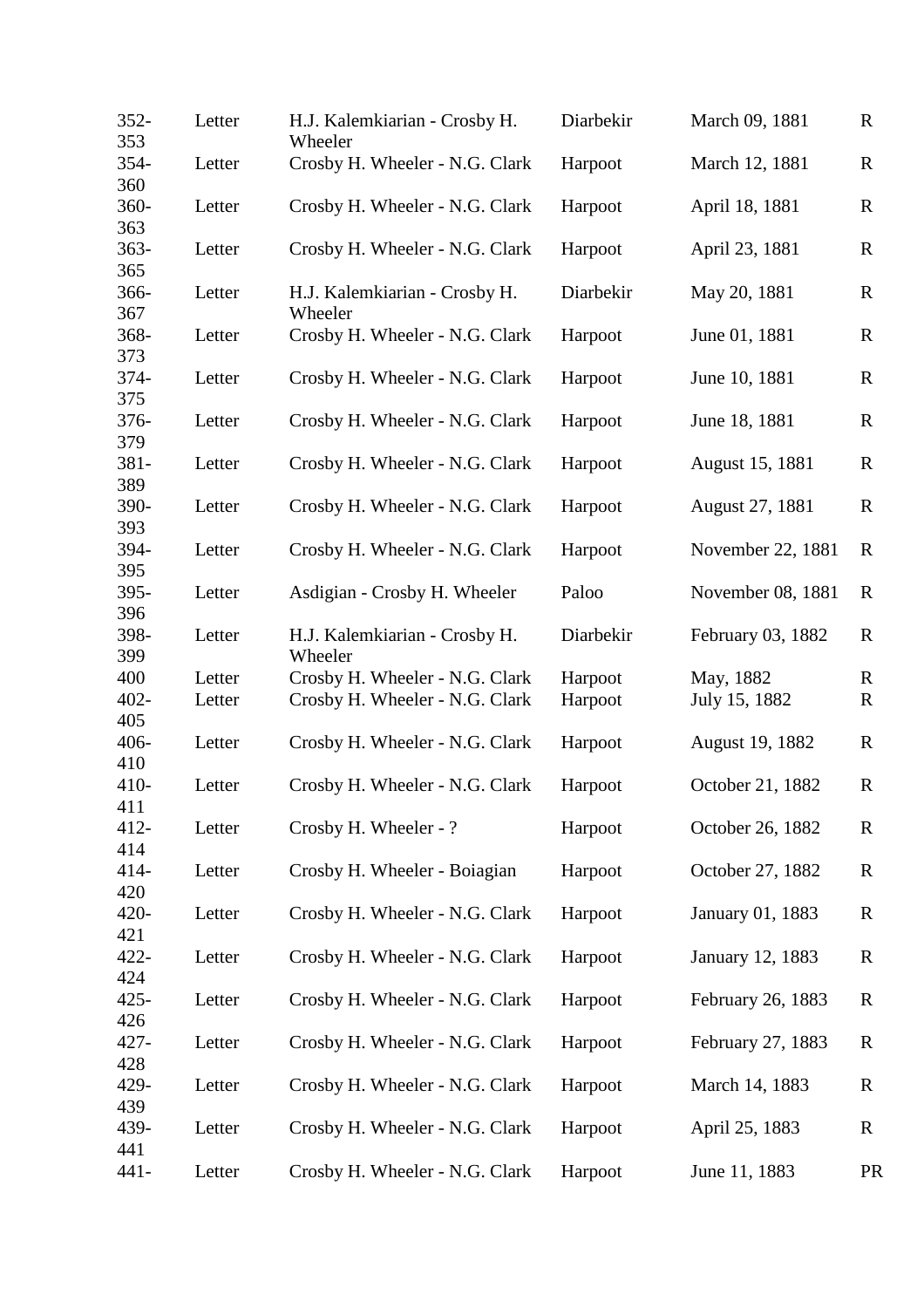| 443                   |                  |                                                                  |                          |                                        |                  |
|-----------------------|------------------|------------------------------------------------------------------|--------------------------|----------------------------------------|------------------|
| 443-                  | Letter           | Crosby H. Wheeler - N.G. Clark                                   | Lake Genljik             | July 27, 1883                          | <b>PR</b>        |
| 445<br>$445 -$        | Letter           | Crosby H. Wheeler - N.G. Clark                                   | Harpoot                  | August 28, 1883                        | $\mathbf R$      |
| 447<br>447-           | Letter           | Crosby H. Wheeler - N.G. Clark                                   | Harpoot                  | September 25, 1883                     | <b>PR</b>        |
| 449<br>449-           | Letter           | Crosby H. Wheeler - N.G. Clark                                   | Harpoot                  | October 09, 1883                       | $\mathbf R$      |
| 450<br>$451 -$        | Letter           | Crosby H. Wheeler - N.G. Clark                                   | Harpoot                  | October 12, 1883                       | HR               |
| 457<br>458-           | Letter           | $\boldsymbol{?}$                                                 | $\overline{\mathcal{L}}$ | $\overline{\cdot}$                     | <b>UR</b>        |
| 459<br>$460 -$        | Letter           | Crosby H. Wheeler - N.G. Clark                                   | Harpoot                  | November 23, 1883                      | R                |
| 464<br>464-           | Letter           | Crosby H. Wheeler - N.G. Clark                                   | Harpoot                  | December 18, 1883                      | $\mathbf R$      |
| 466<br>466-           | Letter           | Crosby H. Wheeler - N.G. Clark                                   | Harpoot                  | December 24, 1883                      | $\mathbf R$      |
| 468<br>469-           | Letter           | Crosby H. Wheeler - N.G. Clark                                   | Harpoot                  | December 31, 1883                      | <b>PR</b>        |
| 476<br>477-           | Letter           | $\boldsymbol{?}$                                                 | $\overline{\mathcal{L}}$ | $\overline{\cdot}$                     | HR               |
| 479<br>$481 -$        | Letter           | Crosby H. Wheeler - N.G. Clark                                   | Paloo                    | January 16, 1884                       | $\mathbf R$      |
| 482<br>484-           | Letter           | Crosby H. Wheeler - ?                                            | Harpoot                  | <b>January 22, 1884</b>                | $\mathbf R$      |
| 486<br>486-<br>487    | Letter           | Crosby H. Wheeler - ?                                            | Harpoot                  | <b>January 29, 1884</b>                | $\mathbf R$      |
| 487-<br>489           | Letter           | Crosby H. Wheeler - N.G. Clark                                   | Harpoot                  | January 29, 1884                       | $\mathbf R$      |
| 490-<br>494           | Letter           | Crosby H. Wheeler - N.G. Clark                                   | Harpoot                  | February 09, 1884                      | $\mathbf R$      |
| 495<br>497-           | Letter<br>Letter | Crosby H. Wheeler - N.G. Clark<br>Crosby H. Wheeler - N.G. Clark | Harpoot<br>Harpoot       | February 06, 1884<br>February 11, 1884 | R<br>$\mathbf R$ |
| 499<br>500-           | Letter           | Crosby H. Wheeler - N.G. Clark                                   | Harpoot                  | February 11, 1884                      | R                |
| 501<br>$501 -$<br>503 | Letter           | Crosby H. Wheeler - N.G. Clark                                   | Harpoot                  | February 13, 1884                      | $\mathbf R$      |
| 504-<br>513           | Letter           | Crosby H. Wheeler - N.G. Clark                                   | Harpoot                  | February 27, 1884                      | $\mathbf R$      |
| 513-<br>519           | Letter           | Crosby H. Wheeler - E.K. Alden                                   | Harpoot                  | March 04, 1884                         | <b>PR</b>        |
| 519-<br>532           | Letter           | Crosby H. Wheeler - N.G. Clark                                   | Harpoot                  | March 21, 1884                         | $\mathbf R$      |
| 533-<br>534           | Letter           | Crosby H. Wheeler - N.G. Clark                                   | Harpoot                  | April 02, 1884                         | R                |
| 535-<br>537           | Letter           | Crosby H. Wheeler - N.G. Clark                                   | Harpoot                  | April 23, 1884                         | $\mathbf R$      |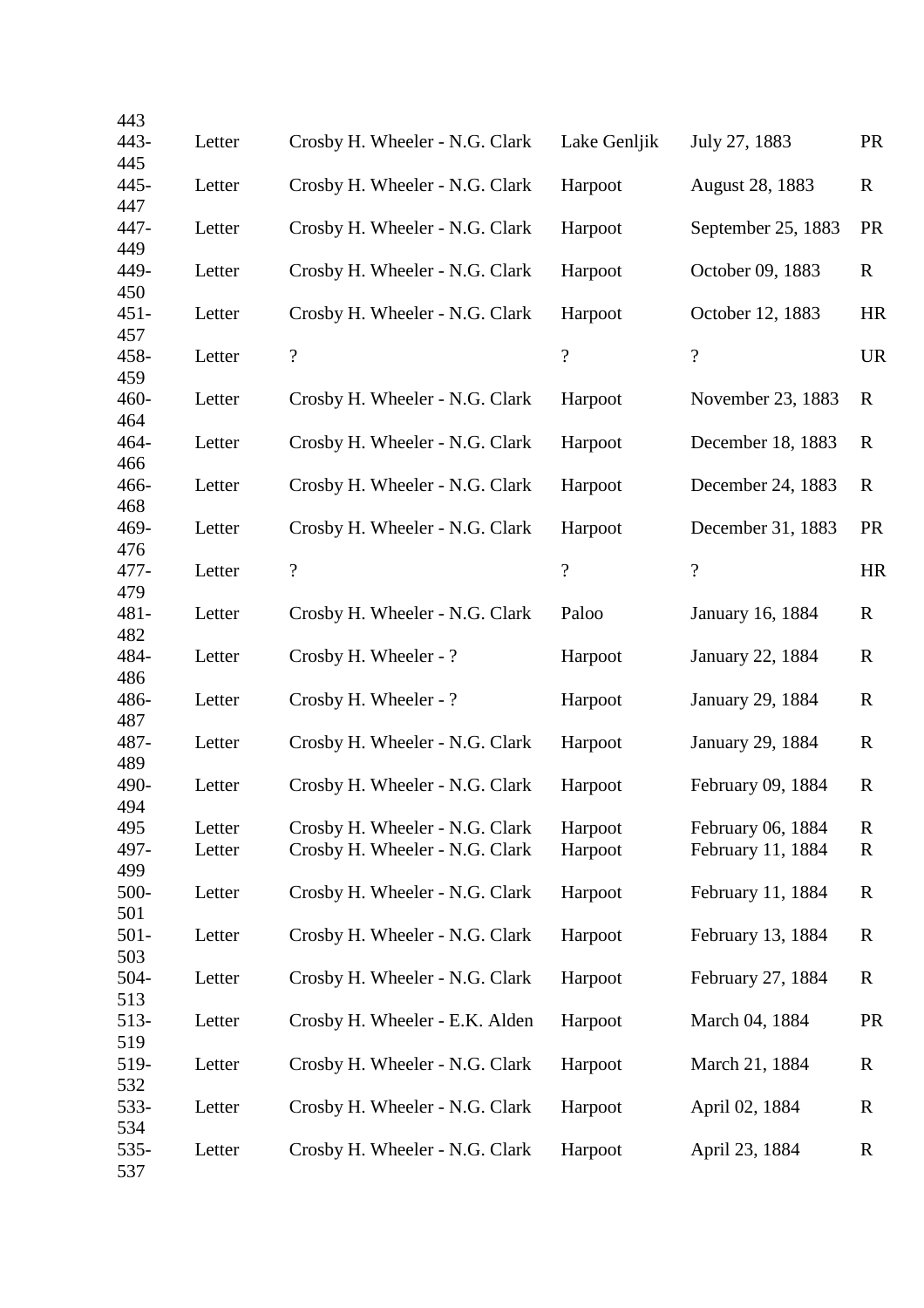| 537-<br>539    | Letter   | Crosby H. Wheeler - N.G. Clark | Harpoot  | May 09, 1884      | $\mathbb{R}$ |
|----------------|----------|--------------------------------|----------|-------------------|--------------|
| 539-<br>541    | Letter   | Crosby H. Wheeler - N.G. Clark | Harpoot  | May 13, 1884      | $\mathbf R$  |
| $541 -$<br>543 | Letter   | Crosby H. Wheeler - E.K. Alden | Harpoot  | May 20, 1884      | $\mathbf R$  |
| 544            | Document | Crosby H. Wheeler              | $\gamma$ | $\gamma$          | $\mathbf R$  |
| $545 -$<br>546 | Letter   | Crosby H. Wheeler - N.G. Clark | Harpoot  | July 21, 1884     | $\mathbf R$  |
| 547-<br>549    | Letter   | Crosby H. Wheeler - N.G. Clark | Harpoot  | August 25, 1884   | $\mathbf R$  |
| 550-<br>553    | Letter   | Crosby H. Wheeler - N.G. Clark | Harpoot  | October 07, 1884  | $\mathbf R$  |
| 553-<br>555    | Letter   | Crosby H. Wheeler - N.G. Clark | Harpoot  | December 10, 1884 | $\mathbf R$  |
| 557            | Letter   | Crosby H. Wheeler - N.G. Clark | Harpoot  | December, 1884    | $\mathbf R$  |
| 558            | Letter   | Crosby H. Wheeler - N.G. Clark | Harpoot  | December, 1884    | $\mathbf R$  |
| 559-<br>563    | Letter   | Crosby H. Wheeler - N.G. Clark | Harpoot  | February 25, 1885 | $\mathbf R$  |
| 564-<br>566    | Letter   | Crosby H. Wheeler - N.G. Clark | Harpoot  | March 20 1885     | $\mathbb{R}$ |
| 566-<br>569    | Letter   | Crosby H. Wheeler - N.G. Clark | Harpoot  | May 05, 1885      | $\mathbf R$  |
| 569-<br>572    | Letter   | Crosby H. Wheeler - N.G. Clark | Harpoot  | May 29, 1885      | $\mathbf R$  |
| $573-$<br>575  | Letter   | Crosby H. Wheeler - N.G. Clark | Harpoot  | June 06, 1885     | <b>PR</b>    |
| $575-$<br>579  | Letter   | Crosby H. Wheeler - N.G. Clark | Harpoot  | July 01, 1885     | $\mathbf R$  |
| 579-<br>583    | Letter   | Crosby H. Wheeler - N.G. Clark | Harpoot  | July 23, 1885     | $\mathbf R$  |
| 583-<br>587    | Letter   | Crosby H. Wheeler - N.G. Clark | Harpoot  | July 30, 1885     | $\mathbf R$  |
| 587-<br>590    | Letter   | Crosby H. Wheeler - N.G. Clark | Harpoot  | July 31, 1885     | $\mathbb{R}$ |
| 590-<br>592    | Letter   | Crosby H. Wheeler - N.G. Clark | Harpoot  | August 17, 1885   | $\mathbf R$  |
| 592-<br>594    | Letter   | Crosby H. Wheeler - N.G. Clark | Harpoot  | October 13, 1885  | $\mathbf R$  |
| 594-<br>596    | Letter   | Crosby H. Wheeler - N.G. Clark | Harpoot  | October 24, 1885  | $\mathbf R$  |
| 597-<br>597    | Letter   | Crosby H. Wheeler - N.G. Clark | Harpoot  | December 16, 1885 | $\mathbf R$  |
| 599-<br>600    | Letter   | Crosby H. Wheeler - N.G. Clark | Harpoot  | December 23, 1885 | R            |
| $601 -$<br>604 | Letter   | Crosby H. Wheeler - N.G. Clark | Harpoot  | December 28, 1885 | $\mathbf R$  |
| $605 -$<br>606 | Letter   | Crosby H. Wheeler - N.G. Clark | Harpoot  | January 14, 1886  | $\mathbf R$  |
| $607 -$        | Letter   | Crosby H. Wheeler - N.G. Clark | Harpoot  | February 10, 1886 | $\mathbf R$  |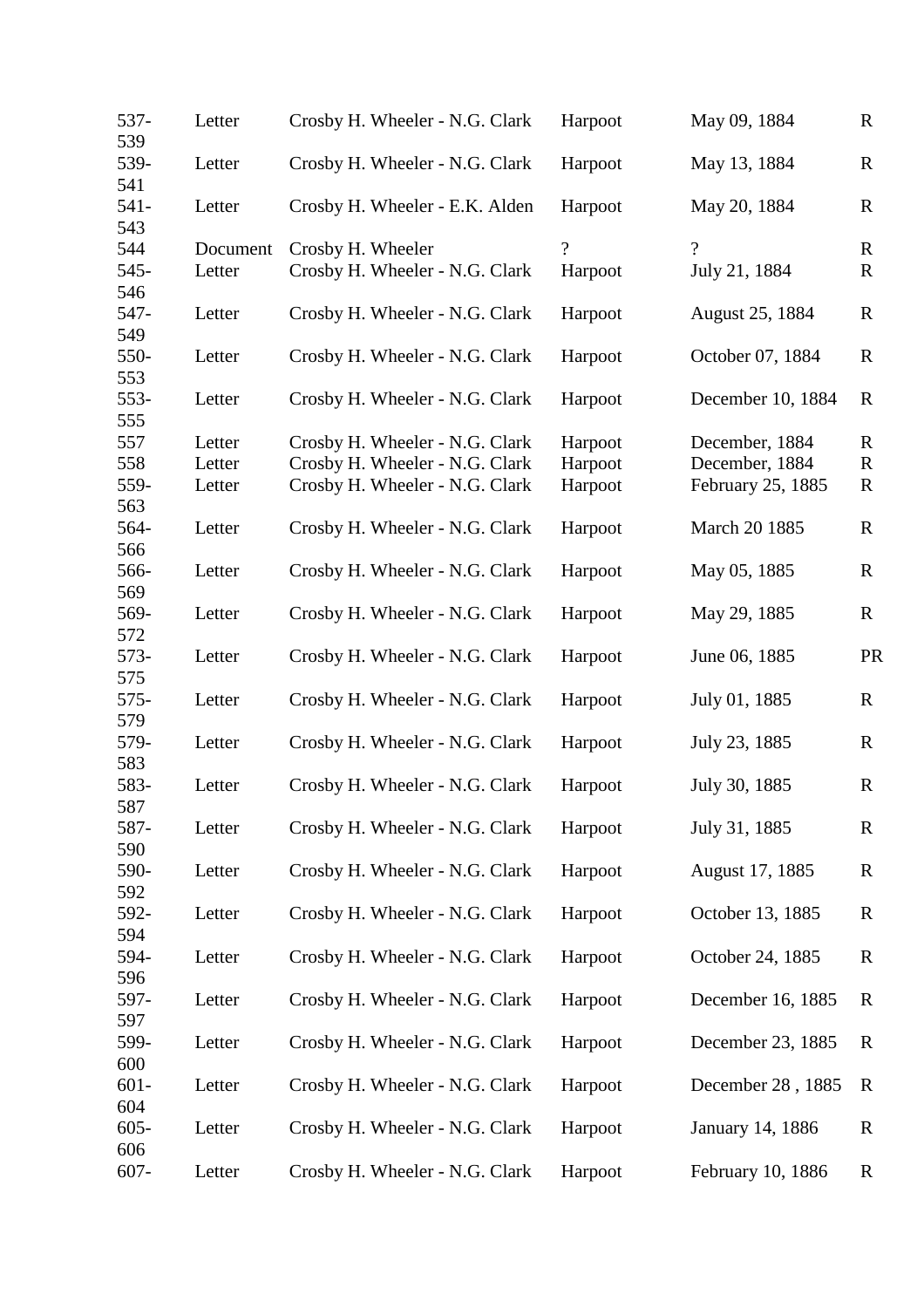| 609            |                  |                                                              |                            |                                       |                  |
|----------------|------------------|--------------------------------------------------------------|----------------------------|---------------------------------------|------------------|
| 609-<br>610    | Letter           | Crosby H. Wheeler - N.G. Clark                               | Harpoot                    | March 13, 1886                        | $\mathbf R$      |
| 612            | Photo            | Crosby H. Wheeler                                            |                            |                                       | R                |
| 613            | Document         | Crosby H. Wheeler                                            |                            |                                       | $\mathbf R$      |
| 614-<br>616    | Letter           | Crosby H. Wheeler - N.G. Clark                               | Harpoot                    | March 16, 1886                        | $\mathbf R$      |
| 616-<br>618    | Letter           | Crosby H. Wheeler - N.G. Clark                               | Harpoot                    | May 26, 1886                          | $\mathbf R$      |
| 618-<br>620    | Letter           | Crosby H. Wheeler - N.G. Clark                               | Harpoot                    | June 22, 1886                         | $\mathbf R$      |
| $621 -$<br>626 | Letter           | Crosby H. Wheeler - N.G. Clark                               | $\boldsymbol{?}$           | July 16, 1886                         | $\mathbb{R}$     |
| $627 -$<br>629 | Letter           | Crosby H. Wheeler - N.G. Clark                               | Harpoot                    | August 26, 1886                       | $\mathbf R$      |
| 629-<br>631    | Letter           | Crosby H. Wheeler - N.G. Clark                               | Harpoot                    | October 28, 1886                      | $\mathbf R$      |
| 632-<br>636    | Letter           | Crosby H. Wheeler - N.G. Clark                               | Harpoot                    | November 08, 1886                     | $\mathbb{R}$     |
| 637            | Letter           | Crosby H. Wheeler                                            | Harpoot                    | December 15, 1886                     | $\mathbb{R}$     |
| 637-<br>642    | Letter           | Crosby H. Wheeler - N.G. Clark                               | Harpoot                    | December 15, 1886                     | $\mathbb{R}$     |
| 643-<br>645    | Letter           | Crosby H. Wheeler - N.G. Clark                               | Harpoot                    | February 05, 1887                     | $\mathbf R$      |
| $645 -$<br>653 | Letter           | Crosby H. Wheeler - N.G. Clark                               | Harpoot                    | February 17, 1887                     | $\mathbf R$      |
| 653-           | Letter           | Crosby H. Wheeler - N.G. Clark                               | Harpoot                    | March 16, 1887                        | R                |
| 654-<br>655    | Letter           | Crosby H. Wheeler - N.G. Clark                               | Harpoot                    | March 29, 1887                        | $\mathbf R$      |
| 656-<br>660    | Letter           | Crosby H. Wheeler - N.G. Clark                               | Harpoot                    | May 09, 1887                          | $\mathbf R$      |
| 660-<br>661    | Letter           | Crosby H. Wheeler - N.G. Clark                               | Harpoot                    | August 02, 1887                       | R                |
| 662-<br>664    | Letter           | Crosby H. Wheeler - N.G. Clark                               | Harpoot                    | September 16, 1887                    | R                |
| 664-<br>665    | Letter           | Crosby H. Wheeler - N.G. Clark                               | Harpoot                    | October 05, 1997                      | R                |
| 665-<br>666    | Letter           | Crosby H. Wheeler - N.G. Clark                               | Harpoot                    | October 05, 1997                      | $\mathbf R$      |
| 668-<br>670    | Letter           | Crosby H. Wheeler - Judson<br>Smith                          | $\boldsymbol{\mathcal{C}}$ | <b>January 11, 1888</b>               | $\mathbf R$      |
| 671            | Letter           | Crosby H. Wheeler - ?                                        | $\overline{\mathcal{L}}$   | September 20, 1888                    | <b>UR</b>        |
| 672-<br>676    | Letter           | Crosby H. Wheeler - Judson<br>Smith                          | Harpoot                    | December 15, 1888                     | <b>PR</b>        |
| 677            | Letter           | Crosby H. Wheeler - N.G. Clark                               | Harpoot                    | December 26, 1888                     | R                |
| 679            | Letter           | Crosby H. Wheeler - E.K. Alden                               | Harpoot                    | December 22, 1888                     | R                |
| 680<br>681     | Letter<br>Letter | Crosby H. Wheeler - N.G. Clark<br>Crosby H. Wheeler - Judson | Harpoot<br>Harpoot         | December 22, 1888<br>January 01, 1889 | R<br>$\mathbf R$ |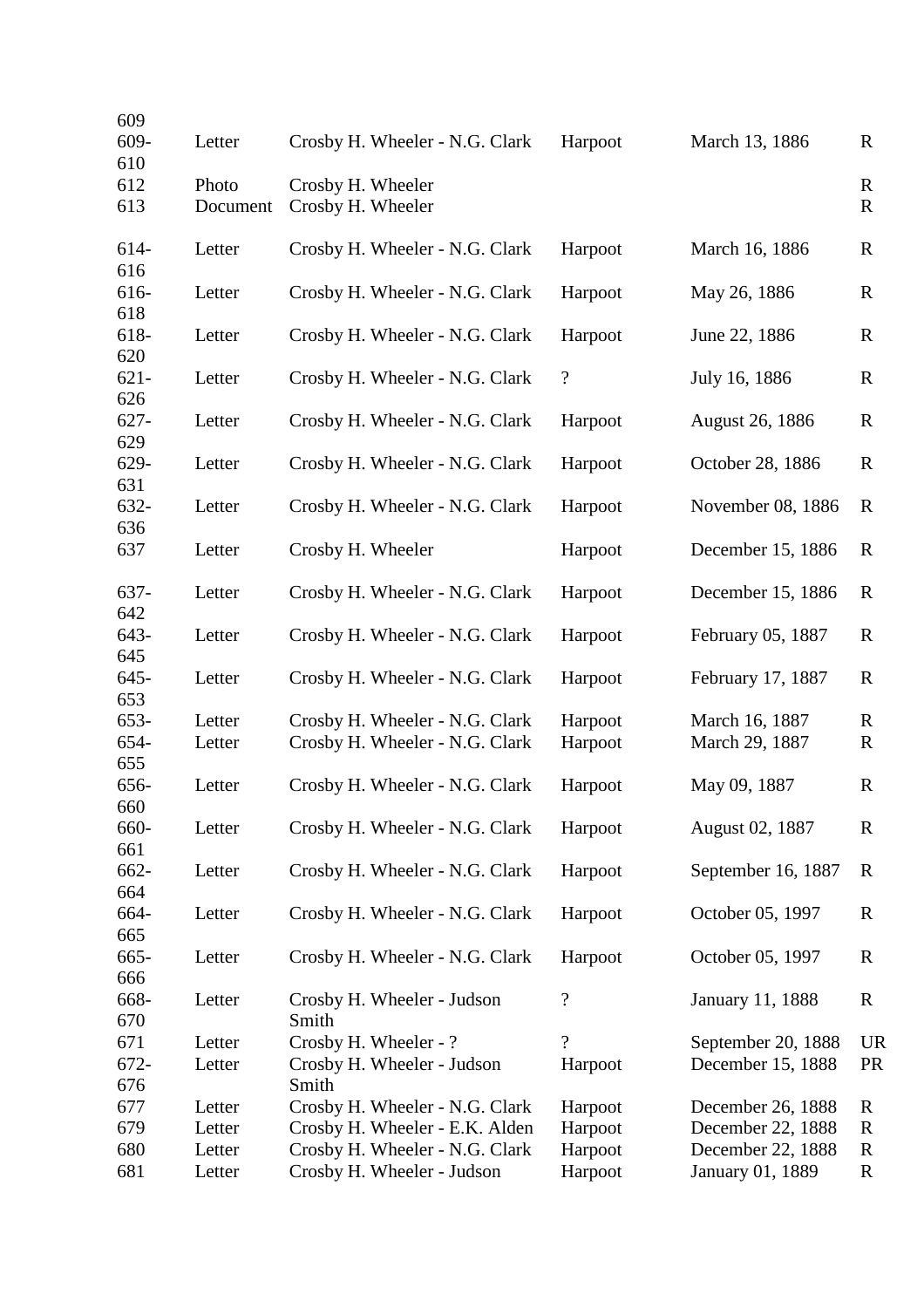|         |        | Smith                          |                            |                          |              |
|---------|--------|--------------------------------|----------------------------|--------------------------|--------------|
| 682-    | Letter | Crosby H. Wheeler - Judson     | Harpoot                    | January 25, 1889         | $\mathbb{R}$ |
| 685     |        | Smith                          |                            |                          |              |
| 688-    | Letter | Crosby H. Wheeler - Judson     | Harpoot                    | February 04, 1889        | $\mathbf R$  |
| 689     |        | Smith                          |                            |                          |              |
| 689     | Letter | Crosby H. Wheeler - N.G. Clark | Harpoot                    | March 11, 1889           | $\mathbb{R}$ |
| 691-    | Letter | Crosby H. Wheeler - ?          | Harpoot                    | April 15, 1889           | $\mathbf R$  |
| 692     |        |                                |                            |                          |              |
| 693-    | Letter | Crosby H. Wheeler - Judson     | Harpoot                    | April 23, 1889           | $\mathbf R$  |
| 695     |        | Smith                          |                            |                          |              |
| 696-    | Letter | Sarkis Shayhlian - Crosby H.   | Harpoot                    | June 08, 1889            | $\mathbb{R}$ |
| 699     |        | Wheeler                        |                            |                          |              |
| $701 -$ | Letter | Crosby H. Wheeler - ?          | Harpoot                    | June 04, 1889            | $\mathbb{R}$ |
| 702     |        |                                |                            |                          |              |
| 704-    | Letter | Crosby H. Wheeler - Judson     | Harpoot                    | June, 1889               | $\mathbf R$  |
| 706     |        | Smith                          |                            |                          |              |
| 706-    | Letter | Crosby H. Wheeler - Judson     | Harpoot                    | July 22, 1889            | $\mathbf R$  |
| 710     |        | Smith                          |                            |                          |              |
| 710-    | Letter | Crosby H. Wheeler - Judson     | Harpoot                    | <b>August 26, 1889</b>   | $\mathbf R$  |
| 712     |        | Smith                          |                            |                          |              |
| $713-$  | Letter | Crosby H. Wheeler - Judson     | Harpoot                    | December 11, 1189        | $\mathbb{R}$ |
| 715     |        | Smith                          |                            |                          |              |
| 717     | Letter | Crosby H. Wheeler - N.G. Clark | $\boldsymbol{\mathcal{C}}$ | $\boldsymbol{?}$         | $\mathbf R$  |
| 718-    | Letter | $\boldsymbol{?}$               | $\overline{\mathcal{L}}$   | $\overline{?}$           | $\mathbf R$  |
| 719     |        |                                |                            |                          |              |
| 720-    | Letter | $\boldsymbol{?}$               | $\overline{\mathcal{L}}$   | $\overline{\mathcal{L}}$ | $\mathbb{R}$ |
| 724     |        |                                |                            |                          |              |
| $726 -$ | Letter | Susan F. Wheeler - N.G. Clark  | Harpoot                    | August 13, 1881          | $\mathbf R$  |
| 729     |        |                                |                            |                          |              |
| 730-    | Letter | Susan F. Wheeler - N.G. Clark  | Harpoot                    | August 20, 1881          | $\mathbf R$  |
| 731     |        |                                |                            |                          |              |
| 732-    | Letter | Susan F. Wheeler - N.G. Clark  | Harpoot                    | August 02, 1881          | <b>PR</b>    |
| 737     |        |                                |                            |                          |              |
| 738-    | Letter | Susan F. Wheeler - N.G. Clark  | Harpoot                    | March 03, 1881           | $\mathbf R$  |
| 741     |        |                                |                            |                          |              |
| $742 -$ | Letter | Susan F. Wheeler - N.G. Clark  | Harpoot                    | June 26, 1882            | R            |
| 747     |        |                                |                            |                          |              |
| 748-    | Letter | Susan F. Wheeler - Barnam      | Harpoot                    | 1883                     | <b>PR</b>    |
| 749     |        |                                |                            |                          |              |
| 750-    | Letter | Susan F. Wheeler - N.G. Clark  | Harpoot                    | February 13, 1884        | HR           |
| 753     |        |                                |                            |                          |              |
| 754-    | Letter | Susan F. Wheeler - N.G. Clark  | Harpoot                    | March 07, 1884           | <b>PR</b>    |
| 755     |        |                                |                            |                          |              |
| 756-    | Letter | Susan F. Wheeler - N.G. Clark  | Harpoot                    | August 03, 1886          | R            |
| 760     |        |                                |                            |                          |              |
| $761 -$ | Letter | Susan F. Wheeler - N.G. Clark  | Harpoot                    | August 30, 1886          | R            |
| 762     |        |                                |                            |                          |              |
| 763-    | Letter | Susan F. Wheeler - N.G. Clark  | Harpoot                    | February 06, 1887        | $\mathbf R$  |
| 765     |        |                                |                            |                          |              |
| $767 -$ | Letter | Susan F. Wheeler - N.G. Clark  | $\boldsymbol{\mathcal{P}}$ | June 15, 1887            | <b>UR</b>    |
|         |        |                                |                            |                          |              |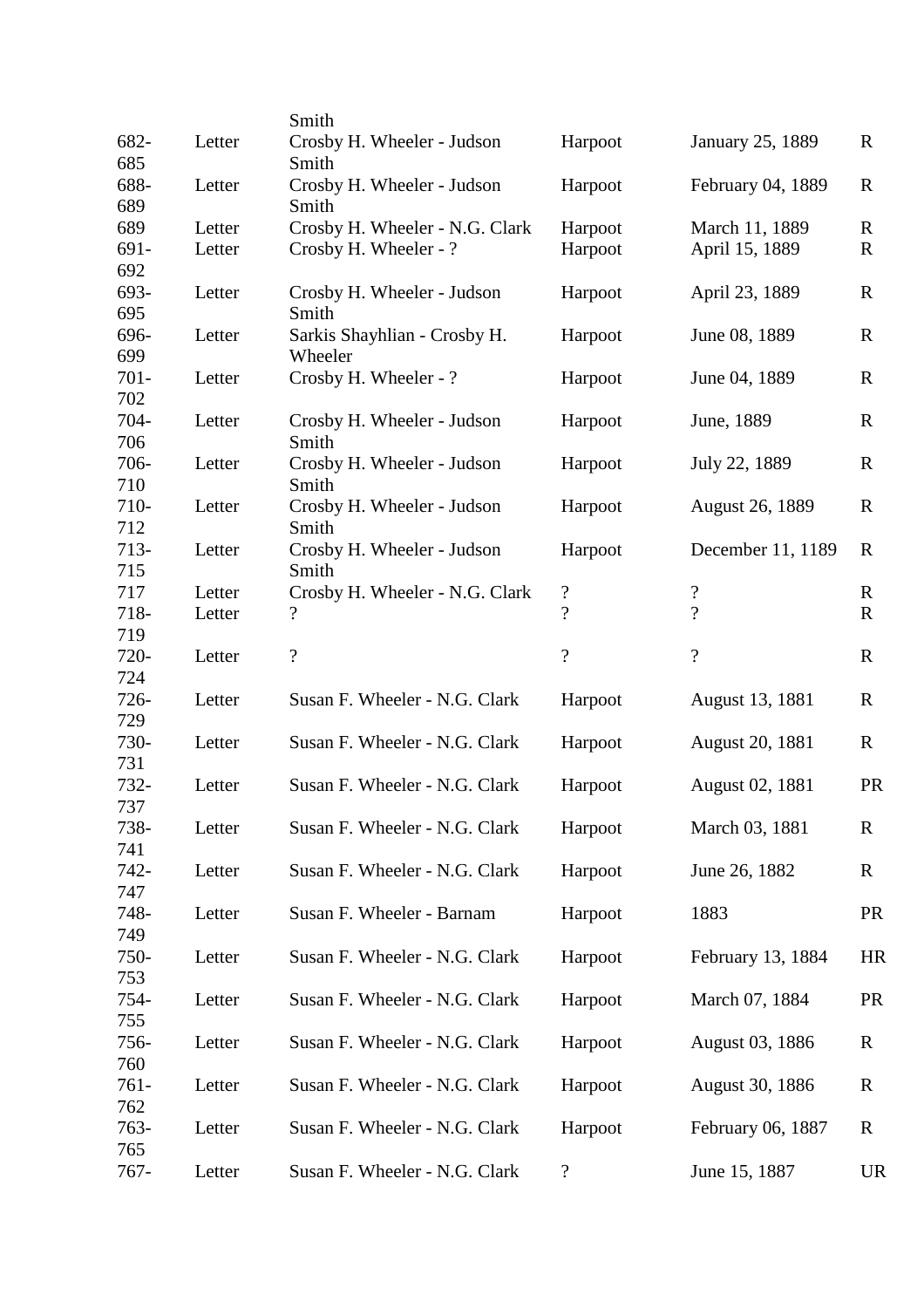| 768            |          |                                 |                            |                            |              |
|----------------|----------|---------------------------------|----------------------------|----------------------------|--------------|
| 769-<br>770    | Letter   | Susan F. Wheeler - N.G. Clark   | New York                   | June 23, 1887              | $\mathbf R$  |
| $771-$<br>772  | Letter   | Susan F. Wheeler - N.G. Clark   | $\overline{\cdot}$         | August 25, 1887            | R            |
| $773-$<br>774  | Letter   | Susan F. Wheeler - N.G. Clark   | Clifton<br>Springs         | July 23, 1887              | $\mathbf R$  |
| $775-$<br>780  | Letter   | Susan F. Wheeler - N.G. Clark   | $\overline{\mathcal{L}}$   | October 13, 1887           | $\mathbf R$  |
| 781-<br>782    | Letter   | Susan F. Wheeler - N.G. Clark   | $\overline{\mathcal{L}}$   | November 08, 1887          | $\mathbf R$  |
| 783-<br>784    | Letter   | $\overline{?}$                  | $\overline{\mathcal{L}}$   | $\overline{\mathcal{L}}$   | <b>UR</b>    |
| 785-<br>786    | Letter   | Susan F. Wheeler - N.G. Clark   | $\boldsymbol{\mathcal{C}}$ | April 14, 1888             | R            |
| 787-<br>790    | Letter   | Susan F. Wheeler - Judson Smith | $\overline{\mathcal{L}}$   | January 21, 1889           | $\mathbf R$  |
| 790-<br>791    | Letter   | Susan F. Wheeler - E.K. Alden   | $\overline{\mathcal{L}}$   | ? 18, 1889                 | <b>PR</b>    |
| 793-<br>795    | Letter   | Susan F. Wheeler - ?            | Harpoot                    | December 04, 1889          | $\mathbf R$  |
| 796            | Letter   | $\gamma$                        | $\overline{\mathcal{L}}$   | $\boldsymbol{\mathcal{C}}$ | <b>UR</b>    |
| 798-<br>799    | Letter   | Susan F. Wheeler - N.G. Clark   | $\overline{\mathcal{L}}$   | $\overline{\mathcal{L}}$   | $\mathbf{R}$ |
| $801 -$<br>802 | Letter   | Mary P. Wright - N.G. Clark     | New York                   | September 09, 1881         | R            |
| 803-<br>804    | Letter   | Mary P. Wright - N.G. Clark     | Harpoot                    | December 03, 1881          | <b>HR</b>    |
| $805 -$<br>806 | Letter   | Mary P. Wright - N.G. Clark     | Harpoot                    | December 14, 1882          | R            |
| 807-<br>808    | Letter   | $\boldsymbol{?}$                | $\overline{\cdot}$         | $\ddot{?}$                 | $\mathbf R$  |
| 809-<br>810    | Letter   | Mary P. Wright - N.G. Clark     | Harpoot                    | April 14, 1883             | $\mathbf R$  |
| 811            | Letter   | Mary P. Wright - ABCFM          | Harpoot                    | December 04, 1883          | R            |
| 812-<br>814    | Letter   | Mary P. Wright - N.G. Clark     | Harpoot                    | December 04, 1883          | $\mathbf R$  |
| 814-<br>816    | Letter   | Mary P. Wright - N.G. Clark     | Mardin                     | June 14, 1884              | $\mathbf R$  |
| 916-<br>819    | Letter   | Mary P. Wright - N.G. Clark     | Harpoot                    | January 26, 1885           | $\mathbf R$  |
| 820            | Document | $\overline{\mathcal{L}}$        | $\boldsymbol{\mathcal{C}}$ | ?                          | $\mathbf R$  |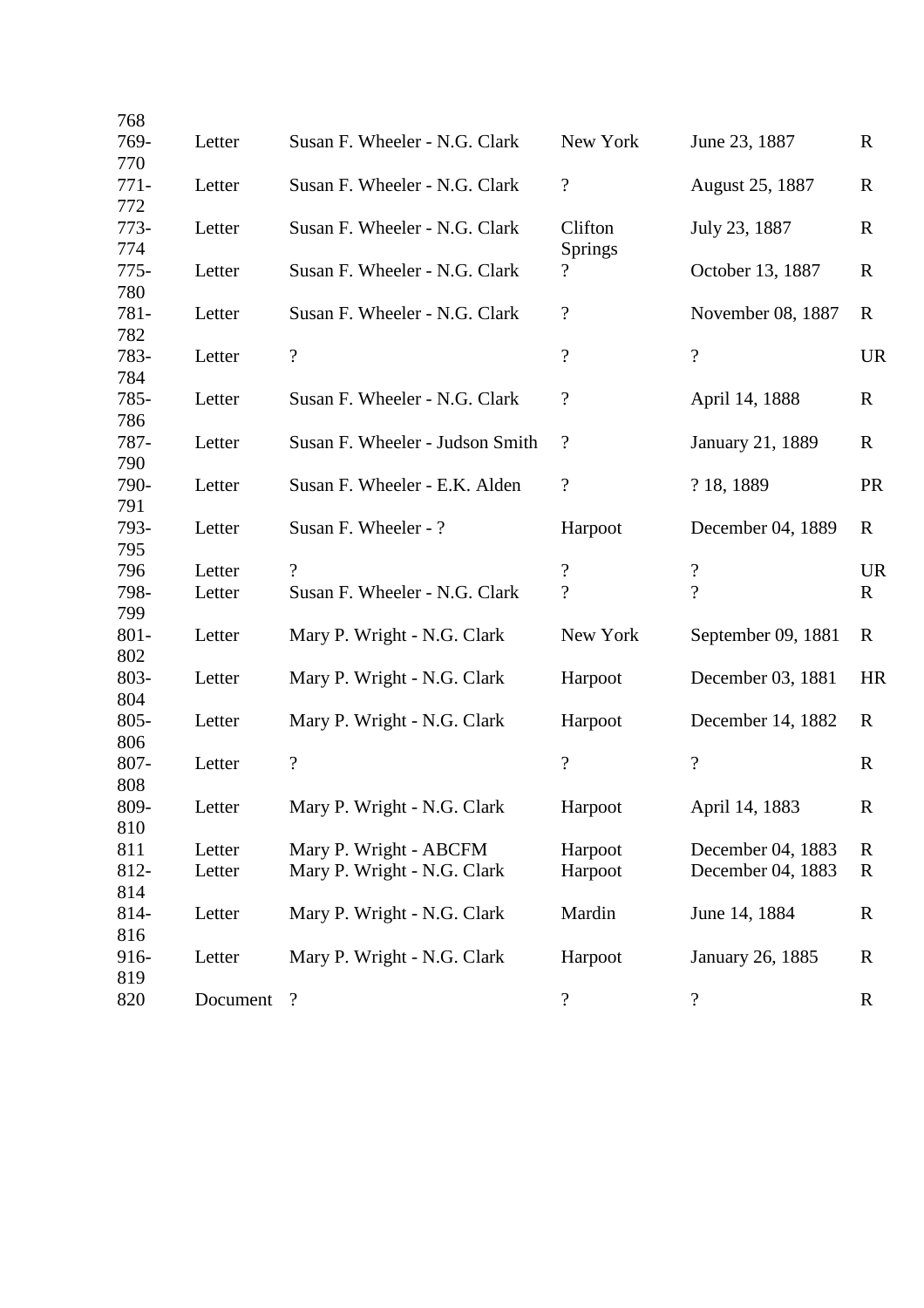SUBMITTED TO: The Department of History SUBMITTED BY: Levent Isyar TYPE OF DOCUMENT: Microfilm PROJECT TERM: February 2004 REFERENCE NUMBER: BV2410.A4 1984 REEL 693 DEGREE OF READABILITY:

R: Readable

HR: Hardly Readable

UR: Unreadable PR: Partially Readable

## ABC 16 – THE NEAR EAST 1817-1819 UNIT 5 – REEL 693 EASTERN TURKEY MISSION 1890-1899 **DOCUMENTS** REPORTS MINUTES

#### INDEX

1-4. Outline. R

5-9. Report of the Boys Evangelical High School for 1889-1890, from Alzina. M. Knapp,

Bitlis, Oct. 20, 1890. R

10-19. Annual report of Erzroom Station for 1889-1890, from David A. Richardson,

Erzroom, July 1, 1890. PR

20-29. Report of ………… for 1889-1890, Sept. 13, 1890. UR

30-37. Annual report of Harpoot field for the year 1889, Sept. 13 1890, R

38-42. Women's work for women in the Harpoot field for 1889-1890, from Caroline E.

Bush, UR

43-46. Gentlemen of the Euphrates College, from C. H. Wheeler, Sept. 18, 1889, Harpoot, PR

47-49. Annual report of Euphrates College for 1889-1890, Sept. 18, 1889, Harpoot, R

50. Report of Mardin Station for 1889, July 4, 1890, from A. M. Andrus, PR

53-57. The index and map of Mardin Station field, R

58-63. Report of the mission in the Mardin field for 1889-1890, from C. H. Pratt, Nov. 3, 1890, PR

64-69. Report of works of the field of Mardin Station- Jan. 1888 to July 1889, from Willis G. Dewey, August 1889, HR

70. Tabular exhibit of work in the field of Mardin station, Jan. 1888 to July 1889, Oct. 7, 1889, R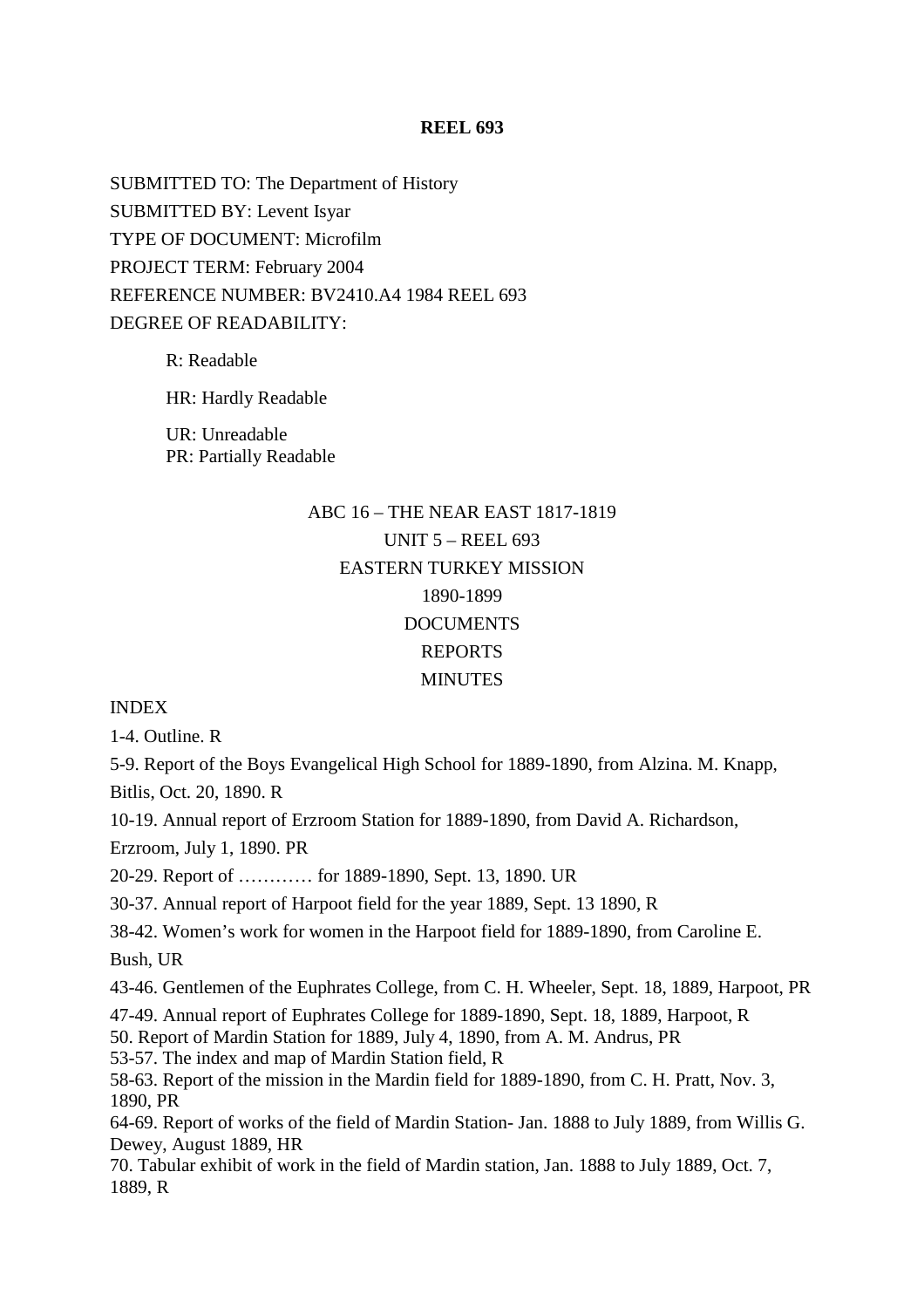71-74. Report of the Boys Evangelical High School for 1889-1890, from Willis G. Dewey, R

75-78. Annual report of the Girls Evangelical High School of Mardin for 1889-1890, PR

79-80. Mardin Girls School records for 1889-1890, Sept. 2, 1890, R.

81-83. Program of daily work and play in Little School for 1889-1890, Feb. 12, 1890, Mardin, R

84-86. Annual report of work and play for school for little children, June 27, 1890, Mardin, R 87-89. Arabic

90-92. Work in Mosul for 1889-1890, from J. A. Ainslie, R

93-97. Annual report of Van Station for 1889, from G. C. Raynolds, Sept. 2, 1890, R

98-104. Annual report of American Mission Academy for Boys for1890, from Herbert M. Allen, July 28, 1890, Van, HR

105-117. Catalog of American Mission Academy for Boys 1889-1890, June 16, 1890, R

118-121. Report of Girls School for 1889, from L. Johnson, June 16, 1890, HR

122-124. Annual Report of Bitlis Station for 1890, from A. M. Knapp, April 8, 1890, HR 125-126. Report of Mt. Holyoke School for 1890, from Mary A. C. Ely, March 28, 1890, Bitlis, HR

127-128. Letter to R. Smith from A. M. Knapp, Aug. 6, 1891, Bitlis, HR

129-136. Annual Report of Erzroom Station for 1890-1891, from D. A. Richardson, R

137-140. Report of Womans Work in Erzroom Station, from Myra E. Richardson, June 6, 1891, HR

141-146. Annual Report of the Harpoot Station for 1890, from H. N. Barnum, PR

147-150. Report of the Eastern Turkey Theological Seminary at Harpoot at June 1891, from L. K. Brown, HR

151-156. Report of Mardin Station for 1890, from A. M. Andrus, PR

157- 165. Report of Work for women in the Mardin field for 1890-1891, from A. Pratt, June 27, 1891, HR

166-169. Annual report of Girls School 1890-1891, May 1891, R

170-171. Program of daily recitations for Girls High School, PR

172-173. Annual report of Little School for 1890-1891, April 16. 1891, Mardin, HR

174-176. Mosul report for 1890, from John A. Ainslie, May 1891, Mardin, R

177-179. Annual report of Van Station, from G. C. Raynolds, July 23, 1891, R

180-183. Reports of the Girls School in Turkey 1890-1891, from R. Ladd, July 18, 1891, Van, R

184-188. From J.P Barton, May 25, 1891, UR

189-197. From P. Knapp, July 1892, UR

198-201. Work for women in Bitlis Mission, from Mary A. L. Ely, July 1, 1892, R

202-203. Letter to the members of the Eastern Mission from Charlotte Ely and Mary A. L. Ely, July 1, 1892, R

204-205. Report of MT. Holyoke School for Girls, from C. Ely, July 1, 1892, Bitlis, R

206-216. Report of Erzroom Station for 1891-1892, from F. W. Macallum, HR

217-222. Annual report of Harpout Station for 1892, from Browns, PR

223-227. Report of Women's work for women in the Harpout field for 1891-1892, from Harriet Seymour, PR

228. Report of Female Department of Euphrates College, from J. L. Barton, Sept. 19, 1891, Harpout, PR

229-231. Annual report of Mardin Station for 1891, from A. M. Andrus, April 1892, Midyat, PR

232-235. Annual report of Girls High School 1891-1892, July 2, 1892, Mardin, HR

236-237. Medical Hospital for 1891, from D. M. B. Thom, June 31, 1891, Mardin, HR

238-240. Report of Mosul, from J. A. Ainslie, May 1892, Mardin, PR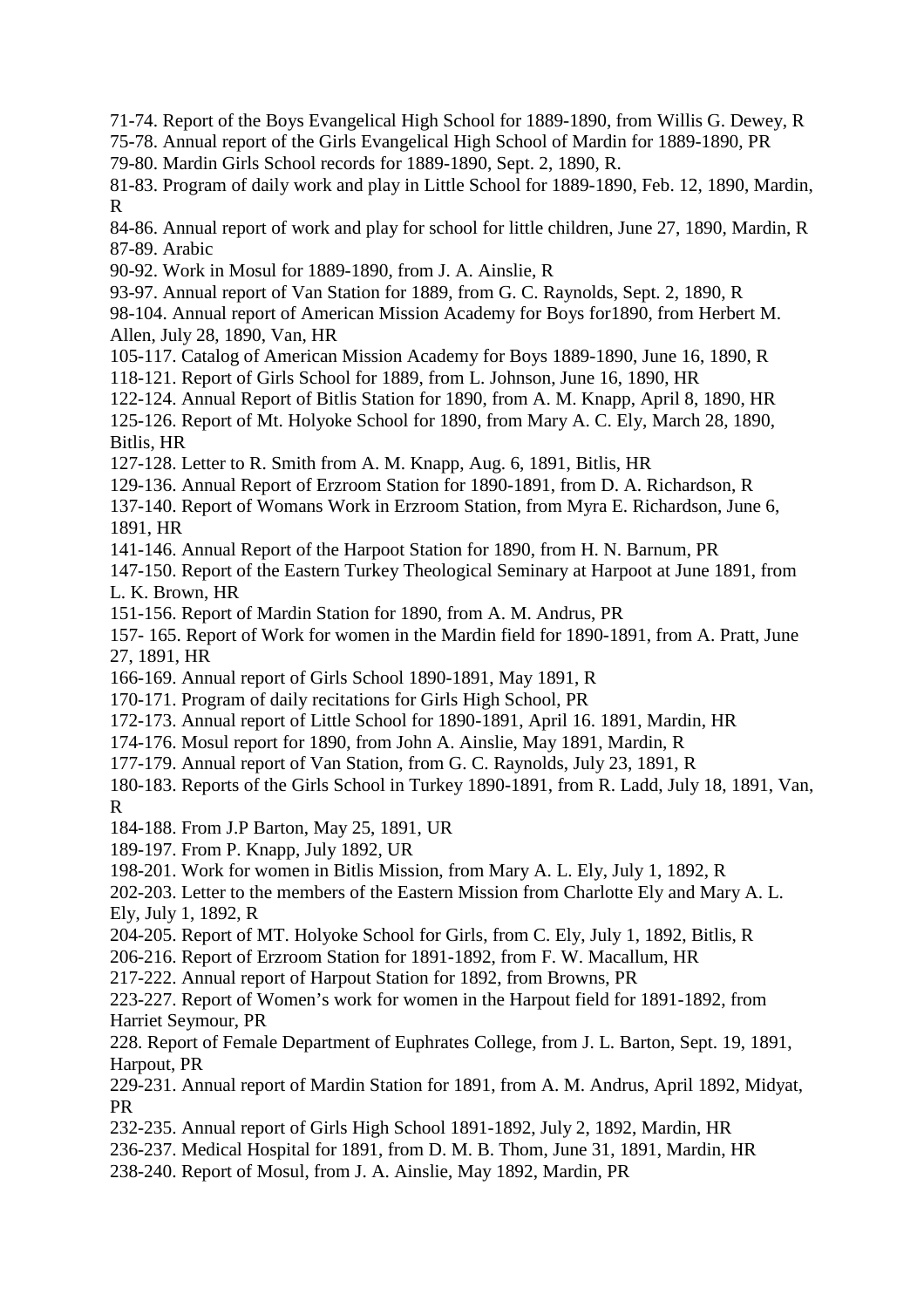241-243. Conditions of Mosul women and Mosul after 1892, from C. H. Pratt, Sept. 13, 1892, HR

244-247. Annual Report of Van Station for 1891, from G. C. Raynolds, R

248-252. Annual Report of Van Station for 1892, from G. C. Raynolds, R

253-256. Report on work for women in Van 1891-1892, from Caroline E. Bush, HR

257-264. Report of the American School for boys in Van- Jan 1, 1891 to June 30, 1892, from Frederick D. Greene, PR

265-271. Report of Girls School at Van for 1891-1892, from Ellen Ladd, PR

272-277. Report of Girls School at Van for 1891 and spring of 1892, from Ellen Ladd, June 28, 1892, HR

278-279. Colporteur in the Van field, from F. D. Greene, HR

280. Statistics of theological education in Turkey, from J. L. Barton, May 1892, Harpout, R

281-294. Ministerial supply, from J. L Barton (Harpoot) and Willis G. Dewey (Mardin), July 9 and August 1892, R

295-299. Abstract of report on ministerial supply, from W. G. Dewey, August 1892, Mardin, **HR** 

300-303. Report for Bitlis Station for 1892, from R. M. Cole, May 16, 1893, HR

304-305. Letter from G. P. Knapp to J. Smith, August 8, 1893, Bitlis, PR

306-313. Annual report of Erzroom Station- July 1892 to May 1893, from F. W. Macallum, July 7, 1893, HR

314-315. Annual report of Mardin Station for 1892, from J. K. Browns, HR

316-322. Report for fall term of 1892, from Mary L. Daniels, March 14, 1893, HR

323-324. Report of work for women in the field of Mardin, from Pratt, July 29, 1893, HR

325-327. Annual report of the Medical Department of Mardin, from D. M. B. Thom, Dec. 31, 1892, HR

328-331. Report of Van Station- July 1892 to June 1893, F. D. Greene, June 23, 1893, HR 332-333. Report of the High School for Boys 1892-1893, from F. D. Greene, July 8, 1893, Van, HR

334-337. Record of Bitlis Station for 1893-1894, from G. P. Knapp, July 1894, UR

338-339. Report of Boys High School in Bitlis –Sept 1, 1893 to July 1, 1894, from A. M. Knapp, HR

340-342. Report of Mt. Holyoke School- Jan. /July 1894, from H. Knapp, July 21, 1894, Bitlis, HR

343-351. Erzroom Station report for 1894, from W. N. Chambers, July 9, 1894, PR

352-255. Annual report of Harpout Station for 1893, from Browns, June 23, 1894, HR

356. A brief report of Euphrates College for 1893-1894, from H. N. Barnum, May 23, 1892, PR

357-360. Eastern Turkey Theological Seminar, June 1894, Harpout, PR

361-375. Annual Report of Mardin Station for 1893, from A. M. Andrus, May 21, 1894, HR

376-379. Report for the mission in the Mardin field for 1893-1894, from C. H. Pratt, HR

380-381. Report on the Evangelical School for Boys, from C. F. Gates, Feb. 3, 1894, R

382-385. Report on the Mardin Evangelical High School, May 26, 1894, R

386-393. Report on the Mardin Medical work, March 5, 1894, R

394-399. Van Station report for 1893-1894, from H. L. Allen and E. R. L. Allen, Aug. 28, 1894, R

400-402. Van Boys School report for 1893-1894, R

403-406. Report of the Girls School at Van 1893, from Katherine B. Frazer, UR

407-409. Report of the Medical Department of Van Station 1893, R

410-414. Report of the Bitlis Station for 1894-1895, from R. M. Cole, PR

415-416. Report of Bitlis Boys High School for 1894-1895, from A. M. Knapp, HR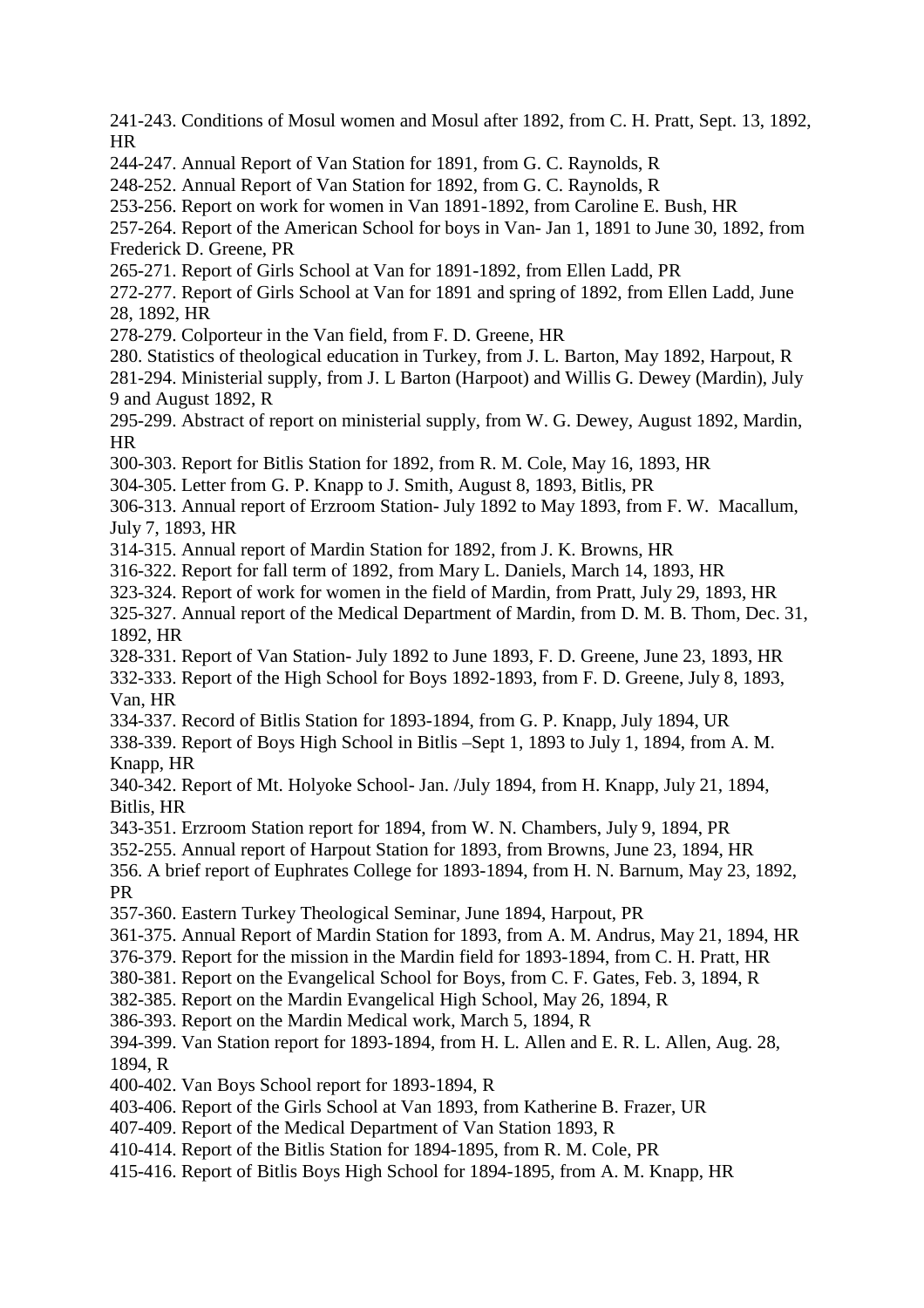417-419. Report on the Famine Fund, from R. M. Cole, Nov. 11, 1894, R 420-429. Erzroom Station Report for 1894-1895, from W. N. Chambers, July 14, 1894, R 430-437. Annual report for Harpout for 1894, R 438-442. Report of work for women in the Harpout field for 1894-1895, from H. Seymour, R 443-448. Report on work for women in the Mardin field for 1894-1895, from C. H. Pratt, Aug. 18, 1895, PR 449-450. Annual report of Medical Department of Mardin 1894, from D. M. A. Thom, HR 451-453. Annual report of general work for Van 1894, from G. C. Raynolds, R 454-456. Report of Girls School of Van 18941895, from Katherine B. Frazer, Sept. 21, 1895, HR 457-458. Van Station Boys School Report, from H. M. Allen, Sept. 12, 1895, R 459-460. Van Station Report on women, from E. Allen, R 461-462. Report of the Medical Department of Van 1894, from G. N. Kimball, Sept. 20, 1895, R 463-465. Erzroom Station Report 1895-1896, from W. N. Chambers, HR 466-467. Report of Girls School of at Erzroom 1895-1896, from Grace Knapp, HR 468-471. Report on Female Dept. of Euphrates College 1895-1896, from Mary J. Daniels, PR 472-475. Letter from Mary J. Daniels, April 6, 1896, Harpout, PR 476-481. Report of Mardin Station for 1895, from H. Pratts, PR 482-483. Letter from Johanna L. Graf to J. L. Barton, Sept. 1, 1896, HR 484-485. Report of the Mardin Kindergarten- Oct. 1895 to July 1896, from J. L. Graf, Aug 1896, PR 486-487. Letter from R. M. Cole to J. L. Barton, May 20, 1896,Bitlis, HR Erzroom Station report for 1896, from W. N. Chambers, PR 492-493. Report of the Girls School of Erzroom for the half-year ending, from G. H. Knapp, Dec. 31, 1896, HR 494-495. Report of the Erzroom Girls School from May 1896 to May 1897, from G. H. Knapp, PR 496-501. Annual Report of Harpout Station for 1896, from J. K. Browns, PR 502-505. Work for orphans in the Harpout field, from Caroline E. Bush, July 28, 1897, HR 506-508. Report of Mardin Station for 1896, from A. M. Andrus, June 1897, HR 509-510. July 27, 1897, UR 511-517. Letter from D. M. B. Thom to Dr. Barton, Sept. 30, 1897, Mardin, R 518-520. Report of Women's work at Mardin for year ending-June 1897, from H. Pratts, PR 521-522. Report of the Mardin Kindergarten for 1896-1897, from J. L. Graf, HR 523. Chart, UR 524-526. Van Station Report for the Year 1896, from G. C. Raynolds, R 527. Letter from Ellen R. Allen, July 6, 1897, Van, R 528-531. Report of Bitlis Station, from C. R. Ashdown, June 1897, HR 532-537. Erzroom Station Report for 1897-1898, from W. H. Chambers, May 25, 1898, HR 538-541. Report of the Mt. Ararat School for Boys for 1897-1898, from Stapleton, May 25, 1898, R 542-545. Report of Harpout Station for 1897, from J. K. Browns, PR 546-547. Letter to the Eastern Turkey Mission Sept. to May 1898, from C. F. Gates, May 17, 1898, Harpout, R 548-552. Report of Female Dept. of Euphrates College, from Mary Daniels, May 18, 1898, HR 553-558. Report of work for women in Harpout field, from Caroline E. Bush, Sept. 18, 1898, PR 559-561. Report of Mardin Station for 1897, May 4, 1898, R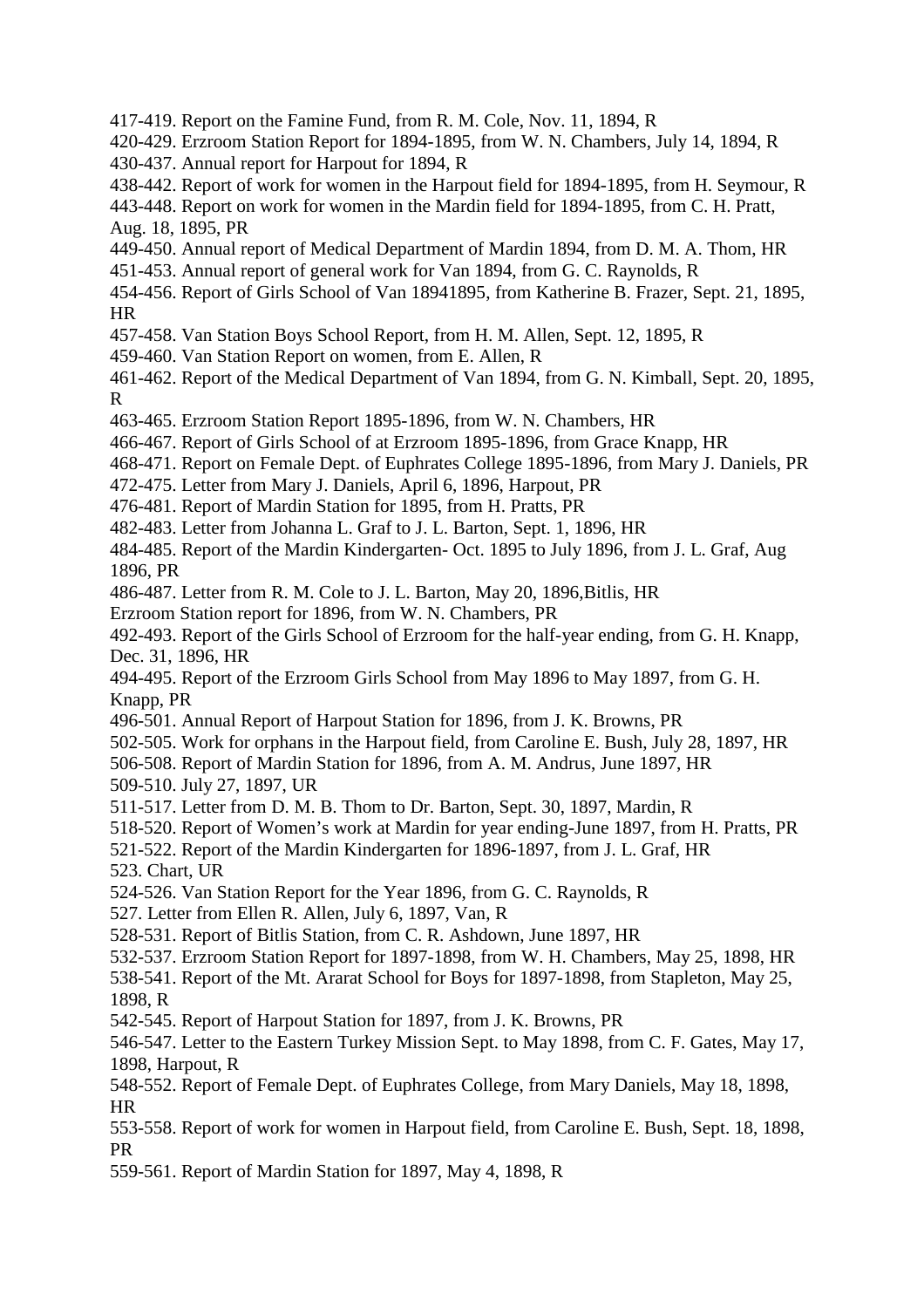562-564. Report for the mission in the Mardin field from June 1897 to May 1898, from C. H. Pratt, June 1898, PR 565-566. Report of Girls Dept. of Mardin Orphanage, from Helen Thom, Dec. 30, 1897, R 567-569. Kindergarten report for Mardin 1897-1898, May 18, 1898, UR 570-572. Mardin Station Medical Report 1897, February 17, 1898, HR 573-577. Van station report for 1897, from H. W. Allen, June 18, 1898, R 578-580. Van station Boys School report for 1897, from H. W. Allen, May 20, 1898, R 581-584. Van station Girls School report for 1897, from Ellen R. Allen, May 20, 1898, R 585-588. Report of women work in Van for the year 1897, from Martha W. Raynolds, PR 589-590. Report of Bitlis station 1898-1899, from Grace H. Knapp, HR 591-592. Report of Girls School of Bitlis 1898-1899, from Grace H. Knapp, HR 593-604. Erzroom station report 1898-1899, from Chambers, April 27, 1899, HR 605-606. Report on outside women's work 1898-1899, from Ruth N. Bushnell, July 20, 1899, HR 607-609. Erzroom station annual report of Boys School, from Robert Stapleton, R 610-613. Report on the Erzroom American School for Girls 1898-1899, from Agnes M. ……., June 25, 1899, R 614-616. Annual report of Harpout station for 1898, from G. H. Browns, PR 617-620. Report of Harpout station 1898-1899, from C. H. Bush, June 13, 1899, PR 621-625. Report of Medical Dept. of Harpout station Jan. 1 to Oct. 1 1899, R 626-630. Letter from C. F. Gates to J. L. Barton on Euphrates College 1898, Harpout, Dec 28, 1898, R 631-636. Annual report of Mardin station 1898, July 14, 1899, PR 637-638. Annual report of Medical Dept. of Mardin station 1898, from D. M. B. Thom, Dec. 31, 1898, HR 639-643. Report of Van station for the year 1898, from G. C. Raynolds, June 16, 1899, R 644-646. Report of Bitlis station for 1899, from R. M. Cole, March 5, 1899, R 647-649.Report of the Girl school in Bitlis on women's work 1889-1900, from G. H. Knapp, May 3, 1900, R 650-653. Erzroom station report 1899-1900, from Robert S. Stapleton, May 1, 1900, R 654-658. Report of the American School for Girls in Erzroom for 1899-1900, from Agnes M. Lord, July 3, 1900, R 659-660. Report of outside work for women in Erzroom 1899-1900, from Ruth M. Bushnell, HR 661-662. Annual report of Harpout station for 1899, from H. Browns, PR 663-666. Report of work of women in Harpout 1899-1900, from C. H. Bush, HR 667-669. Annual report of Mardin station for 1899, from A. M. Andrus, May9, 1900, UR 670-672. Report of work for women in the Mardin field from June 1899 to June 1900, from Clarissa Pratt, PR 673-674. Mardin Kindergarten report from Sept 1899 to June 1900, from Johanna L. Graf, HR 675-676. Medical report of Mardin station for 1899, from D. M. B. Thom, Jan 13, 1900, HR 677-681. Report of Van station for 1899, from G. C. Raynolds, R 682-685, Annual meeting of the Eastern Turkey Mission-Erzroom, from G. Dewey, June 6, 1899, HR 686-687. Mardin station on the matter of false returns, R 688-697. Minister of the  $27<sup>th</sup>$  Annual meeting of the Eastern Turkey Mission, from Raynolds and Greene, June 24, 1891, Van, R 698-711. Minutes of the  $28<sup>th</sup>$  annual meeting of the Eastern Turkey Mission, from P. Knapp, 1892, Harpout, R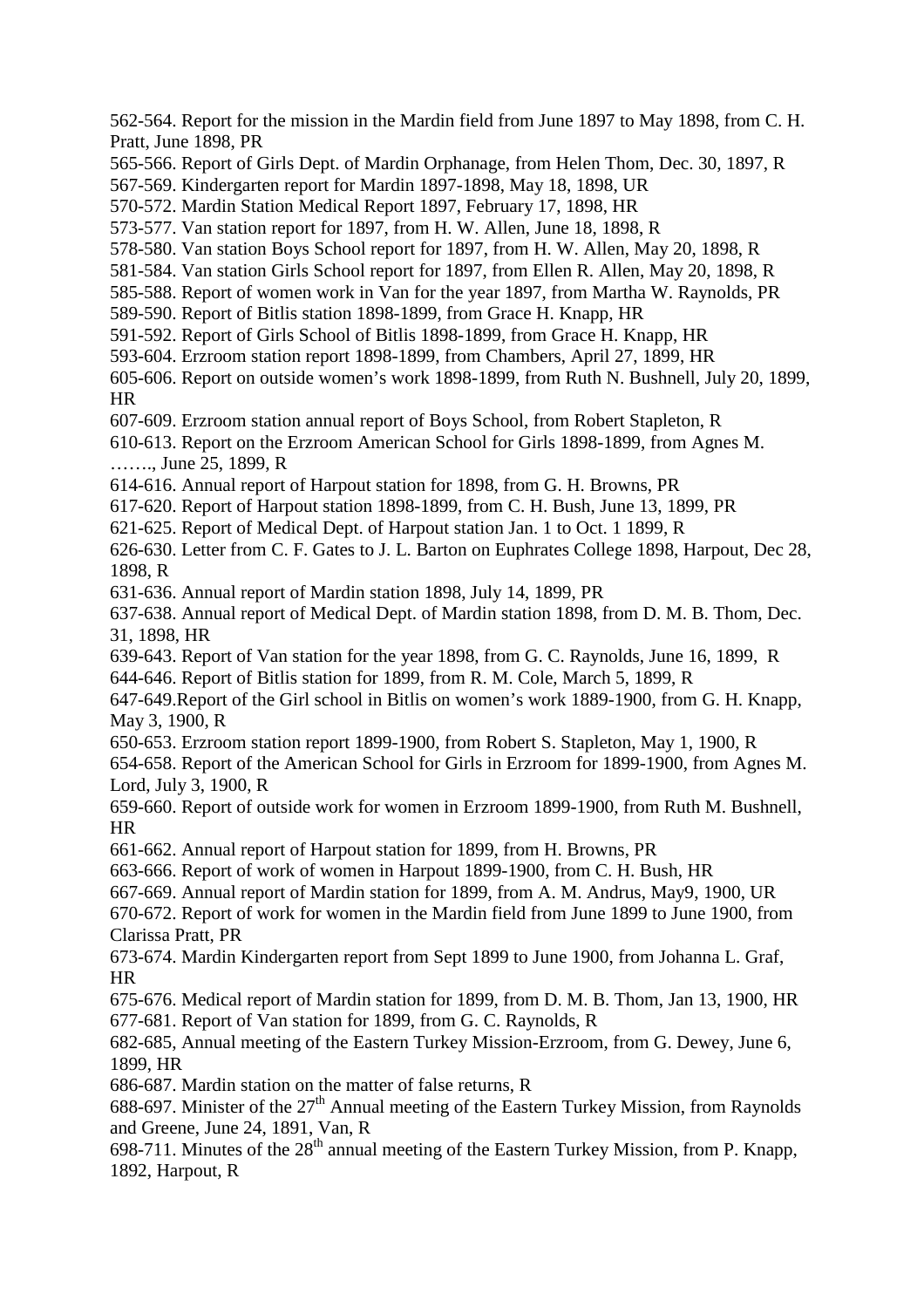712-713. Extract from minutes of meeting of Eastern Turkey Mission, July 25, 1892, R

714-717. Letter from O. L. Andrus to J. Smith, July 27, 1892, Harpout, HR

718-726. Minute of the report of missionary methods, from Willis G. Dewey, May 28, 1894, Mardin, R

727-728. Emergence of the  $8<sup>th</sup>$  annual meeting of the Mesopotamian church at Mardin-Oct 27-31, 1892, UR

729-742. Eastern Turkey mission  $29<sup>th</sup>$  annual meeting- Bitlis May  $26<sup>th</sup>$ , from D. A. Richardson, June 5, 1893, HR

743-746. Letter to J. Smith from R. M. Cole, June 5, 1893, Bitlis, HR

747-756. Minutes of the  $30<sup>th</sup>$  annual meeting of Eastern Turkey Mission, R

757-758. Extract from the annual meeting of Eastern Turkey Mission held at Mardin- June 1894, from Willis G. Dewey, July 7, 1894, Mardin, HR

759-762. Unanimously adopted minute by Erzincan station at a meeting, April 18, 1894, R

763-771. Quarterly letter of Mardin Station to eastern Turkey Mission from D. M. B. Thom, March 18, 1899, PR

772-773. Mardin station letter to Barton from Willis G. Dewey, Jan 27, 1896, HR

774-779. Mardin station letter for the quarter July-Sept. 1896 from Willis G. Dewey to

Barton, Nov. 30, 1896, HR

780-781. UR

782-790. Report of the 31<sup>st</sup> annual meeting of the Eastern Turkey Mission, from Robert S. Stapleton, R

791-799. Letter from W. N. Chambers to Dr. Barton, June 14, 1898, Erzroom, HR

800-807. Letter of the Mardin station for the quarter Oct-Dec. 1898, from Andrus to Barton, UR

808-809. Letter to A. Johnsburry, Jan 14, 1890, R

810-812. Letter from J. W. Davis to J. Smith, Jan. 20, 1890, R

813-816. Letter from C. H. Wheeler to J. Smith, Oct. 15, 1890, HR

817-820. Letter to the Euphrates College from C. H. Wheeler, Oct. 15, 1890, Harpout, PR

821-822. Letter from C. H. Wheeler, Dec. 17, 1890, Harpout, HR

823. Letter from ………….to Dr. Smith, Feb. 5, 1891, R

824. Letter from Joseph N. Bacon to Dr. Smith, Feb 8, 1891, Boston, R

825-826. Letter from Joseph N. Bacon to Dr. Smith, Jan. 17, 1891, R

827-830. Letter from C. H. Wheeler to A. W. Tufts, Dec. 28, 1891, Harpout, R

834. Approved budget of Euphrates College, by H. N. Barnum, Dec. 31, 1892, R

835-837. Letter from C. H. Wheeler to Davis, Dec. 7, 1893, Harpout, R

838. J. W Davis in account with Euphrates College, signed by J. W. Davis, R

839. expenditures of Euphrates College in 1892, signed by C. H. Wheeler and H. N. Barnum, R

840Comparison of expenditures 1892-1893, R

841. J. W. Davis in account with the trustees of Euphrates College funds, Dec. 9, 1893, R

842. Letter from M. A. Yeshilian to J. Smith, July 10, 1894, Harpout, HR

843. Minute, from C. F. Gates, HR

844. Report of Female Dept. of Euphrates College Preparatory School, from Mary J. Daniels, Sept. 10, 1900, Harpout, R

845. Minute, from C. F. Gates, R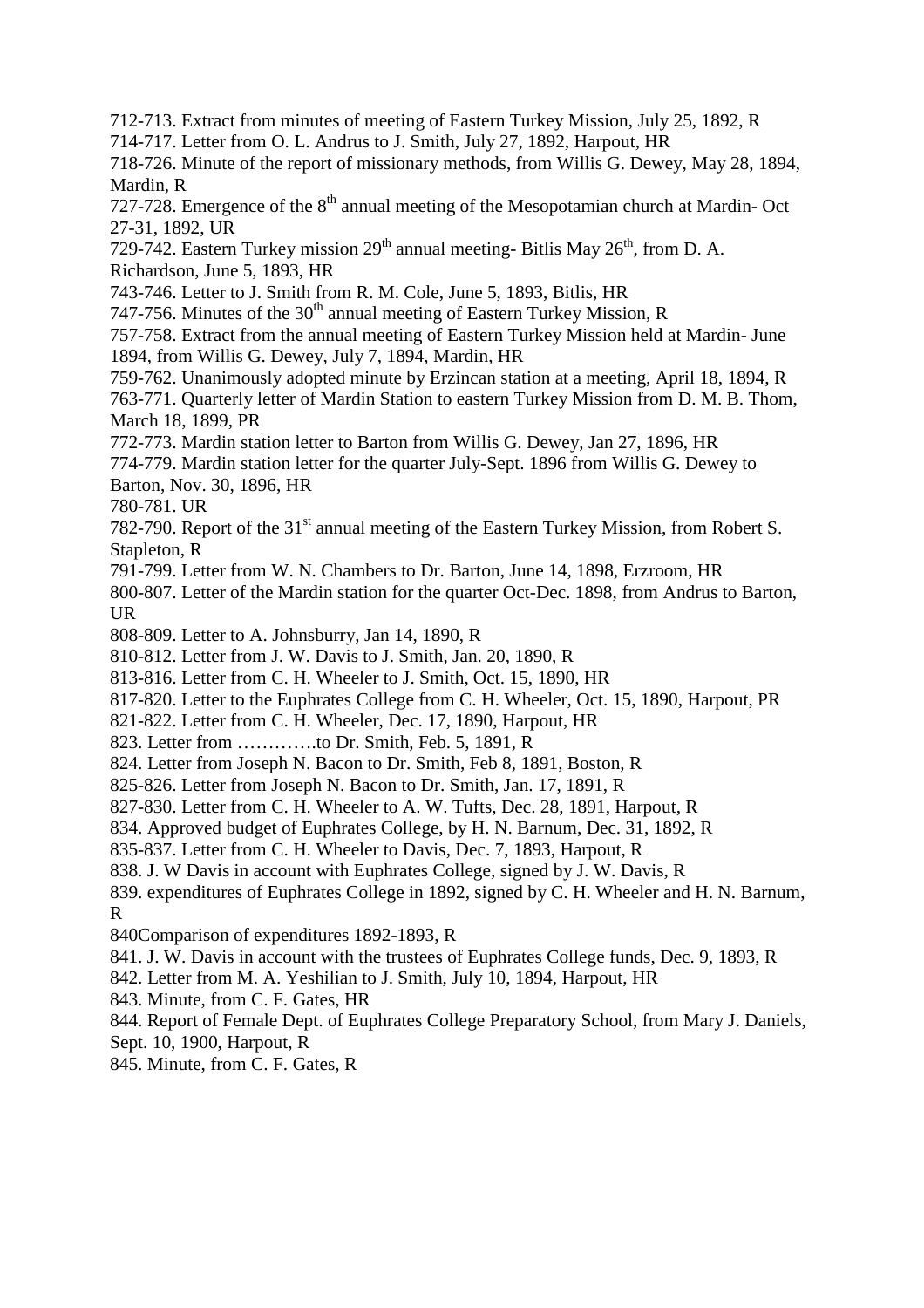SUBMITTED TO: The Department of History SUBMITTED BY: Levent Isyar TYPE OF DOCUMENT: Microfilm PROJECT TERM: March 2004 REFERENCE NUMBER: BV2410.A4 1984 REEL 694 DEGREE OF READABILITY:

> R: Readable HR: Hardly Readable

UR: Unreadable PR: Partially Readable

### ABC 16 – THE NEAR EAST 1817-1919 UNIT 5 – REEL 694 EASTERN TURKEY MISSION 1890-1899 **DOCUMENTS** TABULAR VIEWS

### INDEX

- 1-3. Outline of estimates and tabular views, 1-57. R
- 4-5. Estimates of Bitlis Station for 1890. R
- 6-7. Estimates of Erzroom Station for 1890. R
- 8-12. Estimates of Harpoot Station for 1890. R
- 13-15. Estimates of Mardin Station for 1890. R
- 16-17. Estimates of Van Station for 1890. R
- 18. Estimates of Koordistan for 1890. R
- 19-23. Estimates of Euphrates College for 1890. HR
- 24. Annual tabular view for the year ending, Dec. 31, 1889, Harpoot. R
- 25. Notes and Suggestions, 1889, Harpoot. R
- 26-27. Annual tabular view, Dec. 31, 1889. R
- 28-30. Annual tabular view for the year ending- Eastern Turkey Summary, Dec. 31, 1889. R
- 31-34. Estimates of Bitlis Station for 1891, Sept. 1, 1891, PR
- 35-39. Estimates of Erzroom Station for 1891. R
- 40-48. Estimates of Harpoot Station for 1891. R
- 49-50. Estimates and expenses of Euphrates College for the year 1891. R
- 51-54. Estimates of Mardin Station for 1891, July 4, 1890. R
- 55-57. Estimates of Van Station for 1891. R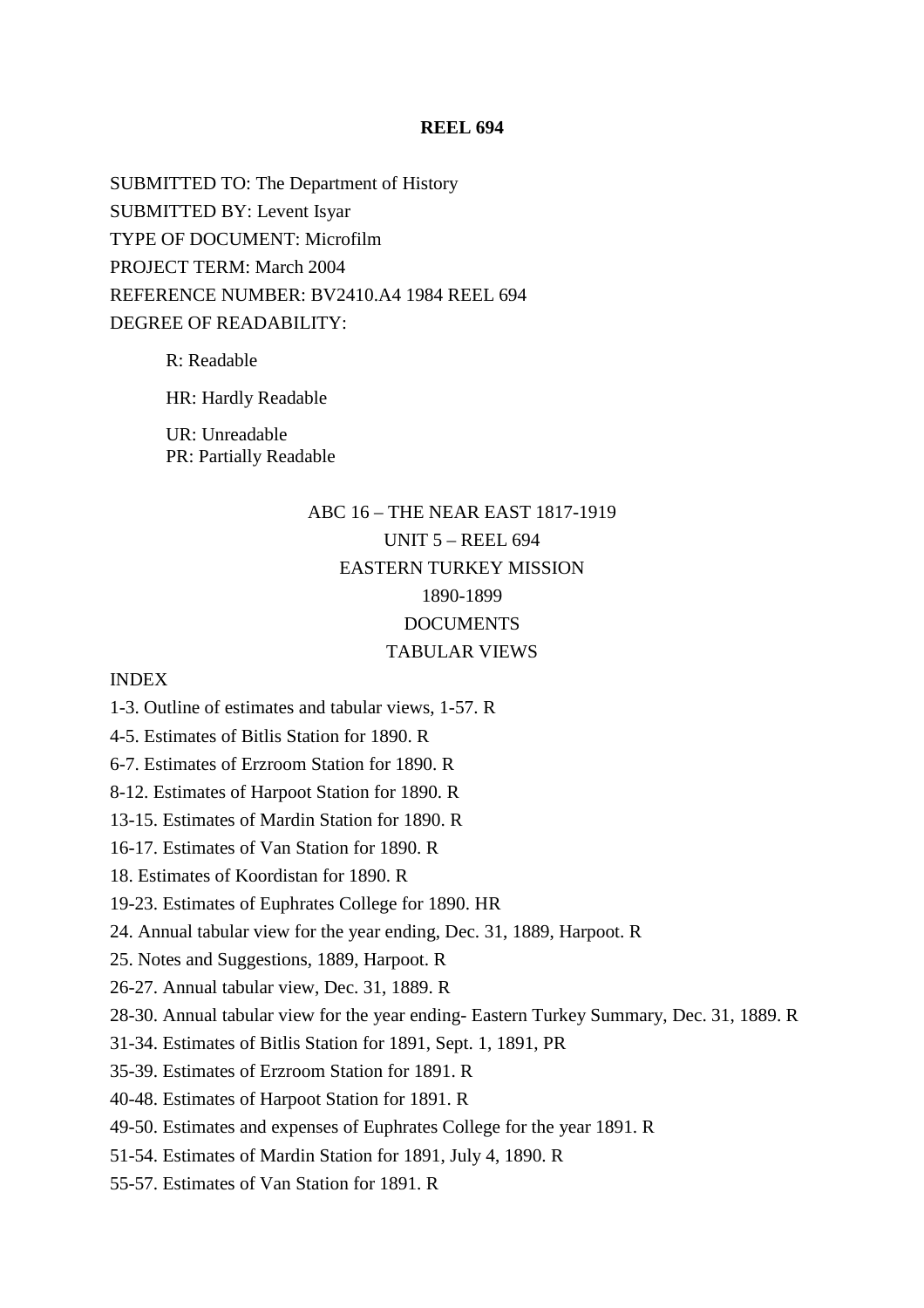- 58-59. Annual tabular view for the year ending, Dec. 31, 1890, Bitlis. R
- 60-61. Annual tabular view for the year ending, Dec. 31, 1890, Erzroom. R
- 62-65. Annual tabular view for the year ending, Dec. 31, 1890, Harpoot, R
- 66-67. Annual tabular view for the year ending, Dec. 31, 1890, Mardin, R
- 68-69. Annual tabular view for the year ending, Dec. 31, 1890, Van, R
- 70-73. Summary- annual tabular view for the year ending, Dec. 31, 1890. R
- 74-75. Exhibit of properties and expenses for Mosul and Mardin Stations for 1891. R
- 76. Exhibit of properties and expenses for Mountain Station of the West Persia Station. R
- 77-80. Letter to Eastern Turkey Mission from J. P. Barton, May 29, 1891, Harpoot. HR
- 81-82. Estimates of Bitlis Station for 1892. R
- 83-85. Estimates of Erzroom Station for 1892. R
- 86-89. Estimates of Harpoot Station for 1892. R
- 90-92. Estimates of Mardin Station for 1892. R
- 93-94. Estimates of Van Station for 1892. R
- 95-97. Summary of lists. R
- 98-99. Estimates of Euphrates College for 1892. R
- 100-101. Theological education in Turkey, tabulated view, by J. P. Burton, May 1892,

Harpoot. R

- 102-103. Annual tabular view for the year ending- Eastern Turkey summary, Dec. 31, 1891. R
- 104-105. Estimates of Bitlis Station for 1893. R
- 106-107. Estimates of Erzroom Station for 1893. R
- 108-110. Estimates of Harpoot Station for 1893. R
- 111. Estimates of Mardin Station for 1893. R
- 112-113. Estimates of Van Station for 1893. R
- 114-115. Estimates of Euphrates College for 1893. R
- 116-117. Annual tabular view for the year ending, Dec 31, 1893, Bitlis. R
- 118-119. Annual tabular view for the Harpoot Station, Dec 31, 1893. R
- 120-123. Annual tabular view for the eastern Turkey Mission, Dec. 31, 1893. R
- 124-125. Estimates of Bitlis Station for 1894. R
- 126-127. Estimates of Erzroom Station for 1894. R
- 128-130. Estimates of Harpout Station for 1894. R
- 131-132. Estimates of Mardin Station for 1894. R
- 133. Estimates of Van Station for 1894. R
- 134-135. General summary for eastern Turkey Mission for 1894. R
- 136-141. Estimates of Euphrates College for 1894. R
- 142-143. Eastern Turkey Mission- Apportionment of appropriation. R
- 144-145. Estimates of Bitlis Station for 1895. R
- 146. Estimates of Erzroom Station for 1895. R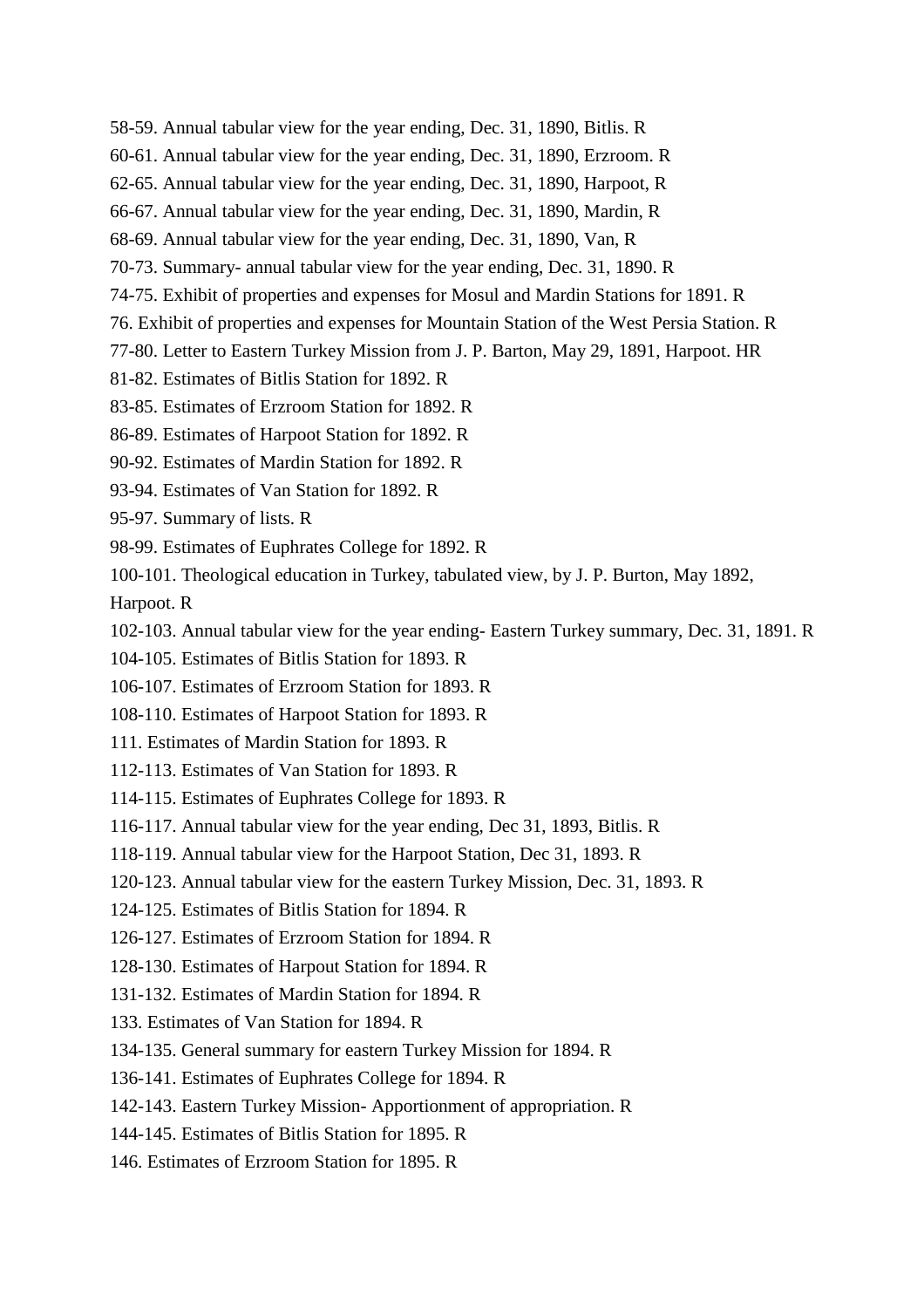- 147-149. Estimates of Harpoot Station for 1895. R
- 150-151. Estimates of Mardin Station for 1895. R
- 152. Estimates of Van Station for 1895. R
- 153-154. Comparison of salaries- old and new. R
- 155-156. Annual tabular view for the year ending, Dec. 31, 1894, Bitlis. R
- 157-162. Annual tabular view for the Eastern Turkey Mission. R
- 163. Salary form, Estimates for 1896, Erzroom. R
- 164-167. General work form, estimates for 1896. R
- 168-178. Harpoot Station estimates for 1896. R
- 179. Salary form for 1896, Mardin. R
- 180. General work form, 1896, Mardin. R
- 181-183. Summary of estimates for 1896, Mardin. R
- 184. Salary form- estimates for 1896, Van. R
- 185-186. General work form for 1896, Van Station. R
- 187-188. Summary for Van Station, 1896. R
- 189-190. Annual tabular view for the year ending, Dec. 31, 1895, Erzroom Station. R
- 191-192. Annual tabular view for the year ending, Dec. 31, 1895, Mardin Station. R
- 193. Eastern Turkey Mission- Financial statement, by A. N. Andrus, Sept. 10, 1896. R
- 194. ABCFM summary. R
- 195. Salary form- Erzroom estimates for 1897. R
- 196-197. General work form, Erzroom estimates for 1897. R
- 198-199. Summary of estimates for Erzroom, 1897. R
- 200-204. Estimates for Harpoot Station, 1897. R
- 205-206. Annual tabular view for the year ending, Dec. 31, 1896, Erzroom Station. R
- 207-214. Annual tabular view for the year ending, Dec. 31, 1895, Mardin Station. R
- 215-221. Bitlis estimates for 1898. R
- 222. Estimates for women's general work for 1898, by D. M. B. Thom, June 25, 1897, Mardin. R
- 223. Mardin estimates for general work, by D. M. B. Thom, June 25, 1897. R
- 224. General work form for Van Station, 1898. R
- 225. Woman's work form- Woman's Board of Missions, estimates for 1898, Van. R
- 226. Salary form for Eastern Turkey Mission. R
- 227. Estimates of Van Station for 1898, Van. R
- 228-230. Table of statistics for the year ending, Dec. 1897, Van. R
- 231-234. Table of statistics for the year ending, Dec. 31, 1897, Erzroom. R
- 235-243. Summary- table of statistics for the year ending, Dec. 31, 1897. R
- 244. Salary form- salaries of the mission to Eastern Turkey for 1899. R
- 245-246. General work form, estimates for 1899, Bitlis. R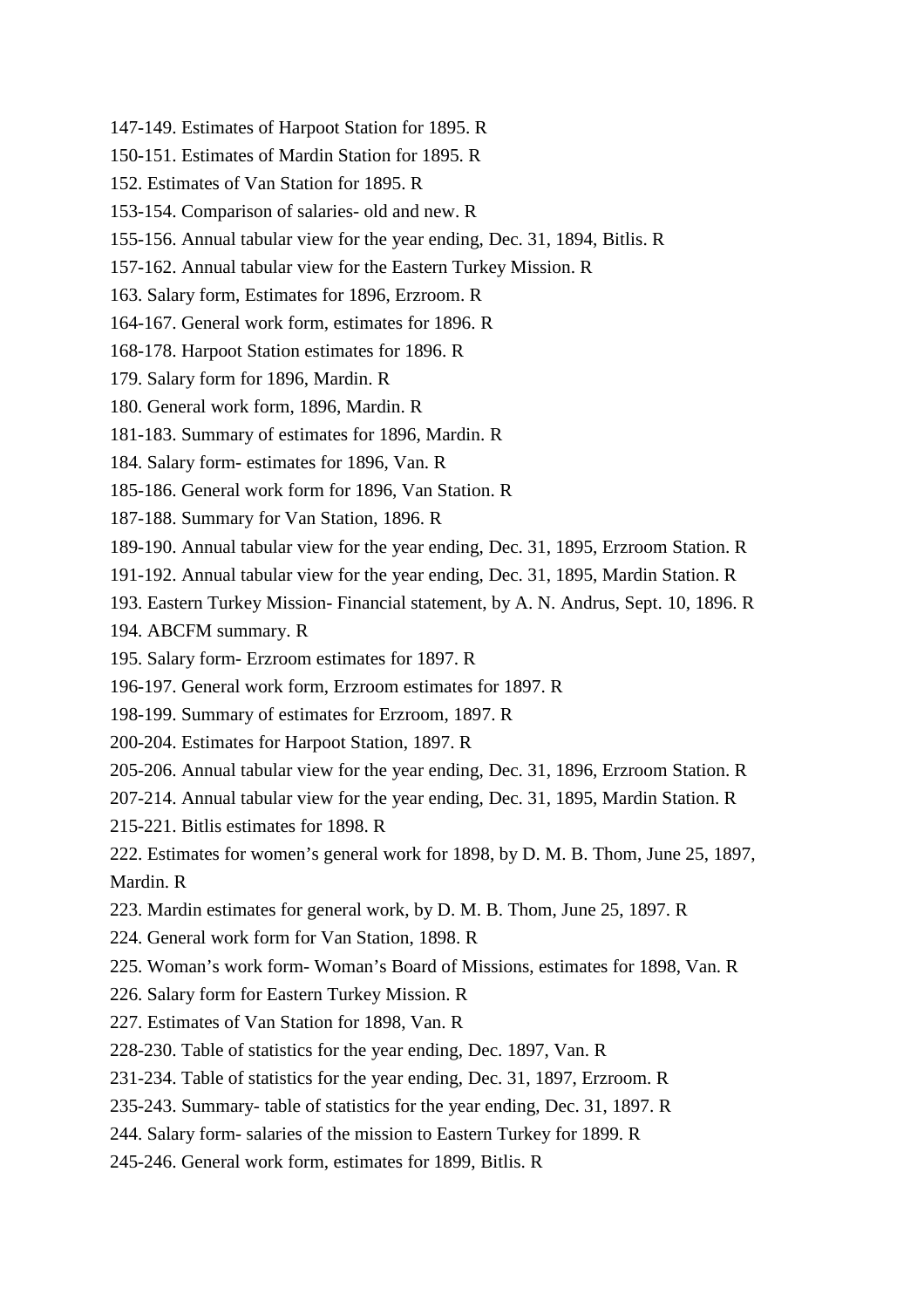- 247-249. General work form, contingent estimates for 1899, Erzroom Station. R
- 250-251. General work form, general estimates for 1899, Harpoot. R
- 252. General work form, estimates for work for women for 1899, Harpoot. R
- 253. Summary of estimates for the 1899, Harpoot. R
- 254. Estimates of Mardin Station for 1899. R
- 255. Estimates of general work for 1899, Mardin. R
- 256. Estimates for Woman's work for Eastern Turkey Mission, 1899. R
- 257-258. Estimates for general work, 1899, Van. R
- 259-260. Summary of estimates of the mission to eastern Turkey for 1899, July 26, 1898. R
- 261-264. Table of statistics for the year ending, Dec. 31, 1898, Harpoot. R
- 265-268. Table of statistics for the year ending, Dec. 31, 1898, Erzroom. R
- 269-274. Table of statistics for the year ending, Dec. 31, 1898, Mardin. R
- 275-278. Table of statistics for the year ending, Dec. 31, 1898, Van. R
- 279-283. Table of statistics for, Harpoot. R
- 284-285. General work form- summary of estimates of r1899, Erzroom. R
- 286-287. General work form, annual estimates for Erzroom, 1900. R
- 288. Salary form, 1900, Harpoot Station, R
- 289. General work form, church and preaching places, 1900, Harpoot. R
- 290. General work form, boys' schools, 1900, Harpoot. R
- 291. General work form, work for women and summary, 1900, Harpoot. R
- 292-293. Salary form, salaries for Mardin Station, 1900. R
- 294-296. General work form, estimates for Mardin Station, 1900. R
- 297-299. Estimates for Van Station for the year 1900. R
- 300-303. Table of statistics for the year ending, Dec. 31, 1899, Bitlis. R
- 304-307. Table of statistics for the year ending, Dec. 31, 1899, Erzroom. R
- 308-310. Table of statistics for the year ending, Dec. 31, 1899, Harpoot. R
- 311-320. Table of statistics for the year ending, Dec. 31, 1899, Van. R
- 321-322. R Copy- Intersessional vote of the Eastern Turkey Mission, by J. F. Barton, Sept.
- 13, 1889, Harpoot. R
- 323-325. Letter to the members of the West Persia Mission and the Eastern Turkey Mission
- from J. F. Barton, Sept. 15, 1890, Harpoot.
- 326-327. Letter to the brethren from J. F. Barton, Jan. 1891, Harpoot. R
- 328-329. Copy- intersessional vote, March 5, 1892, Erzroom. R
- 330. Telegraph, Arabic language.
- 331-336. Telegraph, Arabic language.
- 337-338. Letter to the brethren of Erzroom Station. UR
- 339-340. Letter, Aug. 20, 1897. UR
- 341-344. Letter to Dr. Browns from H. Andonyan and G. Pirinjian. UR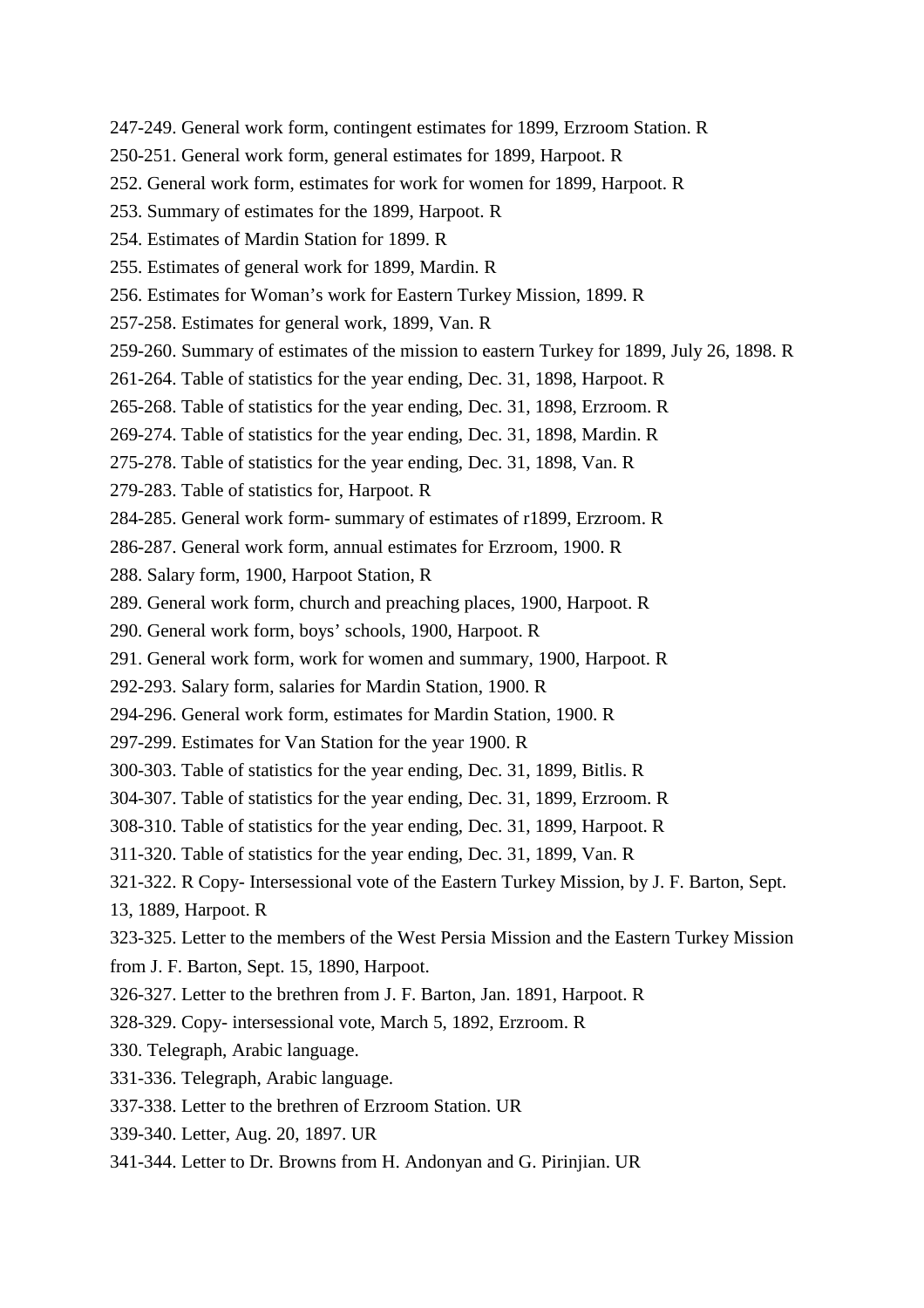- 345-346. Letter to the Eastern Turkey Mission from J. N. Bairs, March 1, 1897. HR
- 347-348. Letter to the Eastern Turkey Mission from A. N. Andrus, June 23, 1898, Bitlis. R
- 349-350. Letter to the brethren of Eastern Turkey Mission from Chambers, April 1, 1898,

Erzroom. R

- 351-353. Interssesional vote of Eastern Turkey Mission, by Willis G. Dewey, Oct. 2, 1899. R
- 354-358. Relating to the massacre relief work, PR.
- 359-361. Letter to Mr. Lanhans from W. Chambers, Nov. 21, 1894, Erzroom. R
- 362-366. Letter to T. P. Langhans from G. C. Raynolds, Nov. 23, 1894, Van. R
- 367-375. Oppressions in Armenia. UR
- 376-384. Ruined Armenia, by H. W. Allen, Van. R
- 385-388. Report on massacre, Nov. 10, 1894. R
- 389-390. Copy- The latest situation in Sassoon, by Rhaedo D. Markaian, rec.d July 18,
- 1895. HR
- 391-394. Facts regarding a massacre at Sassoon, Mus. R
- 395-399. Refugees' rehearsal of the massacre, by Barrows. HR
- 400-408. Facts regarding a massacre at Sassoon near Mus, By Raynolds, 1895. R
- 409-416. Report by Miss Mary E. C. Ely, Feb. 27, 1895. HR
- 417-420. Sassoon matter, by Mohammed Alexaim, May 17, 1895, Erzroom. HR
- 421. Map of Mus Sancak. R
- 422-431. Position paper from Bitlis, to Dr. Lynch. PR
- 432-433. List of villages and plundered villages in Bitlis vilayet, PR
- 434-435. exhibit of houses burned and persons killed. R
- 436-442. Report of the Van Industrial Bureau- July  $1<sup>st</sup>$  to Oct. 15<sup>th</sup> 1895, by G. N. Kimball. R 443-446. UR
- 447. Letter to parents by Carrie, Nov. 13, 1895, Harpout. R
- 448. Letter to father from Frank, Nov. 7, 1895. R
- 449-450. Letter to friends from Frank, Nov. 13, 1895. R
- 451-459. Aug. 1895, Erzroom. UR
- 460-462. A Turkish soldier- Hafiz Mehmed- Nov. and Dec. 1895, by G. M. Knapp. UR
- 463-466. Letter to Dr. Chambers from G. M. Knapp, Dec. 25, 1895, Bitlis. R
- 467-468. Official control of the destruction of the mission buildings at Harpout. R
- 469-472. UR
- 473-477. No information. PR
- 478-484. Letter to the members of the Armenian Relief Commission in Constantinople from
- D. Smith. R
- 485-487. UR
- 488-489. Letter to P. Carrie from R. M. Cole. UR
- 490-492. Extracts, Dec. 16/28 1895- Dec. 17/29 1895.UR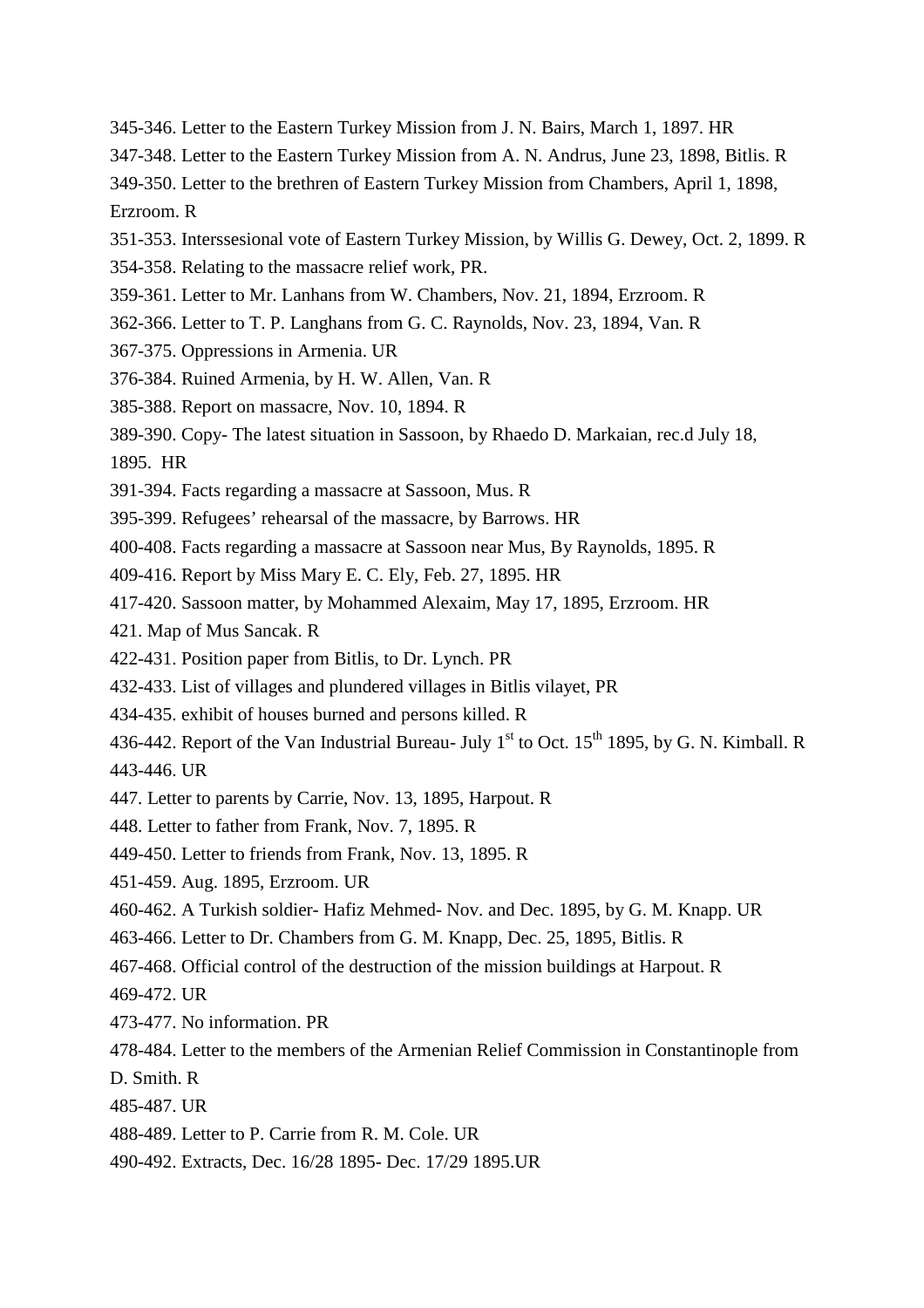- 493. Letter to D. M. C. from A. B., Dec. 29, 1895, Erzroom. UR
- 494-496. Letter to A. W. Terrell, March 1896, Bitlis. R
- 497-500. Letter to H. W. Whittall from R. M. Cole, March 10, 1896, Bitlis. PR
- 501-507. Report to P. Currie, March 16, 1896, Urfa. HR
- 508-514. Letter to the US Minister to the Porte from R. M. Cole, March 20, 1896, Bitlis. PR
- 515-524. Letter to US Charge D.affaires at the Porte from P. Knapp, April 1896. HR

525-526. File, April 15, 1896, Mardin. R

- 527-528. Report of Relief Work by W. Chambers, April 24, 1896. R
- 529-532. Report y Raphael G. Fontana, May 27, 1896, Harpoot. R
- 533-535. UR
- 536-538. Translated file- By Sublime Porte, Minister of Foreign Affairs, by G. P. Knapp, June 6, 1898. R
- 539-541. Some of the results of Armenian atrocities. PR
- 542-544. Note by W. Sanders, June 4, 1896. R
- 545-557. Letter from R. F. Gates to London. UR
- 558-559. The Erzroom Relief Committee sent the following letters from their filed, July 2,

1896, Baybourt. R

- 560-564. B. Watchman's observations- Bitlis Notes, PR
- 565-566. Report, July 11, 1896, Mardin. HR
- 567-583. Letter received by Bishop of Iowa. R
- 584-585. About sylvan District, July 1896, Mardin. PR
- 586-588. Letter, Sept. 3, 1896, Harpout. UR
- 589-591. Report of Van Armenian Industrial Relief Bureau, July 1st to Oct. 15<sup>th</sup> 1896. R

592-596. Report of Van Armenian Industrial Relief Bureau relief work, Dec. 15<sup>th</sup> to Jan.

1 st 1896. R

597-600. Fourth Report of Van Armenian Industrial Relief Bureau, Feb.  $1<sup>st</sup>$  to March  $1<sup>st</sup>$  1896. R

601-602. Fifth Report of Van Armenian Industrial Relief Bureau, March  $1<sup>st</sup>$  to April  $1<sup>st</sup>$  1896. R

- 603. Report of Van Armenian Industrial Relief Bureau, April  $1<sup>st</sup>$  to May  $1<sup>st</sup>$  1896. R
- 604. Seventh Report of Van Armenian Industrial Relief Bureau May  $1<sup>st</sup>$  to June  $1<sup>st</sup> 1896$ . R
- 607-609. Report of the relief work at Van for August 1896, by G. C. Raynolds. R

610-611. Report of the relief work at Van for September 1896, by G. C. Raynolds. R

612-614. Financial statement of the Van Armenian Industrial Relief Bureau and Village

Relief Work- Jan. 1st to March 4<sup>th</sup> 1896, By W. Kimball and H. W. Allen. R

615-616. Letter from Frederick D. Greene, June 30, 1896. R

617-620. Letter to Dr. Barton, June 13, 1896, Van. R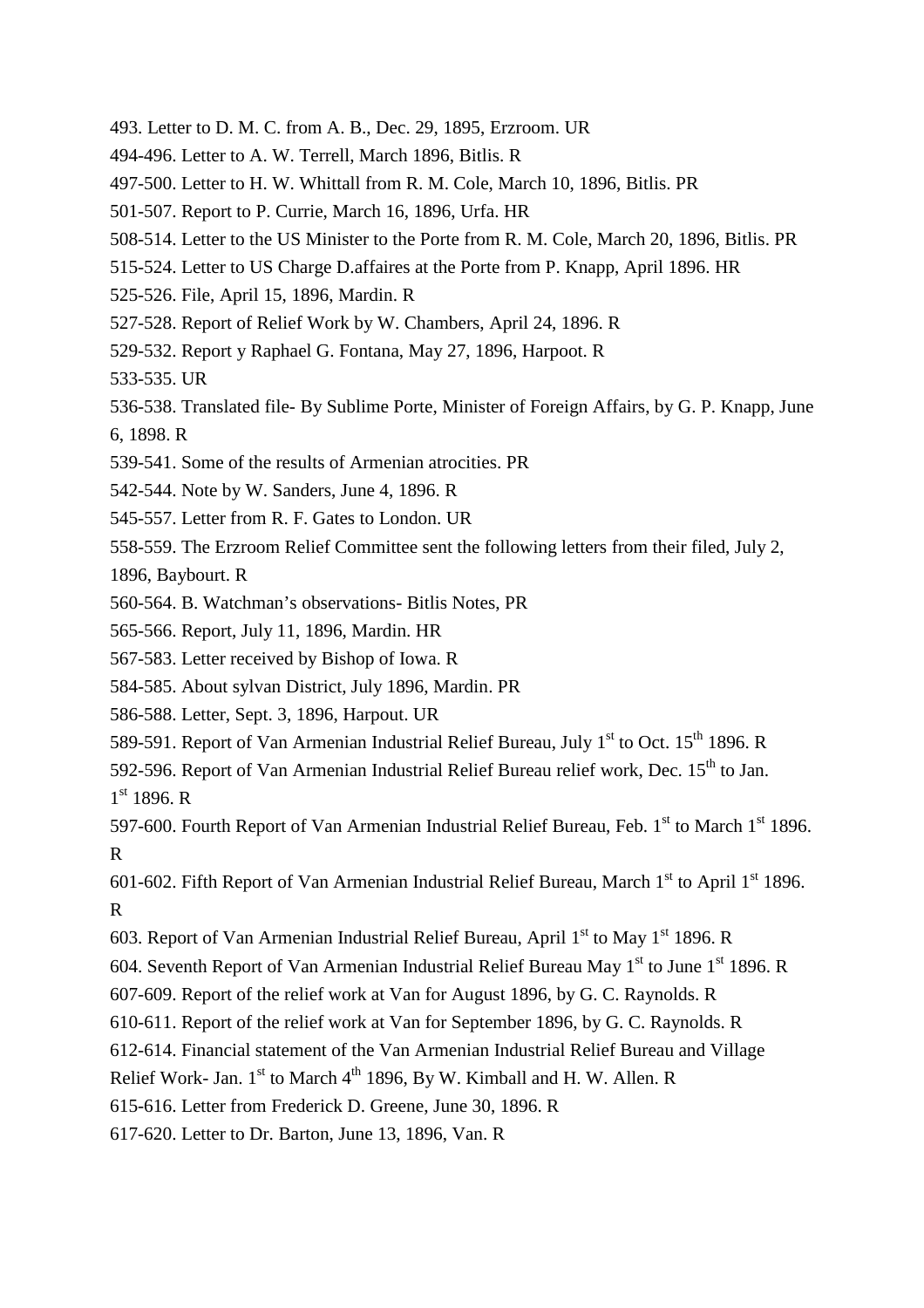- 621-624. Letter to the Chairman of Relief Committee on Bitlis matter, April 28, 1896, Bitlis. HR
- 625-627. Letter to the Chairman of Relief Committee on Bitlis matter, by R. M. Cole, May 19, 1896, Bitlis. HR
- 628-633. Bitlis Notes by R. M. Cole May 28, 1896. HR
- 634-636. Bitlis Notes by R. M. Cole, June 2, 1896. HR
- 637-642. Bitlis Notes by R. M. Cole, June 9, 1896. HR
- 643. Bitlis Notes by R. M. Cole, July 14, 1896. HR
- 644-646. Bitlis Notes by R. M. Cole, Sept. 15, 1896. HR
- 647-648. Notes, Aug. 20, 1896. UR
- 649-651. Notes, Aug. 3, 1896, Mardin. UR
- 652-653. Relief fund, Harpoot. R
- 654-659. About Silvan District, by D. F. Gates, Sept. 3, 1896. UR
- 660-661. Report by W. M. Beck, Sept. 22, 1896, Harpoot. R
- 662-663. Report from Bitlis, Sept. 30, 1896. R
- 664-666. Copy of report by M. Herbert, Sept. 5, 1896. R
- 667-668. From the patron of the Orphanage in Bitlis. UR
- 669-670. Relief report -Sept. / Nov.  $15^{th}$  by R. M. Cole. PR
- 671. Report by Bessy C. Graves. R
- 672-675. Erzroom orphanage. UR
- 676-678. Orphans. UR
- 679. Van report, Sept. 29, 1896. UR
- 680-681. Orphans at Harpoot. UR
- 682-686. Orphans at Van. UR
- 687-689. Sept. 29, 1896, Harpout. UR
- 690-691. Oct. 13, 1896, Harpout. UR
- 692-698. Address given by Miss Rebecca Krikorian at the annual meeting of the National
- Woman's Christian Temperance Union held at St. Louis, Nov. 18, 1896. R
- 699-703. Harpout Orphanage, by Mary E. Barnum, Feb. 15, 1897. R
- 704-705. By G. Gates, Harpout. PR
- 706-709. The summary of the Armenian patriarch's complaint to the British embassy. R
- 710-711. Letter to H. N. Barnum, Sept. 7, 1897, Erzroom. R
- 712-717. Statement respecting the Dept. for Orphans of the Mardin Station, May 12, 1897. HR
- 718-719. UR
- 720-721. Erzroom relief work. R
- 722. Report of the Van relief work for November 1896 and appeal for orphanage, by G. C. Raynolds. R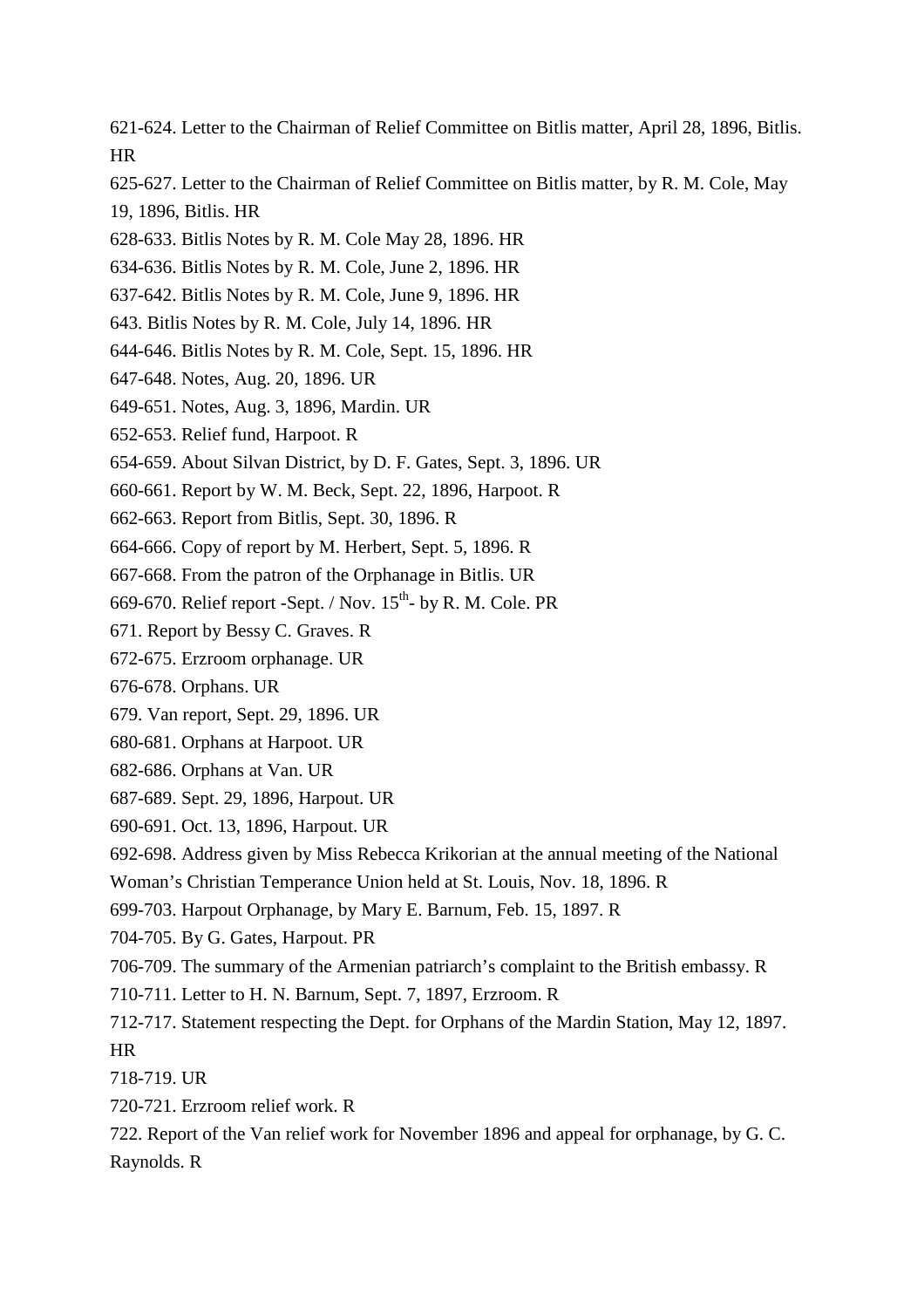- 723-725. General report of American Relief Commission of orphanages, Nov. 27, 1896. UR
- 726-727. Orphans at Van, by G. C. Raynolds. R
- 728.729. Report of Van relief work and orphanage for Dec. 1896, by G. C. Raynolds. R
- 730-731. Financial statement of Van relief work, Dec. 1896. R
- 732-733. Report of relief and orphanage work at Van- Jan. to March 1897. R
- 734-735. Report of relief and orphanage work at Van- April to June 1897. R
- 736-737. Financial statement of relief and orphanage work at Van, April to June 1897. R
- 738-739. Report of relief and orphanage work at Van- July  $1<sup>st</sup>$  to Sept. 30<sup>th</sup> 1897. R
- 740. Van relief work- corrected bank account for 1895 and 1896, by G. C. Raynolds. R
- 741. Financial statement of Van relief work- Dec. 1897. R
- 742. Report of Van relief work- Dec. 1897. R
- 743. Report of Van relief work and orphanage from Jan. to June 1898. R
- 744. By G. C. Raynolds, Aug. 5, 1898, Van. R
- 745-747. UR
- 748. By Phillip Currie, July 25, 1896. HR
- 749-753. UR
- 754. By W. N. Chambers, March 1897, Erzroom. HR
- 755-756. By G. F. Gates, Harpout. HR
- 757. A relief for Charsayak district. HR
- 758-762. "Something about Silvan". HR
- 763-764. Map of Armenia, 1895. R
- 765-768. Report of Mardin Orphans Dept for 1897, by A. N. Andrus, Dec. 31, 1897. R
- 769. Emergence fund of 1895-97 to Mardin Station, by D. M. B. Thom, Dec. 16, 1897. R
- 770-773. Letter from A. N. Andrus to J. L. Barton, Jan. 17, 1898, Mardin. R
- 774-776. Report of relief and orphanage work at Van- July to Dec. 1898. R
- 777. Cash account of different departments, July  $1<sup>st</sup>$  to Dec. 31 $<sup>st</sup>$  1898, by G. C. Raynolds,</sup> Van. R
- 778. Financial statement of Van relief work- Jan. to Dec. 1898, by W. Belch. HR
- 779-780. UR
- 781-784. Letter to the patrons of the Bitlis relief work from J. M. Cole, Aug. 15, 1899. R
- 785-787. Bitlis orphans, by R. M. Cole. UR
- 788-789. Harpout field, by W. E. Barnum. UR
- 790-792. UR
- 793-795. Report received by Dr. Belch, Jan. 7, 1899. R
- 796-797. UR
- 798-799. Letter to the patrons of the Bitlis relief work from R. M. Cole, Aug. 15, 1899. R
- 800-801. Letter to the patrons of the Bitlis orphanage from R. M. Cole, April 20, 1899. R
- 802-804. Letter from R. M. Cole, July 25, 1899. R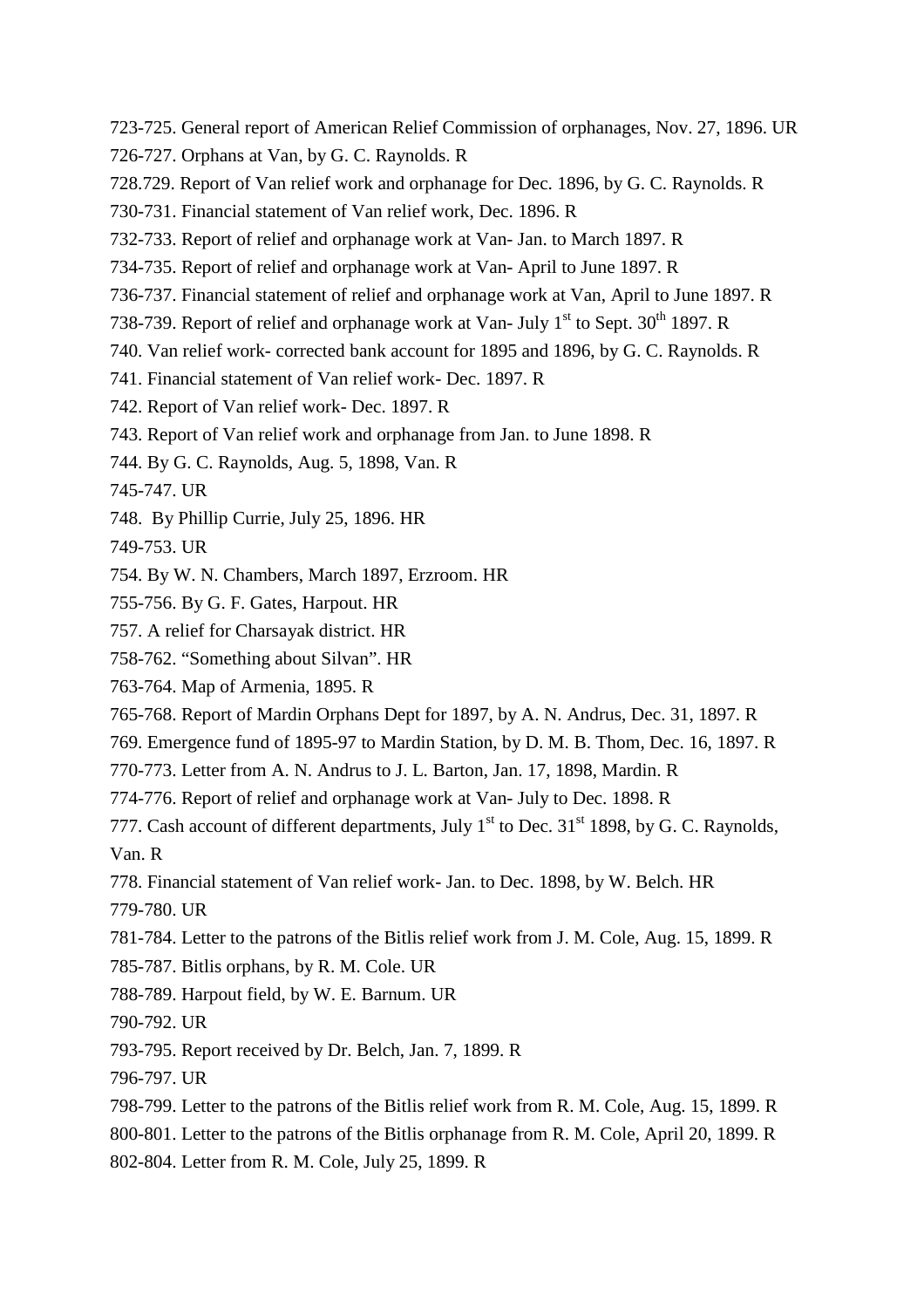- 805-806. Letter from R. M. Cole, Sept. 25, 1899. R
- 807. Letter to the editor of The Republican from G. C. Raynolds, on the needs of the orphans of Van. R
- 808. America and Armenia. R
- 809. Miscellaneous. R
- 810-812. The field of Mardin Station, by A. Andrus. PR
- 813. Mardin Map. R
- 814-815. Index to the map. R
- 816. Letter to the congregational house from H. Melkan and M. Jangochian, Aug. 20, 1889. R
- 817-821. A request from the east, from H. Melkan and M. Jangochian, Aug. 20, 1889. R
- 822-824. Map of Kourdistan mission work. R
- 825-826. Resolutions adopted by the station of Quouiah- Persia, July 20, 1876. HR
- 827-828. Map of Mardin station field. R
- 829-830. Letter to the Presidential Committee of the American Board from Abdel
- and Chad Antone, May 1890, Mardin. HR
- 831-834. Letter to the Presidential Committee of the American Board from Geragor
- Hachadoorione, Dec. 25, 1890, Harpoot. R
- 835-837. Names of beneficiaries. R
- 838-839. Kourdistan mission map. R
- 840-844. Booklet of Eastern Turkey Mission Theological Seminar, 1891, Harpoot. R
- 845-848. Notes. UR
- 849-852. Move about the Yezidees- A Sequel, by A. T. Andrus, June 1892, Midyat. HR
- 853-856. Sketch of Van Station, by Dr. Raynolds. PR
- 857-865. Report of a tour in Eastern Turkey, by A. Andrus, June 1892, Midyat. R
- 866-882. Erzroom 1839-1889, by M. Chambers. HR
- 883-884. Letter to the work in eastern quarter of Harpoot from Barnum and Barton. R
- 885-886. The Mardin earthquake-no.3, by Barnum, March 29, 1893, Harpoot. PR
- 887-888. On Pastor Alexander, by R. Chambers, May 17, 1893. R
- 889-890. The Malatia earthquake, march 15, 1893. HR
- 891-893. Letter to the missionary body from Joseph Levanian, May 19, 1893, Bitlis. R
- 894-904. Concerning the relations between the protestant and the old Christian communities. PR
- 905-907. Semi-jubilee of the Mardin church. HR
- 908-910. Letter to the Presidential Committee from Hagobjan Hagobjanian, Jan. 28, 1893. PR 911. Arabic.
- 912-915. Letter from on behalf of the Evangelical Church f Mardin, April 24, 1893. HR
- 916-920. American Foreign Diplomacy. UR
- 921-925. Memorial to Secretary Foster. R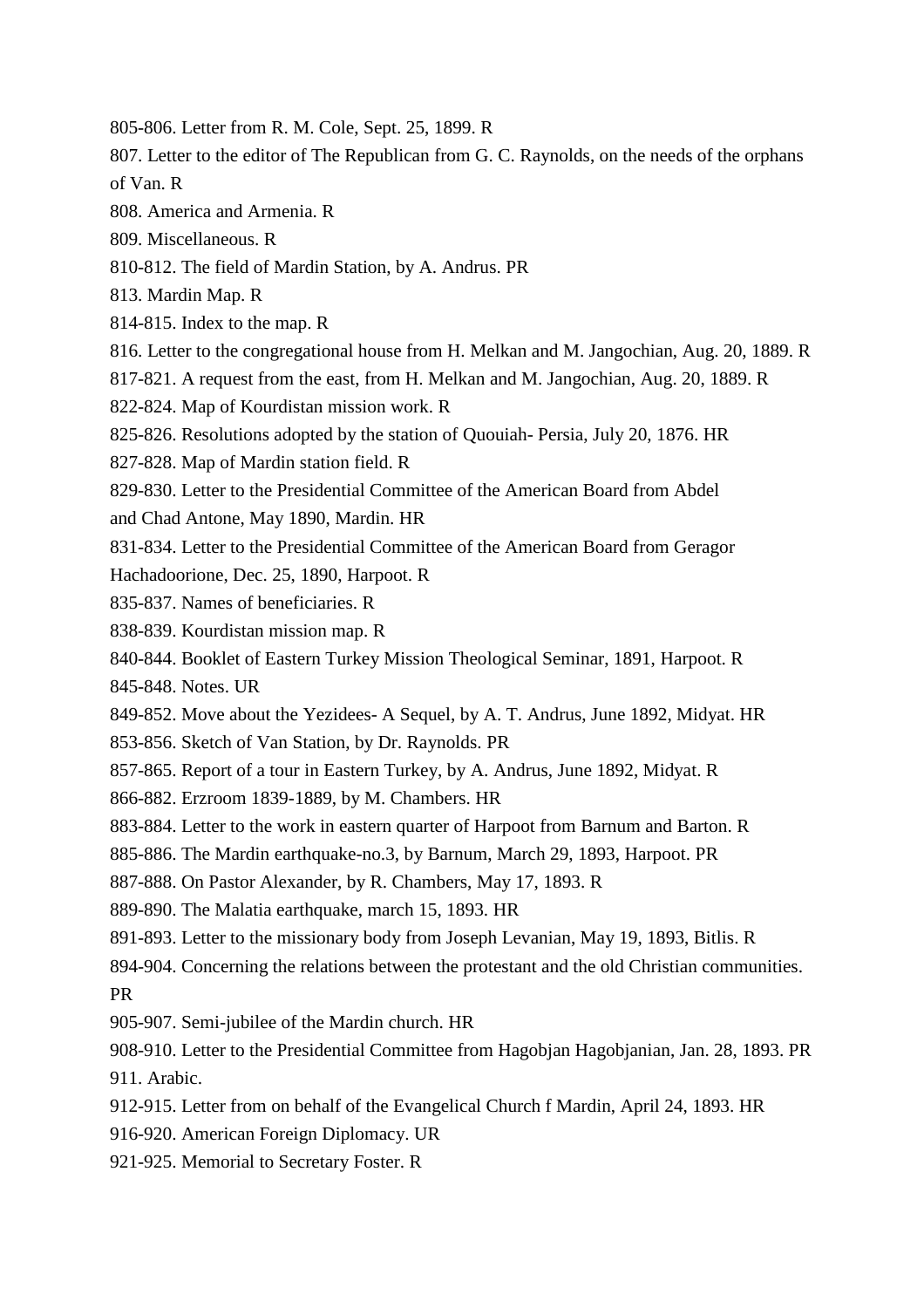- 926-928. Letter to J. Smith from J. W. Foster, Jan. 20, 1893. R
- 929-931. UR
- 932-937. Memorandum on theological functioning. PR
- 938-940. Margus V. Mardin Pastor. R
- 941. A quarter century of missionary work at Van, by G. C. Raynolds. R
- 942. Van quarter centennial, by Mrs. Raynolds. R
- 943. The evangelical movement in Van, by H. W. Allen. R
- 944-946. Report of oxen purchase for the Van villages, by H. W. Allen, June14, 1897. R
- 947-948. Second report of oxen purchased for Van villages, by H. W. Allen. R
- 949-965. Notes on Turkey by E. H., 1897. PR
- 966-967. Notes from Harpoot. March 29, 1897. R
- 968-969. A circular- especially for those interested in the only Arabian work of the ABCFM,
- by A. Andrus, Sept. 1898, Mardin. R
- 970-973. Note verbal to the imperial ministry of foreign affairs of Sublime Porte, May 29,
- 1899. R
- 974-977. Note verbale from M. P. Wallace to Arif Pasha
- 978-979. memorial of Turkish government's illegal and unwarranted treatment, resulting in
- loss and injury, Dec. 23, 1898. R
- 980-981. Letter from C. F. Gates. R
- 982-990. Extracts from letters about the trip to Van made by Misses Wilson and Barrows-
- Dec.  $16^{th}$  to  $31^{st}$  1899. R
- 991. News, notes and other periodicals. UR
- 992-993. UR
- 994-995. The News, May 16, 1890. R
- 996-997. The News, May 10, 1890. R
- 998-1000. The News, May 27, 1890. R
- 1001. The News, June 24, 1890. R
- 1002. The News, July 1, 1890. R
- 1003. The News, July 8, 1890. R
- 1004. The News, July 15, 1890. R
- 1005-1006. The News, Dec. 13, 1890. R
- 1007-1008. Koordistan Chronicle, Aug. 1891, Harpoot. R
- 1009-1010. Mardin Miscellany- No: 1, Jan. 13, 1891, Midyat. R
- 1011-1012. Mardin Miscellany- No: 1, Jan. 16, 1891, Midyat. R
- 1013-1014. The Dove- No: 1, Jan. 21, 1891, Van. UR
- 1015. The Dove- No:2. UR
- 1016-1017. The Dove- No: 3, March 31, 1891, Van. UR
- 1018-1020. Letter from Watchman, March 26, 1897, Bitlis. R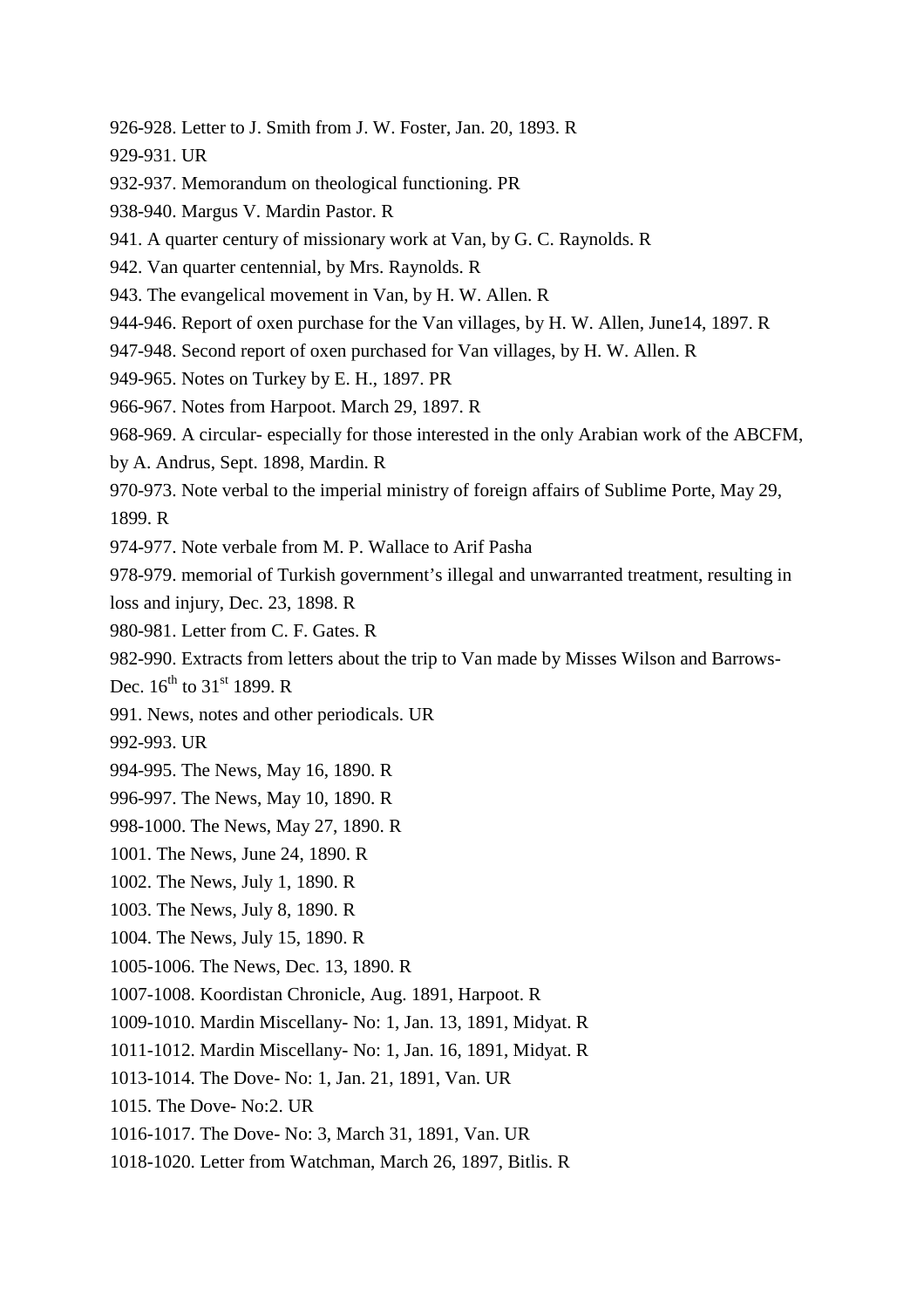1021-1022. Koordistan Chronicle, May 1892, Harpoot. R

1023-1029. By Watchman, April 23, 1894, Bitlis. UR

1030-1033. May 14, 1897, Bitlis. UR

1034-1035. June 6, 1897. UR

1036-1039. July 26, 1897. UR

1040-1067. UR

1068-1069. Letter from Watchman, Aug. 4, 1899, Bitlis. R

1070-1071. UR

1072-1074. Letter from Watchman, Sept. 20, 1899. R

1075-1076. "Thanks from Harpoot", in Utica Daily Press, by Carrie e. Bush, April 10, 1896. R

1077-1079. American Missionaries in Turkey: Attempted Expulsion, prompt action by the Charge D' affaires. R

1080-1082. "Turks' Trials" in Boston Daily Advertisor, May 1, 1896. R

1083. "Interesting Report from Missionary Raynolds: relief Work in Turkey", Oct. 24, 1896. R

1084-1086. "The Need of Orphans of Van" in The Republican, Dec. 12, 1896. R

1087-1088. "Three Cities" by C. F. Gates, Nov. 26, 1896, Harpoot. R

1089. "Armenian Distress, copy from the Christian Herald of New York, Dec. 16, 1896, Harpoot. R

1090. Report of relief in the Bitlis field from Nov 15, 1896 to Jan. 26, 1897, by R. M. Cole. R

1091. Erzroom relief work from Nov. 1, 1896 to March 31, 1897, by W. Chambers. R

1092. Orphans of Harpoot, by H. Barnum, Feb. 1, 1897, Harpoot. R

1093. Work for orphans in the Harpoot field, by Carrie E. Bush, July, 28, 1897. R

1094-1095. Letter to the patrons of the orphanage in Bitlis from R. M. Cole, Nov. 10, 1897, Bitlis. R

1096-1097. Report of relief and orphanage work at Van from July  $1<sup>st</sup>$  to Sept. 30<sup>th</sup> 1897, by G. C. Raynolds. R

1098. Report of the orphan work in the Harpoot field, by Mary E. Barnum. R

1099. Story of an orphan boy at Harpoot, by M. E. Barnum, Nov. 23, 1897. R

1100-1101. Report of Van relief work, by G. C. Raynolds, Dec. 1897. R

1102. Information, by W. Peet, the treasurer of American Bible House. R

1103. Report of Van Orphanage, by G. C. Raynolds. Dec. 1897. R

1104. Report of Van relief work, by g. C. Raynolds, Dec. 1897. R

1105-1106. Report of orphan work in Marash, by C. H. Lee, Jan. 28, 1898. R

1107-1108. report on Marash-Palu-Harpoot, by Macallum and gates, Jan. 1898. R

1109-1111. "Third Report of Oxen Purchased for Van Villages", supplement to "The Friend", Dec. 10, 1897. R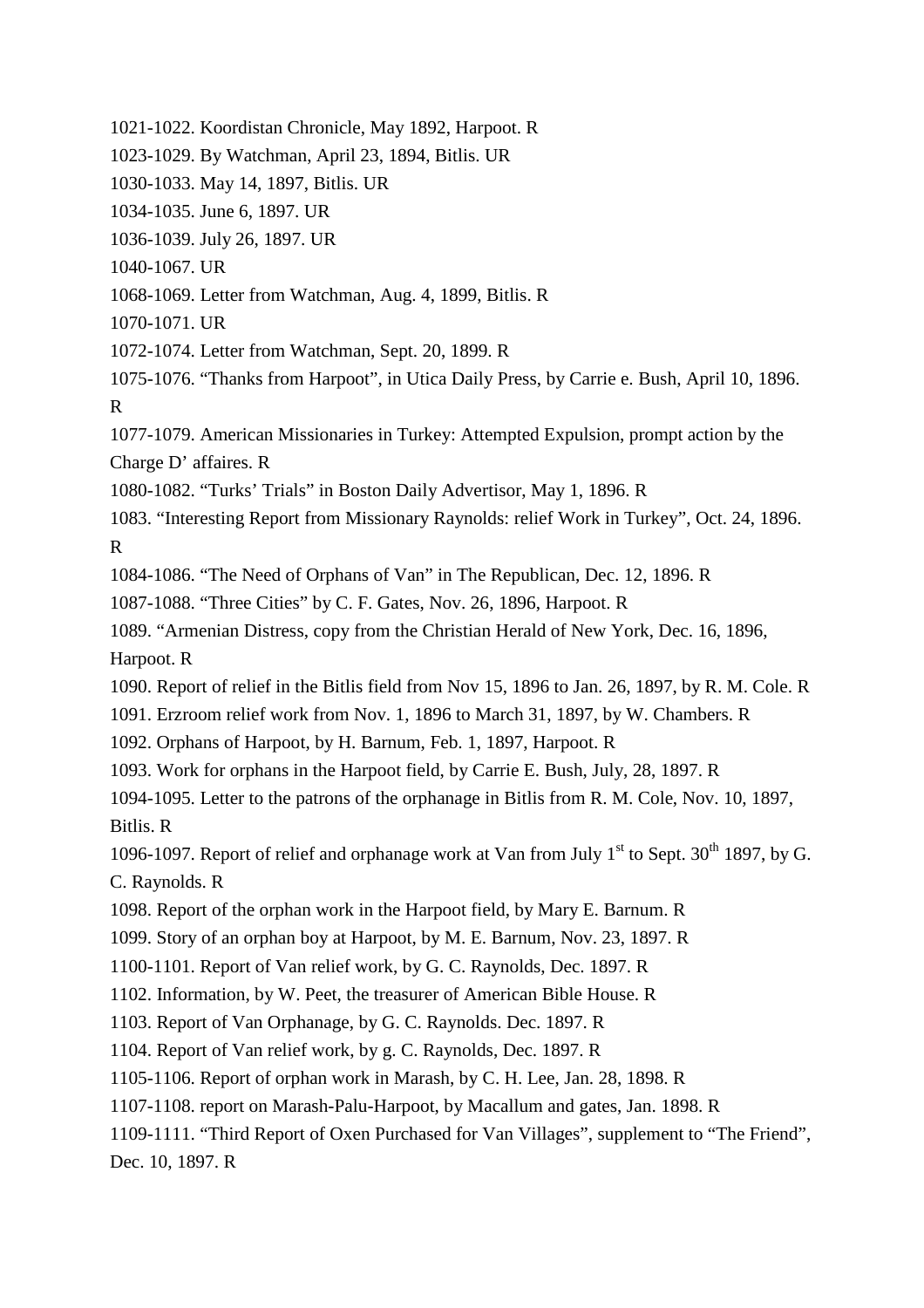1112. "Harpoot Orphanage", by H. N. Barnum, Jan. 5, 1898. R

1113-1114. The report of orphans work in the Harpoot field for 1898, by Mary E. Barnum. R

1115. Information, by W. Peet. R

1116. The Mardin Hill Orphanage, by Caroline F. Hamilton, Jan. 11, 1898, Aintab. R

1117. Report of Mardin Orphans Dept. for 1897, By A. N. Andrus. R

1118-1119. Report on Girls Dept. of Mardin orphanage, by H. D. Thom, Dec. 30, 1897. R

1120-1121. Report of relief and orphanage work at Van from Jan. to June 1898, by G. C. Raynolds, Aug. 5, 1898. R

1122. Women's Armenian Relief Fund- Report of relief and orphanage work at Van from July to Dec. 1898, by G. C. Raynolds, Jan. 31, 1899. R

1123-1124. Letter to Women's Armenian relief Fund from Dr. Raynolds, Jan. 31, 1899, Van. R

1125-1126. Financial statement of Van relief work from Jan. to Dec. 1898, by G. C. Raynolds. R

1127-1132. Orphan relief work, by Willis C. Dewey, March 1898, Mardin. R

1133-1136. Euphrates College and School's report for the year 1898-1899. R

1137-1140. Extracts from letters received R. M. Cole, march 18, 1899, Bitlis. R

1141-1142. Report of the Bitlis orphanage, by Charlotte E. Ely, Aug. 19, 1899. R

1143. By H. N. Barnum, Jan. 31, 1899, Harpoot. R

1144-1145. Harpoot orphanage, by H. N. Barnum, Aug. 22, 1899. R

1146-1147. A message from H. D. Thom, Dec. 19, 1898, Mardin. R

1148-1150. "Friends' Armenian Relief Fund", supplement to " The Friend", Sept. 2, 1898. R

1151-1152. Report of relief and orphanage work at Van from Jan. to April 1899, by G. C. Raynolds. R

1153-1154. Copy of a letter from Dr. Belch and Dr. Lehmann to their friends in Germany, Jan. 7, 1899, Van. R

1156-1158. Women's Armenian Relief Fund- report of relief and orphanage work at Van from Jan. to April 1899, by G. C. Raynolds. R

1159-1161. Van Orphanage. R

1162-1169. Women's Armenian Relief Fund- extracts from Dr. Raynolds' letters. R

1170. Van Orphanage, March 25, 1899. R

1171-1172. " Three Happy Little Orphans", a letter to everybody who has sent help, by H. D. Thom, Nov. 12, 1899. R

1173-1175. Report of Mardin orphanage for 1899, by A. N. Andrus, Jan 9, 1900. R

1176. "An Unusual Gunshot Wound", to the editor of the Philadelphia Medical Journal, from D. M. B. Thom, Mardin. R

1177-1181. Report of Van orphanage for the year 1899, by G. C. Raynolds. R

1182. Report of relief work at Van for the year 1899, by G. C. Raynolds. R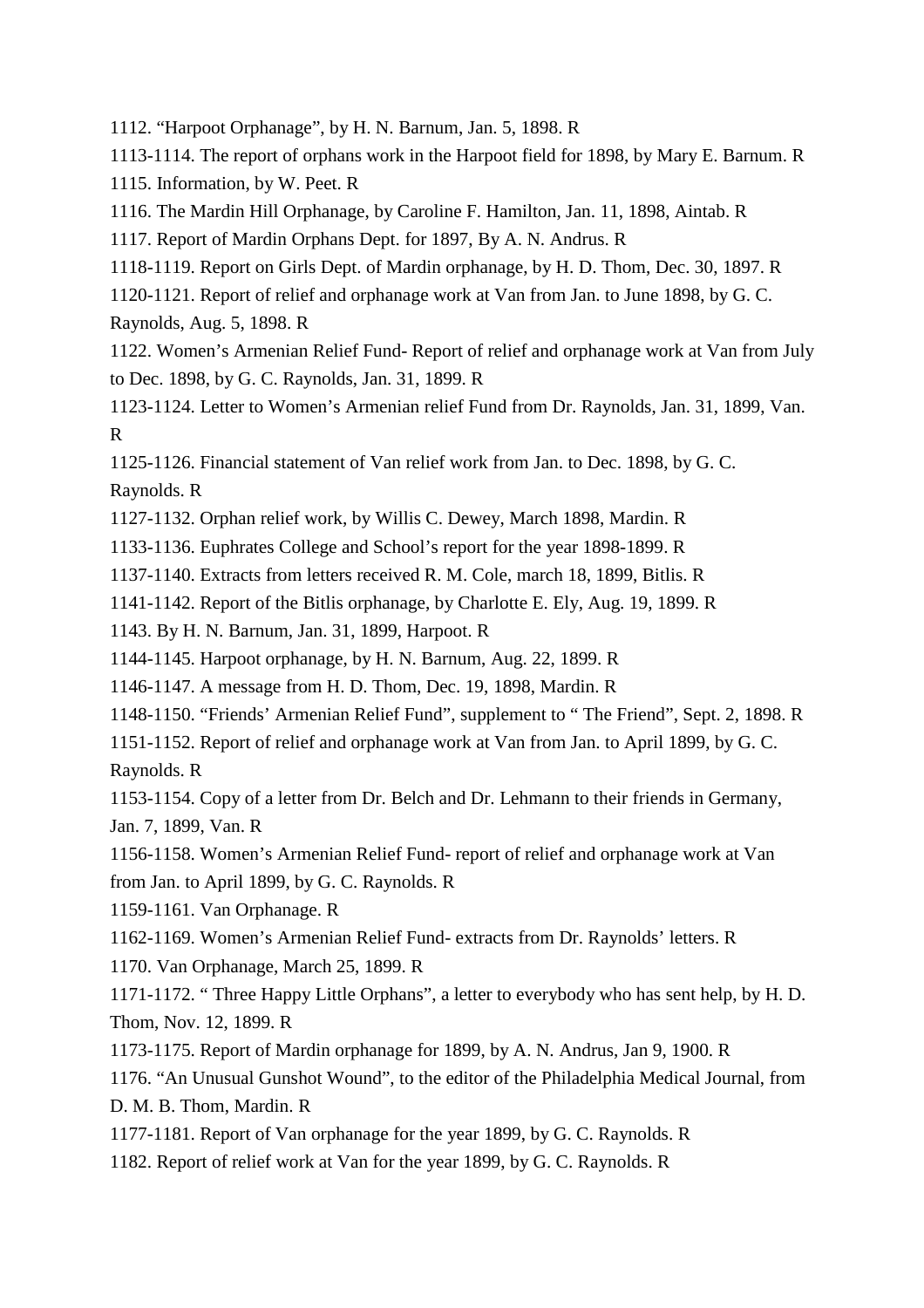SUBMITTED TO: The Department of History SUBMITTED BY: Levent Isyar TYPE OF DOCUMENT: Microfilm PROJECT TERM: April 2004 REFERENCE NUMBER: BV2410.A4 1984 REEL 695 DEGREE OF READABILITY:

> R: Readable HR: Hardly Readable UR: Unreadable PR: Partially Readable

# ABC 16 – THE NEAR EAST 1817-1919 UNIT 5 – REEL 695 EASTERN TURKEY MISSION Vol. 12 : Part I Letters  $A - B$ Part 1 : A - Barn

INDEX 1-3. Index of names.

4-5. Letter to Judson Smith from John A. Ainslie, Mosul, Jan. 20, 1890, R

6-7. Letter to Judson Smith from John A. Ainslie, Mosul, March. 19, 1890, R

8-9. Letter to Judson Smith from John A. Ainslie, Mardin, May 1, 1890, R

10-11. Letter to Judson Smith from John A. Ainslie, Mardin, July 25, 1890, R

12-13. Letter to Judson Smith from John A. Ainslie, Mardin, Sept. 2, 1890, R

14-15. Letter to Judson Smith from John A. Ainslie, Mosul, Nov. 25, 1890, R

16-17. Letter to Judson Smith from John A. Ainslie, Mosul, Jan. 23, 1891, R

18-22. Letter to Judson Smith from John A. Ainslie, Mosul, March 12, 1891, R

23-24. Letter to Judson Smith from John A. Ainslie, Mosul, Feb. 4, 1891, R

25-26. Letter to Judson Smith from John A. Ainslie, Mosul, Jan. 20, 1891, R

27-28. Letter to Judson Smith from John A. Ainslie, Mardin, June 30, 1891, R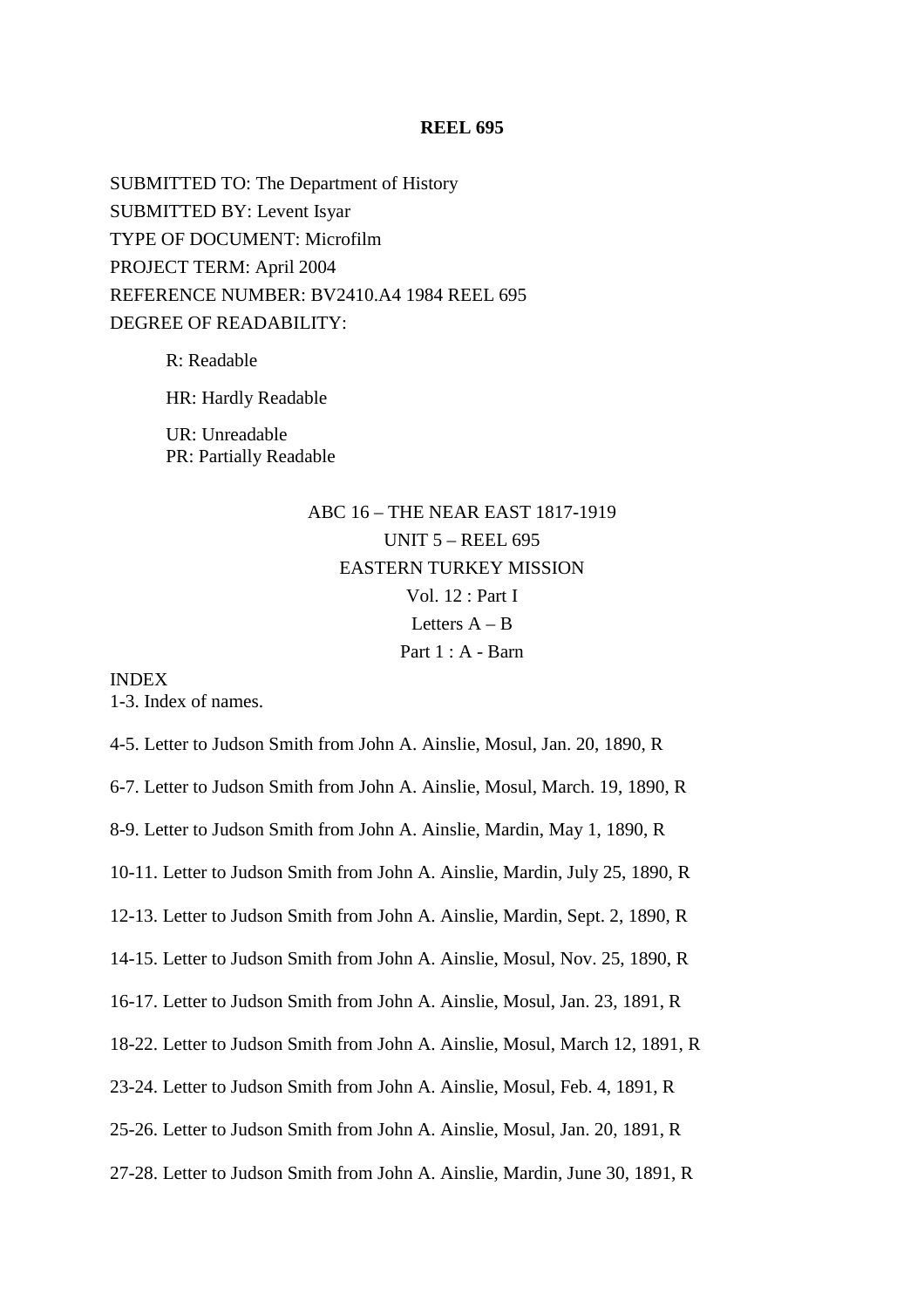29. Letter to Judson Smith from John A. Ainslie, Mosul, Nov. 4, 1891, R

30-31. Letter to Judson Smith from John A. Ainslie, Mosul, Dec. 25, 1891, R

32. Letter to the Presidential Committee of the American Board from John A. Ainslie, Mosul, Jan. 7, 1892, R

33. Letter to Judson Smith from John A. Ainslie, Mosul, Jan. 7, 1892, R

34. Letter to Judson Smith from John A. Ainslie, Mosul, Feb. 9, 1892, R

35-36. Letter to Judson Smith from John A. Ainslie, Mardin, May 7, 1892, R

37-38. Arabic

39. Letter to Judson Smith from John A. Ainslie, Rochester, Minnesota, Sept. 14, 1892, R

40. Letter to Judson Smith from John A. Ainslie, Oak Park, Oct. 5, 1892, R

41. Letter to Judson Smith from John A. Ainslie, Rochester, Minnesota, Oct. 28, 1892, R

42. Letter to J. L. Barton from John A. Ainslie, Mosul, Sept. 14, 1893, R

43. Letter to J. L. Barton from John A. Ainslie, Mosul, Dec. 24, 1893, R

44-45. Letter to J. L. Barton from John A. Ainslie, Mosul, Nov. 3, 1897, PR

46-47. Letter to J. L. Barton from John A. Ainslie, Mosul, Jan. 15, 1898, R

48-50. Letter to J. L. Barton from John A. Ainslie, April 13, 1898, R

51-53. Letter to Dr. Smith from O. P. Allen, Harpoot, April 2, 1890, R

54-55. Letter to Judson Smith from O. P. Allen, Van, Aug. 6, 1890, R

56-57. Letter to Judson Smith from O. P. Allen, Van, Aug. 12, 1890, R

58-61. Letter to Judson Smith from O. P. Allen, Van, Oct. 20, 1890, HR

62. Letter to Judson Smith from O. P. Allen, Van, Oct. 22, 1890, R

63-64. Letter to Judson Smith from O. P. Allen, Van, Nov. 5, 1890, HR

65-68. Letter to Judson Smith from O. P. Allen, Van, June 30, 1891, R

69. Letter to Judson Smith from O. P. Allen, Van, July 1, 1891, R

70-72. Letter to Judson Smith from O. P. Allen, Harpoot, Oct. 14, 1891, R 73-76. Letter to Judson Smith from O. P. Allen, Harpoot, Jan. 26, 1892, HR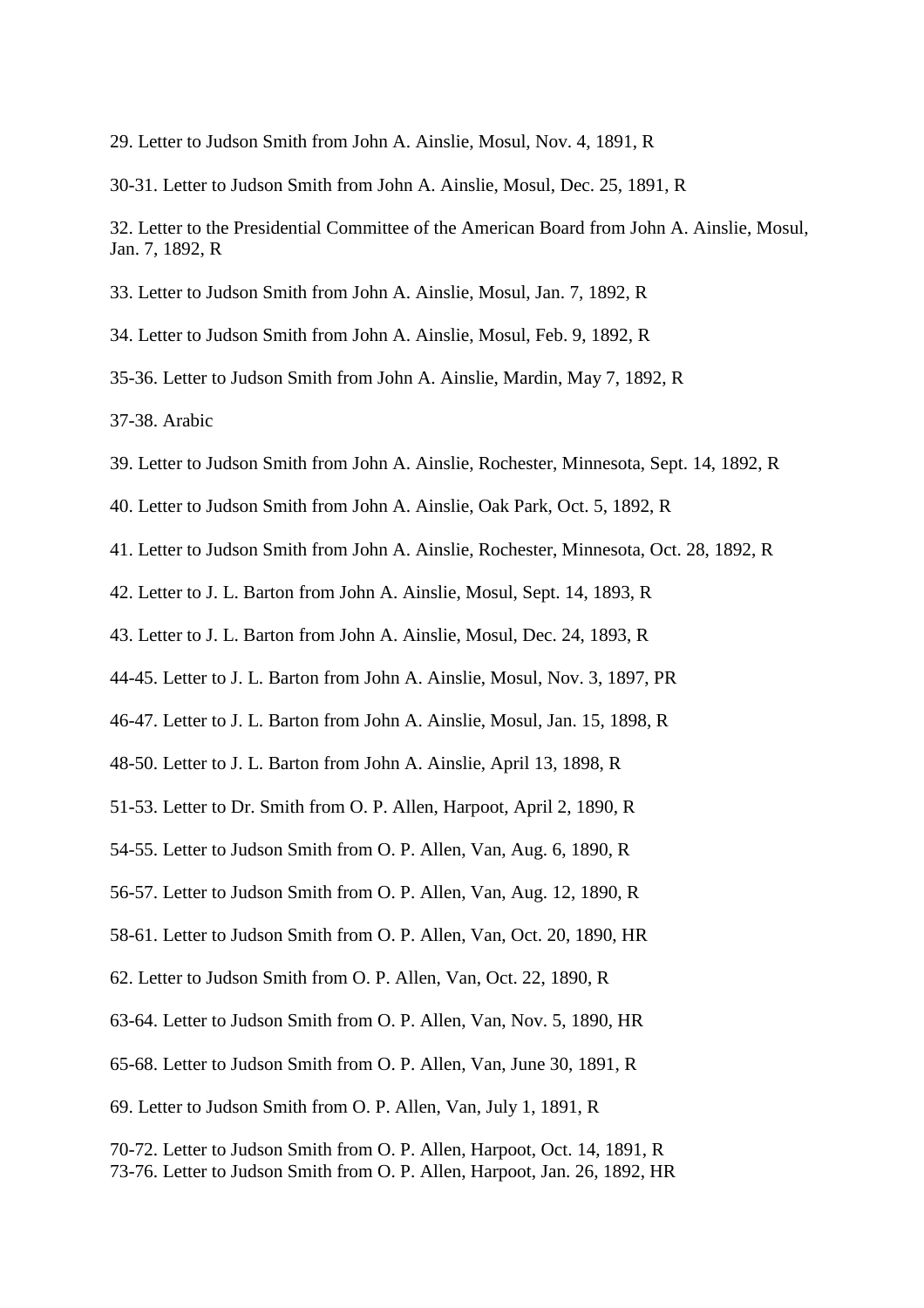- 77-78. Letter to Judson Smith from O. P. Allen, Harpoot, Aug. 22, 1892, R
- 79-80. Letter to Judson Smith from O. P. Allen, Harpoot, Oct. 20, 1892, R
- 81-82. Letter to Judson Smith from O. P. Allen, Harpoot, May 11, 1893, R
- 83-85. Letter to Judson Smith from O. P. Allen, Harpoot, Sept. 25, 1893, PR
- 86-87. List of Graduates, Harpoot, 1893, R
- 88-91. Letter to Judson Smith from O. P. Allen, Harpoot, Jan. 17, 1894, HR
- 92-94. Extract from a letter from O. P. Allen to Willis Dewey, Mardin, July 3, 1893, R
- 95-97. Letter to Judson Smith from O. P. Allen, Harpoot, Jan. 31, 1894, HR
- 98-99. Letter to Barton from O. P. Allen, Harpoot, Nov. 14, 1894, PR
- 100-101. Letter to Browne from O. P. Allen, Harpoot, Dec. 6, 1894, HR
- 102-106. Letter to Barton from O. P. Allen, Harpoot, Jan. 15, 1895, HR
- 107-108. Letter to Smith from O. P. Allen, Harpoot, Jan. 23, 1895, R
- 109-111. Letter to Barton from O. P. Allen, Feb. 18, 1895, HR
- 112-115. Letter to J. L. Barton from O. P. Allen, Harpoot, Feb. 25, 1895, R
- 116-118. Letter to J. L. Barton from O. P. Allen, Harpoot, March 6, 1895, HR
- 119-122. Letter to J. L. Barton from O. P. Allen, Harpoot, March 9, 1895, HR
- 123-124. Letter to J. L. Barton from O. P. Allen, Harpoot, March 13, 1895, R
- 125. Letter to J. L. Barton from O. P. Allen, Van, April 30, 1895, R
- 126-127. Letter to J. L. Barton from O. P. Allen, Van, July 2, 1895, R
- 128. Letter to J. L. Barton from O. P. Allen, Van, July 10, 1895, R
- 129. Letter to Richard Olney from O. P. Allen, Van, July 10, 1895, R
- 130-132. Letter to J. L. Barton from O. P. Allen, Van, July 12, 1895, R
- 133-135. Letter to J. L. Barton from O. P. Allen, Harpoot, July 24, 1895, PR
- 136-139. Letter to Barnum, PR
- 140-141. Letter to J. L. Barton from O. P. Allen, Harpoot, Aug. 21, 1895, R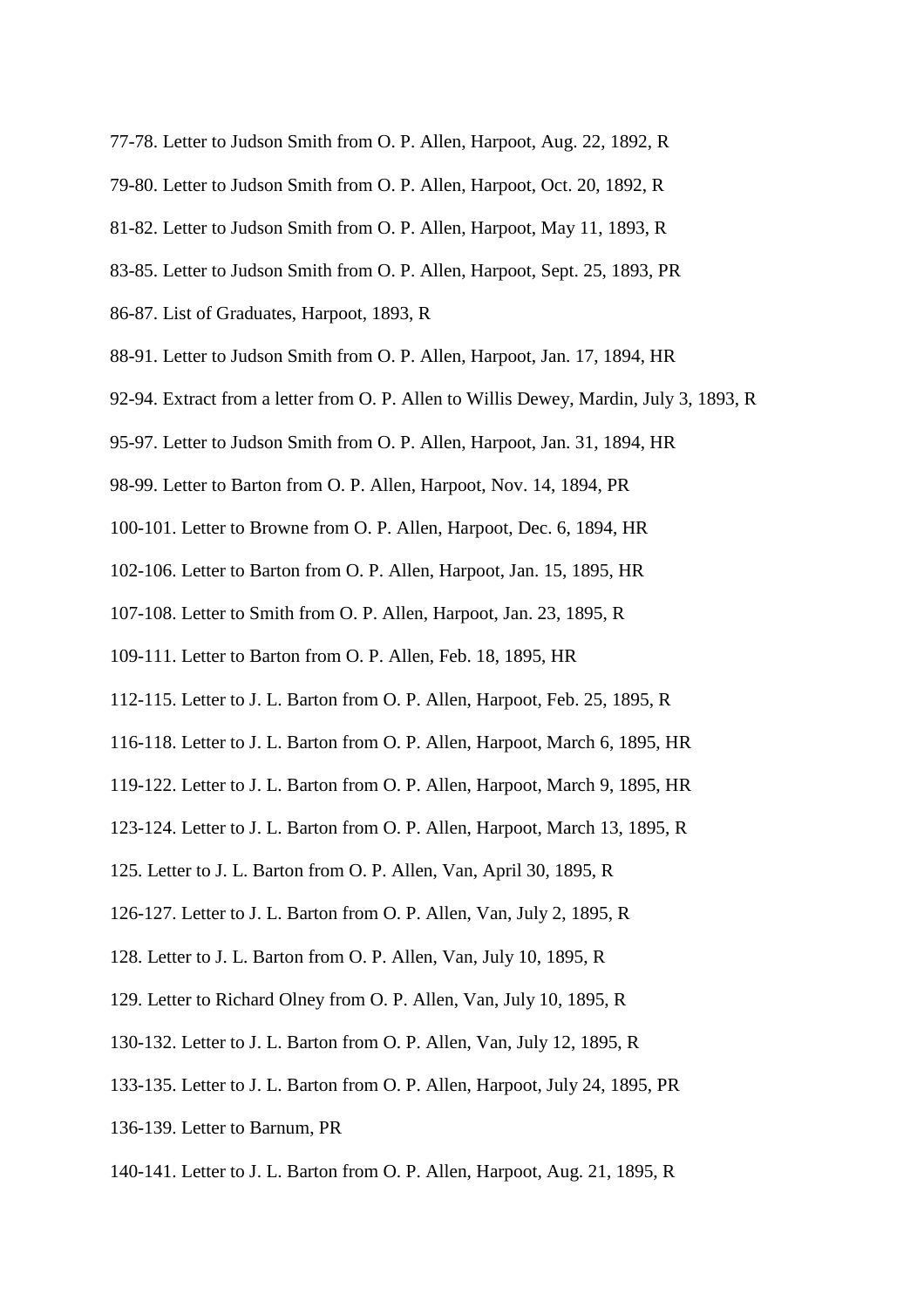- 142. Letter from O. P. Allen, harpoot, Nov. 14, 1895, HR
- 143-154. Letter to missions and humanities in the US and England from O. P. Allen, PR
- 155-164. Letter to Dwight from O. P. Allen, Harpoot, Nov. 24, 1895, PR
- 165-166. Letter to Peet from O. P. Allen, Jan. 21, 1896, UR
- 167-172. Letter to J. Smith from O. P. Allen, Harpoot, Feb. 4, 1896, HR
- 173. Poem, "Out of Darkness into Light", by Caroline R Allen, Feb. 1895, R
- 174-179. Letter to J. L. Barton from O. P. Allen, Harpoot, Feb. 7, 1896, PR
- 180-183. Letter to J. L. Barton from O. P. Allen, Harpoot, Feb. 12, 1896, PR
- 184-185. Letter to J. L. Barton from O. P. Allen, Const., June 4, 1896, HR
- 186-188. Letter to J. Smith from O. P. Allen, Old Orchard, Maine, July 13, 1896, R
- 189-190. Letter to J. L. Barton from O. P. Allen, Old Orchard, Maine, July 23, 1896, HR
- 191. Letter to J. L. Barton from O. P. Allen, Auburndale, Dec. 8, 1896, HR
- 192-193. Letter to J. L. Barton from O. P. Allen, Auburndale, Dec. 11, 1896, HR
- 194-195. Letter to J. L. Barton from O. P. Allen, Auburndale, April 5, 1897, HR
- 196-198. Letter to J. L. Barton from O. P. Allen, Auburndale, July 12, 1897, HR
- 199-200. Letter to J. L. Barton from O. P. Allen, Auburndale, July 31, 1897, PR
- 201-203. Letter to J. L. Barton from O. P. Allen, Old Orchard, Aug. 16, 1897, R
- 204-205. Oct. 18, 1897. UR
- 206. Letter to J. L. Barton from O. P. Allen, Winthrop Beach, Aug. 16, 1898, R
- 207. Letter to J. L. Barton from O. P. Allen, Winthrop Beach, Sept. 3, 1898, R
- 208. Letter to J. L. Barton from O. P. Allen, Auburndale, Nov. 17, 1898, R
- 209-210. Letter to J. L. Barton from O. P. Allen, Auburndale, Jan. 7, 1899, PR
- 211-214. Letter to J. L. Barton from O. P. Allen, Islesboro, Aug. 1, 1899, R
- 215-218. Letter to J. Smith from O. P. Allen, March 25, 1899, PR
- 219-222. Letter to J. Smith from O. P. Allen, Van, Feb. 10, 1891, R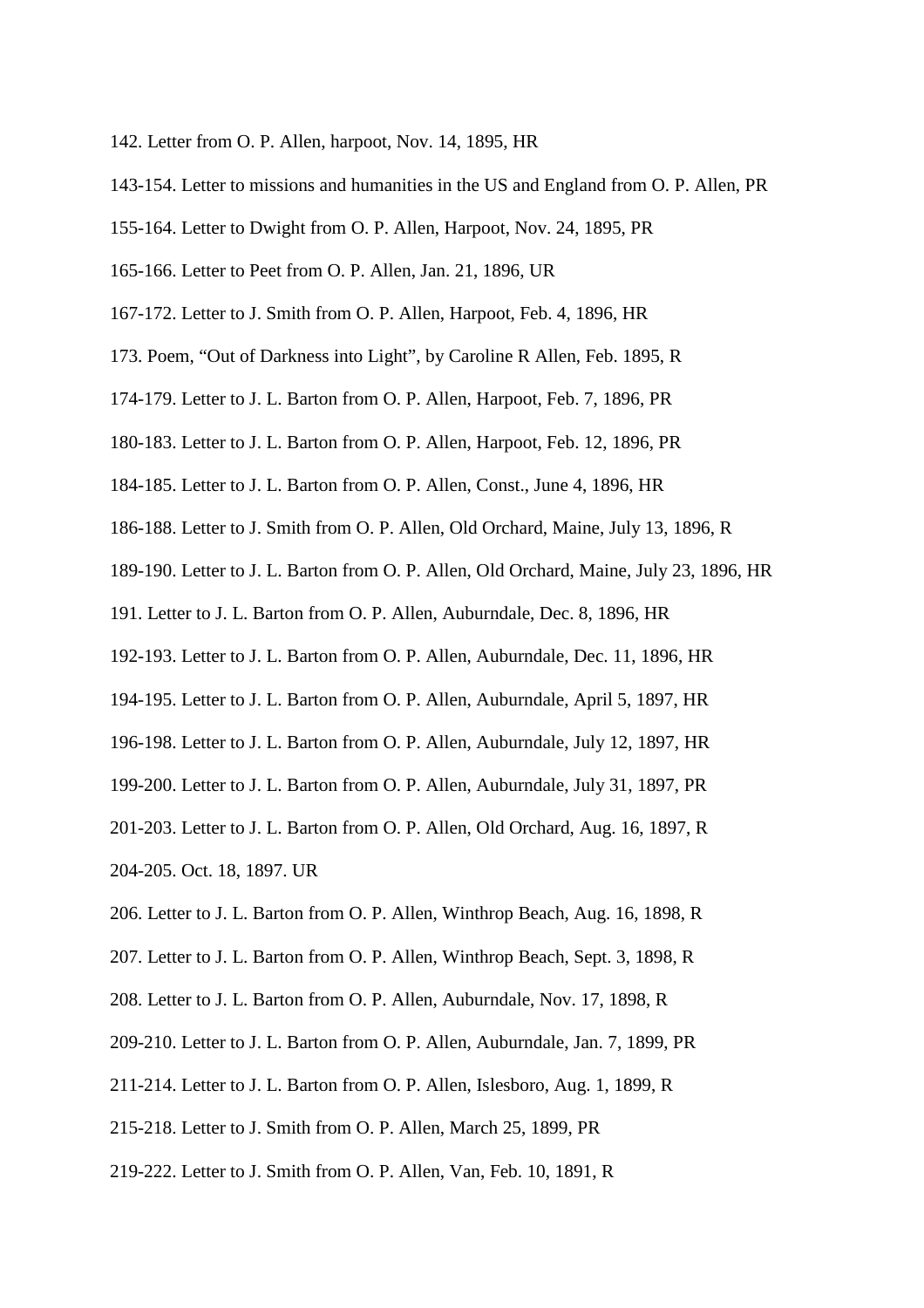- 223-224. Letter to J. Smith from O. P. Allen, Harpoot, Dec. 7, 1891, R
- 225-226. Letter to J. Smith from O. P. Allen, Harpoot, Dec. 17, 1892, R
- 227-229. Letter to J. Smith from O. P. Allen, Harpoot, Dec. 9, 1893, R
- 230. Letter to J. Smith from O. P. Allen, Harpoot, Feb. 6, 1894, R
- 231-233. Letter to Dr. Daniels from O. P. Allen, Harpoot, April 23, 1893, R
- 234- 235. Letter to J. Smith from Herbert M. Allen, Van, May 21, 1890, R
- 236-237. Letter to J. Smith from Herbert M. Allen, Maine, Dec. 16, 1890, R
- 238-241. Letter to J. Smith from Herbert M. Allen, Maine, Sept. 10, 1893, HR
- 242-243. Letter to J. Smith from Herbert M. Allen, Fangor, Maine, Feb. 28, 1893, R
- 244-245. Letter to J. Smith from Herbert M. Allen, London, Aug. 1, 1893, HR
- 246-248. Letter to J. Smith from Herbert M. Allen, Pera, Constantinople, Aug. 26, 1893, R
- 249-251. Letter to J. Smith from Herbert M. Allen, Van, Dec. 20, 1893, R
- 252. Letter to J. Smith from Herbert M. Allen, Van, May 30, 1894, R
- 253-255. Letter to J. L. Barton from Herbert M. Allen, Van, Oct. 3, 1894, R
- 256. Letter to J. L. Barton from Herbert M. Allen, Van, July 17, 1894, R
- 257-258. Letter to J. Smith from Herbert M. Allen, Van, Oct. 30, 1895, R
- 259. Extract from H. M. Allens' letter, Van, Nov. 13, 1895, R
- 260. Letter to J. Smith from Herbert M. Allen, Van, Dec. 11, 1895, R
- 261. Letter to J. L. Barton from Herbert M. Allen, Van, March 25, 1896, R
- 262. Letter to J. L. Barton from Herbert M. Allen, Van, March 25, 1896, R
- 263-264. Letter to J. L. Barton from Herbert M. Allen, Van, April 8, 1896, R
- 265-266. Letter to J. L. Barton from Herbert M. Allen, Erzroom, April 23, 1896, HR
- 267-268. Letter to J. L. Barton from Herbert M. Allen, Ooromiah, Persia, June 28, 1896, PR
- 269-271. Letter to J. L. Barton from Herbert M. Allen, Ooromiah, Persia, July 24, 1896, R
- 272-273. Letter to J. L. Barton from Herbert M. Allen, Tabriz, Persia, Aug. 17, 1896, HR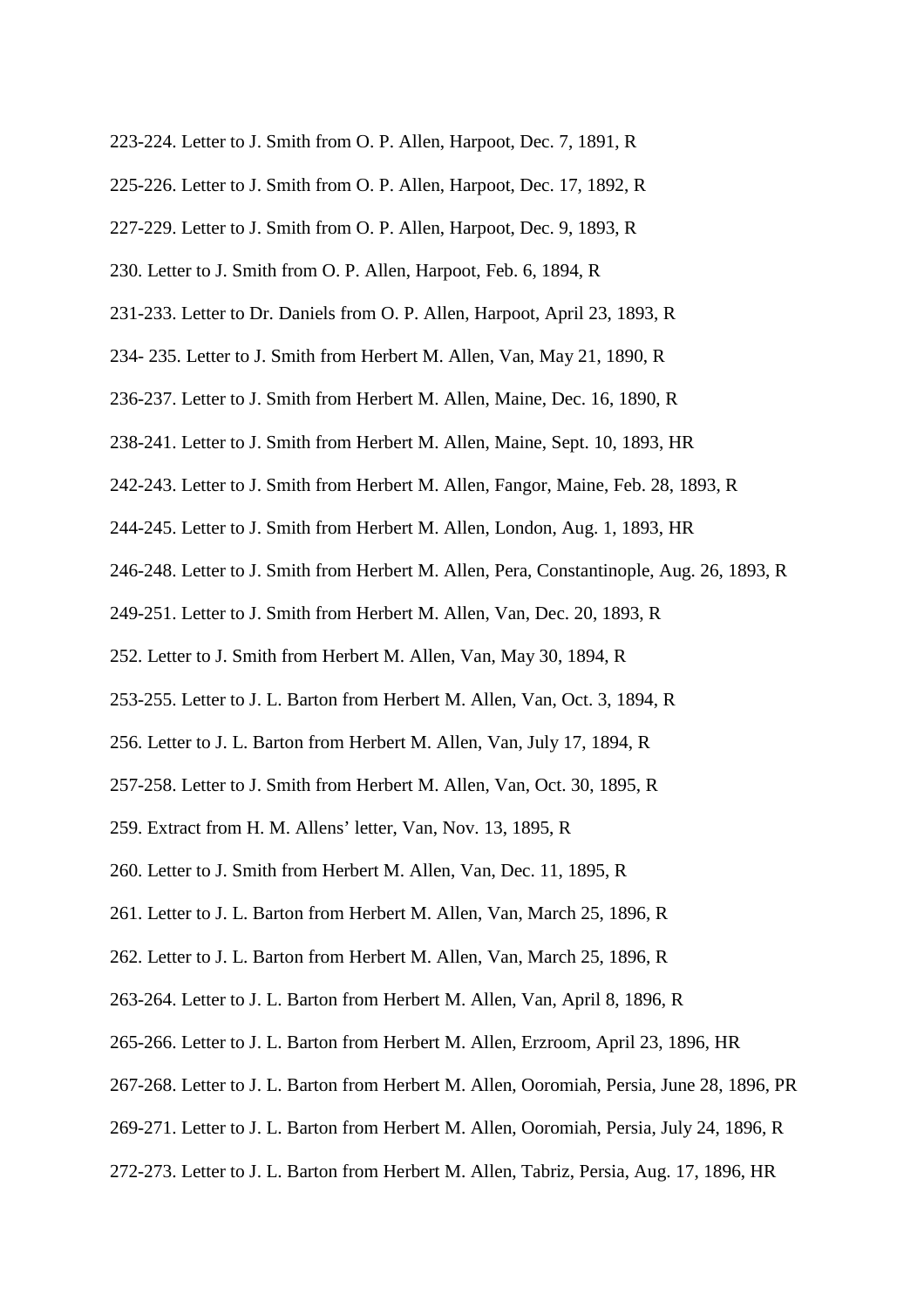274-275. Letter to J. L. Barton from Herbert M. Allen, Ooromiah, Persia, Aug. 22, 1896, HR

276-277. Letter to J. L. Barton from Herbert M. Allen, Ooromiah, Persia, Dec. 3, 1896, HR

278. Letter to J. L. Barton from Herbert M. Allen, Van, Dec. 28, 1896, HR

279. Letter to J. L. Barton from Herbert M. Allen, Van, Feb. 1, 1897, R

280. Letter to J. L. Barton from Herbert M. Allen, Van, June 9, 1897, R

281. Letter to J. L. Barton from Herbert M. Allen, Van, July 7, 1897, R

282. Letter to J. L. Barton from Herbert M. Allen, Van, July 31, 1897, R

283-286. Letter to J. L. Barton from Herbert M. Allen, Van, Aug. 10, 1897, HR

287-288. Letter to J. L. Barton from Herbert M. Allen, Van, R

289-292. Letter to J. L. Barton from Herbert M. Allen, Van, Jan 10, 1898, PR

293-294. Letter to J. L. Barton from Herbert M. Allen, Van, Feb. 28, 1898, HR

295-298. Letter to J. L. Barton from Herbert M. Allen, Van, March 10, 1898, HR

299-300. Letter to J. L. Barton from Herbert M. Allen, Van, May 18, 1898, HR

301-304. Letter to the representatives of the Eastern turkey mission in Council at Erzincan from Herbert M. Allen, Van, May 24, 1898, R

305-306. Letter to J. L. Barton from Herbert M. Allen, Van, may 25, 1898, R

307-308. Letter to J. L. Barton from Herbert M. Allen, Van, July 3, 1898, HR

309-310. Letter to J. L. Barton from Herbert M. Allen, London, Aug. 29, 1898, HR

311-312. Letter to J. L. Barton from Herbert M. Allen, Auburndale, Sept. 27, 1898, HR

313-315. Letter to the Presidential Committee of the American Borad of Commissioners from Herbert M. Allen, Sept. 27, 1898, HR

316-317. Letter to Smith from Ellen R. L. Allen, Ooromiah, Persia, May 4, 1897, PR

318-320. Letter to Barton from Ellen R. L. Smith, Ooromiah, Persia, May 4, 1897, PR

321-322. Letter to Barton from Ellen R. L. Smith, Van, June 15, 1897, HR

323-324. Letter to James L. Barton from Ellen R. L. Smith, Van, March 14, 1898, R

325-327. Letter to Barton from Ellen R. L. Smith, Auburnsdale, Nov. 17, 1898, R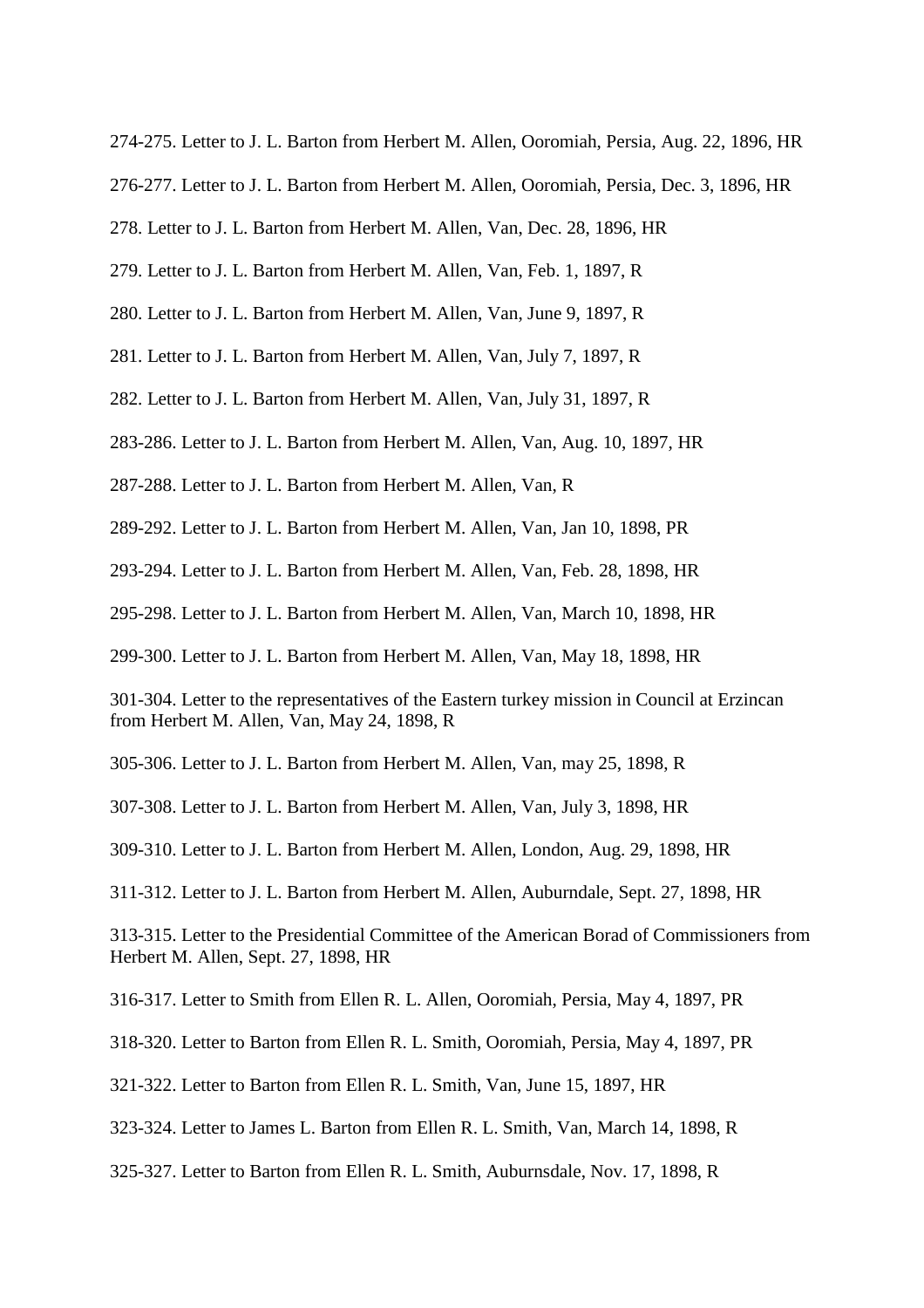- 328-333. Letter to Dr. Smith from Anne F. Allen, Harpoot, Feb. 4, 1896, PR 334-336. Letter to Barton from Anne F. Smith, PR
- 337. Letter to Dr. Smith from A. N. Andrus, Mardin, May 26, 1890, R
- 338-339. Letter to Dr. Smith from A. N. Andrus, Mardin, June 27, 1890, HR
- 340-342. Letter to Dr. Smith from A. N. Andrus, Mardin, Aug. 18, 1890, HR
- 343-344. Letter to Dr. Smith from A. N. Andrus, Mardin, Aug. 27, 1890, HR
- 345-346. Letter to Dr. Smith from A. N. Andrus, Mardin, Oct. 3, 1890, PR
- 347-349. Letter to Dr. Smith from A. N. Andrus, Mardin, April 1, 1890, PR
- 350-353. Letter to Dr. Smith from A. N. Andrus, Midyat, June 17, 1891, R
- 354-359. Letter to Dr. Smith from A. N. Andrus, Midyat, June 7, 1892, PR
- 360. Letter to Dr. Smith from A. N. Andrus, Midyat, Nov. 17, 1892, PR
- 361. Letter to Dr. Smith from A. N. Andrus, Mardin, Sept. 2, 1893, R
- 362-363. "A Glance Backward", Mardin, May 12, 1893, HR
- 364-365. Letter to Dr. Strong from A. N. Andrus, Mardin, Sept. 2, 1898, HR
- 366-367. Letter to Dr. Smith from A. N. Andrus, Midyat, April 5, 1894, R
- 368. Letter to Dr. Smith from A. N. Andrus, Mardin, June 4, 1894, R
- 369-373. Letter to Dr. Smith from A. N. Andrus, Mardin, June 18, 1894, HR
- 374-377. Letter to Dr. Smith from A. N. Andrus, Mardin, June 9, 1894, R
- 378-379. Letter to Dr. Barton from A. N. Andrus, Mardin, June 20, 1894, HR
- 380-381. Letter to Dr. Smith from A. N. Andrus, Mardin,july 23, 1894, HR
- 382-384. Letter to Dr. Barton from A. N. Andrus, Mardin, Sept. 20, 1894, PR
- 385. Letter to Dr. Smith from A. N. Andrus, Mosul, July 23, 1894, R
- 386. Missionary Alphabet, July 17, 1894, R
- 387-392. Letter to Dr. Barton from A. N. Andrus, Mardin, Oct. 1, 1894, PR
- 393. Letter to Dr. Barton from A. N. Andrus, Kerboran, Dec. 24, 1894, HR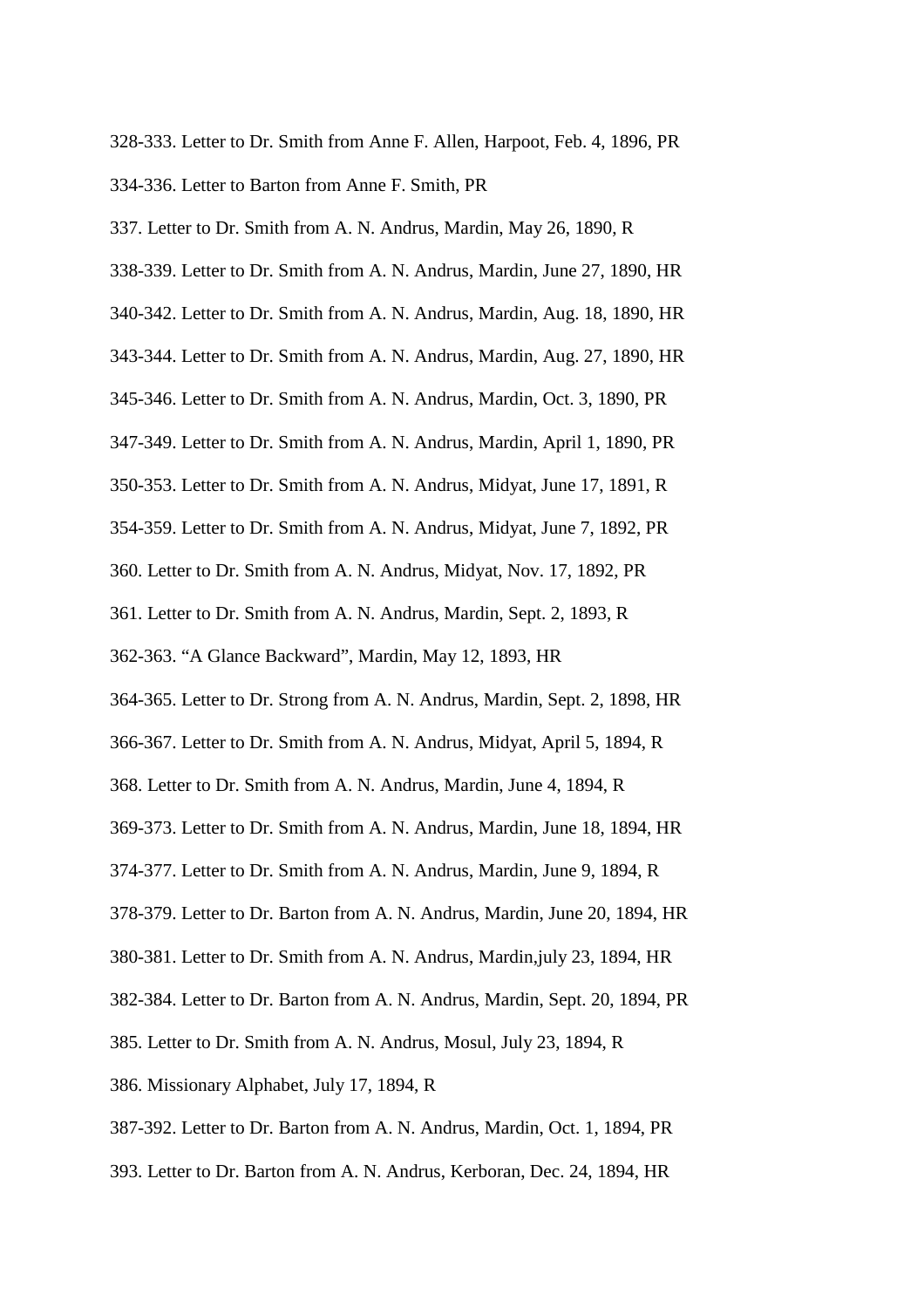394. Extract from letters of Rev. A. N. Andrus to Mardin Station dates Feb. 13, 1895, Nisibin, R

- 395-396. Letter to Dr. Barton from A. N. Andrus, Mardin, June 24, 1895, PR
- 397. Letter to Dr. Barton from A. N. Andrus, Mardin, July 1, 1895, HR
- 398-402. . Letter to Dr. Barton from A. N. Andrus, Mardin, July 2, 1895, HR
- 403. Letter to Dr. Barton from A. N. Andrus, Mardin, July 13, 1895, HR
- 404-407. Letter to Messin, dwight and Peet from A. N. Andrus, Mardin, PR
- 408-410. Letter to Dr. Barton from A. N. Andrus, Mardin, Aug. 1, 1896, UR
- 411. Letter to Dr. Barton from A. N. Andrus, Mardin, Aug. 10, 1896, HR
- 412. Letter to Dr. Barton from A. N. Andrus, Mardin, Sept. 12, 1896, HR
- 413-415. Letter to Dr. Barton from A. N. Andrus, Mardin, March 22, 1897, PR
- 416-418. Letter to Dr. Barton from A. N. Andrus, Mardin, June 27, 1897, PR
- 419. Letter to Dr. Barton from A. N. Andrus, Mardin, Oct. 30, 1897, R
- 420-422. Letter to Dr. Barton from A. N. Andrus, Mardin, Nov. 22, 1897, PR
- 423. Letter to Dr. Barton from A. N. Andrus, Mardin, Nov 27, 1897, PR
- 424. Letter to Dr. Barton from A. N. Andrus, Mardin, Dec. 27, 1897, R
- 425. Letter to Dr. Barton from A. N. Andrus, Mardin, Dec. 31, 1897, R
- 426-428. Letter to Dr. Barton from A. N. Andrus, Mardin, Jan. 17, 1898, UR
- 429-430. Letter to Dr. Barton from A. N. Andrus, Mardin, May 2, 1898, HR
- 431. Letter to Dr. Barton from A. N. Andrus, Mardin, May 9, 1898, HR
- 432-433. Letter to Dr. Barton from A. N. Andrus, Mardin, july 17, 1898, HR
- 434-438. Letter to the Treasury of the Mission in the Eastern Turkey from Peet, Aug. 4, 1898, HR
- 439-440. Letter to Dr. Barton from A. N. Andrus, Mardin, Sept. 3, 1898, HR 441. Letter to Dr. Thing and Dr. Daniels from A. N. Andrus, Mardin, Oct. 16, 1898, HR
- 442. Letter to Dr. Barton from A. N. Andrus, Mardin, Oct. 17, 1898, PR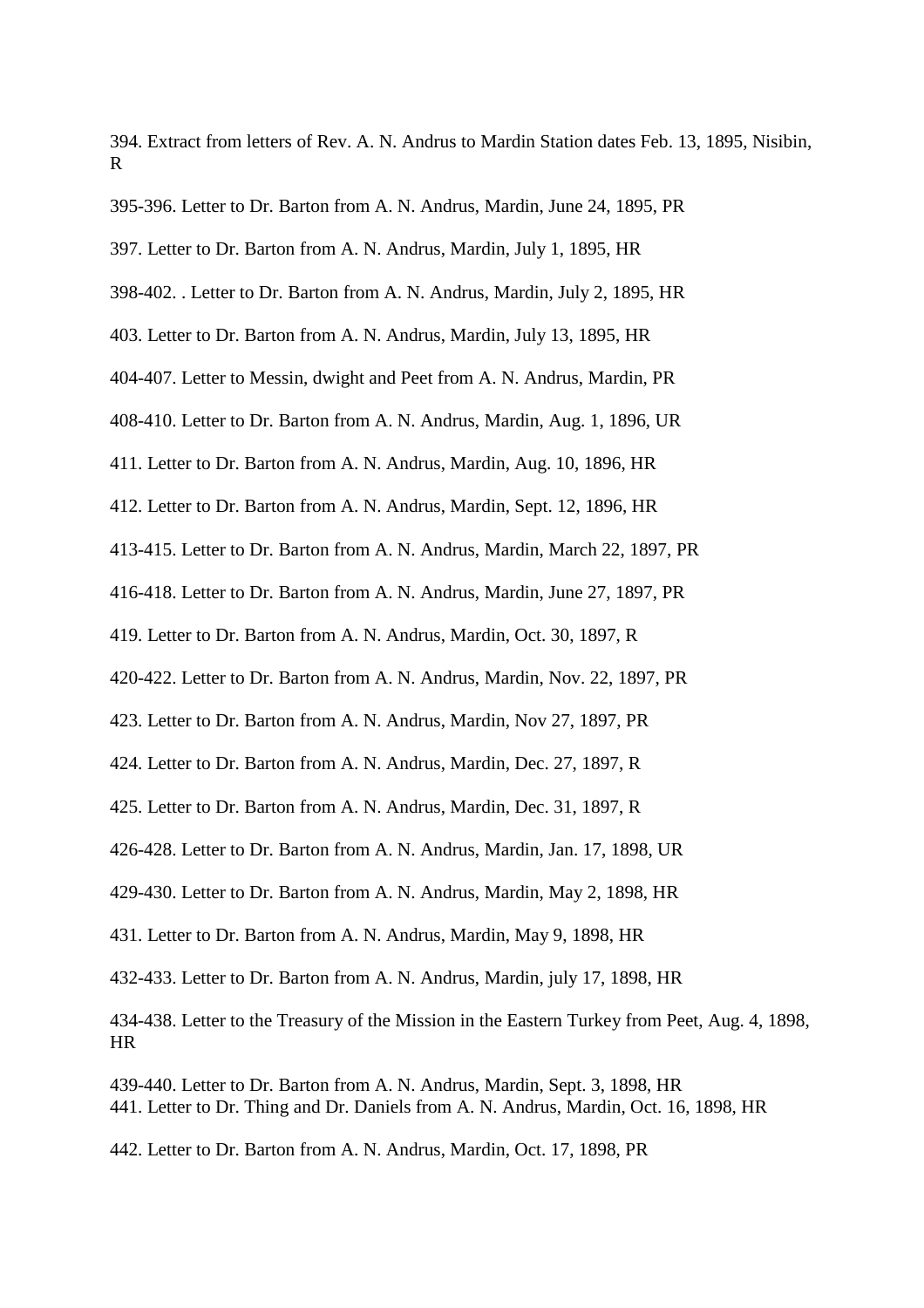- 443-444. Letter to Dr. Barton from A. N. Andrus, Mardin, Jan. 31, 1899, PR
- 445-447. Letter to Dr. Barton from A. N. Andrus, British Consulate, Diarbekir, April 4, 1899, HR
- 448-450. Letter from A. N. Andrus, Village of Kaabe, April 11, 1899, UR
- 451-453. Letter to Dr. Hewick from A. N. Andrus, Mardin, May 15, 1899, HR
- 454-455. Letter to Dr. Hewick from A. N. Andrus, Mardin, May 22, 1899, HR
- 456-458. Letter to Dr. Hewick from A. N. Andrus, Mardin, May 29, 1899, PR
- 459. Letter to Dr. Barton from A. N. Andrus, Mardin, June 3, 1899, UR
- 460. Letter from A. N. Andrus, Mardin, June 5, 1899, UR
- 461. Letter to Dr. Hewick from A. N. Andrus, Mardin, June 12, 1899, HR
- 462-463. Letter to Dr. Hewick from A. N. Andrus, Mardin, June 19, 1899, HR
- 464. Letter to Dr. Barton from A. N. Andrus, Mardin, June 27, 1899, HR
- 465-467. Letter to Dr. Barton from A. N. Andrus, Mardin, July 21, 1899, HR
- 468-472. Copy of a letter by Mrs Olive P. Andrus to Hamiet, Mardin, Nov. 9, 1895, R
- 473. Letter to Dr. Barton from R. Ashdown, London, June 1, 1899, HR
- 474-475. Letter to Dr. Barton from R. Ashdown, Const., July 11, 1899, HR
- 476-478. Letter to Dr. Barton from R. Ashdown, Trebizond, Aug. 21, 1899, PR
- 479-480. Letter to Dr. Barton from R. Ashdown, Bitlis, Sept. 13, 1899, HR
- 481-485. Bitlis Letters No: 1, Sept. 20, 1897, R
- 486-488. Letter to Dr. Barton from R. Ashdown, Erzroom, Nov. 20, 1897, R
- 489-490. Letter to Dr. Barton from R. Ashdown, Bitlis, Jan. 1, 1898, PR
- 491-493. Letter to Dr. Barton from R. Ashdown, Bitlis, April 1, 1898, PR
- 494. Extract from a letter of Mrs. Jean D. Ashdown to F. H. Wiggins, Bitlis, dated May 24, 1898, R
- 495-497. Letter to Dr. Barton from R. Ashdown, Bitlis, July 1, 1898, PR
- 498-499. Letter to Dr. Barton from R. Ashdown, Bitlis, Sept. 1, 1898, HR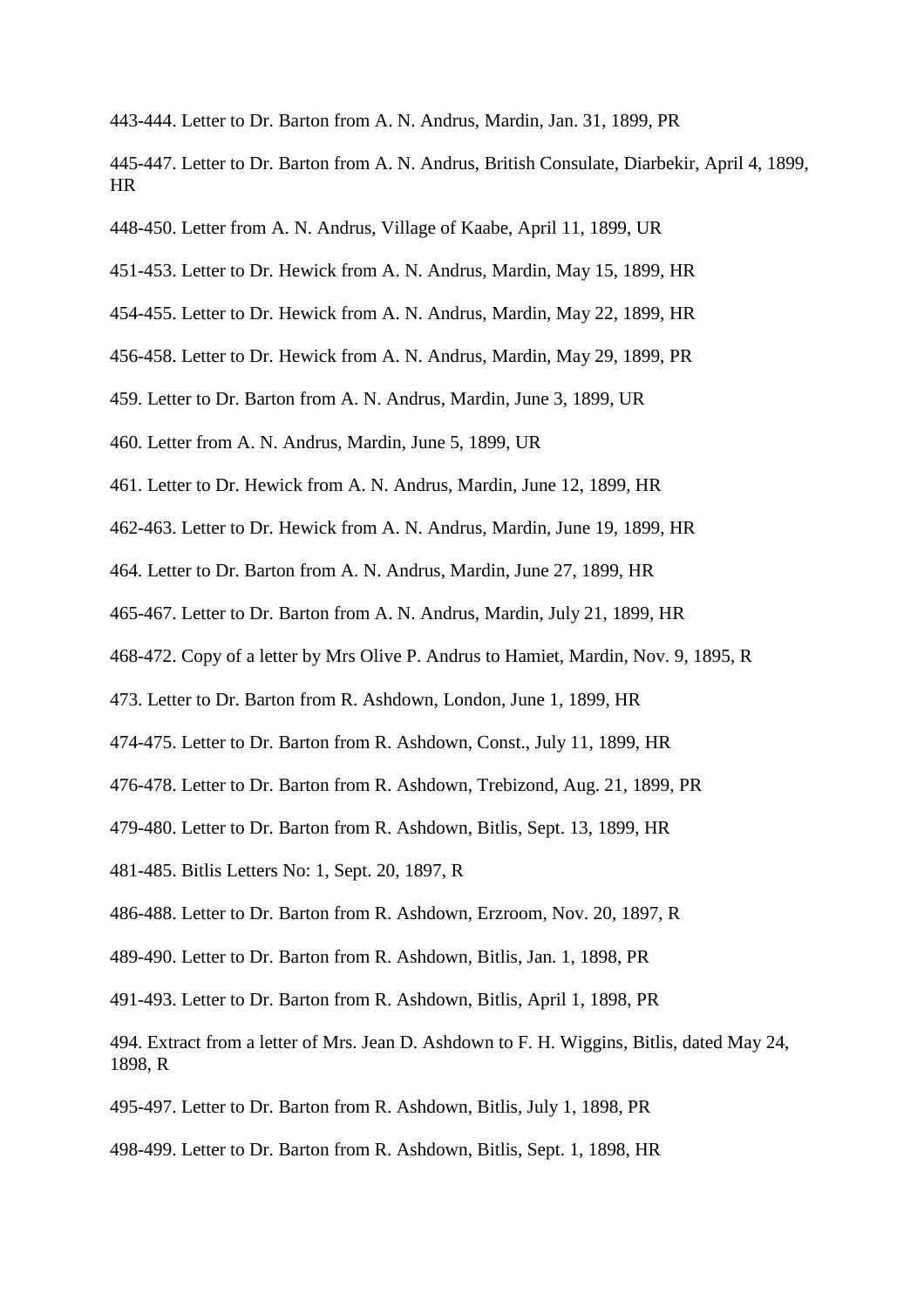- 500-502. Letter to Dr. Barton from R. Ashdown, Bitlis, Sept. 26, 1898, R
- 503. Letter to Dr. Dewey and A. N. Andrus from R. Ashdown, Bitlis, June 23, 1898, HR
- 504-506. Intersessional vote, Mardin, July 1, 1898, R
- 507. Letter to Dr. Smith from H. N. Barnum, Harpoot, Jan. 1, 1890, UR
- 508-509. Letter to Dr. Smith from H. N. Barnum, Harpoot, Feb. 10, 1890, PR
- 510-511. Letter to Dr. Smith from H. N. Barnum, Harpoot, March 24, 1890, HR
- 512-513. Letter to Dr. Smith from H. N. Barnum, Harpoot, April 21, 1890, HR
- 514. Letter to Dr. Smith from H. N. Barnum, Harpoot, May 8, 1890, HR
- 515-516. Letter to Dr. Smith from H. N. Barnum, Harpoot, July 1, 1890, PR
- 517. Letter from H. N. Barnum, Harpoot, Aug. 20, 1890, UR
- 518-522. Letter to Dr. Smith from H. N. Barnum, Harpoot, Sept. 1, 1890, HR
- 523. Letter to Dr. Smith from H. N. Barnum, Harpoot, Sept. 20, 1890, PR
- 524-525. Letter to Dr. Smith from H. N. Barnum, Harpoot, Nov. 4, 1890, HR
- 526. Letter to Dr. Smith from H. N. Barnum, Harpoot, Nov. 12, 1890, PR
- 527. Letter to Dr. Smith from H. N. Barnum, Harpoot, Nov. 28, 1890, PR
- 528-529. Letter to Dr. Smith from H. N. Barnum, Harpoot, Jan. 15, 1891, PR
- 530. Letter to Dr. Smith from H. N. Barnum, Harpoot, Jan. 23, 1891, HR
- 531. Letter to Dr. Smith from H. N. Barnum, Harpoot, Fe. 4, 1891, PR
- 532. Letter to Dr. Smith from H. N. Barnum, Harpoot, Feb. 10, 1891, PR
- 533. Letter to Dr. Smith from H. N. Barnum, Harpoot, Feb. 27, 1891, PR
- 534. Letter to Dr. Smith from H. N. Barnum, HarpootMarch 13, 1891, PR
- 535-536. Letter to Dr. Smith from H. N. Barnum, HarpootMarch 30, 1891, PR
- 537-538. Letter to Dr. Smith from H. N. Barnum, Harpoot, April 21, 1891, PR
- 539. Letter to Dr. Smith from H. N. Barnum, Harpoot, June 27, 1891, R
- 540. Letter to Dr. Smith from H. N. Barnum, Harpoot, July 7, 1891, R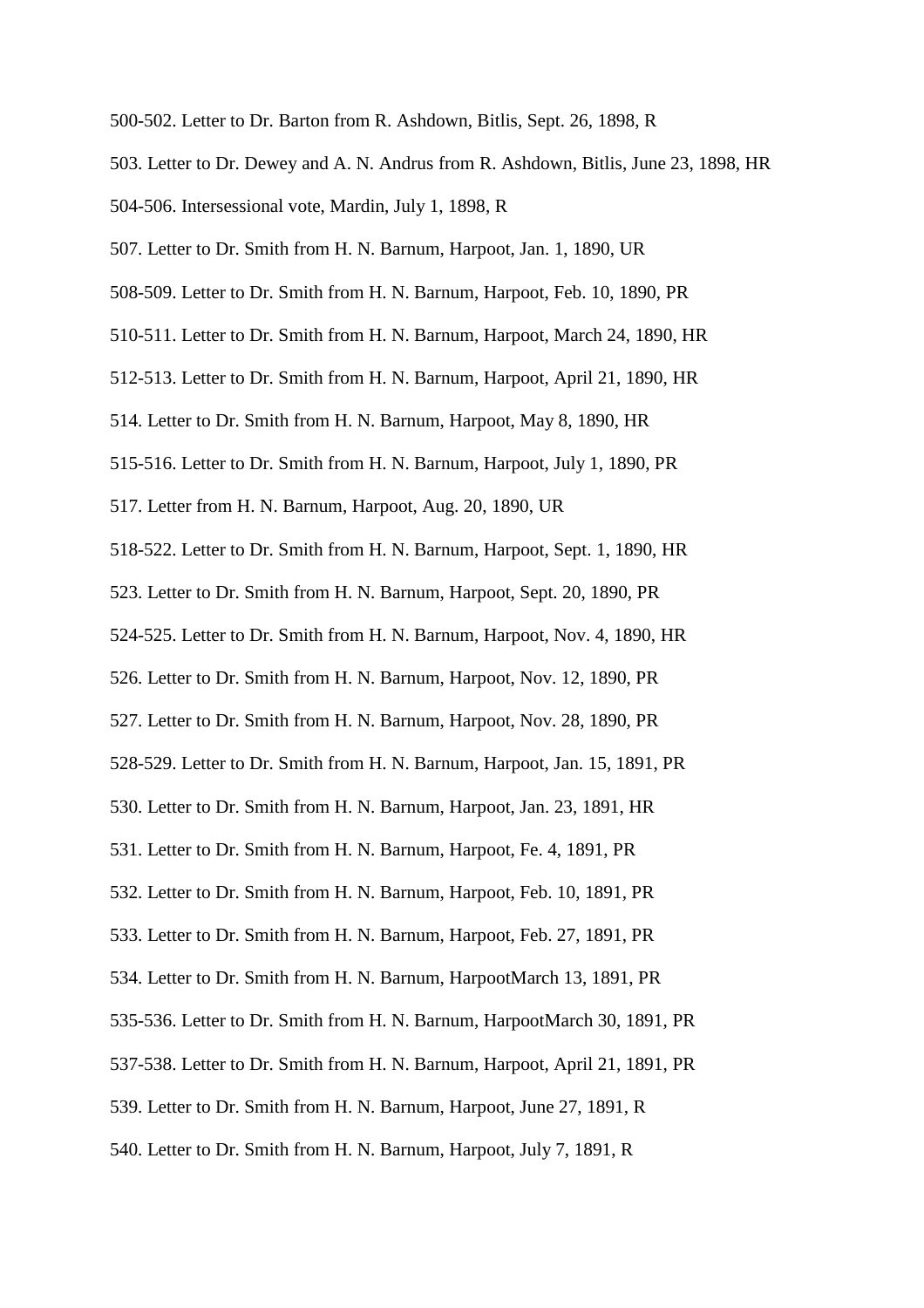541. Letter to the members of the Erzroom Station from H. N. Barnum, Harpoot, July 13, 1891, PR

542. Letter to Dr. Smith from H. N. Barnum, Harpoot, July 15, 1891, HR

543. Letter to Dr. Smith from H. N. Barnum, Harpoot, Aug. 6, 1891, HR

544. Letter to Dr. Smith from H. N. Barnum, Harpoot, Aug. 22, 1891, HR

545. Letter to Dr. Smith from H. N. Barnum, Harpoot, Aug. 22, 1891, HR

546. Letter to Dr. Smith from H. N. Barnum, Harpoot, Sept. 30, 1891, HR

547. Letter to Dr. Alden from H. N. Barnum, Harpoot, Oct. 3, 1891, HR

548. Letter to Dr. Smith from H. N. Barnum, Harpoot, Oct. 16, 1891, HR

549. Letter to Dr. Smith from H. N. Barnum, Harpoot, Oct, 27, 1891, HR

550. Letter to Dr. Smith from H. N. Barnum, Harpoot, Nov. 2, 1891, HR

551. Letter to Dr. Smith from H. N. Barnum, Harpoot, Nov. 18, 1891, HR

552. Letter to Dr. Smith from H. N. Barnum, Harpoot, Nov. 21, 1891, HR

553-554. Letter to Dr. Smith from H. N. Barnum, Dec. 21, 1891, HR

555. Letter to Dr. Smith from H. N. Barnum, Harpoot, Jan 20, 1892, HR

556-558. Letter to Dr. Smith from H. N. Barnum, Harpoot, Feb. 10, 1892, HR

559-560. Letter to Dr. Smith from H. N. Barnum, Aintab, April 27, 1892, HR

561-562. Letter to Dr. Smith from H. N. Barnum, Aintab, April 27, 1892, HR

563-565. Letter to Dr. Smith from H. N. Barnum, Marash, May. 9, 1892, HR

566. Letter to Dr. Smith from H. N. Barnum, Harpoot, May 8, 1892, HR

567. Letter to Dr. Smith from H. N. Barnum, Harpoot, July 8, 1892, HR

568. Letter to Dr. Smith from H. N. Barnum, Harpoot, July 12, 1892, HR

569. Letter to Dr. Smith from H. N. Barnum, Harpoot, July 21, 1892, HR

570. Letter to Dr. Smith from H. N. Barnum, Harpoot, Jul;y 25, 1892, PR 571-573. Letter to Dr. Smith from H. N. Barnum, Harpoot, Aug. 12, 1892, HR

574. Letter to Dr. Smith from H. N. Barnum, Harpoot, Aug. 21, 1892, HR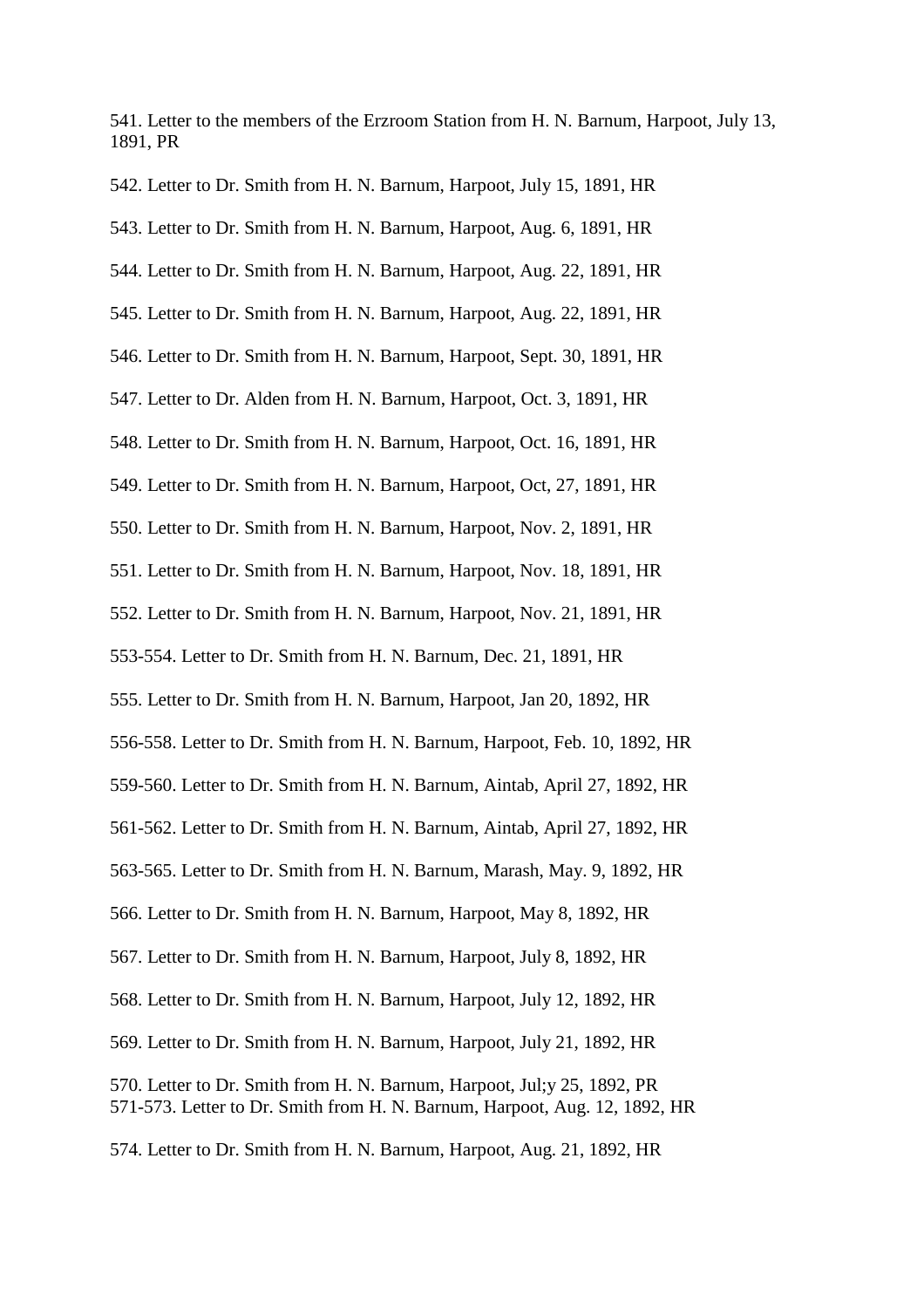575. Letter to Dr. Smith from H. N. Barnum, Harpoot, Aug. 22 , 1892, HR 576.-577. Letter to Dr. Smith from H. N. Barnum, Harpoot, Aug. 26, 1892, HR 578-577. Letter to Dr. Smith from H. N. Barnum, Harpoot, Aug. 24, 1892, HR 580-581. Letter to Dr. Strong from H. N. Barnum, Harpoot, Aug. 24, 1892, HR 582. Letter to Dr. Smith from H. N. Barnum, Harpoot, Sept. 22, 1892, HR 583. Letter to Dr. Smith from H. N. Barnum, Harpoot, Oct. 30, 1892, PR 584-586. UR

587. Letter to Dr. Smith from H. N. Barnum, Harpoot, Nov. 30, 1892, PR 588. Letter to Dr. Smith from H. N. Barnum, Harpoot, Dec.13, 1892, HR 589. Letter to Dr. Smith from H. N. Barnum, Harpoot, Jan. 12, 1893, HR 590-592. Letter to Dr. Smith from H. N. Barnum, Harpoot, Feb. 4, 1893, HR 593. Letter to Dr. Smith from H. N. Barnum, Harpoot, March 2, 1893, PR 594. Letter to Dr. Smith from H. N. Barnum, Harpoot, June 9, 1893, PR 595. Letter to Dr. Smith from H. N. Barnum, Harpoot, March 28, 1893, HR 596. Letter to Dr. Smith from H. N. Barnum, Harpoot, April 1, 1893, UR 597. Letter to Dr. Smith from H. N. Barnum, Harpoot, May 5, 1893, PR 598. Letter to Dr. Smith from H. N. Barnum, Harpoot, May 20, 1893, HR 599. Letter to Dr. Smith from H. N. Barnum, Harpoot, June 6, 1893, HR 600. Letter to Dr. Smith from H. N. Barnum, Harpoot, June 10, 1893, HR 601. Letter to Dr. Smith from H. N. Barnum, Harpoot, July 12, 1893, HR 602. Letter to Dr. Smith from H. N. Barnum, Harpoot, July 21, 1893, HR 603. Letter to Dr. Smith from H. N. Barnum, Harpoot, Aug. 13, 1893, HR 604. Letter to Dr. Smith from H. N. Barnum, Harpoot, Aug 30, 1893, HR 605. Publications of the members of the Eatern Turkey Mission, R 606. Letter to Dr. Smith from H. N. Barnum, Harpoot,Oct. 3, 1893, HR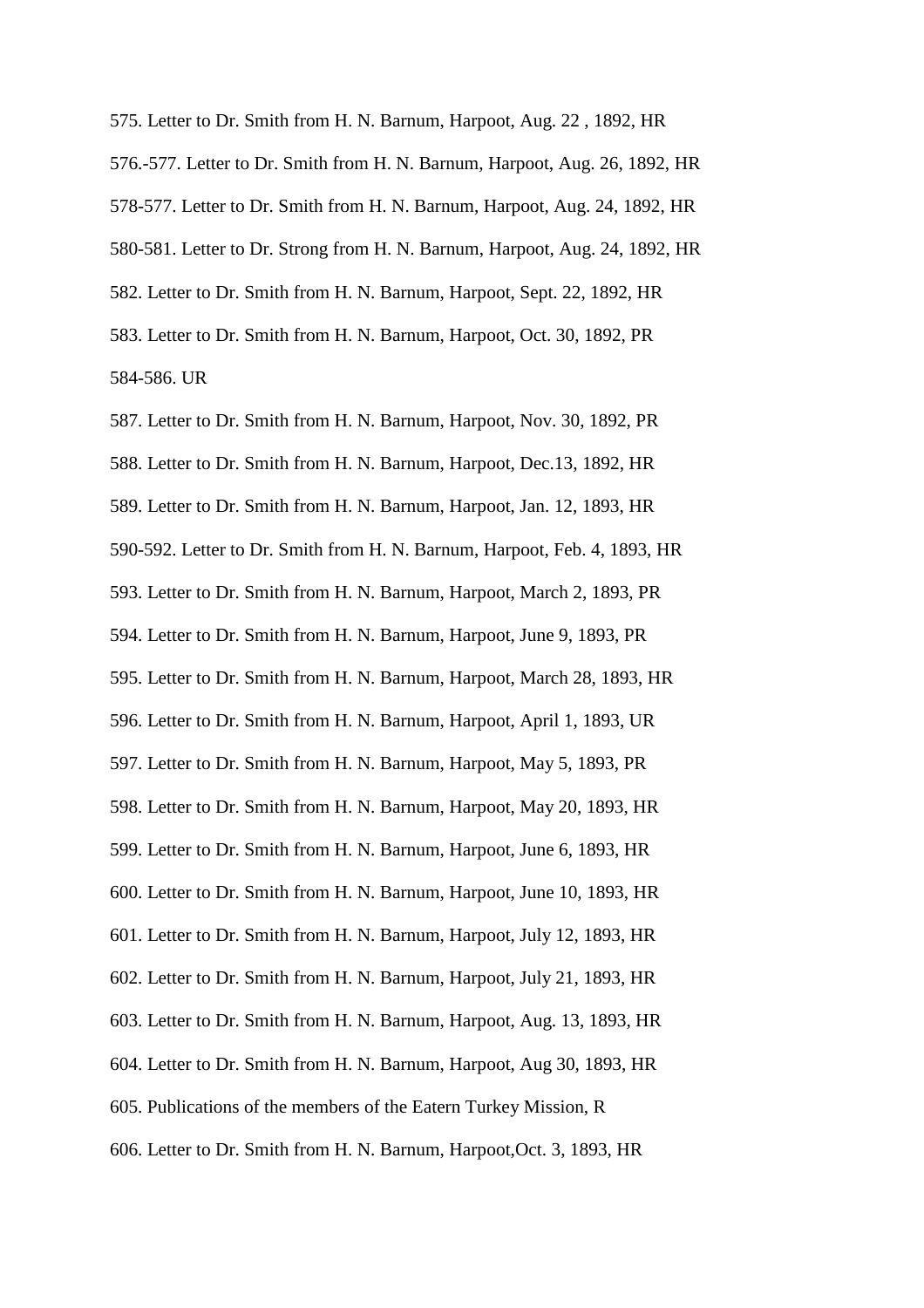- 607. Letter to Dr. Smith from H. N. Barnum, Harpoot, Oct. 24, 1893, HR
- 608. Letter to Dr. Smith from H. N. Barnum, Harpoot, Oct. 27, 1893, HR
- 609. Letter to Dr. Smith from H. N. Barnum, Harpoot, Nov. 29, 1893, HR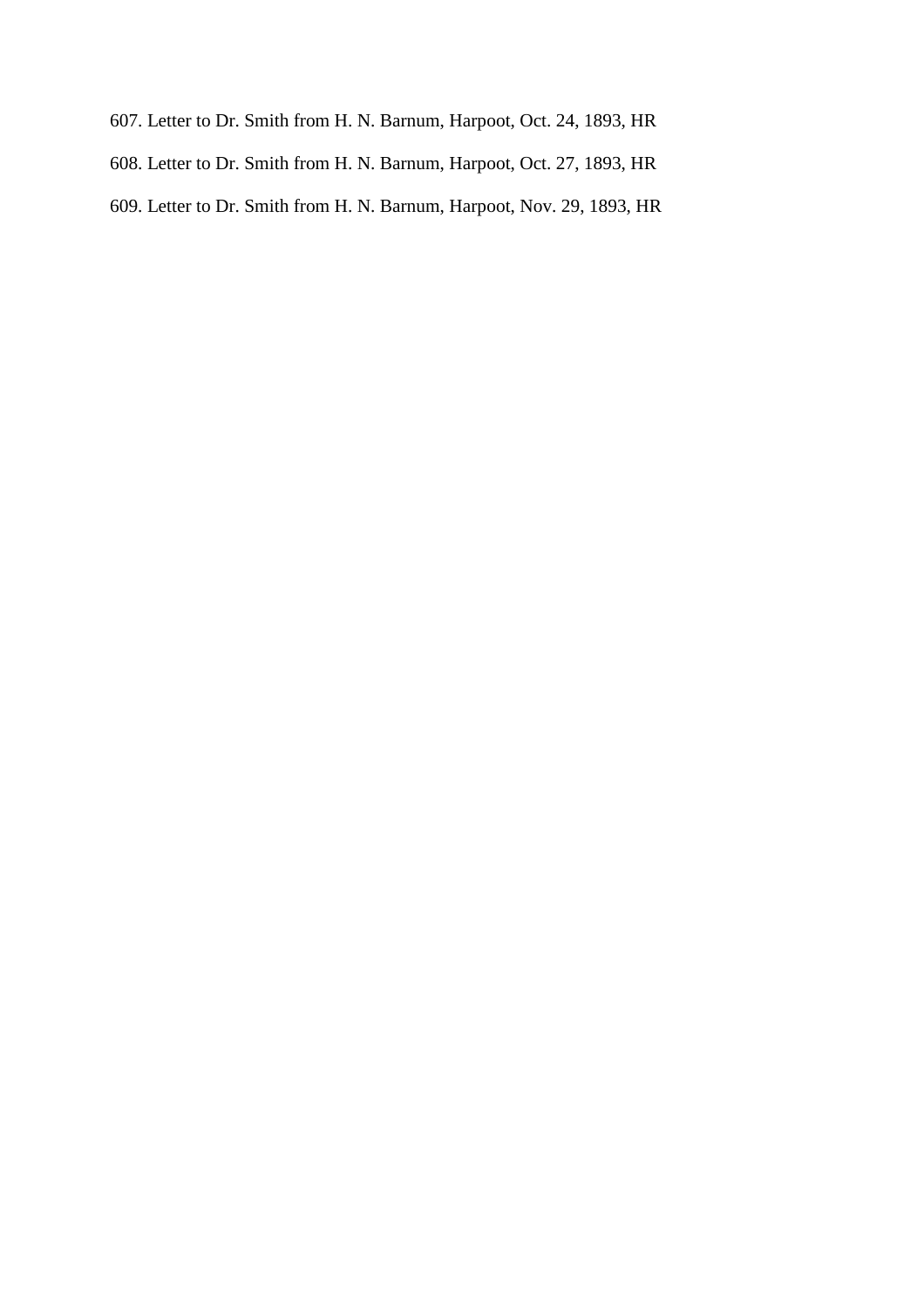## **REEL 696**

SUBMITTED TO: The Department of History SUBMITTED BY: Levent Isyar TYPE OF DOCUMENT: Microfilm PROJECT TERM: April 2004 REFERENCE NUMBER: BV2410.A4 1984 REEL 696 DEGREE OF READABILITY:

> R: Readable HR: Hardly Readable UR: Unreadable PR: Partially Readable

# ABC 16 – THE NEAR EAST 1817-1919 UNIT 5 – REEL 696 EASTERN TURKEY MISSION Vol. 12 : Part II Letters  $A - B$ Part 2 : Barn – Bus

## INDEX

1. Letter to Dr. Smith from H. N. Barnum, Harpoot, Jan. 4, 1894, R 2. Letter to Dr. Daniels H. N. Barnum, Harpoot,Feb. 22, 1894, R 3-4. Letter to Dr. Smith from H. N. Barnum, Harpoot, March 22, 1894, R 5-6. Letter to Dr. Daniels from H. N. Barnum, Harpoot, April 26, 1894, R 7. Letter to Dr. Smith from H. N. Barnum, Harpoot, May 23, 1894, R 8. Letter to Dr. Smith from H. N. Barnum, Harpoot, June 26, 1894, R 9. Letter to Dr. Smith from H. N. Barnum, Harpoot, July 14, 1894, R 10. Letter to Dr. Smith from H. N. Barnum, Harpoot, Nov. 27, 1894, R 11-12. Letter to Dr. Barton from H. M. Barnum, Harpoot, Nov. 27, 1894, R 13-14. Letter to Dr. Barton from H. M. Barnum, Harpoot, Sept. 27, 1894, R 15-18. Letter to Dr. Barton from H. M. Barnum, Harpoot, Jan. 4, 1895, R 19. Letter to Dr. Daniels from H. N. Barnum, Harpoot, March 19, 1895, R 20. Letter to Dr. Smith from H. N. Barnum, Harpoot, March 19, 1895, R 21. Letter to Dr. Smith from H. N. Barnum, Harpoot, May 13, 1895, R 22. Letter to Dr. Barton from H. M. Barnum, Harpoot, June 1, 1895, R 23. Letter to Dr. Barton from H. M. Barnum, Harpoot, June 28, 1895, R 24. Letter to Dr. Smith from H. N. Barnum, Harpoot, July 28, 1895, R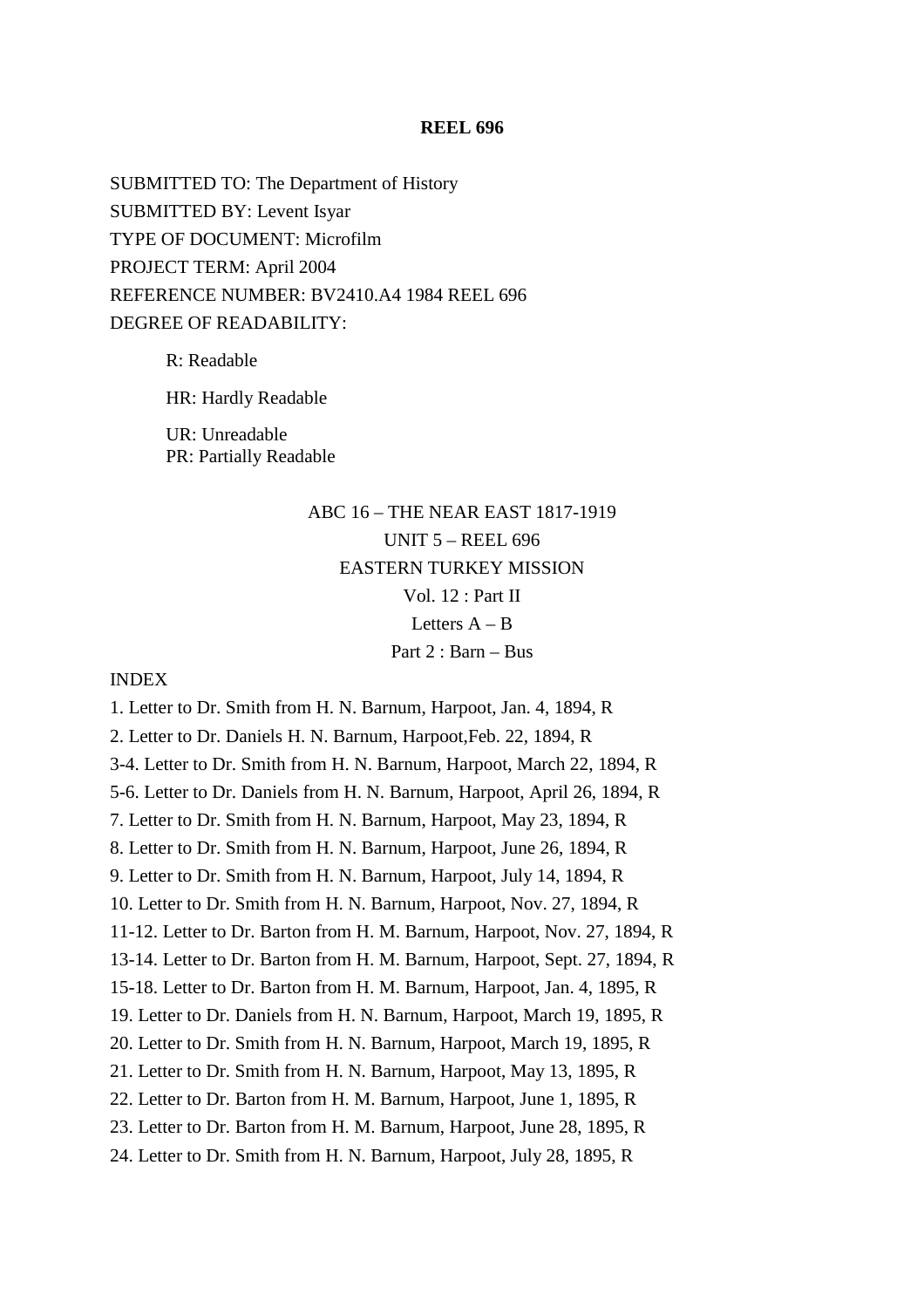25. Letter to Dr. Smith from H. N. Barnum, Harpoot, July 31, 1895, July 31, 1895, Raug. 26, 1895 26. Letter to Dr. Smith from H. N. Barnum, Harpoot, Aug. 26, 1895, R 27-30. Copy of a Letter from Dr. Barnum, Harpoot, Nov. 13, 1895, HR 31-32. Letter from H. N. Barnum, Harpoot, Dec. 28, 1895, R 33-37. Letter to Dr. Smith from H. N. Barnum, Harpoot, Nov. 30, 1895, HR 38-40. Letter from H. N. Barnum, Harpoot, Jan. 8, 1896, HR 41-42. Statistics of recent outrages in the Harpoot Vilayet, R 43. Letter to Dr. Smith from H. N. Barnum, Harpoot, Jan 28, 1896, HR 44-46. Letter to Dr. Smith from H. N. Barnum, Harpoot, Feb. 21, 1896, HR 47-48. Letter to Dr. Barton from H. N. Barnum, Harpoot, Feb. 5, 1896, HR 49-51. Letter to Dr. Smith from H. N. Barnum, Harpoot, Feb. 12, 1896, HR 52-53. Letter to Dr. Smith from H. N. Barnum, Harpoot, April 2, 1896, HR 54-57. Letter to Dr. Smith from H. N. Barnum, Harpoot, April 29, 1896, HR 58-59. Letter to Dr. Smith from H. N. Barnum, Harpoot, May 6, 1896, HR 60. Letter to Dr. Barton from H. N. Barnum, Harpoot, May 20, 1896, HR 61-63. Letter to Harpootlis in America from H. N. Barnum, Harpoot, June 10, 1896, HR 64-65. Letter to Harpootlis, July 22, 1896, R 66-67.Resolations of Koordistan, Harpoot, July 1890, R 68. Letter to Dr. Barton from H. N. Barnum, Harpoot, Aug. 3, 1896, HR 69. Letter to Dr. Barton from H. N. Barnum, Harpoot, Sept. 10, 1896, HR 70. Letter from H. N. Barnum, Harpoot, Sept. 15, 1896, HR 71-73. Letter from H. N. Barnum, Harpoot, Sept. 22, 1896, HR 74. Letter from H. N. Barnum, Harpoot, Sept. 29, 1896, HR 75. Letter to Harpootlis from H. N. Barnum, Harpoot, Oct. 8, 1896, R 76. Letter to Dr. Barton from H. N. Barnum, Harpoot, Oct. 20, 1896, PR 77-81. Letter to Harpootlis from H. N. Barnum, Harpoot, Oct. 22, 1896, PR 82-86. Letter to Dr. Barton from H. N. Barnum, Harpoot, Nov. 4, 1896, R 87-90. Lettr from H. N. Barnum, Nov. 7, 1896, UR 91. Letter to Dr. Barton from H. N. Barnum, Harpoot, Feb. 23, 1897m R 92-93. Letter from H. N. Barnum, Harpoot, March 3, 1897, PR 94-95. Letter to Dr. Barton from H. N. Barnum, Harpoot, Marchg 16, 1897, R 96. Letter from H. N. Barnum, March 5, 1897, UR 97. Letter to Dr. Barton from H. N. Barnum, Harpoot, April 13, 1897, R 98. Letter to Dr. Barton from H. N. Barnum, June 14, 1897, R 99. Letter to Dr. Barton from H. N. Barnum, July 24, 1897, R 100. Letter to Dr. Barton from H. N. Barnum, Aug. 11, 1897, R

101. Letter from H. N. Barnum, Sept. 21, 1897, R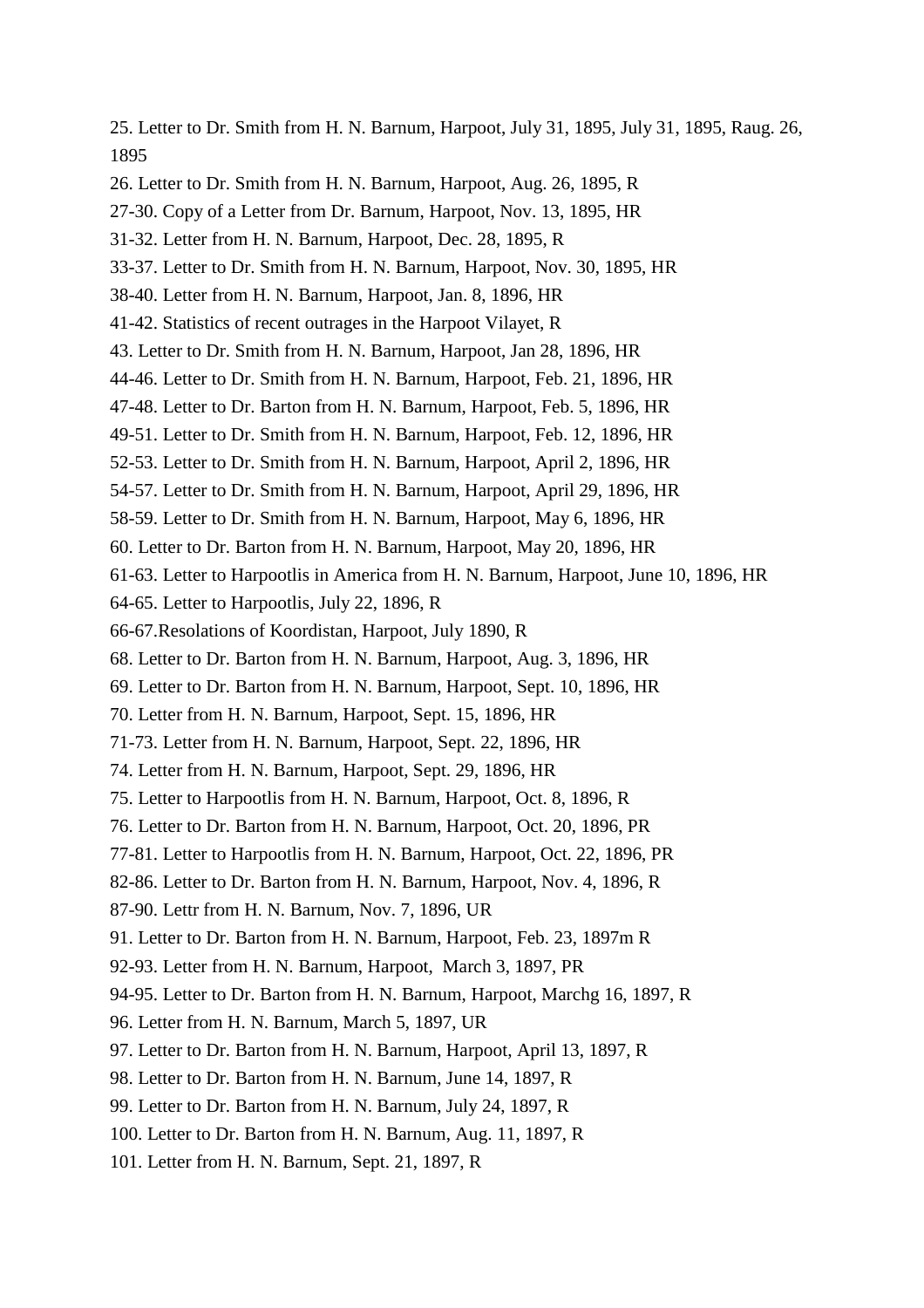- 102. Letter to H. N. Barnum from Barton, Oct. 20, 1897, R
- 103. Letter to Dr. Barton from H. N. Barnum, Nov. 10, 1897, R
- 104. Letter to Dr. Barton from H. N. Barnum, Nov. 25, 1897, R
- 105. Letter to Hepworth from H. N. Barnum, R
- 106-107. Letter to Hepworth from H. N. Barnum, Jan 26, 1898, R
- 108-111. Letter from H. N. Barnum, Feb. 5, 1898, R
- 112. Letter to Dr. Barton from H. N. Barnum, Harpoot, April 6, 1898, R
- 113-116. Letter to H. N. Barnum from Edward G. Millard, April 18, 1898, HR
- 117. Letter to Dr. Barton from H. N. Barnum, Harpoot, May 4, 1898, R
- 118. Letter to Dr. Barton from H. N. Barnum, Harpoot, May 11, 1898, R
- 119. Letter to Dr. Barton from H. N. Barnum, Erzroom, June 4, 1898, HR
- 120. Letter to Dr. Barton from H. N. Barnum, Erzroom, June 11, 1898, June 11, 1898, HR
- 121. Letter to Dr. Barton from H. N. Barnum, Harpoot, July 12, 1898, R
- 122. Letter to Dr. Barton from H. N. Barnum, Harpoot, July 20, 1898, R
- 123. Letter to Dr. Barton from H. N. Barnum, Harpoot, Aug. 1, 1898, R
- 124. Letter to Dr. Barton from H. N. Barnum, Harpoot, Aug. 24, 1898, R
- 125. Letter to Dr. Barton from H. N. Barnum, Harpoot, Aug. 29, 1898, R
- 126. Letter to Dr. Barton from H. N. Barnum, Harpoot, Aug. 30, 1898, R
- 127. Letter to Dr. Barton from H. N. Barnum, Harpoot, Aug. 12 and Sept. 9, 1898, R
- 128. Letter to Dr. Barton from H. N. Barnum, Harpoot, Sept. 20, 1898, R
- 129. Letter to Dr. Barton from H. N. Barnum, Harpoot, Oct. 1, 1898, R
- 130. Letter to Dr. Barton from H. N. Barnum, Harpoot, Oct. 25, 1898, R
- 131. Letter to Dr. Barton from H. N. Barnum, Harpoot, Nov. 9, 1898, R
- 132. Letter to Dr. Barton from H. N. Barnum, Harpoot, Dec. 15, 1898, R
- 133. Letter to Dr. Barton from H. N. Barnum, Harpoot, Jan. 28, 1899, R
- 134-135. Letter from H. N. Barnum, Harpoot, Jan. 3, 1899, R
- 136. Letter to Dr. Barton from H. N. Barnum, Harpoot, July 14, 1899, R
- 137. Letter to Dr. Barton from H. N. Barnum, Harpoot, Aug. 8, 1899, R
- 138. Letter to Dr. Barton from H. N. Barnum, Harpoot, Sept. 2, 1899, PR
- 139. Letter to Dr. Barton from H. N. Barnum, Harpoot, Sept. 9, 1899, PR
- 140. Letter to Dr. Barton from H. N. Barnum, Harpoot, Sept. 23, 1899, HR
- 141. Letter to Dr. Barton from H. N. Barnum, Harpoot, Oct. 11, 1899, HR
- 142. Letter to Dr. Barton from H. N. Barnum, Harpoot, Nov. 2, 1899,R
- 143-144. Letter to Dr. Barton from H. N. Barnum, Harpoot, Dec.14, 1899, R
- 145-146.Letter to Miss Christi from Mary E. Barnum, Harpoot, Jan. 1, 1896, HR
- 147-148. Letter from Mary E. Barnum, Harpoot, Nov. 10, 1896, HR
- 149. Letter to Dr. Barton from Mary E. Barnum, Harpoot, Sept. 22, 1897, HR
- 150-151. Letter to Dr. Barton from Mary E. Barnum, Harpoot, Sept. 29, 1897, HR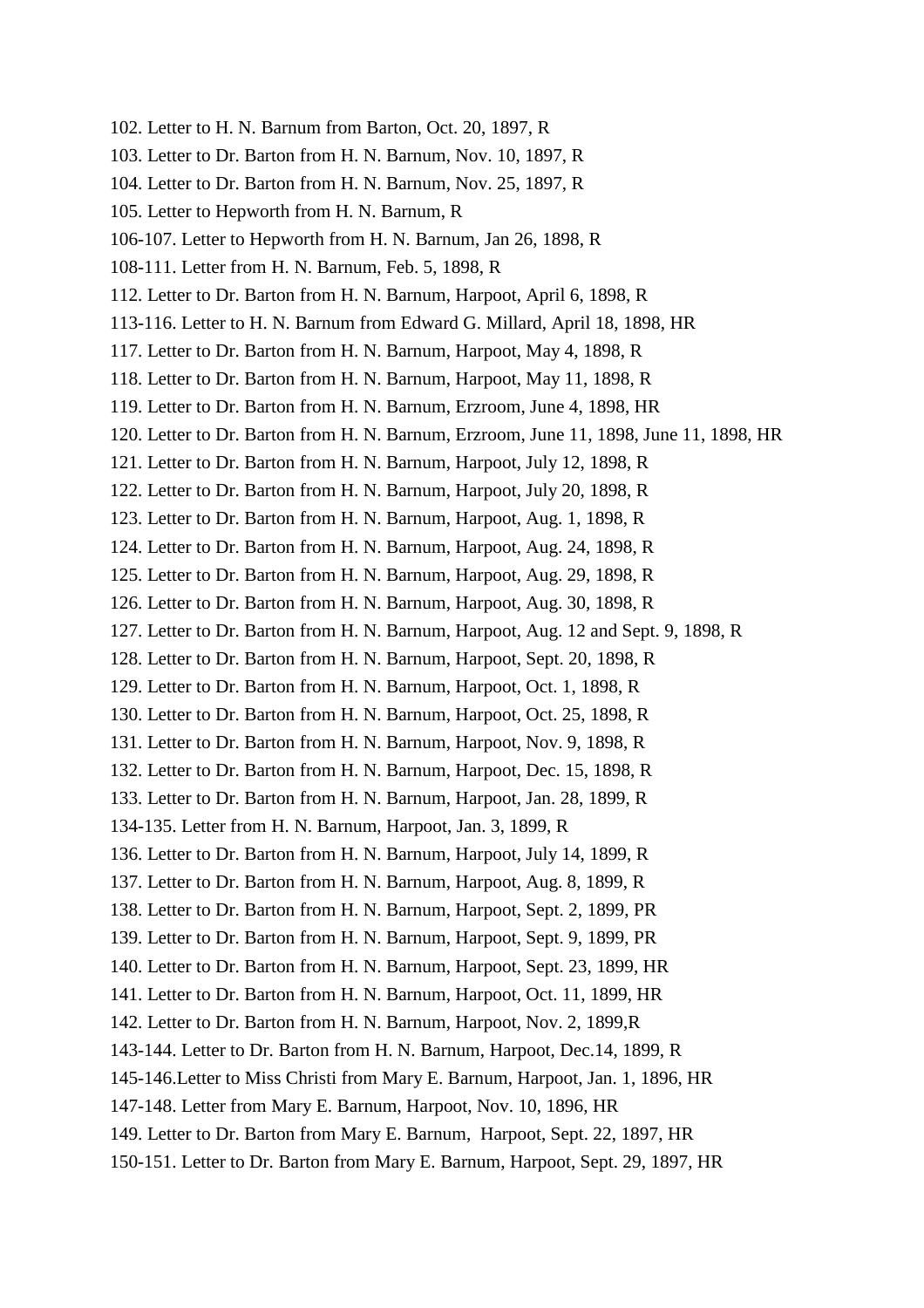152. Letter to Dr. Barton from Mary E. Barnum, Harpoot, March 5, 1898, HR 153-155. Letter to Dr. Barton from Mary E. Barnum, Harpoot, May 31, 1898, HR 156-157. Letter to Dr. and Mrs Barton from Mary E. Barnum, Harpoot, July 26, 1898, HR 158. Translation of Bible Woman's letter, Haboor, HR 159. Letter to Dr. Barton from Mary E. Barnum, Harpoot, Feb. 1, 1899, HR 160-164. Letter to Dr. Barton from Mary E. Barnum, Harpoot, March 1899, HR 165-166. Letter to Dr. Barton from Emma M. Barnum, Harpoot, March 10, 1897, HR 167-171. Letter to Dr. Barton from Elizabeth F. Barrows, Erzroom, Dec. 3, 1899, HR 172. Letter to Dr. Barton from Elizabeth F. Barrows, Dec. 12, 1899, HR 173-175. Letter to Mr. Barnum and Miss Buch from Elizabeth F. Barrows, Dec. 26, 1899, PR 176. Letter to J. Smith from James L. Barton, Harpoot, Jan. 1, 1890, HR 177-178. Letter to J. Smith from James L. Barton, Harpoot, Jan. 2, 1890, HR 179-180. Letter to J. Smith from James L. Barton, Harpoot, March 10. 1890, HR 181-183. Letter to J. Smith from James L. Barton, Harpoot, April 17, 1890, HR 184. Letter to J. Smith from James L. Barton, Harpoot, Aug. 6, 1890, HR 185. Letter to J. Smith from James L. Barton, Harpoot,Sept. 15, 1890, HR 186. Letter to J. Smith from James L. Barton, Harpoot, Sept. 19, 1890, HR 187-188. Letter to J. Smith from James L. Barton, Harpoot, Oct. 6, 1890, R 189-193. Letter to J. Smith from James L. Barton, Harpoot, Dec. 22, 1890, R 194-195. Letter to J. Smith from James L. Barton, Harpoot, Dec. 29, 1890, HR 196-198. Letter to J. Smith from James L. Barton, Harpoot, Jan. 2, 1891, HR 199-202. Letter from James L. Barton, Harpoot, Jan 5, 1891, HR 203-205. Letter from James L. Barton, Harpoot, March 11, 1891, HR 206-207. Letter from James L. Barton, Harpoot, March 14, 1891, HR 208. Letter from James L. Barton, Harpoot, March 16, 1891, HR 209-210. Letter from James L. Barton, Harpoot, April 14, 1891, HR 211. Letter from James L. Barton, Harpoot, May 15, 1891, HR 212. Letter to Eastern Turkey Mission from James L. Barton, Harpoot, May 26, 1891, HR 213-215. Letter to Eastern Turkey Mission from James L. Barton, Harpoot, May 26, 1891, PR 216-217 . Letter to J. Smith from James L. Barton, Harpoot, June 8, 1891, HR 218-219. Letter to Dr. Strong from James L. Barton, Harpoot, June 25, 1891, HR 220. Letter to J. Smith from James L. Barton, Harpoot, July 13, 1891, HR 221. Letter to J. Smith from James L. Barton, Harpoot, July 18, 1891, HR 222. Letter to J. Smith from James L. Barton, Harpoot, Aug. 18, 1891, HR 223-224. Letter to J. Smith from James L. Barton, Harpoot, Dec. 5, 1891, HR 225-226. Letter to J. Smith from James L. Barton, Harpoot, Jan 19, 1892, HR 227-232. Letter to J. Smith from James L. Barton, Harpoot, Jan. 30, 1892, HR 233. Letter to J. Smith from James L. Barton, Harpoot, Feb. 11, 1892, HR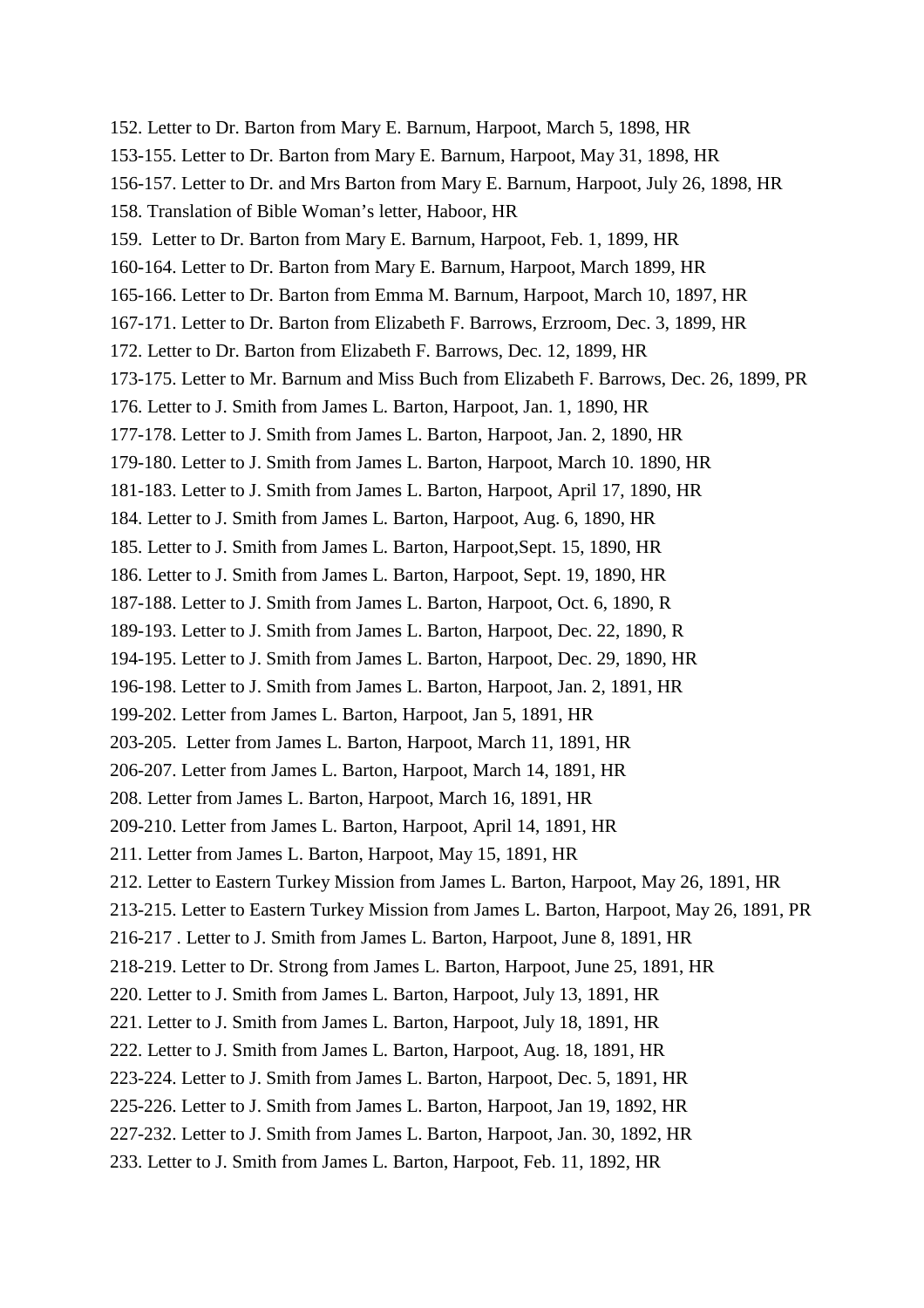234-235. Letter to J. Smith from James L. Barton, Harpoot, March 16, 1892, HR 236. Letter to J. Smith from James L. Barton, Harpoot, March 24, 1892, HR 237. Letter to J. Smith from James L. Barton, Harpoot, March 29, 1892. HR 238. Letter to J. Smith from James L. Barton, Harpoot, April 5, 1892, HR 239-240Letter to Dr. Alden from J. Smith, Harpoot, May 9, 1892, HR 241-242. Letter to J. Smith from James L. Barton, Harpoot, May 9, 1892, HR 243. Letter to J. Smith from James L. Barton, Harpoot, May 25, 1892, HR 244-245. Letter to J. Smith from James L. Barton, Harpoot, July 5, 1892, PR 246-247. Letter to J. Smith from James L. Barton, Harpoot, Aug. 11, 1892, HR 248-250. Copy of the paper presented in the legation at Constantinople, Aug. 1892, HR 251-252 . Letter to J. Smith from James L. Barton, Constantinople, Aug. 18, 1892, HR 253-255. Letter to J. Smith from James L. Barton, Constantinople, Aug. 29, 1892, HR 256-258. Letter to J. Smith from James L. Barton, Sept. 13, 1892, HR 259-261. Letter to J. Smith from James L. Barton, Atlantic City, Nov 28, 1892, HR 262-264. Letter to J. Smith and Johnson from James L. Barton, Jan. 23, 1893, HR 265-266. Letter to J. Smith and Johnson from James L. Barton, Jan. 26, 1893, HR 265-268. Letter to J. Smith from James L. Barton, Salisbury, March 1, 1893. HR 269. Letter to J. Smith from James L. Barton, New York, April 3, 1893, HR 270-271. Letter to J. Smith from James L. Barton, New York, April 10, 1893, HR 272-273. Letter to J. Smith from James L. Barton, Mass., April 25, 1893, HR 274-275. Letter to J. Smith from James L. Barton, Salisbury/Philadelphia, May 3, 1893, HR 276-277. Letter to J. Smith from James L. Barton, Salisbury, May 10, 1893, HR 278-281. Letter to J. Smith from James L. Barton, Salisbury, May 29, 1893, HR 282-284. Letter to J. Smith from James L. Barton, Salisbury, June 15, 1893, HR 285-286. Letter to J. Smith from James L. Barton, Salisbury, June 20, 1893, HR 287. Letter to J. Smith from James L. Barton, Chicago, Sept, 29, 1893, HR 288-290. Letter to J. Smith from James L. Barton, Aug. 29, 1893, HR 291. Letter to J. Smith from John K. Browne, Bayburt, July 7, 1890, HR 292-297. Letter from John K. Browne, Arabkir, Jan 19, 1890, PR 298. Letter to Browne from Langdon S. Ward, March 25, 1891, R 299-302. Letter to L. S. Ward from John K. Browne, Harpoot, April 24, 1891, HR 303-305. Letter to J. Smith from John K. Browne, Harpoot, Aug. 20, 1891, HR 306-312. Letter to J. Smith from John K. Browne, Harpoot, Oct. 16, 1891, HR 313-314. Letter from John K. Browne, Shipia, Jan. 4, 1892, PR 315-317. Letter to J. Smith from John K. Browne, Harpoot, Feb. 4, 1892, HR 318-319. Letter to J. Smith from John K. Browne, Harpoot, June 9, 1892, HR 320. Letter to J. Smith from John K. Browne, Harpoot, July 2, 1892, HR 321-324. Letter to J. Smith from John K. Browne, Harpoot, Nov. 7, 1892, HR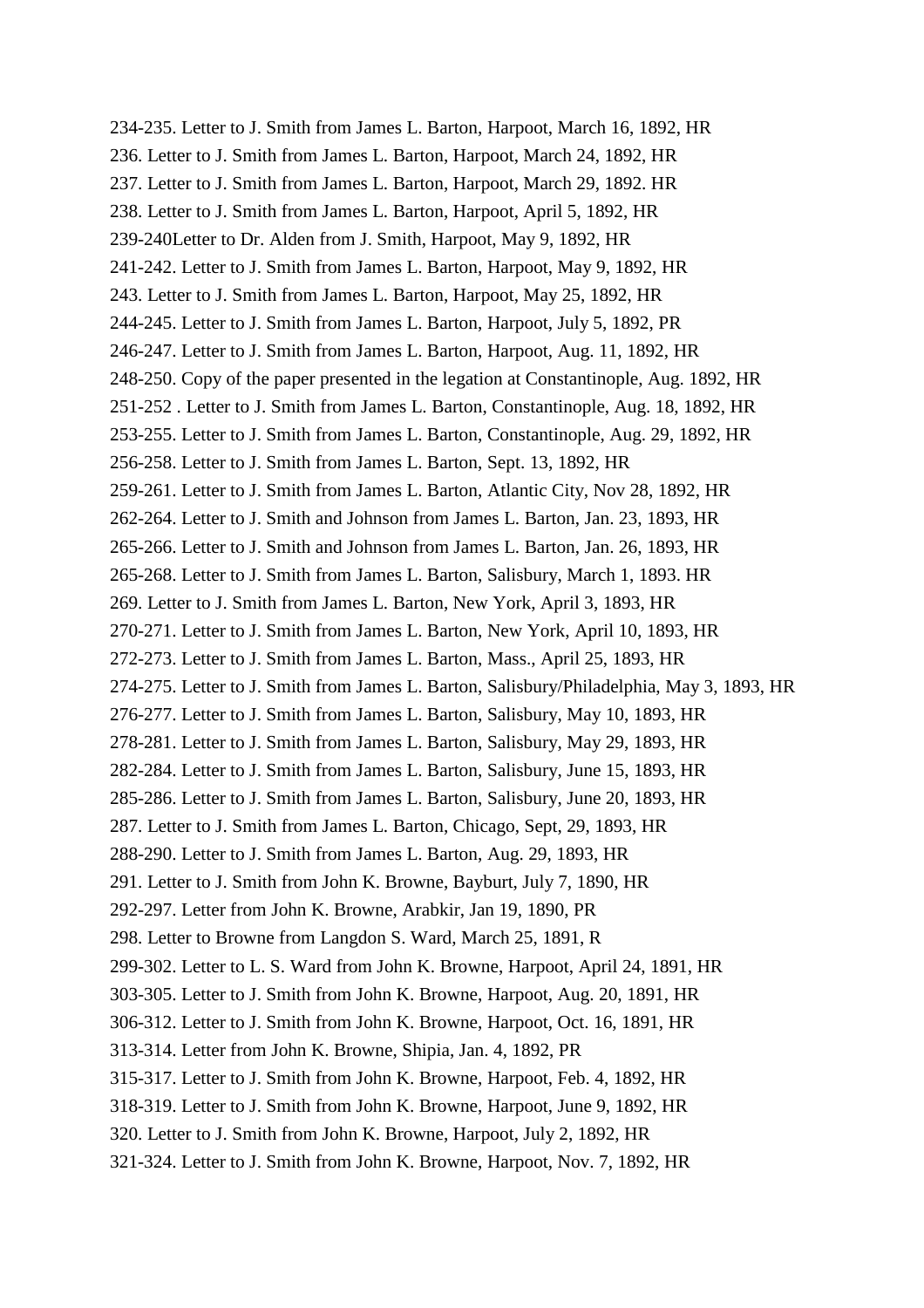325-326. Letter to J. Smith from John K. Browne, Harpoot, Dec. 23, 1892, HR 327-328. Letter to J. Smith from John K. Browne, Harpoot, Feb. 18, 1893, HR 329-331. Letter to J. Smith from John K. Browne, Harpoot, March 9, 1893, HR 332-333. Letter to J. Smith from John K. Browne, Harpoot, May 11, 1893, HR 334-335. Letter to J. Smith from John K. Browne, Harpoot, June 19, 1893, HR 336-338. Letter to J. Smith from John K. Browne, Harpoot, Feb. 10, 1893, HR 339-340. Letter to Daniels from John K. Browne, Feb. 4, 1894, HR 341. Letter to J. Smith from John K. Browne, Harpoot, Feb. 10, 1894, Hr 342-343. Letter to J. Smith from John K. Browne, Harpoot, May 24, 1894, HR 344-345. Letter to J. Smith from John K. Browne, Harpoot, June 19, 1894, HR 346-347. Letter to Daniels from John K. Browne, Cambridgeport, Jan. 31, 1895, HR 348. Letter to Barton from John K. Browne, Cambridgeport, Sept. 27, 1895, HR 349-350. Letter from John K. Browne, Cambridge, April 3, 1895, R 351-358. Letter to Barton from John K. Browne, Boston, HR 359-360. Letter to Barton from John K. Browne, Rutland, July 1896, HR 361-365. "Three Cities", Arabkir, Oct. 7, 1896, HR 366-368. Letter from John K. Browne, Egin Oct. 23, 1896, R 369-370. Letter from John K. Browne, Egin, Oct. 26, 1896, R 371. Letter to Barton from John K. Browne, Harpoot, Dec. 3, 1896, HR 372-378. Letter to Leila from John K. Browne, Harpoot, Jan. 3, 1897, R 379-380. Letter to Barton from John K. Browne, Harpoot, Jan. 14, 1897, HR 381-385. Letter to Barton from John K. Browne, Harpoot, Jan. 28, 1897, HR 386. Letter to Barton from John K. Browne,Havilas, March 12, 1897, HR 387-390 . Letter to Barton from John K. Browne, Harpoot, March 23, 1897, HR 391. Letter to Barton from John K. Browne, Harpoot, March 24, 1897, HR 392-393. Letter to Barton from John K. Browne, Diarbekir, April 19, 1897, PR 394-395. Letter to Barton from John K. Browne, Diarbekir, April 27, 1897, HR 396-400. Letter to Barton from John K. Browne, Diarbekir, May 3, 1897, HR 401. Letter to Barton from John K. Browne, Harpoot, June 9, 1897, HR 402-405. Letter to Barton from John K. Browne, Harpoot, July 3, 1897, HR 406-408. Letter to Barton from John K. Browne, Harpoot, August 28, 1897, HR 409. Letter to Barton from John K. Browne, Harpoot, Sept. 15, 1897, HR 410-413. Letter to Barton from John K. Browne, Harpoot, Dec. 1, 1897, HR 414-415. Letter to Barton from John K. Browne, Harpoot, Dec. 21, 1897, HR 416-419. Letter to Barton from John K. Browne, Egin, Feb. 1, 1898, HR 420-423. Letter to Barton from John K. Browne, Diarbekir, March 1, 1898, HR 424-426. Letter to Barton from John K. Browne, Diarbekir, March 22. 1898, HR 427-428. Letter to Barton from John K. Browne, Harpoot, March 18, 1898, HR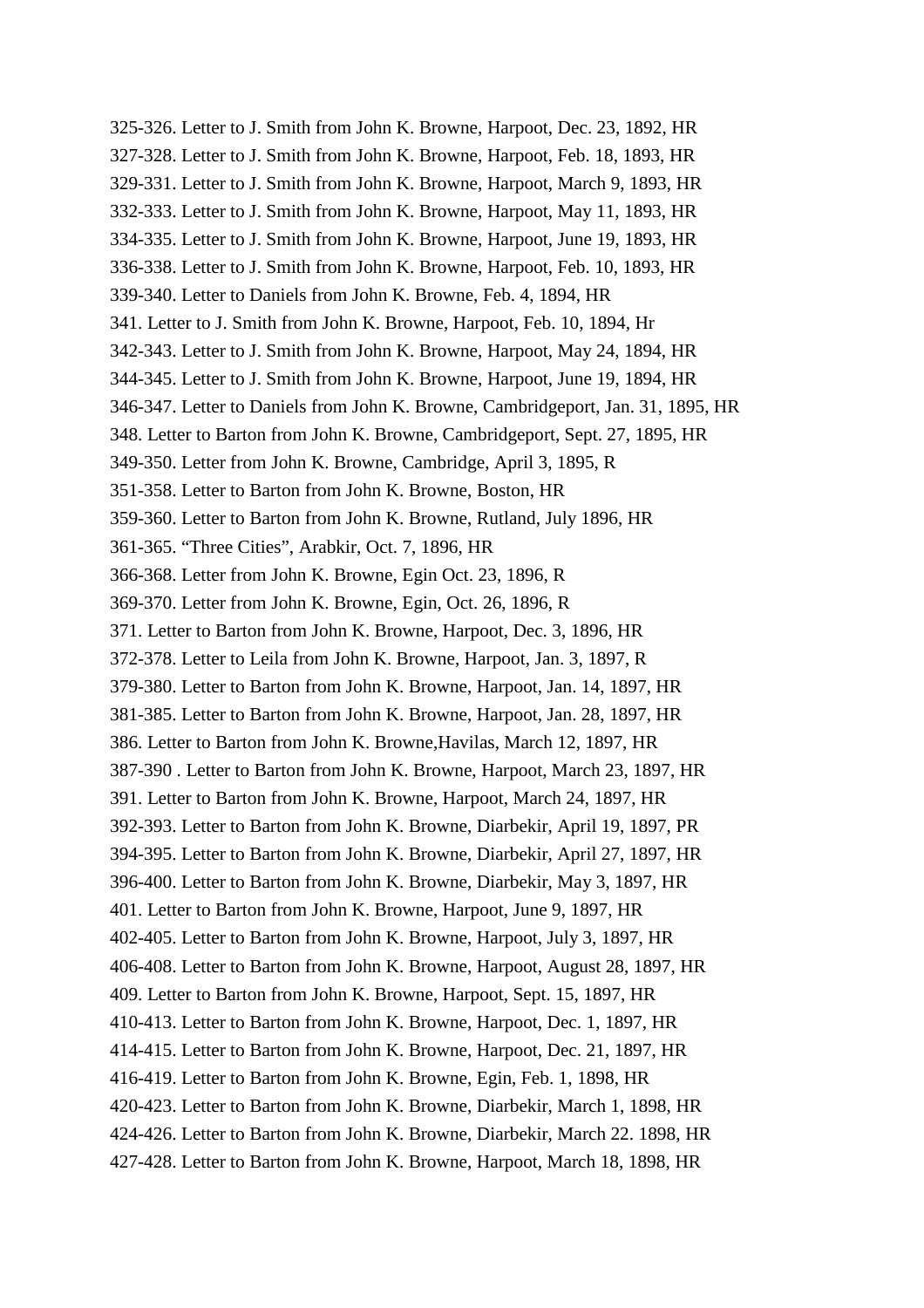429-433. Letter to Barton from John K. Browne, June 20, 1898, Hr 434-435. Letter to Barton from John K. Browne, Harpoot, July 4, 1898, HR 436-439. Letter to Barton from John K. Browne, Harpoot, Nov. 21, 1898, HR 440-443. Letter to Barton from John K. Browne, Harpoot, Dec. 8, 1898, HR 444-449. Letter to Barton from John K. Browne, Harpoot, Jan. 16, 1899, HR 450-453. Work in Haboor and Vicinity, Checnya 454-457. Lighli and Shadriz in Touring, HR 458-461. Letter to Barton from John K. Browne, Harpoot, March 16, 1899, HR 462-463. Letter to Barton from John K. Browne, Harpoot, May 1899, HR 464-467. Letter to Barton from John K. Browne, Harpoot, June 14, 1899, HR 468-469. Letter to Barton from John K. Browne, Malatia, June 26, 1899, HR 470-472. Letter to Strong from John K. Browne, Harpoot, July 4, 1899, HR 473. Arabic 474. Letter from Bremer to John K. Browne, Bahrein, May 13, 1899, R 475-476. Letter to Barton from John K. Browne, Harpoot, July 12, 1899, HR 477. Letter to Barton from John K. Browne, Harpoot, July 19, 1899, HR 478-479. Letter to Barton from John K. Browne, Harpoot, July 20, 1899, HR 480. Letter to Barton from John K. Browne, Harpoot, Aug. 9, 1899, HR 481-482. Letter to the evangelical church in \*\*\*\*\*\* , Aug 15, 1899, HR 483-484. Letter to Barton from John K. Browne, Harpoot, Aug. 23, 1899, HR 485-486. Letter to Barton from John K. Browne, Harpoot, Sept. 13, 1899, HR 487-494. Letter to Barton from John K. Browne, Erzroom, Sept. 30 1899, PR 495-496. Letter to Dr. \*\*\*\*\*\*\* from John K. Browne, Erzroom, Oct. 7, 1899, PR 497-498. Letter to Barton from John K. Browne, Harpoot, Nov. 1, 1899, HR 499-501. Letter to Barton from John K. Browne, Arabkir, Dec. 18, 1899, HR 502-503. Letter to Barton from Leila K. Browne, Cambridgeport, Feb. 16, 1895, HR 504. Letter from Leila K. Browne, Auburnsdale, Sept. 12, 1896, R 505. Letter from Leila K. Browne, Massachusetts, R 506. Letter to Bartonfrom Leila K. Browne, Cambridgeport, R 507. Letter to Barton from Leila K. Browne, Cambridgeport, May 11, 1898, R 508-509. Letter to Barton from Leila K. Browne, June 1, 1898, R 510-511. Letter to Barton from Leila K. Browne, Auburndale/ Mass., July 3, 1898, R 512-515. Letter to Barton from Leila K. Browne, Harpoot, Sept. 13, 1899, R 516-520. Letter to Smith from Carrie E. Bush, Harpoot, April 16, 1890, PR 521. Letter to Smith from Carrie E. Bush, Harpoot, Sept, 18, 1890, HR 522. Letter to Smith from Carrie E. Bush, Harpoot, Jan. 23, 1891, HR 523-527. Letter to Smith from Carrie E. Bush, Harpoot, July 22, 1891, HR 528-529. Letter to Smith from Carrie E. Bush, Harpoot, Aug. 19, 1891, PR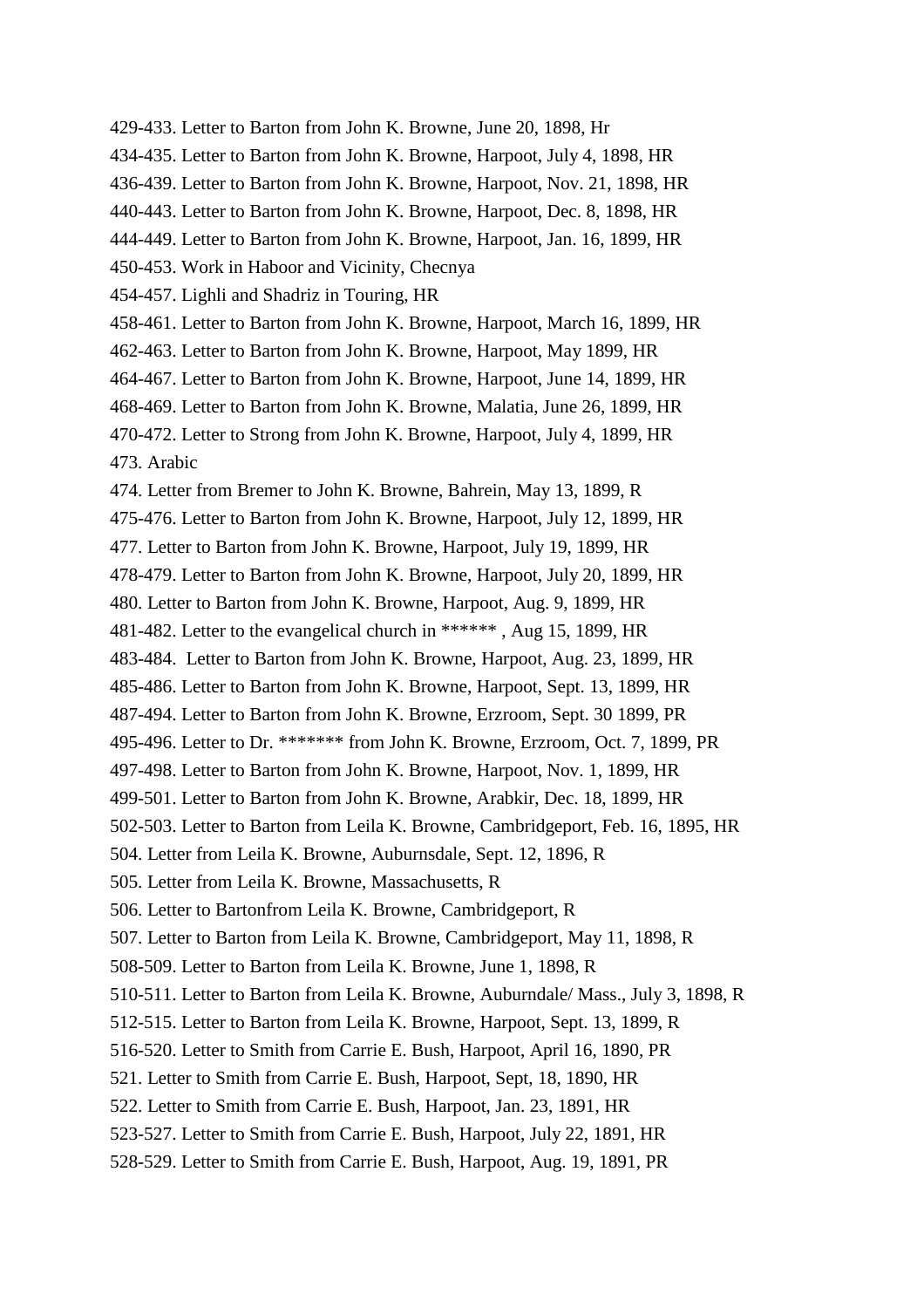530-532 . Letter to Smith from Carrie E. Bush, Van, Nov. 9, 1891, HR 533-536. Letter to Smith from Carrie E. Bush, Van, Dec. 9, 1891, HR 537-540. Letter to Smith from Carrie E. Bush, Van, May 9, 1892, HR 541 Letter to Smith from Carrie E. Bush, Van, June 20, 1892, PR 542-545. Letter to Smith from Carrie E. Bush, Van, Aug. 11, 1892, HR 546-548. Letter to Smith from Carrie E. Bush, Van, Aug. 29, 1892, HR 549-550. Letter to Smith from Carrie E. Bush, Rome/ Italy, Nov. 3, 1892, HR 551-552. Letter to Dr. Mrs. Smith from Carrie E. Bush, Nov. 28, 1892, HR 553-554. Letter to Smith from Carrie E. Bush, Nov. 3, 1892, HR 555-556. Letter to Dr. and Mrs Smith from Carrie E. Bush, Auburnsdale, Feb. 13, 1893, PR 557-558. Letter to Smith from Carrie E. Bush, Auburnsdale, Feb. 20, 1893, HR 559-561. Letter to Smith from Carrie E. Bush, March 1, 1893, HR 562-564. Letter to Smith from Carrie E. Bush, New York, May 1, 1893, PR 565-566. Letter to Smith from Carrie E. Bush, Brooklyn, May 11, 1893, HR 567-569. Letter to Smith from Carrie E. Bush, Brooklyn, May 13, 1893, HR 570-573. Letter to Smith from Carrie E. Bush, Greenmile, June 10, 1893, PR 574-575. Letter to Smith from Carrie E. Bush, Clifton Springs, June 21, 1893, PR 576-578. Letter to Smith from Carrie E. Bush, New York, July 3, 1893, HR 579-580. Letter to Smith from Carrie E. Bush, New York, July 5, 1893, HR 581-582. Letter to Smith from Carrie E. Bush, Aug. 18, 1893, HR 583-584. Letter to Smith from Carrie E. Bush, London, Oct. 3, 1893, HR 585-586. Letter to Smith from Carrie E. Bush, Black Sea, Oct. 25, 1893, HR 587-588. Letter to Smith from Carrie E. Bush, Oct. 27, 1893, HR 589-590. Letter to Smith from Carrie E. Bush, Trebizond, Nov. 15, 1893, HR 591-592. Letter to Smith from Carrie E. Bush, Marsovan, Dec. 12, 1893, HR 593-595. Letter to Smith from Carrie E. Bush, Marsovan, March 30, 1894, HR 596-598. Letter to Smith from Carrie E. Bush, Marsovan, July 30, 1894, HR 599-600. Letter to Smith from Carrie E. Bush, Oct. 24, 1895, HR 601-603. Letter to Barton from Carrie E. Bush, Harpoot, Feb. 11, 1895, R 604. Letter to Barton from Carrie E. Bush, Hoblakegh, April 24, 1895, HR 605-608. Letter to Barton from Carrie E. Bush, Bismishken, April 30, 1895, HR 609-611. Letter to Barton from Carrie E. Bush, Harpoot, May 10, 1895, HR 612-613. Letter to Barton from Carrie E. Bush, Harpoot, July 11, 1895, HR 614. Letter to Smith from Carrie E. Bush, Harpoot, Aug. 19, 1895, HR 615-619. Letter to Barton from Carrie E. Bush, Arabkir, May 28, 1896, PR 620-622. Letter to Barton from Carrie E. Bush, Harpoot, Sept. 4, 1896, HR 623-624. Letter to Barton from Carrie E. Bush, Harpoot, Sept. 4, 1896, HR 625-628. Letter to Barton from Carrie E. Bush, Harpoot, Dec. 1, 1896, HR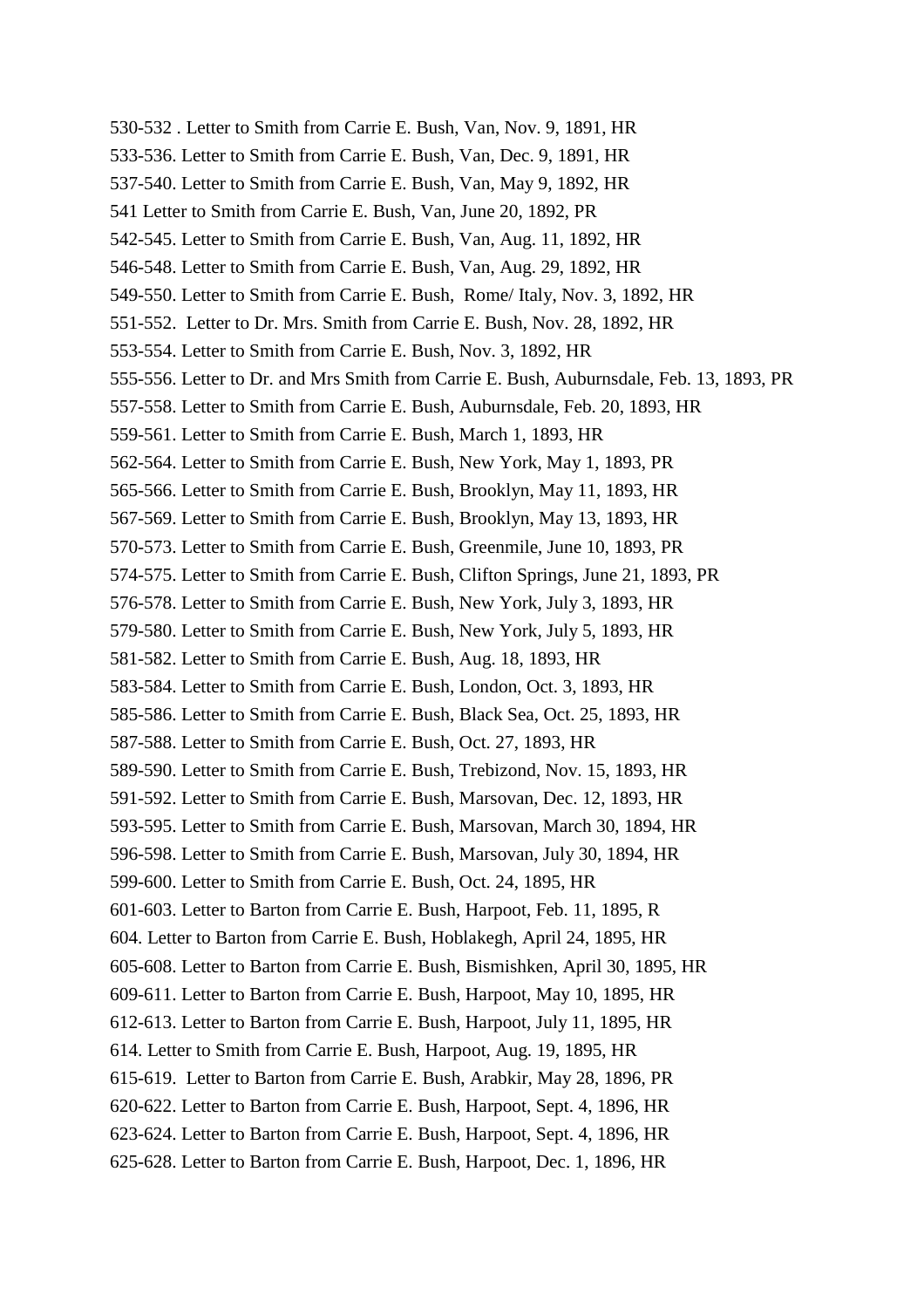629-630. Letter to Barton from Carrie E. Bush, Harpoot, Dec. 7, 1896, HR 631-634. Letter to Mr. And Mrs Barton from Carrie E. Bush, March 31, 1897, HR 635-636. Letter to Barton from Carrie E. Bush, Diarbekir, April 17, 1897, HR 637-645. Copy of a letter received by the ladies for Miss'y society from Carrie E. Bush-Broadway Tambernacle, Diarbekir, April 17, 1897, R 646-649. Letter to Barton from Carrie E. Bush, Diarbekir, April 26, 1897, HR 650-651. Letter to Barton from Carrie E. Bush, Harpoot, June 7, 1897, HR 652. Letter to Barton from Carrie E. Bush, Harpoot, July 30, 1897, HR 653-654. Letter to Barton from Carrie E. Bush, Harpoot, Aug. 11, 1897, HR 655-658. Incidents of an eight weeks tour, PR 659-667. Letter to Barton from Carrie E. Bush, Aghun, Nov. 19, 1897, HR 668-670. Letter to Barton from Carrie E. Bush, Harpoot, jan. 10, 1898, HR 671-674. Letter to Barton from Carrie E. Bush, Diarbekir, March 19, 1898, HR 675-678. Letter from Carrie E. Bush, Van, July 6, 1898, HR 679-682. Letter to Barton from Carrie E. Bush, Harpoot, July 20, 1898, HR 683-685. Letter to Barton from Carrie E. Bush, Harpoot, Dec. 7, 1898, HR 686-687. Letter to Barton from Carrie E. Bush, Harpoot, June 3, 1899, HR 688-691. Letter to Barton from Carrie E. Bush, Malatia, June 24, 1899, HR 692-696. Letter to barton from Carrie E. Bush, Arabkir, Dec. 14, 1899, HR 697. Letter from Ruth M. Bushwell, Erzroom, Feb. 11, 1899, PR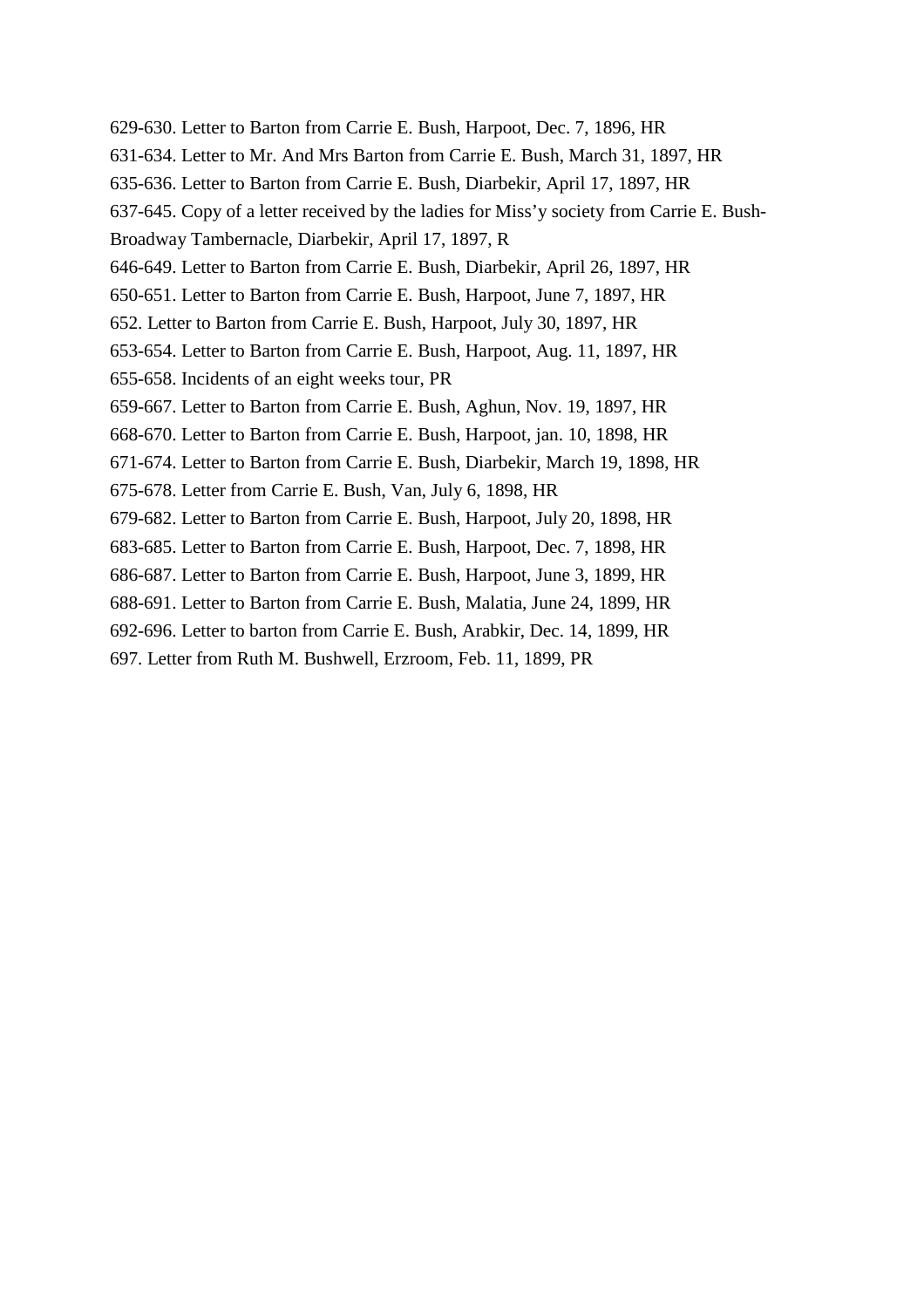#### **REEL 697**

SUBMITTED TO: The Department of History SUBMITTED BY: Anıl Kayalar TYPE OF DOCUMENT: Microfilm PROJECT TERM: November 2004 REFERENCE NUMBER: BV. 2410. A4 1984 Reel 697 DEGREE OF READABILITY: R: Readable HR: Hardly Readable UR: Unreadable PR: Partially Readable

THE AMERICAN BOARD OF COMMISSIONERS FOR FOREIGN MISSIONS ABC 16: THE NEAR EAST 1817-1919 UNIT 5 REEL 697 16.9.7: EASTERN TURKEY MISSION VOL. 13 PART 1 1890-1899 LETTERS C

Letters by Rev. Robert Chambers:

- To Dr. Smith, New York, 3.4.1890, HR, 3-5
- To Dr. Smith, Winsted, 3.10.1890, HR, 6-8
- To Dr. Smith, New York, 3.17.1890, HR, 8-9
- To Dr. Smith, New York, 4.18.1890, R, 10-12
- To Dr. Smith, New York, 3.17.1890, HR, 13-14
- To Dr. Smith, New York, 6.21.1890, HR, 14-16
- To Dr. Smith, New York, 7.10.1890, R, 17
- To Dr. Smith, New York, 7.12.1890, R, 18-20
- To Dr. Smith, New York, 7.13.1890, R, 20-21
- To Dr. Smith, New York, 7.26.1890, R, 22-23
- To Dr. Smith, New York, 8.4.1890, R, 23
- To Dr. Smith, New York, 8.29.1890, R, 24
- To Dr. Smith, New York, 9.20.1890, HR, 25
- To Dr. Smith, New York, 11.26.1890, R, 26-27
- To Dr. Smith, New York, 11.28.1890, R, 28-29
- To Dr. Smith, New York, 12.1.1890, R, 30-32
- To Dr. Smith, New York, 12.6.1890, R, 33-36
- To Dr. Smith, New York, 12.11.1890, HR, 37-38
- To Dr. Smith, New York, 12.13.1890, R, 38-40
- To Dr. Smith, New York, 1.10.1891, R, 41
- To Dr. Smith, New York, 3.18.1891, HR, 42-45
- To Dr. Smith, New York, 7.23.1891, HR, 46-48
- To Dr. Smith, New York, 7.5.1891, HR, 49
- To Dr. Smith, New York, 7.12.1891, HR, 50-51
- To Dr. Smith, Woodstock, 7.27.1891, HR, 51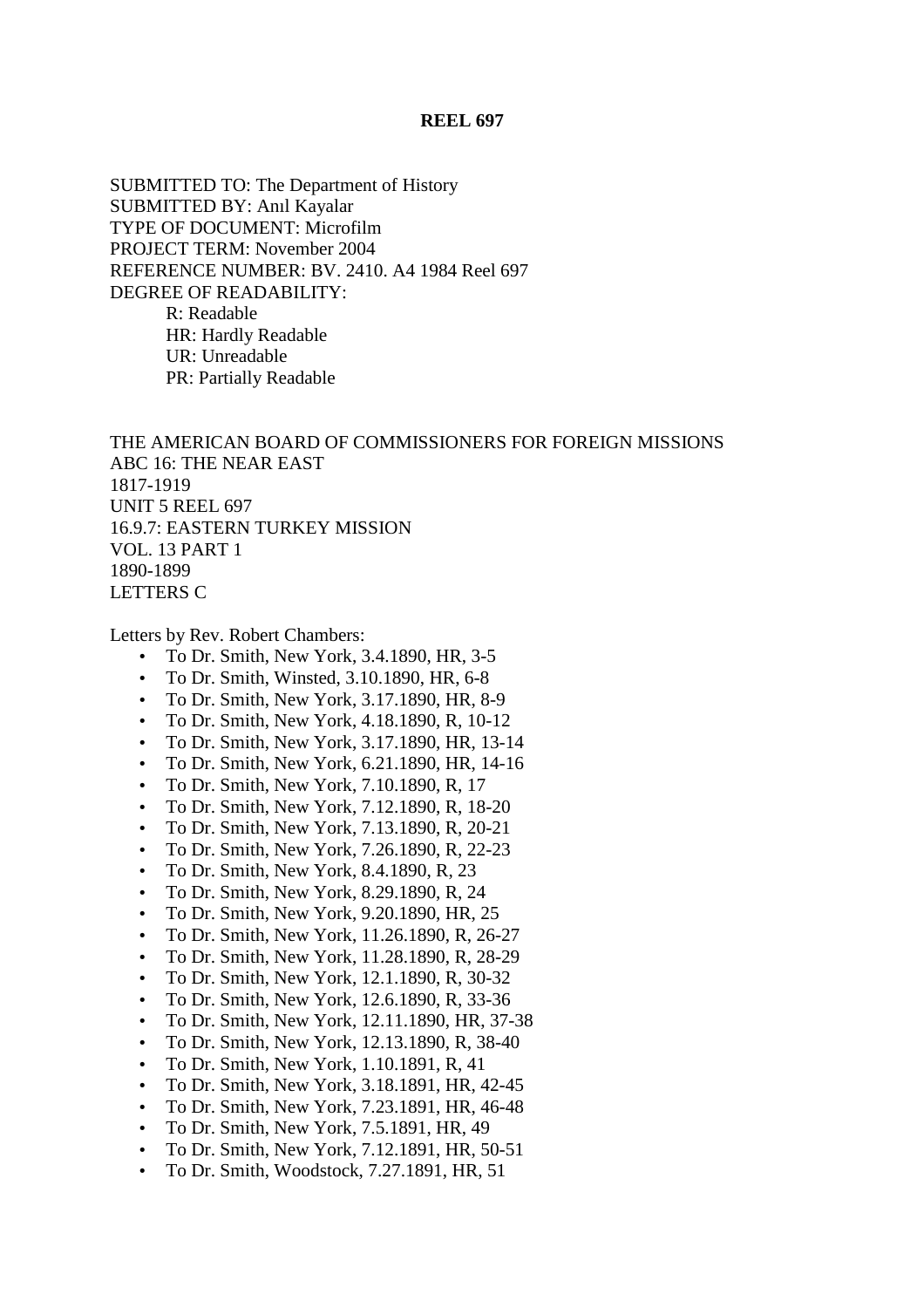In Armenian, 52-54

Letters by Win. A. Chambers:

- · To Dr. Smith, Erzurum, 1.17.1890, HR, 56-58
- · To Dr. Smith, Erzurum, 1.25.1890, R, 59-60
- · To Dr. Smith, Erzurum, 3.7.1890, R, 60-68
- · To Dr. Smith, Erzincan, 4.12.1890, R, 68
- · To Dr. Smith, Erzurum, May 1890, R, 69-72
- · To Dr. Smith, Erzurum, 5.3.1890, R, 73-75
- · To Dr. Smith, Constantinople, 7.2.1890, HR, 75-76
- · To Dr. Smith, Woodstock, 8.28.1890, HR, 77-78
- · To Dr. Smith, Woodstock, 12.1.1890, HR, 78-79
- · To Dr. Smith, Philadelphia, 1.17.1891, PR, 80-82
- · To Dr. Smith, New Jersey, 4.24.1891, HR, 83-85
- · To Dr. Smith, New Jersey, 5.4.1891, R, 85-87
- · To Dr. Smith, New Jersey, 5.7.1891, HR, 87-90
- · To Dr. Smith, New Jersey, 5.11.1891, R, 90-94
- · To Dr. Smith, New Jersey, 5.18.1891, HR, 94-96
- · To Dr. Smith, Pennsylvania, 5.27.1891, R, 97-100
- · To Dr. Smith, Woodstock, 9.28.1891, HR, 101-103
- · To Dr. Smith, New York, 11.2.1891, HR, 103-105
- · To Dr. Smith, New York, 12.2.1891, R, 105-107
- · To Dr. Clarke, New York, 12.5.1891, R, 108-109
- · To Dr. Smith, New York, 12.14.1891, R, 109-111
- · To Dr. Smith, New York, 1.23.1892, R, 111-113
- · To Dr. Smith, New York, 2.3.1892, HR, 113-114 · To Dr. Smith, New Jersey, 2.12.1892, R, 115-117
- · To Dr. Smith, New York, 2.27.1892, R, 117-119
- 
- · To Dr. Smith, New York, 3.8.1892, R, 120
- · To Dr. Smith, New York, 3.18.1892, HR, 121-122
- · To Dr. Smith, Philadelphia, 3.25.1892, HR, 123-128
- · To Dr. Smith, Philadelphia, 4.19.1892, R, 128-129
- · To Dr. Smith, Philadelphia, 8.5.1892, HR, 131-134
- · To Dr. Smith, Philadelphia, 8.18.1892, HR, 135-137
- · To Dr. Smith, Philadelphia, 9.24.1892, R, 138-141
- · To Dr. Smith, Erzurum, 10.24.1892, R, 141-143
- · To Dr. Smith, Erzurum, 11.11.1892, PR, 144-146
- · To Dr. Smith, Erzurum, 12.13.1892, R, 146-150
- · To Dr. Smith, Erzurum, 1.2.1893, R, 150-152
- · To Dr. Smith, Erzurum, 3.11.1893, PR, 152-153
- · To Dr. Smith, Erzurum, 5.2.1893, HR, 157-160
- · To Dr. Smith, Erzurum, 5.13.1893, R, 161-162
- · To Dr. Smith, Erzurum, 6.28.1893, R, 163-166
- · To Dr. Smith, Erzurum, 7.19.1893, R, 166-170
- · To Dr. Smith, Erzurum, 7.30.1893, R, 170-171
- · To Dr. Smith, Erzurum, 9.2.1893, R, 172
- · To the Annual Meeting of ABCFM, 9.2.1893, HR, 173-179
- · To Dr. Strong, Erzurum, 9.5.1893, R, 180-182
- · To Dr. Smith, Erzurum, 10.7.1893, PR, 182-186
- · To Dr. Smith, Erzurum, 11.4.1893, R, 187-189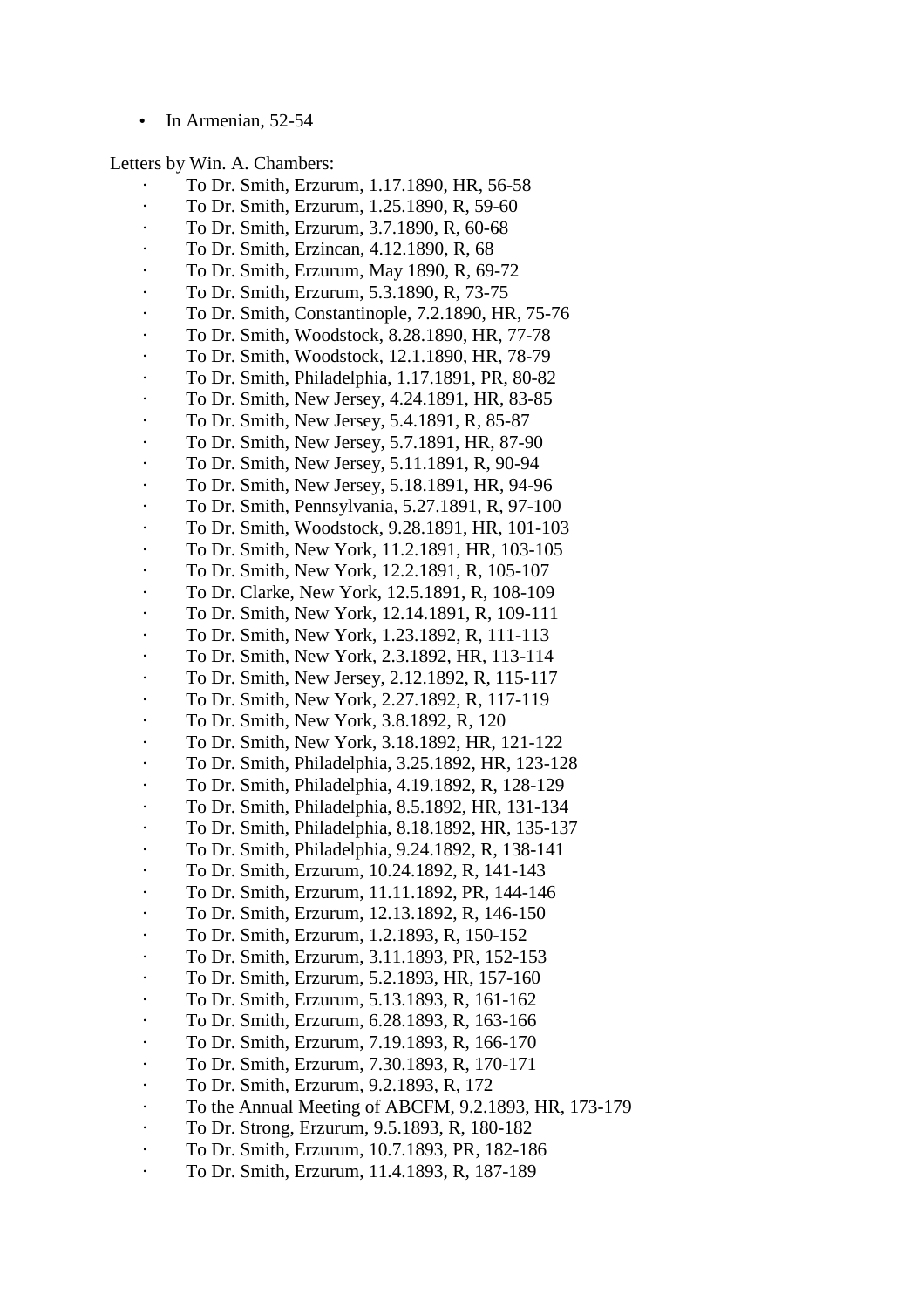- · To Rev. Daniels, Erzurum, 11.4.1893, R, 189-191
- · To Dr. Smith, Erzurum, 11.17.1893, PR, 191-195
- · To Dr. Smith, Erzurum, 12.5.1893, HR, 195-199
- · To Dr. Smith, Erzurum, 12.1.1893, HR, 199-203
- · To Dr. Smith, Erzurum, 12.9.1893, R, 203-204
- · To Dr. Smith, Constantinople, 1.13.1894, R, 204-205
- · To Dr. Smith, Erzurum, 2.3.1894, R, 206
- · To Dr. Smith, Erzurum, 2.23.1894, HR, 207-211
- · To Dr. Daniels, Erzurum, 2.9.1894, R, 211-213
- · To Dr. Smith, Erzurum, 3.30.1894, HR, 213-218
- · To Dr. Smith, Erzurum, 4.28.1894, HR, 218-219
- · To Dr. Smith, Erzurum, 5.17.1894, R, 219-221
- · To Dr. Smith, Erzurum, 7.16.1894, R, 221-224
- · To Dr. Daniels, Erzurum, 5.3.1894, R, 224-229
- · To Dr. Barton, Erzurum, 8.18.1894, R, 230-233
- · To Dr. Barton, Erzurum, 9.9.1894, HR, 234-235
- · Information sent to U.S. by Mr. Laghans which he received from W. U. Chambers,
- 4.22.1895, R, 236
	- UR, 237-238
- · To Dr. Barton, Erzurum, 9.8.1894, R, 239
- · To Dr. Barton, Erzurum, 9.15.1894, R, 240-241
- · To Dr. Barton, Erzurum, 9.22.1894, R, 242-245
- · To Dr. Barton, Erzurum, 12.3.1893, PR, 245-248
- · To Dr. Barton, Erzurum, 10.13.1894, R, 248-250
- · To Dr. Barton, Erzurum, 10.20.1894, R, 250-251
- · To Dr. Smith, Erzurum, 11.16.1894, R, 252-257
- · To Dr. Smith, Erzurum, 11.23.1894, R, 257-260
- · To Dr. Smith, Erzurum, 11.26.1894, R, 260-261
- · To Dr. Barton, Erzurum, 11.29.1894, R, 261-262
- · To Dr. Barton, Erzurum, 12.5.1894, R, 262-269
- · To Dr. Barton, Erzurum, 12.12.1894, R, 269-271
- · To Dr. Barton, Erzurum, 12.29.1894, R, 271-274
- · To Dr. Barton, Erzurum, 1.11.1895, PR, 275-279
- · To Dr. Barton, Erzurum, 1.12.1895, R, 279-280
- · To Dr. Barton, Erzurum, 1.17.1895, R, 281-282
- · To Dr. Barton, Erzurum, 1.23.1895, R, 283-286
- · To Dr. Barton, Erzurum, 2.2.1895, R, 287-290
- · To Dr. Barton, Erzurum, 2.16.1895, R, 290-291
- · To Dr. Barton, Erzurum, 2.22.1895, R, 291-293
- · To Dr. Barton, Erzurum, 2.27.1895, R, 293-297
- · To Dr. Barton, Erzurum, 3.8.1895, R, 297-300
- · To Dr. Barton, Erzurum, 3.16.1895, R, 303-304
- · To Dr. Barton, Erzurum, 3.23.1895, R, 304-305
- · To Dr. Barton, Erzurum, 3.23.1895, R, 305-312
- · To the United English Press, Bitlis Prison, 3.28.1895, R, 313-317
- · To Dr. Barton, Erzurum, 3.29.1895, PR, 317-320
- · To Dr. Barton, Erzurum, 4.19.1895, R, 321-322
- · To Dr. Barton, Erzurum, 4.20.1895, R, 323-327
- · To Dr. Barton, Erzurum, 5.4.1895, R, 327-328
- · To Dr. Barton, Erzurum, 5.7.1895, R, 328-331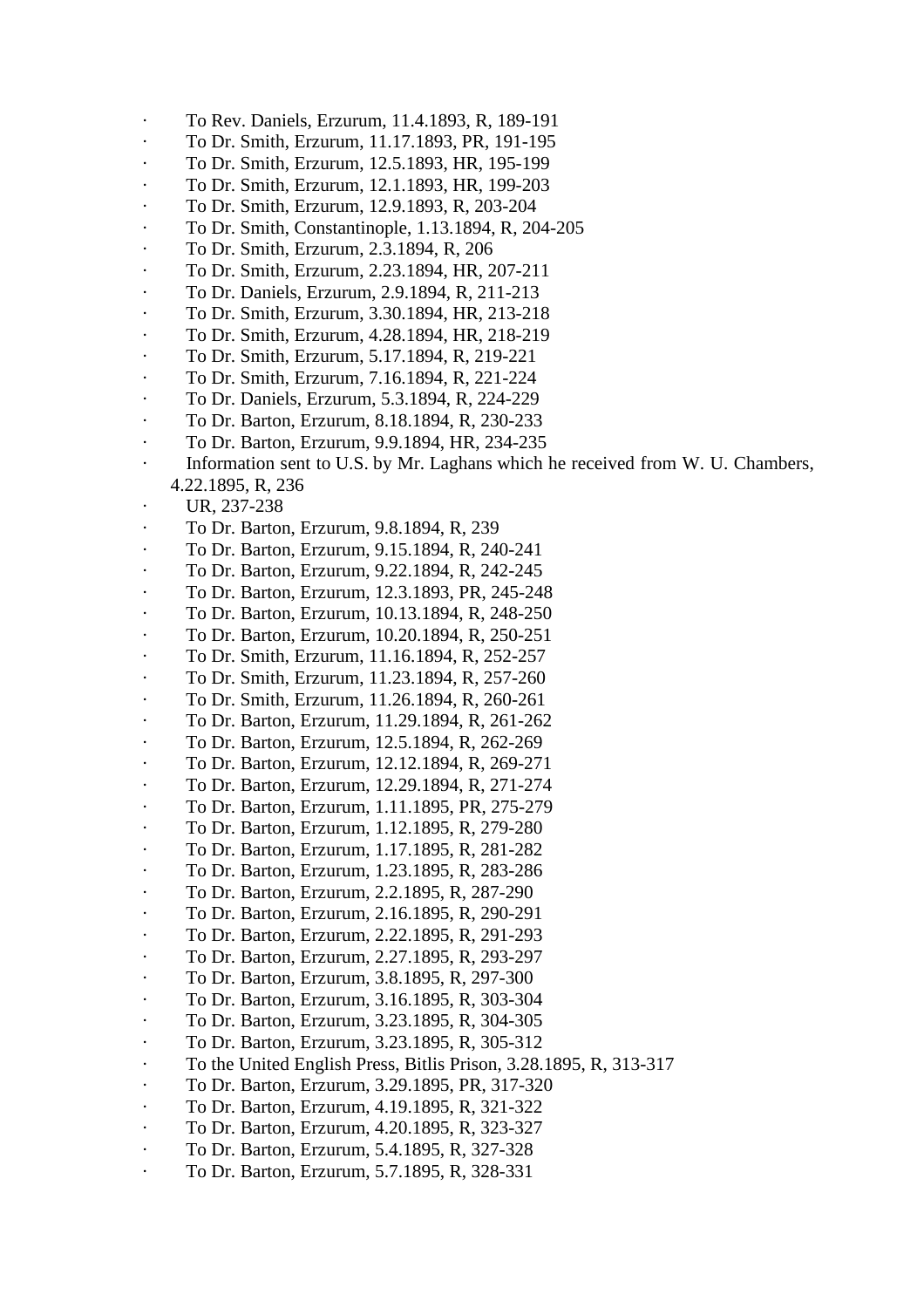· To Dr. Barton, Erzurum, 5.10.1895, R, 332-334 · To Dr. Barton, Erzurum, 5.11.1895, R, 335-336 · To Dr. Barton, Erzurum, 5.18.1895, R, 336-338 · To Dr. Barton, Erzurum, 5.25.1895, R, 339 · To Dr. Barton, Erzurum, 5.30.1895, R, 340-342 · To Dr. Barton, Erzurum, 6.10.1895, R, 342-345 · To Dr. Barton, Erzurum, 6.23.1895, HR, 345-346 · To Dr. Barton, Erzurum, 6.29.1895, R, 346-347 · To Dr. Barton, Erzurum, 7.4.1895, HR, 347-352 · To Dr. Barton, Erzurum, 7.20.1895, HR, 352-353 · To Dr. Barton, Erzurum, 7.27.1895, HR, 353-356 · To Dr. Barton, Erzurum, 8.8.1895, HR, 356-357 · To Dr. Barton, Erzurum, 8.9.1895, HR, 357-359 · To Dr. Barton, Erzurum, 8.13.1895, HR, 359-362 · To Dr. Barton, Erzurum, 8.25.1895, R, 363-364 · To Dr. Barton, Erzurum, 9.5.1895, R, 364-365 · To Dr. Barton, Erzurum, 9.6.1895, R, 365-367 · To Dr. Barton, Erzurum, 9.19.1895, R, 367-369 · To Dr. Barton, Erzurum, 12.17.1895, R, 369-371 · To Dr. Barton, Erzurum, 10.26.1895, R, 371-372 · To Mr. Dwight, Erzurum, 10.30.1895, R, 372-375 · To Dr. Barton, Erzurum, 11.5.1895, R, 375-381 · To Dr. Barton, Erzurum, 11.15.1895, R, 381-388 · To Dr. Barton, Erzurum, 12.21.1895, R, 390-392 UR, 392-395 · To Dr. Smith, Erzurum, 1.9.1896, PR, 395-399 · To Dr. Smith, Erzurum, 1.23.1896, R, 400-403 · To Dr. Barton, Erzurum, 2.5.1896, PR, 404-406 · To Dr. Barton, Erzurum, 2.8.1896, R, 407.408 · To Dr. Barton, Erzurum, 2.19.1896, PR, 408-410 · To Dr. Barton, Erzurum, 2.27.1896, R, 410-413 · To Dr. Barton, Erzurum, 3.9.1896, R, 413-415 · To Dr. Barton, Erzurum, 3.12.1896, R, 415-417 · To Dr. Barton, Erzurum, 3.21.1896, R, 418-421 · To Dr. Barton, Erzurum, 3.27.1896, R, 422-423 · To Dr. Barton, Erzurum, 4.3.1896, HR, 424-426 · To Dr. Barton, Erzurum, 4.4.1896, R, 426 UR, 427-430 · To Dr. Barton, Erzurum, 4. 25.1896, R, 430 · To Dr. Barton, Erzurum, 5.2.1896, R, 432-434 · To Dr. Barton, Erzurum, 5.16.1896, R, 434-435 · To Dr. Barton, Erzurum, 5.29. 1896, R, 436-437 · To Dr. Barton, Erzurum, 6.5.1896, R, 438-439 · To Dr. Barton, Erzurum, 6.13.1896, R, 440-441 · To Dr. Barton, Erzurum, 6.26.1896, R, 441-443 · To Dr. Barton, Erzurum, 7.10.1896, R, 443-444 · To Dr. Barton, Erzurum, 7.24.1896, R, 445-448 · To Dr. Barton, Erzurum, 7.28.1896, R, 448-450 · To Dr. Barton, Erzurum, 8.8.1896, R, 450-452 · To Dr. Barton, Erzurum, 9.3.1896, R, 452-455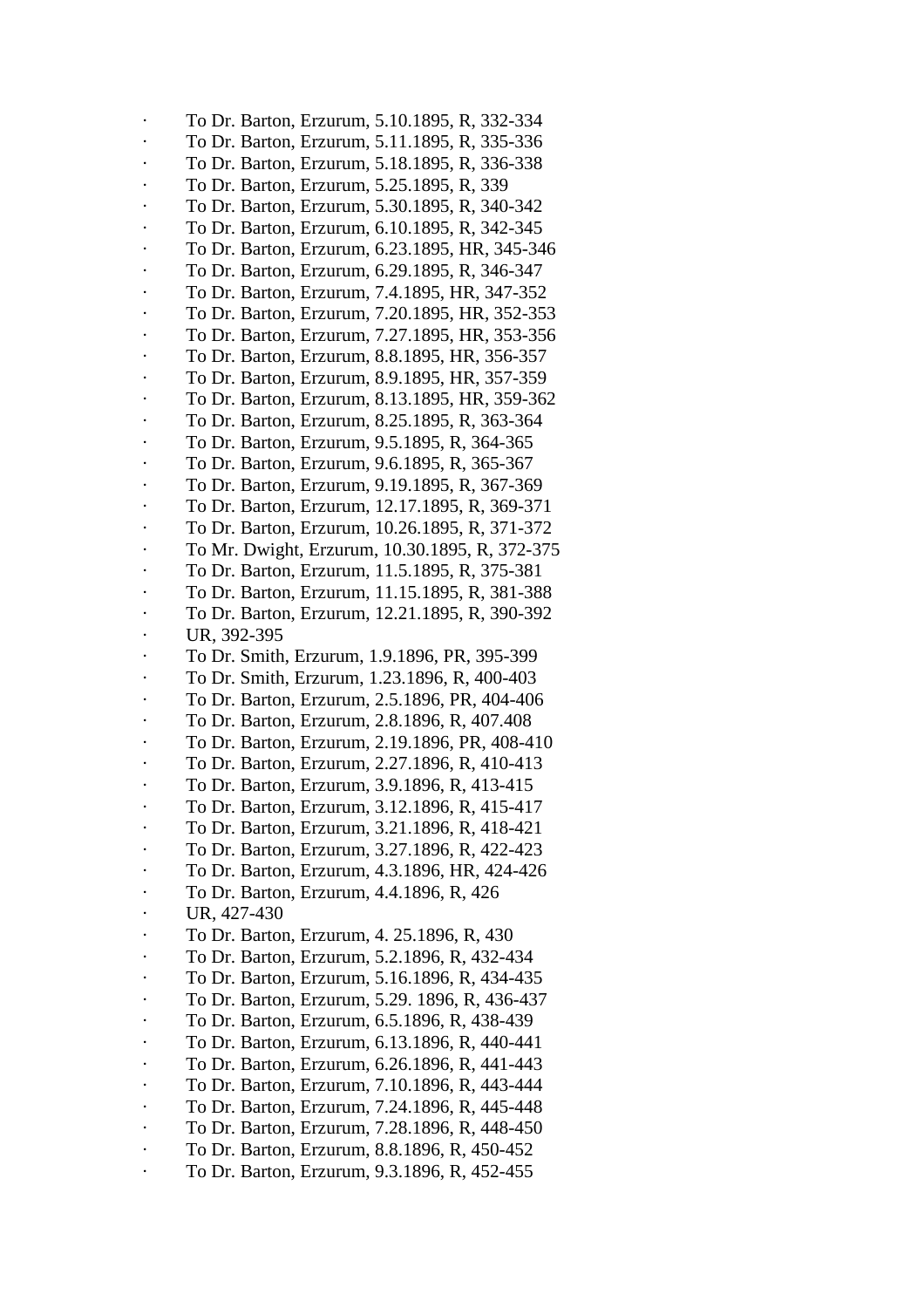- · To Dr. Barton, Erzurum, 9.4.1896, HR, 455-457
- · To Dr. Barton, Erzurum, 9.16.1896, R, 457-460
- · To Dr. Barton, Erzurum, 10.19.1896, R, 460-461
- · To Dr. Barton, Erzurum, 10.2.1896, R, 461-463
- · To Dr. Barton, Erzurum, 11.7.1896, R, 463-464
- · To Dr. Barton, Erzurum, 11.10.1896, R, 465-467
- · To Dr. Barton, Erzurum, 12.4.1896, R, 467-469
- · To Dr. Barton, Erzurum, 12.11.1896, PR, 469-471
- · To Dr. Barton, Erzurum, 12.22.1896, R, 471-472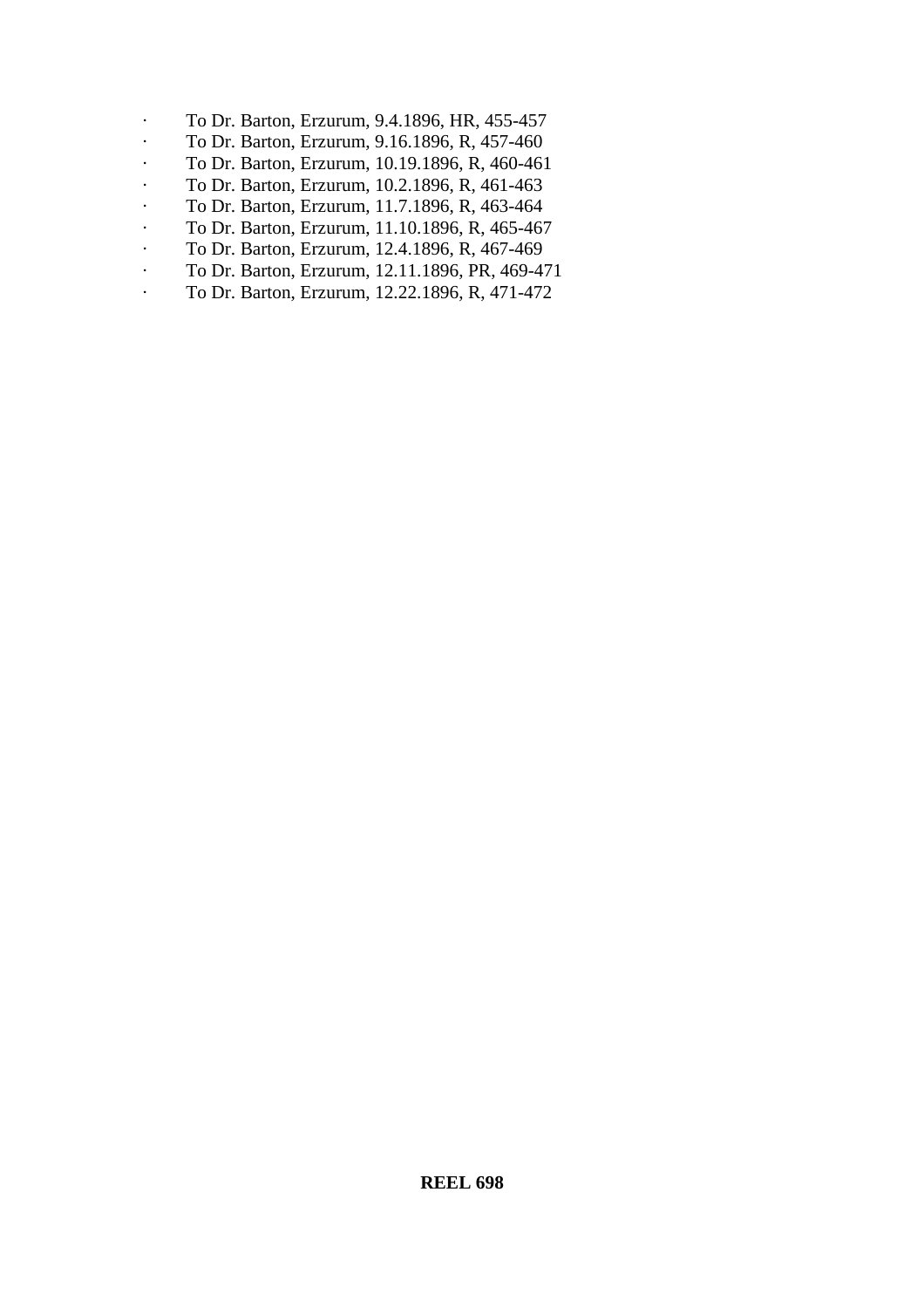SUBMITTED TO: The Department of History SUBMITTED BY: Anıl Kayalar TYPE OF DOCUMENT: Microfilm PROJECT TERM: December 2004 REFERENCE NUMBER: BV. 2410. A4 1984 Reel 698 DEGREE OF READABILITY: R: Readable HR: Hardly Readable UR: Unreadable PR: Partially Readable

PAPERS OF THE AMERICAN BOARD OF COMMISSIONERS FOR FOREIGN MISSIONS ABC 16: THE NEAR EAST 1817-1919 UNIT 5 REEL 698 16.9.7: EASTERN TURKEY MISSION VOL. 13 1890-1899 LETTERS C PART 2

Letters by R. W. Chambers:

- To Dr. Barton, Erzurum, 1.1.1897, R, 1-2
- To Dr. Barton, Erzurum, 1.4.1897, R, 3
- To Dr. Barton, Erzurum, 1.9.1897, HR, 4-5
- To Dr. Barton, Erzurum, 1.25.1897, R, 5-6
- To Dr. Barton, Erzurum, 1.26.1897, R, 6-7
- To Dr. Barton, Erzurum, 2.20.1897, R, 7
- To Dr. Barton, Erzurum, 2.24.1897, R, 8-9
- To Dr. Barton, Erzurum, 3.1.1897, R, 9-14
- To Dr. Barton, Erzurum, 3.8.1897, R, 14
- To Dr. Barton, Erzurum, 3.18.1897, R, 15
- To Dr. Barton, Erzurum, 3.20.1897, R, 16-17
- To Dr. Barton, Erzurum, 3.26.1897, R, 17-22
- To Dr. Barton, Erzurum, 4.23.1897, R, 22-25
- To Dr. Barton, Erzurum, 4.30.1897, R, 25-27
- To Dr. Barton, Erzurum, 5.19.1897, R, 27-29
- To Dr. Barton, Erzurum, 5.31.1897, R, 30-32
- To Dr. Barton, Erzurum, 6.16.1897, R, 32-33
- To Dr. Barton, Erzurum, 6.25.1897, R, 33-34
- To Dr. Barton, Erzurum, 7.1.1897, R, 35-37
- To Dr. Barton, Erzurum, 7.20.1897, R, 37-40
- To Dr. Barton, Erzurum, 7.23.1897, R, 40-42
- To Dr. Barton, Erzurum, 7.30.1897, R, 42-43
- To Dr. Barton, Erzurum, 8.6.1897, R, 44-45
- To Dr. Barton, Erzurum, 8.16.1897, R, 45-46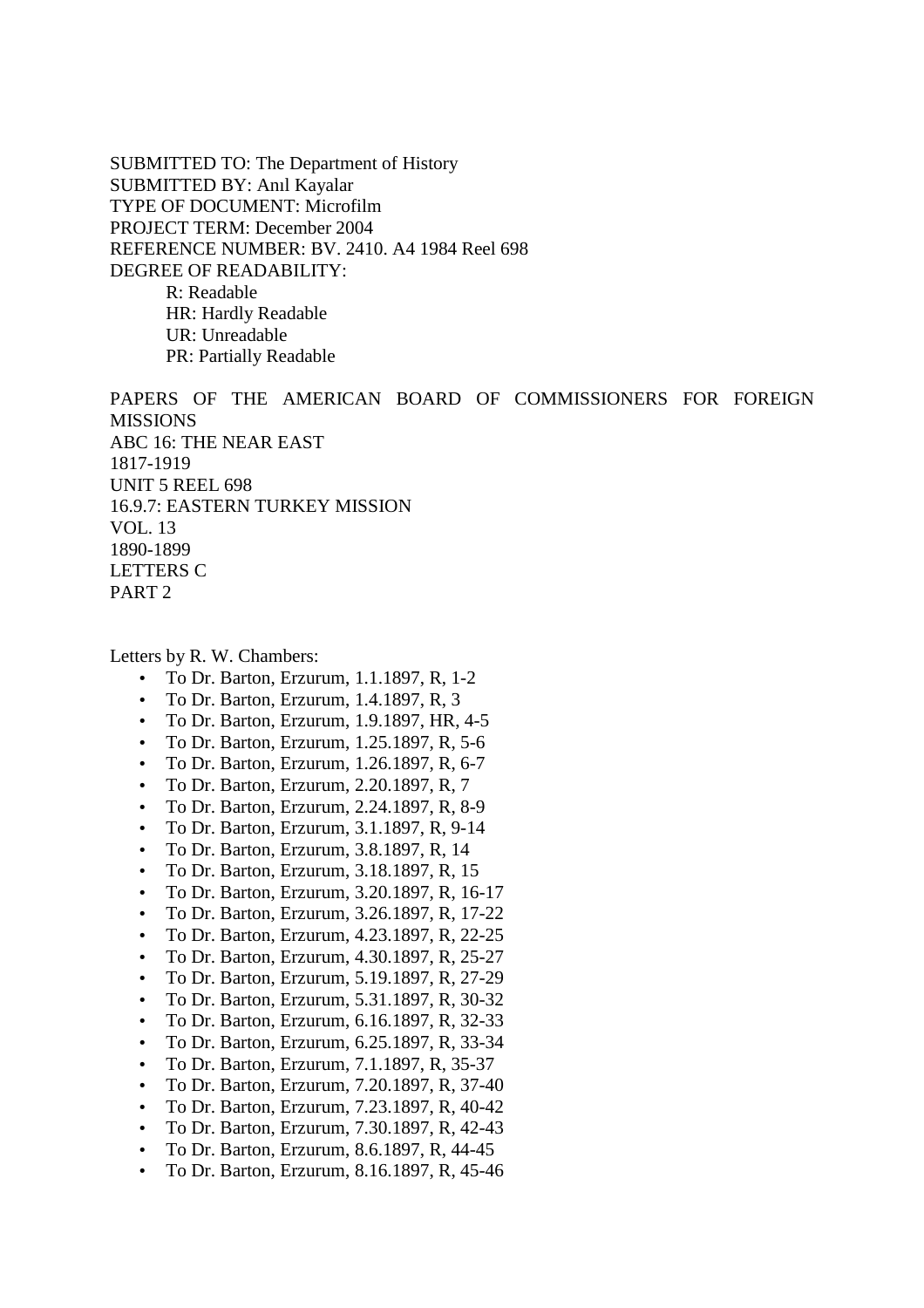- To Dr. Barton, Erzurum, 8.21.1897, R, 46-47
- To Dr. Barton, Erzurum, 8.30.1897, R, 47-48
- To Dr. Barton, Erzurum, 9.5.1897, R, 48
- To Dr. Barton, Erzurum, 9.17.1897, R, 49
- To Dr. Barton, Erzurum, 9.24.1897, R, 50
- To Dr. Barton, Erzurum, 11.9.1897, R, 51-53
- To Dr. Barton, Erzurum, 11.27.1897, R, 54-55
- To Dr. Barton, Erzurum, 12.10.1897, R, 55-57
- To Dr. Barton, Erzurum, 12.24.1897, R, 57-58
- To Dr. Barton, Erzurum, 1.17.1898, R, 59-63
- To Dr. Barton, Erzurum, 3.3.1898, R, 64-66
- To Dr. Strong, Erzurum, 3.23.1898, R, 67-68
- To Dr. Barton, Erzurum, 3.26.1898, R, 68
- To Dr. Barton, Erzurum, 4.2.1898, R, 69-70
- To Dr. Barton, Erzurum, 4.5.1898, R, 70-71
- To Dr. Barton, Erzurum, 4.26.1898, R, 71-73
- To Dr. Barton, Erzurum, 5.7.1898, R, 73-75
- To Dr. Barton, Erzurum, 5.11.1898, R, 76-78
- To Dr. Barton, Erzurum, 6.17.1898, R, 78-79
- To Dr. Barton, Erzurum, 6.23.1898, R, 79-80
- To Dr. Barton, Erzurum, 6.24.1898, R, 80-82
- To Dr. Barton, Erzurum, 8.12.1898, R, 83-85
- To Dr. Barton, Erzurum, 9.6.1898, R, 86-88
- To Dr. Barton, Erzurum, 9.23.1898, R, 88-89
- To Dr. Barton, Erzurum, 11.5.1898, R, 90-92
- To Dr. Barton, Erzurum, 12.3.1898, R, 93-94
- To Dr. Barton, Erzurum, 12.13.1898, R, 94-95
- To Dr. Barton, Erzurum, 1.12.1899, R, 95-97
- To Dr. Barton, Erzurum, 3.1.1899, R, 98-99
- To Dr. Barton, Erzurum, 3.11.1899, R, 100-106
- To Dr. Barton, Constantinople, 5.25.1899, R, 107-109

Letters by Mrs. C. P. H. Chambers:

- UR, 110-118
- To Dr. Barton, Philadelphia, 12.11. 1896, R, 118-120
- To Dr. Barton, Philadelphia, 12.26.1896, PR, 121-130
- To Dr. Barton, New Jersey, 7.5.1897, HR, 121-130
- To Dr. Barton, New York, 8.20.1897, HR, 133-143
- UR, 144-149
- To Dr. Barton, New York, 9.28.1897, HR, 149-150
- To Dr. Barton, Constantinople, 11.1.1897, R, 151-154

Letters by Miss Effie M. Chambers:

- UR, 156-163
- To Dr. Smith, Erzurum, 2.2.1894, HR, 164-168
- To Dr. Smith, Erzurum, 3.24.1894, R, 168-171
- To Dr. Smith, Erzurum, 5.11.1894, R, 171-173
- UR, 173-175
- To Dr. Barton, Erzurum, 9.21.1894, R, 175-178
- To Dr. Smith, Erzurum, 11.26.1894, R, 178-179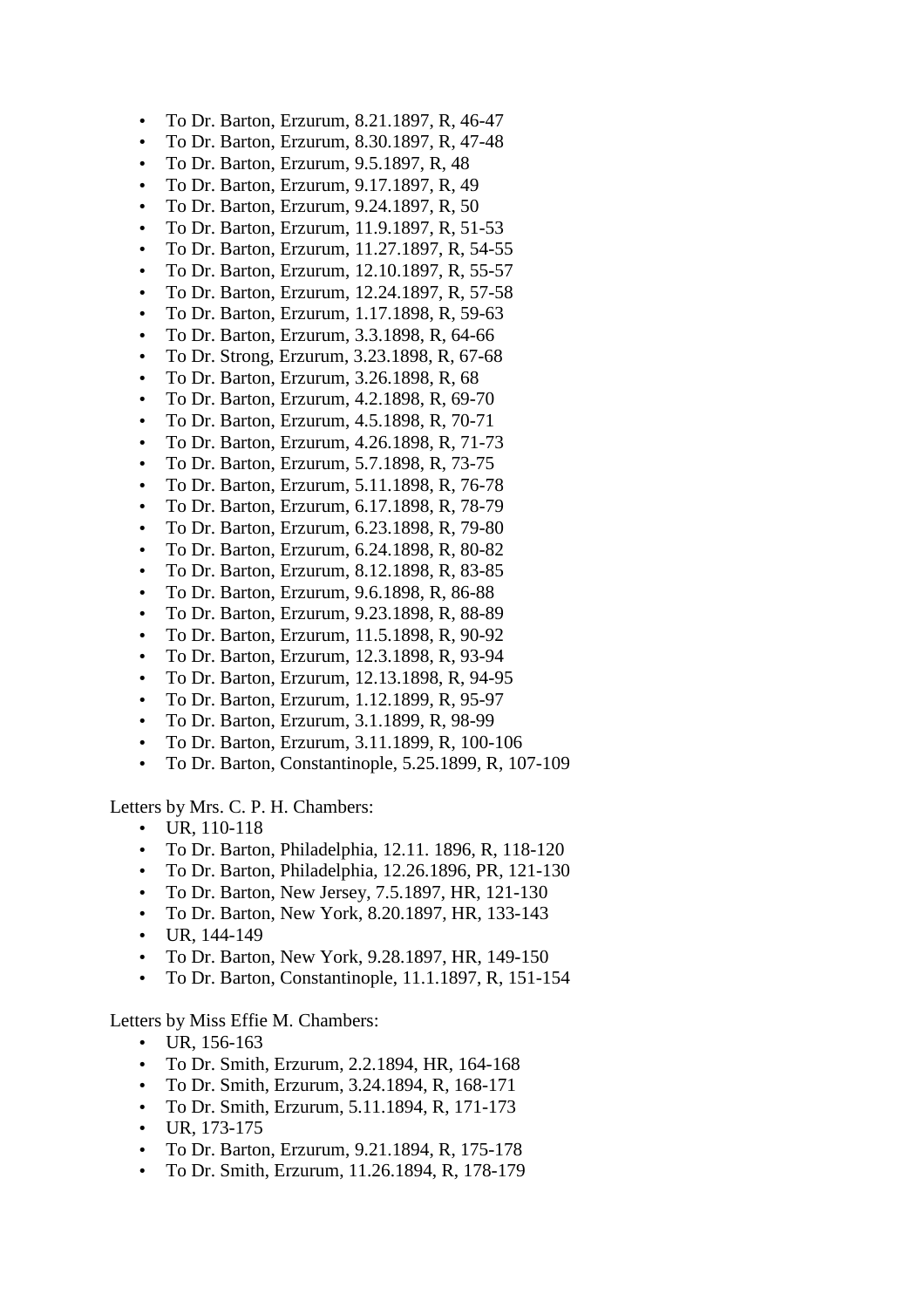- To Dr. Barton, Erzurum, 12.8.1894, HR, 179-185
- To Dr. Barton, Trabzon, 5.24.1895, HR, 185-187
- To Dr. Clarke, Trabzon, 6.5.1895, HR, 187-190
- To Dr. Barton, Trabzon, 9.3.1895, HR, 190-195

#### Letters by Royal M. Cole:

- To Dr. Smith, Massachusetts, 1.28.1890, R, 197-199
- To Dr. Smith, Massachusetts, 2.11.1890, R, 199-201
- To Dr. Smith, Massachusetts, 2.20.1890, R, 201-207
- To Dr. Smith, Massachusetts, 6.28.1890, R, 208
- To Dr. Smith, Massachusetts, 7.4.1890, R, 209-210
- To Dr. Smith, Massachusetts, 7.14.1890, R, 210-213
- To Dr. Smith, Massachusetts, 7.16.1890, R, 213-214
- To Dr. Smith, Massachusetts, 7.19.1890, R, 214-216
- To Dr. Smith, Massachusetts, 2.20.1890, HR, 217-218
- To Dr. Smith, Massachusetts, 11.5.1890, HR, 218-219
- To Dr. Smith, Massachusetts, 1.19.1891, R, 219-221
- To Dr. Smith, Massachusetts, 3.13.1891, R, 221-222
- To Dr. Smith, Massachusetts, 4.14.1891, R, 222-223
- To Dr. Smith, Massachusetts, 4.26.1891, HR, 223-224
- To Dr. Smith, Massachusetts, 5.8.1891, R, 225
- To Dr. Smith, New Hampshire, 6.8.1891, R, 226
- UR, 227-230
- To Dr. Smith, Bitlis, 5.17.1892, R, 237-239
- To Dr. Smith, Bitlis, 6.9.1892, R, 239
- To Dr. Smith, Bitlis, 8.12.1892, HR, 240-243
- To Dr. Smith, Bitlis, 9.29.1892, R, 243-245
- To Dr. Smith, Bitlis, 12.15.1892, R, 246
- To Dr. Smith, Bitlis, 12.22.1892, R, 247-248
- To Dr. Smith, Muş, 2.9.1893, R, 248-251
- To Dr. Smith, Muş, 2.14.1893, R, 251-258
- To Dr. Smith, Bitlis, 7.4.1893, R, 259-263
- To Dr. Smith, Bitlis, 8.16.1893, HR, 263-265
- To Dr. Smith, Bitlis, 10.25.1893, HR, 266-272
- To Dr. Smith, Bitlis, 1.22.1894, R, 272-274
- To Dr. Smith, Bitlis, 4.9.1894, R, 275-278
- To Dr. Smith, Bitlis, 5.22.1894, HR, 278-284
- To Dr. Daniels, Bitlis, 7.25.1894, R, 284-285
- To Dr. Barton, Bitlis, 8.28.1894, R, 286-288
- To Dr. Barton, Bitlis, 9.20.1894, R, 288-296
- To Dr. Smith, Bitlis, 11.5.1894, R, 297-300
- To Dr. Smith, Bitlis, 1.1.1895, HR, 301
- To Dr. Smith, Bitlis, 1.22.1895, R, 302-307
- To Dr. Smith, Bitlis, 3.11.1895, HR, 308-309
- To Dr. Smith, Bitlis, 3.12.1895, R, 310-311
- To Dr. Smith, Bitlis, 3.14.1895, HR, 311-313
- To Dr. Smith, Bitlis, 3.26.1895, HR, 314-315
- UR, 315-319
- To Dr. Smith, Bitlis, 4.2.1895, R, 319-320
- To Dr. Smith, Bitlis, 4.16.1895, R, 320-322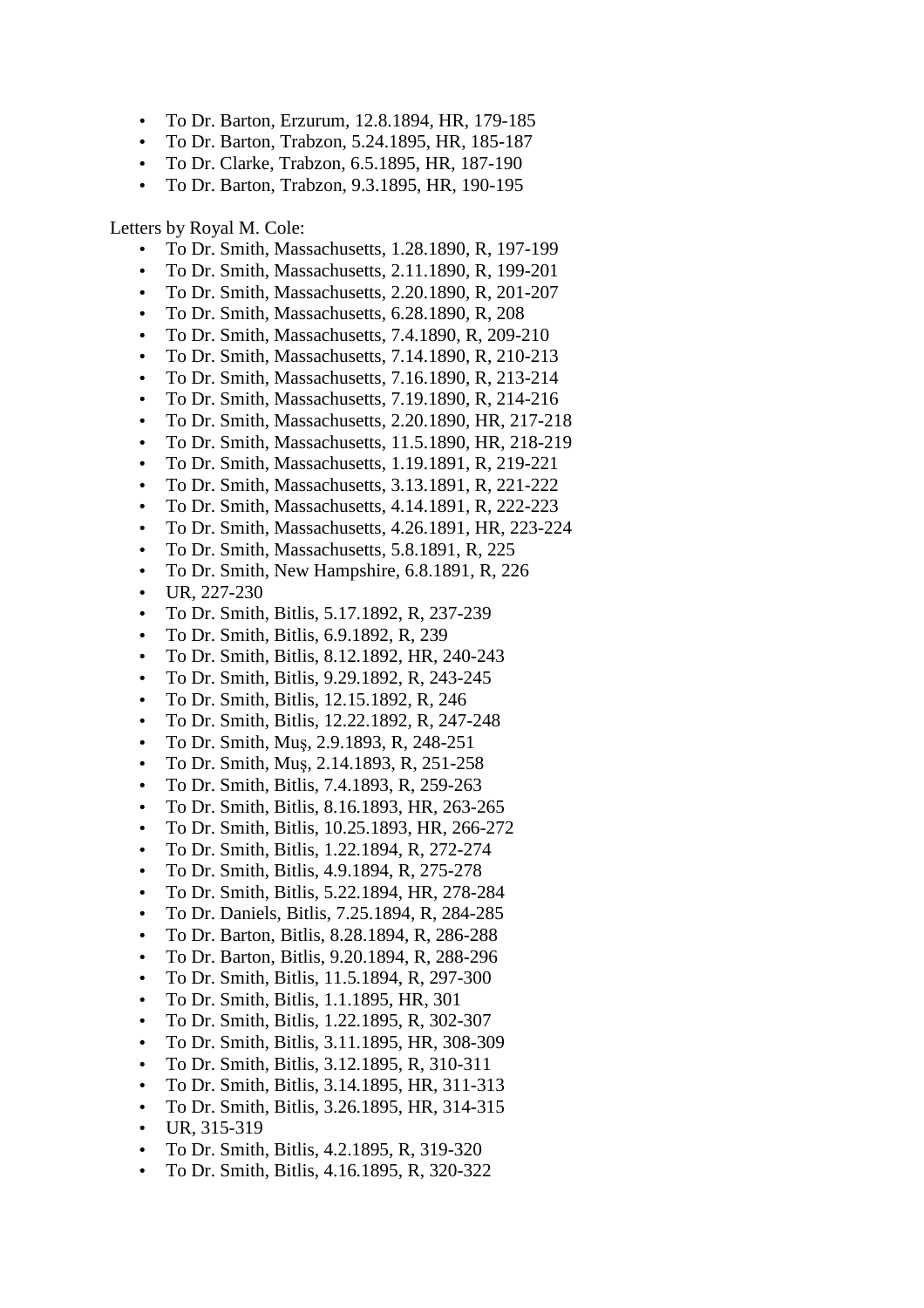- UR, 322-323
- To Dr. Smith, Bitlis, 4.30.1895, R, 324-326
- To Dr. Strong, Bitlis, 5.7.1895, R, 327-328
- To Dr. Barton, Bitlis, 5.4.1895, R, 329-331
- To Dr. Barton, Bitlis, 5.28.1895, R, 332-335
- To Dr. Barton, Bitlis, 6.11.1895, R, 337-338
- To Dr. Barton, Bitlis, 6.26.1895, R, 338-339
- To Dr. Barton, Bitlis, 7.16.1894, R, 340-341
- To Dr. Barton, Sassoun, 7.25.1895, R, 341-343
- UR, 343-346
- To Dr. Smith, Muş, 11.21.1895, R, 347
- UR, 348
- To Dr. Smith, Bitlis, 12.4.1894, R, 349-353
- To Dr. Barton, Bitlis, 1.22.1896, R, 353-356
- To Dr. Barton, Bitlis, 2.25.1896, R, 356-360
- To Dr. Barton, Bitlis, 3.17.1896, R, 360-361
- To Dr. Barton, Bitlis, 3.24.1896, R, 361
- To Dr. Barton, Bitlis, 3.24.1896, R, 362-363
- To A. W. Terrell, U. S. Minister to the Porte, Bitlis, 3.30.1896, R, 364-369
- To H. Whittall, Bitlis, 4.25.1896, R, 370-373
- To Dr. Barton, Bitlis, 5.19.1896, R, 374-375
- To Dr. Barton, Bitlis, 5.26.1896, R, 375-376
- To Dr. Barton, Bitlis, 6.3.1896, R, 376
- To Dr. Barton, Bitlis, 6.10.1896, R, 377
- To Dr. Barton, Bitlis, 6.16.1896, R, 378-379
- To Dr. Barton, Bitlis, 6.23.1896, R, 379-380
- To Dr. Barton, Bitlis, 7.4.1896, R, 381-382
- To Dr. Barton, Bitlis, 7.14.1896, R, 382-383
- To Dr. Smith, Bitlis, 8.12.1896, R, 383
- To Dr. Barton, Bitlis, 8.19.1896, R, 384-385
- To Dr. Barton, Bitlis, 9.15. 1896, R, 386-387
- To Dr. Barton, Bitlis, 10.2.1896, R, 388
- To Dr. Barton, Bitlis, 10.21.1896, R, 389-390
- To Dr. Smith, Bitlis, 11.10.1896, R, 390-391
- To Dr. Barton, Bitlis, 11.18.1896, R, 392
- To Dr. Barton, Bitlis, 12.14.1896, R, 394-395
- To Dr. Barton, Bitlis, 12.23.1896, R, 395-397
- To Dr. Barton, Bitlis, 1.18.1897, R, 400-401
- To Dr. Barton, Bitlis, 1.23.1897, PR, 401-403
- To Dr. Barton, Bitlis, 2.13.1897, R, 403-404
- To Dr. Barton, Bitlis, 3.6.1897, R, 405-406
- To Dr. Barton, Bitlis, 3.20.1897, R, 406.407
- To 'friends', Bitlis, 3.26.1897, R, 408-411
- To Dr. Barton, Bitlis, 4.10.1897, R, 411
- To Dr. Barton, Bitlis, 4.24.1897, R, 412-414
- To Dr. Barton, Bitlis, 5.26.1897, R, 415-416
- To Dr. Barton, Bitlis, 6.8.1897, R, 416-417
- To Dr. Barton, Bitlis, 6.15.1897, R, 417
- To Dr. Barton, Bitlis, 7.5.1897, R, 418-419
- To Dr. Barton, Bitlis, 7.20.1897, R, 419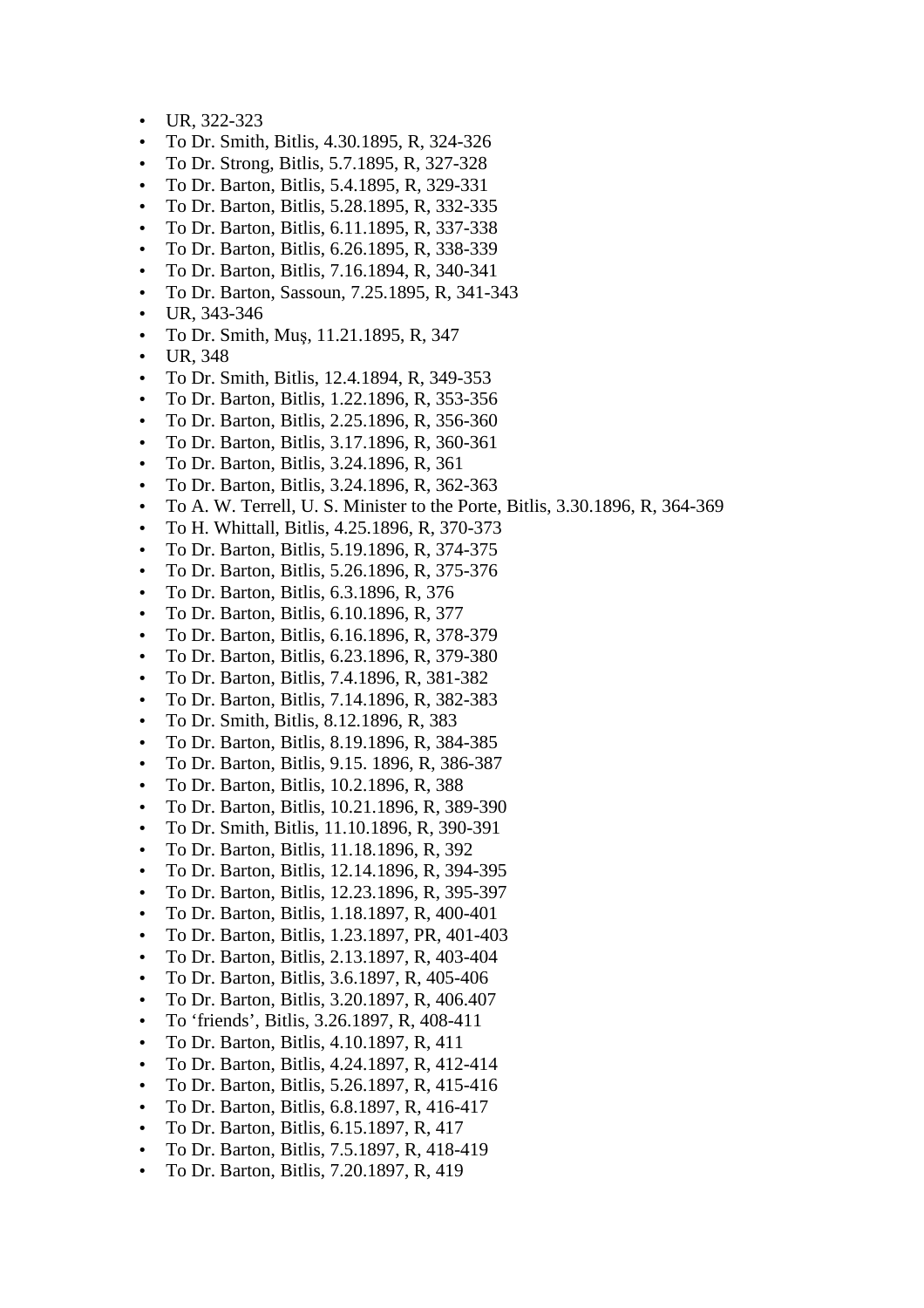- To Dr. Barton, Bitlis, 8.2.1897, R, 420-421
- To Dr. Barton, Bitlis, 8.18.1897, R, 422-423
- To Dr. Barton, Bitlis, 8.24.1897, R, 423-424
- To Dr. Barton, Bitlis, 9.6.1897, R, 424-425
- To Dr. Barton, Bitlis, 9.28.1897, R, 426-428
- To Dr. Barton, Bitlis, 10.5.1897, R, 428
- To Dr. Barton, Bitlis, 10.18.1897, HR, 429-430
- To Dr. Barton, Bitlis, 11.2.1897, R, 430
- To Dr. Barton, Bitlis, 11.9.1897, R, 431
- To Dr. Barton, Bitlis, 11.30.1897, R, 432-433
- To Dr. Barton, Bitlis, 12.10.1897, R, 433-435
- To Dr. Barton, Bitlis, 12.21.1897, R, 435-436
- To Dr. Barton, Bitlis, 1.15.1898, R, 436-437
- To Dr. Barton, Bitlis, 1.29.1898, R, 437-442
- To Dr. Barton, Bitlis, 4.20.1898, R, 443-445
- To Dr. Barton, Oberlin, 5.16.1898, R, 446-449
- To Dr. Barton, New Hampshire, 7.20.1898, R, 449-452
- To Dr. Barton, New Hampshire, August 1898, R, 453-455
- To Dr. Barton, New York, 9.3.1898, R, 455-456
- To Dr. Barton, Oberlin, 9.10.1898, R, 456-457
- To Dr. Barton, Oberlin, 9.14.1898, R, 457-458
- To Dr. Barton, Oberlin, 10.10.1898, R, 458
- To Dr. Barton, Oberlin, 10.21.1898, R, 459
- To Dr. Barton, London, 11.9.1898, R, 460-461
- To Dr. Barton, London, 11.18.1898, R, 461-462
- To Dr. Barton, London, 12.27.1898, R, 462-464
- To Dr. Barton, Bitlis, 1.3.1899, R, 464-466
- To Dr. Barton, Bitlis, 2.8.1899, R, 467-468
- To Dr. Barton, Bitlis, 2.18.1899, R, 468
- To Dr. Barton, Bitlis, 3.4.1899, R, 469
- UR, 470
- To Dr. Barton, Bitlis, 3.25.1899, R, 471-472
- To Dr. Barton, Bitlis, 4.7.1899, R, 473-474
- To Dr. Barton, Bitlis, 4.18.1899, R, 474-475
- To Dr. Barton, Bitlis, 4.22.1899, R, 475
- To Dr. Barton, Bitlis, 5.13.1899, R, 476
- To Dr. Barton, Bitlis, 5.22.1899, R, 477
- To Dr. Strong, Bitlis, 7.31.1899, R, 478
- To Dr. Barton, Bitlis, 6.19.1899, R, 479
- To Dr. Barton, Bitlis, 7.8.1899, R, 480-481
- To Dr. Barton, Bitlis, 6.23.1899, R, 481
- To Dr. Barton, Bitlis, 7.24.1899, R, 482-483
- To Dr. Barton, Bitlis, 8.8.1899, R, 483
- To Dr. Barton, Bitlis, 8.28.1899, R, 484-485
- To Dr. Barton, Bitlis, 9.12.1899, R, 485-486
- To Dr. Barton, Bitlis, 9.23.1899, R, 486
- To Dr. Barton, Bitlis, 10.3.1899, R, 487
- To Dr. Barton, Bitlis, 10.10.1899, R, 488-489
- To Dr. Barton, Bitlis, 11.8.1899, R, 490-492
- To Dr. Barton, Bitlis, 12.5.1899, R, 493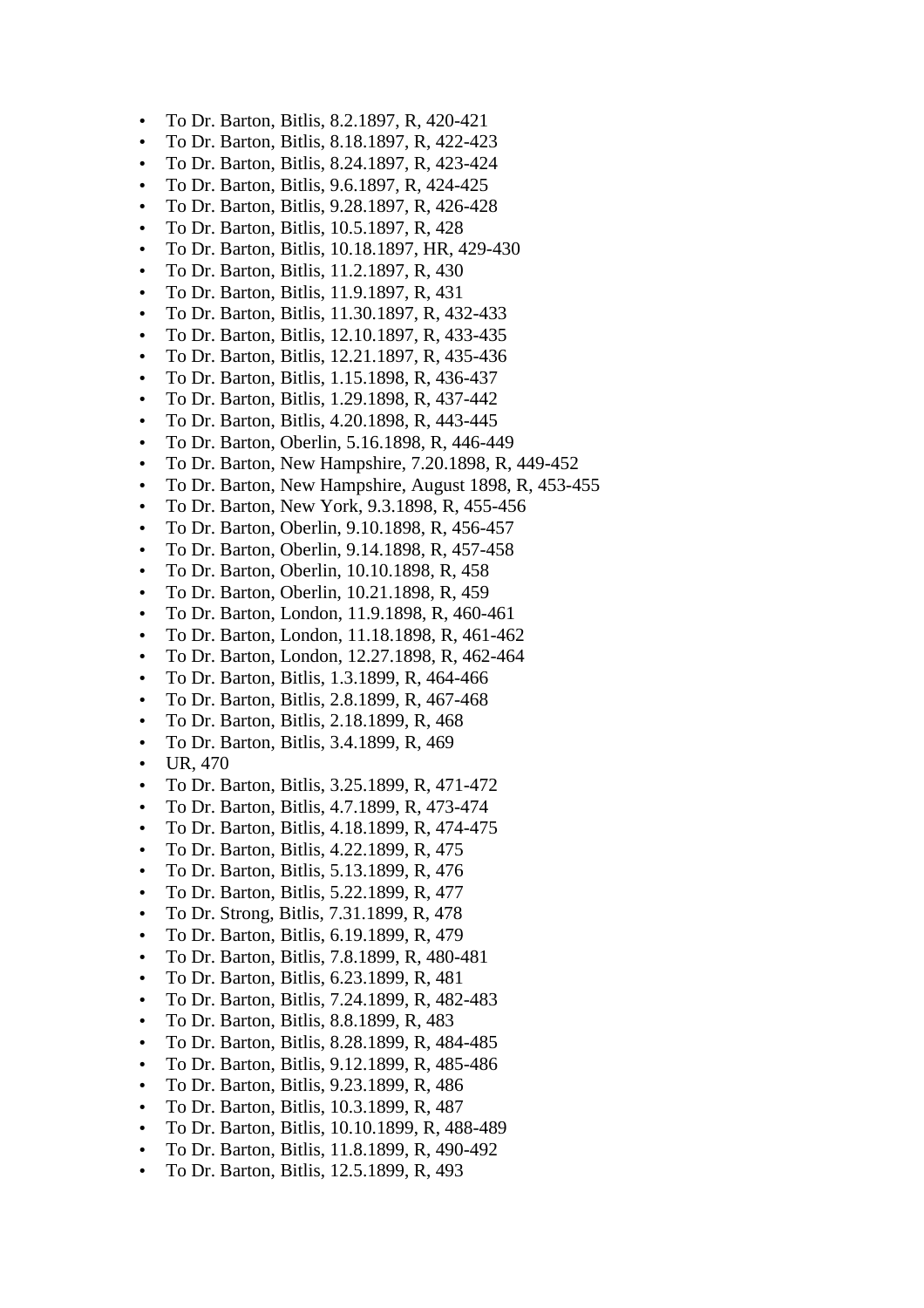- To Dr. Barton, Bitlis, 12.23.1899, R, 494
- To Patrons of Bitlis and Muş Orphanages, 1.10.1900, R, 495

Letters of Mrs. L. C. Cole:

- To Dr. Smith, Servia, 7.6.1891, HR, 497-500
- To Dr. Barton, Ohio, 9.1.1897, R, 501-502
- To Dr. Barton, Ohio, 2.13.1897, R, 502-503
- To Dr. Barton, Ohio, 3.25.1897, HR, 504-506
- To Dr. Barton, Ohio, 4.29.1897, R, 506-507
- To Dr. Barton, Ohio, 5.27.1897, R, 507-508
- To Dr. Barton, Ohio, 8.14.1897, R, 508-510
- To Dr. Barton, Ohio, 9.27.1897, HR, 510-513
- To Dr. Barton, Ohio, 2.5.1898, PR, 513-514
- To Dr. Barton, Ohio, 9.24.1898, HR, 515
- To Dr. Barton, Bitlis, 6.12.1899, R, 516-517
- To Dr. Barton, Bitlis, 11.14.1899, R, 517-518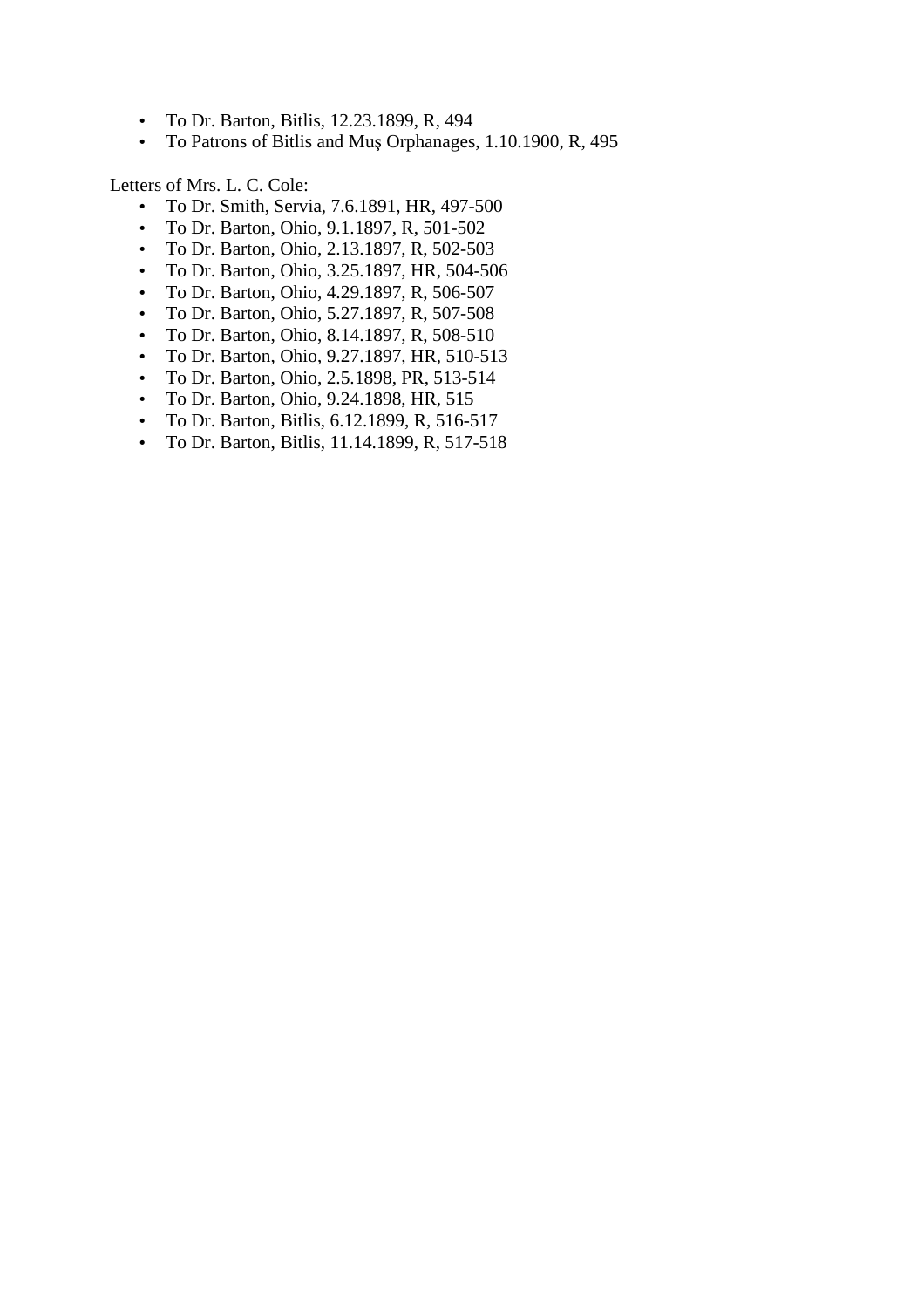### REEL 699

Submitted by: Mariya Kiprovska Submitted to: Department of History Project term (month, year): June 2004

Bibliographical and physical information Document type: microfilm Reference no. **BV2410.A4 1984**, Reel **699** Degree of readability:  $R^*$ , HR (e.g. readable, hardly readable)

\* The R (readable letters) are not marked in the list, only those which are not or hardly readable are pointed out by HR.

> Papers of the American Board of Commissioners for Foreign Missions ABC 16: The Near East 1817-1919 Unit 5, Reel 699

> > 16. 9. 5. Central Turkey Mission Vol. 14 Part 1 Central Turkey Mission 1890-1899 Letters:  $D - G$  (Part 1:  $D - F$ )

**1) Letters from Miss Mary Daniels:**

 **- to Dr. Smith,** Harput: August 20, 1890;

- **to Dr. Smith,** Harput: August 31, 1892;
- **to Dr. James Barton,** Harput: April 6, 1896;
- **to Dr. James Barton,** Newport, Vt: May 9, 1896;
- **to Dr. Smith,** Harput: June 10, 1896;
- **to Dr. Smith,** Harput: August 26, 1896
- **to Dr. Smith,** Harput: January 20, 1897;
- **to ?,** Harput: March 17, 1897;
- **to Dr. James Barton,** Harput: March 17, 1897;
- **to Dr. James Barton,** Harput: September 3, 1897;
- **to ?,** Harput: September 22, 1897;
- **to Dr. James Barton,** Harput: November 23, 1897 (HR)
- **to Dr. James Barton,** Harput: December 8, 1897;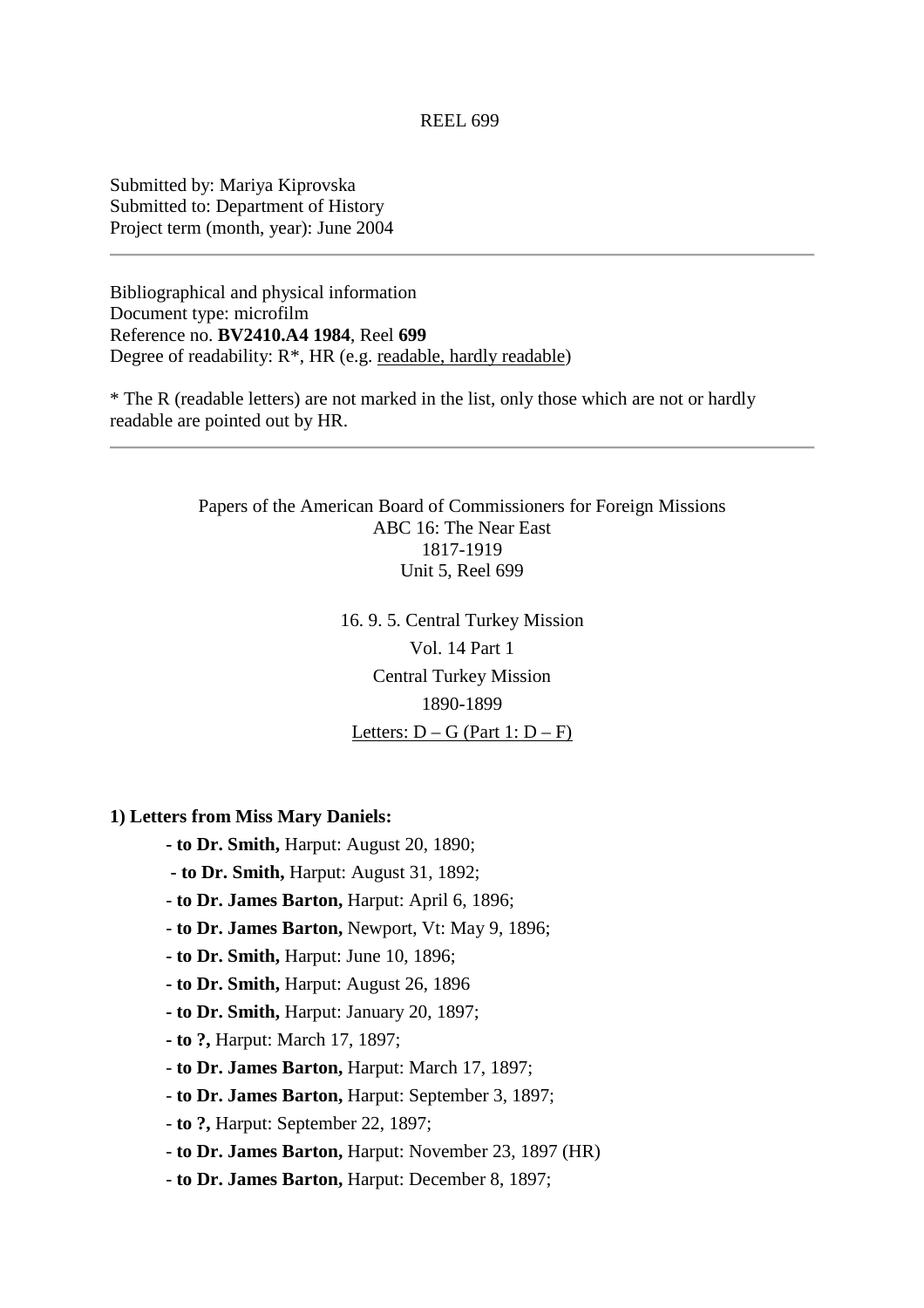- **to Dr. James Barton,** Harput: February 2, 1898;
- **to Mr. and Mrs. Barton,** Harput: May 17, 1898;
- **to Dr. James Barton,** Harput: March 30, 1899;
- **to Dr. James Barton,** Harput: May 10, 1899;
- **to Dr. James Barton,** Harput: October 27, 1899.
- **2) Letters from Rev. Willis C. Dewey:**
	- **to Dr. Smith,** Mardin: June 21, 1890;
	- **to Dr. Smith,** Mardin: July 22, 1890;
	- **to Dr. Smith,** Mardin: September 8, 1890;
	- **to Dr. Smith,** Mardin: September 26, 1890;
	- **to Dr. Smith,** Mardin: December 13, 1890;
	- **to Dr. Smith,** Mardin: January 19, 1891;
	- **to Dr. Smith,** Mardin: March 18, 1891;
	- **to Dr. Smith,** Mardin: May 11, 1891;
	- **to Dr. Smith,** Mardin: August 22, 1891 (HR);
	- **to Dr. Smith,** Mardin: September 7, 1891;
	- **to Dr. Smith,** Mardin: October 26, 1891;
	- **to Dr. Smith,** Mardin: November 16, 1891;
	- **to Dr. Smith,** Mardin: January 4, 1892;
	- **to Dr. Smith,** Mardin: January 25, 1892;
	- **to Dr. Smith,** Mardin: April 4, 1892;
	- **to Dr. Smith,** Mardin: April 11, 1892;
	- **to Dr. Smith,** Mardin: May 23, 1892;
	- **to Dr. Smith,** Mardin: June 20, 1892;
	- **to Dr. Smith,** Mardin: August 15, 1892;
	- **to Dr. Smith,** Mardin: August 29, 1892;
	- **to Dr. Smith,** Mardin: October 17, 1892 (HR);
	- **to Dr. Smith,** Mardin: January 23, 1893;
	- **to Dr. Smith,** Mardin: April 24, 1893;
	- **to Dr. Smith,** Mardin: June 26, 1893;
	- **to Dr. Smith,** Mardin: July 17, 1893;
	- **to Dr. Smith,** Mardin: July 20, 1893 (HR);
	- **to Dr. Smith,** Mardin: September 25, 1893;
	- **to Dr. Smith,** Mardin: December 20, 1893;
	- **to Dr. Smith,** Mardin: March 5, 1894;
	- **to Dr. Smith,** Mardin: March 26, 1894;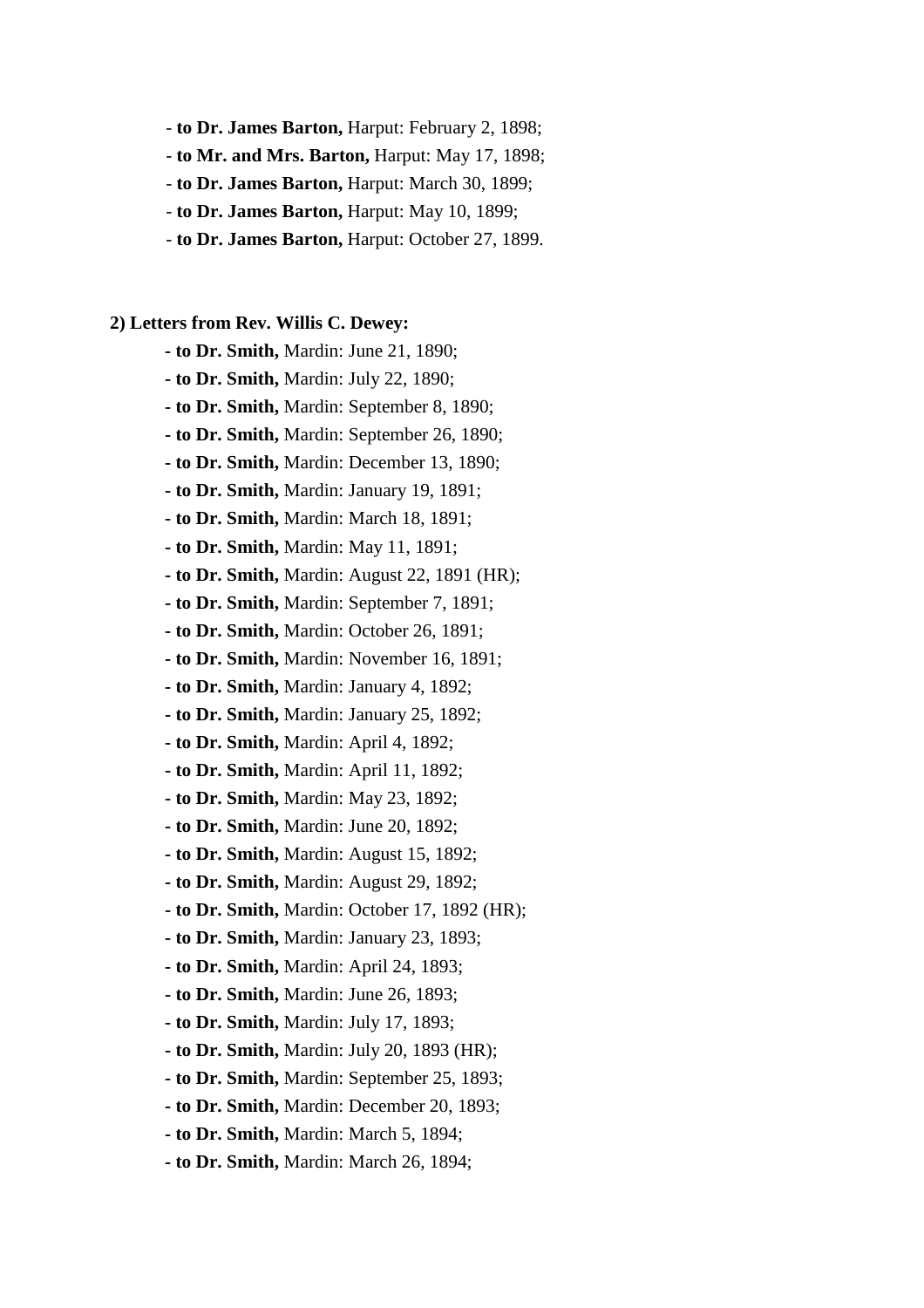- **to Dr. Smith,** Mardin: June 18, 1894;
- **to Dr. Smith,** Mardin: July 9, 1894;
- **to Dr. Smith,** Mardin: July 30, 1894;
- **to Dr. James Barton,** Mardin: August 31, 1894;
- **to Dr. James Barton,** Mardin: September 22, 1894;
- **to Dr. James Barton,** Mardin: October 1, 1894;
- **to Dr. James Barton,** Mardin: October 8, 1894 (HR);
- **to Dr. Smith,** Mardin: December 1, 1894;
- **to Dr. Smith,** Mardin: December 3, 1894;
- **to Dr. James Barton,** Mardin: December 24, 1894 (HR);
- **to Dr. James Barton,** Mardin: February 11, 1895;
- **to the Committee of the American Board,** Mardin: February 16, 1895;
- **to Dr. James Barton,** Mardin: February 16, 1895;
- **to Dr. Smith,** Mardin: February 18, 1895;
- **to Dr. James Barton,** Mardin: February 18, 1895;
- **to Dr. James Barton,** Mardin: February 23, 1895;
- **to Dr. James Barton,** Mardin: March 18, 1895;
- **to Dr. James Barton,** Mardin: April 16, 1895;
- **to Dr. Smith,** Mardin: May 6, 1895;
- **to Dr. James Barton,** Mardin: May 6, 1895;
- **to Dr. James Barton,** Mardin: July 8, 1895;
- **to Dr. James Barton,** Mardin: August 6, 1895;
- **to Dr. James Barton,** Mardin: August 12, 1895;
- **to Dr. James Barton,** Mardin: August 19, 1895;
- **to Dr. James Barton,** Mardin: August 27, 1895;
- **to Dr. Smith,** Mosul: October 23, 1895;
- **to Dr. Smith,** Mosul: November 20, 1895;
- **to Dr. James Barton,** Mardin: February 1, 1896;
- **to Dr. James Barton,** Mardin: March 18, 1896;
- **to Dr. Smith,** Mardin: February 18, 1896;
- **to Dr. James Barton,** Mardin: April 6, 1896;
- **to Dr. James Barton,** Mardin: April 27, 1896;
- **to Dr. Smith,** Mardin: May 20, 1896;
- **to Dr. James Barton,** Mardin: June 29, 1896;
- **to Dr. James Barton,** Mardin: May 20, 1896;
- **to Dr. James Barton,** Mardin: June 8, 1896;
- **to Dr. James Barton,** Mardin: July 13, 1896;
- **to Dr. James Barton,** Mardin: July 21, 1896;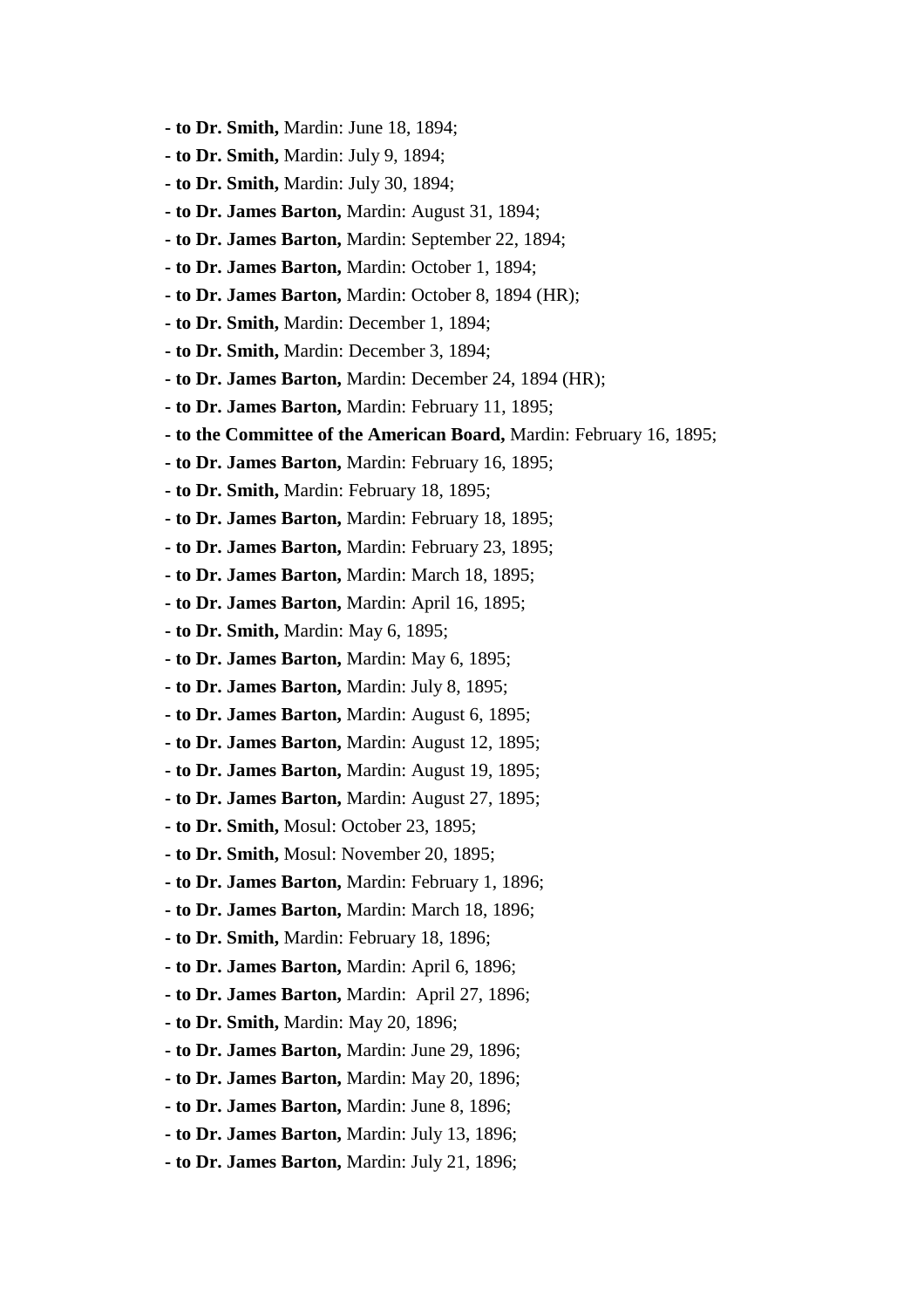- **to Dr. James Barton,** Mardin: August 11, 1896;
- **to Dr. James Barton,** Mardin: September 9, 1896;
- **to Dr. James Barton,** Mardin: September 21, 1896;
- **to Dr. James Barton,** Mardin: October 19, 1896;
- **to Dr. James Barton,** Mardin: November 30, 1896;
- **to Dr. James Barton,** Mardin: January 5, 1897;
- **to Dr. James Barton,** Mardin: January 25, 1897;
- **to Dr. James Barton,** Mardin: March 15, 1897;
- **to Dr. James Barton,** Mardin: April 19, 1897;
- **to Dr. James Barton,** Alexandria: May 28, 1897;
- **to Dr. James Barton,** Hateb Albert, N.J. city: June 19, 1897;
- **to Dr. James Barton,** Toulon: June 29, 1897;
- **to Dr. James Barton,** Clifton Springs, N.J.: July 23, 1897;
- **to Dr. James Barton,** Clifton Springs, N.J.: August 7, 1897;
- **to Dr. James Barton,** Clifton Springs, N.J.: August 11, 1897;
- **to Dr. James Barton,** Clifton Springs, N.J.: August 13, 1897;
- **to Dr. James Barton,** Doulon, Illinois: September 16, 1897;
- **to Dr. James Barton,** Illinois: September 25, 1897;
- **to Dr. James Barton,** Illinois: October 6, 1897;
- **to Dr. James Barton,** Toulon, Illinois: October 23, 1897;
- **to Dr. James Barton,** Toulon, Illinois: November 24, 1897;
- **to Dr. James Barton,** Toulon, Illinois: December 9, 1897;
- **to Dr. James Barton,** Toulon, Illinois: December 27, 1897;
- **to Dr. James Barton,** Toulon, Illinois: January 31, 1898;
- **to Dr. James Barton,** Toulon, Illinois: March 5, 1898;
- **to Dr. James Barton,** Toulon, Illinois: March 22, 1898;
- **to Dr. James Barton,** Toulon, Illinois: April 5, 1898;
- **to Dr. James Barton,** Chicago, Illinois: April 25, 1898;
- **to Dr. James Barton,** Toulon, Illinois: April 29, 1898;
- **to Dr. James Barton,** Toulon, Illinois: June 7, 1898;
- **to Dr. James Barton,** Toulon, Illinois: July 6, 1898;
- **to Dr. James Barton,** N. J.: July 19, 1898;
- **to Dr. James Barton,** Versailles, N. J.: July 21, 1898;
- **to Dr. James Barton,** Langford, N. J.: July 30, 1898;
- **to Dr. James Barton,** Warsaw, N. J.: August 1, 1898;
- **to Dr. James Barton,** Warsaw, N. J.: August 6, 1898;
- **to Dr. James Barton,** N. J.: September 6, 1898;
- **to Dr. James Barton,** Mardin: November 14, 1898;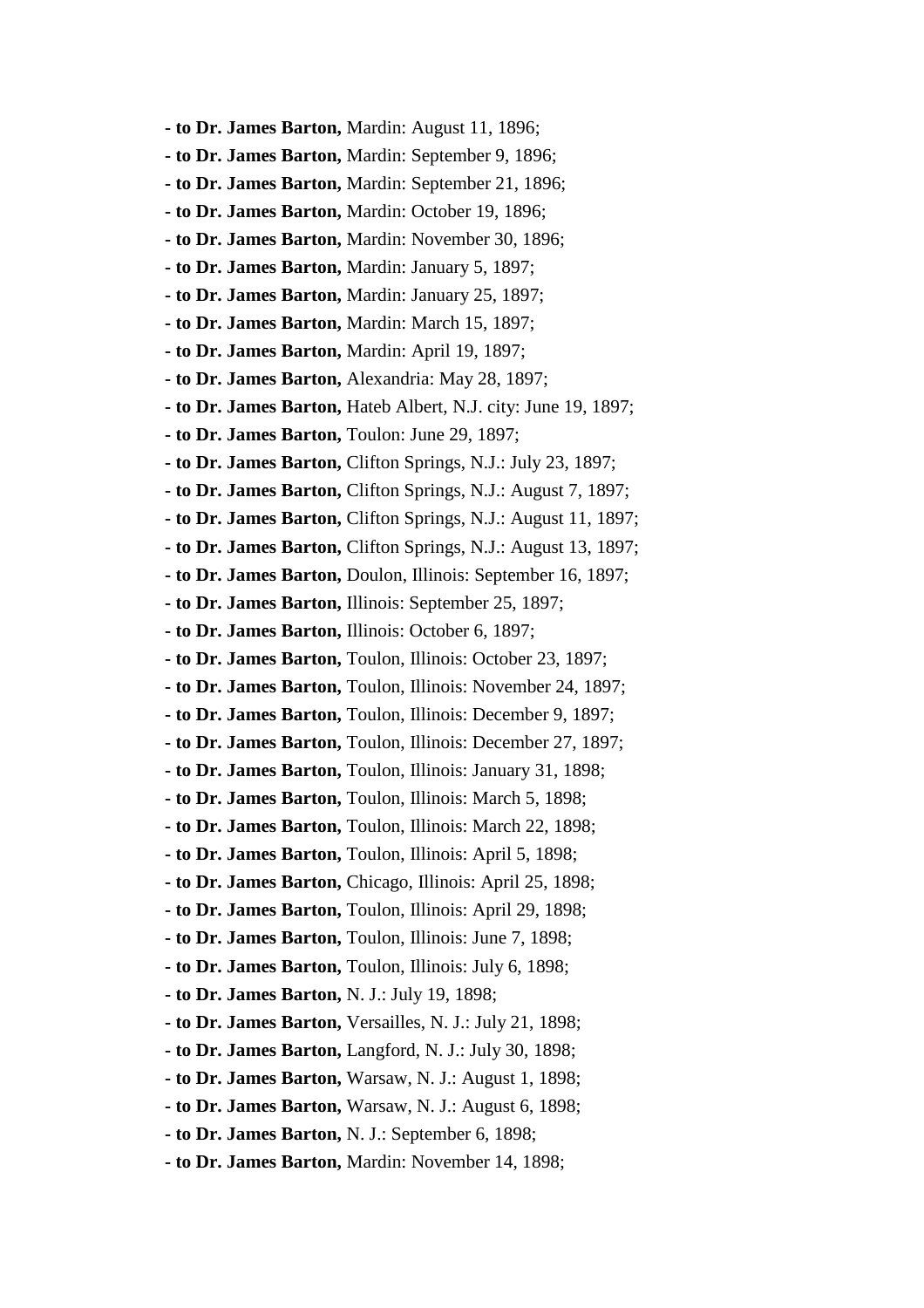- **to Dr. James Barton,** Mardin: December 19, 1898;
- **to Dr. James Barton,** Mardin: February 18, 1899;
- **to Dr. James Barton,** Mardin: February 20, 1899;
- **to Dr. James Barton,** Mardin: March 31, 1899;
- **to Dr. James Barton,** Mardin: April 4, 1899;
- **to Dr. James Barton,** Mardin: April 11, 1899;
- **to Dr. James Barton,** Mardin: April 15, 1899;
- **to Dr. James Barton,** Mardin: May 16, 1899;
- **to Dr. James Barton,** Mardin: June 12, 1899 (HR);
- **to Dr. James Barton,** Mardin: July 15, 1899 (HR);
- **to Dr. James Barton,** Mardin: August 1, 1899 (HR);
- **to Dr. James Barton,** Mardin: August 8, 1899;
- **to Dr. James Barton,** Mardin: September 14, 1899;
- **the Woman's Board of Missions,** Mardin: October 14, 1899;
- **to Dr. James Barton,** Mardin: October 16, 1899;
- **to Dr. James Barton,** Mardin: October 20, 1899;
- **to Dr. James Barton,** Mardin: November 20, 1899.

#### **3) Letters from Mrs. S. S. Dewey:**

**- to Dr. James Barton,** N.J.: August 7, 1897.

## **4) Letter from Miss Jane Dickie:**

**- to Dr. James Barton,** Constantinople: November 11, 189?.

## **5) Letters from Rev. Egbert Smyth Ellis:**

- **to ?,** ?: September 10, 1894 (UR);
- **to Dr. James Barton,** Harpoot: December 26, 1894;
- **to Dr. James Barton,** Harpoot: March 13, 1895;
- **to Dr. James Barton,** Harpoot: April 1, 1895;
- **to Dr. James Barton,** Harpoot: May 29, 1895;
- **to Dr. James Barton,** Harpoot: July 23, 1895;
- **to Dr. James Barton,** Harpoot: January 8, 1896;
- - **to Dr. James Barton,** Harpoot: April 8, 1896 (HR);
- **to Dr. James Barton,** Harpoot: May 7, 1896 (HR);
- **to Dr. James Barton,** Samsoon: June 9, 1896 (HR);
- **to Dr. James Barton,** Harpoot: July 14, 1896;
- **to Dr. James Barton,** Harpoot: September 16, 1896;
- **to Dr. James Barton,** Harpoot: November 18, 1896;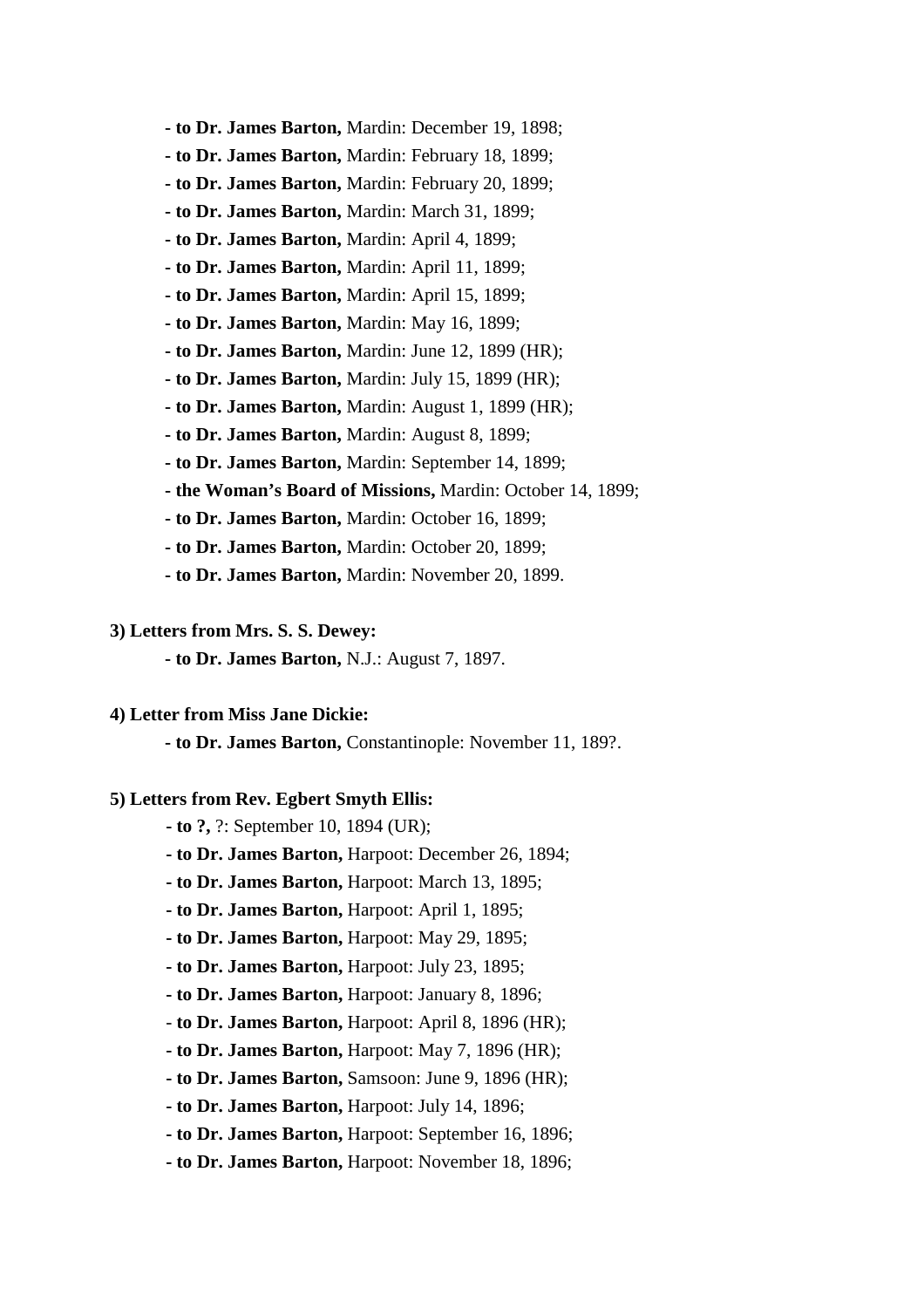**- to Dr. James Barton,** Harpoot: December 2, 1896 (HR).

## **6) Letters from Miss Laura Ellsworth:**

 **- to Dr. James Barton,** Harpoot: November 30, 1898 (HR).

### **7) Letters from Miss Sharlotte E. Ely:**

 **- to Dr. Smith,** Bitlis (Semiannual Report of the Mt. Holyoke Girls School at Bitlis): January 10, 1890;

- **to Dr. Smith,** Bitlis: July 1, 1890;
- **to Dr. Smith,** Bitlis: July 11, 1891;
- **to Dr. Smith,** Bitlis: January 2, 1893;
- **to Dr. Smith,** Bitlis: April 24, 1893;
- **to Dr. Smith,** Bitlis: January 8, 1894;
- **to Dr. James Barton,** Bitlis: March 15, 1895;
- **to Dr. James Barton,** Bitlis: June 25, 1895;
- **to Dr. James Barton,** ???: December 29, 1896;
- **to Dr. James Barton,** Glencoe: March 4, 1897;
- **to Dr. James Barton,** Madison, Wis.: August 14, 1897;
- **to Dr. James Barton,** ???: September 16, 1897;
- **to Dr. James Barton,** Bitlis: February 4, 1898.

## **8) Letter from Miss Mary A. C. Ely:**

- **to Dr. Smith,** Bitlis: February 3, 1890;
- **to Dr. Smith,** Bitlis: March 12, 1890 (HR);
- **to Dr. Smith,** Bitlis: July 5, 1890;
- **to Dr. Smith,** Bitlis: January 2, 1891 (HR);
- **to Dr. Smith,** Bitlis: May 4, 1891;
- **to Dr. Smith,** Bitlis: August 29, 1891;
- **to Dr. Smith,** Bitlis: December 9, 1891 (HR);
- **to Dr. Smith,** Bitlis: January 8, 1892 (HR);
- **to Dr. Smith,** Bitlis: July 1, 1892;
- **to Dr. Smith,** Bitlis: August 23, 1892;
- **to Dr. Smith,** Bitlis: July 31, 1893;
- **to Miss Torrey,** Moosh: February 8, 1895;
- **to Dr. James Barton,** Moosh, Tr.: February 19, 1895 (HR);
- **to Dr. James Barton,** Bitlis: March 25, 1895;
- **to Dr. James Barton,** Bitlis: March 28, 1895;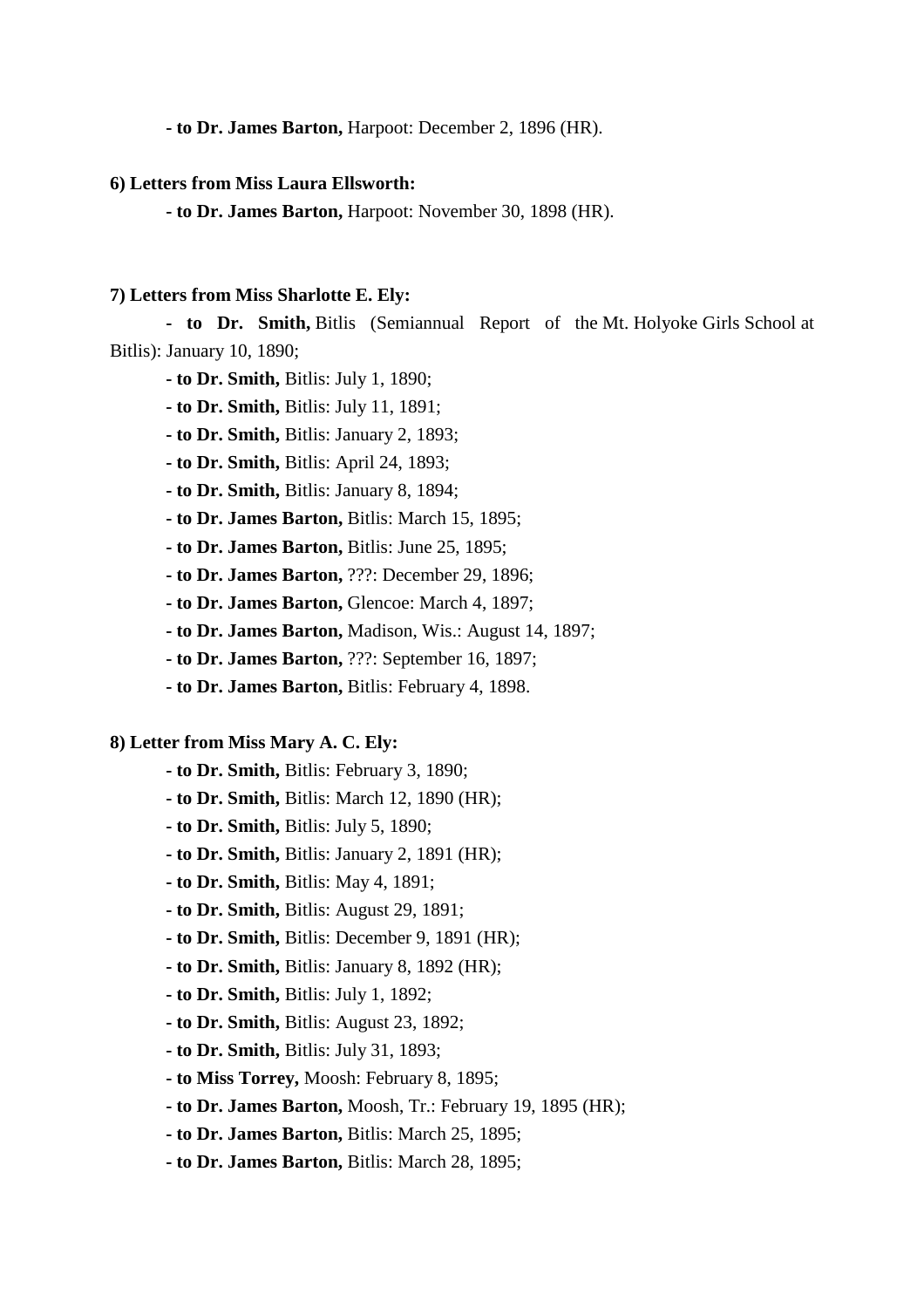- **to Dr. James Barton,** Erzroom: July 27, 1895;
- **to Dr. James Barton,** Erzroom: August 6, 1895 (HR);
- **to Dr. James Barton,** Erzroom: August 8, 1895;
- **to Dr. James Barton,** Frankfurt: October 1, 1895;
- **to Dr. Smith,** Freshford, England: November 7, 1895;
- **to Dr. Smith,** N. J.: November 25, 1895 (UR);
- **to Dr. James Barton,** Clifton Springs: July 22, 1896;
- **to Dr. James Barton,** Clifton Springs: August 11, 1896 (HR);
- **to Dr. James Barton,** Woodstock: September 30, 1896;
- **to Dr. James Barton,** Bath, England: September 24, 1897;
- **to Dr. James Barton,** Bitlis: April 14, 1898;
- **to Dr. James Barton,** Bitlis: June 24, 1898;
- **to Dr. James Barton,** Bitlis: August 2, 1898;
- **to Dr. James Barton,** Bitlis: August 23, 1898;
- **to Dr. James Barton,** Bitlis: October 11, 1898;
- **to Dr. James Barton,** Bitlis: January 7, 1898;
- **to Dr. James Barton,** Bitlis: March 25, 1899;
- **to Dr. James Barton,** Bitlis: June 27, 1899;

## **9) Letters from Miss Katherine B. Fraser:**

- **to Dr. Smith,** ???: May 21, 1892;
- **to Dr. Smith,** ???: June 4, 1892;
- **to Dr. Smith,** Erzroom: November 6, 1892;
- **to Dr. Smith,** Van (Tr.): February 13, 1894 (HR);
- **to Dr. Smith,** Van (Tr.): May 22, 1894 (HR);
- **to Dr. Smith,** Van (Tr.): December 21, 1894;
- **to Dr. James Barton,** Van (Tr.): March 19, 1895;
- **to Dr. James Barton,** Van (Tr.): June 26, 1895;
- **to Dr. James Barton,** Van (Tr.): February 11, 1896;
- **to Dr. James Barton,** Van (Tr.): July 21, 1896;
- **to Dr. James Barton,** Hissar: August 28, 1896;
- **to Dr. James Barton,** Marseilles: October 26, 1896;
- **to Dr. James Barton,** Hotel "Russia", Varna (Bulgaria): January 31, 1897;
- **to Dr. James Barton,** Varna: February 28, 1897;
- **to Dr. James Barton,** Varna: April 22, 1897;
- **to Dr. James Barton,** Harrogate (England): July 12, 1897;
- **to Dr. James Barton,** Princeton, New Jersey: September 28, 1897;
- **to Dr. James Barton,** Princeton, New Jersey: April 4, 1898;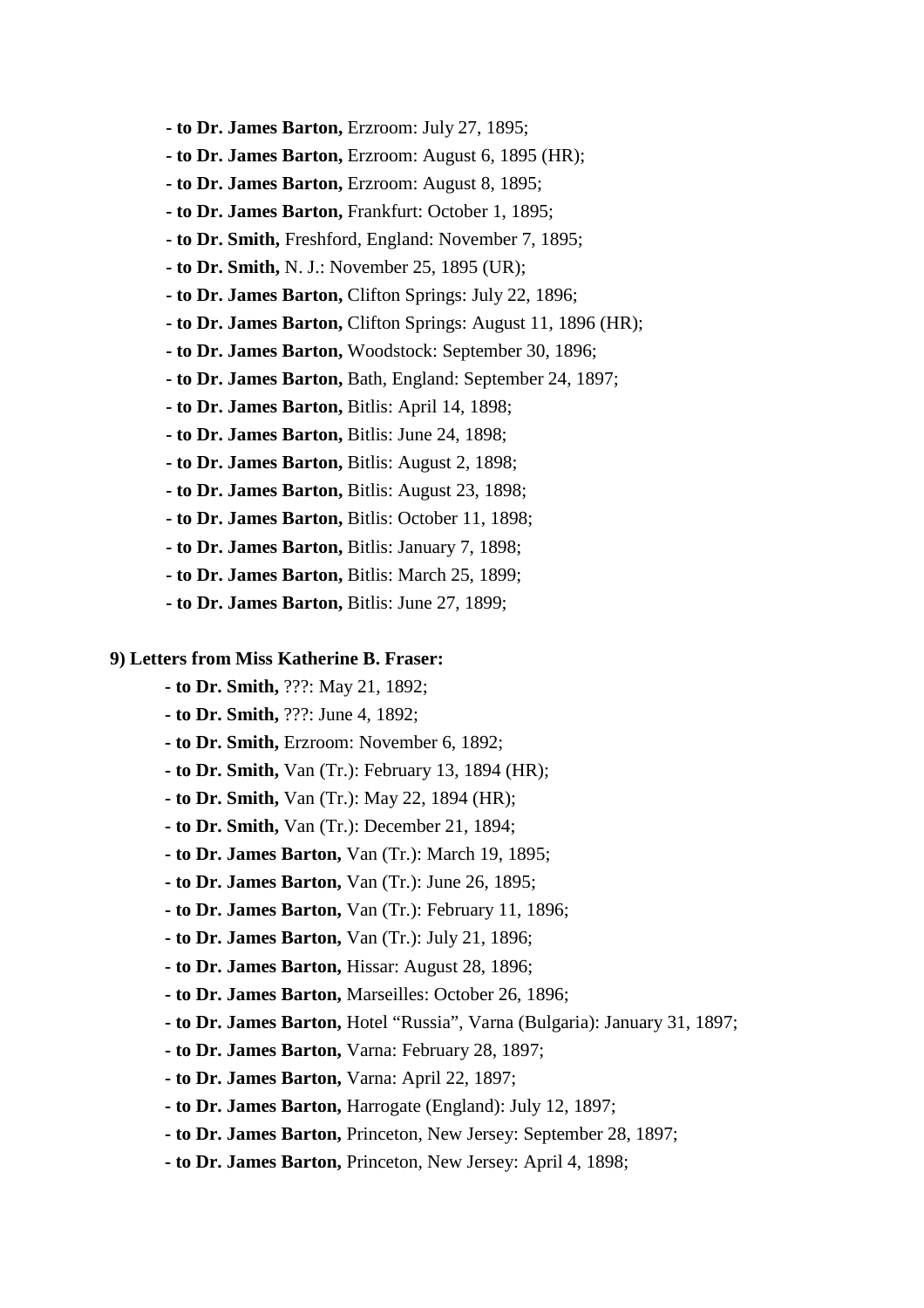- **to Dr. James Barton,** Princeton, New Jersey: May 18, 1898 (HR);
- **to Dr. James Barton,** Princeton, New Jersey: February 1, 1899 (HR);
- **to Dr. James Barton,** Princeton, New Jersey: February 13, 1899;
- **to Dr. James Barton,** Princeton, New Jersey: May 1, 1899.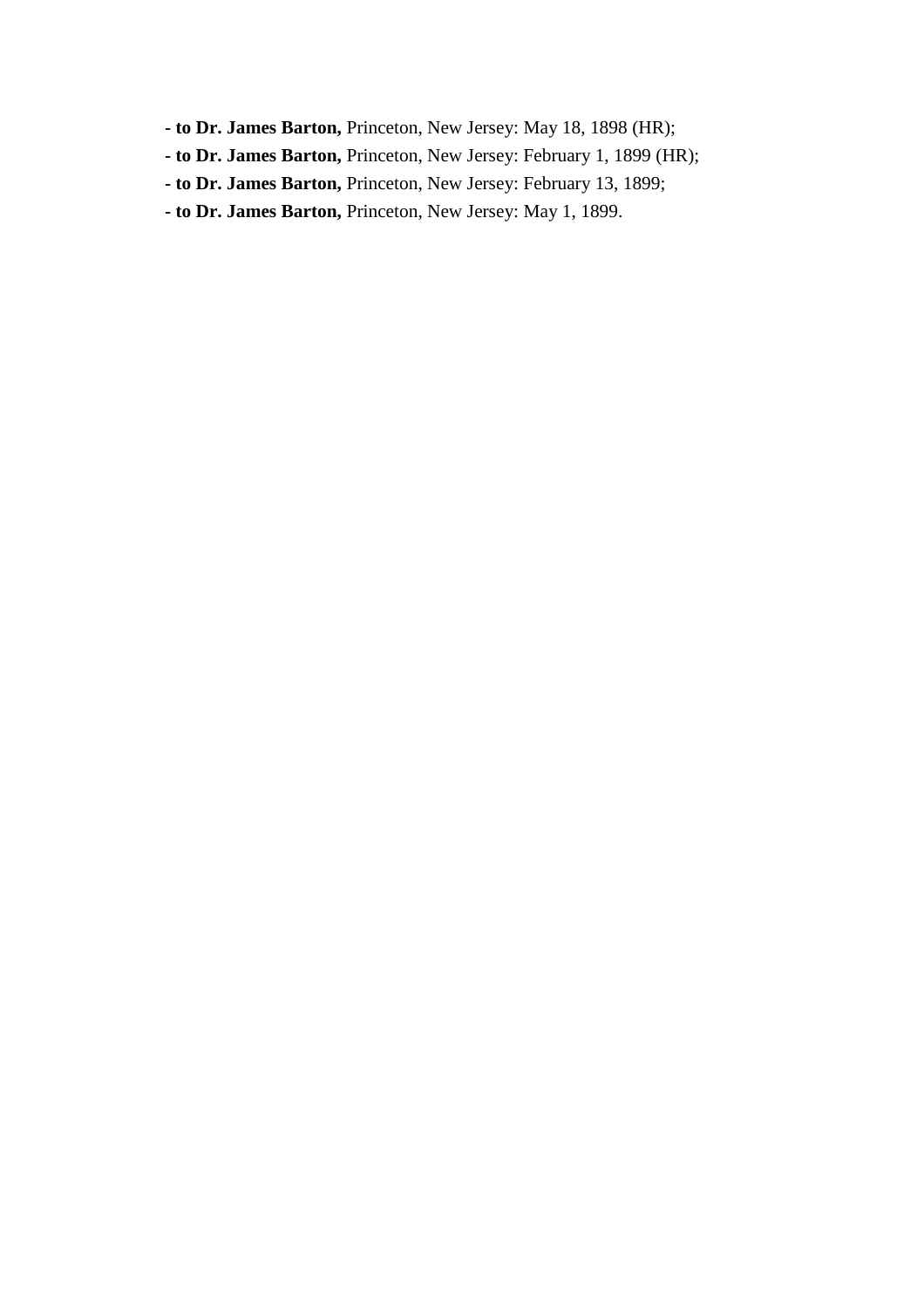## **REEL 700**

SUBMITTED TO: The Department of History SUBMITTED BY: Anıl Kayalar TYPE OF DOCUMENT: Microfilm PROJECT TERM: January 2005 REFERENCE NUMBER: BV. 2410. A4 1984 Reel 700 DEGREE OF READABILITY: R: Readable HR: Hardly Readable UR: Unreadable PR: Partially Readable

PAPERS OF THE AMERICAN BOARD OF COMMISSIONERS FOR FOREIGN MISSIONS ABC 16: THE NEAR EAST 1817-1919 UNIT 5 REEL 700 16.9.7 EASTERN TURKEY MISSION VOL. 14 PART 2 VOL. 14 EASTERN TURKEY MISSION 1890-1899 LETTERS D-G [PART 2: G]

Letters by Rev. C. Frank Gates:

- To Dr. Smith, Mardin, 2.1.1890, R, 2-3
- To Dr. Smith, New York, 6.3.1890, R, 5
- To Dr. Smith, Chicago, 7.7.1890, R, 6-9
- To Dr. Smith, Chicago, 7.14.1890, R, 10-16
- To Dr. Smith, Michigan, 7. 4.1890, R, 16
- To Dr. Smith, Chicago, 10.28.1890, R, 17-19
- To Dr. Smith, Chicago, 11.20.1890, R, 19-20
- To Dr. Smith, Chicago, 2.9.1891, R, 21-22
- To Dr. Smith, Chicago, 2.16.1891, R, 23-26
- To Dr. Smith, Chicago, R, 27-28
- To Dr. Smith, Chicago, 4.15.1891, R, 29-30
- To Dr. Smith, Chicago, 6.5.1891, R, 31-32
- To Dr. Smith, Chicago, 6.30.1891, R, 33
- To Dr. Smith, Michigan, 8.3.1891, R, 34-35
- To Dr. Smith, Michigan, 8.13.1891, R, 36-37
- To Dr. Smith, Chicago, 9.1.1891, R, 38
- To Dr. Smith, Chicago, 9.4.1891, R, 39
- To Dr. Smith, Chicago, 10.7.1891, R, 40
- To Dr. Smith, Chicago, 10.31.1891, R, 41-42
- To Dr. Smith, Chicago, 11.25.1891, R, 43-44
- To Dr. Smith, Chicago, 12.16.1891, R, 45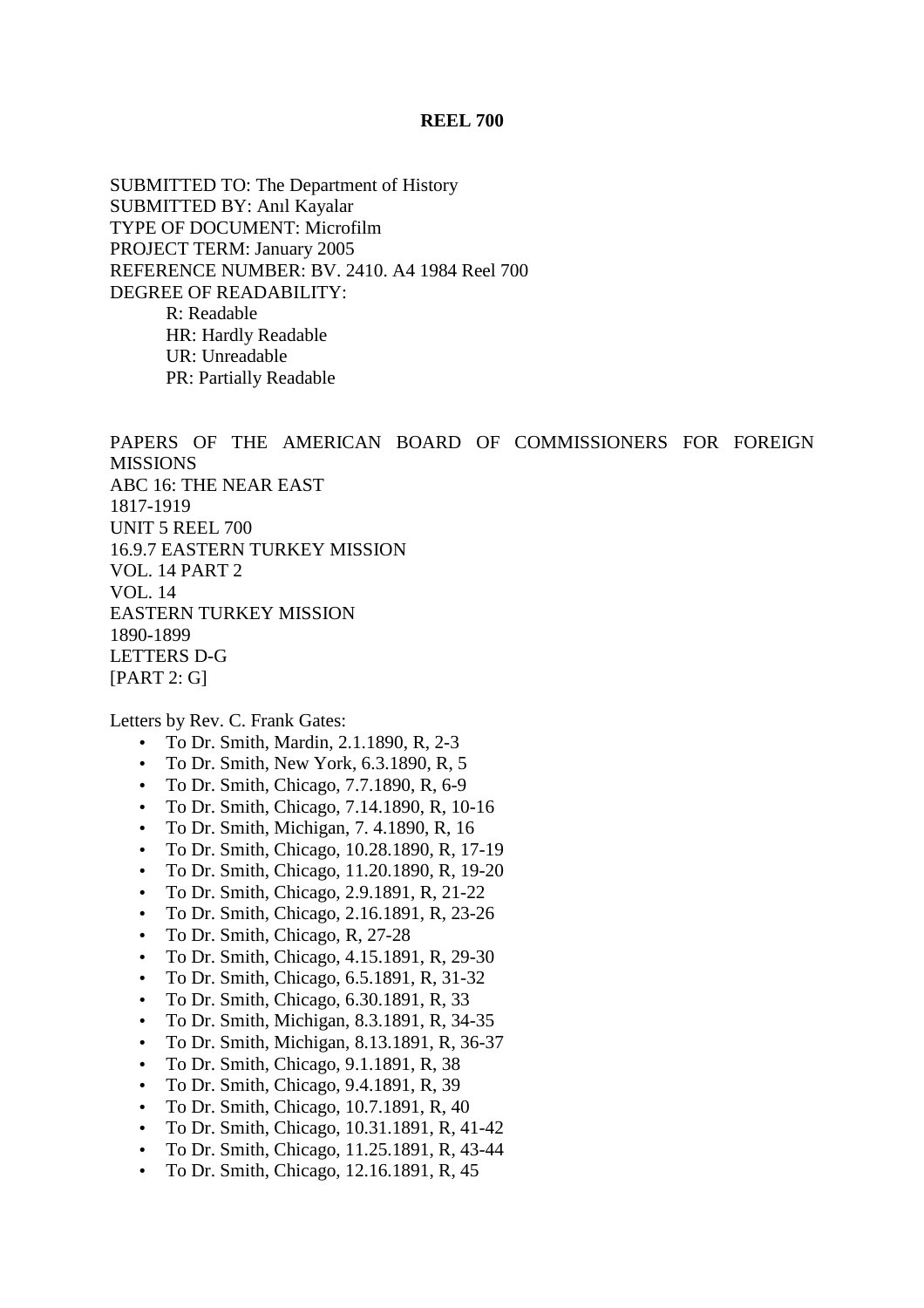- To Dr. Smith, Chicago, 12.21.1891, R, 46-47
- To Dr. Smith, Chicago, 12.31.1891, R, 49
- To Dr. Smith, Chicago, 5.16.1892, R, 51
- To Dr. Smith, Wilmette, 5.23.1892, R, 52
- To Dr. Smith, Wilmette, 5.25.1892, R, 53
- To Dr. Smith, Wilmette, 6.18.1892, R, 55-57
- To Dr. Smith, Wilmette, 8.24.1892, R, 58-60
- To Dr. Smith, Slateford, 9.9.1892, R, 60-63
- To Dr. Smith, London, 10.14.1892, R, 64-66
- To Dr. Smith, Pera, 11.18.1892, R, 67
- To Dr. Smith, Mardin, 12.26.1892, R, 69-70
- To Dr. Smith, Mardin, 1.2.1893, R, 70-72
- To Dr. Smith, Mardin, 3.13.1893, R, 72
- To Dr. Smith, Mardin, 4.3.1893, R, 73-75
- To Dr. Smith, Mardin, 5.3.1893, R, 76-77
- To Dr. Smith, Mardin, 5.15.1893, R, 78
- To Dr. Smith, Mardin, 6.26.1893, R, 79-84
- To Dr. Smith, Mardin, 10.30.1893, R, 85
- To Dr. Smith, Mardin, 11.20.1893, R, 86-87
- To Dr. Smith, Mardin, 1.1.1894, HR, 88-90
- To Dr. Smith, Mardin, 1.15.1894, R, 90-93
- To Dr. Smith, Mardin, 1.18.1894, R, 94-98
- To Dr. Smith, Mardin, 4.27.1894, R, 98-102
- To Dr. Strong, Mardin, 5.4.1894, R, 103-104
- To Dr. Smith, Mardin, 6.4.1894, R, 104-105
- To Dr. Smith, Mardin, 6.12.1894, R, 106
- To Dr. Smith, Mardin, 7.10.1894, R, 107-109
- To Dr. Barton, Mardin, 9.15.1894, R, 110-111
- To Dr. Barton, Harput, 11.25.1894, R, 112-115
- To Dr. Barton, Harput, 11.29.1894, HR, 116
- To Dr. Smith, Harput, 11.29.1894, HR, 117
- To Dr. Barton, Harput, 12.30.1894, HR, 118-120
- To the members of Mardin Station, Mardin, 8.28.1894, R, 121-125
- To Dr. Smith, Harput, 1.28.1895, HR, 126-127
- To Dr. Smith, Harput, 2.11.1895, R, 127-128
- To Dr. Smith, Harput, 2.27.1895, R, 129
- To Dr. Barton, Harput, 3.7.1895, R, 130
- To Dr. Smith, Harput, 3.18.1895, R, 131-134
- To Dr. Smith, Harput, 4.23.1895, R, 135
- To Dr. Smith, Harput, 5.14.1895, R, 136-138
- To Dr. Barton, Harput, 5.28.1895, R, 138-139
- To Dr. Barton, Harput, 6.18.1895, R, 140
- To Dr. Barton, Harput, 7.2.1895, R, 141
- To Dr. Smith, Harput, 7.2.1895, R, 142-145
- To Dr. Smith, Harput, 7.11.1895, R, 146-151
- To Dr. Smith, Harput, 9.26.1895, R, 152-153
- To Dr. Smith, Harput, 10.9.1895, R, 154-155
- To Peet, Harput, 11.4.1895, R, 156-159
- To Dr. Smith, Harput, 11.20.1895, R, 166-170
- To S. M. Moore, Harput, 11.29.1895, R, 170-173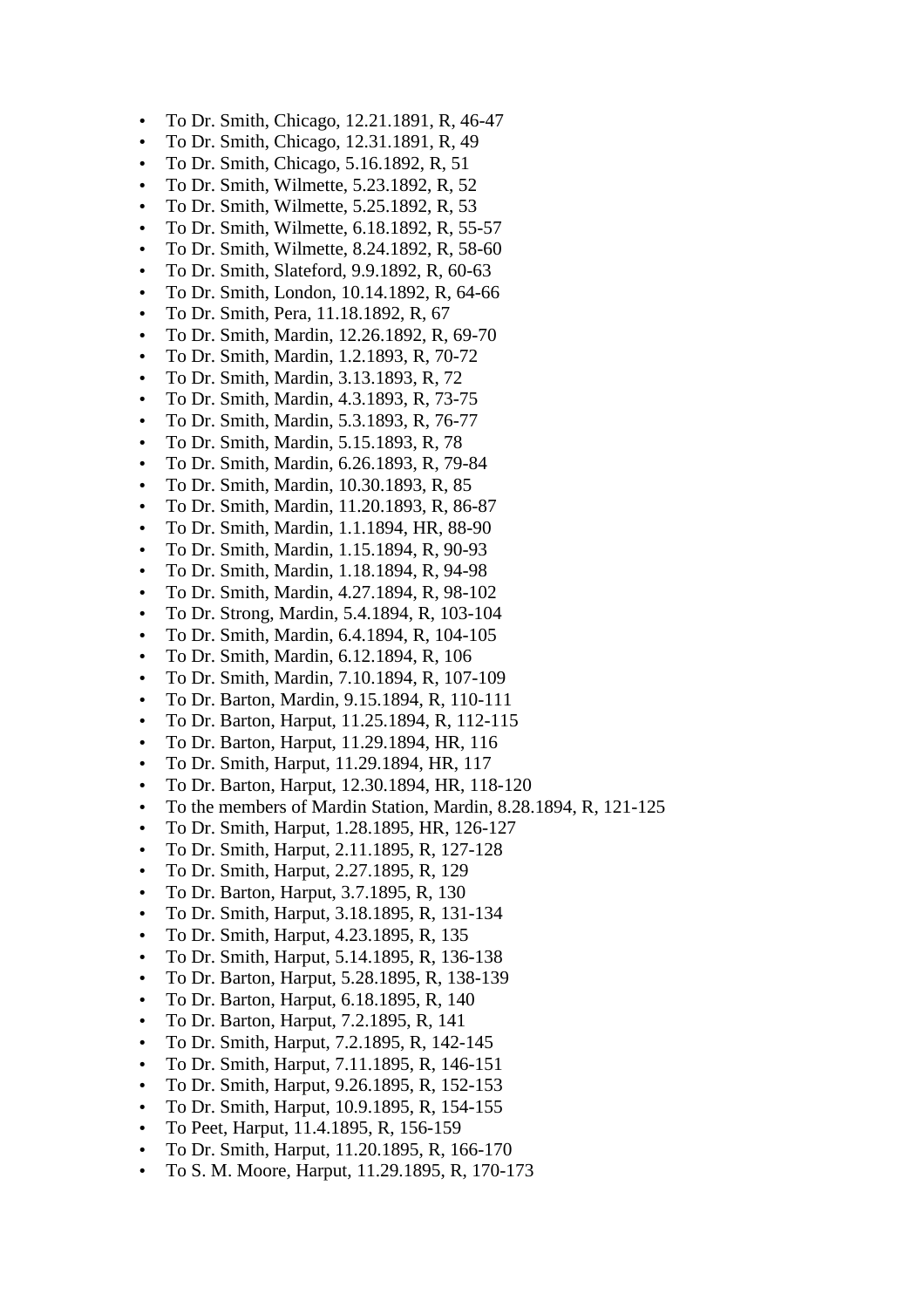- To Dr. Smith, Harput, 11.30.1895, R, 174-178
- To Dr. Smith, Harput, 1.22.1896, R, 179-182
- To Dr. Smith, Harput, 2.13.1896, R, 184-186
- To Dr. Barton, Harput, 2.19.1896, R, 187-193
- To Dr. Barton, Harput, 5.19.1896, R, 194-196
- To Dr. Barton, Harput, 5.30.1896, R, 197-202
- To Dr. Barton, Harput, 7.29.1896, R, 203-208
- To Dr. Barton, Harput, 8.19.1896, R, 209-211
- To Dr. Barton, Harput, 8.29.1896, R, 212-215
- To Dr. Barton, Harput, 9.7.1896, R, 216-218
- UR, 219-234
- To Dr. Smith, Harput, 11.26.1896, R, 235-236
- To Dr. Barton, Harput, 11.27.1896, R, 237-239
- To Dr. Smith, Harput, 12.26.1896, R, 239-240
- $\bullet$  UR, 241-242
- To Dr. Barton, Harput, 1.26.1897, R, 242-244
- To Dr. Smith, Harput, 2.19.1897, R, 244-245
- UR, 248-249
- To Dr. Barton, Harput, 4.7.1897, R, 249-252
- To Dr. Barton, Harput, 4.24.1897, R, 253-254
- $\bullet$  UR, 255-266
- To Dr. Barton, Harput, 6.10.1897, R, 267-268
- To Dr. Barton, Arabkir, 7.10.1897, R, 268-271
- To Dr. Barton, Harput, 7.26.1897, R, 272-273
- To Dr. Barton, Harput, 8.26.1897, R, 274-275
- To Dr. Barton, Harput, 9.15.1897, R, 276-277
- To Dr. Barton, Harput, 10.5.1897, R, 279-281
- To Dr. Barton, Harput, 10.16.1897, R, 281-283
- To Dr. Barton, Harput, 10.29.1897, R, 284
- To Dr. Barton, Harput, 11.9.1897, R, 285-286
- To Dr. Barton, Harput, 11.22.1897, R, 286-288
- To Dr. Barton, Harput, 12.1.1897, R, 288-289
- To Dr. Barton, Harput, 12.28.1897, R, 290-291
- To J. W. Davis, Harput, 12.31.1897, R, 292-293
- UR, 294-300
- To Dr. Barton, Harput, 2.10.1898, R, 301-302
- To Dr. Barton, Harput, 4.6.1898, R, 303-305
- To Dr. Barton, Harput, 6.2.1898, R, 305-306
- To Dr. Barton, Harput, 7.23.1898, R, 307
- To Dr. Barton, Harput, 8.3.1898, R, 308-309
- To Dr. Barton, Constantinople, 10.21.1898, R, 309-313
- To Dr. Barton, Harput, 12.7.1898, R, 313-315
- To Dr. Barton, Harput, 12.28.1898, R, 316
- To Dr. Barton, Harput, 1.19.1899, R, 317-318
- To Dr. Barton, Harput, 2.14.1899, R, 318-324
- To Dr. Barton, Harput, 3.8.1899, R, 325
- To Dr. Barton, Harput, 3.28.1899, R, 326-328
- To Dr. Barton, Harput, 5.4.1899, R, 329
- To Dr. Barton, Harput, 5.10.1899, R, 330-331
- To Dr. Barton, Harput, 5.31.1899, R, 332-333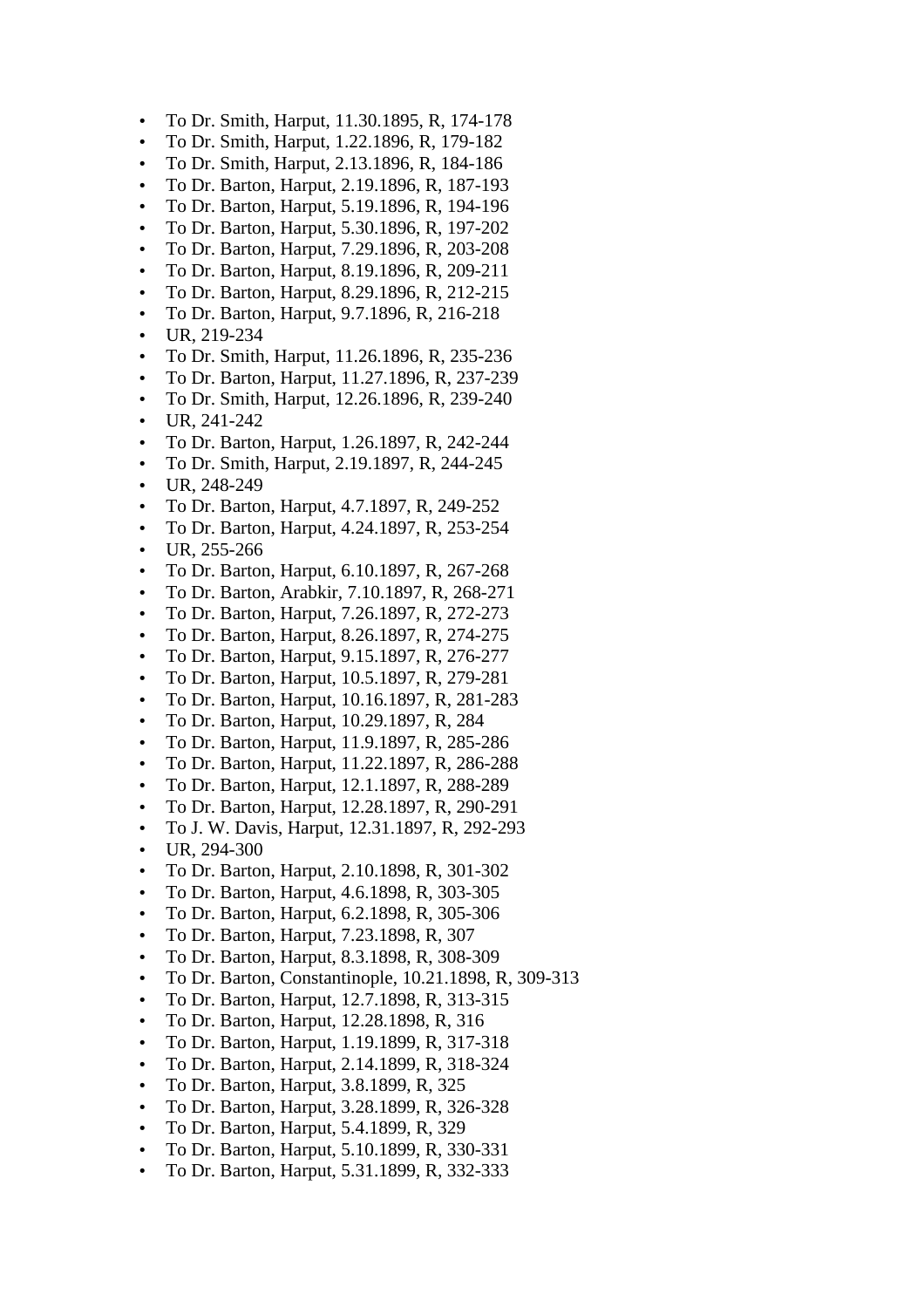- To Dr. Barton, Harput, 6.6.1899, R, 334-340
- To Dr. Barton, Harput, 8.29.1899, HR, 341-347
- To Dr. Barton, Harput, 12.13.1899, HR, 350-351
- To Dr. Barton, Harput, 12.27.1899, HR, 352-353

Letters by Mrs. Nellie M. Gates:

- To Dr. Barton, Chicago, 12.7.1896, R, 356-359
- To Dr. Barton, Chicago, 1.23.1897, R, 360
- To Dr. Barton, Georgia, 4.24.1897, R, 361-367
- UR, 369-372
- To Dr. Barton, Chicago, 12.31.1897, R, 373-374
- To Dr. Barton, Charlevoix, 7.26.1898, R, 375
- To Dr. Barton, Charlevoix, 8.5.1898, R, 376-381
- UR, 382-383

Letters by Miss Johanna Graf:

- To Dr. Smith, Springfield, 5.21.1894, R, 385-387
- To Dr. Smith, Springfield, 5.30.1894, R, 387-389
- To Dr. Smith, Springfield, 6.8.1894, R, 389-392
- To Dr. Smith, Springfield, 6.14.1894, R, 392-394
- To Dr. Smith, Springfield, 6.23.1894, R, 395-396
- To Dr. Smith, Springfield, 8.24.1894, R, 397-399
- To Dr. Barton, Mardin, 11.26.1894, HR, 399-401
- To Dr. Barton, Mardin, 2.11.1895, R, 401-404
- To Dr. Smith, Mardin, 4.2.1896, R, 404-410
- To Dr. Barton, Mardin, 1.14.1896, R, 411-415
- To Dr. Barton, Mardin, 1.19.1897, R, 415-416
- To Dr. Barton, Mardin, 8.21.1897, R, 417-418
- UR, 419-428
- To Dr. Barton, Mardin, 7.17.1899, R, 428-429
- To Dr. Barton, Mardin, 8.5.1899, R, 430-431
- To Dr. Barton, Mardin, 11.20.1899, R, 432-436

Letters of Rev. Frederick D. Greene:

- To Dr. Smith, Constantinople, 9.10.1890, R, 438-439
- To Dr. Smith, Van, 11.28.1890, R, 440-442
- To Dr. Smith, Van, 1.27.1891, R, 442-444
- To Dr. Smith, Van, 4.7.1891, R, 444-446
- To Dr. Smith, Van, 7.1.1891, R, 446-448
- To Dr. Smith, Van, 12.21.1891, R, 448-452
- To Dr. Smith, Van, 5.4.1892, HR, 452-454
- To Dr. Smith, Van, 5.4.1892, R, 454
- UR, 455-456
- To Dr. Smith, Van, 3.7.1893, PR, 457-459
- To Dr. Smith, Van, 7.12.1893, R, 460-462
- To Dr. Smith, Van, 10.18.1893, R, 462-464
- To Dr. Smith, Van, 10.25.1893, R, 464-466
- To Dr. Smith, Van, 1.24.1894, R, 466-470
- To Dr. Smith, Constantinople, 5.29.1894, HR, 470-472
- To Dr. Smith, New York, 12.4.1894, HR, 473-475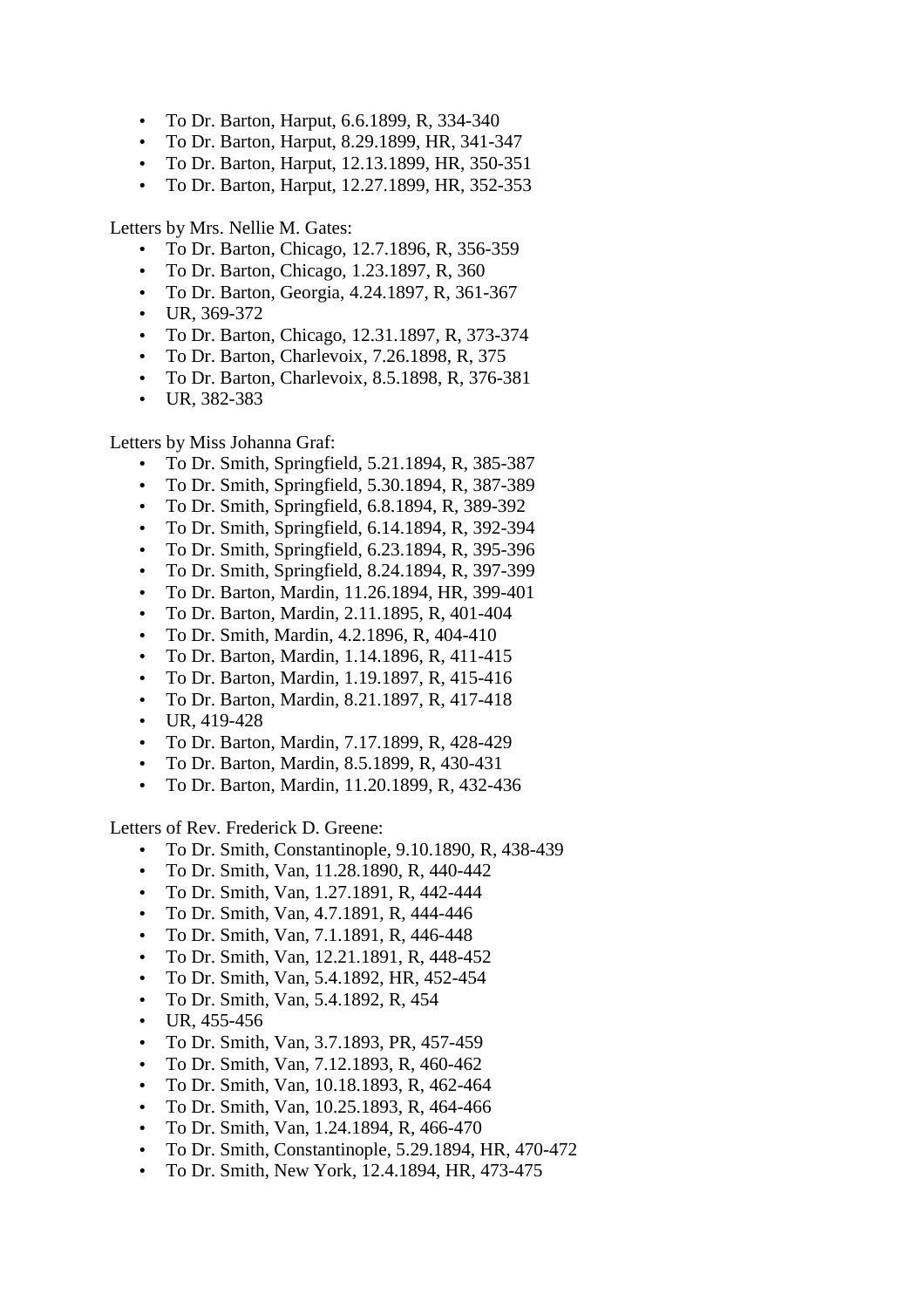- To Rev. C. H. Daniels, New York, 12.7.1894, R, 475
- To Dr. Daniels, Boston, 12.9.1894, R, 476-477
- UR, 478
- To Dr. Daniels, North Carolina, 12.16.1894, R, 479-482
- To Dr. Barton, Washington D. C., 1.4.1895, HR, 483-486
- To Dr. Barton, Washington D.C., 1.9.1895, R, 486-489
- To Dr. Barton, New York, 1.14.1895, HR, 490-491
- To Dr. Barton, New York, 1.17.1895, R, 492
- To Dr. Barton, New York, 1.22.1895, R, 493-494
- To Dr. Barton, New York, 1.23.1895, R, 495-498
- To Dr. Barton, New York, 1.24.1895, R, 499-500
- To Dr. Barton, New York, 1.28.1895, R, 501-502
- To Dr. Barton, New York, 1.28.1895, R, 503
- UR, 504-505
- To Dr. Daniels, New York, 2.5.1895, R, 505-507
- To Dr. Barton, New York, 2.13.1895, R, 510
- To Dr. Barton, New York, 2.14.1895, R, 511
- To Dr. Barton, New York, 2.23.1895, HR, 512-513
- To Dr. Barton, New York, 2.26.1895, HR, 513
- $\bullet$  UR, 514-515
- To Dr. Barton, New York, 3.5.1895, R, 516
- To Dr. Smith, Washington D. C., 3.6.1895, R, 517-518
- To Dr. Barton, North Carolina, 3.9.1895, HR, 518-519
- To Dr. Smith, New York, 3.13.1895, R, 520-521
- To Dr. Daniels, New York, 3.15.1895, HR, 522
- To Dr. Barton, London, 3.26.1895, R, 526-530
- To Dr. Barton, London, 5.4.1895, R, 531-533
- To Dr. Barton, London, 5.5.1895, HR, 534
- To Dr. Barton, London, 5.18.1895, R, 535-545
- To Dr. Barton, New York, 3.4.1896, R, 546-547
- To Dr. Barton, New York, 4.10.1896, R, 547
- To Dr. Barton, New York, 9.14.1896, R, 548

A letter by Mrs. Sarah F. Greene:

 $\bullet$  UR, 551-553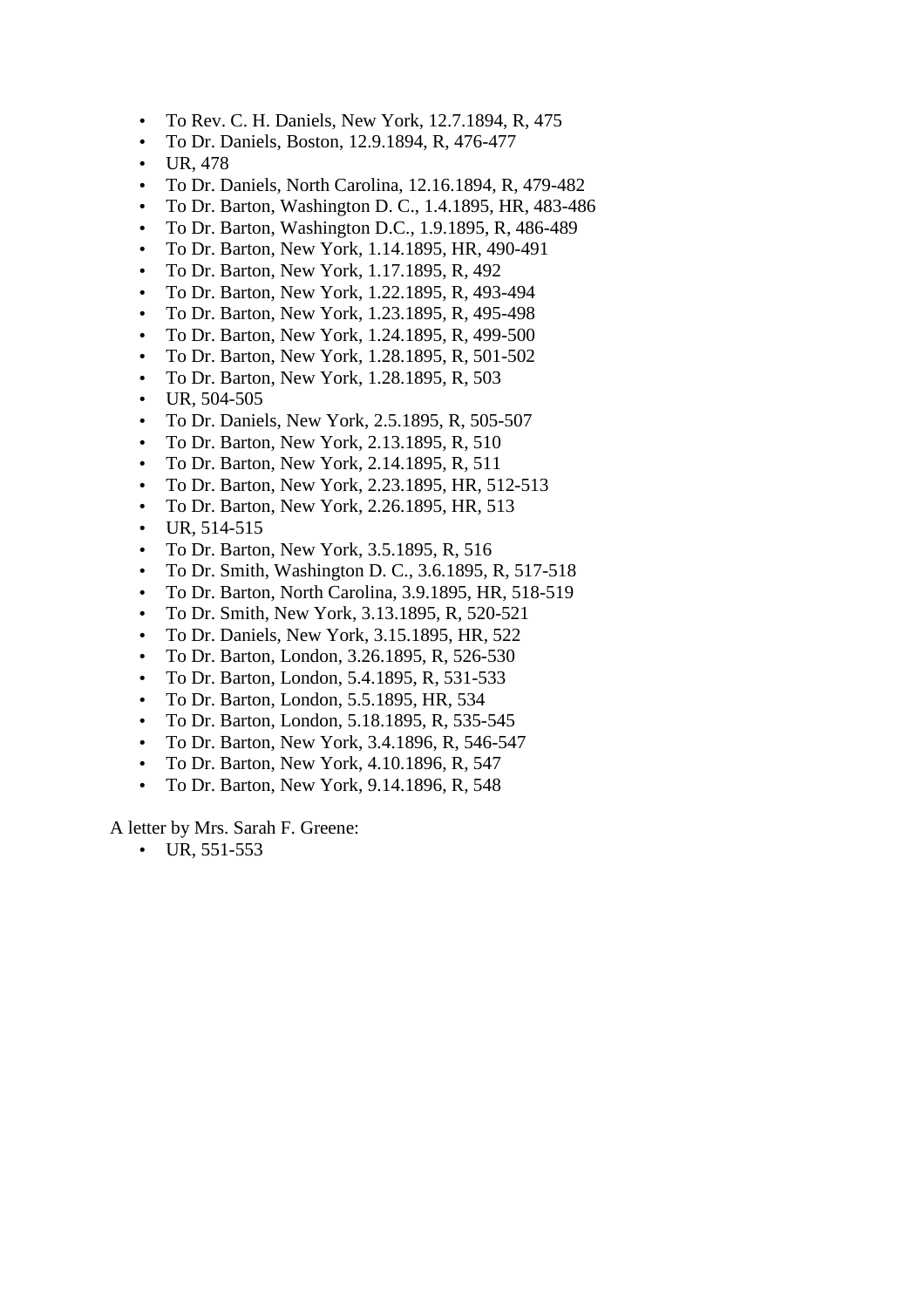## REEL 701

| Submitted by               | : Özlem Boztaş          |
|----------------------------|-------------------------|
| Submitted to               | : Department of History |
| Project term (month, year) | : February $2005$       |

Bibliographical and physical information Document type : microfilm BV2410.A4 1984 Reference no. : Reel 701 Degree of readability : Readable (e.g. readable, partially readable, hardly readable, unreadable)

## Letters H-P

1. Letter by G. F. Hamilton to Rev. Dr. Barton, August 8, 1896. 1, R 2. Letters by Alice Harold 2-3, UR 3. Letters by Elizabeth B. Huntington 4-18 To Dr. Barton, Van, February 20, 1895, HR To Dr. Barton, February 21, 1897, R To Frank H. Nuggin, New York City, December 10, 1989, R To Dr. Barton, Newport City, December 29, 1898, R To Dr. Barton, June 11, 1899, R To Dr. Barton, New York City, January 20, 1899, R To Dr. Barton, Connecticut, August 18, 1899, R 4. Letters by Ellaworth Huntington 19-21 To Dr. Barton, Harpoot, December 22, 1897, R To Dr. Barton, Harpoot, May 4, 1898, R To Dr. Barton, Harpoot, February 9, 1899, R 5. Letter by Theresa L. Huntington 22 To Dr. Barton, Harpoot, January 12, 1899, R 6. Letters by L. E. Johnson 23-35 To Rev. Dr. Smith, Van, February 25, 1890, R To Dr. Smith, October 23, 1890, R To Dr, Smith, March 28, 1891, HR To Dr. Smith, Constantinople, August 13, 1891, R To Dr. Smith, Bongo, January 9, 1892, R To Dr. Smith, Bongo, February 25, 1892, R To Dr. Smith, Bongo, March 26, 1893, R To Dr. Smith, Hancock Point, July 31, 1893, R To Dr. Smith, Bongo, February 17, 1894, R To Dr. Smith, Bongo, April 12, 1894, R To Dr. Barton, Bongo, January 30, 1895, R To Dr. Barton, Bongo, June 3, 1895, R To Dr. Barton, Bongo, June 7, 1895, R 7. Letters by Grace N. Kimball 36-76 To Rev. Judson Smith, New York, May 7, 1890, UR . New York, May 19, 1890, UR , New York, June 4, 1890, UR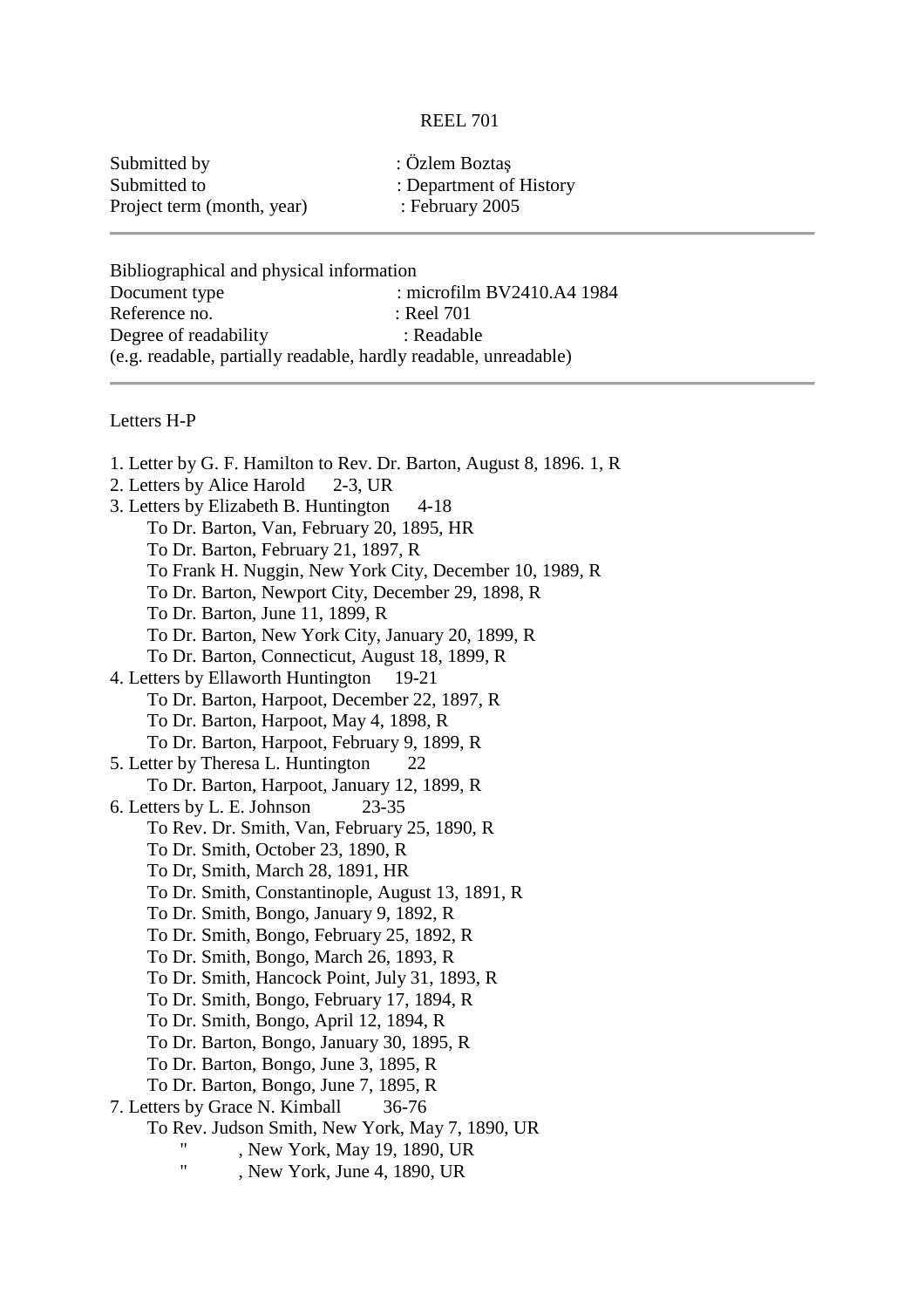" , New York, July 14, 1891, UR " , New York, July 17, 1891, R " , New York, January 6, 1892, R " , New York, February 14, 1892, R " , Philadelphia, March 18, 1892, R , New York, March 28, 1892, R , New York, April 24, 1892, R , New York, May 3, 1892, R , New York, June 6, 1892, R " , August 31, 1892, R ", Constantinople, September 19, 1892, R , Van, December 20, 1893, R " , Van, December 30, 1893, R " , Van, February 28, 1894, R " , Van, March 21, 1894, R ", Van, March 29, 1894, R , Van, June 16, 1894, R To Dr. Barton, Van, September 12, 1894, R , Van, March 6, 1895, R ", Van, September 4, 1896, R , March 18, 1896, R To the members of the Eastern Turkey Mission, June 9, 1896, R To Dr. Barton, June 10, 1896, R , July 15, 1896, R ", September 30, 1896, R , October 22, 1896, HR To Dr. Smith, New York, February 16, 1898, HR To Dr. Barton, June 23, 1898, HR To Dr. Barton, July 28, 1898, R To Dr. Barton, November 21, 1898, UR To Dr. Kimball, November 17, 1898, UR To Dr. Barton, July 9, 1899R To Dr. Barton, New York, August 19, 1899, R To Dr. Barton, New York, September 9, 1899, R To Rev. C. H. Daniels, New York, 1899, PR To Dr. Barton, October 1899, PR 8. Letters by George C. Knapp 77-84 To Rev Judson Smith, Bitlis, March 25, 1890, R , Bitlis, April 9, 1890, R ", Bitlis, July 25, 1890, R  $\frac{1}{18}$ , Bitlis, September 9, 1890, R  $\ddot{\text{B}}$  , Bitlis, October 15, 1890, R  $\frac{1}{10}$ , Bitlis, March 13, 1891, UR ", Bitlis, June 21,  $1892$ , R , February 5, 1894, PR 9. Letters by Mrs. Algina M. Knapp 85-93 To Dr. Smith, Bitlis, Jan. 27, 1891, R ", Bitlis, Aug. 24, 1892, R . Bitlis, May 29, 1894, R To Dr. Barton, Bitlis, Feb. 4, 1896, HR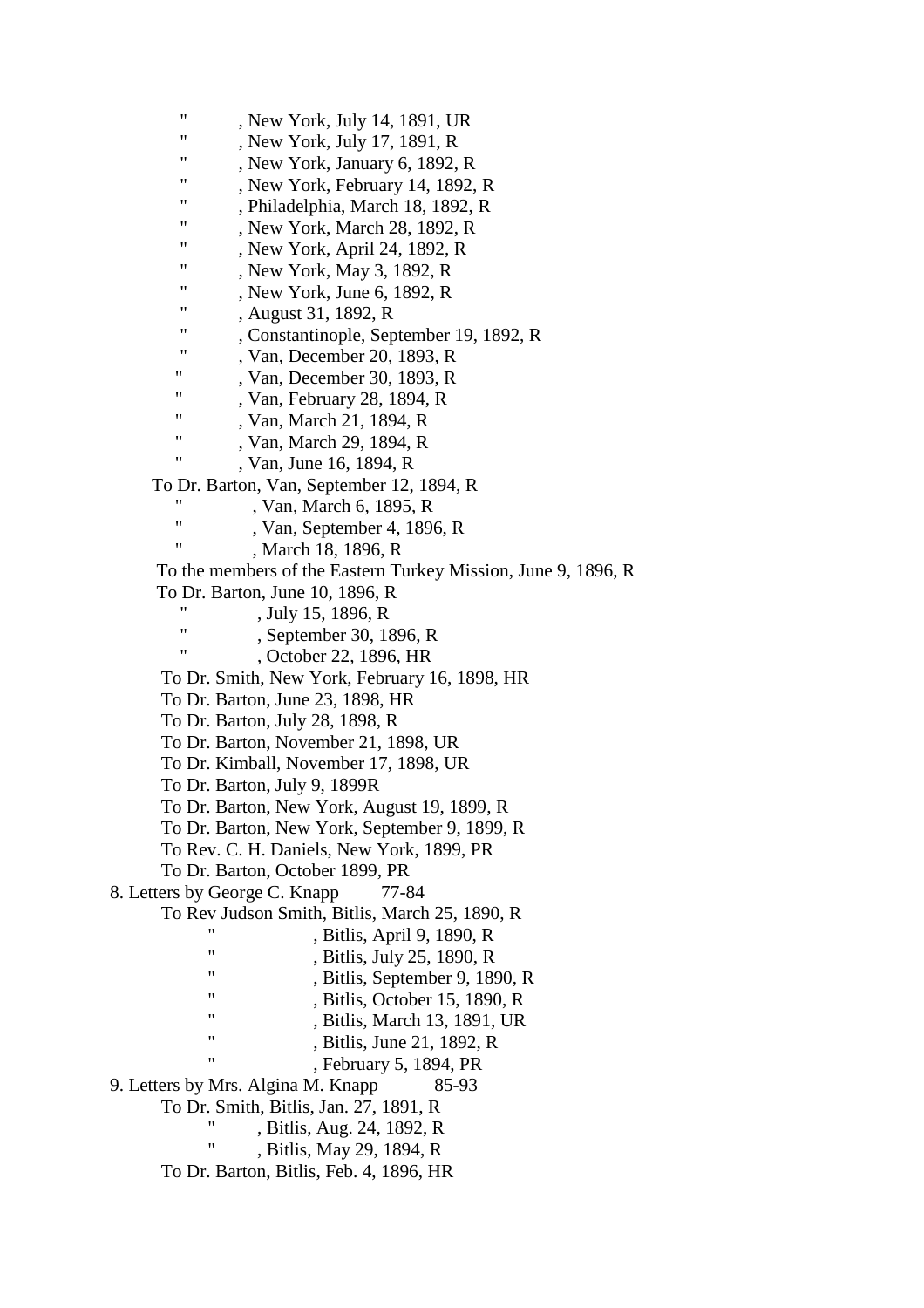To Dr. Barton, Apr. 2, 1896, R

To Dr. Barton, Colorado, Feb 17, 1894, R

To Dr. Barton, Colorado, June 1894, R

To Dr. Barton, Colorado, Apr. 9, 1898, R

To Dr. Barton, California, Nov. 5, 1898, R

10. Letters by George P. Knapp 94-221

To Dr. Smith, UR

- ", Connecticut, April 28, 1890, R
- ", Connecticut, May 13, 1890, R
- ", Connecticut, May 23, 1890, R
- ", June 6, 1890, UR
- , Bitlis, Oct. 29, 1890, HR
- " , Bitlis, Dec. 29, 1890, R
- " , Bitlis, June 9, 1891, R
- " , Bitlis, July 29, 1891, R
- ", Bitlis, Sept. 29, 1891, R
- , Dec. 16, 1891, R
- " , Bitlis, July. 5, 1892, R
- , Bitlis, July. 21, 1892, R
- ", Harput, July. 21, 1892, R
- ", Bitlis, Sept. 13, 1892, R
- . Bitlis, Nov. 24, 1892, R
- " , Bitlis, Feb. 9, 1893, R
- " , Bitlis, March 21, 1893, R
- " , Bitlis, April 4, 1893, R

 To Dr. Greene, Bitlis, April 3, 1894, R , Bitlis, April 3, 1894, R

- To Dr. Smith, Bitlis, May. 23, 1894, R
- To Dr. Barnum, Sept. 28, 1894, R
- To Dr. Barnum, Oct. 3, 1894, R
- To Dr. Barton, Oct. 3, 1894, UR

UR

- To Dr. Chambers, March 31, 1894, UR
- To A.Terrall, Constantinople, Feb. 18, R
- To Dr. Barton, Bitlis, Feb. 16, 1895, UR
- To Dr. Barton, Bitlis, Feb. 20, 1895, R
- To Mr. Commissioner, Bitlis, March 12, 1895, HR
- To Dr. Barton, Bitlis, April. 23, 1895, R
- To Dr. Barton, Bitlis, June. 5, 1895, PR
- To Dr. Barton, Bitlis, June. 19, 1895, R
- To Dr. Chambers, Bitlis, June. 25, 1895, R
- To Dr. Barton, Bitlis, July. 24, 1895, R
- To Dr. Smith, Bitlis, Oct. 8, 1895, R
- To Mr. Peet, Bitlis, Jan. 14, 1896, R
- To Dr. Barton, Constantinople, May. 14, 1896, R
- To Dr. Barton, Constantinople, May. 21, 1896, R
- To Dr. Barton, Constantinople, June 8, 1896, R
- To Dr. Barton, Constantinople, June 20, 1896, R
- To Dr. Barton, Constantinople, June 25, 1896, R
- To Dr. Barton, July 23, 1896, HR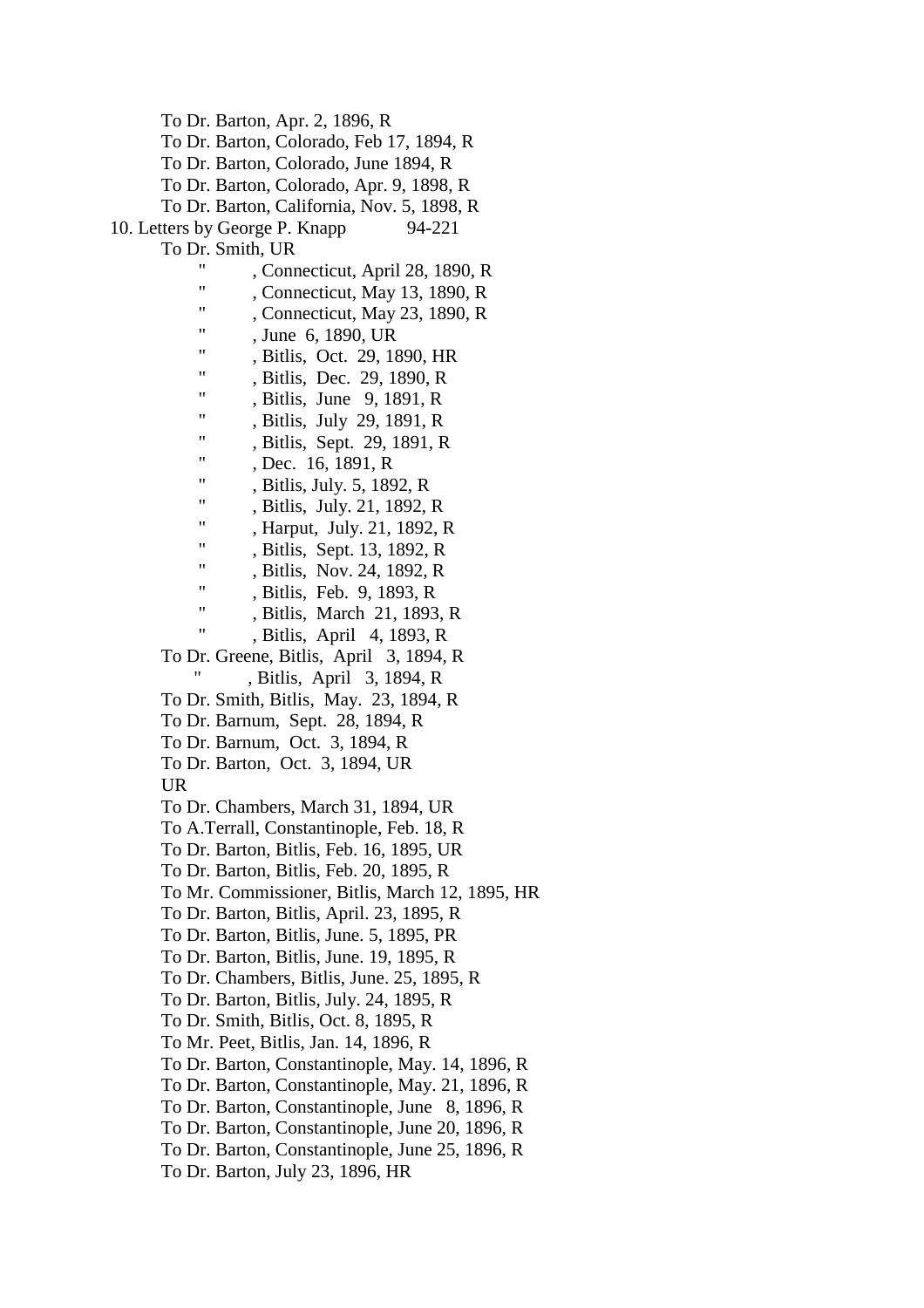To Dr. Barton, Constantinople, Aug. 22, 1896, R Addressing, Sept. 1, 1896, R To Dr. Barton, Sep. 4, 1896, UR To Dr. Barton, Constantinople, Sept. 12, 1896, R To Dr. Barton, Sep. 22, 1896, R To Dr. Barton, UR To Dr. Barton, Bitlis, April. 9, 1896, R To Dr. Barton, DATE?, HR To Dr. Barton, Bitlis, April. 9, 1896, R To Dr. Barton, Bitlis, Feb. 11, 1897, HR To Dr. H ?, March 22, 1897, PR To Dr. Barton, March 16, 1897, R To George P. Knapp, Harput, April 12, 1897, R To Dr. Barton, Bitlis, May. 2, 1897, R To Mr. Terrell, Constantinople, May 8, 1897, PR To Dr. Barton, Bitlis, May 3, 1897, R To Mr. Knapp, May 31, 1897, R To Dr. Barton, Bitlis, June 5, 1897, R UR Letter To Dr. Barton, July 12, 1897, HR UR Letter To Dr. Barton, Bitlis, Aug. 14, 1897, R ", Bitlis, Aug.  $18, 1897, R$ , Bitlis, Sept. 8, 1897, R ", Bitlis, Sept. 20, 1897, R , Bitlis, Oct. 6, 1897, HR " , Bitlis, Oct. 25, 1897, R UR Letter UR Letter UR Letter To Dr. Barton, Dec. 27, 1897, R , Jan. 4, 1897, R ", Massachusetts, Jan.  $10, 1898, R$ , Massachusetts, Jan. 12, 1898, R ", Massachusetts, Feb. 11, 1898, R , Massachusetts, May 5, 1898, R " , Massachusetts, May 25, 1898, R From American Bible Society, May 24, 1898, R To Dr. Barton, Massachusetts, July 27, 1898, R To Dr. Barton, Massachusetts, Aug. 20, 1898, R To Dr. Barton, Massachusetts, Aug. 29, 1898, R To Dr. Barton, Massachusetts, Sept. 2, 1898, R To Dr. Barton, Massachusetts, Sept. 22, 1898, R To Dr. Barton, Massachusetts, Nov. 26, 1898, R To Dr. Barton, Massachusetts, Dec. 23, 1898, R To Dr. Barton, Massachusetts, Dec. 26, 1898, R To Dr. Barton, Massachusetts, Jan. 10, 1898, R To Dr. Barton, Massachusetts, Jan. 11, 1898, R To Dr. Barton, Massachusetts, Jan. 20, 1898, HR Letter to friends on the Field, Mass., Feb. 9, 1899, R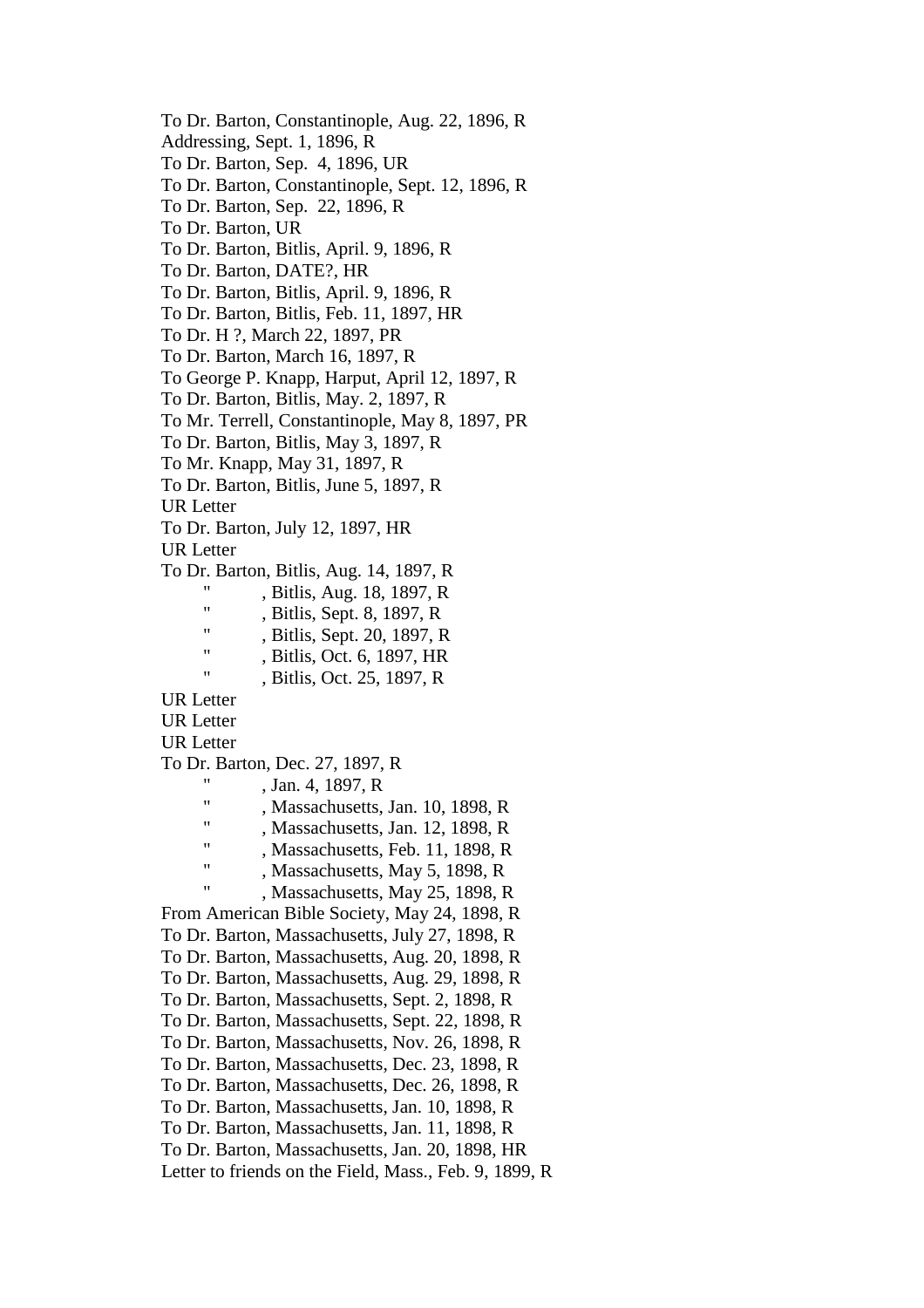To Dr. Barton, Massachusetts, Feb. 14, 1899, R To Dr. Barton, Massachusetts, March 16, 1899, HR To Dr. Barton, Massachusetts, March 29, 1899, R To Dr. Barton, Massachusetts, March 25, 1899, R From "The Evening Star" editor, Washington, Apr. 3, 1899, R To Dr. Barton, Massachusetts, April 5, 1899, HR To Dr. Barton, Massachusetts, April 7, 1899, HR To Dr. Daniels, Barre, Mass., April 25, 1899, R To Dr. Daniels, Barre, Mass., May 2, 1899, R To Dr. Barton, Massachusetts, May 9, 1899, HR To Mr. H. Childs, Massachusetts, May 16, 1899, R To Dr. Barton, Massachusetts, June 29, 1899, R To Dr. Barton, Massachusetts, July 26, 1899, R To Dr. Barton, Massachusetts, Aug. 3, 1899, R To Dr. Barton, Massachusetts, Aug. 10, 1899, R To Dr. Barton, Massachusetts, Aug. 15, 1899, R To Dr. Barton, Massachusetts, Aug. 31, 1899, R To Dr. Barton, Massachusetts, Sept. 11, 1899, HR From Bible House, May 16, 1899, R To Dr. Barton, Massachusetts, Sept. 13, 1899, R To Dr. Barton, Massachusetts, Sept. 16, 1899, R To Dr. Barton, Massachusetts, Sept. 31, 1899, R From Bible House, Oct. 3, 1899, R To Dr. Barton, Oct. 15, 1899, R To Dr. Barton, Oct. 24, 1899, R To Dr. Barton, Samsun, Oct. 31, 1899, HR To Dr. Barton, Harput, Nov. 13, 1899, R To Dr. Barton, Harput, Nov. 22, 1899, PR UR Letter To Dr. Barton, Harput, Dec. 22, 1899, R 11. Letters by Mrs. Anna Knapp 222-241 To Mrs. Smith, Bitlis, Feb. 15, 1891, R To Dr. Smith, Bitlis, July 28, 1891, HR To Dr. Smith, Bitlis, Jan. 12, 1892, HR To Dr. Smith, Bitlis, May 24, 1892, UR To Dr. Barton, Feb. 14, 1892, PR UR Letter To Mr. Chambers, Bitlis, March 1892, R To Dr. Barton, May 25, 1892, PR To Dr. Barton, May 25, 1892, PR To Dr. Barton, Aug. 1, 1892, HR To Dr. Barton, Aug. 4, 1892, HR UR Letter To Dr. Barton, UR To Dr. Barton, UR To Dr. Barton, Dec. 22, 1896, UR UR Letter UR Letter UR Letter UR Letter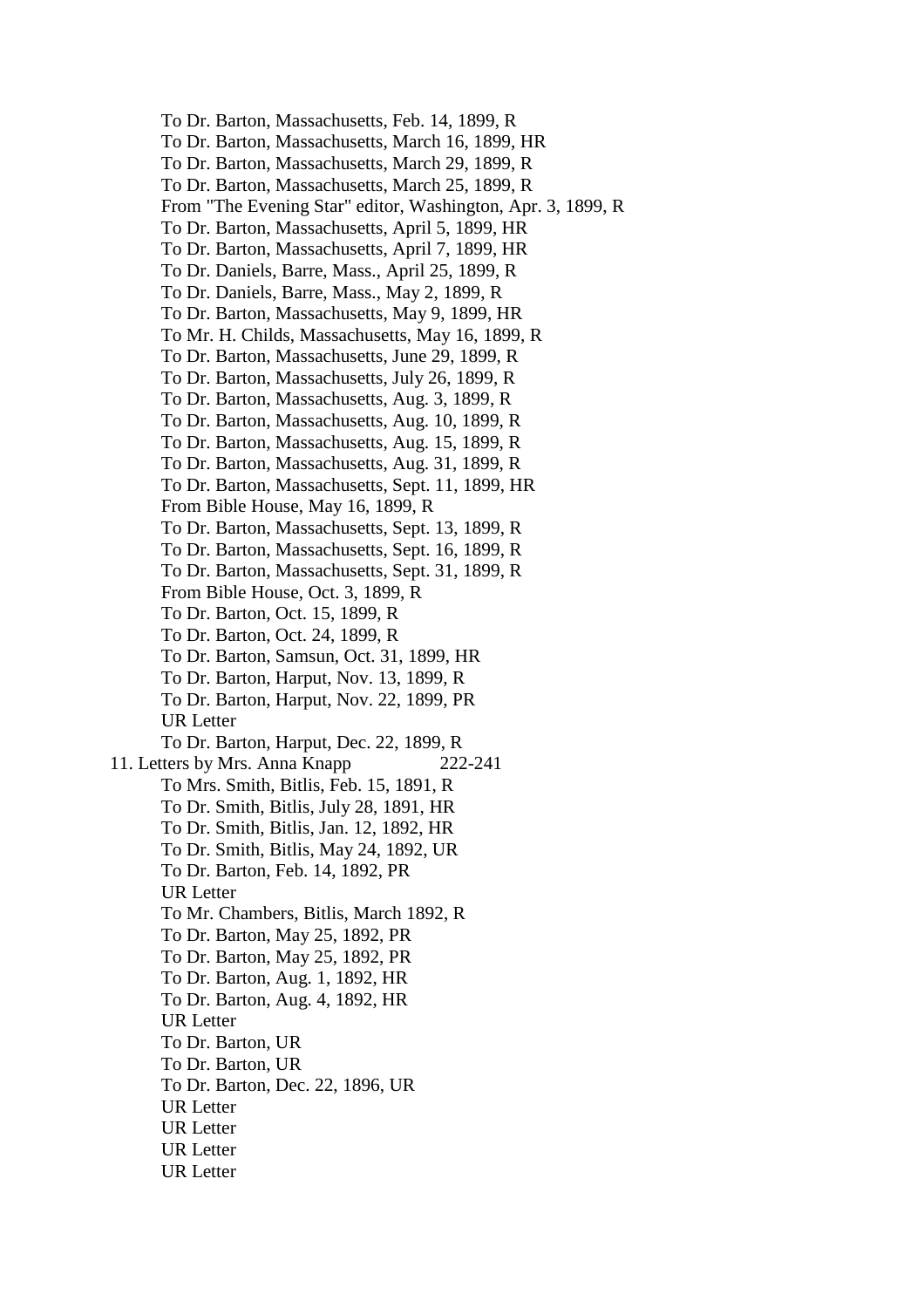From Dr. Barton, Boston, Jan. 6, 1897, HR 12. Letters by Grace H. Knapp 242-260 To Dr. Smith, Auburndale, March 12, 1893, R To Dr. Smith, Auburndale, April 1893, HR To Dr. Smith, Auburndale, April 9, 1893, R To Dr. Smith, Auburndale, June 19, 1893, R To Dr. Smith, Auburndale, July 3, 1893, R To Dr. Smith, Bitlis, Dec. 13, 1893, R To Dr. Smith, Bitlis, July 24, 1894, R To Dr. Smith, Bitlis, June 11, 1894, R To Mr. Knapp, Bitlis, March 18, 1895, R To Dr. Barton, Van, Apr. 22, 1894, R To Dr. Barton, Erzurum, May 22, 1894, R To Dr. Barton, Erzurum, July 25, 1894, R To Dr. Barton, Erzurum, Jan. 12, 1897, R To Dr. Barton, Erzurum, Apr. 27, 1897, R To Dr. Barton, Erzurum, July 20, 1897, R To Dr. Barton, Erzurum, Sept. 18, 1897, R To Dr. Barton, Erzurum, Nov. 13, 1897, R To Dr. Barton, Erzurum, Jan. 15, 1898, R To Dr. Barton, Bitlis, Dec. 13, 1898, R To Dr. Barton, Bitlis, July 17, 1899, R 13. Letters by Ellen Roper Ladd 261-268 To Dr. Smith, Van, Aug. 9, 1890, R To Dr. Smith, Van, November, 1890, R To Dr. Smith, Van, March, 1890, R To Dr. Smith, Van, Apr. 24, 1890, R To Dr. Smith, Van, Sept. 1, 1891, R To Dr. Smith, Van, Jan. 25, 1892, R To Dr. Smith, Van, Apr. 30, 1892, R To Dr. Smith, Van, August, 1892, R 14. Letters by Ralph B. Larkin 269-278 To Dr. Daniels, London, Oct. 7, 1895, R To Dr. Barton, Beirut, Nov. 23, 1895, R To Dr. Barton, Beirut, Feb. 12, 1896, R To Dr. Barton, Syria, July 31, 1896, R To Dr. Barton, Syria, Aug. 15, 1896, R To Dr. Barton, Syria, Aug. 20, 1896, R To Dr. Barton, Syria, Oct. 14, 1896, R To Dr. Barton, "Mardin Station Letter", Jan-March 1897, R To Dr. Barton, Mardin, July 26, 1897, HR To Dr. Barton, Lake City, Iowa, Aug. 17, 1898, R 15. Letter by Agnes M. Lard 279 To Dr. Barton, Erzurum, Jan. 14, 1899, R 16. Letters by F. W. Macalune 280-332 To Rev. Dr. Judson Smith, New Haven, Apr. 10, 1890, R To Rev. Dr. Judson Smith, New Haven, May 12, 1890, R To Rev. Dr. Judson Smith, Canada, May 22, 1890, R To Rev. Dr. Judson Smith, Canada, May 28, 1890, R To Rev. Dr. Judson Smith, Mountville, June 3, 1890, R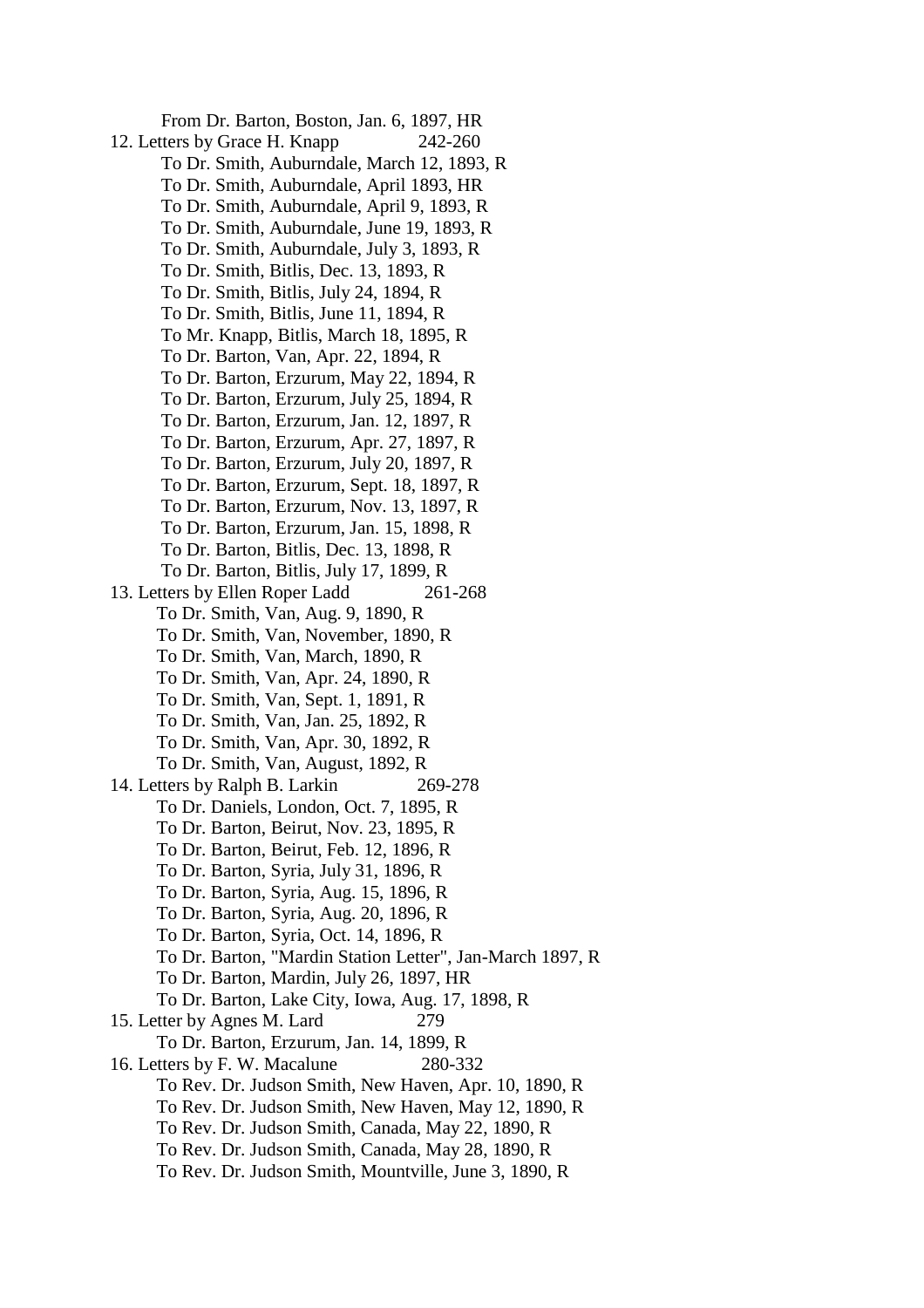To Rev. Dr. Judson Smith, Mountville, July 1, 1890, R To Rev. Dr. Judson Smith, White Rose, July 11, 1890, R To Rev. Dr. Judson Smith, Edgar, July 22, 1890, R To Rev. Dr. Judson Smith, Erzurum, Oct. 18, 1890, R To Rev. Dr. Judson Smith, Erzurum, Oct. 25, 1890, R To Rev. Dr. Judson Smith, Erzurum, Nov. 29, 1890, R To Rev. Dr. Judson Smith, Erzurum, Jan. 29, 1891, R To Rev. Dr. Judson Smith, Erzurum, March 9, 1891, R To Rev. Dr. Judson Smith, Erzurum, May 16, 1891, R To Rev. Dr. Judson Smith, Erzurum, May 30, 1891, R To Rev. Dr. Judson Smith, Erzurum, June 20, 1891, R To Rev. Dr. Judson Smith, Erzurum, June 27, 1891, R To Rev. Dr. Judson Smith, Erzurum, Aug. 8, 1891, R To Rev. Dr. Judson Smith, Erzurum, Sept. 12, 1891, R To Rev. Dr. Judson Smith, Erzurum, Oct. 29, 1891, R To Rev. Dr. Judson Smith, Erzurum, Feb. 5, 1892, R To Rev. Dr. Judson Smith, Erzurum, Apr. 9, 1892, R To Rev. Dr. Judson Smith, Erzurum, June 22, 1892, R To Rev. Dr. Judson Smith, Harput, Aug. 4, 1892, R To Rev. Dr. Judson Smith, Erzurum, Sept. 9, 1892, R To Rev. Dr. Judson Smith, Erzurum, Oct. 10, 1892, R To Rev. Dr. Judson Smith, Erzurum, Feb. 22, 1893, R To Rev. Dr. Judson Smith, Erzurum, March 4, 1893, R To Rev. Dr. Judson Smith, Erzurum, March 4, 1893, R To Rev. Dr. Judson Smith, Erzurum, Apr. 6, 1893, R To Rev. Dr. Judson Smith, Erzurum, Apr. 22, 1893, R To Rev. Dr. Judson Smith, Erzurum, May 20, 1893, R To Rev. Dr. Judson Smith, Erzurum, May 27, 1893, R To Rev. Dr. Judson Smith, Erzurum, Aug. 3, 1893, R To Rev. Dr. Judson Smith, Erzurum, Sept. 2, 1893, R To Rev. Dr. Judson Smith, Erzurum, Sept. 16, 1893, R To Rev. Dr. Judson Smith, Erzurum, Oct. 21, 1893, R To Rev. Dr. Judson Smith, Erzurum, Oct. 28, 1893, R To Rev. Dr. Judson Smith, Erzurum, Nov. 11, 1893, R To Rev. Dr. Judson Smith, Erzurum, Nov. 18, 1893, R To Rev. Dr. Judson Smith, Erzurum, Dec. 2, 1893, R To Rev. Dr. Judson Smith, Erzurum, Jan. 20, 1894, R To Rev. Dr. Judson Smith, Erzurum, Feb. 10, 1894, R To Rev. Dr. Judson Smith, Erzurum, Feb. 17, 1894, R To Rev. Dr. Judson Smith, Erzurum, March 10, 1894, R To Rev. Dr. Judson Smith, Erzurum, Apr. 14, 1894, R To Rev. Dr. Judson Smith, Erzurum, Apr. 28, 1894, R To Rev. Dr. Judson Smith, Erzurum, May 5, 1894, R To Rev. Dr. Judson Smith, Erzurum, May 19, 1894, R To Rev. Dr. Judson Smith, Erzurum, May 26, 1894, R To Rev. Dr. Judson Smith, Erzurum, June 9, 1894, R To Rev. Dr. Judson Smith, Erzurum, July 14, 1894, R To Rev. Dr. Judson Smith, Erzurum, Aug.18, 1894, R 17. Letters by Maria G. Nutting 333-370 To Dr. Smith, Mardin, Jan. 9, 1889, R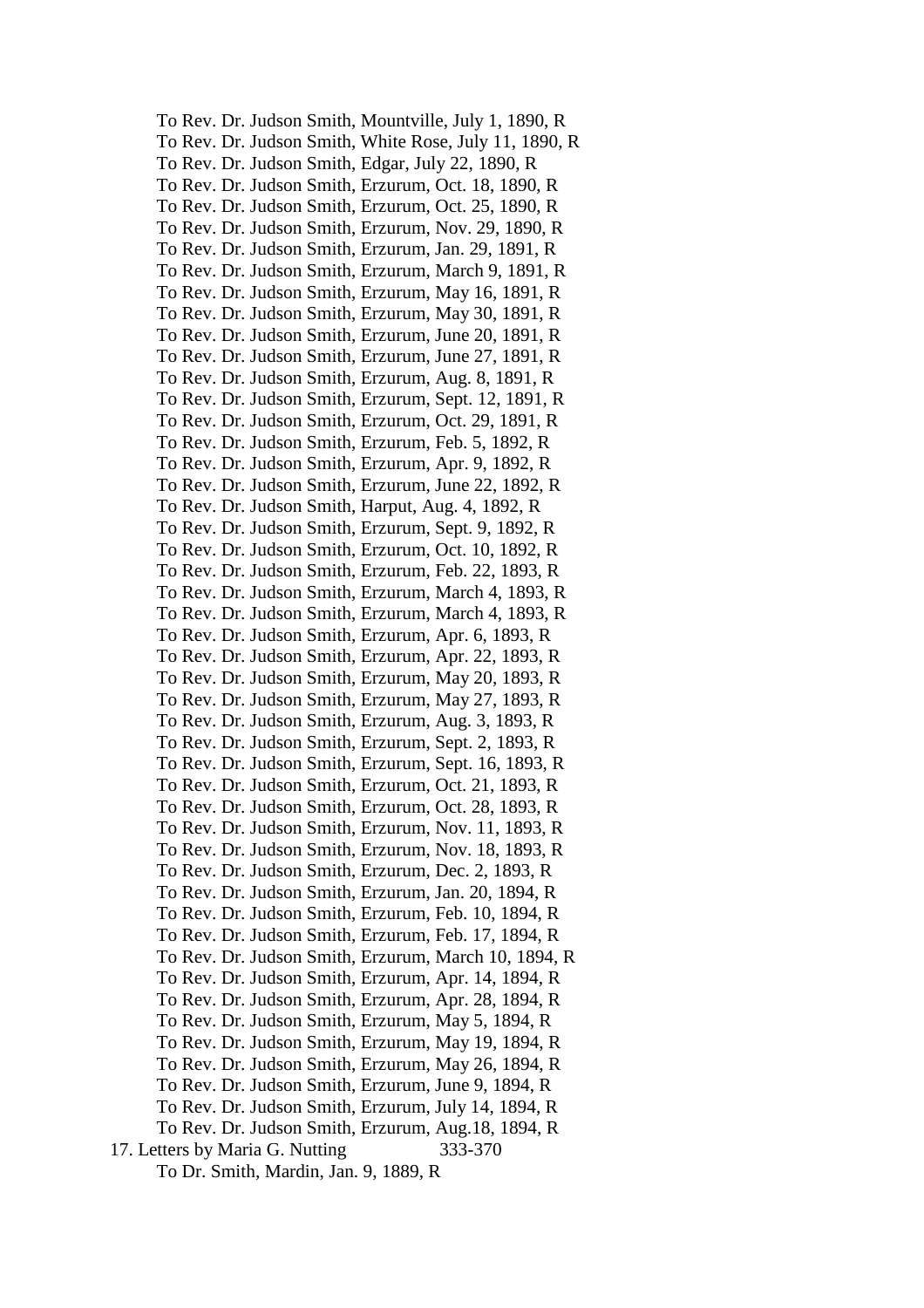To Dr. Smith, Mardin, March 14, 1889, R To Dr. Smith, Mardin, Aug. 1, 1889, R To Dr. Smith, Mardin, March 14, 1890, R To Dr. Smith, Mardin, Aug. 8, 1891, R UR Letter UR Letter UR Letter UR Letter To Dr. Smith, Mardin, July 26, 1892, HR To Dr. Smith, Mardin, Oct. 22, 1892, R To Dr. Smith, Mardin, Feb. 27, 1893, R To Dr. Smith, Rome, Italy, May 4, 1893, HR To Dr. Smith, Illinois, July 1, 1893, R UR Letter To Dr. Smith, Wisconsin, Dec. 26, 1893, HR To Dr. Smith, Wisconsin, Jan. 5, 1894, HR To Dr. Smith, Wisconsin, April 1894, HR To Dr. Smith, Wisconsin, May 29, 1894, HR To Dr. Smith, Wisconsin, Sept. 15, 1894, HR To Dr. Smith, Arkansas, Dec. 22, 1894, R To Dr. Barton, Illinois, Jan. 12, 1895, HR To Dr. Smith, Arkansas, Jan. 21, 1895, R To Dr. Smith, Arkansas, Feb. 18, 1895, R To Dr. Barton, Apr. 22, 1895, R To Dr. Barton, Apr. 22, 1895, R To Dr. Barton, New York, May 29, 1895, R To Dr. Barton, June 25, 1895, R To Dr. Smith, New York, July 29, 1895, R To Dr. Barton, Aug. 19, 1895, R To Dr. Barton, August 1895, R To Dr. Smith, ?, ?, UR To Dr. Barton, Jan. 30, 1896, HR To Dr. Barton, March 13, 1896, HR To Dr. Barton, March 21, 1896, HR To Dr. Barton, Feb. 19, 1897, HR To Dr. Barton, Sept. 3, 1897, R To Dr. Barton, Indianapolis, Apr. 8, 1898, R 18. Letters by Harriet G. Powers 371-380 To Dr. Smith, Erzurum, April 17, 1890, HR To Dr. Smith, Erzurum, July 10, 1890, HR To Dr. Smith, Trabzon, Oct. 12, 1890, R To Dr. Smith, Constantinopolis, Apr. 13, 1891, R To Dr. Smith, Constantinopolis, May 11, 1891, R To Dr. Smith, Constantinopolis, May 26, 1891, R To Dr. Smith, Constantinopolis, July 15, 1891, HR To Dr. Smith, Constantinopolis, Oct. 22, 1891, R To Dr. Smith, Sudan, Jan. 21, 1892, R To Dr. Smith, Feb. 29, 1892, R 19. Letters by Clarissa H. Pratt 381-293 To Dr. Smith, Feb. 17, 1890, HR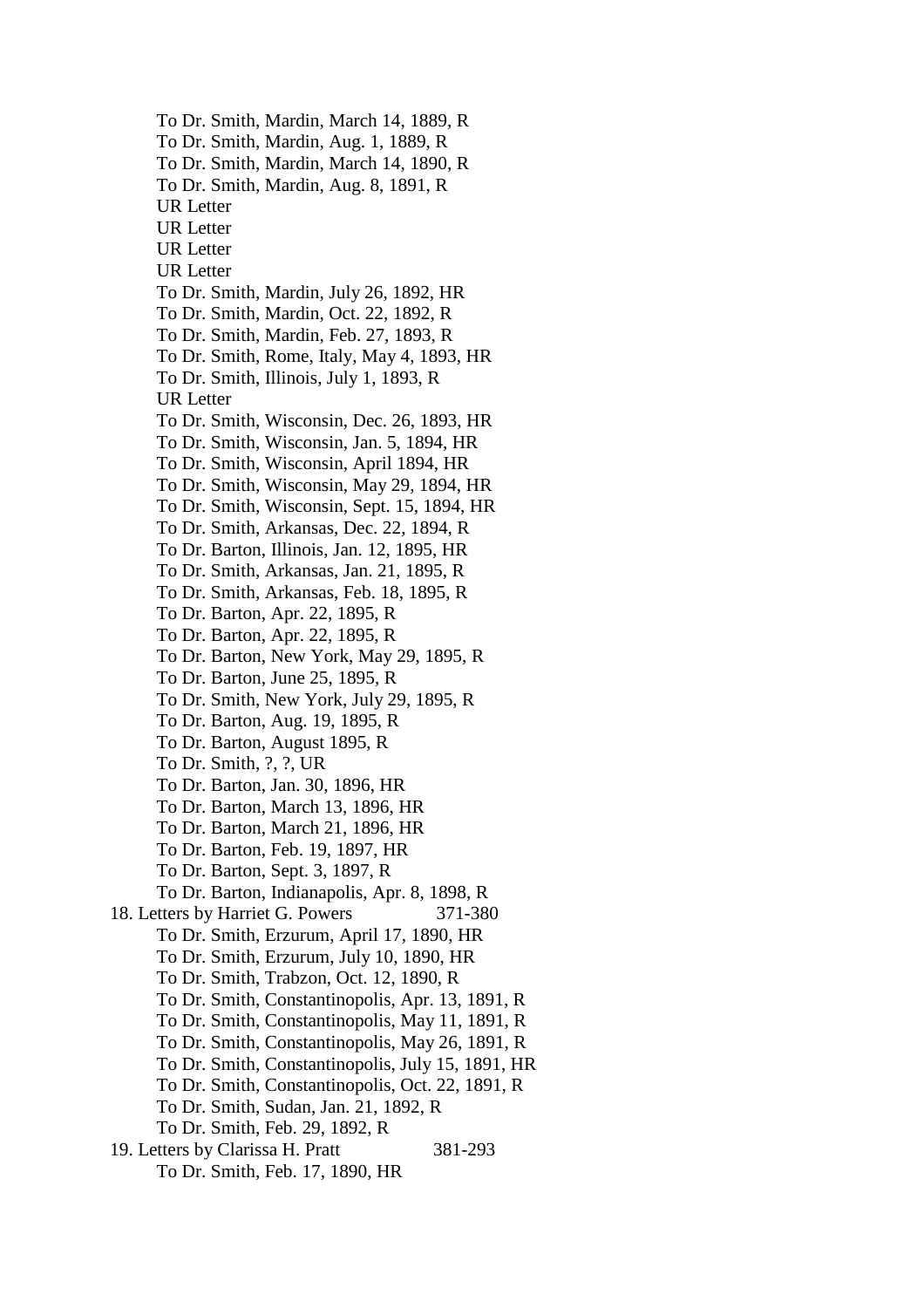To Dr. Smith, Mardin, Feb. 26, 1891, R To Dr. Smith, Mardin, Nov. 12, 1891, R To Dr. Smith, Midyat, Feb. 6, 1894, R To Dr. Barton, Mardin, Sept. 10, 1894, HR To Dr. Barton, Mardin, Jan. 19, 1895, R To Dr. Barton, Mardin, Feb. 10, 1895, R To Dr. Barton, Mardin, Apr. 14, 1895, HR To Dr. Barton, Mardin, Apr. 27, 1896, HR To Dr. Barton, Mardin, June 21, 1897, HR To Dr. Barton, Mardin, August 1898, PR To Dr. Barton, Mardin, Aug. 6, 1898, HR To Dr. Barton, Mardin, October 1899, R 20. Letters by Abi L. Preston 394-397 UR Letter UR Letter UR Letter UR Letter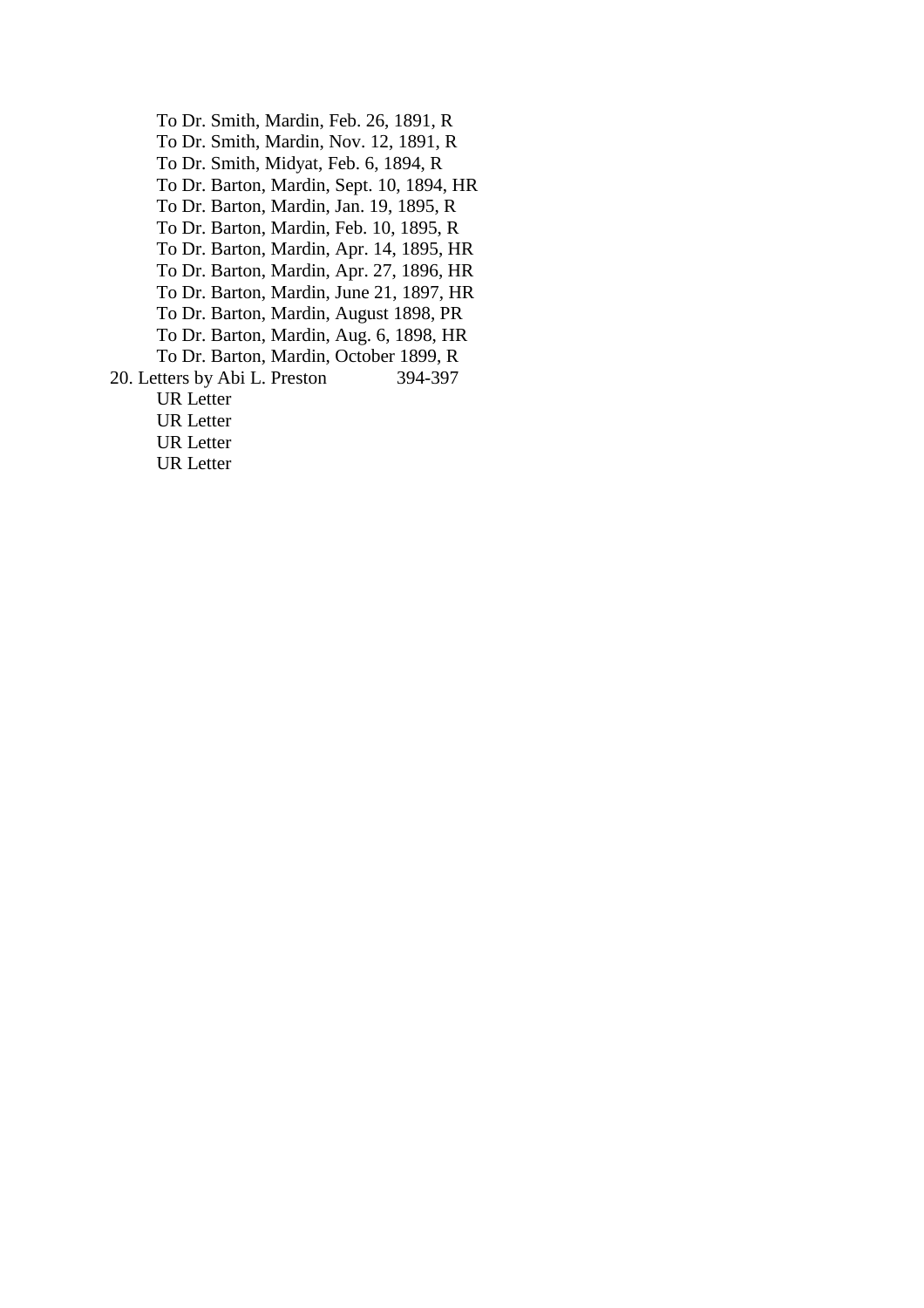Submitted by : Elif Bayraktar

Submitted to : Department of History Project term : June 2004

Bibliographical and physical information Document type : microfilm

Reference no. : BV2410.A4 1984 Reel 702

R : Readable

- HR : Hardly Readable
- UR : Unreadable
- PR : Partially Readable

Papers of the ABCFM

ABC 16: The Near East 1817-1919

Unit 5 Reel 702 16.9.7: Eastern Turkey Mission

Vol. 16

1890-1899

Letters  $R - W$ , Natives

- 4-5 Letter from Geo. C. Raynolds to Rev. Judson Smith, Van, Jan 15, 1890, R
- 6-7 Letter from Raynolds to Dr. Smith, Van, Jan 27, 1890, R
- 8 Letter from Raynolds to Dr. Smith, Van, Jan 31, 1890, R
- 9-12 Letter from Raynolds to Dr. Smith, Van, Mar 26, 1890, R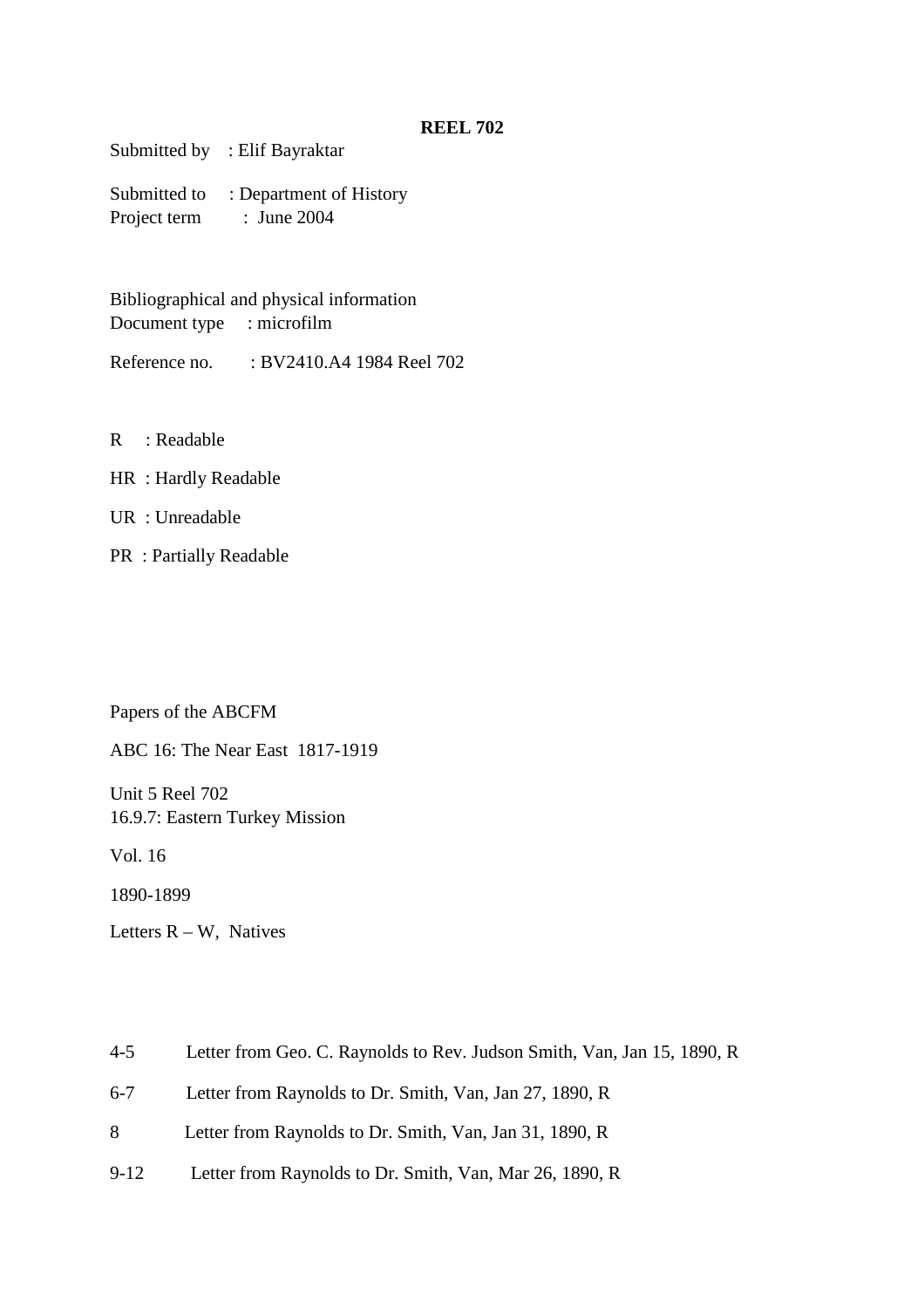| $12 - 15$ | Letter from Raynolds to Dr. Smith, Van, Apr 12, 1890, R     |
|-----------|-------------------------------------------------------------|
| $15 - 16$ | Letter from Raynolds to Dr. Smith, Van, July 1, 1890, R     |
| $16-18$   | Letter from Raynolds to Dr. Smith, Van, Aug 5, 1890, R      |
| 18-20     | Letter from Raynolds to Dr. Smith, Van, Aug 26, 1890, R     |
| $20 - 21$ | Letter from Raynolds to Dr. Smith, Van, Sep 27, 1890, R     |
| $22 - 24$ | Letter from Raynolds to Dr. Smith, Van, Nov 25, 1890, R     |
| $25 - 26$ | Letter from Raynolds to Dr. Smith, Van, Jan 15, 1891, R     |
| $26 - 27$ | Letter from Raynolds to Dr. Smith, Van, Jan 21, 1891, R     |
| 27-28     | Letter from Raynolds to Dr. Smith, Van, Feb 10, 1891, R     |
| 28-29     | Letter from Raynolds to Dr. Smith, Van, Feb 24, 1891, R     |
| 29-30     | Letter from Raynolds to Dr. Smith, Van, Mar 24, 1891, R     |
| 30-31     | Letter from Raynolds to Dr. Smith, Van, May 8, 1891, R      |
| $32 - 33$ | Letter from Raynolds to Dr. Smith, Van, June 23, 1891, PR   |
| $33 - 35$ | Letter from Raynolds to Dr. Smith, Van, July 6, 1891, R     |
| $35 - 37$ | Letter from Raynolds to Dr. Smith, Erzurum, Oct 22, 1891, R |
| 37-39     | Letter from Raynolds to Dr. Smith, Erzurum, Oct 22, 1891, R |
| 39-41     | Letter from Raynolds to Dr. Smith, Van, Jan 27, 1892, PR    |
| $41 - 43$ | Letter from Raynolds to Dr. Smith, ?, ?, 1892, UR           |
| 43-44     | Letter from Raynolds to Dr. Smith, ?, ?, 1892, UR           |
| 44-45     | Letter from Raynolds to Dr. Smith, Van, July 6, 1892, PR    |
| 45-46     | Letter from Raynolds to Dr. Smith, Van, Aug 29, 1892, HR    |
| 47-48     | <b>UR</b>                                                   |
| 49-51     | Letter from Raynolds to Dr. Smith, Van, Oct 6, 1892, R      |
| 51-53     | ?, ?, Nov 9, 1892, UR                                       |
| 55-56     | Letter from Raynolds to Dr. Smith, Van, Jan 25, 1893, PR    |
| 57-58     | Letter from Raynolds to Dr. Smith, ?, June 21, 1895, R      |
|           |                                                             |

59-61 Letter from Raynolds to Dr. Smith, ?, Aug 16 ?, R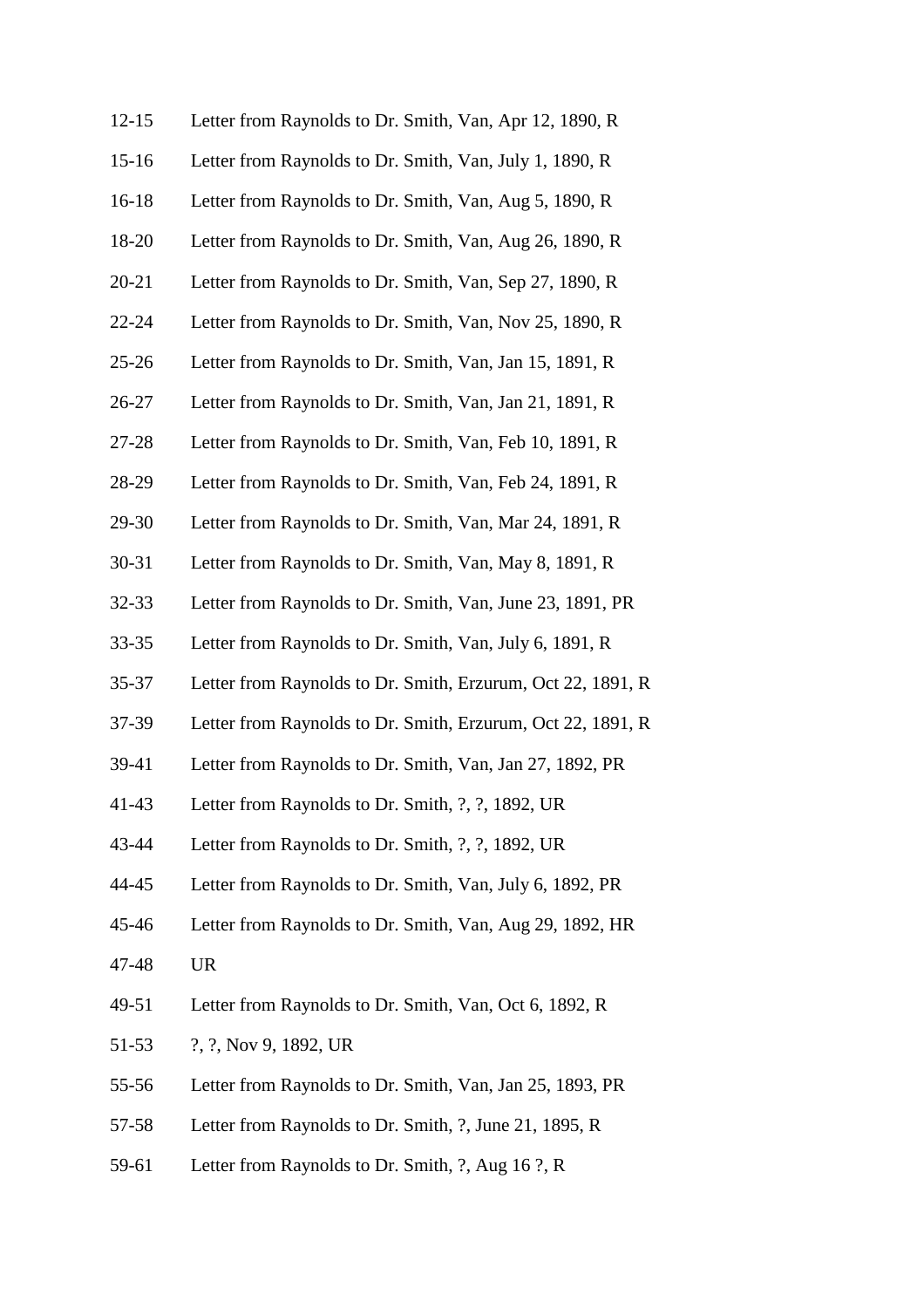| $61-63$ | Letter from Raynolds to Dr. Smith, Longmeadow, Nov 29, 1893, R        |
|---------|-----------------------------------------------------------------------|
| 63-65   | Letter from Raynolds to Rev. C.H. Daniels, Haddam, Dec 12, 1893, R    |
| 65-66   | Letter from Raynolds to Dr. Smith, Longmeadow, Dec 19, 1893, R        |
| 67-68   | Letter from Raynolds to Dr. Smith, Longmeadow, Dec 25, 1893, R        |
| 69-72   | Letter from Raynolds to Dr. Smith, Washington, Jan 18, 1894, R        |
| 72-73   | Letter from Raynolds to Dr. Smith, Longmeadow, Feb 15, 1894, R        |
| 74-75   | Letter from Raynolds to Dr. Smith, Longmeadow, Feb 15, 1894, R        |
| 76-77   | Letter from Raynolds to Friends, Longmeadow, July 4, 1894, R          |
| 78-79   | Letter from Raynolds to Mr. Barton, ?, July 15, 1894, R               |
| 80-81   | Letter from Raynolds to Mr. Chopin, Montreal, July 20, 1894, R        |
| 82-84   | Letter from Raynolds to Dr. Smith, Trebizond, Sep 13, 1894, R         |
| 85-87   | Letter from Raynolds to Dr. Smith, Van, Oct 22, 1894, R               |
| 89-90   | Letter from Raynolds to Rev. Barton, Van, Nov 4, 1894, PR             |
| 91      | <b>UR</b>                                                             |
| 92-93   | Letter from Raynolds to ?, Van, Nov 4, 1894, R                        |
| 95-97   | Letter from Raynolds to Dr. Smith, Van, Nov 19, 1894, R               |
| 98      | Letter from Raynolds to Dr. Smith, Van, Dec 5, 1894, R                |
| 99      | Letter from Raynolds to Rev. Barton, Van, Dec 5, 1894, R              |
| 100     | Letter from J.C. Mechlin to Dr. Smith, Salmas, Persia, Dec 8, 1894, R |
| 101-109 | A text by Raynolds, R                                                 |
| 111-114 | Letter from Raynolds to Barton, Van, Jan 25, 1895, R                  |
| 114-115 | Letter from Raynolds to Barton, Van, Feb 27, 1895, R                  |
| 116-118 | Letter from Raynolds to Barton, Van, Mar 18, 1895, R                  |
| 119-120 | Letter from Raynolds to Mr. Knapp, Van, Mar 18, 1895, R               |
| 121-122 | Letter from Raynolds to Dr. Smith, Van, Mar 27, 1895, R               |
| 122-123 | Letter from Raynolds to Barton, Van, Apr 12, 1895, R                  |
| 123     | Letter from Raynolds to Barton, Van, Apr 22, 1895, R                  |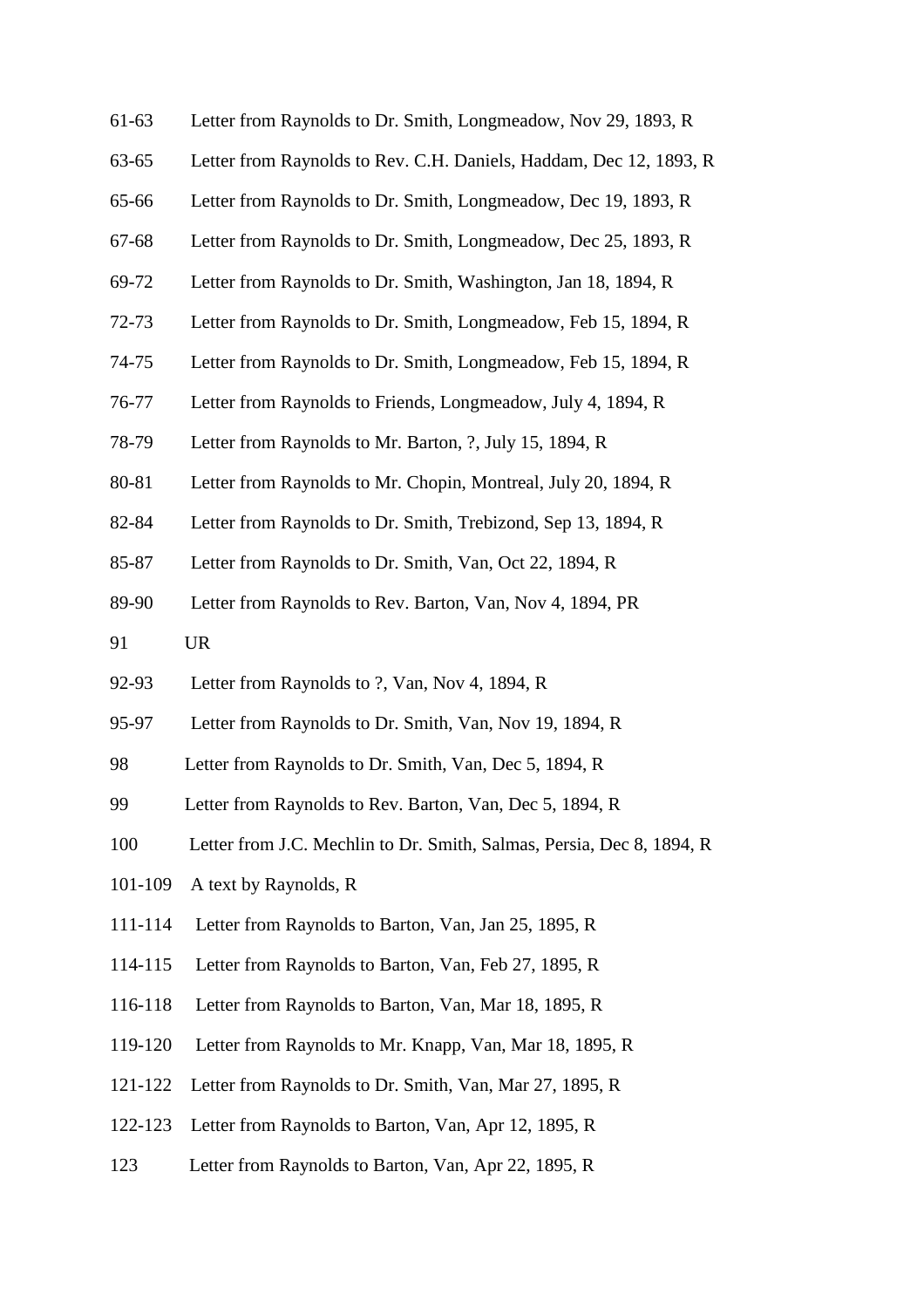- 124-125 Letter from Raynolds to Barton, Van, May 7, 1895, R
- 126 Letter from Raynolds to Barton, Van, July 2, 1895, R
- 127-128 Letter from Raynolds to Barton, Van, July 12, 1895, R
- 128-129 Letter from Raynolds to Barton, Sassoon, July 16, 1895, HR
- 129-131 Letter from Raynolds to Sassoon, July 25, 1895, HR
- 132-133 Letter from Raynolds to Dr. Smith, Sassoon, Aug 8, 1895, PR
- 133-134 Letter from Raynolds to Dr. Strong, Sassoon, Aug 8, 1895, HR
- 134-136 Letter from Raynolds to Dr. Smith, Sassoon, Aug 26, 1895, PR
- 136-138 UR
- 139-141 Letter from Raynolds to Dr. Smith, Semal, Nov 5, 1895, HR
- 142-143 Letter from Raynolds to Mr. Chambers, Van, Dec 11, 1895, R
- 144-145 Letter from Raynolds to C.H. Daniels, Van, Dec 2, 1894, R
- 146-149 Letter from Raynolds to Dr. Smith, Van, Dec 25, 1895, R
- 150-153 Letter from Raynolds to Dr. Smith, Van, Jan 21, 1896, R
- 155-156 Letter from Raynolds to Dr. Smith, Van, Feb 10, 1896, R
- 156-157 Letter from Raynolds to Dr. Barton, Van, Feb 24, 1896, R
- 158-159 Letter from Raynolds to Dr. Smith, Van, Mar 18, 1896, R
- 160-162 Letter from Raynolds to Barton, Van, Mar 23, 1896, R
- 163 Letter from Raynolds to Barton, Van, Apr 1, 1896, R
- 165-166 Letter from Raynolds to Barton, Van, Apr 10, 1896, R
- 168-170 Letter from Raynolds to Barton, Van, May 4, 1896, R
- 172 A note, R
- 173-174 Letter from Raynolds to Barton, Van, May 26, 1896, R
- 175-178 Letter from Raynolds to Barton, Van, June 23, 1896, R
- 179-180 Letter from Raynolds to Barton, Van, June 30, 1896, R
- 180-181 Letter from Raynolds to Barton, Van, July 8, 1896, R
- 181-182 Letter from Raynolds to Barton, Van, July 14, 1896, R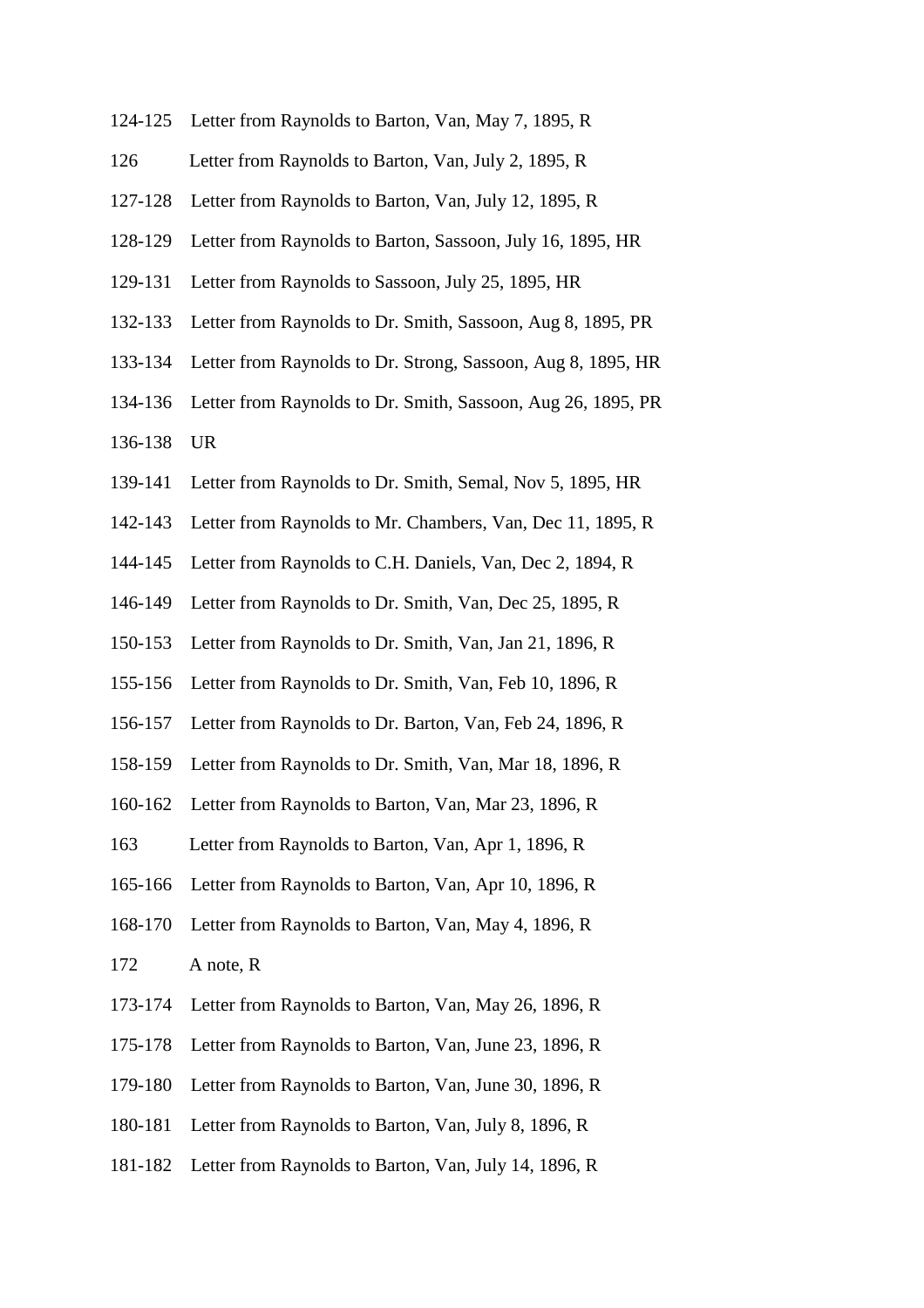| 182-183 | Letter from Raynolds to Barton, Van, July 20, 1896, R           |
|---------|-----------------------------------------------------------------|
| 183-184 | Letter from Raynolds to Barton, Van, July 27, 1896, R           |
| 185-186 | Letter from Raynolds to Barton, Van, Aug 18, 1896, R            |
| 186-187 | Letter from Raynolds to Barton, Van, Aug 4, 1896, R             |
| 187-188 | Letter from Raynolds to Barton, Van, Aug 11, 1896, R            |
| 188-189 | Letter from Raynolds to Barton, Van, Aug 26, 1896, R            |
| 190     | Letter from Raynolds to Barton, Van, Sep 2, 1896, R             |
| 192     | Letter from Raynolds to Barton, Van, Sep 9, 1896, R             |
| 194-196 | Letter from Raynolds to Barton, Van, Sep ?. 1896, PR            |
| 198-199 | Letter from Raynolds to Barton, Van, Sep 22, 1896, PR           |
| 200-201 | Letter from Raynolds to Barton, Van, Sep 28, 1896, R            |
| 202-203 | Letter from Raynolds to Mrs. Cole, Van, Oct 13, 1896, HR        |
| 204-205 | Letter from Raynolds to Barton, Van, Oct 27, 1896, R            |
| 206     | Letter from Raynolds to Barton, Van, Nov 4, 1896, R             |
| 208-209 | Letter from Raynolds to Barton, Van, Nov 16, 1896, PR           |
| 210     | Letter from Raynolds to Barton, Van, Dec 7, 1896, R             |
| 212     | Letter from C.H. Williams to Dr. Raynolds, Van, Dec 14, 1896, R |
|         | 214-215 Letter from Raynolds to Barton, Van, Dec 22, 1896, PR   |
| 215-216 | Letter from Raynolds to Barton, Van, Jan 3, 1897, PR            |
| 216-217 | Letter from Raynolds to Barton, Van, Jan 17, 1897, R            |
| 217     | Letter from Raynolds to Barton, Van, Feb 1, 1897, R             |
| 218-219 | Letter from Raynolds to Barton, Van, Feb 15, 1897, HR           |
| 220     | Letter from Raynolds to Friends, Van, Feb 22, 1897, HR          |
| 221-222 | Letter from Raynolds to Barton, Van, Feb 27, 1897, PR           |
| 222-223 | Letter from Raynolds to Barton, Van, Mar 15, 1897, PR           |
| 224-226 | Letter from Raynolds to ?, Van, Apr 21, 1897, PR                |
|         |                                                                 |

228 Letter from Raynolds to Barton, Van, Apr 20, 1897, UR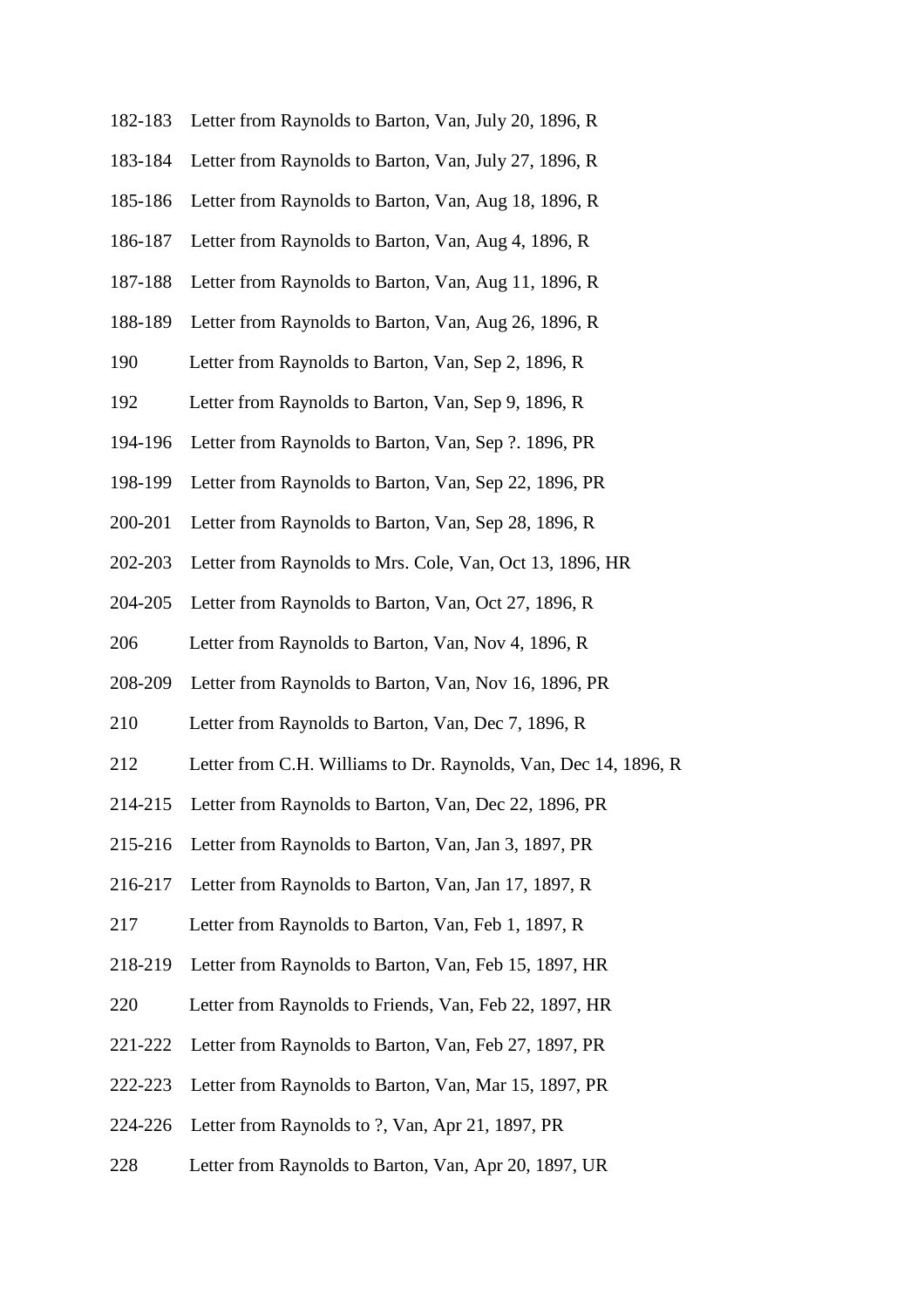| 230-231 | Letter from Raynolds to Barton, Van, May 3, 1897, R         |
|---------|-------------------------------------------------------------|
| 232-233 | Letter from Raynolds to Leiten, Van, May 7, 1897, PR        |
| 234-235 | Letter from Raynolds to Barton, Van, May 7, 1897, R         |
| 236-237 | Letter from Raynolds to Barton, Van, May 26, 1897, PR       |
| 237-238 | Letter from Raynolds to Barton, Van, June 22, 1897, R       |
| 238-239 | Letter from Raynolds to Barton, Van, July ?, 1897, PR       |
| 240     | Letter from Raynolds to Barton, Van, July 13, 1897, HR      |
| 242-243 | Letter from Raynolds to Barton, Van, Aug 11, 1897, HR       |
| 243-244 | Letter from Raynolds to Barton, Van, Aug 18, 1897, HR       |
| 244     | Letter from Raynolds to Barton, Van, Sep 1, 1897, HR        |
| 245-246 | Letter from Raynolds to Barton, Van, Sep 6, 1897, PR        |
| 247-249 | Letter from Raynolds to Mr. Hitchcock, Van, Sep 29, 1897, R |
| 251-252 | Letter from Raynolds to Barton, Van, Oct 6, 1897, R         |
| 253     | Letter from Raynolds to Barton, Van, Oct 20, 1897, R        |
| 254-255 | Letter from Raynolds to Barton, Van, Nov 10, 1897, R        |
| 256     | Letter from Raynolds to Friends, Van, Nov 15, 1897, R       |
| 258     | Letter from Raynolds to Barton, Van, Nov 17, 1897, R        |
| 259     | Letter from Raynolds to Barton, Van, Nov 30, 1897, R        |
| 261     | Letter from Raynolds to Barton, Van, Dec 1897, R            |
| 263     | Letter from Raynolds to Barton, Van, Dec 21, 1897, R        |
| 264-269 | Letter from Raynolds to Friends, Van, Jan 8, 1898, R        |
| 271     | Letter from Raynolds to Friends, Van, Jan 15, 1898, R       |
| 273     | Letter from Raynolds to Barton, Van, Jan 17, 1898, R        |
| 275     | Letter from Raynolds to Friends, Van, Jan 27, 1898, R       |
| 277     | Letter from Raynolds to Barton, Van, Feb 9, 1898, R         |
| 278     | Letter from Raynolds to Friends, Van, Feb 12, 1898, PR      |
| 280     | Letter from Raynolds to Barton, Van, Mar 7, 1898, R         |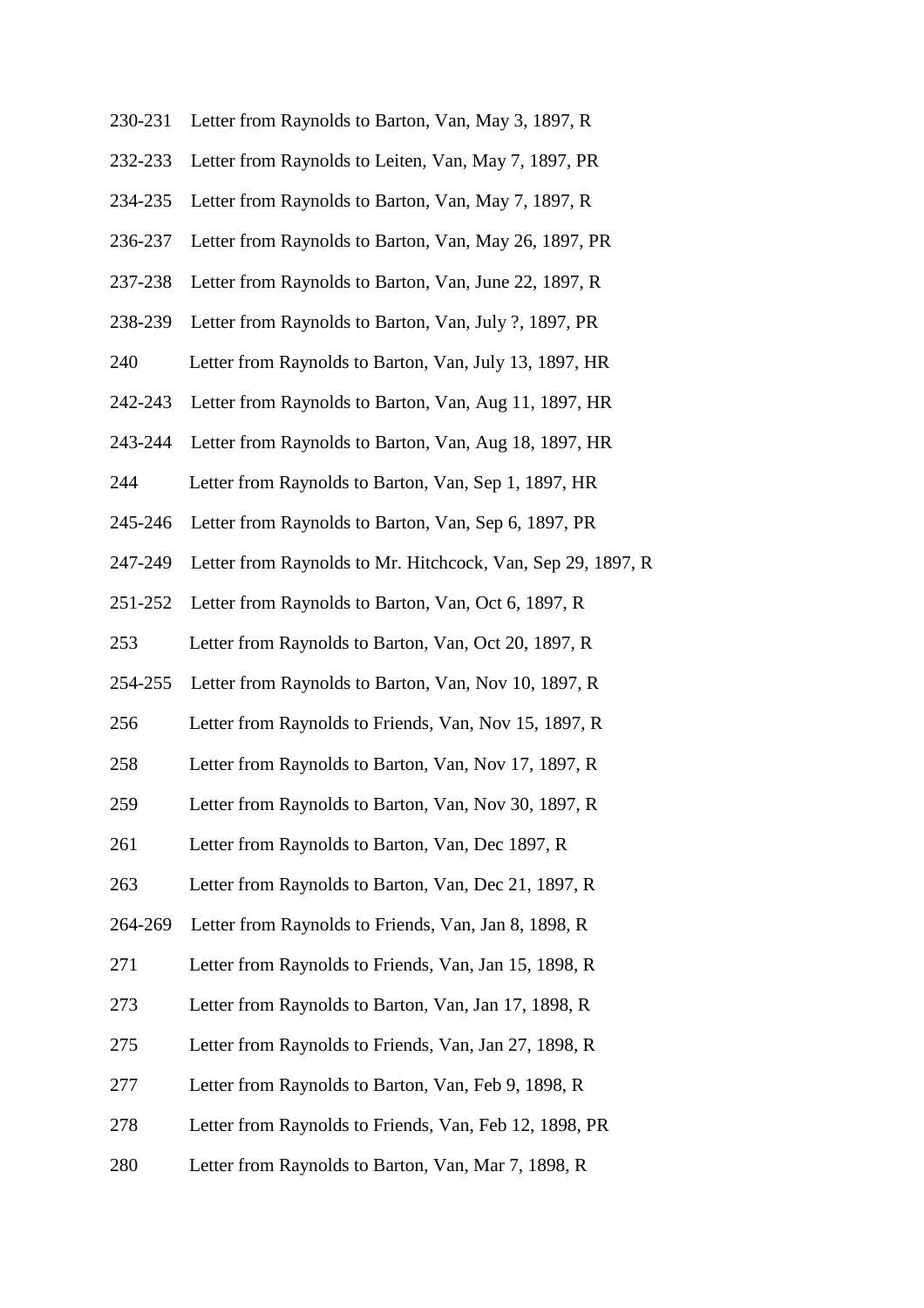- 281 Letter from Raynolds to Friends, Van, Mar 7, 1898, R
- 283-284 Letter from Raynolds to Barton, Van, Mar 11, 1898, R
- 284-285 Letter from Raynolds to Barton, (confidential) Van, Mar 11, 1898, R
- 286-289 Letter from Raynolds to Mrs. F.E. Clark, Van, Mar 15, 1898, R
- 291 Letter from Raynolds to Barton, Van, Mar 25, 1898, HR
- 292 Letter from Raynolds to Friends, Van, Mar 28, 1898, R
- 294 Letter from Raynolds to Barton, Van, Apr 2, 1898, PR
- 296 Letter from Raynolds to Friends, Van, Apr 13, 1898, R
- 298 Letter from Raynolds to Friends, Van, Apr 25, 1898, R
- 300 Letter from Raynolds to Barton, Van, Apr ?, 1898, UR
- 301 Copy of Dr.Raynold's letter to Mr. and Mrs. Knapp, Van, Apr 27, 1898, signed by R.M. Lole
- 304-306 Letter from Raynolds to Barton, Van, May 7, 1898, HR
- 306-308 Letter from Raynolds to Barton, Van, June 27, 1898, R
- 309-310 Letter from Raynolds to Barton, Van, July 11, 1898, R
- 311-312 Letter from Raynolds to Barton, Van, July 27, 1898, R
- 313 Letter from Raynolds to Friends, Van, Aug 3, 1898, R
- 315 Letter from Raynolds to Barton, Van, Aug 15, 1898, R
- 317 Letter from Raynolds to Friends, Van, Aug 15, 1898, UR
- 319 Letter from Raynolds to Friends, Van, Aug 23, 1898, R
- 321 Letter from Raynolds to Friends, Van, Aug 30, 1898, R
- 323-324 Letter from Raynolds to Dr.Knapp, Van, Aug 30, 1898, PR
- 325-326 Letter from Raynolds to Barton, Van, Sep 20, 1898, R
- 327 Letter from Raynolds to Friends, Van, Sep 27, 1898, R
- 329-330 Letter from Raynolds to Barton, Van, Sep 30, 1898, HR
- 331 Letter from Raynolds to Friends, Van, Oct 18, 1898, R
- 333 Letter from Raynolds to Barton, Van, Oct 19, 1898, R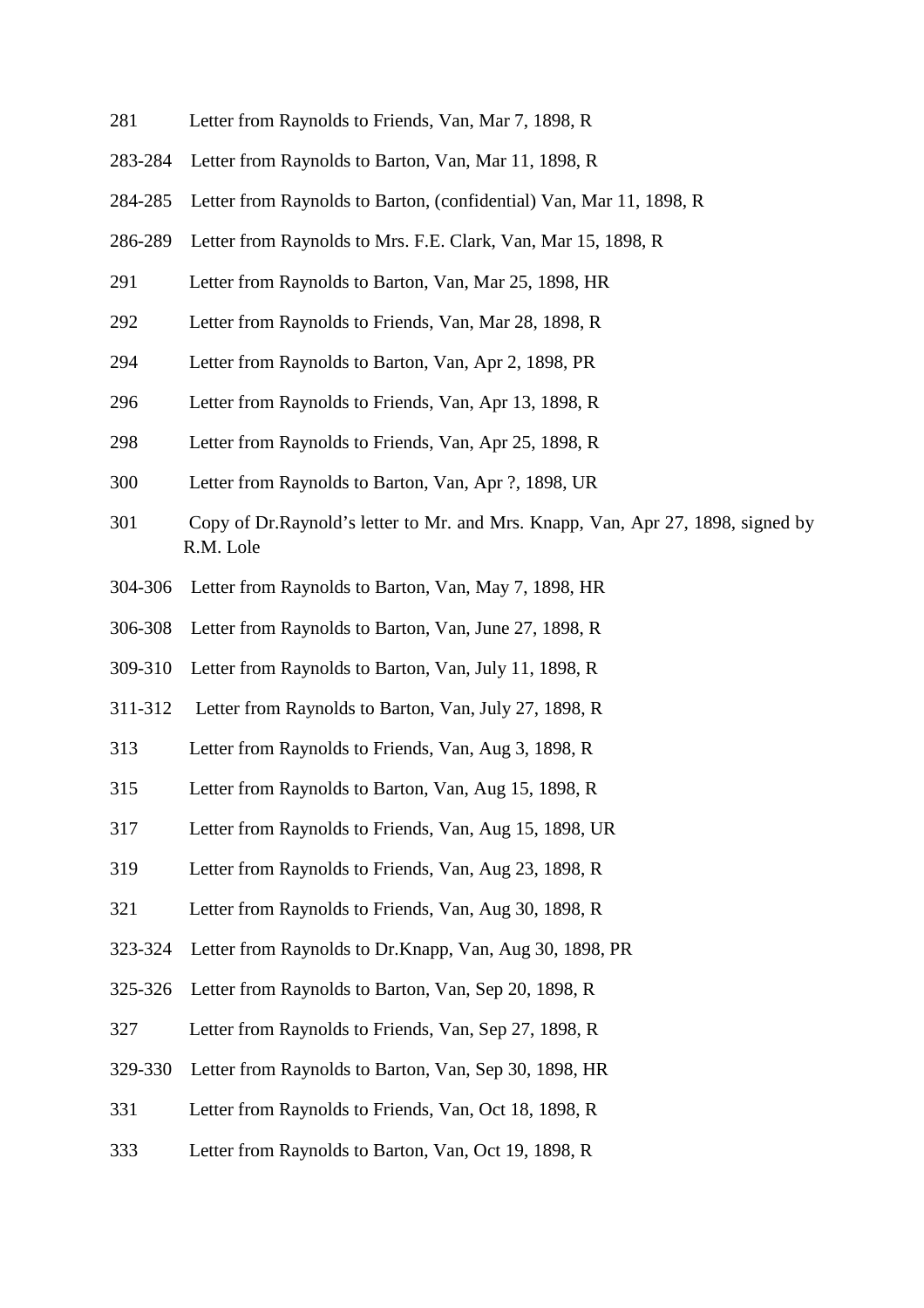| 334-335 | Letter from Raynolds to Barton, Van, Nov 1, 1898, R                                                                         |
|---------|-----------------------------------------------------------------------------------------------------------------------------|
| 336     | Letter from Raynolds to Friends, Van, Nov 22, 1898, R                                                                       |
| 338-339 | Letter from Raynolds to Barton, Van, Dec 12, 1898, R                                                                        |
| 340     | Letter from Raynolds to Friends, Van, Jan 2, 1899, R                                                                        |
| 342     | Letter from Raynolds to Van Station, Van, Jan 9, 1899, R                                                                    |
| 344     | Letter from Raynolds to Barton, Van, Jan 23, 1899, R                                                                        |
| 346     | Letter from Raynolds to Friends, Van, Jan 23, 1899, PR                                                                      |
| 348     | "Extract from mail and periodical letter of Rev. Raynolds, Van Jan 30, 1899, to Ch<br>arles E. Swett, read Feb. 27, 1899" R |
| 349     | Letter from Raynolds to Friends, Van, Feb 6, 1899, R                                                                        |
| 351     | Letter from Raynolds to Friends, Van, Feb 20, 1899, UR                                                                      |
| 353     | "Extracts from a letter from Rev. Raynolds, Van, Feb 20, 1899", R                                                           |
| 355-356 | Letter from Raynolds to Barton, Van, Mar 1, 1899, HR                                                                        |
| 357     | Letter from Raynolds to Barton, Van, Mar 20, 1899, R                                                                        |
| 359     | Letter from Raynolds to Barton, Van, Mar 27, 1899, R                                                                        |
| 361     | Letter from Raynolds to Friends, Van, Mar 27, 1899, HR                                                                      |
| 363-364 | Letter from Raynolds to Barton, Van, Mar 30, 1899, HR                                                                       |
| 365     | Letter from Raynolds to Friends, Van, April 19, 1899, HR                                                                    |
| 367-368 | Letter from Raynolds to Barton, Van, April 17, 1899, R                                                                      |
| 369     | Letter from Raynolds to Dr. Strong, Van, April 24, 1899, HR                                                                 |
| 371     | Letter from Raynolds to Friends, Van, April 24, 1899, R                                                                     |
| 373     | Letter from Raynolds to Barton, Van, May 8, 1899, R                                                                         |
| 375     | Letter from Raynolds to Friends, Van, May 8, 1899, R                                                                        |
| 377     | Letter from Raynolds to Friends, Van, May 15, 1899, R                                                                       |
| 379     | Letter from Raynolds to Barton, Van, May 29, 1899, PR                                                                       |
| 380-382 | Letter from Raynolds to Barton, Van, June 9, 1899, PR                                                                       |
| 383     | Letter from Raynolds to Friends, Van, June 12, 1899, HR                                                                     |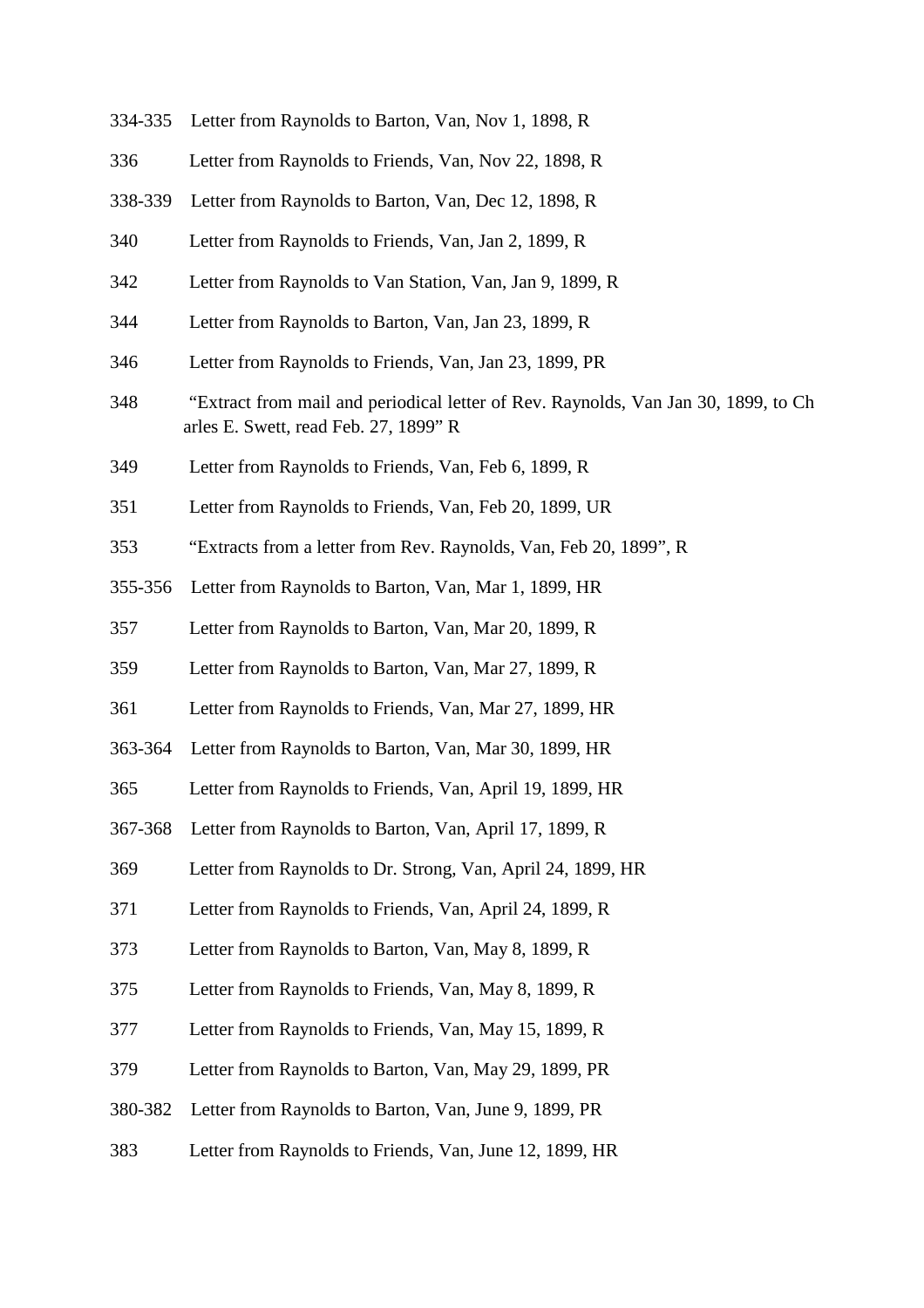| 386-387 | Letter from Raynolds to Barton, Van, July 3, 1899, UR             |
|---------|-------------------------------------------------------------------|
| 388     | Letter from Raynolds to Friends, Van, July 3, 1899, PR            |
| 390     | Letter from Raynolds to Barton, Van, July 7, 1899, PR             |
| 392-393 | Letter from Raynolds to Barton, Van, July 18, 1899, PR            |
| 394     | Letter from Raynolds to a friend, Van, July 18, 1899, R           |
| 396     | Letter from Dr. Valdamar Felek to Raynolds, Van, July 29, 1899, R |
| 397-398 | Letter from Raynolds to Barton, Van, July 29, 1899, R             |
| 400     | Letter from Raynolds to Barton, Van, Aug 5, 1899, R               |
| 402     | Letter from Raynolds to Friends, Van, Aug 19, 1899, HR            |
| 404-405 | Letter from Raynolds to Barton, Van, Aug 21, 1899, R              |
| 406     | Letter from Raynolds to Barton, Van, Aug 28, 1899, UR             |
| 408     | Letter from Raynolds to Friends, Aug 28, 1899, PR                 |
| 410     | Letter from Raynolds to Barton, Van, Sep 4, 1899, R               |
| 412     | Letter from Raynolds to Barton, Van, Oct 2, 1899, PR              |
| 414-415 | Letter from Raynolds to Barton, Van, Oct 28, 1899, PR             |
| 416     | Letter from Raynolds to Barton, Van, Oct 31, 1899, R              |
| 418     | Letter from Raynolds to Friends, Van, Nov 29, 1899, PR            |
| 420     | Letter from Raynolds to Barton, Van, Dec 4, 1899, HR              |
| 422-426 | Letter from Raynolds to Dr. Kimball, Van, Dec 4, 1899, R          |
| 428-430 | Letter from Raynolds to Barton, Van, Dec 29, 1899, PR             |

- 432-435 Letter from Mrs. Geo. C. Raynolds to ?, UR
- 435-437 Letter from Mrs. Raynolds to Barton, UR
- 437-440 Letter from Mrs. Raynolds to Barton, Jan 20, 1894, PR
- 441-443 "Women's Board of Commissions" written by Mrs. Martha W. Raynolds, June 9, 1 899, R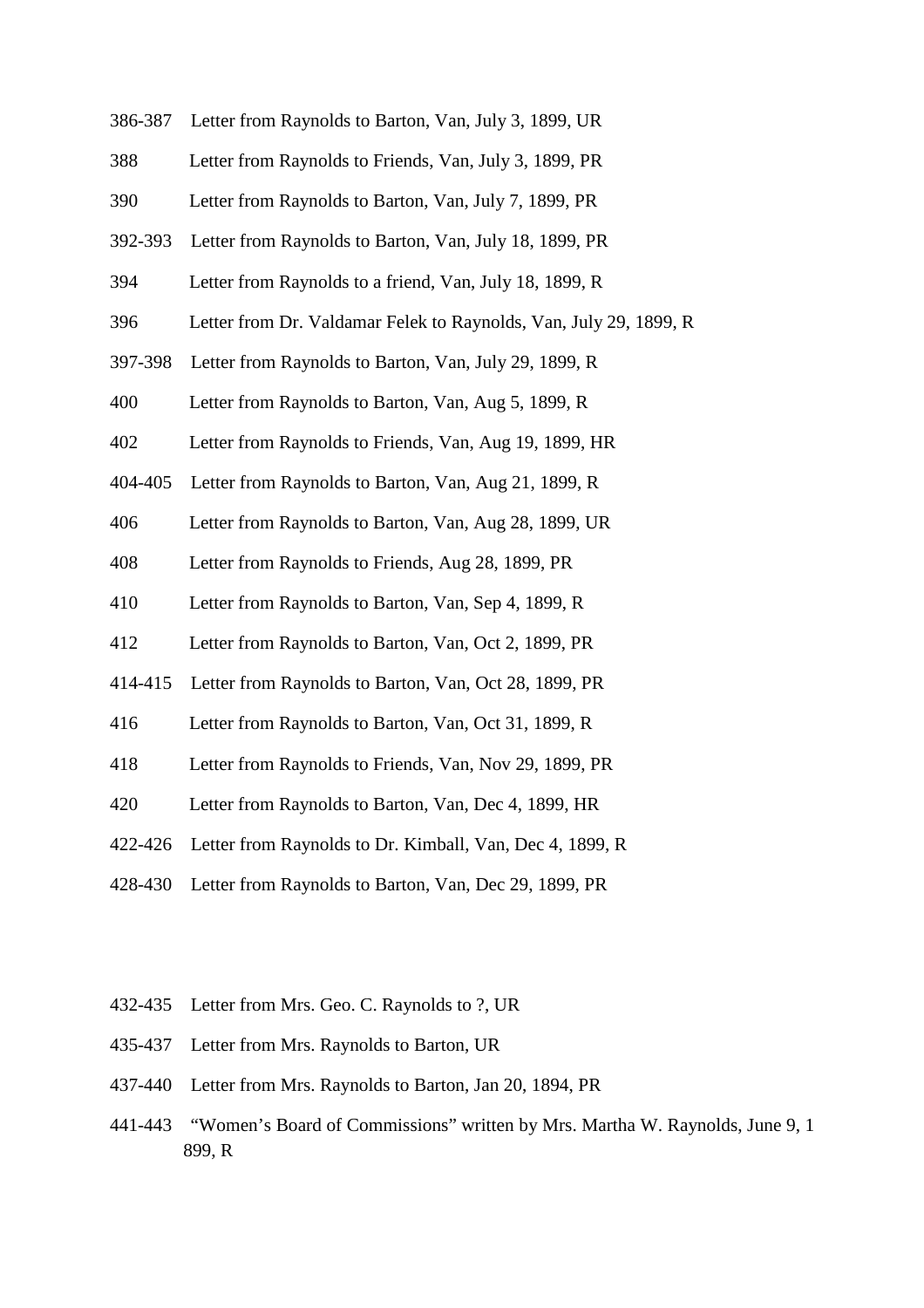| 446-449 | Letter from D.A. Richardson to Dr. Smith, Erzincan, Jan 9, 1890, R |
|---------|--------------------------------------------------------------------|
| 450-454 | Letter from D.A. Richardson to Dr. Smith, Erzroom, Feb 11, 1890, R |
| 455-458 | Letter from Richardson to Dr. Smith, Erzroom, Mar 21, 1890, R      |
| 458-461 | Letter from Richardson to Dr. Smith, Erzroom, April 17, 1890, R    |
| 462-465 | Letter from Richardson to Dr. Smith, Erzroom, June 14, 1890, R     |
| 466     | Letter from Richardson to Dr. Smith, Erzroom, June 21, 1890, R     |
| 467-469 | Letter from Richardson to Dr. Smith, Erzroom, June 26, 1890, R     |
| 469-472 | Letter from Richardson to Brethon, Erzroom, July 14, 1890, R       |
| 472-473 | Letter from Richardson to Dr. Smith, Erzroom, July 19, 1890, R     |
| 474-476 | Letter from Richardson to Dr. Smith, Erzroom, Aug 30, 1890, R      |
| 476-479 | Letter from Richardson to Dr. Smith, Erzroom, Sep 1, 1890, R       |
| 480-483 | Letter from Richardson to Dr. Smith, Erzroom, Oct 21, 1890, R      |
| 484-487 | Letter from Richardson to Dr. Smith, Erzroom, Oct 21, 1890, R      |
| 488-492 | Letter from Richardson to Dr. Smith, Erzroom, Dec 3, 1890, R       |
| 492-493 | Letter from Richardson to Dr. Smith, Erzroom, Dec 13, 1890, R      |
| 493-494 | Letter from Richardson to Dr. Smith, Erzroom, Jan 16, 1891, R      |
| 495-497 | Letter from Richardson to Dr. Smith, Erzroom, Jan 23, 1891, R      |
| 498-501 | Letter from Richardson to Dr. Smith, Erzroom, Jan 27, 1891, R      |
| 501-502 | Letter from Richardson to Dr. Smith, Erzroom, Feb 13, 1891, R      |
| 503-505 | Letter from Richardson to Dr. Smith, Erzroom, Mar 19, 1891, R      |
| 505-507 | Letter from Richardson to Dr. Smith, Erzroom, April 9, 1891, R     |
| 507-509 | Letter from Richardson to Dr. Smith, Erzroom, April 25, 1891, R    |
| 509-513 | Letter from Richardson to Dr. Smith, Erzroom, July 8, 1891, R      |
| 514-515 | Letter from Richardson to Dr. Smith, Erzroom, July 29, 1891, R     |
| 515-516 | Letter from Richardson to Dr. Smith, Erzroom, Aug 8, 1891, R       |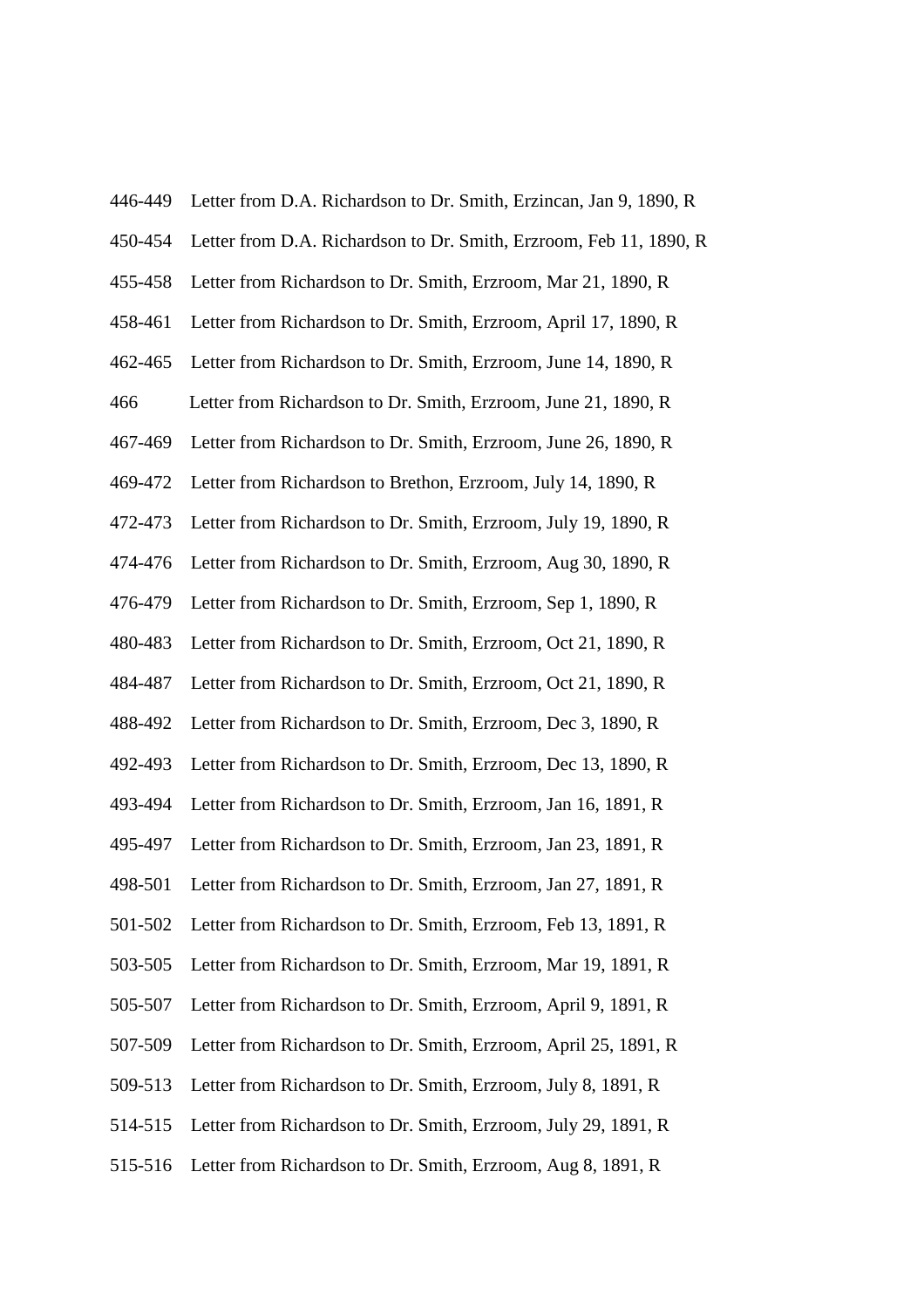| 516-518 | Letter from Richardson to Dr. Smith, Erzroom, Sep 12, 1891, R         |
|---------|-----------------------------------------------------------------------|
| 519-521 | Letter from Richardson to Dr. Smith, Erzroom, Sep 26, 1891, R         |
| 521-524 | Letter from Richardson to Dr. Smith, Erzroom, Oct 2, 1891, R          |
| 525-527 | Letter from Richardson to Dr. Smith, Erzroom, Oct 8, 1891, R          |
| 528-529 | Letter from Richardson to Dr. Smith, Erzroom, Nov 21, 1891, R         |
| 530-533 | Letter from Richardson to Dr. Smith, Erzroom, Dec 29, 1891, R         |
| 534-536 | Letter from Richardson to Dr. Smith, Erzroom, Jan 2, 1892, R          |
| 537-538 | Letter from Richardson to Dr. Smith, Erzroom, Jan 9, 1892, PR         |
| 538-540 | Letter from Richardson to Dr. Smith, Erzroom, Jan 20, 1892, R         |
| 540-541 | Letter from Richardson to Dr. Smith, Erzroom, Feb 28, 1892, R         |
| 541-543 | Letter from Richardson to Dr. Smith, Erzroom, Mar 11, 1892, R         |
| 544-545 | Letter from Richardson to Dr. Smith, Harpoot, Aug 2, 1982, UR         |
| 546-548 | Letter from Richardson to Dr. Smith, Harpoot, Aug 2, 1892, R          |
| 549-553 | Letter from Richardson to Dr. Smith, Erzroom, Nov 28, 1892, PR        |
| 554-559 | Letter from Richardson to Dr. Smith, Erzroom, Feb 14, 1893, PR        |
| 560-562 | Letter from Richardson to Dr. Smith, Erzroom, Mar 3, 1893, R          |
| 563-565 | Letter from Richardson to Dr. Smith, Erzroom, Mar 4, 1893, R          |
|         | 565-566 Letter from Richardson to Dr. Smith, Erzroom, Mar 13, 1893, R |
| 566-568 | Letter from Richardson to Dr. Smith, Erzroom, July 4, 1893, R         |
| 569-571 | Letter from Richardson to Dr. Smith, Erzroom, Aug 20, 1893, R         |
| 571-574 | Letter from Richardson to Dr. Smith, Erzroom, Sep 27, 1893, R         |
| 574-576 | Letter from Richardson to Dr. Smith, Erzincan, Jan 23, 1894, R        |
| 577-580 | Letter from Richardson to Dr. Smith, Erzroom, Mar 17, 1894, R         |
| 581-583 | Letter from Richardson to Dr. Smith, Erzroom, May 14, 1894, R         |
| 583-584 | Letter from Richardson to Dr. Smith, Erzroom, July 14, 1894, R        |
| 585     | Letter from Richardson to Dr. Smith, Erzroom, July 31, 1894, R        |
| 586-592 | Letter from Richardson to Dr. Smith, Erzincan, Aug 10, 1894, R        |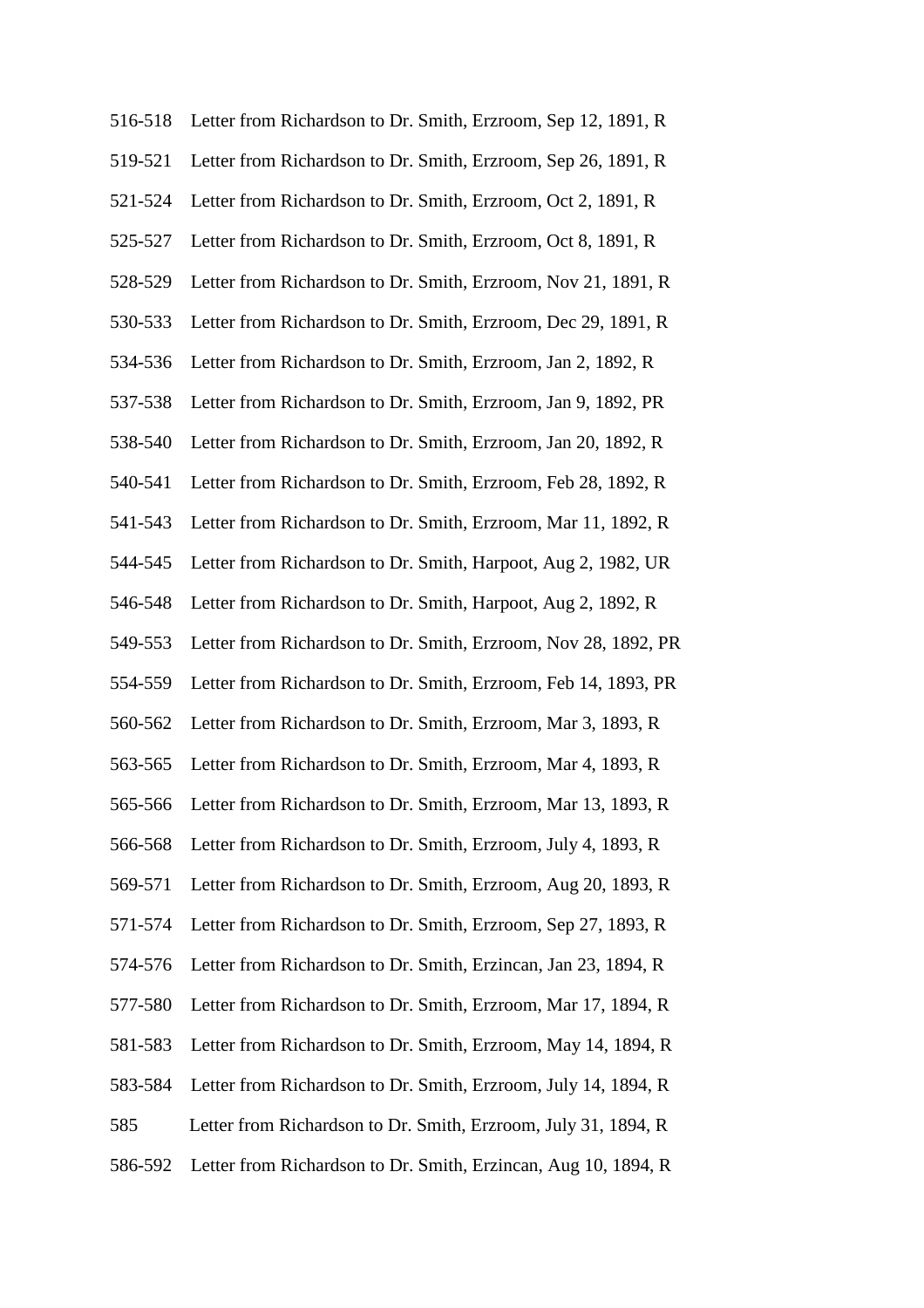| 594-595 | Letter from Richardson to Barton, Erzroom, Sep 1, 1894, R                  |
|---------|----------------------------------------------------------------------------|
| 595-596 | Letter from Richardson to Barton, Erzroom, Sep 29, 1894, R                 |
| 597-600 | Letter from Richardson to Barton, Erzincan, Nov 15, 1894, R                |
| 601-602 | Letter from Richardson to Dr. Thom, Erzincan, Dec 9, 1895, R               |
| 603-605 | Letter from Richardson to Dr. Barton, Erzincan, Jan 5, 1895, R             |
| 606-608 | Letter from Richardson to Dr. Barton, Erzincan, Jan 19, 1895, R            |
| 608-613 | Letter from Richardson to Dr. Barton, Erzincan, Feb 6, 1895, R             |
| 614-615 | Letter from Richardson to Dr. Barton, Constantinople, April 5, 1895, R     |
| 616-617 | Letter from Richardson to Dr. Barton, Manastir, June 7, 1895, R            |
| 617     | Letter from Richardson to Dr. Barton, Clifton Springs, Aug 12, 1895, R     |
| 618     | Letter from Richardson to Dr. Barton, Clifton Springs, Aug 17, 1895, R     |
| 619     | Letter from Richardson to Dr. Barton, Clifton Springs, Aug 20, 1895, R     |
| 621     | Letter from Richardson to Dr. Barton, Norwood Park, Ills., Oct 21, 1895, R |
| 623-624 | Letter from Richardson to Smith, Chicago, Dec 24, 1895, R                  |
| 625     | Letter from Richardson to Dr. Barton, Chicago, Jan 17, 1896, R             |
| 626     | Letter from Richardson to Dr. Barton, Jan 19, 1896, R                      |
| 628-629 | Letter from Richardson to Dr. Barton, Mar 5, 1896, R                       |
|         | 629-630 Letter from Richardson to Dr. Barton, Mar 24, 1896, R              |
| 631-632 | Letter from Richardson to Dr. Barton, Hudson, Mich., April 21, 1896, R     |
| 632     | Letter from Richardson to Dr. Barton, Chicago, May 7, 1896, R              |
| 634-635 | Letter from Richardson to Dr. Barton, Chicago, May 27, 1896, R             |
| 636-637 | Letter from Richardson to Dr. Barton, Beloit, June 22, 1896, R             |
| 637-639 | Letter from Richardson to Dr. Barton, Chicago, Aug 28, 1896, R             |
| 640-642 | Letter from Richardson to Dr. Barton, Chicago, Oct 18, 1896, R             |
| 643-644 | Letter from Richardson to Dr. Barton, Beloit, Oct 29, 1896, R              |
| 645-646 | Letter from Richardson to Dr. Barton, Grand Haven, Mich., Jan 4, 1898, R   |
| 647-649 | Letter from Richardson to Dr. Barton, Grand Haven, Mich., Apr 26, 1898, R  |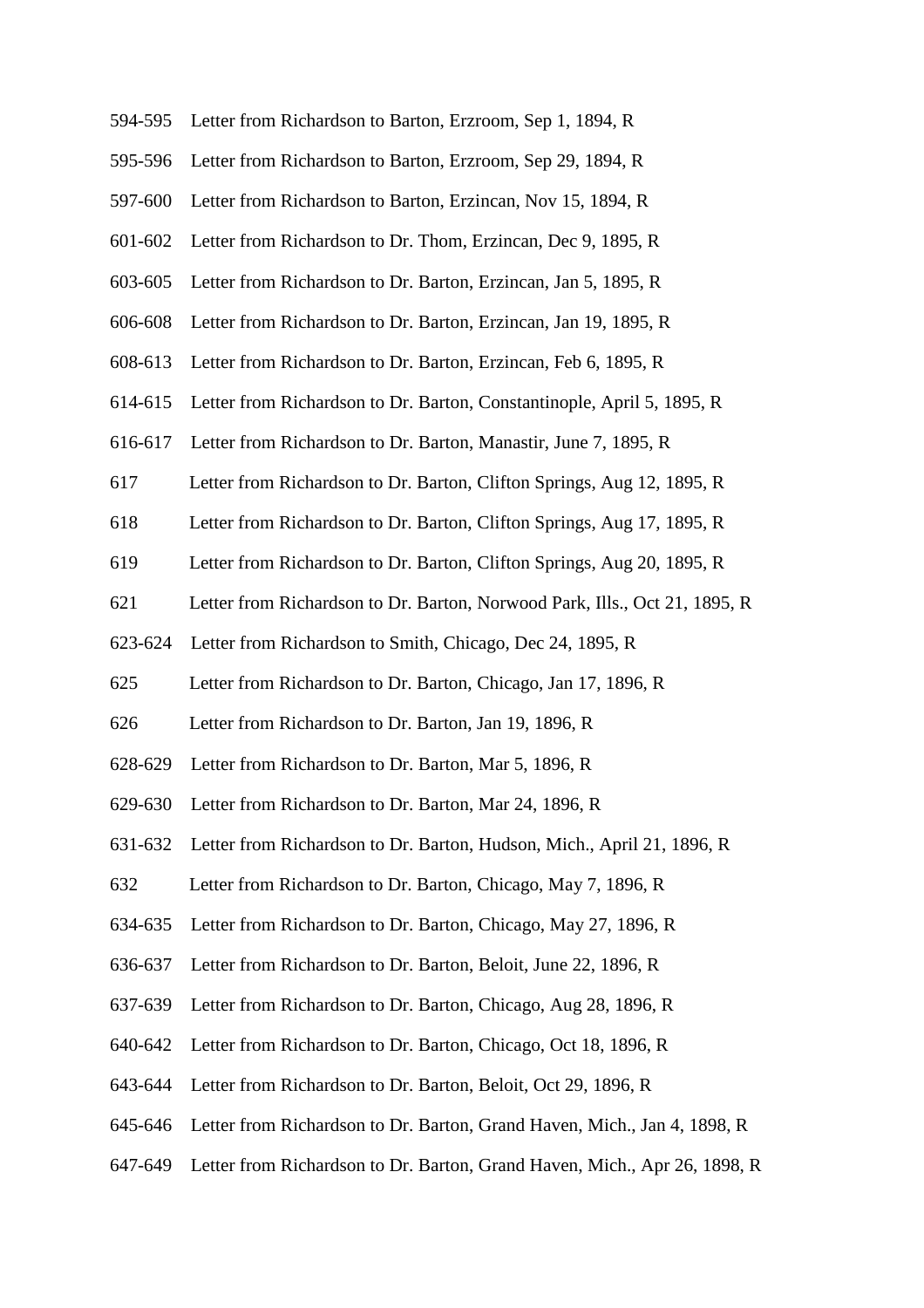- 649-652 Letter from Richardson to Dr. Barton, Grand Haven, Mich., Apr 26, 1898, R
- 653-656 Letter from Richardson to Dr. Barton, Northington, Nov 20, 1898, R
- 659-661 Letter from Myra E.N. Richardson to Dr. Smith, Erzroom, Oct 10, 1890, R
- 662-667 Letter from Mrs. Richardson to Dr. Barton, Erzincan, Dec 28, 1894, HR
- 668-672 Letter from Mrs. Richardson to Dr. Thom, Erzincan, Dec 28, 1894, PR
- 672-680 Letter from Mrs. Richardson to Dr. Thom, Erzincan, Jan 8, 1895, R
- 681-684 Letter from Mrs. Richardson to Dr. Barton, Erzincan, Feb 10, 1895, R
- 684-686 Letter from Mrs. Richardson to Dr. Barton, Erzincan, Mar 9, 1895, R
- 687-690 Letter from Mrs. Richardson to Dr. Barton, Manastir, Macedonia, June 5, 1895, H R
- 691-693 Letter from Mrs. Richardson to Dr. Barton, NY, July 8, 1895, R
- 694-696 Letter from Mrs. Richardson to Dr. Barton, Chicago, Aug 2, 1895, R
- 697 Letter from Mrs. Richardson to Dr. Barton, ?, Aug 3, 1895, HR
- 699-701 Letter from Mrs. Richardson to Dr. Barton, Chicago, Jan 6, 1896, R
- 703 Letter from Mrs. Richardson to Dr. Barton, Chicago, Jan 26, 1896, R
- 705-707 Letter from Mrs. Richardson to Dr. Barton, Chicago, Feb 16, 1896, R
- 708-712 Letter from Mrs. Richardson to Dr. Barton, Chicago, June 6, 1896, R
- 713 Letter from Mrs. Richardson to Dr. Barton, Beloit, Aug 28, 1896, HR
- 715 Letter from Mrs. Richardson to Dr. Barton, Beloit, Sep 28, 1896, R
- 716-717 Letter from Mrs. Richardson to Dr. Barton, Grand Haven, Oct 4, 1897, R
- 717-719 Letter from Mrs. Richardson to Dr. Barton, Grand Haven, Feb 9, 1898, R
- 720-725 Letter from Mrs. Richardson to Dr. Barton, Grand Haven, July 27, 1898, R
- 727-728 Letter from Mrs. Richardson to Dr. Barton, Grand Haven, Sep 2, 1898, R
- 729-730 Letter from Mrs. Richardson to Dr. Barton, Grand Haven, Sep 19, 1897, R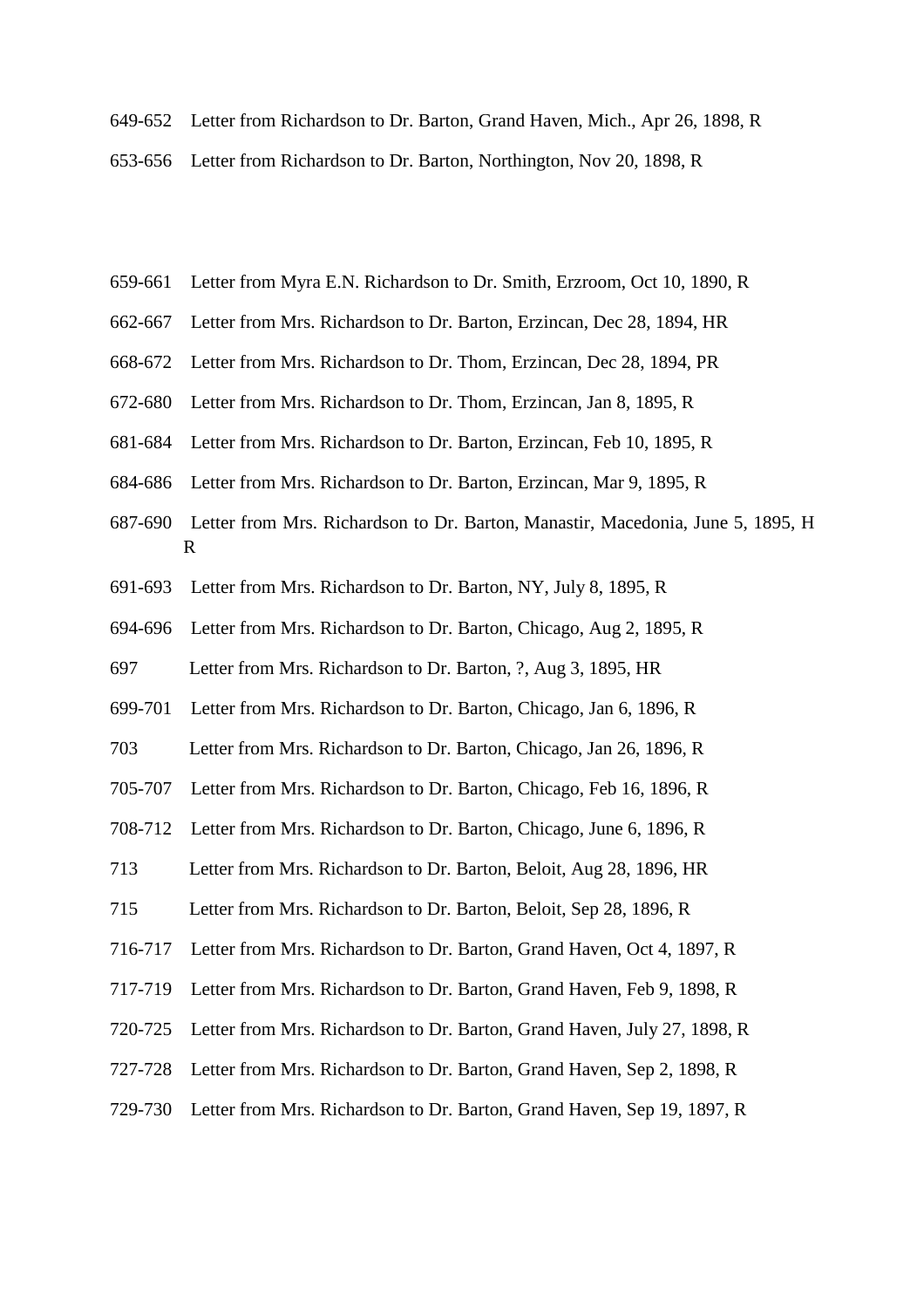- 732-734 Letter from Harriet Seymour to Dr. Smith, Harpoot, Sep 19, 1893, HR
- 735-737 Letter from Harriet Seymour to Barton, Harpoot, Feb 9, 1898, HR
- 737-738 Letter from Harriet Seymour to Barton, Harpoot, Oct 4, 1899, R
- 740-742 Letter from Robert Stapleton to Dr.Barton, Constantinople, Dec 14, 1897, R
- 743-745 Letter from R. Stapleton to Dr. Barton, Erzroom, Jan 8, 1898, R
- 745-746 Letter from R. Stapleton to Dr. Barton, Erzroom, Jan 17, 1898, R
- 747-751 Letter from R. Stapleton to Dr. Barton, Erzroom, Jan 2, 1898, R
- 751-752 Letter in Armenian, 1899
- 753-754 Letter from R. Stapleton to Dr. Barton, Erzroom, Jan 27, 1898, R
- 755-756 Letter from R. Stapleton to Dr. Barton, Erzroom, April 23, 1898, R
- 758 Letter from R. Stapleton to Dr. Barton, Erzroom, May 25, 1898, R
- 760 Letter from R. Stapleton to Dr. Barton, Erzroom, June 11, 1898, R
- 762-763 Letter from R. Stapleton to Dr. Barton, Erzroom, July 5, 1898, R
- 764-766 Letter from R. Stapleton to Dr. Barton, Erzroom, Feb 24, 1899, R
- 766-768 Letter from R. Stapleton to Dr. Barton, Erzroom, April 20, 1899, R
- 768-771 Letter from R. Stapleton to Dr. Barton, Erzroom, May 19, 1899, R
- 772-774 Letter from R. Stapleton to Dr. Barton, Erzroom, June 1, 1899, R
- 774-775 Letter from R. Stapleton to Dr. Barton, Erzroom, June 24, 1899, R
- 775-779 Letter from R. Stapleton to Dr. Barton, Erzroom, July 13, 1899, R
- 779-781 Letter from R. Stapleton to Dr. Barton, Erzroom, Sep 2, 1899, R
- 782-784 Letter from R. Stapleton to Dr. Barton, Erzroom, Oct 9, 1899, R
- 785-786 Letter from R. Stapleton to Friends of the Harpoot Station, Erzroom, Oct 20, 1899, R
- 787-790 Letter from R. Stapleton to Dr. Barton, Erzroom, Dec 12, 1899, R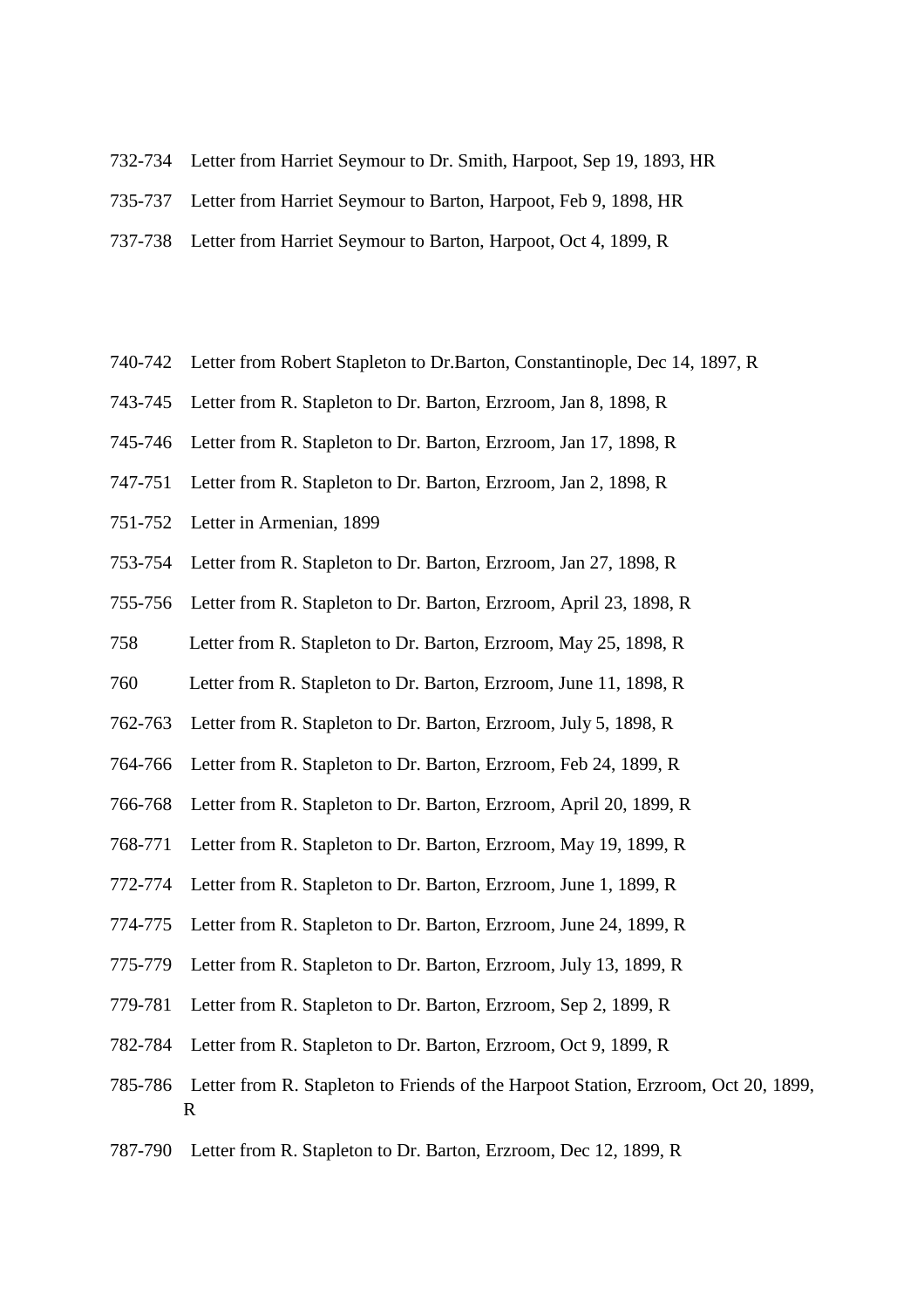- 791-792 Letter from R. Stapleton to Dr. Barton, Erzroom, Dec 23, 1899, R
- 795-797 Letter from Mrs. Ida S. Stapleton to ?, UR
- 798-801 Letter from Mrs. Ida S. Stapleton to Dr. Barton, Erzroom, Nov 11, 1898, R
- 802-805 Letter from Mrs. Ida S. Stapleton to Dr. Barton, Erzroom, Nov 9, 1899, R
- 806-807 Letter from Mrs. Ida. S. Stapleton to Miss Beck, Erzroom, Dec 9, 1899, R
- 810-812 Letter from D.M.B. Thom to Dr. Smith, Mardin, Jan 18, 1890, R
- 812 Letter from D.M.B. Thom to ?, Mardin, Oct 18, 1890, UR
- 814 Unidentified
- 816 Letter from D.M.B. Thom to Dr. Smith, Mardin, Jan 12, 1890, HR
- 818-820 Letter from D.M.B. Thom to Dr. Smith, Mardin, ?, HR
- 820-821 Letter from D.M.B. Thom to Dr. Smith, ?, May 1, 1891, PR
- 822-823 Letter from D.M.B. Thom to Dr. Smith, Erzroom, Aug 8, 1891, R
- 825-826 Letter from D.M.B. Thom to Dr. Smith, Mardin, Oct 1, 1891, PR
- 827-828 Letter from D.M.B. Thom to Dr. Smith, Mardin, Dec 21, 1891, R
- 829 Letter from D.M.B. Thom to Dr. Smith, Mardin, Jan 28, 1892, R
- 831-832 Letter from D.M.B. Thom to Dr. Smith, Mardin, Mar 11, 1892, R
- 833 Letter from D.M.B. Thom to Dr. Smith, Harpoot, April 13 1892, R
- 835-836 Letter from D.M.B. Thom to Dr. Smith, Mardin, May 23, 1892, R
- 837-838 Letter from D.M.B. Thom to Dr. Smith, Mardin, July 4, 1892, R
- 839-840 Letter from D.M.B. Thom to Dr. Smith, Mardin, July 25, 1892, HR
- 841-842 Letter from D.M.B. Thom to Dr. Smith, Mardin, Dec 26, 1893, R
- 842-843 Letter from D.M.B. Thom to Dr. Smith, Mardin, Mar 31, 1894, R
- 843 Letter from D.M.B. Thom to Dr. Smith, Mardin, April 28, 1894, R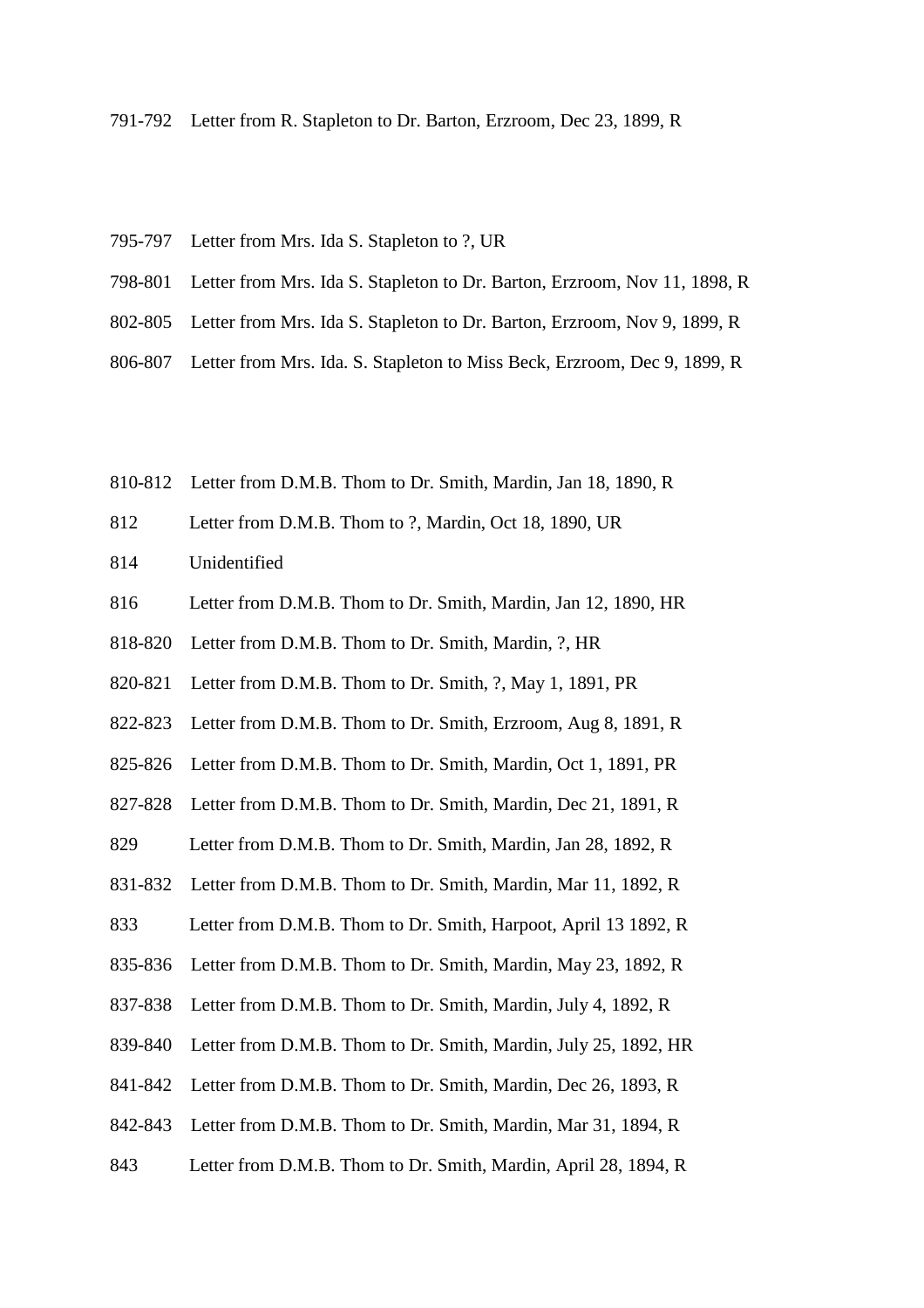- 845-846 Letter from D.M.B. Thom to Dr. Smith, Mardin, June 16, 1894, R
- 847-850 Letter from D.M.B. Thom to Dr. Smith, Mardin, ?, HR
- 851-854 UR
- 855-856 Letter from D.M.B. Thom to Barton, Mardin, Jan 26, 1895, R
- 856 Letter from D.M.B. Thom to Barton, Mardin, Mar 3, 1895, R
- 857 Letter from D.M.B. Thom to Barton, Mardin, June 24, 1895, R
- 858 Letter from D.M.B. Thom to Barton, Mardin, Aug 19, 1895, R
- 860-868 Letter from D.M.B. Thom to Dr. Smith, on board, ?, PR
- 868-870 Letter from D.M.B. Thom to Barton, ?, ?, PR
- 871 Letter from D.M.B. Thom to Barton, ? Mar 4, 1896, R
- 873-874 Letter from D.M.B. Thom to Barton, ?, Mar 13, 1896, R
- 875 Letter from D.M.B. Thom to Barton, Chicago, Mar 18, 1896, R
- 877-879 Letter from D.M.B. Thom to ?, April 4, 1896, R
- 880-881 Letter from D.M.B. Thom to Barton, ?, April 29, 1896, HR
- 883 Letter from D.M.B. Thom to Smith, Chicago, May 9, 1896, R
- 885-887 Letter from D.M.B. Thom to Barton, Chicago, May 11, 1896, R
- 888-889 Letter from D.M.B. Thom to Barton, ?, June 13, 1896, PR
- 889-890 Letter from D.M.B. Thom to Barton, Chicago, July 15, 1896, HR
- 890 Letter from D.M.B. Thom to Barton, ?, Aug 3, 1896, UR
- 891-892 Letter from D.M.B. Thom to Barton, ?, Aug 6, 1896, UR
- 893-895 UR
- 896 Letter from D.M.B. Thom to ?, NY, Sep 12, 1896, UR
- 898 Letter from D.M.B. Thom to Barton, Smyrna, Sep 29, 1896, R
- 900-901 Letter from D.M.B. Thom to Barton, Mardin, Nov 11, 1896, R
- 902-903 Letter from D.M.B. Thom to Barton, Bitlis, Jan 9, 1897, R
- 904-906 Letter from D.M.B. Thom to Barton, Mardin, Feb 13, 1897, R
- 906-907 Letter from D.M.B. Thom to Barton, Mardin, Mar 14, 1897, R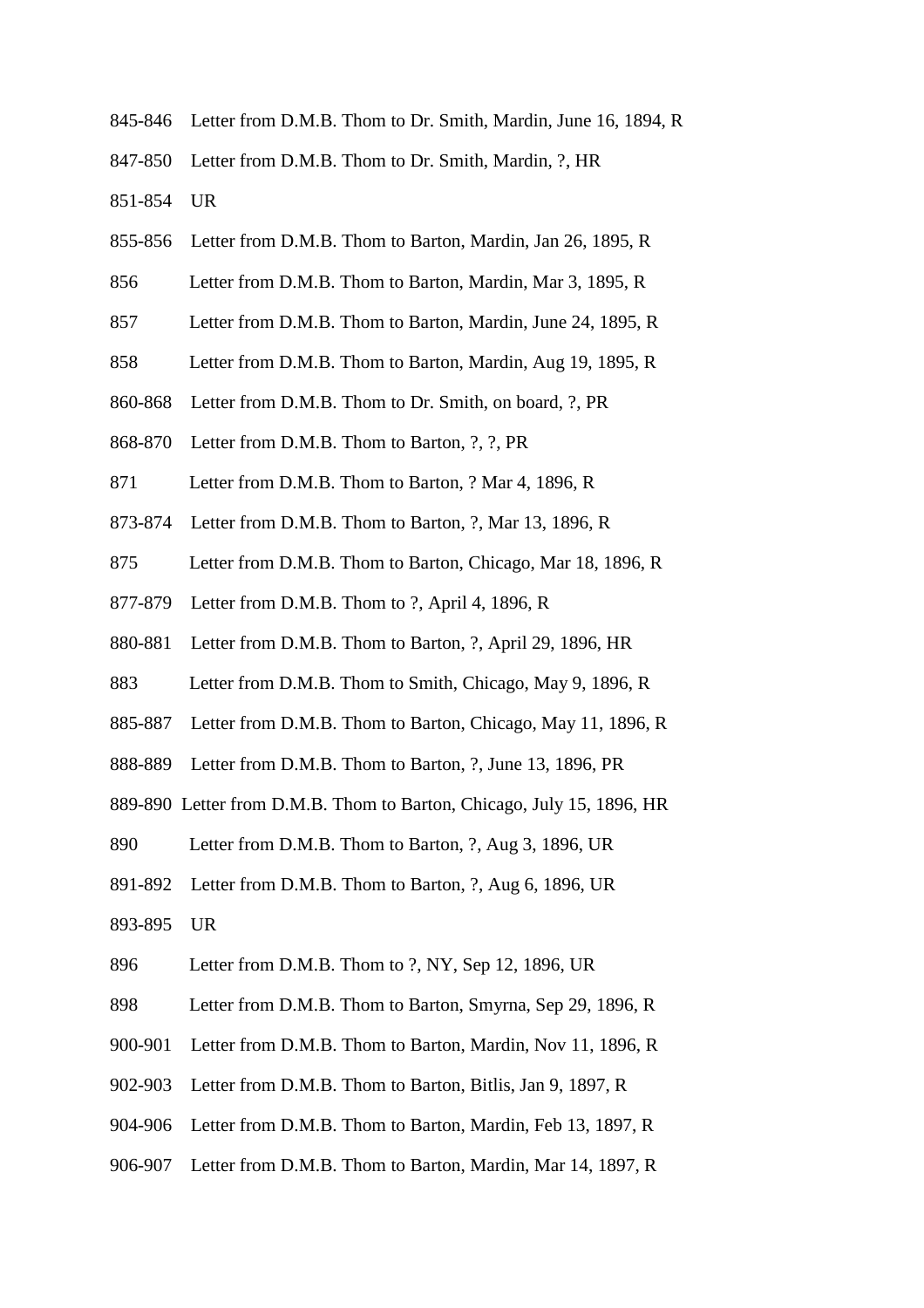| 908-910 | Letter from D.M.B. Thom to Barton, Mardin, April 7, 1897, R  |
|---------|--------------------------------------------------------------|
| 911-913 | Letter from D.M.B. Thom to Barton, Mardin, May 13, 1897, HR  |
| 914     | Letter from D.M.B. Thom to Barton, Mardin, May 24, 1897, R   |
| 916-917 | Letter from D.M.B. Thom to Barton, Mardin, June 26, 1897, PR |
| 918-919 | Letter from D.M.B. Thom to Barton, Mardin, Dec 22, 1897, R   |
| 921     | Letter from D.M.B. Thom to Barton, Mardin, Jan 10, 1898, PR  |
| 923-924 | Letter from D.M.B. Thom to Barton, Mardin, Mar 7, 1898, PR   |
| 924-925 | Letter from D.M.B. Thom to Barton, Mardin, Mar 28, 1898, R   |
| 926     | Letter from D.M.B. Thom to Barton, Mardin, May 16, 1898, PR  |
| 928-929 | Letter from D.M.B. Thom to Barton, Mardin, May 9, 1898, PR   |
| 930-931 | Letter from D.M.B. Thom to Barton, Mardin, June 5, 1898, HR  |
| 931     | Letter from D.M.B. Thom to Barton, Mardin, June 27, 1898, R  |
| 933-934 | Letter from D.M.B. Thom to Barton, Mardin, July 18, 1898, R  |
| 935-936 | Letter from D.M.B. Thom to ?, Mardin, July 25, 1898, R       |
| 936-939 | Letter from D.M.B. Thom to Barton, Mardin, Oct 1, 1898, HR   |
| 939     | Letter from D.M.B. Thom to Barton, Mardin, Jan 10, 1899, HR  |
| 940     | Letter from D.M.B. Thom to Barton, Mardin, Jan 26, 1899, PR  |
| 942-944 | Letter from D.M.B. Thom to Miss Wingate, Mardin, ? 1899, R   |
| 945     | Letter from D.M.B. Thom to Barton, Mardin, Feb 13, 1899, R   |
| 946-947 | Letter from D.M.B. Thom to Barton, Mardin, Mar 28, 1899, PR  |
| 949-951 | Letter from D.M.B. Thom to Barton, Mardin, Aug 14, 1899, R   |
| 951-952 | Letter from D.M.B. Thom to Barton, Mardin, Oct 20, 1899, R   |
|         |                                                              |

- 953-955 Letter from D.M.B. Thom to Barton, Mardin, Dec 15, 1899, R
- 955-957 Letter from D.M.B. Thom to Barton, Mardin, Dec 27, 1899, R

960-962 Letter from Mrs. Helen Thom to Dr. Smith, Mardin, Jan 3, 1890, HR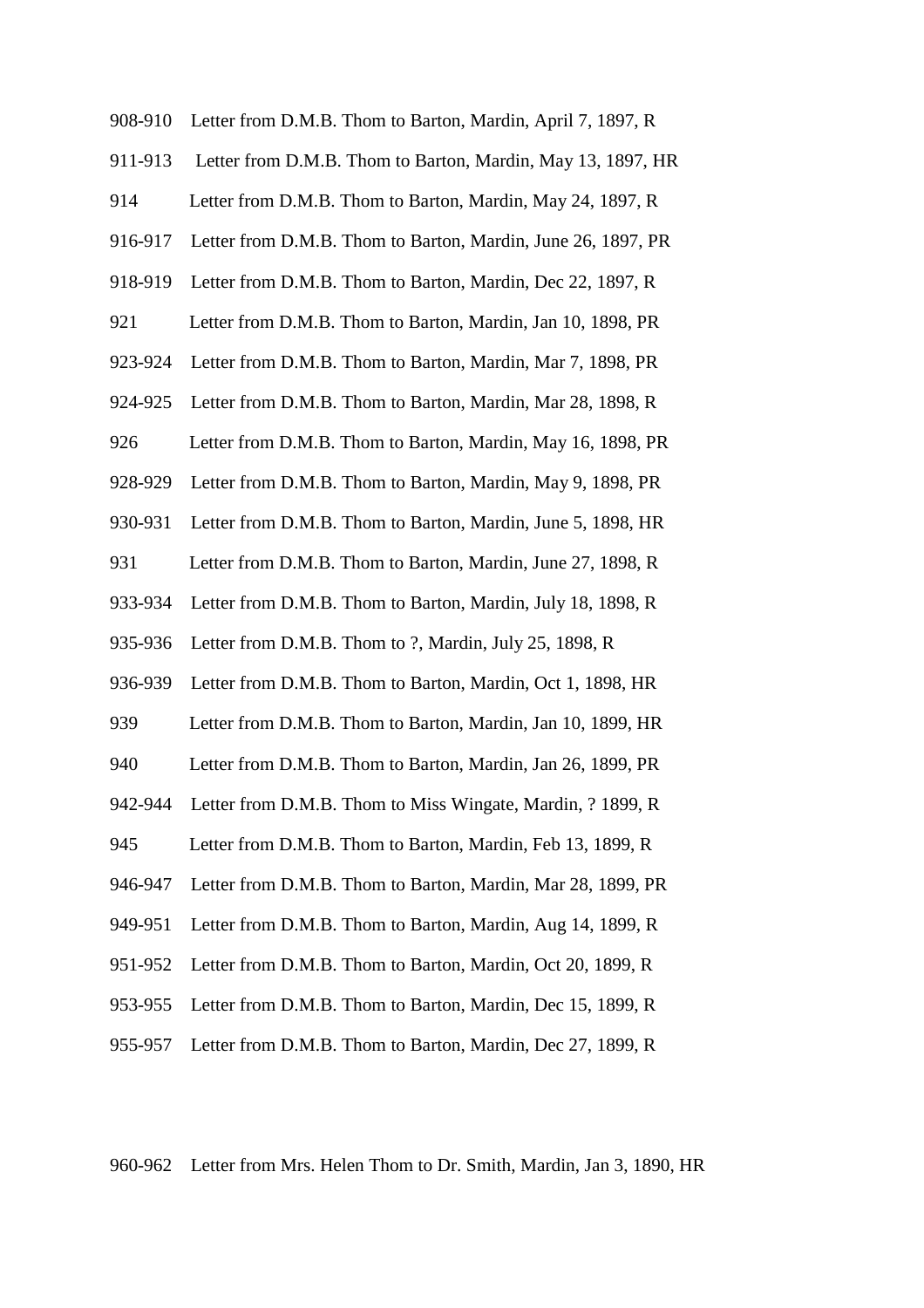962-963 Letter from Mrs. Helen Thom to Dr. Smith, Mardin, Mar 31, 1890, HR 965-966 Letter from Mrs. Helen Thom to Dr. Smith, Mardin, Apr 18, 1892, R 967-968 Letter from Mrs. Helen Thom to Dr. Smith, Naples, June 16, 1894, HR 969-970 Letter from Mrs. Helen Thom to Barton, Chicago, July 30, 1894, HR 971-973 Letter from Mrs. Helen Thom to Barton, Chicago, Aug 9, 1894, R 973-975 Letter from Mrs. Helen Thom to Barton, Chicago, Aug ?, 1894, PR 976-977 Letter from Mrs. Helen Thom to Barton, Chicago, Jan 3, 1895, HR 978-979 Letter from Mrs. Helen Thom to Barton, Minneapolis, May 14, 1895, R 980-984 Letter from Mrs. Helen Thom to Barton, Minneapolis, May 23, 1895, R 985-988 Letter from Mrs. Helen Thom to Mr. Swett, Aug 3, 1895, HR 989-990 Letter from Mrs. Helen Thom to Barton, Chicago, Aug 8, 1895, PR 991-992 Letter from Mrs. Helen Thom to Barton, Chicago, Aug 26, 1895, PR 993-994 Letter from Mrs. Helen Thom to Dr. Smith, Salisbury, Dec 4, 1895, R 995-996 Letter from Mrs. Helen Thom to Dr. Smith, Salisbury, Dec 17, 1895, R 997-998 Letter from Mrs. Helen Thom to Barton, Philadelphia, Jan 7, 1897, PR 999-1000 Letter from Mrs. Helen Thom to Barton, Chicago, May 12, ?, HR 1001-1003 Letter from Mrs. Helen Thom to Barton, ?, May 26, 1896, HR 1003-1005 Letter from Mrs. Helen Thom to Barton, Minn., June 6, 1896, HR 1005-1007 Letter from Mrs. Helen Thom to ?, ?, June 9, 1896, UR 1008-1012 Letter from Mrs. Helen Thom to Barton, Beirut, Oct 6, 1896, HR 1012-1016 Letter from Mrs. Helen Thom to Barton, Mardin, Nov 2, 1896, R 1018-1021 Letter from Mrs. Helen Thom to Dr. McCord, Mardin, April 6, 1898, R 1021-1022 Letter from Mrs. Helen Thom to Barton, Mardin, May 15, 1899, R

1023 Letter from Mrs. Helen Thom Friends, Nov 12, 1899, R (Newspaper)

1025-1026 Letter from Clarence Usher to Barton, Harpoot, July 25, 1898, HR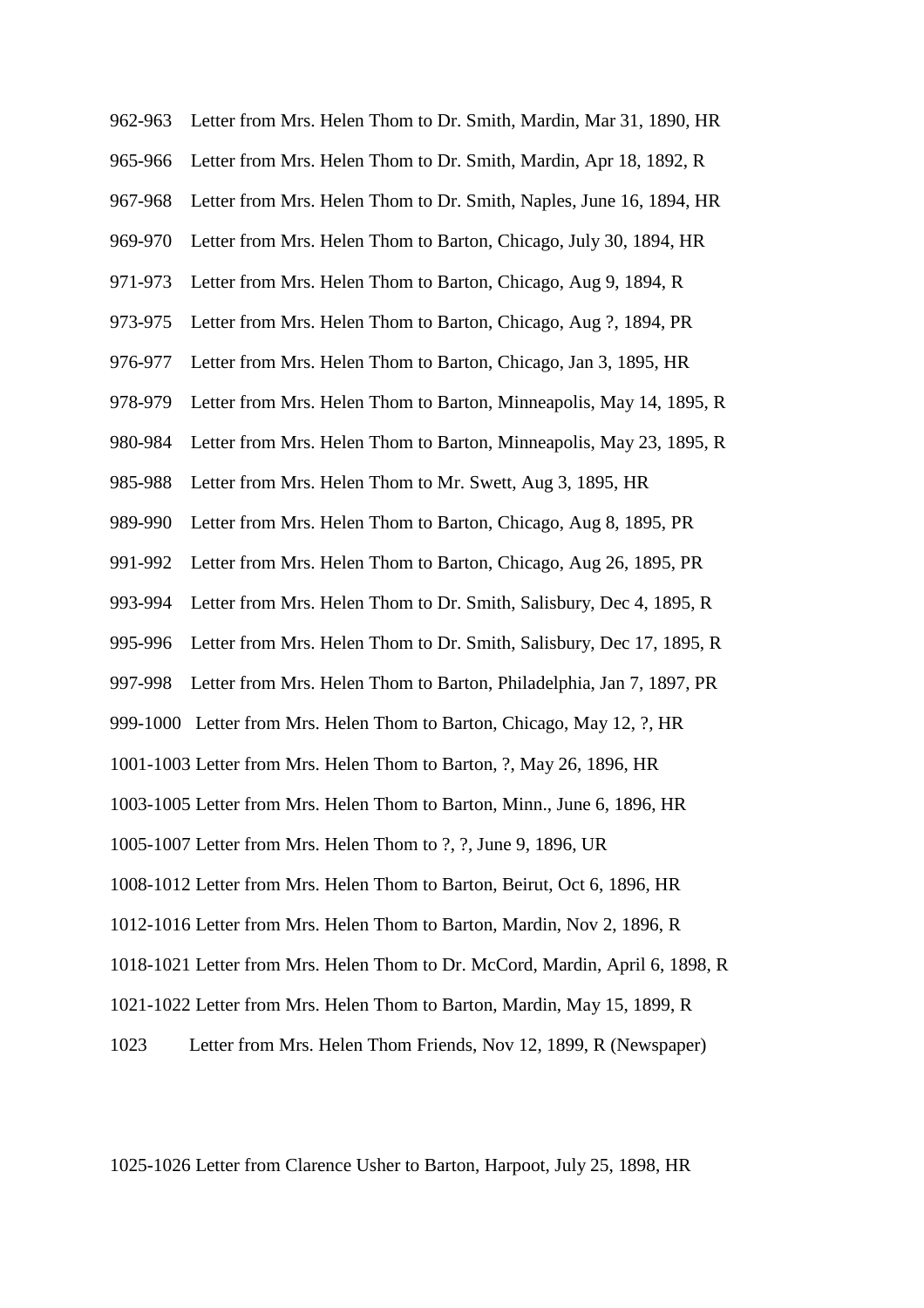1028-1029 Letter from Clarence Usher to Barton, Harpoot, Aug 3, 1898, HR 1030-1032 Letter from Clarence Usher to Barton, Harpoot, Sep 29, 1898, R 1033-1036 Letter from Clarence Usher to Barton, Harpoot, Oct 24, 1898, R 1037-1040 Letter from Clarence Usher to Friends, Harpoot, March ?, 1899, UR 1041 UR

1042-1044 Letter from Clarence Usher to Barton, Harpoot, Mar 15, 1899, R 1045-1048 Letter from Clarence Usher to Barton, Harpoot, July 5, 1899, R 1049-1050 Letter from Clarence Usher to Barton, Harpoot, Aug 6, 1899, R 1051-1053 Letter from Clarence Usher to a friend, Harpoot, ?, 1899, PR 1054-1057 Letter from Clarence Usher to Barton, Harpoot, Aug 30, 1899, R 1058-1061 Letter from Clarence Usher to Wheeler, Harpoot, Aug 30, 1898, R 1062-1067 Letter from Clarence Usher to Barton, Van, Nov 7, 1899, PR 1068-1069 Letter from Clarence Usher to ?, Bitlis, Nov 20, 1899, R

1072 Letter from Frank Van Allen to Dr. Alden, ?, Mar 26, 1893, R

1075 Letter from C.H. Wheeler to ?, Harpoot, Jan 1, 1890, HR

1076-1077 Letter from C.H. Wheeler to friends, Harpoot, Dec 1889, R

1078-1079 Letter from C.H. Wheeler to ?, recorded Jan 14, 1890, HR

1081-1083 Letter from C.H. Wheeler to Dr. Smith, Harpoot, Feb 8, 1890, HR

1083-1084 Letter from C.H. Wheeler to Dr. Smith, Harpoot, Feb 26, 1890, HR

1084-1086 Letter from C.H. Wheeler to Dr. Smith, Harpoot, Mar 24, 1890, R

1086-1089 Letter from C.H. Wheeler to Dr. Smith, Harpoot, Apr 23, 1890, R

1090 Letter from C.H. Wheeler to Dr. Smith, Harpoot, May 14, 1890, HR

1092-1096 Letter from C.H. Wheeler to Dr. Smith, Harpoot, May 26, 1890, HR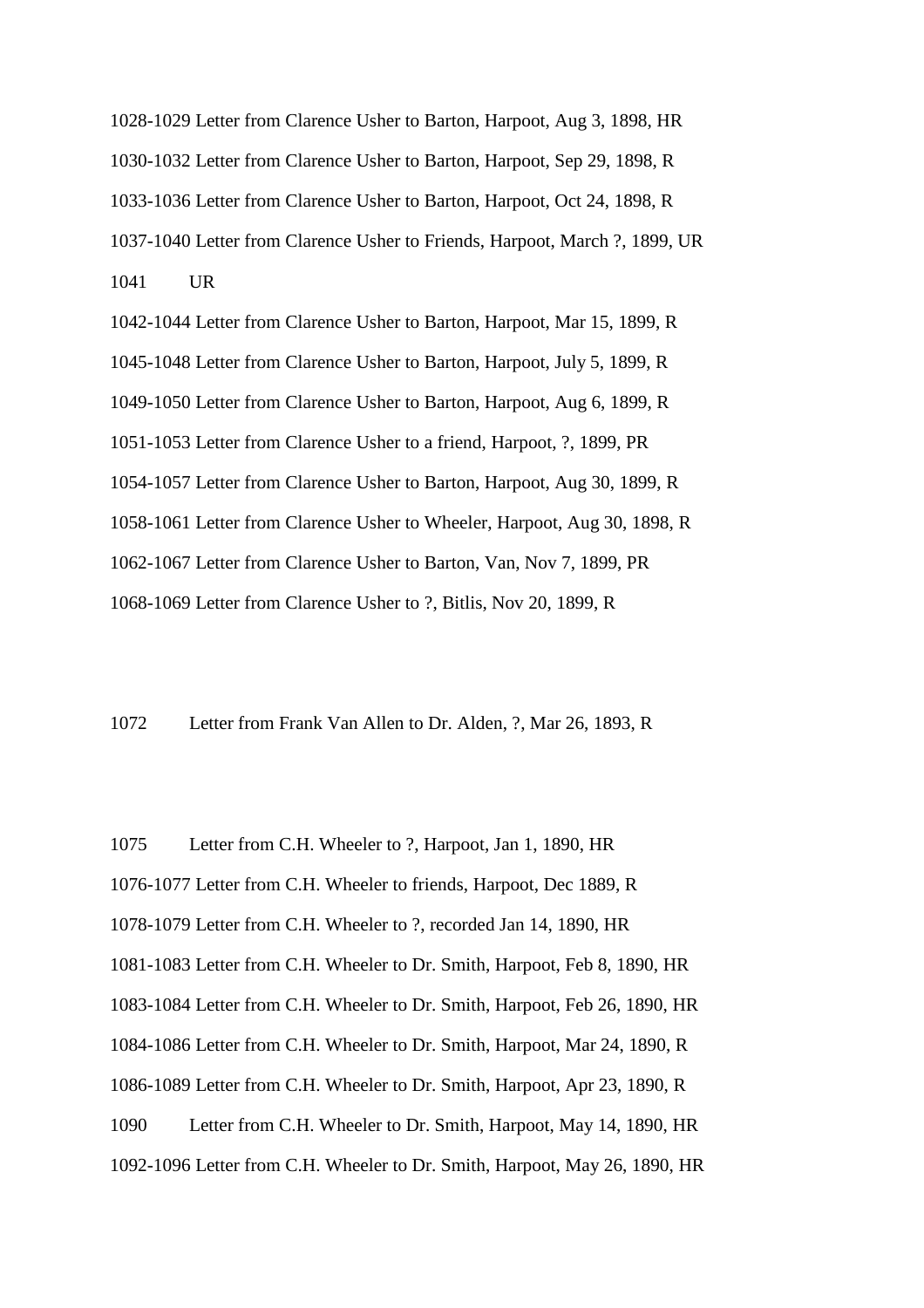1096-1100 Letter from C.H. Wheeler to Dr. Smith, Harpoot, Aug 18, 1890, R 1101-1102 Letter from C.H. Wheeler to Dr. Smith, Harpoot, recorded Dec 1, 1890, R 1103-1107 Letter from C.H. Wheeler to Dr. Smith, Harpoot, Dec 17, 1890, R 1107-1112 Letter from C.H. Wheeler to Dr. Smith, Harpoot, Jan 5, 1891, HR 1113 Letter from C.H. Wheeler to Dr. Smith, Harpoot, Jan 28, 1891, HR 1115-1119 Letter from C.H. Wheeler to Dr. Smith, Harpoot, Feb 18, 1891, HR 1119-1121 Letter from C.H. Wheeler to Dr. Smith, Harpoot, Feb 25, 1891, R 1122 Letter from C.H. Wheeler to Dr. Smith, Harpoot, May 13, 1891, R 1124-1126 Letter from C.H. Wheeler to Dr. Smith, Harpoot, Aug 19, 1891, R 1127-1128 Letter from C.H. Wheeler to Dr. Smith, Harpoot, Sep 23, 1891, R 1129-1130 Letter from C.H. Wheeler to Dr. Smith, Harpoot, Dec 3, 1891, R 1130-1131 Letter from C.H. Wheeler to Dr. Smith, Harpoot, May 18, 1892, R 1131-1132 Letter from C.H. Wheeler to Dr. Smith, Harpoot, June 16, 1892, R 1132-1138 Letter from C.H. Wheeler to Dr. Smith, Harpoot, April 4, 1893, R 1138-1140 Letter from C.H. Wheeler to Dr. Smith, Harpoot, Sep 24, 1893, HR 1140 Letter from C.H. Wheeler to friends, Harpoot, Oct 24, 1893, HR 1141-1143 Letter from C.H. Wheeler to Dr. Smith, Harpoot, Dec 12, 1893, HR 1143-1145 Letter from C.H. Wheeler to Dr. Smith, Harpoot, May 2, 1894, PR 1146-1150 Letter from C.H. Wheeler to Dr. Smith, Harpoot, April 1, 1896, PR 1151-1157 "Memorial Service in Honor of Dr. Wheeler", R

1160-1164 Letter from Mrs. S.A. Wheeler to Dr. Smith, Harpoot, Nov 4, 1890, R 1165-1167 Letter from Mrs. S.A. Wheeler to Dr. Clark, Harpoot, July 27, 1891, R 1168-1170 Letter from Mrs. S.A. Wheeler to Dr. Smith, Harpoot, Oct 29, 1891, R 1170-1173 Letter from Mrs. S.A. Wheeler to Dr. Smith, Harpoot, Feb 11, 1892, R 1173-1177 Letter from Mrs. S.A. Wheeler to Dr. Smith, Harpoot, Aug 23, 1892, R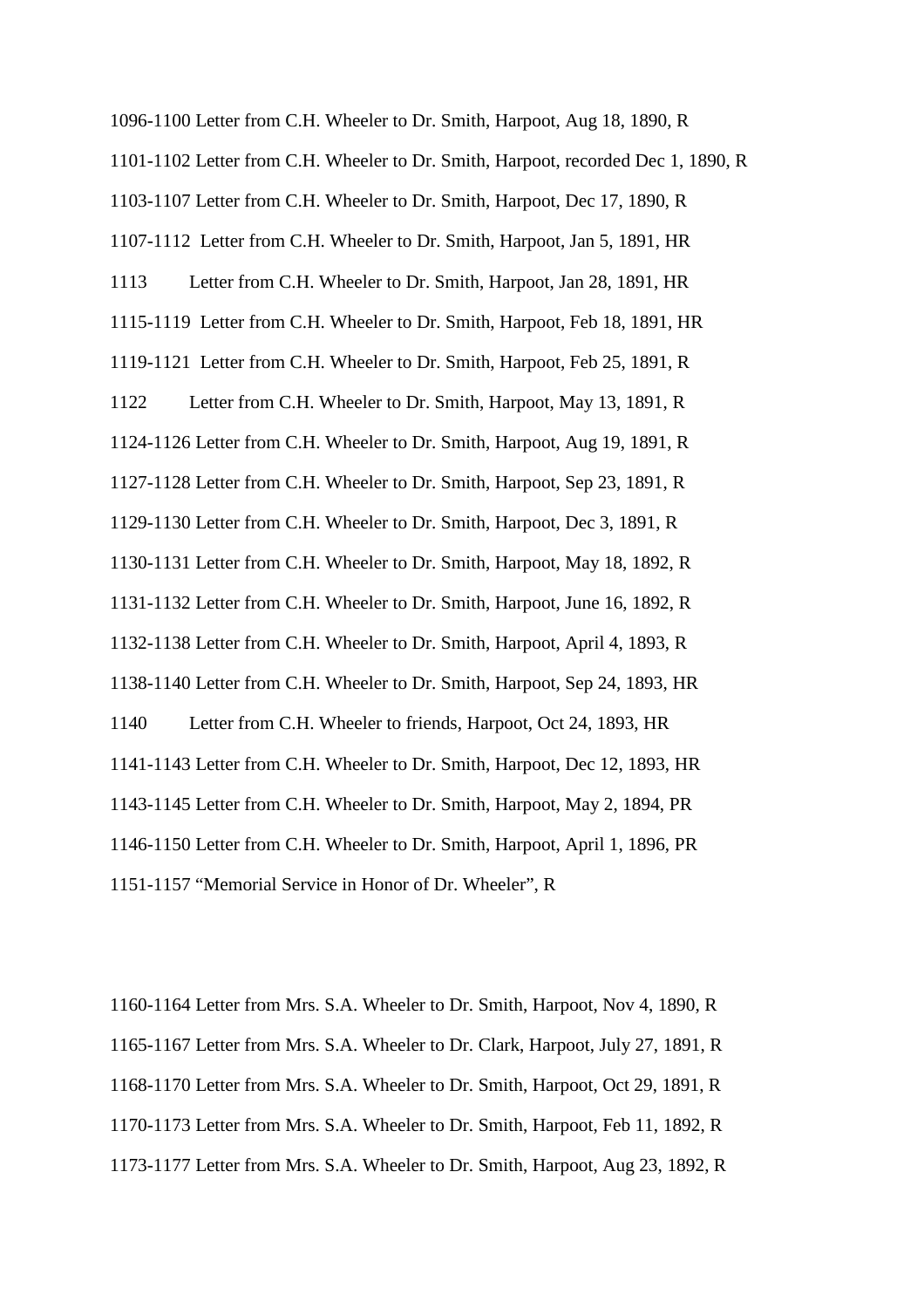- 1177-1185 Letter from Mrs. S.A. Wheeler to Dr. Smith, Harpoot, Mar 7, 1893, R
- 1187-1189 Letter from Mrs. S.A. Wheeler to Barton, Harpoot, April 3, 1895, R
- 1189-1191 Letter from Mrs. S.A. Wheeler to Barton, Harpoot, May 25, 1895, R
- 1191-1193 Letter from Mrs. S.A. Wheeler to Barton, ?, July 13, 1895, R
- 1194-1196 Letter from Mrs. S.A. Wheeler to Dr. Smith, Harpoot, Feb 5, 1896, R
- 1197-1199 Letter from Mrs. S.A. Wheeler to Barton, Harpoot, Mar 30, 1896, PR
- 1200-1202 Letter from Mrs. S.A. Wheeler to Barton, Auburndale, Nov 30, 1896, HR
- 1202-1203 Letter from Mrs. S.A. Wheeler to Barton, Auburndale, Dec 15, 1896, HR
- 1204-1207 Letter from Mrs. S.A. Wheeler to Barton, Auburndale, Jan 3, 1897, PR
- 1208-1210 Letter from Mrs. S.A. Wheeler to Barton, Auburndale, Jan 18, 1897, PR
- 1211-1212 Letter from Mrs. S.A. Wheeler to Barton, Auburndale, Jan 21, 1897, R
- 1213-1216 Letter from Mrs. S.A. Wheeler to Barton, Auburndale, Jan 23, 1897, R
- 1217-1219 Letter from Mrs. S.A. Wheeler to Barton, Auburndale, Feb 11, 1897, R
- 1220-1222 Letter from Mrs. S.A. Wheeler to Barton, Auburndale, Feb 16, 1897, R
- 1222-1223 Letter from Mrs. S.A. Wheeler to Barton, ?,?, PR
- 1224-1226 Letter from Mrs. S.A. Wheeler to Barton, Auburndale, Mar 15, 1897, R
- 1226-1227 Letter from Mrs. S.A. Wheeler to Barton, Auburndale, Mar 30, 1897, HR
- 1228-1229 Letter from Mrs. S.A. Wheeler to Barton, Grimwell, May 25, 1897, R
- 1230-1231 Letter from Mrs. S.A. Wheeler to Barton, Grimwell, July 15, 1897, R
- 1232-1233 Letter from Mrs. S.A. Wheeler to Barton, Grimwell, ?, UR
- 1234-1236 Letter from Mrs. S.A. Wheeler to Barton, East Northfield, Mass., Aug 7, 1897, PR
- 1236-1237 Letter from Mrs. S.A. Wheeler to Barton, East Northfield, Mass., Aug 18, 1897, R
- 1238 A note about Mrs. Wheeler written by C.F. Gates, Harpoot Station, Aug 30, 1897, R
- 1240-1241 Letter from Mrs. S.A. Wheeler to Barton, Auburndale, Sep 3, 1897, R
- 1242-1243 Letter from Mrs. S.A. Wheeler to Barton, Auburndale, Sep 15, 1897, R
- 1244-1245 Letter from Mrs. S.A. Wheeler to Barton, Auburndale, Oct 1, 1897, R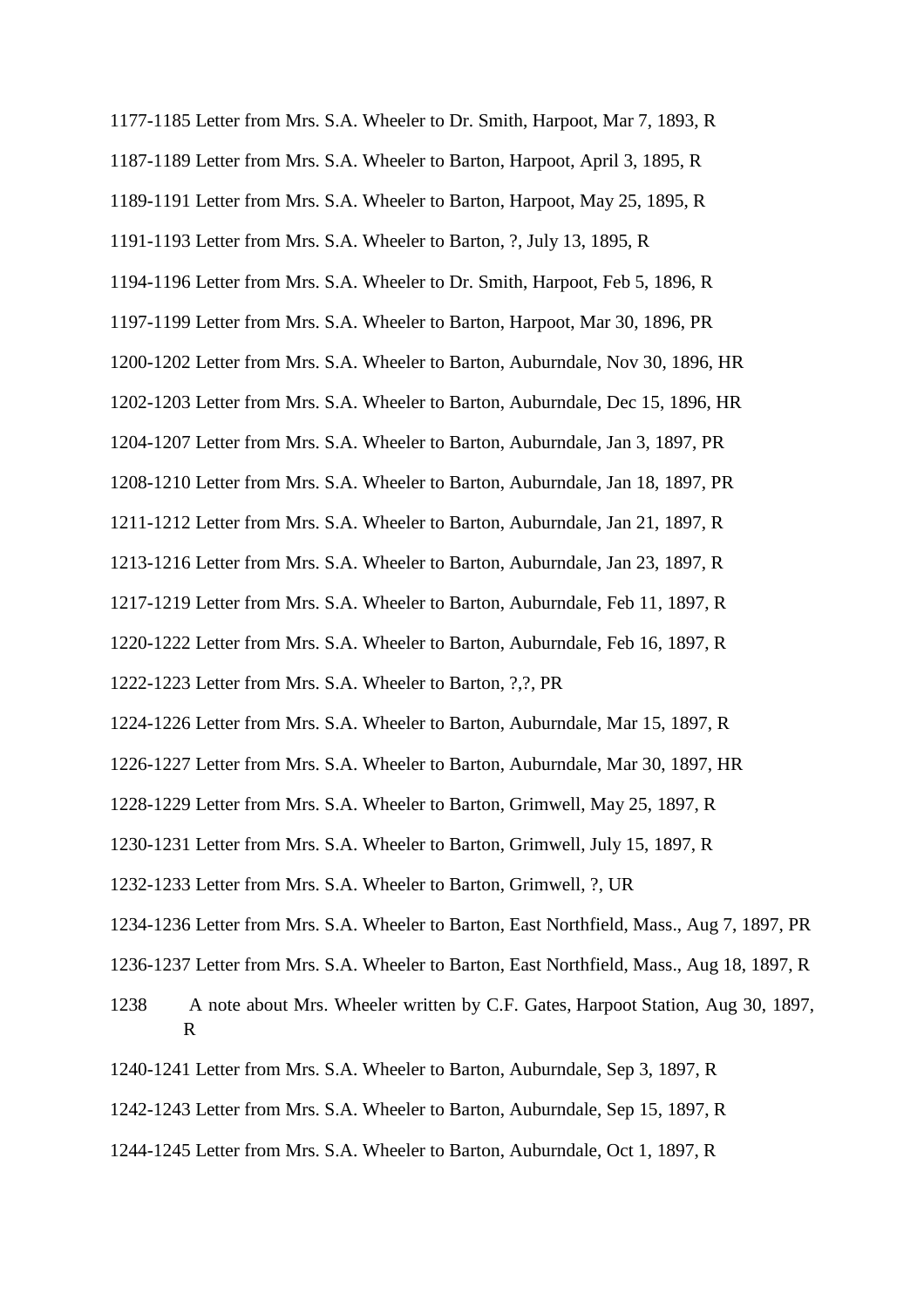- 1246-1247 Letter from Mrs. S.A. Wheeler to Barton, Auburndale, Oct 26, 1897, R
- 1248-1249 Letter from Mrs. S.A. Wheeler to Barton, ?, ?, R
- 1250-1254 Letter from Mrs. S.A. Wheeler to Barton, Auburndale, Feb 19, 1898, R
- 1254-1255 Letter from Mrs. S.A. Wheeler to Barton, Auburndale, April 1, 1898, R
- 1256-1257 Letter from Mrs. S.A. Wheeler to Barton, ?, ?, R
- 1258-1260 Letter from Mrs. S.A. Wheeler to Barton, Auburndale, April 29, 1898, HR
- 1261-1263 Letter from Mrs. S.A. Wheeler to Barton, Auburndale, June 7, 1898, HR
- 1263-1265 Letter from Mrs. S.A. Wheeler to Barton, ?, ?, R
- 1266-1268 Letter from Mrs. S.A. Wheeler to Barton, Auburndale, July 21, 1898, R
- 1269-1271 Letter from Mrs. S.A. Wheeler to Barton, ?, Aug 18, 1898, HR
- 1272-1275 Letter from Mrs. S.A. Wheeler to Barton, ?, Aug 29, 1898, R
- 1275-1277 Letter from Mrs. S.A. Wheeler to Barton, Auburndale, Sep 15, 1898, R
- 1277-1279 Letter from Mrs. S.A. Wheeler to Barton, Auburndale, Oct 21, 1898, HR
- 1280-1282 Letter from Mrs. S.A. Wheeler to Barton, Baltimore, April 10, 1899, HR
- 1282-1284 Letter from Mrs. S.A. Wheeler to Barton, Auburndale, May 13, 1899, HR
- 1285-1287 Letter from Mrs. S.A. Wheeler to Barton, Baltimore, Mar 4, 1899, R
- 1288-1290 Letter from Mrs. S.A. Wheeler to Barton, St. Janis, May 9, 1899, HR
- 1290-1292 Letter from Mrs. S.A. Wheeler to Barton, ?, Aug 24, 1899, R

1294-1295 Letter from Emily C. Wheeler to Dr. Smith, Harpoot, Feb 25, 1890, R 1296-1299 Letter from Emily C. Wheeler to Dr. Smith, Harpoot, May 18, 1890, R 1301-1302 Letter from Emily C. Wheeler to Dr. Smith, Harpoot, Aug 6, 1890, R 1304-1309 Letter from Emily C. Wheeler to Dr. Smith, Harpoot, Feb 13, 1892, PR 1310-1311 Letter from Emily C. Wheeler to Dr. Smith, Harpoot, Aug 4, 1892, HR 1313-1318 Letter from Emily C. Wheeler to Dr. Smith, Harpoot, Aug 30, 1893, HR 1319-1321 Letter from Emily C. Wheeler to Dr. Smith, Harpoot, April 1, 1894, HR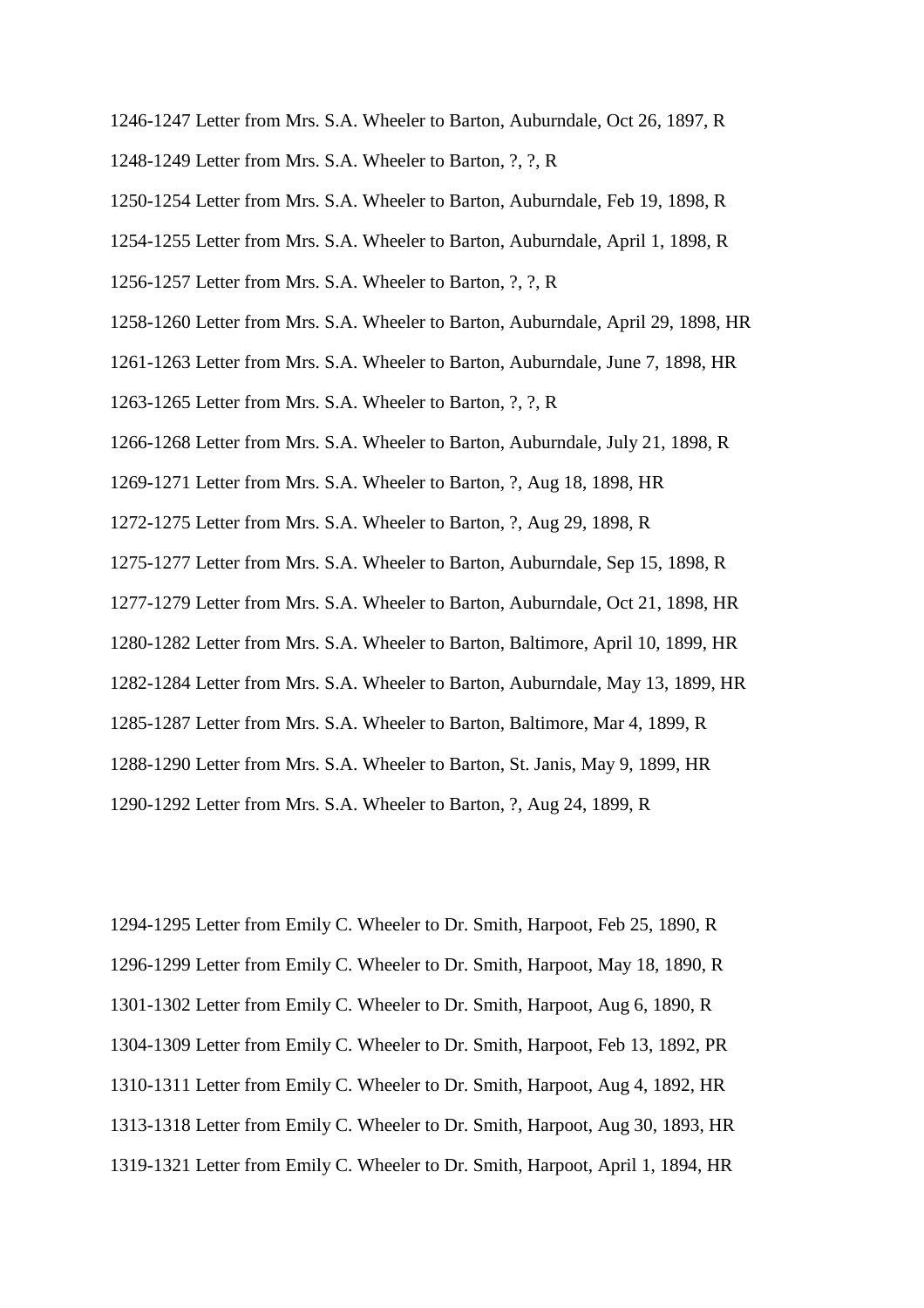- 1322-1324 Letter from Emily C. Wheeler to ?, ?, ?, UR
- 1324-1325 Letter from ? to E.C. Wheeler, Chicago, June 29, 1897, R
- 1326-1327 "A list of Charles Wheeler's Memoir", HR
- 1328-1330 Letter from Emily C. Wheeler to Barton, East Northfield, Mar 9, 1897, HR
- 1331-1332 Letter from Emily C. Wheeler to Barton, East Northfield, Aug 18, 1897, R
- 1333-1335 Letter from Emily C. Wheeler to Barton, Auburndale, Sep 9, 1897, R
- 1335-1337 Letter from Emily C. Wheeler to Barton, ?, 1897, PR
- 1337-1339 Letter from Emily C. Wheeler to Barton, Auburndale, Sep 30, 1897, R
- 1339-1340 Letter from Emily C. Wheeler to Barton, ?, ?, R
- 1341-1342 Letter from Emily C. Wheeler to Barton, Cleveland, Feb 24, ?, R
- 1343-1345 Letter from Emily C. Wheeler to Barton, Auburndale, April 11, 1898, R
- 1346-1347 Letter from Emily C. Wheeler to Barton, ?, ?, R
- 1348-1349 Letter from Emily C. Wheeler to Barton, ?, ?, UR
- 1350-1351 Letter from Emily C. Wheeler to Barton, ?, April 10, 1898, PR
- 1352-1354 Letter from Emily C. Wheeler to Barton, Auburndale, 1898, UR
- 1355-1359` Letter from Emily C. Wheeler to Barton, East Northfield, Aug 8, 1898, R
- 1360-1362 Letter from Emily C. Wheeler to Barton, Old Orchard, Aug 15, 1898, HR
- 1363-1366 Letter from Emily C. Wheeler to ?, Old Orchard, Aug 18, 1898, PR
- 1367-1371 Letter from Emily C. Wheeler to Barton, Old Orchard, Aug 24, 1898, PR
- 1372-1374 Letter from Emily C. Wheeler to Barton, Old Orchard, Aug 30, 1898, PR
- 1375-1377 Letter from Emily C. Wheeler to Barton, Auburndale, Sep 1, 1898, PR
- 1377-1380 Letter from Emily C. Wheeler to Barton, Auburndale, Sep 6, 1898, R
- 1380-1382 Letter from Emily C. Wheeler to Mr. Palmer, Auburndale, Oct 8, 1898, R
- 1384-1386 Letter from Emily C. Wheeler to Barton, Springfield, Oct 11, 1898, R
- 1386-1388 Letter from Emily C. Wheeler to Barton, Auburndale, Dec 3, 1898, R
- 1388-1392 Letter from Emily C. Wheeler to Barton, Auburndale, Jan 4, 1899, HR
- 1392-1395 Letter from Emily C. Wheeler to ?, Auburndale, Jan 10, 1899, HR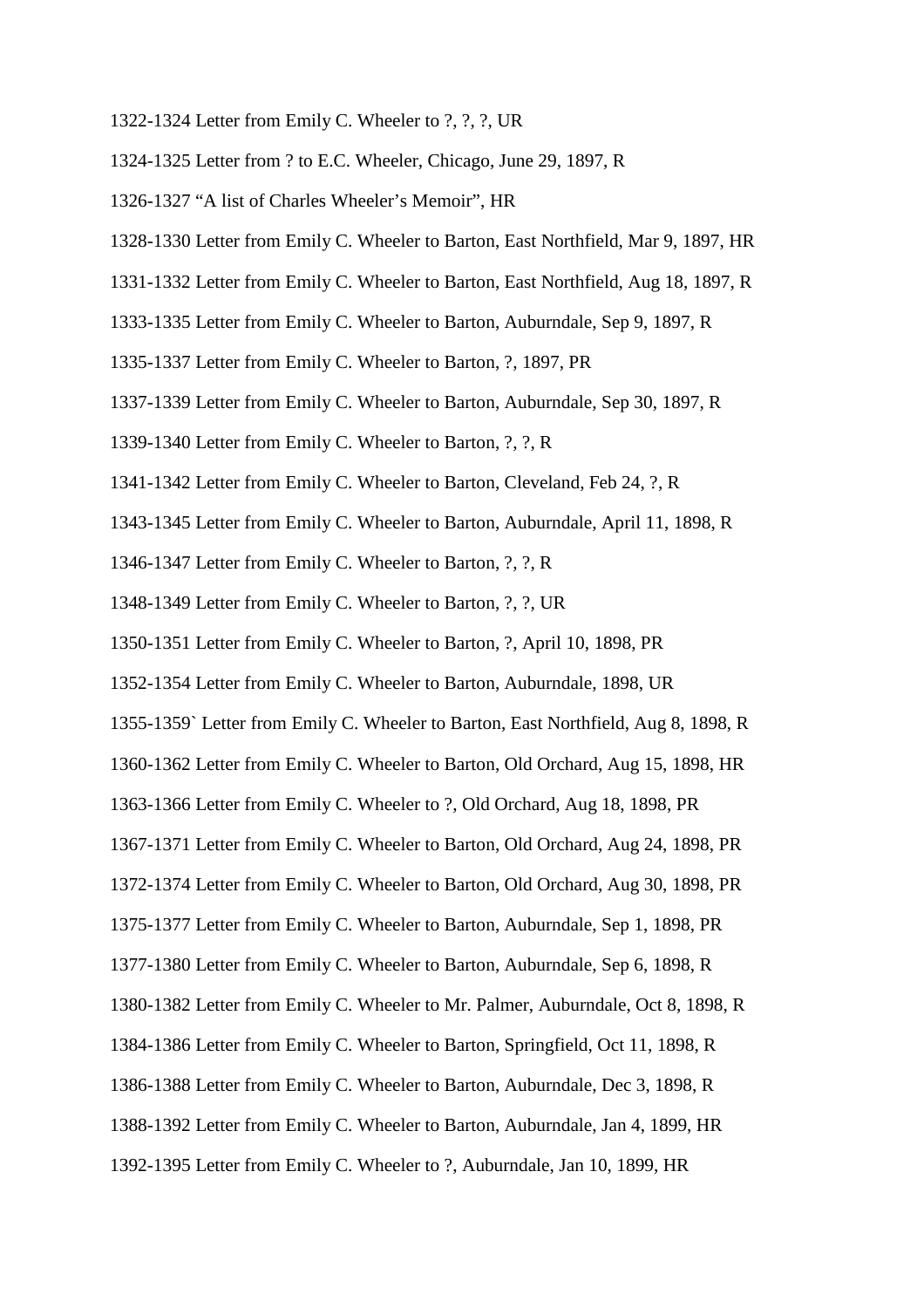- 1396-1398 Letter from Emily C. Wheeler to Barton, Auburndale, Feb 18, 1894, HR
- 1399-1400 Letter from Emily C. Wheeler to Barton,?, ?, HR
- 1401-1402 Letter from Emily C. Wheeler to Barton, Fallshire, Feb 25, 1899, HR
- 1403-1406 Letter from Emily C. Wheeler to Barton, Auburndale, May 24, 1899, R
- 1407-1409 Letter from Emily C. Wheeler to Barton, Old Orchard, Aug 24, 1899, HR
- 1410-1414 Letter from Emily C. Wheeler to Barton, Old Orchard, Aug 29, 1899, R
- 1414-1416 Letter from Emily C. Wheeler to Dr. Barton and Mr. Knapp, Old Orchard, Sep 2, 1899, R
- 1417-1421 Letter from Emily C. Wheeler to Barton, ?, Sep 14, 1899, HR
- 1422 Letter from Emily C. Wheeler to Dr. Porter, Worchester, Oct 23, 1899, R
- 1423 Letter from Emily C. Wheeler to Dr. Smith, Worcester, Oct 23, 1899, R
- 1424-1426 Letter from Emily C. Wheeler to Barton, Worcester, Oct 27, 1899, R
- 1426-1427 Letter from Emily C. Wheeler to Dr. Smith, Worcester, Nov 18, 1899, HR
- 1429 Letter from Emily C. Wheeler to Dr. Smith, Worcester, Nov 28, 1899, R
- 1431-1432 Letter from Emily C. Wheeler to ?, ?, ?, PR
- 1433-1436 Letter from Emily C. Wheeler to Barton, Worcester, Dec 9, 1899, R
- 1437-1438 Letter from Emily C. Wheeler to Barton, Worcester, Dec 11, 1899, HR

Natives:

- 1440-1441 Letter in Armenian, 1894
- 1441-1442 Letter in Armenian
- 1444-1445 Letter in Armenian, 1895
- 1446-1447 UR
- 1448-1449 Letter from Arakelian to Barton, Hansinmanlour, Turkey, Dec 13, 1899, R
- 1451-1452 Letter in Armenian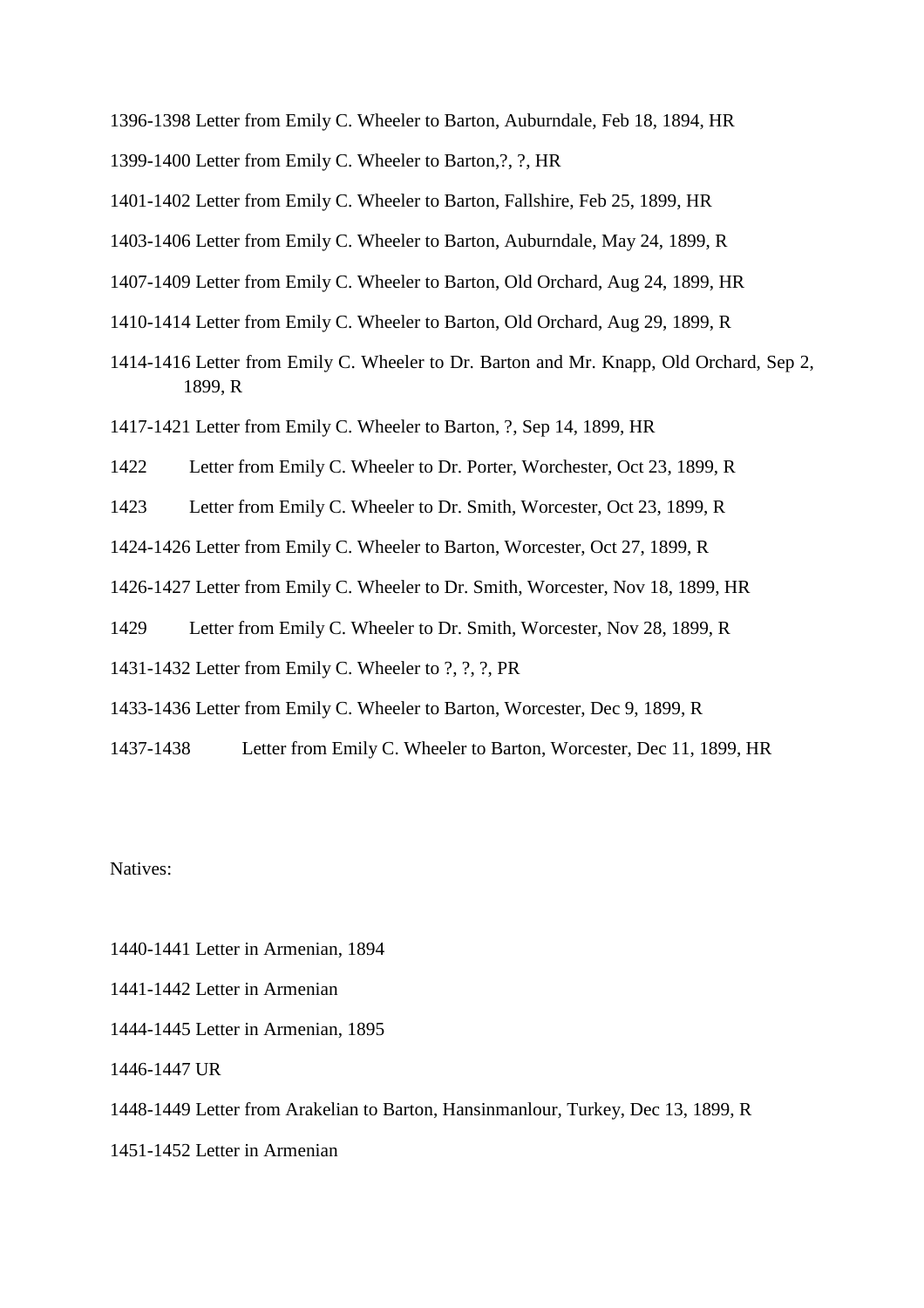1453-1454 Letter in Armenian, 1895

1456-1459 Letter from Benneyan to ?, Harpoot, Feb 6, 1895, R

1459-1460 Letter from Benneyan to Barton, Harpoot, Mar 7, 1895, R

1461-1464 Letter from Benneyan to Barton, Harpoot, April 30, 1895, R

1464-1467 Letter from Benneyan to Barton, Harpoot, July 14, 1895, R

1467-1470 Letter from Garabadeian to Barton, Harpoot, 1895, HR

1471-1473 Letter from Geshilian to Barton, Harpoot, June 28, 1894, R

1473-1474 Letter from Geshilian to Barton, Harpoot, May 2, 1894, HR

1478-1482 Letter in Armenian, 1895

1482-1485 Letter from ? to Mr. Allen, Harpoot, June 18, 1894, PR

1486 Letter from Zangochian to Dr. Smith, Egin, Mar 20, 1890, R

1487-1501 Correspondence about the additional aids of pecuniary reward of the native Evang elical ministers, and about the progression of Mission College of Harpoot, S.A.W. a nd Zangochian, in Armenian and English.

1502-1503 Letter in Armenian

1504-1506 Letter in Armenian, 1895

1508-1510 UR

1511 Letter from M.A. Meleon to Dr. Smith, Harpoot, Oct 23, 1890, R

1513-1514 Letter in Armenian, Worcester, 1894

1515-1517 UR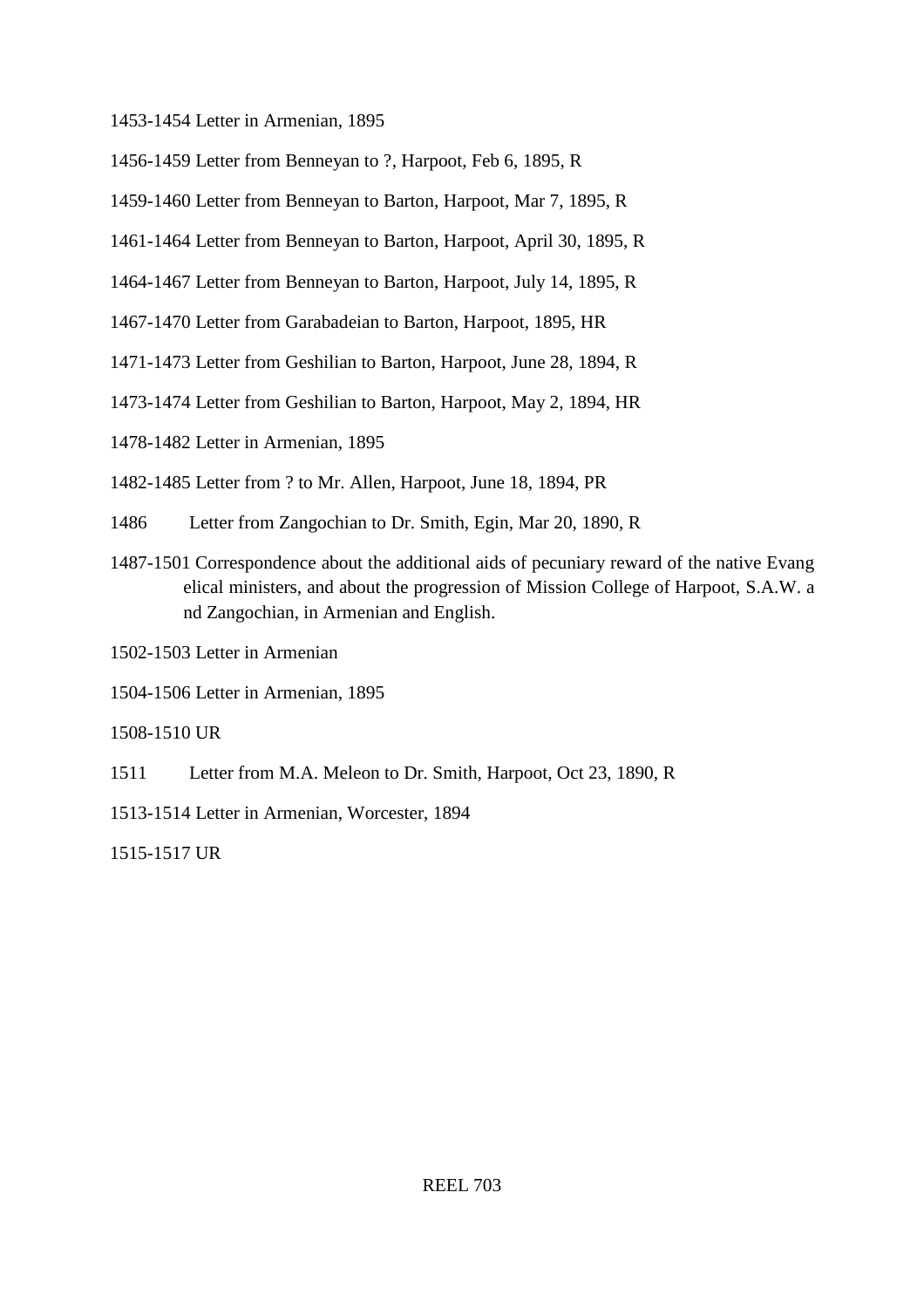Submitted by: Barın Kayaoğlu Submitted to: Department of History Project term: June 2004 -----------------------------------------------------------------------------------------------------------------

Bibliographical and physical information

Document Type: Microfilm

Reference Number: BV2410. A4 1984 Reel 703 Degree of Readability:

R: Readable PR: Partially Readable HR: Hardly Readable UR: Unreadable

ABC 16: THE NEAR EAST 1817-1919 UNIT 5 REEL 703 16.9.7: EASTERN TURKEY MISSION VOLS. 17-18

VOL. 17 EASTERN TURKEY MISSION 1900-1909

Documents, Minutes, Tabular Views

Occasional loss of print throughout due to tight binding and poor condition of originals.

Best copies available.

-----------------------------------------------------------------------------------------------------------------

1 Eastern Turkey Mission, 1900-1909, Vol. I, Document (COVER PAGE), R

- 2 (COVER PAGE) Table of Contents: Minutes, Mission Meetings 1-2; Letters Explaining Minutes 3-4; Circular Votes 5-91; Estimates 92-164; Tabular Views 165-195; Miscellaneous Documents (Articles etc.) 196-301, R
- 3-17 "Report of the 32nd Meeting of the Eastern Turkey Mission, Van, July 24 1905," R
- 18-29 "Minutes of the 33rd Annual Meeting of the Eastern Turkey Mission, Harpoot, June 27- July 5, 1908," R
- 30-41 Letter from E.F. Carey to J.L. Barton, 25 August 1905, Harput, HR
- 42-43 Letter from Caroline Bush to Barton, 1 July 1908, Harput, R
- 44-46 "Request for Aid in Rebuilding Churches in the Eastern Turkey Mission Destroyed or Injured in the Autumn of 1895," by Willis C. Dewey, 19 February 1900, Mardin, R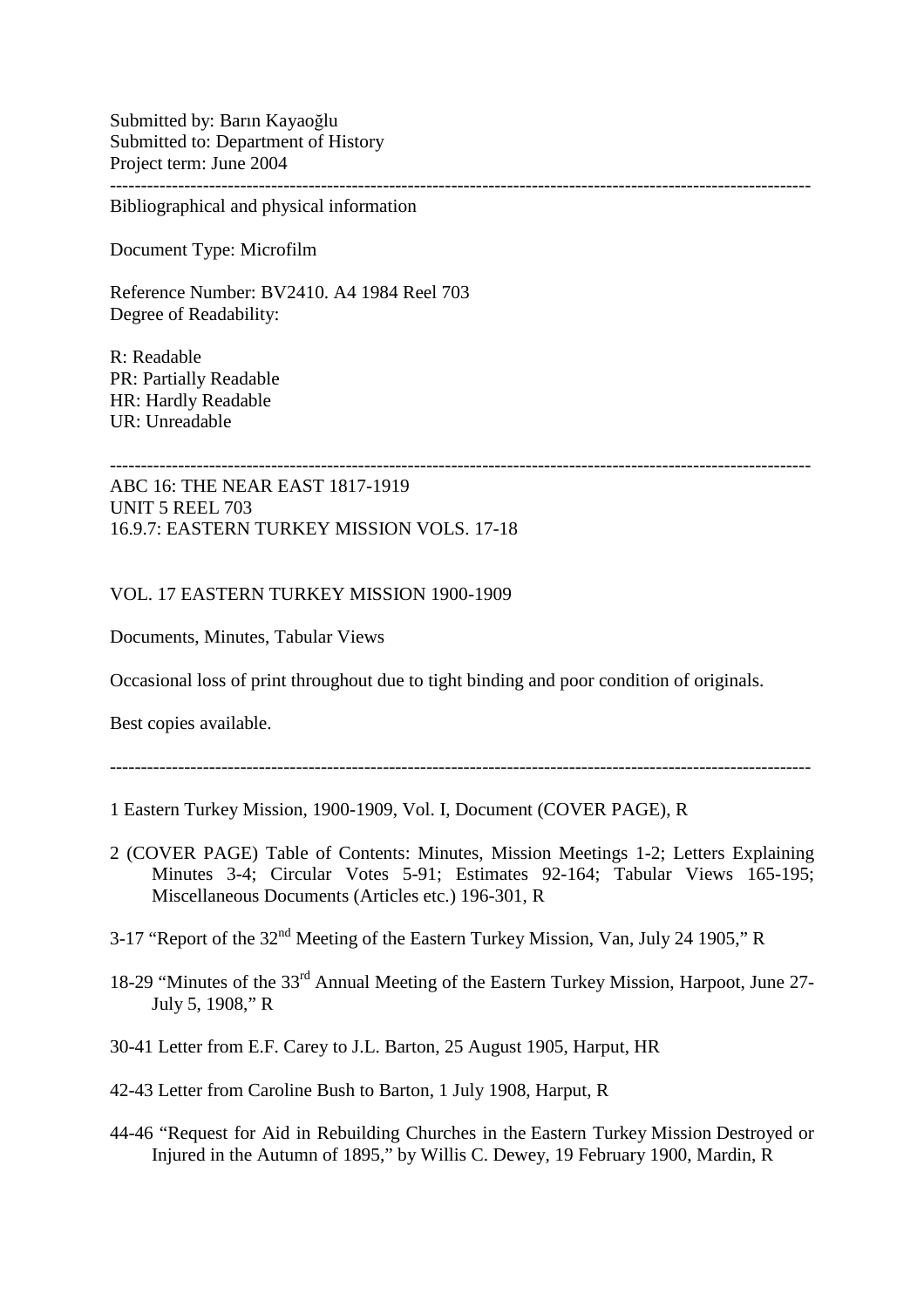- 47-48 Letter from Dewey to "Dear Brothers and Sisters of the Eastern Turkey Mission," 12 February 1900, Mardin, R
- 49 "Intersessional Vote Proposed to the E.T.M.," 12 February 1900, HR
- 50 Votes for 2 June, 15 June, 16 July, HR
- 51 "Intersessional Vote Proposed to the E.T.M.," 12 February 1900, HR
- 52 "Intersessional Vote Proposed to the E.T.M.," 12 February 1900, HR
- 53 "Intersessional Vote Proposed to the E.T.M., returns received 10 April 1900," R
- 54-55 Letter from Dewey to Barton, 19 February 1900, Mardin, R
- 56 "Intersessional Vote of the E.T.M.," 14 May 1900, Mardin, R
- 57-58 "Intersessional Vote of the E.T.M.," 10 March 1900, Harput, R
- 59-60 Letter from Dewey to Eastern Turkey Mission, 10 April 1900, Mardin, R
- 61 "Intersessional Vote of the E.T.M.," by Dewey, 20 June 1900, Mardin, PR
- 62 "Intersessional Vote of the E.T.M.," by Dewey, 31 July 1900, Mardin, R
- 63 "Intersessional Vote of the E.T.M.," by Dewey, 24 December 1900, Mardin, R
- 64 The Vote Proposed for Miss Pratt's Return, May 1901, R
- 65 "Intersessional Vote of the E.T.M.," 6 May 1901, Mardin, R
- 66 "Annual Meeting of the E.T.M. for 1901," 6 May 1901, Mardin, R
- 67 "Intersessional Vote of the E.T.M.," by Dewey, 27 May 1901, Mardin, R
- 68 "New vote on the proposition to call for Rev. H.M. Allen's return to E.T.M. with location at Erzroom," R
- 69 "Intersessional Vote of the E.T.M.," by Dewey, 22 July 1901, Mardin, R
- 70 "Intersessional Vote of the E.T.M. in a Building for the Girls' School, Erzroom," by Dewey, 23 December 1901, Mardin, R
- 71 "Intersessional Vote of the E.T.M.," by Dewey, 7 April 1902, Mardin, R
- 72 "Eastern Turkey Intersessional Vote," R
- 73 "Intersessional Vote #23," 23 April 1902, Mardin, R
- 74 "Intersessional Vote #24," 5 May 1902, R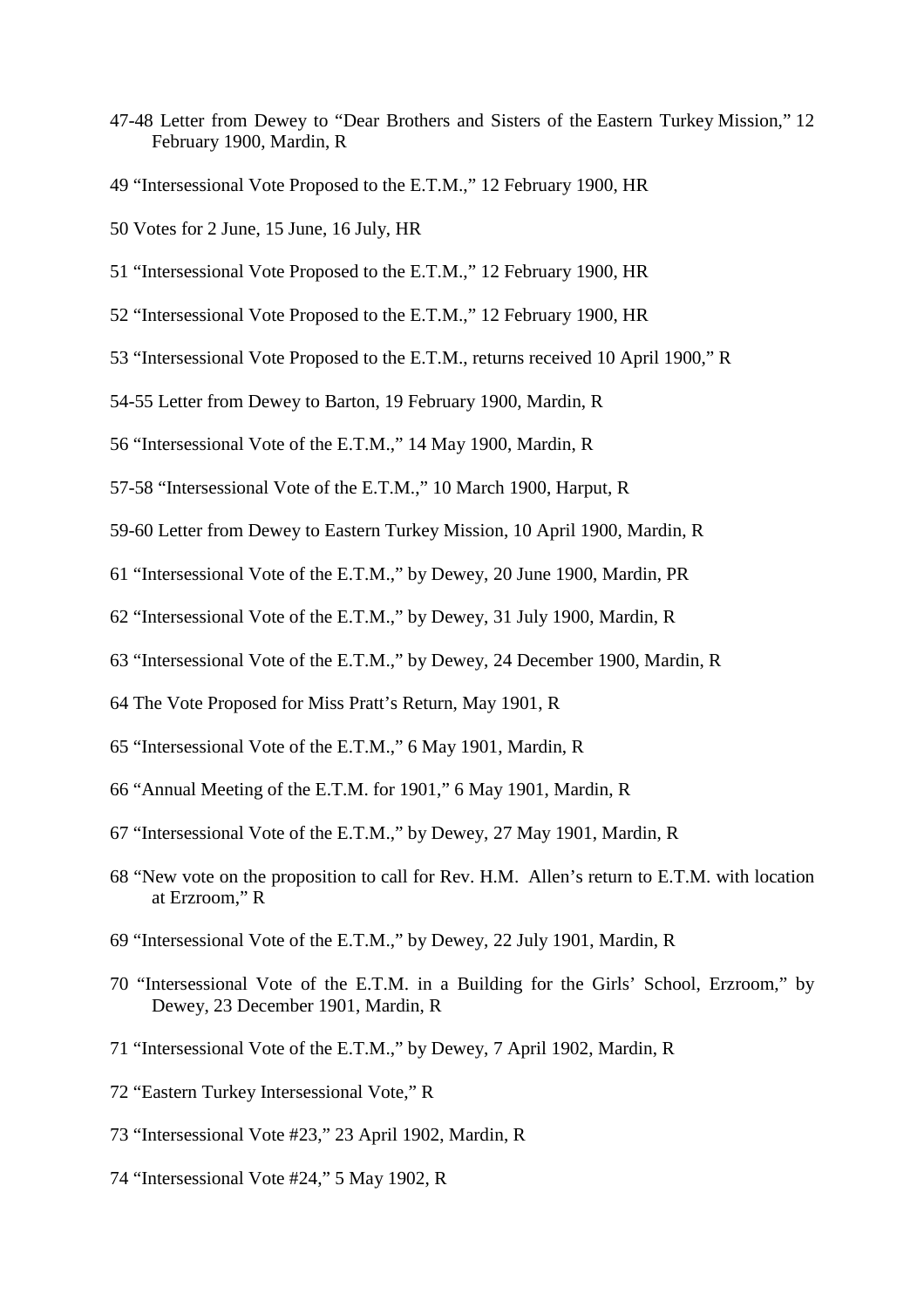- 75 "Intersessional Vote #25," 5 May 1902, R
- 75 Letter from A.N. Andrus to Barton, 24 May 1902, Mardin, R
- 76 "Intersessional Vote #26," 24 May 1902, Mardin, R
- 77-79 "Intersessional Vote #27," 23 June 1902, Mardin, R
- 79-80 "Intersessional Vote #27 & 28," by A.N. Andrus, 10 November 1902, Mardin, R
- 81 "Intersessional Vote E.T.M.," 28 October 1902, PR
- 82 "Intersessional Vote #30," by Andrus, 8 December 1902, Mardin, R
- 83-84 "Copy of the Intersessional Vote #31 dated Erzroom, Feb. 1903," by Andrus, 23 April 1903, Mardin, R
- 85 Letter from Andrus to Barton, 22 August 1903, Mardin, R
- 86 "Intersessional Vote #34, Copy (dated Erzroom, Oct. 29 1903)" by Andrus, 25 January 1904, Mardin, R
- 87 "Intersessional Vote #35, Copy" by Andrus, 22 February 1904, Mardin, PR
- 88 "Intersessional Vote #36, Copy" by Andrus, 16 May 1904, Mardin, R
- 89 "Intersessional Vote #39, Copy" by Andrus, 1 August 1904, Mardin, R
- 90 "Intersessional Vote #38, Copy, Erzroom June 10 1904" by Andrus, 27 July 1904, Mardin, R
- 91-92 "Intersessional Vote #37, Copy" by Andrus, 20 June 1904, Mardin, R
- 92 Letter from Harpoot station requesting Miss C.E. Bush back as soon as she recovers, 11 October 1904, Harput, R
- 93-94 Letter from E.F. Carey to Barton, 13 October 1904, Harput, R
- 95 "Intersessional Vote #40, Copy Erzroom Dec. 22 1904" by Andrus, 6 November 1905, Mardin, PR
- 96-97 "Intersessional Vote, Copy Erzroom Dec. 23 1904" by Andrus, 17 March 1905, Mardin, R
- 97 "Furlough for Miss Bushnell from Erzroom," 22 December 1904, R
- 98-99 Letter from Andrus to Barton, 11 February 1905, Mardin, R
- 99 "Intersessional Vote #42 (from Bitlis without date)" by Andrus, 1 May 1905, Mardin, PR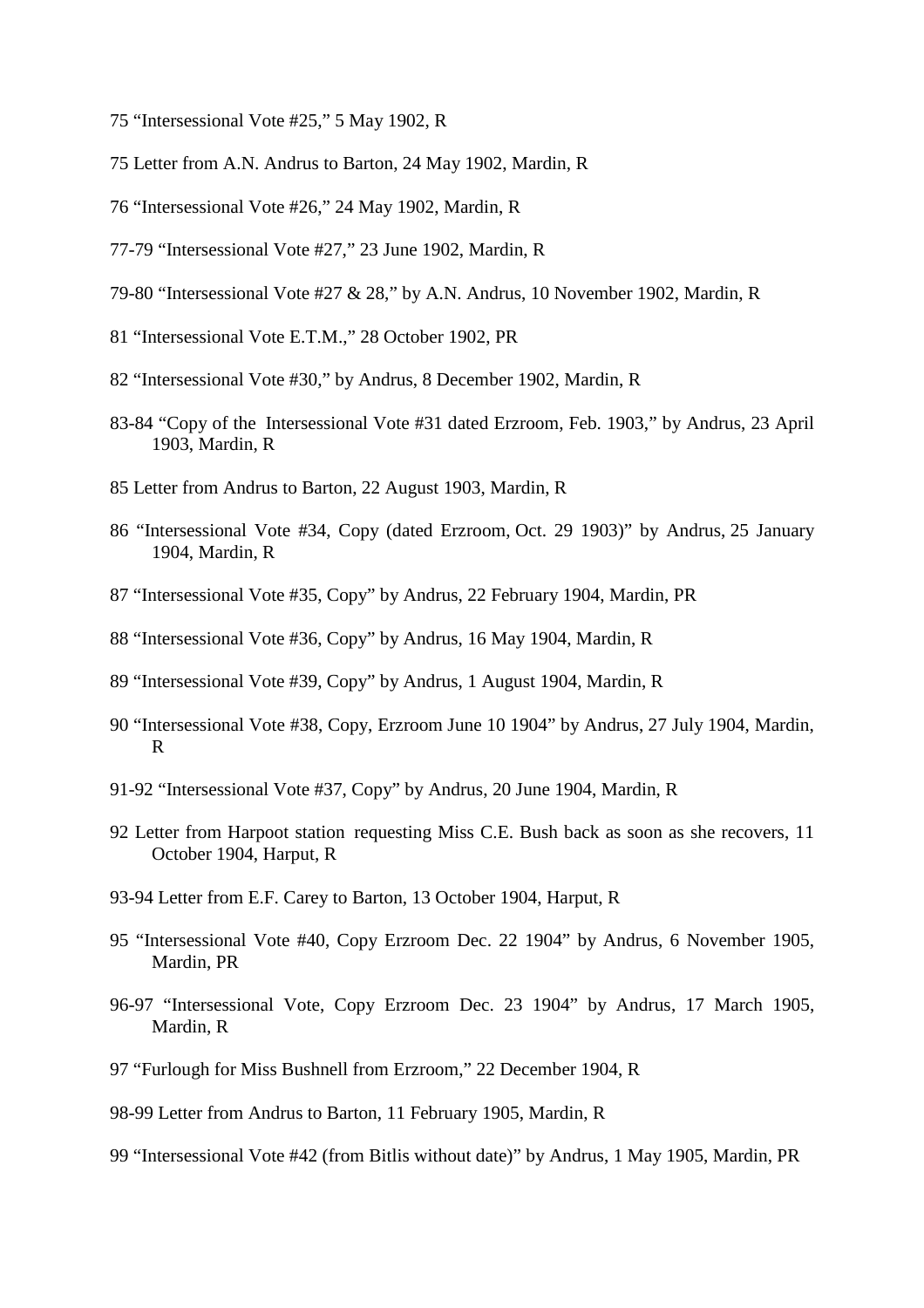- 100 "Intersessional Vote #43 (from Van without date)" by Andrus, 1 May 1905, Mardin, R
- 101 "Intersessional Vote #44 (from Van without date)" by Andrus, 1 May 1905, Mardin, R
- 102-103 "Intersessional Vote #45, Van, Turkey, Mar. 20 1905" by Andrus, 4 May 1905, Mardin, R
- 104 "Intersessional Vote #4," 25 April 1906, Mardin, R
- 105 "Intersessional Vote," 15 May 1906, Harput, PR
- 106 "Copy, Intersessional Vote #49," 11 May 1905, Mardin, R
- 107 Note by Andrus, 26 June 1905, Mardin, R
- 108-110 "A copy of intersessional votes received from the mission," location undisclosed, 29 May 1905, R
- 110 "Intersessional Vote #1," by Robert Stapleton, 7 September 1905, Erzurum, R
- 111 "Intersessional Vote" by Andrus, 21 October 1905, Mardin, R
- 112 "Vote of Bitlis" by R.M. Cole, 20 January 1906, Bitlis, HR
- 113 "Intersessional Vote #2 (Copy)" by Andrus, 23 January 1904, Mardin, PR
- 114 "Eastern Turkey Mission Intersessional Vote," 19 February 1906, Van, R
- 115-116 Letter from Andrus to Barton, 2 April 1906, Mardin, PR
- 116 "#3 Intersessional Vote" by Andrus, 2 April 1906, Mardin, R
- 117 "Intersessional Vote #5" by Andrus, 25 April 1906, Mardin, R
- 118 "Intersessional Vote #6" by Andrus, date undisclosed, Mardin, R
- 119-121 "To the WBM in Boston" by Barnum et.al., 4 July 1906, Harput, PR
- 122 "Intersessional Vote #7," HR
- 123 Letter signed by Cole et.al., PR
- 124 "Intersessional Vote #8" by Andrus, 16 October 1906, Mardin, R
- 125 Letter from Andrus to Barton, 16 October 1906, Mardin, R
- 126 Letter from undisclosed to undisclosed recipient, 15 August 1906, Mardin, R
- 127 Letter from Agnes Ferguson to Barton, 15 August 1906, PR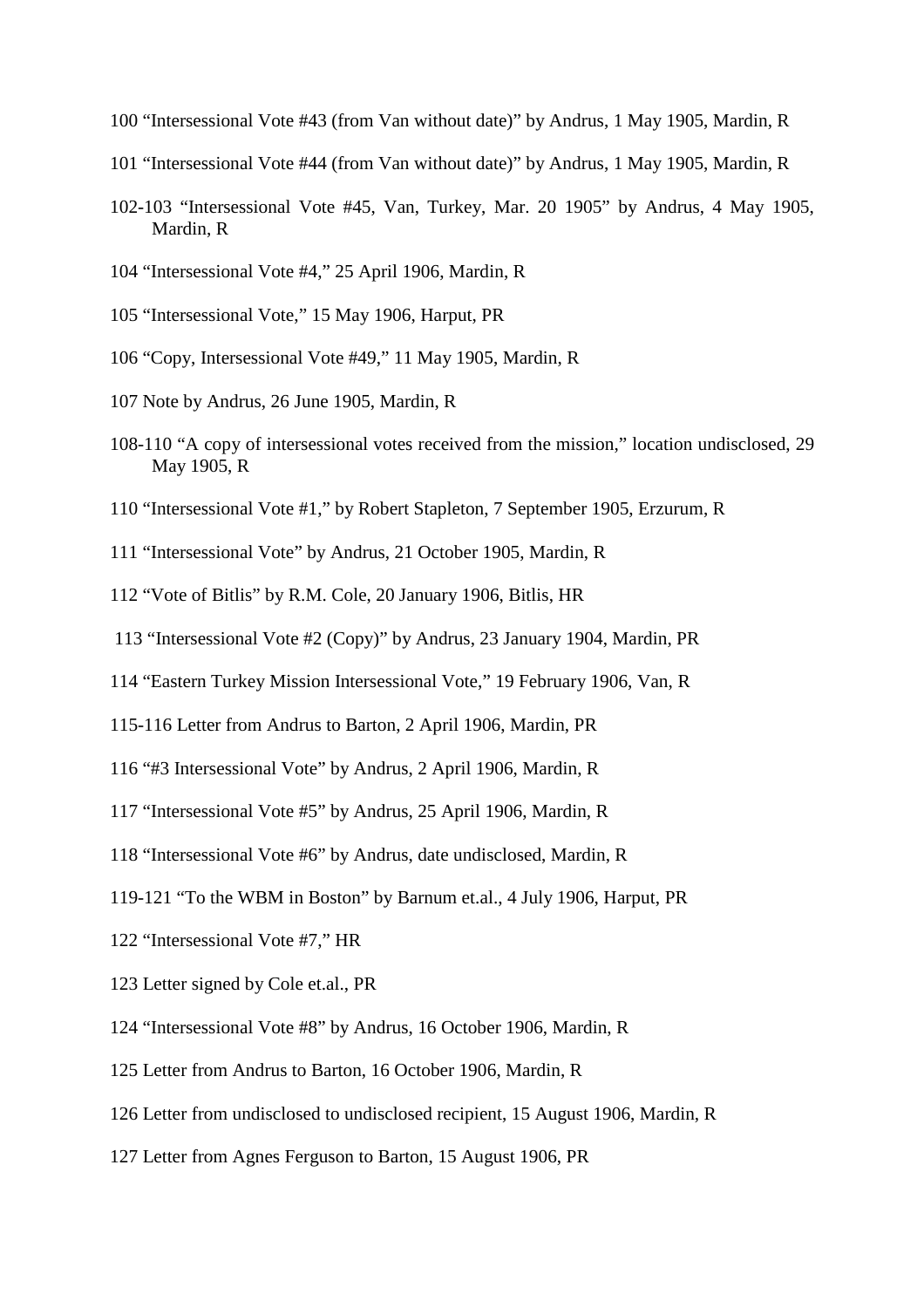- 128 "Intersessional Vote #9" by Andrus, 26 December 1906, Mardin, R
- 129 "Intersessional Vote #10" by Andrus, 26 December 1906, Mardin, R
- 130 "Intersessional Vote #11" by Andrus, 25 May 1907, Mardin, R
- 131 "Intersessional Vote #13" by Andrus, 25 May 1907, Mardin, R
- 132-133 "Intersessional Vote #15" by Andrus, 20 February 1907, Mardin, R
- 134 "Intersessional Vote #17" by Andrus, 27 September 1907, Mardin, R
- 135 "Intersessional Vote #18" by Andrus, 27 September 1907, Mardin, R
- 135 "Intersessional Vote #14" by Andrus, 26 September 1907, Mardin, R
- 136 "Intersessional Vote #16" by Andrus, 5 June 1907, Mardin, R
- 137 "Intersessional Vote #20, Erzroom Aug. 20 1907" by Andrus, 21 October 1907, Mardin, R
- 138-139 "Intersessional Vote #19 (Copy)" by Andrus, 28 October 1907, Mardin, R
- 139 "Intersessional Vote #21 (Copy)" by Andrus, 28 October 1907, Mardin, R
- 140 "Intersessional Vote #23" by Andrus, 26 March 1908, Mardin, R
- 141 "Intersessional Vote #22" by Andrus, 26 March 1908, Mardin, R
- 142 Letter from H.J. & D.J. Underwood, R.M. Bushnell to Barton, 11 January 1908, Erzurum, R
- 143 "Intersessional Vote #24" by Andrus, 11 May 1908, Mardin, R
- 144 "Intersessional Vote #25" by Andrus, 10 May 1908, Mardin, R
- 145 "E.T.M. Intersessional Vote" 31 July 1908, Harput, R
- 146 "Intersessional Vote #9 (Copy)" by Andrus, 15 February 1909, Mardin, R
- 147 "Intersessional Vote #10 (Copy)" by Andrus, 22 February 1909, Mardin, R
- 148-151 "Intersessional Vote #1, #2, #3, #4, #5, #6," R
- 151 "Intersessional Vote #7" by Andrus, 6 April 1909, Mardin, R
- 152 "Intersessional Vote #8" by Andrus, 12 April 1909, Mardin, R
- 153 "Request for Appropriation for Medical and Surgical Outfit for the financial year ending Jun. 30 1909," by Dr. E. St. J. Ward, 30 June 1909, undisclosed location, R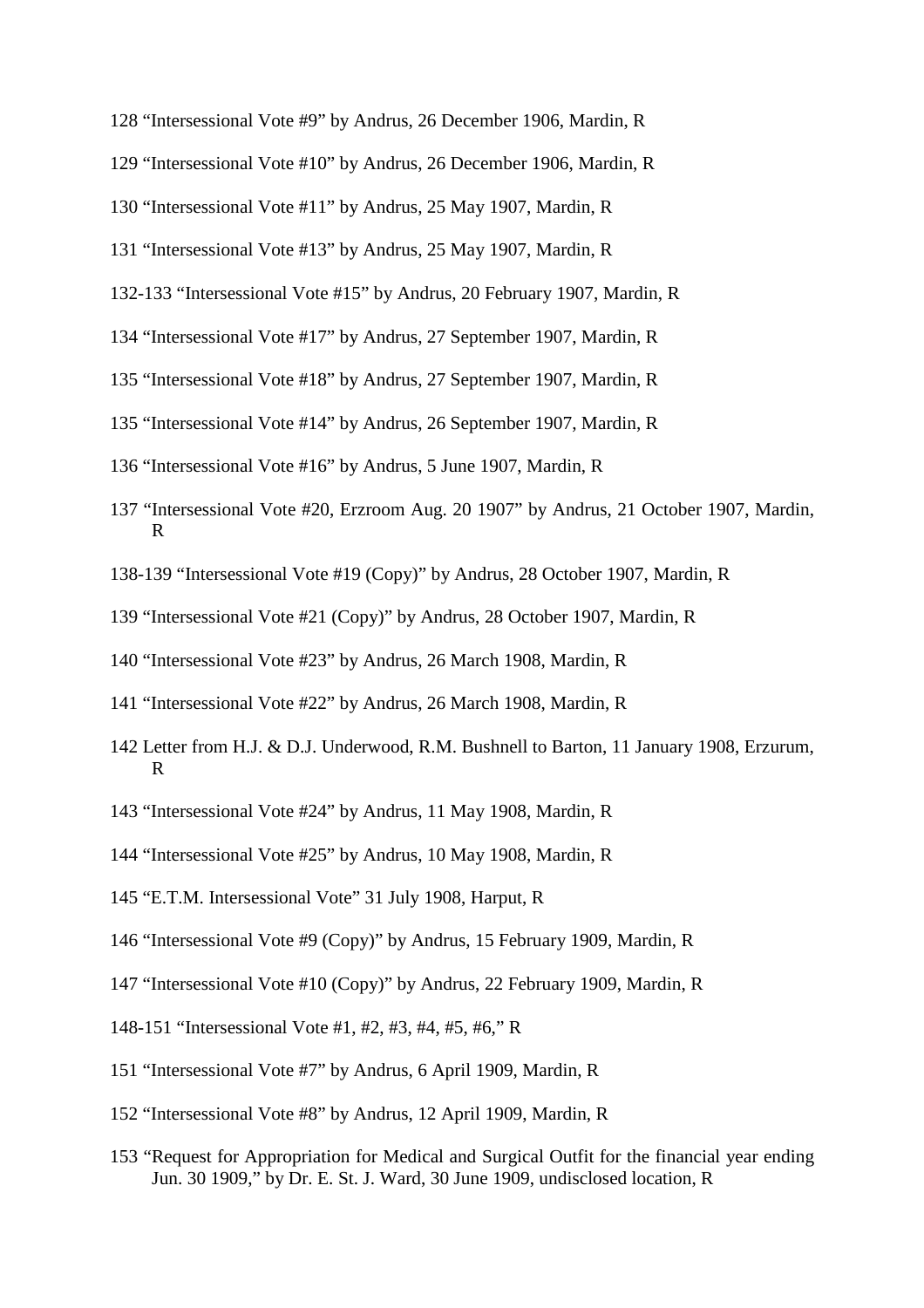- 154-155 "Intersessional Vote #11, #12, #13" by Andrus, 29 June 1909, Mardin, R
- 156 "Intersessional Vote #14" by Andrus, 20 December 1909, Mardin, R
- 157 "Estimates for General Work of Bitlis Station for the year 1901" by R.M. Cole, 28 June 1900, Bitlis, R
- 158 "Estimates for General Work Woman's Boards for the year 1901" by R.M. Cole & Grace H. Knapp, 30 June 1900, Bitlis, R
- 159 "WBMI Erzroom Field for 1901, General Work: Educational," author and date undisclosed, R
- 160-161 "Erzroom Field for 1901, ABCFM General Work," author and date undisclosed, R
- 162-166 "Harpoot Station Estimates for 1901," by Knapp, 5 June 1900, Harput, R
- 167-171 "Mardin Station Estimates," by Dewey, 28 June 1900, R
- 172 "General Work from Van Station, 1906," R
- 173-175 "With the Estimates of Mardin Station for 1901" by Dewey, 30 June 1900, Mardin, R
- 176-177 "Estimates for General Work of Bitlis Station for the Year 1902" by R.M. Cole & G.H. Knapp, 15 June 1901, Bitlis, R
- 178-180 "Estimates for Erzroom Station for 1902," R
- 181-186 "E.T.M, Harpoot Station, Estimates for 1902," R
- 187-191 "Estimates for Mardin Station, 1902," R
- 192-195 Letter from Dewey to Barton, 12 August 1901, Mardin, R
- 196-197 "E.T.M. Estimates for General Work of Bitlis Station for the year 1903" by Cole & Knapp, 19 April 1902, Bitlis, R
- 198-200 "Estimates for Erzroom Station 1903" R
- 201-207 "E.T.M. Harpoot Station, Estimates for 1903" R
- 208 "Estimates for Van Station for the Year 1903" R
- 209 Letter from G.C. Raynolds, undisclosed date, recipient & location, R
- 210 "Estimates for General Work of Bitlis Station for the year 1904" by Cole, 13 June 1903, Bitlis, R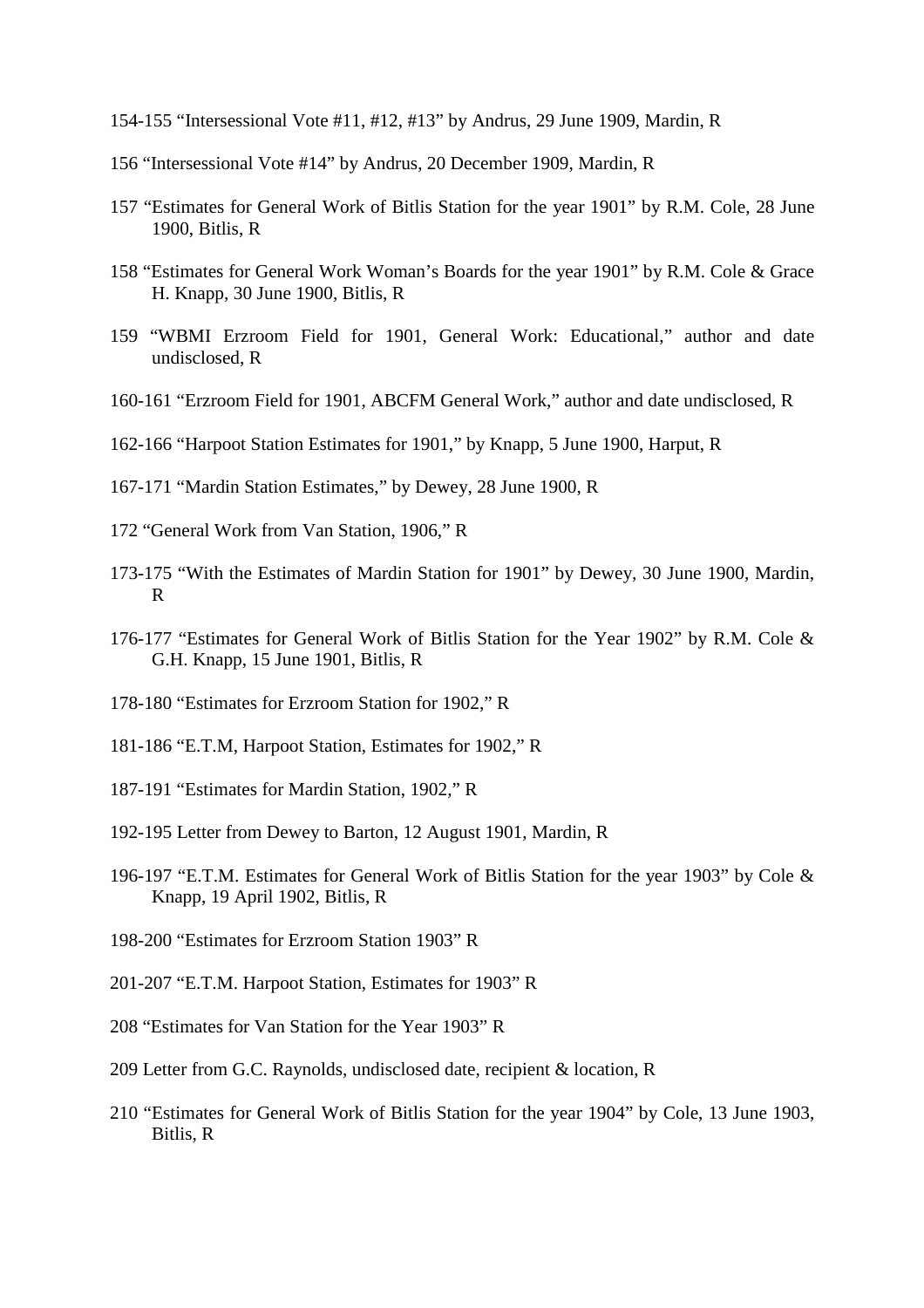- 211 "E.T.M. Estimates for General Work of Woman's Board of Bitlis Station, 1904" by M.A.C. Ely, 13 June 1903, Bitlis, R
- 212-214 "Estimates for Erzroom, 1904" R
- 215-220 "E.T.M., Harpoot Station, Estimates for 1904" R
- 221-225 "Estimates for Mardin Station for 1904" R
- 226-227 "Estimates for General Work of Bitlis Station, E.T.M. for 1905" by M.A.C. Ely, 21 June 1904, R
- 228-231 "Estimates for Erzroom Station for 1905" R
- 232-237 "E.T.M. Harpoot Station, Estimates for 1905" R
- 238-242 "Estimates for Mardin Station for 1905" by D.M.B. Thom, 30 June 1904, R
- 243-244 "Estimates of Van Station for Year 1905" by G.C. Raynolds, 30 August 1904, Van, R
- 245-249 "Apportionment of Estimates & Appropriations for 1906 only, Bitlis, Erzroom, Harpoot, Mardin" by Andrus, 5 September 1905, Mardin, R
- 250 "Appropriations WBMI 1906 Eastern Turkey Mission" R
- 251 "1906 Estimates for General Work Women's Boards, Bitlis Station" signed by M.A.C. Ely, R
- 252 "1906 Estimates for General Work Woman's Board, Erzroom Station" R
- 253-254 "1906 Estimates for General Work Woman's Board, Harpoot Station" R
- 255-258 "1906 Estimates for General Work Woman's Board, Mardin Station" R
- 259-260 "1906 Estimates for General Work Woman's Board, Van Station" R
- 261 "Estimates for General Work of Bitlis Station 1907" by Cole, 14 July 1906, Bitlis, R
- 262 "Estimates for General Work Woman's Board for Bitlis Station for 1907" by M.A.C. Ely, 14 July 1906, Bitlis, R
- 263-266 "Estimates for Erzroom, 1907" R
- 267-272 "Harpoot Estimates for 1907" PR
- 273-276 Mardin Estimates for 1907" PR
- 277-278 "Bitlis Estimates for 1908" by Mary A.C. Ely, 31 June 1907, Bitlis, R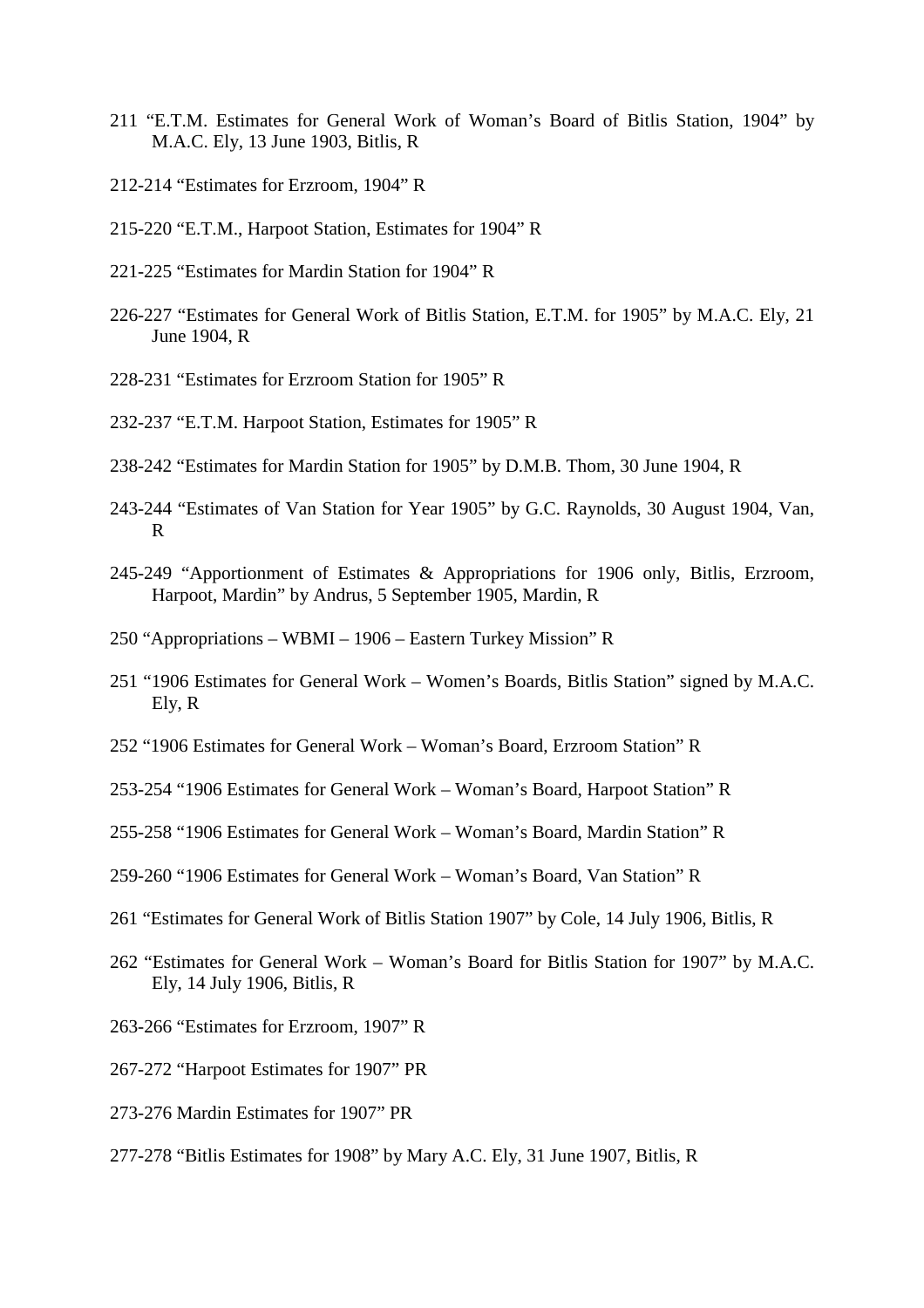- 279-281 "Estimates for Erzroom for 1908" by H.J. Underwood, R
- 282-285 "Estimates for Mardin for 1908" by D.M.B. Thom, R
- 286-290 "Estimates for Harpoot for 1908" R
- 291-292 "Estimates for Bitlis for 1909" R
- 293 "Estimates of Funds required for year July 1 1908 June 30 1909" by E. St.John, R
- 294-297 "Estimates for Erzroom 1909" R
- 298-301 "Estimates for Harpoot for 1909" R
- 302-306 "Estimates for Mardin for 1909" R
- 307-308 "Estimates for Van for 1909" R
- 309-312 "Estimates for Bitlis for 1909" PR
- 313-316 "Estimates for Erzroom 1910" by Stapleton, R
- 317-322 "Estimates for Mardin for 1910" R
- 323-324 "Estimates for Van for 1909" by Raynolds, R
- 325 "Table of Statistics for Erzroom 1900" by Stapleton, PR
- 326 "Table of Statistics for Erzroom 1900" by Dewey, R
- 327 "Table of Statistics for the Year Ending Dec. 31 1900," "Summary for the Whole Mission" by Dewey, R
- 328 "Table of Statistics for Harpoot for the Year Ending Dec. 31 1901," by John H. Browne, PR
- 329 "Table of Statistics Dec. 31 1901 for Bitlis, Erzroom, Harpoot, Mardin, Van" by Dewey, PR
- 330 "Table of Statistics for Erzroom for the Year Ending Dec. 31 1902" by R.M. Cole, PR
- 331 "Table of Statistics Dec. 1902 Erzroom" by Stapleton, PR
- 332 "Table of Statistics Dec. 31 1902 Mardin" by Andrus, PR
- 333 "Table of Statistics Dec. 31 1902 Bitlis, Erzroom, Harpoot, Mardin, Van" by Andrus, R
- 334 "Table of Statistics Dec. 31 1903 Bitlis, Erzroom, Harpoot, Mardin, Van" by R.M. Cole, R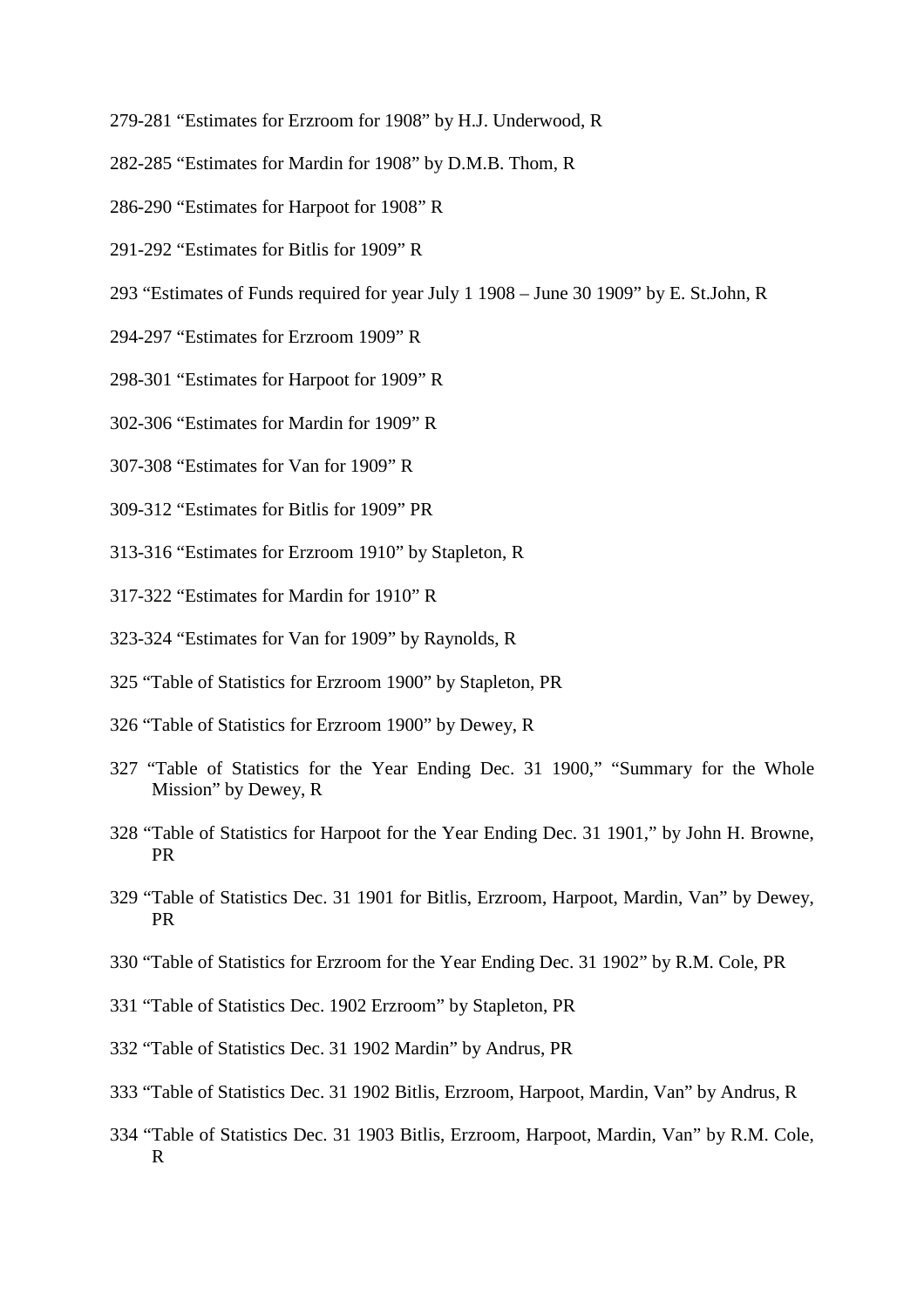- 335 "Table of Statistics for Erzroom for the Year Ending Dec. 1903" by Stapleton, PR
- 336-337 "Harpoot Dec. 1903" by E.F. Carey, PR
- 338 "Dec. 31 1903 Van, Mashgudag, Snadahh Agarads" by G.C. Raynolds, PR
- 339 "Dec. 31 1903 Table of Statistics for Bitlis, Erzroom, Harpoot, Mardin, Van" by Andrus, PR
- 340 "Dec. 31 1904 Mardin" by Andrus, R
- 341 "Dec. 31 1905 Table of Statistics for Bitlis, Erzroom, Harpoot, Mardin, Van" by Andrus, R
- 342 "Dec. 31 1905, Mardin" by Andrus, R
- 343 "Dec. 31 1906 Table of Statistics for Bitlis, Erzroom, Harpoot, Mardin, Van" by Andrus, R
- 344 "Jun. 30 1909, Bitlis" by Harrison Mayward, R
- 345 "Dec. 1908 Erzroom" by Stapleton, PR
- 346 "Dec. 31 1908 Harpoot & Mardin" by Andrus, PR
- 347 "Table of Statistics for 18 Years 1891-1908" by E.F. Carey, May 1909, Harput, R
- 348 "Table of Statistics Dec. 31 1908" by Andrus, Mardin, R
- 349 "Table of Statistics Dec. 1908 for Van" by G.C. Raynolds, R
- 350 "Table of Statistics Dec.31 1908 Bitlis, Erzroom, Harpoot, Mardin, Van" by Stapleton, R
- 351 "Table of Statistics Dec. 31 1908 Bitlis, Erzroom, Harpoot, Mardin, Van" by Andrus, 7 June 1909, R
- 352 "Table of Statistics Mar.31 1910, Bitlis" by Harrison Mayward, R
- 353 "Table of Statistics Dec. 31 1909, Erzroom" by Stapleton, R
- 354-355 "Table of Statistics Dec. 31 1909, Harpoot" by E.F. Carey, R
- 356 "Table of Statistics Dec. 31 1910, Mardin" by Andrus, R
- 357 "Table of Statistics Dec. 31 1909, Van" by G.C. Raynolds
- 358 "Table of Statistics Dec. 31 1909, Bitlis, Erzroom, Harpoot, Mardin, Van" by Andrus, R
- 359 "Translation of letter of one of the boys in the Mardin orphanage to the friends who contribute for their support" by Shamoon Dinha, R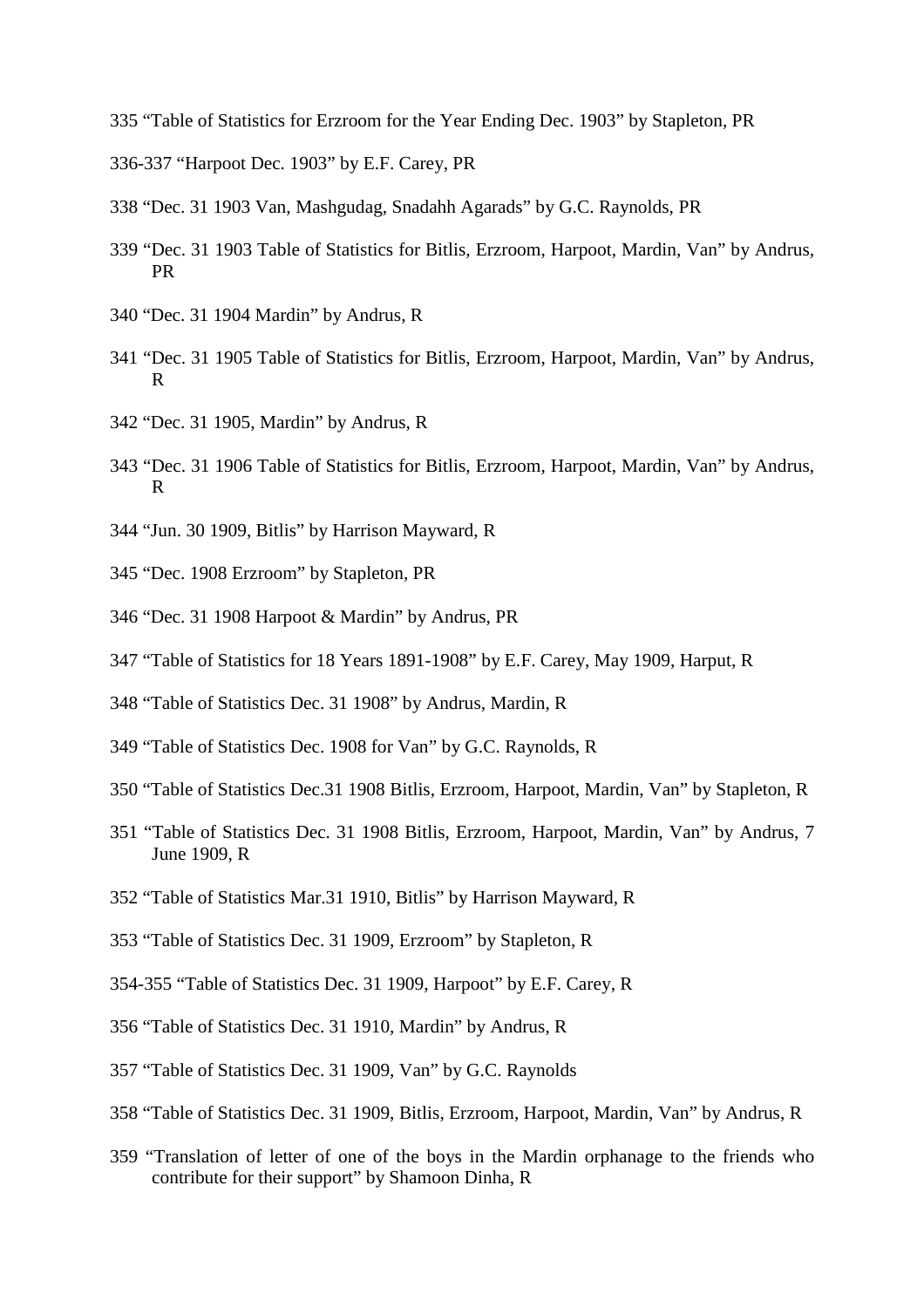- 360-364 "To the Missionaries of the Harpoot Fields" by D. Jangarian et. al., 8 July 1902, Harput, R
- 365 "Abstract of a letter written by the Pastors to the Missionaries, 6 October 1902, Mammet (?), PR
- 366-372 "To the members of the Cooperative Committee of the Harpoot Evangelical Station" by undisclosed person, 14 October 1902, Harput, PR
- 373-375 "To the Prudential Committee of the American Board" by Sirayor Khachadoor, 7 December 1903, Harput, R
- 375-377 Letter in Armenian script, 1903, R
- 377-382 A Note by A.N. Andrus, 29 February 1904, Mardin, R
- 383-384 "Account of Nareg Massacre" undisclosed author, 18 October 1904, Van, R
- 385-393 "To whom it may concern" by G.C. Raynolds & C.D. Ussher, 24 December 1904, Van, R
- 394-399 "To whom it may concern" undisclosed author and location, 24 December 1904, R
- 400-405 "A paper on some phases of the Armenian Question, by Rev. G.C. Raynolds for thirty two year a missionary of the American Board in Van, Turkey," 28 December 1904, Van, R
- 406-409 "The Spiritual Awakening at Harpoot" R
- 410-411 "Copy" pertaining to the allocation of money, undisclosed location, date & author, R
- 412 "Supplementary Statement" 19 May 1905, R
- 413-416 Letter from Tavit Paghchoian to "Dear Friend", 27 May 1909, Van, R
- 417-419 "To the esteemed members of the Cooperation Committee" 28 April 1909, written by Yuseph Esa on 7 May 1909, R

#### 420 UR

- VOL. 18 EASTERN TURKEY MISSION 1900-1909 , Documents Report
- 421 E. T. M. 1900 1909 Vol. II Document (COVER PAGE), R
- 422 Table of Contents "Report of Stations Bitlis 1–19; Diarbekir 20–24; Erzroom 25–48; Harpoot 49–142, Euphrates College 77-106, Financial Statements 107-124, Theological School 125-131, Medical Missionary Association 132-142; Mardin 143-179" PR
- 423-424 "General Report of Bitlis Station for the Year 1900" by R.M. Cole, PR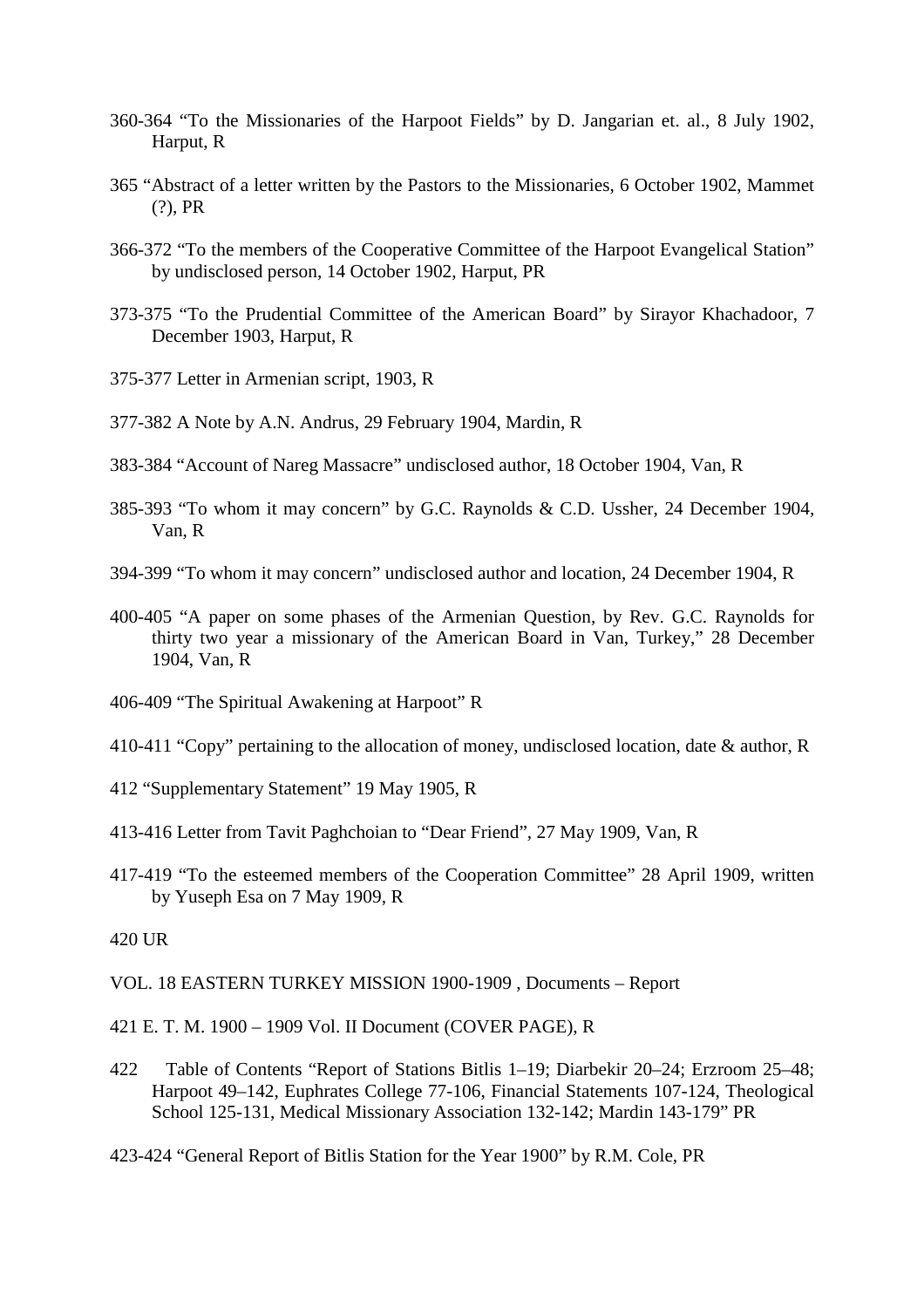- 425 "Bitlis Orphanage" by Charlotte E. Ely, 16 October 1900, Bitlis, R
- 426-427 "Report of (?) Seminary, Bitlis 1900-1901" by Grace H. Knapp, 14 April 1901, PR
- 428-430 "Bitlis Station General Report for the Year 1901" by R.M. Cole, 15 April 1902, Bitlis, R
- 431-432 "Report of Girls' School, Bitlis" by Mary A.C. Ely, 14 April 1902, Bitlis, R
- 433-434 "Bitlis General Report for the Year 1902" by R.M. Cole, 27 April 1903, Bitlis, R
- 435-438 "Report of Girls' School, Bitlis" by Charlotte E. Ely, 11 July 1903, Bitlis, R
- 439-442 "Medical Ward in Bitlis" by H.J. Underwood, date and location undisclosed, R
- 443-446 "Bitlis General Report for the Year 1903" by R.M. Cole, 2 July 1904, Bitlis, R
- 446-447 "Report of Mt. Holyoke School, Bitlis, Turkey" by Mary. Ely, 23 June 1904, Bitlis, R
- 448-452 "Bitlis Report for the Year 1904" by R.M. Cole, 3 May 1905, Muş, R
- 453-455 "Report of Mt. Holyoke School, 1904, Bitlis, Turkey" by Mary. Ely, 24 June 1905, Bitlis, R
- 455-457 "Report of Mt. Holyoke School, Bitlis, Turkey for 1905" by Charlotte E. Ely, 26 June 1906, Bitlis, R
- 457-458 "Bitlis Station Report for the Current 1906 & 1907" by R.M. Cole, 13 September 1907, Oberlin, Ohio, R
- 458-460 "Report of Mt. Holyoke School of Bitlis, Turkey, 1906" by Mary. Ely, 29 August 1907, Bitlis, R
- 460-462 "Annual Report of Bitlis Station, 1907" by Charlotte E. Ely, date and location undisclosed, R
- 463-464 "Report of Mt. Holyoke School of Bitlis, Turkey, 1907" by Mary. Ely, 16 June 1908, Bitlis, R
- 465-467 "Bitlis Annual Report, July 1 1908 to June 30 1909" by Harrison Mayward, R
- 467-469 "Annual Report of Mt. Holyoke School of Bitlis, Turkey" by Mary. Ely, 31 August 1909, Bitlis, R
- 470-475 "Report of the Protestant Congregational Church at Diarbekir from 1854-1906" date, location & author undisclosed, PR
- 476-478 "Report of the Medical Mission to Diarbekir" by Edwin St.John & Charlotte W.A. Ward, Antep, 16 June 1908, R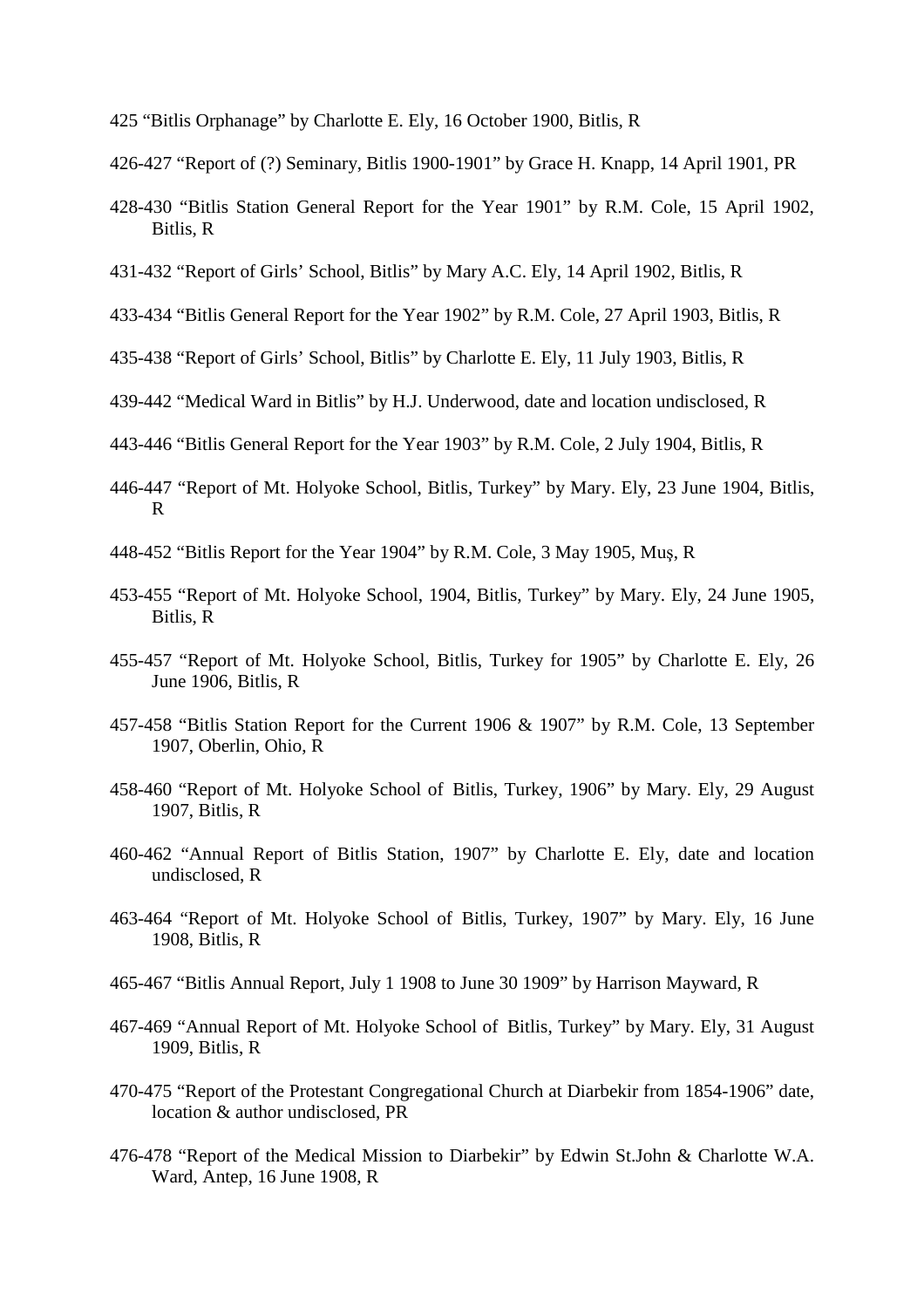- 479 "Account of Diarbekir Hospital, Funds and Expenses January 1907 June 1908" by E. St.John, 6 June 1908, R
- 480-486 "Medical Work at Diarbekir, Report for the year June 30 1908 June 15 1909" undisclosed author, date & location, R
- 487-491 "Annual Report of the Erzroom Field for Years 1900 & 1901" by Robert Stapleton, undisclosed date & location, R
- 492-499 "American School for Girls, Erzroom, Report for 1900-1901" by Agnes McCartney Lord, undisclosed date & location, R
- 500-505 "Report of the Work of the American Board, Erzroom 1901-1902" by Stapleton, undisclosed date & location, R
- 506-508 Report of Outside work for women, Erzroom, 1901-1902" by Ruth M. Bushnell, undisclosed date & location, R
- 509-512 "Report of the American School for Girls, Erzroom, 1901-1902" by Agnes M. Lord, Principal, undisclosed date & location, R
- 513-515 "Report of the American Board Work in Erzroom 1902-1903" by Stapleton, undisclosed date & location, R
- 516-519 "Erzroom Station" HR
- 520- 523 "Report of the Work of Erzroom Station of the American Board, 1903-1904" by Stapleton, undisclosed date & location, R
- 524-526 "Report of the American School for Girls, Erzroom, 1903-1904" by Ruth M. Bushnell, undisclosed date & location, R
- 527-528 "Report of the General Work of ABCFM for Erzroom, 1904-1905" by Stapleton, undisclosed date & location, R
- 528-531 "Report of Woman's Work for Women of the Erzroom Field Year Ending July 1 1905" by Myrtle Foote, undisclosed date & location, R
- 532-533 "Erzroom Report of Medical Work for 1904-1905" by undisclosed author, date & location, R
- 534-535 "Report of the American School for Girls, Erzroom, 1904-1905" by Agnes M. Lord, 20 May 1905, undisclosed location, R
- 536-537 "Plans for Proposed boys' school building at Erzroom" R
- 538-540 "Annual Report of the ABCFM Work in Erzroom, 1905-1906" by Stapleton, undisclosed date & location, R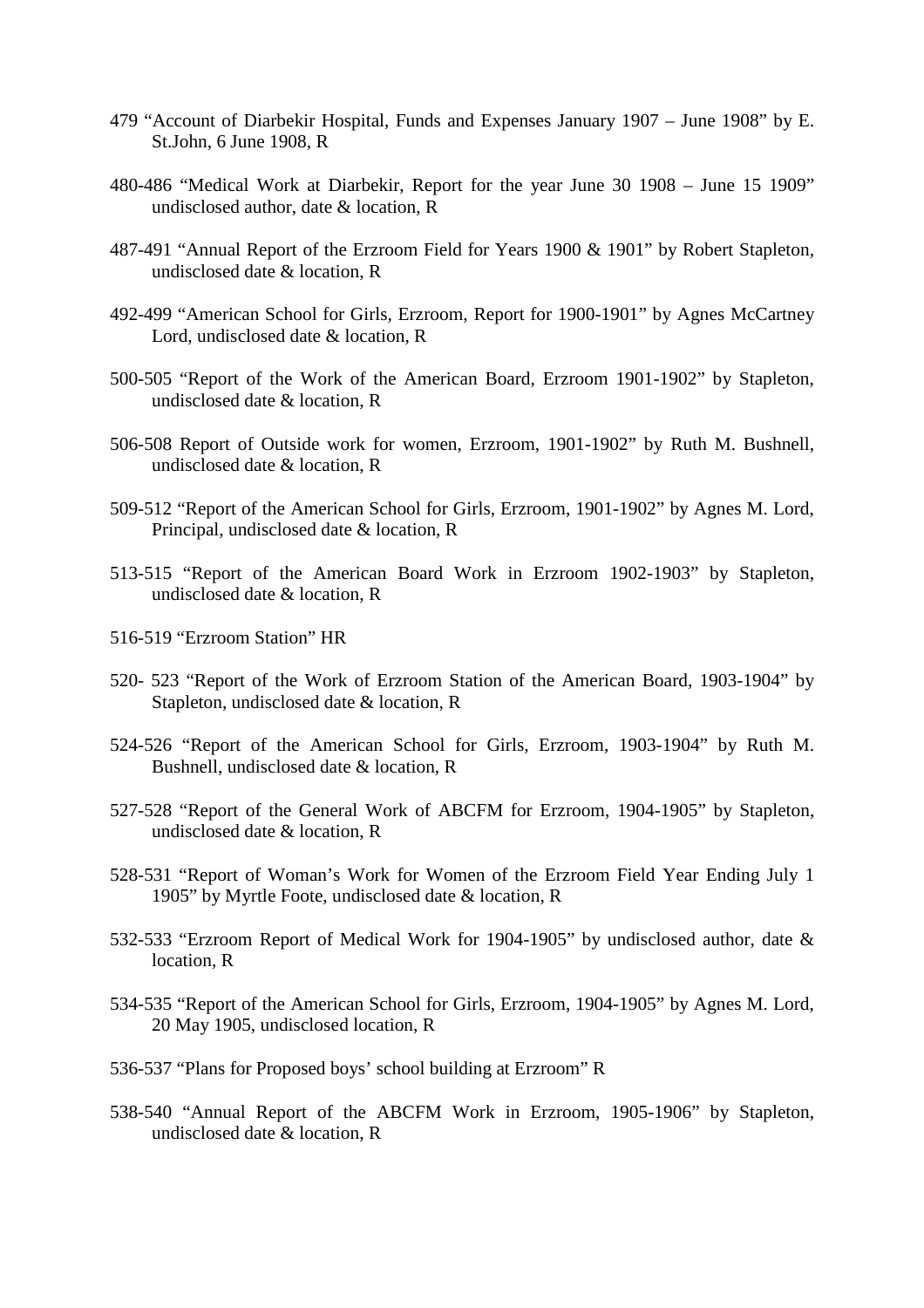- 541-543 "Report of Erzroom Medical Work March 1 1905 March 1 1906" by Underwood, undisclosed date & location, R
- 544-552 "Report of American School for Girls, Erzroom, 1905-1906" by Agnes M. Lord, undisclosed date & location, R
- 553-555 "Report of Evangelist's Work of Erzroom, 1906-1907" by Bushnell, undisclosed date & location, R
- 556-560 "Erzroom Medical Report 1906-1907" undisclosed author, date & location, PR
- 561-565 "Report of the American School for Girls, Erzroom, 1906-1907" by Bushnell, undisclosed date & location, R
- 566-571 "General Report for Erzroom Station 1907-1908" by Underwood, undisclosed date & location, R
- 572-575 "Report of Erzroom Girls' School & Evangelistic Work 1907-1908" by Bushnell, undisclosed date & location, R
- 576-581 "Report of the work of the American Board at Erzroom Year 1908-1909" by Stapleton, undisclosed date & location, R
- 582-585 "Report of Medical Work Erzroom, Turkey, January 1 1908-January 1 1909" by Underwood, undisclosed date & location, R
- 586-602 "American Mission Hospital, Erzroom, Turkey in Asia, List of Instruments & Hospital Supplies" undisclosed author & location,31 January 1909, R
- 602-605 "Report of the American School for Girls, Erzroum, 1908-1909" by Bushnell, undisclosed date & location, R
- 606-608 "Annual Report of the Harpoot Station for 1900" undisclosed author, date & location, HR
- 608 "Harpoot Orphanages" by H.N. Barnum, August 1900, R
- 609-614 "Report of Home Missionary Work in Kourdistan" by John K. Browne, undisclosed date & location, PR
- 615-616 "Harpoot, Turkey, February 1901" by H.N. Barnum, undisclosed date & location, R
- 616-619 "Annual Report of the Harpoot Station for 1901" by Browne, undisclosed date & location, PR
- 620-623 "Annual Report of Harpoot Station, 1902" by E.F. Carey, undisclosed date & location, R
- 624-629 "Annual Report of Harpoot Station, E.T.M. 1903-1904" by E.F. Carey, 1 May 1904, Harput, R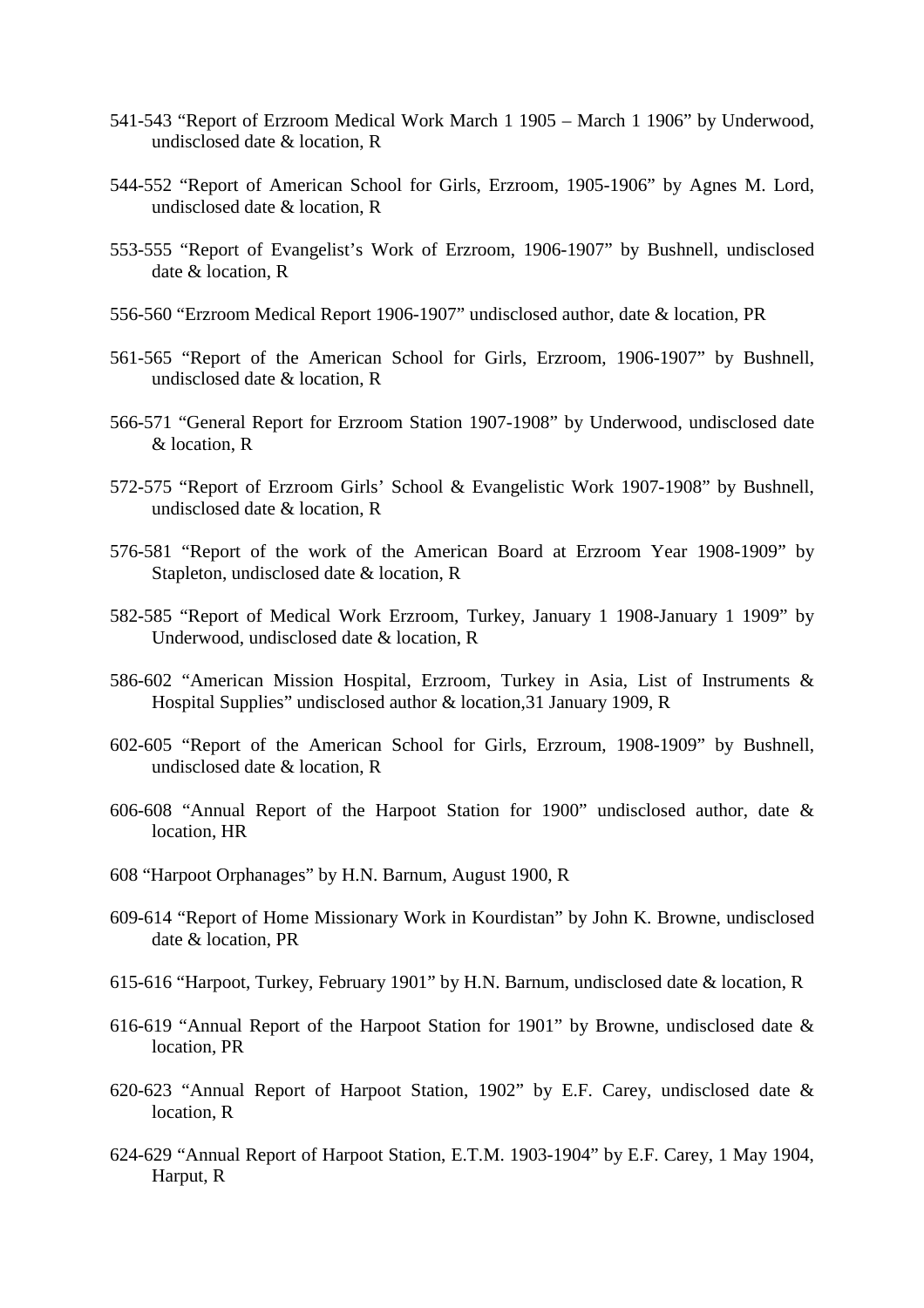- 630-632 "Report of the Medical Department of Harpoot Mission Station for the year ending June 30 1904" by H.H. Atkinson, MD, undisclosed date & location, PR
- 632-635 "Report for Harpoot Station 1904-1905" by E.F. Carey, 6 July 1905, undisclosed location, HR
- 636-639 "Report of Harpoot Medical Department, July 1 1904 June 30 1905" by H.H. Atkinson, MD, undisclosed date & location, R
- 640 Plans for a building, no title, HR
- 641 "The location of the Hospital of (?)" by H.H. Atkinson, undisclosed date & location, PR
- 642-645 "Fourth Annual Report of the Medical Department of the Harpoot Mission Station" by H.H. Atkinson, 30 June 1906, undisclosed location, R
- 646-647 "General Report, Harpoot" from E.F. Carey to Rev. E. Bell (Boston), 18 June 1907, Harput, PR
- 648-651 "Annual Report Harpoot Medical Department for the year ending June 30 1907" by H.H. Atkinson, undisclosed date & location, R
- 652-655 "Condensed Annual Report of the Harpoot Medical Department for the year ending June 30 1907" by Mrs. H.H. Atkinson, undisclosed date & location, R
- 656-657 "Report of Orphanage, 1906 American Mission, Harpoot" by Geo. P. Knapp, January 1907, undisclosed location, R
- 658-661 "Touring work from March 1906 1907, Harpoot" by Caroline E. Bush, undisclosed date & location, P
- 662-665 "Report of Touring in the Harpoot Field for 1907-1908" by Caroline E. Bush, undisclosed date & location, R
- 666-668 "Notes of the Orphanage and Industrial Work" by undisclosed, 6 November 1907, Harput, R
- 669 Advertisement in French and Armenian, R
- 670-672 "Orphanage & Industrial Work 1907" by Geo. P: Knapp, 31 January 1908, American Mission, R
- 673-678 "The Medical Department of the Harpoot Mission Station" by H.H. Atkinson, undisclosed date & location, R
- 679-680 "Evangelistic Report of the Harpoot Field" by E.F. Carey, undisclosed date & location, R
- 681-684 "Report of Women's Work in the Harpoot Field for the Year 1908-1909" by Maria B. Poole, 22 May 1909, undisclosed location, R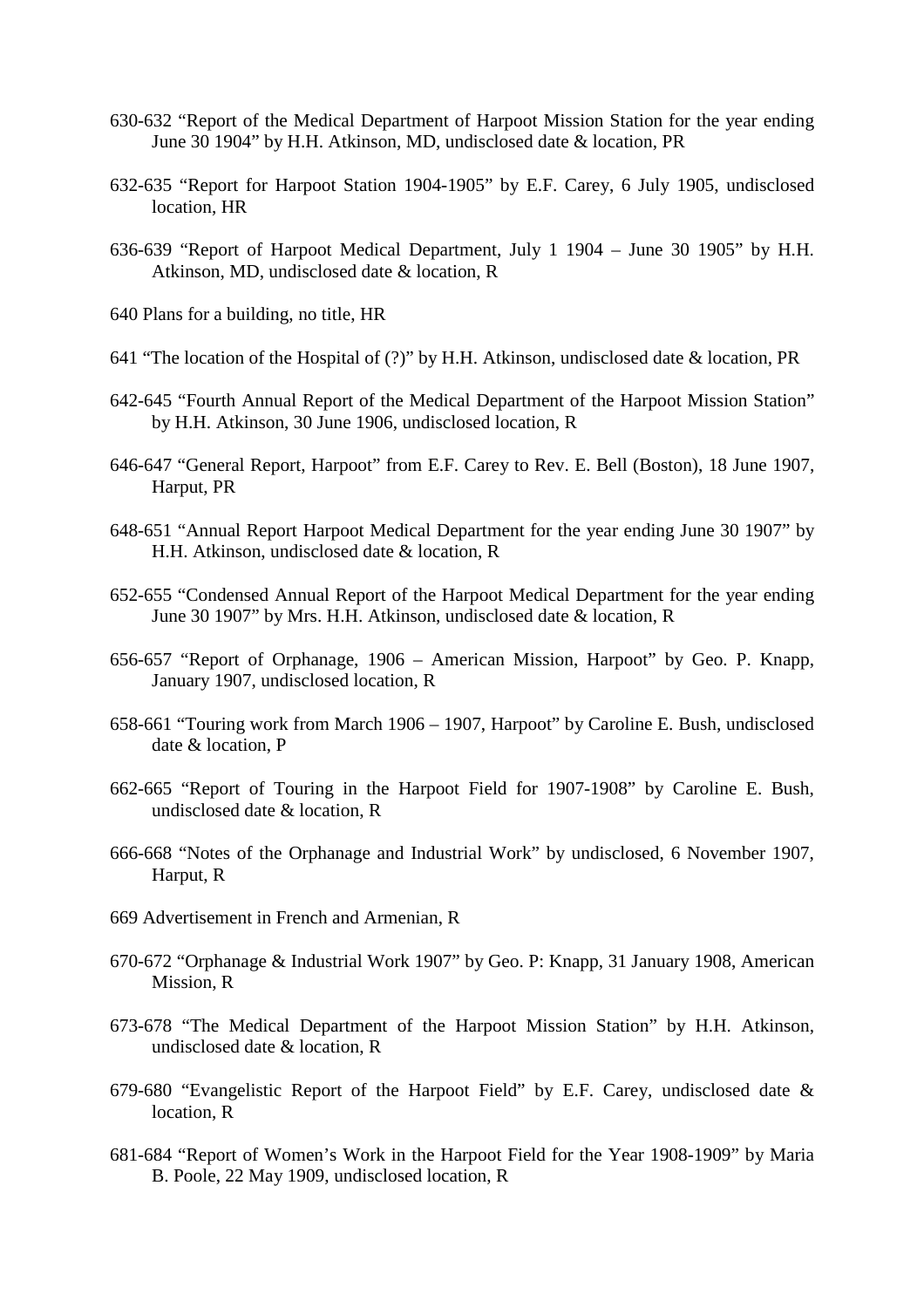- 685 "Medical Report of Harpoot Station 1908" by E.F. Carey, undisclosed date & location, R
- 686-687 "Harpoot Field Touring Report, Winter of 1908-1909" by Geo. P. Knapp, April 1909, Harput, R
- 688 "Orphanage & Industrial Work 1907" undisclosed author, date & location, R
- 689 Arabic script, R
- 690 "Harpoot Celebration of the Opening of Parliament" by undisclosed author, date & location, PR
- 691-692 "Report of Female Department of Euphrates College" by Mary L. Daniels, 4 August 1901, Harput, R
- 693-694 "School (Harpoot), What we did at X-mas Time" by Mary L. Daniels, 22 January 1901, Harput, R
- 695-696 Letter from H.N. Barnum to Barton, 8 July 1902, Harput, R
- 697-698 "Report of Female Department of Euphrates College" by Daniels, 27 August 1902, Harput, PR
- 699-700 Letter from Daniels to undisclosed recipient, 24 January 1903, PR
- 701-704 "Reports of Female Departments of Euphrates College, 1902-1903" by Mary L. Daniels, 8 August 1903, Harput, R
- 705-710 "Euphrates College Report for the year 1903" by Henry H. Riggs, undisclosed date & location, R
- 711-715 "Euphrates College Annual Report of the President 1904" by Henry H. Riggs, undisclosed date & location, R
- 716-718 "Report of the Girls' Department, Euphrates College, 1904" by E.M. Barnum, 31 December 1904, Harput, PR
- 718-719 "Euphrates College Programme of Commencement Week & Programme of the Final Public Examination, Male Department" undisclosed author, date & location, R
- 720-725 "Twenty-Fifth Anniversary of the Graduation of the First Class of Euphrates College, Harpoot" R
- 726-729 Letter from H.H. Riggs to Barton, 6 January 1906, Harput, R
- 730-732 "Report of the Female Department of Euphrates College & School 1905-1906" by Mary L. Daniels, undisclosed date & location, R
- 733-735 "Euphrates College Annual Report" by Henry H. Riggs, 11 January 1907, undisclosed location, R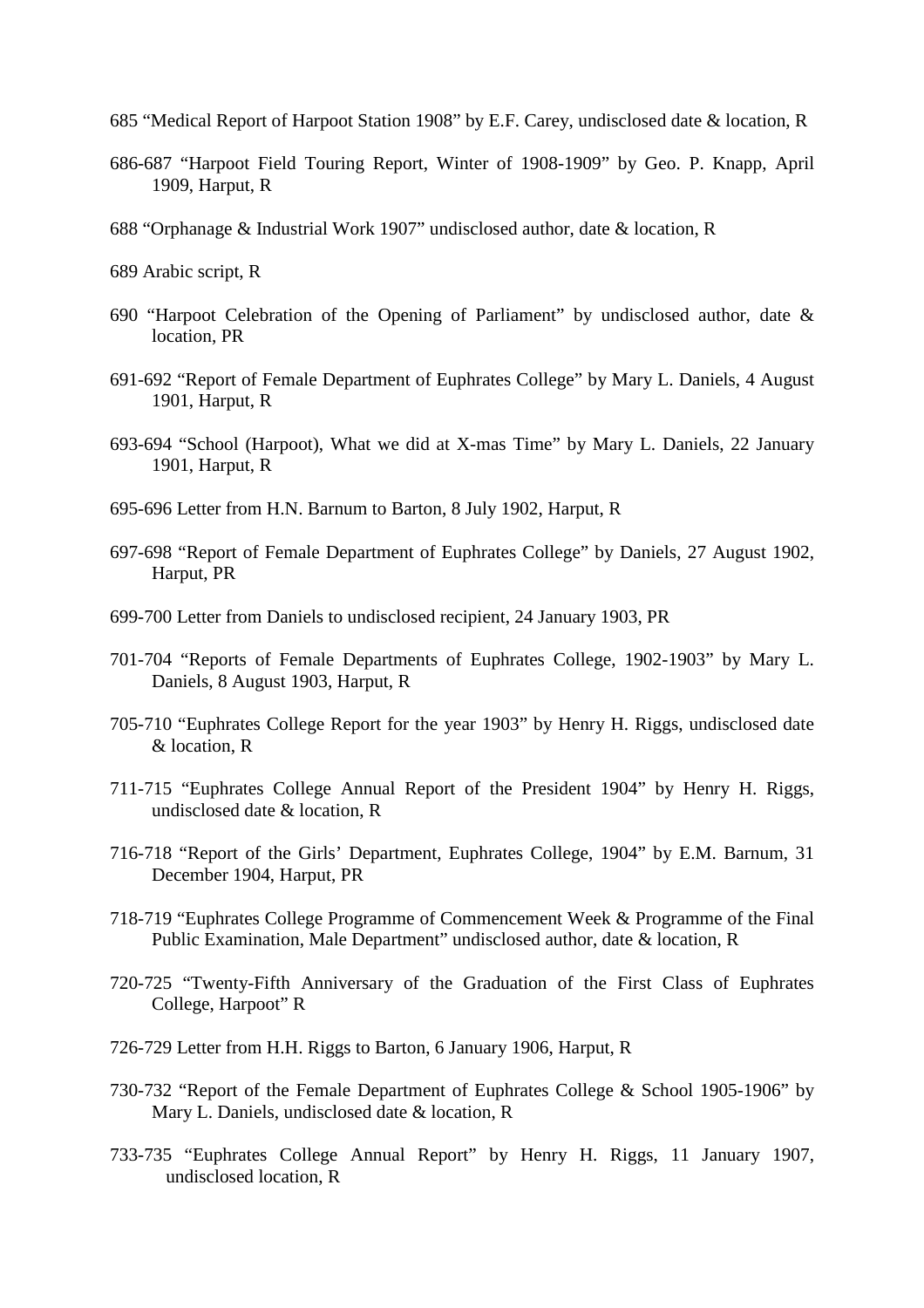- 736-738 "Female Department Harpoot" by Mary L. Daniels, 10 August 10 1906, Harput, R
- 739 "Euphrates College Male Department Commencement Programme" 28 June 1906, R
- 740 "Commencement Exercises, June 28 1906, Female Department" R
- 741-747 "The Founder of Euphrates College by Prof. N.H. Te?fjan, Translated by Prof. H.E. Garabedian" undisclosed date & location, R
- 748-750 "Report of Girls Department of Euphrates College and Schools 1906-1907" by Mary L. Daniels, undisclosed date & location, R
- 750-754 "Report of the Female Department of Euphrates College" by M.L. Daniels, 27 June 1908, Harput, R
- 754 "Euphrates College Concert, Wheeler Hall, May 22 1908" R
- 755 "Euphrates College Commencement Programme, June 24 1908" R
- 756 "Euphrates College Commencement Programme, 1908" R
- 757-759 "Report of the Female Department of Euphrates College" by M.L. Daniels, 27 June 1908, Harput, R
- 760-763 "Report of Euphrates College 1908-1910 to the Eastern Turkey Mission, Mardin" undisclosed author, date & location, R
- 764-766 "Report of Girls' Department of Euphrates College 1908-1909" by M.L. Daniels, 9 August 1909, Harput, R
- 767-773 "My Past Year at Euphrates College" by Arthur Edwin Harper, August 1909, Harput, R
- 774-777 "Present Status of the College" undisclosed author, date & location, HR
- 777-778 "The Euphrates College Press: Its Purposes and its Needs" undisclosed author, date & location, R
- 779-780 "Euphrates College Statement of Accounts for the first half of 1906" by Geo. P. Knapp & Henry H. Riggs, undisclosed date & location, R
- 781-784 "Payments Made at (?) for Euphrates College" by W.W. Peet undisclosed date & location, PR
- 785 "Estimates of absolutely necessary charges to June 30 1908" by H.H. Riggs, undisclosed date & location, R
- 786-787 "Euphrates College Annual Statement of Accounts, 1906-1907" by Knapp & Riggs, undisclosed date & location, R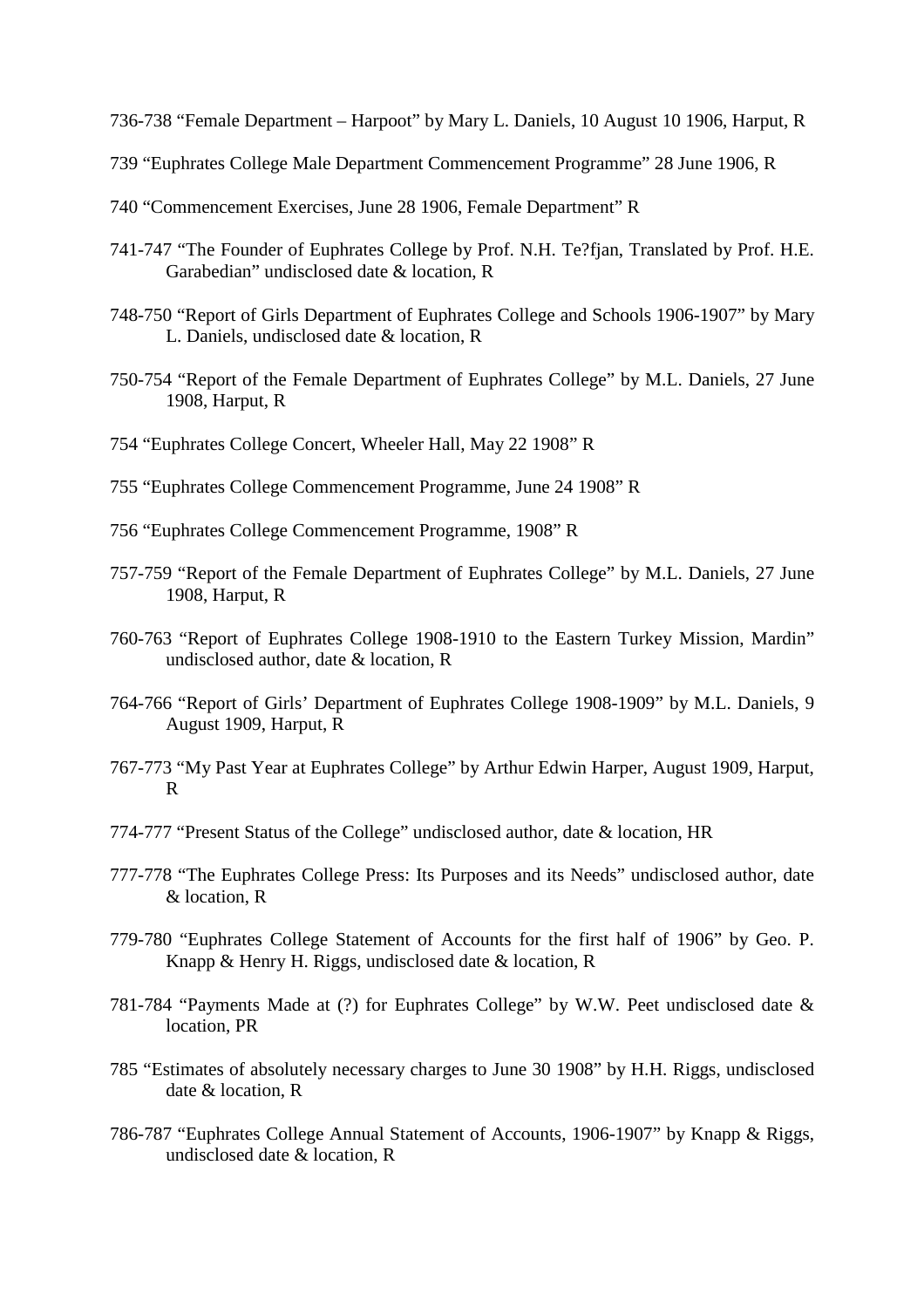788-790 "Euphrates College...(?)" HR

- 791-792 "Euphrates College Treasurers' Statements June 30 1907, August 30 1907" undisclosed author, date & location, R
- 793 Letter from Peet to Riggs, 9 September 1907, undisclosed location, R
- 794-795 "Euphrates College Treasurers' Statement September 30 1907, October 31 1907" undisclosed author, date & location, R
- 796 "Analysis of Situation (Euphrates College) at the close of November 4 1909" undisclosed author, date & location, R
- 797 "Euphrates College Statement of Receipts July 1 to December 31 1907" by H.H. Riggs, undisclosed date & location, R
- 798 "Euphrates College Statement of Expenditures July 1 to December 31 1907" by H.H. Riggs, 9 January 1908, Harput, R
- 799-800 "Estimates of Money Needed to move college to the Plain" undisclosed author, date & location, R
- 801-802 "Euphrates College Annual Statement of Accounts, 1907-1908" by H.H. Riggs undisclosed date & location, R
- 803-804 "Euphrates College Annual Statement of Accounts, 1908-1909 undisclosed author, date & location, R
- 805-807 "Financial Status of Euphrates College, June 30 1909" undisclosed author, date & location, R
- 808 "Proposed Course of Study for Harpoot Theological School" undisclosed author, date & location, R
- 809 "Candidates who have shown a desire to consider the study of the ministry" undisclosed author, date & location, R
- 810 "Present Course of Study in Harpoot Theological School" undisclosed author, date & location, R
- 811-814 "Announcement of the Eastern Turkey Mission Theological Seminary at Harpoot, 1906" undisclosed author, date & location, R
- 815 "E.T.M. Theological Seminary, Program of Commencement Week, Wheeler Hall, Harpoot" by E.F. Carey, undisclosed date & location, R
- 816 "Question on (?) Theology" HR
- 817-818 "E.T.M. Theological Seminary, Report for June 1906 June 1907" by E.F. Carey, 18 June 1907, Harput, PR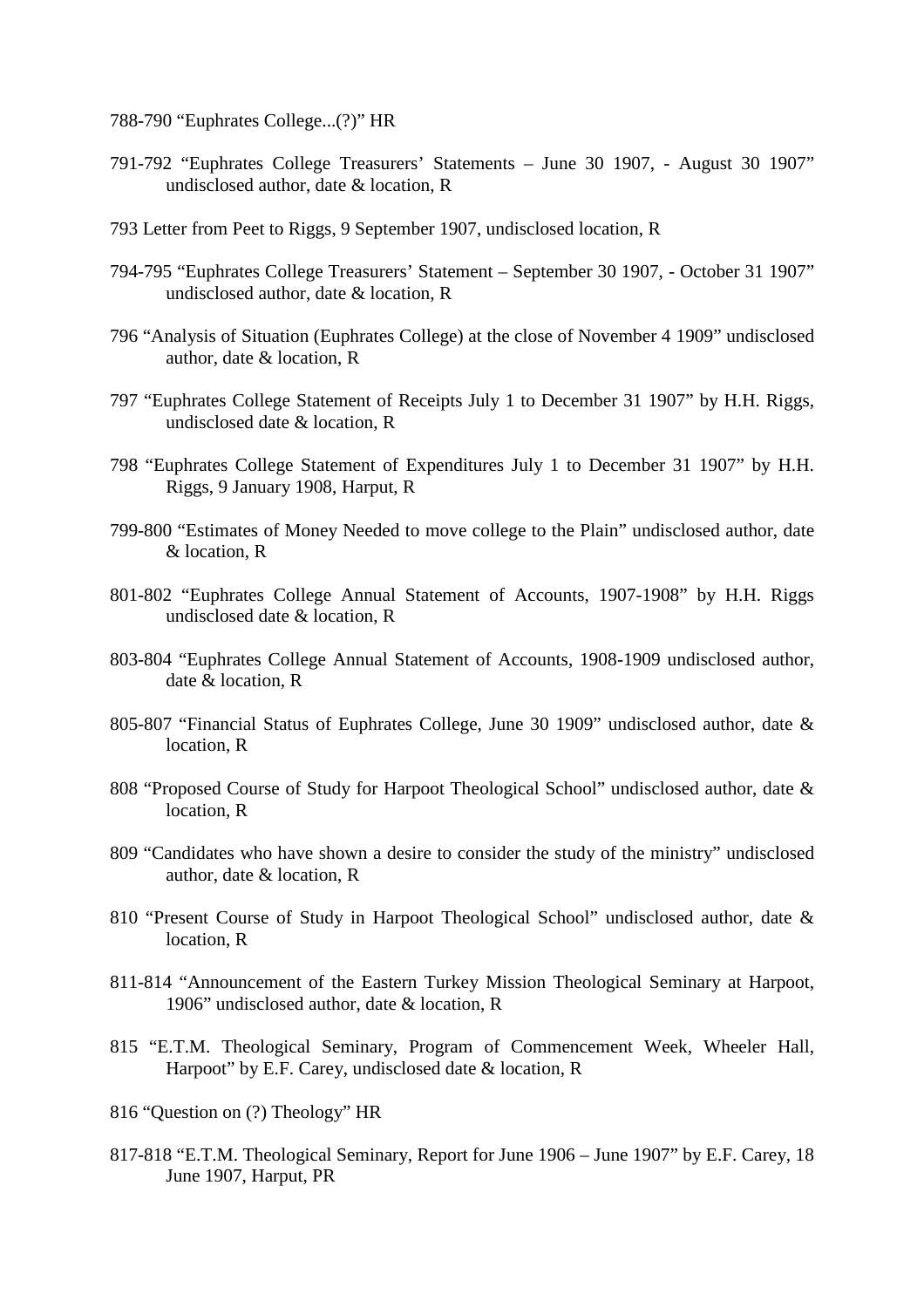- 819 "Report of the E.T.M. Theological Seminary located at Harpoot, Turkey" by E.F. Carey undisclosed date & location, R
- 820-821 Report by H.H. Atkinson, July 1904, Harput, R
- 822 Letter from C.E. Clark to "Friends," 19 April 1905, Sivas, R
- 823 Letter from F.D. Shepard to "Friends," 28 June 1905, Antep, R
- 823-825 Letter from Caroline F. Hamilton to undisclosed recipient, 28 June 1905, Antep, R
- 825-826 Letter by Meda Hess to undisclosed recipient, 22 February 1905, Hajin, R
- 827 Letter from J.K. Mardin to "Friends," 8 March 1905, Adana, R
- 827-829 Letter from William S. Dodd to "Friends," 10 April 1905, Talas, R
- 829-830 Letter from Wilfred M. (?) to "Friends," 13 April 1905, Kayseri, R
- 831-832 Letter from Milo M. Jewett to "Friends," 18 April 1905, Sivas, R
- 832-833 Letter from C.N. Ottley to "Friends," 7 April 1905, Marsoyan, R
- 833-834 Letter from H.N. Underwood to "Friends of the AMMA," 14 June 1905, Erzurum, R
- 837 "Reports of work in different stations" undisclosed author, 28 June 1905, Antep, R
- 838-839 "Reports of work in different stations" undisclosed author, 3 July 1903, Van, R
- 840 Letter from G.C. Raynolds to "Friends," 3 July 1903, Van, R
- 841-844 "General Letter About the First Meeting of the Association at Ainteb" by H.H. Atkinson, 7 February, Harput, R
- 845-848 "The Asia Minor Medical Association" by H.H. Atkinson, undisclosed date & location, R

- 854-855 "Letter from H.H. Atkinson to "Members & Friends of AMMA," 23 April 1908, Harput, R
- 856 Letter from H.H. Atkinson to James L. Barton & Enech F. Bell, 21 April 1908, Harput, R

857 UR

- 858-864 "Report of Mardin Station for 1900" by Willis H. Dewey, undisclosed date & location, R
- 864-865 "Mardin Orphanage" by Helen Dewey Thom, 12 November 1900, Mardin, R

<sup>849-853</sup> UR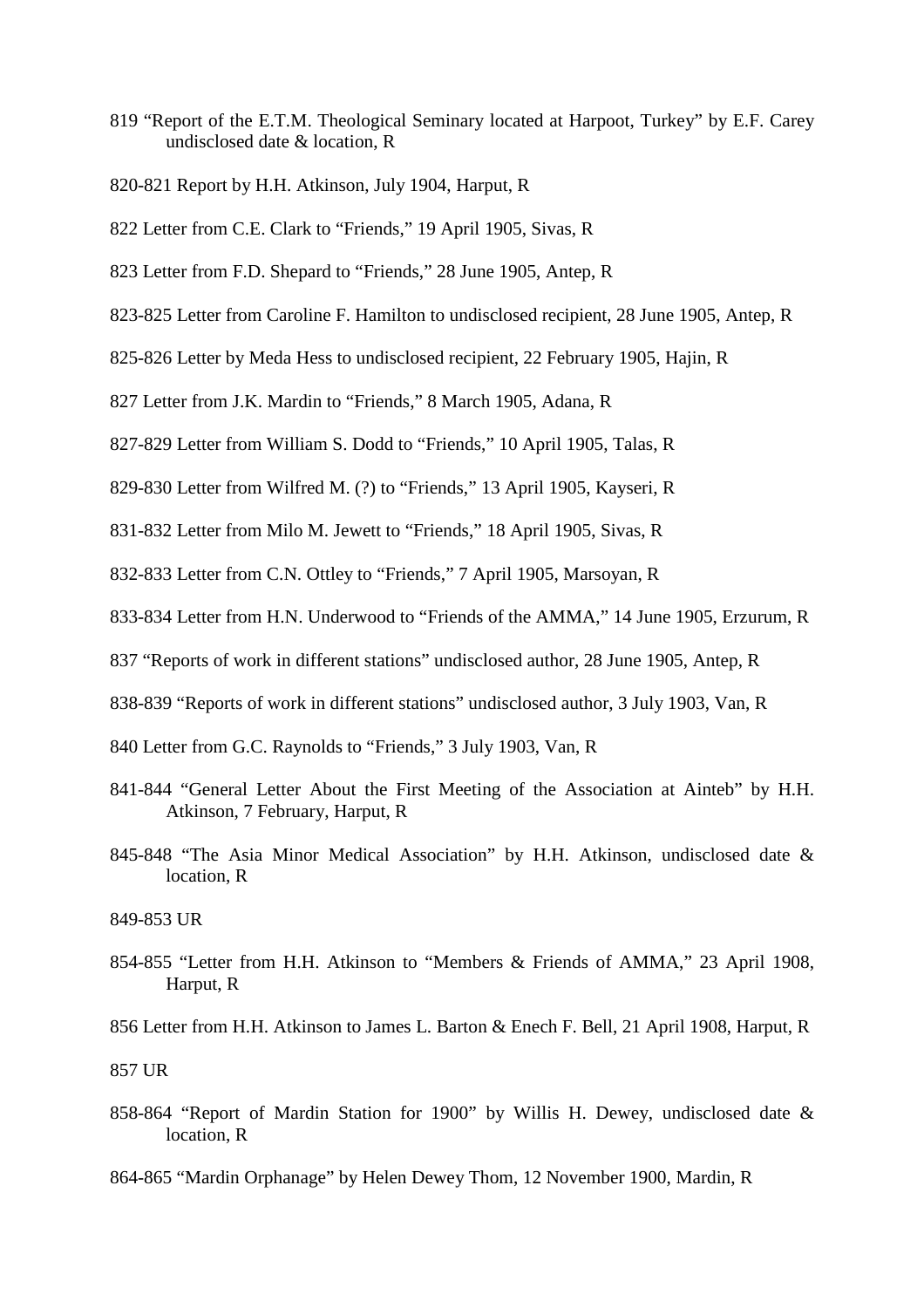- 866-871 "Mardin Hospital and the Medical Report for 1900" by D.M.B. Thom, 31 December 1900, undisclosed location, R
- 872-876 "Annual Report of Mardin Station for 1901" by A.N. Andrus, 24 May 1902, Mardin, PR
- 877-878 "Financial Statement of Mardin Medical Department for 1901" by D.M.B. Thom, 31 December 1901, Mardin, HR

879-880 UR

- 881-887 An untitled report, undisclosed author, date & location, PR
- 887-889 "Medical Report for Mardin Station for 1902" by D.M.B. Thom, undisclosed date & location, R
- 890-891 "Account of Medical Work in Mardin 1902" by D.M.B. Thom, 31 December 1902, Mardin, PR
- 891-893 "Report of Boys' High School for 1902" by A.N. Andrus, 18 March 1903, Mardin, PR
- 893-899 "Report of Mardin Station for 1903" by D.M.B. Thom, undisclosed date & location, R
- 900-902 "Report of Boys' High School for 1903-1904" by A.N. Andrus, 23 June 1904, Mardin, R
- 903-906 "Report of Girls' High School at Mardin, 1903-1904" by Agnes Fenenga, PR
- 906-908 "Report of the Mardin Kindergarten 1904" HR
- 908-912 "Report of Mardin Station for 1904-1905" by A.N. Andrus, 27 May 1905, undisclosed location, R
- 912-913 "Mardin Medical Report 1904" by D.M.B. Thom, 25 May 1905, Mardin, R
- 914-916 "Report of Boys' High School for 1904-1905" by A.N. Andrus, 1905, Mardin, R
- 917-920 "Report of Girls' High School at Mardin" by Agnes Fenenga, undisclosed date & location, R
- 920-922 "Report of the Mardin Kindergarten 1904-1905" by Johanna L. Graf, 5 June 1905, Mardin, PR
- 923-925 "Mardin Station Report for 1905" by A.N. Andrus, June 1906, Mardin, R

926-927 UR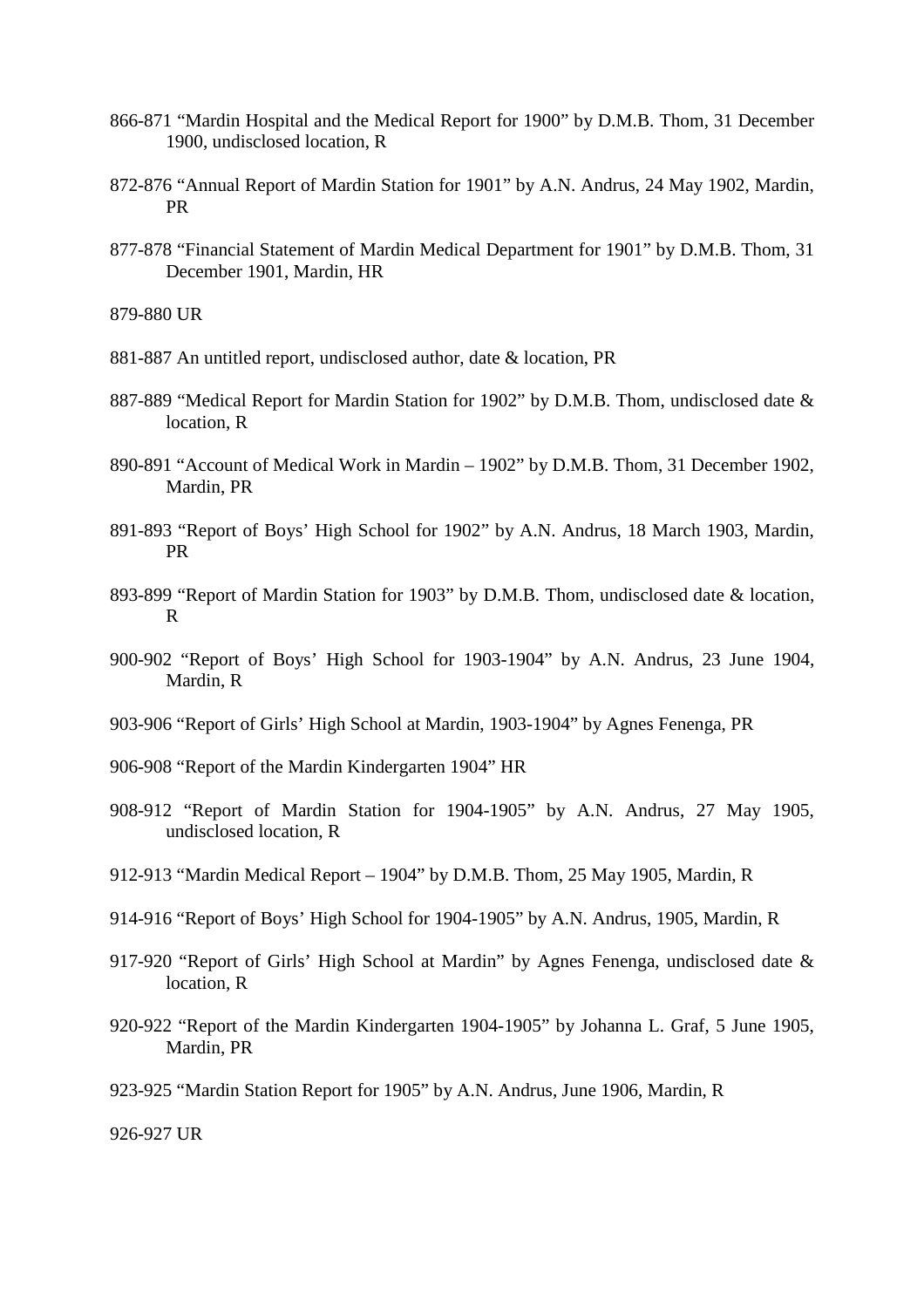- 928-930 "Report of Boys' High School for its 21<sup>st</sup> year, 1905-1906" undisclosed author, date & location, R
- 931-933 "Report of Girls' High School, Mardin 1905-1906" undisclosed author, date & location, R
- 933-935 "Report of the Kindergarten 1905-1906" by J. Louise Graf, 17 July 1906, Mardin, R
- 936-940 "Report of Mardin Station for 1906" by A.N. Andrus, July 1907, Mardin, R
- 941-944 "Report of the Girls' High School at Mardin 1906-1907" by Agnes Fenenga, 4 July 1907, undisclosed location, R
- 945 "Financial Report of Boys' High School" by R.S. Emrich, undisclosed date & location, R
- 946-948 "Report of the Mardin Kindergarten, September 1906 June 1907" by J. Louise Graf, July 1907, Mardin, R
- 949-955 "The Board's Plant at Mardin from a Business Point of View" by A.N. Andrus & R.M. Emrich, 26 May 1908, Mardin, PR
- 956-965 "Semi-Annual Report of Mardin Boys' High School" by R.S. Emrich, 3 March 1908, undisclosed location, R
- 966-969 "Report of the Girls' High School, Mardin, 1907-1908" by Agnes Fenenga, 4 July 1908, undisclosed date & location, R
- 969-971 "Mardin Kindergarten Report June 1907 June 1908" by J.L. Graf, 28 July 1908, Mardin, PR
- 971-976 "E.T.M. Annual Report of Mardin Station for 1908" by A.N. Andrus, 28 May 1909, Mardin, R
- 977-983 "The Evangelical High School for Boys at Mardin" undisclosed author, date & location, R
- 984-985 Newspaper columns on Mardin High School from the newspaper "The Evening News" of South Framingham, Mass., 20 October 1908, R
- 986-988 "Plans Showing Proposed Evangelical a) School Building b) Dormitory of the Mardin High School" by D.M.B. Thom, undisclosed date & location, R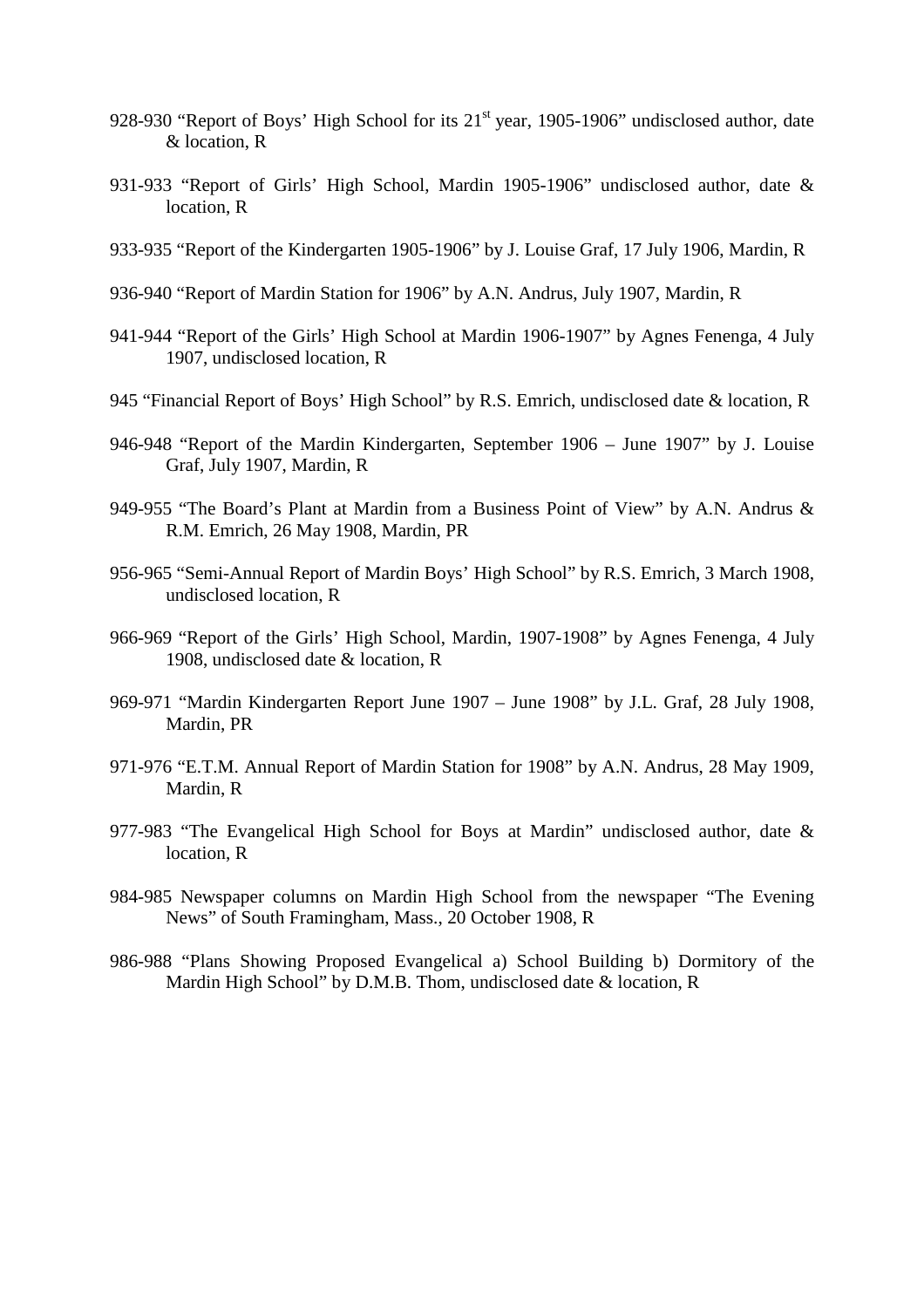# REEL 704

| Submitted by               | : Muhsin Soyudoğan      |
|----------------------------|-------------------------|
| Submitted to               | : Department of History |
| Project term (month, year) | : February 2004.        |

| Document type<br>Reference no.<br>Degree of readability | Bibliographical and physical information | : Microfilm<br>: BV2410.A4 1984 Reel 704<br>: Readable (R), Partially Readable (PR), Hardly Readable (HR), Unreadable (UR). |              |                   |                          |
|---------------------------------------------------------|------------------------------------------|-----------------------------------------------------------------------------------------------------------------------------|--------------|-------------------|--------------------------|
|                                                         |                                          |                                                                                                                             |              |                   |                          |
| Pages<br>$3 - 7$                                        | <b>Type</b>                              | Sender-Receiver                                                                                                             | Place<br>Van | Date<br>1900      | Readability<br><b>PR</b> |
| $8 - 10$                                                | Report                                   | G.C. Reynolds<br>Clarence D. Ussher                                                                                         | Van          | 1900              | PR                       |
|                                                         | Report                                   |                                                                                                                             |              |                   | PR                       |
| $12 - 13$                                               | Report                                   | N.W. Reynolds                                                                                                               | Van          | 1900              |                          |
| 14-19                                                   | Report                                   | G.C Reynolds                                                                                                                | Van          | 1900              | R                        |
| $20 - 21$<br>22-24                                      | Report<br>Report                         | G.C Reynolds<br>G.C Reynolds                                                                                                | Van<br>Van   | 1900<br>1900      | R<br>R                   |
|                                                         |                                          |                                                                                                                             |              |                   |                          |
| 24-25                                                   | Report                                   | G.C Reynolds & Clarence D. Ussher                                                                                           | Van          | 1900              | R                        |
| 25-26                                                   | Report                                   | G.C Reynolds                                                                                                                | Van          | 1900              | <b>PR</b>                |
| 27-30                                                   | Report                                   | G.C Reynolds                                                                                                                | Van          | 1901              | R                        |
| 31-33                                                   | Report                                   | Clarence D. Ussher                                                                                                          | Van          | 1901              | R                        |
| 34                                                      | Report                                   | ?                                                                                                                           | Van          | $\tilde{?}$       | <b>UR</b>                |
| 35-41                                                   | Report                                   | G.C Reynolds                                                                                                                | Van          | 1901              | $\mathsf{R}$             |
| 42-43                                                   | Report                                   | Grisell McLaren                                                                                                             | Van          | 1901              | R                        |
| 45-48                                                   | Report                                   | G.C Reynolds                                                                                                                | Van          | 1902              | $\mathsf R$              |
| 50                                                      | Report                                   | G.C Reynolds & Clarence D. Ussher                                                                                           | Van          | 1902              | ${\sf R}$                |
| 51-53                                                   | Report                                   | Grisell McLaren                                                                                                             | Van          | 1903              | $\mathsf R$              |
| 54-59                                                   | Report                                   | G.C Reynolds                                                                                                                | Van          | 1904              | $\mathsf R$              |
| 61-62                                                   | Report                                   | Clarence D. Ussher                                                                                                          | Van          | 1904              | $\mathsf R$              |
| 64-65                                                   | Report                                   | G.C Reynolds                                                                                                                | Van          | 1904              | $\mathsf R$              |
| 67-68                                                   | Report                                   | Grisell McLaren                                                                                                             | Van          | 1904              | $\mathsf R$              |
| 70-71                                                   | Report                                   | Grisell McLaren                                                                                                             | Van          | 1904              | R                        |
| 73-76                                                   | Report                                   | G.C Reynolds                                                                                                                | Van          | 1904              | R                        |
| 77-78                                                   | Report                                   | G.C Reynolds                                                                                                                | Van          | 1904              | $\mathsf R$              |
| 80                                                      | Report                                   | G.C Reynolds                                                                                                                | Van          | 1905              | $\mathsf R$              |
| 81-83                                                   | Report                                   | Grisell McLaren                                                                                                             | Van          | 1905              | R                        |
| 85                                                      | Report                                   | Grisell McLaren                                                                                                             | Van          | 1905              | $\mathsf R$              |
| 87                                                      | Report                                   | Susan R. Norton                                                                                                             | Van          | 1905              | R                        |
| 89-91                                                   | Report                                   | E.A. Yarrow                                                                                                                 | Van          | 1905              | $\mathsf{R}$             |
| 92                                                      | Report                                   | Clarence D. Ussher                                                                                                          | Van          | 1905              | R                        |
| 94                                                      | Letter                                   | C.D. Ussher - J.Letter Barton                                                                                               | Van          | February 12, 1406 | R                        |
| 95-97                                                   | Report                                   | Grisell McLaren & Susan R. Norton                                                                                           | Van          | 1906              | $\mathsf R$              |
| 100-110                                                 | Report                                   | G.C Reynolds                                                                                                                | Van          | 1907              | $\mathsf R$              |
| 112-115                                                 | Report                                   | Clarence D. Ussher                                                                                                          | Van          | 1907              | ${\sf R}$                |
| 117-118                                                 | Report                                   | G.C Reynolds                                                                                                                | Van          | 1907              | R                        |
| 120-129                                                 | Report                                   | G.C Reynolds                                                                                                                | Van          | 1908              | R                        |
| 131-135                                                 | Report                                   | G.C Reynolds                                                                                                                | Van          | 1907              | R                        |
| 137-141                                                 | Report                                   | Clarence D. Ussher                                                                                                          | Van          | 1907              | PR                       |
| 143-144                                                 | Report                                   | G.C Reynolds                                                                                                                | Van          | 1908              | R                        |
| 146-147                                                 | Report                                   | E.A. Yarrow                                                                                                                 | Van          | 1908              | R                        |
| 148-149                                                 | Report                                   | M.W. Raynolds                                                                                                               | Van          | 1907              | R                        |
| 150-151                                                 | Report                                   | Susan R. Norton                                                                                                             | Van          | 1908              | $\mathsf R$              |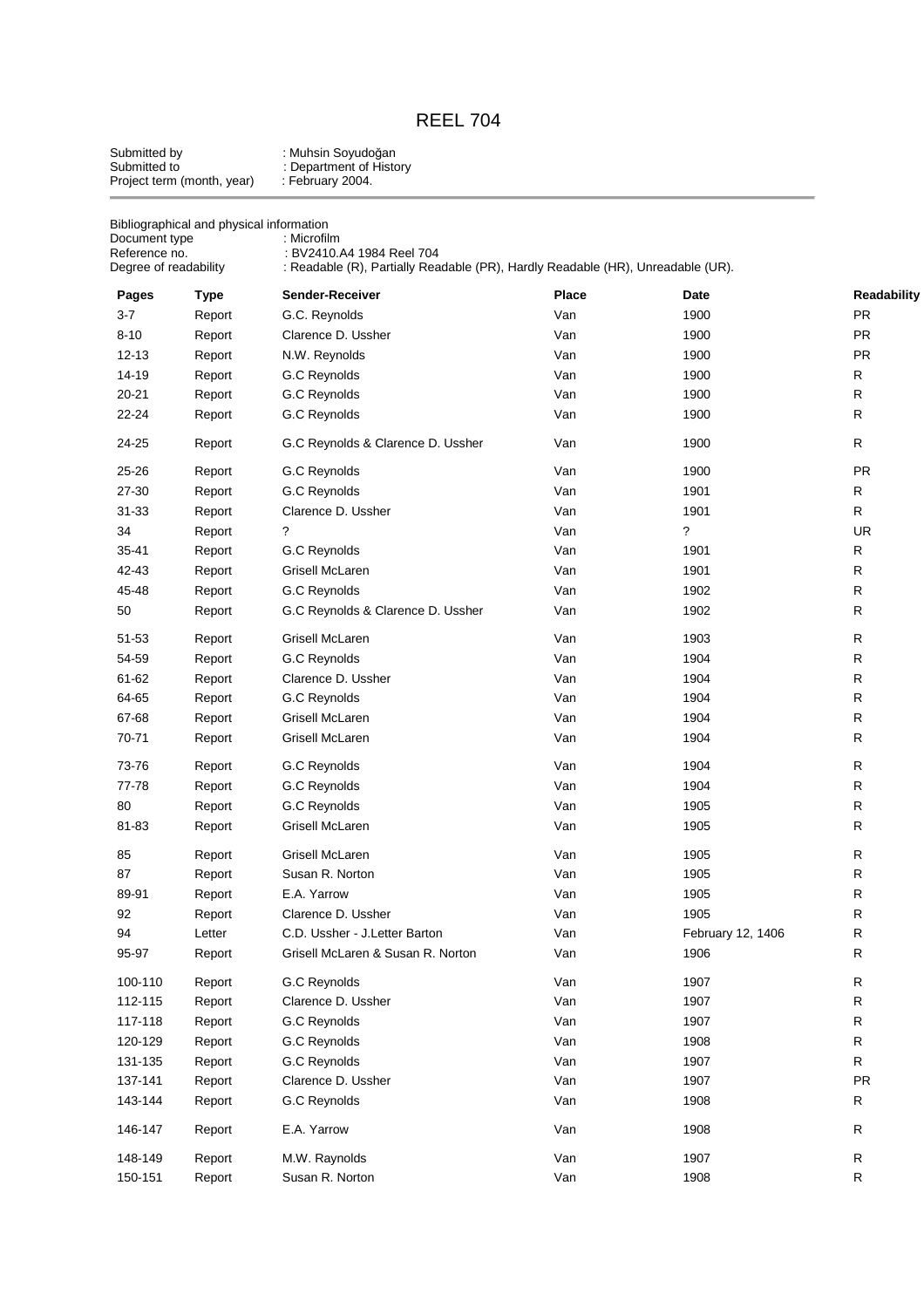| 153-165 | Report | G.C Reynolds                    | Van           | 1908               | R         |
|---------|--------|---------------------------------|---------------|--------------------|-----------|
| 167-169 | Letter | O.P. Allen - J.Letter Barton    | Auburndale    | February 19, 1900  | R         |
| 170-173 | Letter | O.P. Allen - J.Letter Barton    | Auburndale    | February 05, 1902  | R         |
| 174-176 | Letter | Herbert M. Allen - ?            | <b>Boston</b> | April 09, 1901     | R         |
| 177-178 | Letter | Herbert M. Allen - Judson Smith | <b>Boston</b> | June 14, 1901      | R         |
| 180-186 | Letter | Herbert M. Allen - Barnum       | <b>Boston</b> | August 16, 1901    | R.        |
| 189-190 | Letter | A.M. Andrus - J.Letter Barton   | Mardin        | January 22, 1900   | <b>PR</b> |
| 191-192 | Letter | A.M. Andrus - Hervic            | Mardin        | February 17, 1900  | <b>HR</b> |
| 193-195 | Letter | A.M. Andrus - J.Letter Barton   | Mardin        | February 19, 1900  | <b>PR</b> |
| 195-196 | Letter | A.M. Andrus - Hervic            | Mardin        | March 12, 1900     | R.        |
| 197-199 | Letter | A.M. Andrus - J.Letter Barton   | ?             | May 14, 1900       | <b>UR</b> |
| 200-201 | Letter | A.M. Andrus - Hervic            | Mardin        | April 02, 1900     | <b>HR</b> |
| 201-202 | Letter | A.M. Andrus - J.Letter Barton   | Mardin        | April 02, 1900     | <b>HR</b> |
| 203-204 | Letter | A.M. Andrus - Hervic            | Mardin        | May 14, 1900       | <b>HR</b> |
| 204-205 | Letter | A.M. Andrus - J.Letter Barton   | Mardin        | May 21, 1900       | <b>HR</b> |
| 206-207 | Letter | A.M. Andrus - Hervic            | Mardin        | July 24, 1900      | R         |
| 207-208 | Letter | Francis James - A.M. Andrus     | Diarbekir     | July 19, 1900      | R         |
| 210-211 | Letter | A.M. Andrus - J.Letter Barton   | Mardin        | September 17, 1900 | HR        |
| 211-212 | Letter | A.M. Andrus - J.Letter Barton   | Port of Haifa | October 23, 1900   | R         |
| 212-213 | Letter | A.M. Andrus - J.Letter Barton   | New York      | November 28, 1900  | R         |
| 213-214 | Letter | A.M. Andrus - J.Letter Barton   | New York      | Decemeber 06, 1900 | HR        |
| 214-215 | Letter | A.M. Andrus - J.Letter Barton   | ?             | Decemeber 13, 1900 | R         |
| 216-218 | Letter | A.M. Andrus - J.Letter Barton   | ?             | January 16, 1901   | R         |
| 219-220 | Letter | A.M. Andrus - J.Letter Barton   | ?             | February 07, 1901  | HR        |
| 221-222 | Letter | ?                               | S.            | Decemeber 29, 1900 | R         |
| 223     | Letter | A.M. Andrus - J.Letter Barton   | ?             | February 21, 1901  | R         |
| 224-225 | Letter | ?                               | 2             | ?                  | <b>UR</b> |
| 226-227 | Letter | A.M. Andrus - J.Letter Barton   | Chicago       | April 25, 1901     | <b>HR</b> |
| 228-230 | Letter | Willis C. Dewey - Cassie        | Mardin        | March 25, 1901     | R         |
| 231-232 | Letter | A.M. Andrus - Judson Smith      | ?             | July 11, 1901      | HR        |
| 233-234 | Letter | A.M. Andrus - Judson Smith      | So Ganaam     | August 12, 1901    | R         |
| 235-237 | Letter | A.M. Andrus - Judson Smith      | ?             | August 26, 1901    | R.        |
| 237-238 | Letter | A.M. Andrus - Judson Smith      | ?             | August 30, 1901    | HR        |
| 239-240 | Letter | A.M. Andrus - Judson Smith      | New York      | September 02, 1901 | UR.       |
| 241-242 | Letter | ?                               | ?             | ?                  | <b>UR</b> |
| 244-246 | Letter | A.M. Andrus - ?                 | ?             | ? 21, 1901         | HR        |
| 247-248 | Letter | A.M. Andrus - Judson Smith      | New York      | November 20, 1901  | R         |
| 249-252 | Letter | A.M. Andrus - ?                 | Mardin        | Decemeber 17, 1901 | UR        |
| 253-254 | Letter | A.M. Andrus - J.Letter Barton   | Mardin        | April 07, 1902     | R         |
| 254     | Letter | A.M. Andrus - J.Letter Barton   | Mardin        | April 21, 1902     | R         |
| 255     | Letter | A.M. Andrus - J.Letter Barton   | Mardin        | May 05, 1902       | R         |
| 256-259 | Letter | A.M. Andrus - J.Letter Barton   | Mardin        | June 30, 1902      | R         |
| 260-262 | Letter | A.M. Andrus - J.Letter Barton   | Mardin        | July 07, 1902      | R         |
| 262     | Letter | A.M. Andrus - J.Letter Barton   | Mardin        | July 14, 1902      | R         |
| 263-264 | Letter | A.M. Andrus - J.Letter Barton   | ?             | ?                  | R         |
| 264-266 | Letter | A.M. Andrus - J.Letter Barton   | Mardin        | October 04, 02     | R         |
| 266-268 | Letter | A.M. Andrus - J.Letter Barton   | Mardin        | October 27, 1902   | R         |
| 268-269 | Letter | A.M. Andrus - J.Letter Barton   | Mardin        | November 10, 1902  | R         |
| 270-270 | Letter | A.M. Andrus - J.Letter Barton   | Mardin        | Decemeber 08, 1902 | R         |
| 271-272 | Letter | A.M. Andrus - J.Letter Barton   | Mardin        | January 19, 1903   | R         |
| 273     | Letter | A.M. Andrus - J.Letter Barton   | Mardin        | February 17, 1903  | R         |
| 274     | Letter | A.M. Andrus - J.Letter Barton   | Mardin        | February 23, 1903  | R         |
| 275-276 | Letter | A.M. Andrus - J.Letter Barton   | Mardin        | March 16, 1903     | R         |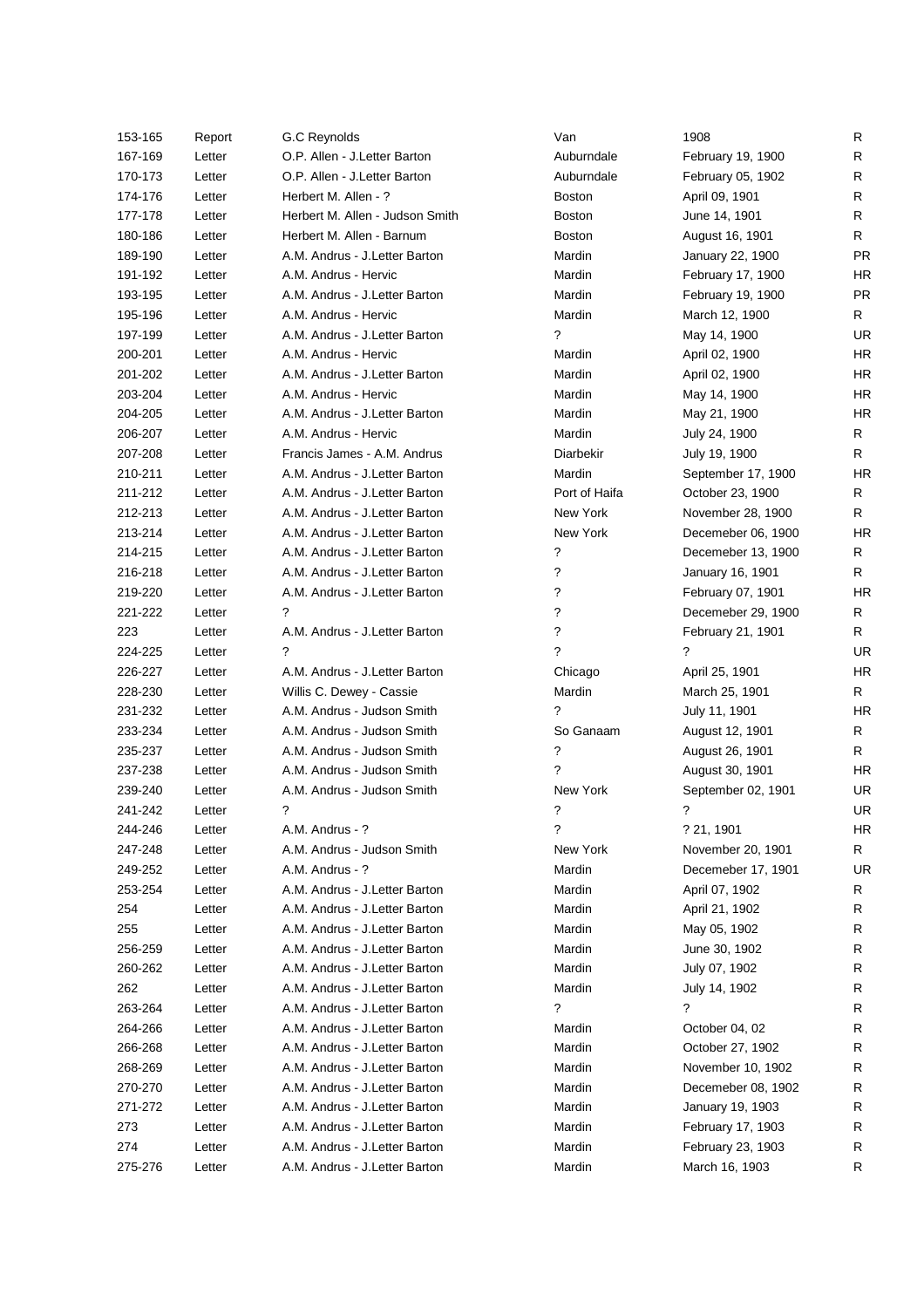| 276-277 | Letter   | A.M. Andrus - J.Letter Barton             | Mardin | April 13, 1903     | R            |
|---------|----------|-------------------------------------------|--------|--------------------|--------------|
| 278-278 | Letter   | A.M. Andrus - J.Letter Barton             | Mardin | April 20, 1903     | R            |
| 279     | Letter   | A.M. Andrus - J.Letter Barton             | Mardin | June 22, 1903      | R            |
| 280-281 | Letter   | A.M. Andrus - J.Letter Barton             | Mardin | June 29, 1903      | R            |
| 282-284 | Letter   | A.M. Andrus - J.Letter Barton             | Mardin | August 10, 1903    | R            |
| 284-285 | Letter   | A.M. Andrus - J.Letter Barton             | Mardin | November 23, 1903  | R            |
| 286-287 | Letter   | Rantell Gauturs - A.M. Andrus             | Mardin | August 01, 1903    | R            |
| 288     | Letter   | A.M. Andrus - J.Letter Barton             | Mardin | November 01, 1903  | R            |
| 289-290 | Letter   | A.M. Andrus - J.Letter Barton             | Mardin | January 25, 1904   | R            |
| 290-291 | Letter   | A.M. Andrus - J.Letter Barton             | Mardin | February 17, 1904  | R            |
| 292-293 | Letter   | A.M. Andrus - J.Letter Barton             | Mardin | February 22, 1904  | R            |
| 293-294 | Letter   | A.M. Andrus - J.Letter Barton             | Mardin | March 13, 1904     | R            |
| 294-295 | Letter   | A.M. Andrus - J.Letter Barton             | Mardin | March 27, 1904     | $\mathsf{R}$ |
| 295-297 | Letter   | A.M. Andrus - J.Letter Barton             | Mardin | April 30, 1904     | R            |
| 298-299 | Letter   | A.M. Andrus - J.Letter Barton             | Mardin | May 16, 1904       | R            |
| 300     | Letter   | A.M. Andrus - J.Letter Barton             | Mardin | June 27, 1904      | R            |
| 301-302 | Letter   | A.M. Andrus - J.Letter Barton             | Mardin | July 02, 1904      | R            |
| 303-304 | Letter   | A.M. Andrus - J.Letter Barton             | Mardin | August 01, 1904    | R            |
| 304-308 | Letter   | A.M. Andrus - Enrich                      | Mardin | September 09, 1904 | R            |
| 309-310 | Letter   | A.M. Andrus - J.Letter Barton             | Mardin | September 10, 1904 | R            |
| 311-313 | Letter   | A.M. Andrus - J.Letter Barton             | Mardin | November 08, 1904  | R            |
| 314-315 | Letter   | A.M. Andrus - J.Letter Barton             | Mardin | Decemeber 05, 1904 | R            |
| 315     | Letter   | A.M. Andrus - J.Letter Barton             | Mardin | Decemeber 12, 1904 | R            |
| 316-317 | Letter   | A.M. Andrus - J.Letter Barton             | Mardin | March 06, 1905     | R            |
| 317     | Letter   | A.M. Andrus - J.Letter Barton             | Mardin | March 21, 1905     | R            |
| 318     | Letter   | A.M. Andrus - J.Letter Barton             | Mardin | May 08, 1905       | R            |
| 319-320 | Letter   | A.M. Andrus - J.Letter Barton             | Mardin | May 15, 1905       | R            |
| 321-323 | Letter   | A.M. Andrus - Barnum                      | Mardin | May 22, 1905       | R            |
| 324-325 | Letter   | A.M. Andrus - J.Letter Barton             | Mardin | June 03, 1905      | $\mathsf R$  |
| 325     | Letter   | A.M. Andrus - Barnum                      | Mardin | June 05, 1905      | R            |
| 326-327 | Letter   | A.M. Andrus - J.Letter Barton             | Mardin | June 08, 1905      | R            |
| 327     | Letter   | A.M. Andrus - J.Letter Barton             | Mardin | June 26, 1905      | R            |
| 328-329 | Letter   | A.M. Andrus - J.Letter Barton             | Mardin | September 05, 1905 | R            |
| 329     | Letter   | A.M. Andrus - J.Letter Barton             | Mardin | September 25, 1905 | R            |
| 330-331 | Letter   | A.M. Andrus - Barnum                      | Mardin | October 05, 1905   | R            |
| 331-332 | Letter   | A.M. Andrus - J.Letter Barton             | Mardin | October 16, 1905   | R            |
| 333-334 | Letter   | A.M. Andrus - J.Letter Barton             | Mardin | October 21, 1905   | R            |
| 334     | Document | A.M. Andrus                               | Mardin | Decemeber 04, 1905 | R            |
|         |          |                                           |        |                    |              |
| 335     | Letter   | A.M. Andrus - J.Letter Barton             | Mardin | January 23, 1906   | R            |
| 336     | Letter   | A.M. Andrus - J.Letter Barton             | Mardin | April 09, 1906     | R            |
| 337-338 | Letter   | A.M. Andrus - J.Letter Barton             | Mardin | July 02, 1906      | R            |
| 339-340 | Letter   | A.M. Andrus - J.Letter Barton             | Mardin | August 20, 1906    | R            |
| 341     | Letter   | A.M. Andrus - J.Letter Barton             | Mardin | Decemeber 26, 1906 | R            |
| 342     | Letter   | A.M. Andrus - Enoch F. Bell               | Mardin | January 22, 1907   | R            |
| 343     | Letter   | A.M. Andrus - Enoch F. Bell               | Mardin | July 09, 1907      | R            |
| 344     | Letter   | A.M. Andrus - J.Letter Barton             | Mardin | August 20, 1907    | R            |
| 345-346 | Letter   | A.M. Andrus - J.Letter Barton             | Mardin | September 30, 1907 | R            |
| 346     | Letter   | A.M. Andrus - J.Letter Barton             | Mardin | October 28, 1907   | R            |
| 347-348 | Letter   | A.M. Andrus - J.Letter Barton & E.F. Bell | Mardin | February 17, 1908  | R            |
| 348-350 | Letter   | A.M. Andrus - J.Letter Barton             | Mardin | February 17, 1908  | R            |
| 350-351 | Letter   | A.M. Andrus - Enoch F. Bell               | Mardin | February 17, 1908  | R            |
| 352-354 | Letter   | A.M. Andrus - Thom                        | Mardin | March 24, 1908     | R            |
| 355-356 | Letter   | A.M. Andrus - J.Letter Barton             | Mardin | May 11, 1908       | R            |
| 356-358 | Letter   | A.M. Andrus - J.Letter Barton & E.F. Bell | Mardin | June 01, 1908      | R            |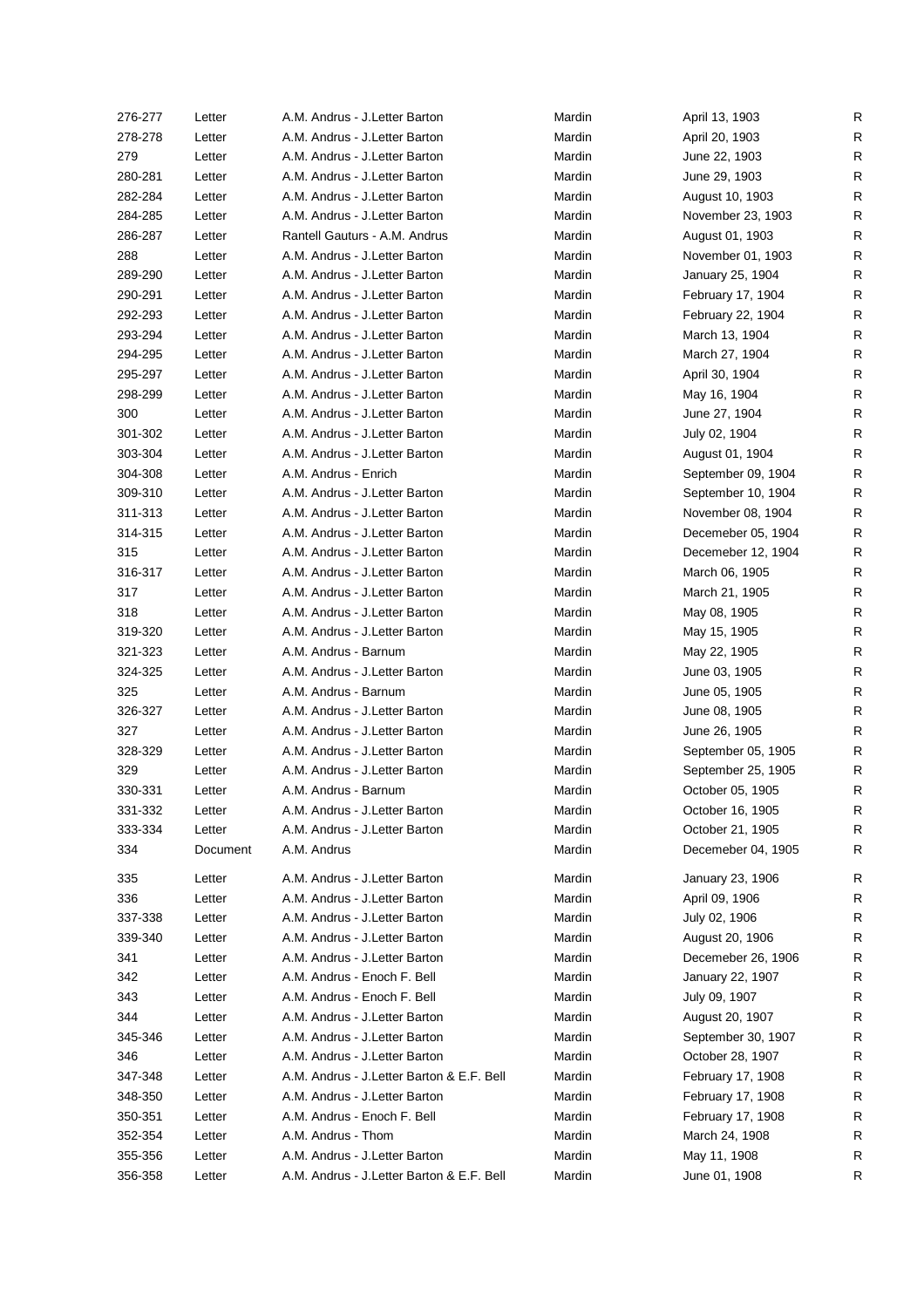| 358-359 | Letter | A.M. Andrus - J.Letter Barton              | Mardin          | August 17, 1908    | R         |
|---------|--------|--------------------------------------------|-----------------|--------------------|-----------|
| 360-361 | Letter | A.M. Andrus - ?                            | Mardin          | October 23, 1908   | R         |
| 362     | Letter | A.M. Andrus - Enoch F. Bell                | Mardin          | November 23, 1908  | R         |
| 363-366 | Letter | A.M. Andrus - Peet                         | Mardin          | January 02, 1909   | R.        |
| 367-372 | Letter | ?                                          | Mardin          | ?                  | UR        |
| 373-374 | Letter | A.M. Andrus - Enoch F. Bell                | Mardin          | March 11, 1909     | R         |
| 374-376 | Letter | A.M. Andrus - J.Letter Barton              | Mardin          | March 20, 1909     | R         |
| 376-377 | Letter | A.M. Andrus - J.Letter Barton              | Mardin          | May 15, 1909       | R         |
| 378-381 | Letter | A.M. Andrus - J.Letter Barton              | Mardin          | May 21, 1909       | R         |
| 381     | Letter | A.M. Andrus - Enoch F. Bell                | Mardin          | June 07, 1909      | R         |
| 382     | Letter | A.M. Andrus - Enoch F. Bell                | Mardin          | June 21, 1909      | R         |
| 383-384 | Letter | A.M. Andrus - J.Letter Barton              | Mardin          | August 09, 1909    | R         |
| 385-386 | Letter | A.M. Andrus - J. Letter Barton & E.F. Bell | Mardin          | October 16, 1909   | R         |
| 388     | Letter | A.M. Andrus - Enoch F. Bell                | Mardin          | Decemeber 21, 1909 | R         |
| 389-391 | Letter | A.M. Andrus - J.Letter Barton              | Mardin          | October 15, 1909   | R         |
| 392-393 | Letter | H.H. Atkinson - G.H. Daniels               | ?               | March 30, 1901     | R         |
| 395     | Letter | H.H. Atkinson - G.H. Daniels               | San Francisco   | April 10, 1901     | R         |
| 396-399 | Letter | H.H. Atkinson - Judson Smith               | San Francisco   | May 23, 1901       | R         |
| 400-401 | Letter | H.H. Atkinson - Judson Smith               | San Francisco   | May 23, 1901       | R         |
| 402-404 | Letter | H.H. Atkinson - Judson Smith               | San Francisco   | June 11, 1901      | R         |
| 405-408 | Letter | H.H. Atkinson - Judson Smith               | Paris           | November 03, 1901  | R         |
| 408-409 |        | H.H. Atkinson - Judson Smith               | Paris           | November 30, 1901  | R         |
|         | Letter |                                            | Paris           |                    | R         |
| 409-410 | Letter | H.H. Atkinson - Frank H. Wiggin            |                 | Decemeber 20, 1901 |           |
| 411-412 | Letter | H.H. Atkinson - Judson Smith               | Paris           | Decemeber 22, 1901 | R         |
| 412-413 | Letter | H.H. Atkinson - J. Letter Barton           | Paris           | January 12, 1902   | R         |
| 414-416 | Letter | H.H. Atkinson - J. Letter Barton           | Constantionaple | February 24, 1902  | R         |
| 416-418 | Letter | H.H. Atkinson - J. Letter Barton           | Constantionaple | March 27, 1902     | R         |
| 418-419 | Letter | H.H. Atkinson - J. Letter Barton           | Harpoot         | May 28, 1902       | R         |
| 420-422 | Letter | H.H. Atkinson - J. Letter Barton           | Harpoot         | September 10, 1902 | R         |
| 422-423 | Letter | H.H. Atkinson - G.H. Daniels               | Harpoot         | September 10 1902  | R         |
| 423-425 | Letter | H.H. Atkinson - J. Letter Barton           | Aintak          | October 28, 1902   | R         |
| 425-426 | Letter | H.H. Atkinson - J. Letter Barton           | Aintak          | November 25, 1902  | R         |
| 426-428 | Letter | H.H. Atkinson - J. Letter Barton           | Aintak          | January 15, 1903   | R         |
| 428-433 | Letter | H.H. Atkinson - J. Letter Barton           | Aintak          | March 20, 1903     | R         |
| 433-436 | Letter | H.H. Atkinson - J.Letter Barton            | Aintak          | April 14, 1903     | R         |
| 436-437 | Letter | H.H. Atkinson - J. Letter Barton           | Mardin          | November 24, 1903  | R         |
| 437-438 | Letter | H.H. Atkinson - J. Letter Barton           | Harpoot         | Decemeber 10, 1903 | R         |
| 438-441 | Report | H.H. Atkinson                              | Harpoot         | ?                  | R         |
| 441-444 | Letter | H.H. Atkinson - J. Letter Barton           | Harpoot         | January 01, 1904   | R         |
| 445-448 | Letter | H.H. Atkinson - ?                          | Harpoot         | January 21, 1904   | <b>HR</b> |
| 449-450 | Letter | H.H. Atkinson - J. Letter Barton           | Harpoot         | February 04, 1904  | R         |
| 452     | Letter | H.H. Atkinson - J.Letter Barton            | Harpoot         | February 26, 1904  | R         |
| 453     | Letter | H.H. Atkinson - J. Letter Barton           | Harpoot         | March 16, 1904     | R         |
| 454-456 | Letter | H.H. Atkinson - J. Letter Barton           | Harpoot         | May 06, 1904       | R         |
| 456-457 | Letter | H.H. Atkinson - Sunday school friends      | Harpoot         | April 27, 1904     | R         |
| 458-459 | Letter | H.H. Atkinson - J.Letter Barton            | Harpoot         | June 23, 1904      | R         |
| 459-461 | Letter | H.H. Atkinson - J. Letter Barton           | Harpoot         | June 21, 1904      | R         |
| 461-462 | Letter | H.H. Atkinson - J.Letter Barton            | Harpoot         | June 28, 1904      | R         |
| 463     | Letter | H.H. Atkinson - J.Letter Barton            | Harpoot         | July 03, 1904      | PR        |
| 464     | Letter | H.H. Atkinson - ?                          | Harpoot         | August, 1904       | R         |
| 465-469 | Letter | H.H. Atkinson - J. Letter Barton           | Harpoot         | August, 1904       | R         |
|         |        | H.H. Atkinson - J.Letter Barton            |                 |                    | PR        |
| 469-470 | Letter |                                            | Harpoot         | August 04, 1904    |           |
| 470-471 | Letter | H.H. Atkinson - J. Letter Barton           | Harpoot         | November 17, 1904  | R.        |
| 472-474 | Letter | H.H. Atkinson - J. Letter Barton           | Harpoot         | November 29, 1904  | R         |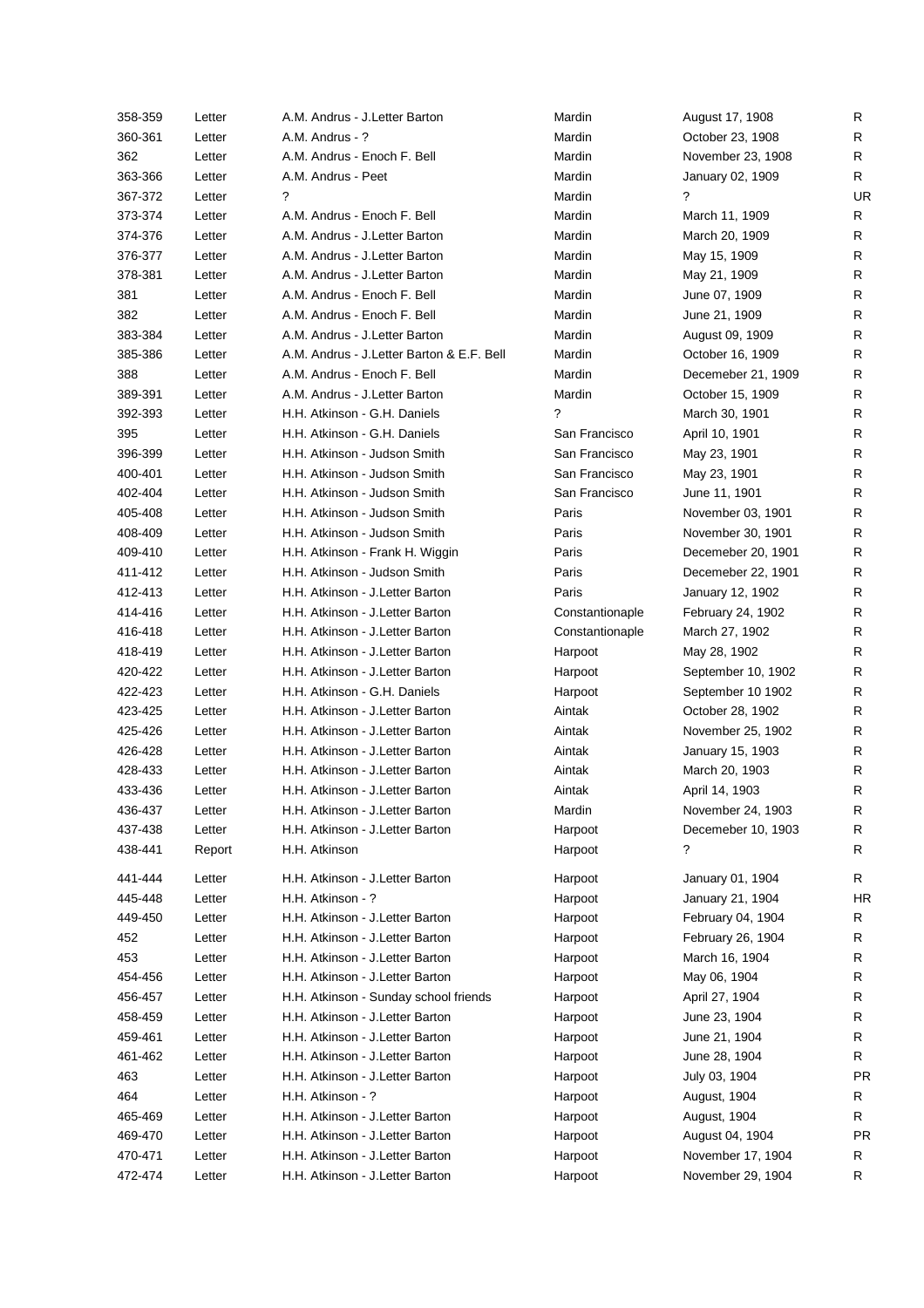| 474     | Letter   | H.H. Atkinson - J.Letter Barton  | Harpoot                  | February 28, 1905  | R         |
|---------|----------|----------------------------------|--------------------------|--------------------|-----------|
| 475-482 | ?        | ?                                | ?                        | ?                  | <b>UR</b> |
| 483-492 | Letter   | H.H. Atkinson - J.Letter Barton  | Harpoot                  | March 22, 1905     | <b>HR</b> |
| 493     | Letter   | H.H. Atkinson - J.Letter Barton  | Harpoot                  | April 26, 1905     | R         |
| 494     | Letter   | H.H. Atkinson - J.Letter Barton  | Harpoot                  | May 03, 1905       | R         |
| 495-499 | Letter   | H.H. Atkinson - J.Letter Barton  | Harpoot                  | May 21, 1905       | R         |
| 500-501 | Letter   | H.H. Atkinson - Ernst Lohmann    | Harpoot                  | May 30, 1905       | R         |
| 503     | Letter   | H.H. Atkinson - ?                | Harpoot                  | May 30, 1905       | R         |
| 505-508 | Letter   | H.H. Atkinson - Thom             | Harpoot                  | June 12, 1905      | R.        |
| 509     | Letter   | H.H. Atkinson - J.Letter Barton  | Harpoot                  | June 14, 1905      | R         |
| 510-511 | Letter   | H.H. Atkinson - J.Letter Barton  | Harpoot                  | July 26, 1905      | R         |
| 512     | Letter   | H.H. Atkinson - J.Letter Barton  | Harpoot                  | August 03, 1905    | R.        |
| 513-516 | Letter   | H.H. Atkinson - Fellow members   | Harpoot                  | September, 1905    | <b>PR</b> |
| 518-523 | Document | H.H. Atkinson                    | Harpoot                  | ?                  | <b>PR</b> |
| 524-528 | Letter   | H.H. Atkinson - J. Letter Barton | Harpoot                  | September 18, 1905 | <b>PR</b> |
| 529-542 | Letter   | H.H. Atkinson                    | Harpoot                  | November 19, 1905  | R.        |
| 543     | Letter   | H.H. Atkinson - J. Letter Barton | Harpoot                  | September 25, 1905 | R.        |
| 544     | Letter   | H.H. Atkinson - J.Letter Barton  | Harpoot                  | October 11, 1905   | <b>PR</b> |
| 546-547 | Letter   | H.H. Atkinson - Ernst Lohmann    | Harpoot                  | November 16, 1905  | HR        |
| 549     | Letter   | H.H. Atkinson - J.Letter Barton  | Harpoot                  | November 22, 1905  | <b>HR</b> |
| 550-552 | Letter   | H.H. Atkinson - J.W. Hurray      | Harpoot                  | November 22, 1905  | R         |
| 554-556 | Letter   | H.H. Atkinson - Thom             | Harpoot                  | Decemeber 08, 1905 | <b>PR</b> |
| 557-559 | ?        | ?                                | ?                        | ?                  | <b>UR</b> |
| 561-562 | Letter   | H.H. Atkinson - J.Letter Barton  | Harpoot                  | January 25, 1906   | <b>HR</b> |
| 563-567 | Report   | H.H. Atkinson                    | Harpoot                  | ?                  | R.        |
| 569-574 | Report   | H.H. Atkinson                    | Harpoot                  | ?                  | R.        |
| 575     | ?        | 2                                | ?                        | ?                  | <b>UR</b> |
| 576-577 | Letter   | H.H. Atkinson - J.Letter Barton  | Harpoot                  | February 09, 1906  | <b>HR</b> |
| 577     | Letter   | H.H. Atkinson - J.Letter Barton  | Harpoot                  | February 23, 1906  | R.        |
| 578     | ?        | ?                                | ?                        | ?                  | UR.       |
| 580     | Letter   | H.H. Atkinson - ?                | Harpoot                  | February 25, 1906  | R         |
| 582     | ?        | ?                                | ?                        | ?                  | <b>UR</b> |
| 583-584 | ?        | ?                                | $\overline{\phantom{0}}$ | ?                  | <b>UR</b> |
| 585-586 | Letter   | H.H. Atkinson - J. Letter Barton | Harpoot                  | March 15, 1906     | R         |
| 587-588 | Letter   | H.H. Atkinson - J.Letter Barton  | Harpoot                  | May 18, 1906       | UR        |
| 589     | Letter   | H.H. Atkinson - J.Letter Barton  | Harpoot                  | July 05, 1906      | <b>UR</b> |
| 590-591 | Letter   | H.H. Atkinson - M. Wilde         | Diarbekir                | July 07, 1906      | R         |
| 592-593 | Letter   | H.H. Atkinson - Barnum           | ?                        | August ?, 1906     | R         |
| 593-596 | Letter   | H.H. Atkinson - J.Letter Barton  | Harpoot                  | August 20, 1906    | R         |
| 597     | Letter   | H.H. Atkinson - ?                | Harpoot                  | August 24, 1906    | HR        |
| 599     | Letter   | H.H. Atkinson - Pritzet          | Harpoot                  | September 05, 1906 | R         |
| 600-601 | Letter   | H.H. Atkinson - J.Letter Barton  | Harpoot                  | November 20, 1906  | R         |
| 602-603 | Letter   | H.H. Atkinson - Enoch F. Bell    | Harpoot                  | May 23, 1907       | R         |
| 604-605 | Letter   | H.H. Atkinson - Enoch F. Bell    | Harpoot                  | September 10, 1907 | R         |
| 606-611 | Letter   | H.H. Atkinson - Ernst Lohmann    | Harpoot                  | Decemeber 03, 1907 | R         |
| 612     | Letter   | Ernst Lohmann - H.H. Atkinson    | Freinwalde               | January 23, 1908   | R         |
| 613-614 | Letter   | H.H. Atkinson - ?                | Harpoot                  | Decemeber 25, 1907 | R         |
| 616-617 | Letter   | H.H. Atkinson - Mrs Enrich       | Harpoot                  | Decemeber 25, 1907 | R         |
| 619-620 | Letter   | H.H. Atkinson - J.Letter Barton  | Harpoot                  | Decemeber 26, 1907 | R         |
| 620-621 | Letter   | H.H. Atkinson - J.Letter Barton  | Harpoot                  | January 03, 1908   | R         |
| 621-622 | Letter   | H.H. Atkinson - J.Letter Barton  | Harpoot                  | January 22, 1908   | R         |
| 622-623 | Letter   | H.H. Atkinson - J.Letter Barton  | Harpoot                  | January 24, 1908   | R         |
|         |          | H.H. Atkinson - J.Letter Barton  | Harpoot                  | February 21, 1908  | R         |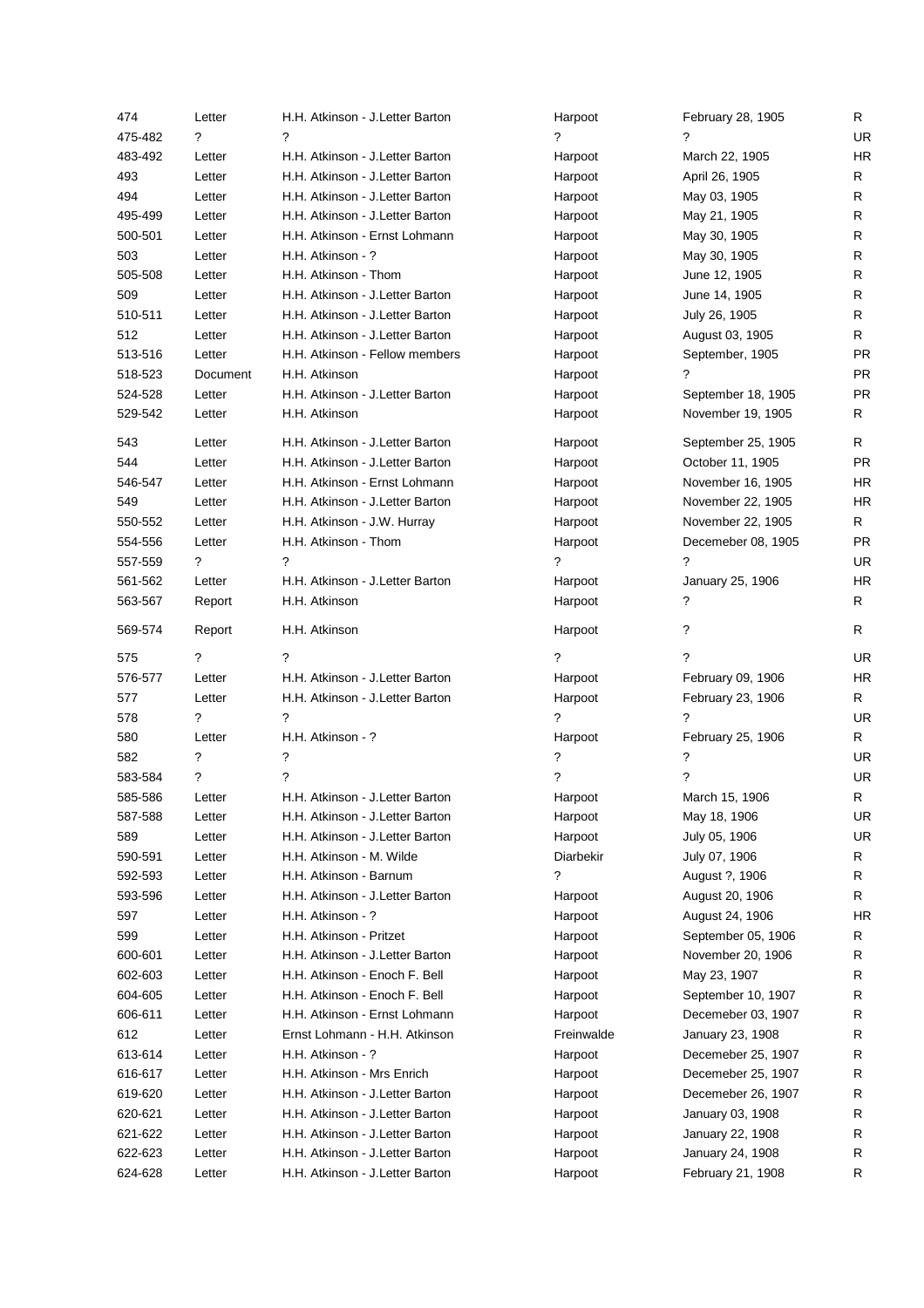| 629     | Letter | H.H. Atkinson - J.Letter Barton              | Harpoot                                  | February 27, 1908  | R         |
|---------|--------|----------------------------------------------|------------------------------------------|--------------------|-----------|
| 630-631 | Letter | H.H. Atkinson - Hamilton                     | Harpoot                                  | March 26, 1908     | R         |
| 632-635 | Letter | H.H. Atkinson - J.Letter Barton              | Harpoot                                  | April 02, 1908     | R         |
| 636     | Letter | H.H. Atkinson - J.Letter Barton              | Harpoot                                  | April 21, 1908     | <b>HR</b> |
| 637-639 | Letter | H.H. Atkinson - Friends                      | Harpoot                                  | May 13, 1908       | R         |
| 640-641 | Letter | H.H. Atkinson - J. Letter Barton & E.F. Bell | Harpoot                                  | May 27, 1908       | R.        |
| 641     | Letter | H.H. Atkinson - C.H. Patton                  | Harpoot                                  | May 28, 1908       | R         |
| 642-643 | Letter | H.H. Atkinson - J.Letter Barton              | Harpoot                                  | July 01, 1908      | R         |
| 644-646 | Letter | H.H. Atkinson - Enoch F. Bell                | London                                   | September 01, 1908 | R         |
| 647     | ?      | ?                                            | ?                                        | ?                  | <b>UR</b> |
| 648-649 | Letter | H.H. Atkinson - J.Letter Barton              | Capitola, California                     | October 19, 1908   | R         |
| 650-653 | Letter | H.H. Atkinson - Harpoot Friends              | Capitola, California                     | October 26, 1908   | R         |
| 654-660 | Report | H.H. Atkinson                                | ?                                        | November 03, 1908  | R.        |
| 661     | Letter | H.H. Atkinson - J.Letter Barton              | Capitola, California                     | October 28, 1908   | <b>HR</b> |
| 662     | ?      | ?                                            | ?                                        | ?                  | <b>UR</b> |
| 663-672 | Letter | H.H. Atkinson - J.Letter Barton              | Portland, Oregon                         | March 13, 1909     | R         |
| 673-675 | Letter | H.H. Atkinson - J. Letter Barton             | Capitola, California                     | March 27, 1909     | R         |
| 676-677 | Letter | H.H. Atkinson - J. Letter Barton             | San Francisco                            | April 07, 1909     | R         |
| 678-680 | Letter | H.H. Atkinson - J.Letter Barton              | S.Francisco,                             | April 13, 1909     | R.        |
| 680-683 | Letter | H.H. Atkinson - Harpoot Mission Station      | California<br>S.Francisco,               | April 16, 1909     | R         |
| 684-685 | Letter | H.H. Atkinson - J. Letter Barton             | California<br>S.Francisco,<br>California | April 17, 1909     | R         |
| 686     | Letter | H.H. Atkinson - Enoch F. Bell                | S.Francisco,<br>California               | April 27, 1909     | R         |
| 687-690 | Letter | H.H. Atkinson - J. Letter Barton             | Capitola, California                     | May 13, 1909       | R         |
| 692-693 | Letter | H.H. Atkinson - J.Letter Barton              | Capitola, California                     | May 27, 1909       | R         |
| 694     | Letter | H.H. Atkinson - Foriegn sec'ys of the ABCFM  | ?                                        | July 03, 1909      | R         |
| 695-698 | Letter | H.H. Atkinson - Foriegn sec'ys of the ABCFM  | Athens                                   | August 09, 1909    | R.        |
| 699-700 | Letter | H.H. Atkinson - Foriegn sec'ys of the ABCFM  | Poughkeesie                              | August 16, 1909    | R         |
| 701     | Letter | H.H. Atkinson - Foriegn sec'ys of the ABCFM  | Poughkeesie                              | August 17, 1909    | R         |
| 702-704 | Letter | H.H. Atkinson - J.Letter Barton              | Harpoot                                  | Decemeber 30, 1909 | R         |
| 705-712 | Letter | H.H. Atkinson - ?                            | Harpoot                                  | Decemeber, 1909    | <b>PR</b> |
| 714-715 | Letter | Tacy Atkinson - S.S. Cambell                 | Harpoot                                  | May 01, 1909       | R.        |
| 717-719 | Letter | J. Atkinson - J. Letter Barton               | Capitola, California                     | March 27, 1909     | R         |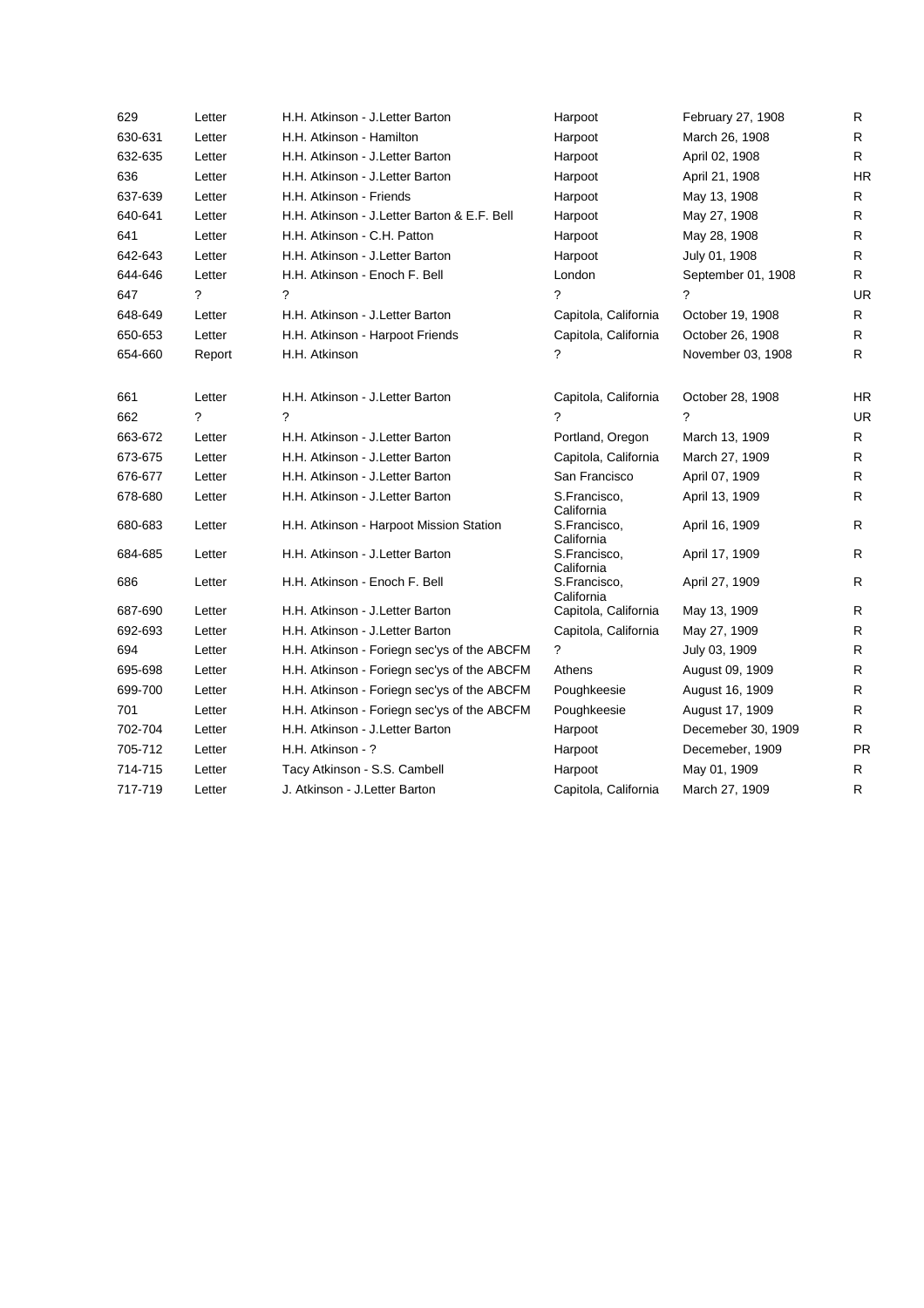### **REEL 705**

SUBMITTED TO: The Department of History SUBMITTED BY: Levent Isyar TYPE OF DOCUMENT: Microfilm PROJECT TERM: April 2004 REFERENCE NUMBER: BV2410.A4 1984 REEL 705 DEGREE OF READABILITY:

> R: Readable HR: Hardly Readable UR: Unreadable PR: Partially Readable

# ABC 16 – THE NEAR EAST 1900 - 1919 UNIT 5 – REEL 705 EASTERN TURKEY MISSION Vol. 20 - Letters BA

### INDEX

1. Index of names.

2-5. Letter to Dr. Barton from Emma Barnum, Movrovan, Aug. 25, 1900, HR

6-7. Letter to \*\*\*\*\*\* and Emily from Emma Barnum, Feb. 6, 1901, HR

8-9. Letter to Dr. Barton from Emma Barnum, Movrovan, Nov. 9, 1900, HR

10-11. Letter to Dr. Barton from Emma Barnum, Movrovan, Dec. 6, 1900, HR

12-14. Letter to Dr. and Mrs. Barton from Emma Barnum, Movrovan, March 7, 1901, HR

15-16. Letter to Emily from Emma Barnum, Movrovan, April 4, 1901, HR

17-20. Letter to Dr. Barton from Emma Barnum, Harpoot, April 20, 1903, R

21-23. Letter to Dr. Barton from Emma Barnum, Harpoot, July 23, 1903, PR

24-25. Letter from Emma Barnum, Harpoot, Nov. 24, 1903, R

26-27. Letter to Dr. Barton from Emma Barnum, Harpoot, March 5, 1904, R

28-29. Letter to Dr. Barton from Emma Barnum, Harpoot, March 9, 1904, HR 30. Letter to Dr. Barton from Emma Barnum, Harpoot, Sept. 1, 1901, HR

31-33. Letter to Dr. Barton from Emma Barnum, Harpoot, Nov. 30, 1904, HR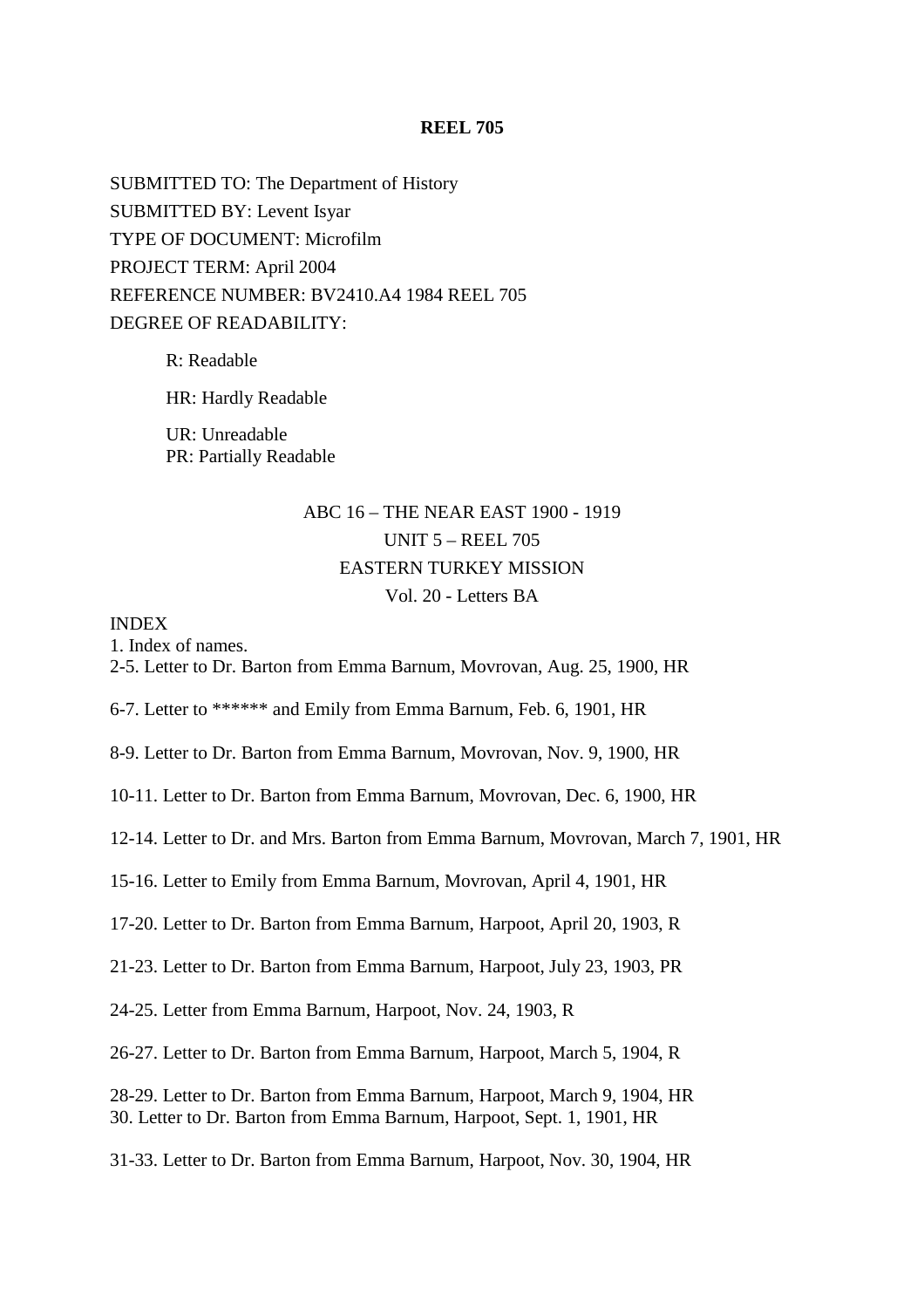- 34-36. Letter to Dr. Barton from Emma Barnum, Harpoot, Jan. 20, 1905, HR
- 37. Letter to Dr. and Mrs Barton from Emma Barnum, Harpoot, Oct. 19, 1905, PR
- 38-40. Letter to Dr. Barton from Emma Barnum, Harpoot, Dec. 28, 1905, PR

41-42. UR

- 43-44. Letter from Emma Barnum, Diarbekir, March 8, 1906, R
- 45-49. Letter to Dr. Barton from Emma Barnum, Diarbekir, March 19, 1906, PR 50-52. PR
- 53. Letter from A. N. Harpoot, Jan. 17, 1900, R
- 54. Letter to Dr. Barton from Herman N. Barnum, Harpoot, Jan. 18, 1900, R
- 55. Letter to Dr. Barton from H. N. Barnum, Harpoot, Jan. 24, 1900, R
- 56. Letter to Dr. Barton from H. N. Barnum, Harpoot, Feb. 19, 1900, R
- 57. Letter to Dr. Barton from H. N. Barnum, Harpoot, Feb. 22, 1900, R
- 58. Letter to Dr. Strong from H. N. Barnum, Harpoot, Feb. 27, 1900, R
- 59. Letter to Dr. Barton from H. N. Barnum, Harpoot, March 13, 1900, R
- 60. Letter to Dr. Barton from H. N. Barnum, Harpoot, March 14, 1900, R
- 61. Letter from H. N. Barnum, Harpoot, R
- 62. Letter to Dr. Barton from H. N. Barnum, Harpoot, March 26, 1900, R
- 63. Letter to Dr. Barton from H. N. Barnum, Harpoot, March 28, 1900, R
- 64. Letter to Dr. Barton from H. N. Barnum, Harpoot, March 28, 1900, R
- 65. Letter from H. N. Barnum, Harpoot, April 3, 1900, R
- 66-67. Letter to Dr. Barton from H. N. Barnum, Harpoot, April 3, 1900, R
- 68. Letter from H. N. Barnum, Harpoot, April 17, 1900, R
- 69. Letter to Dr. Barton from H. N. Barnum, Harpoot, May 15, 1900, HR
- 70. Letter to from H. N. Barnum, Constantinople, May 28, 1900, R
- 71. Letter to Dr. Barton from H. N. Barnum, Constantinople, May 28, 1900, R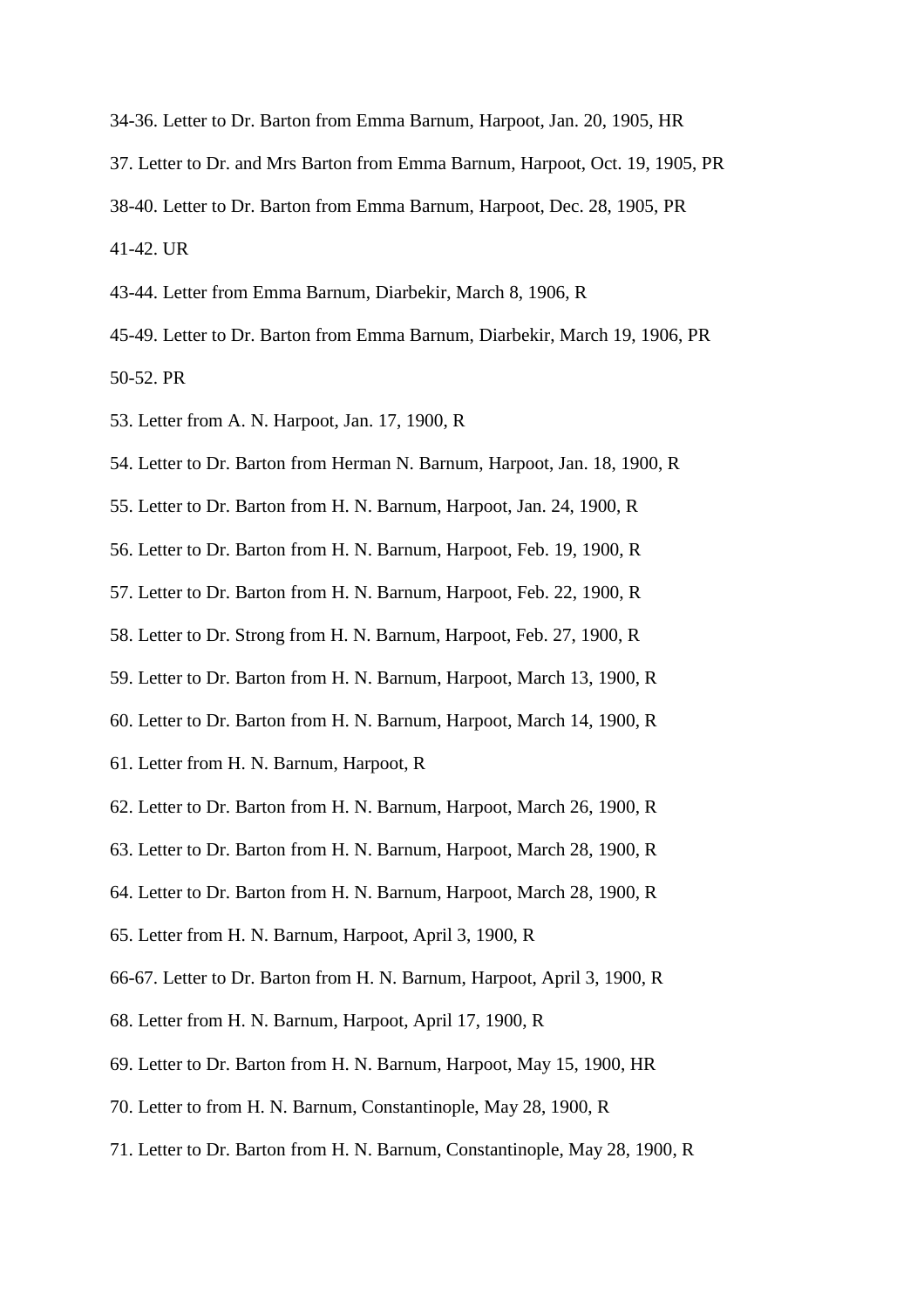- 72. Letter to Dr. Barton from H. N. Barnum, Geneva/Switzerland, June 22, 1900, HR
- 73. Letter to Dr. Barton from H. N. Barnum, Geneva/Switzerland, June 30, 1900, R
- 74-75. Letter to Dr. Barton from H. N. Barnum, July 20, 1900, HR
- 76. Letter to Dr. Barton from H. N. Barnum, Valais/Switzerland, July 30, 1900, HR
- 77-78. Letter from H. N. Barnum, Valais/Switzerland, Aug. 10, 1900, HR
- 79-80. Letter from H. N. Barnum, Aug. 17, 1900, PR
- 81. Letter from H. N. Barnum, Mayeus de Som, Aug. 23, 1900, HR
- 82. Letter to Dr. Strong from H. N. Barnum, Mayeus de Som, Aug. 24, 1900, R
- 83-84. Letter from H. N. Barnum, Valais/Switzerland, Aug. 30, 1900, HR
- 85-86. Letter from H. N. Barnum, Valais/Switzerland, Sept. 8, 1900, HR
- 87-90. Letter from H. N. Barnum, Valais/Switzerland, Sept. 14, 1900, PR
- 91-93. Letter from H. N. Barnum, Rumeli Hisari/Constantinople, Oct. 11, 1900, HR
- 94. Letter from H. N. Barnum, Gedik Pasa/Constantinople, Oct. 13, 1900, HR
- 95-96. Letter to Dr. Smith from H. N. Barnum, Harpoot, Dec. 4, 1900, R
- 97. Letter to Dr. Strong from H. N. Barnum, Harpoot, Jan. 16, 1901, R
- 98. Letter from H. N. Barnum, Harpoot, Jan 16, 1901, R
- 99-100. Letter to Dr. Barton from H. N. Barnum, Harpoot, Jan. 16, 1901, R
- 101. Letter to Dr. Barton from H. N. Barnum, Harpoot, Jan. 30, 1901, R
- 102. Letter from H. N. Barnum, Harpoot, Jan. 30, 1901, R
- 103-104. Letter to Dr. Barton and Mr Wiggins from H. N. Barnum, Harpoot, Feb. 13, 1901, R
- 105. Letter to Dr. Barton from H. N. Barnum, Harpoot, Feb. 27, 1901, R
- 106. Letter to Dr. Strong from H. N. Barnum, Harpoot, March 4, 1901, R
- 107. Letter from H. N. Barnum, Harpoot, March 13, 1901, R
- 108. Letter from H. N. Barnum, Harpoot, March 20, 1901, R
- 109. Letter from H. N. Barnum, Harpoot, March 27, 1901, R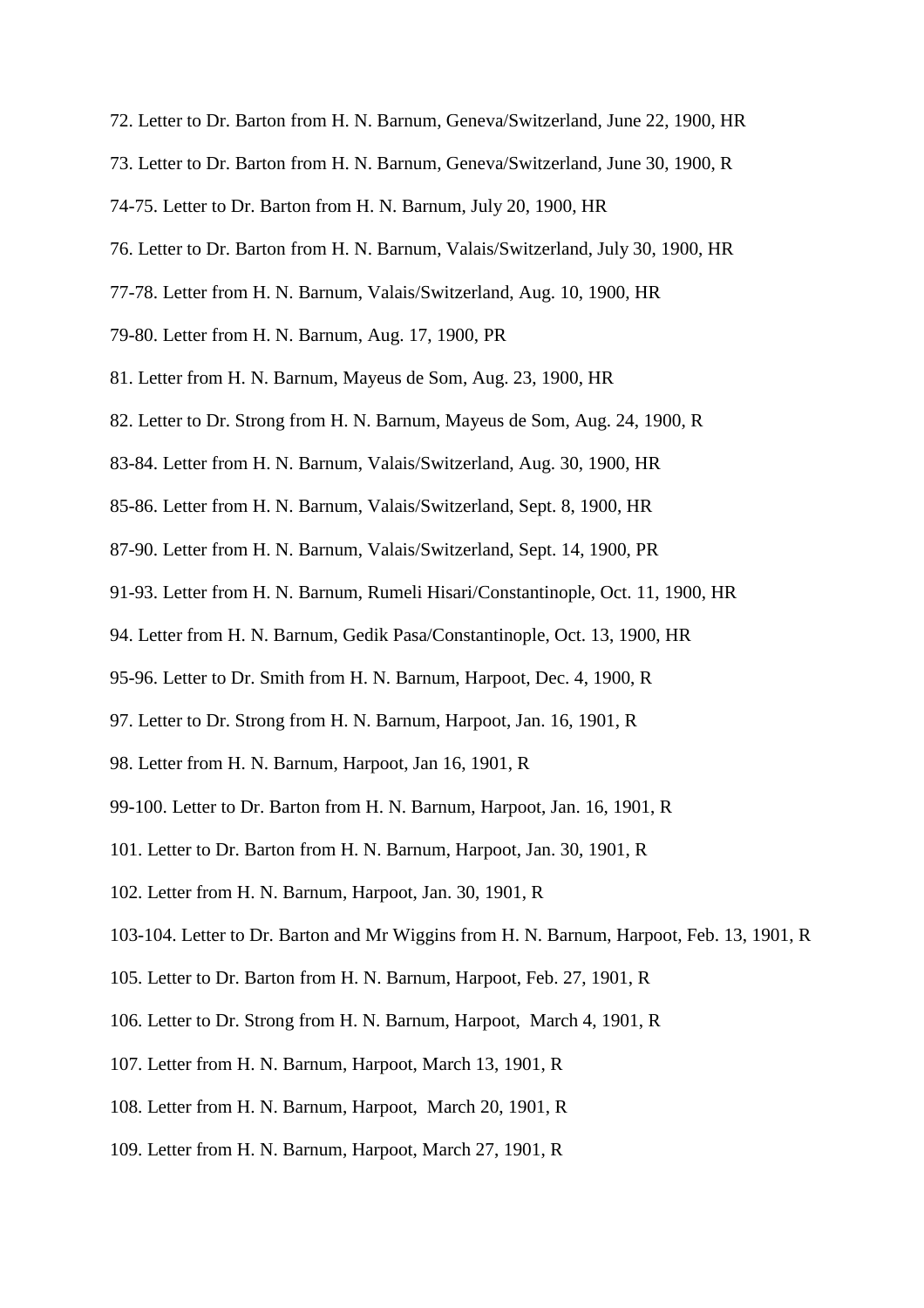- 110. Letter from H. N. Barnum, Harpoot, April 3, 1901, R
- 111. Letter to Dr. Barton from H. N. Barnum, Harpoot, April 9, 1901, R
- 112. Letter from H. N. Barnum, Harpoot, April 10, 1901, R
- 113. Letter from H. N. Barnum, Harpoot, April 16, 1901, R
- 114. Letter to Dr. Strong from H. N. Barnum, Harpoot, April 24, 1901, R
- 115-116. Letter from H. N. Barnum, Harpoot, May 8, 1901, R
- 117. Letter from H. N. Barnum, Harpoot, May 12, 1901, R
- 118. Letter from H. N. Barnum, Harpoot, May 15, 1901, R
- 119. Letter from H. N. Barnum, Harpoot, May 19, 1901, R
- 120. Letter to Dr. Strong from H. N. Barnum, May 29, 1901, HR
- 121. Letter from H. N. Barnum, May 29, 1901, HR
- 122-123. Letter from H. N. Barnum, June 7, 1901, HR
- 124. Letter to Dr. Smith from H. N. Barnum, June 12, 1901, PR
- 125. Letter from H. N. Barnum, June 20, 1901, PR
- 126. Letter from H. N. Barnum, June 20, 1901, PR
- 127. Letter from H. N. Barnum, Harpoot, July 1, 1901, HR
- 128-129. Letter to Dr. Strong from H. N. Barnum, Marsovan, July 10, 1901, PR
- 130-131. Letter from H. N. Barnum, Marsovan, July 10, 1901, HR
- 132-133. Letter from H. N. Barnum, Marsovan, July 17, 1901, PR
- 134. Letter from H. N. Barnum, Marsovan, Aug. 8, 1901, HR
- 135-136. Letter from H. N. Barnum, Marsovan, Aug. 15, 1901, HR
- 137. Letter from H. N. Barnum, Marsovan, July 21, 1901, HR
- 138. Letter from H. N. Barnum, Marsovan, Aug. 1, 1901, HR
- 139. Letter from H. N. Barnum, Marsovan, Aug, 21, 1901, HR
- 140. Letter from H. N. Barnum, Marsovan, Aug. 27, 1901, HR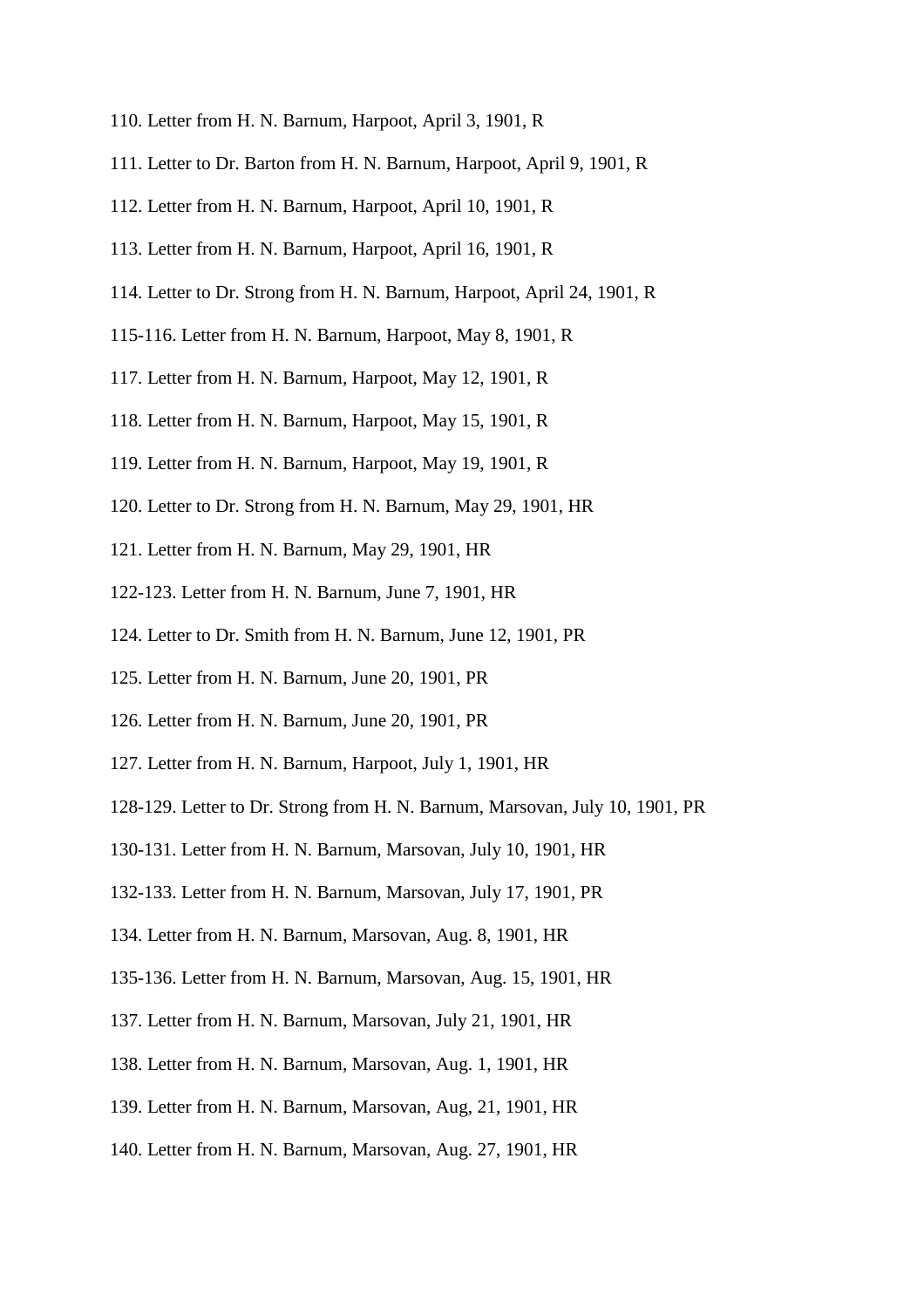- 141-142. Letter from H. N. Barnum, Marsovan, Sept, 4, 1901, HR
- 143. Letter from H. N. Barnum, Harpoot, Sept, 19, 1901, R
- 144. Letter To Dr. Smith from H. N. Barnum, Harpoot, Sept. 24, 1901, R
- 145. Letter to Dr. Smith from H. N. Barnum, Harpoot, Sept. 28, 1901, R
- 146. Letter from H. N. Barnum, Harpoot, Sept. 30, 1901, R
- 147. Letter from H. N. Barnum, Harpoot, Oct. 3, 1901, R
- 148. Letter from H. N. Barnum, Euphrates College/Harpoot, Oct. 9, 1901, R
- 149. Letter from H. N. Barnum, Harpoot, Oct 11, 1901, R
- 150. Letter from H. N. Barnum, Harpoot, Oct. 21, 1901, R
- 151. Letter from H. N. Barnum, Euphrates College/Harpoot, Oct. 30, 1901, R
- 152. Letter from H. N. Barnum, Harpoot, Nov. 12, 1901, R
- 153. Letter from H. N. Barnum, Harpoot, Nov. 20, 1901, R
- 154. Letter from H. N. Barnum, Harpoot, Nov. 24, 1901, R
- 155. Letter from H. N. Barnum, Harpoot, Dec. 4, 1901, R
- 156. Letter to Dr. Smith from H. N. Barnum,Harpoot, Dec. 11, 1901, R
- 157. Letter to Dr. Barton from H. N. Barnum, Harpoot, Dec. 23, 1901, R
- 158. Letter to Harpootlis from H. N. Barnum, Harpoot, Dec. 24, 1901, R
- 159. Letter from H. N. Barnum, Harpoot, Jan. 16, 1902, R
- 160. Letter from H. N. Barnum, Harpoot, Jan 27, 1902, R
- 161. Letter to Barton from H. N. Barnum, Harpoot, Jan 30, 1902, R
- 162-164. Copy of letter from H. N. Barnum, Feb. 3, 1902, R
- 165. Letter from H. N. Barnum, Euphrates College/Harpoot, Feb. 19, 1902, R
- 166. Letter from H. N. Barnum, Euphrates College/Harpoot, Feb. 24, 1902, R
- 167. Letter to Barton from H. N. Barnum, Harpoot, Feb. 24, 1902, R
- 168. Letter to Barton from H. N. Barnum, Harpoot, March 8, 1902, R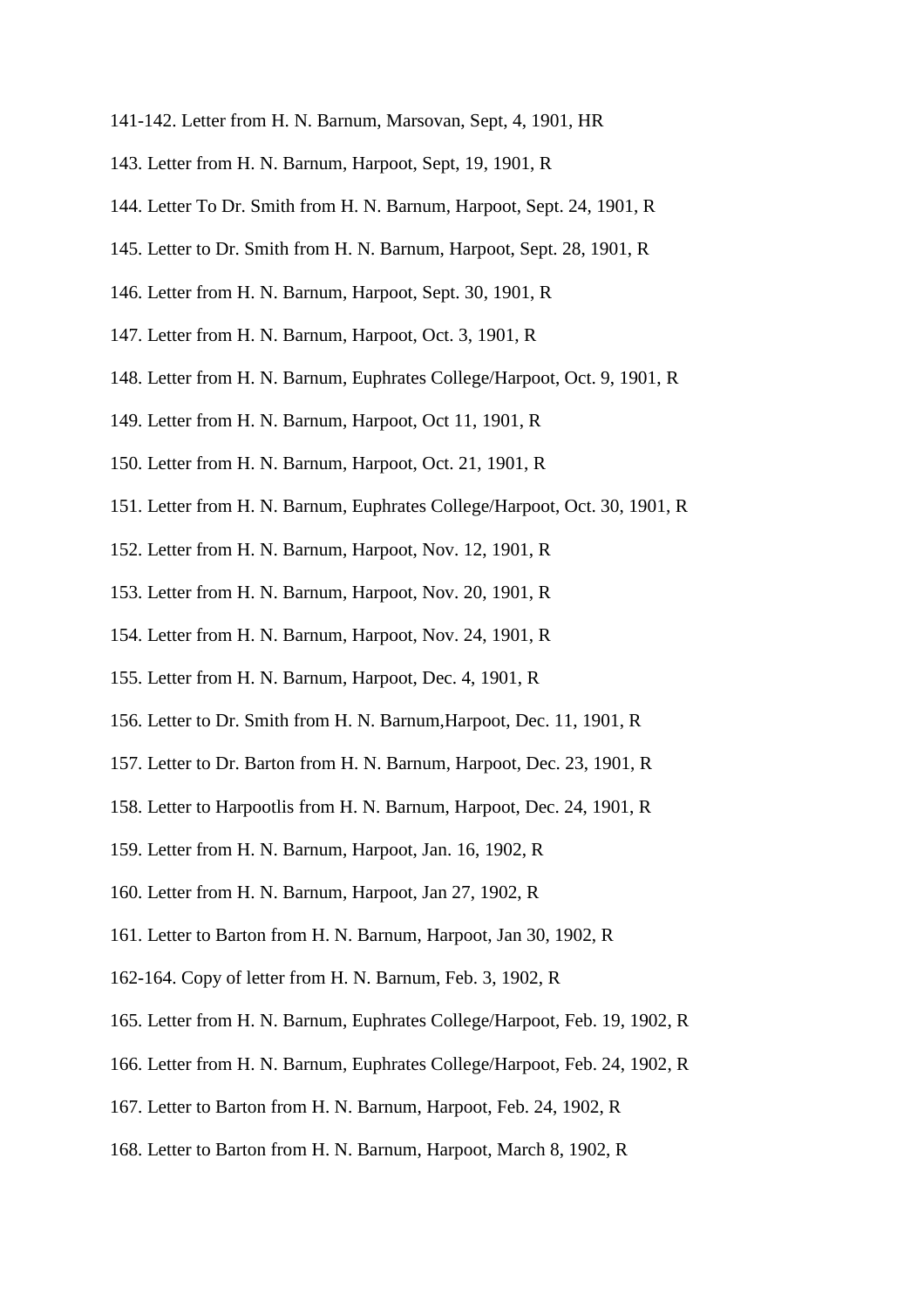- 169. Letter to Barton from H. N. Barnum, Harpoot, March 31, 1902, R
- 170. Letter to Barton from H. N. Barnum, Harpoot, April 14, 1902, R
- 171. Letter to Barton from H. N. Barnum, Harpoot, April 24, 1902, R
- 172. Letter to Barton from H. N. Barnum, Harpoot, May 6, 1902, R
- 173. Letter to Barton from H. N. Barnum, Harpoot, May 22, 1902, R
- 174. Letter to Barton from H. N. Barnum, Harpoot, June 10, 1902, R
- 175. Letter from H. N. Barnum, Harpoot, June 18, 1902, R
- 176. Letter from H. N. Barnum, Harpoot, Sept. 1, 1902, R
- 177. Letter to Barton from H. N. Barnum, Harpoot, Sept. 4, 1902, R
- 178. Letter from H. N. Barnum, Harpoot, Sept. 13, 1902, R
- 179. Letter from H. N. Barnum, Harpoot, Sept. 30, 1902, R
- 180. Letter to Barton from H. N. Barnum, Harpoot, Oct. 9, 1902, R
- 181. Letter from H. N. Barnum, Harpoot, Oct. 15, 1902, R
- 182. Letter from H. N. Barnum, Harpoot, Oct. 31, 1902, R
- 183. Letter from H. N. Barnum, Harpoot, Oct. 22, 1902, R
- 184. Letter to Barton from H. N. Barnum, Harpoot, Oct. 27, 1902, R
- 185. Letter from H. N. Barnum, Harpoot, Oct. 29, 1902, R
- 186. Letter to Barton from H. N. Barnum, Harpoot, Nov. 4, 1902, R
- 187. Letter from H. N. Barnum, Harpoot, Nov. 4, 1902, R
- 188. Letter from H. N. Barnum, Harpoot, Nov. 4, 1902, R
- 189. Letter from H. N. Barnum, Harpoot, Nov. 17, 1902, R
- 190. Letter from H. N. Barnum, Harpoot, Nov. 26, 1902, R
- 191. Letter to Barton from H. N. Barnum, Harpoot, Dec. 3, 1902, R
- 192. Letter from H. N. Barnum, Harpoot, Dec. 4, 1902, R
- 193. Letter to Barton from H. N. Barnum, Harpoot, Dec. 9, 1902, R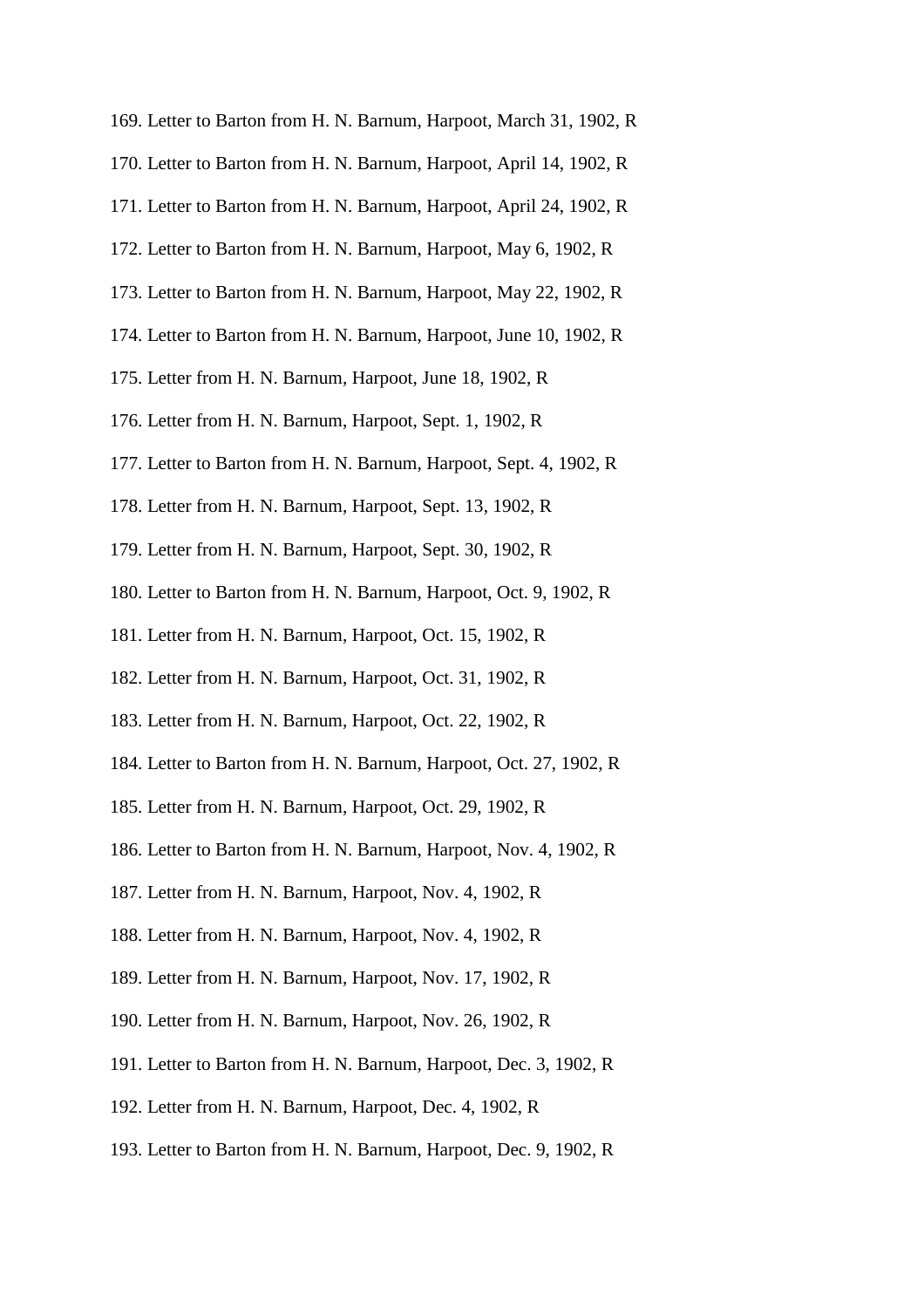- 194. Letter from H. N. Barnum, Harpoot, Dec. 10, 1902, R
- 195. Letter from H. N. Barnum, Harpoot, Dec. 23, 1902, R
- 196-197. Letter to Barton from H. N. Barnum, Harpoot, Dec. 30, 1902, R
- 198-201. Letter to Barnum from H. K. Atkins, Aintab, R
- 202. Letter from H. N. Barnum, Harpoot, Dec. 31, 1902, R
- 203. Letter from H. N. Barnum, Harpoot, Jan. 8, 1902, R
- 204-205. Letter from H. N. Barnum, Harpoot, Jan. 15, 1903, R
- 206. Letter to Barton from H. N. Barnum, Harpoot, Jan. 20, 1903, R
- 207. Letter from H. N. Barnum, Harpoot, Jan. 29, 1903, R
- 208-209. Letter to Emily from H. N. Barnum, Harpoot, Jan. 30, 1903, R
- 210. Letter to Barton from H. N. Barnum, Harpoot, Feb. 5, 1903, R
- 211. Letter from H. N. Barnum, Harpoot, Feb. 9, 1903, R
- 212-213. Letter from H. N. Barnum, Harpoot, Feb. 19, 1903, R
- 214. Letter from H. N. Barnum, Harpoot, R
- 215-218. Letter to the friends of the Eastern Turkey Mission from H. N. Barnum, Harpoot, March 2, 1903, R
- 219. Letter to Barton from H. N. Barnum, Harpoot, March 11, 1903, R
- 220. Letter from H. N. Barnum, Harpoot, March 19, 1903, R
- 221-222. Letter to Barton from H. N. Barnum, Harpoot, March 24, 1903, R
- 223. Letter from H. N. Barnum, Harpoot, March 28, 1903, R
- 224. Letter to Barton from H. N. Barnum, Harpoot, April 1, 1903, R
- 225. Letter from H. N. Barnum, Harpoot, April 1, 1903, R
- 226. Letter from A. N. Barnum, Harpoot, April 8, 1903, R
- 227. Letter from H. N. Barnum, Harpoot, April 15, 1903, R
- 228. Letter from H. N. Barnum, Harpoot, April 23, 1903, R
- 229. Letter from H. N. Barnum, Harpoot, April 28, 1903, R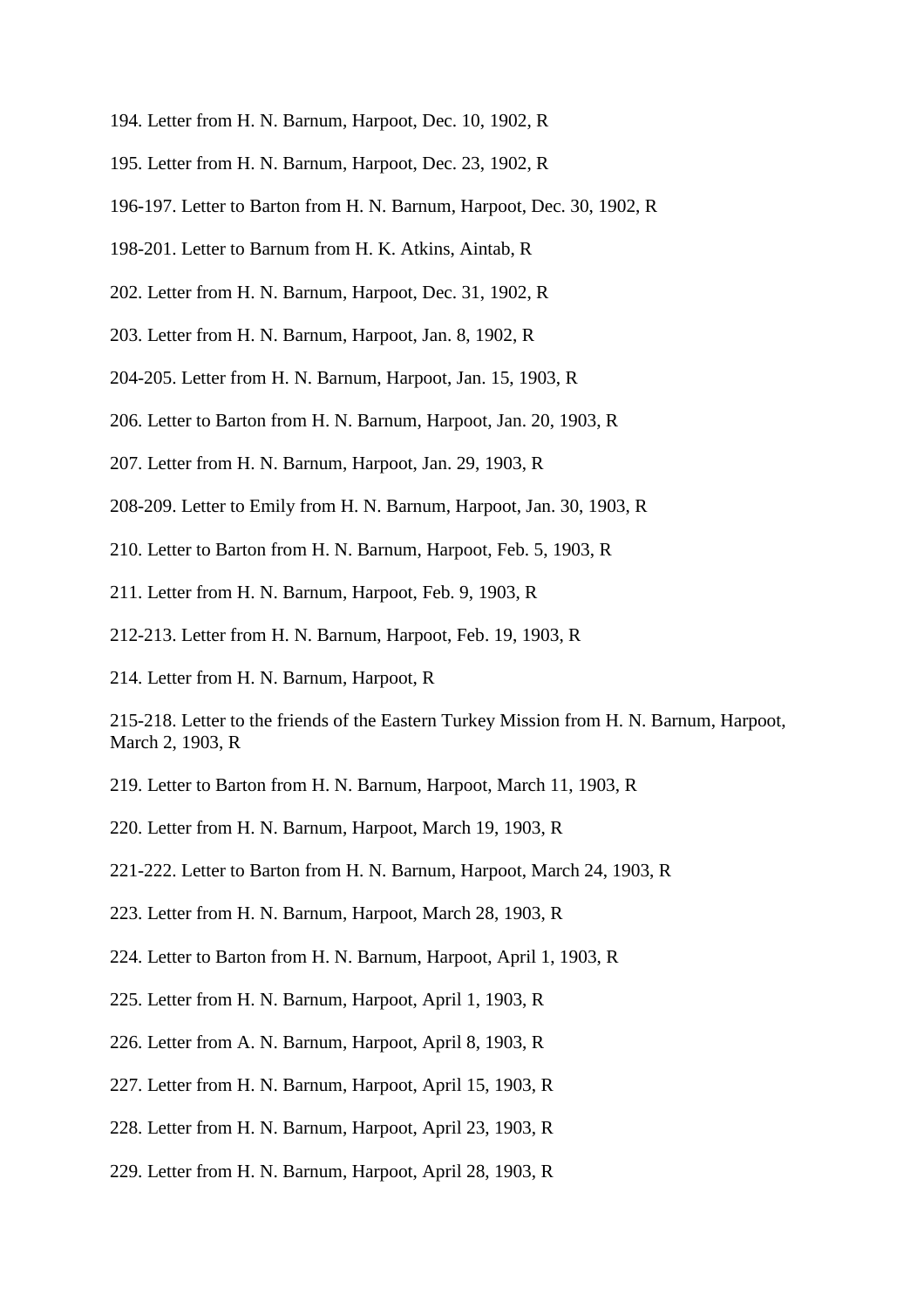- 230. Letter to Dr. Barton from H. N. Barnum, Harpoot, April 28, 1903, R
- 231. Letter from H. N. Barnum, Harpoot, May 6, 1902, R
- 232. Letter to Dr. Barton from H. N. Barnum, May 13, 1903, R
- 233. Letter from H. N. Barnum, Harpoot, May 18, 1903, R
- 234. Letter from H. N. Barnum, Harpoot, May 20, 1903, R
- 235. Letter from H. N. Barnum, Harpoot, May 26, 1903, R
- 236. Letter to Dr. Barton from H. N. Barnum, Harpoot, May 28, 1903, R
- 237. Letter from H. N. Barnum, Harpoot, June 8, 1903, R
- 238. Letter from H. N. Barnum, Harpoot, June 15, 1903, R
- 239-242. Letter to Peet from H. N. Barnum, Harpoot, June 22, 1903, R
- 243. Letter from H. N. Barnum, Harpoot, June 23, 1903, R
- 244. Letter from H. N. Barnum, Harpoot, July 1, 1903, R
- 245. Letter to Dr. Barton from H. N. Barnum, Harpoot, July 7, 1903, R
- 246. Letter from H. N. Barnum, Harpoot, July 7, 1903, R
- 247. Letter from H. N. Barnum, Harpoot, July 14, 1903, R
- 248. Letter from H. N. Barnum, Harpoot, July 21, 1903, R
- 249-250. Letter to Dr. Barton from H. N. Barnum, Harpoot, July 23, 1903, R
- 251. Letter from H. N. Barnum, Harpoot, July 28, 1903, R
- 252. Letter to G. N. P. Knupp from Barton, Harpoot, July 30, 1903, HR
- 253. Letter to Peet from \*\*\*\*\*\*\*, Harpoot, July 30, 1903, HR
- 254-257. Aug. 25, 1903, UR
- 258. Letter from H. N. Barnum, Harpoot, Aug. 3, 1903, R
- 259. Letter from H. N. Barnum, Harpoot, Aug, 13, 1903, R 260-261. Letter to Peet from H. N. Barnum, Harpoot, Aug. 21, 1903, R
- 262. Letter to Dr. Barton from H. N. Barnum, Harpoot, Aug. 22, 1903, R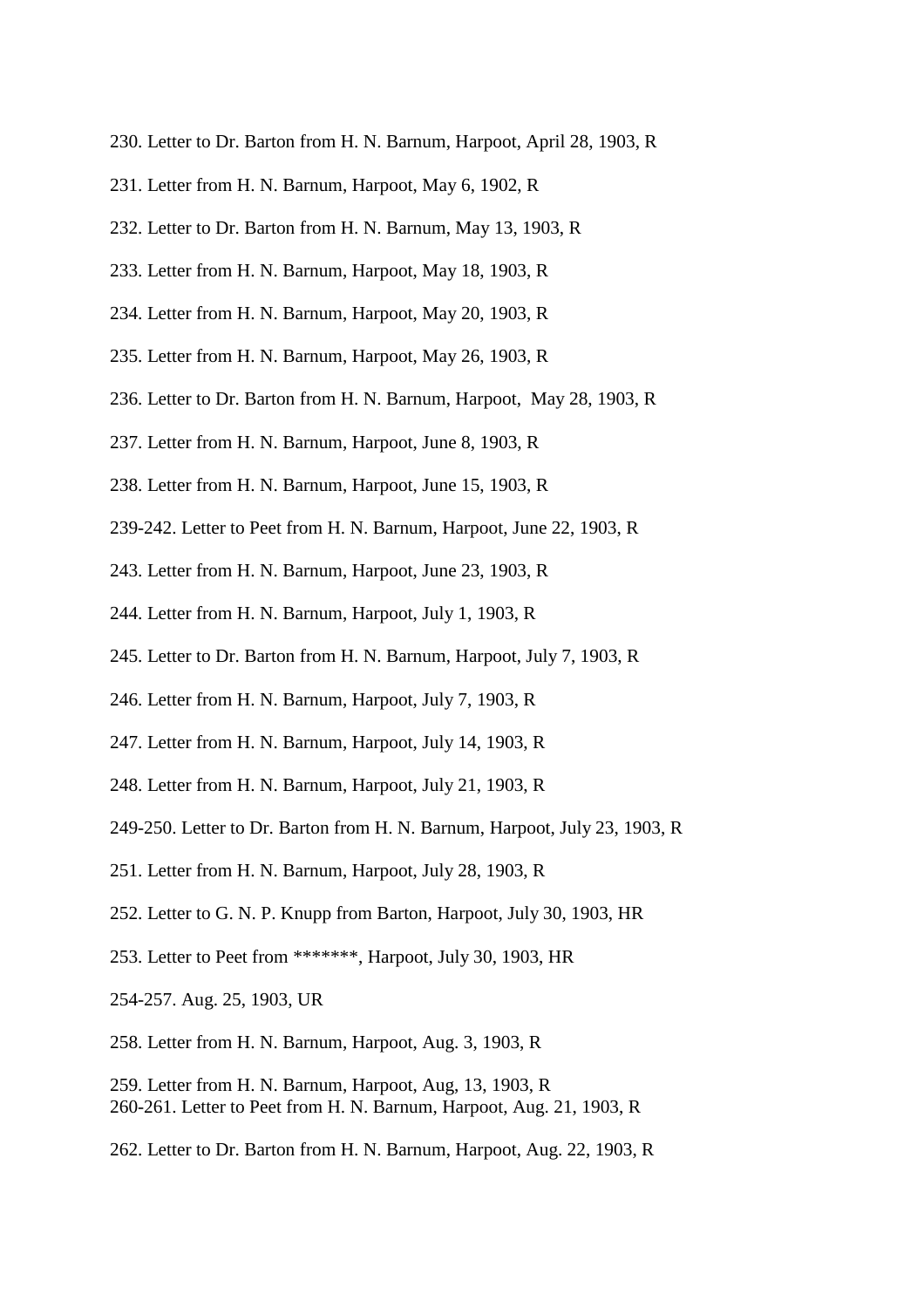- 263. Letter to Dr. Barton from H. N. Barnum, Harpoot, Aug. 26, 1903, R
- 264-265. Letter to Dr. Barton from H. N. Barnum, Harpoot, Aug. 26, 1903, R
- 266. Letter from H. N. Barnum, Harpoot, Sept. 1, 1903, R
- 267-268. Letter to "travelers" from H. N. Barnum, Harpoot, Sept. 3, 1903, R
- 269. Letter from \*\*\*\*\*\*\*\*, Harpoot, Sept 8, 1903, PR
- 270-271. Letter from H. N. Barnum, Harpoot, Sept. 16, 1903, R
- 272. Letter from H. N. Barnum, Harpoot, Sept. 23, 1903, R
- 273. Letter from H. N. Barnum, Harpoot, sept. 26, 1903, R
- 274. Letter from H. N. Barnum, Harpoot, Sept. 29, 1903, R
- 275. Letter from H. N. Barnum, Harpoot, Oct. 5, 1903, R
- 276. Letter from H. N. Barnum, Harpoot, Nov. 3, 1903, R
- 277. Letter to Dr. Barton from H. N. Barnum, Harpoot, Nov. 2, 1903, R
- 278. Letter to Dr. Barton from H. N. Barnum, Harpoot, Nov. 10, 1903, R
- 279. Letter from H. N. Barnum, Harpoot, Nov. 18, 1903, R
- 280. Letter from H. N. Barnum, Harpoot, Harpoot, PR
- 281. Plan of cooperation adopted at Nov. 20, 1903, R
- 282. Letter to Browne from H. N. Barnum, Harpoot, Nov. 26, 1903, HR
- 283. Letter to Dr. Barton from H. N. Barnum, Harpoot, Nov. 26, 1903, PR
- 284-285. Letter from H. N. Barnum, Harpoot, Dec. 1, 1903, PR
- 286. Letter from H. N. Barnum, Harpoot, Jan. 13, 1904, HR
- 287. Letter to Dr. Barton from H. N. Barnum, Harpoot, Jan. 22, 1903, HR
- 288-290. Letter from H. N. Barnum, Harpoot, Feb. 16, 1903, R
- 291. Letter to Peet from H. N. Barnum, Harpoot, Feb. 4, 1904, R
- 292. Letter to Dr. Barton from H. N. Barnum, Harpoot, Feb. 4, 1904, R
- 293-295. Letter from H. N. Barnum, Harpoot, March 2, 1904, R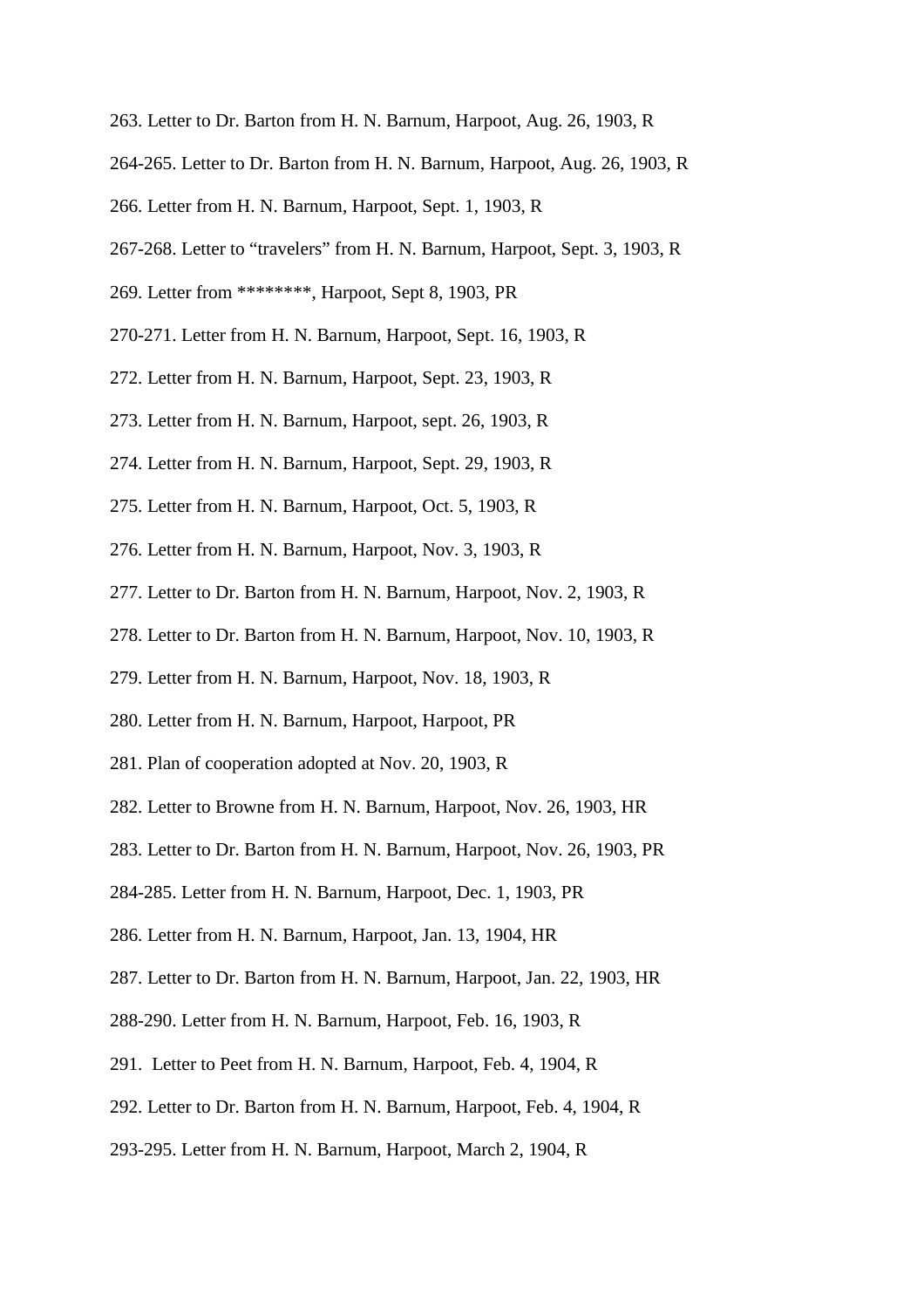- 296. Letter from H. N. Barnum, Harpoot, March 18, 1904, R
- 297. Letter from H. N. Barnum, Harpoot, March 23, 1904, HR
- 298-299. Letter from H. N. Barnum, Harpoot, March 30, 1904, HR
- 300. Letter from H. N. Barnum, Harpoot, April 6, 1904, HR
- 301. Letter from H. N. Barnum, Harpoot, April 13, 1904, PR
- 302. Letter to H. N. Barnum from \*\*\*\*\*\*, Mardin, April 4, 1904, R
- 303. Letter from Barnum, Harpoot, April 20, 1904, HR
- 304. Letter from H. N. Barnum, Harpoot, April 26, 1904, HR
- 305. Letter to Dr. Barton from H. N. Barnum, Harpoot, April 26, 1904, HR
- 306. Letter to Dr. Barton from H. N. Barnum, Harpoot, May 3, 1904, PR
- 307. Letter from H. N. Barnum, Harpoot, May 17, 1904, HR
- 308. Letter to Dr. Barton and Dr. Browne from H. N. Barnum, Harpoot, May 18, 1904, HR
- 309. Letter from H. N. Barnum, Harpoot, May 21, 1904, HR
- 310. Letter from H. N. Barnum, Harpoot, May 30, 1904, HR
- 311-312. Letter from H. N. Barnum, Harpoot, June 14, 1904, R
- 313. Letter from H. N. Barnum, Harpoot, June 18, 1904, PR
- 314-315. Letter from H. N. Barnum, Harpoot, June 20, 1904, PR
- 316-317. Letter from H. N. Barnum, Harpoot, July 11, 1904, PR
- 318-319. Letter to Dr. Barton from H. N. Barnum, Harpoot, July 30, 1904, HR
- 320. Letter from H. N. Barnum, Harpoot, July 30, 1904, PR
- 321. Letter to Dr. Barton from H. N. Barnum, Harpoot, July 25, 1904, PR
- 322. Letter from H. N. Barnum, Harpoot, July 26, 1904, PR
- 323. Letter from H. N. Barnum, Harpoot, Aug. 2, 1904, PR
- 324. Harpoot, Aug. 9, 1904, UR
- 325. Letter from H. N. Barnum, Harpoot, Aug. 16, 1904, PR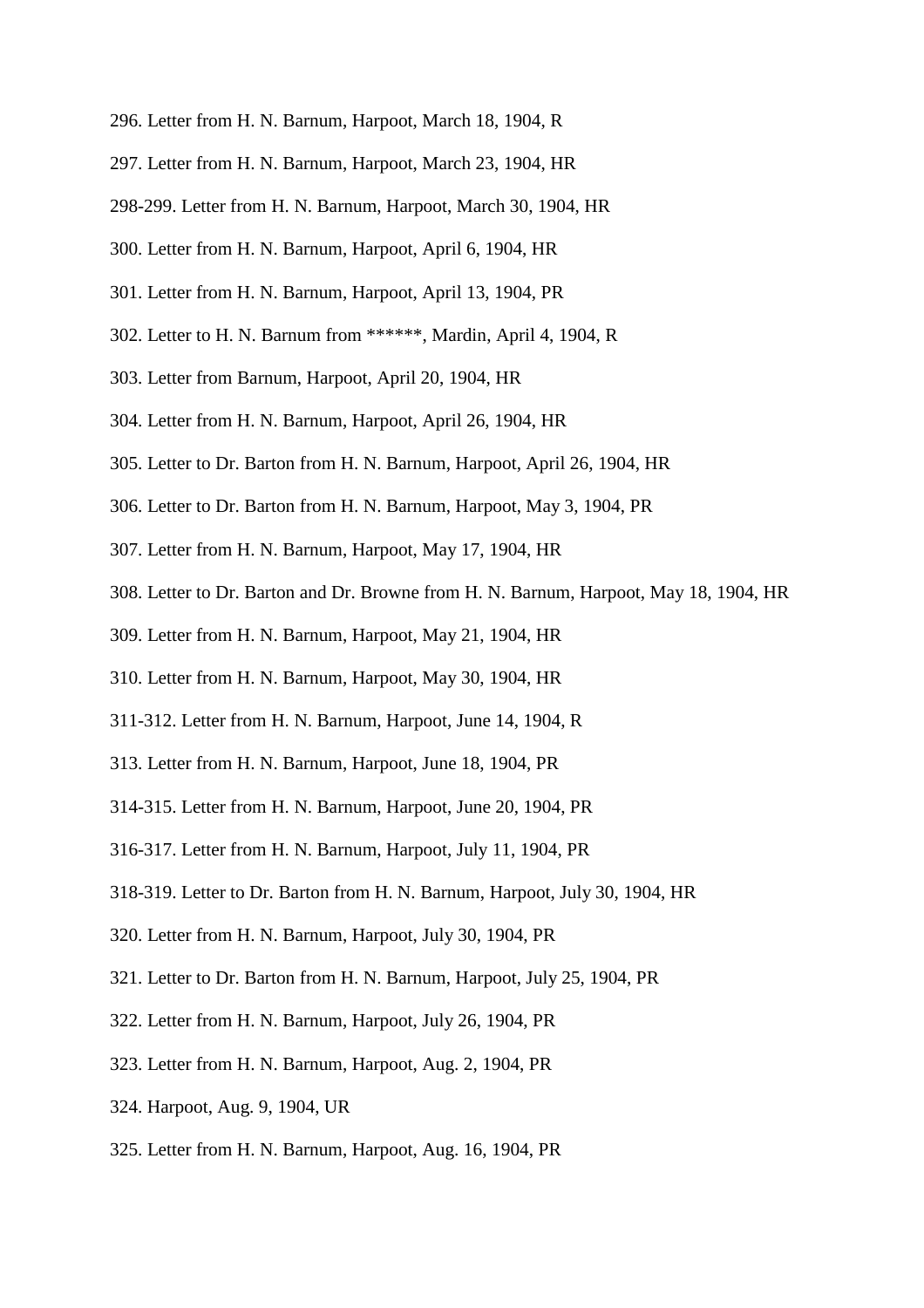- 326. Letter from H. N. Barnum, Harpoot, Aug. 24, 1904, PR
- 327. Letter from H. N. Barnum, Harpoot, Aug. 30, 1904, PR
- 328. Letter from H. N. Barnum, Harpoot, Sept. 6, 1904, PR
- 329. Letter from H. N. Barnum, Harpoot, Sept. 13, 1904, PR
- 330. Letter from H. N. Barnum, Harpoot, Sept. 21, 1904, PR
- 331. Letter from H. N. Barnum, Harpoot, Sept. 28, 1904, PR
- 332. Letter to Dr Barton from H. N. Barnum, Euphrates College/Harpoot, Oct. 8, 1904, UR
- 333. Letter from H. N. Barnum, Harpoot, Oct. 11, 1904, PR
- 334. Letter from H. N. Barnum, Harpoot, Oct. 19, 1904, PR
- 335. Letter from H. N. Barnum, Harpoot, Oct. 24, 1904, PR
- 336. Letter from H. N. Barnum, Harpoot, Nov. 1, 1904, PR
- 337. Letter from H. N. Barnum, Harpoot, Nov. 7, 1904, UR
- 338. Letter to Dr. Barton from H. N. Barnum, Harpoot, Nov. 8, 1904, PR
- 339. Letter from H. N. Barnum, Harpoot, Nov. 17, 1904, PR
- 340-341. Letter to Dr Strong from H. N. Barnum, Harpoot, Nov. 22 and Nov. 29 1904, PR 342. UR
- 343. Letter from H. N. Barnum, Harpoot, Nov. 29, 1904, PR
- 344. Letter from H. N. Barnum, Harpoot, Dec. 5, 1904, PR
- 345-346. Letter from H. N. Barnum, Harpoot, Dec. 14, 1904, PR
- 347. Letter to Dr. Barton from H. N. Barnum, Dec. 14, 1904, PR
- 348. Letter from H. N. Barnum, Harpoot, Dec. 31, 1904, PR
- 349. Letter from H. N. Barnum, Harpoot, Dec. 27, 1904, PR
- 350-352. Letter to Mary \*\*\*\*\*\*\* from H. N. Barnum, Jan. 4, 1905, PR
- 353. Letter to Dr. Barton from H. N. Barnum, Jan. 5, 1905, PR
- 354. Letter from H. N. Barnum, Harpoot, Jan. 5, 1905, PR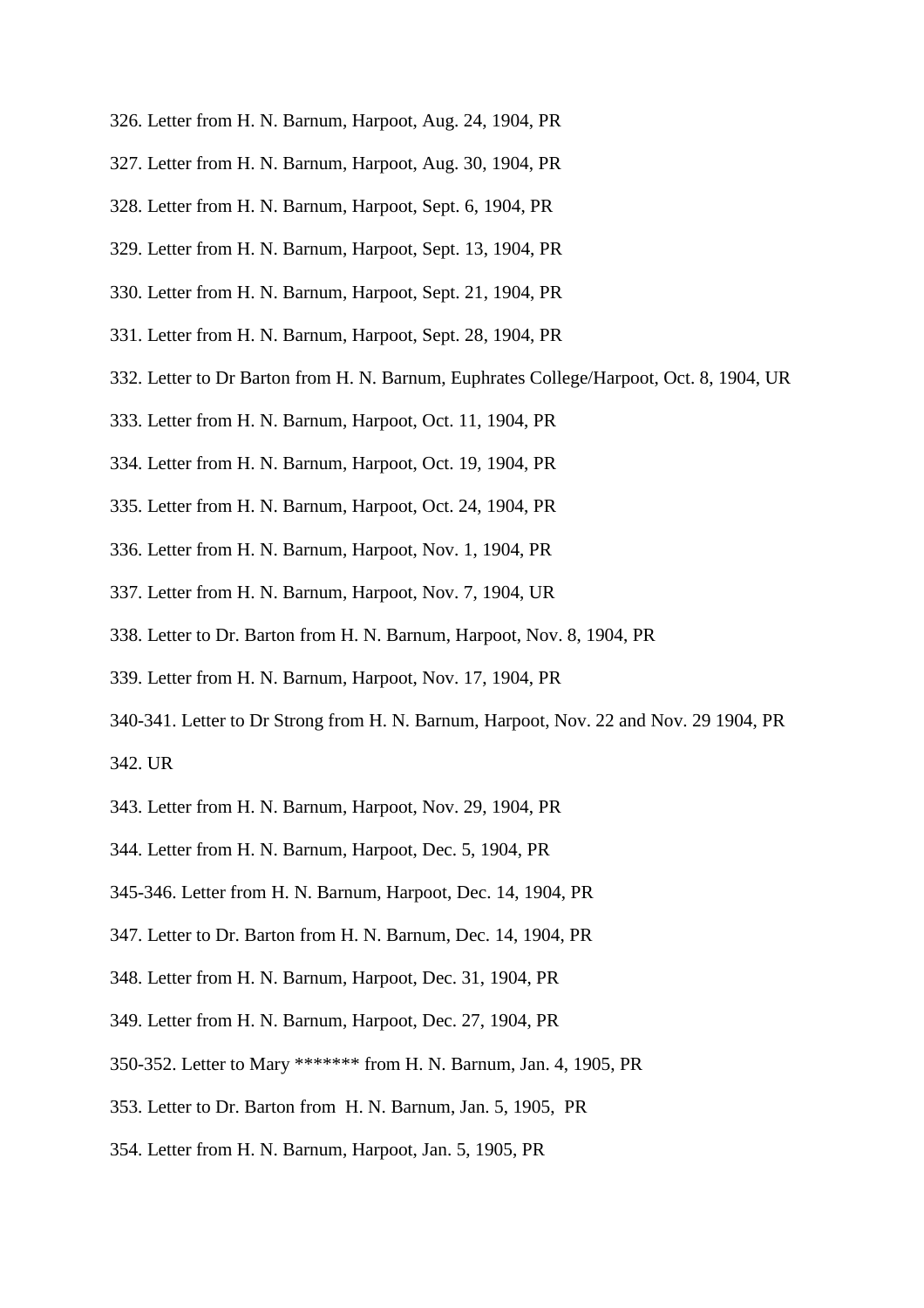- 355. Letter from H. N. Barnum, Harpoot, Jan. 6, 1905, PR
- 356. Letter from H. N. Barnum, Harpoot, Jan. 11, 1905, PR
- 357. Letter from H. N. Barnum, Harpoot, Jan. 19, 1905, PR
- 358. Letter from H. N. Barnum, Harpoot, Jan. 24, 1905, PR
- 359. Letter to Strong from H. N. Barnum, Jan. 26, 1905, PR
- 360. Letter to Dr. Barton from H. N. Barnum, PR
- 361. Letter from H. N. Barnum, Harpoot, Feb. 8, 1905, PR
- 362. Letter from H. N. Barnum, Harpoot, Feb. 16, 1905, PR
- 363. Letter from H. N. Barnum, Harpoot, Feb. 22, 1905, R
- 364. Letter from H. N. Barnum, Harpoot, Feb. 28, 1905, HR
- 365. Letter from H. N. Barnum, Harpoot, March 7, 1905, PR
- 366. Letter to Dr Barton from H. N. Barnum, Harpoot, March 8, 1905, PR
- 367. Letter from H. N. Barnum, Harpoot, March 16, 1905, PR
- 368. Letter to Dr. Barton from H. N. Barnum, March 21, 1905, PR
- 369. Harpoot, UR
- 370. Letter to Strong from H. N. Barnum, March 29, 1905, HR
- 371. Letter to Dr. Barton from H. N. Barnum, March 29, 1905, HR
- 372. Letter from H. N. Barnum, Harpoot, March 29, 1905, HR
- 373-374. Letter from H. N. Barnum, Euphrates College/Harpoot, April 5, 1905, R
- 375. Letter from H. N. Barnum, Harpoot, April 18, 1905, R
- 376. Letter from H. N. Barnum, Harpoot, April 25, 1905, R
- 377. Letter from H. N. Barnum, Harpoot, May 2, 1905, R
- 378. Letter to Barton and Browne from H. N. Barnum, May 4, 1905, R
- 379. Letter from H. N. Barnum, Harpoot, May 10, 1905, R
- 380. Letter from H. N. Barnum, Harpoot, May 17, 1905, R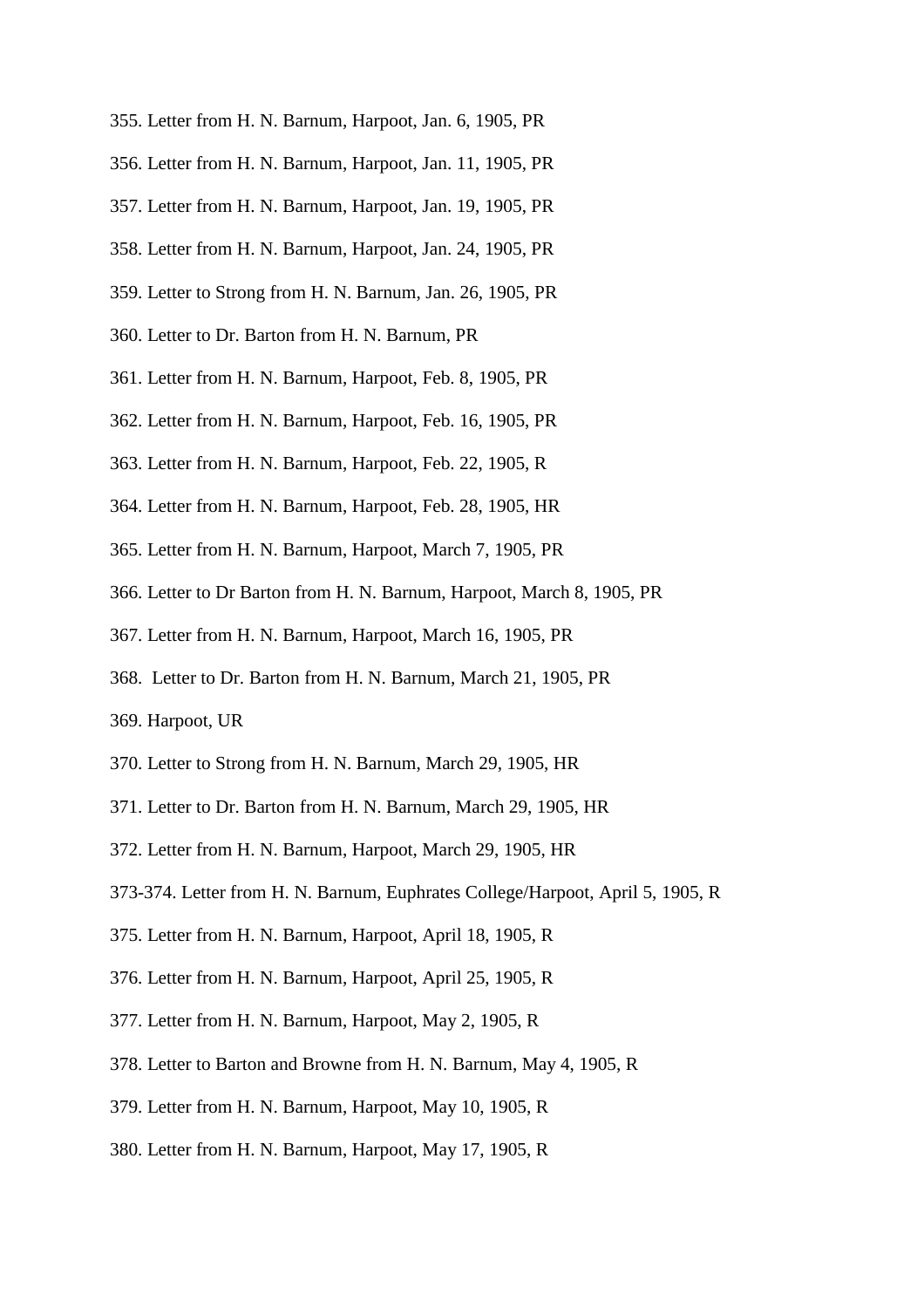- 381-382. Letter from H. N. Barnum, Harpoot, May 24, 1905, R
- 383. Letter from H. N. Barnum, Harpoot, June 1, 1905, R
- 384. Letter from H. N. Barnum, Euphrates College/Harpoot, June 6, 1905, R
- 385. Letter from H. N. Barnum, Harpoot, June 14, 1905, R
- 386. Letter from H. N. Barnum, Harpoot, June 17, 1905, R
- 387. Letter from H. N. Barnum, Harpoot, June 26, 1905, R
- 388. Letter from H. N. Barnum, Harpoot, July 3, 1905, R
- 389. Letter from H. N. Barnum, Harpoot, July 8, 1905, R
- 390. Letter from H. N. Barnum, Harpoot, July 17, 1905, R
- 391. Letter to Dr. Barton from H. N. Barnum, Harpoot, July 25, 1905, R
- 392. Letter to Dr. Barton from H. N. Barnum, R
- 393. Letter from H. N. Barnum, Harpoot, July 25, 1905, R
- 394. Letter from H. N. Barnum, Harpoot, Aug. 1, 1905, R
- 395. Letter from H. N. Barnum, Harpoot, Aug. 10, 1905, R
- 396. Letter from H. N. Barnum, Harpoot, Aug. 15, 1905, R
- 397. Letter from H. N. Barnum, Harpoot, Aug. 23, 1905, R
- 398. Letter from H. N. Barnum, Harpoot, Sept. 6, 1905, R
- 399. Letter from H. N. Barnum, Harpoot, Sept. 12, 1905, R
- 400. Letter from H. N. Barnum, Harpoot, Sept. 20, 1905, R
- 401. Letter to Dr. Barton from H. N. Barnum, Harpoot, Sept. 20, 1905, R
- 402. Letter to Dr. Barton from H. N. Barnum, Harpoot, Sept. 25, 1905, R
- 403. Letter from H. N. Barnum, Harpoot, Sept. 26, 1905, R
- 404. Letter from H. N. Barnum, Harpoot, Oct. 4, 1905, R
- 405-406. Letter from H. N. Barnum, Harpoot, Oct. 11, 1905, R
- 407. Letter from H. N. Barnum, Harpoot, Oct.17, 1905, R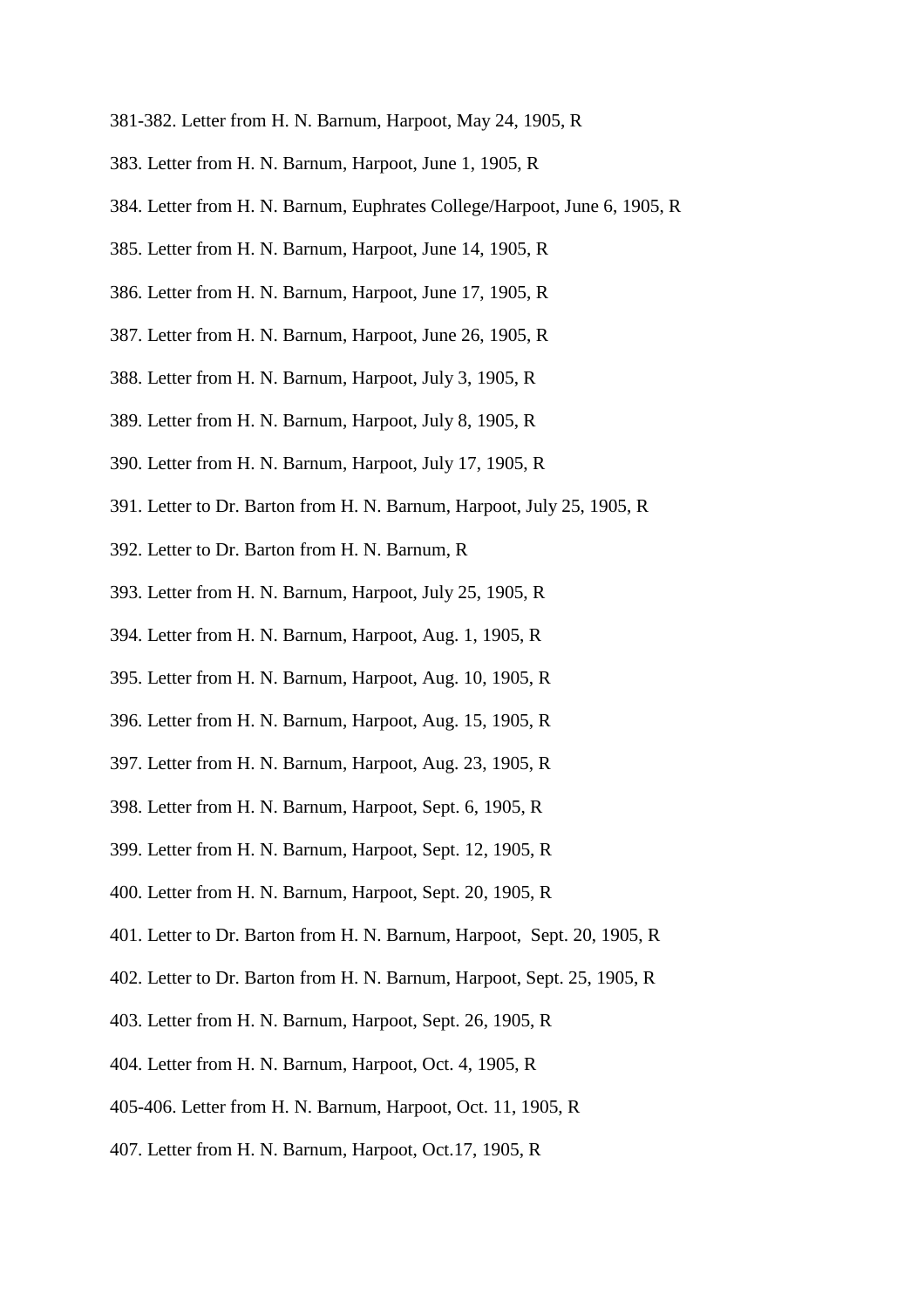- 408. Letter from H. N. Barnum, Harpoot, Oct.23, 1905, R
- 409. The quarter centennial of Euphrates College, October 1905, R
- 410. Letter from H. N. Barnum, Harpoot, Nov. 1, 1905, R
- 411. Letter from H. N. Barnum, Harpoot, Nov. 8, 1905, R
- 412-413. Letter to Dr. Barton from H. N. Barnum, Nov. 15, 1905, R
- 414. Letter from H. N. Barnum, Harpoot, Nov.18, 1905, R
- 415. Letter from H. N. Barnum, Harpoot, Nov. 23, 1905, R
- 416. Letter from H. N. Barnum, Harpoot, Nov.29, 1905, R
- 417. Letter from H. N. Barnum, Harpoot, Dec. 5, 1905, R
- 418. Letter from H. N. Barnum, Harpoot, Dec. 12, 1905, R
- 419. Letter from H. N. Barnum, Harpoot, Dec.20, 1905, R
- 420. Letter from H. N. Barnum, Harpoot, Dec. 27, 1905, R
- 421. Letter to Dr. Barton from H. N. Barnum, Dec. 27, 1905, R
- 422. Letter to Dr. Barton from H. N. Barnum, Dec. 27, 1905, R
- 423. Letter to Dr. Barton from H. N. Barnum, Jan. 3, 1906, Rjan. 5, 1906, R
- 424. Letter from H. N. Barnum, Harpoot, Jan. 5, 1906, R
- 425. Letter from H. N. Barnum, Harpoot, Jan. 11, 1906, R
- 426. Letter from H. N. Barnum, Harpoot, Jan. 24, 1906, R
- 427. Letter from H. N. Barnum, Harpoot, Feb. 2, 1906, HR
- 428. Letter from H. N. Barnum, Harpoot, Feb. 7, 1906, HR
- 429. Letter from H. N. Barnum, Harpoot, Feb. 14, 1906, R
- 430. Letter from H. N. Barnum, Harpoot, Feb. 22, 1906, R
- 431. Letter from H. N. Barnum, Harpoot, March 1, 1906, R
- 432. Letter from H. N. Barnum, Harpoot, March 8, 1906, R
- 433. Letter from H. N. Barnum, Harpoot, March 14, 1906, R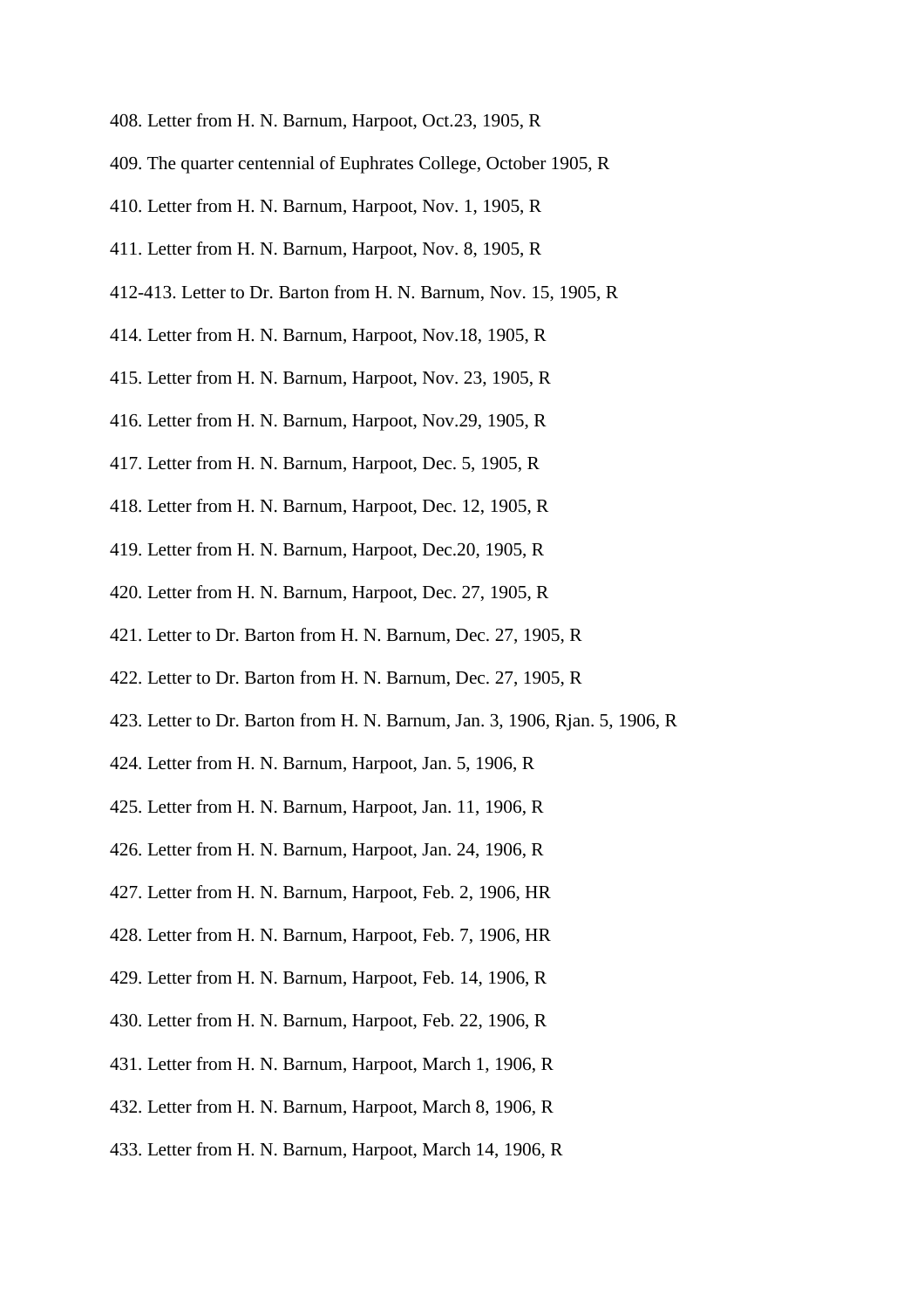- 434. Letter to Barton from H. N. Barnum, March 28, 1906, R
- 435. Letter from H. N. Barnum, Harpoot, April 4, 1906, R
- 436-437. Letter from H. N. Barnum, Harpoot, April 11, 1906, R
- 438-439. Letter from H. N. Barnum, Euphrates College/Harpoot, April 16, 1906, R
- 440. Letter to Barton from H. N. Barnum, Harpoot, April 16, 1906, R
- 441. Letter from H. N. Barnum, Harpoot, April 18, 1906, R
- 442. Letter from H. N. Barnum, Harpoot, April 24, 1906, R
- 443. Letter to Dr Barton, Harpoot, April 23 and April 26, 1906, R
- 444. Letter from H. N. Barnum, Harpoot, May 2, 1906, R
- 445. Letter from H. N. Barnum, Harpoot, May 9, 1906, R
- 446. Letter from H. N. Barnum, Harpoot, May 15, 1906, R
- 447. Letter from H. N. Barnum, Harpoot, May 23, 1906, R
- 448. Letter from H. N. Barnum, Harpoot, May 28, 1906, R
- 449. Letter from H. N. Barnum, Harpoot, June 6, 1906, R
- 450. Letter from H. N. Barnum, Harpoot, June 18, 1906, R
- 451. Letter from H. N. Barnum, Harpoot, June 20, 1906, R
- 452. Letter from H. N. Barnum, Harpoot, June 21, 1906, R
- 453. Letter from H. N. Barnum, Harpoot, June 30, 1906, R
- 454-455. Letter from H. N. Barnum, Harpoot, July 7, 1906, R
- 456. Letter from H. N. Barnum, Harpoot, July 18, 1906, R
- 457. Letter from H. N. Barnum, Harpoot, July 24, 1906, R
- 458. Letter from H. N. Barnum, Harpoot, Aug. 1, 1906, R
- 459. Letter from H. N. Barnum, Harpoot, Aug. 2, 1906, R
- 460. Letter to Barton from H. N. Barnum, Harpoot, Aug. 8, 1906, R
- 461. Letter from H. N. Barnum, Harpoot, Aug. 8, 1906, R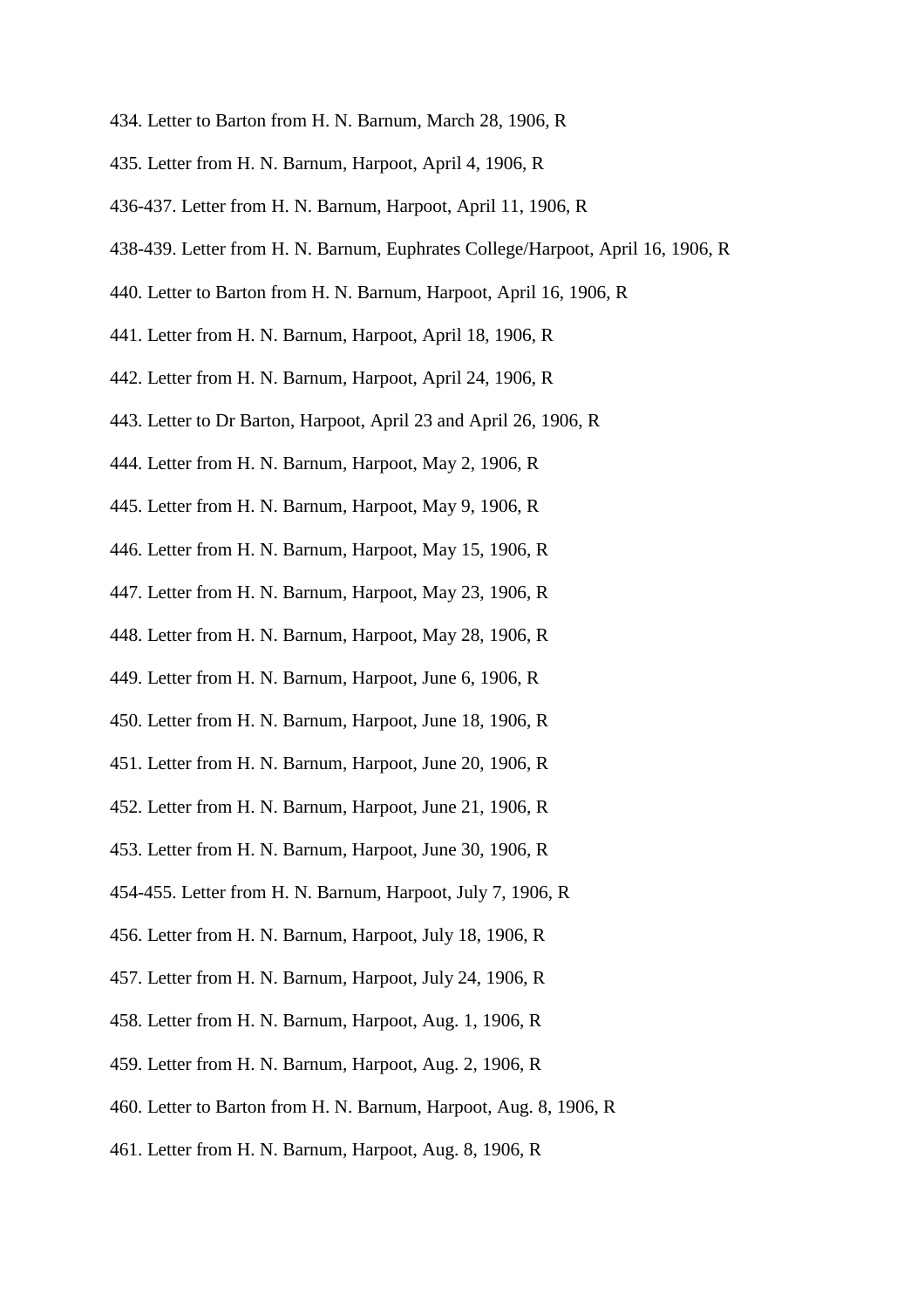- 462. Letter to Barton from H. N. Barnum, Harpoot, Aug. 14, 1906, R
- 463. Letter from H. N. Barnum, Harpoot, Aug. 16, 1906, R
- 464. Letter from H. N. Barnum, Harpoot, Aug. 22, 1906, R
- 465. Letter to Barton from H. N. Barnum, Harpoot, Aug. 24, 1906, R
- 466. Letter from H. N. Barnum, Harpoot, Aug. 29, 1906, R
- 467. Letter from H. N. Barnum, Harpoot, Sept. 6, 1906, R
- 468. Letter from H. N. Barnum, Harpoot, Sept. 11, 1906, R
- 469. Letter to Dr. Barton from H. N. Barnum, Sept. 18, 1906, R
- 470. Letter from H. N. Barnum, Harpoot, Sept. 20, 1906, R
- 471. Letter from H. N. Barnum, Harpoot, Sept. 26, 1906, R
- 472. Letter from H. N. Barnum, Harpoot, Oct. 4, 1906, R
- 473. Letter from H. N. Barnum, Harpoot, Oct. 11, 1906, R
- 474. Letter from H. N. Barnum, Harpoot, Oct. 17, 1906, R
- 475. Letter to Dr. Barton from H. N. Barnum, Nov. 15, 1906, R
- 476. Letter to Dr. Barton from H. N. Barnum, Nov. 22, 1906, R
- 477. Letter from H. N. Barnum, Harpoot, Nov. 22, 1906, R
- 478. Letter to Dr. Barton from H. N. Barnum, Dec. 8, 1906, R
- 479. Letter from H. N. Barnum, Harpoot, Jan. 9, 1907, R
- 480. Letter to Dr. Barton from H. N. Barnum, Jan. 23, 1907, R
- 481. Letter from H. N. Barnum, May 4, 1907, R
- 484. Letter from H. N. Barnum, Harpoot, Aug. 15, 1907, HR
- 485. Letter to Dr. Barton from H. N. Barnum, Aug. 21, 1907, HR 486-488. UR
- 489. Letter from H. N. Barnum, Harpoot, Aug. 28, 1907, PR
- 490. Letter from H. N. Barnum, Harpoot, Sept. 5, 1907, PR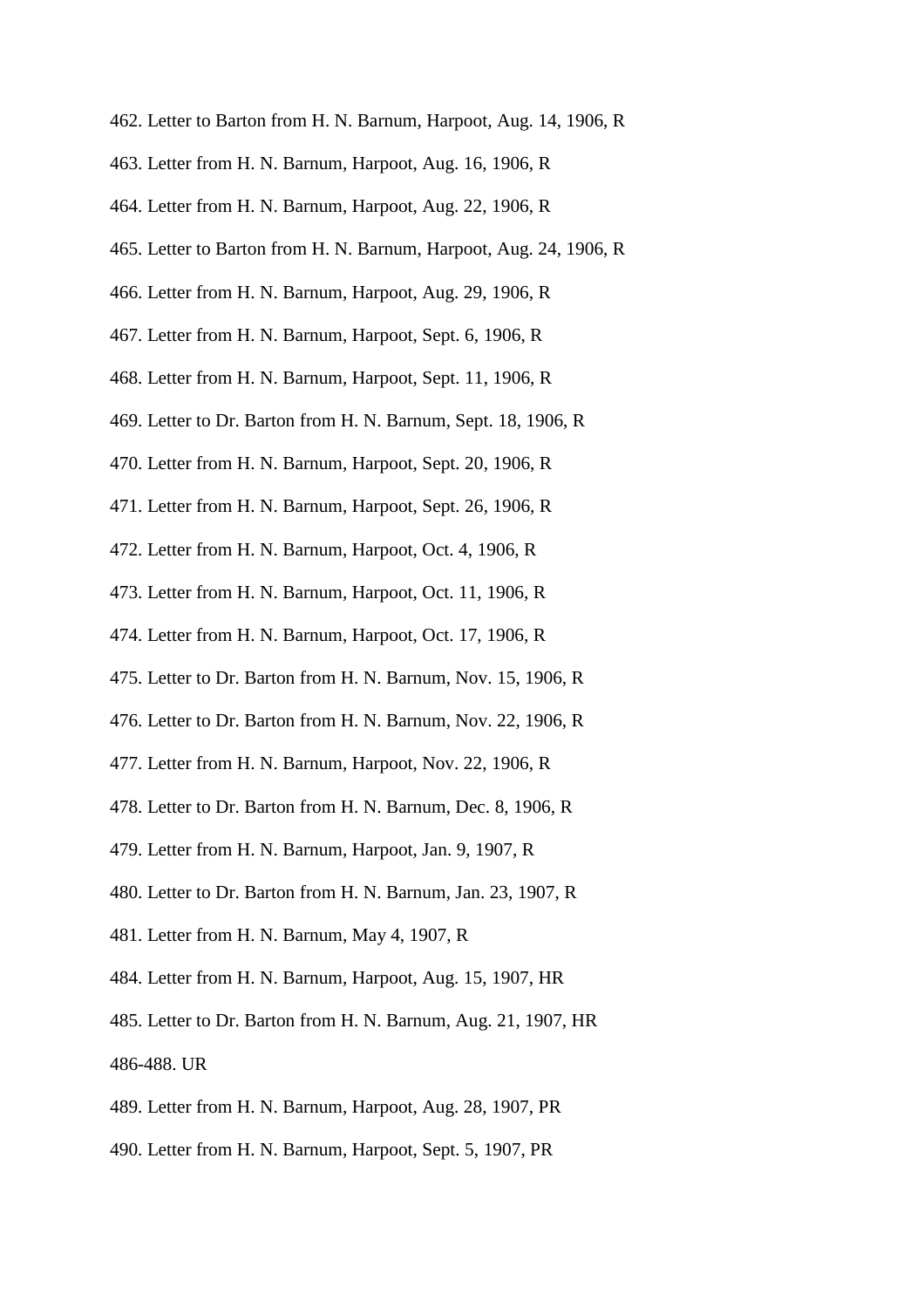- 491. Letter from H. N. Barnum, Harpoot, Sept. 11, 1907, HR
- 492. Letter from H. N. Barnum, Harpoot, Sept. 19, 1907, PR
- 493. Letter from H. N. Barnum, Harpoot, Sept. 25, 1907, PR
- 494. Letter from H. N. Barnum, Harpoot, Sept. 27, 1907, PR
- 495. Letter to Dr. Barton from H. N. Barnum, Sept. 27, 1907, PR
- 496. Letter from H. N. Barnum, Harpoot, Oct. 9, 1907, PR
- 497. UR
- 498. Letter from H. N. Barnum, Harpoot, Oct. 29, 1907, UR
- 499. Letter from H. N. Barnum, Euphrates College/Harpoot, Oct. 28, 1907, UR
- 500. Letter to Dr. Barton from H. N. Barnum, Oct. 30, 1907, PR
- 501. Letter from H. N. Barnum, Harpoot, Oct. 30. 1907, PR
- 502. Letter from H. N. Barnum, Harpoot, Nov. 5, 1907, UR
- 503. Letter to Dr. Barton from H. N. Barnum, Nov. 7, 1907, PR
- 504. Letter from H. N. Barnum, Harpoot, Nov. 14, 1907, PR
- 505. Letter from H. N. Barnum, Harpoot, Nov. 26, 1907, PR
- 506. Letter from H. N. Barnum, Harpoot, Dec. 5, 1907, UR
- 507. Letter from H. N. Barnum, Harpoot, Dec. 5, 1907. UR
- 508. Letter from H. N. Barnum, Harpoot, Dec. 12, 1907, PR
- 509. Letter from H. N. Barnum, Harpoot, Dec. 18. 1907, PR
- 510. Letter from H. N. Barnum, Harpoot, Dec. 25. 1907, HR
- 511. Letter to Dr. Barton from H. N. Barnum, Dec. 26, 1907, HR
- 512. Letter to Dr. Barton from H. N. Barnum, Jan. 1, 1908, PR
- 513. Letter from H. N. Barnum, Harpoot, Jan. 1, 1908, PR
- 514. Letter from H. N. Barnum, Harpoot, Jan. 14, 1908, PR
- 515. Letter from H. N. Barnum, Harpoot, Jan. 22, 1908, HR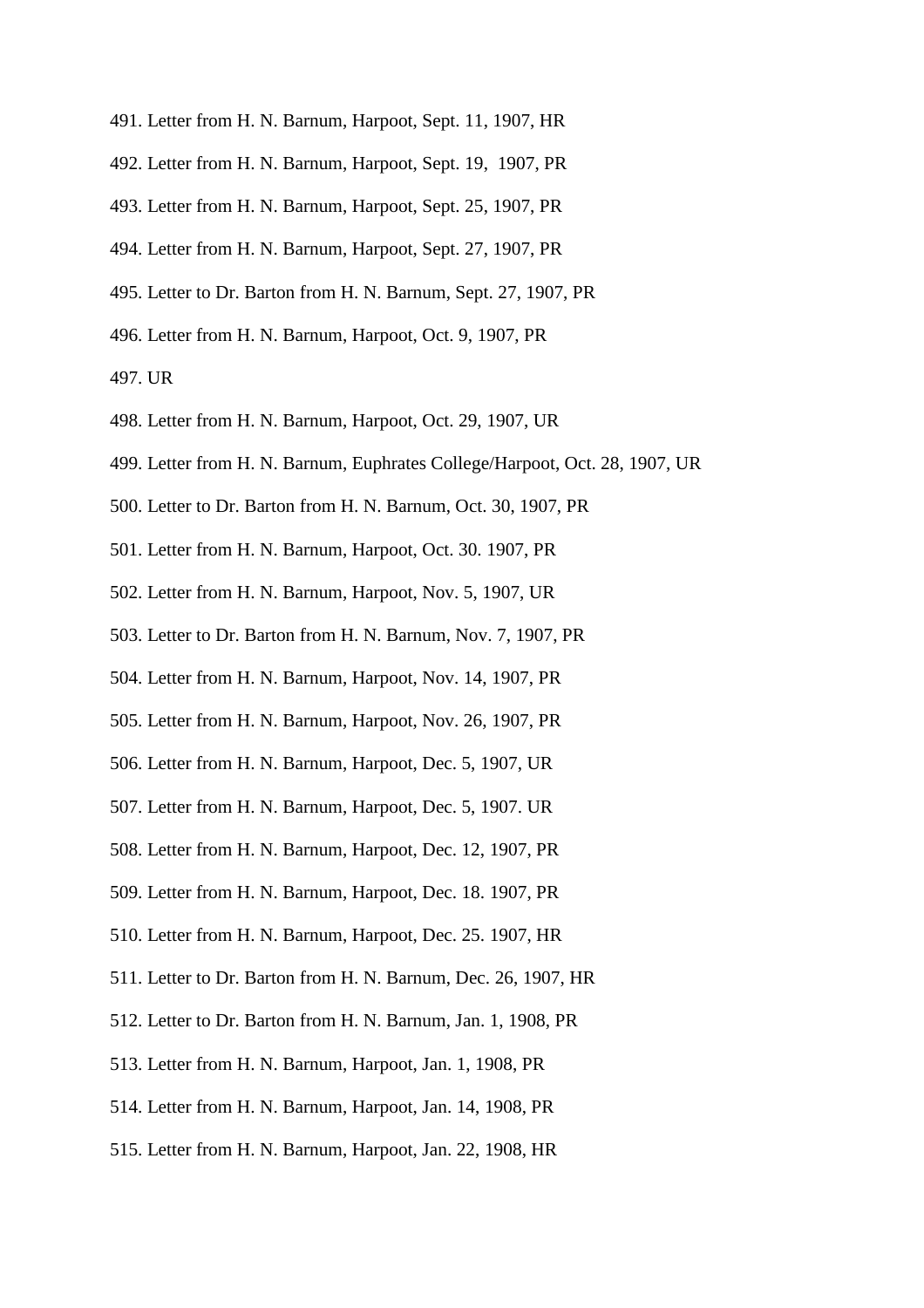- 516. Letter from H. N. Barnum, Harpoot, Feb. 5, 1908, HR
- 517. Letter to Dr. Barton from H. N. Barnum, Feb. 7, 1908, HR
- 518. Letter from H. N. Barnum, Harpoot, Feb. 12, 1908, R
- 519. Letter to Dr. Barton from H. N. Barnum, Feb. 14, 1908, R
- 520. Letter from H. N. Barnum, Harpoot, Feb, 19, 1908, R
- 521. Letter to Dr. Barton from H. N. Barnum, Feb. 20, 1908, R
- 522. Letter from H. N. Barnum, Harpoot, Feb. 22, 1908, R
- 523. Letter to Dr. Barton from H. N. Barnum, Feb. 27, 1908, R
- 524. Letter from H. N. Barnum, Harpoot, March 3, 1908, R
- 525. Letter from H. N. Barnum, Harpoot, March 13, 1908, R
- 526. Letter to Dr. Barton from H. N. Barnum, March 13, 1908, R
- 527. Letter from H. N. Barnum, Harpoot, March 19, 1908, R
- 528-529. Letter to Dr. Barton from H. N. Barnum, March 20, 1908, R
- 530-531. Letter from H. N. Barnum, Harpoot, March 21, 1908, R
- 532. Letter from H. N. Barnum, Harpoot, April 2, 1908, R
- 533. Letter from H. N. Barnum, Harpoot, April 9, 1908, R
- 534. Letter from H. N. Barnum, Harpoot, April 15, 1908, R
- 535-536. Letter from H. N. Barnum, Harpoot, April 22, 1908, R
- 537. Letter from H. N. Barnum, Harpoot, April 29, 1908, R
- 538. Letter from H. N. Barnum, Harpoot, May 6, 1908, R
- 539. Letter to Dr. Barton from H. N. Barnum, May 7, 1908, R
- 540. Letter from H. N. Barnum, Harpoot, May 12, 1908, R
- 541. Letter to Dr. Barton from H. N. Barnum, May 15, 1908, R
- 542. Letter from H. N. Barnum, Harpoot, May 21, 1908, R
- 543. Letter from H. N. Barnum, Harpoot, May 27, 1908, R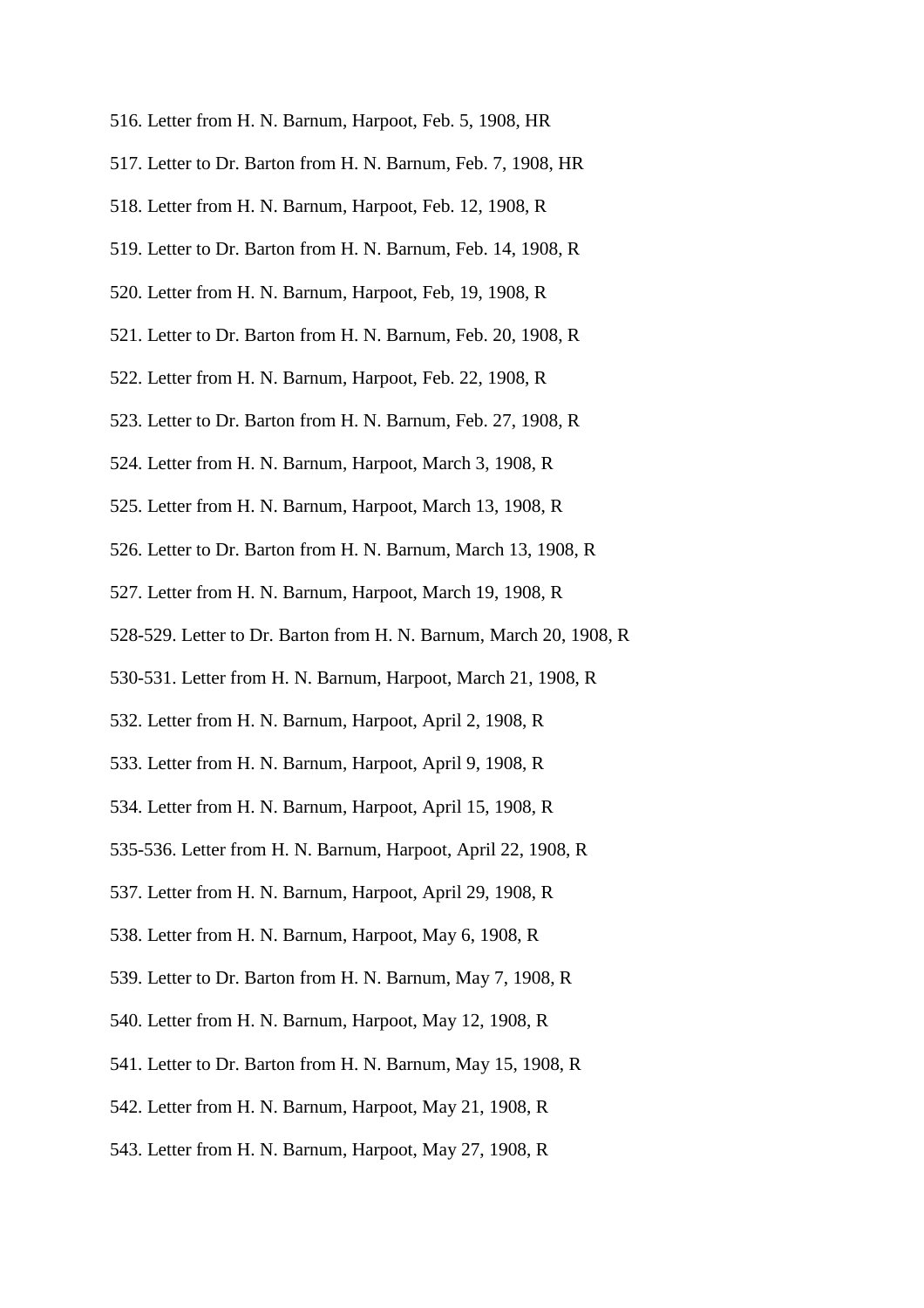- 544. Letter from H. N. Barnum, Harpoot, June 3, 1908, R
- 545. Letter from H. N. Barnum, Harpoot, June 10, 1908, R
- 546. Letter to Dr. Barton from H. N. Barnum, June 10, 1908, R
- 547. Letter from H. N. Barnum, Harpoot, June 15, 1908 R
- 548. Letter from H. N. Barnum, Harpoot, June 28, 1908, R
- 549. Letter from H. N. Barnum, Harpoot, July 3, 1908, R
- 550. Letter to Dr. Barton from H. N. Barnum, July 6, 1908, R
- 551. Letter to Dr. Barton from H. N. Barnum, July 7, 1908, R
- 552. Letter to Dr. Barton from H. N. Barnum, July 14, 1908, R
- 553. Letter from H. N. Barnum, Harpoot, Aug. 11, 1908, R
- 554. Letter from H. N. Barnum, Harpoot, July 14, 1908, R
- 555. Letter from H. N. Barnum, Harpoot, July 17, 1908 R
- 556. Letter from H. N. Barnum, Harpoot, Aug. 4, 1908, R
- 557. Letter from H. N. Barnum, Harpoot, Aug. 19, 1908, R
- 558. Letter to Dr. Barton from H. N. Barnum, Aug. 19, 1908, R
- 559. Letter from H. N. Barnum, Harpoot, Aug. 25, 1908, R
- 560. Letter from H. N. Barnum, Harpoot, Sept. 1, 1908, R
- 561. Letter from H. N. Barnum, Harpoot, Sept. 10, 1908, R
- 562. Letter from H. N. Barnum, Harpoot, Sept, 15, 1908, R
- 563-564. Letter from H. N. Barnum, Harpoot, Sept. 22, 1908, R
- 565. Letter from H. N. Barnum, Harpoot, Sept. 30, 1908, R
- 566. Letter from H. N. Barnum, Harpoot, Sept. 6, 1908, R
- 567. Letter from H. N. Barnum, Euphrates College/Harpoot, Oct. 14, 1908, R
- 568. Letter to Dr. Barton from H. N. Barnum, Euphrates College/Harpoot, Oct. 20, 1908, R
- 569. Letter from H. N. Barnum, Harpoot, Euphrates College/Harpoot, Oct. 21, 1908, R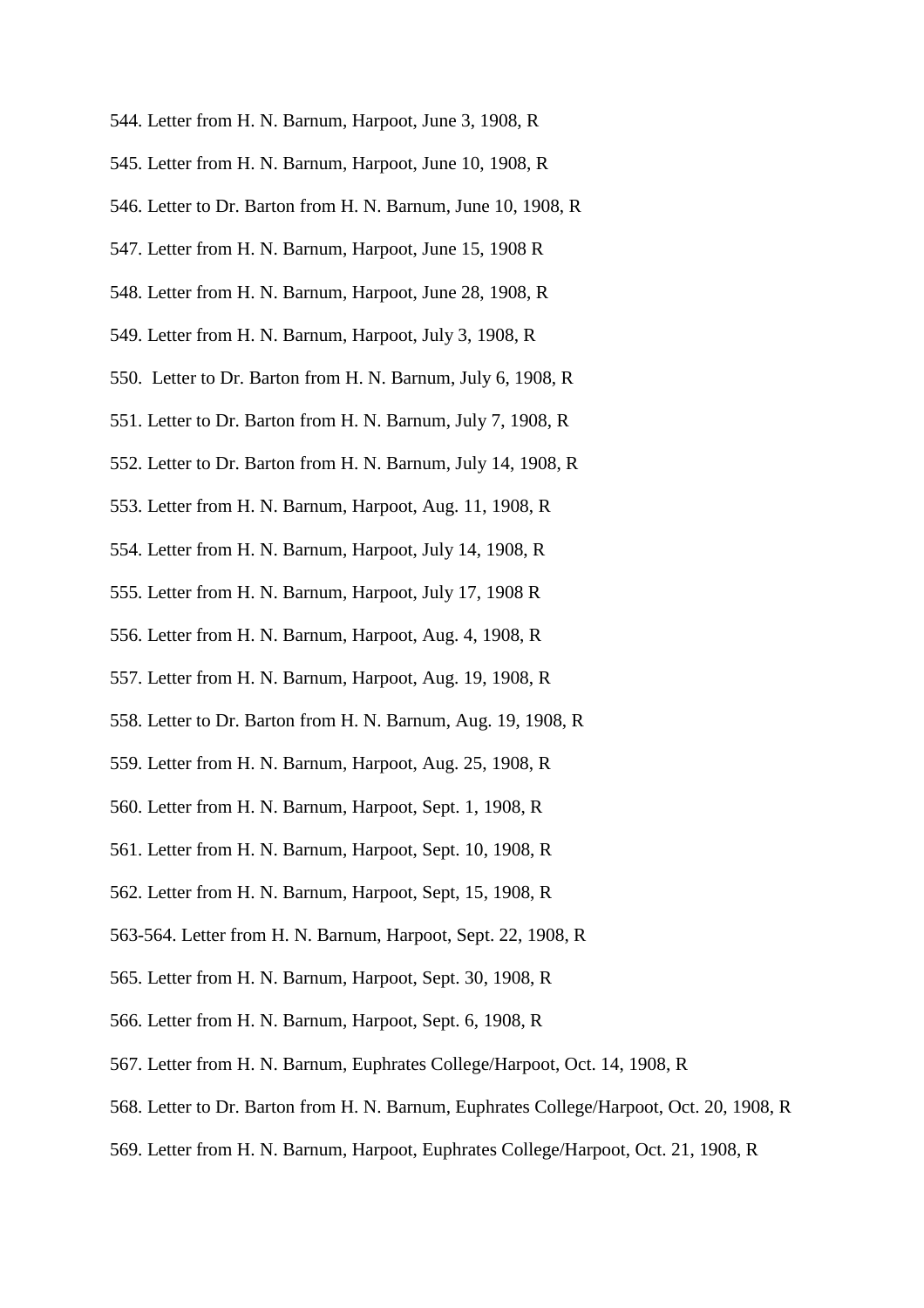- 570. Letter to Dr. Barton from H. N. Barnum, Harpoot, Ovt. 26, 1908, R
- 571. Letter from H. N. Barnum, Harpoot, Oct. 27, 1908, R
- 572. Letter from H. N. Barnum, Euphrates College/Harpoot, Oct. 27, 1908, R
- 573. Letter from H. N. Barnum, Euphrates College/Harpoot, Nov. 3, 1908, R
- 574. Letter from H. N. Barnum, Harpoot, Nov. 10, 1908, R
- 575. Letter from H. N. Barnum, Harpoot, Nov. 19, 1908, R
- 576. Letter to Dr. Barton from H. N. Barnum, Euphrates College/Harpoot, Nov. 19, 1908, R
- 577. Letter from H. N. Barnum, Harpoot, Nov. 25, 1908, R
- 578. Letter from H. N. Barnum, Harpoot, Nov. 28, 1908, R
- 579. Letter to Dr. Barton from H. N. Barnum, Dec. 3, 1908, R
- 580. Letter from H. N. Barnum, Harpoot, Dec. 8, 1908, R
- 581. Letter from H. N. Barnum, Harpoot, Dec. 18, 1908, R
- 582. Letter from H. N. Barnum, Harpoot, Christmas Morning/1908, R
- 583. Letter from H. N. Barnum, Harpoot, Dec. 30, 1908, R
- 584. Letter from H. N. Barnum, Harpoot, Jan. 5, 1909, R
- 585. Letter from H. N. Barnum, Euphrates College/Harpoot, Jan. 13, 1909, R
- 586. Letter to Dr. Barton from H. N. Barnum, Euphrates College/Harpoot, Jan. 21, 1909, R
- 587. Letter from H. N. Barnum, Euphrates College/Harpoot, Jan. 31, 1909, R
- 588. Letter from H. N. Barnum, Euphrates College/Harpoot, Jan. 26, 1909, R
- 589. Letter to Dr. Barton from H. N. Barnum, Euphrates College/Harpoot, Jan. 27, 1909, R
- 590. Letter from H. N. Barnum, Euphrates College/Harpoot, Feb. 4, 1909, R
- 591. Letter from H. N. Barnum, Feb. 12, 1909, R
- 592. Letter to "friends and comrades" from H. N. Barnum, Euphrates College/Harpoot, Feb. 18, 1909, R
- 593. Letter from H. N. Barnum, Euphrates College/Harpoot, Feb. 25, 1909, R
- 594. Letter from H. N. Barnum, Euphrates College/Harpoot, March 1, 1909, R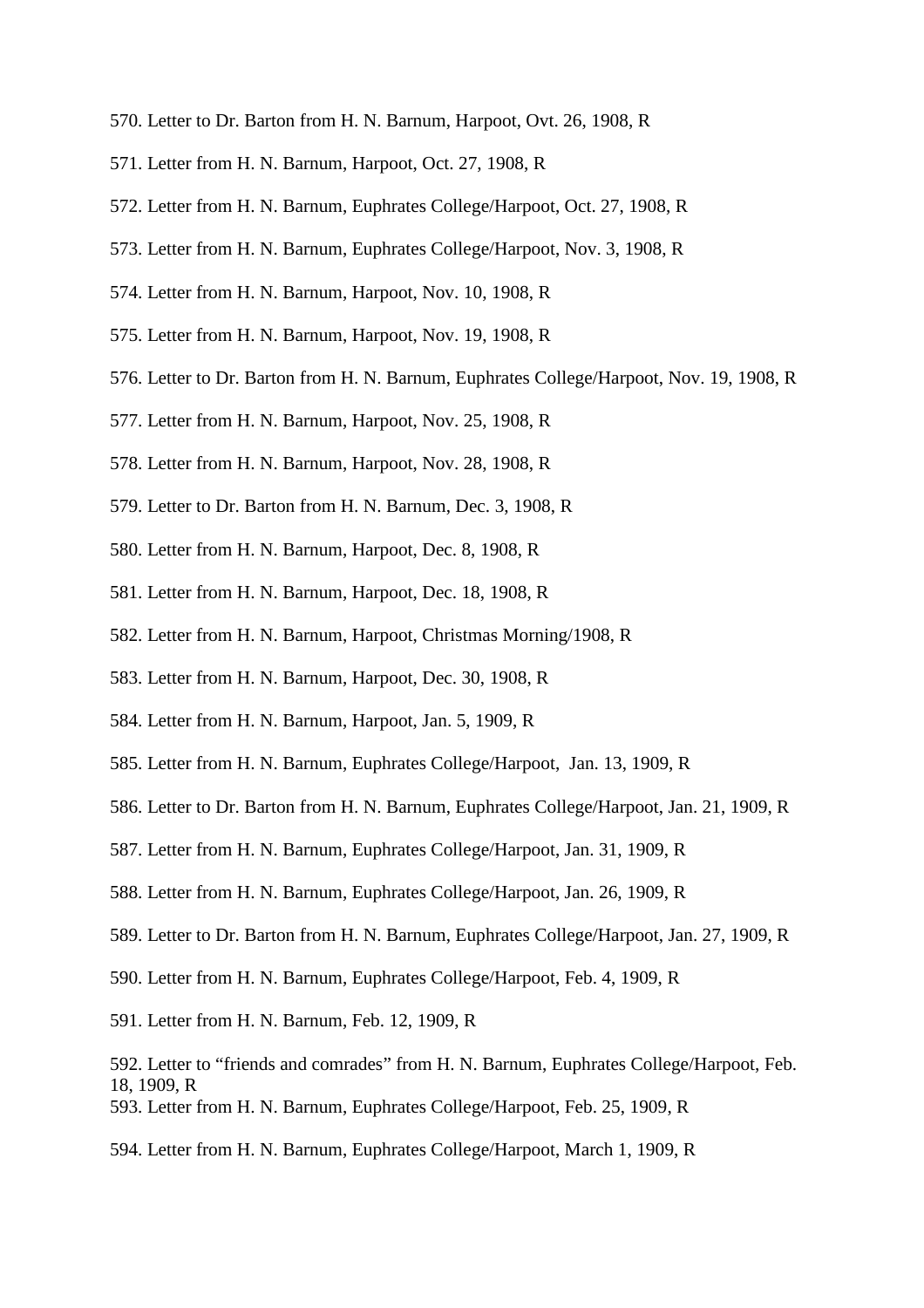- 595. Letter from H. N. Barnum, Euphrates College/Harpoot, March 9, 1909, R
- 596. Letter from H. N. Barnum, Harpoot, March 31. 1909, R
- 597. Letter from H. N. Barnum, Harpoot, April 7, 1909, R
- 598. Letter from H. N. Barnum, Harpoot, April 14, 1909, R
- 599. Letter from H. N. Barnum, Harpoot, April 21, 1909, R
- 600. Letter from H. N. Barnum, Harpoot, April 28, 1909, R
- 601. Letter from H. N. Barnum, Harpoot, May 5, 1909, R
- 602. Letter from H. N. Barnum, Euphrates College/Harpoot, May 10, 1909, R
- 603. Letter from H. N. Barnum, Euphrates College/Harpoot, May 18, 1909, R
- 604. Letter to Dr. Barton from H. N. Barnum, Euphrates College/Harpoot, May 21, 1909, R
- 605. Letter from H. N. Barnum, Euphrates College/Harpoot, May 26, 2909, R
- 606. Letter from H. N. Barnum, Euphrates College/Harpoot, June 2, 1909, R
- 607. Letter from H. N. Barnum, Euphrates College/Harpoot, June 8, 909, R
- 608. Letter from H. N. Barnum, Euphrates College/Harpoot, June 16, 1909, R
- 609. Letter from H. N. Barnum, Euphrates College/Harpoot, June 18, 1909, R
- 610. Letter from H. N. Barnum, Harpoot, June 22, 1909, R
- 611. Letter from H. N. Barnum, Euphrates College/Harpoot, June 30, 1909, R
- 612. Letter from H. N. Barnum, Euphrates College/Harpoot, July 6, 1909, R
- 613. Letter to Dr. Barton from H. N. Barnum, Euphrates College/Harpoot, July 9, 1909, R 614. UR
- 615. Letter from H. N. Barnum, Euphrates College/Harpoot, July 16, 1909, R
- 616. Letter to Dr. Barton from H. N. Barnum, Euphrates College/Harpoot, July 22, 1909, R
- 617. Letter from H. N. Barnum, Euphrates College/Harpoot, July 26, 1909, R
- 618. Letter from H. N. Barnum, Euphrates College/Harpoot, Aug. 3, 1909, R
- 619. Letter to Dr. Barton from H. N. Barnum, Euphrates College/Harpoot, Aug. 4, 1909, R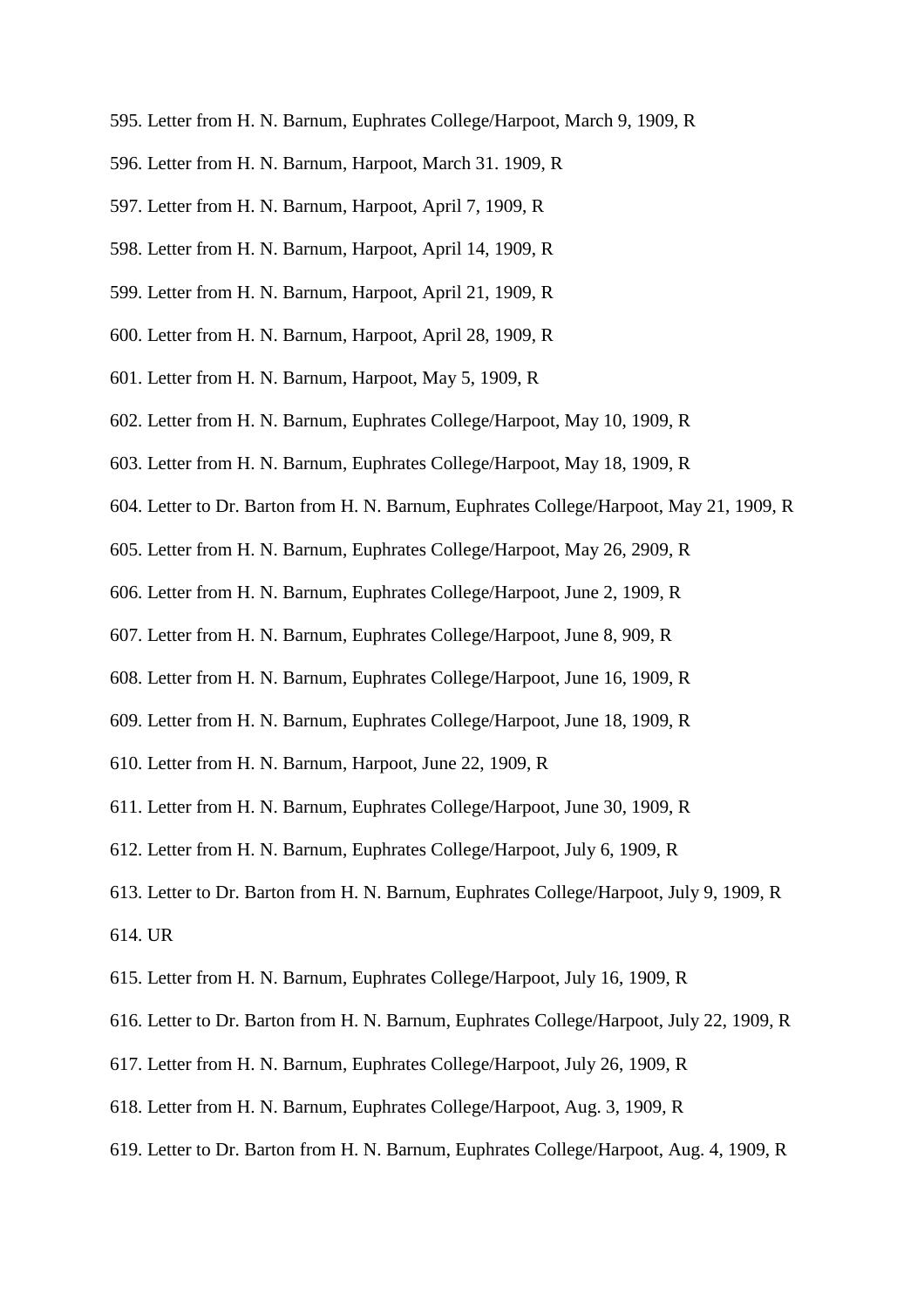- 620. Letter from H. N. Barnum, Euphrates College/Harpoot, Aug. 10, 1909, R
- 621. Letter to Dr. Barton from H. N. Barnum, Euphrates College/Harpoot, Aug. 16, 1909, R
- 622. Letter from H. N. Barnum, Euphrates College/Harpoot, Aug. 18, 1909, R
- 623. Letter from H. N. Barnum, Harpoot, Aug. 30, 1909, R
- 624. Letter from H. N. Barnum, Euphrates College/Harpoot, Sept. 7, 1909, R
- 625. Letter from H. N. Barnum, Euphrates College/Harpoot, Sept. 14, 1909, R
- 626. Letter to Dr. Barton from H. N. Barnum, Euphrates College/Harpoot, Sept. 20, 1909, R
- 627. Letter from H. N. Barnum, Euphrates College/Harpoot, Sept. 21, 1909, R
- 628. Letter to Dr. Barton from H. N. Barnum, Sept. 29, 1909, R
- 629. Letter from H. N. Barnum, Euphrates College/Harpoot, Sept. 29, 1909, R
- 630. Letter from H. N. Barnum, Harpoot, Oct.7, 1909, R
- 631. Letter from H. N. Barnum, Harpoot, Oct. 11, 1909, R
- 632. Letter to Dr. Barton from H. N. Barnum, Euphrates College/Harpoot, Oct. 14, 1909, R
- 633. Letter from H. N. Barnum, Harpoot, Oct.31, 1909, R
- 634. Letter from H. N. Barnum, Euphrates College/Harpoot, Oct. 26, 1909, R
- 635. Letter from H. N. Barnum, Euphrates College/Harpoot, Nov. 2, 1909, R
- 636. Letter from H. N. Barnum, Euphrates College/Harpoot, Nov. 10, 1909, R
- 637. Letter to Dr. Barton from H. N. Barnum, Euphrates College/Harpoot, Nov. 12, 1909, R
- 638. Letter to Dr. Barton from H. N. Barnum, Euphrates College/Harpoot, Nov. 15, 1909, R
- 639. Letter from H. N. Barnum, Harpoot, Euphrates College/Harpoot, Nov. 18, 1909, R
- 640. Letter from H. N. Barnum, Harpoot, Euphrates College/Harpoot, Nov. 22, 1909, R
- 641. Letter from H. N. Barnum, Harpoot, Euphrates College/Harpoot, Dec. 1, 1909, R
- 642. Letter from H. N. Barnum, Harpoot, Euphrates College/Harpoot, Dec. 9, 1909, R
- 643-644. Letter to H. W. Barnum from F. D. Shephard, Hasanbeyli, Nov. 8, 1909, HR
- 645. Letter to Dr. Barton from H. N. Barnum, Euphrates College/Harpoot, Dec. 9, 1909, R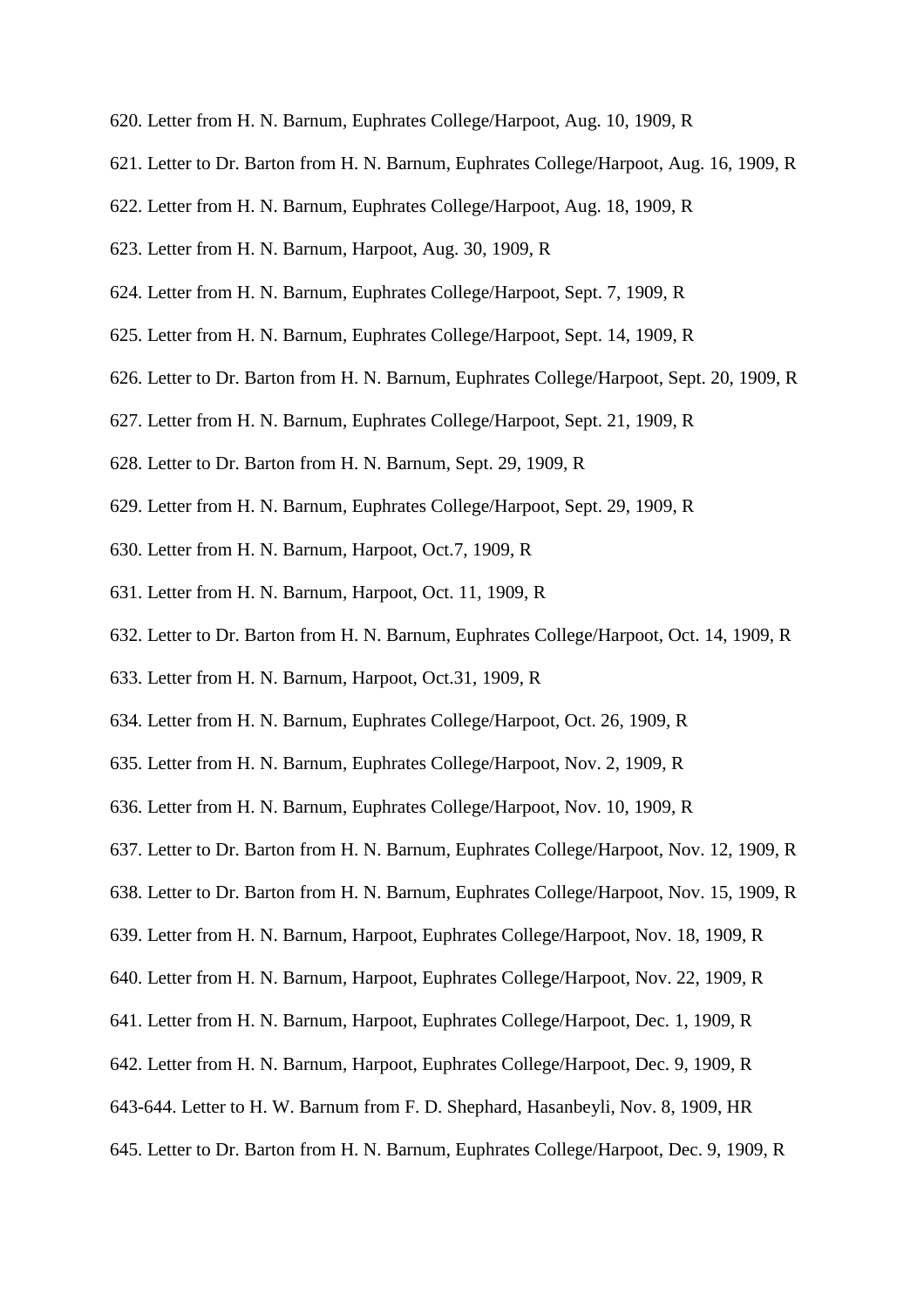646. Letter to Dr. Barton from H. N. Barnum, Euphrates College/Harpoot, Dec. 31, 1909, R

- 647. Letter to Dr. Barton from H. N. Barnum, Euphrates College/Harpoot, Dec. 23, 1909, R
- 648. Letter from H. N. Barnum, Harpoot, Dec. 28, 1909, R

649-650. Letter to Barlow from H. N. Barnum, Harpoot, Dec. 31, 1902, HR

- 651. Letter from H. N. Barnum, Harpoot, Aug, 18, 1903, HR
- 653. Letter to Mr Barnum from M. E. Barnum, Sept. 8, 1903, PR
- 654-655. Letter to Mr and Mrs Browne from M. E. Barnum, Tekirdag, Sept. 12, 1903, HR

656-657. Letter from M. E. Barnum, Harpoot, May 16, 1906, PR

658-660. Letter to Mr and Mrs Wheeler and Emily from M. E. Barnum, Harpoot, Sept. 11, 1908, PR

- 661-662. Letter from M. E. Barnum, Harpoot, feb. 5, 1909, HR
- 663-666. Letter to James L. Barton from Elizabeth Barrows, Van jan. 25, 1900, HR
- 667. Letter from Elizabeth Barrows, Van, April 2, 1900, HR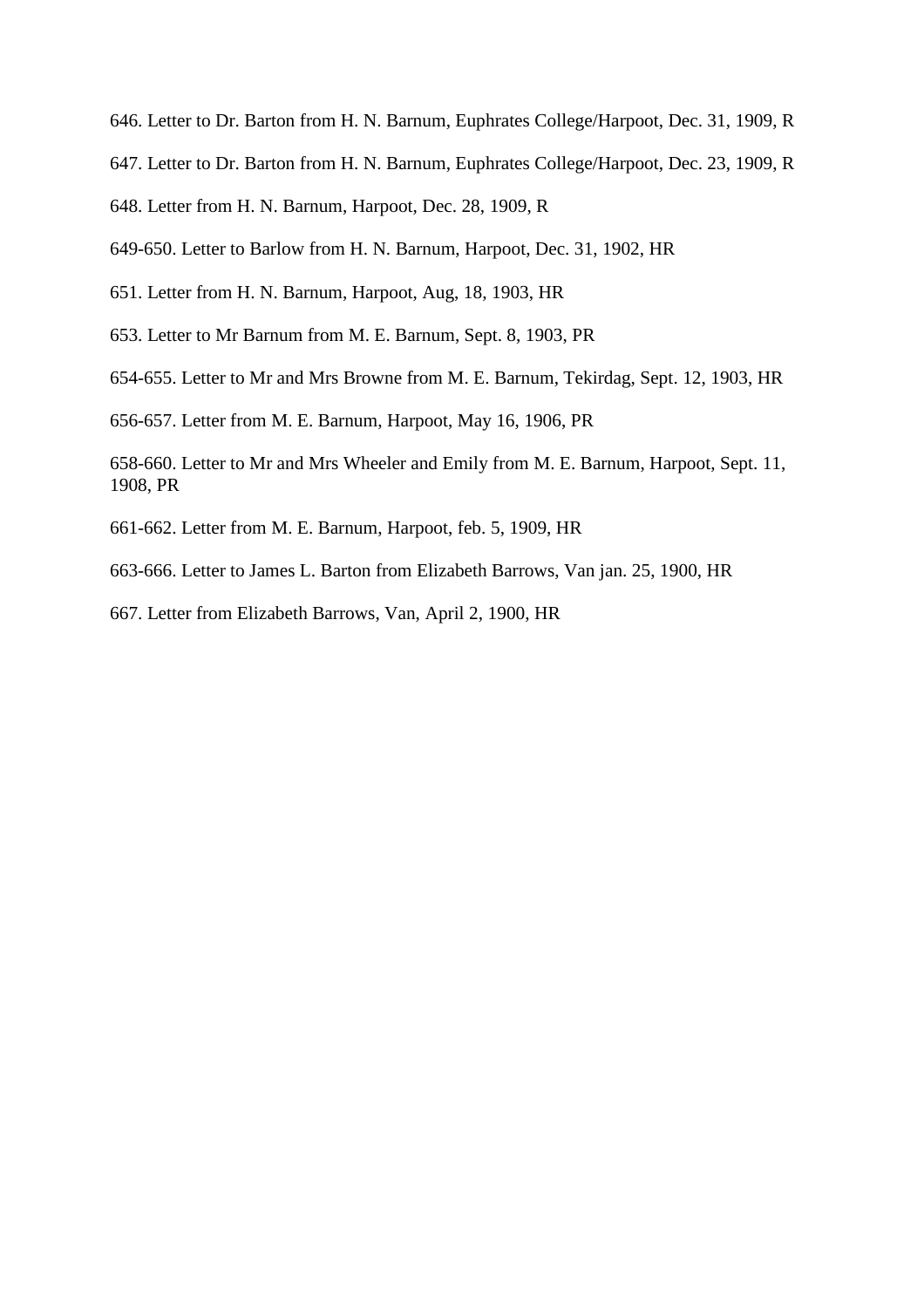# REELS 706-707 N/A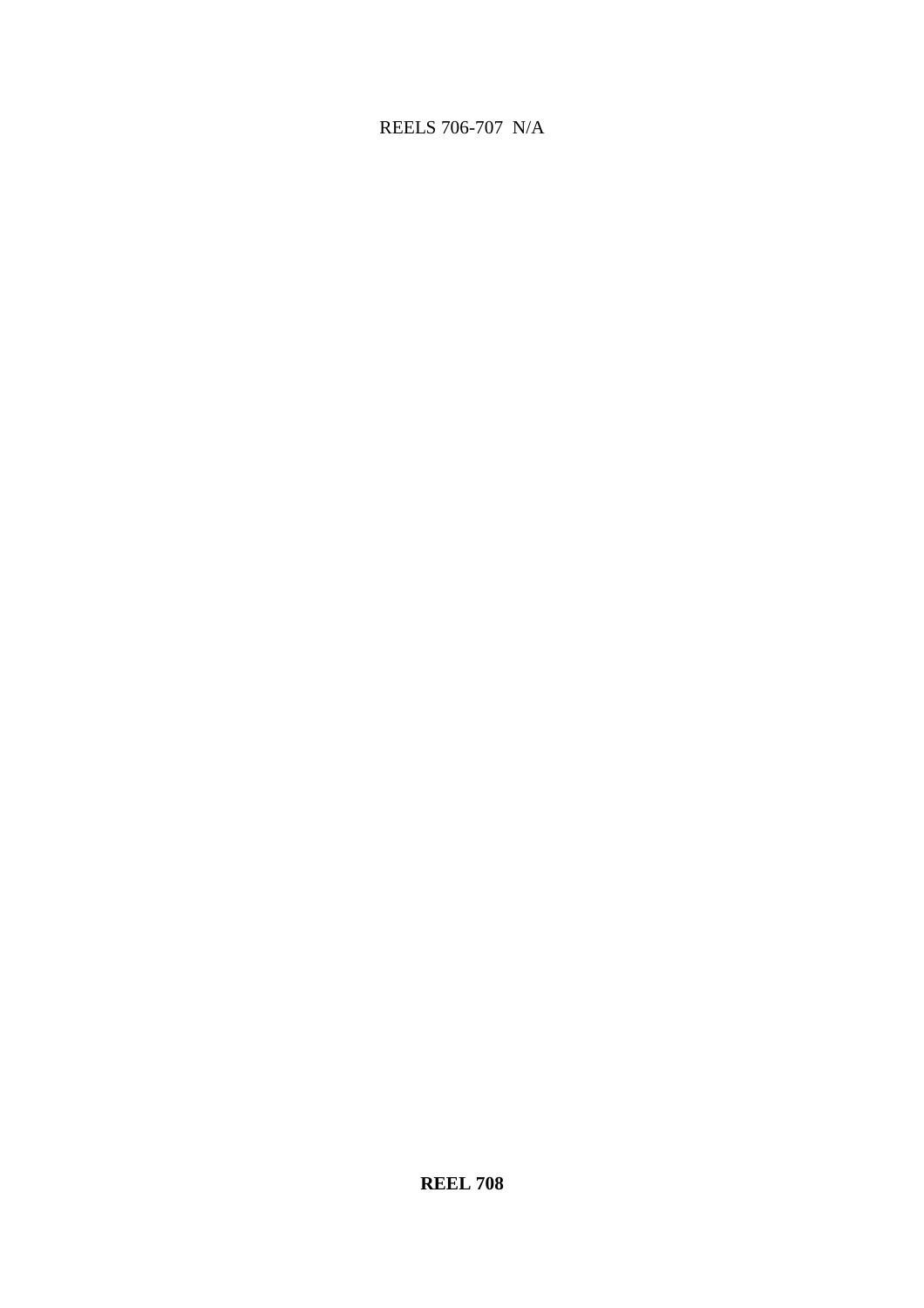## **Submitted by: İbrahim Halil Kalkan**

#### **Submitted to: Department of History**

**Project Term (month,year): February 2005**

#### **Bibliographical and Physical Information**

**Document Type: Microfilm Reference No: BV 2410. A4 1984 Reel: 708**

# **Degree of Readibility: :Readable (R), Partially Readable (PR), Hardly Readable (HR), Not-Readable (NR)**

## **Eastern Turkey Mission, 1900-1909. Vol. 8**

Kimball-Dr Grace N.1/02 Knapp, Dr. Alzina M.-1-12

Knapp-Rev George P. 13-176

Knapp-Mr. George P. 176-179

Knapp-Miss. Grace H. 180-182

Lord-Miss. Agnes M. 183-212

Mc Lanen-Miss. Grisell M. 213-237

Maynard-Rev. Harrison M.238-249

Norton-Miss. Susan R. 249-269, 298-301

Platt-Miss. Miriam V. 270-285

Poole-Miss.Maria B. 286-294

Pnatt-Miss. Clarissa H. 295-297. 302-388.

**pp. Letters**  003-4-From Grace N. Kimball, N.Y., to Dr. Barton, January 20. 1901, HR.

005-From Mrs. Alzina M. Knapp to Barton, Boston, January 9, 1901, HR.

006-7. From Mrs. Knapp to Barton, Jan 8 1902, HR.

008-10-From Mrs Knapp to Barton, Jan 10 1902, HR.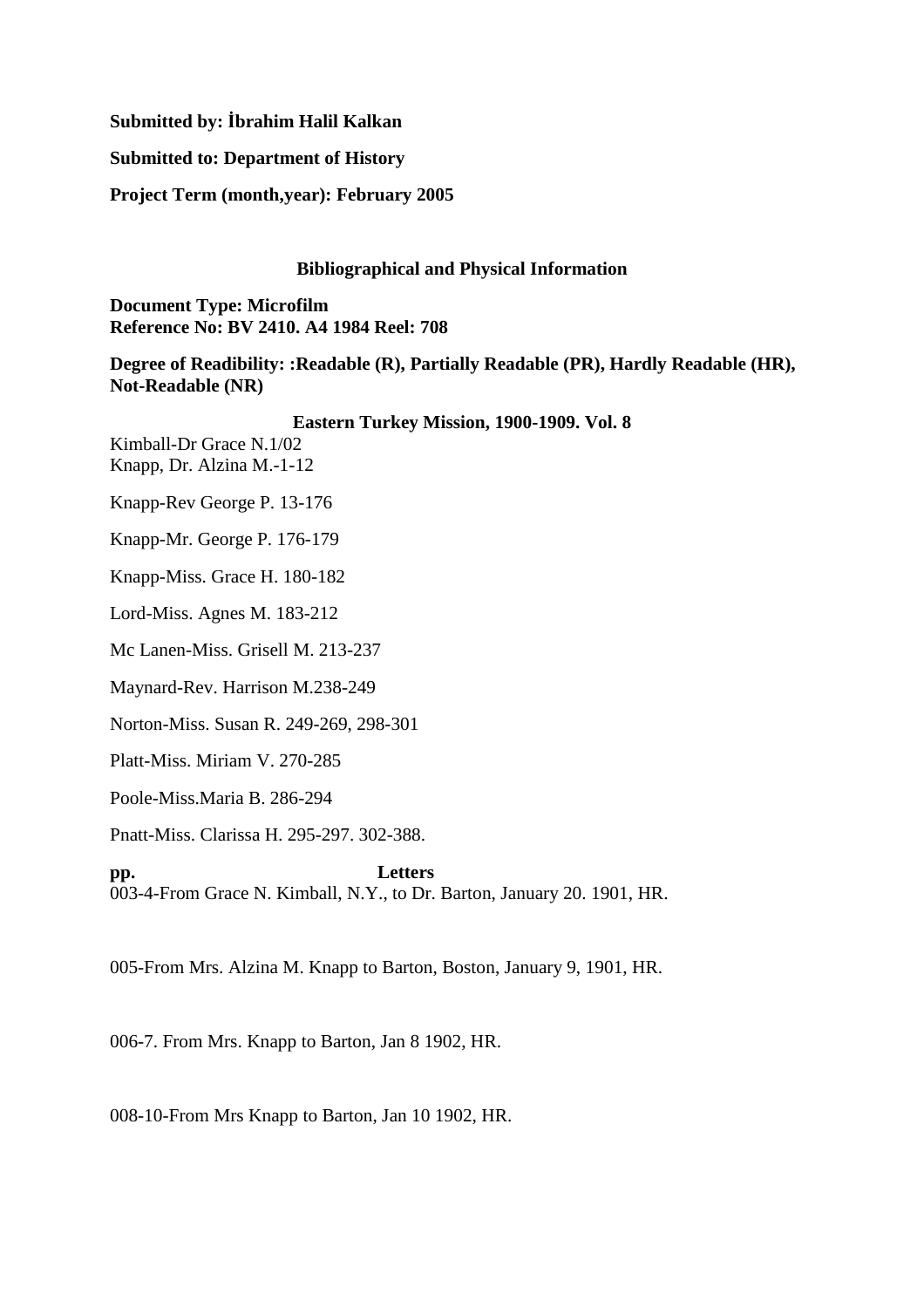0011-12-From Mrs. Knapp, Colorado Springs, to Barton, Apr. 29. 1902, HR.

0013-14-From Mrs. Knapp to Barton, Aug. 8. 1902, PR.

0015-17-From Mrs. Knapp, Colorado Springs, to Barton, Sept. 24, 1902, HR.

0018-20-From Mrs. Knapp to Barton, Sept. 8. 1902, PR.

0021-22--From Mrs. Knapp, Colorado Springs, to Barton, Nov. 26. 1902, HR.

0022-23-From Mrs. Knapp, Colorado Springs, to Barton, Apr. 15. 1903, HR.

0024-25-From Mrs. Knapp, Colorado Springs, to Barton, June 15 1903, HR.

0026-From Mrs. Knapp, Colorado Springs, to Barton, July 7 1903, HR.

0027-A biography of Mrs. Alzina (Churchill) Knapp, 1909, R.

0028-30-Letter from Mr.Geo. P. Knapp, the son of Mrs. Knapp, Colorado Springs, starting by 'Dear Friends and narating the last days of her mother. Aug. 23. 1909, R.

0031-From Rev. George P. Knapp to Barton, Apr. 25. 1900.

0032-Two letters from Rev. George P. Knapp to Barton, Apr. 21. 1900/Apr. 3. 1900.

0033-Rev. G. P. Knapp, written in Latin Script.

0034-35 From Rev. George P. Knapp, Harpoot, Turkey, to Barnum Trio, May 1. 1900, R.

0036-37-From Rev. George P. Knapp, Harpoot, to Barton, June 6 1900, R.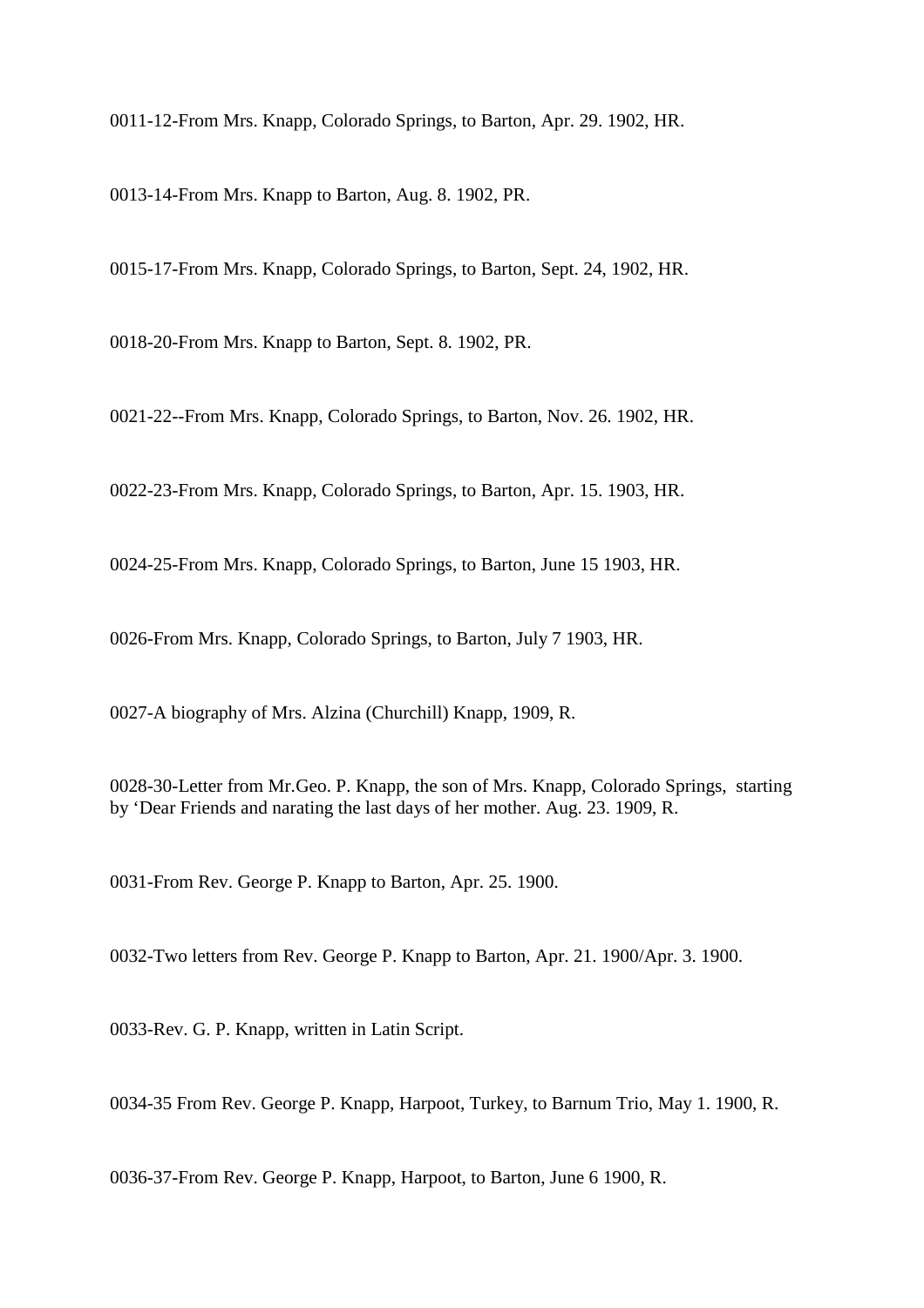0038-39- From Rev. George P. Knapp, Harpoot, to Barton, June 20 1900, R.

0040-44- From Rev. George P. Knapp, Harpoot, to Barton, July 14 1900, R.

0045- From Rev. George P. Knapp, Harpoot, to Barton, July 26 1900, HR.

0046-47-From Rev. George P. Knapp, Harpoot, to Barton, Aug. 30. 1900, R.

0047-49-From Rev. George P. Knapp,Harpoot, to Barnum Trio, Sept. 19. 1900, HR.

0050-51- Rev. G. P. Knapp, Harpoot, to Barton, Oct.24 1900, HR.

0052-Rev. G. P. Knapp, to Barton, Dec. 11. 1900, HR.

0053-4-Rev. G. P. Knapp, Harpoot, to Barton, Dec. 27. 1900, R.

0054-Rev. G. P. Knapp, Harpoot, to Barton, March. 1. 1901, HR.

0055-56-Rev. G. P. Knapp, Harpoot, to Barton, March 19 1901, HR.

0057-58-Rev. G. P. Knapp, Harpoot, to Barton, Apr. 3. !901, HR.

0059-Rev. G. P. Knapp, Harpoot, to Barton, Boston, May 16 1901, R.

0060-1-Rev. G. P. Knapp, Harpoot, to Barton, May 22, 1901, PR.

0062-5-Rev. G. P. Knapp, Harpoot, to Dr. Smith, Oct. 9. 1901, HR.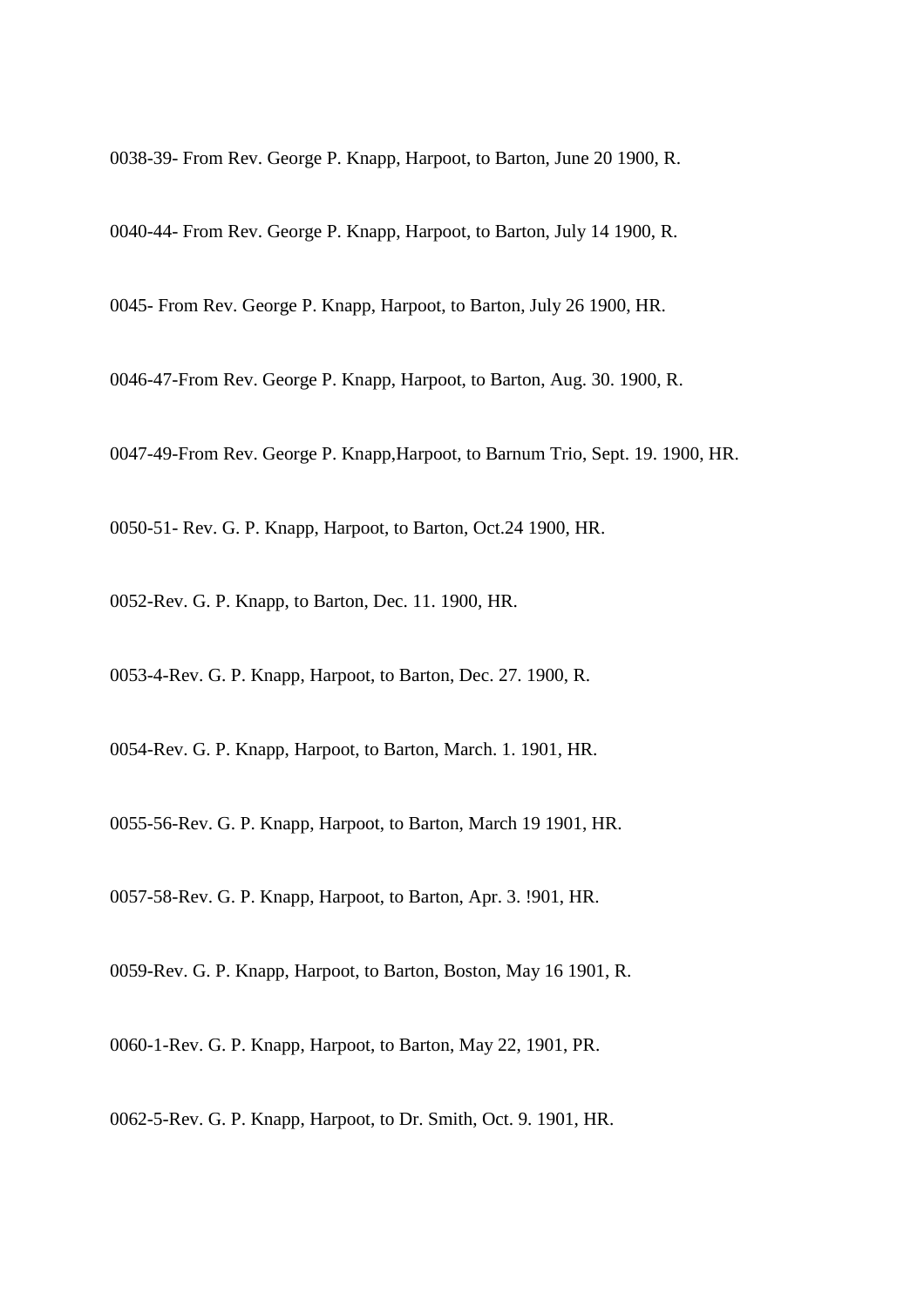0066-68-Journal Letter, from Rev. George P. Knapp, Oct. 23. 1901, R.

0069- From Rev. George P. Knapp, Harpoot, to (NR) Apr. 6 1901, HR,

0070-Rev. G.P. Knapp, Harpoot, to Brethren, Dec. 10. 1901, R.

0071-Rev. G.P. Knapp, Harpoot, to Smith Dec. 11. 1901, PR.

0072-3-Rev. G. P. Knapp, Harpoot, to Barton, Dec. 26. 1901, HR.

0073-Rev. G. P. Knapp, Harpoot, to Barton, Feb. 13. 1902, HR.

0074-76-Rev. G. P. Knapp, Harpoot, to Barton, Feb. 19. 1902, R.

0077-78-Rev. G. P. Knapp, Harpoot, to Dr. Daniels, Apr. 3. 1902.

0079-81-Rev. G. P. Knapp, Harpoot, to Barton, May 1 1902, R.

0084-From G.C. Reeynards, Van, to Rev. G.P. Knapp, Apr. 5. 1902, R.

0085-89-From Rev. G. P. Knapp, Harpoot, to Barton, Aug. 6. 1902, R.

0090-Rev. G. P. Knapp, Harpoot, to Barton, Aug. 12, 1902, PR.

0091-4-Rev. G. P. Knapp, Harpoot, to Barton, Aug. 21. 1908, R.

0095-A table probably showing the expenses, by Rev G. P. Knapp, Aug. 4. 1902, HR

0096-99-From Rev. G.P. Knapp, Harpoot, to Barton, Sept. 30. 1902, R.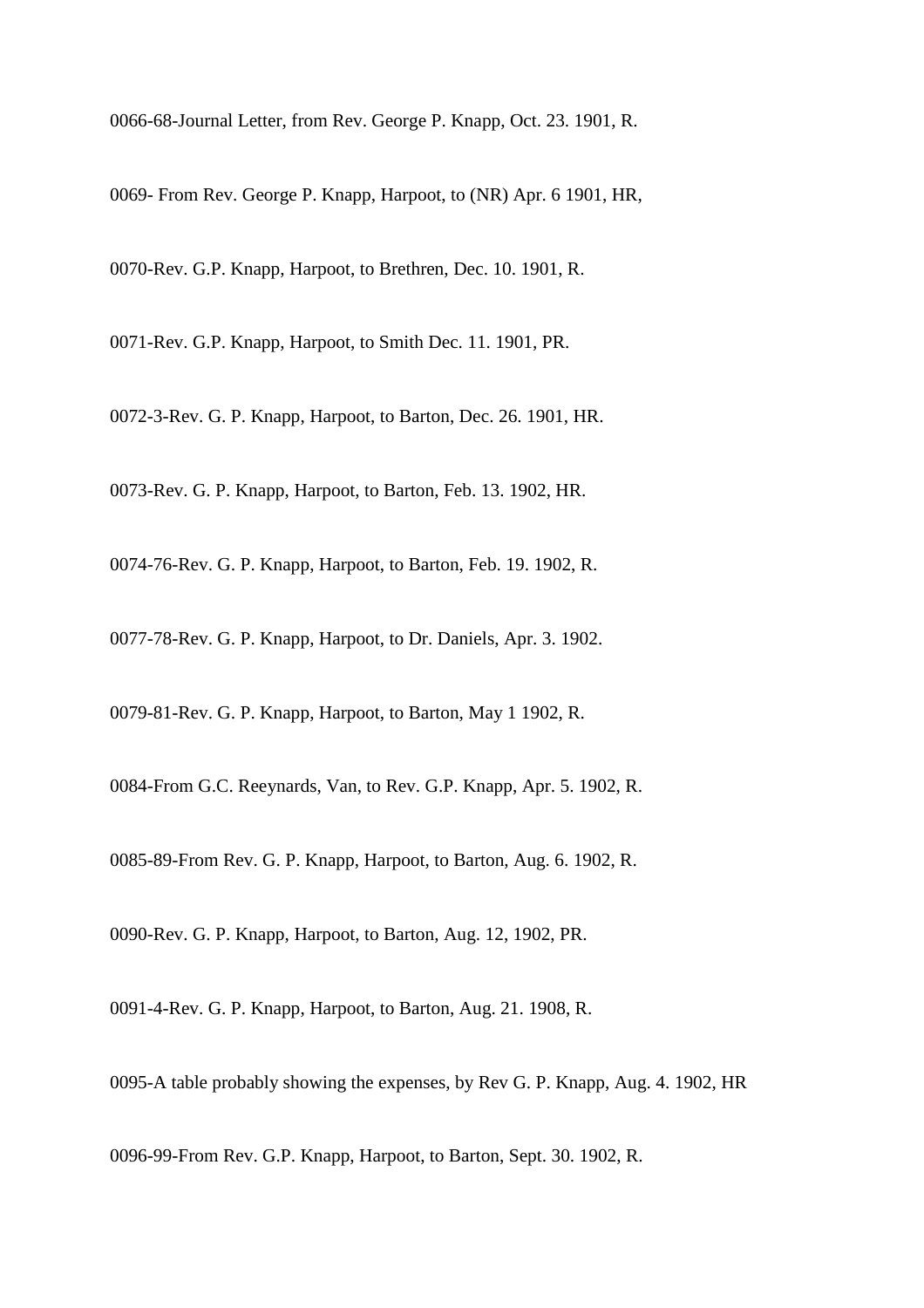0101-102-Rev. G.P. Knapp, Harpoot, to Barton, Oct. 16. 1902, HR.

0103-104-Letter by Rev. George P. Knapp from Harpoot starting by 'To the friends of the Armenian Orphans' and calling for financial aid in the name of American Mission, Harpoot, Turkey, January 1903, R.

0105-6 From Rev.G.P.Knapp to Barton, March 1903, HR.

0107-112-NR

0112-117-From G. P. Knapp, Harpoot, to Barton, May 28 1903, HR.

0117-8-Rev. G.P. Knapp, Harpoot, to Barton, Aug. 3. 1903, HR.

0119-Rev. G. P. Knapp, Harpoot, to Barton, July. 23, 1903, R.

0120-122- Rev. G. P. Knapp, Harpoot, to Barton, Oct. 22, 1903, HR.

0123-5-Copy of the letter dated as (year) 1902, other informations are completely not readable.

0125-Rev. G. P. Knapp, Harpoot, to Barton, February, 11, 2004, HR.

0126-9-Letter by Rev. G.P. Knapp to "the friends of our Armenian orphans" narrating the activities of the mission and for which activities, the gifts were spent.

0130-3-From Rev. G. P. Knapp to (NR), Feb. 12, 1904, HR.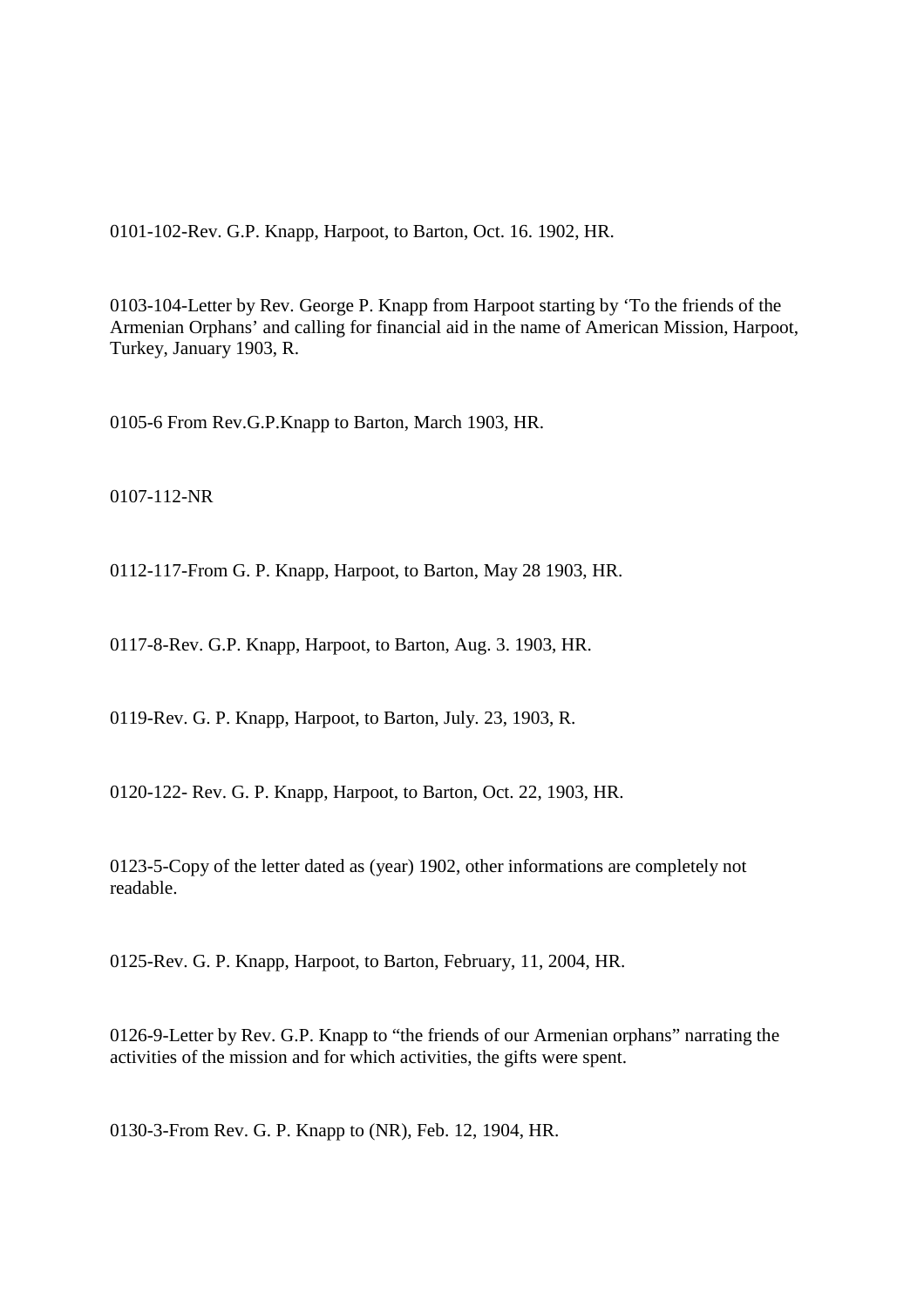0133- Completely NR.

0134-From Rev. G. P. Knapp, Harpoot, to Barton, March 8 1904, HR.

135-From Rev. G. P. Knapp, Harpoot, to Barton, Apr. 7 1904, R.

0136-139-Rev. G. P. Knapp, Harpoot, to Barton, March 8 1904, PR.

0140-6-Rev. G.P. Knapp, Harpoot, to Barton, May 24, 1904, R.

0147-8-Rev. G. P. Knapp, Harpoot, to Barton, July 7 1904, R.

0149-150-Rev. G. P. Knapp, Harpoot, to Barton, July 29 1904, R.

0151-154-From the Minutes of the German Conference at Marash, May 1904, concerning the cooperation between the American and German missions, by Rev. G. P. Knapp, R.

0155-158-From Rev. G. P. Knapp, Harpoot, to Barton, Aug. 13 1904, HR.

0159-160-Rev. G. P. Knapp, Harpoot, to Barton, Oct 11 1904, HR.

0161-2-Rev. G.P.Knapp, Harpoot, to Barton, Dec. 29 1904, R.

0163-167-Rev. G. P. Knapp, Harpoot, to Barton, Jan 5 1905, R.

0168-Rev. G. P. Knapp, Harpoot, to Barton, Jan.28 1906, HR.

0169-170-From Rev. G.P.Knapp, Harpoot, to 'Friends of the Armenian Orphans,' narrating the activities of the mission, Jan. 1905, R.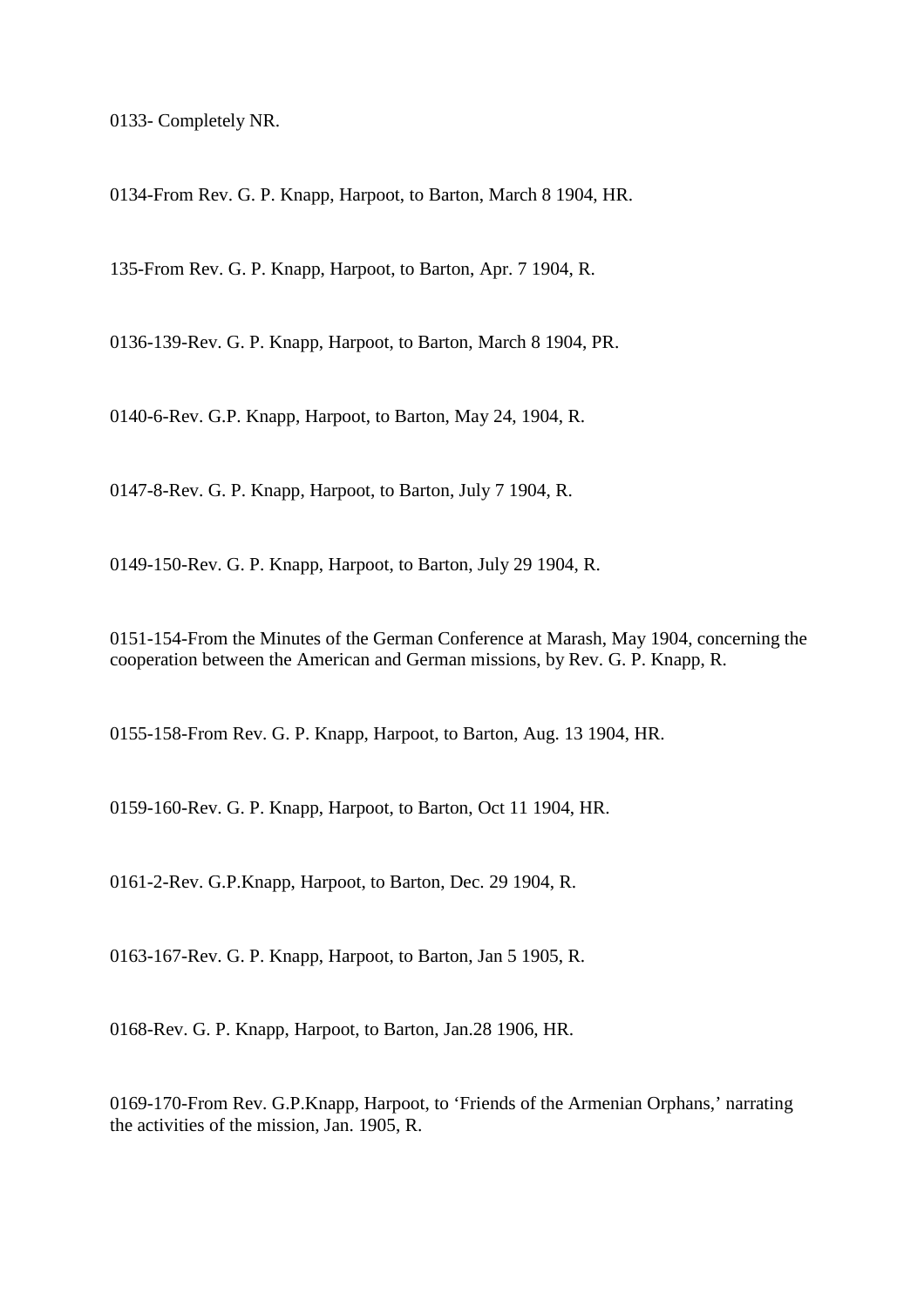0171-Rev. G.P. Knapp, Harpoot, to Barton, Feb. 17 1905, R.

0172-3-Rev. G.P. Knapp, Harpoot, to Barton, March 30 1905, R.

0173-4-Rev. G. P. Knapp, Harpoot, to Barton, Apr. 27. 1905, R.

0174-Rev. G.P.Knapp, Harpoot, to Barton, May 12 1905, R.

0175-6-Rev. G. P. Knapp, Harpoot, to Barton (personal), May 13 1905, R.

0176-81-Rev. G.P. Knapp, Harpoot, to Mr. Ehmann, concerning the relations between the American and German missions, May 20 1905, R.

0182-Rev. G.P. Knapp, Harpoot, to Barton, May 25 1905, R.

0183-186-Rev. G. P. Knapp, Harpoot, to Barton, July 27, 1905, R.

0187-Rev. G. P. Knapp, Harpoot, to Barton, Aug 3 1907, HR.

0188-Report by Rev. G.P. Knapp concerning the agenda and activities of the American Mission in Harpoot, August1905, R.

0189- Rev. G. P. Knapp, Harpoot, to Barton, Sept. 20. 1905, HR.

0190-Rev. G. P. Knapp, Harpoot, to Barton, Sept,. 20. 1905, HR.

0191-Rev. G. P. Knapp, Harpoot, to Barton, Boston, Jan. 26. 1906, R.

0192-3- Letter by Rev. G. P Knapp starting by 'Dear friends of the Armenian Orphanages work' concerning the agenda and activities of the mission, Jan. 1906, R.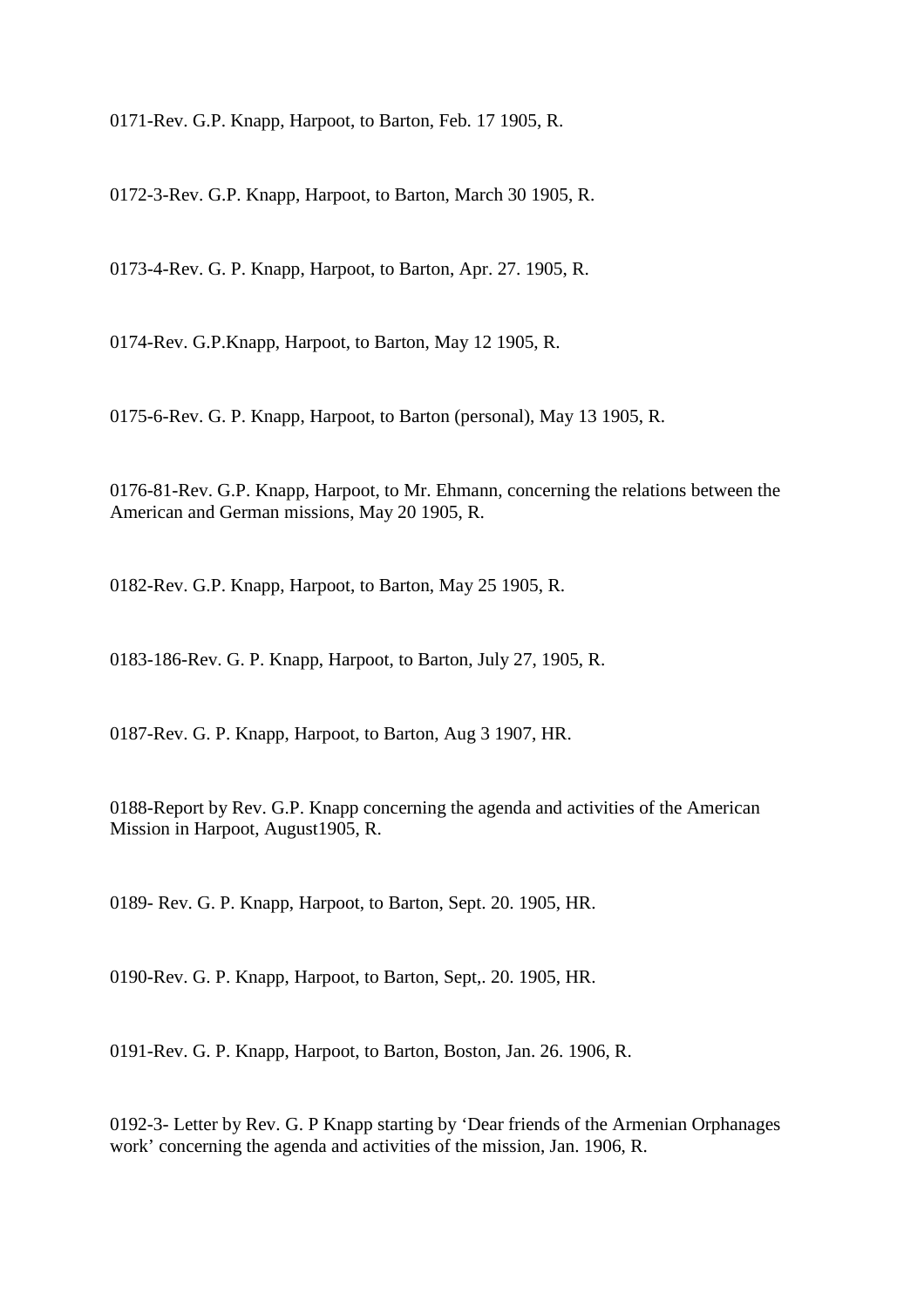0195-197-Rev. G. P. Knapp, Diarbekir, to Dr. Atkinson, Feb. 14, 1906, R.

0198-0202-Letter by Rev.G.P. Knapp, Farkin, Turkey, to "Dear Friends," March 13 1906, R.

0203-From Rev. G. P. Knapp, Harpoot, to Barton, Apr. 14. 1905, HR.

0204-5-Rev. G. P. Knapp, Harpoot, to Barton, Apr. 25, 1906, R.

0206-Rev. G. P. Knapp, Harpoot, to Barton, Apr. 26, 1906, HR.

0207-212-Completely NR

0213-7- From Rev.G. P. Knapp, Harpoot, to Barton, May. 18. 1906, HR.

0218-9-Rev. G.P. Knapp, Harpoot, to Barton, June 15 1906, R.

0220-2-Rev. G.P. Knapp, Harpoot, to Barton, July 6, 1906, R.

0223-Rev. G.P. Knapp, Harpoot, to Barton, Aug. 11 1906, R.

0224-6-Rev. G.P. Knapp, Harpoot, to Barton, Aug. 16. 1906, R.

0227- Rev. G. P. Knapp, Harpoot, to Brethren, Aug. 14. 1906, R.

0228-9-Rev. G. P. Knapp, Harpoot, to Barton, Aug. 17. 1906, R.

0230-Rev. G. P. Knapp, Harpoot, to Barton, Oct. 18. 1906, R.

0231-Rev. G.P.Knapp, Harpoot, to Rev. Enoch Bell, Boston, Jan. 18. 1907, R.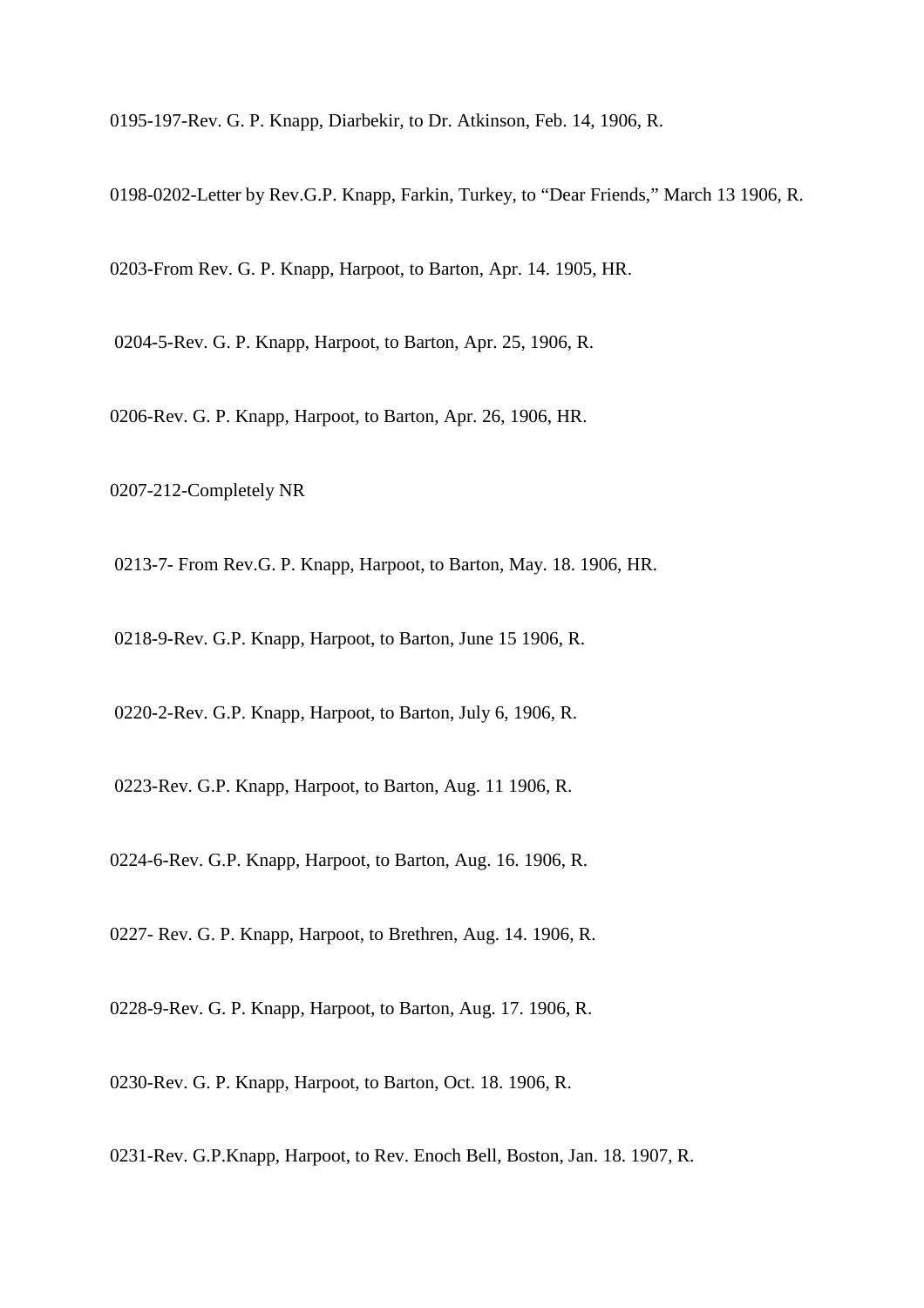0232-3- Letter by G. P. Knapp, Harpoot, starting by "Dear Friends of our Orphans," concerning the agenda and activities of the mission, Jan, 1907, R.

0234-From Rev. G. P. Knapp, Harpoot, to Dr. String, Jan. 11. 1907, HR.

0235-Rev. G. P. Knapp, Harpoot, to Mr Bell, Feb. 24, 1907, R.

0236-44, Letter by Rev. G. P. Knapp, Harpoot, starting by 'Dear Friends' regarding his agenda and activities, March 31 1907, R.

0245-From Rev. G.P. Knapp, Harpoot, to Mr. Bell, May 12 1907, R.

0246-Rev. G.P. Knapp, Harpoot, to Mr. Bell, May 12 1907, R.

0247-8-Rev. G. P. Knapp, Harpoot, to Dr. E. E. Strong, Boston, July 17 1907, R.

0249-50-Rev. G.P. Knapp, Harpoot, to Rev. Enoch F. Bell, Boston, July 31 1907, R.

0251-3-Rev. G.P. Knapp, Harpoot, to Barton, Boston, Oct. 9. !907, R.

0254-8-Rev. G. P. Knapp, Harpoot, to Barton, Boston, Nov. 13. 1907, R.

0259-Extract from letter by Evan E. Young, American Consulate, to Harpoot, Turkey, to Rev. G. P. Knapp, Harpoot, Nov. 15, 1907.R

Extract from letter by Rev. G. P. Knapp, Harpoot, Turkey, to Mr, J. G. Hosmor, Dec. 16. 1907, R.

0260-1-Rev. G. P. Knapp, Harpoot, to Barton, Dec, 26, 1907, R.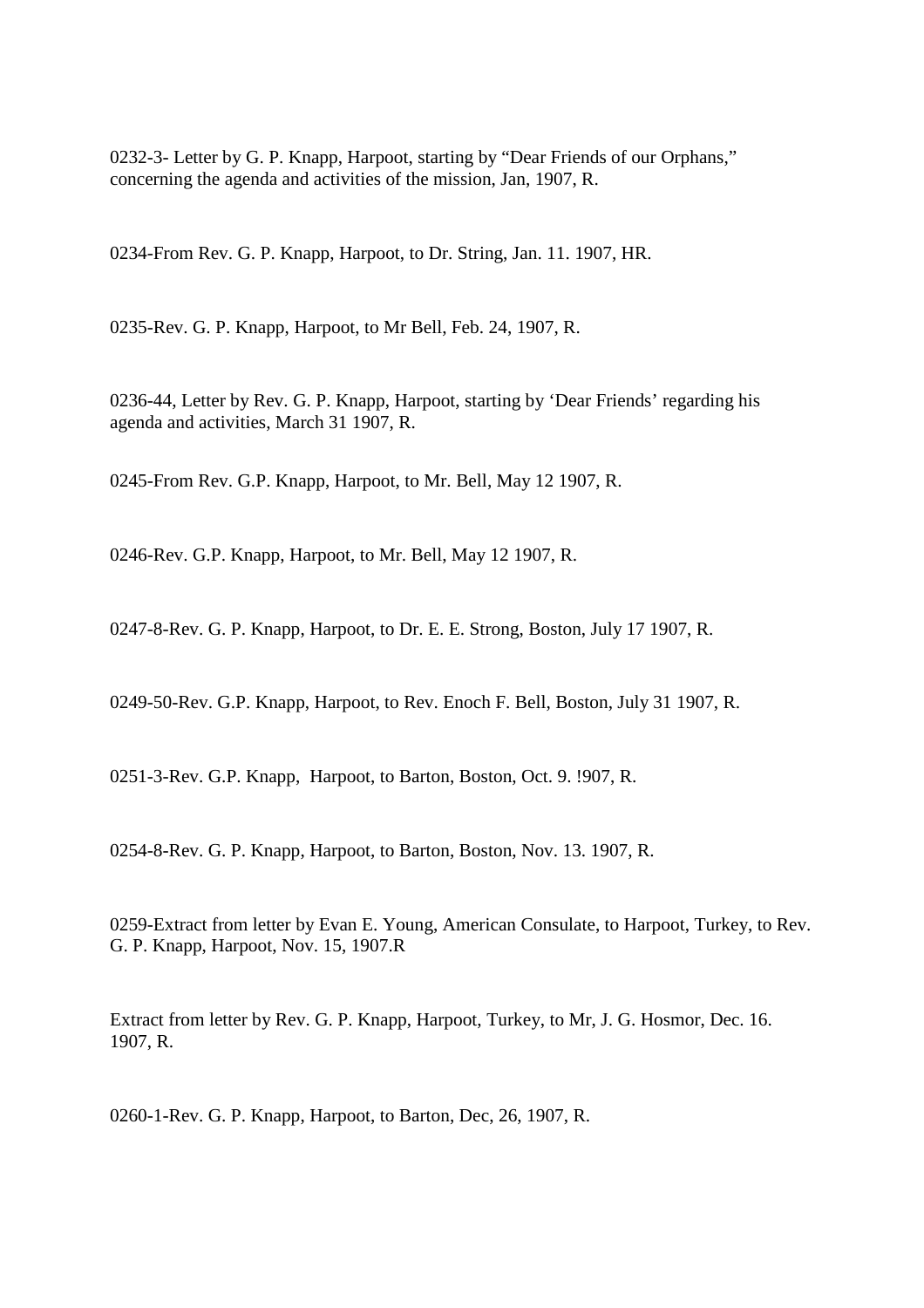0262- From W. W. Peet, the treasurer, to Rev. G. P. Knapp, Harpoot, Dec. 16. 1907, R. Stating that he is unable to pay the credit requested by Rev. G. P. Knapp.

0263-5-From Rev. G. P. Knapp, Harpoot, to J. L. Barton, Boston, Jan. 2. 1908, R.

 0266-9- Annual report by Rev. G. P. Knapp, Harpoot, starting by "Dear our Friends of Armenian Orphans," regarding the agenda and acivities of the mission, Jan. 31. 1908. R.

0270-1-The report showing the income/outcomes of the mission signed by Rev. G. P. Knapp and Henry H. Riggs, Harpoot, Feb. 1. 1908, R.

0272-From Rev. G. P. Knapp, Harpoot, to Barton, Boston, Feb. 07. 1908, R.

0273-Rev. G. P. Knapp, Harpoot, to Barton, Feb. 14. 1908, HR.

0274-5-Letter by Rev. G. P. Knapp, Harpoot, starting by "Dear Friend," ragarding the agenda and activities of the mission, Feb. 14. 1908, R.

0276-From Rev. G. P. Knapp, Harpoot, to Barton, Boston, Feb. 18. 1908, R.

0278-80-Rev. G. P. Knapp, Harpoot, to W. W. Peet, Constantinople, Feb. 27. 1908, R.

0282- Rev. G. P. Knapp, Harpoot, to Barton, Feb. 28. 1908, HR.

0282-4-Missionary life at Harpoot, Turkey, by Rev.G. P. Knapp, March 5, 6, 7, 1908, R.

0286-92-Missionary Life at Harpoot, Turkey, day by day, by Rev. G. P. Knapp, March 8, 9, 19, 1908, R.

0293-From Rev. G. P. Knapp, Harpoot, to Barton, Aug. 12. 1908, HR.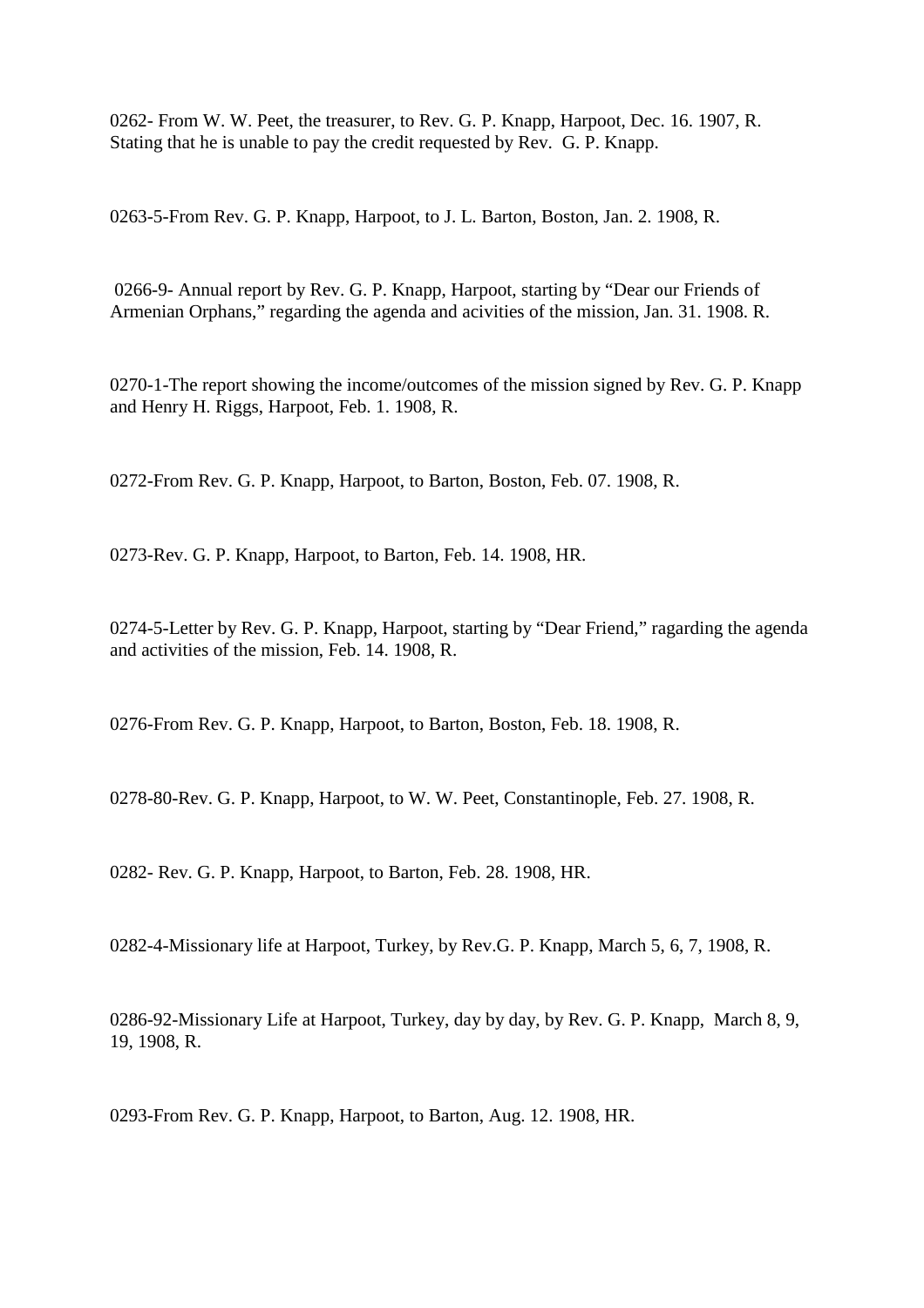0294-Rev. G. P. Knapp, Harpoot, to Barton, 1908(the month is not readable), HR.

0295-7-Rev. G. P. Knapp, Harpoot, to Mr. Wiggin, Apr. 3. 1908, R.

0298-9-Rev. G. P .Knapp, Harpoot, to Barton, Apr. 4. 1908, R.

0299-Rev. G. P. Knapp, Harpoot, to Barton, Apr. 17. 1908, R.

0300-2-From Rev. G. P. Knapp, Harpoot, to "the members of the National Armenia and India Relief Association," regarding the "orphanage industries,"Apr. 10. 1908, PR.

0303-From Rev. G.P. Knapp, Harpoot, to "the members of the National Armenia and India Relief Association," ragarding the "orphanage industries," May. 7. 1908, R.

0304-From Rev. G. P. Knapp, Harpoot, to Barton, June 18. 1908, R.

0305-6-Rev. G. P. Knapp, Harpoot, to Dr. String, June 12 1908, HR.

0307-Rev. G. P. Knapp, Harpoot, to Barton, July 29, 1908, R.

0308-Rev. G. P. Knapp, Harpoot, to Barton, Aug. 4. 1908, R.

0309-Rev. G. P. Knapp, Harpoot, to Barton, Aug. 12. 1908, R.

0310-Rev. G. P. Knapp, Harpoot, to Barton, Sept. 6 1908, HR.

0311-Rev. G. P. Knapp, Harpoot, to Barton, Oct. 15. 1908, HR.

0312-Rev. G. P. Knapp, Harpoot, to Wiggin, Oct. 20. 1908, R.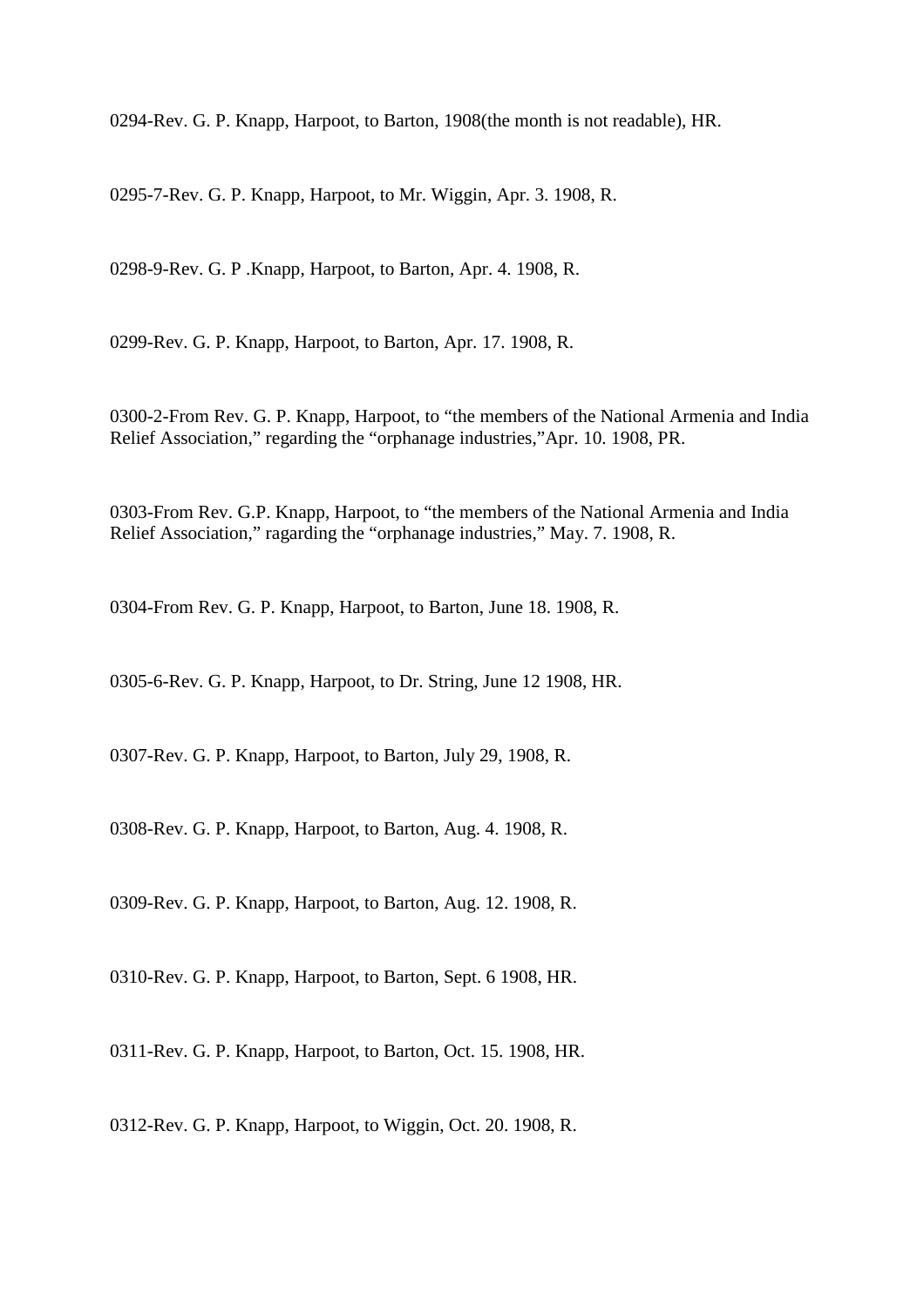0313-5-Rev. G. P. Knapp, Harpoot, to Barton, Oct. 20 1908, R.

0316-Rev. G. P. Knapp, Harpoot, Dec. 12. 1908, HR.

0317-8-Rev. G. P. Knapp, Harpoot, Nov. 17. 1908, R.

0319-21-Rev. G. P. Knapp, Harpoot, to Barton, Dec. 3. 1908, R.

0322-Rev. G. P. Knapp, Harpoot, to Barton, Jan 27 1909, R.

0323-7-Rev. G. P. Knapp, Harpoot, to Barton, Feb. 4. 1909, HR.

0327-8-Rev. G. P. Knapp, Harpoot, to Barton, Feb. 12. 1908, R.

0329-Rev. G. P. Knapp, Harpoot, to Barton, Feb. 25 1909, R.

0330-Rev. G.. P. Knapp, Harpoot, to Barton, Jan. 19. 1909, HR.

0331-5-Rev. G. P. Knapp, Harpoot, to Barton, Mar. 26.1909, R.

0336-7-Rev. G.P. Knapp, Harpoot, to Barton, Apr. 10. 1909, HR.

0337-42-Rev. G. P. Knapp, Harpoot, to Mr. Peet, Apr. 22. 1909, R.

0343-Rev. G. P. Knapp, Harpoot, to Barton, Apr. 23. 1909, HR.

0344-Rev. G. P. Knapp, Harpoot, to Barton, May, 13, 1909, HR.

0346-Rev. G. P. Knapp, Harpoot, to Barton, Apr. 28. 1909, R.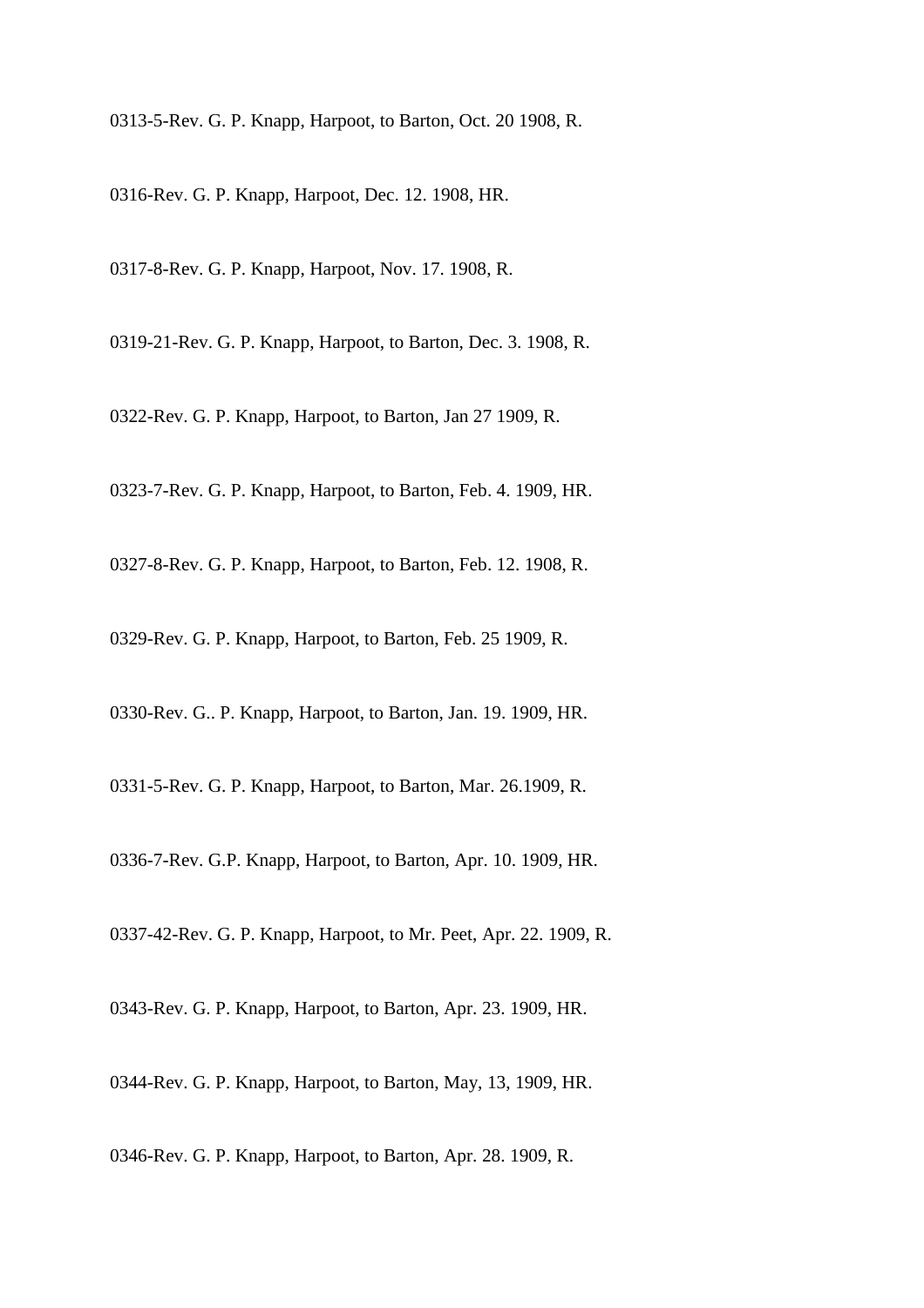0347-9-Rev. G. P. Knapp, Harpoot, to Peet, May. 13.1909, R.

0350-3-Rev. G. P. Knapp, Harpoot, to Barton, May 19 1909, HR.

0354-6-Rev. G. P. Knapp, Harpoot, to Peet, May, 20. 1909, R.

0358-9-Rev.G. P .Knapp, Harpoot, to Barton, May 21 1909, Hr.

0360-Rev. G. P. Knapp, Harpoot, to Rev. Enoch F. Bell, Boston, May. 28. 1908, R.

0363-Rev. G. P. Knapp, to Barton, July. 1 1909, HR.

0364-6-Rev g. P. Knapp, to Barton, Jun. 22. 1909, HR.

0366-7-Rev. G. P. Knapp, Colorado Springs, to Barton, July 28. 1909, HR.

0367-72-Rev. G. P. Knapp, to Barton, Aug. 14.1909, HR.

0373-Rev. G. P. Knapp, Colorado Springs, to Barton, Aug. 21.1909, HR.

0375-Rev. G. P. Knapp, to Barton, Aug. 30 1909, HR.

0377-8-Rev. G. P. Knapp, Seattle, to Barton, Sept. 10 1909, HR.

0379-88- A letter the author of which conceal his name and calls himself as "a voice from Adana." In the letter, a "massacre" performed against the Armenians in the vicinity of Adana is narrated. To whom the letter was sent is also unknown: "Dear Mr. M...". The letter is titled as: "Adana.—'A Spectacle to men and Angels'", Apr. 14-27, 1909, R. The writer of the letter demands that it should not be published anywhere.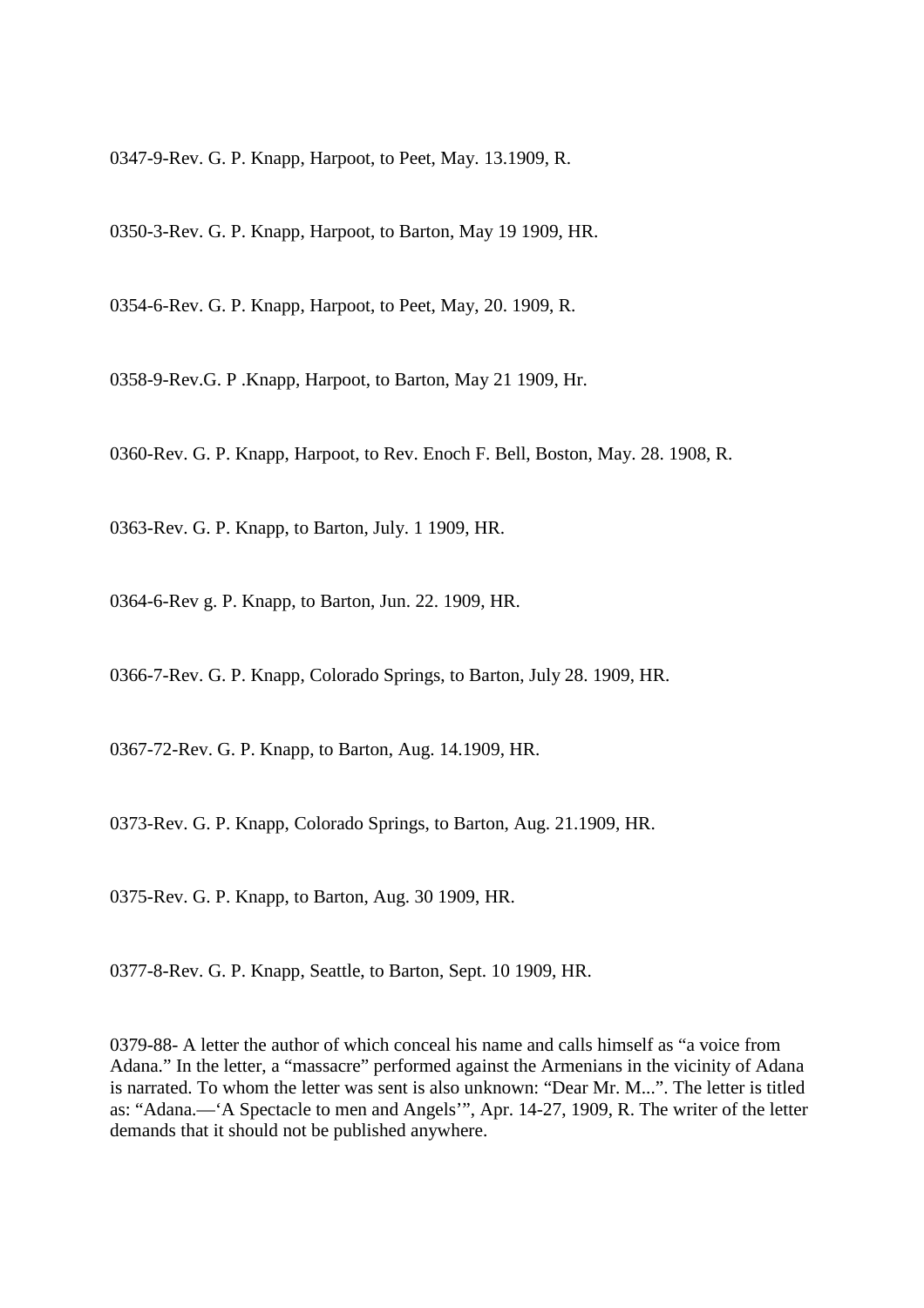0389-90-From Rev.G. P. Knapp, Los Angeles, California, to Barton, Sept. 23. 1909, HR.

0391-3-From Rev. G. P.Knapp, Auburndale, to Barton, Nov. 12.1909, R.

0394-Rev. G. P. Knapp, Auburndale, to Mr. Bell, Dec. 21. 1909, R.

0395-Rev. G. P. Knapp, Auburndale, to Bell, Dec. 25. 1909, R.

0397-400-From Mr. George. P. Knapp, to Barton, May. 12.1903, NR.

401-404-Mr. G. P. Knapp, Harpoot, to Barton, July, 27 1905, Hr.

405-408-From Mr. G. P. Knapp, to Barton, Aug. 20. 1909, HR.

409-11-From Mr. G. P. Knapp, to Barton, Sept. 8. 1909, HR.

412-From Miss. Grace H. Knapp, to Barton, Feb. 24. 1900, HR.

413-4-Grace H. Knapp, to Barton, Feb. 24. 1900, HR.

415-6-Grace H. Knapp, Colorado Springs, to Barton, Aug. 7. 1900, HR.

417-Grace H. Knapp, Colorado Springs, to Barton, Jan. 21. 1904, HR.

418-21-From Miss. Agnes M. Lord, Erzurum, to Barton, Boston, May. 29. 1900, PR.

422-4-From Agnes M. Lord and Ruth. M. Buckwell, Van, July. 23, to Barton, Boston, 1910, PR.

425-6-From. A. M. Lord, Erzurum, to Barton, Boston, March. 2. 1901, PR.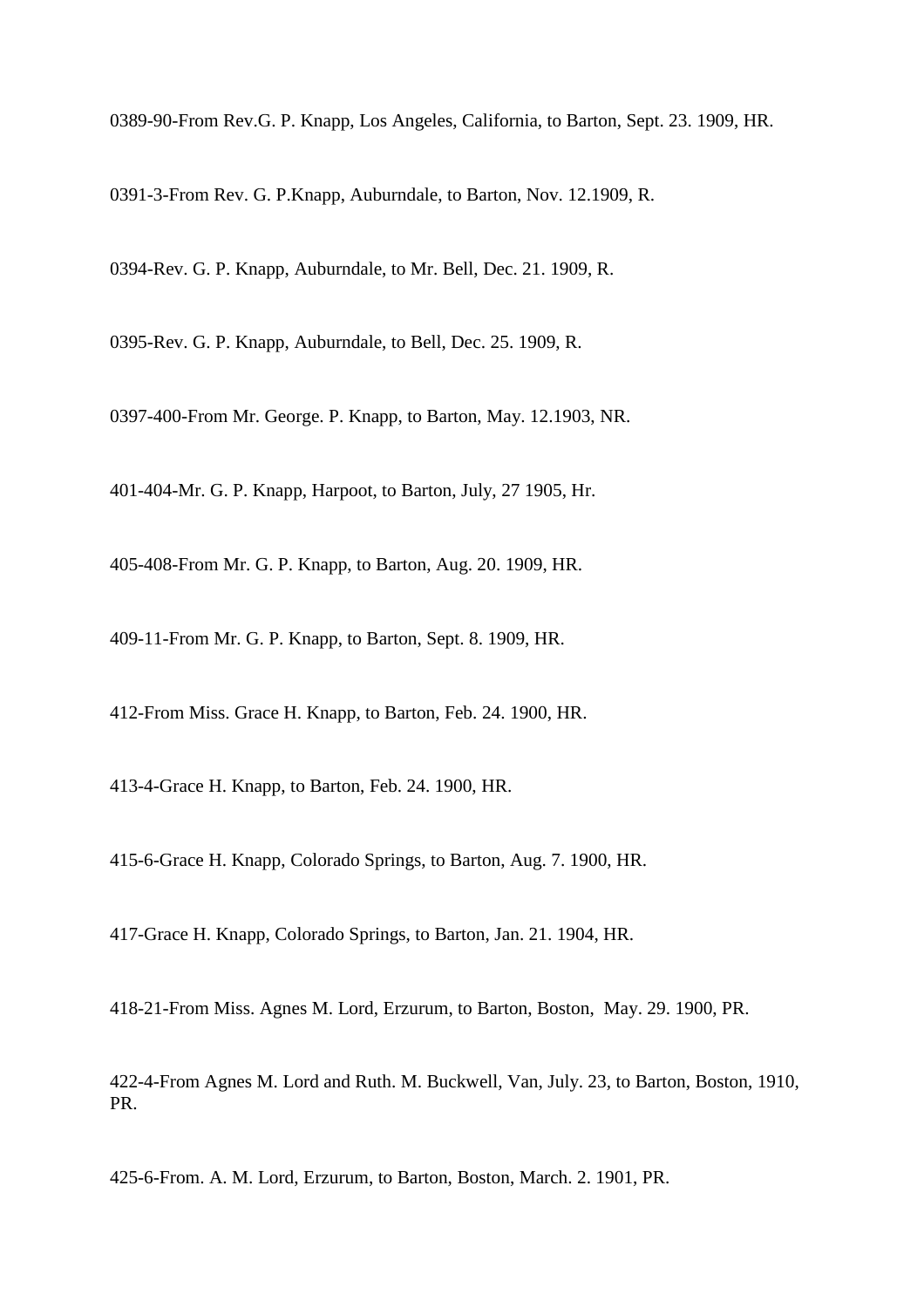427-8-A. M. Lord, Erzurum, to Barton, Boston, Apr. 19. 1902, P.R .

429-30-A. M. Lord, Erzurum, to Barton, Boston, June 7. 1902, PR.

431-.4-A.M. Lord, Erzurum, to Barton, Boston, July 30 1902, PR.

435-8-A.M. Lord, Erzurum, to Barton, Boston, Nov. 15. 1902, PR.

439-40-A. M. Lord, Erzurum, to Barton, Boston, March, 6, 1903, PR.

441-A. M. Lord, London, to Barton, Boston, July. 22. 1903, PR.

442-3-A. M. Lord, to Barton, Boston, Sept. 17. 1903, HR.

444-5-A. M. Lord, Winter Park, Florida, to Barton, Boston, Feb. 17. 1904, PR.

446-51-A.M. Lord, Winter Park, Florida, to Barton, Boston, March 21 1904, PR.

452-A. M. Lord, to Barton, Boston, June 11 1904, HR.

453-4-A. M. Lord, London, to (NR), Sept. 26 1904, HR.

455-A. M. Lord, Constantinople, to Barton, Oct. 4. 1904, PR.

456-9-A. M. Lord, Erzurum, to Barton, Nov. 1 1904, PR.

460-A part from letter written by Miss. Agnes Lord, Erzurum, nov. 12-1904, R.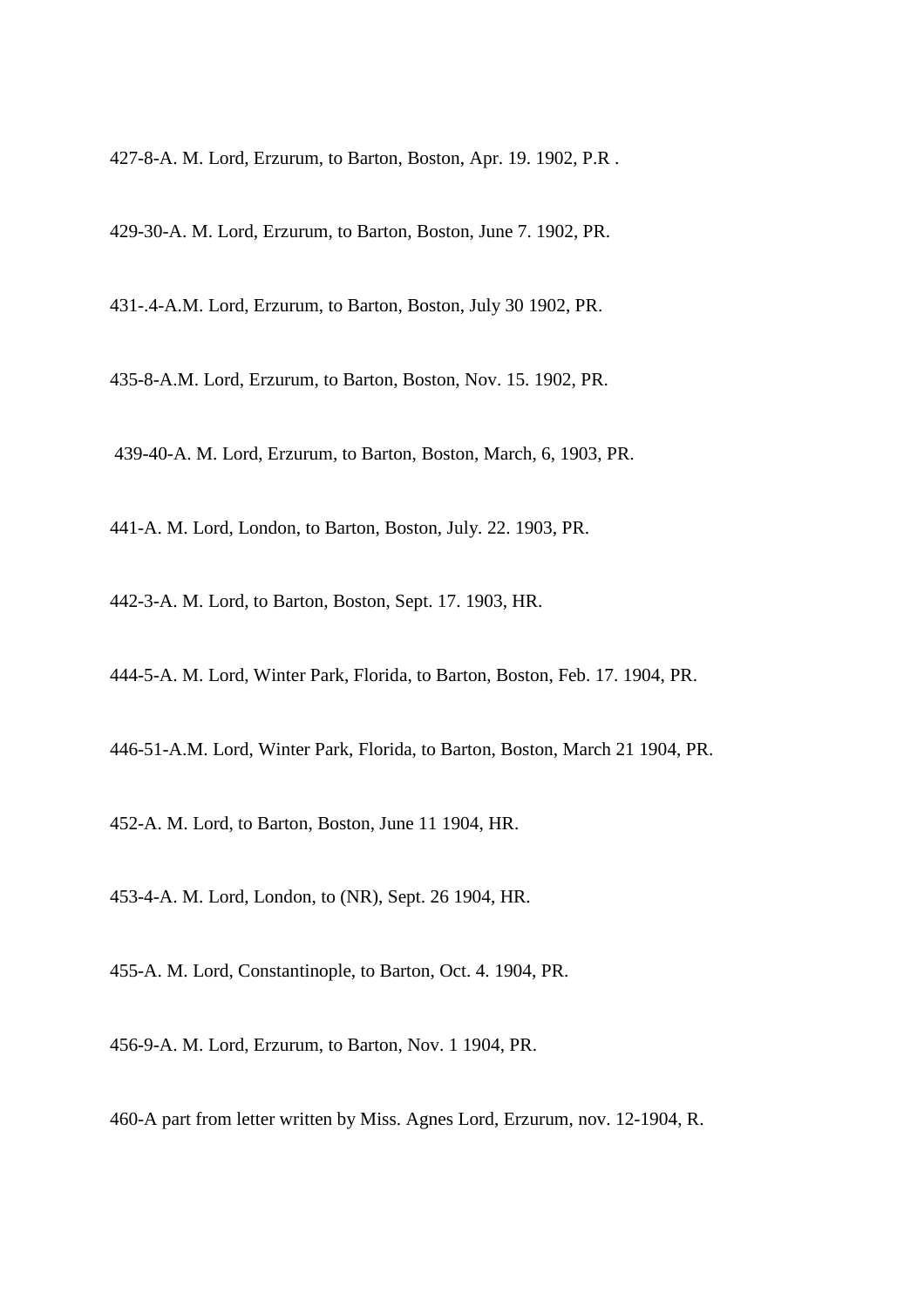461-4-From Agnes. M. Lord, Erzurum, to Barton, Boston, Dec.17 1907, PR.

465-70-A. M. Lord, Erzurum, to Barton, Boston, Dec. 30. 1904, PR.

471-A. M. Lord, Erzurum, to Barton, Boston, March 10 1905, R.

472-3-A. M. Lord, Erzurum, to Barton, Boston, Apr. 3, 1905, R.

474-A. M. Lord, Erzurum, to Barton, Boston, March 27. 1905, R.

475-A. M. Lord, Erzurum, to Barton, Boston, May 12 1905, R.

476-A. M . Lord, Erzurum, to Barton, Boston, May. 20. 1905, R.

477- A. M. Lord, Erzurum, to Barton, Boston, Sept. 4. 1905, R.

478-80-A. M. Lord, Erzurum, to Barton, Boston, Nov. 8. 1905, R.

481-A. M. Lord, Erzurum, to Barton, Boston, Feb .02. 1906, R.

482-4 A.M. Lord, Erzurum, to Barton, Boston, March 27 1906, R.

485-A. M. Lord, Erzurum, to Barton, Boston, May. 11. 1906, R.

488-9-A. M Lord, to Barton, Aug. 29. 1906, PR.

490-3-From Miss. Grisell Mc Lanen, Van, to Barton, Boston, Nov 6 1900, PR.

494-5-G. Mc Lanen, Van, to Barton, Boston, June 14 1901, PR.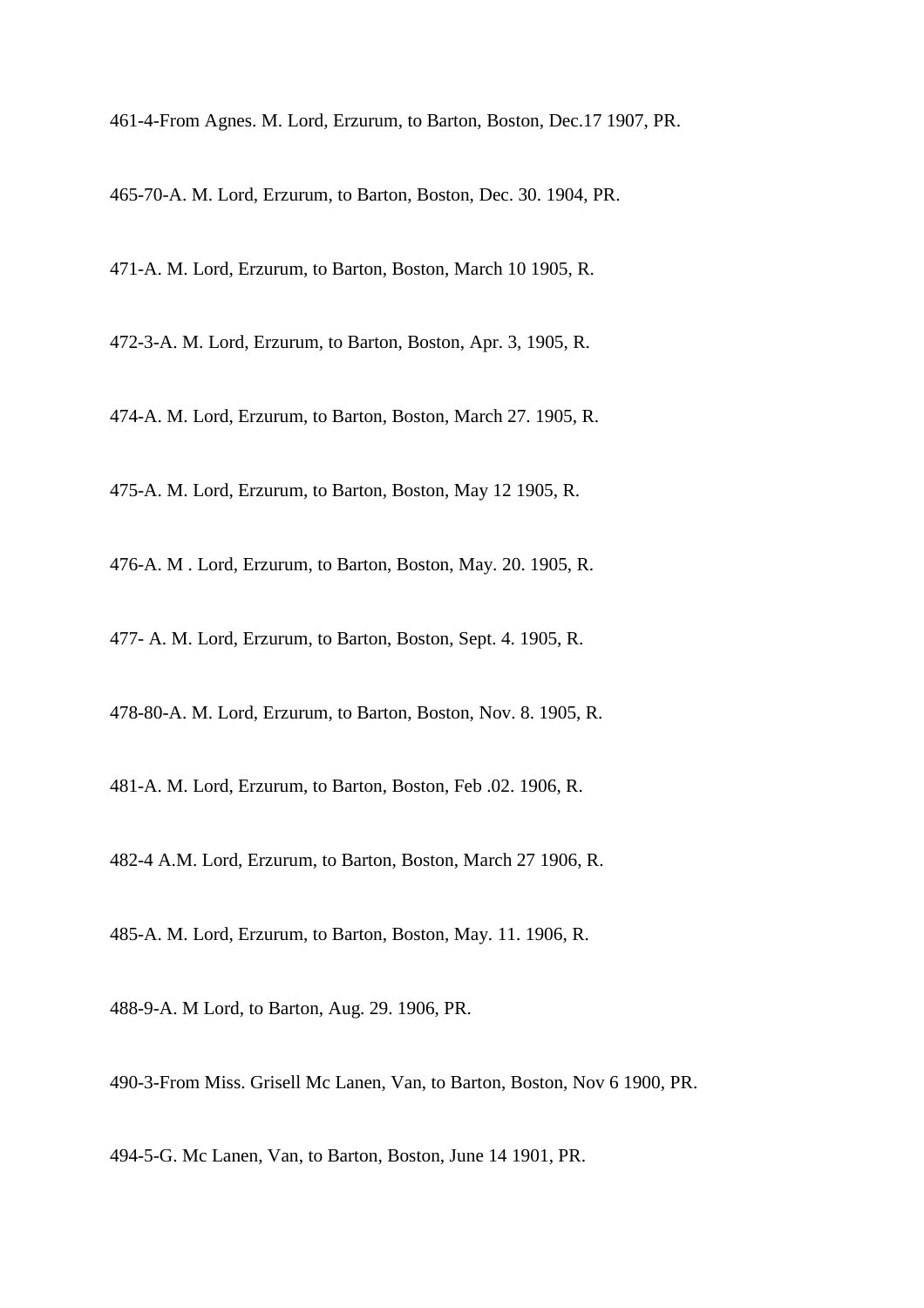496-510-Received, July 14 1907, HR.

511-4-From Grisell Mc Lanen, Van, to Barton, Boston, July 29 1902, HR.

515-7-G. Mc Lanen, Van, to Barton, Boston, Oct. 19. 1902, HR.

518-22-G. M.c Lanen, Van, to Barton, Boston, Dec. 9. 1902, HR.

523-6-G. M.c Lanen, Van, to Barton, Boston, Apr. 25. 1903, PR.

527-30-G. M.c Lanen, Van, to Barton, Boston, July 7 1903, PR.

533-5-G. Mc Lanen, Van, to Barton, Boston, Nov. 10 1903, PR.

536-8-G. Mc. Lanen, Van, to Barton, Boston, Dec. 19. 1903, PR.

539-41-G. Mc Lanen, Van, to Barton, Jan. 30. 1904, PR.

542-3-G. Mc Lanen, Van, to Barton, Boston, July 19. 1904, PR.

544-5-G. Mc. Lanen, Van, to Barton, Boston, Aug. 30. 1904, PR.

546-7-G. Mc. Lanen, Van, to Barton, May. 28. 1905, HR.

548-G. Mc Lanen, Van, to Barton, Boston, July 4 1905, HR.

549-50-G. Mc Lanen, Van, to Barton, Boston, Sept. 5 1905, PR.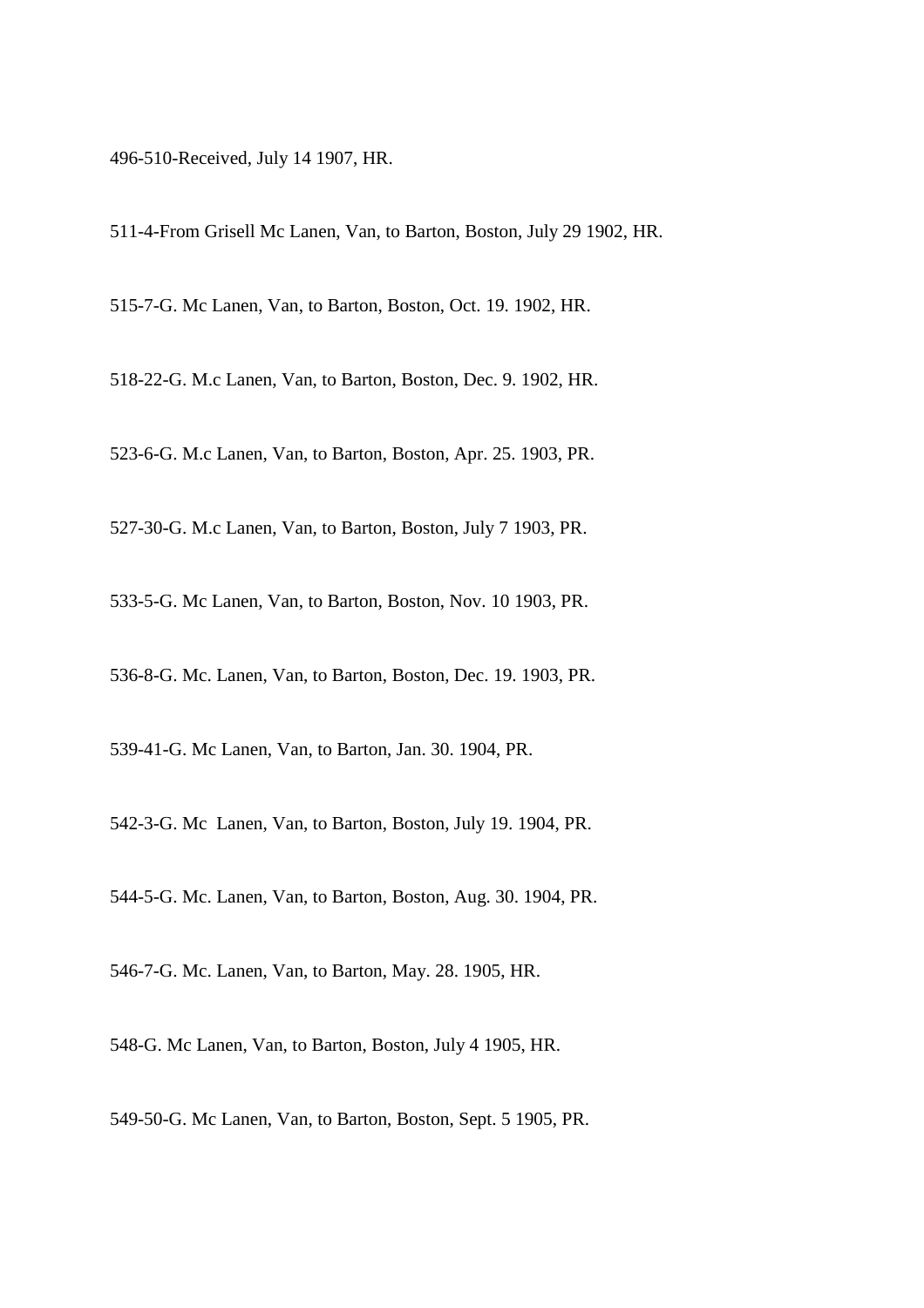550-5-G. Mc Lanen, Van, to Barton, Boston, March. 22. 1906, PR.

556-8-G. Mc Lanen, Van, to Barton, June, 24, 1906, PR.

559-G. Mc Lanen, Van, to Barton, Boston, July 10 1906, PR.

560-1-G. Mc. Lanen, Van, to Barton, Jan. 15 1907, HR.

562-3-G. Mc Lanen, Ohio, to Barton, Boston, March 5 1908, PR.

564- G. Mc Lanen, Ohio, to Barton, Boston, Feb. 11 1909, HR.

565-6-G. Mc Lanen, Ohio, to Barton, Boston, Feb.11 1909, PR.

567-8-G. Mc. Lanen, Ohio, to Rev C. H. Patton, Massachusetts, March 25 1909, PR.

569-71- G. Mc Lanen, Cleveland, Sept 9 1909, to Barton, Boston, PR.

572-5-From Harrison Maynard, Bitlis, to Barton, Oct. 10 1908, PR.

576-7-H. Maynard, Bitlis, to Bell, Boston, Apr. 16. 1909, PR.

578-81- H. Maynard, Bitlis, to Barton, Boston, May. 1 1909, PR.

582-3-H. Maynard, Bitlis, to Barton, Boston, May. 28. 1909, PR.

584-6-From Harrison Maynard to (NR), May 29 1909, PR.

587-8-H. Maynard, Bitlis, to Barton, Boston, June 8 1908, HR.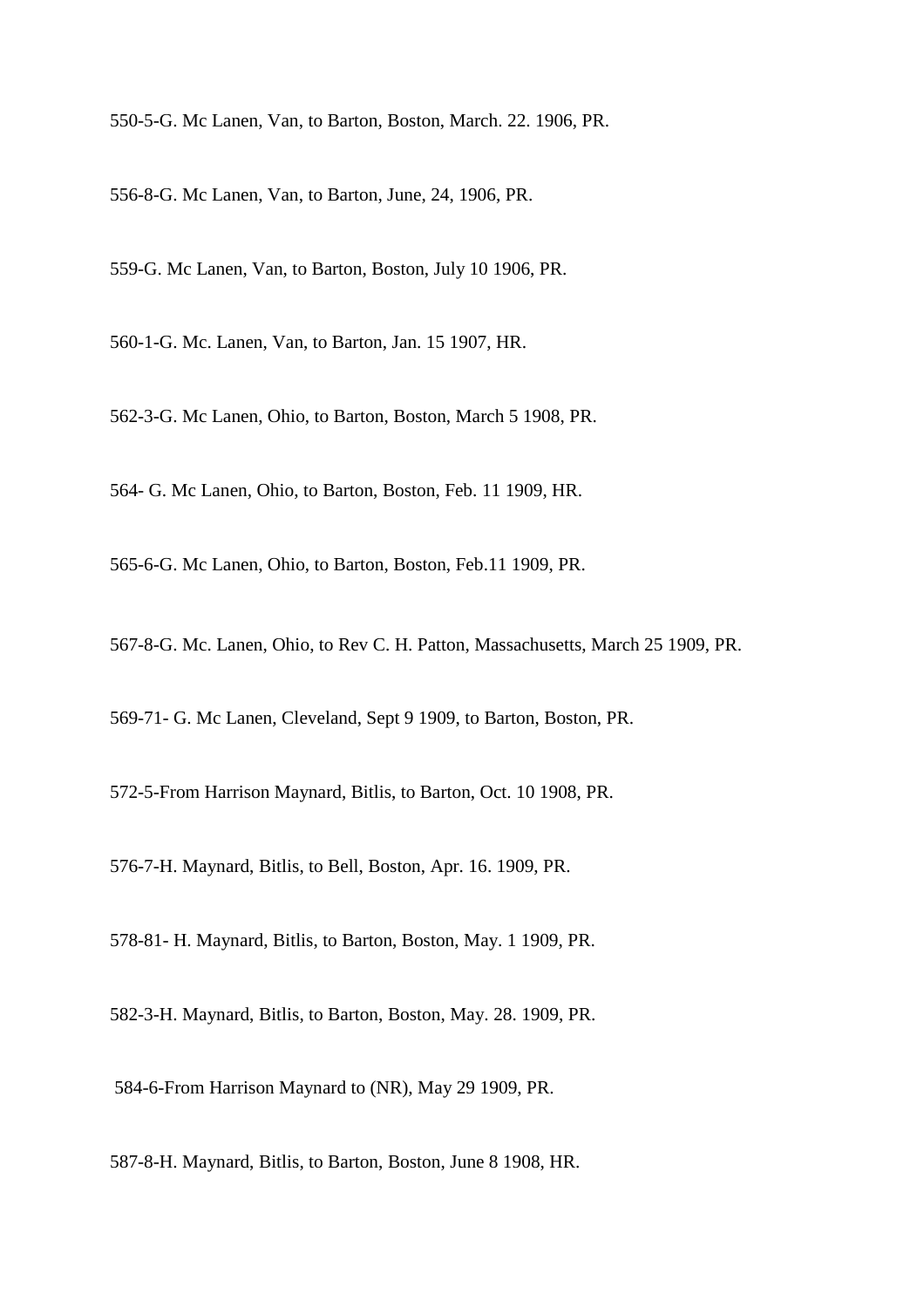589-90-H. Maynard,Bitlis, to Barton, June 15 1909, HR.

591-H. Maynard, Bitlis, to Barton, Boston, July 20 1909, PR.

592-3-H. Maynard, Bitlis, to Barton, Boston, Aug. 2 1909, PR.

594-8-H. Maynard, Bitlis, to Bell, Boston, Sept. 13. 1909, HR.

599-602-H. Maynard, Bitlis, to Barton, Boston, Oct. 26 1909, PR.

603-6-H. Maynard, Bitlis, to Barton, Boston, Nov. 23 1909, PR.

603-6-H. Maynard, Bitlis, to Barton, Boston, Nov. 23 1909, PR.

607-9-From Susan R. Norton, New Britain, to Barton, Boston, Jan. 29 1903, PR.

0610-1-S. R. Norton, New Britain, to Barton, Boston, Feb. 17 1903, HR.

0612-3-S. R. Norton, New Britain, to Barton, Boston, Mar. 11 1903, PR.

0614-6-S. R. Norton, New Britain, to Barton, Boston, Mar. 17 1903, HR.

0617-S. R. Norton, New Britain, to Barton, Boston, Mar. 25 1903, PR.

0618-9-S. R. Norton, New Britain, to Barton, Boston, Apr. 3 1903, PR.

0620-S. R. Norton, New Britain, to Barton, Boston, June 2 1903, PR.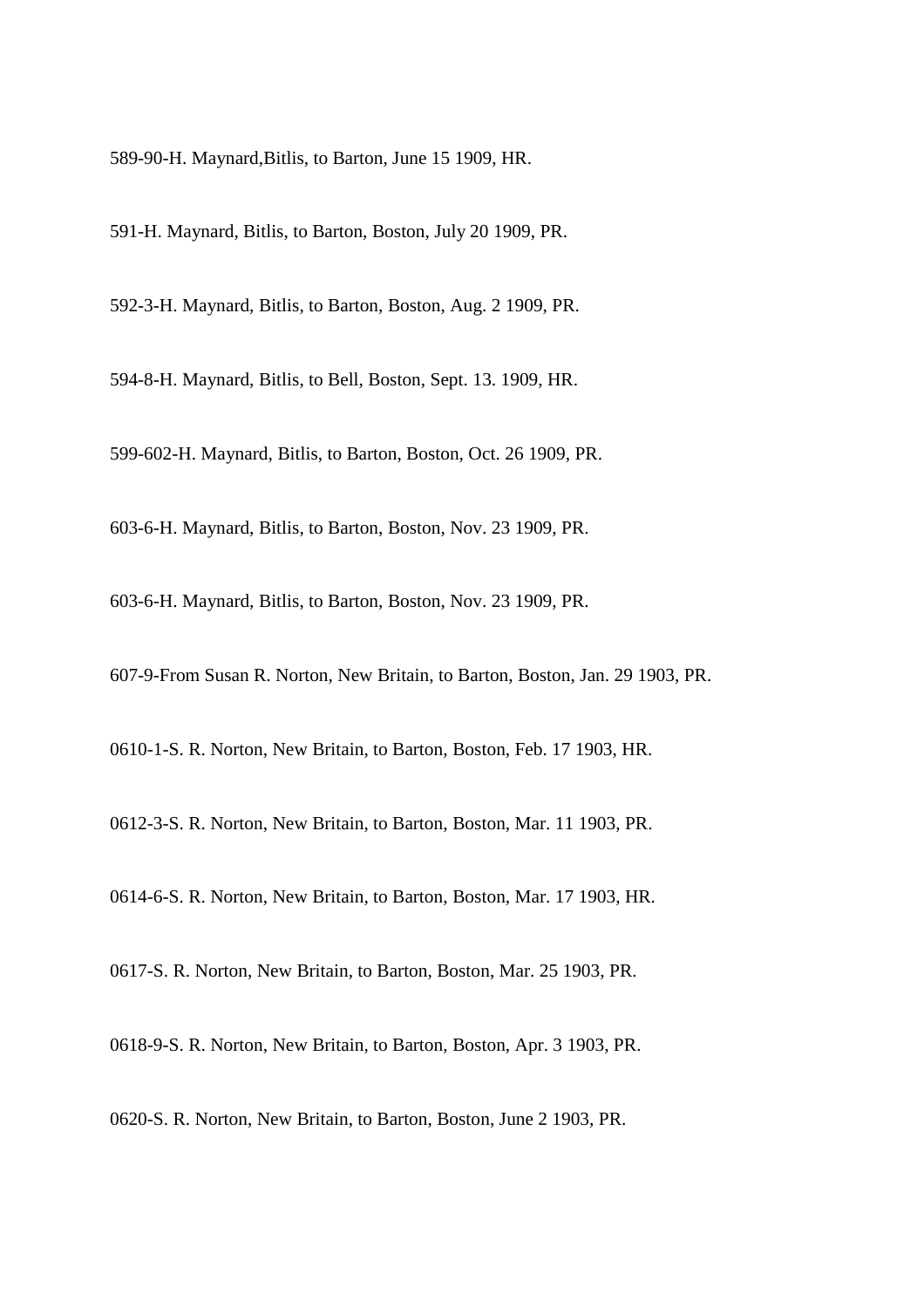0621-2-S. R. Norton, to Barton, Boston, July 6 1903, HR.

0623-S.R. Norton, Lakeville, July 18, 1903, HR.

0624-S.R. Norton, Lakeville, to Barton, Boston, Aug. 20 1903, PR.

0625-S. R. Norton, Lakeville, to Barton, Boston, Aug. 24. 1903, PR.

0626-S. R. Norton, Lakeville, to Barton, Boston, Aug. 27 1903, PR.

0627-S. R. Norton, Lakeville, to Barton, Boston, Aug. 28. 1903, PR.

0628-S. R. Norton, to Barton, Boston, Oct. 28 1903, PR.

0629-32-S. R. Norton, Van, to Barton, Boston, Feb. 13 1904, PR.

0633-7-S. R. Norton, to Barton, Aug. 5 1904, PR.

638-41-S. R. Norton, Van, to Barton, Boston, Oct. 31 1904, PR.

0642-S.R. Norton, Van, to Barton, Boston, Feb. 29 1905, PR.

0644-5-S. R. Norton, to Barton, Boston, May 28 1905, PR.

0646-7-S. R. Norton, Van, to Barton, Boston, July 3 1905, HR.

0648-9-S.R. Norton, Van, to Barton, Nov. 20 1905, HR.

0650-1-S. R. Norton, Van, to Barton, Boston, Nov. 21 1905, PR.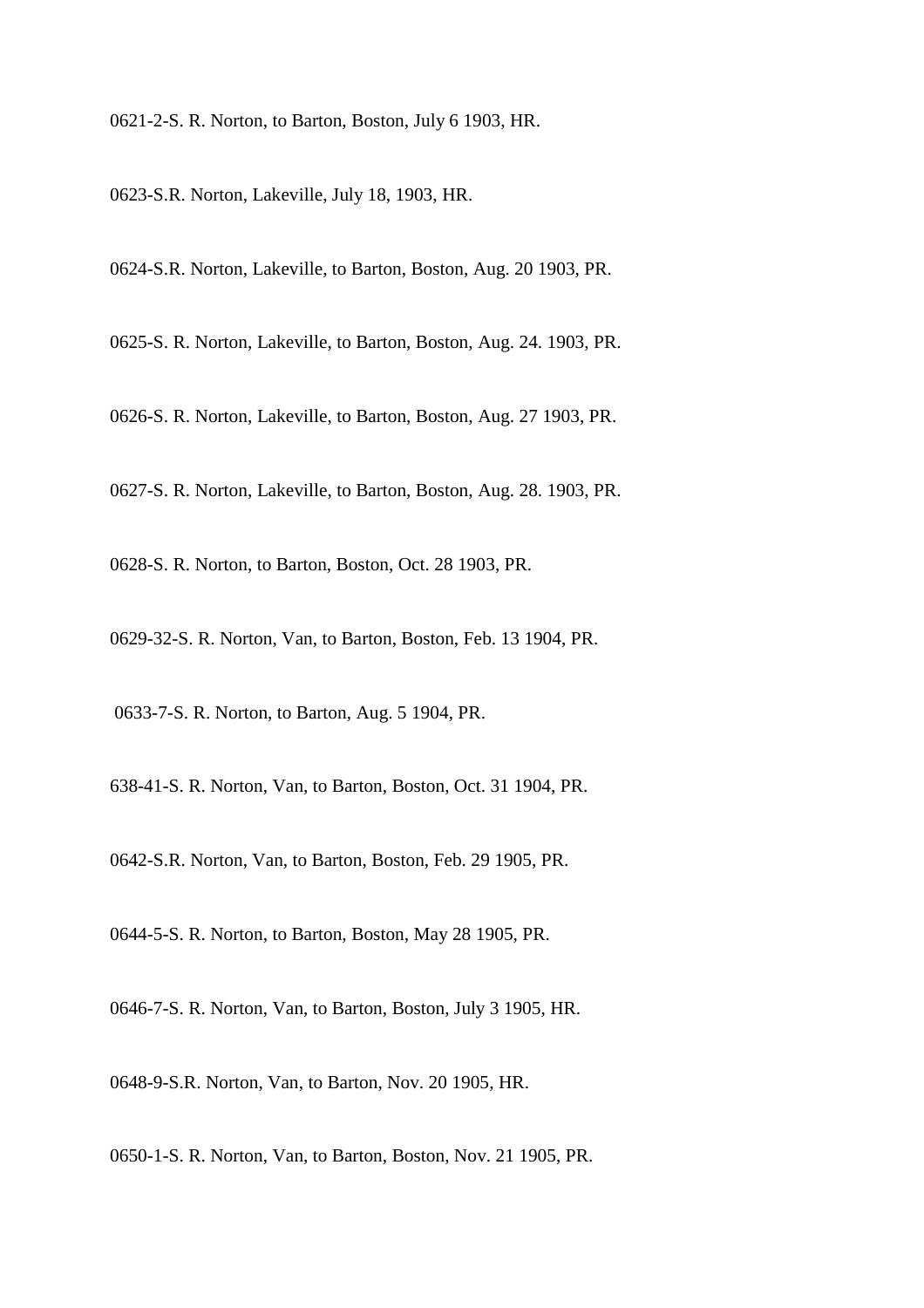0652-4-S.R. Norton, Van, to Barton, June 4 1906, HR.

0655-8-From Miss. Miriam V. Platt, to Barton, Boston, Nov. 21 1900, HR.

0659-60-M. V. Platt, Harpoot, to Barton, Aug. 26 1902, HR.

0661-3-M. V. Platt, to Barton, Dec. 4 1900, HR.

0664-6-M.V. Platt, to Barton, Feb. 25 1903, HR.

0667-M.V. Platt, to Barton, Apr. 6 1903, HR.

0669-71- M. V. Platt, to Barton, Jan 11 1904, HR.

0672-5- M. V. Platt, to Barton, Apr.12. 1904, HR.

0676-8-M. V. Platt, to Barton, 1904 (month NR), HR.

0679-80-M. V. Platt, to Barton, Apr. 6 1904, HR.

0681-M.V. Platt, to Barton, 1904 (month NR), HR.

0682-4-M.V. Platt, to Barton, Apr. 29 1904, HR.

0685-6-M.V. Platt, to Barton, May 18 1904, HR.

0687-9-M. V. Platt, to Barton, June 2 1904, HR.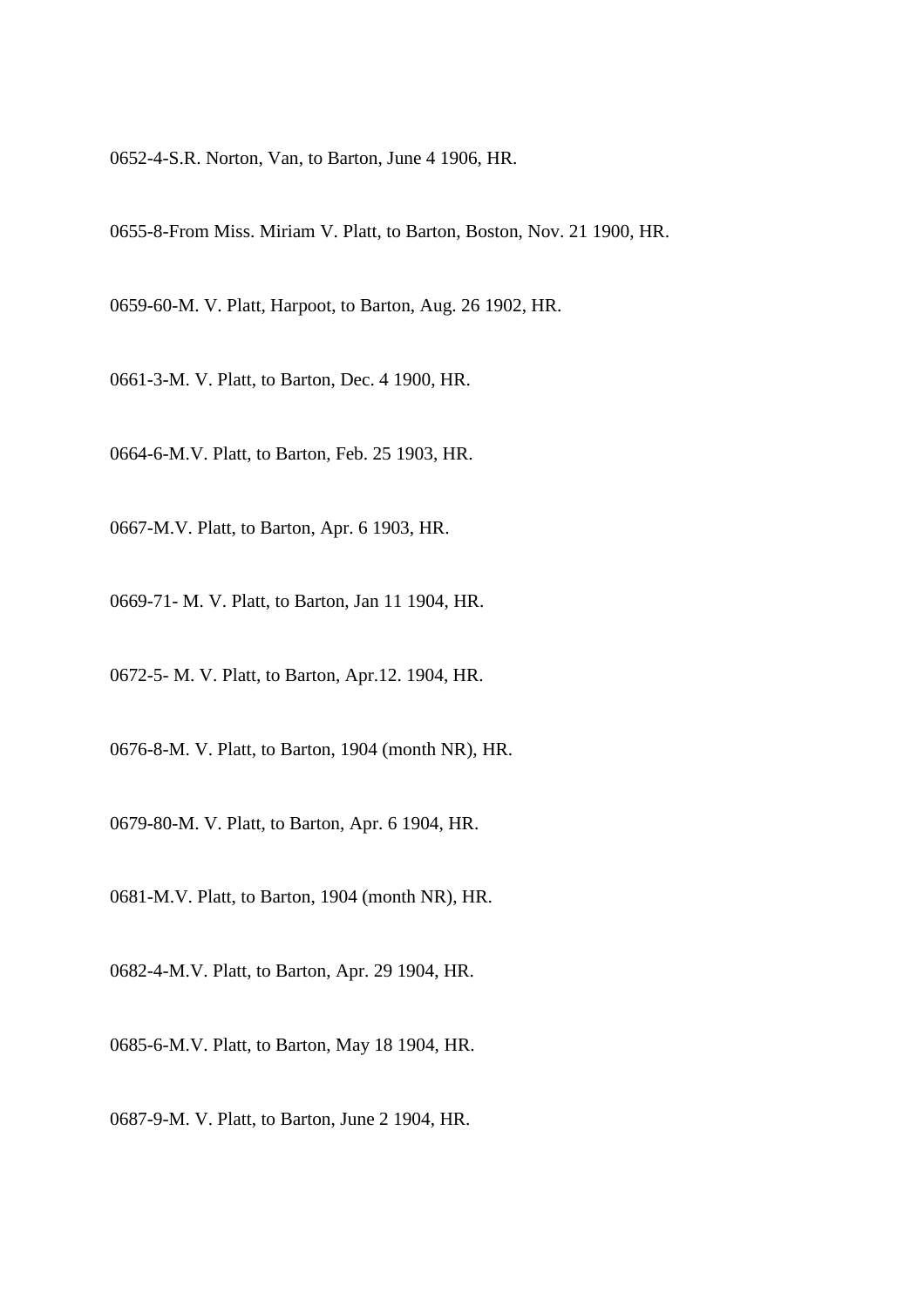0690-2-M.V. Platt, to Barton, Rec. Jun. 27 1904.

0693-6- M. V. Platt, to Barton, July 12 1904, PR.

0697-700-M..V. Platt, NY, to Barton, Rec. July, 28, 1904, NR.

0701-2-M. V. Platt, Geneva, to Barton, Aug. 30, 1904, PR.

0703-7-M. V. Platt, Harpoot, to Barton, Feb. 22, 1907, PR.

0708-9-- Miss. Maria B. Poole, Naples, to Barton, Sept. 28 1905, R.

0709-12- M. B. Poole, to Barton, Oct. 20th 1905, R.

0712-3-M. B. Poole, Harpoot, to Barton, Nov. 21 1905, R.

0714-5-M. B. Poole, Malatia, to Barton, March. 30. 1906, PR.

0715-6-M. B. Poole, Malatia, to Barton, Apr. 3. 1906, R.

0716-7-M B. Poole, Malatia, to Barton, Apr.3 1906, R.

0717-9-M. B. Poole, Harpoot, to Bell, Apr. 22. 1907, PR.

0719-23-M.. B. Poole, Harpoot, to Barton, Sept. 4. 1907, R.

0723-4-M. B. Poole, Harpoot, to Strong, March 28 1909, R.

0725-6- M. B. Poole, Harpoot, Bartoon, Mar. 22 1909, PR.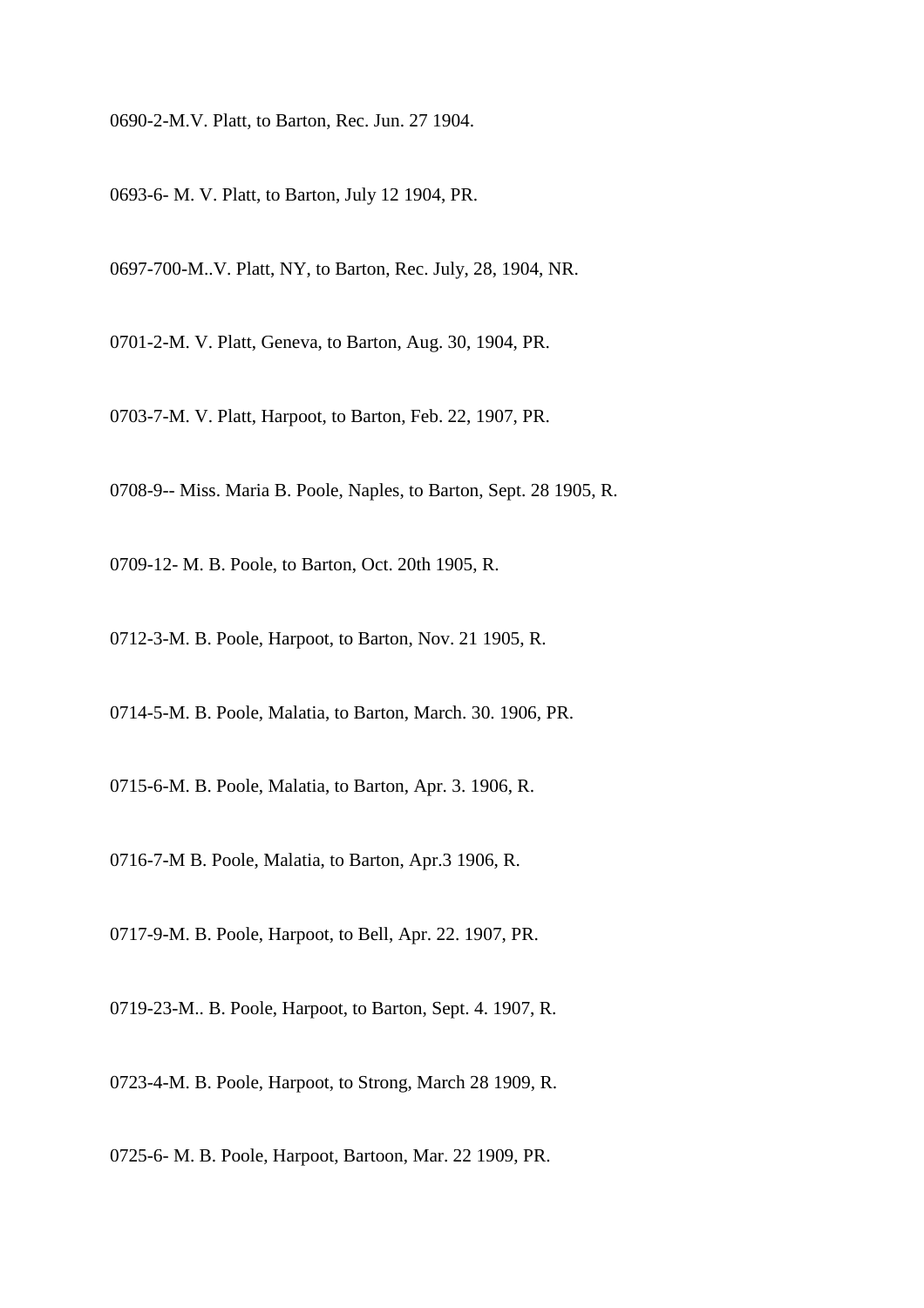0727-8-Miss. Clarissa H. Pnatt, Mardin, to Barton, June 25 1900, NR.

0729-32-G. H. Pnatt, to Barton, Jan. 16. 1901, HR.

0733-4-From G. H. Pnatt, to Barton, Apr. 3. 1901, NR.

0735-Susan R. Norton, Van, to Barton, Boston, Nov. 22, 1907, R.

0736-9-S.R. Norton, Van, to Barton, Feb. 8. 1908, PR.

0739-40-S. R. Norton, Van, to Strong, May. 20. 1907, HR.

0740-1-S. R. Norton, Van, to Strong, May. 20. 1907, PR.

0742-6-S.R. Norton, Van, to Barton, Boston, Aug. 7 1906, HR.

0746-7-Dr. Haching, to Dr. Smith, Aug. 10. 1901, PR.

0748-50-G. H. Pnatt, to Barton, May. 2 1902, HR.

0750-1-G. H. Pnatt to Barton, May. 20 1902, PR.

0752-4-G.H. Pnatt, to Barton, Jun. 3 1902, PR.

0755-8-G.H.Pnatt, to Barton, Sept. 20, 1902, HR. 0758-60-G.H. Pnatt, to Barton, Oct. 1 1902, PR. 0760-2- G. H. Pnatt, to Barton, Oct. 25, 1902, PR.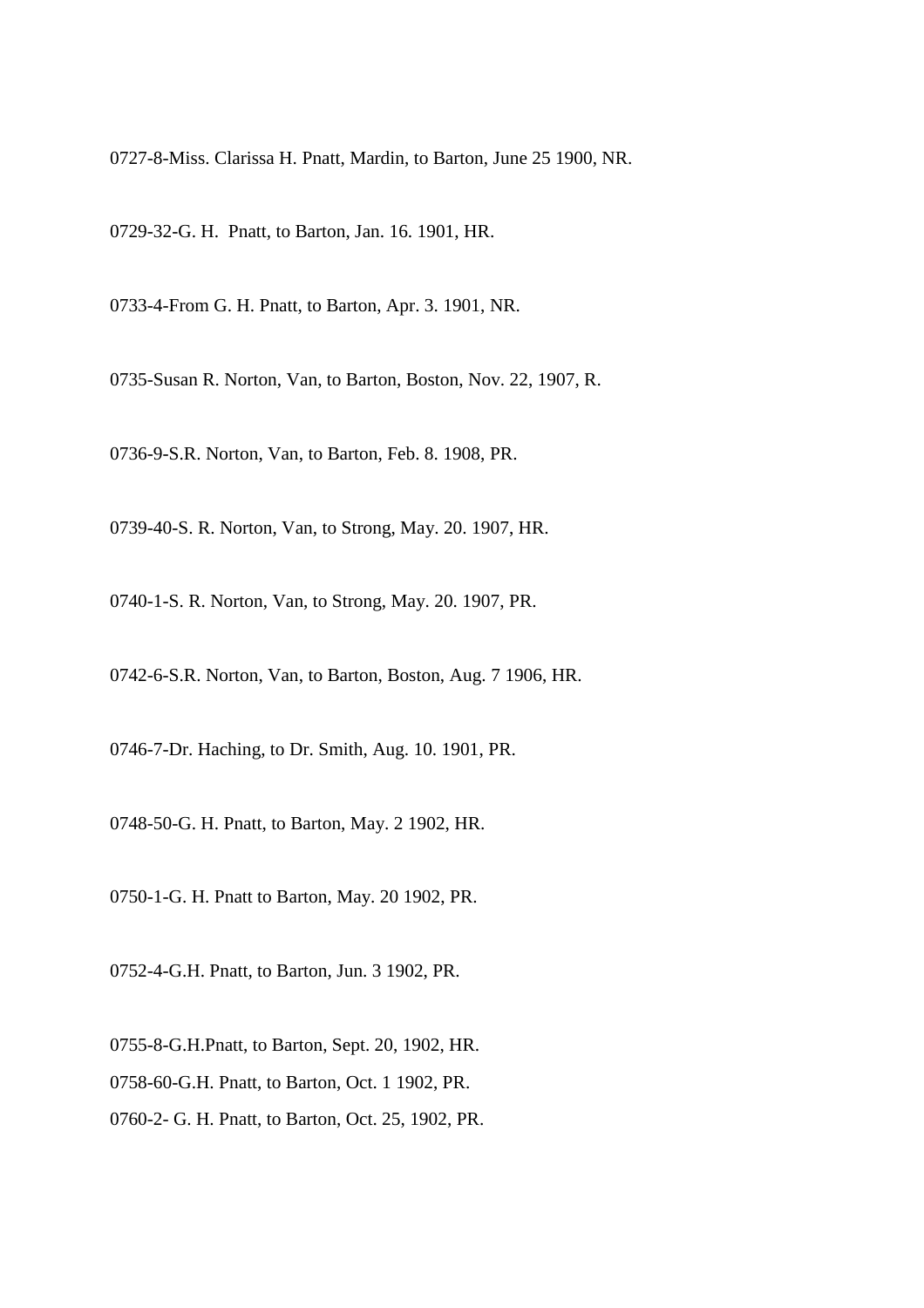#### REEL 709

SUBMITTED TO: Department of History SUBMITTED BY: Vjeran Kursar TYPE OF DOCUMENT: Microfilm PROJECT TERM: REFERENCE NUMBER: BV2410.A4 1984 Reel 709

DEGREE OF READABILITY: Readable R, Partly readable PR, Hardly readable HR, Unreadable UR.

## **Eastern Turkey Mission 1900-1909. Vol. 24. Letter R**

1. Index

*Letters from G.C. Raynolds*

*To Barton:*

2-3. January 5, 1900 *R*

4-8. Febrary 2, 1900 *R*

8-10. May 1, 1900 *R*

11-13. March 10, *R*

*To father:*

14-16. April 16, 1900 *R*

*To Barton:*

17-19. April 20, 1900 *R*

20-21. May 12, 1900 *R*

22-24. May 16, 1900 *R*

*To Friends of the Mission:*

25-26. June 23, 1900 *R*

*To Barton:*

27-28. June 26, 1900 *R*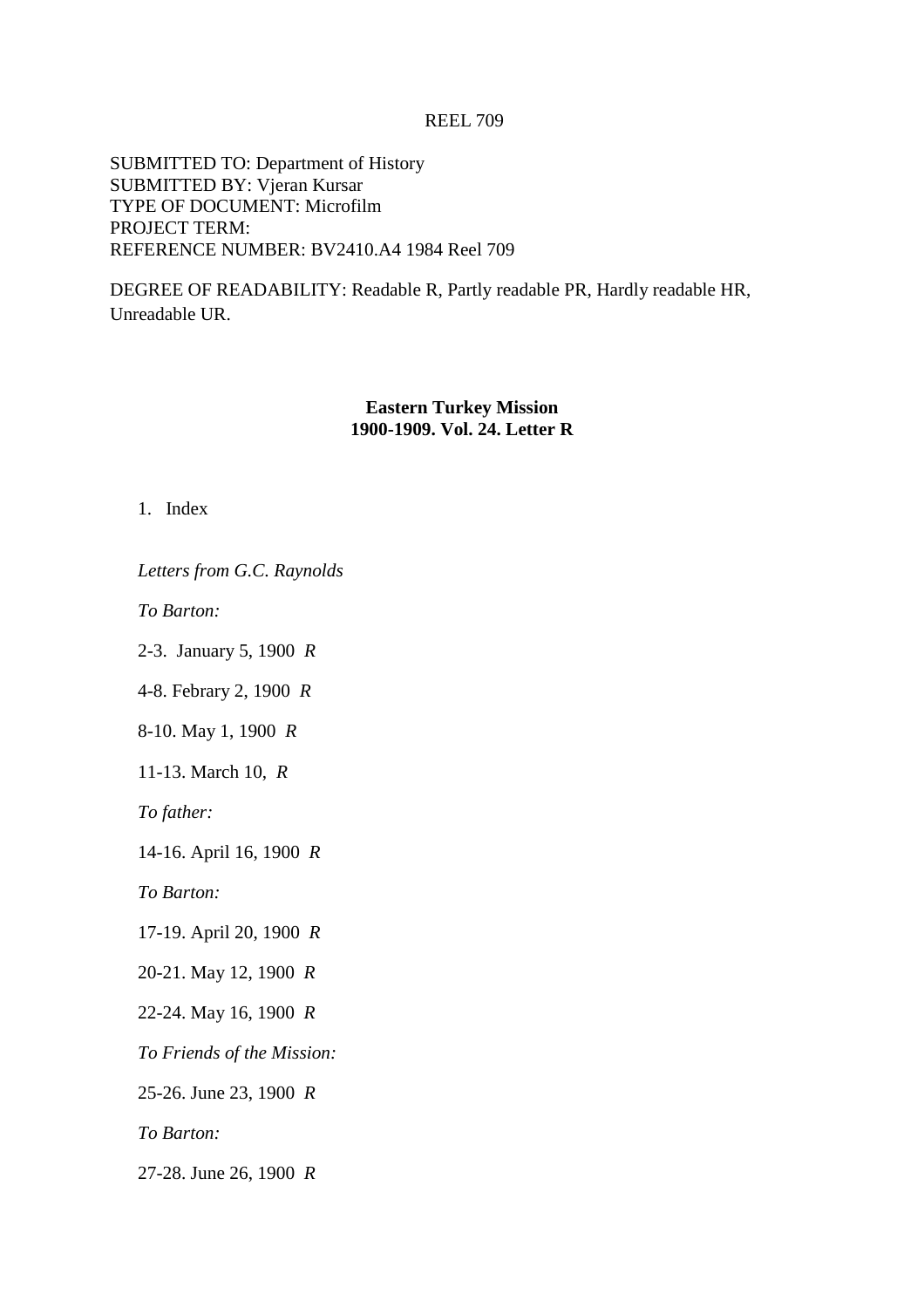- 29-31. July 23, 1900 *R*
- *To Friends of the Mission:*
- 32-33. August 11, 1900 *R*

*To Barton:*

- 34-36. August, 13, 1900 *R*
- 37-38. August 20, 1900 *R*
- 39-40. September 17, 1900 *R*
- 41-42. September 18, 1900 *R*

43-45. October 9, 1900 *R*

*To Friends of the Mission:*

46-47. November 3, 1900 *R*

*To Barton:*

48-49. November 5, 1900 *R*

50-51. November 27, 1900 *R*

52-53. January 8, 1901 *R*

54-60. February 22, 1901 *R*

61-62. March 30, 1901 *PR*

*To Friends of the Mission:*  63-65. April 9, 1901 *R*

*To Barton:*

66-67. April 10, 1901 *R*

*To Friends:*

68-69. May 6, 1901 *R*

*To Barton:*

70-71. May 27, 1901 *R*

72-75. May 31, 1901 *R*

*To Smith:*

76-77. June 18, 1901 *R*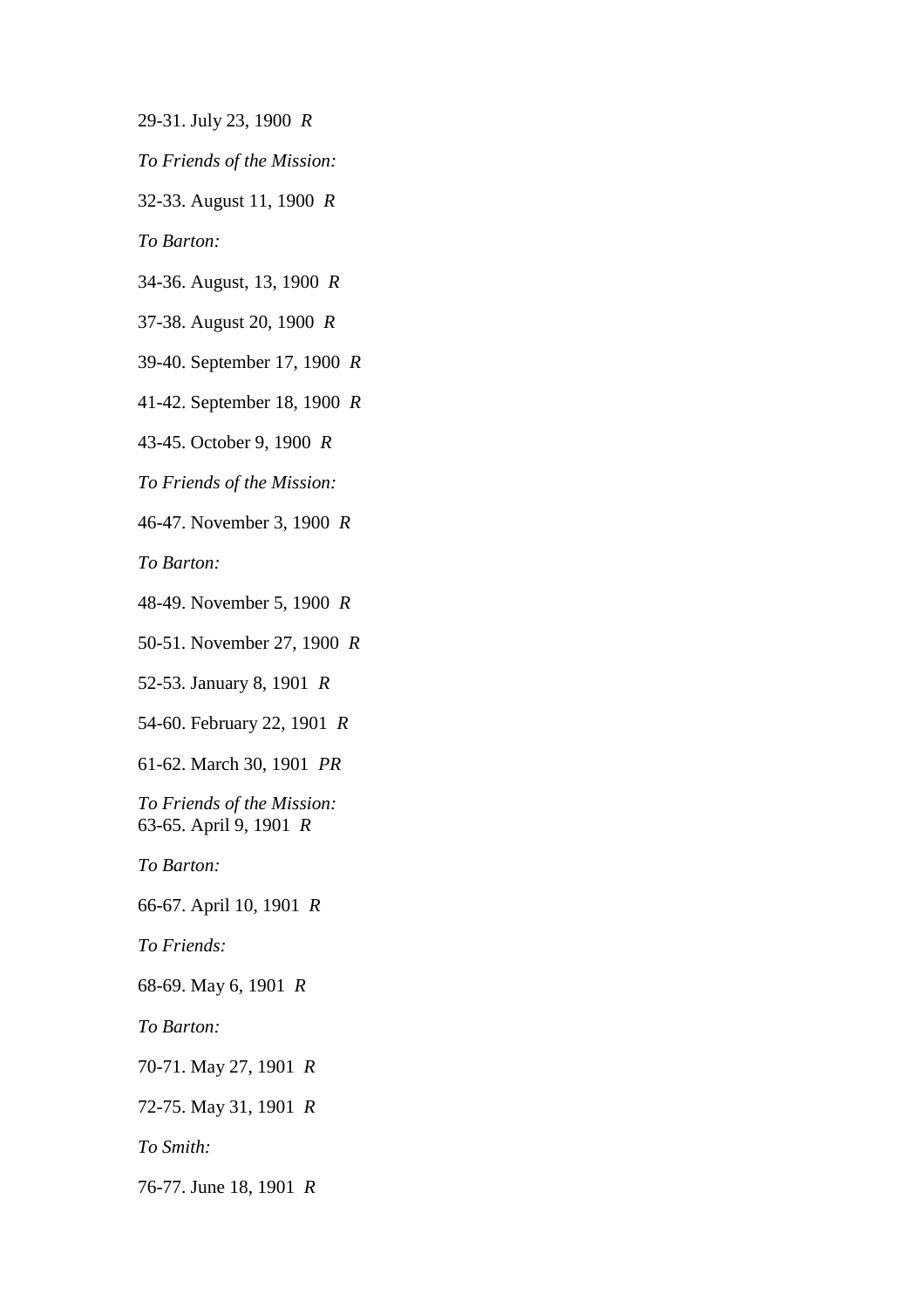*To Daniels:*

78-79. July 25, 1901 *R*

*To Smith:*

80-81. August 12, 1901 *PR*

82-83. September 24, 1901 *PR*

84-85. November 25, 1901 *R*

86. December 14, 1901 *R*

*To Bliss:*

87-89. December 14, 1901 *R*

*To Barton:*

90-91. January 7, 1902 *R*

92-97. January 10, 1902 *R*

*To Friends:*

98-100. January 28, 1902 *R*

*To Barton:*

101-106. January 29, 1902 *R*

107-109. March 25, 1902 *R*

110-111. April 10, 1902 *R*

112-113. April 11, 1902 *R*

114-116. April 25, 1902 *R*

117-119. May 13, 1902 *R*

120-122. June 21, 1902 *R*

123-124. July 1, 1902 *R*

*To Patrons of Van Orphanage:*

125-126. July 22, 1902 *R*

*To Barton:*

127-128. July 25, 1902 *R*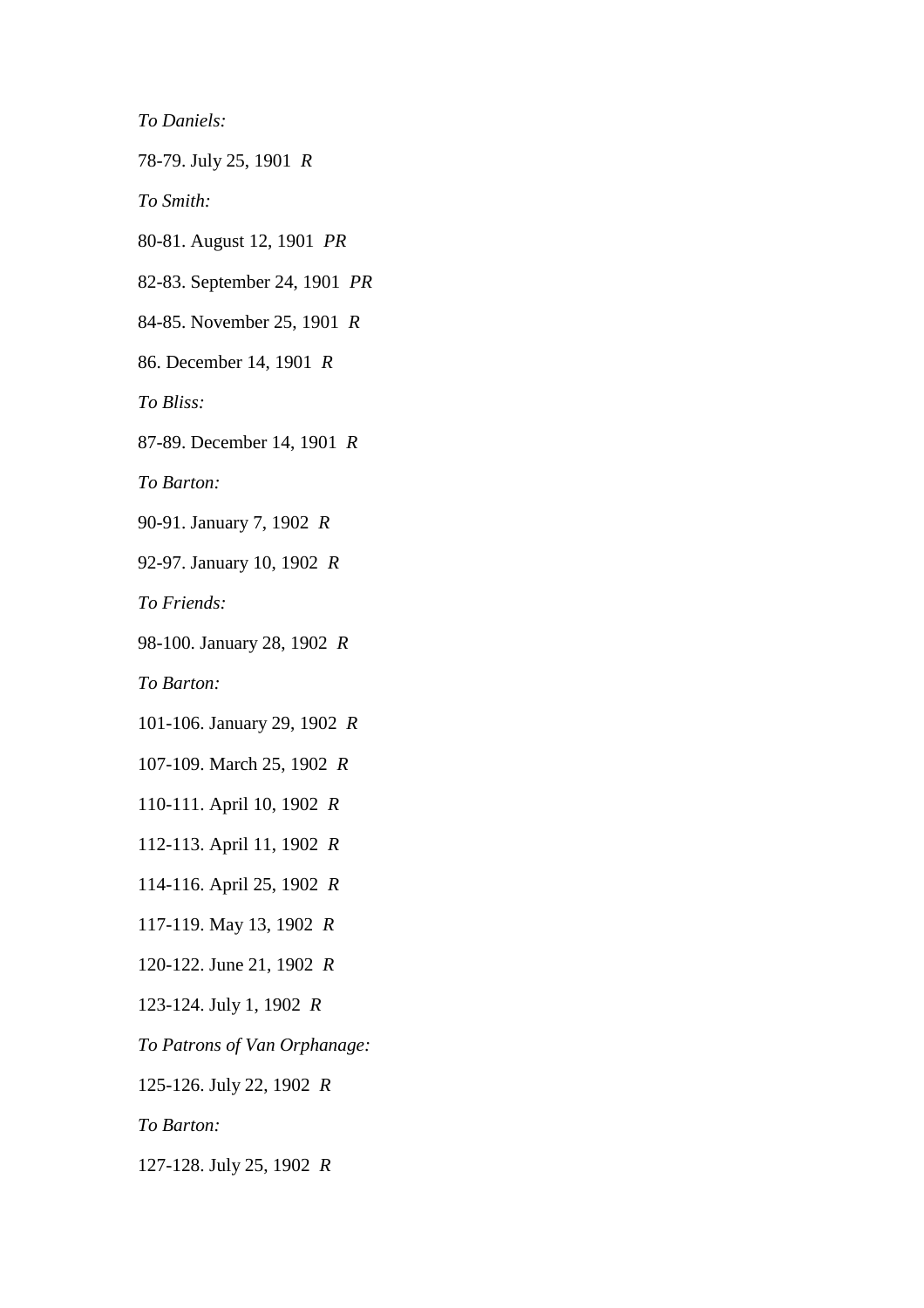129-131. *Account of an Effort made at Van, Turkey, to carry on Evangelistic Work in Cooperation with the Georgian Church* August 19, 1902 *R*

*To Andras:*

132-133. July 26, 1902 *R*

*To Barton:*

134-136. August 25, 1902 *R*

*To Friends of the Mission:*

137-138. October 23, 1902 *R*

*To Barton:*

139-140. October 24, 1902 *R*

141-142. November 25, 1902 *R*

*To Friends of the Mission:*

143-144. December 1, 1902 *R*

*To Barton:*

145-147. December 19, 1902 *R*

148-150. February 7, 1903 *R*

151-152. February 10, 1903 *R*

153-155. April 30, 1903 *R*

*To Carnegic:*

156-158. March 14, 1903 *R*

*To Barton:*

159. March 21, 1903 *R*

160-162. March 31, 1903 *R*

*To Pierpout:*

163-166. March 27, 1903 *R*

*To Barton:*

167-172. May 7, 1903 *R*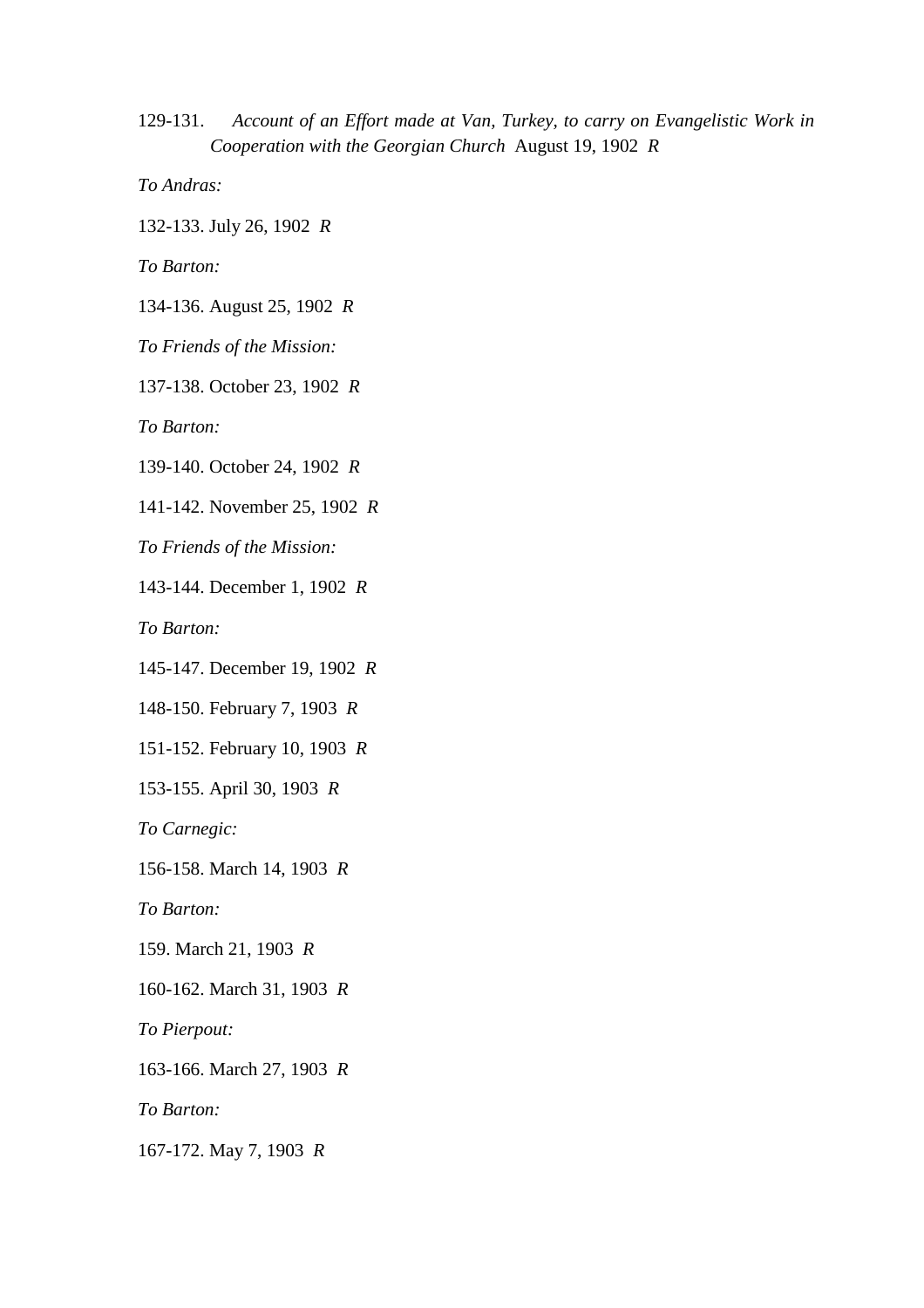173-174. June 30, 1903 *R*

*To Friends of the Mission:*

175-176. July 25, 1903 *R*

*To Barton:*

177-179. July 27, 1903 *R*

180-182. October 20, 1903 *R*

*To Friends of the Mission:*

183-184. November 30, 1903 *R*

*To Barton:*

185-186. December 1, 1903 *R*

187. December 26, 1903 *R*

*To Friends of the Mission:*

188-191. December 26, 1903 *R*

*To Barton:*

192-193. January 23, 1904 *R*

194-198. January 30, 1904 *R*

199-200. February 6, 1904 *R*

201-204. March 24, 1904 *R*

205-207. April 14, 1904 *R*

208-209. May 23, 1904 *R*

210-213. May 28, 1904 *R*

214-219. July 25, 1904 *R*

220-222. August 8, 1904 *R*

223-226. August 13, 1904 *R*

*To Friends of the Mission:*

227-228. August 29, 1904 *R*

*To Barton:*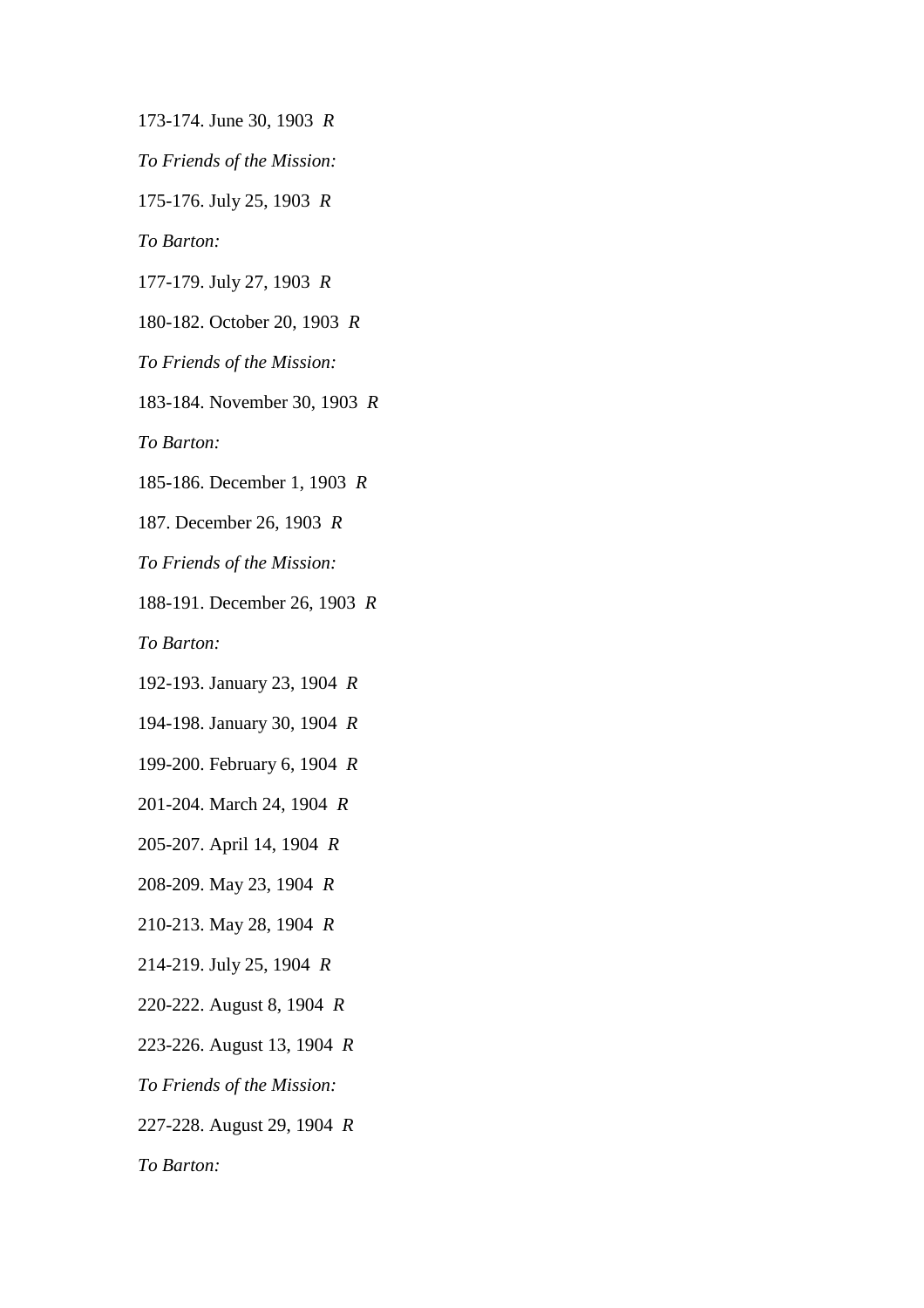229-230. August 30, 1904 *PR*

*To Friends of the Mission:*

231-234. September 5, 1904 *PR*

*To Barton:*

235-236. September 20, 1904 *HR*

*To Friends of the Mission:*

237-238. October 4, 1904 *PR*

*To Barton:*

239-249. October 24, 1904 *PR*

*To Friends:*

250-251. November 14, 1904 *PR*

*To Barton:*

252-255. November 14, 1904 *PR*

256-258. December 10, 1904 *PR*

259-260. *Situation at Van*. *PR*

*To Barton:*

261-262. December 15, 1904 *PR*

263-274. December 19, 1904 *PR & HR*

275-276. January 9, 1905 *PR*

277-278. January 16, 1905 *PR*

279-282. January 21, 1905 *PR*

*To Friends of the Mission:*

283-286. February 6, 1905 *HR*

*To Barton:*

287-293. February 20, 1905 *HR*

294-299. March 18, 1905 *PR*

*To Peet:*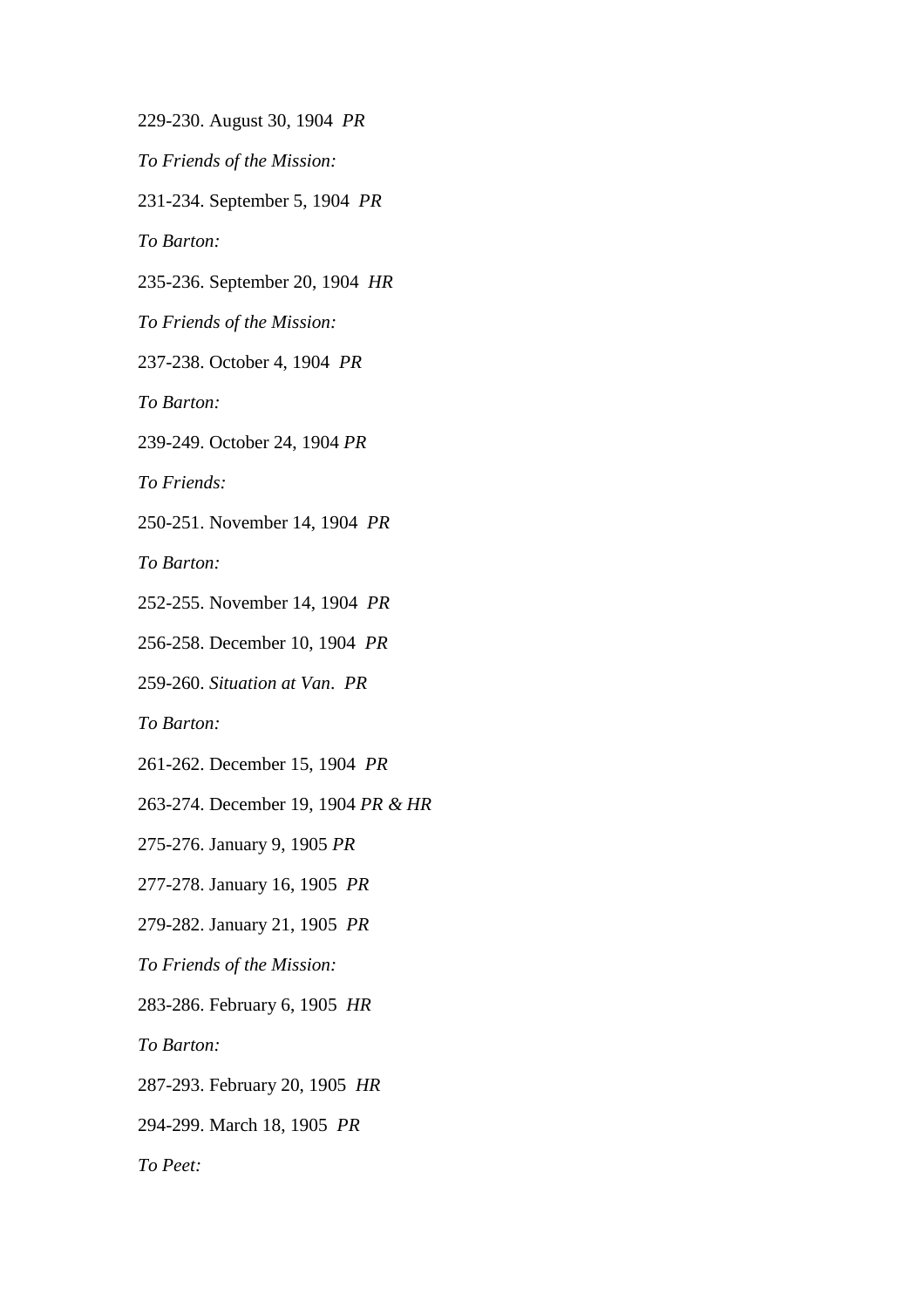300-302. April 17, 1905 *PR*

*To Barton:*

- 303-307. April 22, 1905 *HR*
- 308-312. May 29, 1905 *R*
- 313-314. July 8, 1905 *HR*
- 315-331. October 19, 1905 *PR*
- 332-340. June 9, 1906 *PR*
- 341-343. February 17, 1906 *PR*
- 344-352. February 26, 1906 *PR*
- 353-357. April 9, 1906 *PR*
- 358-362. April 24, 1906 *PR*
- 363-365. May 19, 1906 *PR*
- 366-370. June 7, 1906 *PR*
- 371-372. July 31, 1906 *PR*
- 373-375. August 6, 1906 *PR*
- 376-381. August 21, 1906 *PR*
- 382-383. September 11, 1906 *PR*
- 384-387. September 17, 1906 *PR*

*To Strong:*

- 388-389. January 21, 1907 *R*
- *To Friends of the Mission:*
- 390-391. January 21, 1907 *R*

*To Strong:*

- 392-393. February 18, 1907 *R*
- 394-396. March 25, 1907 *R*
- 397-398. March 30, 1907 *R*
- *To Friends of the Mission:*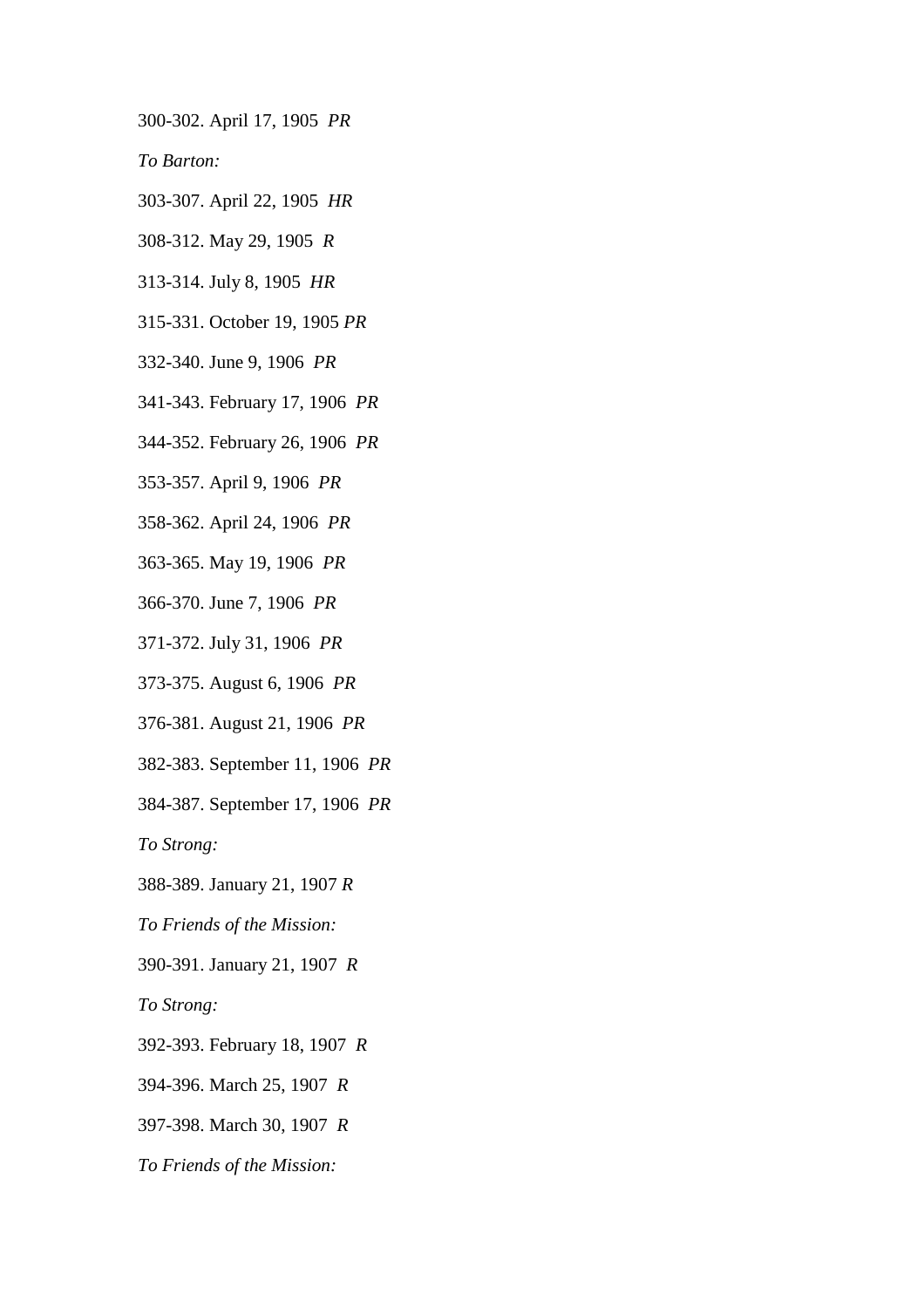399-400. April 5, 1907 *R*

401-404. April 15, 1907 *R*

*To Strong:*

405-407. June 4, 1907 *R*

*To Friends of the Mission:*

408-410. June 24, 1907 *R*

411-413. July 1, 1907 *R*

*To Strong:*

414-419. August 6, 1907 *R*

*To Friends of the Mission:*

420-421. August 26, 1907 *R*

*To Strong:*  422-423. August 27, 1907 *R*

*To Friends of the Mission:*  424-427. September 30, 1907 *R*

*To Barton:*  428-432. November 18, 1907 *R*

433-434. November 20, 1907 *R*

*To Friends of the Mission:*  435-436. November 26, 1907 *PR*

437-438. December 14, 1907 *R*

*To Barton:*  439-440. December 14, 1907 *R*

*To Friends of the Mission:*  441-445. February 8, 1908 *PR*

*To Barton:*  446-452. March 14, 1908 *PR*

453-454. March 30, 1908 *PR*

*To Friends of the Mission:*  455-456. April 4, 1908 *PR*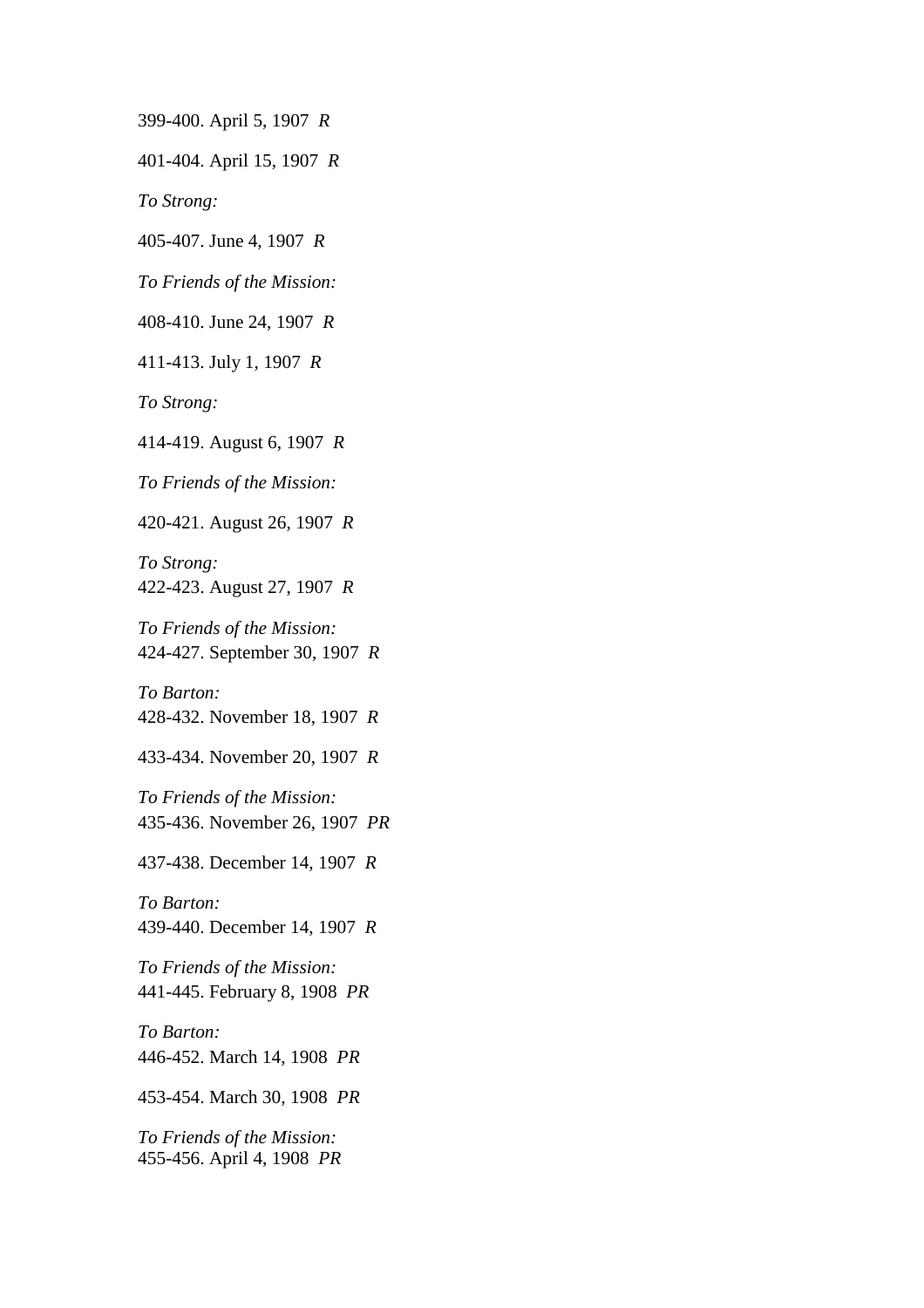*To Barton:*

457-458. April 4, 1908 *PR* 459-460. *List of Armenians killed at Van*, April 4, 1908 *R To Barton:*  461-462. April 13, 1908 *PR* 463-465. April 25, 1908 *PR To Friends of the Mission:*  466-467. May 4, 1908 *PR*  468-470. May 23, 1908 *PR To Barton:*  471-472. May 25, 1908 *PR*  473-475. May 30, 2908 *PR To Friends of the Mission:*  476-477. June 15, 1908 *PR To Burton:*  478-481. June 22, 1908 *PR*  482-485. July 13, 1908 *PR*  486-489. July 21, 1908 *PR*  490-493. August 31, 1908 *PR To Friends of the Mission:*  494-495. September 14, 1908 *PR To Burton:*  496-503. September 15, 1908 *HR & UR To Friends of the Mission:*  504-505. November 2, 1908 *HR To Burton:*  506-507. November 3, 1908 *HR*  508-513. November 23, 1908 *PR*  514-517. February 19, 1909 *R To Friends of the Mission:*  518. March 3, 1909 *R To Bell:*  519. March 12, 1909 *R To Barton:*  520-522. March 12, 1909 *R To Ussher:*  523-526. March 22, 1909 *PR To Barton:*  527-528. April 30, 1909 *R To Friends of the Mission:*  529. May 10, 1909 *R*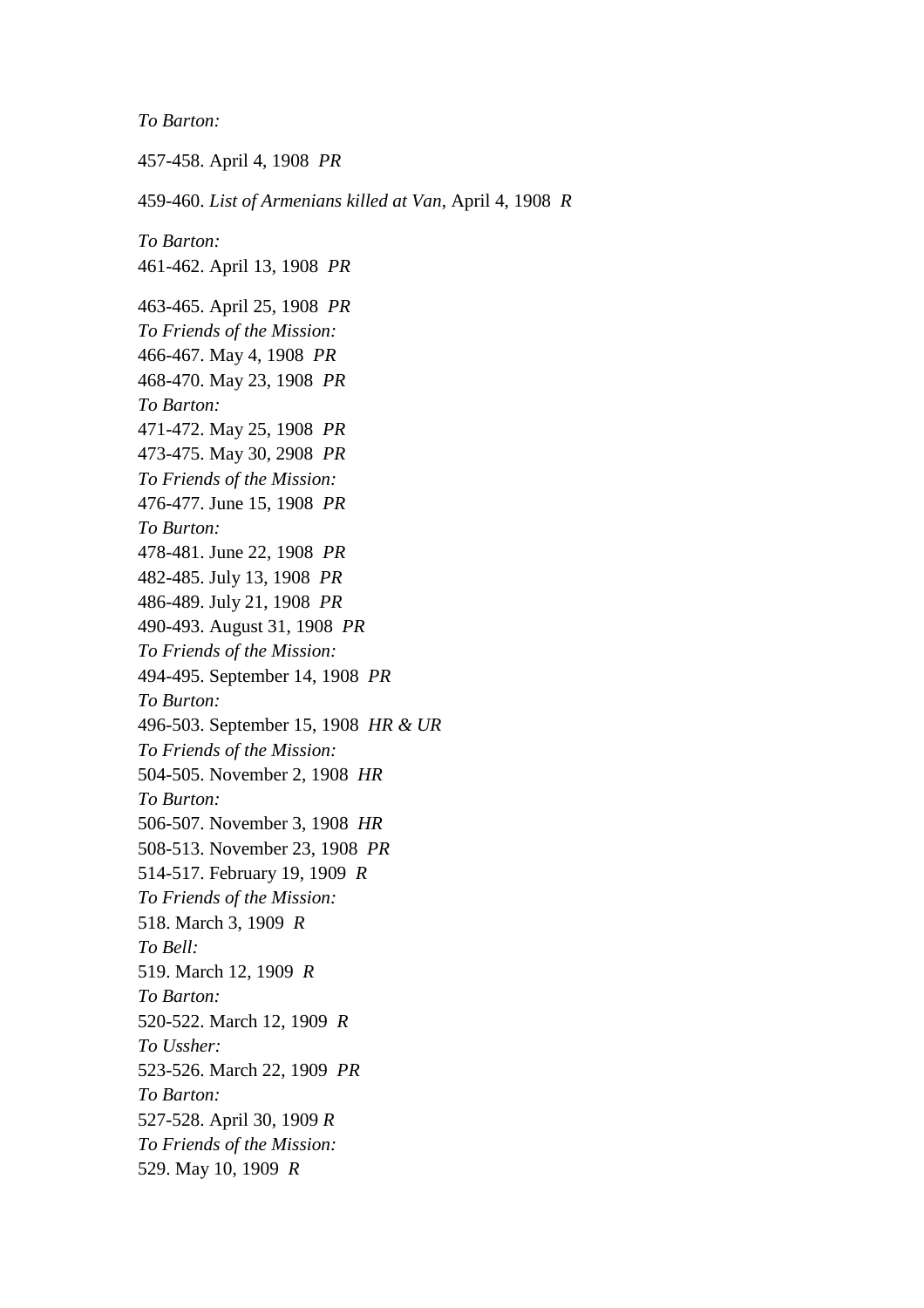*To Barton and Bell:*  530-532. May 30, 1909 *R To Barton:*  533-538. June 9, 1909 *R To White:*  539-543. July 15, 1909 *R To Barton and Bell:*  544-547. September 27, 1909 *R To Knapp:*  548-551. September 29, 1909 *R To Barton:*  552-555. October 27, 1909 *HR*  556-559. November 23, 1909 *HR*  560-561. December 6, 1909 *HR*  562-565. December 13, 1909 *HR* 

*Letters from Martha H. Raynolds To Barton:*  566-570. January 22, 1901 *HR To Smith:*  571-573. August 19, 1901 *HR To Barton:*  574-580. April 12, 1902 *PR*  581-582. May 29, 1902 *PR*  583-587. May 16, 1906

*Letters from Ernest Riggs To Burton:*  588-592. October 5, 1904 *HR*  593-595. December 6, 1904 *HR*  596-598. January 5, 1905 *HR*  599-604. February 7, 1905 *PR*  605-606. July 5, 1905 *PR*  607-610. July 26, 1905 *UR*  611-613. *UR*  614. May 4, 1906 *R*  615-616. May 15, 1906 *R*  617-619. May 23, 1906 *R*  620-622. August 23, 1906 *R To Patton:*  623-624. April 4, 1907 *R To Barton:*  625-626. January 2, 1903 *R*  627-629. *UR*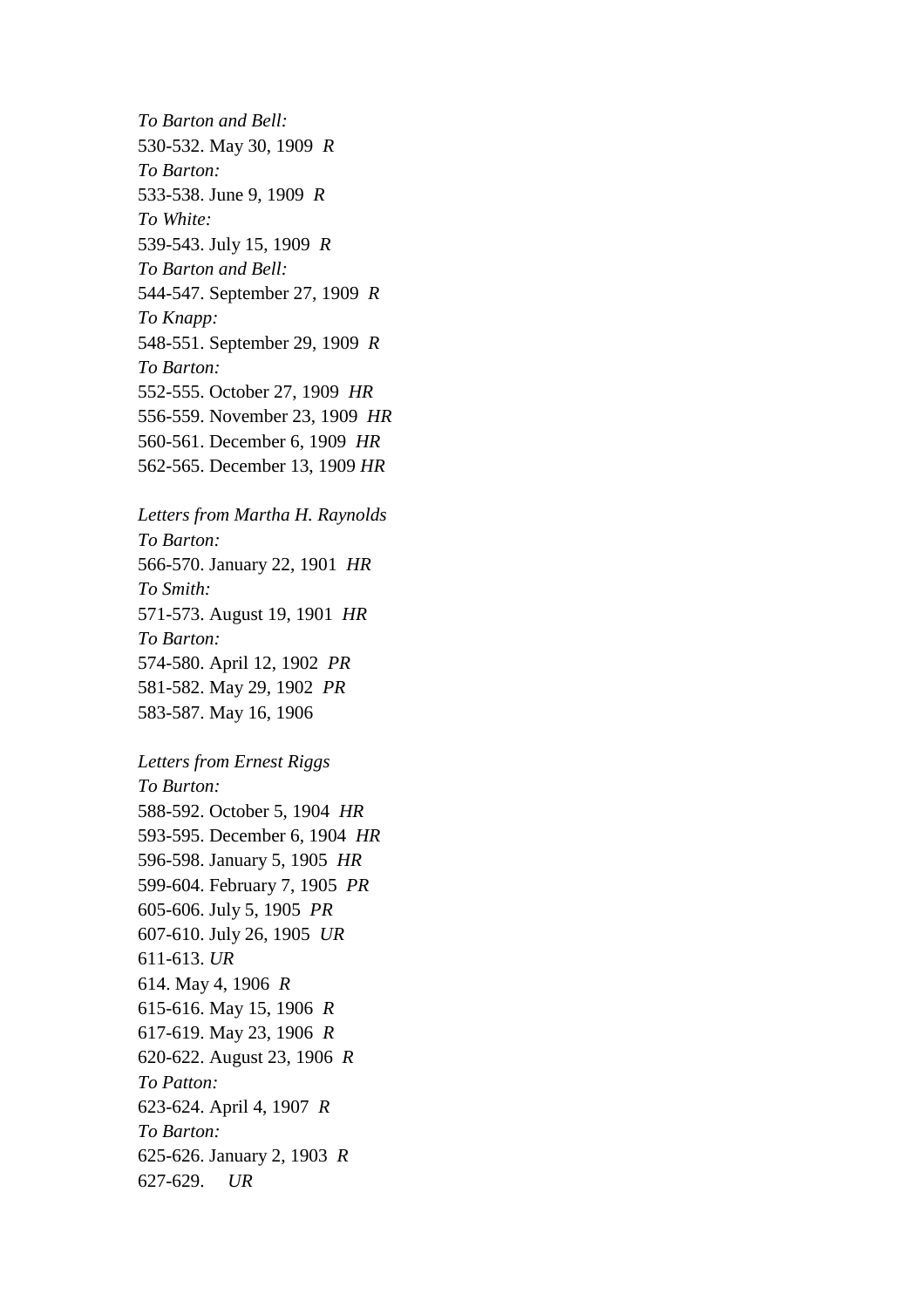630-634. April 1, 1903 *R*  635-637. *UR*  638-640. June 8, 1903 *R*  641-647. *UR*  648-650. September 8, 1903 *HR*  651-653. September 23, 1903 *R*  654-657. November 11, 1903 *R*  658-660. November 19, 1903 *R*  661-664. December 8, 1905 *R*  665-666. January 9, 1904 *R*  667-671. January 14, 1904 *R*  672-676. February 17, 1904 *R*  677-678. March 30, 1904 *R*  679-680. April 11, 1904 *R*  681-688. April 27, 1904 *R*  689-692. July 16, 1904 *HR*  693-694. October 27, 1904 *R*  695-698. December 29, 1904 *HR*  699-705. March 24, 1904 *R*  706-707. July 13, 1905 *R*  708-712. *UR*  713-715. December 6, 1905 *R*  716-720. February 15, 1906 *R*  721-725. April 6, 1906 *R*  726-731. June 1, 1906 *R*  732-737. November 14, 1906 *R To Davis:*  738-742. January 10, 1907 *R To Barton:*  743-750. August 22, 1907 *HR*  751-768. October 24, 1907 *HR & UR*  769-771. January 4, 1908 *R*  772-776. January 9, 1908 *HR*  777-784. *UR*  785-*789.* March 13, 1908 *PR*  790-793. *HR*  794-798. May 14, 1908 *PR*  799-801. May 21, 1908 *HR & PR*  802-803. July 15, 1908 *R*  804-808. July 16, 1908 *R*  809-812. September 24, 1908 *PR*  813-816. November 4, 1908 *PR*  817-821. November 19, 1908 *R To Enoch:*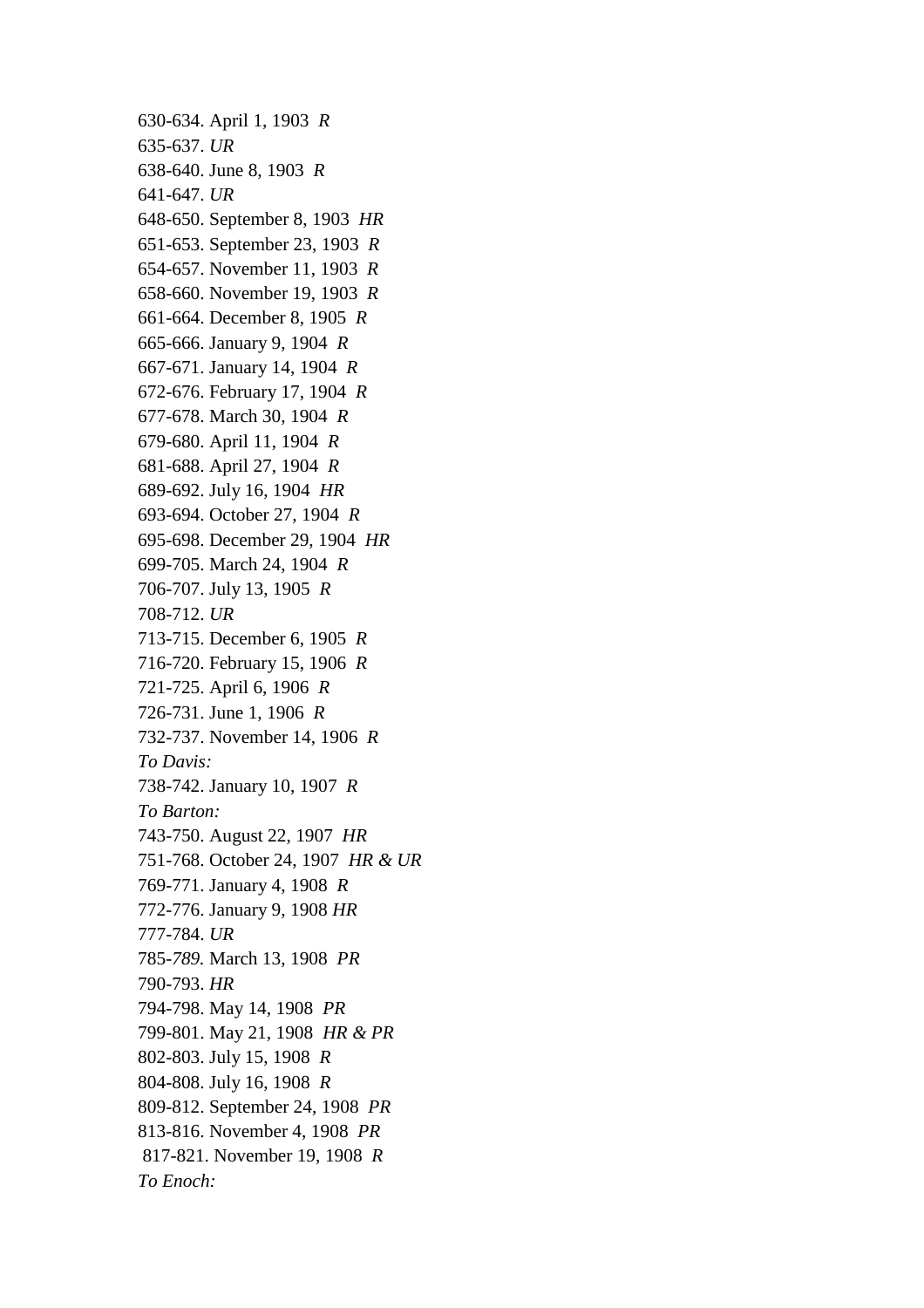822-826. November 24, 1908 *R To Barton:*  827-828. November 30, 1908 *R*  829-838. December 3, 1908 *R*  839-841. December 22, 1908 *R*  842-845. January 22, 1909 *PR*  846-847. January 23, 1909 *R*  848-850. January 26, 1909 *R*  851-854. February 16, 1909 *PR*  855-858. February 24, 1909 *R*  859-862. March 10, 1909 *R*  863-868. March 23, 1909 *R*  869-874. April 22, 1909 *R*  875-876. May 6, 1909 *R*  877. May 21, 1909 *R*  878-881. June 25, 1909 *R*  882-884. August 2, 1909 *R To the Board of the Trustees of the Euphratus College:*  885-886. August 3, 1909 *R To Barton:*  887-888. August 19, 1909 *R*  889-894. August 30, 1909 *R*  895-896. September 2, 1909 *R*  897-899. November 5, 1909 *R*  900-902. November 11, 1909 *R*  903-905. December 6, 1909 *R* 

*Letters from E. Gertrude Rogers: To Patton:*  906-910. May 25, 1908 *R To Barton:*  911. August 3, 1909 *R*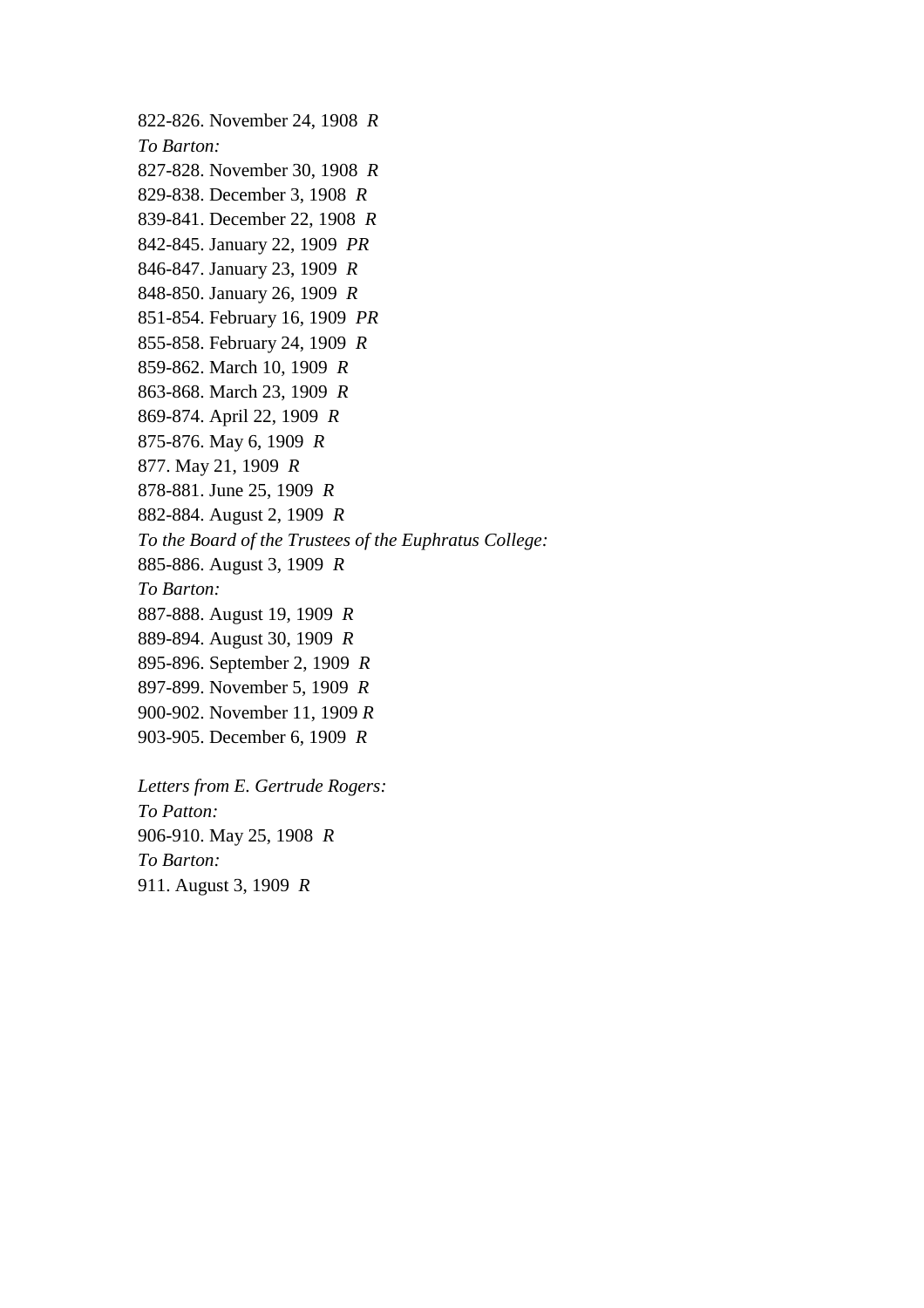# REEL 710

SUBMITTED TO: Department of History SUBMITTED BY: Vjeran Kursar TYPE OF DOCUMENT: Microfilm PROJECT TERM: REFERENCE NUMBER: BV2410.A4 1984 Reel 710

DEGREE OF READABILITY: Readable R, Partly readable PR, Hardly readable HR, Unreadable UR.

### **Eastern Turkey Mission 1900-1909. Vol. 25. Letters S-Y. Part 1: S-UN**

1-3. Index *R*

*Letters from Harriet Seymour*

*To Friends in Bitlis:*

4. February 22, 1900 *PR*

*To Barton:*

5-6. November 11, 1901 *R*

7-8. February 24, 1902 *R*

9-11. August 26, 1902 *R*

*Letters from R. S. Stapleton To Barton:*

12-13. January 4, 1910 *R*

14-18. February 4, 1900 *R*

19-21. March 3, 1900 *R*

22-23. March 29, 1900 *R*

24-25. April 6, 1900 *R*

26-27. May 29, 1900 *R*

28-29. June 4, 1900 *R*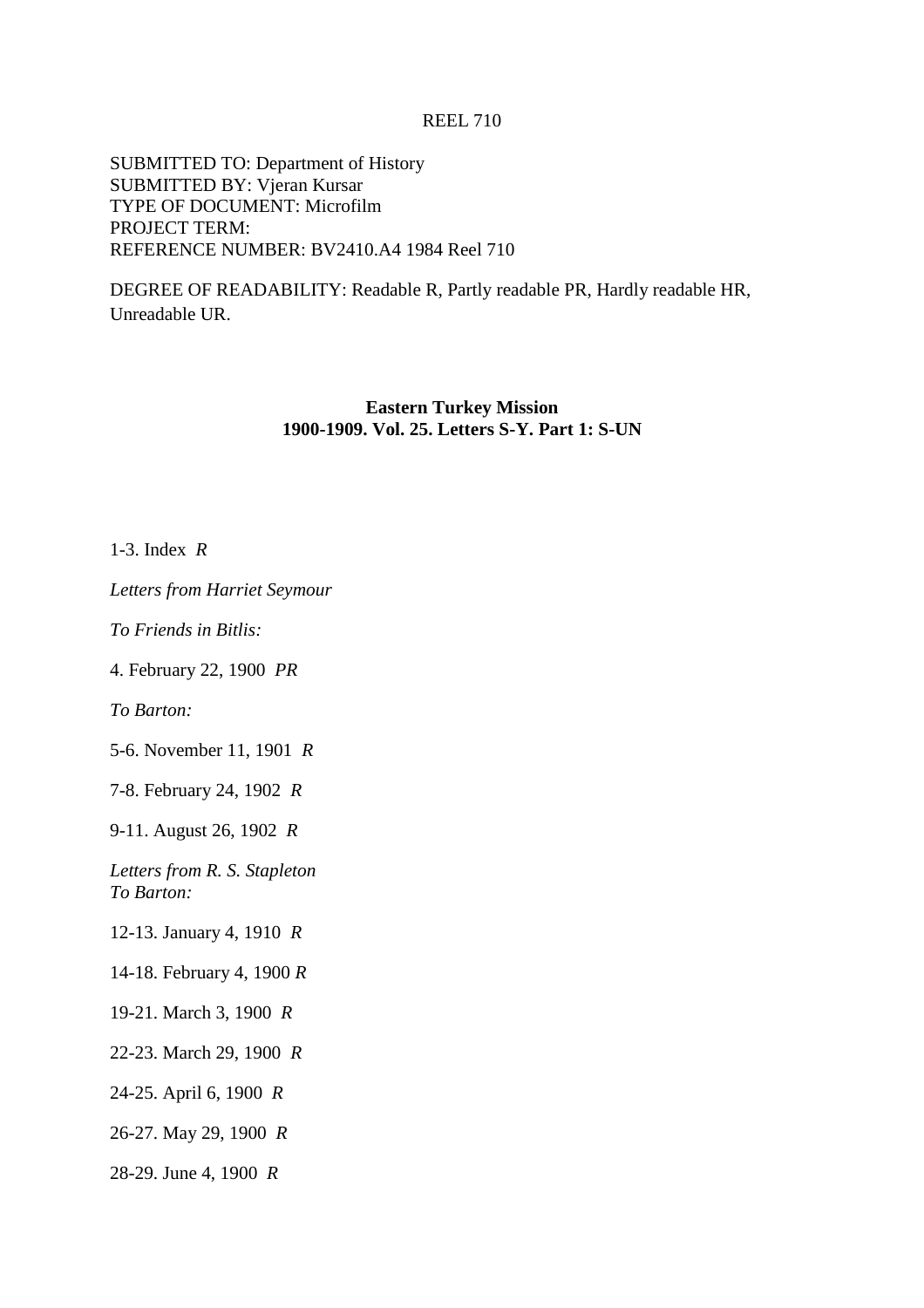30-32. June 29, 1900 *R*

33-34. July 10, 1900 *R*

35-36. November 3, 1900 *R*

37. December 8, 1900 *R*

38-39. January 10, 1901 *R*

40-44. March 15, 1901 *R*

45-46. April 6, 1901 *R*

47-49. May 25, 1901 *R*

*To Smith:*

50. June 5, 1901 *R*

51-52. July 26, 1901 *R*

53-55. August 10, 1901 *R*

*To Friends of the Mission:*

56-61. November 16, 1901 *R*

*To Barton:*

62-63. January 11, 1902 *R*

64-67. January 18, 1902 *R*

68-74. February 11, 1902 *R*

75-77. March 7, 1902 *R*

78-79. March 25, 1902 *R*

*To Peets:*

80. March 28, 1902 *R*

*To Barton:*

81-82. March 29, 1902 *R*

83-86. April 14, 1902 *R*

87-88. April 18, 1902 *R*

89-90. June 6, 1902 *R*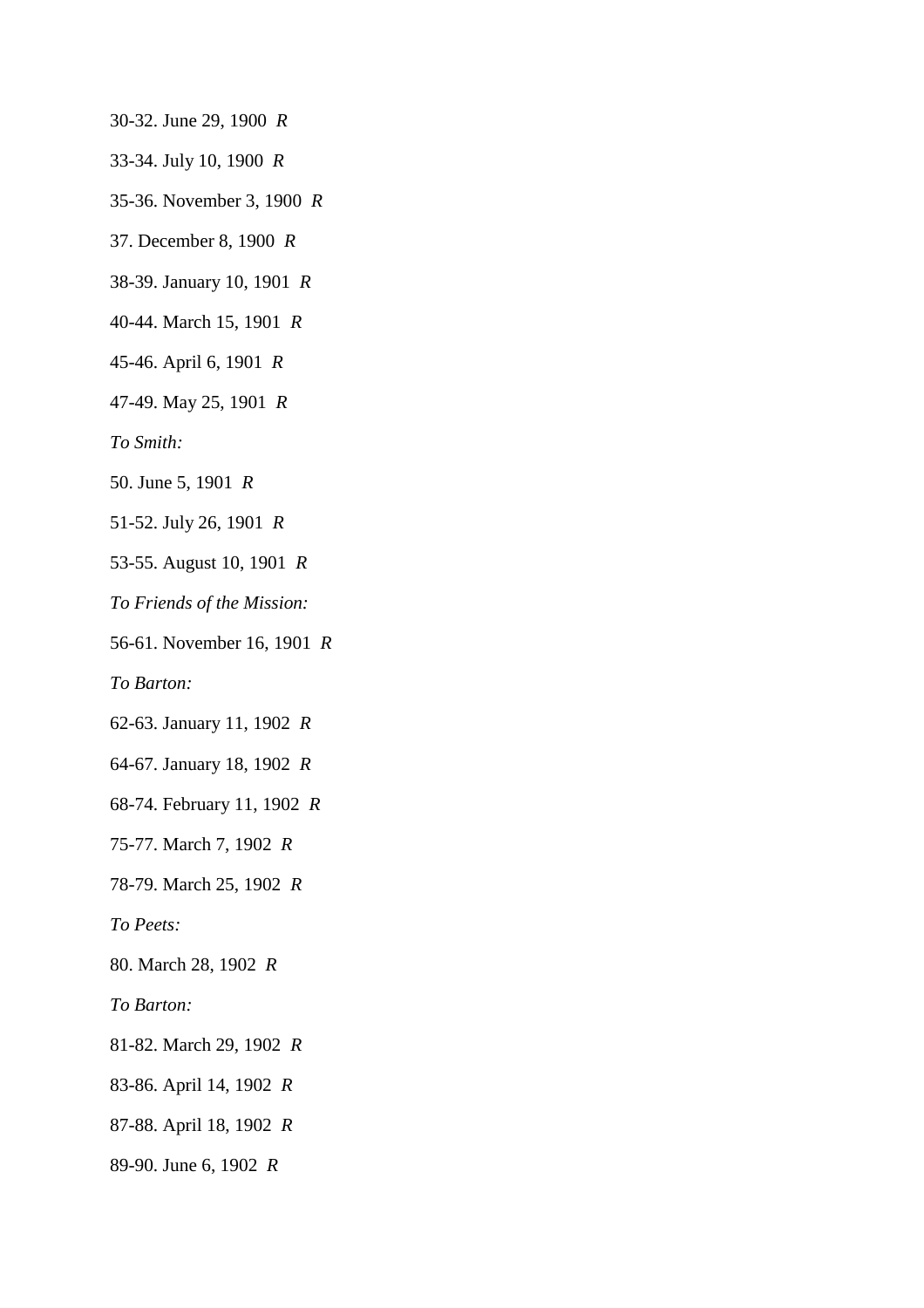91-93. August 18, 1902 *R*

94-95. November 11, 1902 *R*

96. December 9, 1902 *R*

97-98. December 24, 1902 *R*

99-100. February 7, 1903 *R*

101-102. February 21, 1903 *R*

103-104. April 11, 1903 *R*

105-106. *Statement for the New Building for the Girls School Erzurum*

*To Barton:*

107-108. May 8, 1903 *R*

109. July 28, 1903 *R*

110-111. September 5, 1903 *R*

112-114. October 24, 1903 *R*

115-116. October 31, 1903 *R*

*To Friends of the Mission:*

117-120. November 14, 1903 *R*

*To Barton:*

121. November 21, 1903 *R*

122-123. December 5, 1903 *R*

124. January 2, 1904 *R*

*To Friends of the Mission:*

125-126. January 12, 1904 *R*

127-131. January 13, 1904 *R*

*To Barton:*

132. February 6, 1904 *R*

133-135. March 5, 1904 *R*

*To E.J. Sullivan:*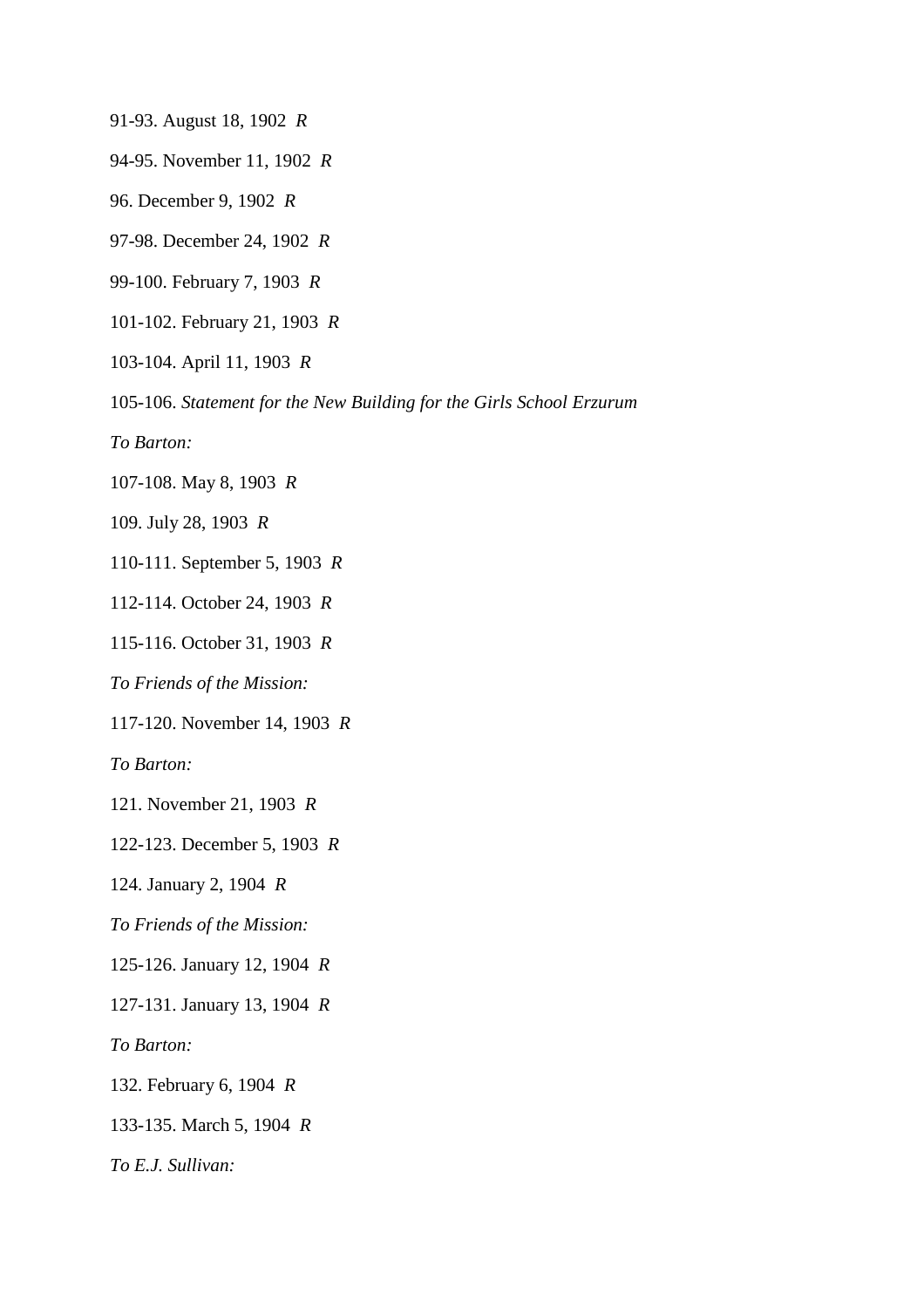136-137. February 27, 1904 *R*

*To Barton:*

138-139. April 2, 1904 *R*

140-141. April 23, 1904 *R*

142-143. May 7, 1904 *R*

144-145. July 14, 1904 *R*

146-148. July 19, 1904 *R*

149. August 9, 1904 *R*

150-153. August 13, 1904 *R*

*To Friends of the Mission:*

154-156. August 30, 1904 *R*

*To Barton:*

157. September 20, 1904 *R*

158. December 3, 1904 *R*

159-161. January 10, 1905 *R*

162-164. March 31, 1905 *R*

165. April 1, 1905 *R*

166-167. May 9, 1905 *R*

*To Friends of the Mission:*

168-171. July 10, 1905 *R*

*To Barton:*

172-173. July 14, 1905 *R*

174-176. August 29, 1905 *R*

*To Wingate:*

177-178. September 15, 1905 *R*

*To Barton:*

179. September 16, 1905 *R*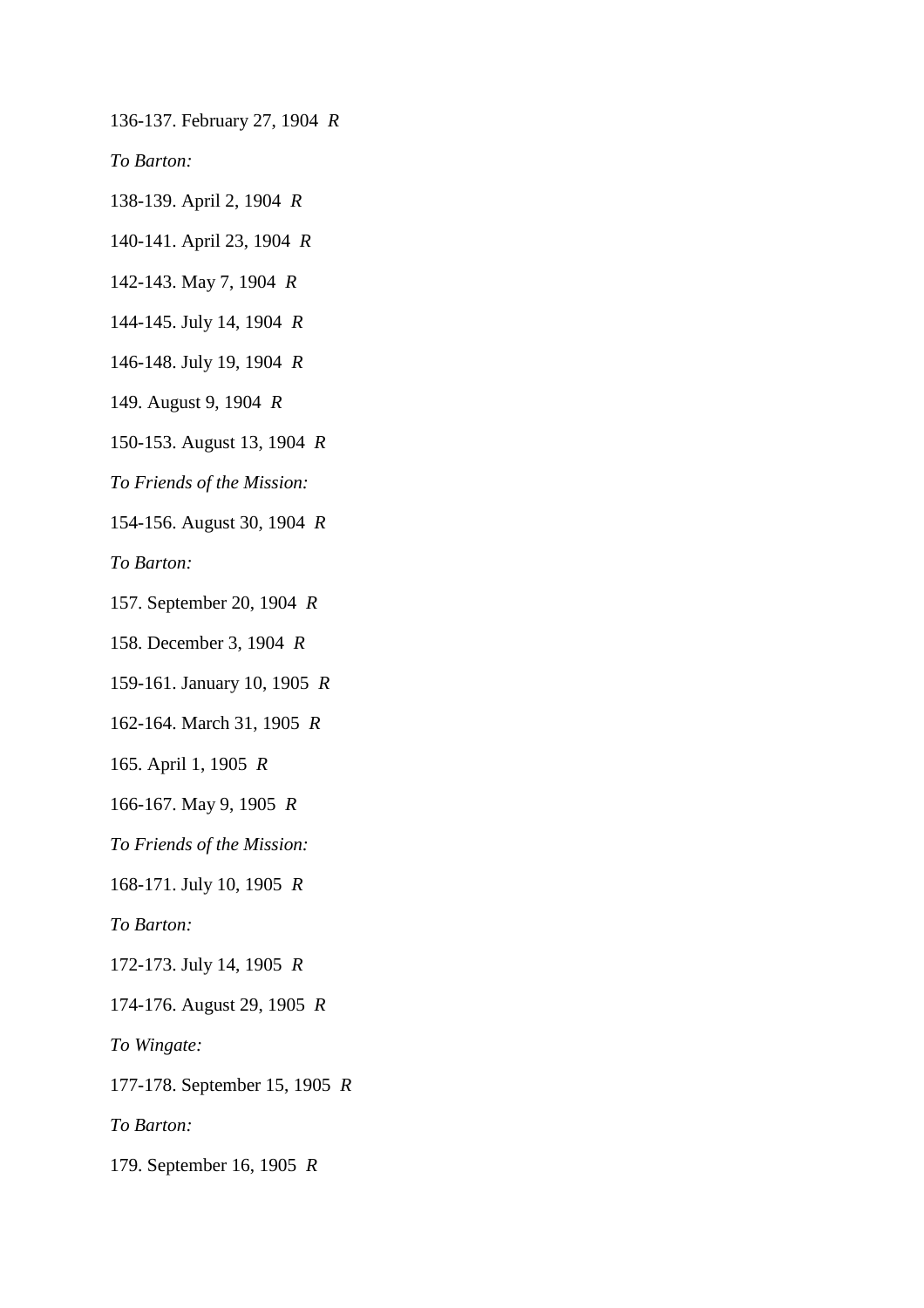180-183. December 22, 1905 *R*

184-185. February 3, 1906 *R*

186-187. March 6, 1906 *R*

188-189. April 7, 1906 *R*

190-191. May 25, 1906 *R*

192. October 23, 1906 *R*

193-195. November 3, 1906 *R*

*To E. Strong:*

196-198. February 23, 1907 *R*

*To Bell:*

199-200. March 18, 1907 *R*

*To Barton:*

201-203. October 24, 1907 *R*

*To Bell:*

204-205. November 2, 1907 *R*

*To Barton:*

206. November 2, 1907 *R*

207-208. November 28, 1907 *R*

*To Bell:*

209. December 27, 1907 *R*

210. January 20, 1908 *R*

*To Barton:*

211-215. February 24, 1908 *R*

216-219. March 6, 1908 *R*

*To Bell:*

220-221. April 3, 1908 *R*

222. June 9, 1908 *R*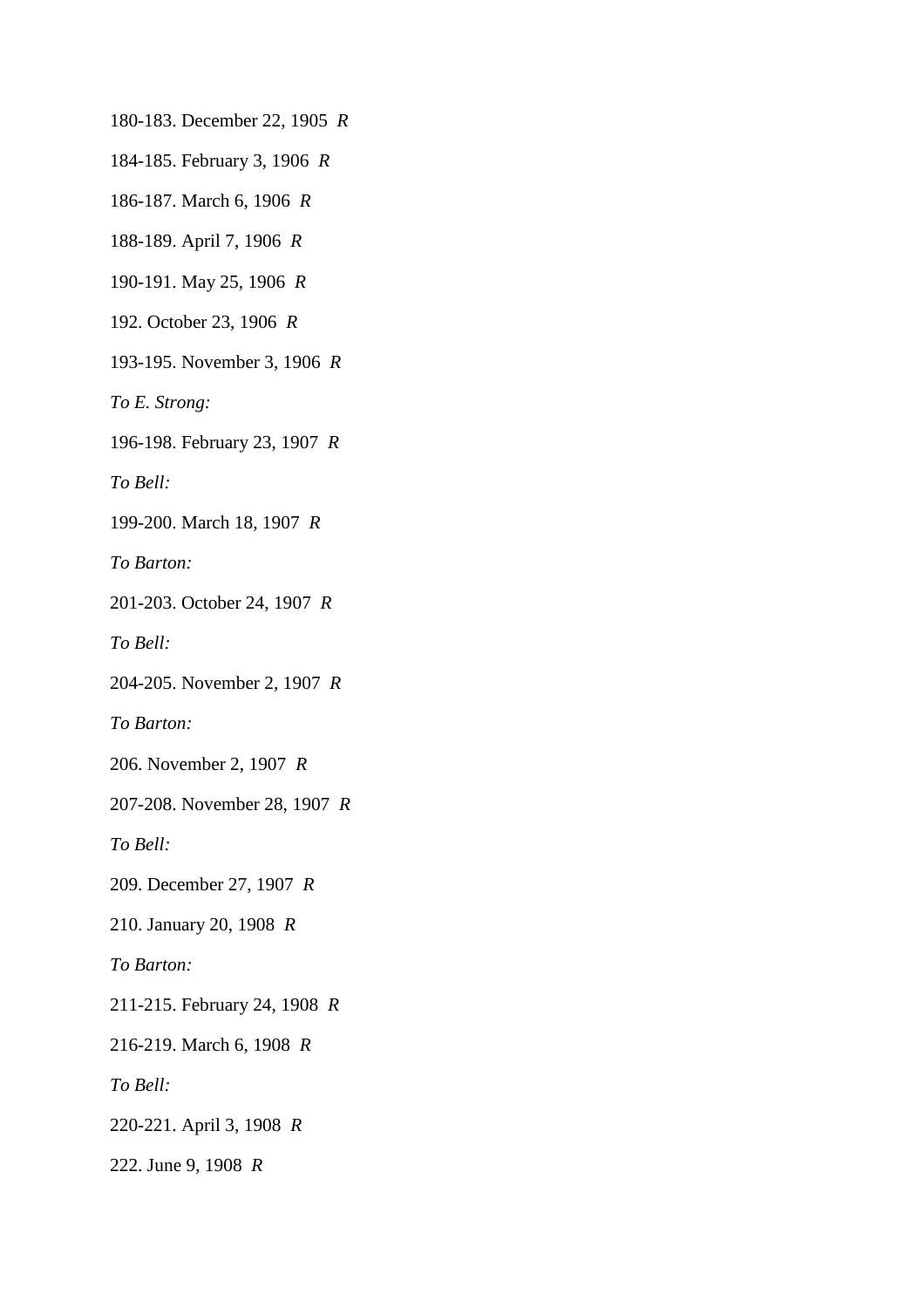*To Barton:*

223-225. June 9, 1908 *R*

226-227. September 23, 1908 *R*

228-231. October 24, 1908 *R*

232-234. December 12, 1908 *R*

235-236. December 23, 1908 *R*

237-238. April 28, 1909 *R*

239-241. May 26, 1909 *R*

242-245. July 10, 1909 *R*

246-248. August 14, 1909 *R*

249-251. November 3, 1909 *R*

*To Bush:*

252-253. January 19, 1910 *R*

*To Friends of the Mission:*

254-256. March 20, 1910 *R*

*Letters from Ida S. Stapleton*

*To Barton:*

257-259. November 18, 1903 *R*

260. October 8, 1904 *R*

261-266. September 2, 1906 *R*

*Letters from M. B. Thom To Barton:* 267-269. May 14, 1900 *PR* 270-273. February 2, 1901 *R* 274-276. January 14, 1901 *R*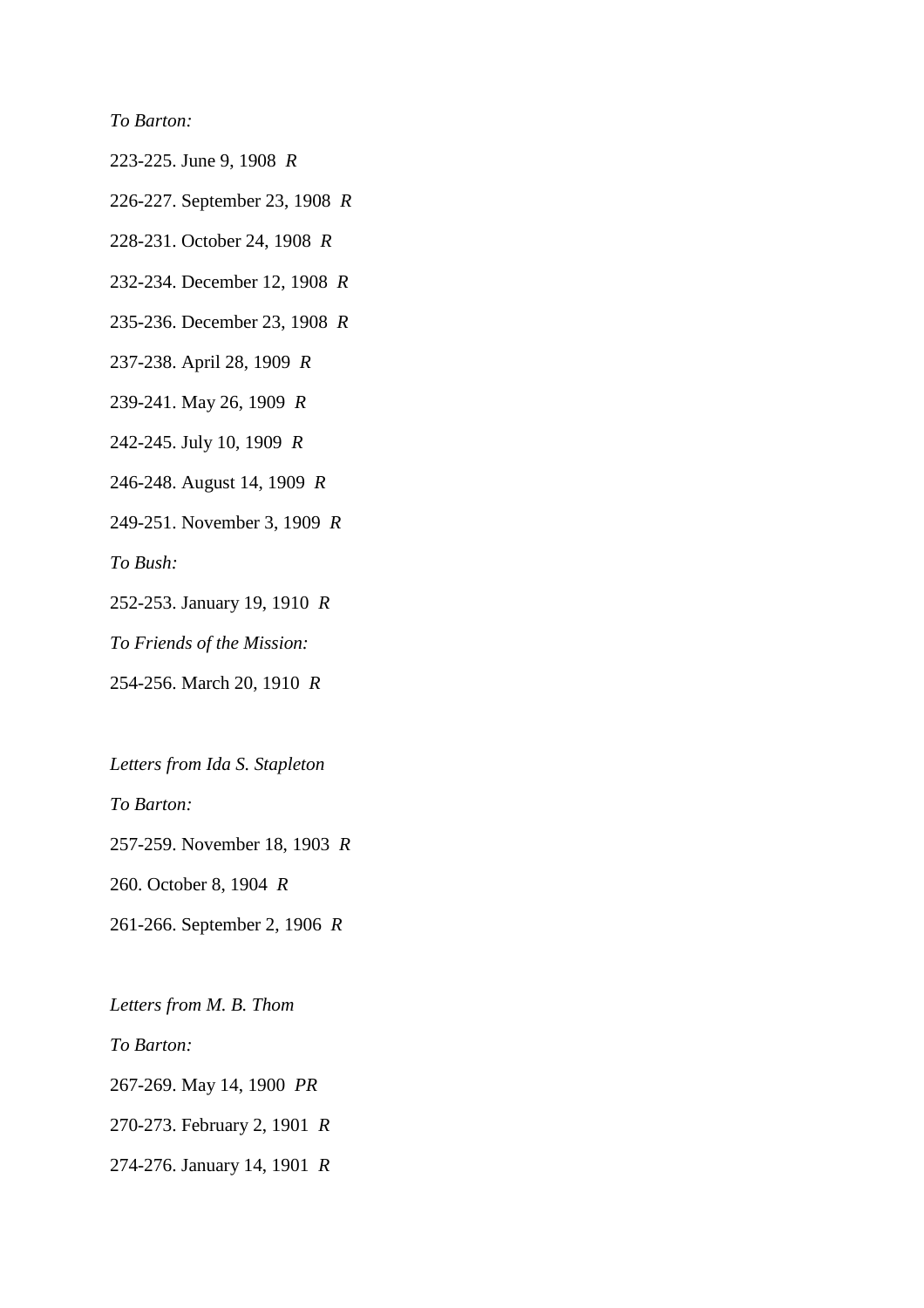277-291. February 11, 1901 *PR*

292-293. April 8, 1901 *R*

*To Smith:*

294-296. September 30, 1901 *R*

297-299. July 2, 1902 *R*

*To Barton:*

300. July 15, 1902 *R*

301-302. August 12, 1902 *R*

303. January 5, 1903 *R*

304-306. May 22, 1903 *R*

307-308. July 27, 1903 *R*

309-310. January 11, 1904 *R*

311-312. March 21, 1904 *R*

313. June 13, 1904 *R*

314. July 4, 1904 *R*

315-316. August 22, 1904 *R*

317-318. April 6, 1905 *R*

319-320. September 15, 1905 *R*

321-324. January 13, 1906 *R*

325-327. April 5, 1906 *R*

328. May 1, 1906 *R*

*Letters from Atkinson To Thom:*

329-331. April 4, 1906 *R*

332. March 14, 1906 *R*

*Letters from M.B. Thom*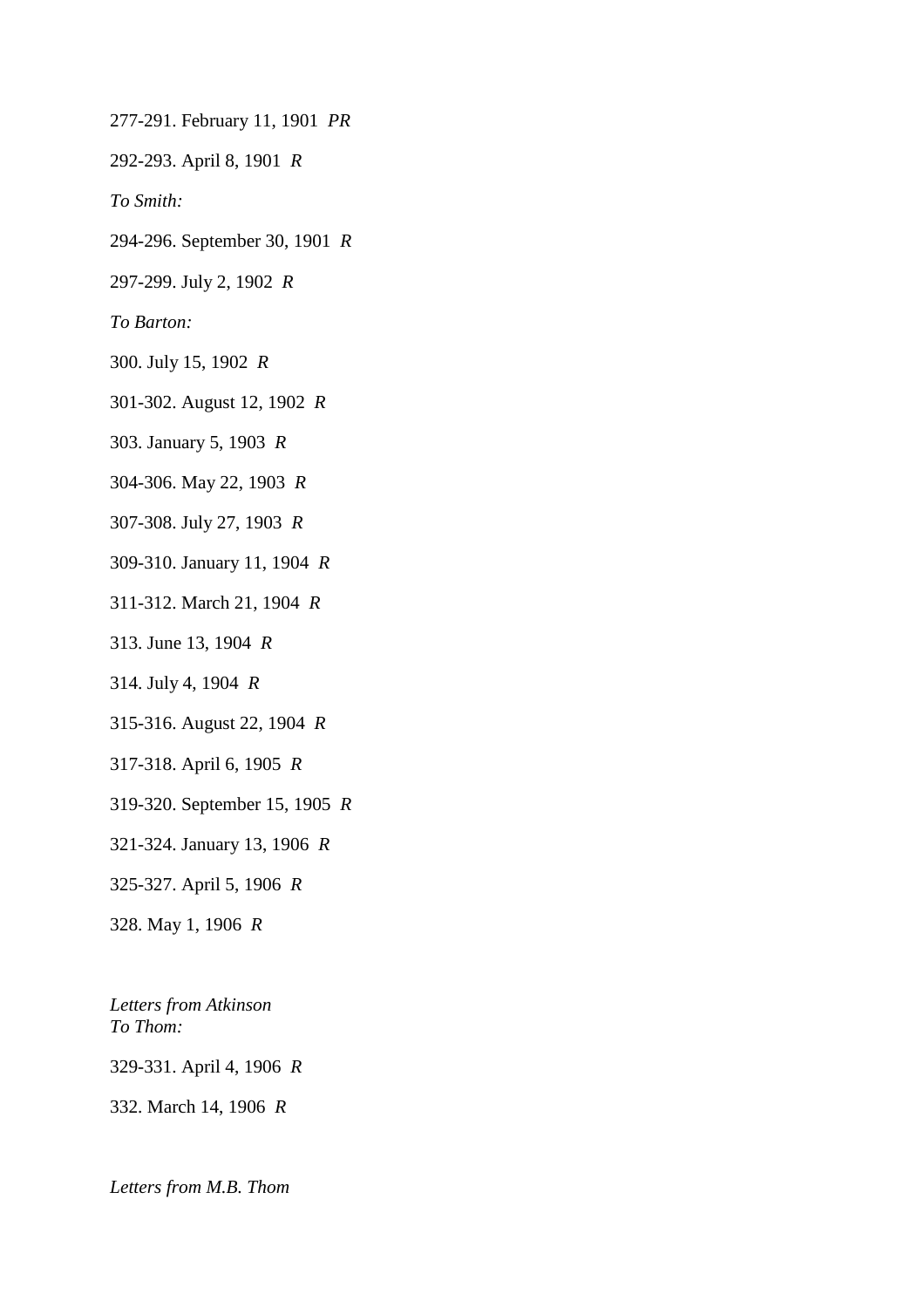*To Barton:*

333-334. May 18, 1906 *R*

*Letters from Ussher To Thom:* 335-336. April 6, 1906 *PR* 337-339. April 11, 1906 *PR*

*Letters from Staplton*

*To Thom:*

340-341. March 14, 1906 *R*

*Letters from M.B. Thom*

*To Barton:*

342-347. May 28, 1906 *R*

348. July 31, 1906 *R*

349-354. August 24, 1906 *R*

*To Bell:*

355-357. May 23, 1907 *R*

*To Barton:*

358-359. September 7, 1907 *R*

360-361. January 4, 1908 *R*

362-366. January 20, 1908 *R*

*To Bell:*

367-368. March 16, 1908 *R*

*To Barton:*

369. April 18, 1908 *PR*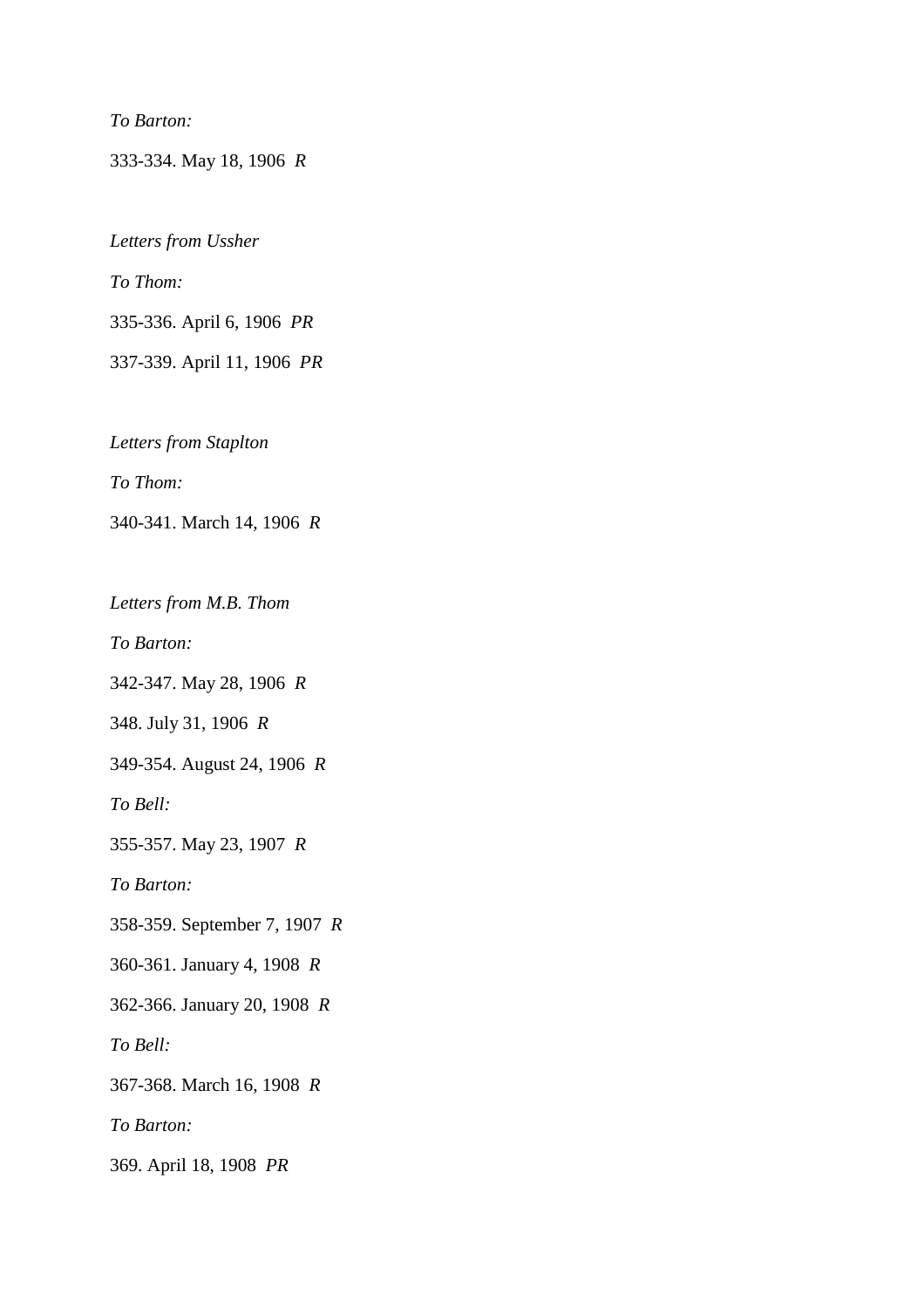*To Bell:*

370-371. May 6, 1908 *PR*

*To Barton:*

372-374. September 3, 1908 *PR*

375-376. October 25, 1908 *HR*

377-378. January 19, 1909 *R*

379-381. February 4, 1909 *R*

*To Patton:*

382-383. March 31, 1909 *R*

*To Barton:*

384-385. April 10, 1909 *R*

386-388. June 6, 1909 *R*

*To Patton:*

389-392. August 15, 1909 *R*

*To Barton:*

393. October 21, 1909 *R*

394-397. December 29, 1909 *R*

*Letters from Helen D. Thom*

*To Barton:*

398-399. November 7, 1904 *R*

400. January 30, 1905 *R*

*To Strong:*

401-406. July 18, 1905 *R*

*To Barton:*

407-414. March 28, 1906 *R*

415. December 6, 1906 *R*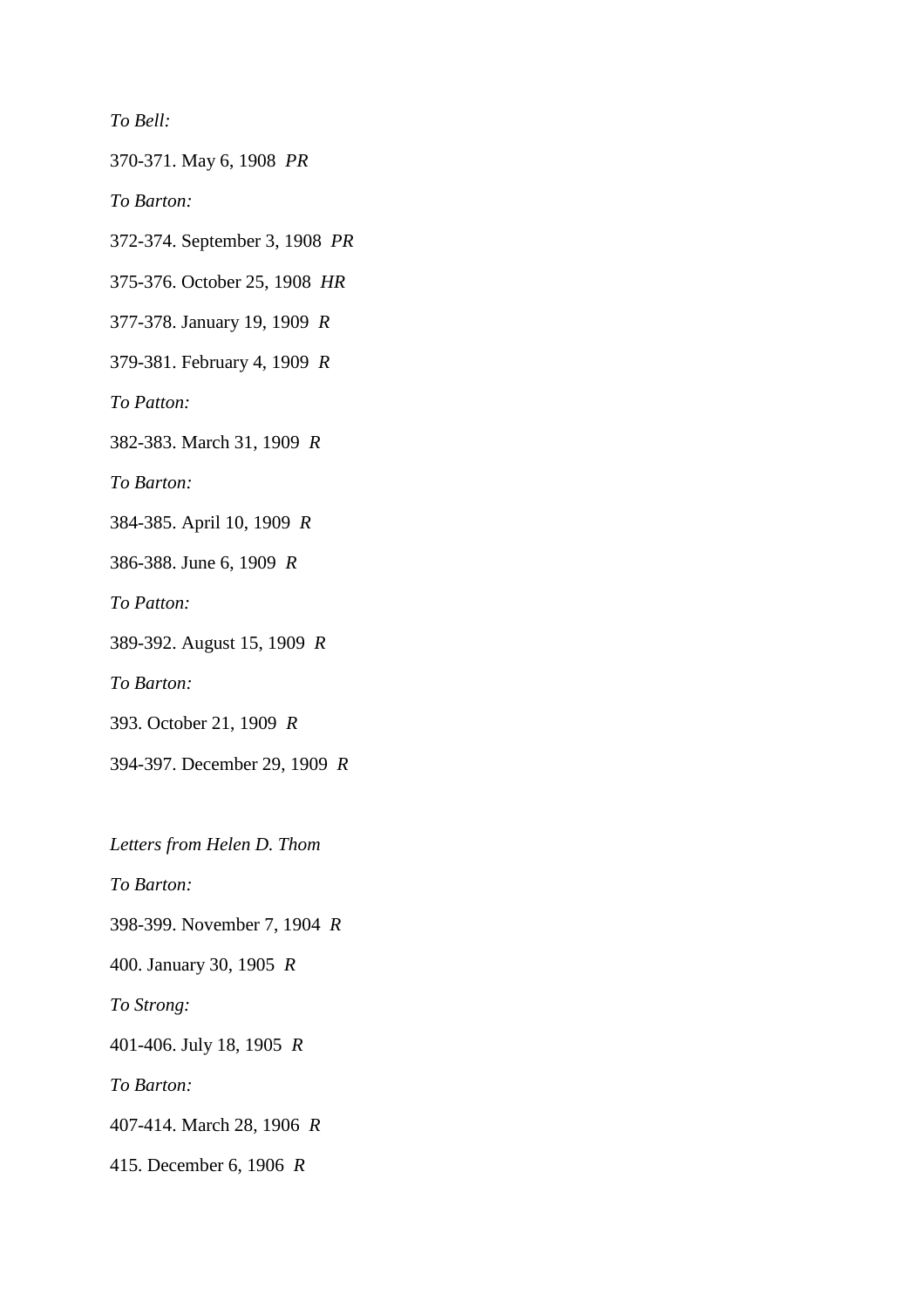*Letters from H.L. Underwood*

*To Daniels:*

416. March 11, 1900 *R*

*To Smith:*

417. July 16, 1906 *PR*

418-422. October 1, 1901 *R*

423-424. November 25, 1901 *R*

425-427. December 24, 1901 *PR*

*To Daniels:*

428-429. December 19, 1901 *R*

*To Barton:*

430-433. January 12, 1902 *R*

434-435. May 3, 1902 *R*

436-437. June 7, 1902 *R*

438-440. July 12, 1902 *R*

441-461. February 25, 1903 *PR*

462-463. July 4, 1903 *R*

464-466. October 24, 1903 *R*

467-468. November 24, 1903 *R*

469-473. April 16, 1904 *R*

474-476. May 28, 1904 *R*

477-481. May 27, 1904 *R*

482-486. September 5, 1904 *R*

*To Friends of the Mission:*

487-489. October 16, 1904 *R*

*To Barton:*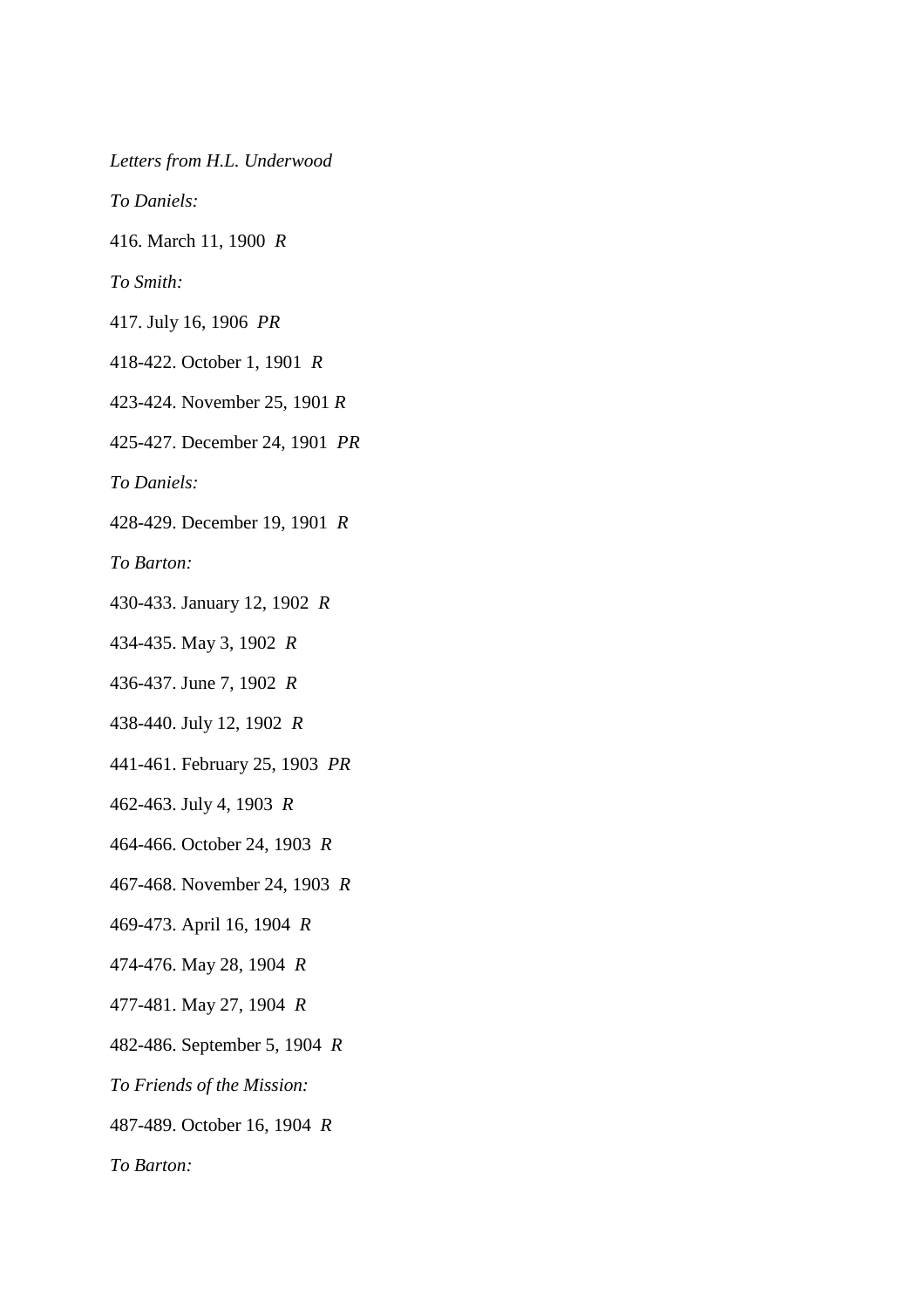- 490-491. October 18, 1904 *R*
- *To Friends of the Mission:*
- 492-494. November 8, 1904 *R*

*To Barton:*

- 495-496. November 11, 1904 *R*
- 497-500. December 17, 1904 *PR*

501-504. March 8, 1905 *R*

- 505-506. March 30, 1905 *R*
- 507-508. June 17, 1905 *R*
- 509-511. July 8, 1905 *R*
- 512-513. April 14, 1906 *R*
- 514. September 15, 1906 *PR*
- 515-518. October 25, 1906 *R*
- 519. August 24, 1907 *R*
- 520-521. October 5, 1907 *R*
- 522-525. October 9, 1907 *R*
- 526. November 30, 1907 *PR*
- 527-529. December 7, 1907 *R*

*To Bell:*

- 530. January 4, 1908 *R*
- 531-532. May 2, 1908 *R*
- *To Barton:*
- 533-534. July 5, 1908 *R*
- 535-536. August 29, 1908 *R*
- 537-539. November 14, 1908 *R*
- 540-541. April 26, 1909 *R*
- 542. April 28, 1909 *R*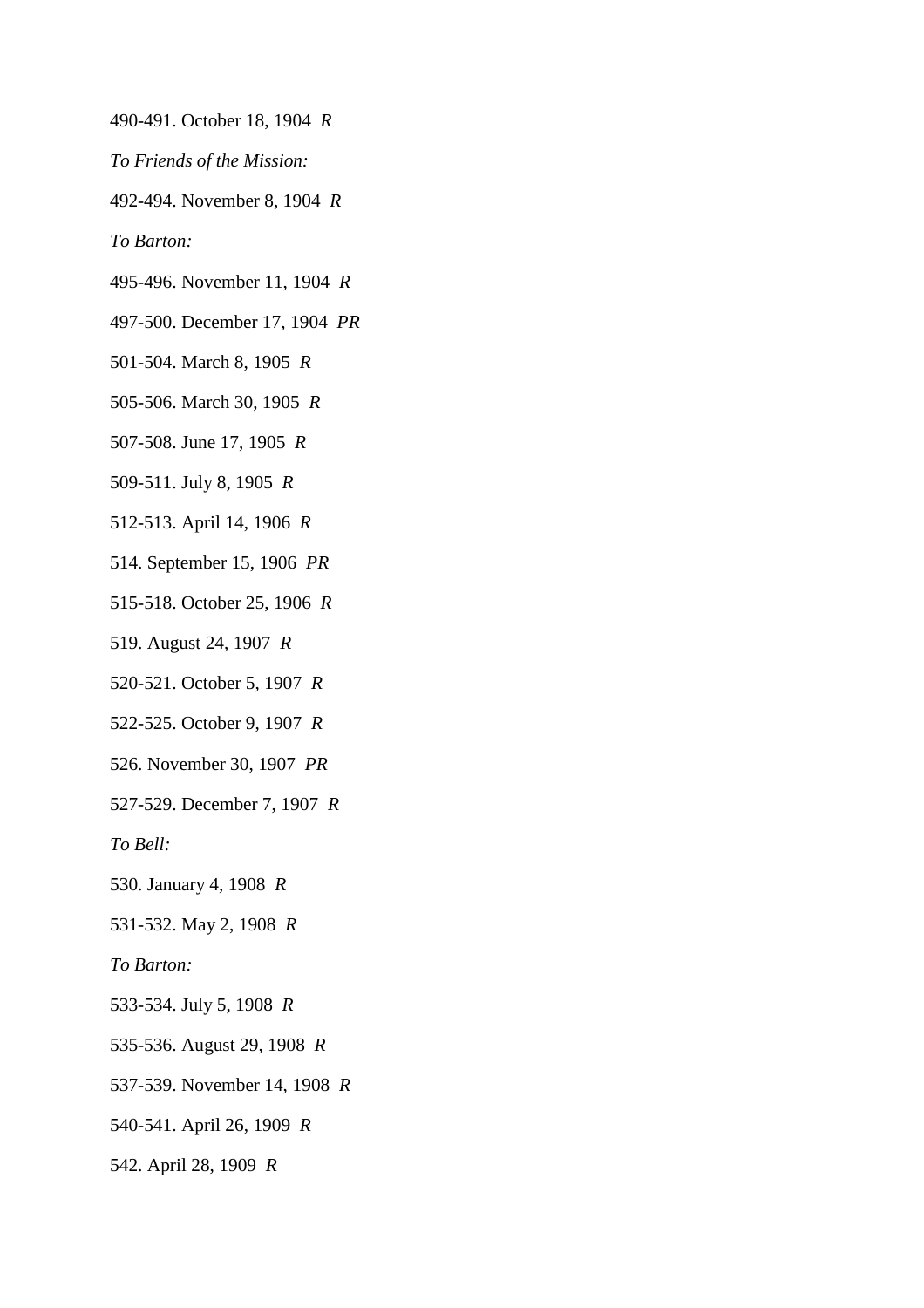*To Bell:*

543. April 30, 1909 *R*

*To Barton:*

544. June 16, 1909 *R*

545-546. July 31, 1909 *R*

547. August 10, 1909 *R*

*To Patton:*

548. August 20, 1909 *R*

*To Barton:*

549. August 24, 1909 *R*

550-551. December 28, 1909 *PR*

552. May 26, 1906 *R*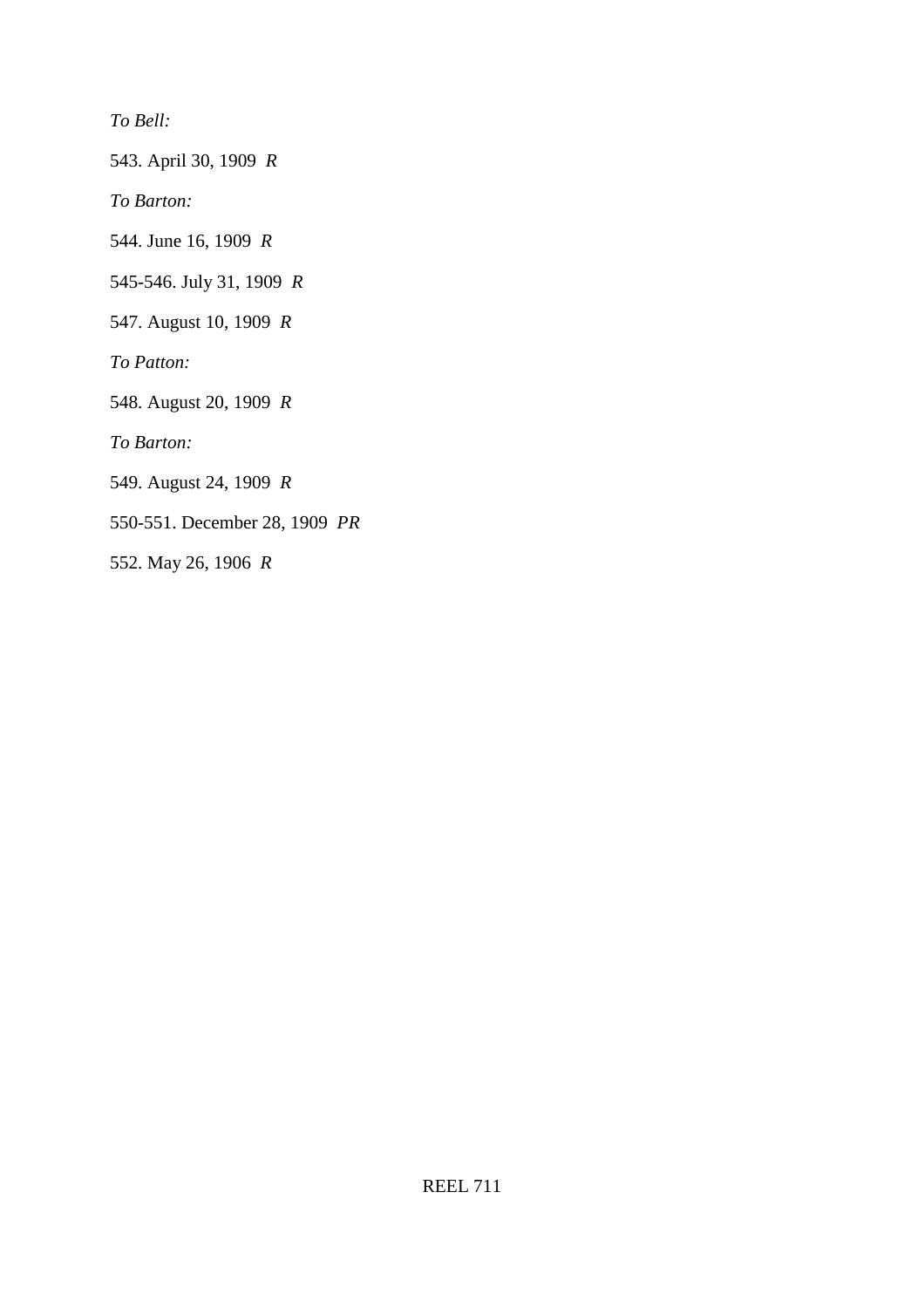SUBMITTED TO: Department of History SUBMITTED BY: Vjeran Kursar TYPE OF DOCUMENT: Microfilm PROJECT TERM: REFERENCE NUMBER: BV2410.A4 1984 Reel 711

DEGREE OF READABILITY: Readable R, Partly readable PR, Hardly readable HR, Unreadable UR.

## **Eastern Turkey Mission 1900-1909. Vol. 25. Letters S-Y. Part 2**

*Letters from C.D. Ussher To Barton:*

1-4. February 2, 1900 *R*

4-5. May 12, 1900 *HR*

6-10. June 16, 1900 *R*

11. *Announcement of Wedding of C.D. Usher to Mrs. E.J. Barrows*. June 26, 1900 *R*

12-13. *Account of Dr. & Mrs. C.D. Usshers Wedding at Van*, June 26, 1900

*To Barton:*

14-16. September 17, 1900 *R*

17-21. February 23, 1901 *R*

22-24. March 22, 1902 *R*

24-29. May 7, 1902 *PR*

29-33. August 5, 1902 *PR*

*To G.P. Knapp:*

33-37. September 29, 1902 *R*

*To Barton:*

38-42. November 11, 1902 *R*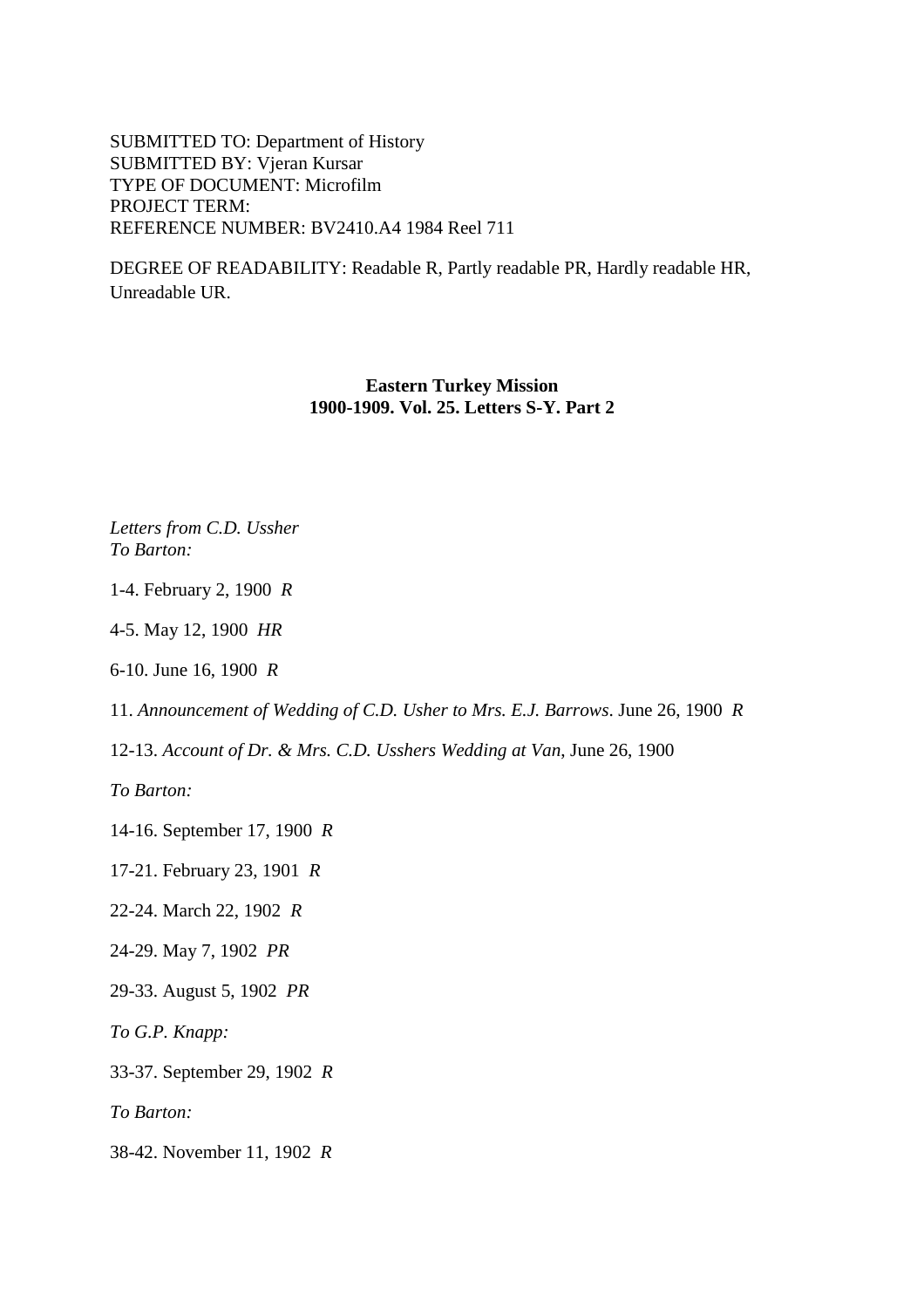- 42-44. January 27, 1903 *PR*
- 44-46. January 31, 1903 *PR*
- 46-50. June 29, 1903 *PR*
- 50-52. July 28, 1903 *R*
- 52-54. February 21, 1904 *R*
- 54-58. May 6, 1904 *PR*
- 58-60. July 26, 1904 *PR*
- 60-62. August 28, 1904 *PR*
- 63-64. October 4, 1904 *PR*
- 65-68. November 18, 1904 *PR*
- 69-70. October 29, 1904 *R*
- 71-72. January 21, 1905 *PR*
- 73-75. January 30, 1905 *PR*
- *To Peet:*
- 75-78. February 6, 1905 *R*
- *To Barton:*
- 79-81. March 13, 1905 *PR*
- 81-82. March 20, 1905 *PR*
- 83-85. April 7, 1905 *R*
- 86-88. April 17, 1905 *PR*
- 88-89. May 29, 1905 *PR*
- 90-92. August 12, 1905 *PR*
- 93-96. January 22, 1906 *PR*
- 96-98. May 7, 1906 *PR*
- 98-102. September 24, 1906 *PR*
- 102-103. November 6, 1906 *PR*
- 103-106. October 8, 1907 *PR*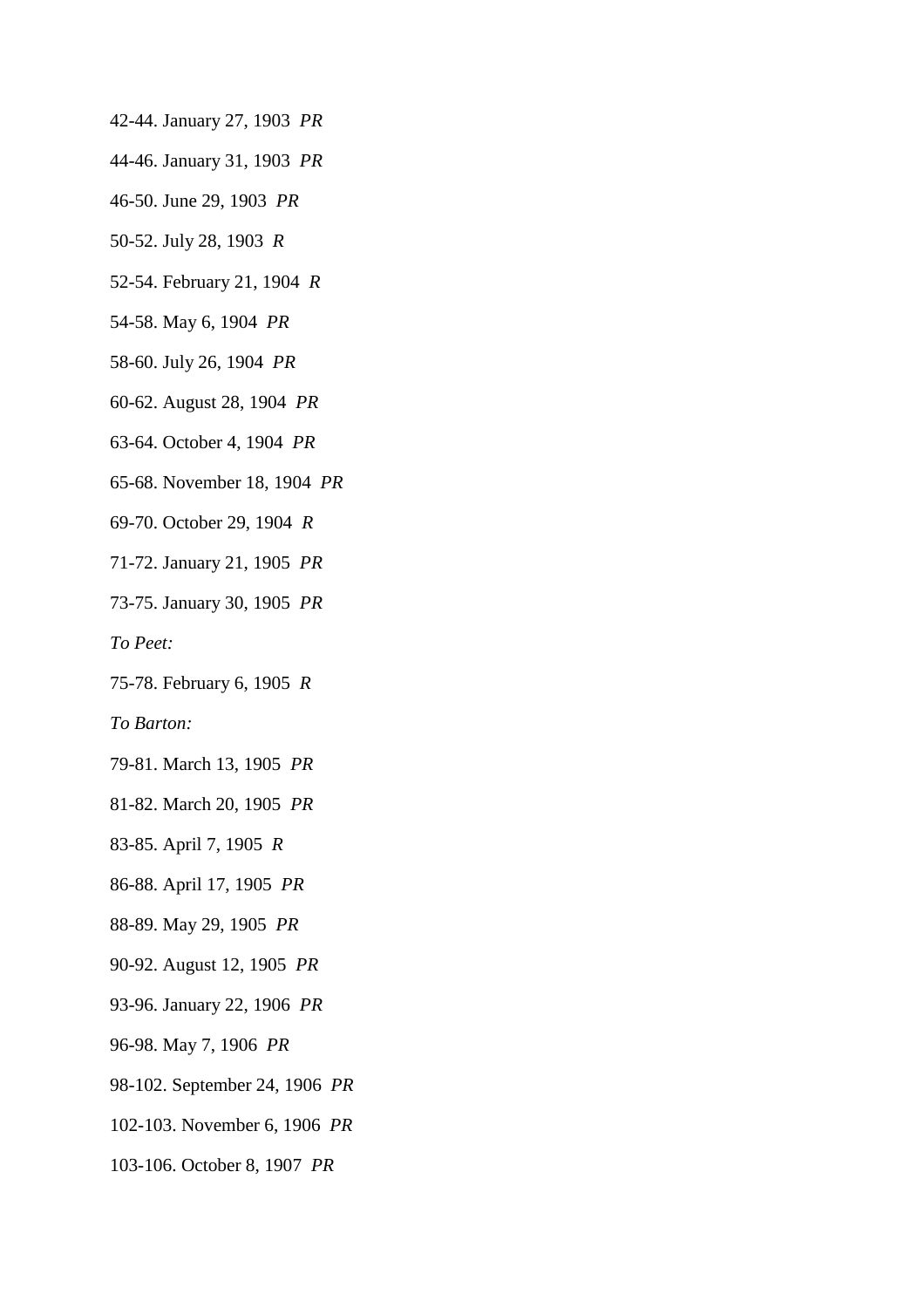106-110. November 19, 1907 *PR*

110-112. December 23, 1907 *PR*

112-114. January 24, 1908 *PR*

114-116. February 9, 1908 *PR*

116-117. March 2, 1908 *PR*

118-119. June 18, 1908 *PR*

*To Bell:*

120-121. July 22, 1908 *PR*

*To Barton:*

122-128. August 6, 1908 *PR*

129-132. October 27, 1908 *PR*

133-134. November 11, 1908 *PR*

134. December 2, 1908 *PR*

135-137. January 5, 1909 *PR*

*To Bell:*

138-139. January 21, 1909 *PR*

*To Hitchcock:*

140-143. March 25, 1909 *R*

*To Barton:*

144-147. April 20, 1909 *PR*

148-153. April 24, 1909 *PR*

154. April 28, 1909 *PR*

155-160. May 18, 1909 *PR*

160-163. June 10, 1909 *PR*

163-167. June 27, 1909 *PR*

167-179. October 27, 1909 *PR*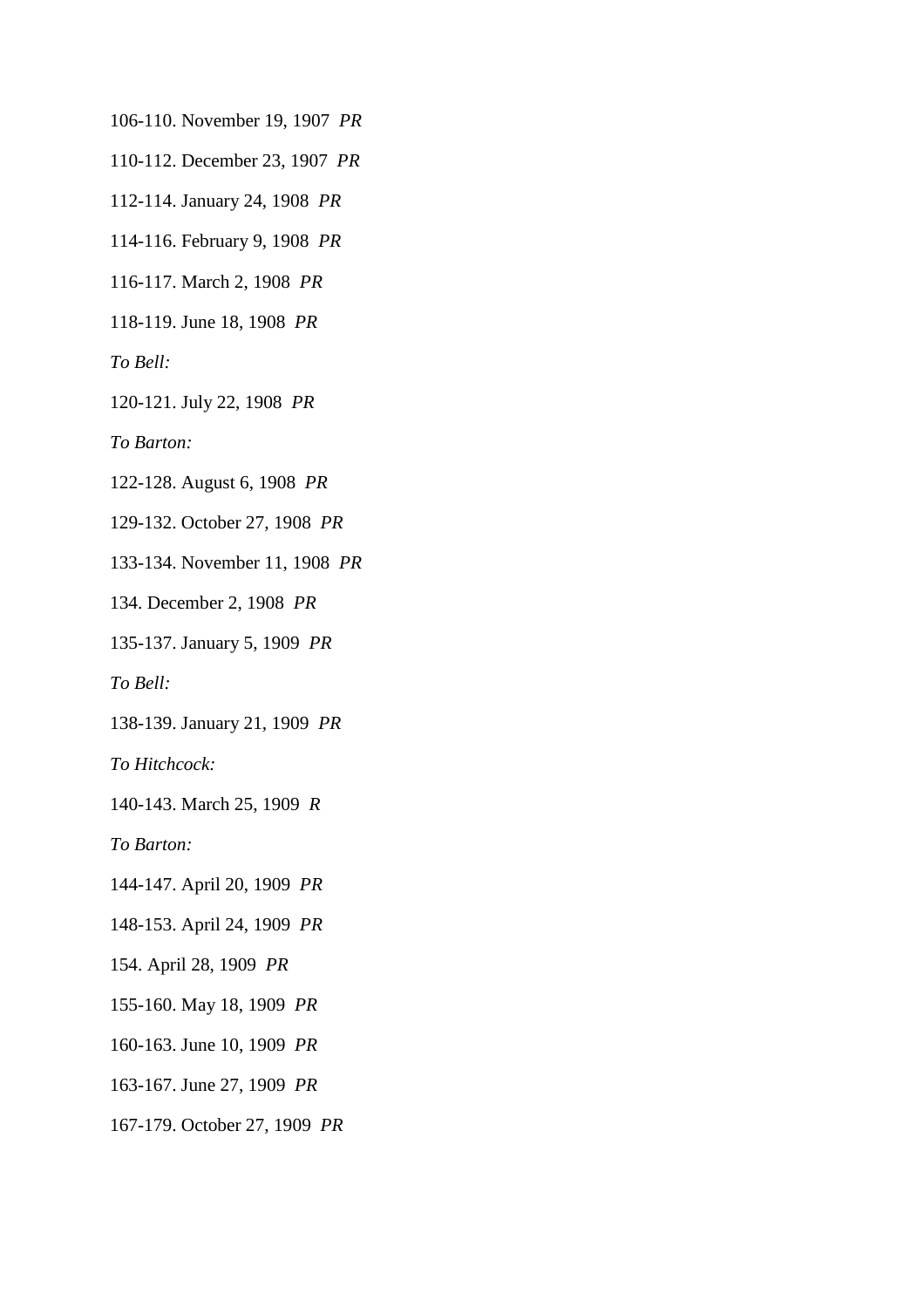*Letters from Elizabeth B. Ussher*  170. *Account of "Harvest Home" Festival R*

*To Daniels:*

171-173. September 2, 1902 *PR*

*To Barton:*

173-175. July 19, 1904 *PR*

176-178. February 5, 1906 *PR*

179-181. January 12, 1909 *PR*

181-184. February 10, 1909 *PR*

185-192. February 12, 1909 *PR*

*Letters from E. St. John Ward*

*To Patton:*

193-196. April 16, 1907 *PR*

*To Barton:*

196-198. November 1, 1907 *PR*

199. January 16, 1908 *PR*

*To Wiggin:*

200-201. January 16, 1908 *PR*

*To Barton:*

202-207. April 13, 1908 *PR*

*To Bell:*

208-210. May 19, 1908 *PR*

*To Barton:*

211-212. June 20, 1908 *R*

213-215. August 3, 1908 *R*

216-218. October 6, 1908 *R*

219-220. October 24, 1908 *R*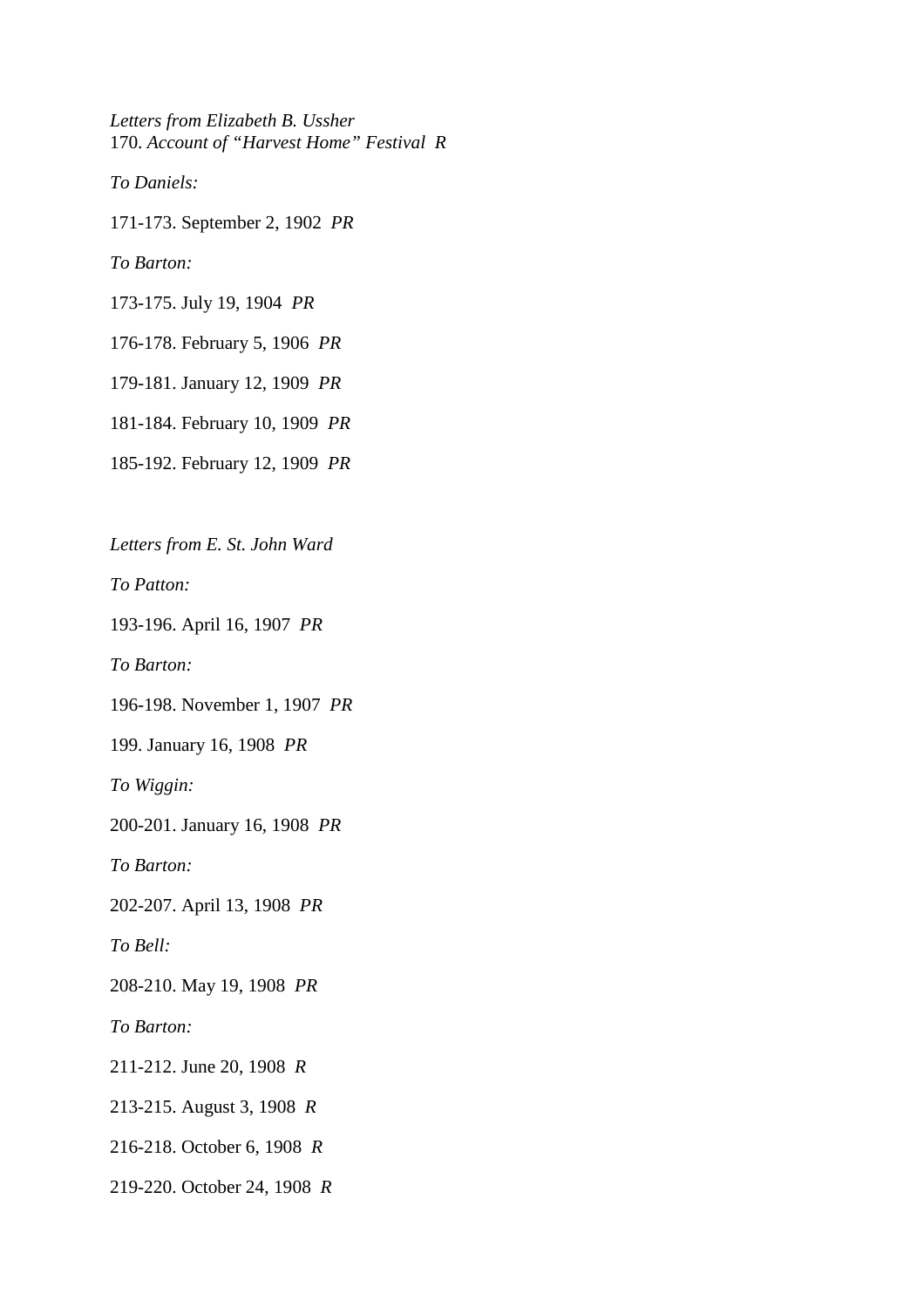- 221-222. November 25, 1908 *R*
- *To Friends of the Mission:*
- 223-225. December 16, 1908 *HR*

*To Barton:*

- 226. February 2, 1909 *PR*
- 227-228. February 8, 1909 *PR*
- 229-230. April 26, 1909 *PR*
- 231-233. April 27, 1909 *PR*
- 234-237. July 29, 1909 *PR*
- 238. August 5, 1909 *PR*
- 239-240. August 17, 1909 *PR*
- 241-243. October 6, 1909 *PR*
- 244-247. November 5, 1909 *PR*
- 248-250. April 12, 1909 *PR*
- 251-252. April 22, 1909 *PR*
- 252-253. June 24, 1909 *PR*
- 254. August 25, 1909 *R*
- 255. September 23, 1909 *PR*
- 256-258. September 30, 1909 *R*

*Letters from Emily C. Wheeler*

*To Barton:*

259-260. January 6, 1900 *R*

261-264. January 9, 1900 *PR*

264-266. February 8, 1900 *PR*

267-268. May 2, 1900 *PR*

268-269. May 30, 1900 *PR*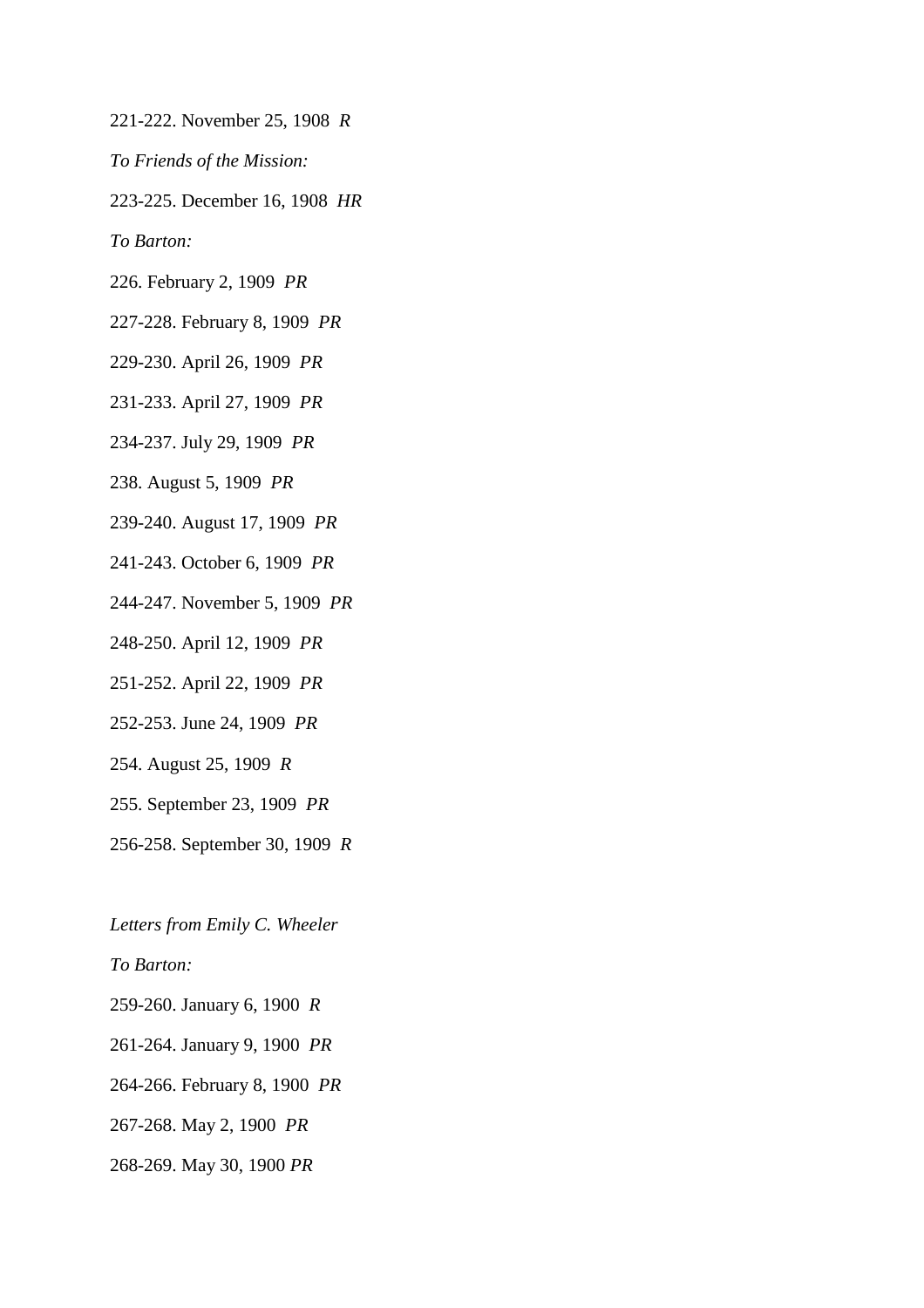270-273. July 12, 1900 *PR* 274-275. July 18, 1900 *R To Strong:* 276. July 30, 1900 *R To Barton:* 277-282. August 9, 1900 *PR* 282. September 14, 1900 *R To Spencer* 283-285. September 18, 1900 *PR To Barton:* 285. October 2, 1900 *R* 286. December 4, 1900 *R To Santikian:* 287. December 5, 1900 *R To Daniels:* 288. December 12, 1900 *R* 289. January 4, 1901 *R To Barton:* 290-292. January 19, 1901 *R* 293. February 8, 1901 *R* 294. March 5, 1901 *R* 295. March 6, 1901 *R* 296. March 27, 1901 *R To Strong:* 297. October 22, 1901 *R* 298-299. December 6, 1901 *R To Daniels:*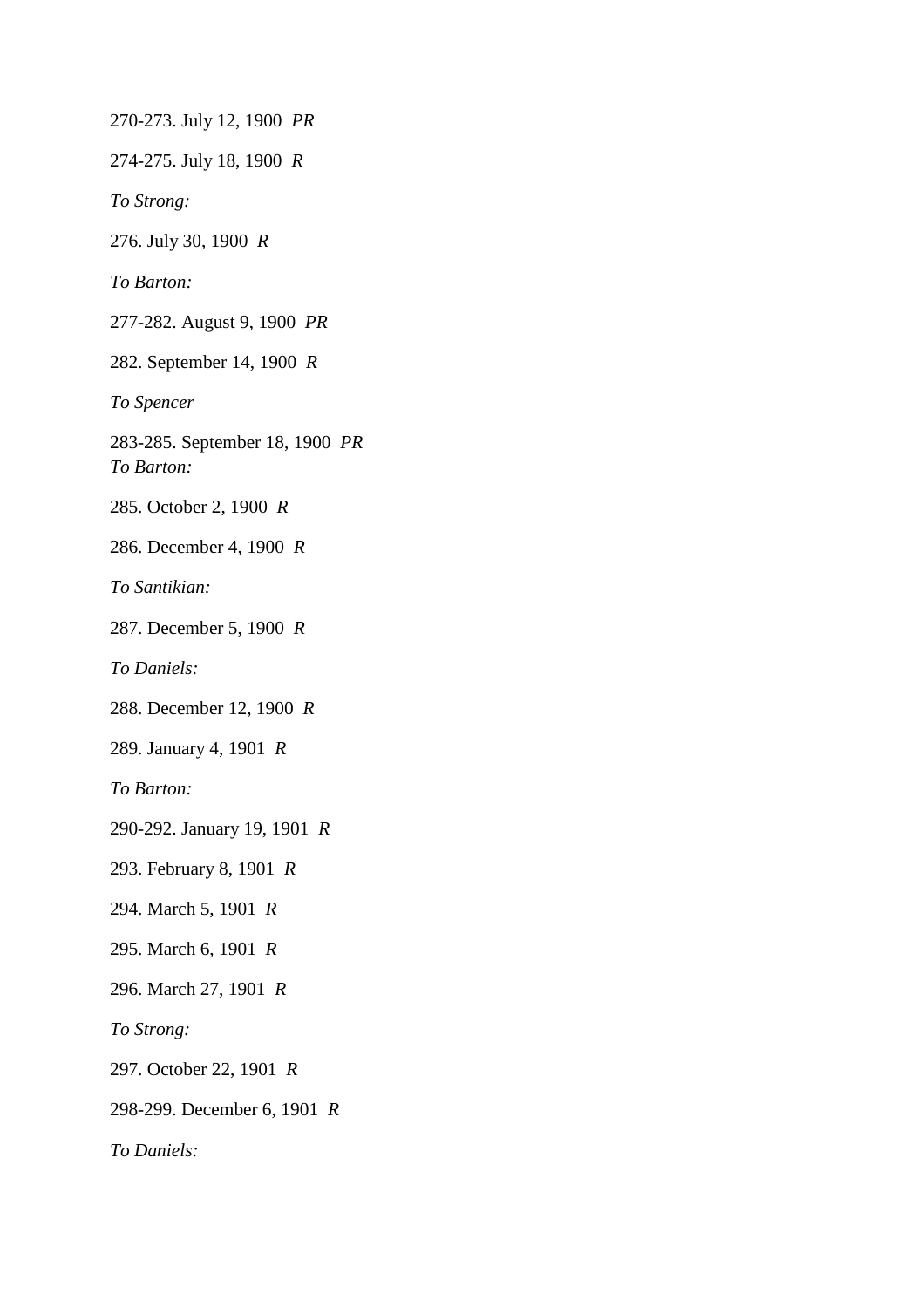300-301. November 19, 1902 *R*

*Letters from S.A. Wheeler*

*To Barton:*

302-304. 1900, *HR*

305-306. February 28, 1900 *HR*

307-309. March 24, 1900 *HR*

309-311. June 3, 1900 *HR*

311-315. June 13, 1900 *HR*

315-317. August 1, 1900 *HR*

318-320. December 2, 1900 *PR* 

320-322. January 28, 1901 *PR*

323-325. January 24, 1902 *PR*

325-329. June 8, 1902 *PR*

329-331. July 19, 1902 *PR*

332-334. July 23, 1902 *PR*

334-341. September 22, 1902 *PR*

341-345. August 11, 1903 *PR*

345-351. September 9, 1903 *HR*

352-354. July 9, 1904 *R*

*To Strong:*

355. March 3, 1905 *R*

*To Wheeler:*

356-357. August 10, 1907 *R*

*Letters from Bertha Wilson*

*To Barton:*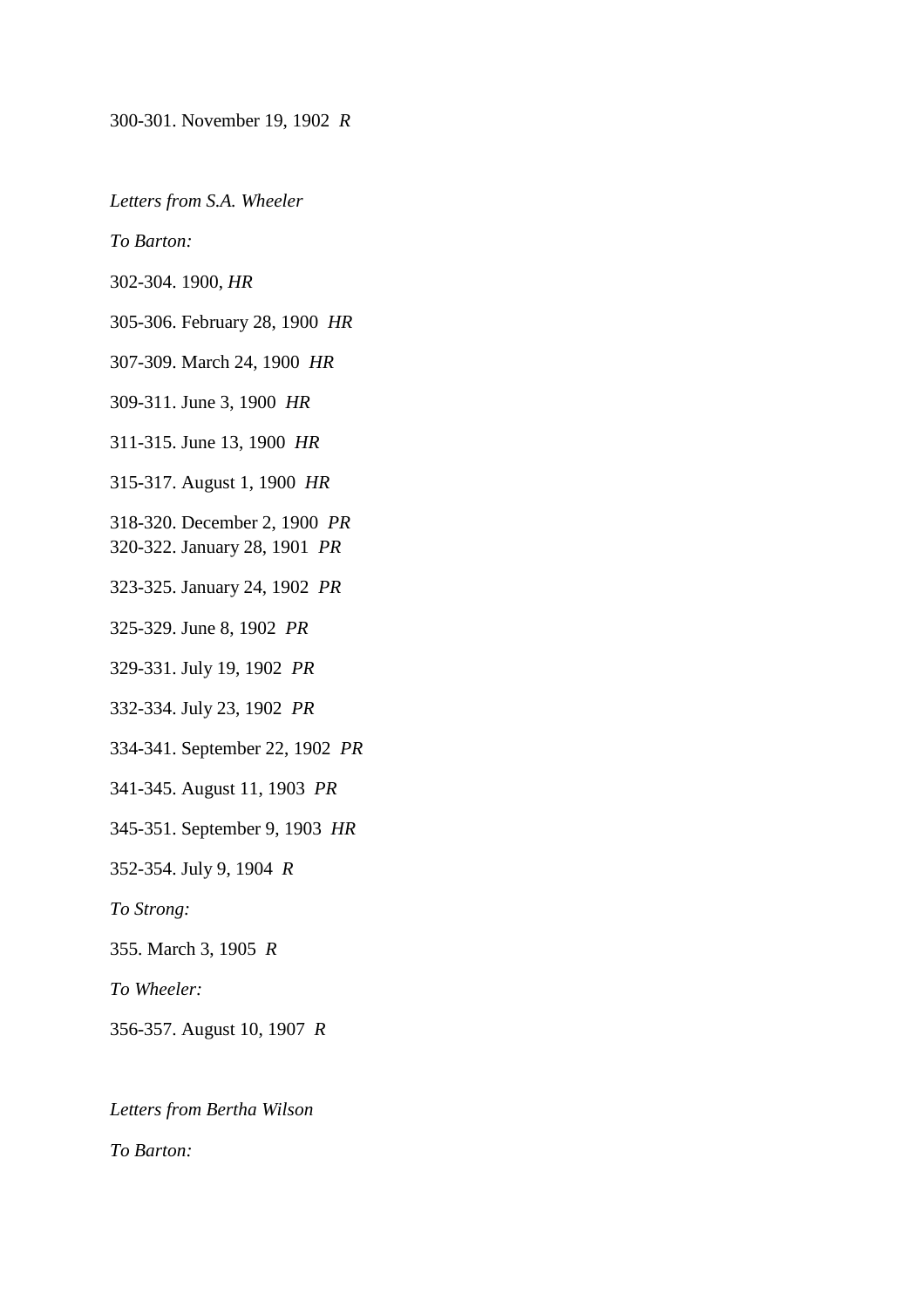358-359. February 3, 1903 *R*

- 360-362. April 15, 1903 *R*
- 363-364. April 18, 1903 *R*
- 365-366. April 23, 1903 *R*
- 367-369. April 27, 1903 *R*
- 370-371. July 8, 1903 *R*
- 372-374. August 4, 1903 *R*
- 375-376. August 26, 1903 *R*
- 377-379. September 16, 1903 *R*
- 380-383. October 15, 1904 *R*
- 384-389. July 9, 1906 *R*
- 390-396. February 20, 1907 *R*

*Letters from E.A. Yarrow*

*To Barton:*

397-402. February 26, 1904 *PR*

403-409. April 7, 1904 *R*

410-412. May 4, 1904 *R*

413-416. May 11, 1904 *PR*

417-418. July 4, 1904 *PR*

418-419. July 15, 1904 *PR*

- 420-421. July 18, 1904 *PR*
- 422-430. July 29, 1904 *PR*
- 431-433. March 10, 1905 *PR*

434-436. April 15, 1905 *PR*  436-437. April 15, 1906 *PR*

438-439. January 25, 1907 *HR*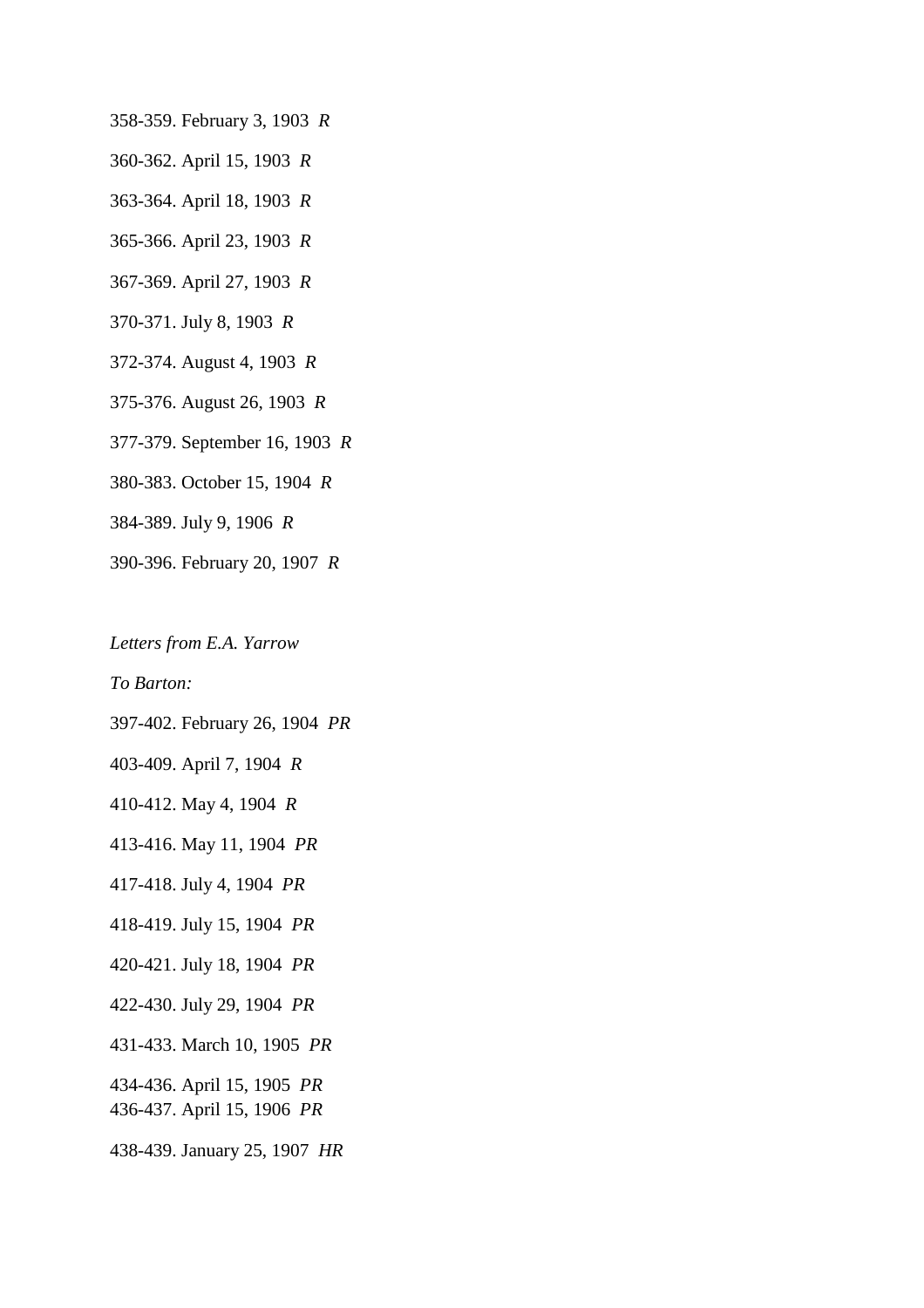*To Father:*

442. October 22, 1907 *PR*

443-445. November 12, 1907 *R*

*To Barton:*

446. February 17, 1908 *R*

447. August 18, 1908 *R*

448. September 8, 1908 *R*

*To Futland County, Vermont, Conference of Congregational Churches:*

449-450. October 8, 1908 *R*

*To Friends of the Mission:*

451. October 8, 1908 *R*

*To Barton:*

452-454. October 13, 1908 *PR*

455. November 10, 1908 *R*

*To Higgin:*

456-457. November 10, 1908 *R*

*To Barton:*

458-460. February 22, 1909 *R*

*To Friends of the Mission:*

461-462. March 4, 1909 *R*

*To Barton:*

463. April 19, 1909 *R*

464-465. August 11, 1909 *R*

466. September 8, 1909 *R*

467. November 2, 1909 *R*

468. December 1, 1909 *R*

469-470. December 22, 1909 *R*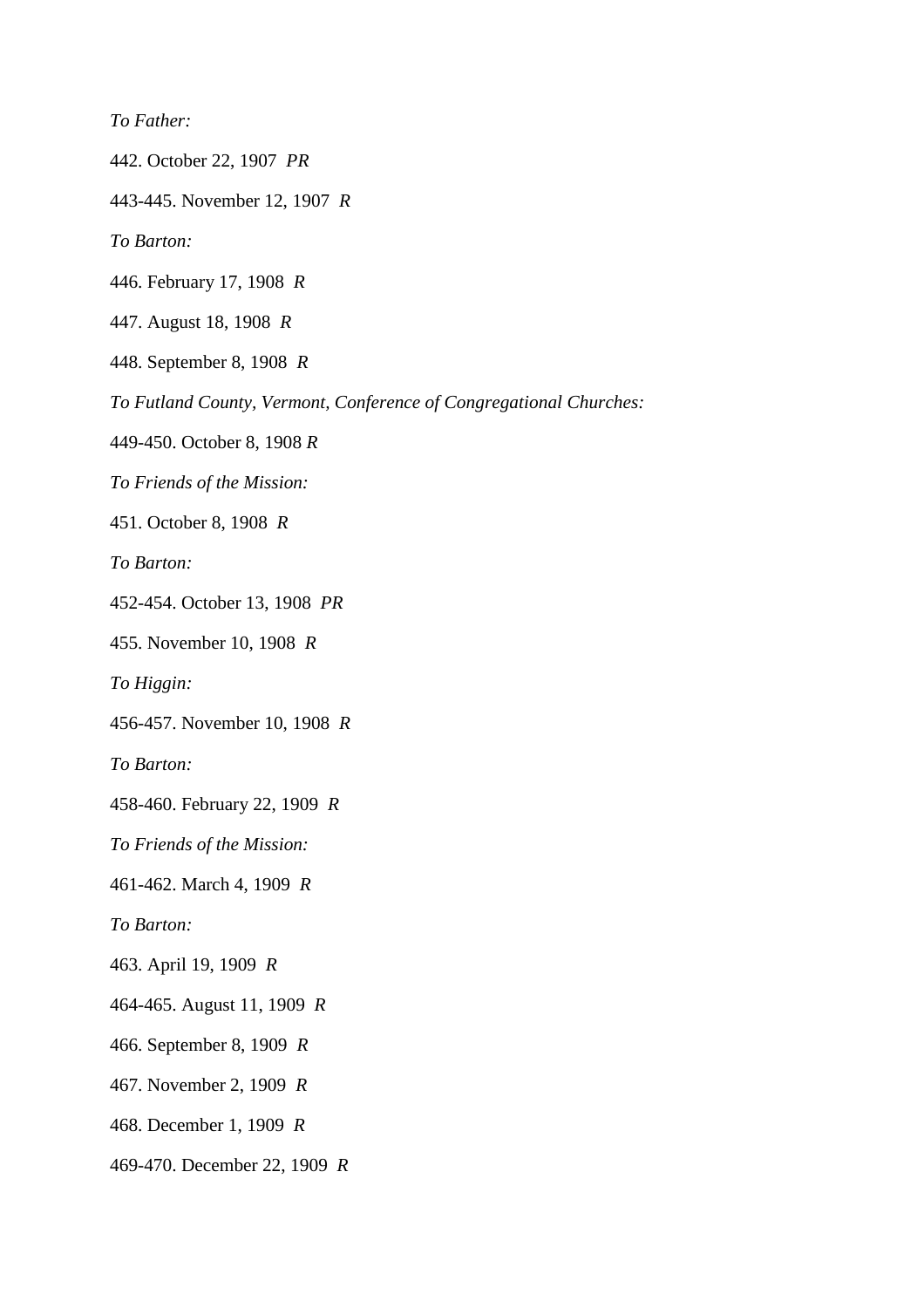*Letters from Jane T. Yarrow*

*To the Churches of Rutland Conference, Vermont:*

471-473. April 25, 1906 *R*

*To Barton:*

474-480. November 13, 1906 *PR*

480-482. October 22, 1907 *PR*

*Armenian Marriage Customs:*

482-495. *PR*

*To Patten:*

496-497. July 9, 1909 *PR*

*To Little Friends in America:*

498-502. June 14, 1909 *PR*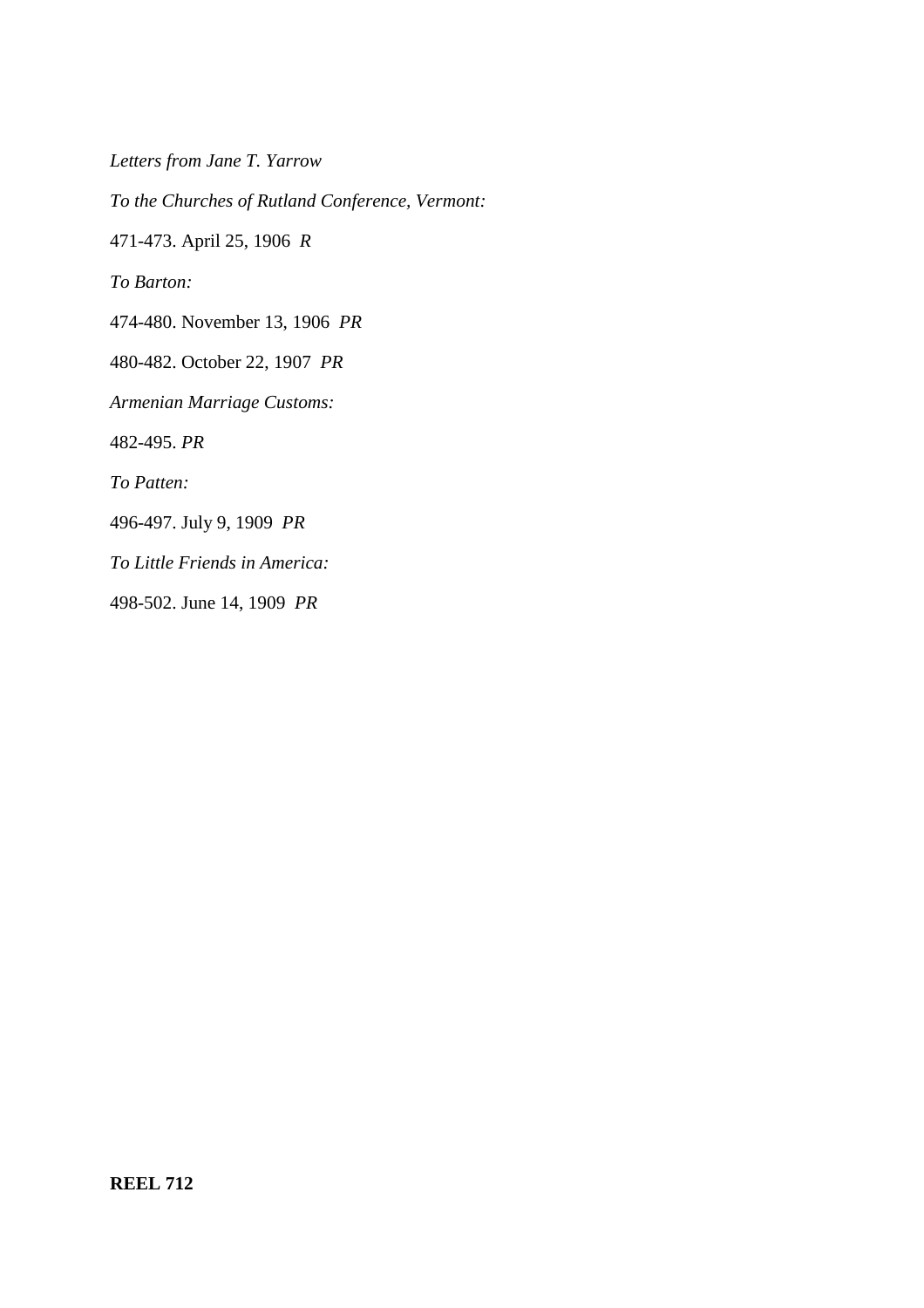# **Submitted by: İbrahim Halil Kalkan**

## **Submitted to: Department of History**

**Project Term (month,year): March 2005**

## **Bibliographical and Physical Information**

**Document Type: Microfilm Reference No: BV 2410. A4 1984 Reel: 712**

**Degree of Readibility: :Readable (R), Partially Readable (PR), Hardly Readable (HR), Not-Readable (NR)**

**Eastern Turkey Mission, 1910-1919. Vol. 25 A. Minutes, Reports, Statistics.**

## **pp.**

001-Eastern Turkey Mission, 1900-1919, Vol. 1, Documents.

002- **Minutes, 1-23**

Mission Meetings, 1-10

Intercessional Votes, 11-23

**Reports, 24-130** 

Bitlis, 24-36

Diarbekir, 37

Erzroom, 38-45

Harpoot, 46-82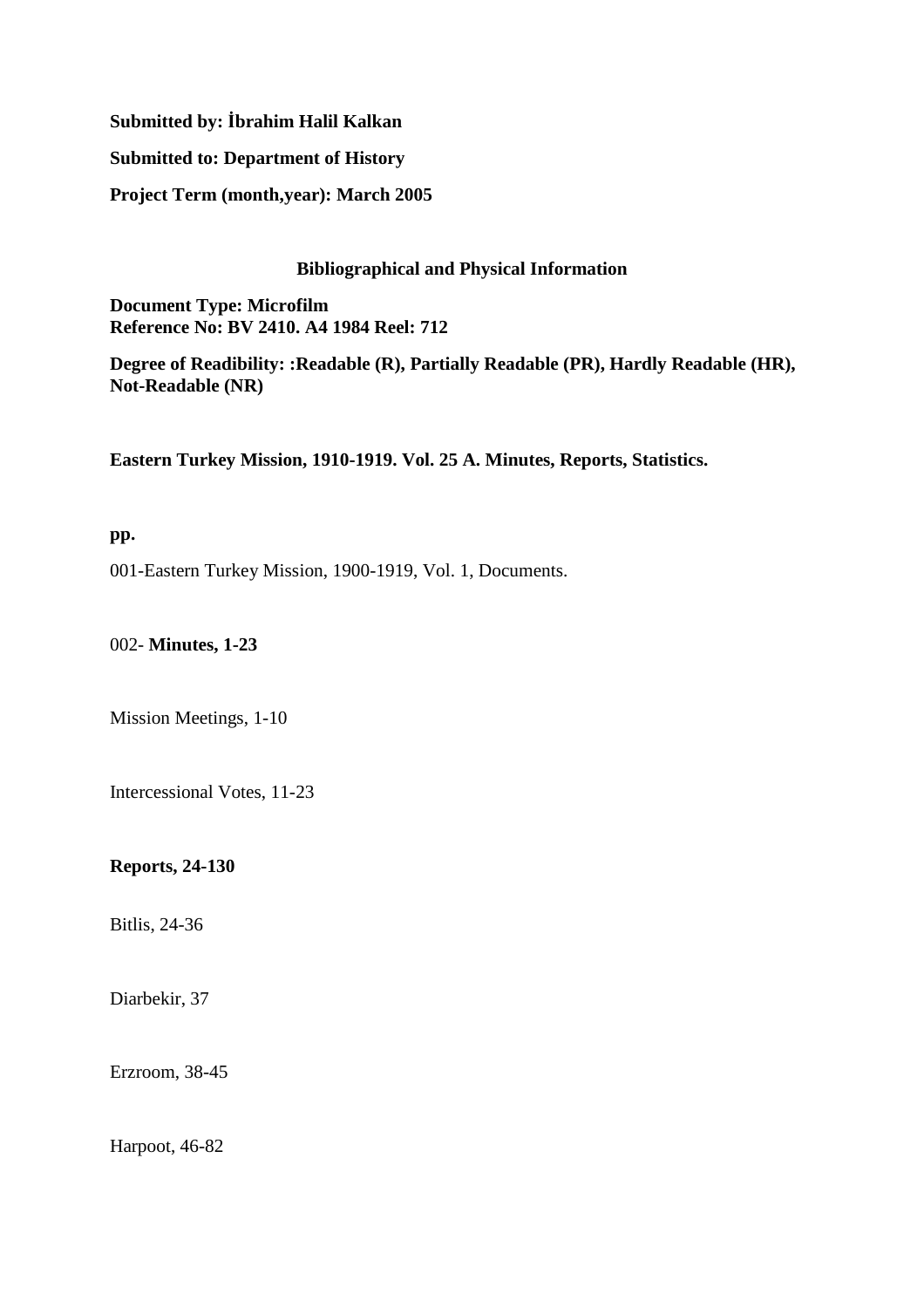Euphrates College, 83-96

Mardin, 97-110

Van, 111-130

**Telegrams, Cablegrams, 131-151** 

**Statistical Tables, 152-168**  Euphrates College, 160-162

**Estimates, 169-243** 

Euphrates College, 169-183, 187-190, 202, 207-215 231, 232, 241, 242.

General**,** 184-186, 191-201, 203-206, 216-230, 233-240, 243.

**Financial Accounts, 244-256** 

**Miscellaneous articles, letters, 257-404** 

#### **MINUTES**

### **Mission Meetings**

#### **pp.**

003-10-Ernest W. Riggs, Sundian, (Bitlis), July 24, 1911, to Rev. James L. Barton, Boston. (copied at Harpoot), R

0011-13-"Mission and Station Principles," paper prepared by Geo. P. Knapp for the 36th Annual Meeting of the Eastern Turkey Mission at Erzroom, Bitlis, July 10, 1912, R.

0014-18-Henry H. Riggs, Erzroum, to Barton, Boston, July 24, 1912, R.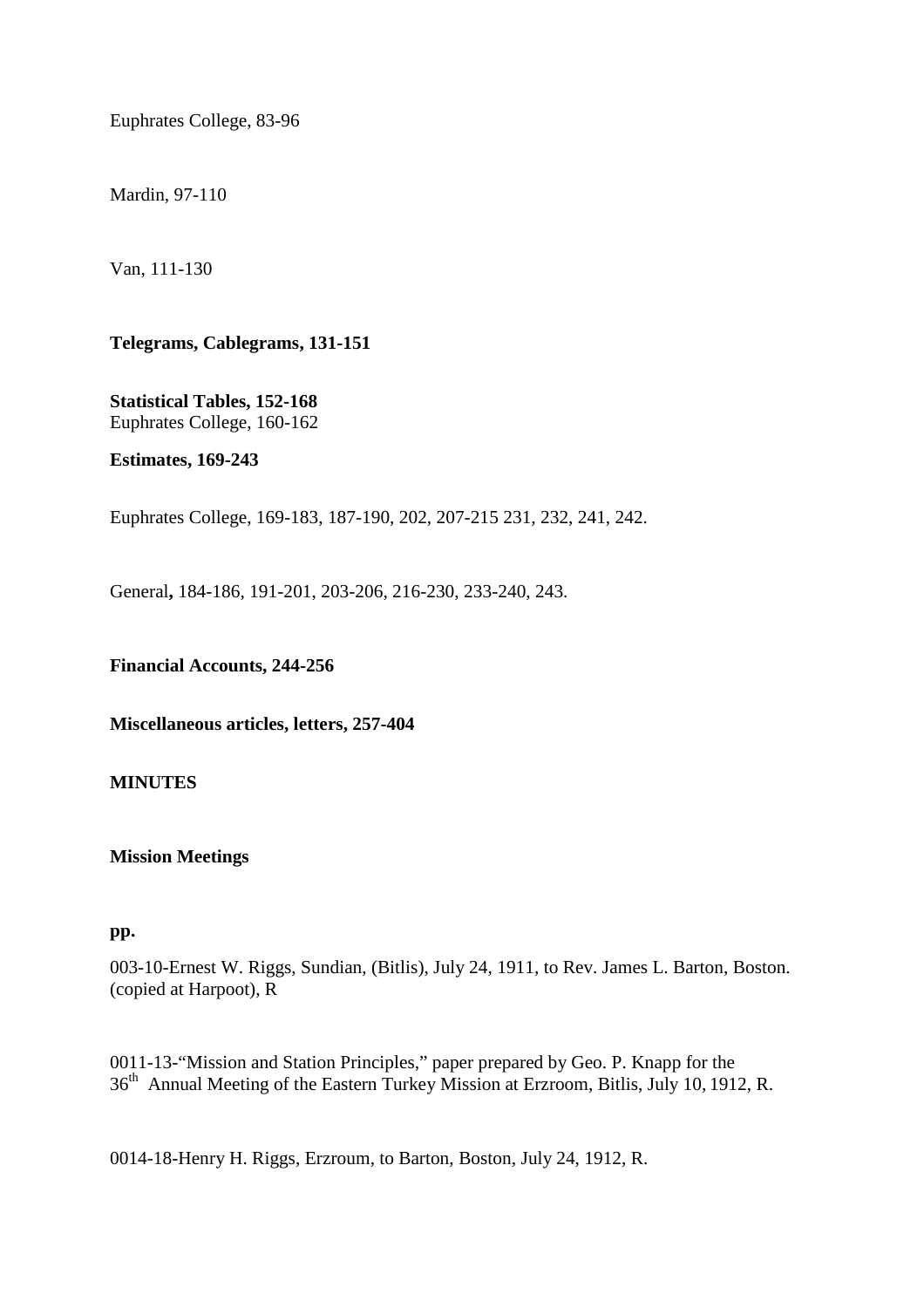0019-41- The agenda of the 36th Annual Meeting of the Eastern Turkey Mission held at Erzroum, July 15 –24, 1912, R.

0042-71-The agenda of the  $38<sup>th</sup>$  Annual Meeting of the Turkish Mission held at Harpoot, July 20 –31, 1914, R.

0072-76-Henry H. Riggs, Harpoot, to Barton, Boston, July, 21, 1914, R. Enclosures: Minutes of Annual Meeting, ETM; Estimates for 1915, ETM; Copy of Resolution, Annual Report of Harpoot Station, R.

0077-97-Report of the  $34<sup>th</sup>$  Meeting of the Eastern Turkey Mission, Mardin, May 23 – 30, 1910, R.

0098-138-Jay E. (probably) Livingood, Mardin, to Barton, Boston, May 30, 1910, PR.

0139-By R. S. Stapleton, to the members of the ETM, revealing "what is going around the mission," Feb 19, 1910, R.

### **Intercessional Votes**

00140-Intercessional Vote, 15, Mardin, Feb 15, 1910, PR

00141-Intercessional Vote, 16, Jan.24, 1910, Harpoot. PR

00142-Intercessional Vote, 17, Feb. 19, 1910, Erzroom, PR.

00143-Intercessional Vote, 18, Mardin, Apr. 2, 1910, PR.

0144-Intercessional Vote, 19, Mardin, May 16, 1910, PR.

00145-Audrus, Mardin, to Bell, May 16, 1910, PR.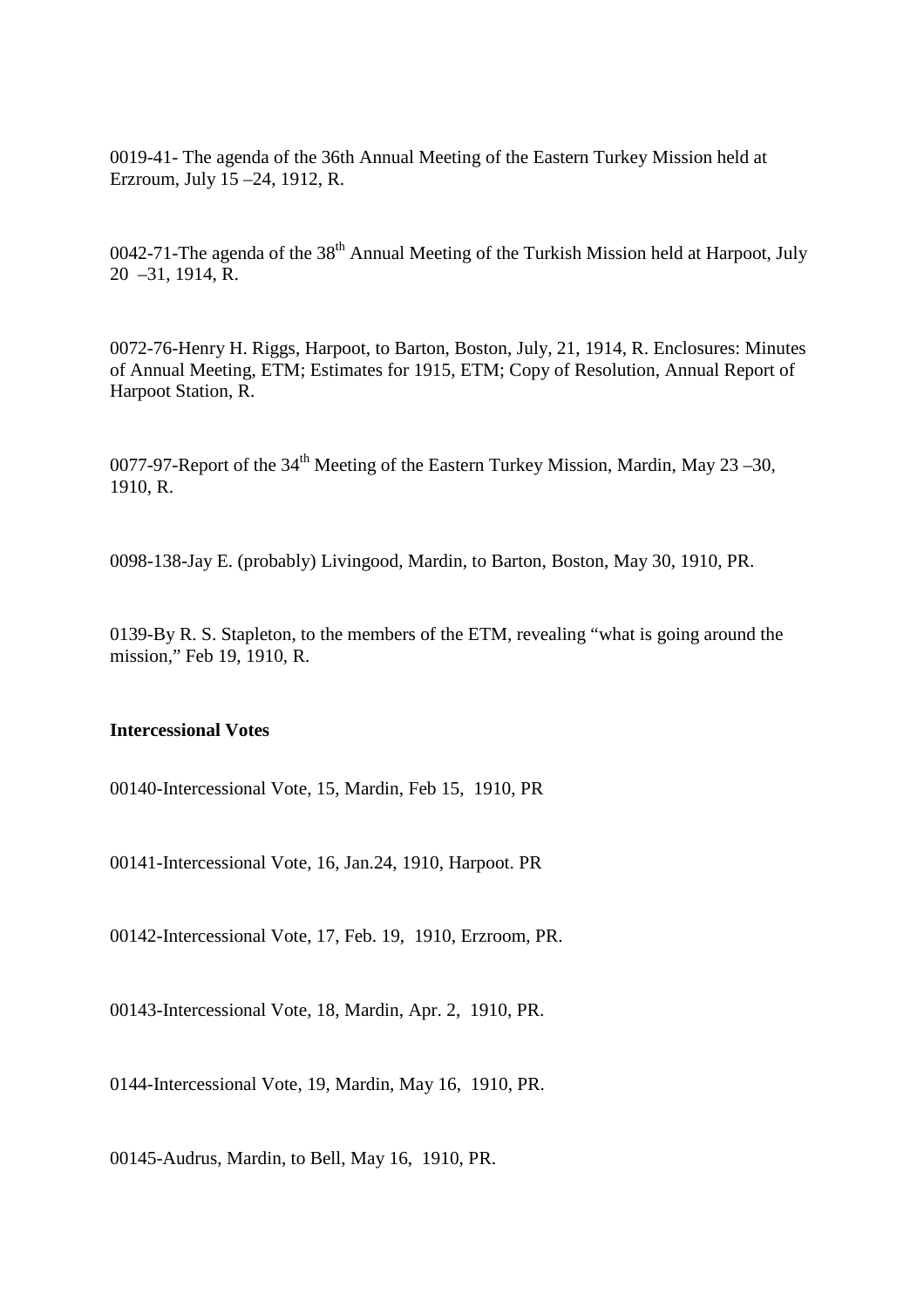0146-Intercessional Vote, Erzroom, Van, Harpoot, Euphrates College, Harpoot, Turkey, July 2, 1910, HR.

0147- Intercessional Vote, Mardin, Bitlis, Harpoot, Euphrates College, Harpoot, July 2, 1910, R.

0148-9-American Mission, Van, Turkey, Call for intercessional vote to appoint a lady to Van Boy's School, R.

0150-1-From D. M. B. Thom, Mardin, to the members of the ETM, Nov 21, 1910, D.M.B. Thom calling upon to sign the accompanying vote to get permission to return to the United States, R.

 0152-3-Report of the Stated Clerk-Eastern Turkey Mission in regard to Intercessional Votes, Harpoot, March 21, 1911, R.

0154-Report of the Stated Clerk-Eastern Turkey Mission in regard to the Intercessional Votes, Harpoot, May 9, 1911, R.

0155-6-Report of the Stated Clerk-Eastern Turkey Mission, Harpoot, May 17, 1911, R.

0156- Report of the Stated Clerk-Eastern Turkey Mission in regard to the Intercessional Votes, Harpoot, June 27, 1911, R.

0157-Report of the Stated Clerk-Eastern Turkey Mission in Regard to the Intercessional Votes, Harpoot, June 27, 1911, R.

0158-Intercessional Vote, Rec. Jan 23, 1912, HR.

0159-Intercessional Vote, Mardin, Rec.Dec. 18, 1911, PR.

0160-Explanation on Vote on Mr. Enrich's Return, Rec. Dec. 18, 1911, R.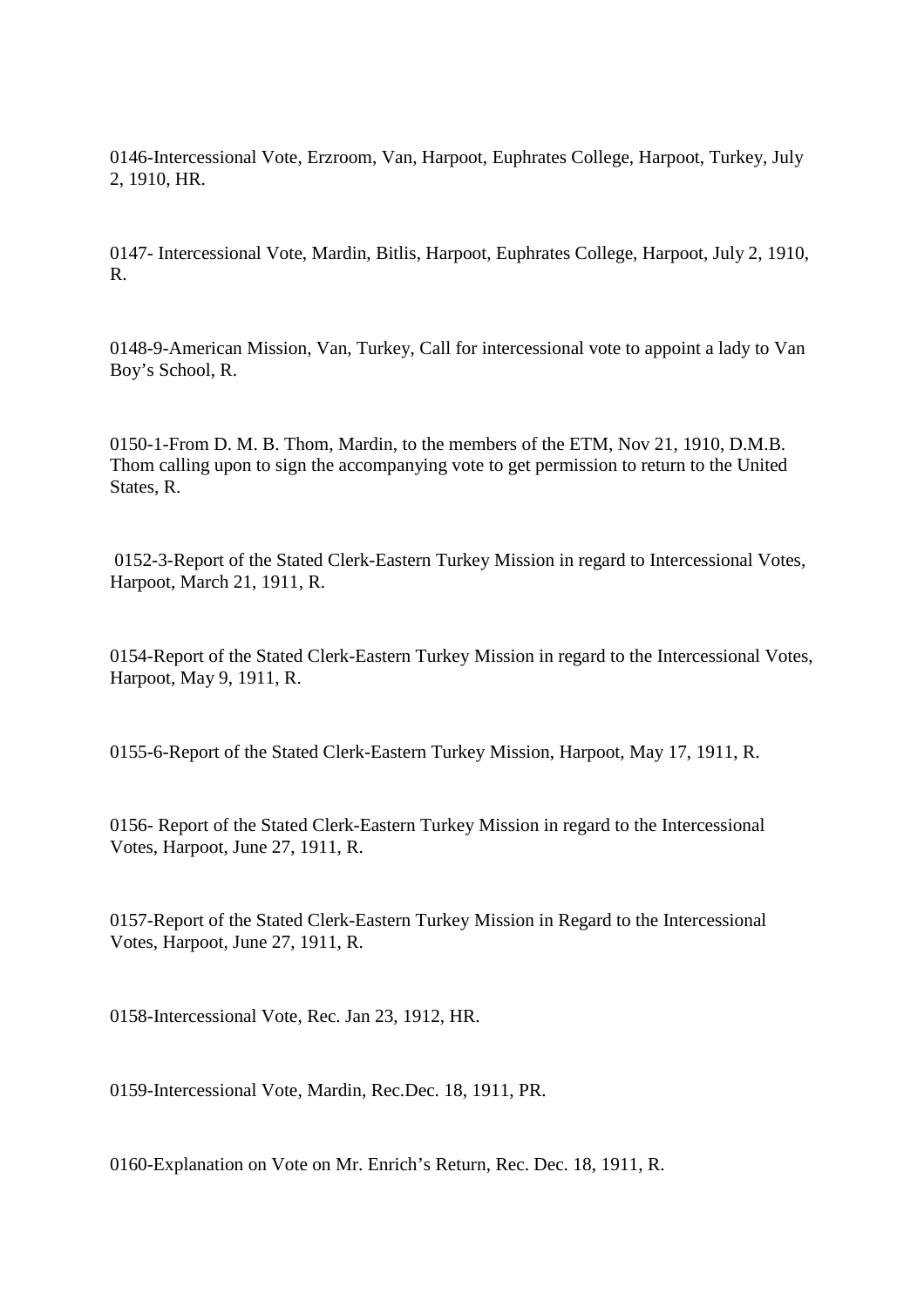0161-Request for the postponing of the Mr. Enrich's Return, May 13, 1912, R.

0162-Concerning Miss. Laura Mc. Dowell's stay in Bitlis, Jan. 6, 1912, R.

0163-Intercessional Vote, Oct. 9, 1912, R.

0164-Intercessional Vote of the Eastern Turkey Mission, started by Harpoot Station, Dec. 28, 1912, R.

0165-Intercessional Vote of the Eastern Turkey Mission started by Harpoot Station, Dec 28, 1912, R.

0166- G. C. Raynolds and M. W. Raynolds to "Dear friends of the ETM," Bitlis, May 12, 1913, R.

0167-8-G. P.Knapp to Barton and friends of the ETM, Mar. 2, 1914, R

### **REPORTS**

#### **Bitlis**

0169-71-Report of Work for Women in Bitlis by Grace H. Knapp, Rec. Jun. 1, 1910, PR.

0172-8-Bitlis Supplementary Report by Harrison Maynard, July 1910, PR.

0179-80-Thirty-Fifth annual meeting of the Eastern Turkey Mission at Bitlis (the date is not specified), R.

0181-2-Report of the George C. Knapp Academy by Harrison Maynard, Bitlis, Turkey, for the year ending June 30, 1911, R.

0183-8-Annual Report of the Bitlis Station by G. P. Knapp, 1 April 1910 to 1 April 1911, R.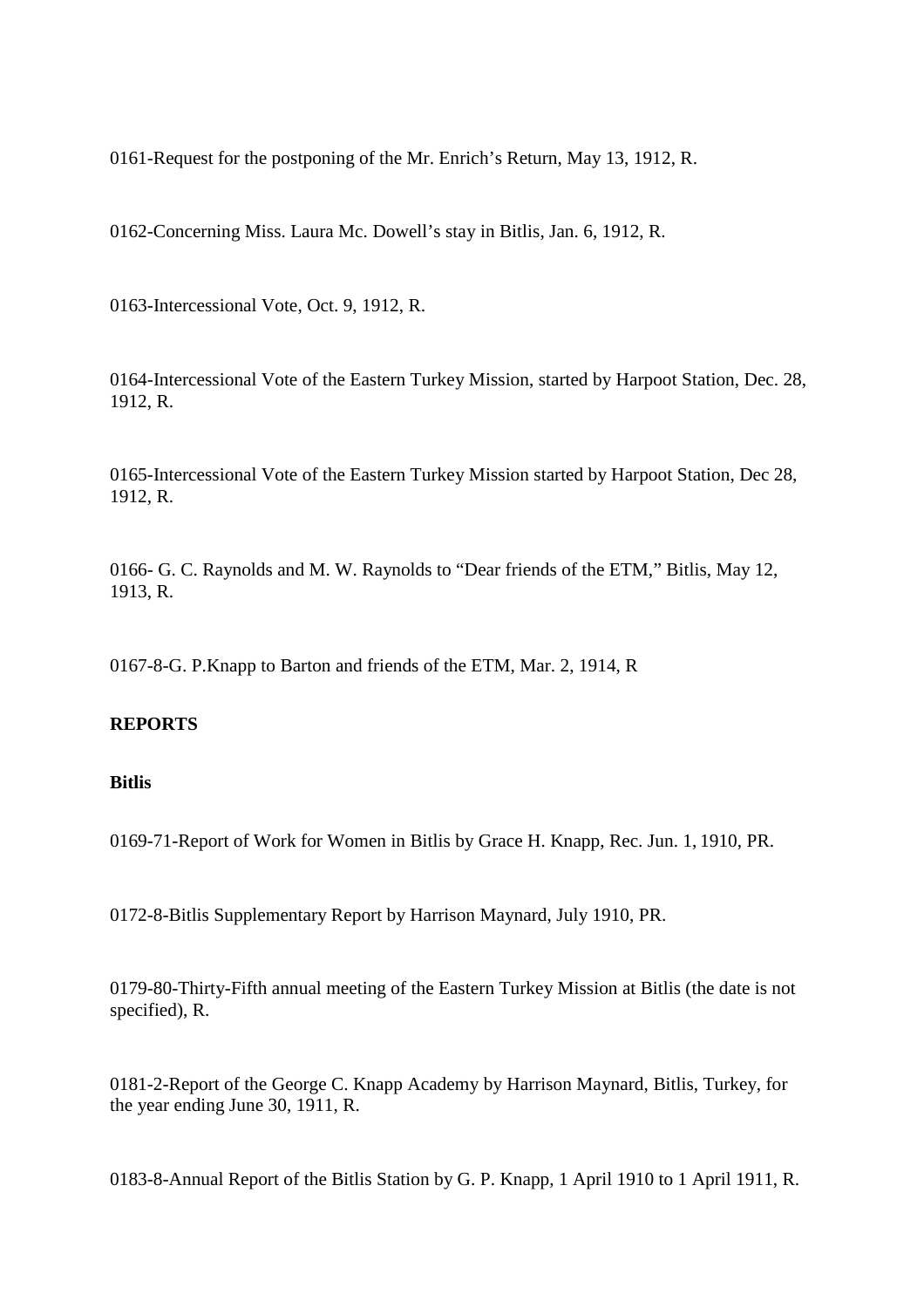0189-Eastern Turkey Mission, Bitlis Station (1858), Facts for 1911, R.

0190-8-Bitlis Report on Conditions, Bitlis, May 1, 1911, R.

0199-202-Report of the George C. Knapp Academy by Harrison Maynard, Bitlis, Eastern Turkey Mission, Sept 1911-June 1912, R.

0203- 6-George C. Knapp Academy, Bitlis, Turkey, Report for year July 1, 1912 to June 30, 1913, by Harrison Maynard, R.

0207-11-General Report of Bitlis Station by Grace H. Knapp, June 1912-July 1913, PR.

0212-7-Bitlis General Report by Mary W. Maynard, 1913-4.

0218-9-Annual Report of the George C. Knapp Academy, Bitlis, Turkey, for the year ending June 30, 1914, R.

## **Diarbekir**

0220-3-Report of the Medical Missionary Work of A.B.C. F. M. in Diarbekir, July 1, 1909- June 30, 1910, R.

0224-Diarbekir Medical Work, Statistics, July 1, 1909-June 10 1910, R.

0225-Medical Missionary Work at Diarbekir (no date) R.

#### **Erzroom**

0226-8-Report of the Erzroom Station, A. B. C. F. M. for 1909, R.

0229-32-Report of the Erzroom Station, 1909-10, HR.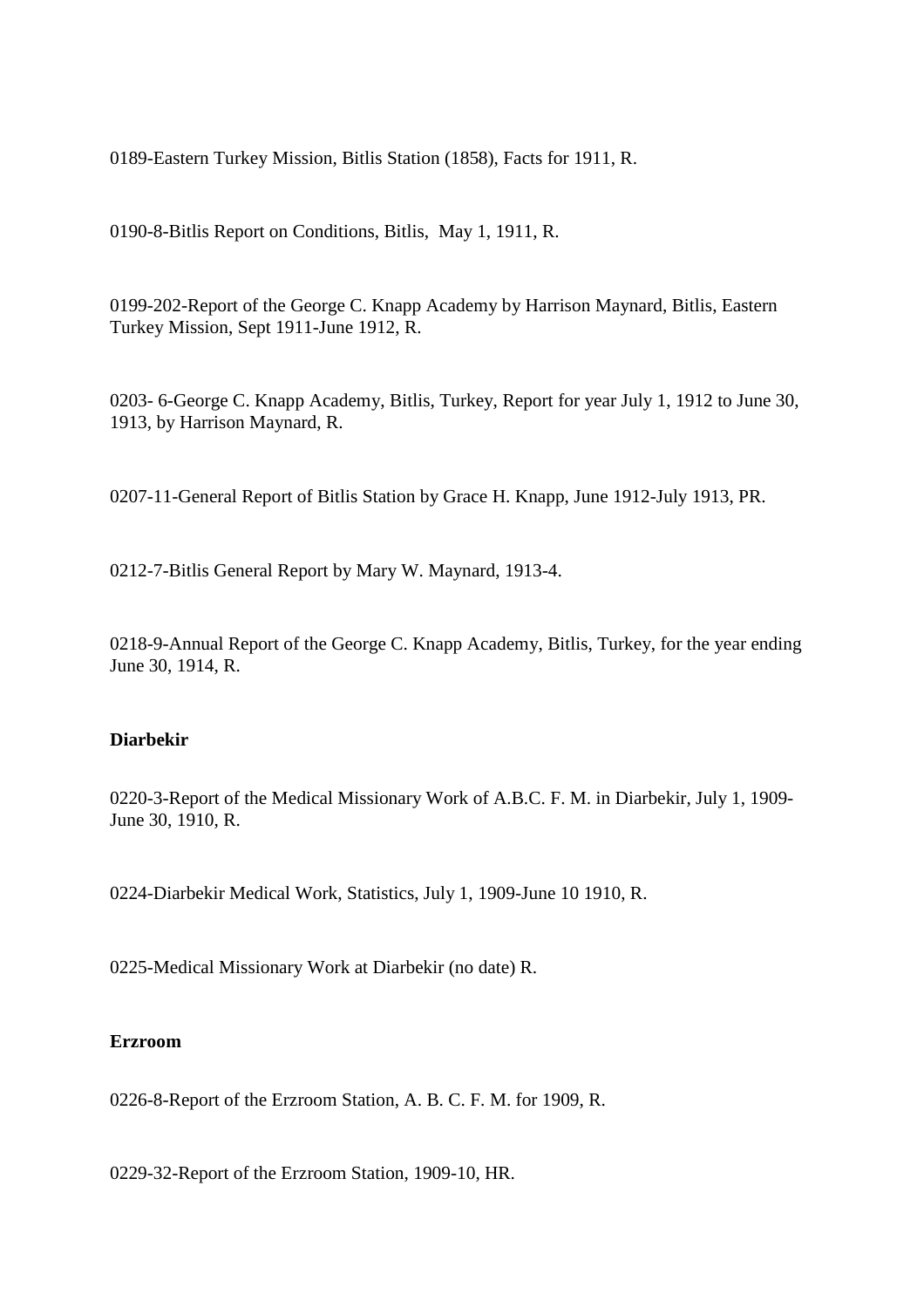0233-42-General Report of the Erzroom Station of the A.B.C.F.M., 1911 till June 30, 1912, PR.

0243-7-Report of Erzroom School for Boys, 1912, R.

0248-52-Erzroom Report 1912-1913 by Stapleton, R.

0255-6-Annual Report of the Erzroom Girls' School, Rec. Oct 9, 1914, R.

0257-American Hospital, Erzroom, Statistics for the year 1913 from Sept. 11 to Jan 1, 1914.

## **Harpoot**

0258-9-Annual Report of Harpoot Medical Department For the Year Ending, April 30, 1910 by Dr. H. H. Atkinson, and Miss. Maria Jacobsen, R.

0260-7-Report of the Harpoot Infirmary for the year beginning May 1, 1909, ending April 30 1910, R.

0267-72-Annual Report of Harpoot Medical Department for the Year Ending April 30, 1910 by Dr. H. H. Atkinson and Miss. Maria Jacobsen, R.

0273-88-List of Contributors to the Harpoot Medical Department during the past seven years, Rec. Mar. 14, 1910, R.

0288-90-Report of the Women's Work, Harpoot Station, 1909-10, R.

0291-4-Annual Report-Medical Dept. Statistics, R.

0294-8-Report of the Touring Work for Harpoot Station for 1909-10, R.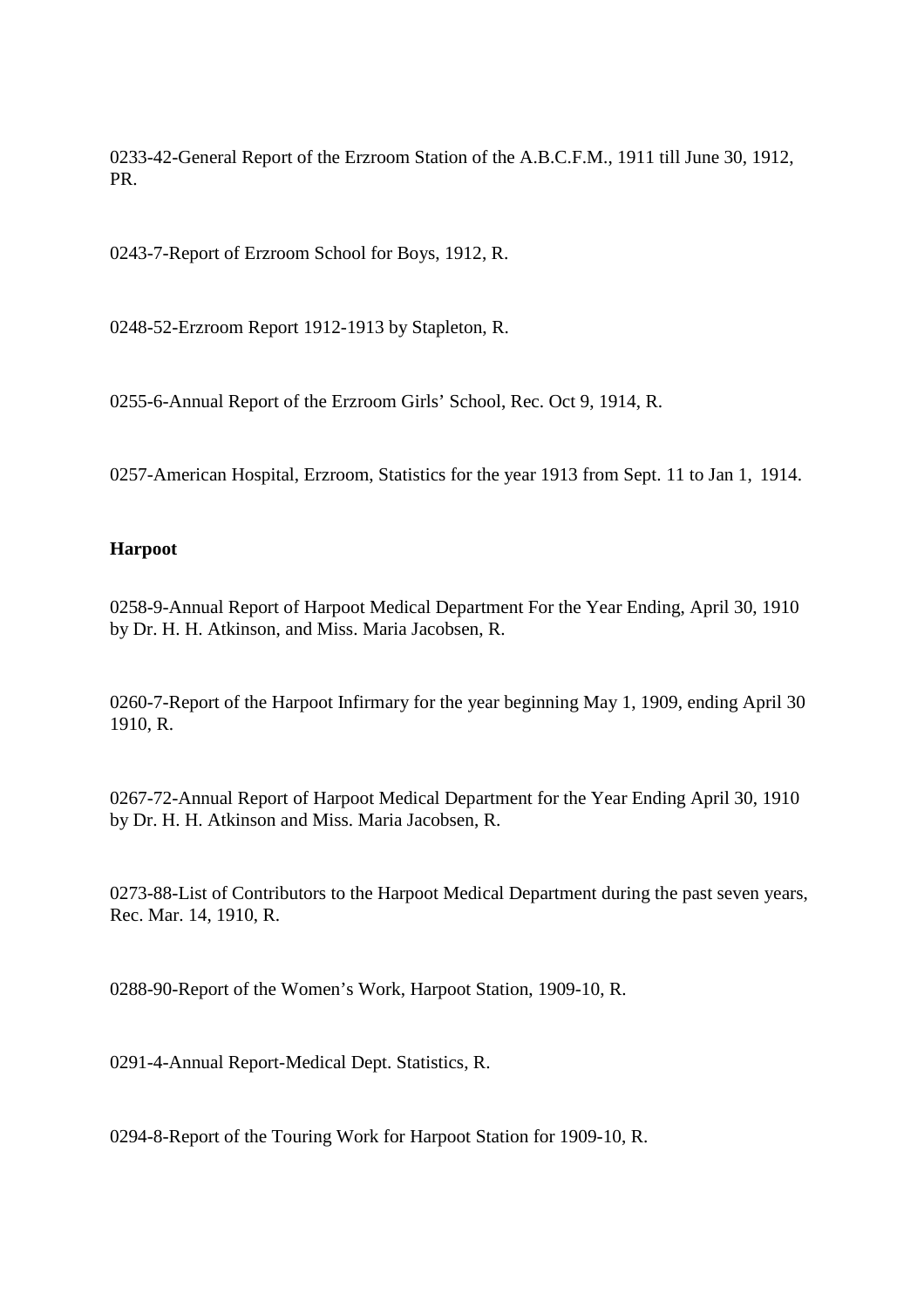0299-304-Annual Report of Harpoot Medical Department for the Year Ending Apr. 30 1910, R.

0305-7-Report of the Harpoot Infirmary for the year beginning May 1 1909 ending April 30 1910, R.

0308-11-The Head Nurse's (of the new hospital in Mesreh) Report for the year beginning Sept  $1^{st}$  1910 to June 30<sup>th</sup> 1911, R.

0312-20-Annual Report of The Harpoot Medical Department Including Annie Tracy Riggs Hospital, Euphrates Hospital Pharmacies, June 30, 1911, R.

0321-25-Annual Report of Harpoot Station, 1910, HR.

0325-Hospital Report for November 1911, R.

0326-9-Anne Tracy Riggs Hospital, the head nurse's report for the year beginning Sept.1, 1910 to June 30 1911, by H. H. Atkinson, R.

0330-3-Annie Tracy Riggs Hospital, The Head Nurse's Report for the year beginning Sept. 1, 1911 to June 30, 1911, R.

0334-8-Annual Report for Harpoot Medical Department by H. H. Atkinson, 1912, PR.

0339-41-Tenth Annual Report of the Harpoot Medical Department including The Second Annual Report of the Annie Tracy Riggs Hospital, R.

0342-7-Annual Report of the Harpoot Station, June 10, 1912, R.

0348-59-Tenth Annual Report of the Harpoot Medical Department including Second Annual Report of the Annie Tracy Riggs Hospital, for the Year Ending June 30, 1912, R.

0359-62-Report of the Bible Women and Work for Women in the Harpoot Field for the year ending June 1, 1913, R.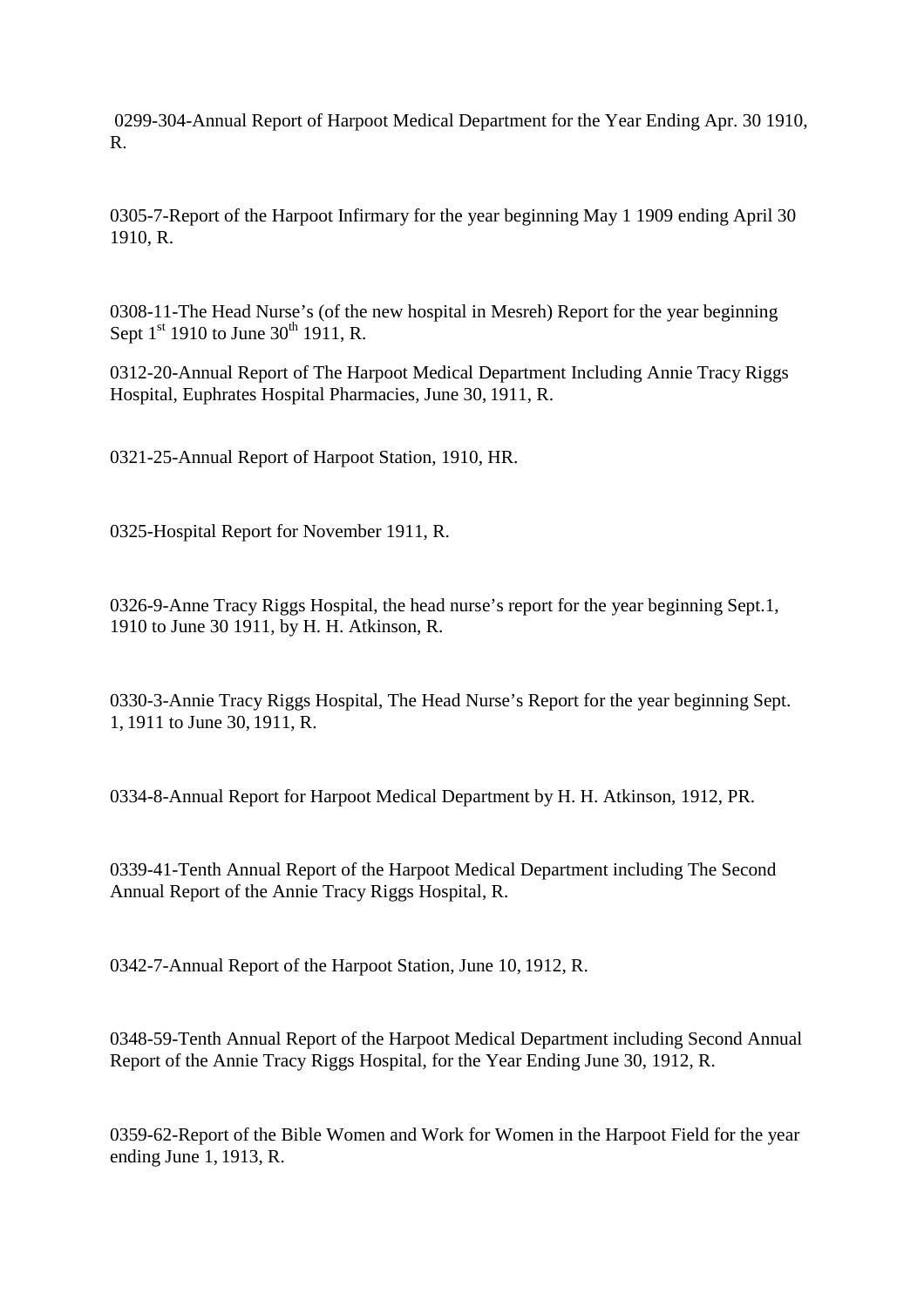0363-5-Kurdistan Report by Miss. Thora Wedel-Jarlsberg, Harpoot, Dec. 29, 1912, R.

0366-72-Tenth Annual Report of the Harpoot Medical Department including The Second Report of the Annie Tracy Riggs Hospital, 1912, R.

0372-4-Statistics of the Harpoot Medical Department and Annie Tracy Riggs Hospital for the year ending June 30, 1912 by H.H. Atkinson, R.

0375-79-Annual Report of Harpoot Station 1912-1913 by Henry Riggs, R.

0380-4-Annual Report of Harpoot Station 1913-4 by Henry H. Riggs, R.

0385-G.P.Knapp, Harpoot, to the "friends of the ETM," concerning the theological classes, Jan. 12, 1914, R.

0386-8-Report for Bible Women and Work for Women in the Harpoot Field, for the year ending June 30, 1914, R.

0389-95-Twelfth Annual Report of the Harpoot Medical Department including The Fifth Annual Report of the Annie Tracy Riggs Hospital, July 1, 1913 to June 30, 1914, R.

0396-400--Eleventh Annual Report of the Harpoot Medical Department and Third Annual Report of the Annie Tracy Riggs Hospital, for the year ending June 30, 1913, R.

0400-4-Report of the E.T.M. Medical Missionary Conference, 1914, R.

# **Euphrates College**

0405-8-Report of the Girls' Department of Euphrates College, 1909-10, R.

0409-13-Euphrates College, Harpoot, President's Report, 1910-11, to the Board of Trustees of Euphrates College Funds, by the president Ernest W. Riggs, July 11, 1911, R.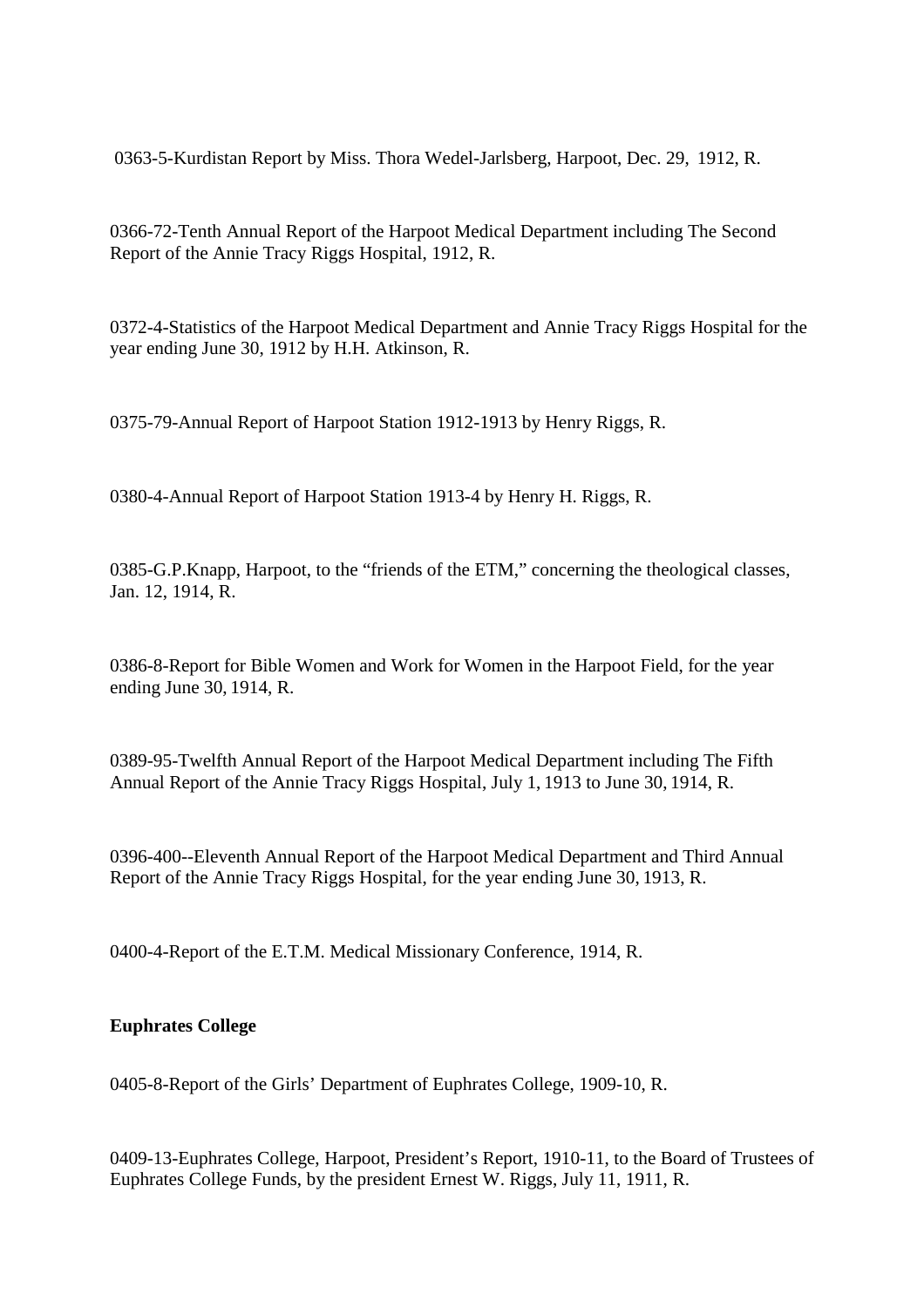0414-19-Report of the President to the Board of Trustees of Euphrates College Funds 1911- 12, by the president Ernest W. Riggs, Aug.  $8<sup>th</sup>$  1912, R.

0420-3-Euphrates College, The President's Financial Statement, Ernest W. Riggs, August 1912, R.

0424-30-Euphrates College, Report of the President to the Board of Trustees of Euphrates College Funds, 1912-13, R.

0431-Ernest. W. Riggs, Annual Report, 1913-4, to the Board of Trustees of Euphrates College Fund, R.

0437-42-Ernest W. Riggs, Annual Report to the Board of Trustees of Euphrates College Funds, 1913-4, R.

0443-6- Ernest W. Riggs, to the Interchurch Movement of North America, July 25, 1919, R.

0447-51-Annual Report of Euphrates College for Mission Meeting, by Ernest W. Riggs, June 1911, R.

0452-5-Report of the Girls' Department of Euphrates College Fund, 1910-11, by Mary L. Daniels, Harpoot, June 30, 1911, R.

0456-62-Report of the Girls' Department of Euphrates College and Schools, 1911-12, R.

463-6-Euphrates College, Annual Report for 1911-12, R.

0467-70-Annual Report of the Girls' Department of Euphrates College, 1912-13, 1913, PR.

### **Mardin**

0471-2-Rec'd Jun. 18, 1910, other infos are not readable, the text is HR.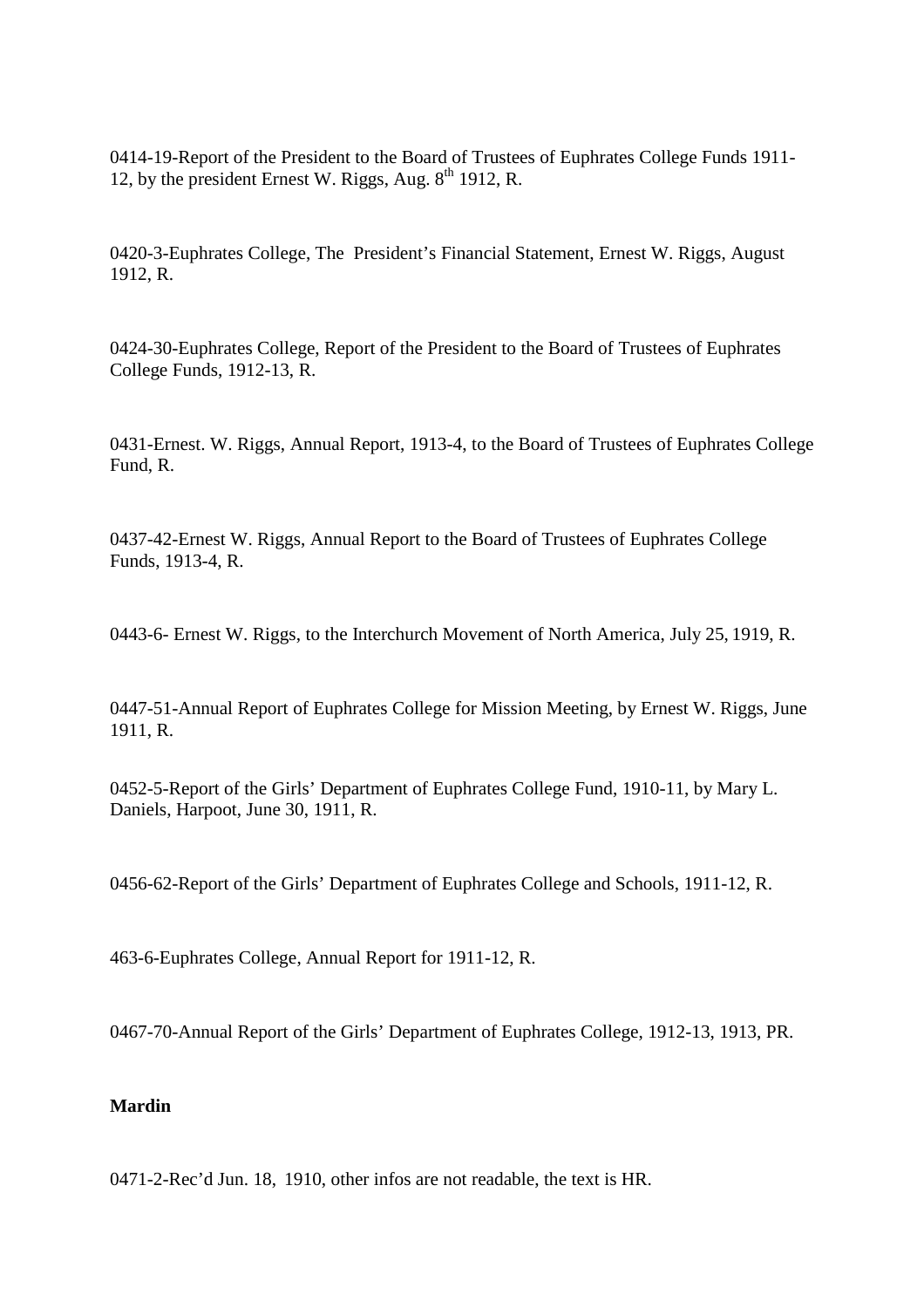0473-5-Report of the Mardin Theological Seminary for 1909-10, Apr. 8, 1910, HR.

0476-81-Report of Boys' High School, Mardin, (date is not specified), HR.

0481-2-Letter, Oorfa, to Mr. R. S. M. (Eunuch), Oct. 1, 1909, HR.

0482-5-Annual Report of Mardin Station of the Eastern Turkey Mission for 1909, HR.

0486-Annual Report of the Mardin Medical Work, from November 1, 1909 to October  $31<sup>st</sup> 1910$ , R.

0488-94-Eastern Turkey Mission., Stations: Offical Work of Missionaries, HR.

0494-501-Report of the Mardin Station for 1911-the Fiftieth Year of Existence as a Station. Foreign Forces of the Station and their Official Work. July 24, 1912, HR.

0502-3-Mardin, Dec. 16, 1911, HR.

0503-7-The Report of the Mardin Station for the Year 1912, Rec'd July 7, 1913, HR.

0507-8-Report, 01-12-1913, HR.

0508-11-Report of the Mardin High School, 1913-14, PR.

0512-Report of the Hospital Proper from November Ist to June 30, 1914, R.

0513-16-Annual Report of the Medical Department of the Mardin Station, June 30, 1914, R.

0517-Account of Prescriptions Written, June 30, 1914, R.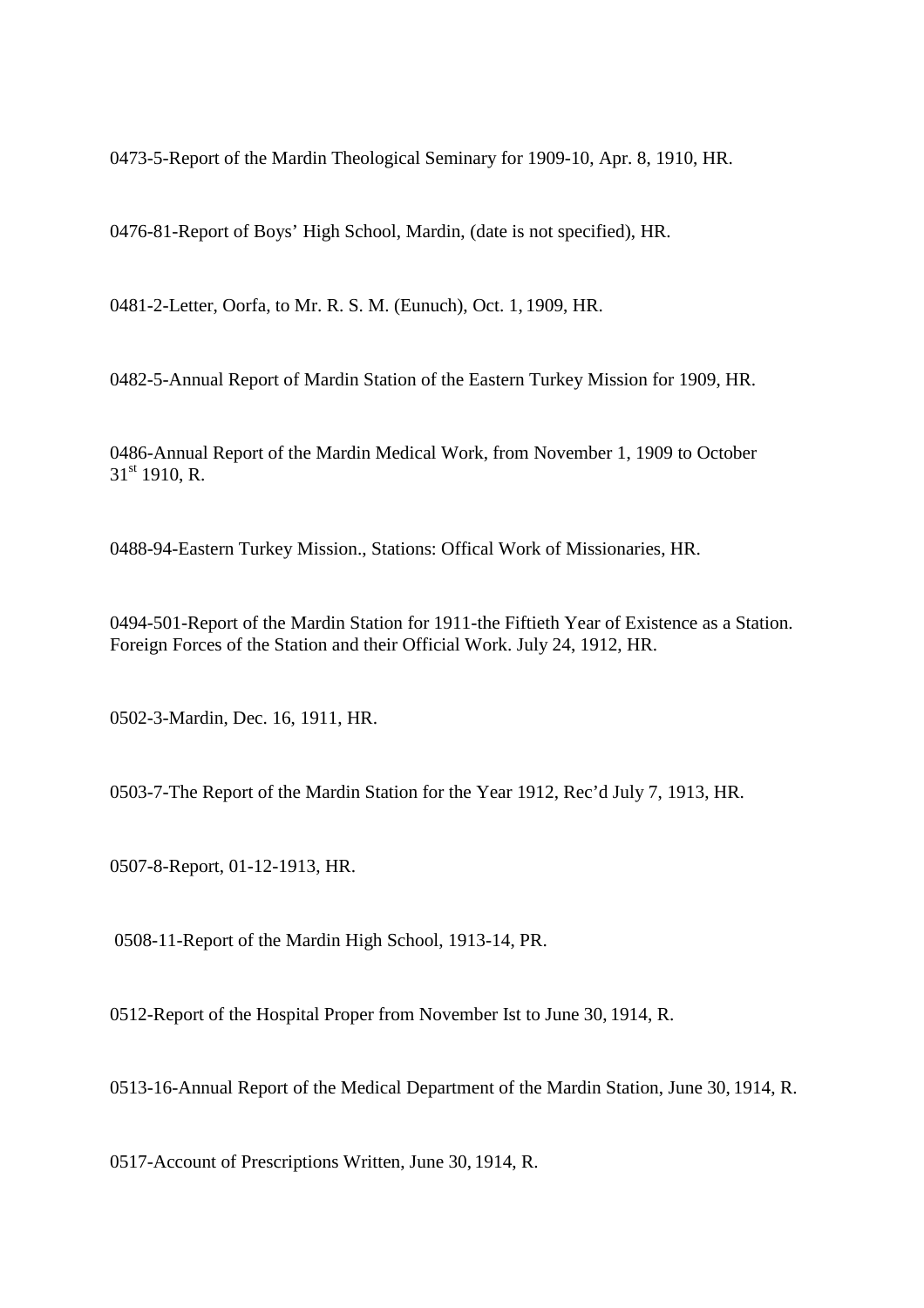0518-19-American Mission, Mardin, Mardin Station in Session, May 29, 1915, R.

## **Van**

0520-24-Report of the Village Work in the Van Field, Turkey, 1909-10, G. C. Raynolds, HR.

0525-32-Annual Report of the Van Station for 1909, G.C.Raynolds, Rec'd Apr. 13, 1910, PR.

0533-American Mission,Van, Turkey. Stations: Location and Social Work of Missionaries; report for 1912-13, R.

0534-8-Report of Van Station, ETM, 1912-13, G. C. Raynolds, R.

0539-41-American Mission, Van, Report of American Boy's School, Raynolds, 1910-11, R.

0542-Stations: Location and Special Work of Missionaries, Rec'd Jun. 5, 1911, R.

0543-Preface to the Annual Report of Van Station for 1910, R.

0544-8-Report of the Village Work in the Van Station Field, E.T. Mission, 1910, G. C. Raynolds, R.

0549-52-Annual Report of Van Station, E.T. Mission, for the year 1910, G. C. Raynolds, R.

0553-8-Van, a Preface to the Annual Report regarding the actual expenses, Oct. 10, 1910, G. :C Raynolds, R.

0559-60-Report of the Medical Mission, June 1, 1910 to June  $1^{st}$  1911, Aug.  $4^{th}$  1911, C.D. Ussher, R.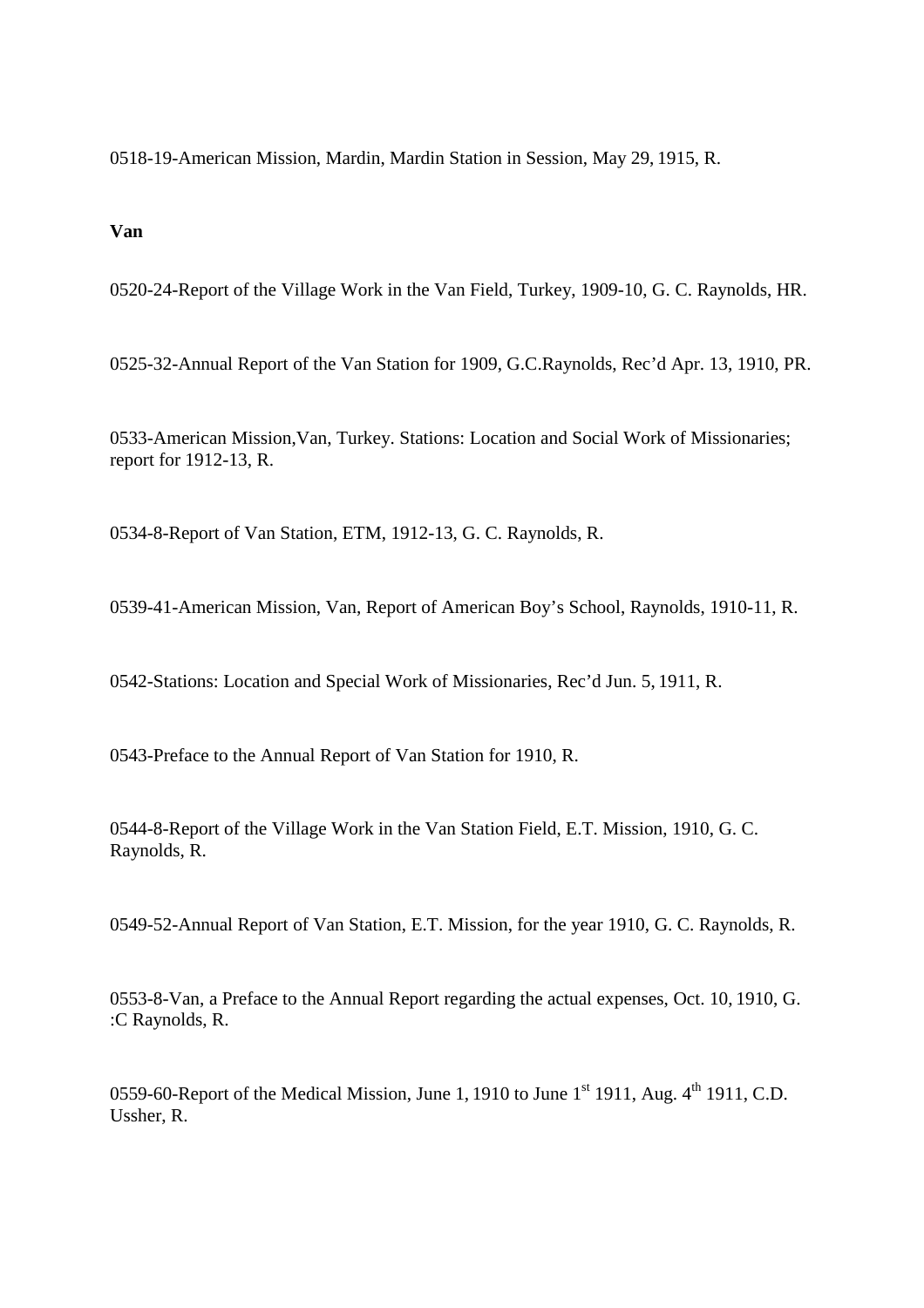0561-Elizabeth B. Ussher, Rec'd Sept 18, 1911, PR.

0562-7-Van, Report of the Girls's School, Sept. 1910-June 1911, Rec. Sept. 18, 1911, PR.

0567-Stations: Location and Special Work of Missionaries; 1911 Report, Rec'd July 6, 1912, R.

0568-72-Annual Report of Van Station for the year 1911, G. C. Raynolds, R.

0573-9-Report of the American Hospital and Dispensary, Van, Turkey, July 1<sup>st</sup> 1911-June 30th 1912, Rec'd Nov. 26, 1912, C.D. Ussher, R.

0580-1-American Mission, Van, Report of Boys' Schools, Van, Eastern Turkey Mission; 1912-13, Rec'd June 21, 1912, G. C. Raynolds, R.

0582-3-American Mission, Van, a brief report of mission work at Van Station, ETM, 1912- 13, G. C. Raynolds, R.

0584-5-Report of Industrial Work (Lace Saking) at Van, Turkey, May 26, 1913, Elizabeth B. Ussher, R.

0586-8-Report of Van Station, Eastern Turkey Mission, ABCFM, 1913-14, E.A. Yarrow, R.

0589-90-Report of Van Medical Mission, June 1913-June 1914, C.D. Ussher, R.

### **Telegrams, Cablegrams**

0591-2- From Robert Lansing, Secretary of State, to Rev. James. L. Barton, Boston, Aug 16, 1915, R.

0593-4-From Mrs. F. A. Smith, Iowa, to Barton, Boston, May 8, 1916, R.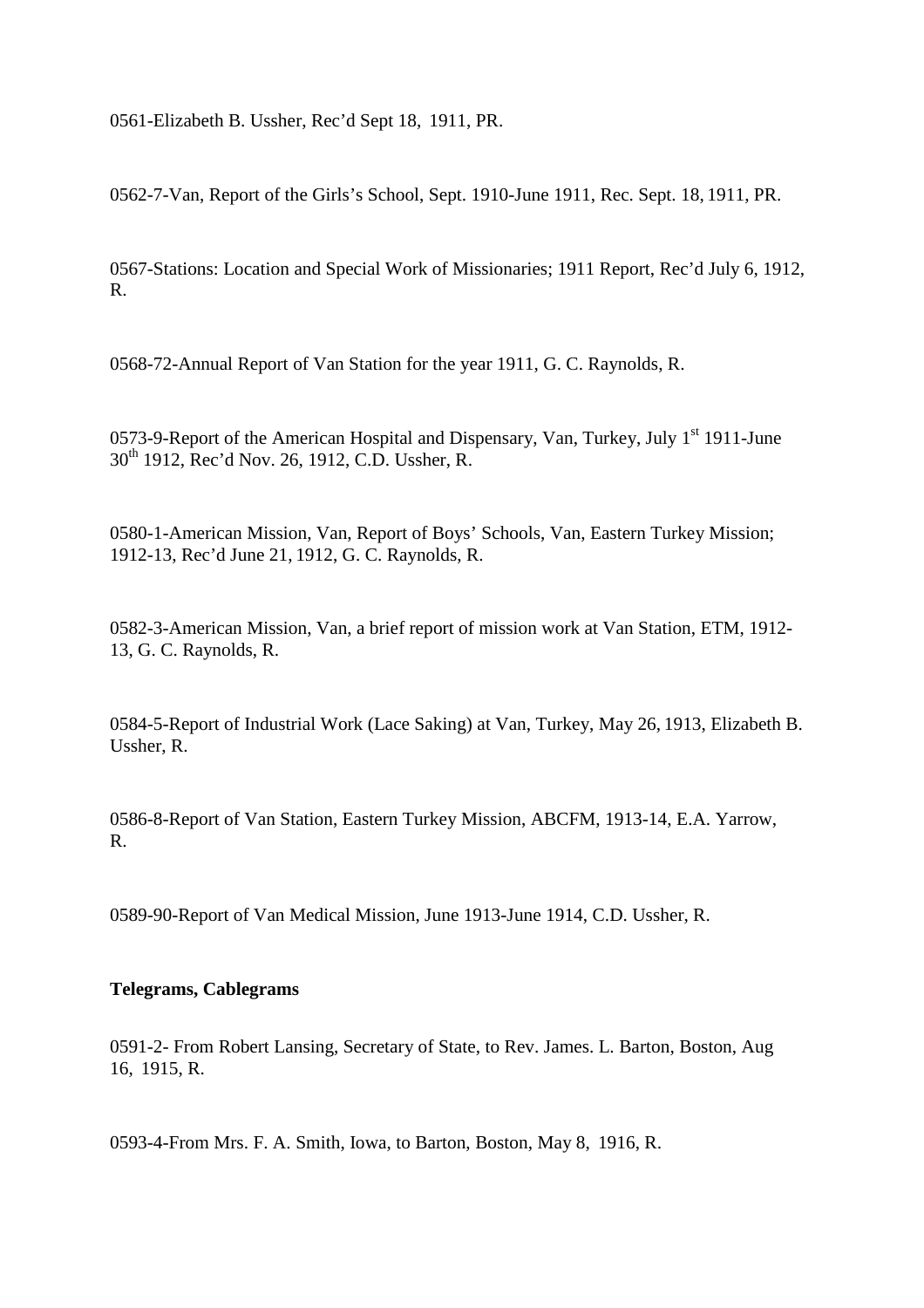0595-From Agnes Fenenga, Chicago, to Ward, Washington D.C., February 5, 1918, R.

0596-From Bitlis to Boston, unspecified sender and unspecified recipient, Jul. 28, 1912, PR.

0597-Aug. 18, 1913, unspecified sender, to Boston, PR.

0598-From Bitlis, Aug. 24,1913, to Boston, PR.

0599-To Boston, July 1, 1914, HR.

0600-Erzroom, to Boston, Jun. 17, 1914, revealing the birth of Elizabeth Francis Case, R.

0601-Maynards, Athens, to Boston, Jul. 8, 1915, PR.

0602-Raynolds, Christiania, to Barton, Boston, Aug. 13, 1915, PR.

0603-Dr. Floyd Smith, Rhodes, to Boston, Aug.13, 1915, R.

0604-From Smith, to Boston, Aug. 24, 1915, PR.

0605-From Tiflis to Boston, (the month is NR) 27, 1915, PR.

0606-From American Consul, Tiflis, to Barton, Boston, Aug. 31, 1915, R.

0607-From Raynolds, Stockholm, Sept 20, 1915, to Barton, Boston, R.

0608-From Smith, unspecified place, to Boston. Received: Dec 9, 1915, PR.

0609-From Peet, Stamboul, to Barton, Boston, Dec. 18, 1915, PR.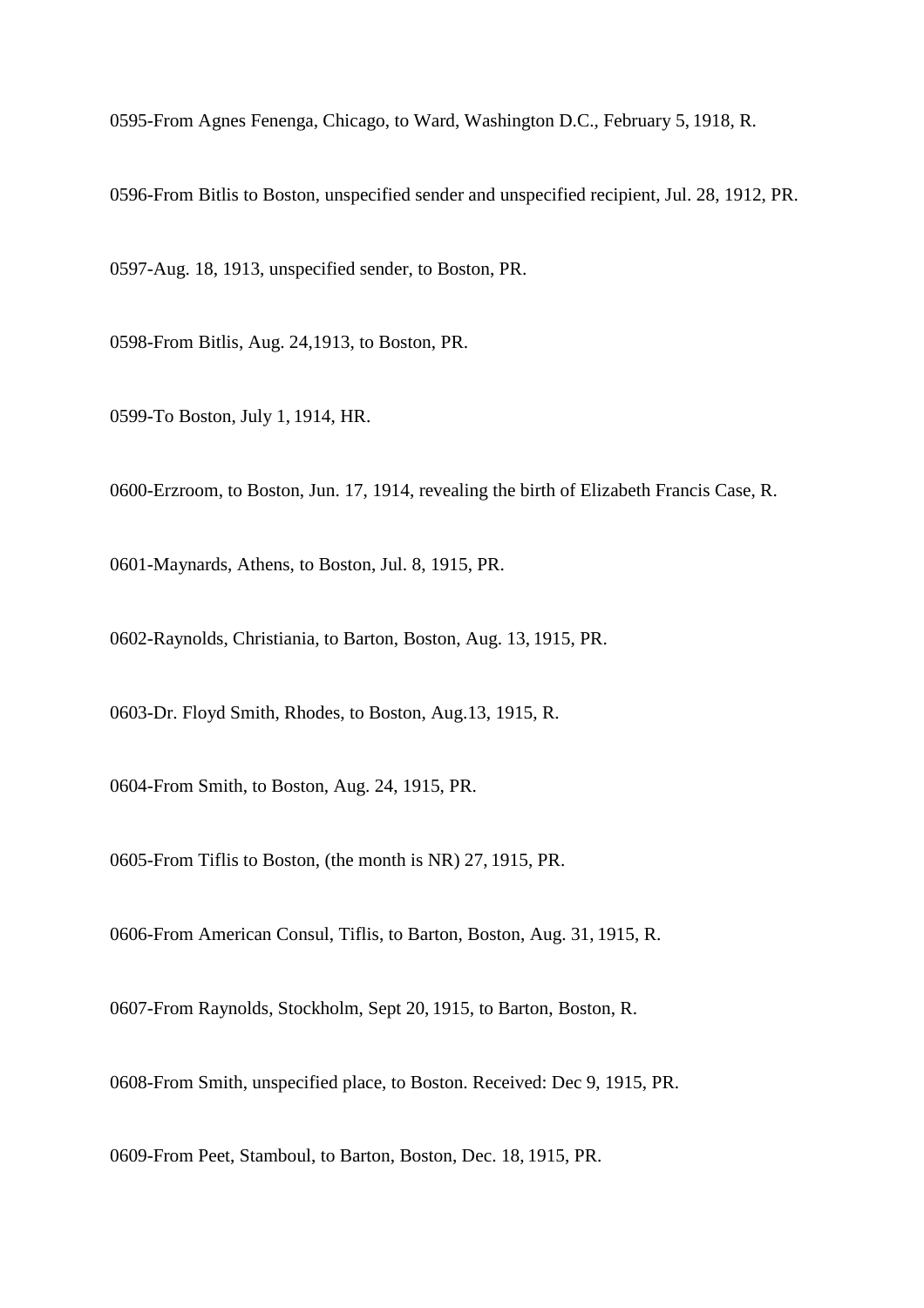0610-From Pierce, Alexandria, to Boston, Nov. 23, 1918, PR.

0611-From Pierce, Alexandria, to Boston, (unspecified date), PR.

## **Statistical Tables**

0612-Table of Statistics for the year ending 1910, Erzroom Station, ETM, by Stapleton, PR.

0613-6-American Board of Commissioners For Foreign Missions Higher Educational Statistics, 1910, R

0617-Statistics of Harpoot Medical Department, May 1, 1911 to January 30, 1911, PR.

0618**-**21-Statistical Report of the Harpoot Medical Department Including Annie Tracy Riggs Hospital, Euphrates&Hospital Pharmacies, G. C. Raynolds, Rec'd Jul. 25, 1911, R. 0621-2-Eastern Turkey Mission, Harpoot, Apr. 8, 1914, by Geo. P. Knapp, R. 0623-Statistics for Medical Work of the American Board of Commissioners for Foreign Missions for the year ending December 31, 1913, by D.M.B. Thom, R.

0624-Medical Statistics, 1913-14, Mardin Station, R.

0625-Statistics of the Medical Work of the American Board of Commissioners for Foreign Missions for the year ending June 30, 1914, PR.

0626-30-Euphrates College, Harpoot, Higher Educational Work Connected with the American Board, by Henry H. Riggs, March 19, 1908, R.

0631-47-American Board of Commissioners Higher Educational Statistics, by Henry H. Riggs, Rec'd June 25, 1910, R.

0648-The Trustees of Euphrates College Funds, HR. 0649-50-ETM, Table of Statistics for the year ending December 31, 1910, R. 0651-Table of Statistics for the year ending..(NR)..., ETM, Rec'd July 21, 1912, HR.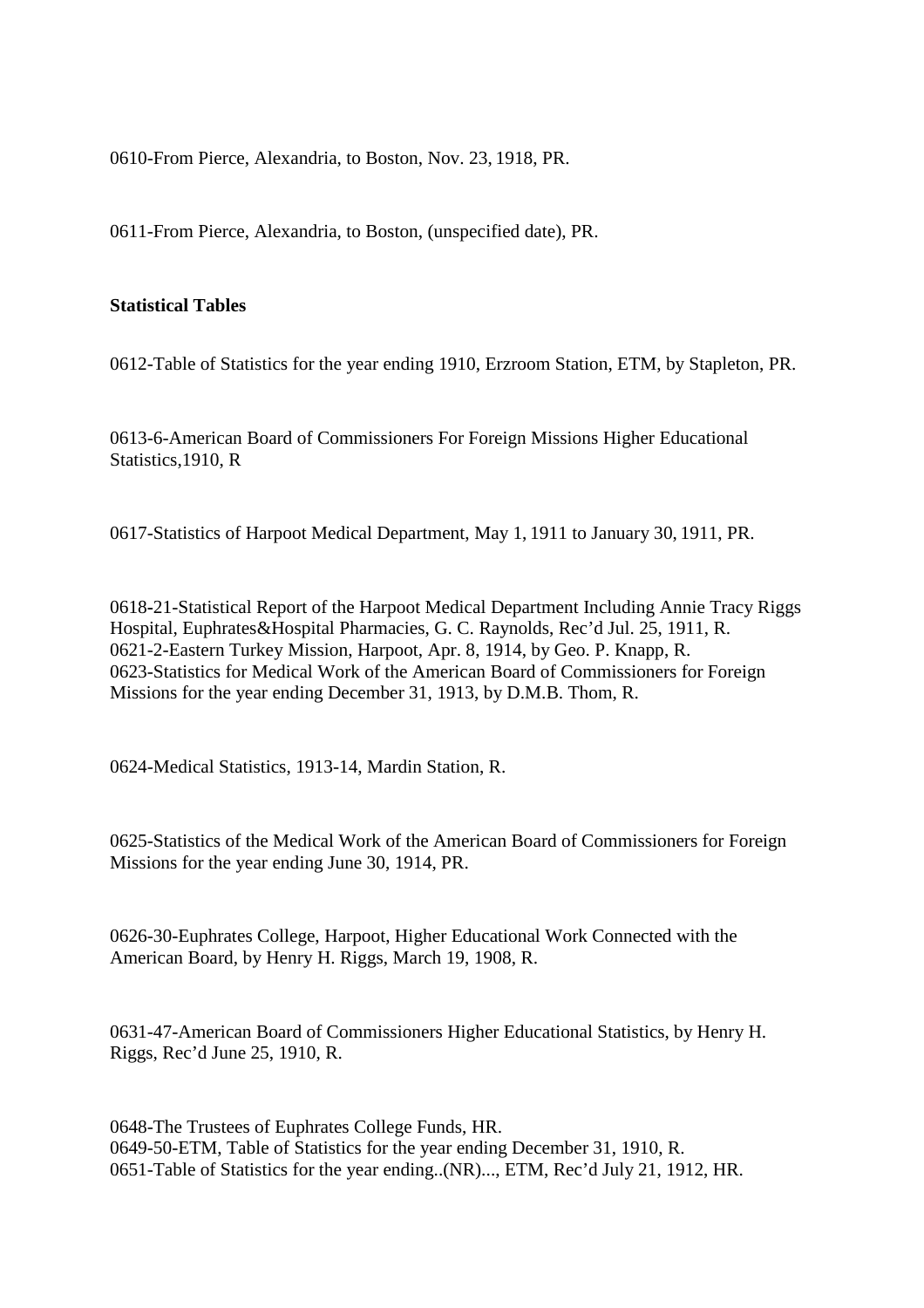0652-Table of Statistics for the year ending December 31, 1911, ETM, HR.

0653-Table of Statistics for the year ending Mar. 31, 1911, Bitlis, ETM, by Geo. P. Knapp, PR.

0654-Table of Statistics for the year ending June 30, 1912, Erzroom Station, ETM, by Stapleton, R.

0655- Table of Statistics for the year ending June 30, 1914, ETM, by G. P. Knapp, R.

0656-Table of Statistics for the year ending June 30, 1913, ETM, by Atkins, PR.

## **Estimates**

0657-Estimate of the Money to move the College (Euphrates) to the plain, H.H. Riggs, the date is not specified, R.

0658-64-Henry H. Riggs, Harpoot, to Barton, Boston, Dec 3, 1906, R.

0665-7-Estimates for Running Expenses of Euphrates College for 1911 (not involving any enlargement), by Henry H. Riggs, June 22, 1910, HR.

0668-Henry H. Riggs, Harpoot, to Barton, June 23, 1910, R.

0669-Euphrates College, Estimates of receipts and expenditures, 1911-12, R.

0670-Euphrates College, Annual Statement of Accounts, 1909-10, Sep. 3, 1912, PR.

0671-Euphrates College, Annual Statement of Accounts, 1910-11, R.

0672-Euphrates College, Annual Statement of Accounts, 1911-12, R.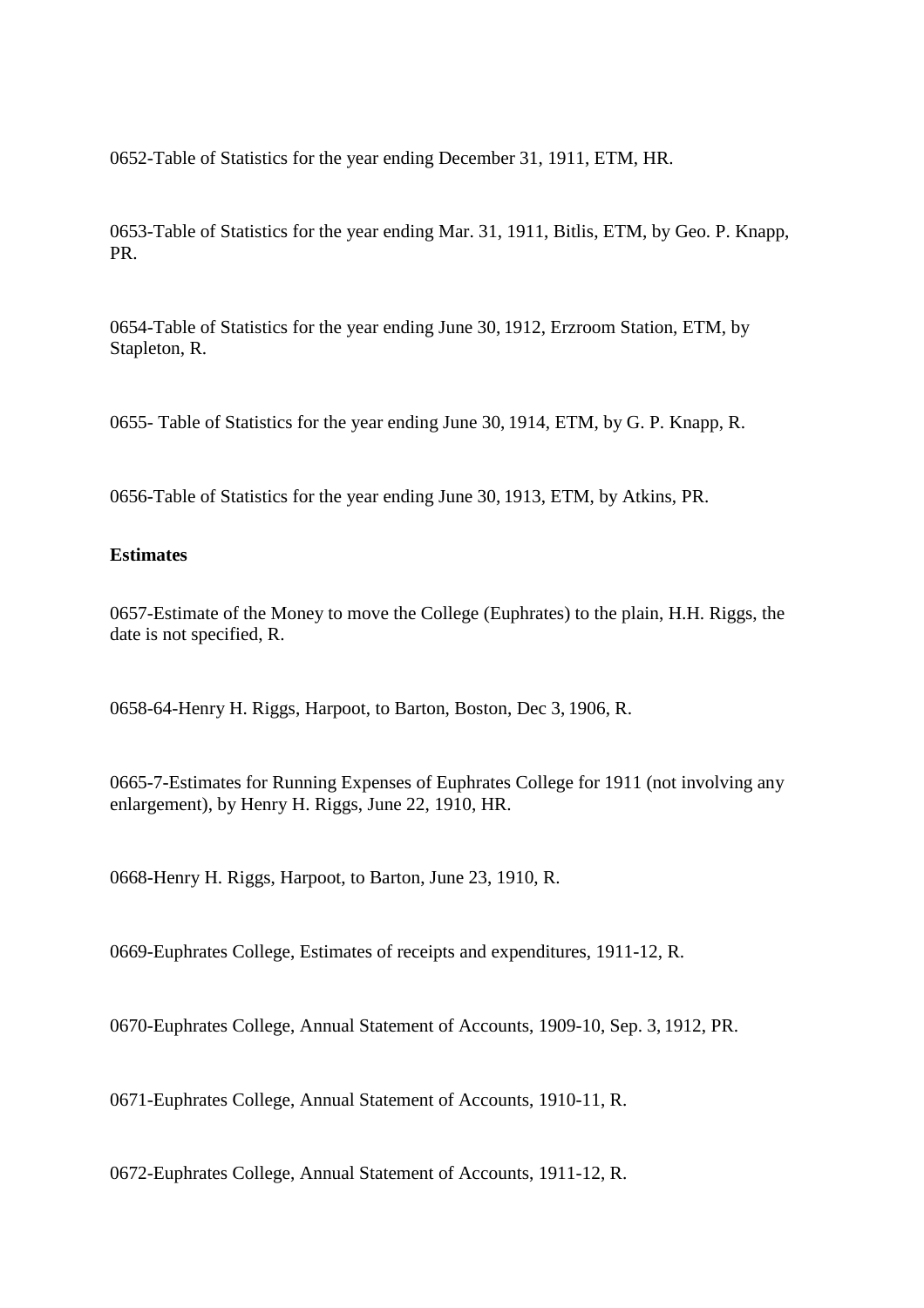0673-Euphrates College, Analysis of Accounts, Sep. 6, 1912, R.

0674-Euphrates College, Analysis of Accounts, date is not specified, R.

0675-Euphrates College, Analysis of Accounts, date is not specified, R.

0676-Euphrates College, Analysis of Accounts, R.

0677-Euphrates College, Analysis of Accounts, R.

0678-Euphrates College, Analysis of Accounts, HR.

0679-Euphrates College, Estimates, R.

0670- Euphrates College, Actual Statement of Accounts, Statement of Account of College Treasurer, Boston, June 30, 1910, R.

0671-Euphrates College, Actual Statement of Accounts, 1910-11, Balance Sheet, June 30, 1911, R.

062-Euphrates College, Actual Statement of Accounts, 1911-12, Balance Sheet, June 29, 1912, R.

0673-Euphrates College, Actual Statement of Accounts, Running Expenses, 1909-1912, R.

0674-Euphrates College, Analysis of Accounts, Fixed Charges, 1900-1912, R.

0675-Euphrates College, Analysis of Accounts, Income for Running Expenses, 1909-1912, R.

0676-Euphrates College, Analysis of Accounts, Assets and Liabilities, June 30, 1910, R.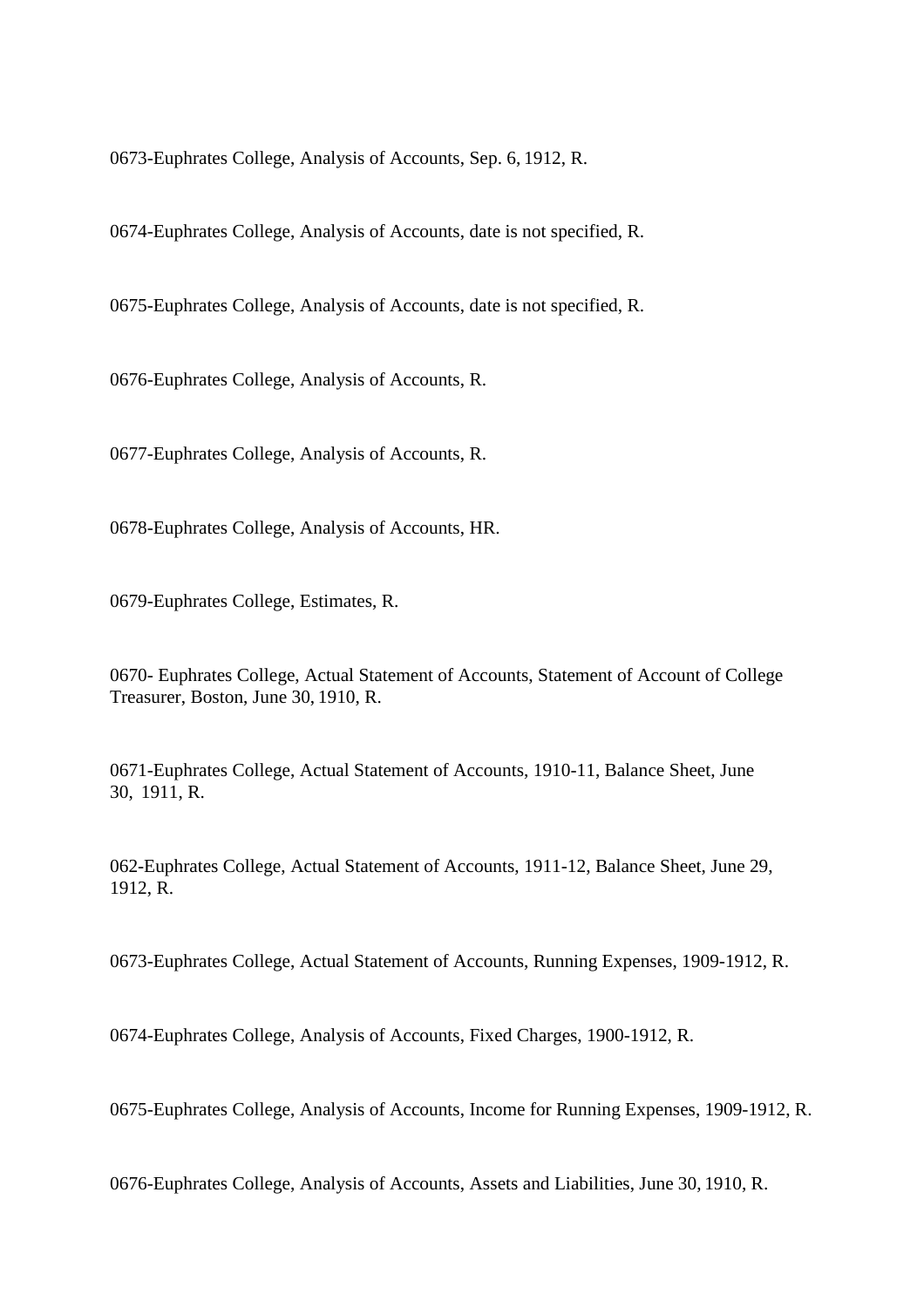0677-Euphrates College, Analysis of Accounts, Assets and Liabilities, June 30, 1911, R.

0678-Euphrates College, Analysis of Accounts, Assets and Liabilities, June 20, 1913, R.

0679-Euphrates College, Costs, Expenses and Needs, (date is not specified), R.

0680-ETM, General Work Form for 1911, R.

0681-ETM, Erzroom Station, Salary Form for 1911, R.

0682-ETM, Bitlis Station, Estimates for General Work-1911, R.

0683-ETM, Bitlis Station, Estimates for Women's Work-1911, R.

0684-Euphrates College Accounts, Trial Balance to July 1, 1912, R.

0685-Euphrates College Accounts, Summary, July 1, 1911 to July 1, 1912, R.

0686-9-Euphrates College Accounts, 1911-12, R.

0690-Euphrates College Accounts, 1911-12, R.

0691-ABCFM, General Work, 1913, Estimates for Erzroom Station of ETM, R.

0692-Bitlis Station, ETM, Salary Estimates, 1914, R.

0693-Bitlis Station, ETM, Estimates for General Work for 1914, by Harrison Maynard, R.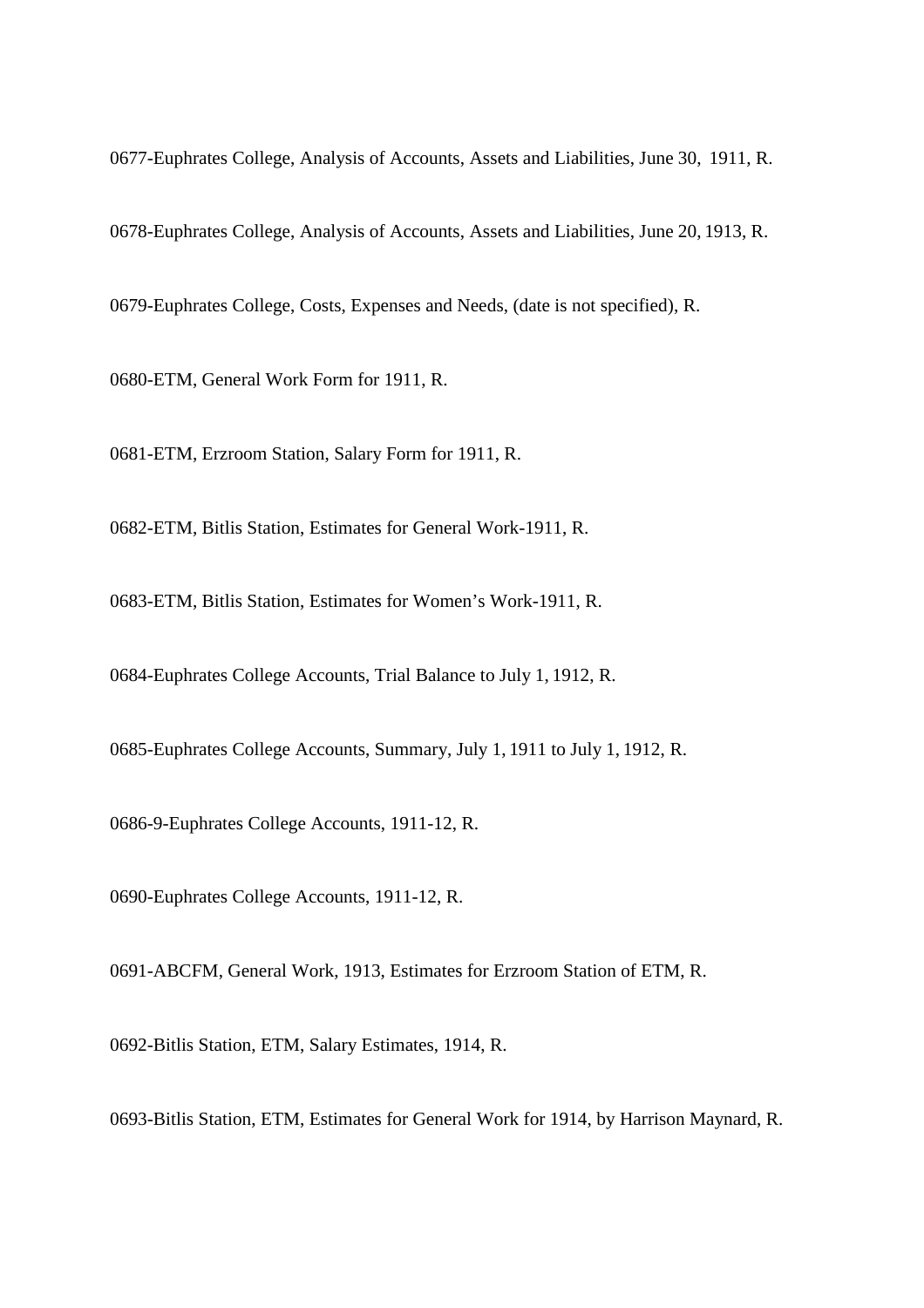0694-ETM, Bitlis Station, Estimates for Women's Work, 1914, by Grace H. Knapp, R.

0695-Bitlis Station, ETM, Salary Estimates, 1914, by Harrison Maynard, R

0696-Bitlis Station, ETM, Estimates of General Work for 1914, Harrison Maynard, July 17, 1913, R.

0697-ETM, Bitlis Station, Estimates for Women's Work, 1914, by Grace H. Knapp, R.

0698-99-ETM, Bitlis Station, Estimates for Women's Work, 1915, July 30, 1914, R.

0700-ETM, General Work Form for 1915, Bitlis Station, by Harrison Maynard, July 30' 1915, R.

0701-American Board of Commissioners for Foreign Missions, Salary Estimates for 1912, by Stapleton, R.

0702-ABCFM General Work Form, Estimates for Erzroom Station, ETM, 1912, R.

0703-Euphrates College Estimates, 1912-13, October 30, 1912, R.

0704-ETM, Bitlis Station, Estimates for 1912, by Harrison Maynard, R.

0705-ETM, Bitlis Station, Estimates for 1912, by Mary A. G. Ely, R.

0706-ETM, Erzroom Station, Estimates for 1912, PR.

0707-9-ETM, Harpoot Estimates, 1912, R.

0710-Salary Statement for Bitlis Station, ETM, for 1912, R.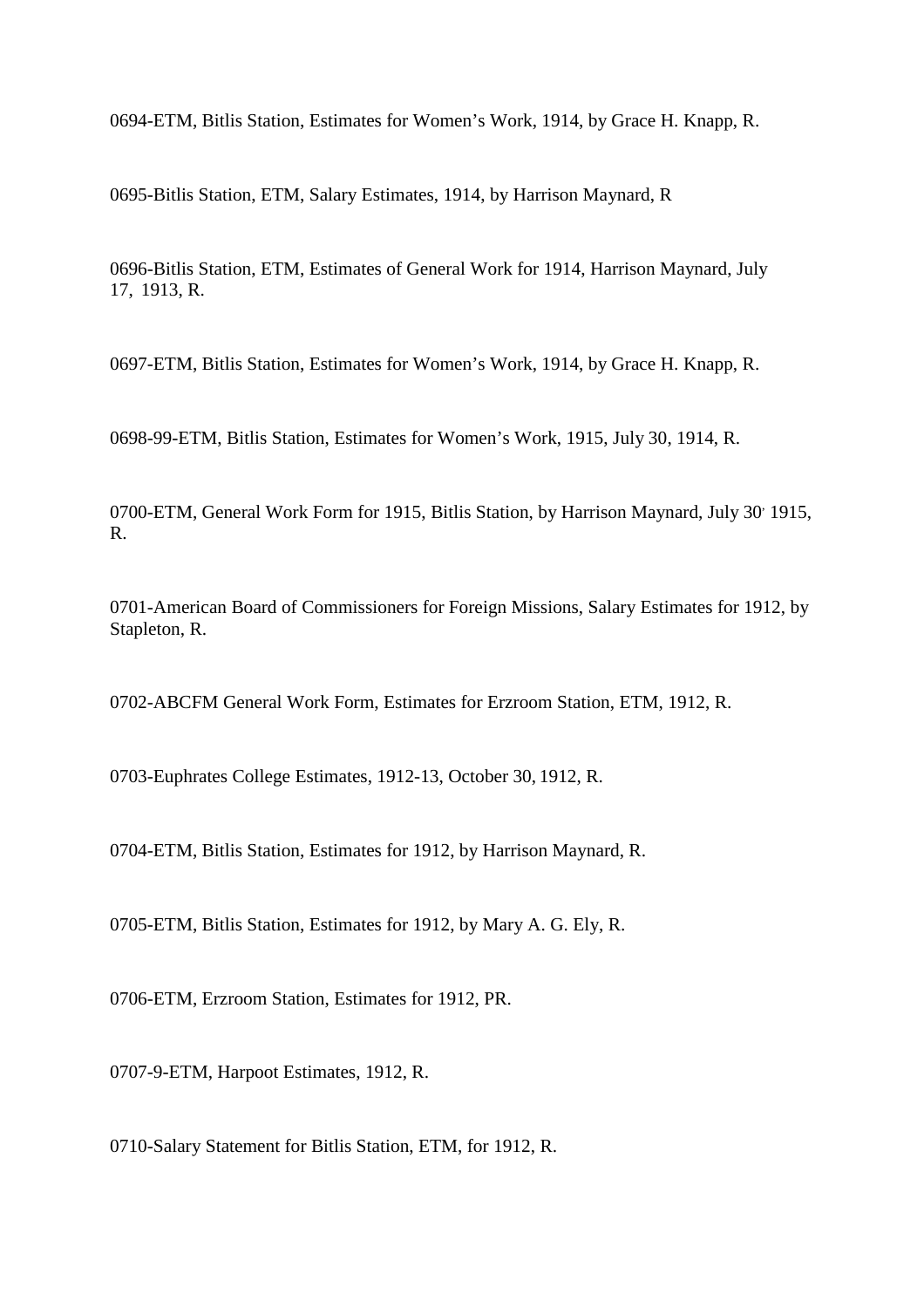0711-Euphrates College, Annual Statement of Accounts, 1909-10, Balance Sheet, June 30, 1910, R.

0712-Euphrates College, Annual Statement of Accounts, 1910-11, Statement of Account with College Treasurer, Boston, June 30, 1911, R.

0713-Euphrates College, Annual Statement of Accounts, 1911-12, Statement of Accounts with College Treasurer, Boston, June 30, 1912, R.

0714-Ernest W. Riggs, Harpoot, to Barton, concerning the expenditures of the mission, Boston, Aug. 22, 1912, R.

0715-Euphrates College, Annual Statement of Accounts, 1912-13, Balance Sheet, June 30, 1913.

0716-Ernest W. Riggs, Harpoot, to Barton, Boston, regarding the Balance Sheet and Statement of Account, 1912-13, R.

0717-Ernest W. Riggs, Harpoot, to Barton, Boston, revealing the estimates, 1913-14, R.

0718-Ernest W. Riggs, Harpoot, to Barton, Boston, revealing the estimates, 1913-4, R.

0719-Euphrates College, Annual Statement of Accounts, 1912-13, Balance Sheet, June 30, 1913, R.

0720-Euphrates College, Annual Statement of Accounts, 1912-13, Statement of Account with College Treasurer, Boston, June 30, 1913, by Ernest W. Riggs, R.

0721-4-ABCFM, Erzroom Station, Estimates for 1914, R.

0725-ETM, The Harpoot Estimates, 1911, R.

0728-ABCFM, Salary Statement for Erzroom Station, ETM, for 1912, R.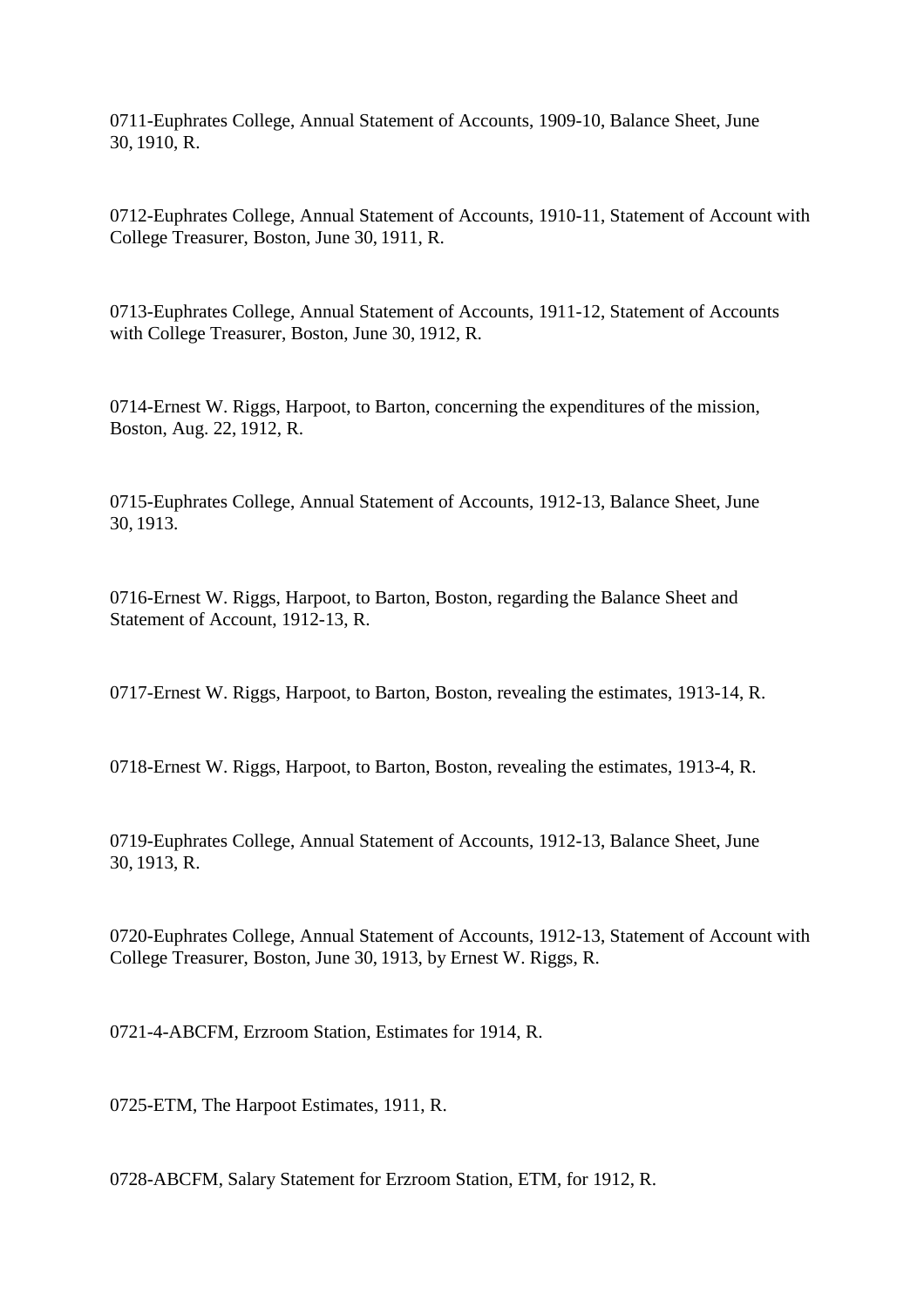0729-30-ETM, General Work Estimates including the estimates for Women's work, Harpoot, July 30, 1914, R.

0731-ABCFM, Salaries of Missionaries in Mardin Station for 1912, Aug. 26, 1911, R.

0732-ABCFM General Work Form, Estimates for Mardin for 1912,R.

0733-ABCFM General Work Form, Estimates for Mardin Station Work, (the year is not specified) Mardin, June 13, 1911, R.

0734-ABCFM, General Work Form, Estimates for Mardin Station Work for 1911, Mardin, June 10, 1911, R.

0735-7-Estimates for Van Station, ETM, for the year 1913-4, R.

0738-40-Estimates for Van Station for 1915, HR.

0741-Combined Estimates for Five Stations of ETM, July 1913 at Van, R.

0742-Euphrate College Accounts, 1913-14, Statement of Account with the College Treasurer, Ernest W. Riggs, Boston, R.

0743-Euphrates College Accounts, 1913-14, Balance Sheet, R.

0744-8-ABCFM, Salary Statement for ETM, Estimates for 1915, R.

0749-54-ABCFM, Salary Statement for ETM, Estimates for 1913, HR.

0754-5-ABCFM General Work Form, Estimates for Mardin Station for 1913, PR.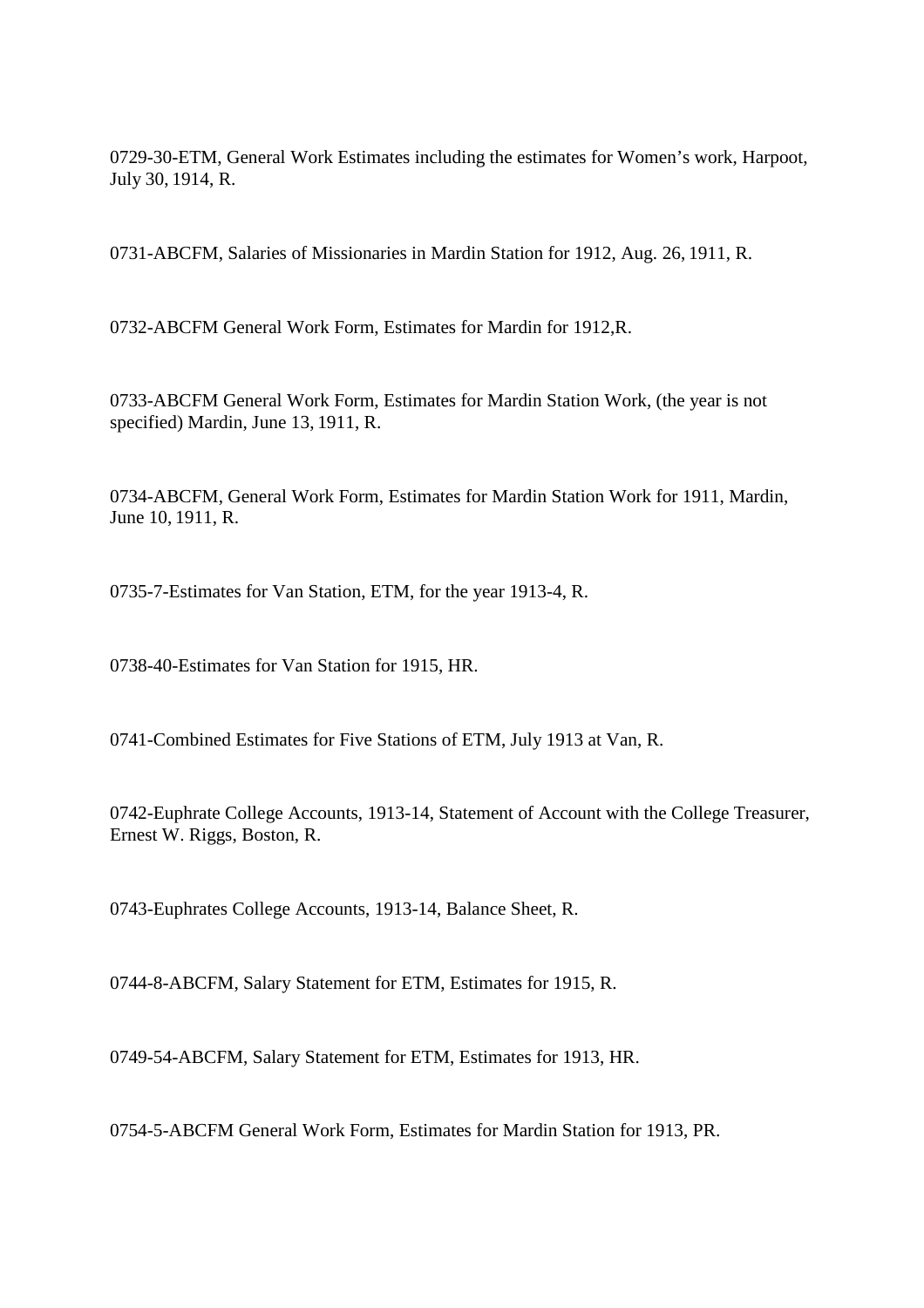0756-Euphrate College Accounts, 1914-15, June 30, 1915, by Ernest W. Riggs, R.

0757-Euphrates College Accounts, 1914-15, Statement of Account with the Treasurer of the Board of Trustees, Ernest W. Riggs, R.

0758-62-American Board Property at Mardin Station of the ETM, rec'd March 27, 1918, R.

# **Financial Accounts**

0763-70-Statement of Losses, Harpoot, Turkey, (unspecified date), R.

0771-4-Financial Status of Euphrates College, June 30, 1909, covering assets, liabilities, estimated receipts 1909-10, estimated expenses 1909-10 and comparison of receipts and expenses month by month, R.

0775-86-Harpoot, to Dr. Barton, May 13, 1910, financial statement of college funds, R.

0787-8-Disposition of appropriations for Mardin Station for 1910, Rec'd March 14, 1910.

0789-Exhibit of apportionment of appropriation for Mardin for 1910, R.

0790-Financial Statement for Diarbekir Station of the American Board-June 9, 1910. Balance Sheet including appropriations to July 1, 1910, R.

0791-Financial Statement, Mardin Hospital, Mardin, Turkey, Asia. November 1, 1909 to October 31, 1910, R.

0792-Diarbekir Medical Work-Receipts and Expenditures, July 1, 1909 to June 30, 1910, R.

0793-Salaries-ETM, of those who have additions to their basal salary, rec'd Feb 18, 1918, R.

0794-Financial Statement of Harpoot Medical Department, rec'd. Jul. 26, 1911, R.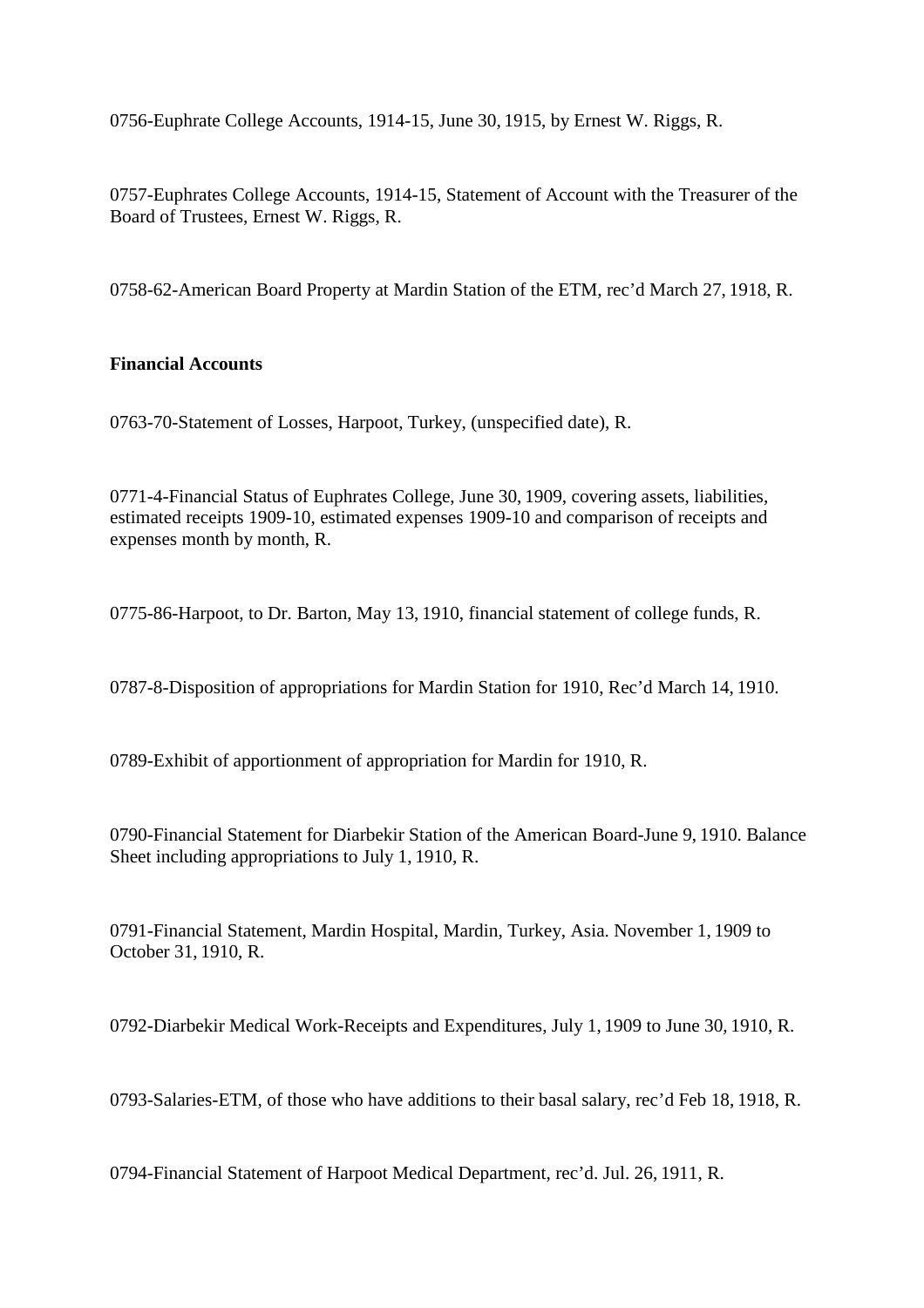0795-Financial Statement of the Harpoot Medical Department to June 30, 1911, R.

0796-Statistic of Harpoot Medical Department, May 1, 1910 to June 30, 1911, R.

0797-Account of Van Boys' School Building, Nov. 25, 1911, R.

0798-803-Financial Report of Harpoot Medical Department for year ending, June 30, 1913, signed by H.H. Atkinson, R.

### **Miscallenous Articles, Letters**

804-to E.J. Carey, May 21, 1914, R.

0808-10-Harpoot, the Quarter Centennial of Euphrates College at Harpoot, Turkey, signed by Herman N. Barnum, October 1905, regarding the activities in the college, R.

0811-17- Harry S. Michelian, New York City, emphasizing the Armenian identity of the Euphrates College in Harpoot and requesting from the authorities taking this into the consideration, March 15, 1911, R.

0818-20-Harpoot, (the name of sender is NR) concerning the agenda of the last meeting of the evangelical union, fall 1910.

0820-7-A Brief address on the proposal to transfer the American Mission Work in Bitlis to the German (Hülfebund), Rec'd Dec. 17, 1910, R.

0828-9-Article in The Broadway Abernacle Tidings, No.7, New York, regarding the death of Maria B. Poole, April 1911, R.

0830- 6-A Night in a Koordish Village, by Robbins Wolcott Barstow, Mar. 1, 1911, HR.

0837-39-Geo. P. Knapp, Bitlis, to Rev.W. E. Strong, Boston, Feb. 21, 1911, R.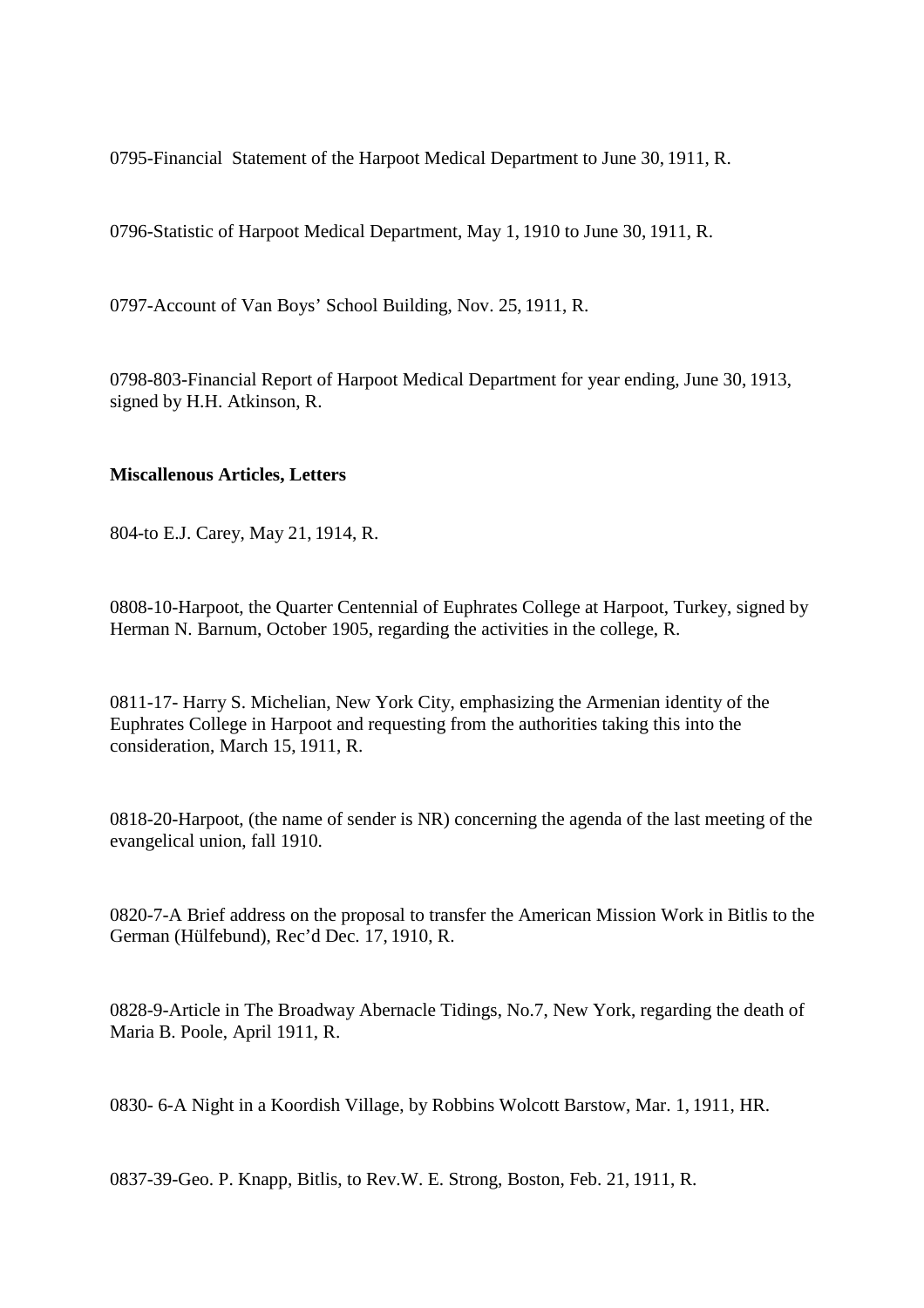0840-2-From a group of notables in the name of the Armenian people in Harpoot, to "knowable Members of American Board of Commissioners for (NR)," Boston, Feb. 13, 1911, R.

0843-51-Totally (NR).

0851-6-American and German Missions in Turkey, Geo. P. Knapp, Bitlis, Jun. 10, 1911, R.

0852-9-G. (Audrine), A Sample (Ordination), June 1911, HR.

0859-62-Mardin, Turkey-in-Asia, regarding the agenda of the mission (the name of the author and the date is NR), PR.

0863-4-A Description of New Year's Day in Harpoot, (the exact date and the author is NR but the year of receipt is 1912), PR

0865-70-Constitution and By-Laws of the Eastern Turkey Mission adopted in 1861, revised in 1882 and 1912.

0871-2-H. H. Atkinson, "A Plea for a Lady Doctor in Harpoot," Sept. 19, 1912, R.

0873-6-Bitlis, "A Kurdish Baby," Oct. 1912, HR.

0877-9-Tenth Annual Report of the Harpoot Medical Department including The Second Report of the Annie Tracy Riggs Hospital, by H.H. Atkinson, (the year is not specified), R.

0879-81-Statistics of the Harpoot Medical Department and Annie Tracy Riggs Hospital for the year ending June 30, 1912, by H.H. Atkinson, June 2,1912, R

0881-3-Tacy W. Atkinson, regarding the situation in the hospital (the name of the hospital is not specified in the text, probably the Annie-Tracy Riggs Hospital) Apr. 18, 1912, R.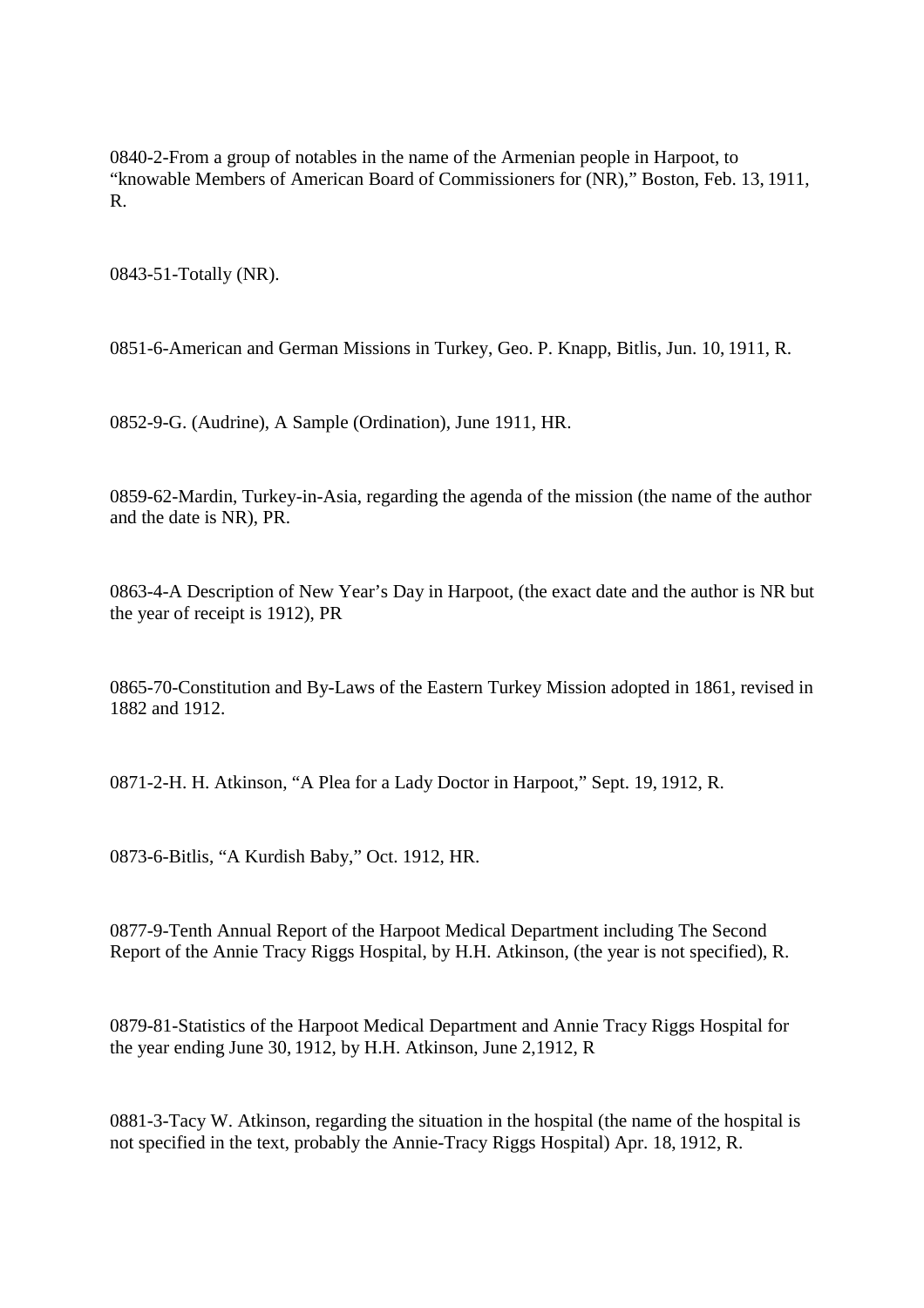0883-By Dr. or Mrs. H. H. Atkinson, Mezereh Mamuret-ül Aziz near Harpoot, revealing the address for the gifts, (date is not specified,) R.

0884-5-W.R. Rameh, two episodes from the daily life of mission in the city of Harpoot, Rec'd Oct. 25, 1911, PR.

0886-7-Leila K. Browne, Caroline E. Bush, Apr.15, 1913, HR.

0888-91-Impressions of a Turkish Bey on Christian Education sent by the superintendent of education of Harpoot Province. By Prof. Tenellijan of the Euphrates College, (date is unspecified), HR.

0892-6-George P. Knapp, Bitlis, Turkey, A Winter Tour in Turkey, Apr. 7, 1913, R.

0897-8-My Forty Years Experience Among the Moslems, M. B. Thom, Rec'd Jul. 30, 1914, R.

0899-900-The Constitution of the Eastern Turkey Branch of the Medical Missionary Association, R.

0901-Henry H. Riggs, Euphrates College, Male Department, Aug. 22, 1907, Statement of (June 7 Admission), PR.

0902-6-Euphrates College, Harpoot, to Barton, including the analysis of accounts, Aug. 15, 1912, HR.

0907-10-Grisssel Mc Lanen, The Fortieth Anniversary of the Beginning of the Van Work, Oct. 10, 1912, R.

0911-Journal Letter, American Mission, Harpoot, Turkey, March 1910, (the author is not specified), R.

0912-H. Riggs, Harpoot, Harpoot News Letter, No. 1, Sept. 16, 1912, R.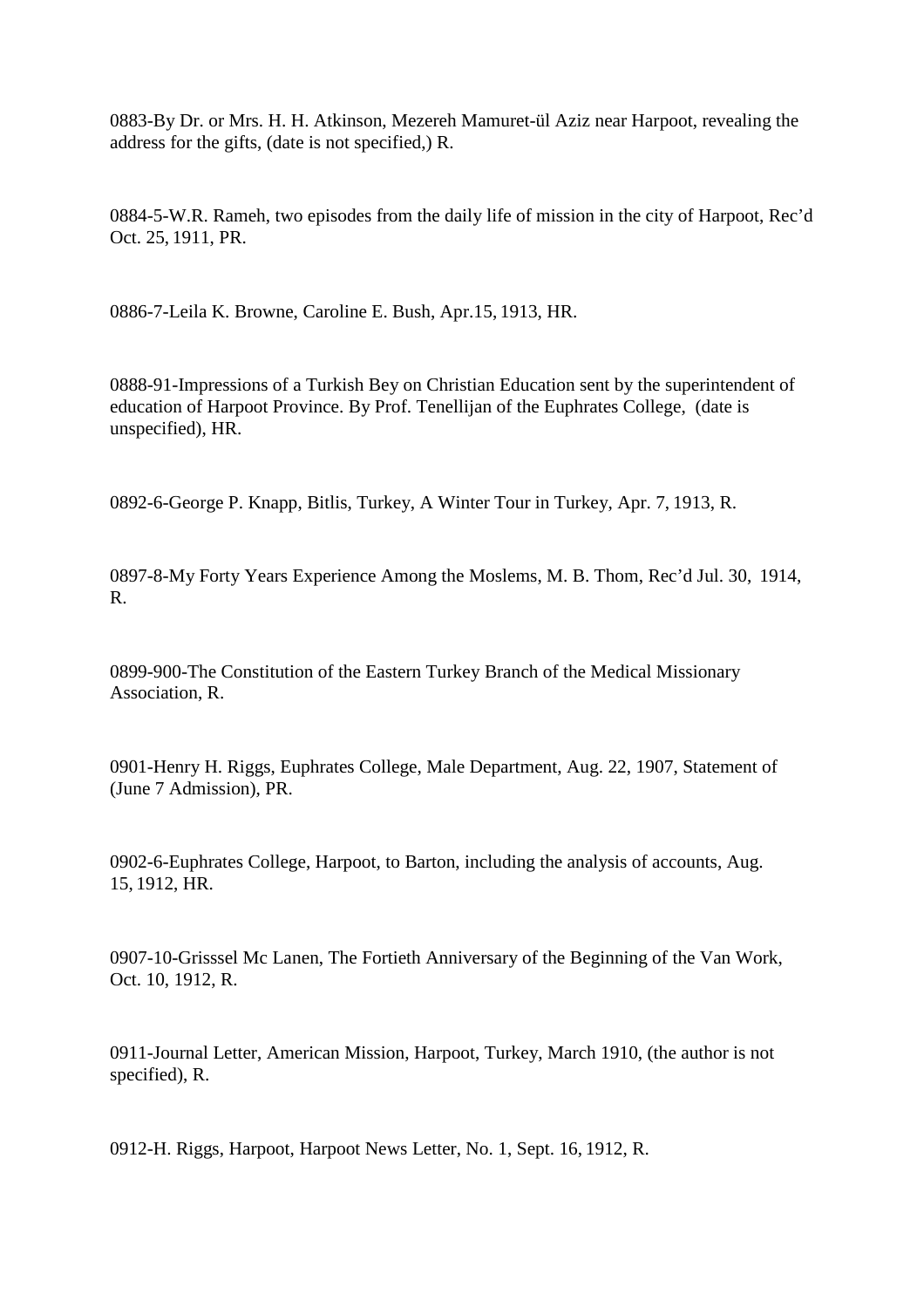0913-Harpoot, Harpoot News Letter, No. 2, by Atkinson, Sept. 23, 1912, R.

0914-Harpoot, Harpoot News Letter, No.3, Sept. 30, 1912, R.

0915-Harpoot, Harpoot News Letter, No. 4, Oct 7, 1912, R.

0916-Harpoot, Harpoot News Letter, No. 5, Oct. 14, 1912.

0917-Harpoot, Harpoot News Letter, No. 6, Oct. 21, 1912, R.

0918-Harpoot, Harpoot News Letter, No. 7, October 28, 1912, R.

0919-Harpoot, Harpoot News Letter, No. 8, Nov. 4, 1912, R.

0920-Harpoot, Harpoot News Letter, No. 9, Nov. 11, 1912, R.

0921-Harpoot, Harpoot News Letter, No. 10, Nov 18, 1912, R.

0922-Harpoot, Harpoot News Letter, Nov. 25, 1912, R.

0923-Harpoot, Harpoot News Letter, No. 13, Dec. 9, 1912, R.

0924-Harpoot, Harpoot News Letter, No.17, Jan. 6, 1913, R.

0925-6-Harpoot, Harpoot News Letter, No. 42, Oct. 6, 1913, R.

0927-Harpoot, Harpoot News Letter, No. 43, Oct. 13, 1913, R.

0928-Harpoot, Harpoot News Letter, No. 44, Oct. 20, 1913, R.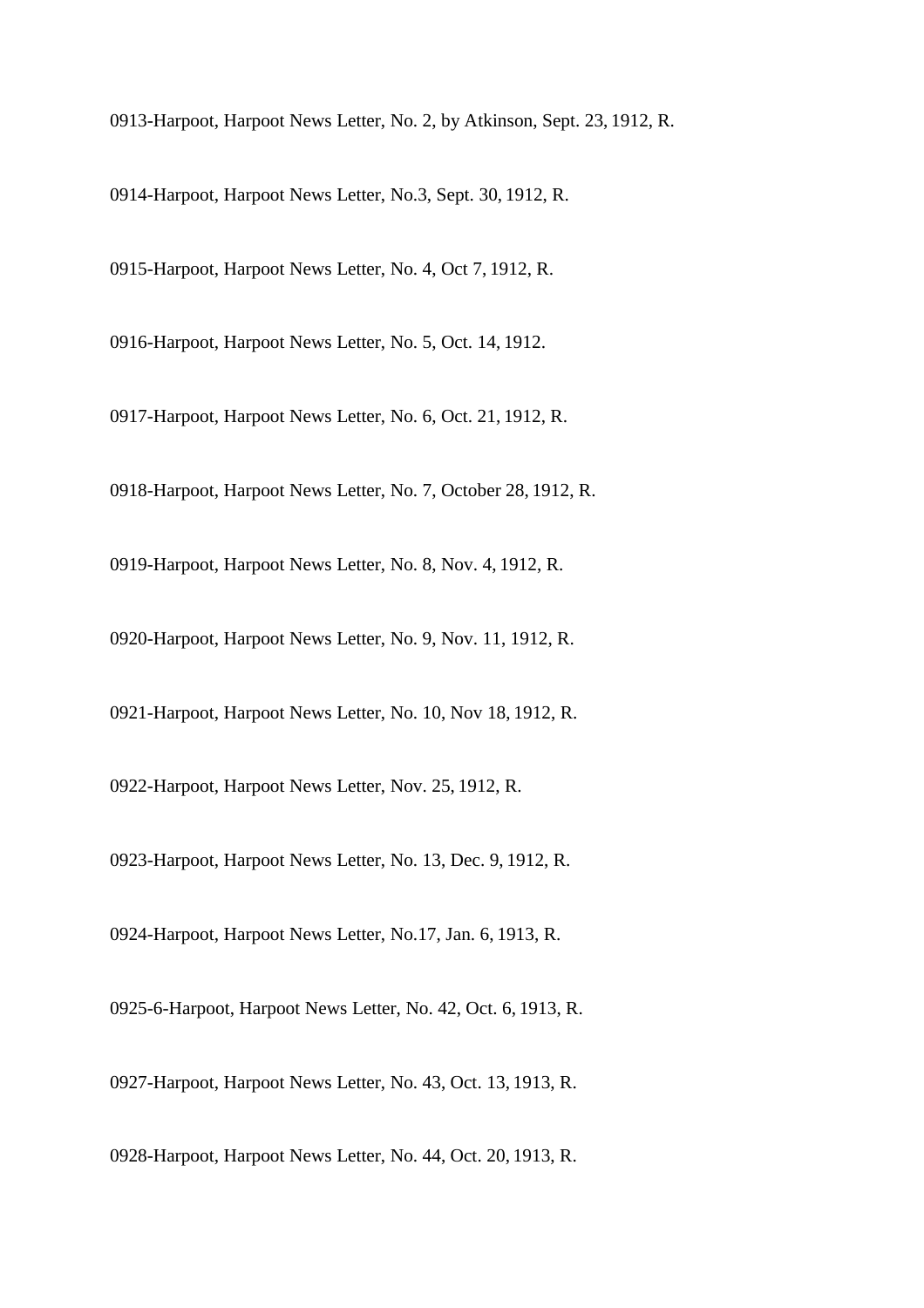0929-30-Harpoot, Harpoot News Letter, Oct. 27, 1913, R.

0931-Harpoot, Harpoot News Letter, No. 47, Nov. 10, 1913, R.

0932-Harpoot, Harpoot News Letter, No. 48, Nov. 17, 1913, R.

0933-Harpoot, Harpoot News Letter, No. 49, Nov. 24, 1913, R.

0934-Harpoot, Harpoot News Letter, No. 51, Dec. 8, 1913, R.

0935-Harpoot, Harpoot News Letter, No. 52, Dec. 15, 1913, R.

0936-7-Harpoot, Harpoot News Letter, No. 53, Dec. 29, 1913, R.

0938-Harpoot, Harpoot News Letter, No. 54, Jan.5, 1914, R.

0939-40-Harpoot, Harpoot News Letter, No. 55, Jan. 20, 1914, R.

0941-Harpoot, Harpoot News Letter, No. 56, Jan. 26, 1914, R.

0942-Harpoot, Harpoot News Letter, No. 57, Feb. 3, 1914, R.

0943-4-Harpoot, Harpoot News Letter, No. 58, Feb. 29, 1914.

0945-Harpoot, Harpoot News Letter, No. 59, Feb. 16, 1914, R.

0946-Harpoot, Harpoot News Letter, No. 60, Feb. 25, 1914, R.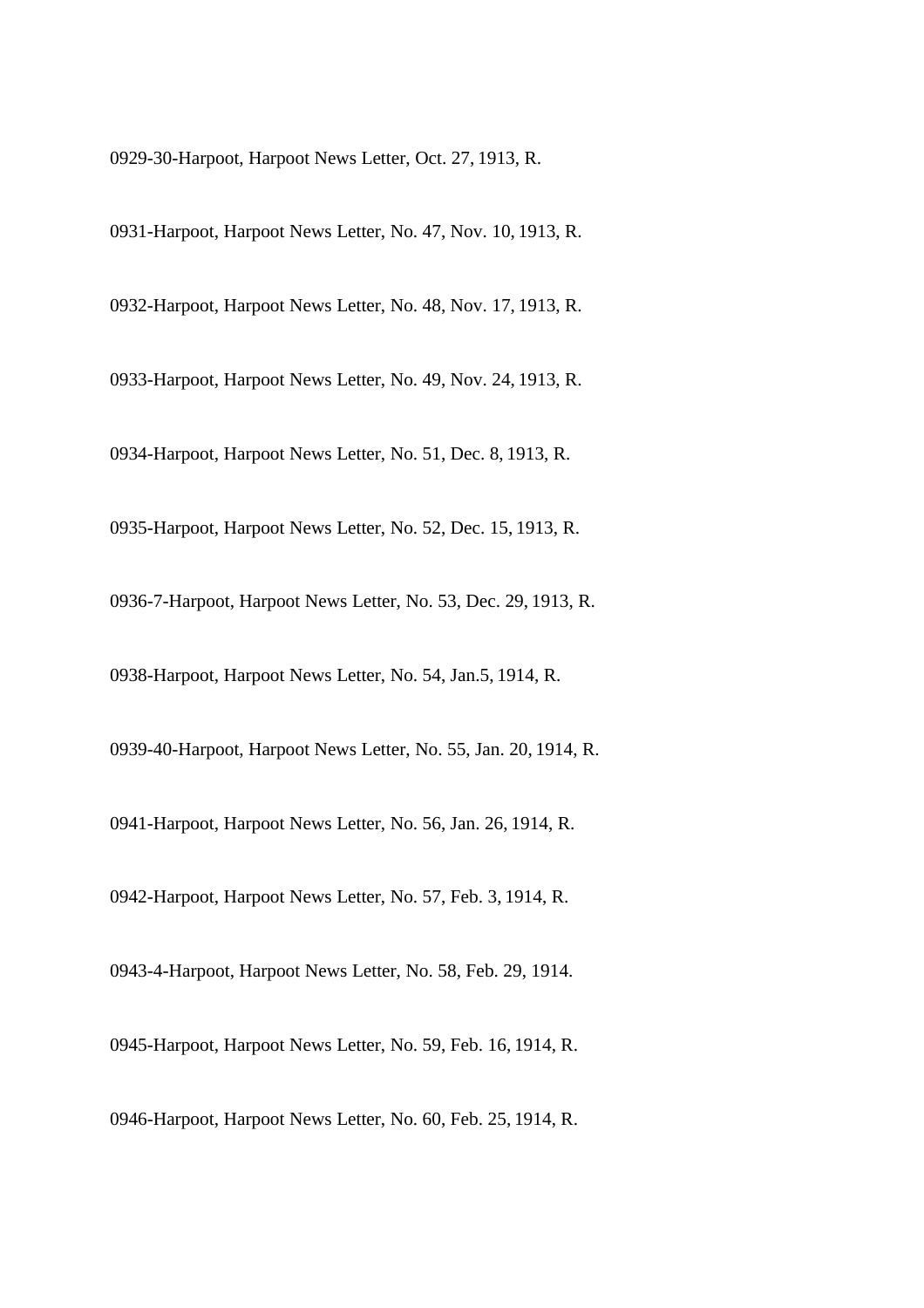0947-Harpoot, Harpoot News Letter, No. 61, March 2, 1914, R.

0948-Harpoot, Harpoot News Letter, No. 62, March 9, 1914, R.

0949-Harpoot, Harpoot News Letter, No. 63, March 23, 1914, R.

0950-Harpoot, Harpoot News Letter, No. 65, March 30, 1914, R.

0951-2-Harpoot, Harpoot News Letter, No. 66, Apr. 7, 1914, R.

0953-Harpoot, Harpoot News Letter, No. 67, Apr. 20, 1914, R.

0954-Harpoot, Harpoot News Letter, No. 68, May 5, 1914, R.

0955-Harpoot, Harpoot News Letter, No. 69, May. 12, 1914, R.

0956-Harpoot, Harpoot News Letter, No. 70, May 19, 1914, R.

0957-Harpoot, Harpoot News Letter, No. 71, May. 26, 1914, R.

0958-Harpoot, Harpoot News Letter, No. 72, June 2, 1914, R.

0959-Harpoot, Harpoot News Letter, No. 73, June 9, 1914, R.

0960-Harpoot, Harpoot News Letter, No.74, June 16, 1914, R.

0961-Harpoot, Harpoot News Letter, No. 75, July 1, 1914, R.

0962-3-Euphrates College, Thirty-fourth Annual Commencement, June 24, 1914, R.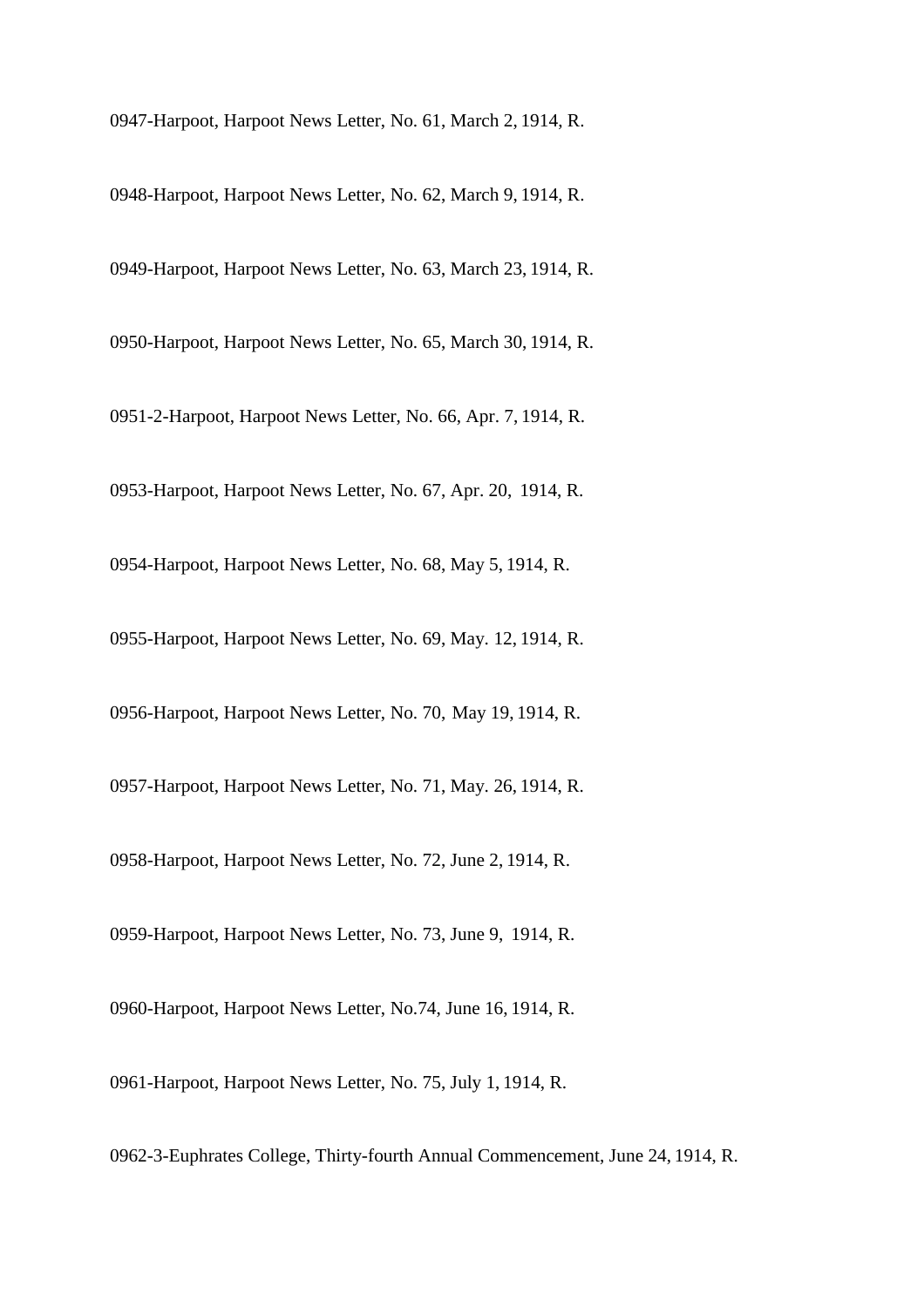0963-4-Harpoot, Harpoot News Letter, No. 76, Aug. 4, 1914, R.

0965-6-Harpoot, Harpoot News Letter, No. 78, Oct. 5, 1914, R.

0967-Harpoot, Harpoot News Letter, No. 79, Oct. 12, 1914, R.

0968-Harpoot, Harpoot News Letter, No. 81, Oct. 26, 1914, R.

0969-Harpoot, Harpoot News Letter, No.82, Nov. 2, 1914, R.

0970-Harpoot, Harpoot News Letter, No. 84, Nov.16, 1914, R.

0971-Harpoot, Harpoot News Letter, No. 85, Nov. 30, 1914, R.

0972-Harpoot, Harpoot News Letter, No. 86, Dec. 21, 1914, R.

0973-Harpoot, Harpoot News Letter, No. 87, Dec. 28, 1914, R.

0974-Harpoot, Harpoot News Letter, No. 88, Jan. 4, 1915, R.

0975-Harpoot, Harpoot News Letter, No. 89, Jan. 10, 1915, R.

0976-Harpoot, Harpoot News Letter, No. 90, Jan. 28, 1915, R.

0977-Harpoot, Harpoot News Letter, No. 91, Feb. 5, 1915, R.

0978-Harpoot, Harpoot News Letter, No. 92, Feb. 11, 1915, R.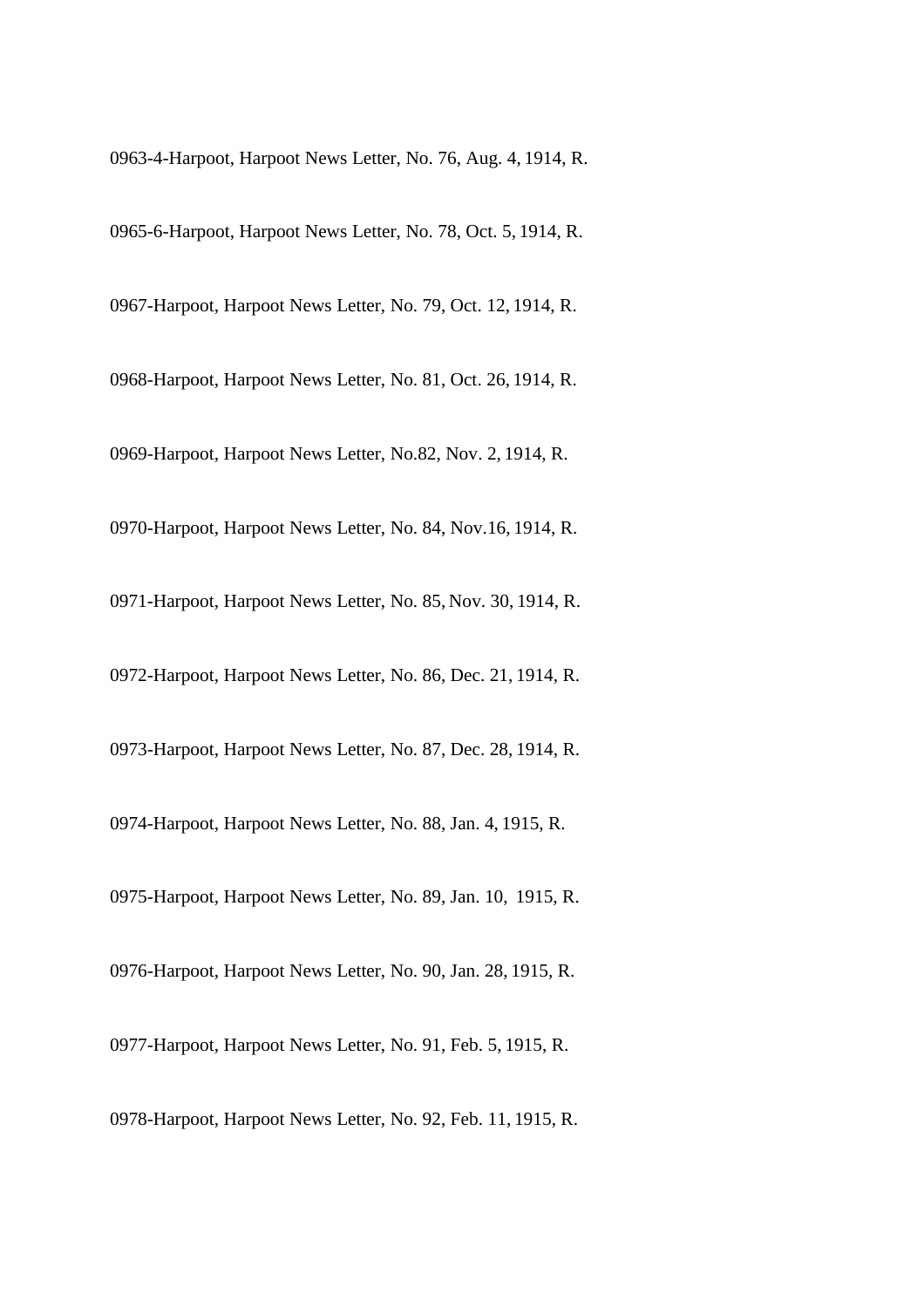0979-Harpoot, Harpoot News Letter, No. 94, March 2, 1914, R.

0980-Harpoot, Harpoot News Letter, No. 95, March 8, 1915, R.

0981-Harpoot, Harpoot News Letter, No. 96, March 15, 1915, R.

0982-Harpoot, Harpoot News Letter, No. 100, Apr. 12, 1915, R.

0983-Harpoot, Harpoot News Letter, No. 101, Apr.19, 1915, R.

0984-Harpoot, Harpoot News Letter, No. 102, Apr. 26, 1915, R.

0985-Harpoot, Harpoot News Letter, No. 104, May 10, 1915, R.

0986-Harpoot, Harpoot News Letter, No.105, May 18<sup>th</sup> 1915, R.

0987-Harpoot, Harpoot News Letter, No. 106, May.25, 1915, R.

0988-The document is written partly in Latin Script, including the date and the name of the sender. It is signed by Vognoyan (the secretary) and Krikovian (the Magistrate) on behalf of the Y.M.C. Association requesting aid for the erection of their church, 1910, PR.

0989-90-H. H. Atkinson, Harpoot, "Village Visiting," narrating his visit to a village in the vicinity of Harpoot. The date is not specified but the year of receipt is 1910, PR.

0991-Quotation from the Lecture by H. Effendi Kalfaian from the Eastern Press, Oct. 28, 1908 and another one from the *Biography of Mugerdich Beshiktashlian* by Arshag Efendi Chobanian, Editor of ANAHIT (Armenain Monthly published in Paris).

0992-5-"Notes by the May and After," by Geo. P. Knapp, narrating his visits to the missions at Beirut, Diarbekir, Aintab, Oorfa, Killis., (date is not specified), R.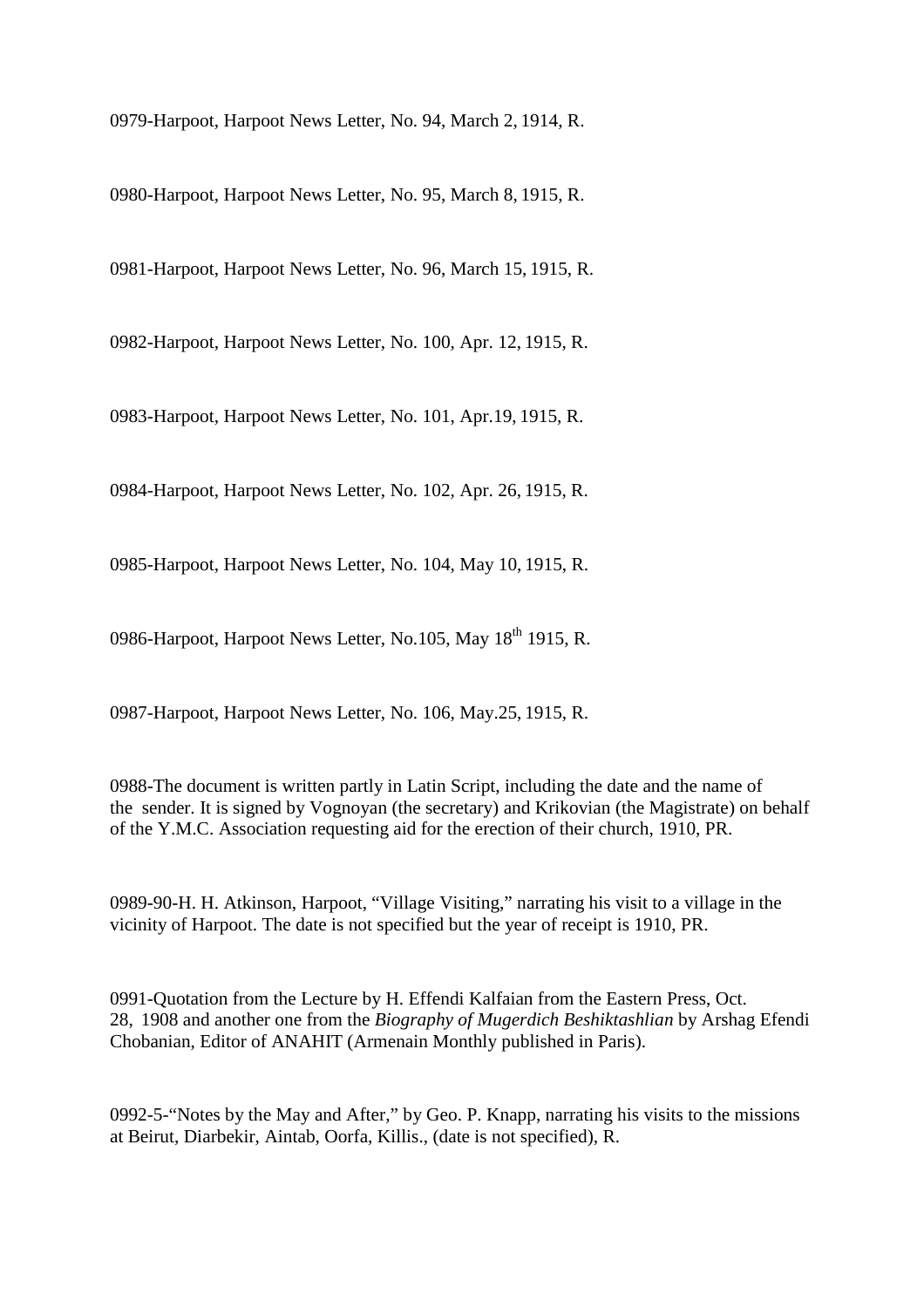0996-7-Harpoot, to The American Board of Commissioners of Foreign Missions by the Students of the Euphrates College, March 31, 1911, R.

0998-1001-H.H. Atkinson, Annie Tracy Riggs Hospital: Special Appeal Because of Financial Stringency Caused By the Balkan War, Jan. 1913, R.

1002-Schedule for Harpoot Missionaries' Prayer Meetings, April, May, June, 1913, R.

1003-5-G.C. Reynolds, Van, An Appeal for help to establish a College at Van, Rec'd July 23, 1913, R.

1006-Geo. P. Knapp, Harpoot, to Dr. Barton, Oct. 24, 1913, R.

1007-15-Constitution and By-Laws of the Eastern Turkey Mission adopted in 1861, revised in 1882 and 1912, R.

1016-8-Geo.P. Knapp, Harpoot, to the "Friends of the ETM", Jan. 27, 1914, R.

1018-The Mission Principles, (lacking the date and other infos), R.

1019-30-The Jerusalem Conference, August 22-29, 1913, published in The Journal of the Medical Missionary Association of Turkey, issued September 1913, R.

1031-35-Report of the Treasurer of the Medical Missionary Association of Turkey, July 1, 1912-August 1, 1913, R.

1036-Minute adopted by the Eastern Turkey Mission, July 30, 1914, R.

1037-Resolution adopted by the Eastern Turkey Mission, Harpoot, July 27, 1914, R.

1038-9-An Appeal for Help to establish a college at Van, (date is not specified), R.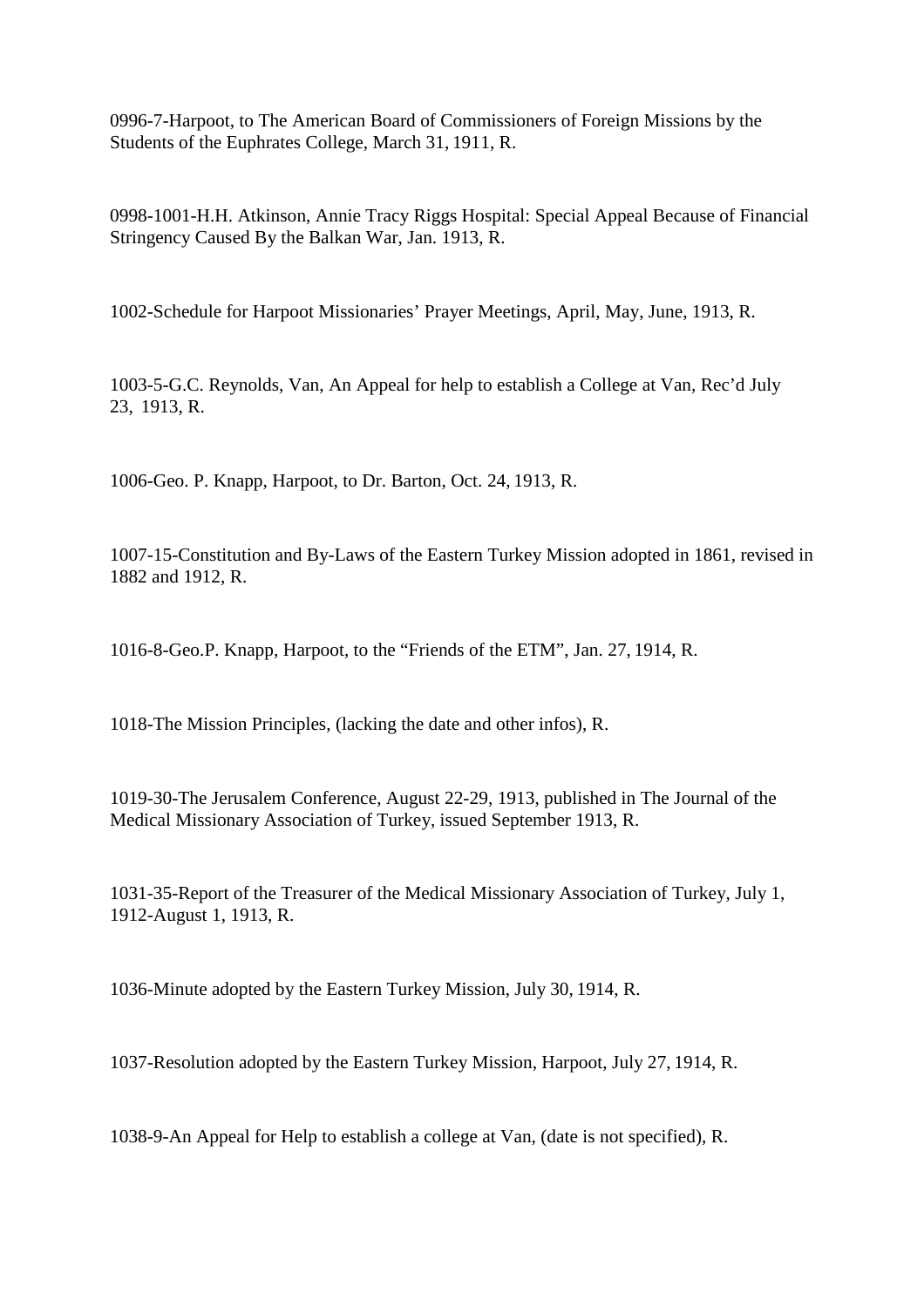1039-40-H. H. Atkinson, to "The Members of the Medical Committee for Moslem Work, R.

1041-50-To Miss. Mary A. C. Ely (date and the sender is not specified), HR.

1051-2-Euphrates College, titled as "A Great Opportunity for Investment," (other infos are not available), R.

1053-63-"Cole Experiences in Kourdistan," (no other info), some members of the mission narrate their trip in Eastern Turkey, R.

1064-Department of State, Washington, to Reverend James L. Barton, Boston, July 15, 1916, (signed by the Second Assistant Secretary for The Secretary of State), concerning the enforced (by the Ottoman authorities) journey of Reverend Mr. Andrus and Miss. Agnes Fenenga from Mardin to Sivas, R.

1065-9-(Duplicate) From Reverend to the Secretary of the State, Washington, June 20, 1916, including a statement prepared and signed by Agnes Fenenga and A. N. Andrus " in regard to the circumstances surrounding their enforced journey" (Constantinople, Jun. 22, 1916), R.

1070-Sublime Porte, Minister of Foreign Affairs, Verbal Note, in reply to the American Ambassador, Dec. 14, 1915, R. (translation from French)

1071-The Original French Copy of the above-mentioned note, R.

1072-(Duplicate), Report of the Death of An American Citizen, Helen Dewey Thom, Oct. 12, 1915, R.

1073-4-American Consulate at Mamouret-ül-Aziz (Harput), Turkey, Dec. 15, 1915, the Consul Leslie Davis to the Secretary of State, Washington, Dec. 15, 1915, regarding the Transmitting Report of Death of Mrs. Elizabeth F. B. Usher, of Van, Turkey, R.

1075-Report of the Death of an American Citizen, signed by Leslie B. Davis, Dec. 15, 1915, R.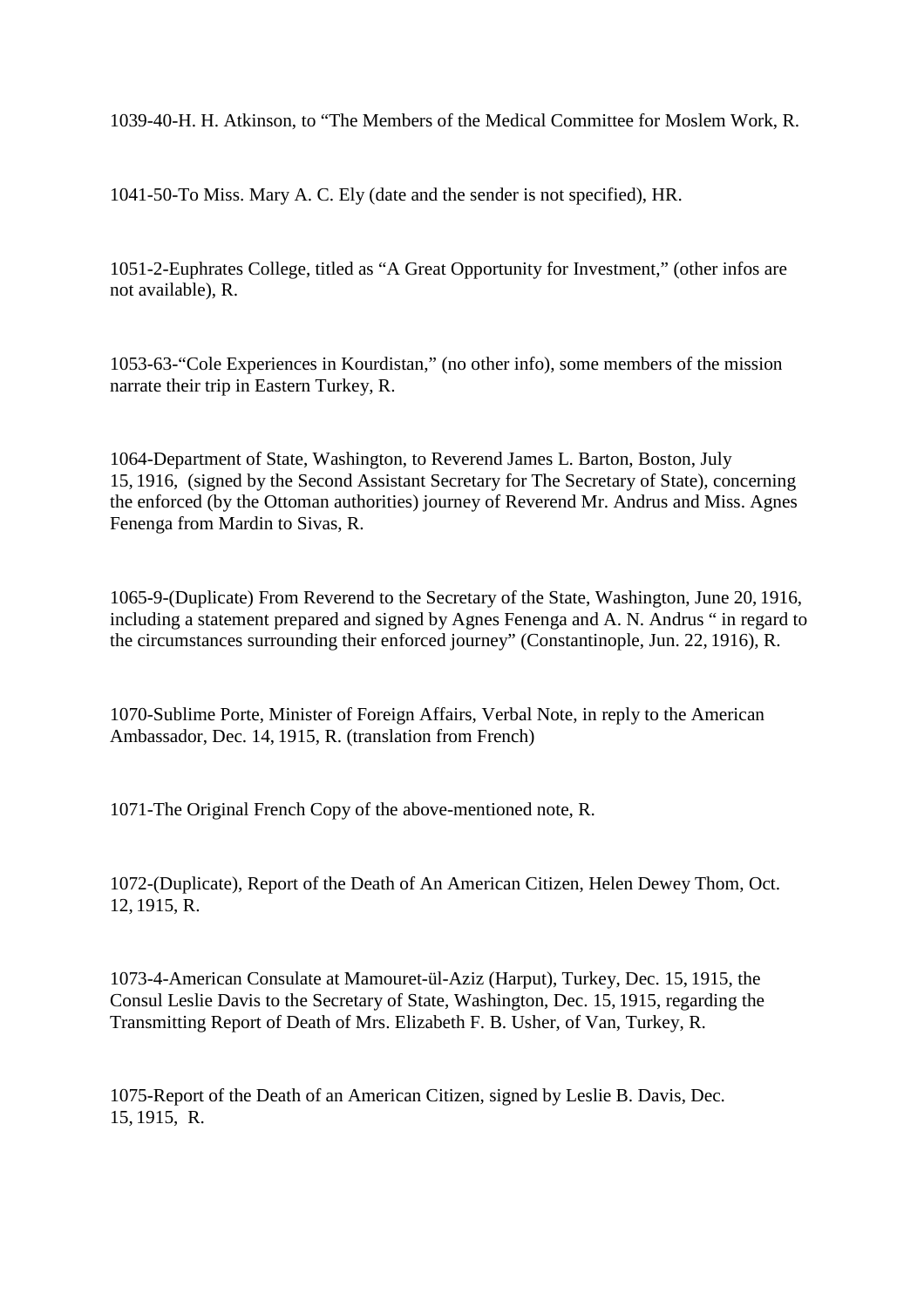1076-Report of the Death of An American Citizen, Daniel M. B. Thom, signed by Leslie Davis, Dec. 15, 1915, R.

1077-8-(Duplicate) American Consulate at Mamouret-ül Aziz (Harput), Turkey, Leslie Davis (Consul), to the Secretary of State, Washington, regarding the Transmitting Report of Death of Miss. Charlotte E. Ely, of Bitlis, Turkey, Dec. 15, 1915, R.

1079-80-(NR)

1081-92-Regarding the transmitting Report of Death of Rev. George P. Knapp, of Bitlis, Turkey, Dec.15, 1915, PR. (the names of the sender and the recipient are NR and/or unspecified).

1093-5-From the Secretary of State, Washington, to the Reverend James L. Barton, Boston, regarding the cause of death of Dr. Daniel M. B. Thom, Apr. 12, 1916, R.

1096-From the Secretary of State, Washington, to Reverend James L. Barton, Boston, concerning the death of Reverend George P. Knapp, Apr. 12, 1916, R.

1097-From the American Ambassy, Constantinople, to the Secretary of State, Washington, March 1, 1916, concerning the death of the Reverend George P. Knapp, R.

1098-1104-American Consulate at Mamouret-ül Aziz (Harpoot), Turkey, Leslie Davis (the Consul), to the American Ambassador at Constantinople, Feb. 2, 1916, about the death of the Reverend George P. Knapp, R.

1105-10-From a committee in behalf of the Armenian Evangelical Alliance of America to the American Board of Commissioners for Foreign Missions, Boston, June 24, 1919, here could be found claims about the massacres performed by Turks against the Armenians and claim to Independence of the Armenians as a nation, R.

1111-12-From the Secretary of State, Washington, to the American Board of Commissioners for Foreign Missions, New York, Apr. 7, 1919, including "a copy of communication dated October 19, 1918, from the Ottoman government to the Sweedish Legation in charge of American interests at Constantinople," R.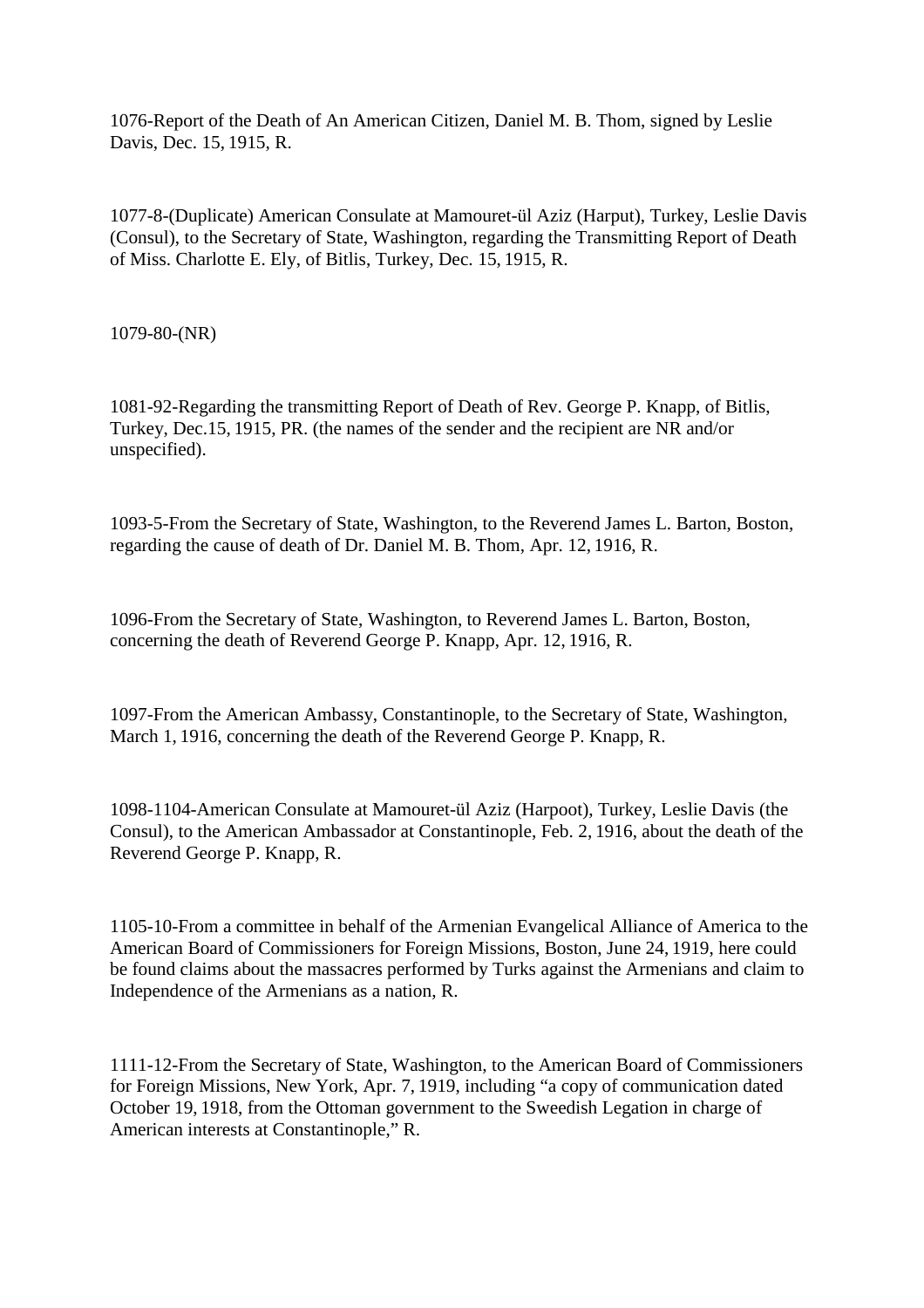1113-5-A list of topics for the proposed conference of Turkey (no date on the document), R.

1116-21-H. Naville,News of the Merzifon Mission (August-November 1917), Jan. 31, 1918, R.

1122-23-Harpoot News, by Atkinson, for August-December 1917, R.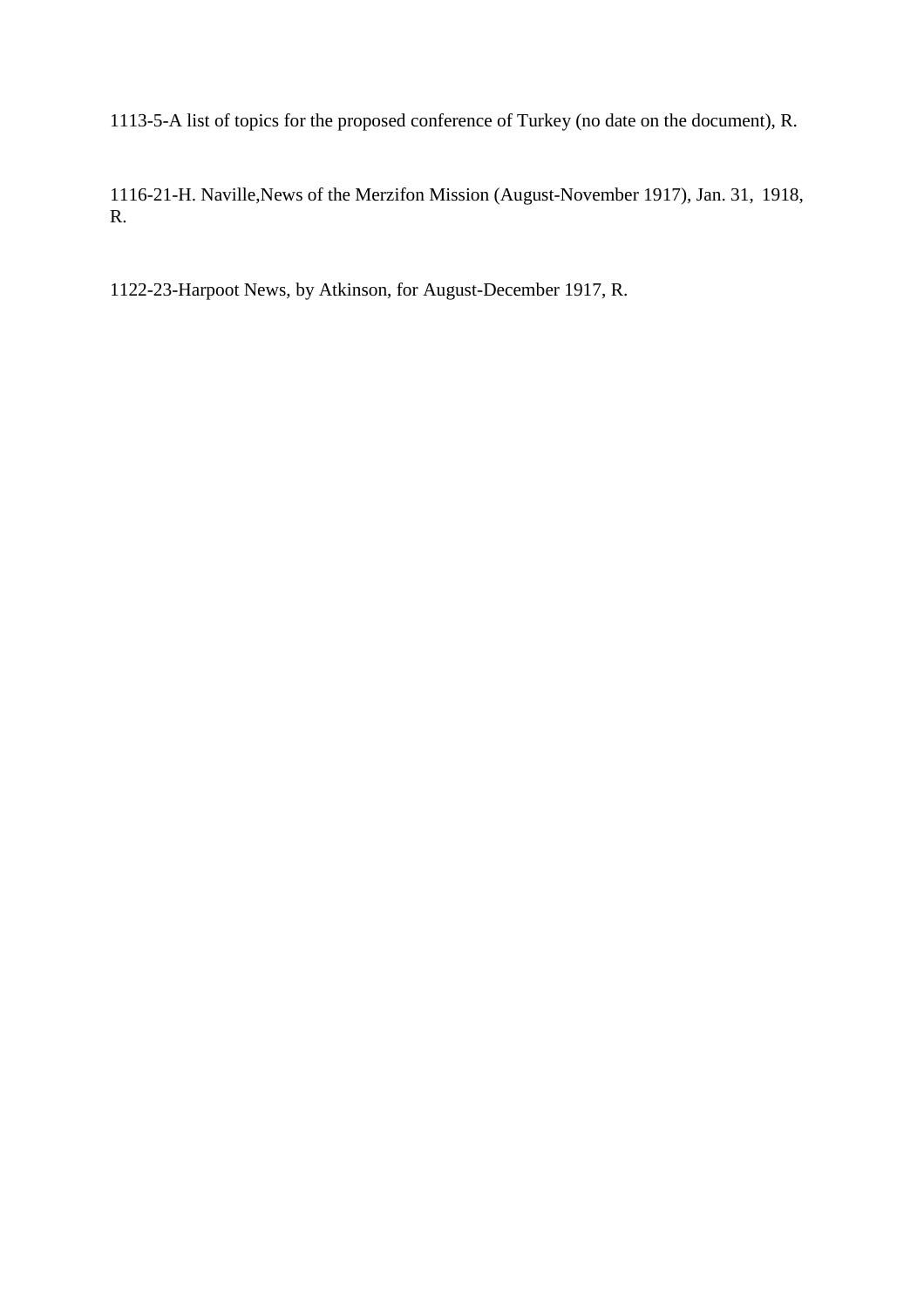#### **REEL 713**

SUBMITTED TO: The Department of History SUBMITTED BY: Yalçın Murgul TYPE OF DOCUMENT: Microfilm PROJECT TERM: February 2005 REFERENCE NUMBER: BV2410.A4 1984 REEL 713 DEGREE OF READABILITY:

R: Readable

HR: Hardly Readable

UR: Unreadable PR: Partially Readable

> ABC 16 – THE NEAR EAST 1817-1919 UNIT 5 – REEL 713 EASTERN TURKEY MISSION 1910 – 1919 VOLUME 2 B  $A - G$ **LETTERS** INDEX

1-3. List of Writers, R 4-6. Letter to Friends from Jessie Welles Murray, Harpoot,1910,R 7-9. Letter to Friends from Ernest Riggs, Harpoot,Sep 8 1910,R 10-12. Letter to Friends from Ernest Riggs, Harpoot, Jan 21 1911,R 13-15. Letter to Friends from Ernest Riggs, Harpoot, June 28 1911,R 16-18. Letter to Friends from J.K.Browne, Harpoot, Apr 10 1911, R 19-21. Letter to Friends from Marie Jacobson, Harpoot, Jan 17 1912, R 22-24. Letter to Friends from Fay E. Livengood, Harpoot, May 13 1912, R 25-26. Letter to James L. Barton from George W. Andrews, Mardin, May 13 1912, HR 27-28. Letter to Enoch F.Bell from George W. Andrews, Mardin, Feb 11 1910, PR 29. Letter to Enoch F.Bell from George W. Andrews, Mardin, Feb 15 1910, HR 30-31. Letter to Enoch F.Bell from George W. Andrews, Mardin, Feb 28 1910, HR 32. Letter to Enoch F.Bell from George W. Andrews, Mardin, Apr 12 1910, HR 33-34. Letter to Enoch F.Bell from A. N. Andrus, Mardin, Apr 18 1910, PR 35-37. Letter to James L. Barton from A. N. Andrus, Mardin, Aug 31 1910, HR 38-39. Letter to James L. Barton from A. N. Andrus, Mardin, Feb 21 1911, R 40. UR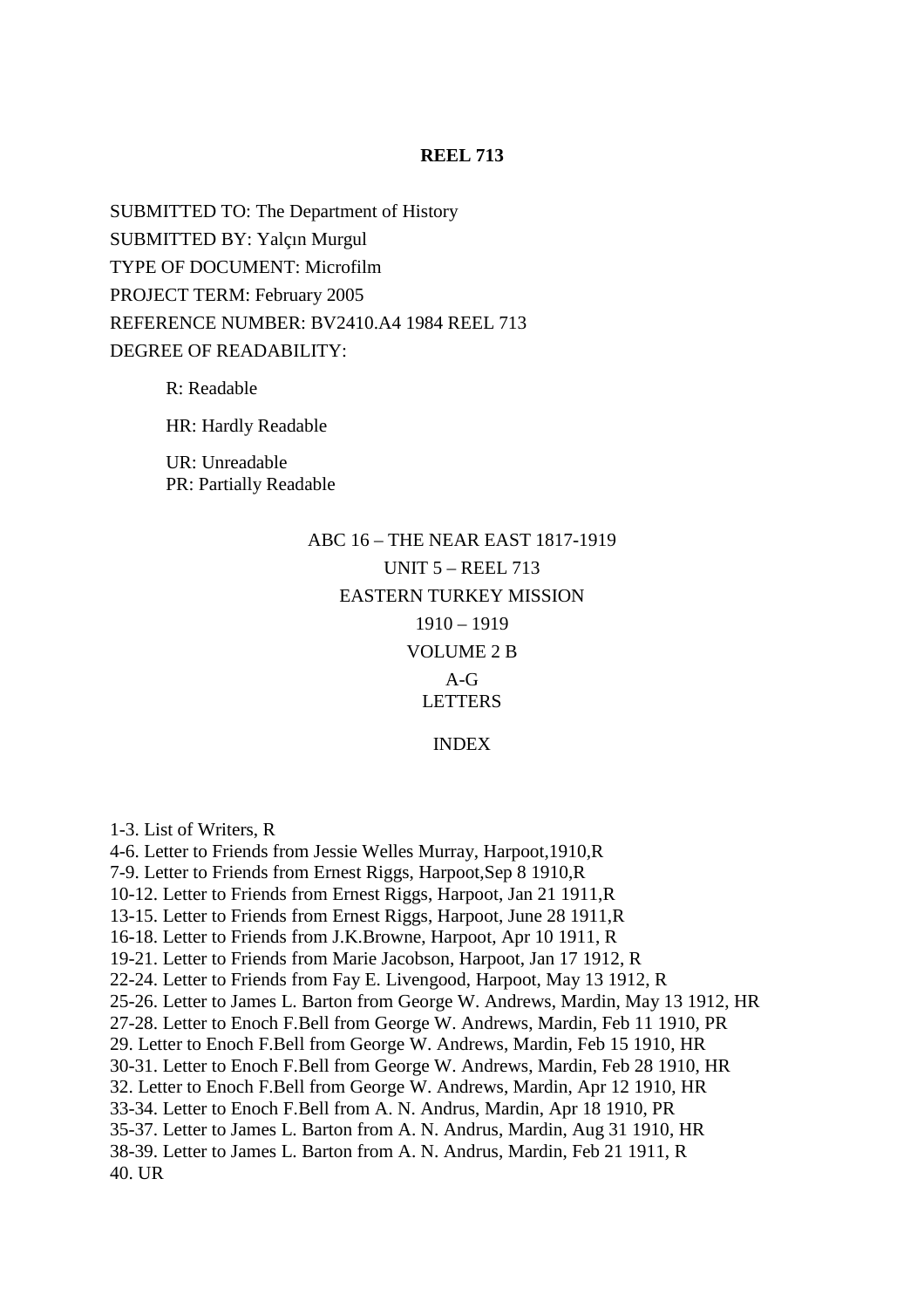41-45. Letter to James L. Barton from A. N. Andrus, Mardin, Apr 16 1911, PR 45-46. Letter to Enoch F.Bell from A. N. Andrus, Mardin, May 2 1911, HR 47-48. Letter to Enoch F.Bell from A. N. Andrus, Mardin, June 12 1911, PR 49-53. Letter to James L. Barton from A. N. Andrus, Mardin, Sep 4 1911, UR 54-56. Letter to James L. Barton from A. N. Andrus, Mardin, Oct 29 1911, R 57-59. Letter to James L. Barton from A. N. Andrus, Mardin, Nov 19 1911, UR 60-63. Letter to James L. Barton from A. N. Andrus, Mardin, Feb 5 1912, UR 64-65. Letter to Brother Emrich from A. N. Andrus, Mardin, Feb 9 1912, R 66. UR 67-69. Letter to James L. Barton from A. N. Andrus, Mardin, Aug 19 1912, PR 70-73. Letter to James L. Barton from A. N. Andrus, Mardin, Nov 21 1912, PR 73-74. Letter to James L. Barton from A. N. Andrus, Mardin, Dec 24 1912, UR 75. Letter to James L. Barton from A. N. Andrus, Mardin, Jan 6 1913, PR 76. UR 77. Letter to George P. Knapp from A. N. Andrus, Mardin, May 5 1913, PR 78-83. Letter to James L. Barton from A. N. Andrus, Mardin, May 12 1913, PR 83-84. Letter to James L. Barton from A. N. Andrus, Mardin, Aug 8 1913, PR 85-87. Letter to James L. Barton from A. N. Andrus, Mardin, Mar 12 1914, UR 87-89. Letter to James L. Barton from A. N. Andrus, Mardin, Mar 26 1914, PR 90-91. Letter to Enoch F.Bell from A. N. Andrus, Mardin, Aug 7 1914, HR 91-95. Letter to James L. Barton from A. N. Andrus, Mardin, Aug 8 1914, PR 96-97. Letter to James L. Barton from A. N. Andrus, Mardin, Sep 28 1914, UR 98-100. Letter to (?) from A. N. Andrus, Mardin, (?),UR 101-103. Letter to (?) from A. N. Andrus, Mardin, Dec 9 1914, UR 104-105. Letter to Brother Emrich from A. N. Andrus, Mardin, Jan 3 1915, UR 106-108. Letter to James L. Barton from A. N. Andrus, Mardin, Feb 7 1915, UR 108-109. Letter to James L. Barton from A. N. Andrus, Mardin, Sep 18 1915, UR 110-111. Letter to James L. Barton from A. N. Andrus, Mardin, July 24 1915, UR 112-114. Letter to James L. Barton from A. N. Andrus, Mardin, Sep 27 1915, UR 115-116. Letter to W. W. Peet from A. N. Andrus, Sivas, Dec 3 1915, R 117-119. Letter to James L. Barton from A. N. Andrus, Sivas, Dec 7 1915, R 120-121. Letter to Friends from A. N. Andrus, Sivas, Dec 10 1915, R 122. UR 123-124. Letter to James L. Barton from A. N. Andrus,?, July 25 1917, HR 124-126. Letter to James L. Barton from A. N. Andrus,?, Aug 2 1917, HR 127-128. Letter to James L. Barton from A. N. Andrus, Chicago, Nov 5 1917, HR 128-141. Letter to James L. Barton from A. N. Andrus, New York, Dec 31 1917, PR 142-143. Letter to James L. Barton from A. N. Andrus,?, July 16 1918, PR 144-145. Letter to James L. Barton from A. N. Andrus, New York, March 26 1918, UR 145-146. Letter to James L. Barton from A. N. Andrus, New York, Mch 29 1918, UR 146-147. Letter to James L. Barton from A. N. Andrus, New York, Apr 9 1918, HR 148-149. Letter to Enoch F.Bell from A. N. Andrus,?, July 24 1918, HR 150-155. Letter to James L. Barton from A. N. Andrus, New York,(?), R 156-157. Letter to (?) from A. N. Andrus, New York, July 27 1918, R 158-159. Letter to Enoch F.Bell from A. N. Andrus, New York, July 31 1918, HR 160-161. Letter to James L. Barton from A. N. Andrus, New York, Feb 23 1918, HR 161-162. Letter to James L. Barton from A. N. Andrus, New York, July 29 1918, HR 163. Letter to James L. Barton from A. N. Andrus, New York, Nov 28 1918, UR 164-165. Letter to Brother Case from A. N. Andrus,?, (?),UR

166-169. Letter to Brother Emrich from Mrs. Andrus, Mardin, Jan 10 1915, PR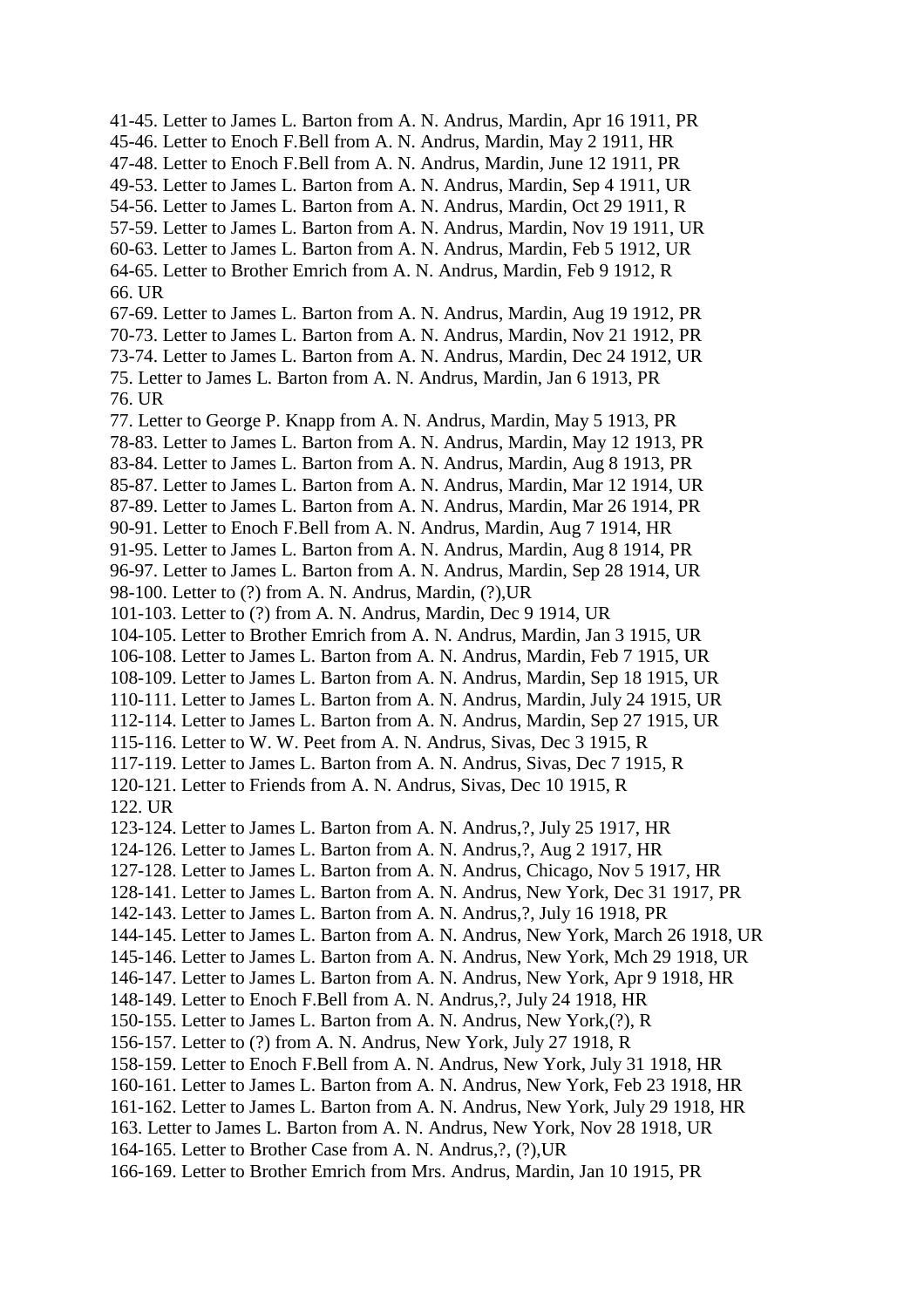170-171. Letter to James L. Barton from Mrs. Andrus, Mardin, June 16 1915, PR 172-174. Letter to James L. Barton from M. Atkins,Erzurum, Apr 18 1918, R 175-179. Letter to James L. Barton from M. Atkins ,Erzurum, Aug 9 1911, HR 180-182. Letter to James L. Barton from M. Atkins,Erzurum, July 20 1912, HR 183-188. Letter to Enoch F.Bell from M. Atkins,Erzurum, Oct 12 1912, HR 189-191. Letter to Friends from M. Atkins,Erzurum, Jan 23 1913, R 192-194. Letter to James L. Barton from M. Atkins,Erzurum, Feb 2 1913, HR 195-198. Letter to Friends from M. Atkins,Erzurum, Feb 28 1913, R 199-200. Letter to James L. Barton from M. Atkins,Erzurum, Mar 1 1913, HR 201-206. Letter to James L. Barton from M. Atkins,Erzurum, Mar 14 1913, HR 207-209. Letter to James L. Barton from M. Atkins,Erzurum, Apr 1 1913, PR 210-213. Letter to Friends from M. Atkins,Erzurum, May 1 1913, UR 214-216. Letter to James L. Barton from M. Atkins,Erzurum, May 3 1913, HR 217-219. Letter to Friends from M. Atkins,Erzurum, May 31 1913, R 220-227. Letter to James L. Barton from M. Atkins,Erzurum, Oct 6 1913, HR 228-233. Letter to James L. Barton from M. Atkins,Erzurum, Nov 26 1913, HR 234-241. Letter to James L. Barton from M. Atkins,Erzurum, Jan 5 1914, HR 242-244. Letter to Friends from M. Atkins,Erzurum, Feb 18 1914, PR 245-248. Letter to James L. Barton from M. Atkins,Erzurum, Feb 18 1914, HR 249-251. Letter to James L. Barton from M. Atkins,Erzurum, Feb 21 1914, HR 252-254. Letter to Friends from H. H. Atkinson,Erzurum, Jan 1 1910, R 255-257. Letter to James L. Barton from H. H. Atkinson, Harpoot, Feb 18 1910, R 258-261. Letter to James L. Barton from H. H. Atkinson, Harpoot, Mar 7 1910, R 262-264. Letter to George P. Knaap from H. H. Atkinson, Harpoot, Mar 7 1910, R 265. Letter to James L. Barton from H. H. Atkinson, Harpoot, Mar 31 1910, R 266. Letter to Friends from H. H. Atkinson, Harpoot, April 8 1910, R 267. Letter to Friends from H. H. Atkinson, Harpoot, May 30 1910, R 268-270. Letter to Friends from H. H. Atkinson, Harpoot, Sep 22 1910, PR 271-277. Letter to Friends from H. H. Atkinson, Harpoot, ?, R 278-280. Letter to W. W. Peet from H. H. Atkinson, Harpoot, Sep 1910, R 281-286. Letter to James L. Barton from H. H. Atkinson, Harpoot, Dec 29 1910, UR 287-289. Letter to Friends from H. H. Atkinson, Harpoot, Dec 1910, R 290-292. Letter to James L. Barton from H. H. Atkinson, Harpoot, Dec 15 1910, R 293-296. Letter to James L. Barton from H. H. Atkinson, Harpoot, Jan 9 1911, R 297-299. Letter to Friends from H. H. Atkinson, Harpoot, Jan 7 1911, R 300-302. Letter to Friends from H. H. Atkinson, Harpoot, Feb 3 1911, R 303-305. Letter to Friends from H. H. Atkinson, Harpoot, Feb 3 1911, HR 306-308. Letter to James L. Barton from H. H. Atkinson, Harpoot, Feb 3 1911, HR 309-314. Letter to Friends from H. H. Atkinson, Harpoot, April 3 1911, R 315. Letter to James L. Barton from H. H. Atkinson, Harpoot, April 3 1911, R 316-317. Letter to (?) from H. H. Atkinson, Harpoot, July 6 1911, R 318-319. Letter to James L. Barton from H. H. Atkinson, Harpoot, April 16 1911, R 320-325. Letter to James L. Barton from H. H. Atkinson, Harpoot, Aug 19 1911, R 326-328. Letter to W.W. Peet from H. H. Atkinson, Harpoot, Oct 1 1911, R 329-331. Letter to Friends from H. H. Atkinson, Harpoot, Dec 1 1911, R 332-333. Letter to James L. Barton from H. H. Atkinson, Harpoot, Dec 1 1911, HR 334-335. Letter to James L. Barton from H. H. Atkinson, Harpoot, Dec 14 1911, HR 336-337. Letter to James L. Barton from H. H. Atkinson, Harpoot, Jan 5 1912, HR 338-340. Letter to James L. Barton from H. H. Atkinson, Harpoot, Jan 3 1912, HR 341-345. Letter to (?) from H. H. Atkinson, Harpoot, Feb 1 1912, UR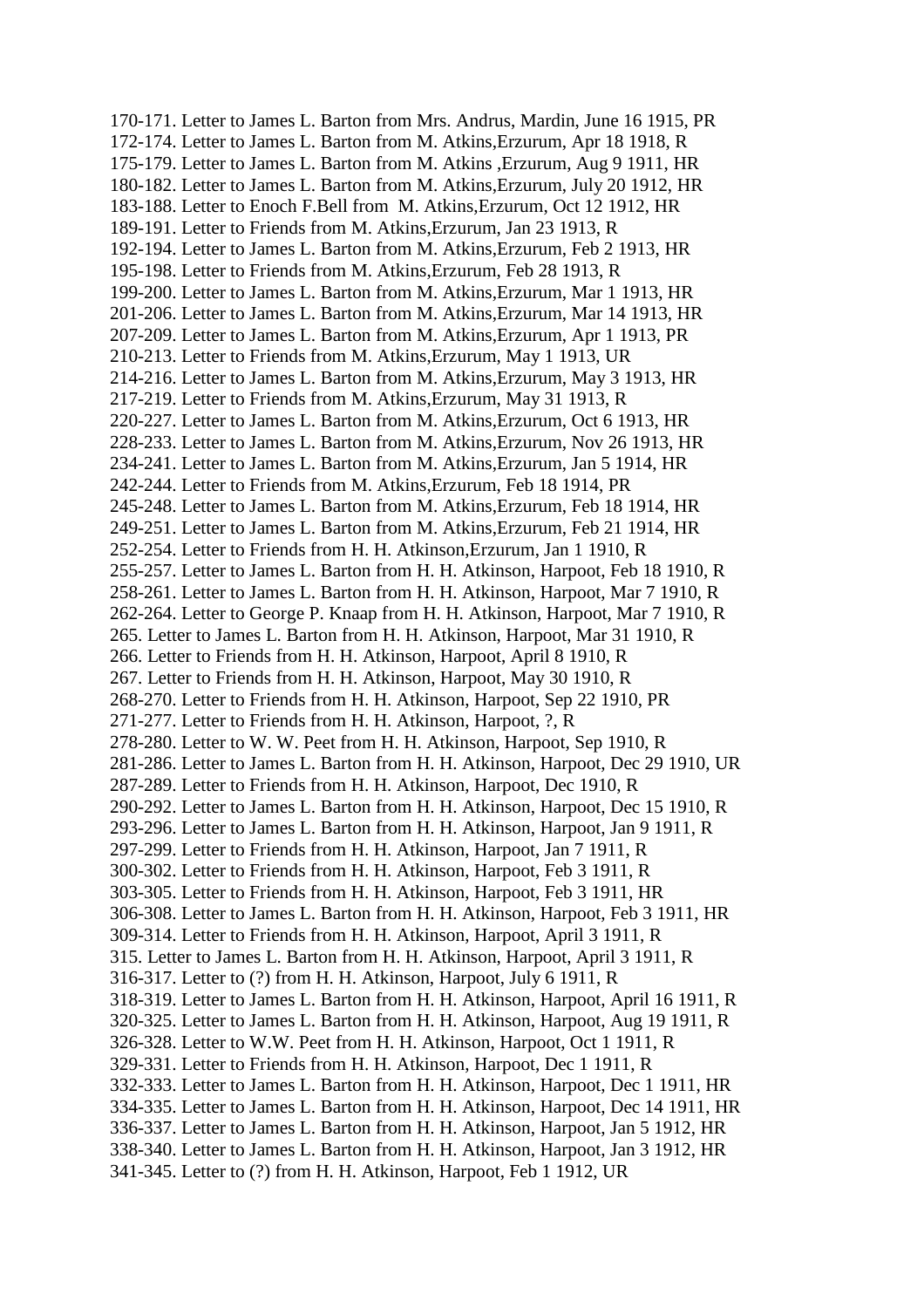346-348. Letter to Dr. Usshers from H. H. Atkinson, Harpoot, Feb 10 1912, R 349-350. Letter to W. W. Peet from H. H. Atkinson, Harpoot, Feb 28 1912, R 351. UR 352. Letter to (?) from H. H. Atkinson, Harpoot, Apr 4 1912, R 353. Letter to James L. Barton from H. H. Atkinson, Harpoot, Apr 16 1912 R 354. Letter to James L. Barton from H. H. Atkinson, Harpoot, Apr 18 1912, R 355. Letter to (?) from H. H. Atkinson, Harpoot, June 1912, R 356. Letter to (?) from H. H. Atkinson, Harpoot, June 10 1912, R 357. Letter to (?) from H. H. Atkinson, Harpoot, Aug 29 1912, PR 358. Letter to Enoch F.Bell from H. H. Atkinson, Harpoot, Aug 29 1912, HR 359-364. Letter to James L. Barton from H. H. Atkinson, Harpoot, Sep 28 1912, R 365-368. Letter to James L. Barton from H. H. Atkinson, Harpoot, Dec 12 1912, R 369-370. Letter to James L. Barton from H. H. Atkinson, Harpoot, Jan 2 1913, R 371-376. Letter to Danish Comittee from H. H. Atkinson, Harpoot, Dec 1912, R 377-379. Letter to Friends from H. H. Atkinson, Harpoot, Dec 28 1912, R 380-384. Letter to James L. Barton from H. H. Atkinson, Harpoot, Jan 15 1913, R 385-386. Letter to James L. Barton from H. H. Atkinson, Harpoot, Mar 6 1913, R 387-391. Letter to James L. Barton from H. H. Atkinson, Harpoot, Sep 24 1913, HR 392-397. Letter to James L. Barton from H. H. Atkinson, Harpoot, Sep 15 1913, HR 398-400. Letter to James L. Barton from H. H. Atkinson, Harpoot, Dec 22 1913, HR 401-403. Letter to Friends from H. H. Atkinson, Harpoot, Jan 1914, UR 404-405. Letter to Enoch F.Bell from H. H. Atkinson, Harpoot, Jan 8 1914, R 406-408. Letter to James L. Barton from H. H. Atkinson, Harpoot, Feb 16 1914, R 409-413. Letter to James L. Barton from H. H. Atkinson, Harpoot, Feb 16 1914, R 414-417. Letter to Friends from H. H. Atkinson, Harpoot, Feb 28 1914, R 418-419. Letter to James L. Barton from H. H. Atkinson, Harpoot, Mar 4 1914, HR 420-421. Letter to James L. Barton from H. H. Atkinson, Harpoot, Apr 9 1914, HR 422-424. Letter to James L. Barton from H. H. Atkinson, Harpoot, May 26 1914, HR 425-426. Letter to James L. Barton from H. H. Atkinson, Harpoot, May 23 1914, HR 427-429. Letter to Friends from H. H. Atkinson, Harpoot, Jun 15 1914, HR 430-435. Letter to Friends from H. H. Atkinson, Harpoot, Feb 27 1914, R 436-437. Letter to Friends from H. H. Atkinson, Harpoot, May 20 1914, HR 438-440. Letter to James L. Barton from H. H. Atkinson, Harpoot, May 28 1914, R 441-443. Letter to James L. Barton from H. H. Atkinson, Harpoot, Aug 27 1914, HR 444-447. Letter to James L. Barton from H. H. Atkinson, Harpoot, Aug 18 1914, HR 448-449. Letter to W. W. Peet from H. H. Atkinson, Harpoot, Aug 19 1914, R 450-452. Letter to James L. Barton from H. H. Atkinson, Harpoot, Nov 27 1915, PR 453-456. Letter to James L. Barton from H. H. Atkinson, Harpoot, Dec 15 1915, R 457-460. Letter to Friends from Tacy W. Atkinson, Harpoot, Apr 2 1910, R 461-464. Letter to Friends from Tacy W. Atkinson, Harpoot, Apr 10 1912, HR 465-468. Letter to James L. Barton from Tacy W. Atkinson, Harpoot, July 15 1913, PR 469-471. Letter to James L. Barton from Tacy W. Atkinson, Harpoot, Aug 7 1913, PR 472-474. Letter to Friends from Tacy W. Atkinson, Harpoot, May 14 1914, PR 475-477. Letter to Friends from Tacy W. Atkinson, Harpoot, Dec 30 1915, R 478-479. Letter to James L. Barton from Tacy W. Atkinson, Harpoot, Apr 17 1916, PR 480-481. Letter to (?) from Tacy W. Atkinson, Harpoot, July 20 1916, UR 482-511. Letter to James L. Barton from Tacy W. Atkinson, Harpoot, Sep 23 1916, R 512-516. Letter to (?) from Tacy W. Atkinson, Harpoot, July 5 1915, UR 517-524. Letter to James L. Barton from Tacy W. Atkinson, Harpoot, Dec 10 1917, HR 525-526. Letter to James L. Barton from Tacy W. Atkinson, Harpoot, Jan 1 1918, PR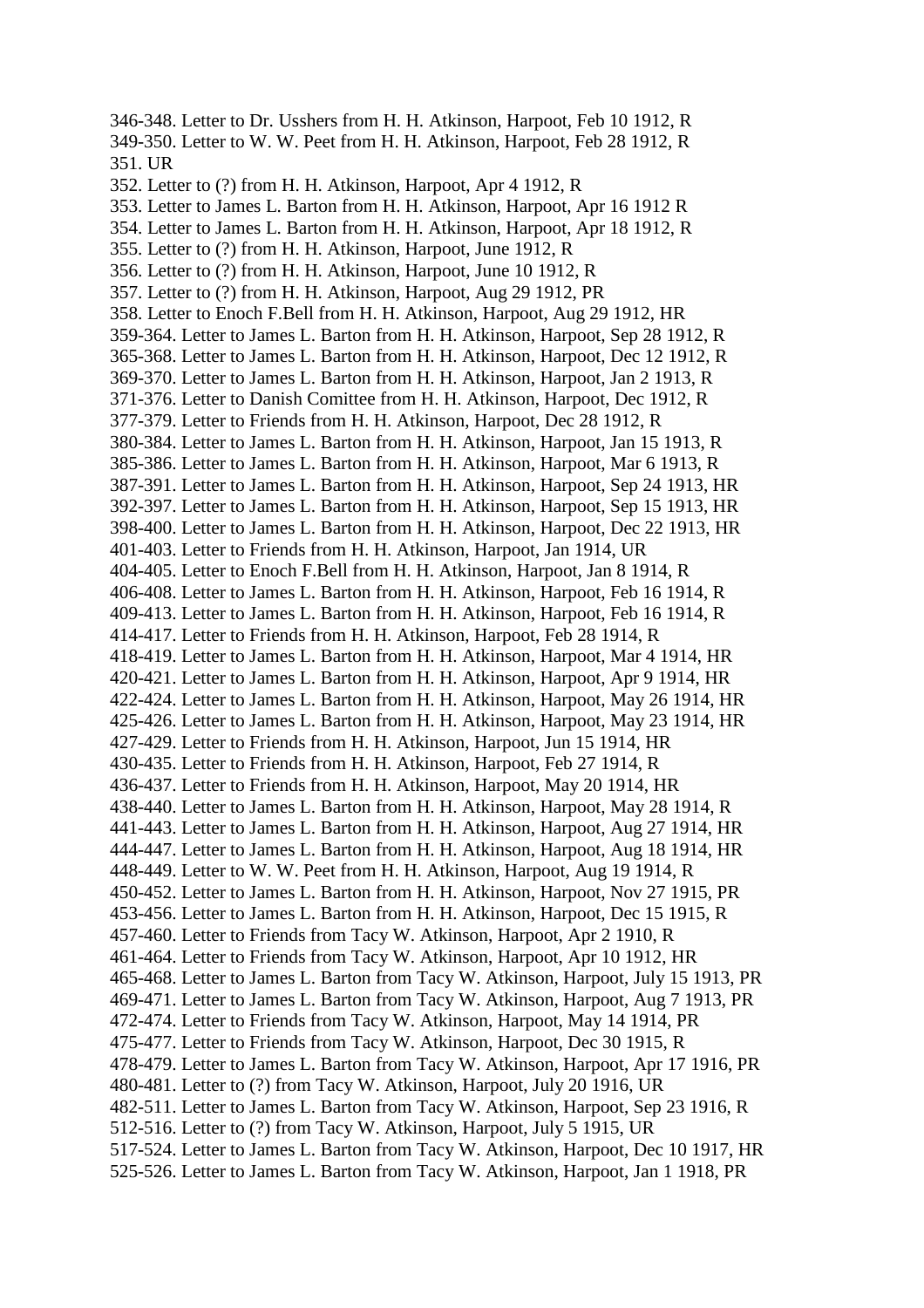527-530. Letter to James L. Barton from Tacy W. Atkinson, Harpoot, Jan 28 1918, PR 531-532. Letter to James L. Barton from Tacy W. Atkinson, Harpoot, Mar 11 1918, HR 533-534. Letter to James L. Barton from Tacy W. Atkinson, Harpoot, May 9 1918, HR 535-536. Letter to James L. Barton from Tacy W. Atkinson, Harpoot, July 4 1918, PR 537-540. Letter to James L. Barton from Tacy W. Atkinson, Harpoot, July 16 1918, HR 541-543. Letter to James L. Barton from Tacy W. Atkinson, Harpoot, Aug 3 1918, PR 544-546. Letter to Enoch F.Bell from Tacy W. Atkinson, Harpoot, June 25 1919, R 547-551. Letter to Enoch F.Bell from Tacy W. Atkinson, Harpoot, July 4 1919, PR 552-554. Letter to Enoch F.Bell from Tacy W. Atkinson, Harpoot, Sep 17 1919, HR 555-556. Letter to Enoch F.Bell from H. N. Barnum, Harpoot, Jan 10 1910, R 557-558. Letter to James L. Barton from H. N. Barnum, Harpoot, Feb 5 1910, PR 559-560. Letter to James L. Barton from H. N. Barnum, Harpoot, Jan 26 1910, PR 561-562. Letter to James L. Barton from H. N. Barnum, Harpoot, Mar 7 1910, PR 563-565. Letter to James L. Barton from H. N. Barnum, Harpoot, Dec 10 1910, UR 566-567. Letter to Friends from Henry H. Riggs, Harpoot, Apr 22 1912, R 568-571. Letter to James L. Barton from Henry H. Riggs, Harpoot, May 20 1913, UR 572-573. Letter to Friends from Henry H. Riggs, Harpoot, Nov 27 1913, R 574-578. Letter to Enoch F.Bell from Robbins W. Barston, Mardin, Jan 3 1911, HR 579-583. Letter to Enoch F.Bell from Robbins W. Barston, Mardin, May 12 1911, HR 584-586. Letter to James L. Barton from Robbins W. Barston, Mardin, Nov 20 1911, R 587-589. Letter to Mr. Eddy from Robbins W. Barston, Mardin, Nov 2 1911, R 590-591. Letter to James L. Barton from Robbins W. Barston, Mardin, Feb 19 1912, R 592-594. Letter to Father from Robbins W. Barston, Mardin, Feb 18 1912, R 595-596. Letter to James L. Barton from Robbins W. Barston, Mardin, ?, HR 597-598. Letter to Friends from Robbins W. Barston, Mardin, Mar 16 1912, R 599-602. Letter to Enoch F.Bell from Louise Bond,?, Nov 21 1915, PR 603-604. UR 605-606. Letter to James L. Barton from Louise Bond,?, Dec 21 1915, UR 607-608. Letter to Enoch F.Bell from Louise Bond,?, May 11 1916, HR 609-611. Letter to Enoch F.Bell from Louise Bond,?, Nov 2 1916, HR 612-614. Letter to James L. Barton from J. K. Browne, Harpoot, Jan 29 1910, UR 615-617. Letter to James L. Barton from J. K. Browne, Harpoot, April 8 1910, UR 618-619. Letter to James L. Barton from J. K. Browne, Harpoot, July 1915, HR 621-624. Letter to W. W. Peet from J. K. Browne, Harpoot, Aug 18 1910, R 625-627. Letter to James L. Barton from J. K. Browne, Harpoot, Oct 15 1910, UR 627-628. Letter to James L. Barton from J. K. Browne, Harpoot, Oct 7 1910, HR 629-632. Letter to James L. Barton from J. K. Browne, Harpoot, December 17 1910, R 633-635. Letter to James L. Barton from J. K. Browne, Harpoot, Feb 18 1911, PR 635-637. Letter to James L. Barton from J. K. Browne, Harpoot, Feb 18 1911, PR 638-641. Letter to James L. Barton from J. K. Browne, Harpoot, Apr 14 1912, PR 642-644. Letter to James L. Barton from J. K. Browne, Harpoot, June 15 1912, PR 644. Letter to James L. Barton from J. K. Browne, Harpoot, Sep 21 1912, PR 645-647. Letter to James L. Barton from J. K. Browne, Harpoot, Nov 26 1912, PR 648-652. Letter to James L. Barton from J. K. Browne, Harpoot, Jan 20 1912, HR 653-657. Letter to James L. Barton from J. K. Browne, Harpoot, Jan 21 1912, PR 657-659. Letter to James L. Barton from J. K. Browne, Harpoot, Feb 8 1912, PR 660-661. Letter to James L. Barton from J. K. Browne, Harpoot, Feb 28 1912, HR 662-664. Letter to James L. Barton from J. K. Browne, Harpoot, Mar 15 1912, PR 665-666. Letter to James L. Barton from J. K. Browne, Harpoot, Apr 11 1912, PR 667-669. Letter to James L. Barton from J. K. Browne, Harpoot, Apr 11 1912, PR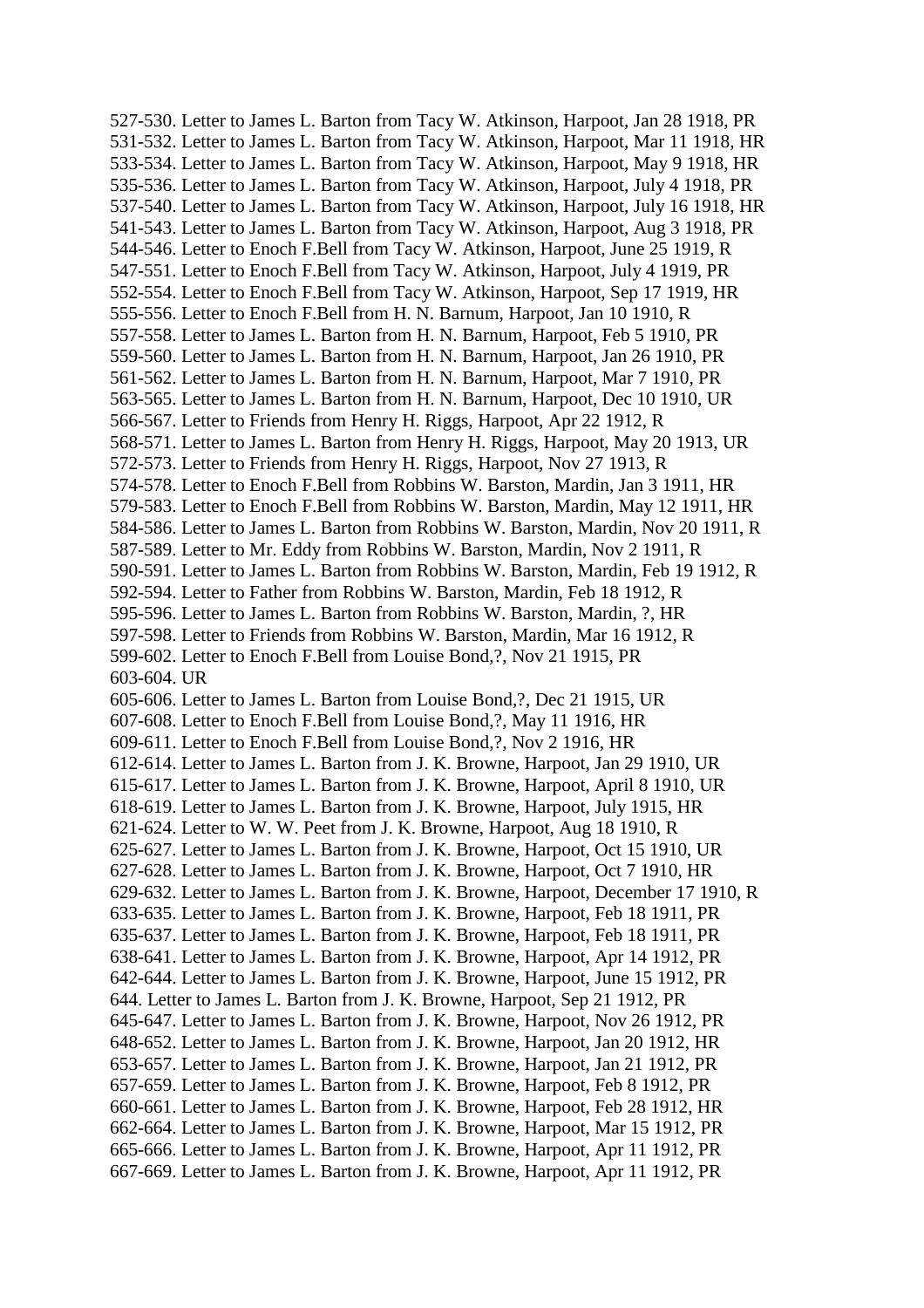670-671. Letter to James L. Barton from J. K. Browne, Harpoot, May 29 1912, PR 672-674. Letter to James L. Barton from J. K. Browne, Harpoot, June 4 1912, PR 674-676. Letter to James L. Barton from J. K. Browne, Harpoot, June 21 1912, PR 677-678. Letter to James L. Barton from J. K. Browne, Harpoot, July 1 1912, PR 679. Letter to James L. Barton from J. K. Browne, Harpoot, July 6 1912, UR 680-681. Letter to James L. Barton from J. K. Browne, Harpoot, Dec 30 1912, UR 682-684. Letter to James L. Barton from J. K. Browne, Bellows Falls, Sep 11 1913, PR 685-686. Letter to James L. Barton from J. K. Browne, Bellows Falls, Sep 15 1913, PR 687. Letter to James L. Barton from J. K. Browne,?, Sep 19 1913, HR 688-689. Letter to James L. Barton from J. K. Browne,?, Sep 24 1913, HR 690-692. Letter to James L. Barton from J. K. Browne,?,? , PR 692-694. Letter to James L. Barton from J. K. Browne, Harpoot, Sep 27 1913, PR 695-696. Letter to Enoch F.Bell from Caroline E. Bush, Newtonville, Mar 24 1910, R 697-698. Letter to James L. Barton from Caroline E. Bush, Newtonville, Apr 19 1910, R 699-700. Letter to James L. Barton from Caroline E. Bush, Newtonville, Aug 2 1910, HR 701-702. Letter to Friends from Caroline E. Bush, Old Orchard, July 12 1910, R 703-706. Letter to James L. Barton from Caroline E. Bush, Old Orchard, Aug 11 1910, R 707-710. UR 711-712. Letter to James L. Barton from Caroline E. Bush, Old Orchard, Nov 18 1910 713-714. Letter to James L. Barton from Caroline E. Bush, Old Orchard, July 7 1911, R 715-717. Letter to James L. Barton from Caroline E. Bush, Old Orchard, July 12 1911, R 718-722. Letter to James L. Barton from Caroline E. Bush, Old Orchard, Aug 16 1911, HR 723-726. Letter to James L. Barton from Caroline E. Bush, Old Orchard, Aug 21 1911, HR 727-728. Letter to James L. Barton from Caroline E. Bush, Old Orchard, Aug 30 1911, R 729-733. Letter to Enoch F.Bell from Ruth M. Bushwell, Erzroom, Apr 9 1910, HR 734-736. Letter to James L. Barton from Ruth M. Bushwell, Black Sea, July 11 1910, HR 737-738. Letter to James L. Barton from Ruth M. Bushwell, Black Sea, May 14 1911, HR 739-741. Letter to Enoch F.Bell from Ruth M. Bushwell,?, July 6 1914, HR 742-745. Letter to James L. Barton from Ruth M. Bushwell,?, Aug 15 1914, HR 746-748. Letter to James L. Barton from Ruth M. Bushwell,Kansas City, Oct 6 1914, PR 749-751. Letter to James L. Barton from Ruth M. Bushwell,Chicago, Mar 11 1915, HR 752-755. Letter to James L. Barton from Ruth M. Bushwell,?, July 24 1915, PR 756-757. Letter to James L. Barton from Ruth M. Bushwell,Pomona, May 26 1917, R 758-759. Letter to ? from Margaret Campbell,?, ? , UR 759-762. Letter to Herbert P. Case from Margaret Campbell,Glasgow, Dec 1 1919, HR 763-764. Letter to Enoch F.Bell from Edward P. Case, Harpoot, Mar 12 1910, R 765-766. Letter to James L. Barton from Edward P. Case, Harpoot, Apr 8 1910, R 767-772. Letter to Enoch F.Bell from Edward P. Case, Harpoot, July 13 1910, PR 773-774. UR 775-776. Letter to James L. Barton from Edward P. Case, New York City, Apr 4 1911, PR 777-778. Letter to James L. Barton from Edward P. Case, New York City, Apr 12 1911, PR 779-782. Letter to James L. Barton from Edward P. Case,?, June 5 1917, PR 783-784. Letter to James L. Barton from Edward P. Case,Midmore, Apr 17 1911, PR 785-789. Letter to James L. Barton from Edward P. Case,?, July 10 1911, HR 789-793. Letter to Enoch F.Bell from Edward P. Case, Harpoot, Feb 11 1910, HR 794-800. Letter to James L. Barton from Edward P. Case, Paris, Dec 30 1911, PR 801-803. Letter to James L. Barton from Edward P. Case, Paris, Nov 9 1911, PR 804-806. Letter to James L. Barton from Edward P. Case, Paris, Dec 11 1911, HR 807-808. Letter to James L. Barton from Edward P. Case, Constantinople, Apr 18 1912, HR 808-811. Letter to James L. Barton from Edward P. Case, Constantinople, June 11 1912, HR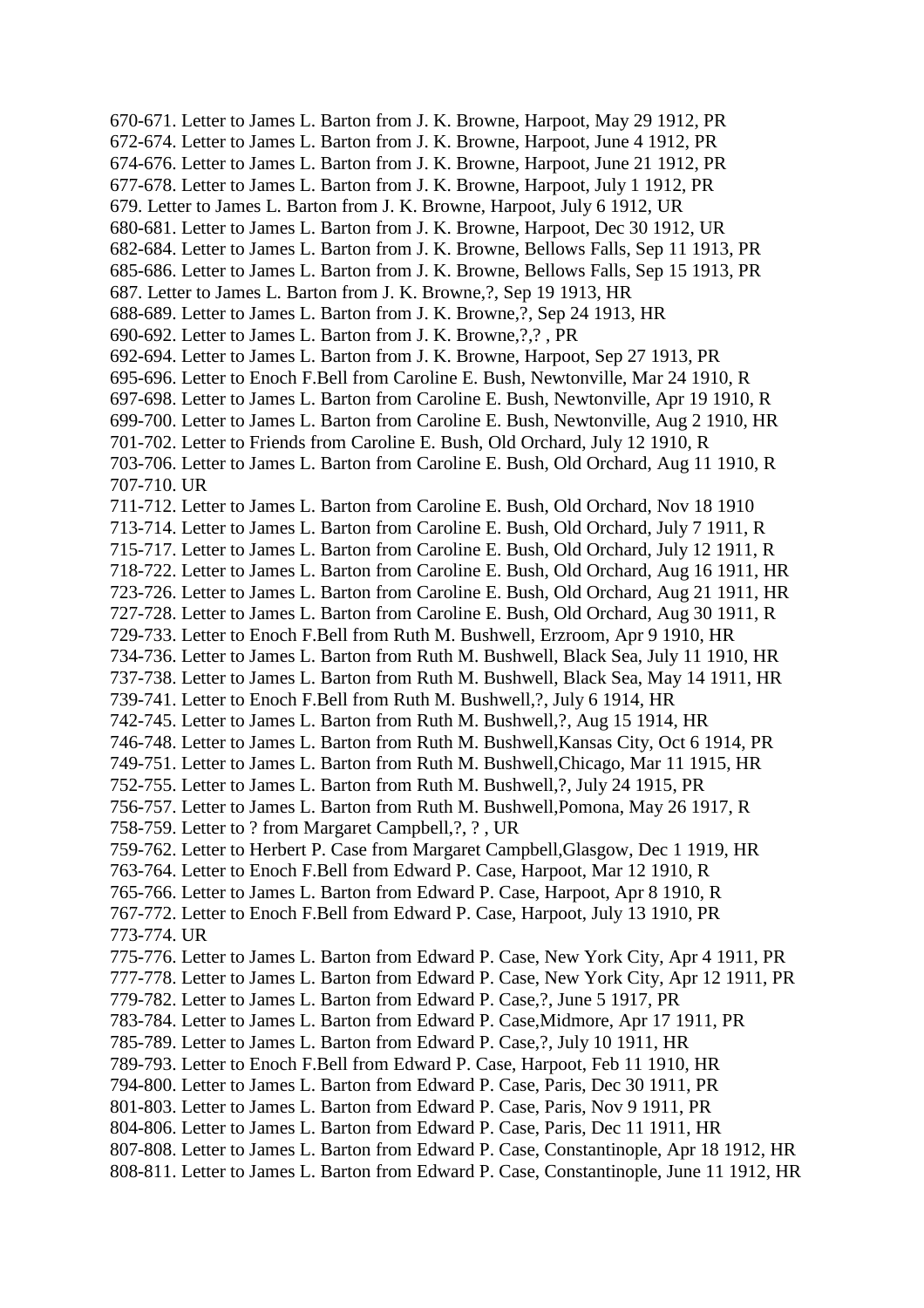812-821. Letter to James L. Barton from Edward P. Case, Constantinople, Sep 15 1912, HR 821-823. Letter to James L. Barton from Edward P. Case, Erzroom, Dec 20 1912, HR 824-827. Letter to James L. Barton from Edward P. Case, Erzroom, May 11 1913, HR 828-831. Letter to James L. Barton from Edward P. Case, Erzroom, Nov 2 1913, HR 831-833. Letter to James L. Barton from Edward P. Case, Erzroom, Mar 20 1914, HR 833-837. Letter to James L. Barton from Edward P. Case, Erzroom, Mar 22 1914, HR 838-846. Letter to James L. Barton from Edward P. Case, Erzroom, May 17 1914, HR 846-849. Letter to James L. Barton from Edward P. Case, France, Feb 14 1915, PR 850-851. Letter to Mr. Canfield from Edward P. Case, France, Apr 6 1918, R 852-855. Letter to James L. Barton from Edward P. Case, France, Dec 16 1918, HR 856-858. Letter to James L. Barton from Mrs. Case, New York, July 30 1917, HR 859-865. Letter to Friends from Ellen W. Catlin, Harpoot, July 18 1917, R 866-867. Letter to James L. Barton from Ellen W. Catlin, Harpoot, Dec 18 1911, R 868-870. Letter to James L. Barton from Ellen W. Catlin, Harpoot, Feb 25 1912, PR 871-872. Letter to James L. Barton from Ellen W. Catlin, Harpoot, Mar 2 1912, R 873-876. Letter to James L. Barton from Ellen W. Catlin, Harpoot, Apr 18 1913, PR 877-878. Letter to James L. Barton from Ellen W. Catlin, Harpoot, Jan 30 1915, UR 879-880. Letter to James L. Barton from Ellen W. Catlin, Burlington, June 11 1915, R 881-883. Letter to James L. Barton from Royal M. Cole, Constantinople, Feb 7 1910, PR 883-885. Letter to James L. Barton from Royal M. Cole,?, Mar 31 1910, PR 885. Letter to James L. Barton from Royal M. Cole,Judson Cottage, May 11 1910, PR 886-888. Letter to James L. Barton from Royal M. Cole,Judson Cottage, May 12 1910, PR 889-890. Letter to James L. Barton from Royal M. Cole,Judson Cottage, May 13 1910, R 891-892. Letter to James L. Barton from Royal M. Cole,Judson Cottage, May 13 1910, PR 893-894. Letter to James L. Barton from Royal M. Cole,Judson Cottage, July 30 1910, PR 895-896. Letter to James L. Barton from Royal M. Cole,Judson Cottage, Aug 6 1910, PR 896-897. Letter to James L. Barton from Royal M. Cole,Judson Cottage, Aug 3 1910, PR 897-898. Letter to James L. Barton from Royal M. Cole,Judson Cottage, Aug 31 1910, PR 898-899. Letter to James L. Barton from Royal M. Cole,Judson Cottage, Sep 22 1910, PR 900-901. Letter to James L. Barton from Royal M. Cole,Judson Cottage, Dec 9 1910, PR 901-902. Letter to James L. Barton from Royal M. Cole,Judson Cottage, Jan 1911, PR 903-904. Letter to James L. Barton from Royal M. Cole,Judson Cottage, Jan 4 1911, UR 905-906. Letter to James L. Barton from Royal M. Cole,Judson Cottage, Feb 3 1911, UR 907-908. Letter to F.H. Wiggin from Royal M. Cole,Judson Cottage, Feb 24 1911, R 909-910. Letter to James L. Barton from Royal M. Cole,Judson Cottage, May 29 1911, PR 911-912. Letter to James L. Barton from Royal M. Cole,Judson Cottage, May 31 1911, PR 912-913. Letter to James L. Barton from Royal M. Cole,Judson Cottage, June 26 1911, HR 914-916. Letter to James L. Barton from Royal M. Cole,Judson Cottage, June 29 1911, HR 917-918. Letter to James L. Barton from Royal M. Cole,Judson Cottage, July 19 1911, HR 919-920. Letter to James L. Barton from Royal M. Cole,Judson Cottage, Aug 15 1911, HR 921-923. Letter to James L. Barton from Royal M. Cole,Judson Cottage, ? , HR 924-925. Letter to James L. Barton from Royal M. Cole,Judson Cottage, Sep 7 1911, HR 926-927. Letter to James L. Barton from Royal M. Cole,Judson Cottage, Sep 27 1911, PR 928-930. Letter to Friends from Mary L. Daniels, Harpoot, Mar 1911, R 931-933. Letter to Enoch F.Bell from Mary L. Daniels, Harpoot, Mar 7 1910, HR 934-936. Letter to James L. Barton from Mary L. Daniels, Harpoot, Sep 2 1910, HR 937-939. Letter to Friends from Mary L. Daniels, Harpoot, Oct 1 1910, R 940-942. Letter to Friends from Mary L. Daniels, Harpoot, Oct 1 1910, R 943-944. Letter to James L. Barton from Mary L. Daniels, Harpoot, Nov 13 1910, HR 945-947. Letter to Friends from Mary L. Daniels, Harpoot, Jan 18 1911, R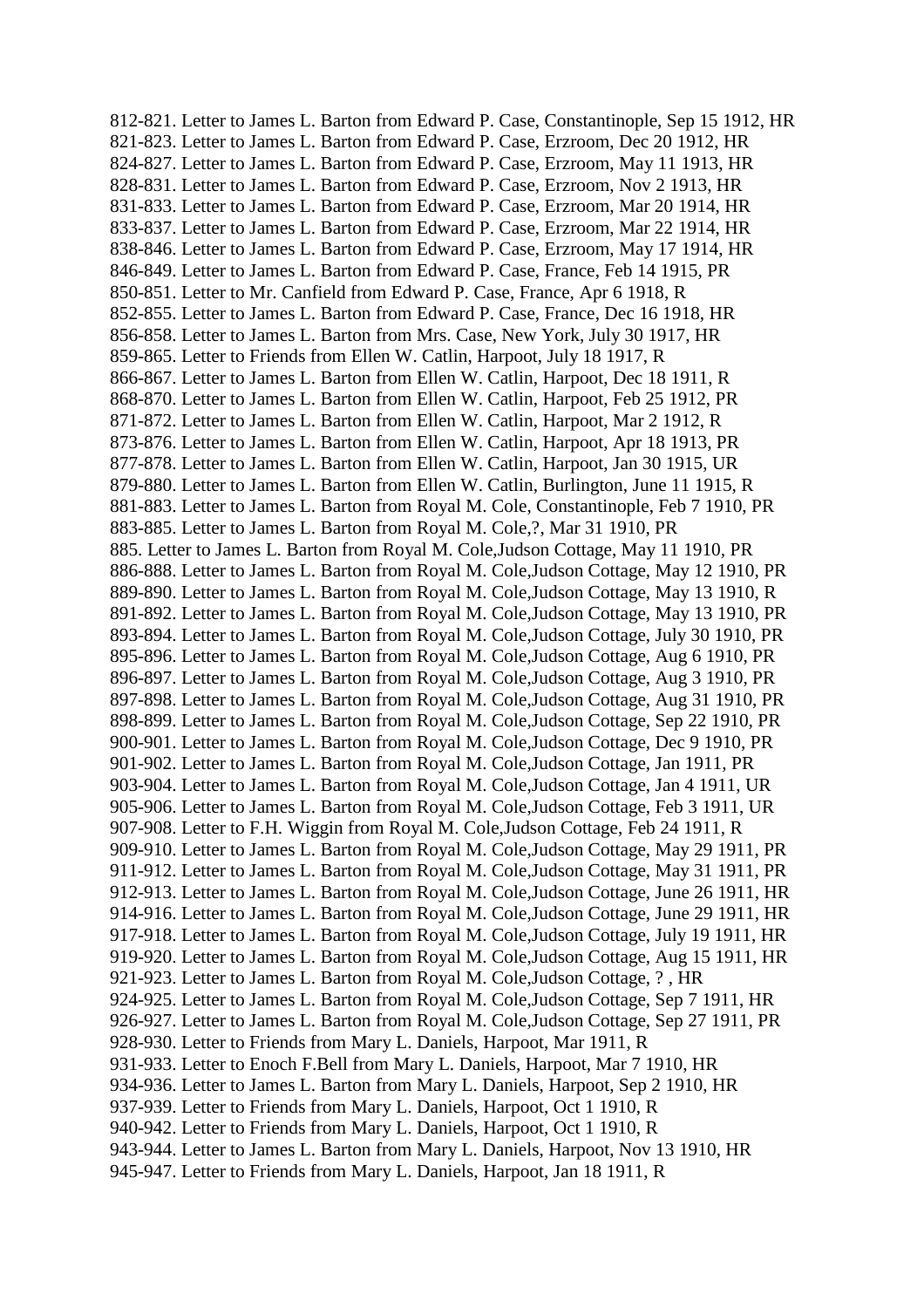948-949. Letter to James L. Barton from Mary L. Daniels, Harpoot, Jan 21 1911, R 950-951. Letter to Friends from Mary L. Daniels, Harpoot, Apr 27 1911, R 952-954. Letter to James L. Barton from Mary L. Daniels, Harpoot, May 5 1911, R 955-956. Letter to James L. Barton from Mary L. Daniels, Harpoot, Oct 2 1911, R 957-958. Letter to James L. Barton from Mary L. Daniels, Harpoot, Feb 9 1912, R 959-961. Letter to James L. Barton from Mary L. Daniels, Harpoot, May 7 1912, R 962-964. Letter to James L. Barton from Mary L. Daniels, Harpoot, May 14 1912, R 965-966. Letter to James L. Barton from Mary L. Daniels, Corsica, Nov 5 1912, UR 967. Letter to James L. Barton from Mary L. Daniels, Marseilles, Nov 6 1912, HR 968-970. Letter to James L. Barton from Mary L. Daniels, Franklin, Nov 29 1912, HR 971-972. Letter to Enoch F.Bell from Mary L. Daniels, Franklin, Dec 20 1912, PR 973-975. Letter to Enoch F.Bell from Mary L. Daniels, Franklin, June 11 1913, HR 976-977. Letter to James L. Barton from Mary L. Daniels, New York, Dec 30 1913, R 978-981. Letter to James L. Barton from Mary L. Daniels,?, Mar 10 1914, PR 982-985. Letter to Enoch F.Bell from Mary L. Daniels, Franklin, Mar 29 1914, PR 986-989. Letter to Enoch F.Bell from Mary L. Daniels, Franklin, Apr 10 1914, PR 990-992. Letter to James L. Barton from Mary L. Daniels, Franklin, June 7 1914, PR 993-994. Letter to James L. Barton from Mary L. Daniels, Franklin, Sep 24 1914, HR 995-998. Letter to James L. Barton from Mary L. Daniels, Franklin, Nov 26 1914, HR 999. Letter to James L. Barton from Mary L. Daniels, Franklin, May 31 1915, HR 1000-1001. Letter to James L. Barton from Mary L. Daniels, Franklin, June 21 1915, HR 1002-1003. Letter to James L. Barton from Mary L. Daniels, Small Hall, Aug 4 1915, HR 1004-1005. Letter to James L. Barton from Mary L. Daniels, Small Hall, Aug 9 1915, HR 1006-1007. Letter to James L. Barton from Mary L. Daniels, Boston, Nov 8 1918, R 1008-1009. Death Report, Harpoot, Dec 15 1915, R 1010. Death Report, Harpoot, Dec 15 1915, R 1011. Death Report, Harpoot, Dec 15 1915, R 1012-1013. Death Report, Harpoot, Dec 15 1915, R 1014-1015. Letter to James L. Barton from Leslie A. Davis, Harpoot, Dec 27 1915, R 1016-1017. Letter to James L. Barton from S. S. Dewey, Mardin, May 29 1911, HR 1017-1018. Letter to James L. Barton from S. S. Dewey, Mardin, May 29 1911, HR 1019-1021. Letter to James L. Barton from S. S. Dewey, Mardin, Feb 20 1912, HR 1022-1024. Letter to James L. Barton from D. L. Dewey, Mardin, Feb 20 1912, R 1025-1027. Letter to James L. Barton from D. L. Dewey, Mardin, Mar 5 1913, HR 1028-1034. Letter to Enoch F.Bell from D. L. Dewey, Sunderland, July 2 1913, HR 1035-1036. Letter to James L. Barton from S. S. Dewey, Mardin, Oct 7 1912, HR 1037-1039. Letter to James L. Barton from S. S. Dewey, Beirut, Nov 17 1913, R 1040-1041. Letter to James L. Barton from D. L. Dewey, Mardin, Oct 13 1914, HR 1042-1043. Letter to James L. Barton from S. S. Dewey, Mardin, Dec 12 1914, HR 1044-1046. Letter to James L. Barton from S. S. Dewey, Mardin, Feb 2 1915, HR 1046-1050. Letter to James L. Barton from S. S. Dewey, Mardin, Apr 12 1915, HR 1050-1052. Letter to James L. Barton from D. L. Dewey, Mardin, Jan 8 1915, HR 1053-1054. Letter to James L. Barton from D. L. Dewey, Mardin, Mar 6 1915, HR 1054-1056. Letter to James L. Barton from D. L. Dewey, Mardin, May 29 1915, HR 1057-1058. Letter to James L. Barton from D. L. Dewey, Mardin, July 9 1915, PR 1059-1061. Letter to Miss Lamson from D. L. Dewey, Mardin, Nov 20 1915, UR 1062-1064. Letter to James L. Barton from D. L. Dewey, Mardin, Apr 2 1916, HR 1065-1067. Letter to James L. Barton from D. L. Dewey, Mardin, Nov 1916, UR 1068-1069. Letter to A.N. Andrus from D. L. Dewey, Mardin, Aug 26 1916, R 1070-1071. Letter to Mr. Chambers from D. L. Dewey, Mardin, Oct 25 1916, HR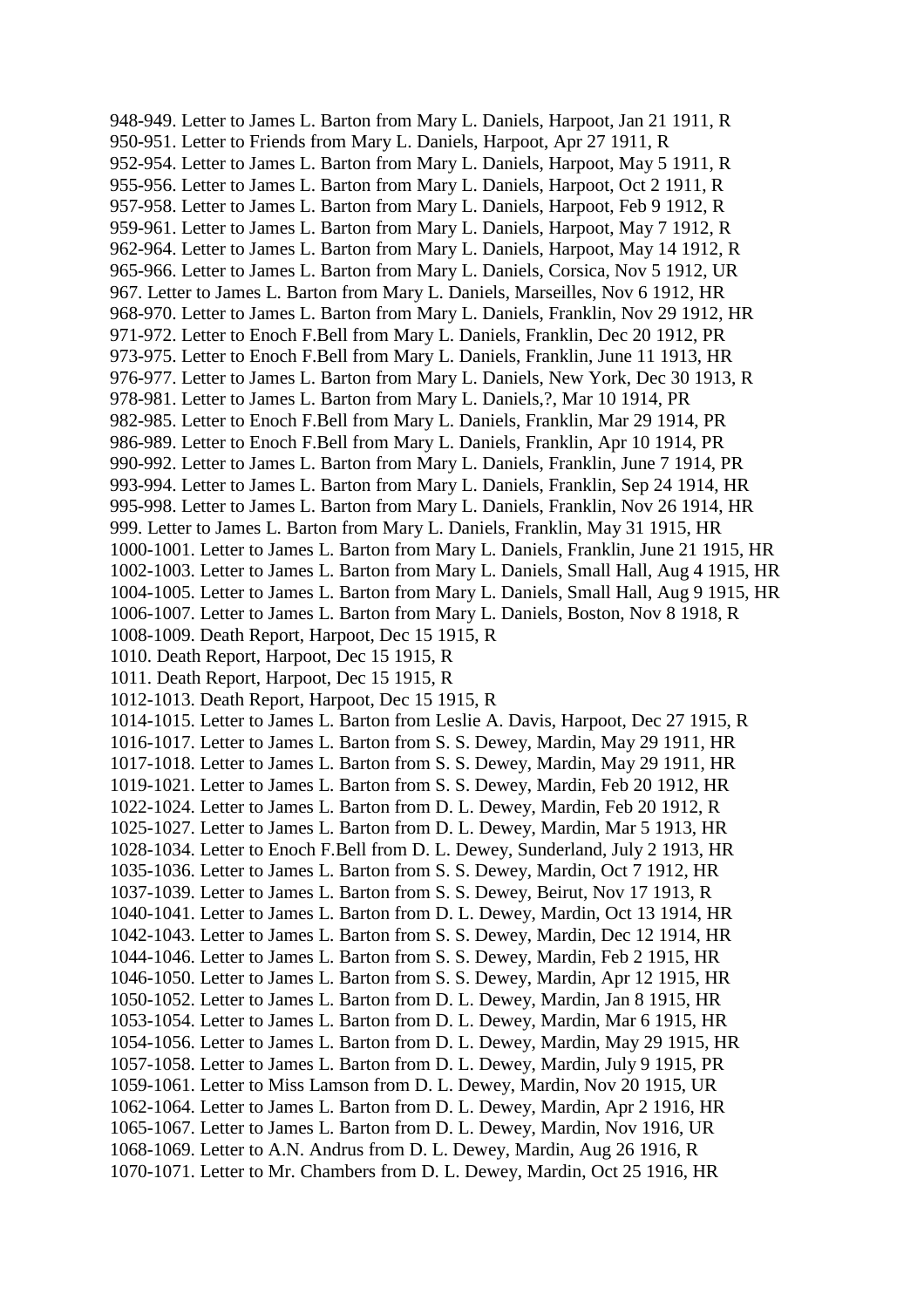1072-1074. Letter to James L. Barton from S. S. Dewey, Mardin, Jan 18 1919, HR 1075-1076. Letter to Friends from D. L. Dewey, Mardin, June 27 1919, R 1077-1081. Letter to James L. Barton from D. L. Dewey, Mardin, July 16 1919, R 1082-1084. Letter to Enoch F.Bell from S. S. Dewey, Mardin, Sep 12 1919, R 1085-1087. Letter to Enoch F.Bell from Charlotte E. Ely, Mardin, Oct 24 1910, R 1088-1090. Letter to Enoch F.Bell from Charlotte E. Ely, Mardin, 1910, HR 1091-1092. Letter to James L. Barton from Charlotte E. Ely, Mardin, Nov 17 1910, HR 1093-1095. Letter to James L. Barton from Charlotte E. Ely, Mardin, May 24 1912, HR 1096-1098. Letter to Enoch F.Bell from Charlotte E. Ely, Mardin, Jan 20 1910, HR 1099-1100. Letter to James L. Barton from Mary E. Ely, Alexandria, Mar 3 1910, HR 1101. Letter to James L. Barton from Mary E. Ely, Naples, Mar 8 1910, HR 1102-1103. Letter to James L. Barton from Mary E. Ely, Bitlis, Sep 22 1910, HR 1104-1105. Letter to James L. Barton from Mary E. Ely, Bitlis, Nov 8 1910, HR 1106-1108. Letter to James L. Barton from Mary E. Ely, Bitlis, Nov 17 1910, HR 1109-1111. Letter to James L. Barton from Mary E. Ely, Bitlis, Jan 15 1912, UR 1111-1113. Letter to Enoch F.Bell from Mary E. Ely, Bitlis, Apr 29 1912, HR 1114-1116. Letter to James L. Barton from R. S. Emrich, Mardin, Jan 29 1910, PR 1117-1118. Letter to James L. Barton from R. S. Emrich, Mardin, Feb 1910, PR 1119-1121. Letter to James L. Barton from R. S. Emrich, Mardin, May 2 1910, PR 1122-1126. Letter to James L. Barton from R. S. Emrich, Mardin, July 14 1910, PR 1126-1128. Letter to James L. Barton from R. S. Emrich, Mardin, Nov 3 1910, PR 1128-1130. Letter to James L. Barton from R. S. Emrich, Mardin, Dec 31 1910, PR 1131-1134. Letter to James L. Barton from R. S. Emrich, Mardin, Dec 22 1910, PR 1135-1138. Letter to Friends from R. S. Emrich, Mardin, May 1911, R 1139-1143. Letter to James L. Barton from R. S. Emrich, Mardin, Oct 12 1911, PR 1144-1150. Letter to James L. Barton from R. S. Emrich, Mardin, Nov 15 1911, PR 1150-1153. Letter to James L. Barton from R. S. Emrich, Brighton, Dec 13 1911, PR 1154-1155. Letter to James L. Barton from R. S. Emrich, Brighton, Jan 1 1912, PR 1156-1158. Letter to Enoch F.Bell from R. S. Emrich, Brighton, Mar 28 1912, PR 1159-1160. Letter to James L. Barton from R. S. Emrich, Norwich, July 14 1912, PR 1161. Letter to Enoch F.Bell from R. S. Emrich, Norwich, July 18 1912, PR 1162-1163. Letter to Enoch F.Bell from R. S. Emrich, Norwich, Aug 5 1912, PR 1163. Letter to Enoch F.Bell from R. S. Emrich, Chicago, Aug 20 1912, PR 1164-1166. Letter to Enoch F.Bell from R. S. Emrich, Berkeley, Apr 11 1912, PR 1167. Letter to Enoch F.Bell from R. S. Emrich, Chicago, Sep 19 1912, PR 1168-1169. Letter to James L. Barton from R. S. Emrich, Chicago, Nov 6 1912, PR 1170. Letter to Enoch F.Bell from R. S. Emrich, Chicago, Nov 8 1912, PR 1171-1172. Letter to James L. Barton from R. S. Emrich, Chicago, Jan 3 1913, PR 1173-1174. Letter to James L. Barton from R. S. Emrich, Chicago, June 24 1913, PR 1175-1178. Letter to James L. Barton from R. S. Emrich, Chicago, June 9 1913, PR 1179-1181. Letter to Enoch F.Bell from R. S. Emrich, Chicago, July 24 1913, PR 1182. Letter to James L. Barton from R. S. Emrich, Naples, Sep 5 1913, PR 1183-1186. Letter to James L. Barton from R. S. Emrich, Mardin, Mar 20 1914, PR 1187-1188. Letter to James L. Barton from R. S. Emrich, Mardin, June 24 1914, PR 1189-1192. UR 1193-1195. Letter to James L. Barton from R. S. Emrich, Mardin, Sep 10 1914, PR 1196-1200. Letter to James L. Barton from R. S. Emrich, Mardin, Nov 1 1914, PR 1201-1203. Letter to James L. Barton from R. S. Emrich, Beirut, Nov 22 1914, PR 1204-1209. Letter to Mrs. Emrich from R. S. Emrich, Beirut, Nov 22 1914, R 1210-1227. Letter to James L. Barton from R. S. Emrich, Beirut, Dec 15 1914, PR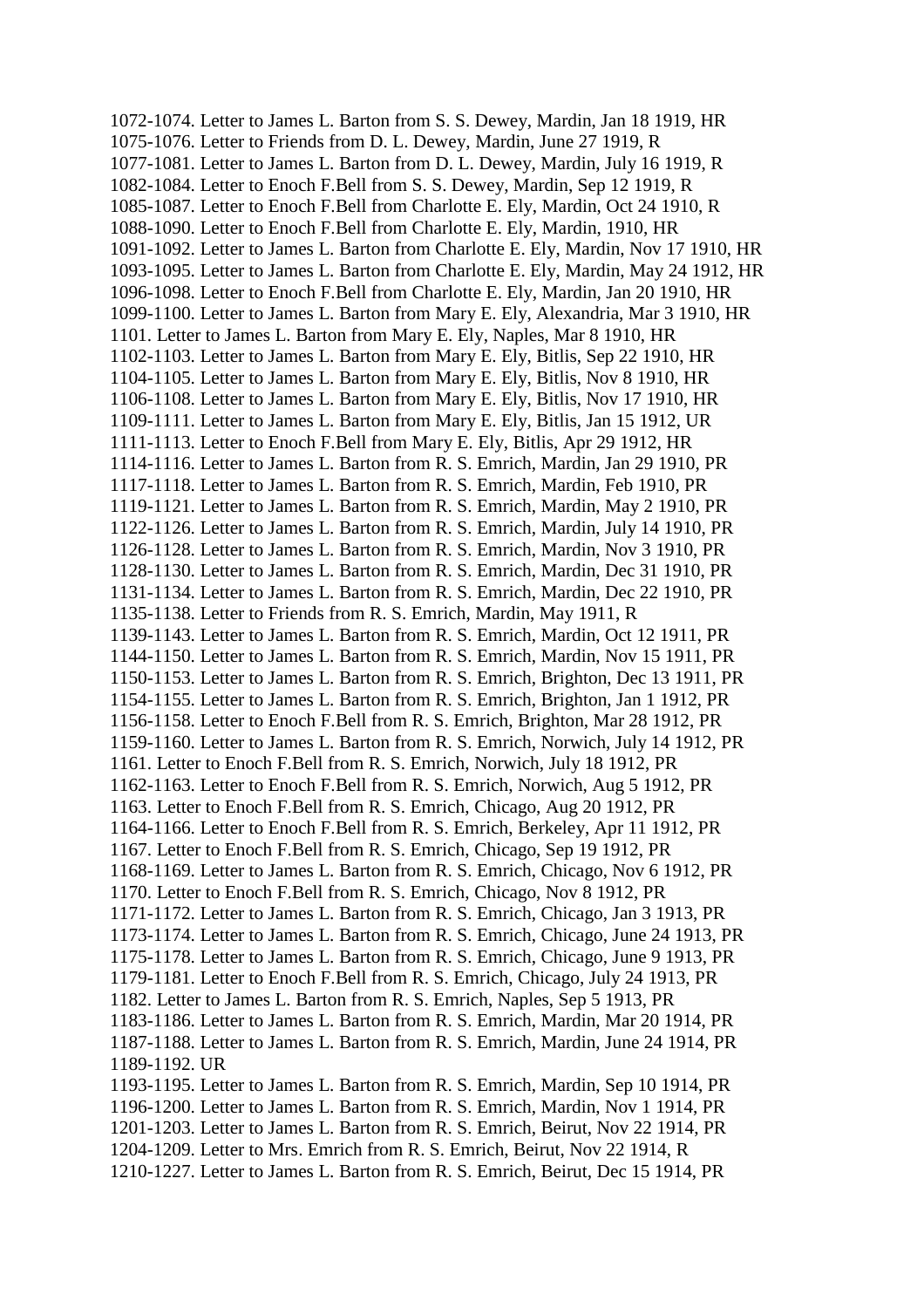1228-1232. Letter to James L. Barton from R. S. Emrich, Beirut, Dec 31 1914, PR 1234-1236. Letter to James L. Barton from R. S. Emrich, Beirut, ? , PR 1237-1248. Letter to James L. Barton from R. S. Emrich, Beirut, Feb 3 1915, PR 1249-1253. Letter to James L. Barton from R. S. Emrich, Beirut, Mar 7 1915, PR 1254-1256. UR 1257-1270. Letter to James L. Barton from R. S. Emrich, Beirut, May 11 1915, PR 1271-1274. Letter to James L. Barton from R. S. Emrich, Mardin, Aug 8 1910, PR 1275-1277. Letter to Enoch F.Bell from R. S. Emrich, Mardin, June 21 1911, PR 1278-1281. Letter to James L. Barton from R. S. Emrich, Mardin, Oct 27 1913, PR 1282-1287. Letter to James L. Barton from R. S. Emrich, Mardin, Aug 13 1914, PR 1288-1294. Letter to James L. Barton from R. S. Emrich, Beirut, May 16 1915, PR 1295-1298. Letter to James L. Barton from R. S. Emrich, Patros, Sep 2 1915, PR 1299-1302. Letter to James L. Barton from R. S. Emrich,?, Oct 4 1915, PR 1303. Letter to James L. Barton from R. S. Emrich,?, Nov 15 1915, PR 1304-1306. Letter to James L. Barton from R. S. Emrich,?, Oct 25 1915, PR 1307-1308. Letter to James L. Barton from Agnes Ferenga, Mardin, Feb 27 1913, PR 1309-1313. Letter to Enoch F.Bell from R. S. Emrich, Chester, June 3 1916, PR 1314-1317. Letter to Enoch F.Bell from R. S. Emrich, Chester, June 16 1916, PR 1318-1320. Letter to James L. Barton from R. S. Emrich, Chester,? , UR 1321-1322. Letter to Enoch F.Bell from R. S. Emrich, Berkeley, Apr 18 1917, PR 1323-1330. Letter to Enoch F.Bell from R. S. Emrich, Berkeley, June 15 1917, PR 1331-1333. Letter to James L. Barton from R. S. Emrich, San Fransisco, Feb 1 1918, R 1334-1335. Letter to James L. Barton from R. S. Emrich, San Fransisco, June 3 1918, R 1336-1342. Letter to James L. Barton from R. S. Emrich, San Fransisco, Oct 16 1918, R 1343-1345. Letter to James L. Barton from R. S. Emrich, Beirut, Feb 1915, UR 1346-1348. Letter to Enoch F.Bell from R. S. Emrich,?, Sep 16 1915, PR 1348-1352. Letter to James L. Barton from R. S. Emrich , Berkeley, Jan 5 1915, UR 1353-1355. Letter to Herbert E. Case from R. S. Emrich, Worcester, May 1915, UR 1356-1358. Letter to Enoch F.Bell from R. S. Emrich, Lithia, July 5 1919, UR 1359. Letter to Herbert E. Case from Jeannette Wallace Emrich, New York, Oct 17 1919, R 1360-1361. Letter to Enoch F.Bell from Jeannette Wallace Emrich, New York, Dec 29 1919, R 1362-1363. Letter to James L. Barton from Agnes Ferenga, Ashland, Aug 24 1910, HR 1364-1365. Letter to James L. Barton from Agnes Ferenga, Ashland, Sep 3 1910, HR 1366-1368. Letter to James L. Barton from Agnes Ferenga, Ashland, Dec 29 1910, HR 1369-1370. Letter to James L. Barton from Agnes Ferenga, Ashland, Apr 1911, HR 1371-1373. Letter to James L. Barton from Agnes Ferenga, Ashland, ? , HR 1374-1375. Letter to Herbert E. Case from Agnes Ferenga, Ashland, June 8 1911, HR 1376-1378. Letter to James L. Barton from Agnes Ferenga, Ashland, July 21 1911, HR 1379-1380. Letter to Herbert E. Case from Agnes Ferenga, Ashland, Aug 25 1911, HR 1381-1383. Letter to James L. Barton from Agnes Ferenga, Chicago, Sep 23 1911, HR 1384-1386. Letter to James L. Barton from Agnes Ferenga, Naples, ? , HR 1387-1390. Letter to James L. Barton from Agnes Ferenga, Mardin, Sep 22 1914, HR 1391-1393. Letter to James L. Barton from Agnes Ferenga, Mardin, Apr 30 1915, UR 1394-1396. Letter to Miss Lamson from Agnes Ferenga, Mardin, Aug 28 1915, R 1397-1400. Letter to James L. Barton from Agnes Ferenga, Mardin, Sep 4 1915, UR 1401-1404. Letter to Nellie,Minnie,Katherine from Agnes Ferenga, Sivas, Dec 7 1915, R 1405-1406. Letter to Friends from Agnes Ferenga, Sivas, Dec 12 1915, R 1407-1409. Letter to Miss Lamson from Agnes Ferenga, Sivas, Dec 19 1915, R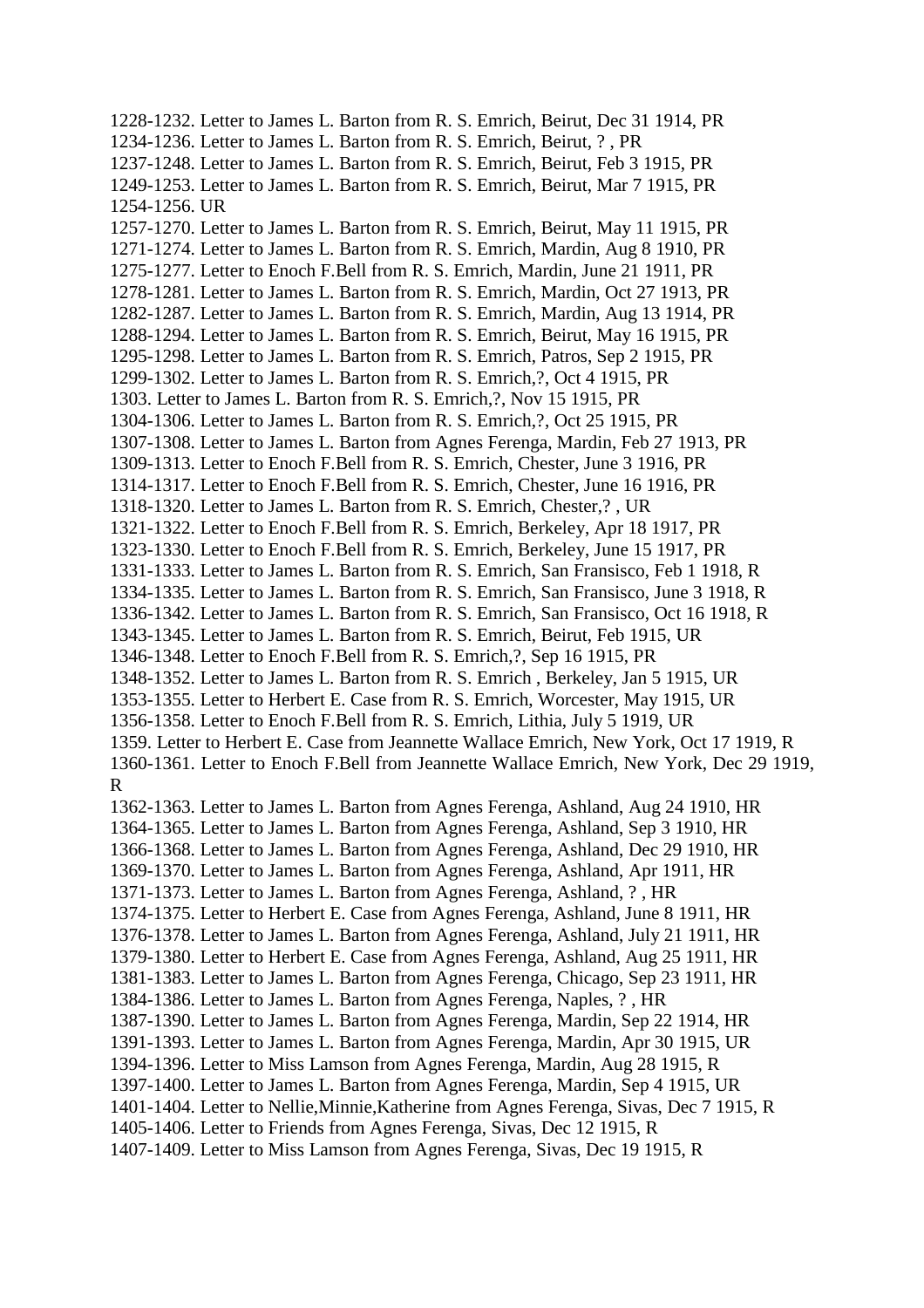1410-1417. Letter to ? from Agnes Ferenga Agnes Ferenga, Constantinople, June 12 1916, PR 1418-1419. Letter to James L. Barton from Agnes Ferenga, Hellig, July 11 1916, PR 1420-1421. Letter to Herbert E. Case from Agnes Ferenga, New York, June 2 1917 , PR 1422-1426. Letter to James L. Barton from Agnes Ferenga, Chicago, Jan 19 1918, PR 1427-1428. Letter to James L. Barton from Agnes Ferenga, Chicago, Feb 5 1918, R 1429-1430. UR 1431-1432. Letter to James L. Barton from Agnes Ferenga, Chicago, Feb 28 1918, UR 1433-1438. Letter to B. Thom from Agnes Ferenga, Yankton, Mar 15 1917, R 1439-1441. Letter to James L. Barton from Agnes Ferenga, Yankton, Mar 24 1918, UR 1442-1447. Letter to ? from Agnes Ferenga, Yankton, Mar 17 1918, PR 1448-1449. Letter to James L. Barton from Agnes Ferenga, Yankton, June 23 1918, PR 1450-1457. Letter to James L. Barton from Agnes Ferenga, Yankton, July 6 1918, UR 1457-1461. Letter to James L. Barton from Agnes Ferenga, Chicago, ? , PR 1462-1463. Letter to James L. Barton from Agnes Ferenga, Yankton, Nov 21 1918, UR 1464-1467. Letter to James L. Barton from Agnes Ferenga, Yankton, Jan 8 1918, HR 1468-1469. Letter to Herbert E. Case from Agnes Ferenga, Yankton, Feb 21 1919, HR 1470-1472. Letter to James L. Barton from J. Louise Graf, Mardin, May 30 1910, HR 1473-1475. Letter to Enoch F.Bell from J. Louise Graf, Mardin, Apr 3 1911, HR 1476. Letter to Enoch F.Bell from J. Louise Graf, Naples, May 21 1911, HR 1477-1480. Letter to James L. Barton from J. Louise Graf, Springfield, Aug 19 1912, R 1481-1482. Letter to Enoch F.Bell from J. Louise Graf, Chicago, Oct 2 1912, R 1483-1485. Letter to Herbert E. Case from J. Louise Graf, Chicago, Oct 16 1912, R 1486-1488. Letter to James L. Barton from J. Louise Graf, Bavaria, Feb 4 1913, PR 1489-1490. Letter to Enoch F.Bell from J. Louise Graf, St Chrischuana, Feb 7 1913, UR 1491-1493. Letter to James L. Barton from J. Louise Graf, Corfu, Mar 13 1913, UR 1494-1495. Letter to James L. Barton from J. Louise Graf, Mardin, Mar 24 1913, PR 1496-1498. Letter to Miss Welles from J. Louise Graf, Mardin, Aug 15 1913, R 1499-1502. Letter to James L. Barton from J. Louise Graf, Mardin, Jan 7 1914, HR 1503-1504. Letter to James L. Barton from J. Louise Graf, Mardin, Jan 22 1915, HR 1505-1507. Letter to James L. Barton from J. Louise Graf, Mardin, Mar 27 1915, HR 1508-1509. Letter to James L. Barton from J. Louise Graf, Mardin, July 31 1915, PR 1510-1511. Letter to Julia from J. Louise Graf, Mardin, Aug 21 1915, HR 1512-1514. Letter to James L. Barton from J. Louise Graf, Mardin, Sep 12 1915, PR 1515-1516. Letter to Theo from J. Louise Graf, Mardin, Dec 6 1916, R 1517-1519. Letter to James L. Barton from J. Louise Graf, Mardin, Dec 11 1915, PR 1520-1523. Letter to Julia from J. Louise Graf, Mardin, Mar 4 1916, R 1524. Letter to Sister from J. Louise Graf, Mardin, Apr 14 1916, R 1525. Letter to Julia from J. Louise Graf, Mardin, June 4 1916, PR 1526-1527. Letter to James L. Barton from J. Louise Graf, Mardin, Apr 27 1916, R 1528-1529. Letter to Miss Lamson from J. Louise Graf, Mardin, May 22 1916, R 1530-1532. Letter to James L. Barton from J. Louise Graf, Mardin, June 1916, HR 1533-1534. Letter to James L. Barton from J. Louise Graf, Mardin, Mar 16 1916, HR 1535-1536. Letter to Julia from J. Louise Graf, Mardin, Nov 7 1916, HR 1537-1539. Letter to James L. Barton from J. Louise Graf, Mardin, Oct 31 1919, HR 1540-1542. Letter to James L. Barton from J. Louise Graf, Mardin, Nov 16 1919, HR 1543-1545. Letter to Julia from J. Louise Graf, Mardin, Sept 14 1915, HR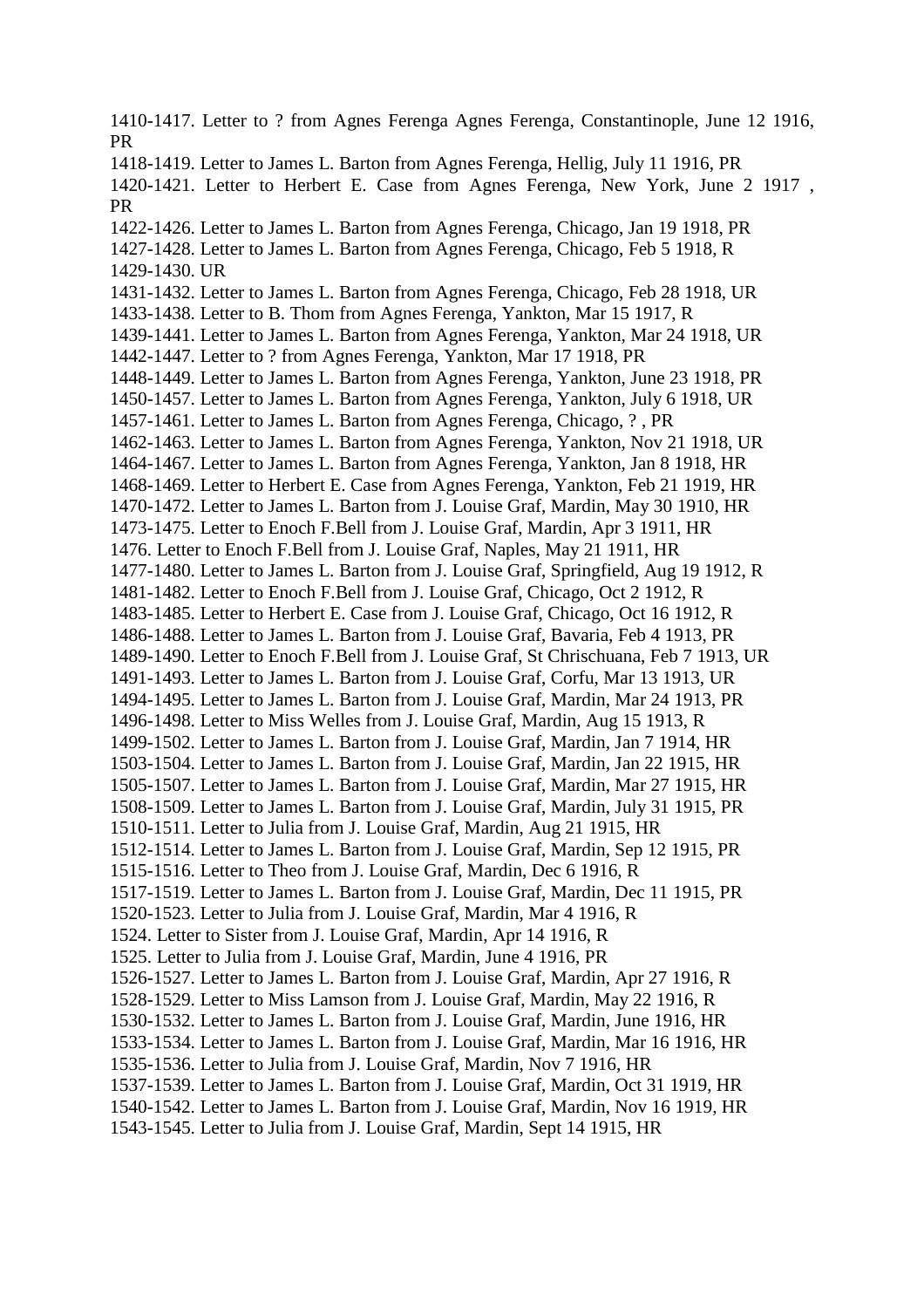### **REEL 714**

SUBMITTED TO: The Department of History SUBMITTED BY: Yalçın Murgul TYPE OF DOCUMENT: Microfilm PROJECT TERM: March 2005 REFERENCE NUMBER: BV2410.A4 1984 REEL 714 DEGREE OF READABILITY:

R: Readable

HR: Hardly Readable

UR: Unreadable PR: Partially Readable

# ABC 16 – THE NEAR EAST 1817-1919 UNIT 5 – REEL 714 EASTERN TURKEY MISSION 1910 – 1919 VOLUME 25 C H-P LETTERS INDEX

1-2. List of Writers, R

3-5. Letter to Friends from Isabelle Harley, Harpoot, Sep 14 1914,R 6-8. Letter to Herbert P. Case from Isabelle Harley, Harpoot, July 4 1914,R 9. Letter to Miss Daniels from Isabelle Harley, Harpoot, Mar 20 1914,R 10. Letter to Miss Lamson from Isabelle Harley, Harpoot, Oct 21 1916,R 11-12. Letter to Miss Lamson from Isabelle Harley, Harpoot, Nov 21 1916,R 13-14. Letter to Herbert P. Case from Isabelle Harley, Harpoot, May 16 1918,R 15-16. Letter to Herbert P. Case from Isabelle Harley, Harpoot, Oct 7 1918, HR 17-19. Letter to Herbert P. Case from Isabelle Harley, Harpoot, June 19 1919, HR 19-20. Letter to Herbert P. Case from Isabelle Harley, Harpoot, Aug 15 1919, HR 21-22. Letter to Mr Henry from Marie F. Jacobsen,?, Mar 31 1918,R 23. Letter to Enoch F.Bell from George P. Knapp, St.Auburndale, Jan 8 1909,R 24. Letter to Enoch F.Bell from George P. Knapp, St.Auburndale, Jan 18 1910,R 25-26. Letter to Gillet from George P. Knapp, St.Auburndale, Jan 12 1910, UR 27-29. Letter to Enoch F.Bell from George P. Knapp, St.Auburndale, ? , UR 29-31. Letter to James L. Barton from George P. Knapp, Bitlis, Nov 22 1910,R 32-33. Letter to James L. Barton from George P. Knapp, Bitlis, Dec 27 1910,R 34-44. Letter to James L. Barton from George P. Knapp, Bitlis, Jan 11 1911, PR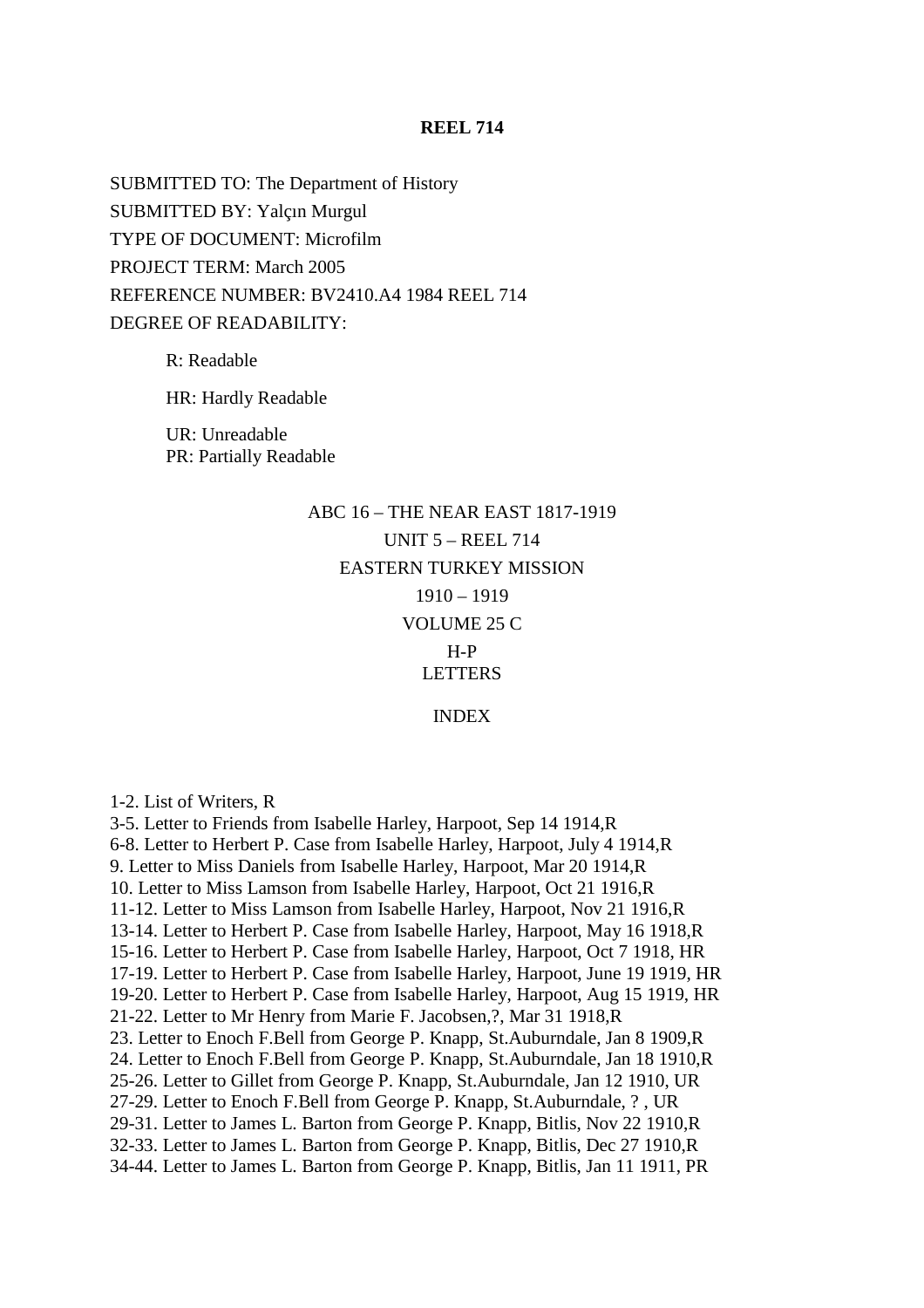45-46. Letter to James L. Barton from George P. Knapp, Bitlis, Mar 23 1911,R 47. Letter to Enoch F.Bell from George P. Knapp, Bitlis, May 8 1911,R 48-51. Letter to E.W. Riggs from George P. Knapp, Bitlis, May 22 1911,R 52-53. Letter to James L. Barton from George P. Knapp, Bitlis, May 29 1911,R 54-55. Letter to Enoch F.Bell from George P. Knapp, Bitlis, May 30 1911,R 56. Letter to Enoch F.Bell from George P. Knapp, St.Auburndale, July 27 1910,R 57-64. Letter to James L. Barton from George P. Knapp, St.Auburndale, 1910,R 65. Letter to James L. Barton from George P. Knapp, Bitlis, June 6 1911,R 66-67. Letter to W.W. Peet from George P. Knapp, Bitlis, June 6 1911,R 68. Letter to Mila A. Jowett from George P. Knapp, Bitlis, June 6 1911,R 69. Letter to James L. Barton from George P. Knapp, Bitlis, July 18 1911, UR 70-71. Letter to James L. Barton from George P. Knapp, Bitlis, Aug 1 1911,R 72. Letter to James L. Barton from George P. Knapp, Bitlis, Aug 22 1911,R 73. Letter to Friends from George P. Knapp, Bitlis, Oct 17 1911,R 74. Letter to Friends from George P. Knapp, Bitlis, Oct 17 1911,R 75. Letter to James L. Barton from George P. Knapp, Bitlis, Oct 24 1911,R 76. Letter to James L. Barton from George P. Knapp, Bitlis, Nov 14 1911,R 77-78. Letter to Friends from George P. Knapp, Bitlis, Nov 21 1911,R 79-80. Letter to Friends from George P. Knapp, Bitlis, Jan 6 1912,R 81-82. Letter to James L. Barton from George P. Knapp, Bitlis, Jan 8 1912,R 83-84. Letter to James L. Barton from George P. Knapp, Bitlis, Feb 5 1912, UR 85-86. Letter to Friends from George P. Knapp, Bitlis, Mar 2 1912,R 87-88. Letter to Friends from George P. Knapp, Bitlis, Mar 4 1912,R 89-90. Letter to James L. Barton from George P. Knapp, Bitlis, Mar 4 1912,R 91. Letter to Friends from George P. Knapp, Bitlis, Apr 1 1912,R 92. Letter to Friends from George P. Knapp, Bitlis, Apr 8 1912,R 93. Letter to Friends from George P. Knapp, Bitlis, May 27 1912,R 94. Letter to James L. Barton from George P. Knapp, Bitlis, May 6 1912,R 95. Letter to Friends from George P. Knapp, Bitlis, May 6 1912,R 96. Letter to Enoch F.Bell from George P. Knapp, Bitlis, July 10 1912,R 97. Letter to Friends from George P. Knapp, Bitlis, June 24 1912,R 98. Letter to James L. Barton from George P. Knapp, Bitlis, July 10 1912,R 99-100. Letter to James L. Barton from George P. Knapp, Bitlis, July 17 1912,R 101. Letter to James L. Barton from George P. Knapp, Bitlis, Sep 24 1912,R 102-103. UR 104-105. Letter to James L. Barton from George P. Knapp, Bitlis, Oct 9 1912,R 106-107. UR 108. Letter to Enoch F.Bell from George P. Knapp, Bitlis, Oct 30 1912,R 109. Letter to Enoch F.Bell from George P. Knapp, Bitlis, Nov 25 1912,R 110-111. Letter to ? from George P. Knapp, Bitlis, Nov 25 1912,R 112. Letter to Friends from George P. Knapp, Bitlis, Nov 25 1912,R 113-114. Letter to Enoch F.Bell from George P. Knapp, Bitlis, Dec 9 1912,R 115. Letter to Friends from George P. Knapp, Bitlis, Mar 3 1913,R 116. Letter to Friends from George P. Knapp, Bitlis, Mar 10 1913,R 117. Letter to Friends from George P. Knapp, Bitlis, Mar 24 1913,R 118. Letter to Friends from George P. Knapp, Bitlis, Mar 24 1913,R 119-120. Letter to Enoch F.Bell from George P. Knapp, Bitlis, Mar 24 1913,R 121-122. Letter to J.H. Monahan from George P. Knapp, Bitlis, Mar 24 1913,R 123. Letter to J.H. Monahan from George P. Knapp, Bitlis, Apr 14 1913,R 124. Letter to J.H. Monahan from George P. Knapp, Bitlis, Apr 21 1913, PR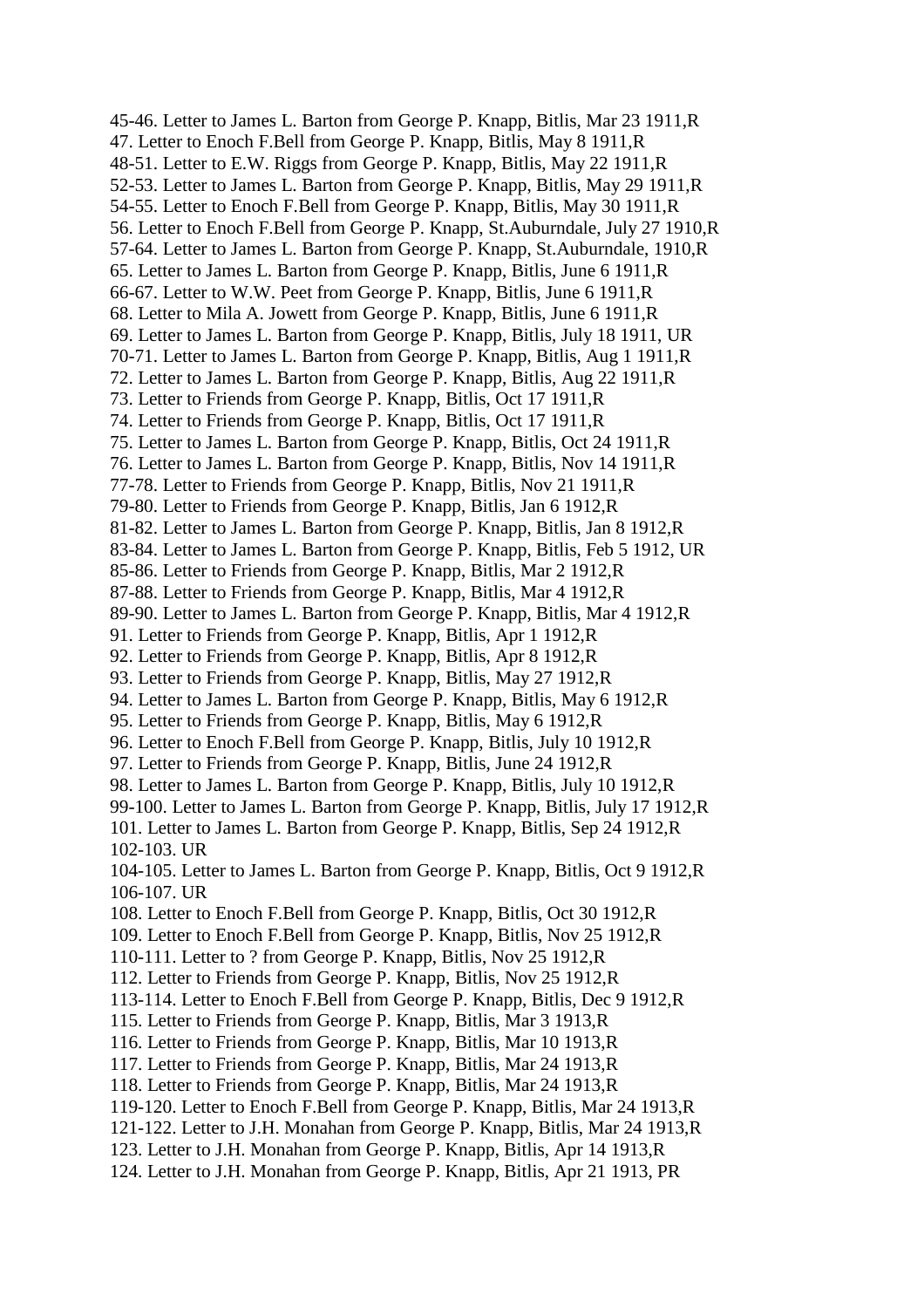125. Letter to Friends from George P. Knapp, Bitlis, May 12 1913,R 126-127. Letter to J.H. Monahan from George P. Knapp, Bitlis, May 12 1913,R 128-131. Letter to J.H. Monahan from George P. Knapp, Bitlis, May 19 1913,R 132-133. Letter to J.H. Monahan from George P. Knapp, Bitlis, June 2 1913,R 134-135. Letter to W.W. Peet from George P. Knapp, Bitlis, June 2 1913, PR 136. Letter to Friends from George P. Knapp, Bitlis, June 16 1913,R 137-138. Letter to James L. Barton from George P. Knapp, Bitlis, June 16 1913,R 139. Letter to J.H. Monahan from George P. Knapp, Bitlis, June 16 1913,R 140-141. Letter to J.H. Monahan from George P. Knapp, Bitlis, June 23 1913,R 142-143. Letter to Enoch F.Bell from George P. Knapp, Bitlis, June 30 1913,R 144-147. Letter to James L. Barton from George P. Knapp, Van, July 26 1913, HR 148. Letter to James L. Barton from George P. Knapp, Bitlis, Aug 13 1913,R 149. Letter to Enoch F.Bell from George P. Knapp, Bitlis, Aug 25 1913,R 150-152. Letter to James L. Barton from Grace H. Knapp Van, Aug 23 1913,R 153. Letter to Enoch F.Bell from George P. Knapp, Harpoot, Oct 21 1913,R 154. Letter to James L. Barton from George P. Knapp, Harpoot, Jan 12 1914, UR 155. Letter to James L. Barton from George P. Knapp, Harpoot, Jan 27 1914, UR 156-158. Letter to James L. Barton from George P. Knapp, Harpoot, Mar 2 1914,R 159-162. Letter to James L. Barton from George P. Knapp, Harpoot, Mar 29 1914,R 163. Letter to Friends from George P. Knapp, Harpoot, Apr 8 1914,R 164. Letter to James L. Barton from George P. Knapp, Harpoot, Apr 9 1914,R 165-166. Letter to Friends from George P. Knapp, Harpoot, May 1 1914,R 167. Letter to James L. Barton from George P. Knapp, Harpoot, May 20 1914,R 168-169.UR 170. Letter to Jan Sooerri from George P. Knapp, Harpoot, May 19 1914, HR 171-173. Letter to James L. Barton from George P. Knapp, Harpoot, June 15 1914,R 174. Letter to James L. Barton from George P. Knapp, Harpoot, June 19 1914,R 175. Letter to James L. Barton from George P. Knapp, Harpoot, Aug 1 1914,R 176. Letter to James L. Barton from George P. Knapp, Harpoot, Sep 28 1914, PR 177. Letter to James L. Barton from George P. Knapp, Bitlis, Nov 16 1914,R 178-181. Letter to James L. Barton from George P. Knapp, Bitlis, Nov 16 1914,R 182-184. Letter to Enoch F.Bell from George P. Knapp, Bitlis, Apr 12 1915,R 185. Letter to Enoch F.Bell from George P. Knapp, Bitlis, May 31 1915,R 186-188. Letter to James L. Barton from George P. Knapp, Bitlis, Aug 20 1912,R 189-195. UR 196-199. Letter to Wife from George P. Knapp, Bitlis, Nov 11 1914, HR 199-201. Letter to James L. Barton from George P. Knapp, Bitlis,? , PR 202-204. UR 205. Letter to Anne from George P. Knapp, Bitlis, Apr 26 1915,R 206-219. UR 220-222. Letter to James L. Barton from Grace H. Knapp, Bitlis, Jan 9 1912,R 222-223. Letter to Miss McDowell from Grace H. Knapp, Bitlis, Aug 10 1912,R 224-226. Letter to Enoch F.Bell from Grace H. Knapp, Van, Jan 24 1914,R 227. Letter to James L. Barton from Grace H. Knapp, Van, July 3 1914, PR 228. Letter to James L. Barton from Grace H. Knapp, Van, July 2 1914, PR 229. Letter to James L. Barton from Grace H. Knapp, Van, July 29 1914, PR 230. Letter to James L. Barton from Grace H. Knapp, Van, June 4 1914, PR 231. Letter to James L. Barton from Grace H. Knapp, Van, Nov 12 1914, PR 232. Letter to James L. Barton from Grace H. Knapp, Van, Nov 25 1914, HR 233. Letter to James L. Barton from Grace H. Knapp, Van, Dec 7 1914, PR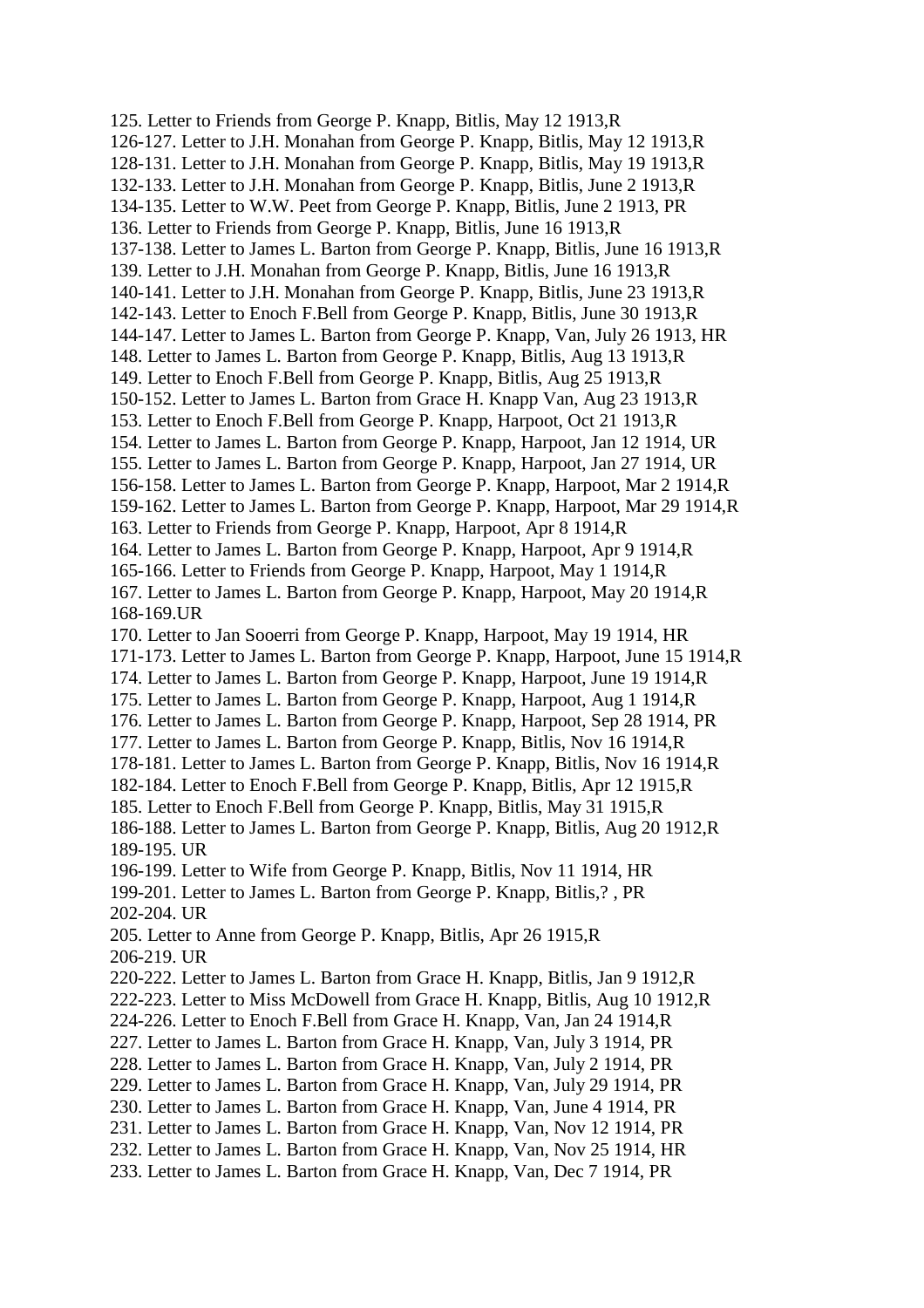234. Letter to James L. Barton from Grace H. Knapp, Van, Dec 14 1914, PR 235. Letter to James L. Barton from Grace H. Knapp, Van, Feb 19 1914, PR 236. Letter to James L. Barton from Grace H. Knapp, Van, Feb 22 1914, PR 237. Letter to James L. Barton from Grace H. Knapp, Van, Feb 23 1914, PR 238. Letter to James L. Barton from Grace H. Knapp, Van, Mar 7 1914, PR 239. Letter to James L. Barton from Grace H. Knapp, Van, Mar 22 1914, PR 240. Letter to James L. Barton from Grace H. Knapp, Van, Mar 29 1914, PR 241. Letter to James L. Barton from Grace H. Knapp, Van, Apr 5 1915, PR 242. Letter to James L. Barton from Grace H. Knapp, Van, Apr 12 1915, PR 243-250. Letter to James L. Barton from Grace H. Knapp, Van, July 26 1915, PR 251. Letter to James L. Barton from Grace H. Knapp, Van, May 27 1914, HR 252-265. Letter to James L. Barton from Grace H. Knapp, Van, July 26 1915, HR 266-268. Letter to James L. Barton from Grace H. Knapp, Van, Oct 12 1915, HR 268-269. Letter to James L. Barton from Grace H. Knapp, Van, Oct 15 1915, HR 270-271. Letter to Enoch F.Bell from Grace H. Knapp, ?, Nov 29 1915, HR 272. Letter to Herbert P. Case from Grace H. Knapp, New York, Sep 4 1919,R 273. Letter to Herbert P. Case from Grace H. Knapp, New York, May 9 1919,R 274. Letter to Dr. Strong from Grace H. Knapp, New York, Mar 21 1919, HR 275-276. Letter to Enoch F.Bell from Grace H. Knapp, New York, May 17 1919,R 277-279. Letter to James L. Barton from Nova Judd Mattoon, Harpoot, Mar 18 1912,R 280. Letter to James L. Barton from Nova Judd Mattoon, Harpoot, June 25 1912,R 281-287. Letter to Miss Kate G. Damsen from Nova Judd Mattoon, Harpoot, Oct 17 1912,R 288-293. Letter to James L. Barton from Nova Judd Mattoon, Harpoot, July 6 1914,R 294. Letter to Mr. Hosmer from Nova Judd Mattoon, Harpoot, Apr 26 1915,R 295-296. Letter to James L. Barton from Nova Judd Mattoon, Harpoot, Aug 1915, UR 297-298. Letter to James L. Barton from Nova Judd Mattoon, Harpoot, Aug 18 1915, PR 299-302. Letter to Enoch F.Bell from Harrison A. Maynard, Bitlis, Feb 18 1910, HR 302-303. Letter to Enoch F.Bell from Harrison A. Maynard, Bitlis, Mar 10 1910, HR 304-312. Letter to Enoch F.Bell from Harrison A. Maynard, Bitlis, May 5 1910, HR 312-313. Letter to Enoch F.Bell from Harrison A. Maynard, Bitlis, May 1910, HR 313-316. Letter to James L. Barton from Harrison A. Maynard, Bitlis, June 21 1910, HR 317-334. Letter to James L. Barton from Harrison A. Maynard, Bitlis, July 22 1910, HR 335-343. Letter to James L. Barton from Harrison A. Maynard, Bitlis, Sep 22 1910, HR 343-345. Letter to James L. Barton from Harrison A. Maynard, Bitlis, Dec 25 1910, HR 345-346. Letter to James L. Barton from Harrison A. Maynard, Bitlis, Nov 22 1910, HR 346-349. Letter to James L. Barton from Harrison A. Maynard, Bitlis, Dec 30 1910, PR 350-351. Letter to Enoch F.Bell from Harrison A. Maynard, Bitlis, June 3 1911,R 352-355. Letter to James L. Barton from Harrison A. Maynard, Bitlis, Dec 22 1911,R 356-357. Letter to Enoch F.Bell from Harrison A. Maynard, Bitlis, Apr 25 1912,R 358-359. Letter to James L. Barton from Harrison A. Maynard, Bitlis, May 6 1912,R 360. Letter to Enoch F.Bell from Harrison A. Maynard, Bitlis, June 3 1912,R 361-364. Letter to James L. Barton from Harrison A. Maynard, Bitlis, Sep 24 1912,R 365. Letter to James L. Barton from Harrison A. Maynard, Bitlis, Nov 23 1912,R 366-372. Letter to Enoch F.Bell from Harrison A. Maynard, Bitlis, Mar 24 1913,R 373-374. Letter to James L. Barton from Harrison A. Maynard, Bitlis, Mar 31 1913,R 375-377. Letter to Enoch F.Bell from Harrison A. Maynard, Bitlis, May 26 1913, UR 377-380. Letter to Friends from Harrison A. Maynard, Bitlis, July 6 1913, PR 381-385. Letter to James L. Barton from Harrison A. Maynard, Bitlis, Nov 5 1913,R 386-388. Letter to James L. Barton from Harrison A. Maynard, Bitlis, June 23 1914,R 389. Letter to Enoch F.Bell from Harrison A. Maynard, Bitlis, June 24 1914, PR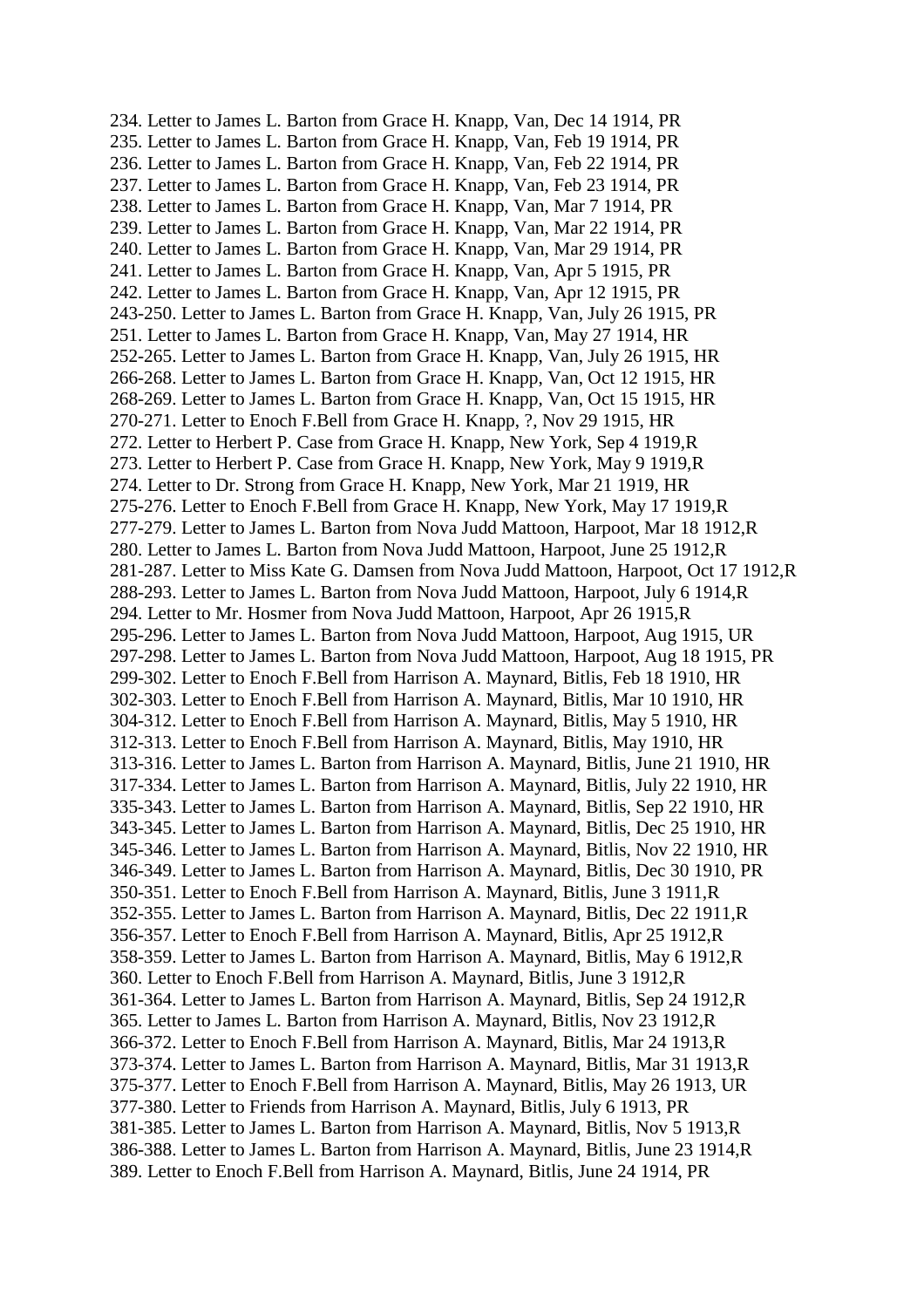390. Letter to Frank H. Wiggin from Harrison A. Maynard, Bitlis, Mar 23 1914,R 391-394. Letter to James L. Barton from Harrison A. Maynard, Bitlis, Apr 11 1914,R 395. Letter to James L. Barton from Harrison A. Maynard, Bitlis, Apr 13 1914,R 396-400. Letter to Enoch F.Bell from Harrison A. Maynard, Bitlis, July 25 1913,R 401. Letter to Enoch F.Bell from Harrison A. Maynard, Bitlis, Aug 3 1914, HR 402. Letter to James L. Barton from Harrison A. Maynard, Bitlis, Oct 5 1914, PR 403-404. Letter to Enoch F.Bell from Harrison A. Maynard, Bitlis, Oct 9 1914, UR 405. Letter to James L. Barton from Harrison A. Maynard, Bitlis, Oct 28 1914,R 406-407. Letter to James L. Barton from Harrison A. Maynard, Bitlis, Feb 26 1915,R 408. UR 409. Letter to Enoch F.Bell from Harrison A. Maynard, Bitlis, Mar 18 1915, HR 410. Letter to James L. Barton from Harrison A. Maynard, Bitlis, Apr 17 1915,R 411-412. Letter to James L. Barton from Harrison A. Maynard, Bitlis, July 27 1915, HR 413-415. Letter to James L. Barton from Harrison A. Maynard, Bitlis, Aug 25 1915, HR 415-417. Letter to Herbert P. Case from Harrison A. Maynard, Bitlis, Sep 3 1915, HR 418-419. Letter to Herbert P. Case from Harrison A. Maynard, Topeka, Sep 25 1915, HR 420-422. Letter to James L. Barton from Harrison A. Maynard, Muscotah, Jan 3 1916, HR 422-424. Letter to James L. Barton from Harrison A. Maynard, Topeka, Mar 14 1916, HR 424-427. Letter to James L. Barton from Harrison A. Maynard, Topeka, Apr 6 1916, HR 428-429. Letter to Enoch F.Bell from Harrison A. Maynard, Muscotah, May 31 1916, HR 430-431. Letter to James L. Barton from Harrison A. Maynard, Tiflis, Sep 5 1916, HR 432-434. Letter to James L. Barton from Harrison A. Maynard, Erivan, Sep 27 1916, HR 434-436. Letter to James L. Barton from Harrison A. Maynard, Erivan, Oct 3 1916, HR 436-437. Letter to James L. Barton from Harrison A. Maynard, Erivan, Oct 4 1916, HR 438-440. Letter to American Comittee for Armenia and Syrian Relief from Harrison A. Maynard, Erivan, Oct 20 1916,R 441-443. UR 444-448. Letter to James L. Barton from Harrison A. Maynard, Erivan, Feb 24 1917, HR 449-451. Letter to Herbert P. Case from Harrison A. Maynard, Erivan, Oct 11 1917,R 452-453. Letter to James L. Barton from Harrison A. Maynard, Vladivostok, May 23 1918,R 454-455. Letter to James L. Barton from Harrison A. Maynard, Shanghai, July 7 1918,R 456. Letter to American Comittee for Armenia and Syrian Relief from Harrison A. Maynard, Baghdad, Dec 4 1918,R 457-465. Letter to James L. Barton from Harrison A. Maynard, Baghdad, Jan 1 1919,R 466. Letter to American Comittee for Armenia and Syrian Relief from Harrison A. Maynard , Topeka, Sep 17 1919, UR 467-468. Letter to F. W. Macallum from Harrison A. Maynard, Topeka, Sep 10 1919, UR 469. Letter to Enoch F.Bell from Harrison A. Maynard, Topeka, Oct 10 1919, UR 470-473. Letter to James L. Barton from Harrison A. Maynard, Baghdad, Nov 1918, PR 474-475. Letter to James L. Barton from Harrison A. Maynard, Topeka, Dec 18 1919, PR 476-480. Letter to James L. Barton from Mary W. Maynard, Bitlis, Jan 5 1914, HR 480-482. Letter to James L. Barton from Mary W. Maynard, Bitlis, Sep 21 1914, HR 482-484. Letter to James L. Barton from Mary W. Maynard, Bitlis, Apr 1913, HR 484-486. Letter to Herbert P. Case from Mary W. Maynard, Topeka, Sep 15 1915, HR 486-488. Letter to American Comittee for Armenia and Syrian Relief from Mary W. Maynard, Bitlis, Nov 22 1910, UR 488-497. Letter to James L. Barton from Mary W. Maynard, Erivan, Feb 14 1917,R 498. Letter to Miss Knapp from Mary W. Maynard, ?, June 10 1917,R 499-501. Letter to James L. Barton from Mary W. Maynard, Topeka, Oct 14 1918, HR 501-503. Letter to James L. Barton from Mary W. Maynard, Topeka, July 29 1918,R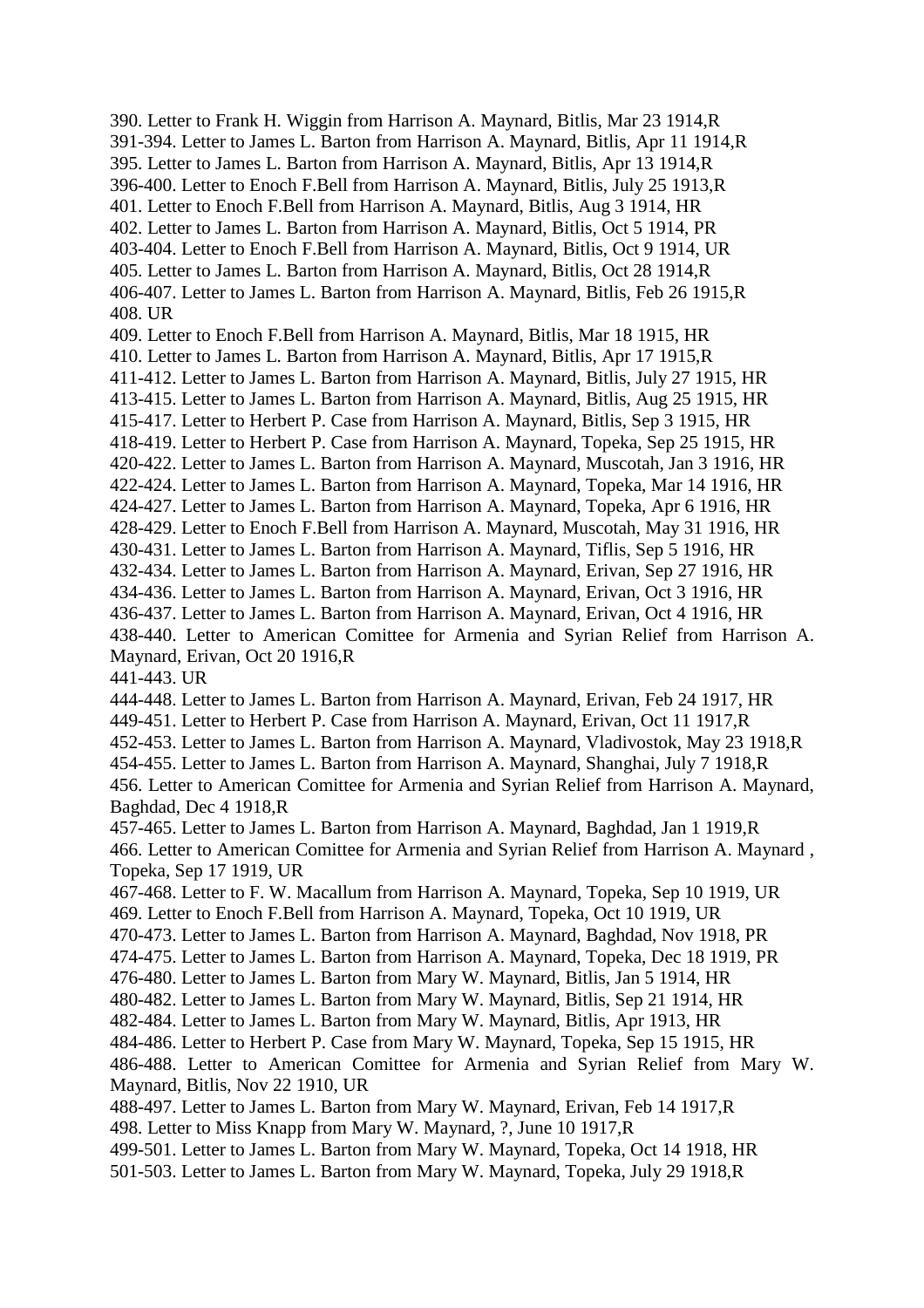503-505. Letter to Herbert P. Case from Mary W. Maynard, Topeka, Jan 4 1919, HR 505-509. Letter to Herbert P. Case from Mary W. Maynard, Topeka, Mar 2 1919, HR 509-510. Letter to Enoch F.Bell from Mary W. Maynard, Topeka, May 6 1919, HR 511-513. Letter to Enoch F.Bell from Mary W. Maynard, Topeka, Apr 18 1919, PR 514-517. UR 518-519. Letter to James L. Barton from Laura M. Darrell, Van, Oct 29 1910, PR 520-523. Letter to James L. Barton from Laura M. Darrell, Van, Dec 19 1910,R 524. Letter to Enoch F.Bell from Laura M. Darrell, Van, Mar 13 1911, PR 525-528. Letter to James L. Barton from Laura M. Darrell, Van, Oct 4 1911, HR 529-531. Letter to James L. Barton from Laura M. Darrell, Van, Oct 21 1911, PR 531-569. Letter to Friends from Laura M. Darrell, Van, Dec 14 1910, PR 570-573. Letter to James L. Barton from Laura M. Darrell, Bitlis, Jan 5 1912, HR 573-575. Letter to James L. Barton from Laura M. Darrell, Bitlis, Jan 29 1912, HR 575-578. Letter to James L. Barton from Laura M. Darrell, Bitlis, Mar 18 1912,R 579. Letter to James L. Barton from Laura M. Darrell, Van, Oct 30 1912, HR 580-582. Letter to James L. Barton from Grisell M. McLaren, Van, Sep 2 1919, HR 583. Letter to ? from Grisell M. McLaren, Van, Oct 29 1916, UR 584-585. Letter to ? from Grisell M. McLaren, Van, Feb 9 1918, HR 586-635. Letter to ? from Grisell M. McLaren, Van,? , HR 636-638. Letter to Dr. G. G. Clarks from Rachel B. North, Mardin, Oct 6 1914, HR 638-640. Letter to James L. Barton from Rachel B. North, Mardin, Nov 20 1914,R 640-642. Letter to James L. Barton from Rachel B. North, Mardin, Apr 2 1915, HR 643. Letter to James L. Barton from Rachel B. North, Mardin, Aug 7 1915, PR 644-645. Letter to Miss Lamson from Rachel B. North, Mardin, Aug 21 1915,R 646-648. Letter to James L. Barton from Rachel B. North, Cleveland, Apr 11 1918, PR 648-649. Letter to Herbert P. Case from Rachel B. North, Mardin, Aug 19 1911, PR 649-651. Letter to Enoch F.Bell from Rachel B. North, Mardin, Sep 15 1912, HR 652. Letter to Mr.Hosmer from Rachel B. North, Mardin, Sep 28 1914,R 653-654. Letter to Miss Lamson from Rachel B. North, Mardin, Sep 11 1915,R 655. Letter to Miss Lamson from Rachel B. North, Mardin, Oct 30 1915,R 656. Letter to W.W. Peet from Rachel B. North, Konya, Mar 1917,R 657. Letter to Miss Lamson from Rachel B. North, Konya, July 10 1916,R 658. Letter to W.W. Peet from Rachel B. North, Diarbekir, Aug 28 1919,R 659. Letter to James L. Barton from Ruth Parmelee, Harpoot, Oct 19 1914,R 660. Letter to Miss Mattoon from Ruth Parmelee, Aleppo, July 1 1915,R 661-662. Letter to Miss Lamson from Ruth Parmelee, Harpoot, Nov 21 1915,R 663. Letter to Miss Lamson from Ruth Parmelee, Harpoot, Dec 3 1916,R 664. Letter to James L. Barton from Ruth Parmelee, Harpoot, Sep 16 1916, UR 665-670. UR 671-673. Letter to James L. Barton from Ruth Parmelee, Harpoot, Sep 7 1917, HR 674-676. Letter to James L. Barton from Ruth Parmelee,?, Sep 14 1917,R 676-686. Letter to Friends from Ruth Parmelee,?, Sep 15 1917,R 686-689. Letter to James L. Barton from Ruth Parmelee,?, Sep 15 1917, UR 690. Letter to Dr. Strong from Ruth Parmelee, Toronto, Jan 29 1915,R 691-696. Letter to James L. Barton from Ruth Parmelee,Butte, Feb 27 1919, HR 697-698. Letter to James L. Barton from Ruth Parmelee,Butte, Feb 5 1918,R 699-702. Letter to James L. Barton from Ruth Parmelee,Chicago, Feb 14 1918, HR 702-704. Letter to James L. Barton from Ruth Parmelee,?, July 8 1918, HR 705-707. Letter to Herbert P. Case from Ruth Parmelee, New York, Sep 28 1918, HR 707-709. Letter to James L. Barton from Ruth Parmelee, New York, Oct 6 1918, PR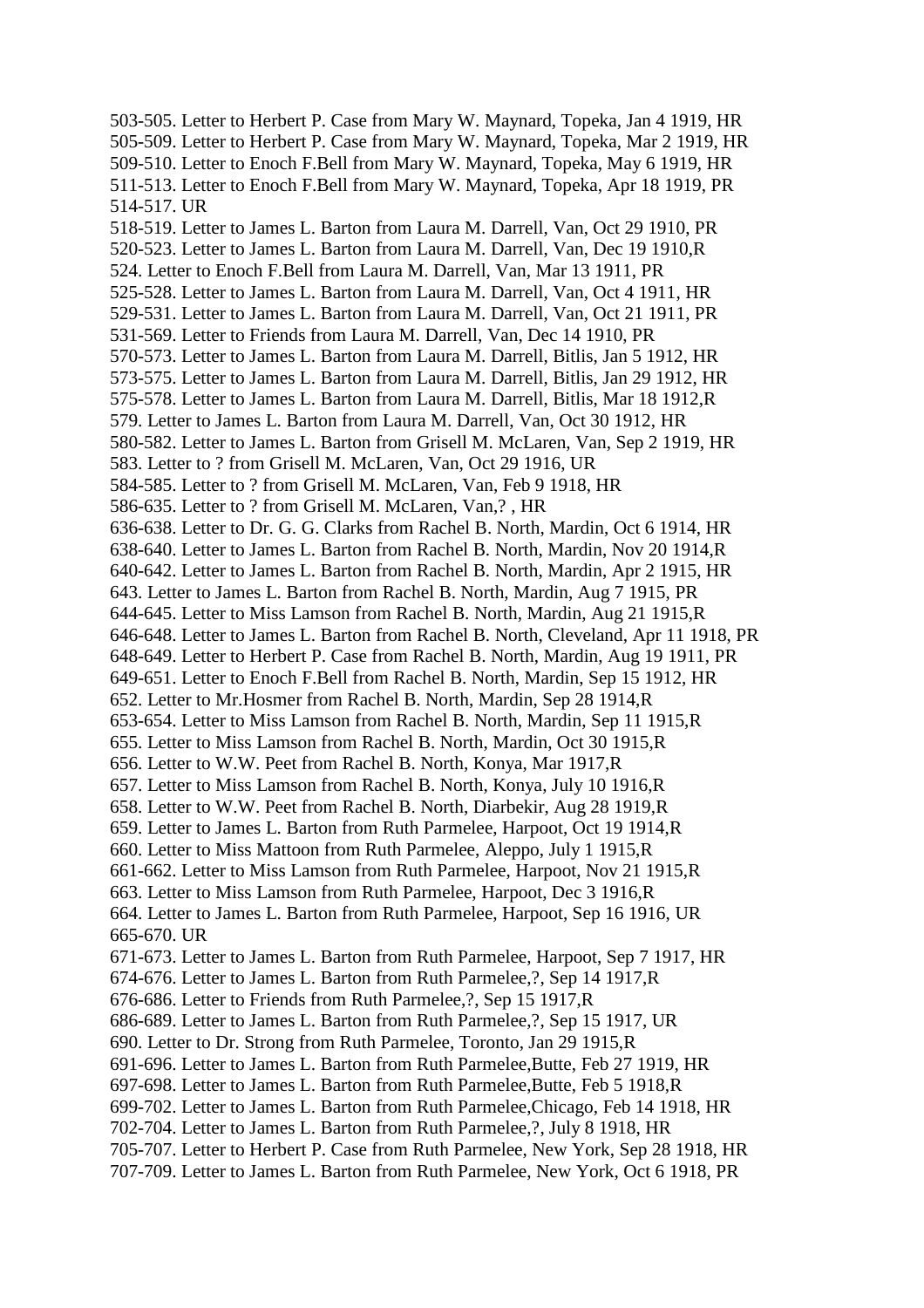709-712. Letter to James L. Barton from Ruth Parmelee, New York, Oct 22 1918, HR 712-717. Letter to James L. Barton from Ruth Parmelee, Baltimore, Nov 10 1918, HR 717-718. Letter to Herbert P. Case from Ruth Parmelee, Baltimore, Nov 24 1918, PR 719. Letter to Herbert P. Case from Ruth Parmelee, Baltimore, Dec 12 1918,R 720. Letter to Herbert P. Case from Ruth Parmelee, Baltimore, Dec 24 1918,R 721-722. Letter to Herbert P. Case from Ruth Parmelee, Baltimore, Jan 1919, PR 723-725. Letter to Herbert P. Case from Ruth Parmelee, Baltimore, Jan 12 1919, HR 725-726. Letter to Herbert P. Case from Ruth Parmelee, Baltimore, Jan 22 1919, PR 727. Letter to Herbert P. Case from Ruth Parmelee, Baltimore, Jan 27 1919,R 728-730. Letter to Herbert P. Case from Ruth Parmelee, Baltimore, Feb 20 1919, HR 730-732. Letter to James L. Barton from Ruth Parmelee, Constantinople, Apr 14 1919, PR 732-734. Letter to Maria Jacobsen from Ruth Parmelee, Harpoot, May 14 1919,R 735-736. Letter to Friends from Ruth Parmelee, Harpoot, June 22 1919,R 737-739. Letter to Enoch F.Bell from Ruth Parmelee, Harpoot, July 12 1919, HR 739-740. Letter to Enoch F.Bell from Ruth Parmelee, Harpoot, Aug 13 1919, HR 740-741. Letter to Friends from Ruth Parmelee, Harpoot, Aug 18 1919, PR 742-745. Letter to Friends from Ruth Parmelee, Harpoot, Sep 7 1919,R 746-747. Letter to James L. Barton from Ruth Parmelee, Harpoot, Nov 10 1919,R 747. Letter to Friends from Ruth Parmelee, Harpoot, Nov 1919, HR 748-749. Letter to James L. Barton from W. Pierce, Toronto, Jan 5 1919, HR 750-752. Letter to Dr Strong from W. Pierce, Toronto, Feb 1 1919, HR 753-754. Letter to ? from W. Pierce, Toronto, Feb 29 1919, HR 755. Letter to Enoch F.Bell from W. Pierce, Toronto, Mar 29 1919,R 756. Letter to C. H. Patton from W. Pierce, Toronto, Apr 24 1919,R 757-759. Letter to Enoch F.Bell from W. Pierce, Toronto, May 16 1919,R 760-761. Letter to Enoch F.Bell from W. Pierce, Toronto, May 29 1919,R 762-763. Letter to Enoch F.Bell from W. Pierce, Toronto, July 3 1919, HR 764-765. Letter to Enoch F.Bell from W. Pierce, Toronto, Aug 2 1919,R 766-767. Letter to Enoch F.Bell from W. Pierce, Toronto, Sep 9 1919, PR 767. Letter to Enoch F.Bell from W. Pierce, Toronto, Oct 3 1919, PR 768-769. Letter to Enoch F.Bell from W. Pierce, Toronto, Nov 1 1919, PR 770-772. Letter to Enoch F.Bell from W. Pierce, Toronto, Nov 15 1919,R 773-775. Letter to Enoch F.Bell from W. Pierce, Toronto, Nov 24 1919,R 776-778. Letter to James L. Barton from W. Pierce, Toronto, Nov 26 1919,R 779. Letter to James L. Barton from W. Pierce, Toronto, Dec 8 1919,R 780-782. Letter to James L. Barton from W. Pierce, Toronto, Dec 26 1919, HR 783-785. Letter to James L. Barton from W. Pierce, Toronto, Dec 24 1919, HR 785-786. Letter to James L. Barton from W. Pierce, Beirut, July 24 1916, HR 787-788. Letter to James L. Barton from W. Pierce, Beirut, Apr 19 1916, HR 789-790. Letter to James L. Barton from W. Pierce, Beirut, Dec 28 1915, HR 791-792. Letter to James L. Barton from W. Pierce, Harpoot, Apr 1 1915,R 793. Letter to James L. Barton from W. Pierce, Harpoot, ? , PR 794. Letter to James L. Barton from W. Pierce, Harpoot, Nov 17 1914, PR 795-799. Letter to James L. Barton from W. Pierce, Harpoot, June 23 1914, HR 800-802. Letter to James L. Barton from W. Pierce, Harpoot, Mar 3 1914, HR 803-804. Letter to James L. Barton from W. Pierce, Marseilles, May 18 1914, HR 805-807. Letter to Enoch F.Bell from Maria B. Poole, Harpoot, Mar 29 1910, HR 808. Letter to Friends from Maria B. Poole, Harpoot, Aug 25 1910, HR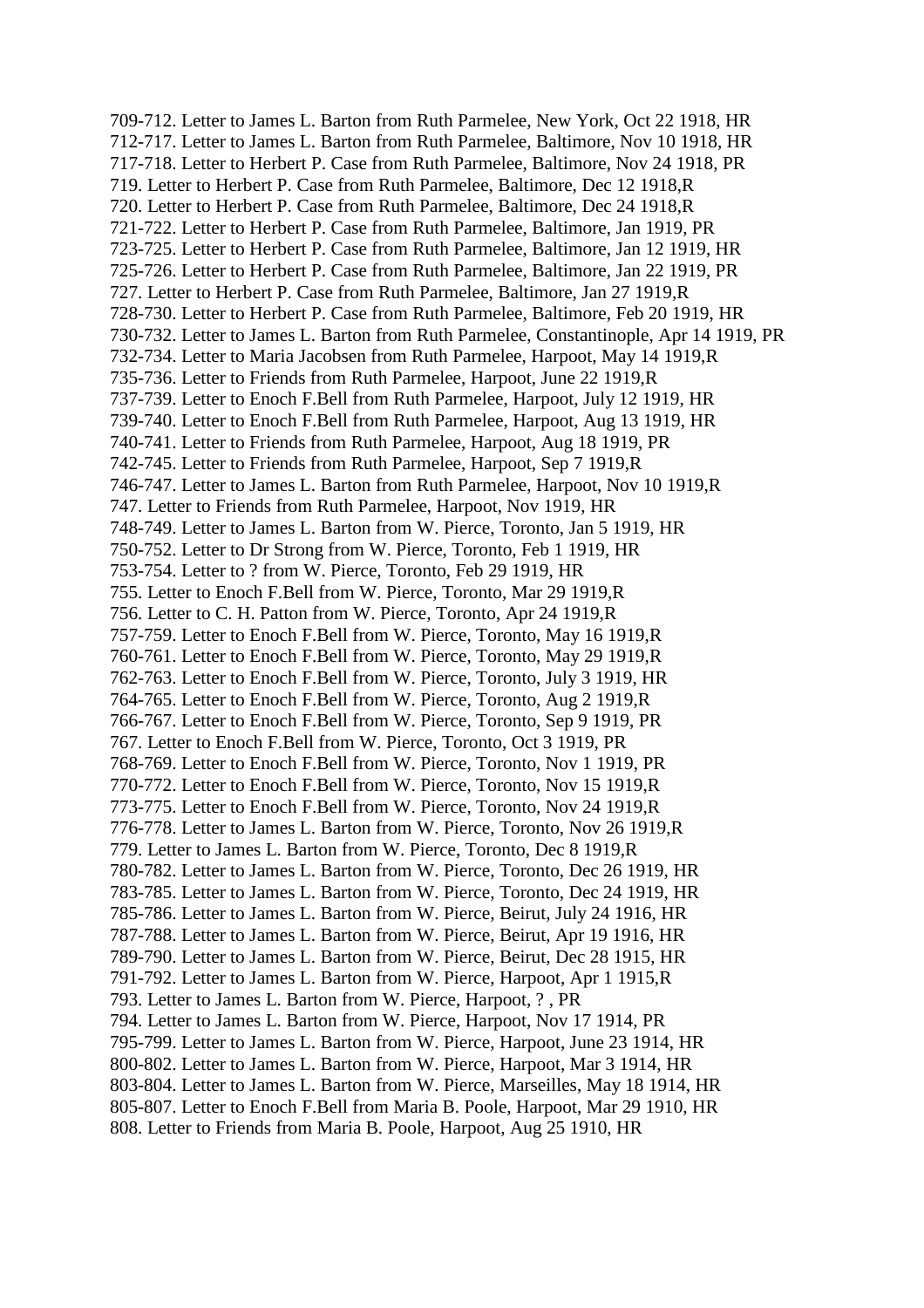## **REEL 715**

SUBMITTED TO: The Department of History SUBMITTED BY: Yalçın Murgul TYPE OF DOCUMENT: Microfilm PROJECT TERM: April 2005 REFERENCE NUMBER: BV2410.A4 1984 REEL 715 DEGREE OF READABILITY:

R: Readable

HR: Hardly Readable

UR: Unreadable PR: Partially Readable

# ABC 16 – THE NEAR EAST 1817-1919 UNIT 5 – REEL 715 EASTERN TURKEY MISSION 1910 – 1919 VOLUME 25 D

#### P-S

#### PART 1: RA-RI LETTERS

#### INDEX

1-2. List of Writers, R

3-5. Letter to James L. Barton from G. C. Raynolds, Van, Feb 11 1910,R 6-8. Letter to Enoch F.Bell from G. C. Raynolds, Van, Feb 28 1910,R 9. Letter to James L. Barton from G. C. Raynolds, Van, Mar 21 1910,R 10-11. Letter to James L. Barton from G. C. Raynolds, Van, Mar 18 1910, PR 11-15. Letter to Enoch F.Bell from G. C. Raynolds, Van, July 19 1910, PR 16-17. Letter to ? from G. C. Raynolds, Van, Sep 8 1910,UR 18-23. Letter to James L. Barton from G. C. Raynolds, Van, Sep 10 1910, UR 24-29. Letter to James L. Barton from G. C. Raynolds, Van, Sep 10 1910,R 30-35. Letter to James L. Barton from G. C. Raynolds, Van, Sep 10 1910, PR 36-37. Letter to James L. Barton from G. C. Raynolds, Van, Oct 29 1910, UR 38. Letter to James L. Barton from G. C. Raynolds, Van, Dec 6 1910, UR 39-41. Letter to E. W. Riggs from G. C. Raynolds, Van, Dec 5 1910, HR 42. Letter to James L. Barton from G. C. Raynolds, Van, Mar 4 1911,R 43-44. Letter to James L. Barton from G. C. Raynolds, Van, Mar 18 1911,R 45. Letter to James L. Barton from G. C. Raynolds, Van, Apr 4 1911,R 46-49. Letter to Friends from G. C. Raynolds, Van, May 3 1911,R 50-51. Letter to James L. Barton from G. C. Raynolds, Van,May 6 1911,R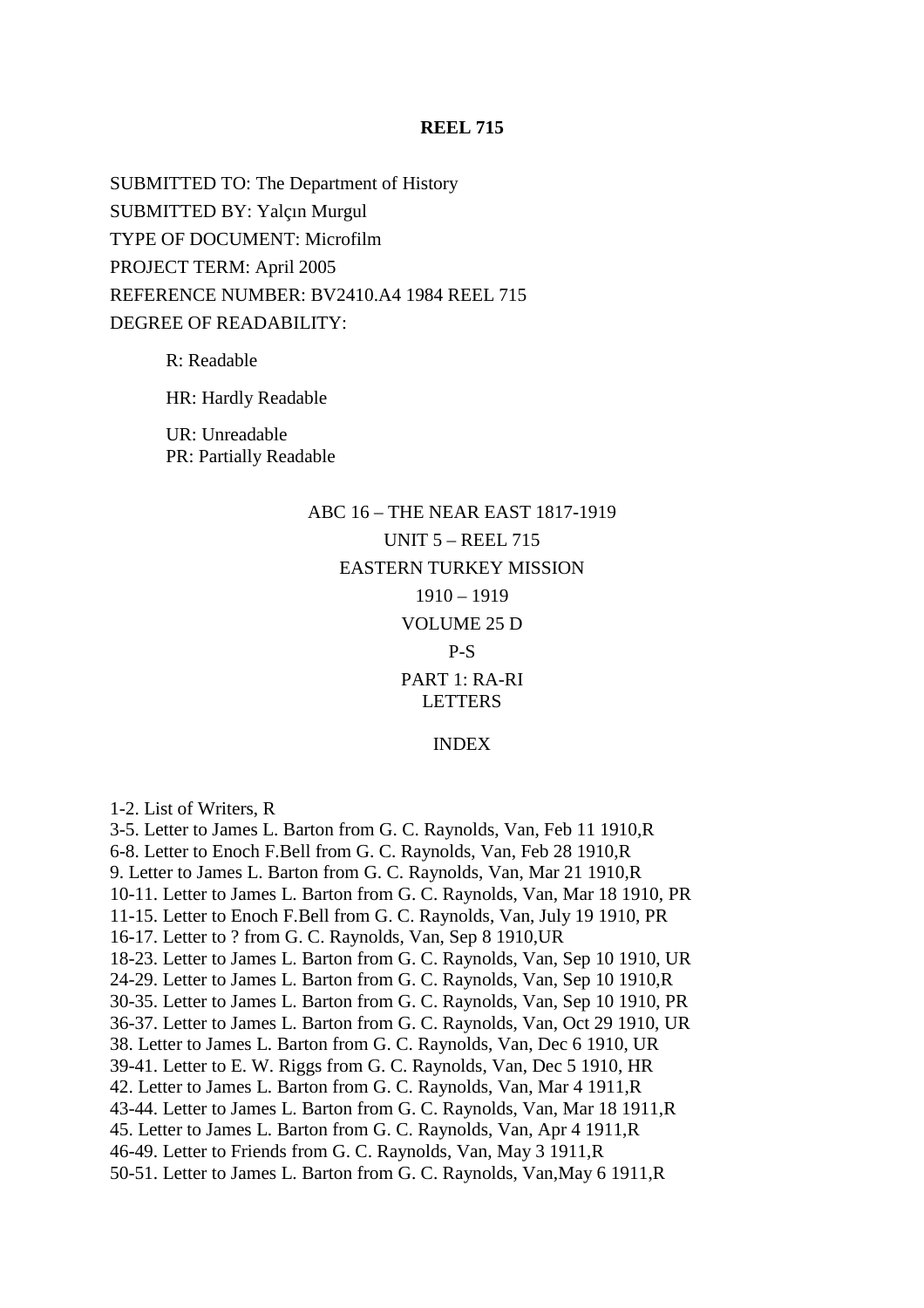51-53. Letter to James L. Barton from G. C. Raynolds, Van, May 26 1911,R 54-57. Letter to James L. Barton from G. C. Raynolds, Van, June 10 1911,R 58-61. Letter to Friends from G. C. Raynolds , Van,July 7 1911,R 62. Letter to James L. Barton from G. C. Raynolds, Van, July 8 1911,R 63. Letter to James L. Barton from G. C. Raynolds, Van, July12 1911,R 64-65. Letter to James L. Barton from G. C. Raynolds, Van, Sep 25 1911,R 66-67. Letter to James L. Barton from G. C. Raynolds, Van, Oct 28 1911,R 67-69. Letter to Friends from G. C. Raynolds, Van, Nov 29 1911, PR 70-71. Letter to Mr. Knapp from G. C. Raynolds, Van, Dec 4 1911,R 71-72. Letter to James L. Barton from G. C. Raynolds, Van, Dec 23 1911,R 72-73. Letter to James L. Barton from G. C. Raynolds, Van, Jan 24 1912,R 73-75. Letter to James L. Barton from G. C. Raynolds, Van, Feb 8 1912,R 75-76. Letter to James L. Barton from G. C. Raynolds, Van, Mar 6 1912,R 77-78. Letter to James L. Barton from G. C. Raynolds, Van, Mar 8 1912,R 78-79. Letter to James L. Barton from G. C. Raynolds, Van, Mar 25 1912,R 79-80. Letter to James L. Barton from G. C. Raynolds, Van, May 13 1912,R 80-81. Letter to James L. Barton from G. C. Raynolds, Van, June 10 1912,R 81. Letter to James L. Barton from G. C. Raynolds, Van, June 13 1912,R 82-83. Letter to Friends from G. C. Raynolds, Van, ? ,R 84. Letter to James L. Barton from G. C. Raynolds, Van, Aug 17 1912, PR 84-86. Letter to James L. Barton from G. C. Raynolds, Van, Oct 29 1912,R 87-88. Letter to Friends from G. C. Raynolds, Van, Nov 26 1912, PR 89. Letter to James L. Barton from G. C. Raynolds, Van, Nov 27 1912,R 90. Letter to James L. Barton from G. C. Raynolds, Van, Jan 6 1913,R 91-93. Letter to James L. Barton from G. C. Raynolds, Van, Jan 15 1913, PR 94-97. Letter to James L. Barton from G. C. Raynolds, Van, Feb 21 1913,R 97-98. Letter to James L. Barton from G. C. Raynolds, Van, Apr 14 1913, HR 99. Letter to W. W. Peet from G. C. Raynolds, Van, Apr 19 1913, PR 100-101. Letter to Enoch F.Bell from G. C. Raynolds, Van, Apr 25 1913,R 102-103. Letter to James L. Barton from G. C. Raynolds, Van, May 8 1913,R 104-105. Letter to James L. Barton from G. C. Raynolds, Van, May 19 1913,R 106. Letter to James L. Barton from G. C. Raynolds, Van, May 26 1913, HR 107-108. Letter to James L. Barton from G. C. Raynolds, Van, May 31 1913,R 109-110. Letter to James L. Barton from G. C. Raynolds, Van, June 23 1913, HR 110-111. Letter to James L. Barton from G. C. Raynolds, Van, Aug 5 1913, PR 112-114. Letter to James L. Barton from G. C. Raynolds, Van, Aug 29 1913, HR 115-117. Letter to James L. Barton from G. C. Raynolds, Constantinople, Oct 15 1913, HR 118-120. Letter to James L. Barton from G. C. Raynolds, Constantinople, Nov 2 1913, HR 120-121. Letter to James L. Barton from G. C. Raynolds,?, Nov 24 1913, HR 121-122. Letter to Enoch F.Bell from G. C. Raynolds,?, ? , HR 122-124. Letter to Enoch F.Bell from G. C. Raynolds,St. Hartford, Dec 6 1915,R 125-129. Letter to James L. Barton from G. C. Raynolds,?, Feb 10 1914, HR 129-132. Letter to Enoch F.Bell from G. C. Raynolds,New York, June 26 1914, HR 132-133. Letter to James L. Barton from G. C. Raynolds,?, July 9 1914, HR 133-135. Letter to James L. Barton from G. C. Raynolds, Greenwich Village, Aug 29 1914, HR 136-137. Letter to James L. Barton from G. C. Raynolds,Battle Creek, Oct 28 1914, HR 137-138. Letter to James L. Barton from G. C. Raynolds,Battle Creek, Nov 7 1914, HR 138-140. Letter to James L. Barton from G. C. Raynolds,Battle Creek, Nov 13 1914, HR 140-143. Letter to James L. Barton from G. C. Raynolds,Buffalo, Nov 26 1914, HR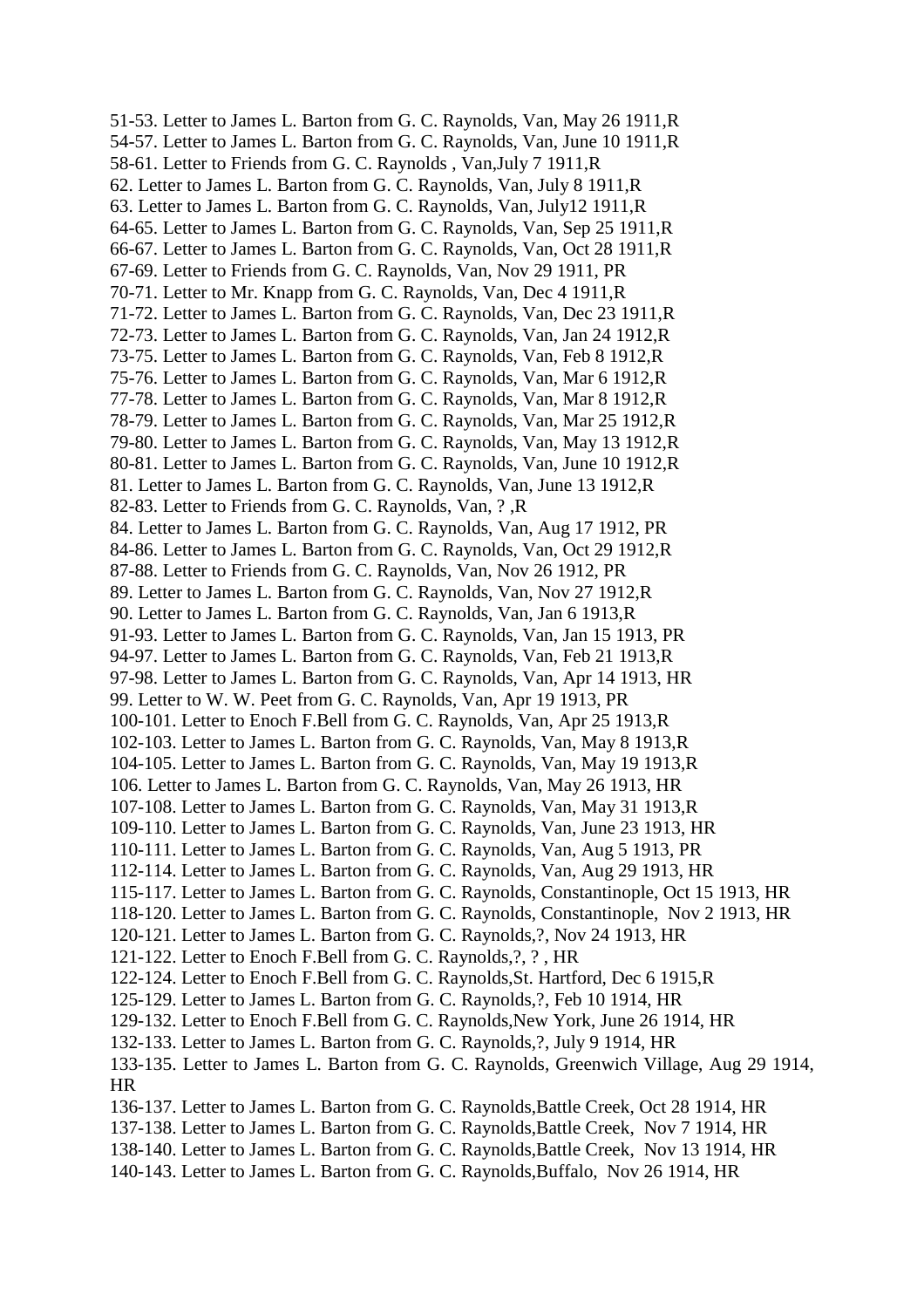143-144. Letter to James L. Barton from G. C. Raynolds,St. Hartford, Dec 4 1914, HR 145-146. Letter to James L. Barton from G. C. Raynolds, Princeton, Dec 8 1914, HR 146-147. Letter to James L. Barton from G. C. Raynolds,Philadelphia, Dec 14 1914, PR 147-148. Letter to James L. Barton from G. C. Raynolds,New York, Jan 25 1915, HR 148-149. Letter to James L. Barton from G. C. Raynolds,New Haven, Feb 15 1915, HR 150-151. Letter to Enoch F.Bell from G. C. Raynolds,St. Hartford, Feb 29 1915, HR 152-155. Letter to James L. Barton from G. C. Raynolds,St. Hartford, Mar 10 1915, PR 156-158. Letter to James L. Barton from G. C. Raynolds,?, Apr 22 1915, HR 159-161. Letter to James L. Barton from G. C. Raynolds,Ashfield, June 22 1915, HR 162-163. Letter to James L. Barton from G. C. Raynolds,Ashfield, June 25 1915, HR 164-165. Letter to Friends from G. C. Raynolds,Boston, July 12 1915,R 166-167. Letter to James L. Barton from G. C. Raynolds,? , Aug 6 1915, HR 168-172. Letter to James L. Barton from G. C. Raynolds,Petrograd ,Aug 19 1915, HR 172-173. Letter to James L. Barton from G. C. Raynolds, Moscow, Aug 25 1915, HR 174-175. Letter to James L. Barton from G. C. Raynolds, New York, Oct 5 1915,R 175-177. Letter to Friends from G. C. Raynolds,Boston, Oct 15 1915,R 178-179. Letter to James L. Barton from G. C. Raynolds,St. Hartford, Nov 18 1915, HR 180-181. Letter to James L. Barton from G. C. Raynolds,St. Hartford, Jan 24 1916, HR 181. Letter to Friends from G. C. Raynolds,St. Hartford, Jan 25 1916,R 182-184. Letter to James L. Barton from G. C. Raynolds,St. Hartford, Mar 9 1916, HR 184-187. Letter to James L. Barton from G. C. Raynolds,St. Hartford, Mar 31 1916, HR 187-188. Letter to James L. Barton from G. C. Raynolds,St. Hartford, Apr 19 1916, HR 189-191. Letter to James L. Barton from G. C. Raynolds,St. Hartford, Apr 24 1916, HR 191-195. Letter to Enoch F.Bell from G. C. Raynolds,Philadelphia, June 9 1916, HR 195-197. Letter to James L. Barton from G. C. Raynolds,Kristianiafjord, July 17 1916, HR 197-199. Letter to James L. Barton from G. C. Raynolds,Kristianiafjord, July 26 1916, HR 199-203. Letter to James L. Barton from G. C. Raynolds,Petrograd , Aug 5 1916, HR 204-205. Letter to James L. Barton from G. C. Raynolds, Moscow, Aug 19 1916, HR 206-207. Letter to James L. Barton from G. C. Raynolds, Tiflis, Aug 21 1916, HR 208-210. Letter to Friends from G. C. Raynolds, Tiflis, Aug 24 1916,R 211-212. Letter to Mr. Hosmer from G. C. Raynolds, Tiflis, Aug 25 1916,R 213-214. Letter to James L. Barton from G. C. Raynolds, Tiflis, Aug 26 1916,R 215-217. Letter to James L. Barton from G. C. Raynolds, Tiflis, Sep 2 1916,R 218-223. UR 224-226. Letter to James L. Barton from G. C. Raynolds, Erivan, Sep 9 1916,R 227-228. Letter to James L. Barton from G. C. Raynolds, Erivan, Sep 27 1916,R 229-231. Letter to James L. Barton from G. C. Raynolds, Erivan, Oct 10 1916,R 231-232. Letter to James L. Barton from G. C. Raynolds, Erivan, Nov 16 1916,R 232-235. Letter to Miss Wheeler from G. C. Raynolds, Erivan, Dec 18 1916,R 236. Letter to James L. Barton from G. C. Raynolds, Erivan, Dec 18 1916, UR 237. Letter to James L. Barton from G. C. Raynolds, Erivan, Dec 29 1916, PR 238-239. Letter to James L. Barton from G. C. Raynolds, Erivan, Jan 10 1917, PR 240-241. Letter to Friends from G. C. Raynolds, Erivan, Jan 24 1917, PR 242. Letter to James L. Barton from G. C. Raynolds, Erivan, Jan 25 1917, HR 243. Letter to James L. Barton from G. C. Raynolds, Erivan, Feb 15 1917, UR 244-245. Letter to James L. Barton from G. C. Raynolds, Erivan, May 16 1917,R 245-246. Letter to James L. Barton from G. C. Raynolds, Erivan, July 9 1917,R 247-250. Letter to James L. Barton from G. C. Raynolds, Erivan, July 14 1917,R 251-252. Letter to James L. Barton from G. C. Raynolds, Erivan, Sep 23 1917, PR 252-255. Letter to Friends from G. C. Raynolds, Erivan, Sep 22 1917, PR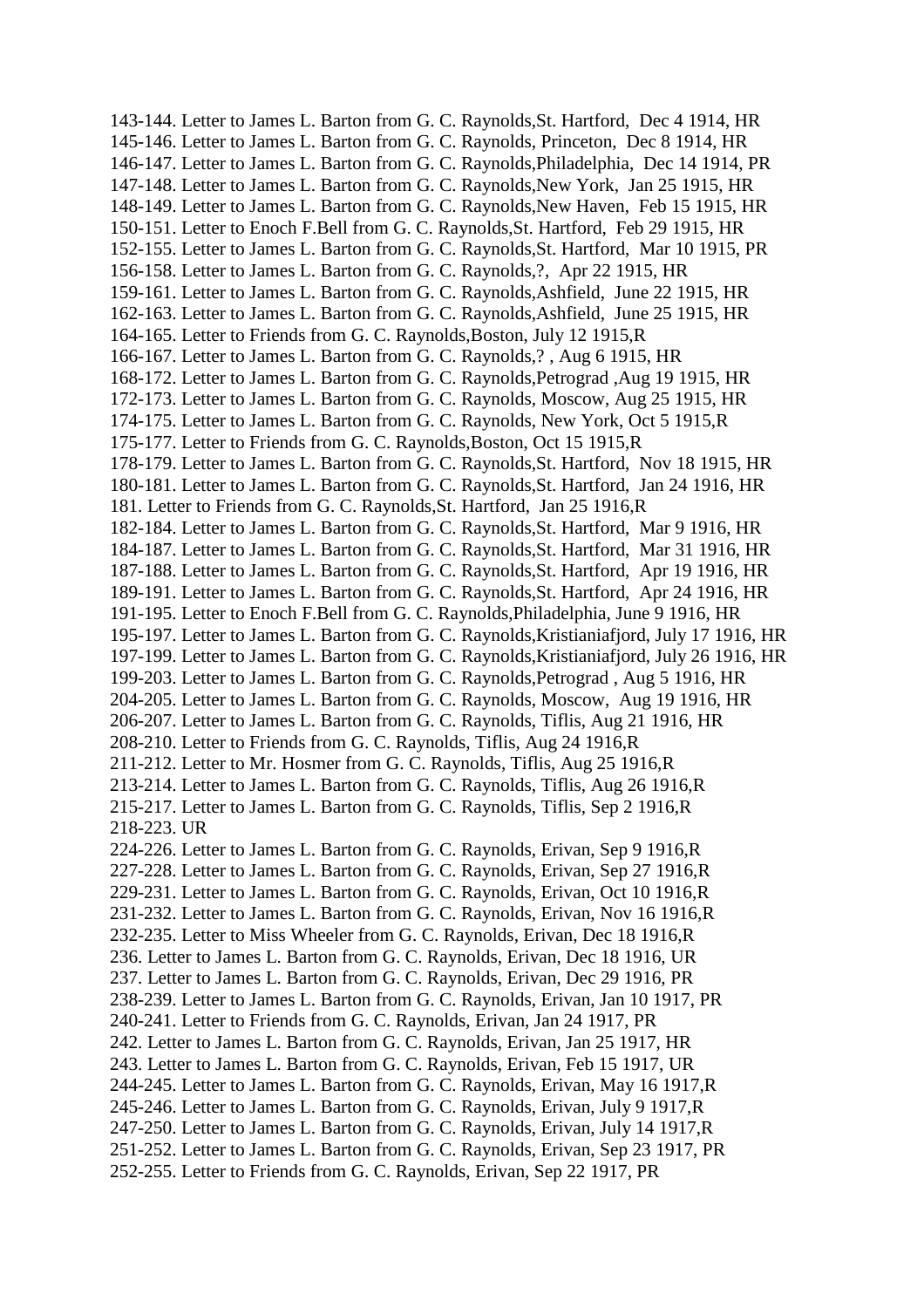256-257. Letter to James L. Barton from G. C. Raynolds, Erivan, Oct 27 1917,R 258-259. Letter to James L. Barton from G. C. Raynolds, Erivan, Nov 20 1917,R 260-261. Letter to James L. Barton from G. C. Raynolds, Erivan, Jan 11 1918,R 262-276. Letter to James L. Barton from G. C. Raynolds, Astrakhan, Apr 19 1918, HR 276-278. Letter to James L. Barton from G. C. Raynolds, Peking, June 11 1918, HR 278-279. Letter to James L. Barton from G. C. Raynolds, Peking, June 20 1918, HR 279-280. Letter to Enoch F.Bell from G. C. Raynolds, Seattle, Aug 13 1918, HR 280. Letter to James L. Barton from G. C. Raynolds, Seattle, Sep 20 1918,R 281-282. Letter to James L. Barton from G. C. Raynolds, Seattle, Sep 27 1918, HR 283-284. Letter to James L. Barton from G. C. Raynolds, Seattle, Sep 27 1918,R 285-286. Letter to James L. Barton from G. C. Raynolds, East Columbia, Sep 30 1918, HR 286-287. Letter to James L. Barton from G. C. Raynolds, Portland, Oct 25 1918, HR 287-290. Letter to James L. Barton from G. C. Raynolds, Forest Grove, Nov 9 1918, HR 291-293. Letter to James L. Barton from G. C. Raynolds, Forest Grove, Jan 12 1919, HR 293. Letter to Enoch F.Bell from G. C. Raynolds, Forest Grove, Jan 12 1919, HR 294-295. Letter to Dr. Strong from G. C. Raynolds, Forest Grove, Jan 28 1919,R 296-297. Letter to Dr. Strong from G. C. Raynolds, Kingsburg, Feb 19 1919, HR 298-299. Letter to Dr. Strong from G. C. Raynolds, Kingsburg, Mar 18 1919, HR 299-300. Letter to Dr. Strong from G. C. Raynolds, Kingsburg, Apr 24 1919, HR 301. Letter to Herbert P. Case from G. C. Raynolds, Kingsburg, May 6 1919, HR 302-304. Letter to Enoch F.Bell from G. C. Raynolds, San Fransisco, June 10 1919, HR 305-306. Letter to Mr. Hosmer from G. C. Raynolds, Berkeley, June 20 1919, HR 307-308. Letter to Enoch F.Bell from G. C. Raynolds, Berkeley, July 5 1919, HR 308. Letter to James L. Barton from G. C. Raynolds, Berkeley, Sep 9 1919,R 309. Letter to Enoch F.Bell from G. C. Raynolds, Berkeley, Oct 4 1919,R 310. Letter to James L. Barton from G. C. Raynolds, Berkeley, Oct 4 1919,R 311-312. Letter to James L. Barton from G. C. Raynolds, Berkeley, Nov 19 1919,R 313-315. Letter to James L. Barton from G. C. Raynolds, Berkeley, Dec 2 1919,R 316-319. Letter to Friends from Mrs. Raynolds, Van, Nov 23 1910, HR 320-325. Letter to M. C. Raynolds from Mrs. Raynolds, Van, May 29 1915,R 326-327. Letter to M. C. Raynolds from Mrs. Raynolds, Van, June 16 1915,R 328-333. Letter to President Riggs from Ernest W. Riggs, Van, ? ,R 334-335. Letter to James L. Barton from Ernest W. Riggs, Auburn, Oct 16 1907,R 336-342. Letter to James L. Barton from Ernest W. Riggs, Auburn, Nov 22 1907,R 343-344. Letter to James L. Barton from Ernest W. Riggs, Auburn, Mar 27 1909,R 345. Letter to James L. Barton from Ernest W. Riggs, Auburn, Feb 27 1910,R 346-347. Letter to James L. Barton from Ernest W. Riggs, Auburn, Mar 4 1910,R 348. Letter to James L. Barton from Ernest W. Riggs, Auburn, Mar 12 1910,R 349. Letter to James L. Barton from Ernest W. Riggs, Auburn, Mar 12 1910,R 350. Letter to James L. Barton from Ernest W. Riggs, Auburn, April 8 1920,R 351. Letter to James L. Barton from Ernest W. Riggs, Auburn, April 20 1920,R 352-353. Letter to James L. Barton from Ernest W. Riggs, Silver Bay, Aug 22 1910,R 354-355. Letter to James L. Barton from Ernest W. Riggs, New York, Sep 2 1910,R 356-357. Letter to James L. Barton from Ernest W. Riggs, Malatia, Oct 9 1910,R 358-360. Letter to James L. Barton from Ernest W. Riggs, Harpoot, Oct 19 1910,R 361-362. Letter to James L. Barton from Ernest W. Riggs, Harpoot, Oct 24 1910,R 363-365. Letter to James L. Barton from Ernest W. Riggs, Harpoot, Nov 3 1910,R 366. Letter to James L. Barton from Ernest W. Riggs, Harpoot, Nov 10 1910,R 367. Letter to James L. Barton from Ernest W. Riggs, Harpoot, Nov 17 1910,R 368-370. Letter to James L. Barton from Ernest W. Riggs, Harpoot, Dec 5 1910,R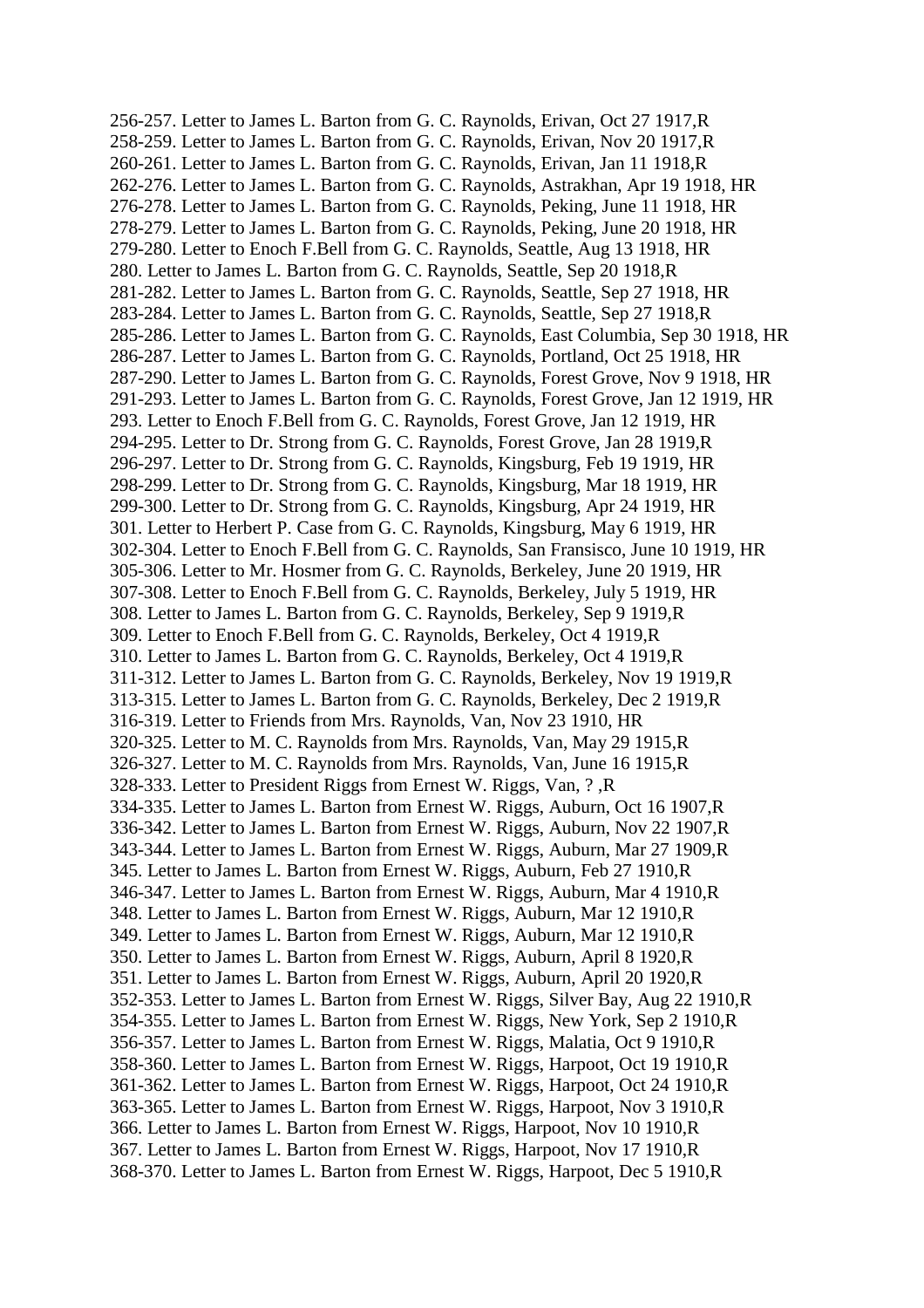371-373. Letter to James L. Barton from Ernest W. Riggs, Harpoot, Dec 21 1910,R 374-376. Letter to James L. Barton from Ernest W. Riggs, Harpoot, Jan 6 1911,R 377-379. Letter to James L. Barton from Ernest W. Riggs, Harpoot, Jan 25 1911,R 380-381. Letter to James L. Barton from Ernest W. Riggs, Harpoot, Feb 3 1911,R 382. Letter to James L. Barton from Ernest W. Riggs, Harpoot, Feb 5 1911,R 383-384. Letter to James L. Barton from Ernest W. Riggs, Harpoot, Feb 6 1911,R 385-386. Letter to James L. Barton from Ernest W. Riggs, Harpoot, Feb 14 1911,R 387. Letter to James L. Barton from Ernest W. Riggs, Harpoot, Feb 25 1911,R 388-389. Letter to James L. Barton from Ernest W. Riggs, Harpoot, Mar 17 1911,R 390-394. Letter to Friends from Ernest W. Riggs, Harpoot, Mar 23 1911,R 395-396. Letter to James L. Barton from Ernest W. Riggs, Harpoot, Mar 27 1911,R 396. Letter to James L. Barton from Ernest W. Riggs, Harpoot, Apr 1 1911,R 397. Letter to Enoch F.Bell from Ernest W. Riggs, Harpoot, Apr 13 1911,R 398-399. Letter to George P. Knapp from Ernest W. Riggs, Harpoot, Apr 14 1911,R 400-401. Letter to Friends from Ernest W. Riggs, Harpoot, May 9 1911,R 402-403. Letter to James L. Barton from Ernest W. Riggs, Harpoot, May 18 1911,R 404-406. Letter to James L. Barton from Ernest W. Riggs, Harpoot, June 1911,R 407-408. Letter to James L. Barton from Ernest W. Riggs, Harpoot, June 28 1911,R 409-410. Letter to James L. Barton from Ernest W. Riggs, Harpoot,July 4 1911,R 411. Letter to James L. Barton from Ernest W. Riggs, Harpoot, Aug 9 1911,R 412. Letter to James L. Barton from Ernest W. Riggs, Harpoot, Aug 10 1911,R 413-414. Letter to James L. Barton from Ernest W. Riggs, Harpoot, Aug 17 1911,R 415. Letter to James L. Barton from Ernest W. Riggs, Harpoot, Aug 28 1911, HR 416. Letter to Presidential Committee of the American Board from Ernest W. Riggs, Harpoot, Aug 28 1911,R 417-420. Letter to James L. Barton from Ernest W. Riggs, Harpoot, Aug 30 1911,R 421-422. UR 423. Letter to James L. Barton from Ernest W. Riggs, Harpoot, Sep 15 1911,R 424-425. Letter to James L. Barton from Ernest W. Riggs, Harpoot, Oct 17 1911,R 426-427. Letter to James L. Barton from Ernest W. Riggs, Harpoot, Oct 20 1911,R 428-429. Letter to James L. Barton from Ernest W. Riggs, Harpoot, Oct 25 1911,R 430-431. Letter to members of the German Hulfsbund from Ernest W. Riggs, Harpoot, Oct 25 1911,R 431-432. Letter to James L. Barton from Ernest W. Riggs, Harpoot, Oct 26 1911,R 433. Letter to James L. Barton from Ernest W. Riggs, Harpoot, Oct 31 1911,R 434-435. Letter to James L. Barton from Ernest W. Riggs, Harpoot, Nov 2 1911,R 436-439. Letter to James L. Barton from Ernest W. Riggs, Harpoot, Nov 15 1911,R 440. Letter to James L. Barton from Ernest W. Riggs, Harpoot, Nov 28 1911,R 441-443. Letter to James L. Barton from Ernest W. Riggs, Harpoot, Nov 29 1911,R 444. Letter to James L. Barton from Ernest W. Riggs, Harpoot, Nov 30 1911,R 445-446. Letter to James L. Barton from Ernest W. Riggs, Harpoot, Nov 29 1911,R 447-449. Letter to James L. Barton from Ernest W. Riggs, Harpoot, Dec 28 1911, HR 450. Letter to James L. Barton from Ernest W. Riggs, Harpoot, Dec 30 1911, HR 451. Letter to Ernest W. Riggs from Felix Margot, Bitlis, Dec 16 1911,R 452. Letter to Felix Margot from Ernest W. Riggs, Harpoot, Dec 30 1911,R 453-455. Letter to Friends from Ernest W. Riggs, Harpoot, Dec 30 1911,R 455. Letter to Presidential Committee of the American Board from Ernest W. Riggs, Harpoot, Jan 8 1912,R 456. Letter to James L. Barton from Ernest W. Riggs, Harpoot, Feb 5 1912,R 457-459. Letter to Friends from Ernest W. Riggs, Harpoot, Feb 5 1912,R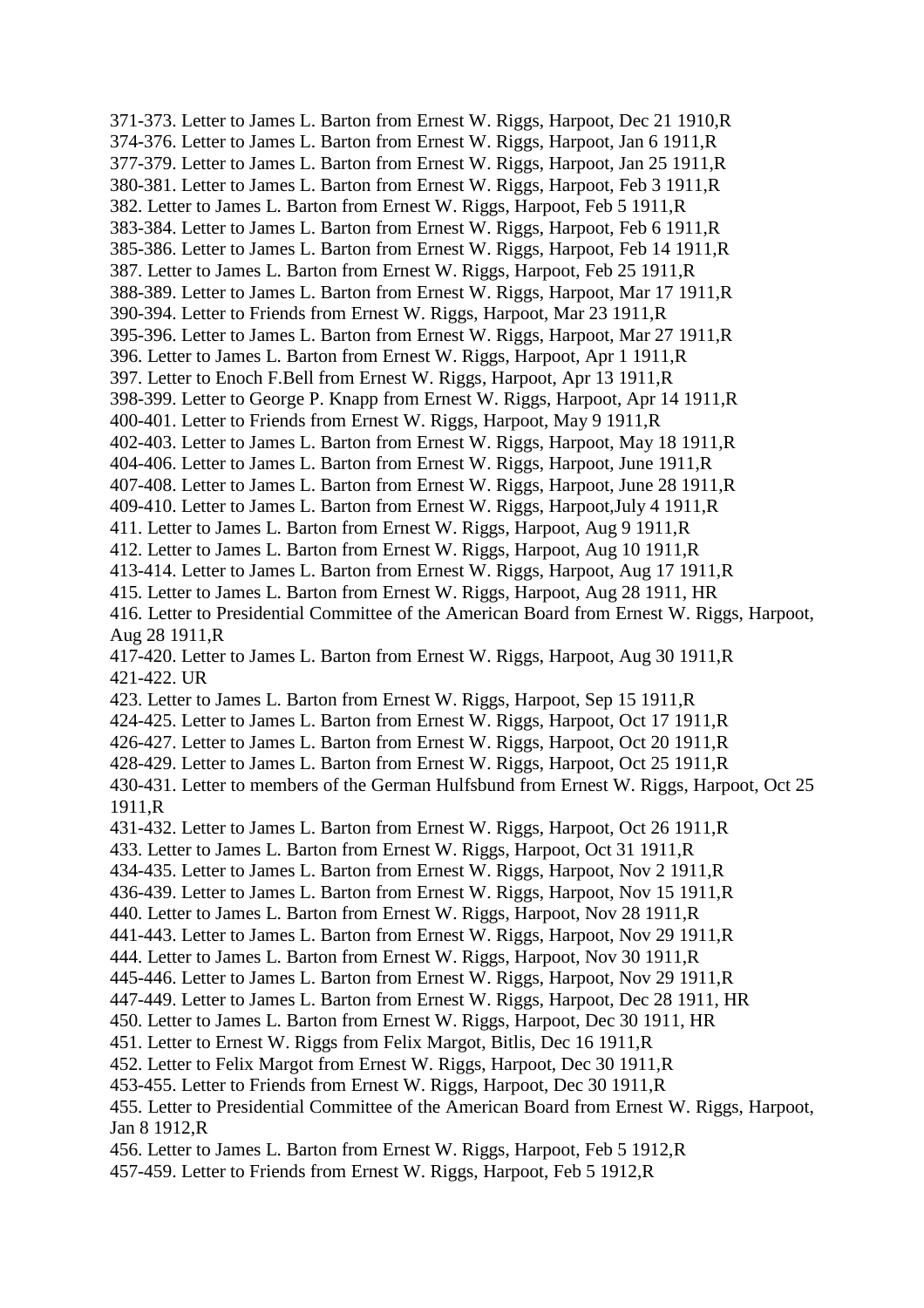459-461. Letter to James L. Barton from Ernest W. Riggs, Harpoot, Feb 7 1912,R 462-464. Letter to James L. Barton from Ernest W. Riggs, Harpoot, Mar 1 1912,R 465-466. Letter to James L. Barton from Ernest W. Riggs, Harpoot, Apr 3 1912,R 467. Letter to James L. Barton from Ernest W. Riggs, Harpoot, Apr 5 1912,R 468. Letter to James L. Barton from Ernest W. Riggs, Harpoot, Apr 8 1912, HR 469-471. Letter to James L. Barton from Ernest W. Riggs, Harpoot, Apr 23 1912,R 472. Letter to James L. Barton from Ernest W. Riggs, Harpoot, May 28 1912,R 473-474. Letter to James L. Barton from Ernest W. Riggs, Harpoot, June 5 1912,R 475-476. Letter to James L. Barton from Ernest W. Riggs, Harpoot, July 9 1912,R 477-482. Letter to James L. Barton from Ernest W. Riggs, Harpoot, July 31 1912,R 483-485. Letter to Alumni from Ernest W. Riggs, Harpoot, Mar 25 1912,R 485. Letter to James L. Barton from Ernest W. Riggs, Harpoot, Aug 7 1912,R 486-487. Letter to James L. Barton from Ernest W. Riggs, Harpoot, Aug 13 1912,R 488. Letter to James L. Barton from Ernest W. Riggs, Harpoot, Oct 31 1912,R 489-491. Letter to James L. Barton from Ernest W. Riggs, Harpoot, Oct 31 1912,R 492-494. Letter to Friends from Ernest W. Riggs, Harpoot, Nov 20 1912,R 494-495. Letter to James L. Barton from Ernest W. Riggs, Harpoot, Oct 31 1912,R 496-497. Letter to James L. Barton from Ernest W. Riggs, Harpoot, Nov 30 1912,R 498-499. Letter to James L. Barton from Ernest W. Riggs, Harpoot, Dec 12 1912,R 500. Letter to James L. Barton from Ernest W. Riggs, Harpoot, Dec 31 1912,R 501. Letter to James L. Barton from Ernest W. Riggs, Harpoot, Jan 3 1913,R 502-503. Letter to James L. Barton from Ernest W. Riggs, Harpoot, Feb 3 1913,R 504-505. Letter to James L. Barton from Ernest W. Riggs, Harpoot, Feb 4 1913,R 506-507. Letter to James L. Barton from Ernest W. Riggs, Harpoot, Feb 28 1913,R 508-510. Letter to James L. Barton from Ernest W. Riggs, Harpoot, Mar 7 1913,R 511-513. Letter to James L. Barton from Ernest W. Riggs, Harpoot, July 24 1913,R 514-516. Letter to James L. Barton from Ernest W. Riggs, Harpoot, Oct 22 1913,R 517. Letter to James L. Barton from Ernest W. Riggs, Harpoot, Dec 11 1913,R 518-519. Letter to James L. Barton from Ernest W. Riggs, Harpoot, May 10 1913,R 520-521. Letter to Frank H. Wiggin from Ernest W. Riggs, Harpoot, Jan 26 1914,R 522-524. Letter to James L. Barton from Ernest W. Riggs, Harpoot, Jan 30 1914,R 525-526. Letter to James L. Barton from Ernest W. Riggs, Harpoot, Mar 30 1914, HR 527. Letter to James L. Barton from Ernest W. Riggs, Harpoot, Apr 9 1914, R 528-530. Letter to James L. Barton from Ernest W. Riggs, Harpoot, May 7 1914, R 531-532. Letter to James L. Barton from Ernest W. Riggs, Harpoot, May 26 1914, HR 533. Letter to James L. Barton from Ernest W. Riggs, Harpoot, June 1 1914, HR 534-536. Letter to James L. Barton from Ernest W. Riggs, Harpoot, June 31 1914,R 537-538. Letter to James L. Barton from Ernest W. Riggs, Harpoot, Aug 17 1914, HR 539-540. Letter to James L. Barton from Ernest W. Riggs, Harpoot, Aug 10 1914,R 541-542. Letter to James L. Barton from Ernest W. Riggs, Harpoot, Aug 28 1914,R 542-543. Letter to James L. Barton from Ernest W. Riggs, Harpoot, Sep 17 1914,R 544-546. Letter to James L. Barton from Ernest W. Riggs, Harpoot, Oct 9 1914,R 547. UR 548. Letter to James L. Barton from Ernest W. Riggs, Harpoot, Oct 16 1914, HR 549-550. Letter to James L. Barton from Ernest W. Riggs, Harpoot, Nov 6 1914,R 551. Letter to James L. Barton from Ernest W. Riggs, Harpoot, Nov 10 1914, HR 552. Letter to James L. Barton from Ernest W. Riggs, Harpoot, Nov 12 1914,R

553. Letter to James L. Barton from Ernest W. Riggs, Harpoot, Nov 12 1914,R 554-555. Letter to James L. Barton from Ernest W. Riggs, Harpoot, Dec 29 1914,R 556-557. Letter to James L. Barton from Ernest W. Riggs, Harpoot, Jan 2 1915,R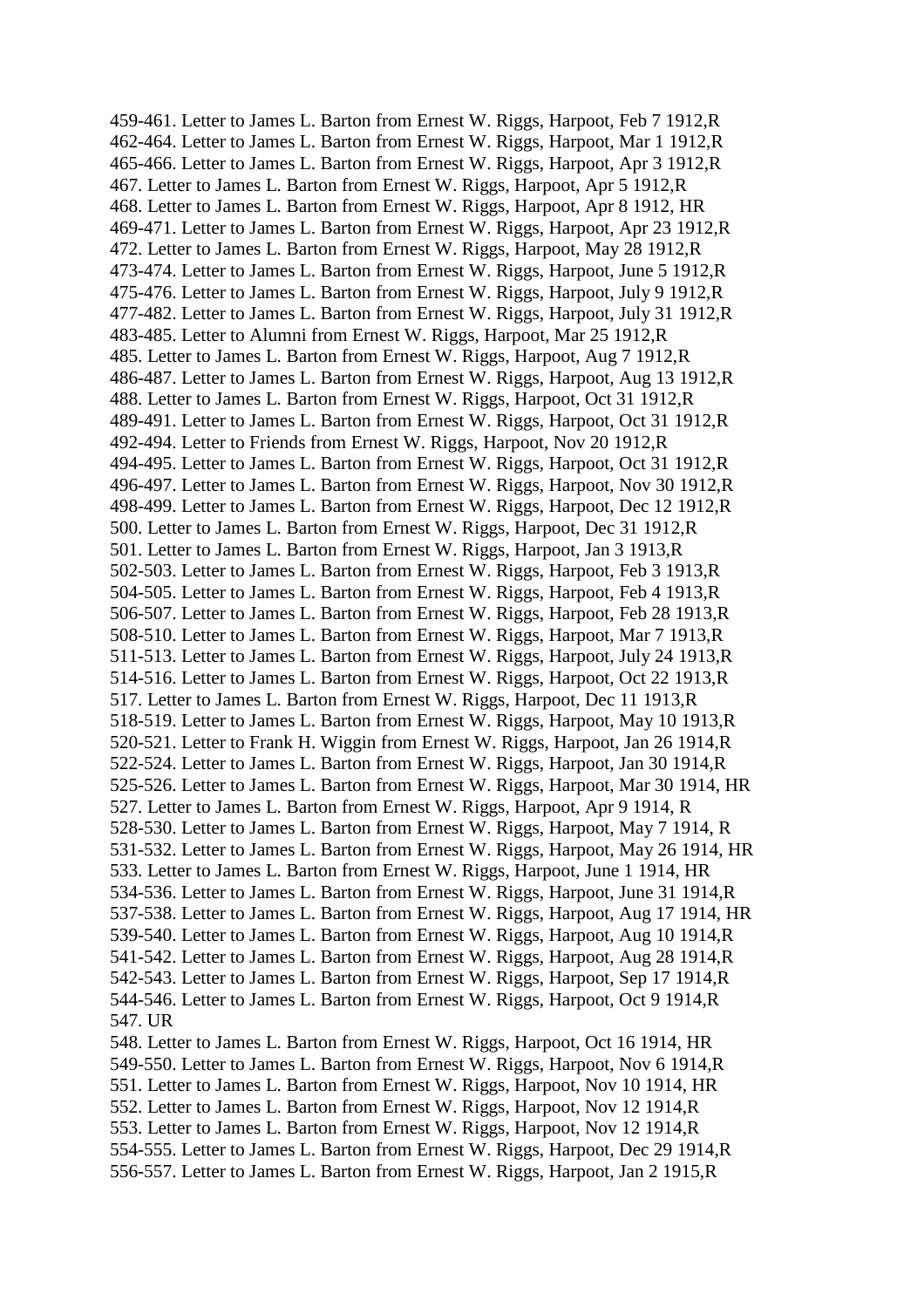558-559. Letter to James L. Barton from Ernest W. Riggs, Harpoot, Jan 29 1915,R 560. Letter to James L. Barton from Ernest W. Riggs, Harpoot, Feb 1 1915,R 561. Letter to James L. Barton from Ernest W. Riggs, Harpoot,Feb 11 1915,R 562. Letter to James L. Barton from Ernest W. Riggs, Harpoot, Feb 18 1915,R 563-564. Letter to James L. Barton from Ernest W. Riggs, Harpoot, Mar 11 1915,R 565-566. Letter to W. W. Peet from Ernest W. Riggs, Harpoot, Mar 24 1915,R 567. Letter to James L. Barton from Ernest W. Riggs, Harpoot, Mar 25 1915,R 568. Letter to James L. Barton from Ernest W. Riggs, Harpoot, Apr 14 1915,R 569-570. Letter to James L. Barton from Ernest W. Riggs, Harpoot, May 19 1915,R 571-572. Letter to James L. Barton from Ernest W. Riggs, Harpoot, June 24 1915, HR 573. Letter to James L. Barton from Ernest W. Riggs, Harpoot, July 1 1915,R 574-577. Letter to W. W. Peet from Ernest W. Riggs, Harpoot, July 19 1915,R 578. Letter to James L. Barton from Ernest W. Riggs, Harpoot, July 21 1915,R 579-580. Letter to James L. Barton from Ernest W. Riggs, Harpoot, July 23 1915,R 581. Letter to James L. Barton from Ernest W. Riggs, Harpoot, Oct 24 1915,R 582. Letter to James L. Barton from Ernest W. Riggs, Aintab, Dec 2 1915,R 583. Letter to James L. Barton from Ernest W. Riggs, Beirut, Jan 25 1916,R 584. Letter to James L. Barton from Ernest W. Riggs, Beirut, Mar 16 1916,R 585-586. Letter to James L. Barton from Ernest W. Riggs, Beirut, June 26 1916, HR 587-588. Letter to Enoch F.Bell from Ernest W. Riggs, Beirut, Aug 27 1916, HR 589. Letter to Leopold Fevre from Ernest W. Riggs, Beirut, Apr 28 1917,R 590. Letter to Leopold Fevre from Ernest W. Riggs, Beirut, May 2 1917, HR 591. Letter to Leopold Fevre from Ernest W. Riggs, Beirut, May 4 1918,R 592. Letter to Leopold Fevre from Ernest W. Riggs, Beirut, May 4 1918,R 593-595. Letter to James L. Barton from Ernest W. Riggs, Beirut, Oct 11 1918,R 595-596. Letter to James L. Barton from Ernest W. Riggs, Bordeaux, Dec 19 1918, HR 597. Letter to Enoch F.Bell from Ernest W. Riggs, Harpoot, July 25 1919, HR 598-599. Letter to James L. Barton from Ernest W. Riggs, Harpoot, Dec 26 1919,R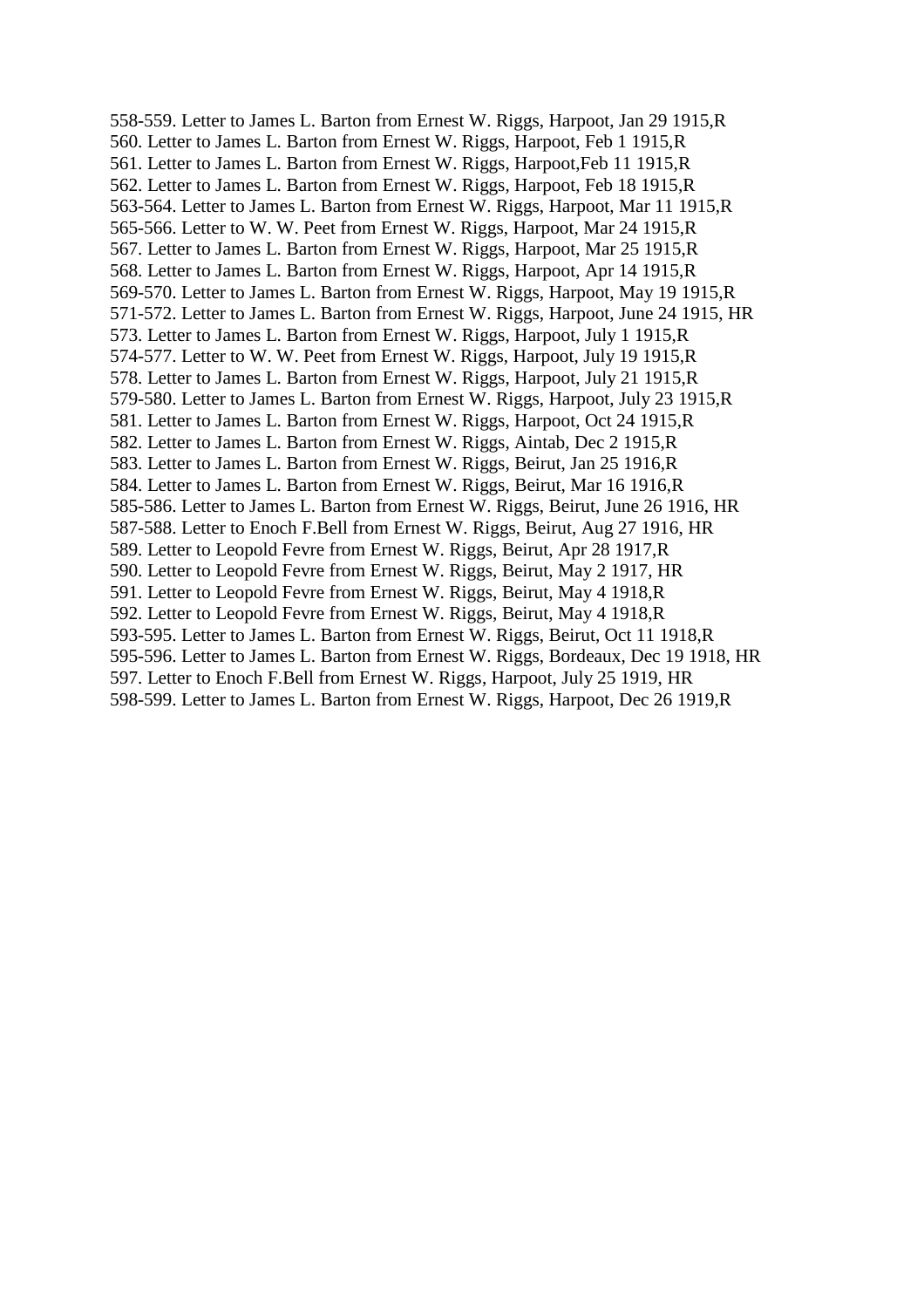### **REEL 716**

**Submitted by: İbrahim Halil Kalkan**

**Submitted to: Department of History**

**Project Term (month,year): April 2005**

## **Bibliographical and Physical Information**

**Document Type: Microfilm Reference No: BV 2410. A4 1984 Reel: 716**

**Degree of Readibility: :Readable (R), Partially Readable (PR), Hardly Readable (HR), Not-Readable (NR)**

**Eastern Turkey Mission, 1910-1919. Vol. 25 D**

## **Letters**

pp.

001-3-Henry H. Riggs, Harpoot, to Barton, Boston, Jan. 21, 1910, R.

004-5-Henry H. Riggs, to Knapp, Feb. 26, 1918, R.

006-7-Henry H. Riggs, Harpoot, to Barton, Boston, Mar. 30, 1910, R.

008-Harpoot, to (probably) Barton, Boston, (the exact date is not readable), 1910, HR.

009-10-Henry H. Riggs, Harpoot, to Barton, Boston, April 12, 1910, R.

0011-12-Henry H. Riggs, Harpoot, to Barton, Boston, May 5, 1910, R.

0013-4-Henry H. Riggs, Harpoot, to Barton, May 1910, R.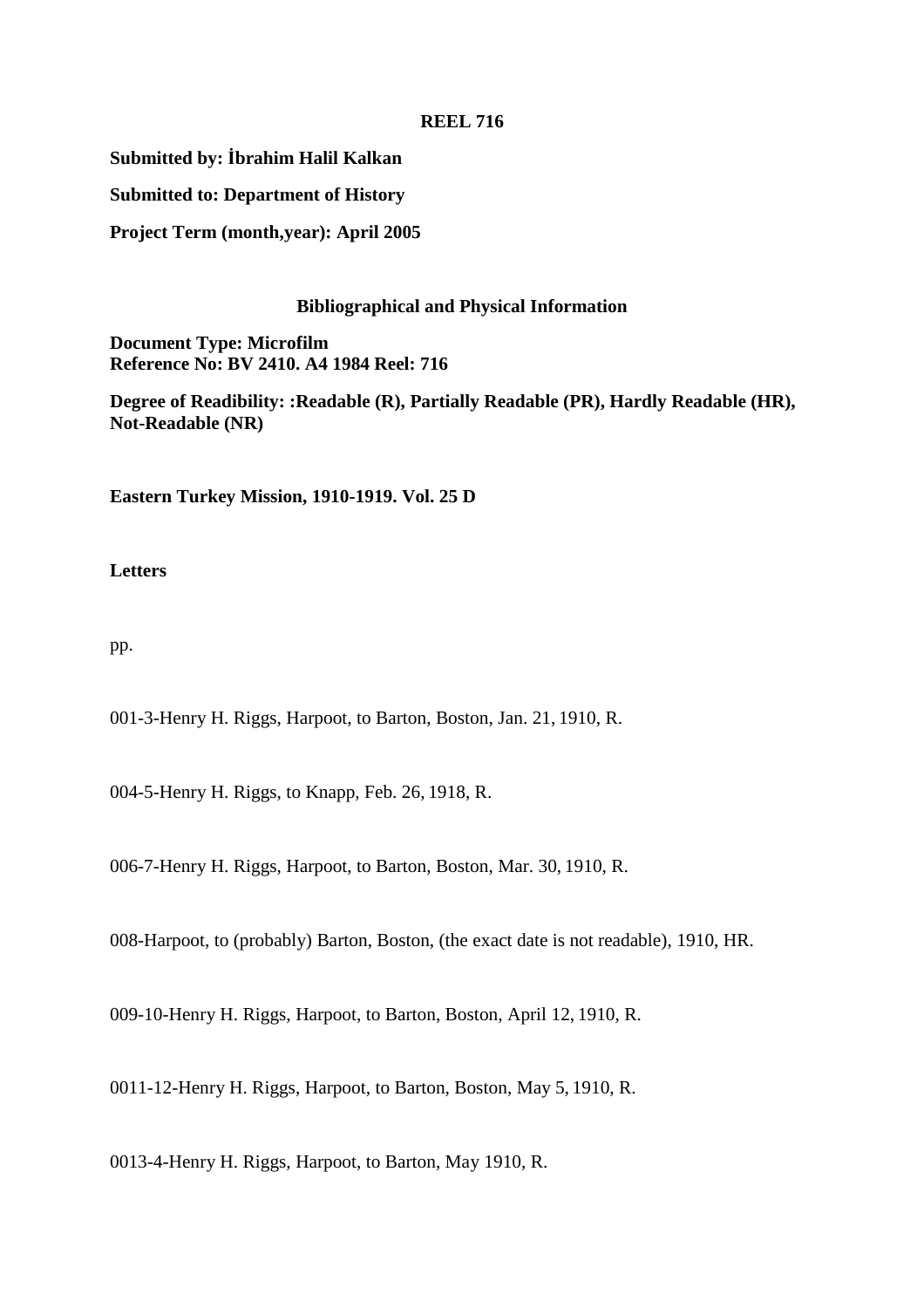0015-16-Henry H. Riggs, Harpoot, to Barton, Boston, May 5, 1910, R.

0017-8-Henry H. Riggs, Harpoot, to Barton, Boston, May 10, 1910, R.

0019-Henry H. Riggs, Harpoot, to Barton, Boston, Jun. 2, 1910, R.

0020-Henry H. Riggs, Harpoot, to Barton, Boston, Jun. 30, 1910, R.

0021-22-Henry H. Riggs, Harpoot, to Barton, Boston, Oct. 6, 1910, R.

0023-5-Mary W. Riggs, Ernest W. Riggs, Harpoot, regarding the activities in the Annie Tracy Riggs Hospital, Oct. 15, 1910, R.

0026-8-Henry H. Riggs, New York, to Barton, Jan. 8, 1911, R.

0029-30-Henry H. Riggs, Hyde Park, to Barton, Boston, Feb. 25, 1911, R.

0031-2-Henry H. Riggs, to Rev E. Bell, May 29, 1911, PR.

0033-4-Henry H. Riggs, Hyde Park, to Barton, Jun. 7, 1911, R.

0035-6-From the members of the Board of Managers of Euphrates College, Harpoot, to the Members of the Board of Trustees of Euphrates College, Jun. 30, 1911, R.

0037-Henry H. Riggs, Hyde Park, to Barton, Sept. 27, 1911, R.

0038-Henry H. Riggs, statement of the addresses where he and Mrs. Riggs will stay during their trip in the United States, Sept. 28, 1911, R.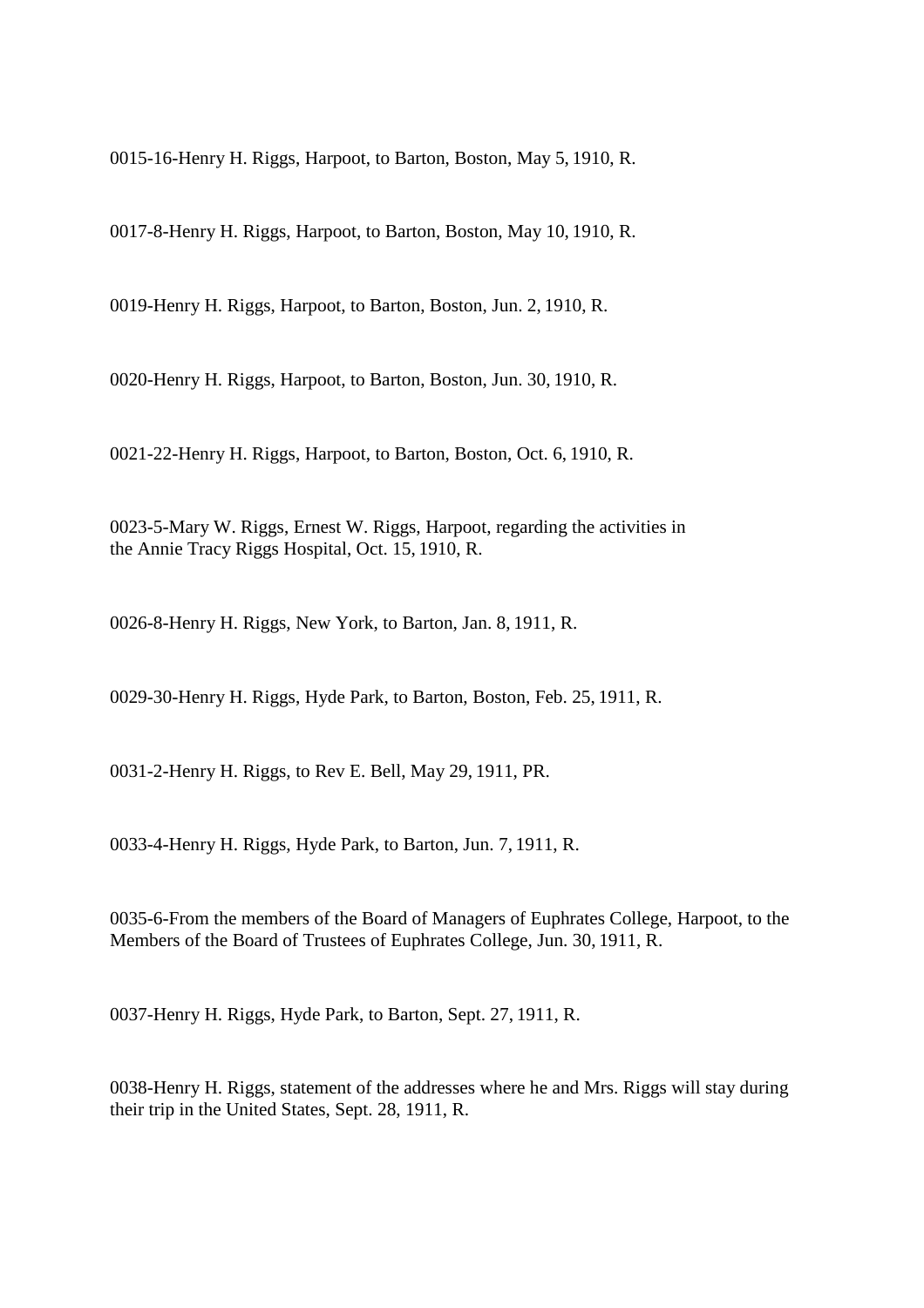0039-From the Board of Managers of the Euphrates College to the Board of Trustees of Euphrates College Funds, Nov. 27, 1911, R.

0040-45-Native members of the Euphrates College Faculty to the Members of the Board of Managers regarding the increase in the salaries of the members of the faculty, Nov. 22, 1911, R.

0046-Henry H. Riggs, Hyde Park, to Barton, Boston, Dec.15, 1911, R.

0047-Henry H. Riggs, Hyde Park, to Barton, Boston, Nov. 3, 1911, R.

0048-Henry H. Riggs, Clifton Springs, to Barton, Boston, Jan. 13, 1912, R.

0049-Henry H. Riggs, Clifton Springs, to Barton, Boston, Jan. 16, 1912, R.

0050-Henry H. Riggs, Clifton Springs, to Barton, Boston, Jan. 18, 1912, R.

0051-Henry H. Riggs, Clifton Springs, to Barton, Boston, Jan. 20, 1912, R.

0052-3-Henry H. Riggs, Clifton Springs, to Barton, Boston, Jan. 25, 1912, R.

0054-5-Henry H. Riggs, Clifton Springs, to Barton, Boston, Feb 2, 1912, R.

0056-Henry H. Riggs, Clifton Springs, to Barton, Boston, Feb. 5, 1912, R.

0057-Henry H. Riggs, Clifton Springs, to Barton, Boston, Feb. 11, 1912, R.

0058-Henry H. Riggs, Clifton Springs, to Barton, Boston, Feb. 13, 1912, R.

0059-61-Henry H. Riggs, Boston, to Barton, (date is not specified) R.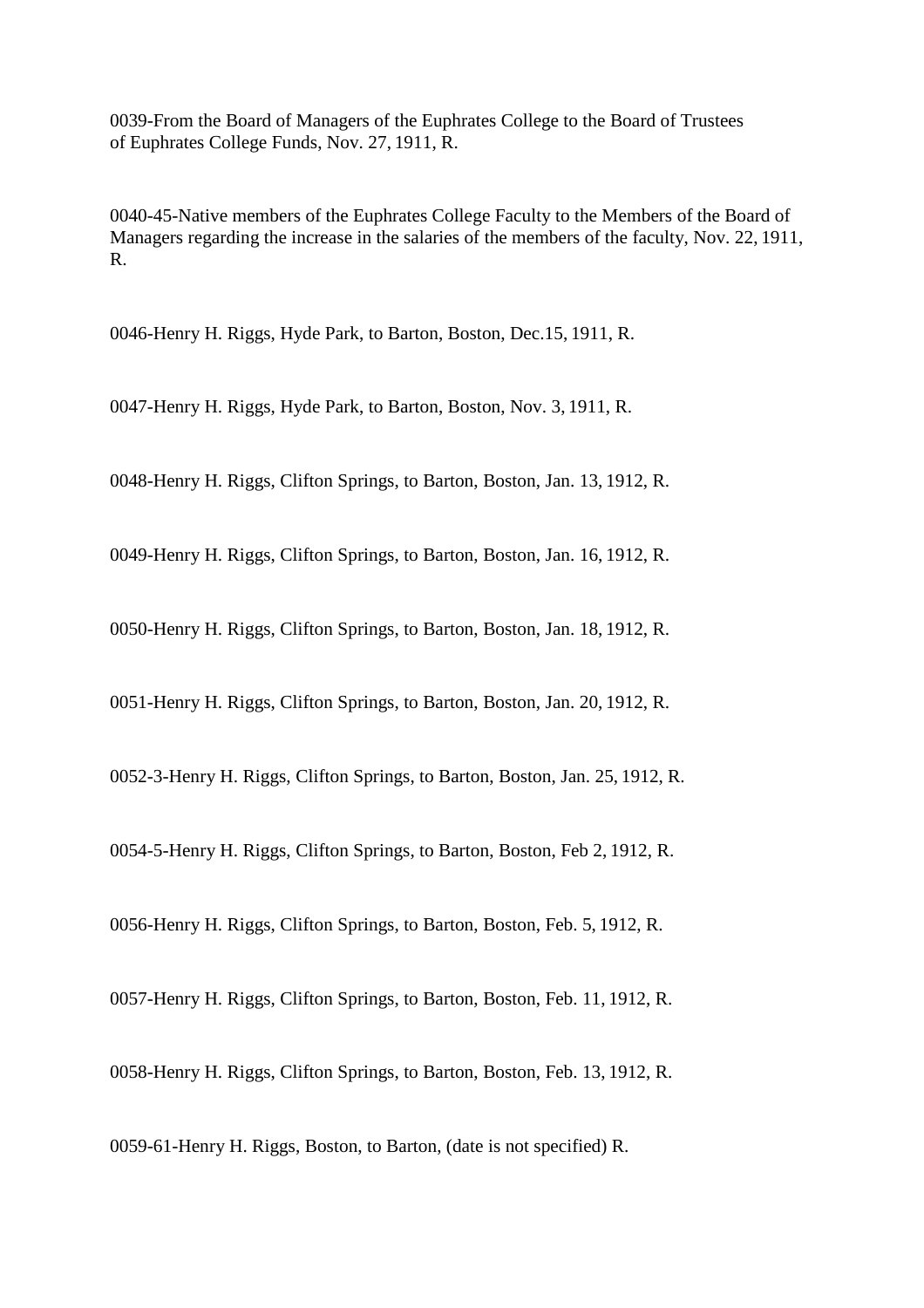0062-From Henry H. Riggs, Hyde Park, to the "friends" in Harpoot, regarding the trip, Apr. 22, 1912, R.

0063-5-Henry H. Riggs, Cunard RMS. Saxonia, to Bell, May 5, 1912, R.

0066- Henry H. Riggs, Harpoot, to Barton, Boston, Jun. 10, 1912, R.

0067-8-Henry H. Riggs, Harpoot, to Barton, Boston, Aug. 12, 1912, R.

0069-71-Henry H. Riggs, Malatia, to Barton, Boston, Sept. 10, 1912, R.

0072-5-Henry H. Riggs, Malatia, to Barton, Sept. 6, 1912, HR.

0075-6-Henry H. Riggs, Harpoot, to Barton, Boston, Oct 1, 1912, R.

0077-9-Henry H. Riggs, Sivas, to Barton, Oct. 20, 1912, R.

0080-Henry H. Riggs, Harpoot, to Barton, Boston, Oct. 31, 1912, R.

0081-(Confidential) Henry H. Riggs, Harpoot, to Barton, Oct. 31, 1912, R.

0082-Henry H. Riggs, Harpoot, starting by "Dear Friends," Nov. 27, 1912, R.

0083-7-Henry H. Riggs, Harpoot, to Barton, Boston, Dec. 18, 1912, R.

0088-Henry H. Riggs, Harpoot, to Barton, Boston, Dec. 19, 1912, R.

0089-90-Henry H. Riggs, Harpoot, to Barton, Boston, Jan. 1, 1913, R.

0091-4-Henry H. Riggs, Haini, Turkey, to Barton, Jan. 18, 1912, R.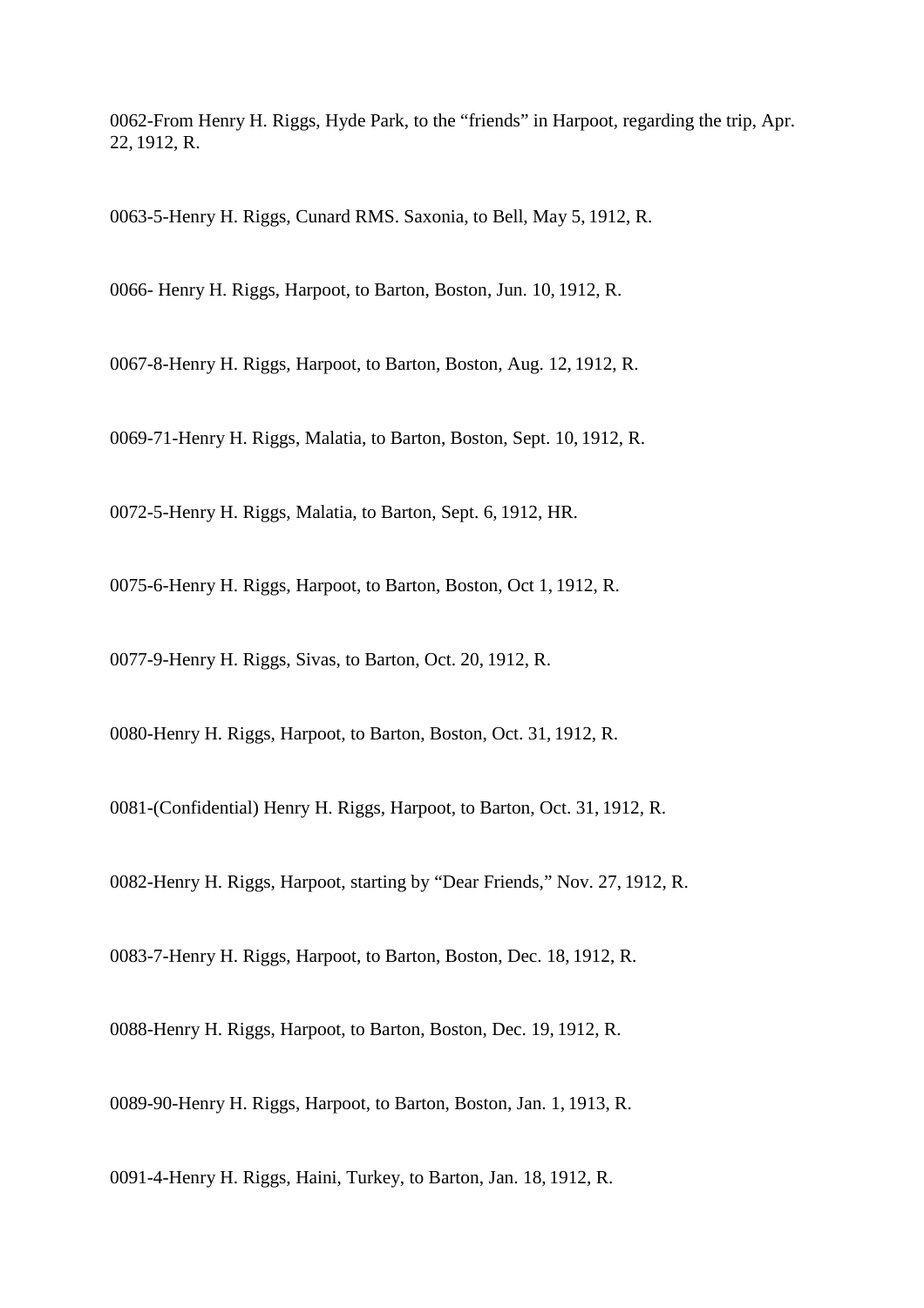0095-0100-Henry H. Riggs, Farkin, to Barton, Feb. 6, 1913, R.

0101-6-Henry H. Riggs, Harpoot, Feb. 27, 1913, PR.

0107-Henry H. Riggs, Harpoot, to Barton, Boston, Feb. 28, 1913, R.

0108-Henry H. Riggs, Harpoot, to Barton, Boston, March 7, 1913, R.

0109-10-Henry H. Riggs, Harpoot, to Barton, Boston, Apr. 28, 1913, R.

0111-Henry H. Riggs, Hekim Khan, to Barton, Boston, May 4, 1913, R. (copy sent to each Station).

0112-5-Henry H. Riggs, Chengel Khan, Turkey, to Bell, May 11, 1913, HR.

0116-Ernest W. Riggs, Harpoot, to Barton, Boston, Aug. 7, 1913, R.

0117-8-Henry H. Riggs, Harpoot, to Barton, Boston, Aug. 16, 1913, R.

0119-Henry H. Riggs, Harpoot, to Barton, Boston, Sept. 18, 1913, R.

0120-Henry H. Riggs, Harpoot, to Barton, Boston, Sept. 21, 1913, R.

0121-2-Henry H. Riggs, Harpoot, to Bell, Sept. 21, 1913, R.

0123-9-Henry H. Riggs, to Barton, Oct. 13, 1913, HR.

0130-Henry H. Riggs, Harpoot, to Barton, Boston, Dec. 22, 1913, R.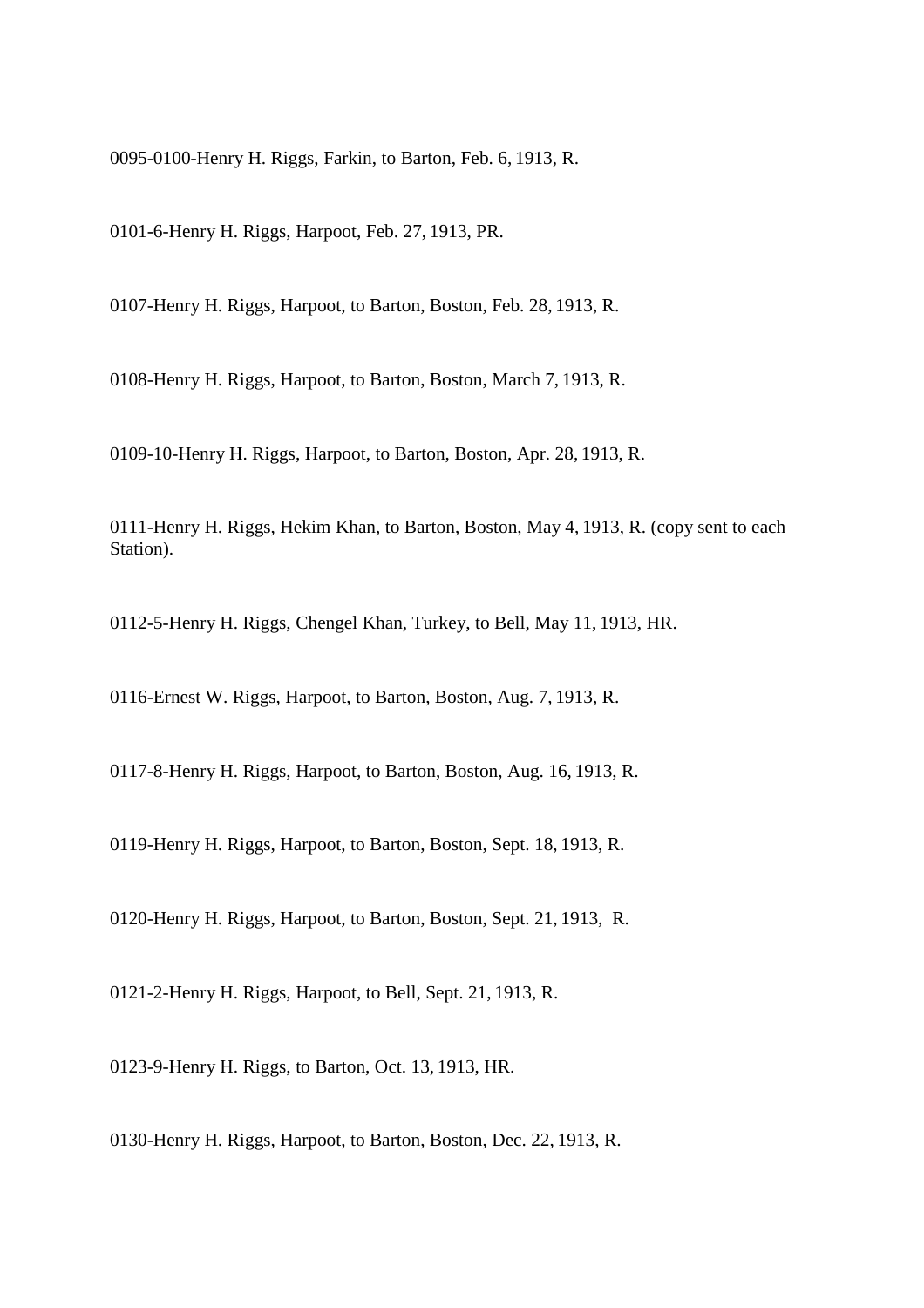0131-Henry H. Riggs, to Bell, Boston, Feb 5, 1914, R.

0132-41-Henry H. Riggs, Geghi, Turkey, to Barton, Boston, March 20, 1914, HR.

0142-3-Henry H. Riggs, Harpoot, to Miss. Mary L. Daniels, Franklin, starting as "My very dear relatives", Jan. 23, 1916, R.

0144-Henry H. Riggs, "My Dear Relatives" July 2, 1916, R.

0145-7--Henry H. Riggs, Harpoot, "My Dear Relatives," July 9, 1916, R.

0148-Henry H. Riggs, Harpoot, to Barton, Boston, July 9, 1916, R.

0149-Henry H. Riggs, Harpoot, to Barton, Boston, Sept. 19, 1916, R.

0150-Extract from the letter to Miss. Daniels from Henry H. Riggs, Nov. 12, 1916, R.

0151-5-Henry H. Riggs, Harpoot, to Barton, Boston, July 30, 1912, R.

0155-6-Henry H. Riggs, Beading Mass, to Barton, Boston, Oct. 2, 1917, R.

0157-61-Henry H. Riggs, Beading Mass, to Barton, Boston, Jan. 1, 1918, PR.

0162-Henry H. Riggs, Beading Mass, to Barton, Boston, Jan. 10, 1918, R.

0163-4-Henry H. Riggs, Beading Mass, to Barton, Boston, Feb 26, 1918, R.

0165-7-Questions for discussion in Conference on Missionary Reconstruction in Turkey, by Henry H. Riggs (the date is not specified), R.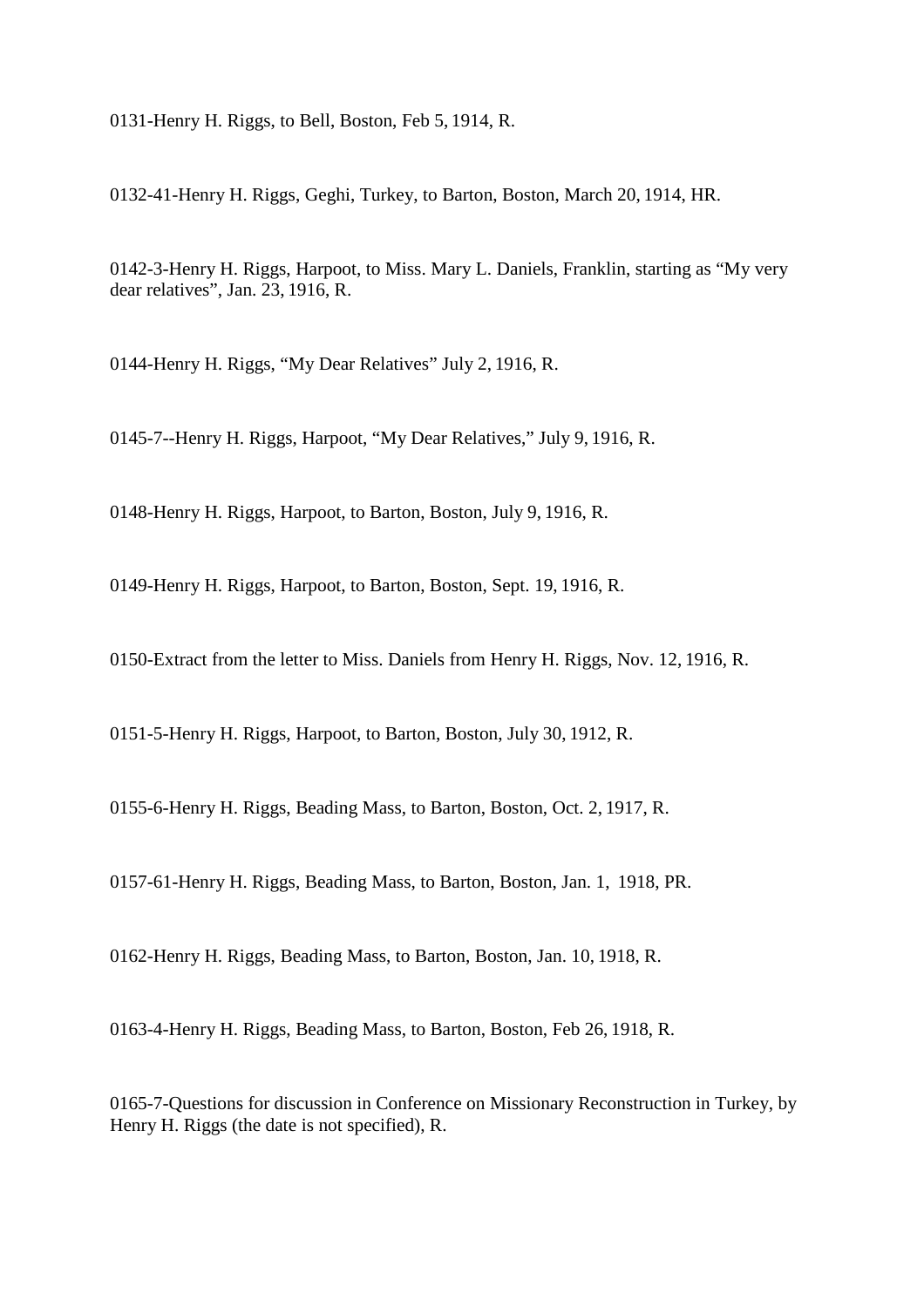0168-9-Henry H. Riggs, Beading Mass, to Barton, Boston, Feb. 23, 1918, R.

0170-Geo. C. (Barnard), St. Louis, to Barton, Boston, March 22, 1918, R.

0171-Henry H. Riggs, St. Louis, regarding his trip, neither date nor whom the letter is sent is not specified, PR.

0172-Henry H. Riggs, Oakland, California, to Barton, Boston, Apr.19, 1918, R.

0173-From Felix Margot, to Henry H. Riggs, Apr. 9, 1918, PR.

0174-Henry H. Riggs, Beading Mass, to Baarton, Boston, Aug. 12, 1918, R.

0175-Henry H. Riggs, Brookline Mass, to Barton, Boston, Oct. 4, 1918, R.

0176-7-Henry H. Riggs, to Barton, Oct. 8, 1918, HR.

0178-9-Henry H. Riggs, Constantinople, to Strong, Massachusetts, Feb. 27, 1919, R:

0180-The description of six photographs (photos are not included) date is not specified, however the year of reception is 1919, R.

0181-Henry H. Riggs, Ourfa, to Strong, Boston, Apr. 8, 1919, R.

0182-3-Henry H. Riggs, Harpoot, to E. Strong, Apr. 27, 1919, R.

184-Telegram, Harry Riggs, Constantinople, to Barton, Massachusetts, Oct. 29, 1919, R.

0185-6-Henry H. Riggs, Harpoot, to Barton, Boston, Dec. 7, 1919, R.

0188-9-**Mrs.** H. H. Riggs, Hyde Park, to Barton, Apr. 2, 1912, HR.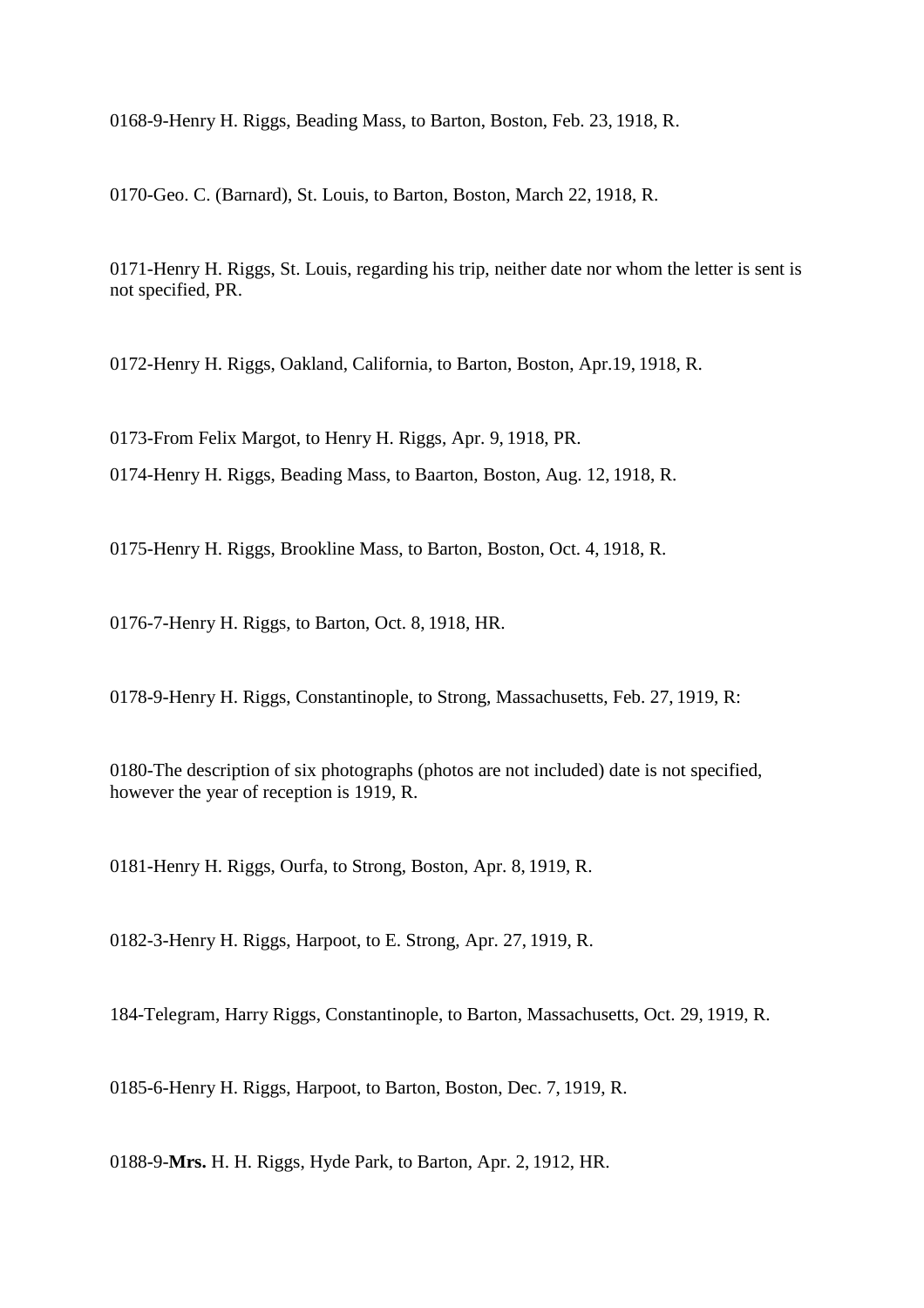0190-1-Mrs. H. H. Riggs, Harpoot, to Barton, Jan. 9, 1913, R.

0192-5-Mrs. H. H. Riggs, Harpoot, to Barton, Feb. 5, 1913, HR.

0196-Mary W. Riggs, Auburndale, to Barton, Aug. 29, 1916, R.

0197-8-Mary W. Riggs, to Barton, Brookline, Oct. 21, 1918, HR.

0200-2-Titled as "Traveling in Turkey in War-Time (no other information), PR.

0203-4-Mary W. Riggs, Auburndale, to Barton, Aug. 20, 1916, HR.

0204-6-Mary W. Riggs, Auburndale, "My Dear Friends," Aug. 7, 1916, R.

0207-14-"War-Time Events in Harpoot," by Mary W. Riggs, Auburndale, Aug. 19, 1918, R.

0215-Mary W. Riggs, Auburndale, to Barton, Boston, Aug. 1916, R.

0216-From the Sunday School Secretary, to Mary W. Riggs, Jan. 21, 1911, R.

0218-Mary W. Riggs, Harpoot, to Mr. Hicks, Dec. 10, 1910, R.

0219-21-Mary W. Riggs, Johannesburg, to Enoch Bell, Jan. 5, 1910, HR.

0222-4-(the letter lacks the first page), from Gertrude (Rogers), Aug. 11, 1911, R.

0225-7-Gertrude Rogers, New Britain, to Barton, Dec. 19, 1918, HR.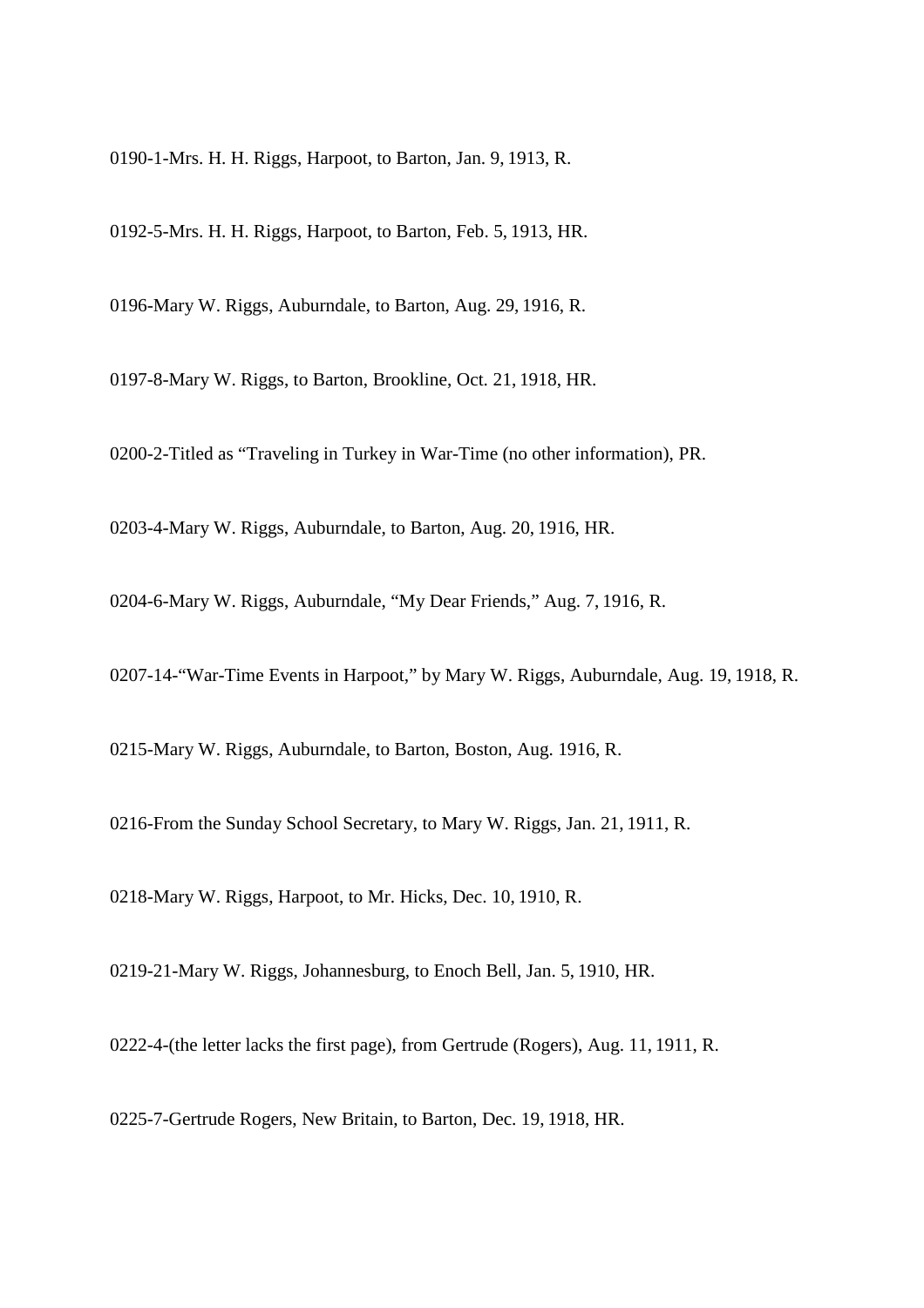0227-8-Gertrude Rogers, New Britain, to Barton, Oct. 20, 1919, HR. 0229-30-Gertrude Rogers, New Britain, to Dr. Barton, Jun. 15, 1917, HR.

0231-4-Gertrude Rogers, New York City, to Mr. Bell, Jun.3, 1916, HR.

0235-6-Gertrude Rogers, New Britain, to Barton, Oct. 18, 1915, HR.

0237-Extract form the latter of Miss. Rogers to Miss. Atkins, regarding the negative vote of Erzroom station, on the location of Mokeemans at Van, R.

238-9-Gertrude Rogers, New Britain, to Barton, Boston, May 10, 1912, HR.

0240-2-Gertrude Rogers, New Britain, to Barton, Boston, Dec. 4, 1911, HR.

0243-Gertude Rogers, New Britain, to Barton, Boston, Oct. 18, 1911, HR.

0244-5-Gertrude Rogers, New Britain, to Barton, Boston, Oct. 3, 1911, HR.

0246-The letter is not complete. Sender is not specified. (Probably) Gertrude Rogers, New Britain, to Barton, Boston, Aug. 11, 1912, HR:

0247-8-Gertrude Rogers, Van, to Bell, Boston, May 14, 1911, HR

0248-9-Gertrude Rogers, Van, to Bell, Boston, Apr. 10, 1910, HR.

0250-3- Myrtle O. Shane, Bitlis, to Barton, Boston, Jan. 15, 1915, PR

0254-5-Myrtle Shane, to Mrs. T. J. Gilbert, Virginia, Dec. 15, 1915, HR.

0255-6-Myrtle Shane, Harpoot, to T. J. Gilbert, Dec. 15, 1915, R.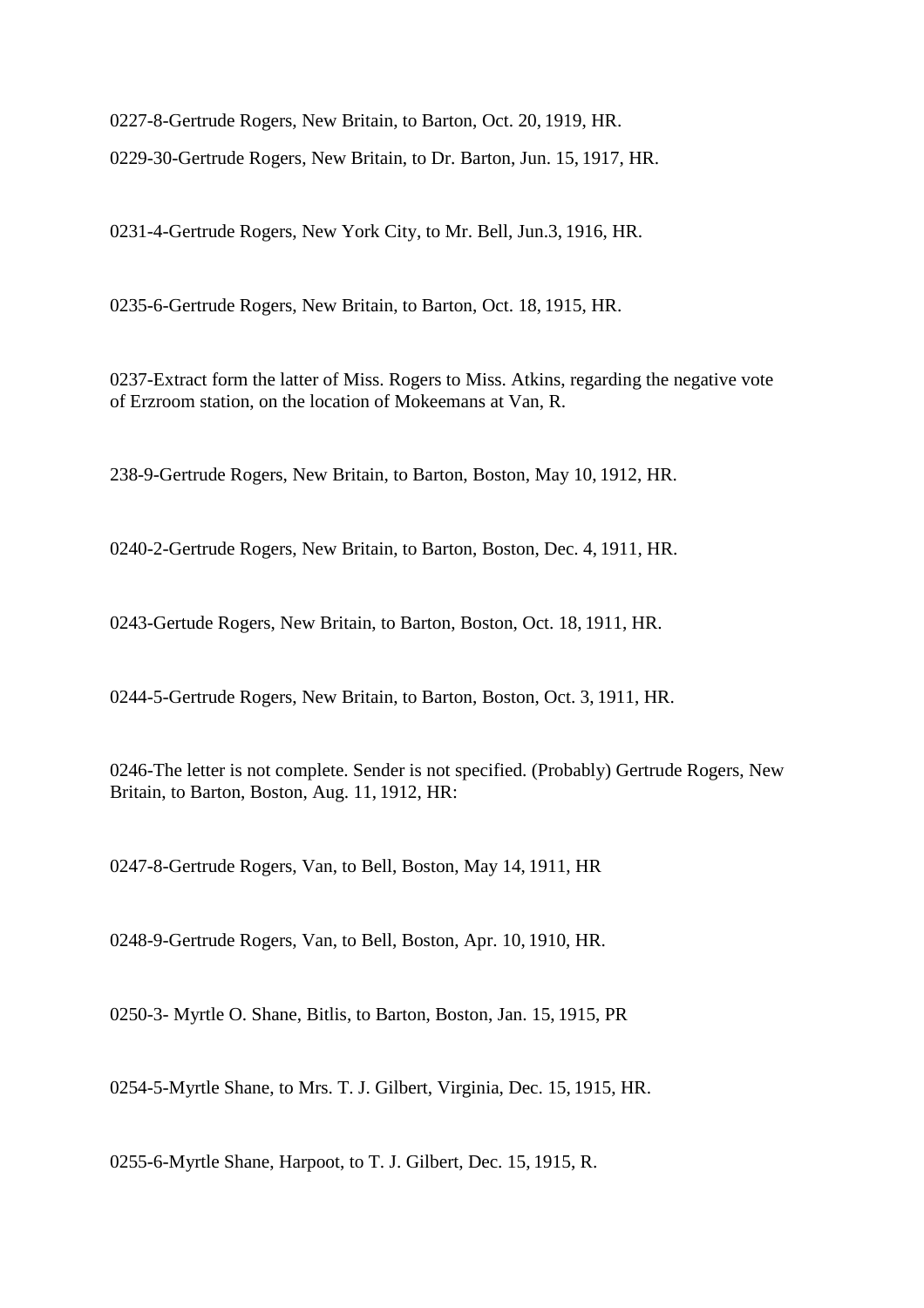0257-From Miss. Myrtle Shane to her sister. Written at Harpoot after leaving Bitlis, Dec. 15, 1915, R.

0258-Myrtle O. Shane, Bitlis, to von Schebner Richter, Oct. 15, 1915, R.

0259-61-Myrtle O. Shane, Oct. 1915, regarding an instance from Armenian upheaval and the death Mr. Knapp, R.

0262-Myrtle O. Shane, Harpoot, to Miss. Hamilton, Mar. 28, 1916, R.

263-Grisell Mc Lanen, Bitlis, to Richter, Oct. 14, 1915, R.

0264-Mytle O. Shane, Harpoot, to Lamson, Dec. 14, 1916, R.

0265-7-Myrtle O. Shane, to Barton, Boston, Nov. 8, 1917, HR.

0267-73-Myrtle O. Shane, Columbus, to Barton, Boston, Nov. 15, 1917, HR.

0274-Myrtle O. Shane, to Barton, Boston, Nov. 9, 1915, HR.

0275-7-Myrtle O. Shane, to Barton, Boston, Jan. 15, 1918, HR.

0278-9-Myrtle O. Shane, to Barton, Boston, Apr. 22, 1918, HR.

0280-1-Myrtle O. Shane, to Barton, Boston, May 2, 1918, HR.

0282-Miss.O. Shane Off The Caucasus In Company with Van Workers and Others. Written On Board the Kalomuba, Mar. 29, 1919, R.

0283-7-Myrtle O. Shane, Alexandropol, to Mrs. Perrin, Sept. 8, 1919, R.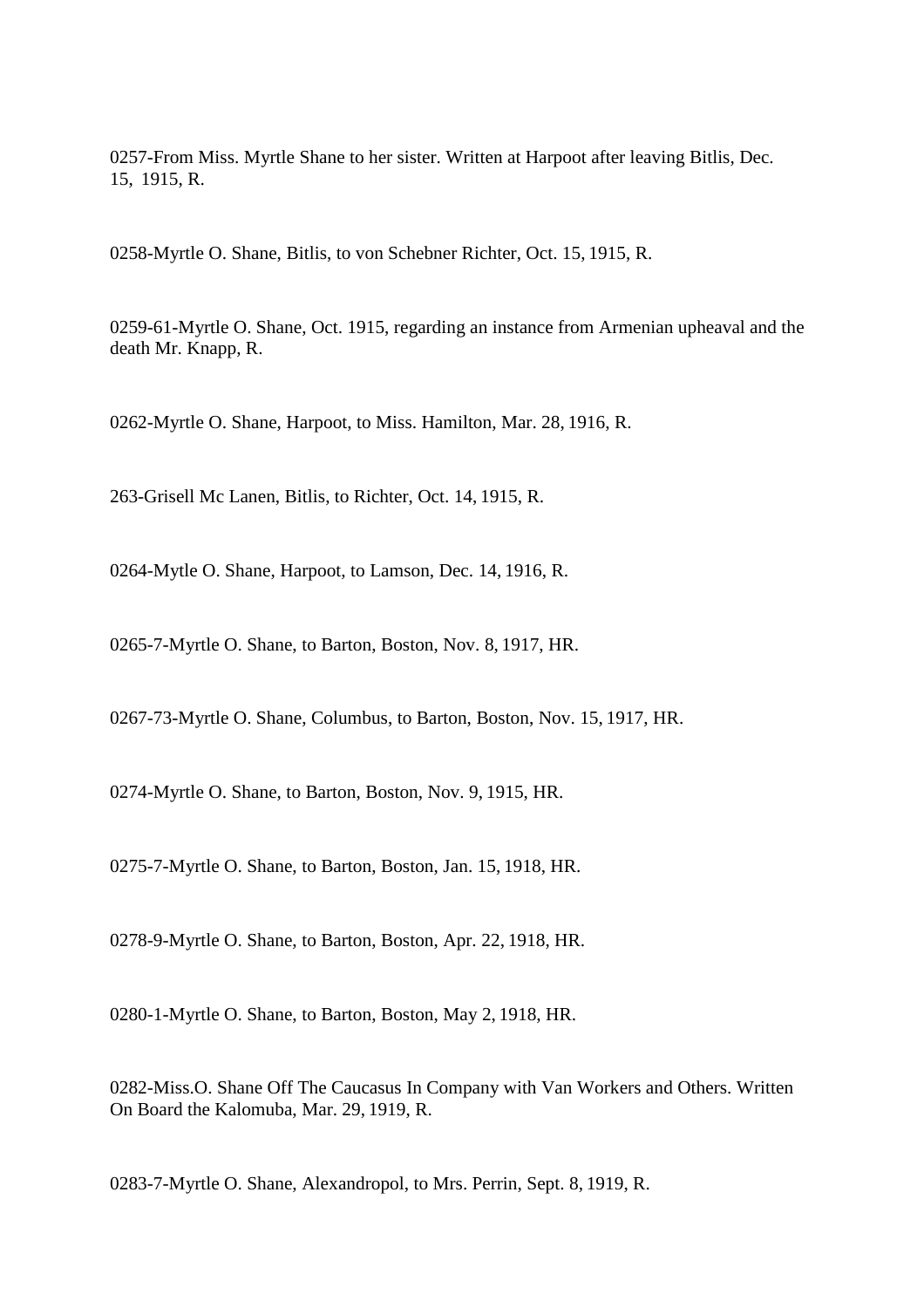0288-9-V. Sherman, to Bell, Boston, July 25, 1912, HR.

290-2-Sherman, to Barton, Boston, Aug. 23, 1912, HR.

0293-6-NR

0297-9-Sherman, Erzroom, to Barton, Jun. 29, 1913, HR.

0299-305-Sherman, Erzroom, "My Dear Friends," Aug. 23, 1913, R.

0306-9- Sherman, Erzroom, to Barton, Boston, Sept. 12, 1913, HR.

0310-3-Sherman, Erzroom, to Barton, Mar. 14, 1914, R.

0314-5-Sherman, Erzroom, "My Dear Friends," Mar. 17<sup>th</sup> 1914, R.

0316-Sherman, Erzroom, "My Friends," Mar.18<sup>th</sup> 1914, R.

0317-21-Sharmen, Alieh, Syria, to Barton, Boston, Sept. 9<sup>th</sup> 1914, HR.

0321-4-Sherman, Bulgaria, to Barton, Boston, Apr. 14<sup>th</sup> 1916, HR.

0324-Certificate stating the exact date and place of birth of Sherman, by a few citizens of Stockton, Rooks County, State of Kansas, United States of America, (the date is not specified), R.

0325-In regard to the issue of the birth date of Sherman, by Clerk District Court, Books County, Kansas, Dec.  $8^{th}$  1918, R.

0326-Regarding the date of birth of Sherman, Books County, Kansas, Dec.  $8<sup>th</sup>$  1918, R.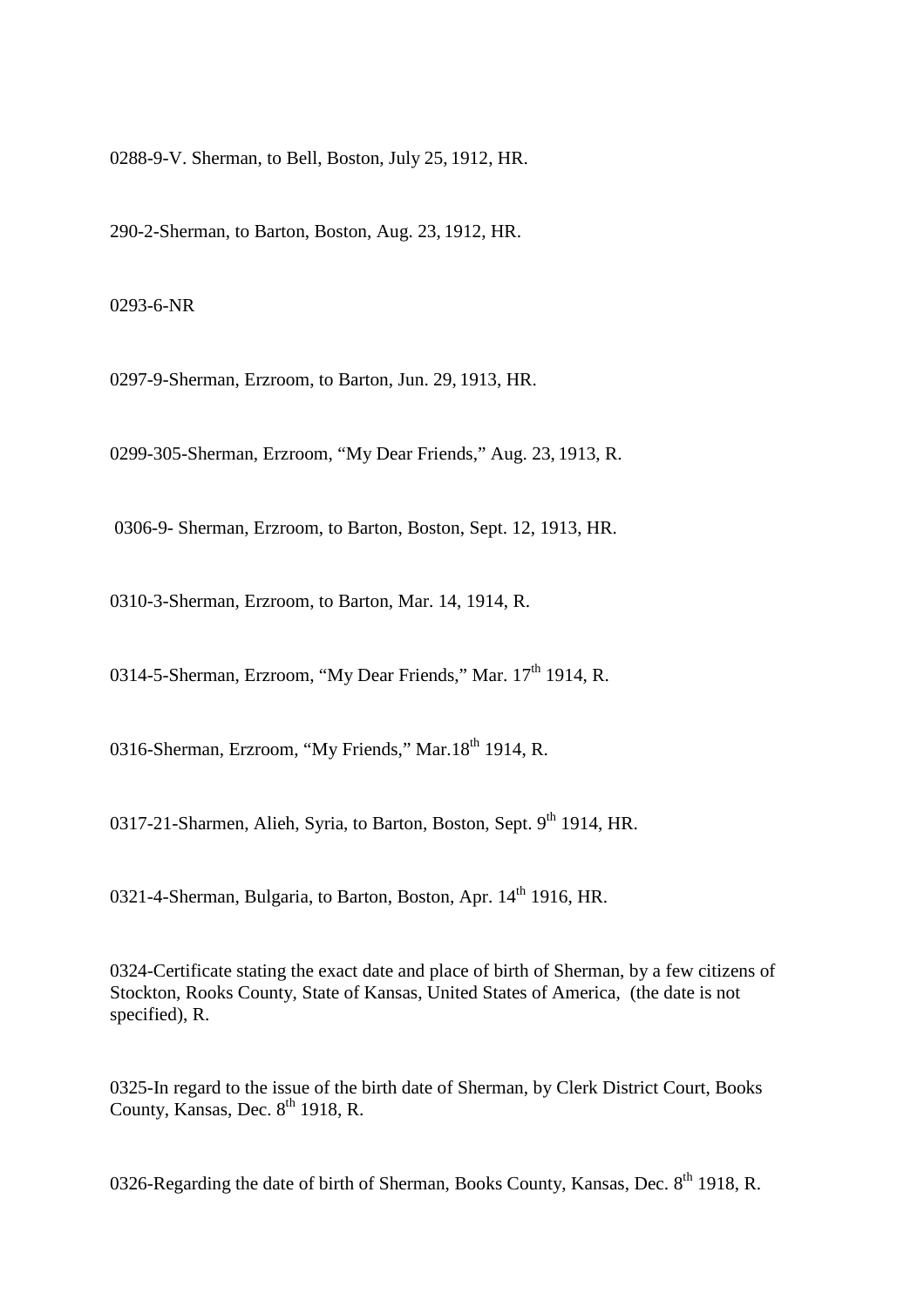0327-Barton, to the Registrar of Births, Stockton, Kansas, Nov.  $7<sup>th</sup>$  1916, in regard to the date of birth of Sherman, R.

0328-9-Sherman, to H. B. Case, Boston, Oct.  $30<sup>th</sup>$  1917, R.

0329-30-Sherman, to Case, Boston, Mar.  $5<sup>th</sup>$  1917, R.

0331-Sherman, Topeka, Kansas, to Barton, Boston, Jan. 9th 1918, R. 0332-Sherman, Topeka, Kansas, to Barton, Boston, Nov. 20, 1918, R.

0333-4-Sherman, Topeka, Kansas, to Case, Topeka, Kansas, Feb. 1, 1919, R.

0335-6-Sherman, Kaneville, to Case, Boston, Aug. 31, 1919, R.

0337-41-Caroline (Silliman), New Canaau, to Barton, Boston, Aug. 2, 1915 PR.

0341-Caroline (Silliman), New Canaau, to Barton, Boston, Aug.16, 1915, HR.

0342-3-C. (Silliman), New Canaau, to Barton, Boston, Aug. 17, 1915, HR.

0344-5-(Silliman), New Canaau, to Barton, Boston, Sept. 18<sup>th</sup> 1915, HR.

0346-(Silliman), New Canaau, to Barton, Boston, Aug. 15, 1916, PR.

0347-Grisell M. Lanen, May. 2, 1916, R.

0349-51-(Silliman), New Canaau, to Barton, Boston, Jun. 8, 1917, HR.

0352-5-(Silliman), New Canaau, to Bell, Boston, Jun. 19, 1917, HR.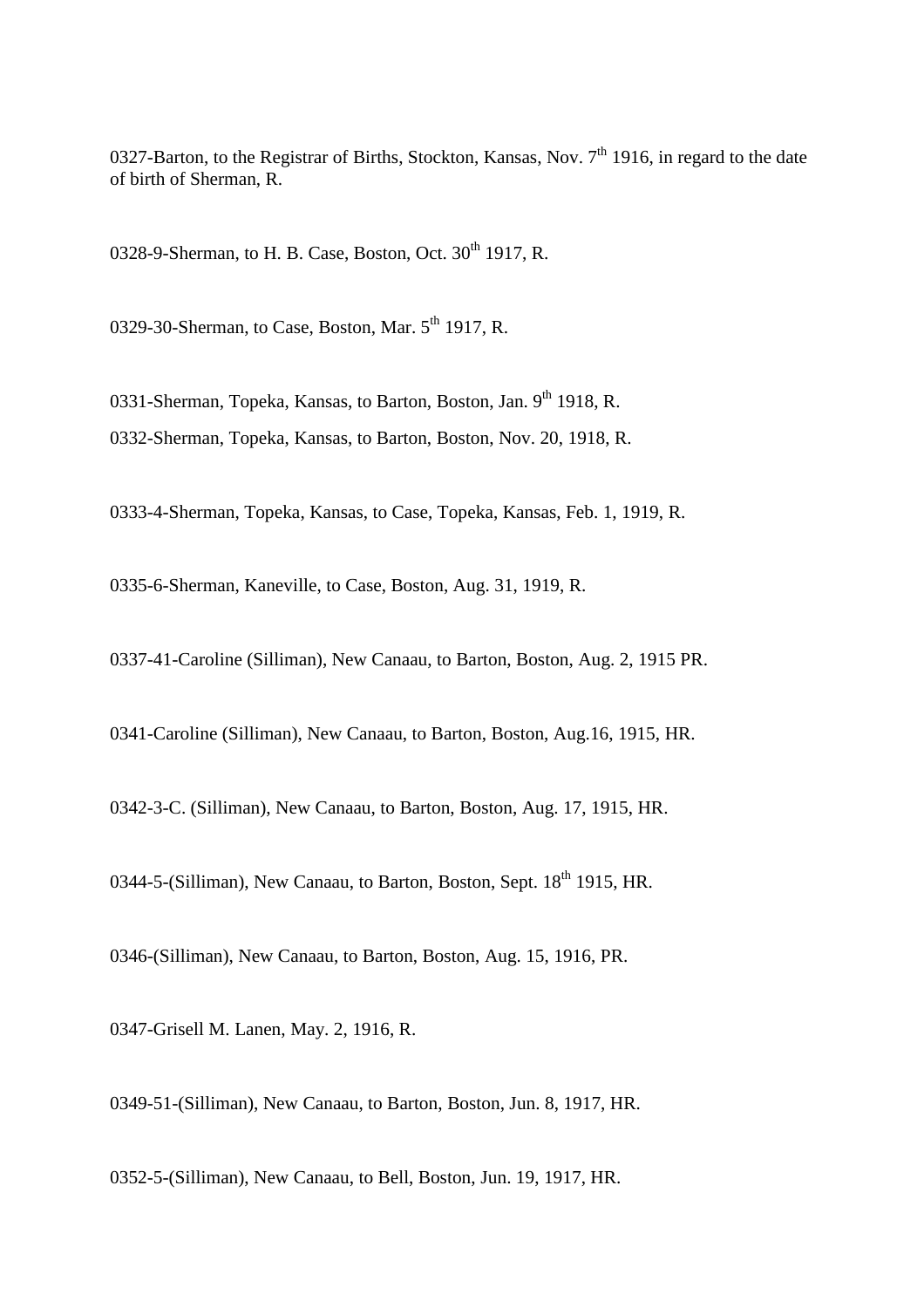0357-8-Floyd. O. Smith, to Bell, Boston, Jan. 7, 1913, HR:

0358-60-Floyd. O. Smith, London, to Barton, Boston, Jan. 13, 1919, PR.

0360-1-F. O. Smith, Paris, to Barton, Boston, Jan. 18, 1913, HR.

0362-3-F. O. Smith, Paris, to Barton, Boston, Feb. 17, 1919, HR.

0364-F. O. Smith, Paris, to Bell, Boston, Feb. 15, 1913, HR.

0365-6-F. O. Smith, Paris, to Bell, Boston, March 21, 1913, HR.

0367-Expenses of Dr. F. O. Smith, Jan. 18-Feb. 17, 1913, R.

0368-9-F. O. Smith, Paris, to Bell, Boston, Apr. 18, 1913, HR.

0370-2-F. O. Smith, Paris, to Bell, Boston, Amy 26, 1913, HR.

0372-3-Floyd. O. Smith, Paris, to Bell, Boston, Jun. 21, 1913, HR.

0374-F.O.Smith, to Barton, Boston, July 26, 1913, HR.

0375- Floyd. O. Smith, Constantinople, to Barton, Aug. 8, 1913, HR.

0376-Floyd O. Smith, Aintab, to Barton, Boston, Nov. 15, 1913, HR.

0377-8-Floyd O. Smith, to Barton, Boston, Feb. 11, 1914, HR.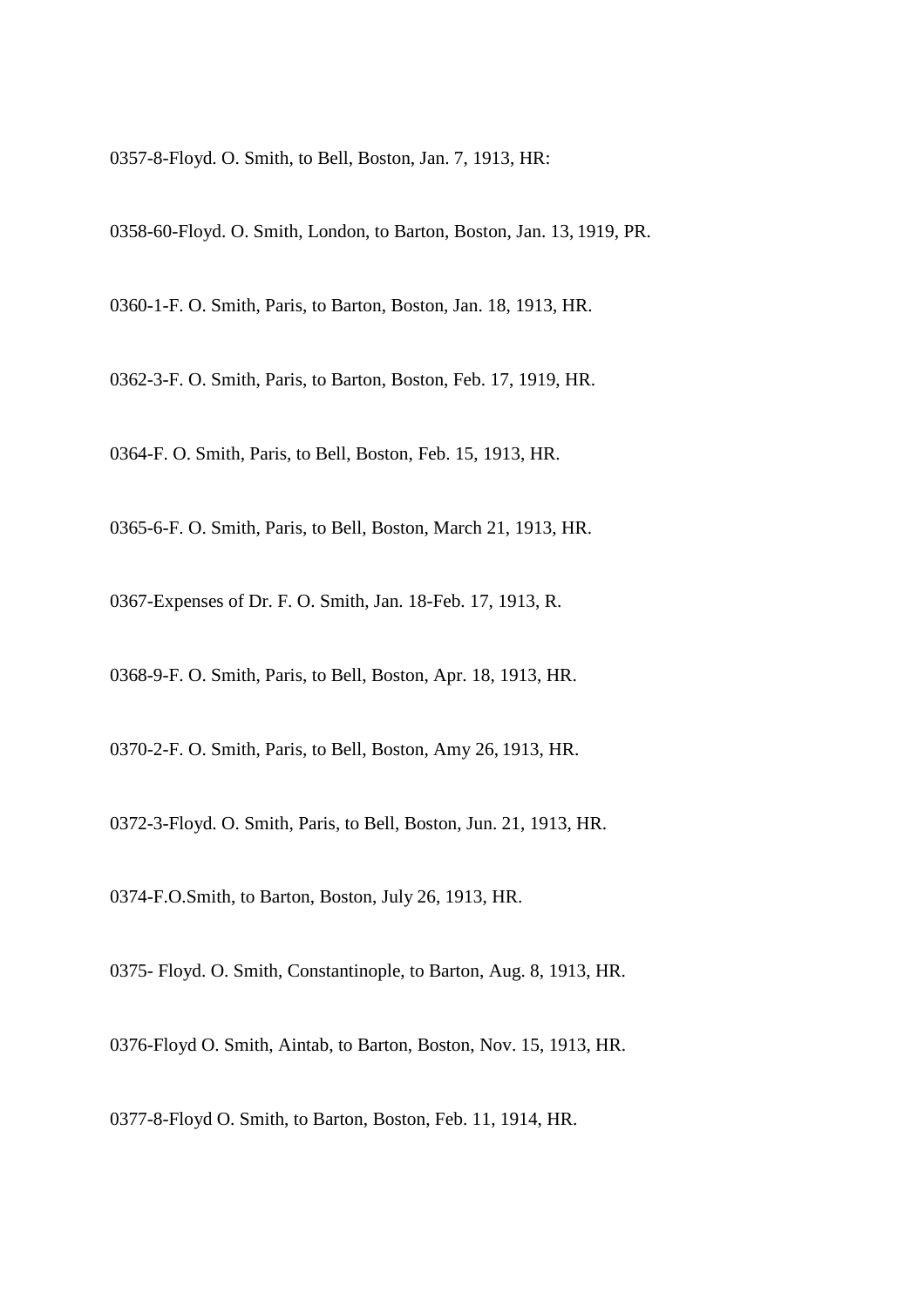0379-B. H. Smith (Mrs. F. O. Smith), to Barton, Feb. 17, 1914, HR

0379-80-Floyd O. Smith, Bible House, Constantinople, "Paris –From the Medical Side," Aug. 9, 1913, R.

0381-2-Floyd O. Smith, Constantinople, to Barton, Boston, Aug. 7, 1913, R.

0383-Floyd. O. Smith, Aintab, Sept. 11, 1913, R.

0384-90-B. H. Smith, "Mrs. Smith's Experiences., "Jun. 2-22, 1915, HR.

0391-2- (translation) F. O. Smith, to Dr. Barton and to his parents (two separate letters), Nov. 15, 1914, R.

0393-4-The original French version of the letter above, HR.

0395-6-(Translation) F. O. Smith, Diarbekir, to his parents, Nov. 22, 1914, R.

0397-8-The Original French Version of the letter above, HR.

0398-9-(In French) From F. O. Smith, Diarbekir, to Barton, Boston, Nov. 29, 1914, HR.

0400-Translation of the above-mentioned letter to English, R.

0401-4-F.O. Smith, Rowly, Iowa, to Barton, Boston, Jan. 7, 1916, HR.

0405-6-Diarbekir, (the name of the sender is not readable), to Barton, Boston, May 21, 1915, PR.

0407-33-F. O. Smith, Vevey, Switz., to Barton, Boston, Aug. 26, 1914, HR.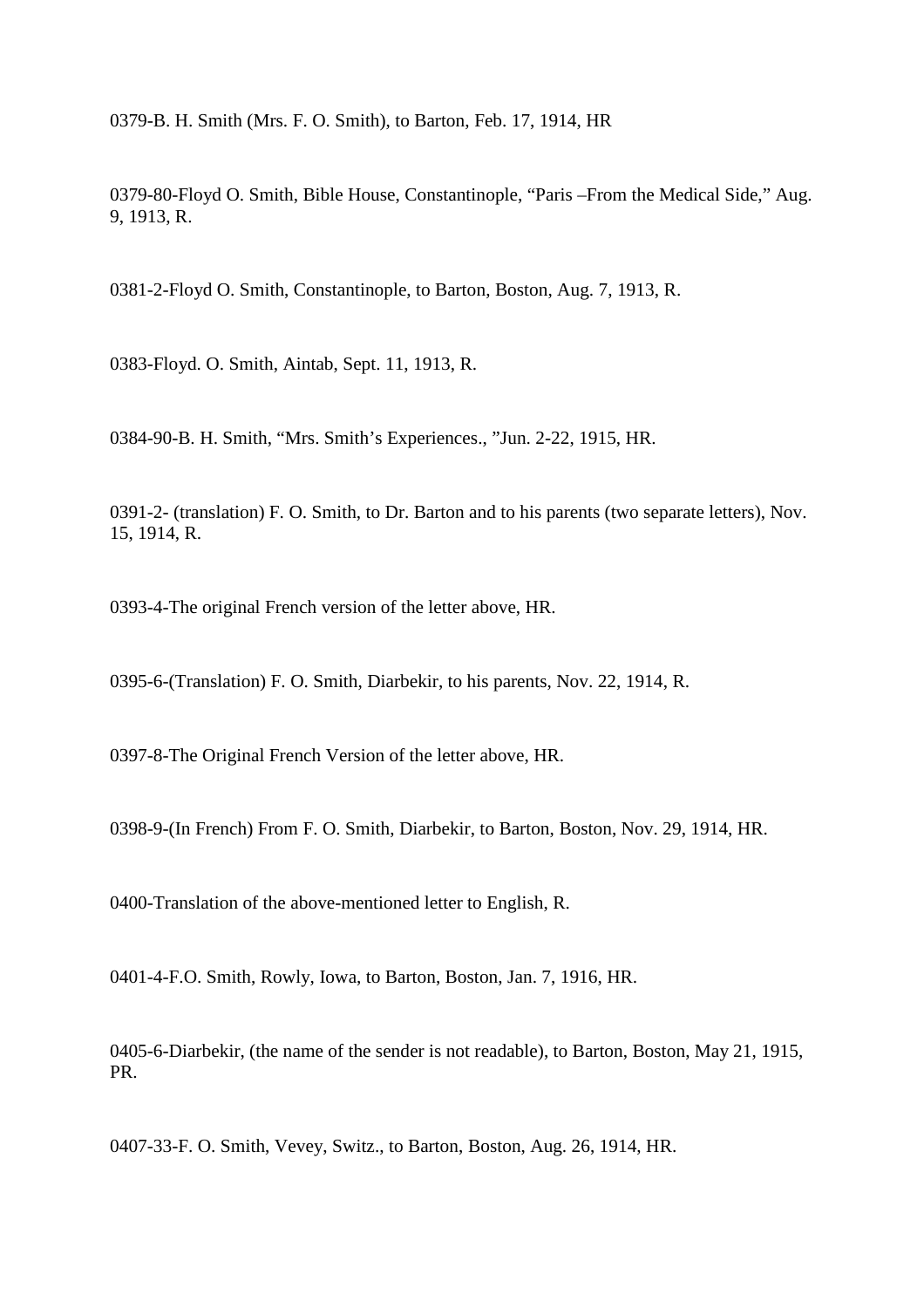0434-8-F.O. Smith, Vevey, Switz., to Barton, Boston, Sept. 1915, HR.

0439-42-F. O. Smith, Vevey, Switz., to Barton, Boston, HR.

0442-5-F. O. Smith, Geneva, Switz., to Bell, Nov. 27, 1915, HR.

0446-7-F. O. Smith, from the Office of the American Board, New York, to Barton, Boston, Mar. 1, 1916, R.

0448-F. O. Smith, New York, to Barton, Boston, Mar. 7, 1916, HR.

0450-F. O. Smith, Stockholm, Sweeden, to Barton, Mar. 25, 1916, HR.

0452-F.O. Smith, Tiflis, to Barton, May. 4, 1915, HR.

0454-F. O. Smith, New York, to Barton, Boston, Nov. 17, 1916, HR.

0455-8-F. O. Smith, to Barton, Boston, Mar. 31, 1917, HR.

0459- 61-F. O. Smith, to Barton, Boston, Apr. 6, 1917, HR.

0462-3-F.O. Smith, New York (Union Theological Seminary), to Barton, May 4, 1917, R.

0464-8-F.O. Smith, Hartford, to Barton, May 13, 1917, HR.

0469-70-F.O. Smith, Rowly, Iowa, to Barton, Boston, Aug. 16, 1917, HR.

0471-2-F. O. Smith, Rowly, Iowa, to Barton, Aug. 25, 1917, HR.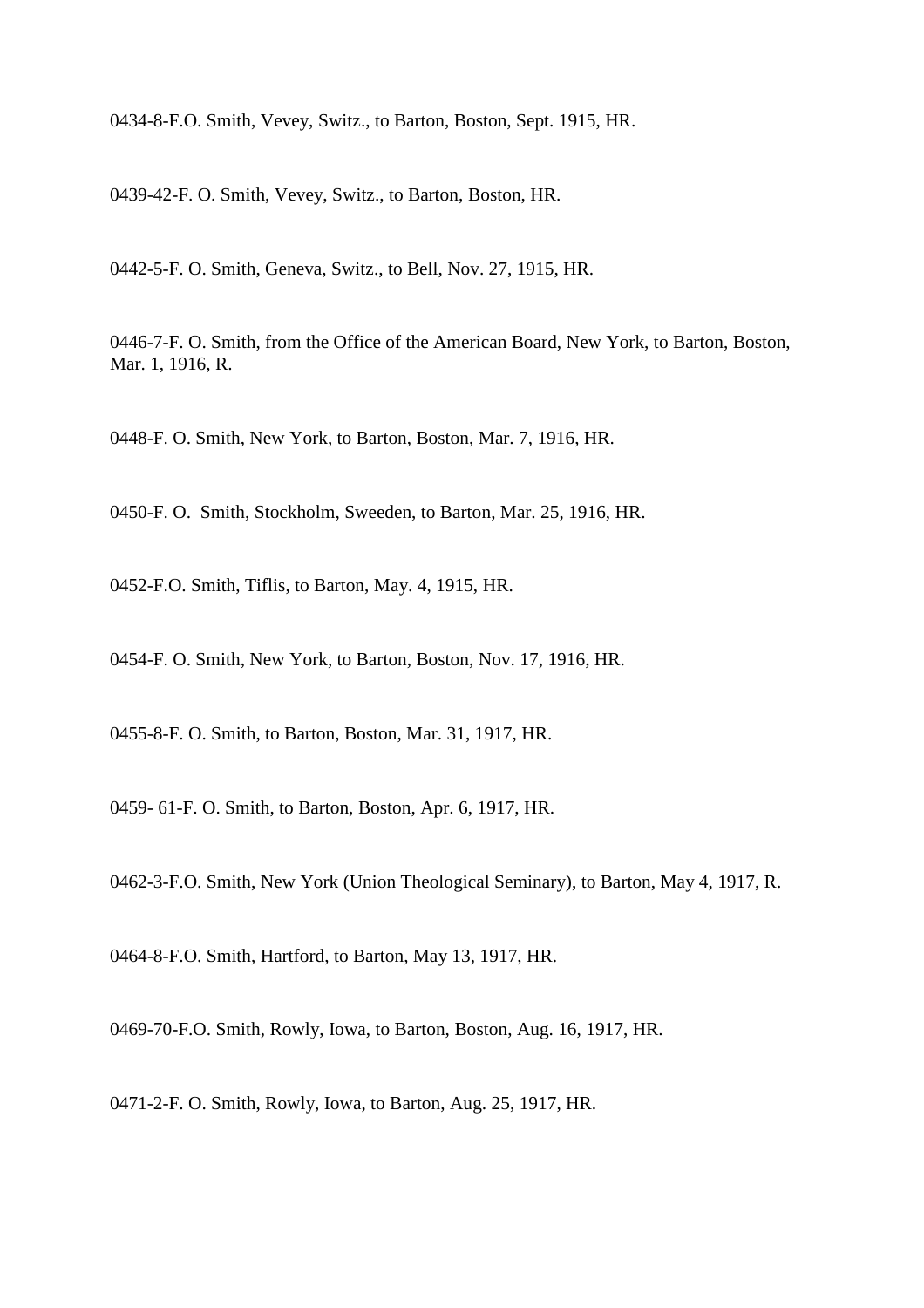0472-5- F. O. Smith, Rowly, Iowa, to Barton, Sept. 20, 1917, in regard to the "massacre, "brutality" claimed to be performed against the Christians in Eastern Turkey and also to the "deportation," HR.

0475-7-F. O. Smith, Rowly, Iowa, to Barton, Boston, Oct. 18, 1917, HR.

0478-9-F. O. Smith, Rowly, Iowa, to Barton, Nov. 8, 1917, HR.

0480-F. O. Smith, Rowly, Iowa, to Barton, Nov. 15, 1917, PR.

0481-F. O. Smith, Rowly, Iowa, to Barton, Nov. 27, 1917, HR.

0482-F. O. Smith, Rowly, Iowa, to Barton, Boston, Dec. 4, 1917, HR.

0483-F.O.Smith, Rowly, Iowa, to Barton, Dec. 7, 1917, HR.

0484-F.O. Smith, Rowly, Iowa, Dec 17, 1917, HR.

0485-6-F.O. Smith, San Francisco, to Barton, Jan 12, 1915, HR.

0487-90-F:O. Smith, Iowa, to Bell, Boston, June 27, 1916, HR.

0491-The letter is not complete, Iowa, to Case, Boston, HR.

0493-6-Mrs. F. O. Smith, Iowa, to Barton, Boston, Jun 9, 1916, HR.

0497-Hospital Expenses, by Mrs. F. O. Smith, date is not specified.

0498-9-Stapleton, Erzroom, to Bell, Feb 19, 1910, HR.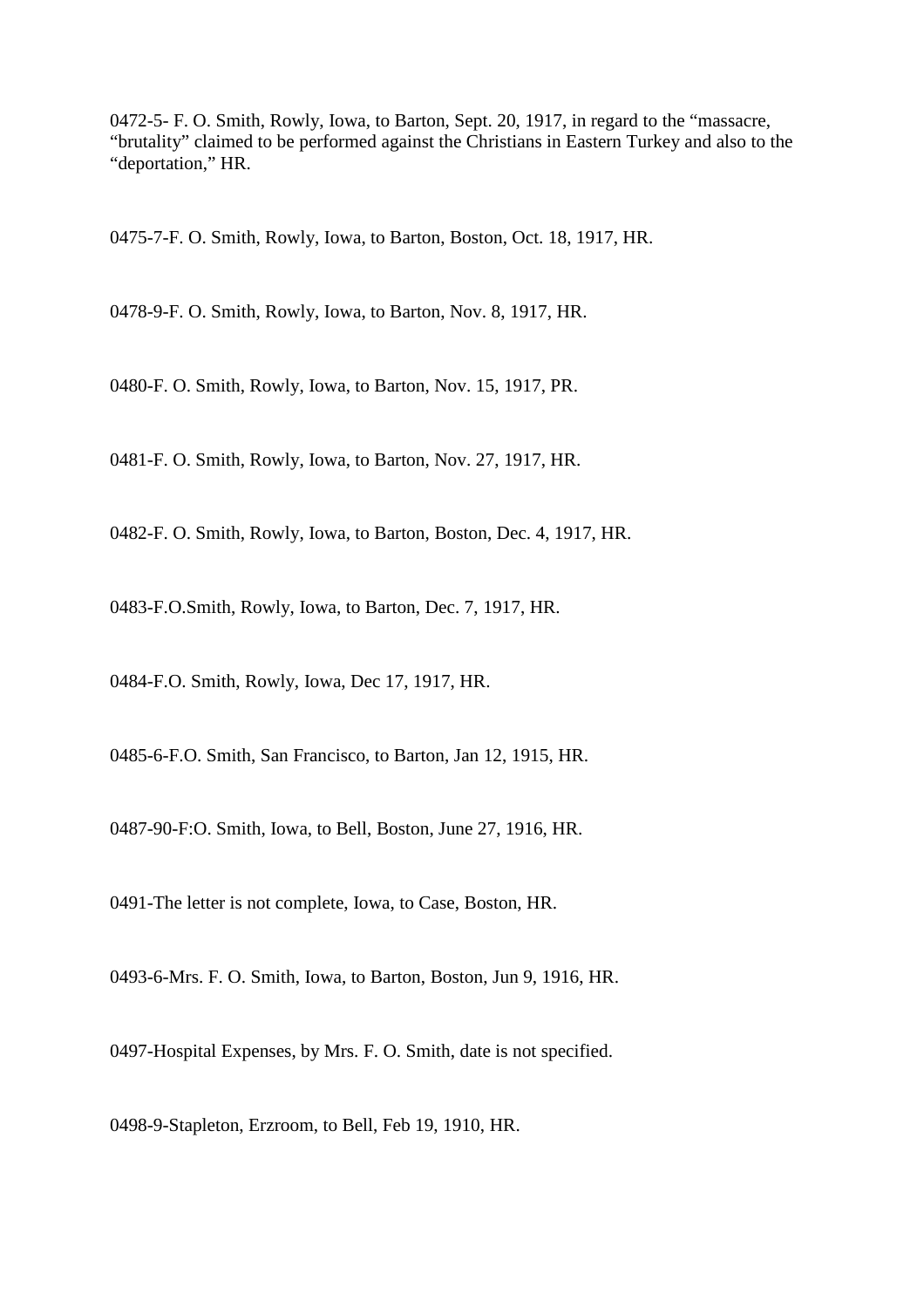0501-0501-2-Stapleton, Erzroom, to Bell, Boston, Apr. 13, 1910, R.

0503-5-Stapleton, Erzroom, to Bell, July, 30, 1910, HR.

0505-7-Stapleton, Erzroom, to Barton, May 17, 1911, HR.

0507-9-Stapleton, Erzroom, to Bell, Boston, May 27, 1911, HR.

0509-11-Stapleton, Erzroom, to Barton, Aug. 23, 1911, HR.

0512-Stapleton, Erzroom, to Barton, Aug. 23, 1911, HR.

0513-4-Stapleton, Erzroom, to Bell, Boston, Jun 21, 1913, R.

0515-6-Stapleton, Erzroom, to Barton, Feb 1, 1913, HR.

0516-20-Stapleton, Erzroom, to Barton, Mar 22, 1912, HR.

0520-Stapleton, Erzroom, to Barton, Aug 7, 1912, HR.

0521-2-Stapleton, Erzroom, to Barton, Boston, May 16, 1914, R.

523-5-Stapleton, Erzroom, to Barton, Aug. 29, 1914, HR.

0525-Stapleton, Erzroom, to Barton, Nov. 26, 1914, R.

0526-7-Stapleton, Erzroom, to Barton, Feb 9, 1915, R.

0528-Stapleton, Erzroom, to Barton, Feb. 27, 1915, R.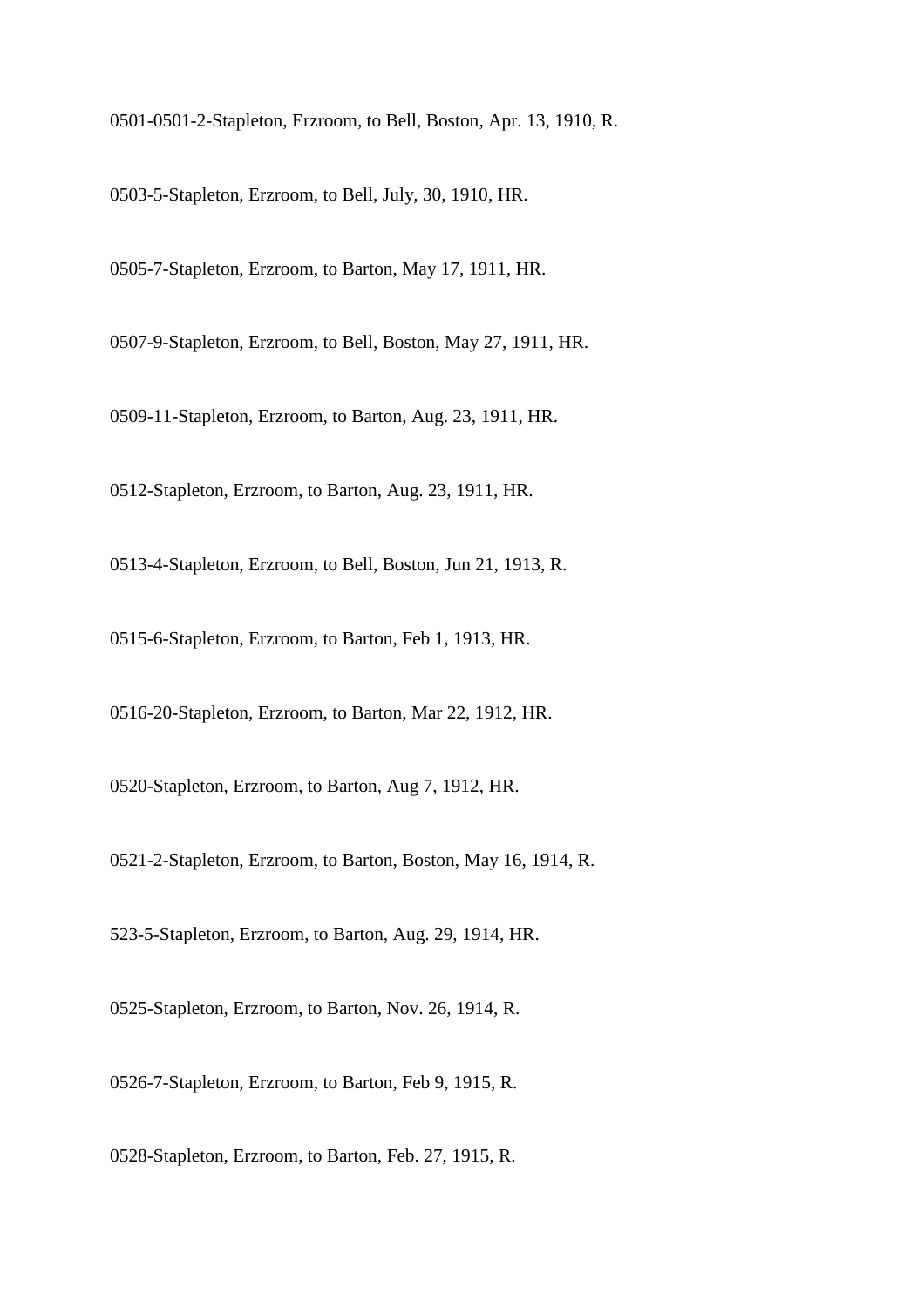0529-Stapleton, Erzroom, to Barton, Apr. 15, 1915, R.

0530-Stapleton, Erzroom, to Barton, Jun 12, 1915, R.

0531-Stapleton, Erzroom, to Barton, Sept. 23, 1915, R.

0532-Stapleton, Erzroom, to Barton, Jan 13, 1916, R.

0533-Stapleton, Erzroom, **Russia**, to Barton, Feb 20, 1918, R.

0534-Stapleton, Erzroom**,** Russia, Mar 13, 1916, R.

0535-Stapleton, Erzroom, to Barton, Mar 20, 1916, R.

0536-7-Stapleton, Erzroom, Russia, to F.W. Smith, Tiflis, Mar 21, 1916, R.

0538-9-Department of State, Washington, to Barton, Boston, June 17, 1916, R. Enclosure: Despatch from Tiflis, from American Consulate, Constantinople, to the Secretary of State, Washington, May 11, 1916, R. In regard to the "conditions of Armenians in the zone of military operations."

0540-F. W. Smith, American Consul, Tiflis, Russia, to the American Ambassy at Constantinople, in regard to the "conditions of Armenians in the military operations," Apr. 10 1916, R.

0541-2-Stapleton, Erzroom, Russia, to F. W. Smith, Mar 21, 1916, R.

0543-Stapleton, Erzroom, Russia, to Barton, Apr. 17, 1916, R.

0544-6-Stapleton, to Barton, Aug. 25, 1916, HR.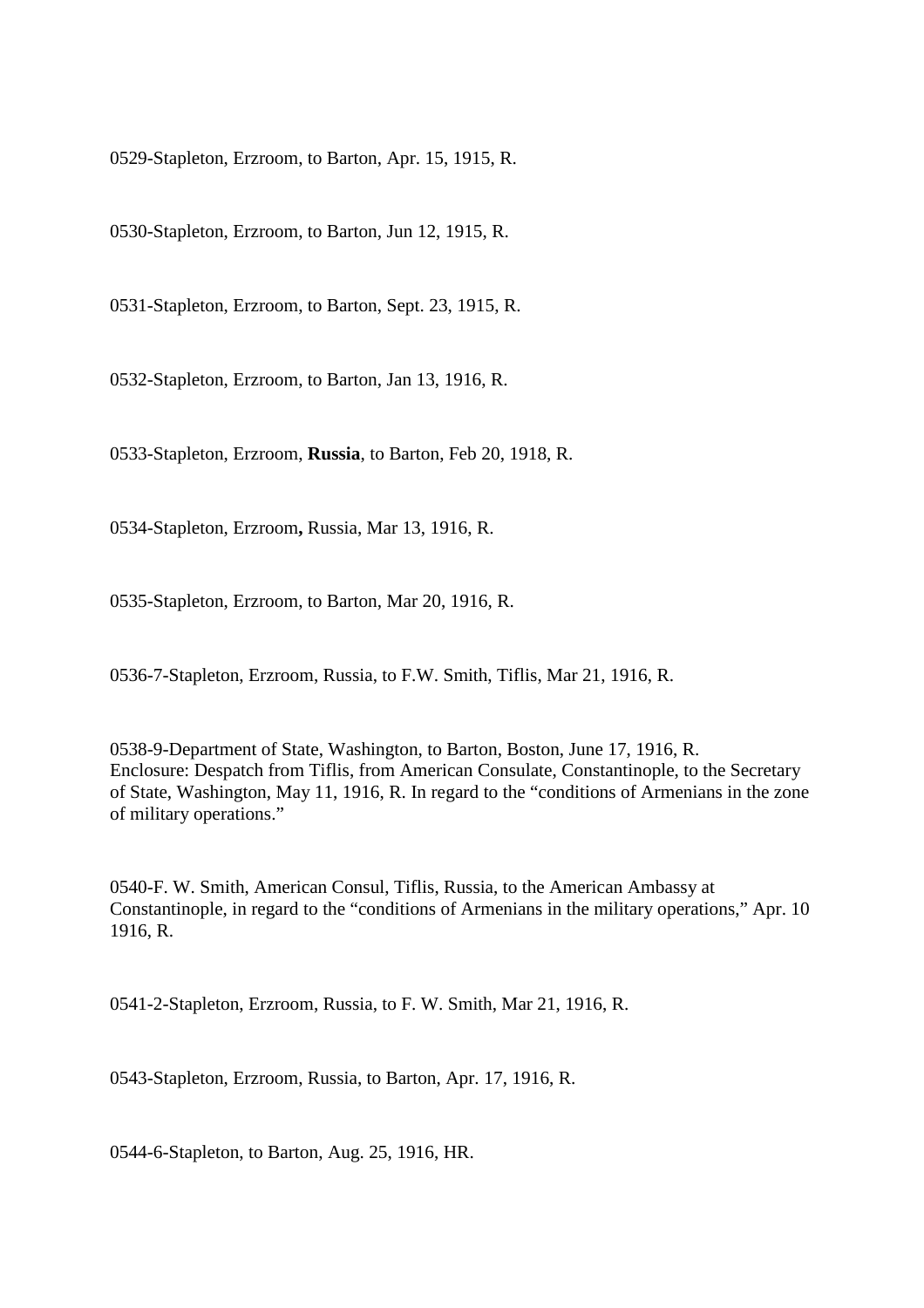0547-8-Stapleton, to Barton, Sept. 1, 1916, HR.

0549-50-Stapleton, "Erzroom Station under the Russian Flag," 1916, R. 0551-3-Stapleton, Stockholm, Sweeden, to Barton, Nov. 27, 1916, HR.

0553-4-Stapleton, Petrograd, Russia, to Barton, HR:

0554-6-Stapleton, Tiflis, Russia, to Barton, Jan 17, 1917, HR.

0556-8-Stapleton, Tiflis, to Barton, Apr. 10/23 1917, HR.

0558- 9-Stapleton, Erzroom, Russia, to Barton, Boston, May 13, 1917, R:

0560-1-Stapleton, Erzroom, July 10, 1917, R.

0562-4-Stapleton, Erzroom, Russia, to Barton, Sept. 10, 1917, HR.

0564-5-Stapleton, Yokohama, Japan, to Barton, Boston, May 28, 1918, HR.

0565-6-Stapleton, Femena, California, to Barton, July 3, 1918, R.

0567-9-Stapleton, to Barton, Aug. 8, 1918, HR.

0569-Stapleton, to Barton, Aug. 26, 1918, HR.

0570-1-Stapleton, to Barton, (date is not specified) date of receipt is Oct. 8, 1918, HR.

0571-Stapleton, to Barton, Oct. 28, 1918, HR.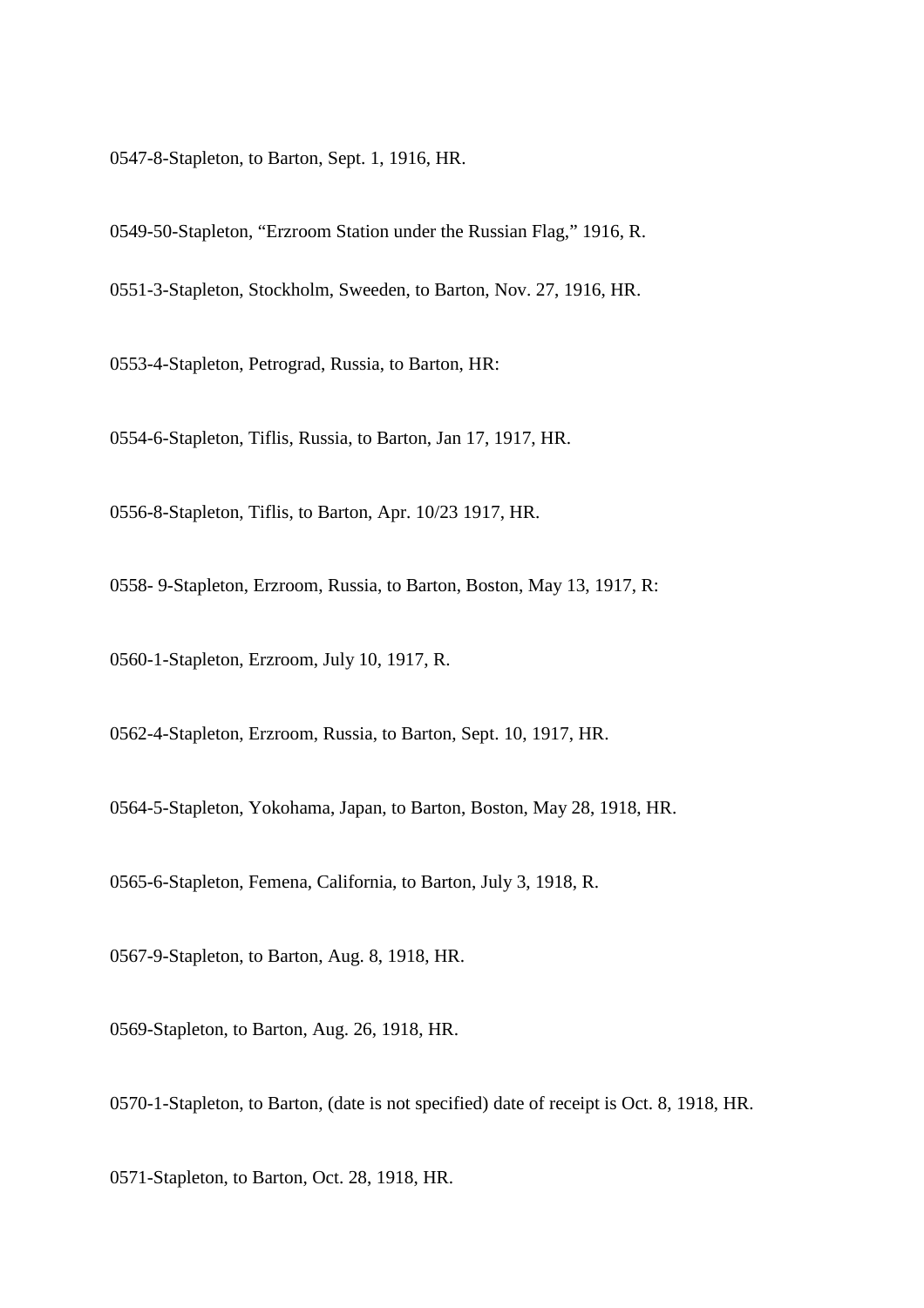0573-Stapleton, Hartford, to Barton, Nov 26, 1918, HR.

0575-Stapleton, to Case, Oberlin, Ohio, Jan 28, 1918, R.

0576-Stapleton, Trebizond, to Bell, Boston, Oct 2, 1919, HR.

0578-A journal article, "Fate of Girl's Family Still In Doubt According To Letter: Thrilling Report of Affairs at Erzroom Told in a Letter Written By MrsStapleton, to Friends in the City," The Daily Journal Press, R.

0579-81-Stapleton, Erzroom, **Turkey,** to "Dear Friends All," Feb 26, 1916, in regard to the encounters between Ottoman armies and Russia in the region, R.

0582-3-Stapleton, to Case, Mar 2, 1915, HR.

0584-7-Stapleton, (the name of the receiver is not readable), Apr. 12, 1917, HR.

0588-90-Stapleton, to Bell, May 8, 1917, HR.

0591-3-Stapleton, to Barton, May 31, 1917, HR.

0594-6-Stapleton, to Barton, June 6, 1917, HR.

0597-9-Stapleton, to Barton, July 26 ,1917, HR.

0600-2-Stapleton, to Barton, Aug. 13, 1917, HR.

0603-7-Stapleton, to Barton, Oct. 10, 1917, HR.

0608-10-Stapleton, to Barton, Apr. 18, 1918, HR.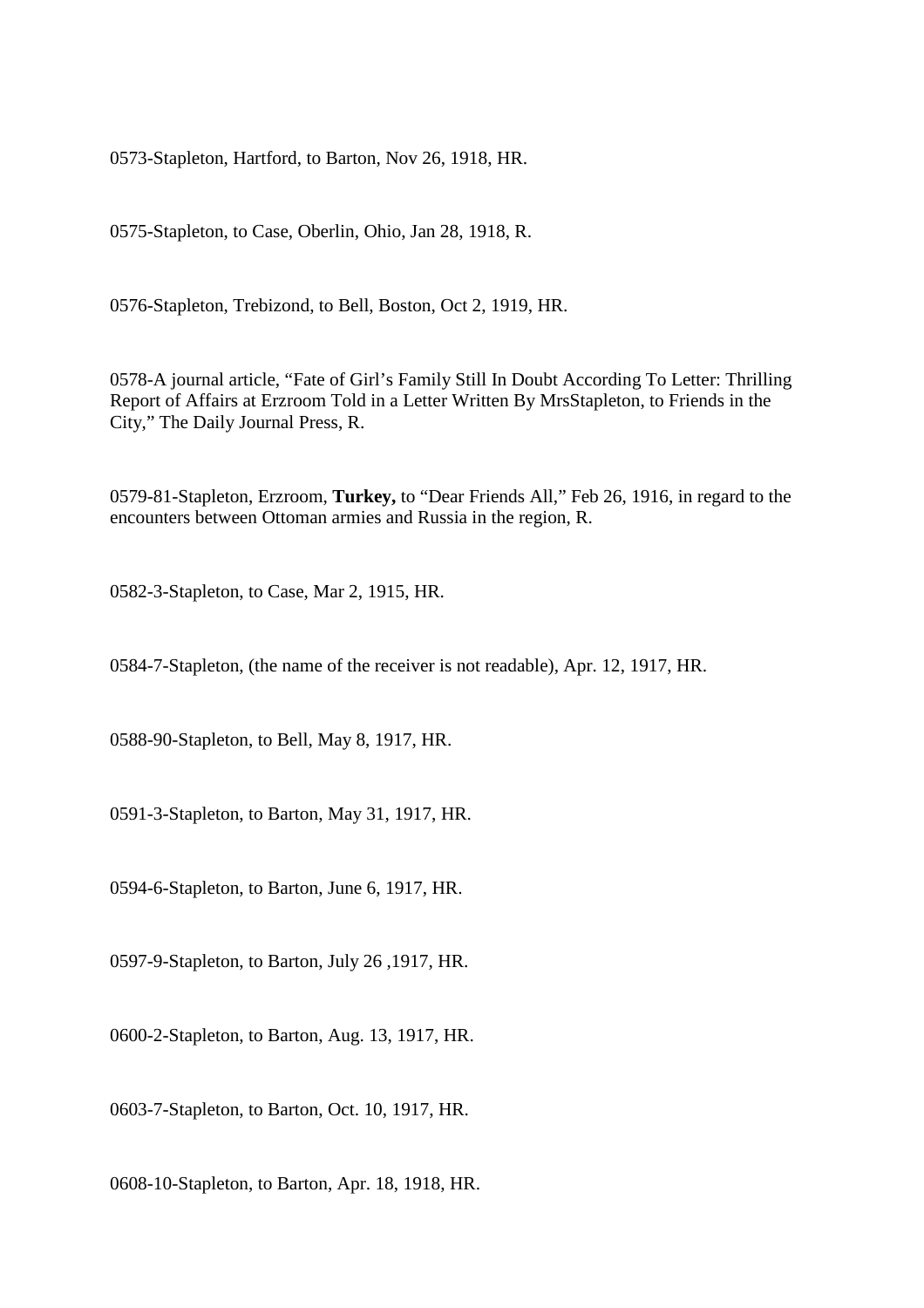0611-3-Stapleton, to Barton, Mar 13, 1918, HR.

0614-5-Stapleton, to Barton, Sept 4, 1917, HR.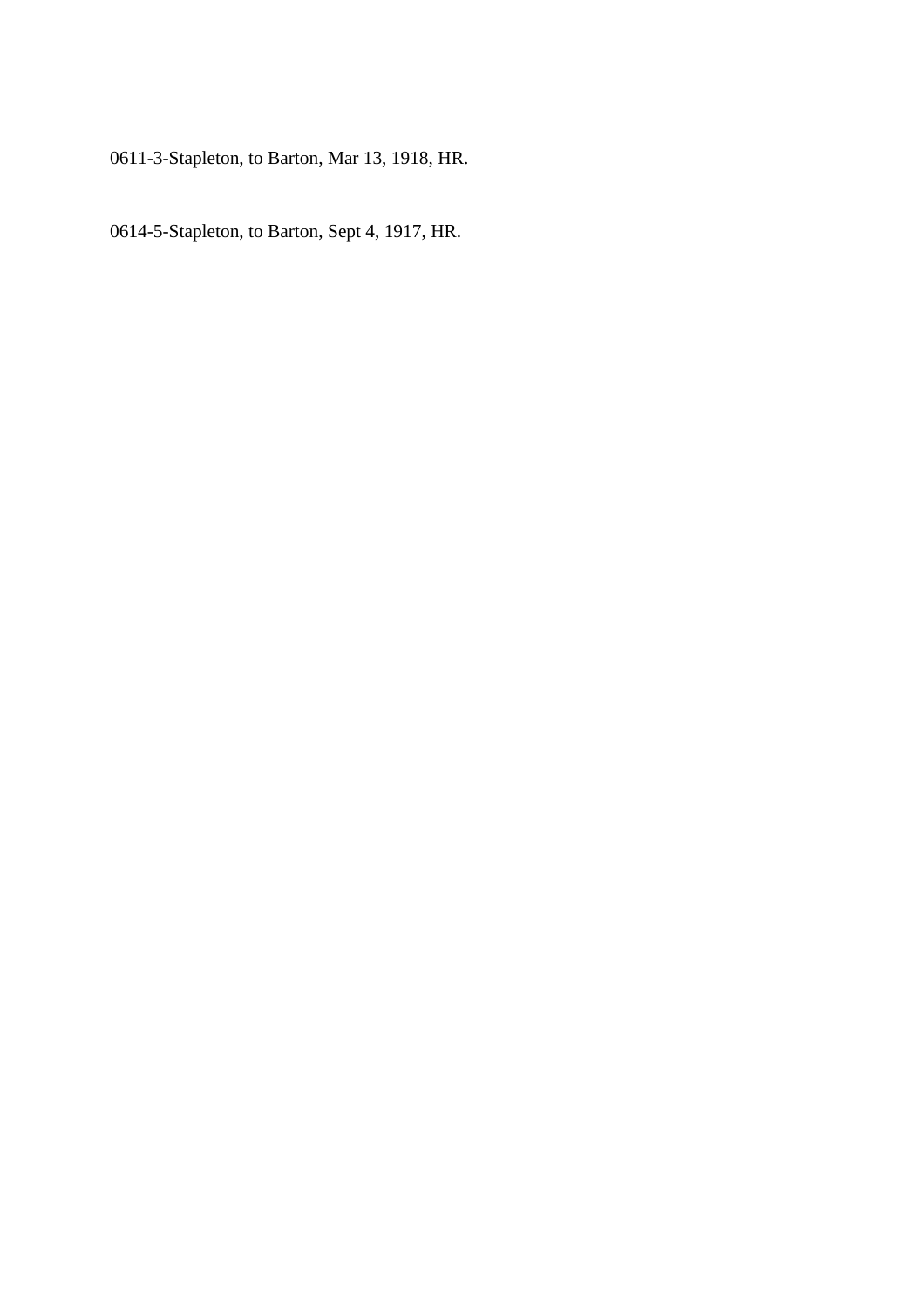## **REEL 717**

SUBMITTED TO: The Department of History SUBMITTED BY: B. Babür Turna TYPE OF DOCUMENT: Microfilm PROJECT TERM: Spring 2005 REFERENCE NUMBER: BV. 2410. A4 1984 Reel 717 DEGREE OF READABILITY: R: Readable HR: Hardly Readable UR: Unreadable PR: Partially Readable

## PAPERS OF THE AMERICAN BOARD OF COMMISSIONERS FOR FOREIGN MISSIONS

ABC 16: THE NEAR EAST 1817-1919

## UNIT 5 REEL 717 Vol. 25 E, 28

## 16.9.7 EASTERN TURKEY MISSION

| <b>FROM</b>   | TO         | Date      | Place  | Condition    |
|---------------|------------|-----------|--------|--------------|
| D. M. B. Thom | Dr. Barton | Nov 1910  | Mardin | <b>HR</b>    |
| D. M. B. Thom | Dr. Barton | Nov 1910  | Mardin | HR           |
| D. M. B. Thom | Dr. Barton | Feb 1911  | Mardin | <b>HR</b>    |
| D. M. B. Thom | Dr. Barton | Feb 1911  | Mardin | <b>HR</b>    |
| D. M. B. Thom | E. F. Bell | Apr 1911  | Mardin | <b>HR</b>    |
| D. M. B. Thom | Dr. Barton | May 1911  | Mardin | HR           |
| D. M. B. Thom | Dr. Barton | Oct 1911  | Mardin | <b>HR</b>    |
| D. M. B. Thom | E. F. Bell | Apr 1912  | Mardin | $\mathbf R$  |
| D. M. B. Thom | Dr. Barton | May 1912  | Mardin | $\mathbf{R}$ |
| D. M. B. Thom | Dr. Barton | Nov 1912  | Mardin | $\mathbf R$  |
| D. M. B. Thom | E. F. Bell | Nov 1912  | Mardin | $\mathbf R$  |
| D. M. B. Thom | Dr. Barton | Jan 1913  | Mardin | <b>HR</b>    |
| D. M. B. Thom | Hesmer     | Jan 1913  | Mardin | $\mathbf R$  |
| D. M. B. Thom | E. F. Bell | Feb 1913  | Mardin | <b>HR</b>    |
| D. M. B. Thom | Dr. Barton | Feb 1913  | Mardin | <b>HR</b>    |
| D. M. B. Thom | Dr. Barton | Aug 1913  | Mardin | $\mathbf{R}$ |
| D. M. B. Thom | Dr. Barton | Aug 1913  | Mardin | $\mathbf R$  |
| D. M. B. Thom | E. F. Bell | Apr 1914  | Mardin | $\mathbf R$  |
| D. M. B. Thom | Dr. Barton | July 1914 | Mardin | $\mathbf{R}$ |
| D. M. B. Thom | Dr. Barton | Sep 1914  | Mardin | $\mathbf R$  |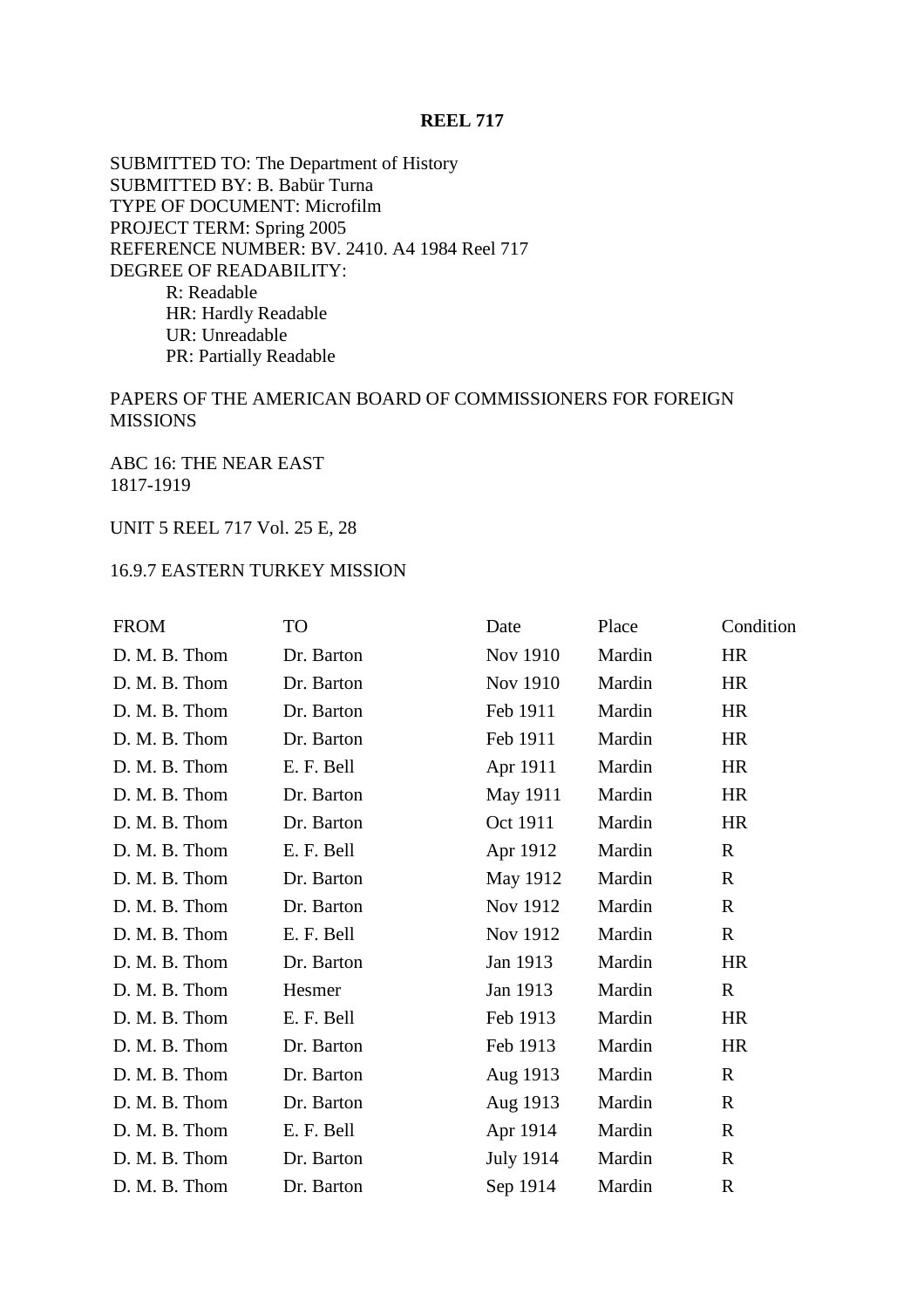| D. M. B. Thom     | Dr. Barton          | Oct 1914   | Mardin        | <b>HR</b>    |
|-------------------|---------------------|------------|---------------|--------------|
| D. M. B. Thom     | Dr. Barton          | Nov 1914   | Mardin        | $\mathbf{R}$ |
| D. M. B. Thom     | Dr. Barton          | Jan 1915   | Mardin        | $\mathbf R$  |
| D. M. B. Thom     | E. F. Bell          | Feb 1915   | Mardin        | $\mathbf{R}$ |
| D. M. B. Thom     | Dr. Barton          | Feb 1915   | Mardin        | $\mathbf R$  |
| D. M. B. Thom     | Dr. Barton          | Feb 1915   | Mardin        | $\mathbf{R}$ |
| D. M. B. Thom     | Dr., Barton         | Apr 1915   | Mardin        | $\mathbf R$  |
| D. M. B. Thom     | Dr., Barton         | March 1915 | Mardin        | $\mathbf{R}$ |
| D. M. B. Thom     | E. F. Bell          | May 1915   | Mardin        | $\mathbf{R}$ |
| D. M. B. Thom     | The American Board  | June 1915  | Mardin        | $\mathbf{R}$ |
|                   | (partly censored)   |            |               |              |
| D. M. B. Thom     | Dr. Barton          | Sep 1915   | Mardin        | $\mathbf{R}$ |
| D. M. B. Thom     | Dr. Barton          | Apr 1912   | Mardin        | <b>PR</b>    |
| Mary D. Uline     | Dr. Barton          | Oct 1912   | <b>Bitlis</b> | <b>PR</b>    |
| Mary D. Uline     | E. F. Bell          | Jan 1913   | <b>Bitlis</b> | <b>PR</b>    |
| Mary D. Uline     | Mr Peet             | Apr 1913   | Beirut        | <b>HR</b>    |
| Mary D. Uline     | Dr. Barton          | Sep 1913   | <b>Bitlis</b> | <b>PR</b>    |
| Mary D. Uline     | Dr. Barton          | Dec 1913   | <b>Bitlis</b> | <b>PR</b>    |
| Mary D. Uline     | Dr. Barton          | Dec 1913   | <b>Bitlis</b> | <b>HR</b>    |
| Mary D. Uline     | Dr. Barton          | Dec 1913   | <b>Bitlis</b> | <b>HR</b>    |
| Mary D. Uline     |                     | Sep 1914   | <b>Bitlis</b> | $\mathbf R$  |
| Mary D. Uline     | Dr. Barton          | Sep 1914   | <b>Bitlis</b> | <b>PR</b>    |
| Mary D. Uline     | Dr. Barton          | Oct 1914   | <b>Bitlis</b> | <b>HR</b>    |
| Mary D. Uline     | (Translation to the | Nov 1914   | <b>Bitlis</b> | <b>PR</b>    |
|                   | mother of )         |            |               |              |
| Mary D. Uline     | Mr Peet             | Nov 1914   | <b>Bitlis</b> | <b>PR</b>    |
| Mary D. Uline     | Mr Peet             | Nov 1914   | <b>Bitlis</b> | <b>PR</b>    |
| Mary D. Uline     |                     | Dec 1914   | <b>Bitlis</b> | $\mathbf{R}$ |
| Mary D. Uline     | Dr. Barton          | Feb 1915   | <b>Bitlis</b> | <b>HR</b>    |
| Mary D. Uline     | Dr. Barton          | Feb 1915   | <b>Bitlis</b> | <b>HR</b>    |
| Mary D. Uline     | Miss Lamson         | March 1915 | <b>Bitlis</b> | $\mathbf{R}$ |
| Mary D. Uline     | Dr. Barton          | Apr 1915   | <b>Bitlis</b> | <b>HR</b>    |
| Mary D. Uline     | Dr. Barton          | July 1915  | Telegraph En  | <b>PR</b>    |
|                   |                     |            | Route         |              |
| H. L. Underwood   | H. Patton           | Apr 1910   | La Grande?    | HR.          |
| Clarence D. Usher | E. F. Bell          | Apr 1910   | <b>Bitlis</b> | <b>HR</b>    |
| Clarence D. Usher | Dr. Barton          | Sep 1910   | Van           | <b>HR</b>    |
| Clarence D. Usher | Dr. Barton          | Nov 1910   | Van           | $\mathbf R$  |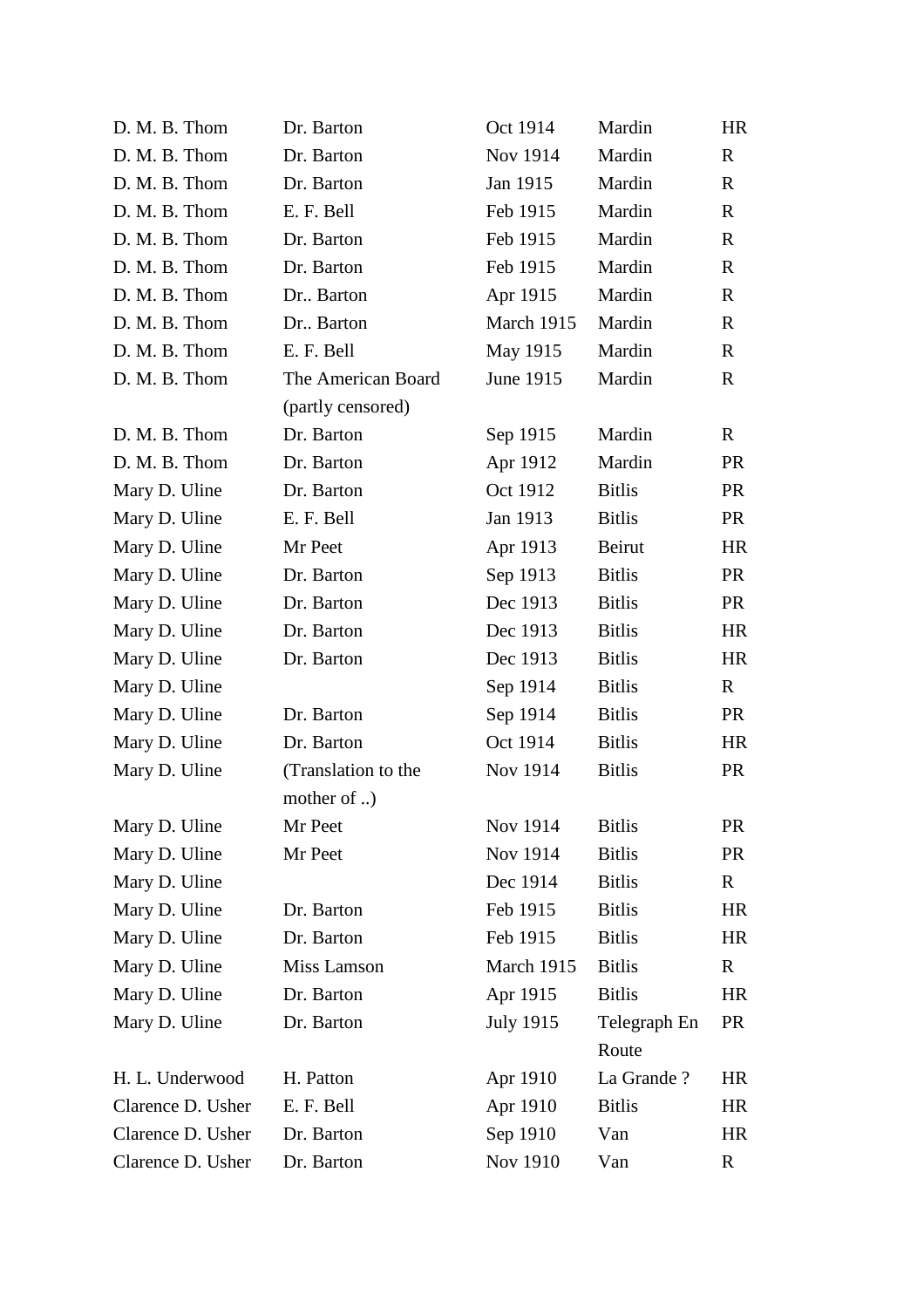| Clarence D. Usher | Dr. Barton                 | Oct 1911         | Van             | R            |
|-------------------|----------------------------|------------------|-----------------|--------------|
| Clarence D. Usher | Dr. Barton                 | Oct 1911         | Van             | $\mathbf R$  |
| Clarence D. Usher | Dr. Barton                 | Oct 1911         | Van             | $\mathbf{R}$ |
| Clarence D. Usher | The American Board         | Oct 1911         | Van             | $\mathbf{R}$ |
| Clarence D. Usher | Dr. Barton                 | Nov 1911         | Van             | $\mathbf{R}$ |
| Clarence D. Usher | Dr. Barton                 | March 1912       | Van             | $\mathbf{R}$ |
| Clarence D. Usher | Dr. Barton                 | Apr 1912         | Van             | $\mathbf{R}$ |
| Clarence D. Usher | Dr. Barton                 | June 1912        | Van             | $\mathbf{R}$ |
| Clarence D. Usher | The Eastern Mission        | June 1912        | Van             | $\mathbf{R}$ |
| Clarence D. Usher | The Annual                 | <b>July 1912</b> | Van             | $\mathbf R$  |
|                   | <b>Meeting Assambled</b>   |                  |                 |              |
| Clarence D. Usher | E. F. Bell                 | <b>July 1912</b> | Van             | $\mathbf R$  |
| Clarence D. Usher | Dr. Barton                 | Sep 1912         | Van             | $\mathbf{R}$ |
| Clarence D. Usher | Dr. Barton                 | Oct 1912         | Van             | $\mathbf{R}$ |
| Clarence D. Usher | Frank Wiggin               | Dec 1913         | Van             | $\mathbf{R}$ |
| Clarence D. Usher | Dr. Barton                 | Dec 1912         | <b>Bitlis</b>   | HR           |
| Clarence D. Usher | Mr Peet                    | Feb 1913         | Van             | $\mathbf{R}$ |
| Clarence D. Usher | Dr. Barton                 | July 1913        | Van             | HR           |
| Clarence D. Usher | Dr. Barton                 | Dec 1913         | Van             | $\mathbf{R}$ |
| Clarence D. Usher | E. F. Bell                 | Feb 1914         | Van             | <b>HR</b>    |
| Clarence D. Usher | Dr. Barton                 | Feb 1914         | Van             | $\mathbf{R}$ |
| Clarence D. Usher | Smith Dr                   | March 1914       | Van             | $\mathbf{R}$ |
| Clarence D. Usher | Dr. Barton                 | Nov 1914         | Van             | <b>PR</b>    |
| Clarence D. Usher | Hosmer Mr                  | March 1915       | Van             | $\mathbf{R}$ |
| Clarence D. Usher | Dr. Barton                 | March 1915       | Van             | $\mathbb{R}$ |
| Clarence D. Usher | Dr. Barton                 | Oct 1915         | Van             | <b>UR</b>    |
| Clarence D. Usher | Dr. Barton                 | Nov 915          |                 | <b>UR</b>    |
| Clarence D. Usher | Dr. Barton                 | March 1916       | Pittsburg       | PR           |
| Clarence D. Usher | Report on the Russian Rule |                  | Van             | $\mathbf R$  |
| Clarence D. Usher | E. F. Bell                 | May 1917         | New York        | HR.          |
| F. B. Turner      | C Usher                    | Aug 1917         | New York        | $\mathbf{R}$ |
| Clarence D. Usher | Dr. Barton                 | Apr 1918         | Texas           | HR.          |
| Clarence D. Usher | The Bostontranscript       | Apr 1918         | Texas           | $\mathbf{R}$ |
| Clarence D. Usher | Dr. Barton                 | Oct 1918         | PA              | R            |
| Clarence D. Usher | Dr. Barton                 | Oct 1918         | PA              | $\mathbf{R}$ |
| Clarence D. Usher | Mr Case                    | Dec 1918         | PA              | <b>PR</b>    |
| Clarence D. Usher | All?                       | May 1919         | Erivan          | $\mathbf R$  |
| Clarence D. Usher |                            | Jan 1919         | On the Atlantic | $\mathbb{R}$ |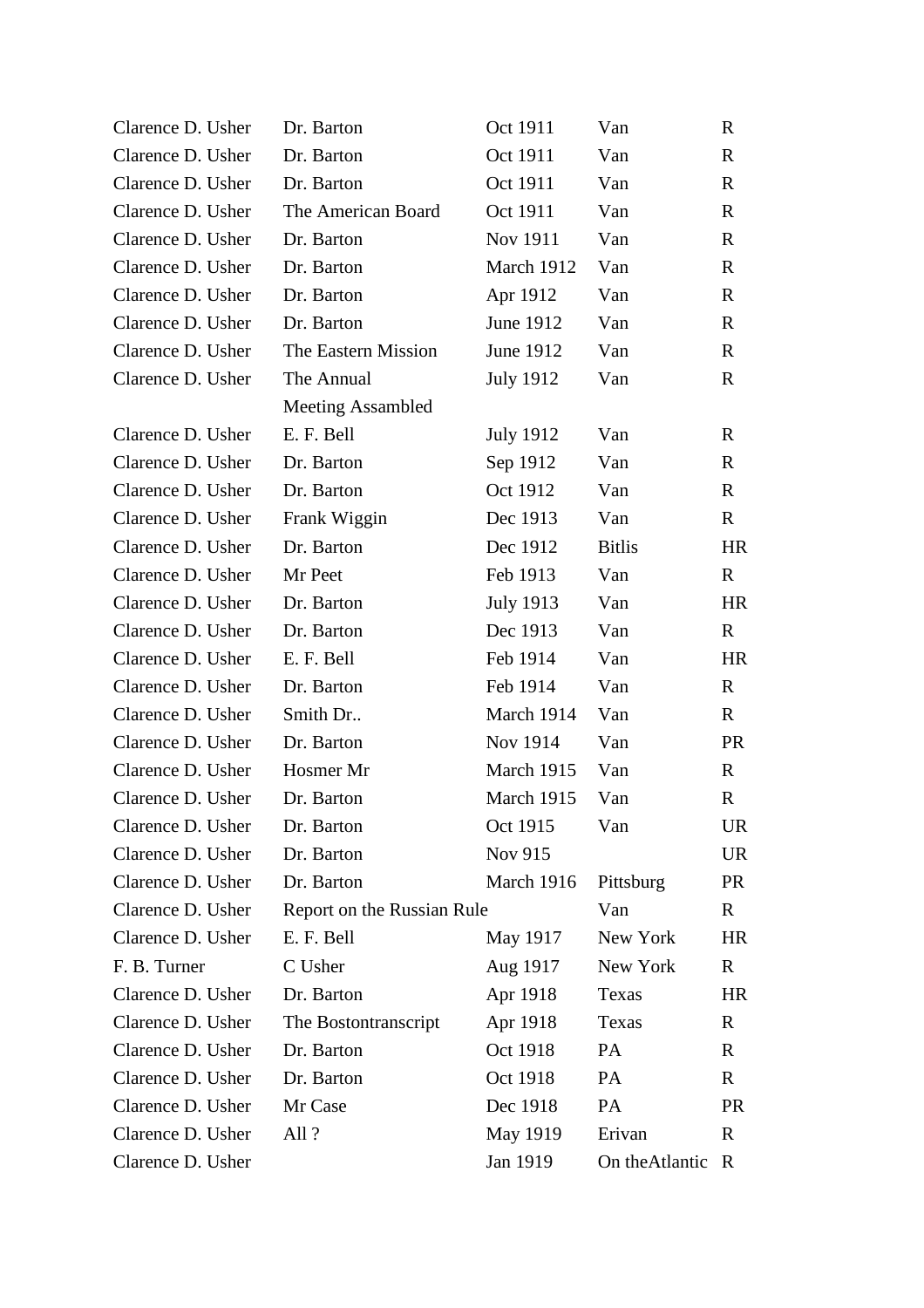| Clarence D. Usher |                  | June 1919        | Near          | $\mathbf R$  |
|-------------------|------------------|------------------|---------------|--------------|
|                   |                  |                  | the Bosphorus |              |
|                   |                  | May 1915         | Van           | $\mathbf R$  |
| Mrs C Ussher      | Home             | May 1915         | Van           | $\mathbf R$  |
| John Ward         | Dr. Barton       | Jan 1910         | Diarbekir     | $\mathbf R$  |
| John Ward         | Dr. Barton       | Jan 1910         | Diarbekir     | $\mathbf R$  |
| John Ward         | E. F. Bell       | Feb 1910         | Diarbekir     | $\mathbf R$  |
| John Ward         |                  | March 1910       | Diarbekir     | <b>HR</b>    |
| John Ward         |                  | Apr 1910         | Diarbekir     | <b>HR</b>    |
| John Ward         | Dr. Barton       | May 1910         | Diarbekir     | $\mathbf R$  |
| John Ward         | Dr. Barton       | May 1910         | Diarbekir     | $\mathbf R$  |
| John Ward         | Dr. Barton       | May 1910         | Diarbekir     | $\mathbf R$  |
| John Ward         | E. F. Bell       | <b>June 1910</b> | Diarbekir     | $\mathbf R$  |
| John Ward         | Dr. Barton       | <b>July 1910</b> | Diarbekir     | <b>UR</b>    |
| John Ward         | Mr and Mrs Carey | Sep 1910         | Harpoot       | $\mathbf R$  |
| John Ward         | Dr. Barton       | Sep 1910         | Diarbekir     | $\mathbf R$  |
| John Ward         | Dr. Barton       | Jan 1910         | Diarbekir     | <b>PR</b>    |
| John Ward         | Dr. Barton       | March 1911       | Diarbekir     | $\mathbf R$  |
| John Ward         | E. F. Bell       |                  | Vienna        | <b>UR</b>    |
| John Ward         | Dr. Barton       | Sep 1911         | Vienna        | <b>HR</b>    |
| Charlotte Ward    | Dr. Barton       | Dec 1910         | Diarbekir     | <b>PR</b>    |
| M. Hopkins Ward   | Report           | Dec 1917         |               | $\mathbf R$  |
| Mary Ward         | Dr. Barton       | March 1918       | <b>Mass</b>   | <b>UR</b>    |
| Mary Ward         | Dr. Barton       | Feb 1910         | Harpoot       | $\mathbf R$  |
| Mary Ward         | Dr. Barton       | May 1910         | Harpoot       | $\mathbf R$  |
| Mary Ward         | Dr. Barton       | June 1910        | Harpoot       | $\mathbf R$  |
| Mary Ward         | Dr. Barton       | Aug 1910         | Harpoot       | $\mathbf R$  |
| E. A. Yarrow      | Dr. Barton       | Oct 1910         | Van           | PR           |
| Mary Ward         | Dr. Barton       | Nov 1910         | Harpoot       | $\mathbf R$  |
| Mary Ward         | Dr. Barton       | Oct 1910         | Harpoot       | <b>PR</b>    |
| Mary Ward         | Dr. Barton       | Jan 1911         | Harpoot       | $\mathbf R$  |
| Mary Ward         | Dr. Barton       | Jan 1911         | Harpoot       | $\mathbf{R}$ |
| Mary Ward         | Dr. Barton       | March 1911       | Harpoot       | $\mathbf R$  |
| Mary Ward         | Dr. Barton       | May 1911         | Harpoot       | PR           |
| Mary Ward         | Dr. Barton       | June 1911        | Harpoot       | $\mathbf R$  |
| Mary Ward         | Dr. Barton       | <b>July 1911</b> | Harpoot       | $\mathbf R$  |
| Mary Ward         | Dr. Barton       | Aug 1911         | Harpoot       | $\mathbf R$  |
| Mary Ward         | Dr. Barton       | Sp 1911          | Harpoot       | $\mathbf R$  |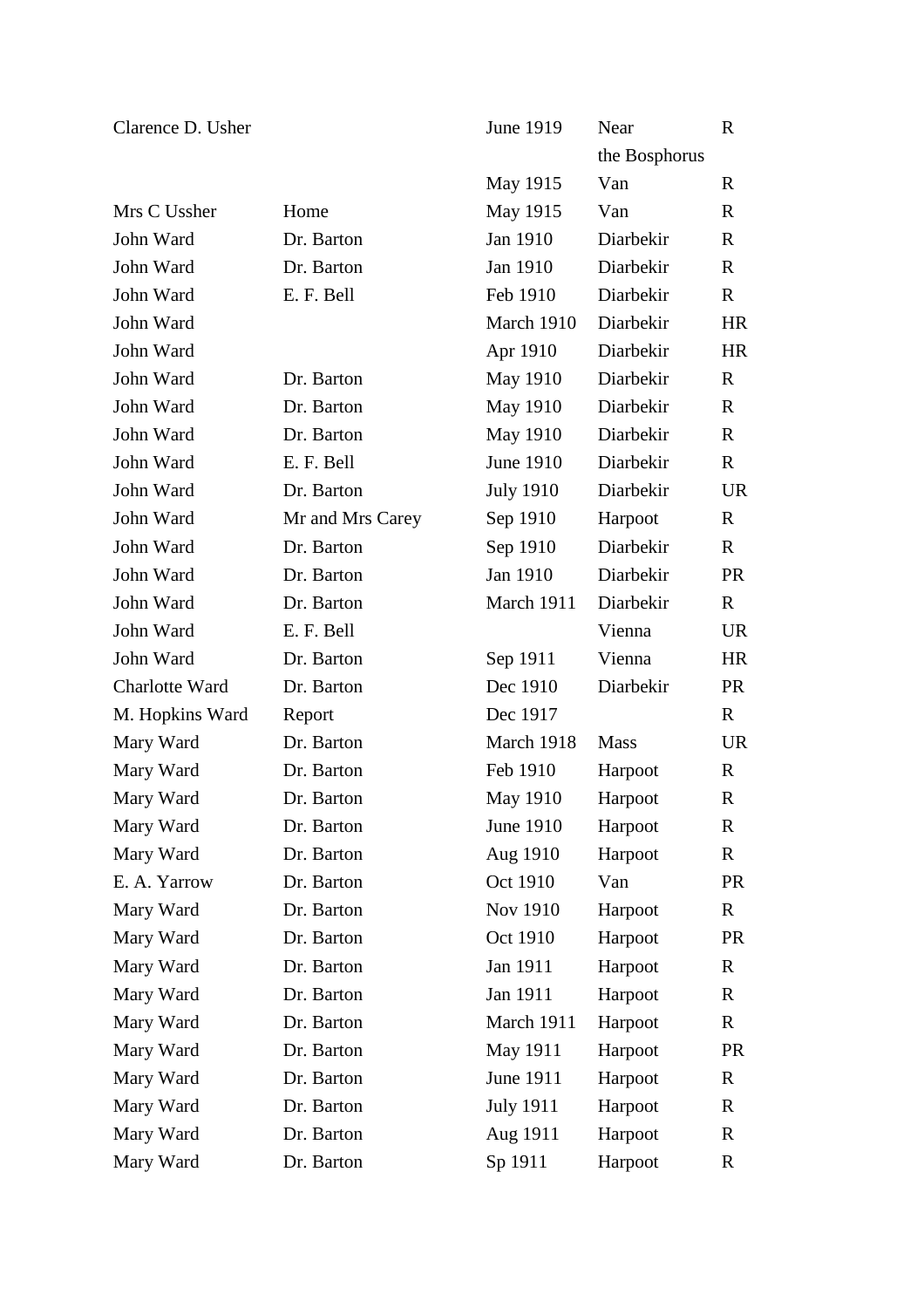| Mary Ward      | Dr. Barton                        | Nov 1911         | Harpoot     | $\mathbf R$  |
|----------------|-----------------------------------|------------------|-------------|--------------|
| Mary Ward      | Dr. Barton                        | Nov 1911         | Harpoot     | $\mathbf R$  |
| Mary Ward      | Dr. Barton                        | Dec 1911         | Harpoot     | $\mathbf R$  |
| Mary Ward      | Dr. Barton                        | Jan 1912         | Harpoot     | $\mathbf R$  |
| Mary Ward      | Dr. Barton                        | Feb 1912         | Harpoot     | $\mathbf R$  |
| Mary Ward      | Dr. Barton                        | March 1912       | Harpoot     | $\mathbf R$  |
| Mary Ward      | Dr. Barton                        | May 1912         | Harpoot     | $\mathbf R$  |
| Mary Ward      | Dr. Barton                        | June 1912        | Harpoot     | $\mathbf R$  |
| Mary Ward      | Dr. Barton                        | Oct 1912         | Harpoot     | $\mathbf R$  |
| Mary Ward      | Dr. Barton                        | Nov 1912         | Harpoot     | $\mathbf R$  |
| Mary Ward      | Dr. Barton                        | Nov 1912         | Harpoot     | $\mathbf R$  |
| Mary Ward      | Dr. Barton                        | Feb 1913         | Harpoot     | $\mathbf R$  |
| Mary Ward      | Dr. Barton                        | Apr 1913         | Harpoot     | $\mathbf R$  |
| Mary Ward      | Dr. Barton                        | June 1913        | Harpoot     | <b>PR</b>    |
| Mary Ward      | Dr. Barton                        | <b>July 1913</b> | Harpoot     | $\mathbf{R}$ |
| Mary Ward      | Euphrates CollegeAnnual June 1913 |                  |             | $\mathbf R$  |
|                | <b>Accounts 1912-1913</b>         |                  |             |              |
| Henry H. White | Dr. Barton                        | Apr 1917         | <b>Mass</b> | <b>HR</b>    |
| Henry H. White | Dr. Barton                        | May 1917         | <b>Mass</b> | <b>HR</b>    |
| Henry H. White | Dr. Barton                        | June 1917        | <b>Mass</b> | <b>UR</b>    |
| Henry H. White | American Board                    | Sep 1917         | Japan       | <b>PR</b>    |
| Henry H. White | American Armenian                 | March 1918       | Erivan      | $\mathbf R$  |
|                | Syrian Relief Comm.               |                  |             |              |
| Henry H. White | <b>American Board</b>             | May 1918         | Russia      | <b>HR</b>    |
| Henry H. White | American Board                    | <b>June 1918</b> | China       | $\mathbf R$  |
| Henry H. White | American Board                    | <b>July 1918</b> | China       | R            |
| Henry H. White | Dr. Barton                        | <b>July 1918</b> | China       | $\mathbf R$  |
| Henry H. White | Dr. Barton                        | Sep 1918         | China       | R            |
| Henry H. White | Mr. Case                          | Oct 1918         | China       | R            |
|                | <b>Report on Missionary</b>       | Oct 1918         | China       | R            |
|                | Work in China                     |                  |             |              |
|                | American Board                    | Feb 1919         | China       | R            |
| E. A. Yarrow   | E. F. Bell                        | Jan 1910         | Van         | $\mathbf R$  |
| E. A. Yarrow   | Dr. Barton                        | Feb 1910         | Van         | R            |
| E. A. Yarrow   | Dr. Barton                        | Jan 1911         | Van         | R            |
| E. A. Yarrow   | Mr Knapp                          | March 1911       | Van         | R            |
| E. A. Yarrow   | E. F. Bell                        | Apr 1911         | Van         | R            |
| John Ward      | E A Yarrow                        | March 1911       | Diarbekir   | $\mathbf R$  |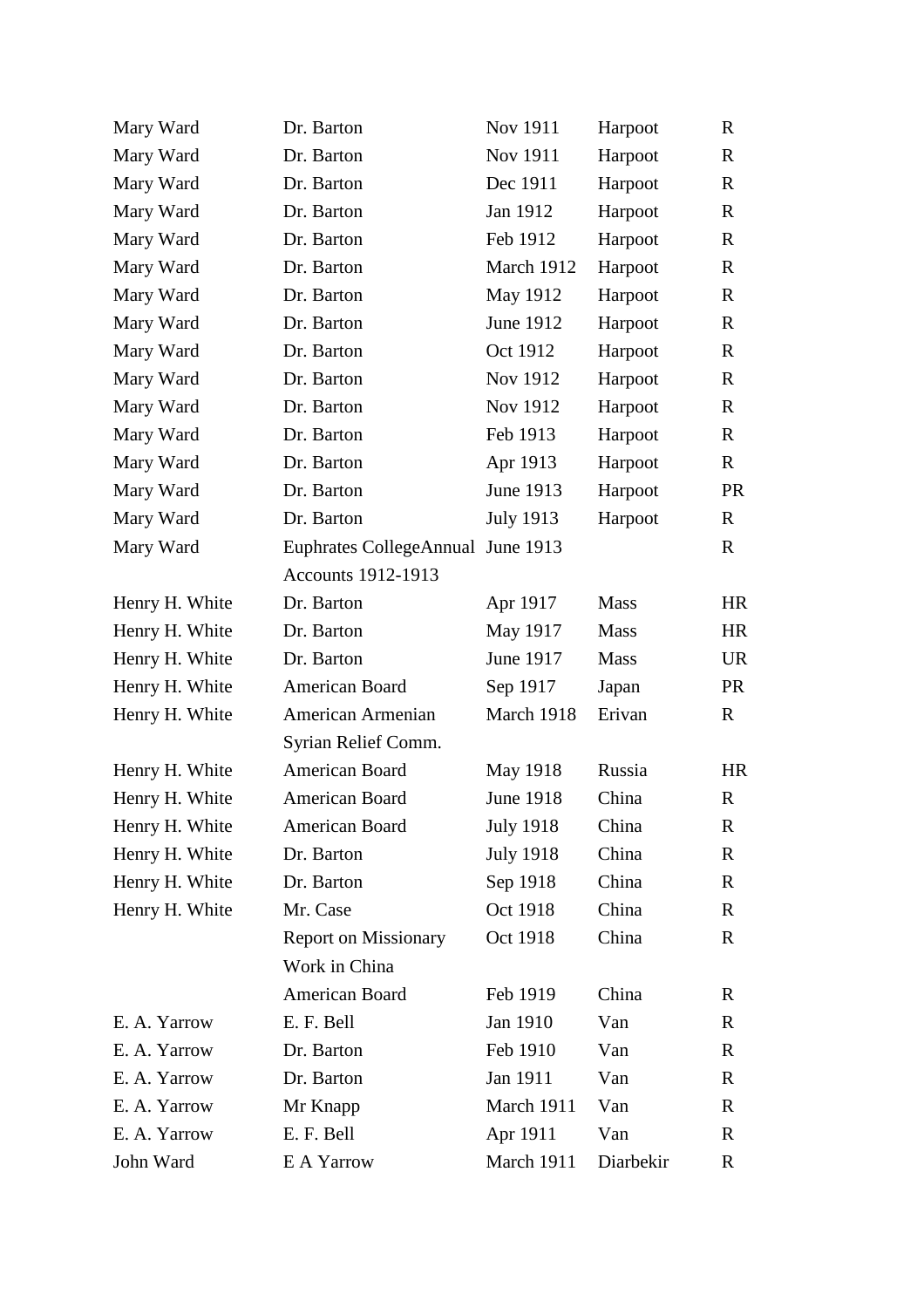| E. A. Yarrow | Dr. Barton            | May 1911         | Van         | R            |
|--------------|-----------------------|------------------|-------------|--------------|
| E. A. Yarrow | Dr. Barton            | Nov 1911         | Van         | $\mathbf R$  |
| E. A. Yarrow | Dr. Barton            | Apr 1912         | Van         | $\mathbf{R}$ |
| E. A. Yarrow | Dr. Barton            | Apr 1912         | Van         | $\mathbf{R}$ |
| E. A. Yarrow | Dr. Barton            | Aug 1912         | Van         | <b>PR</b>    |
| E. A. Yarrow | Dr. Barton            | Oct 912          | Van         | <b>PR</b>    |
| E. A. Yarrow | Dr. Barton            | Jan 1913         | Van         | <b>PR</b>    |
| E. A. Yarrow | Dr. Barton            | Jan 1913         | Van         | <b>PR</b>    |
| E. A. Yarrow | E. F. Bell            | Feb 1913         | Hartford    | <b>PR</b>    |
| E. A. Yarrow | Dr. Barton            | Sep 1913         | Hartford    | <b>PR</b>    |
| E. A. Yarrow | E. F. Bell            | March 1913       | Hartford    | <b>PR</b>    |
| E. A. Yarrow | Dr. Barton            | Apr 1913         | Hartford    | <b>PR</b>    |
| E. A. Yarrow | Dr. Barton            | Apr 1913         | Hartford    | <b>PR</b>    |
| E. A. Yarrow | Dr. Barton            | May 1913         | Hartford    | $\mathbf{R}$ |
|              | <b>Bulletin No 1</b>  | June 1913        |             | $\mathbf{R}$ |
| E. A. Yarrow | E. F. Bell            | <b>June 1913</b> | <b>Mass</b> | <b>PR</b>    |
| E. A. Yarrow | Dr. Barton            | June 1913        | Middletown  | <b>PR</b>    |
|              | Bulletin No 2         | June 1913        |             | $\mathbf{R}$ |
| E. A. Yarrow | The American Board    | Apr 1913         | <b>Mass</b> | $\mathbf{R}$ |
| E. A. Yarrow | Mr Case               | July 1913        | Newark      | <b>PR</b>    |
| E. A. Yarrow | Mr Case               | July 1913        | NJ          | <b>PR</b>    |
|              | Bulletin No 3         | July 1913        |             | $\mathbf{R}$ |
| E. A. Yarrow | Dr. Barton            |                  | Van         | <b>PR</b>    |
| E. A. Yarrow |                       | Feb 1914         | Van         | $\mathbf{R}$ |
| E. A. Yarrow | Dr. Barton            | March1914        | Van         | <b>PR</b>    |
| E. A. Yarrow | Report on Van College | March 1914       | Van         | R            |
| E. A. Yarrow | Dr. Barton            | May 1914         | Van         | R            |
| E. A. Yarrow | Dr. Barton            | Oct 1914         | Van         | R            |
| E. A. Yarrow | Dr. Barton            | Nov 1914         | Van         | R            |
| E. A. Yarrow | Dr. Barton            | Nov 914          | Van         | <b>PR</b>    |
| E. A. Yarrow | Dr. Barton            | <b>Nov 1914</b>  | Van         | <b>PR</b>    |
| E. A. Yarrow | Dr. Barton            | Jan 1915         | Van         | HR           |
| E. A. Yarrow | E. F. Bell            | Feb 1915         | Van         | HR           |
| E. A. Yarrow | Dr. Barton            | Feb 1915         | Van         | R            |
| E. A. Yarrow | Dr. Barton            | Oct 1915         | New York    | <b>PR</b>    |
| E. A. Yarrow | Dr. Barton            | Sep 1916         | Chicago     | HR           |
| E. A. Yarrow |                       | Sep 1916         | Chicago     | <b>PR</b>    |
| E. A. Yarrow | Dr. Barton            | March 1916       | Chicago     | <b>PR</b>    |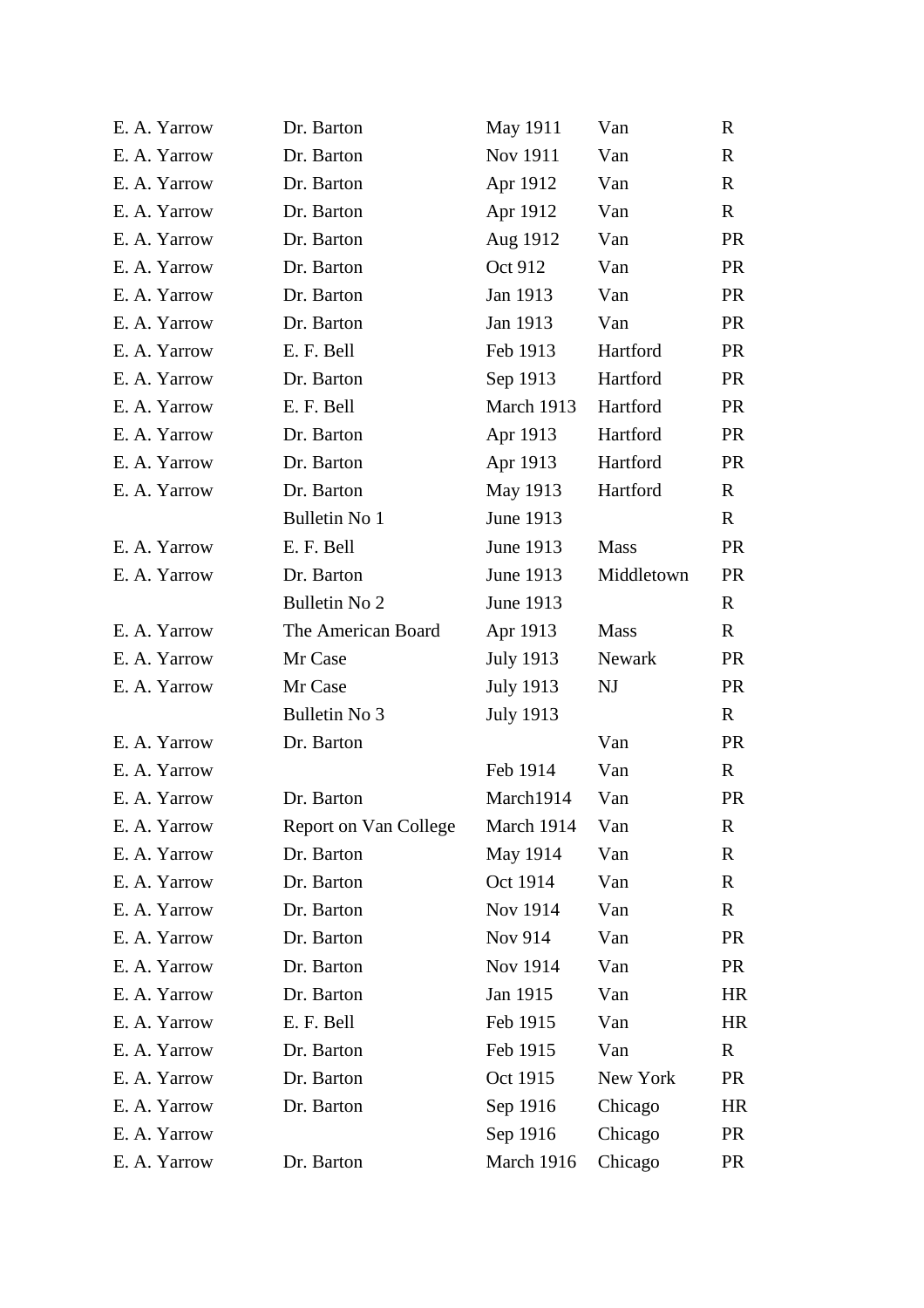| E. A. Yarrow | Dr. Barton                        |                  | Erivan           | $\mathbf R$  |
|--------------|-----------------------------------|------------------|------------------|--------------|
| E. A. Yarrow | Dr. Barton                        | Dec 1916         | Erivan           | $\mathbf R$  |
| E. A. Yarrow | Dr. Barton                        | Jan 1917         | Erivan           | $\mathbf{R}$ |
| E. A. Yarrow | Dr. Barton                        | Feb 917          | Erivan           | $\mathbf{R}$ |
| E. A. Yarrow | Dr. Barton                        | Feb 1917         | Erivan           | $\mathbf{R}$ |
| E. A. Yarrow | Dr. Barton                        | <b>July 1917</b> | Erivan           | $\mathbf{R}$ |
| E. A. Yarrow | Dr. Barton                        | Aug 1917         | Erivan           | $\mathbf{R}$ |
| E. A. Yarrow | Mr. Case                          | Sep 1917         | Erivan           | $\mathbf{R}$ |
| E. A. Yarrow | Mr. Vickery                       | Sep 1917         | Erivan           | $\mathbf{R}$ |
| E. A. Yarrow | Dr. Barton                        | Nov 1917         | Erivan           | $\mathbf{R}$ |
| E. A. Yarrow | Mr. Vickery                       | Dec 1917         | Erivan           | $\mathbf{R}$ |
| E. A. Yarrow | Dr. Barton                        | May 1918         | Washington       | $\mathbf R$  |
| E. A. Yarrow | <b>Report on Caucasus</b>         | <b>June 1918</b> | China            | $\mathbf{R}$ |
| E. A. Yarrow | Dr. Barton                        | June 1918        | China            | $\mathbf{R}$ |
| E. A. Yarrow | Dr. Barton                        | <b>July 1918</b> | China            | $\mathbf{R}$ |
| E. A. Yarrow | Dr. Barton                        | Sep 1918         | China            | $\mathbf{R}$ |
| E. A. Yarrow | Dr. Barton                        | Oct 1918         | Russia           | $\mathbf{R}$ |
| E. A. Yarrow | Dr. Barton                        | Oct 1918         | Russia           | $\mathbf{R}$ |
| E. A. Yarrow | Dr. Barton                        | Nov 1918         | Siberia          | $\mathbf{R}$ |
| E. A. Yarrow | Dr. Barton                        | Dec 1918         | China            | $\mathbf{R}$ |
| E. A. Yarrow | Withdrawal                        | Dec 1918         | China            | $\mathbf R$  |
|              | from Caucasus                     |                  |                  |              |
| E. A. Yarrow | Dr. Barton                        | Feb 1919         | Saigon           | $\mathbf{R}$ |
| E. A. Yarrow | Dr. Barton                        | March 1919       | Egypt            | $\mathbf{R}$ |
| E. A. Yarrow | Dr. Barton                        | March 1919       | Salonika         | $\mathbb{R}$ |
| E. A. Yarrow | Dr. Barton                        | Apr 1919         | Constantinople R |              |
| E. A. Yarrow | Miss. Babson                      | <b>June 1919</b> | <b>Tiflis</b>    | R            |
| E. A. Yarrow | Dr. Barton                        | Aug 1919         | <b>Tiflis</b>    | R            |
| E. A. Yarrow | Dr. Barton                        | Oct 1919         | <b>Tiflis</b>    | $\mathbf R$  |
| E. A. Yarrow | Historical memorandum on Caucasus |                  | <b>Tiflis</b>    | R            |
| E. A. Yarrow | Dr. Barton                        | Oct 1919         | <b>Tiflis</b>    | $\mathbf R$  |
| E. A. Yarrow | Mr Vickery                        | Oct 1919         |                  | R            |
| E. A. Yarrow | Dr. Barton                        | Oct 1919         | <b>Tiflis</b>    | $\mathbf{R}$ |
| E. A. Yarrow | <b>Report on Caucasus</b>         | Dec 1919         | <b>Tiflis</b>    | HR           |
| Mrs. Yarrow  | E. F. Bell                        | Oct 1918         | China            | <b>PR</b>    |
| Mrs. Yarrow  | E. F. Bell                        | Apr 1919         | China            | R            |
| Mrs. Yarrow  | E. F. Bell                        | Apr 1919         | China            | R            |
| Mrs. Yarrow  | E. F. Bell                        | May.19 China     |                  | <b>PR</b>    |